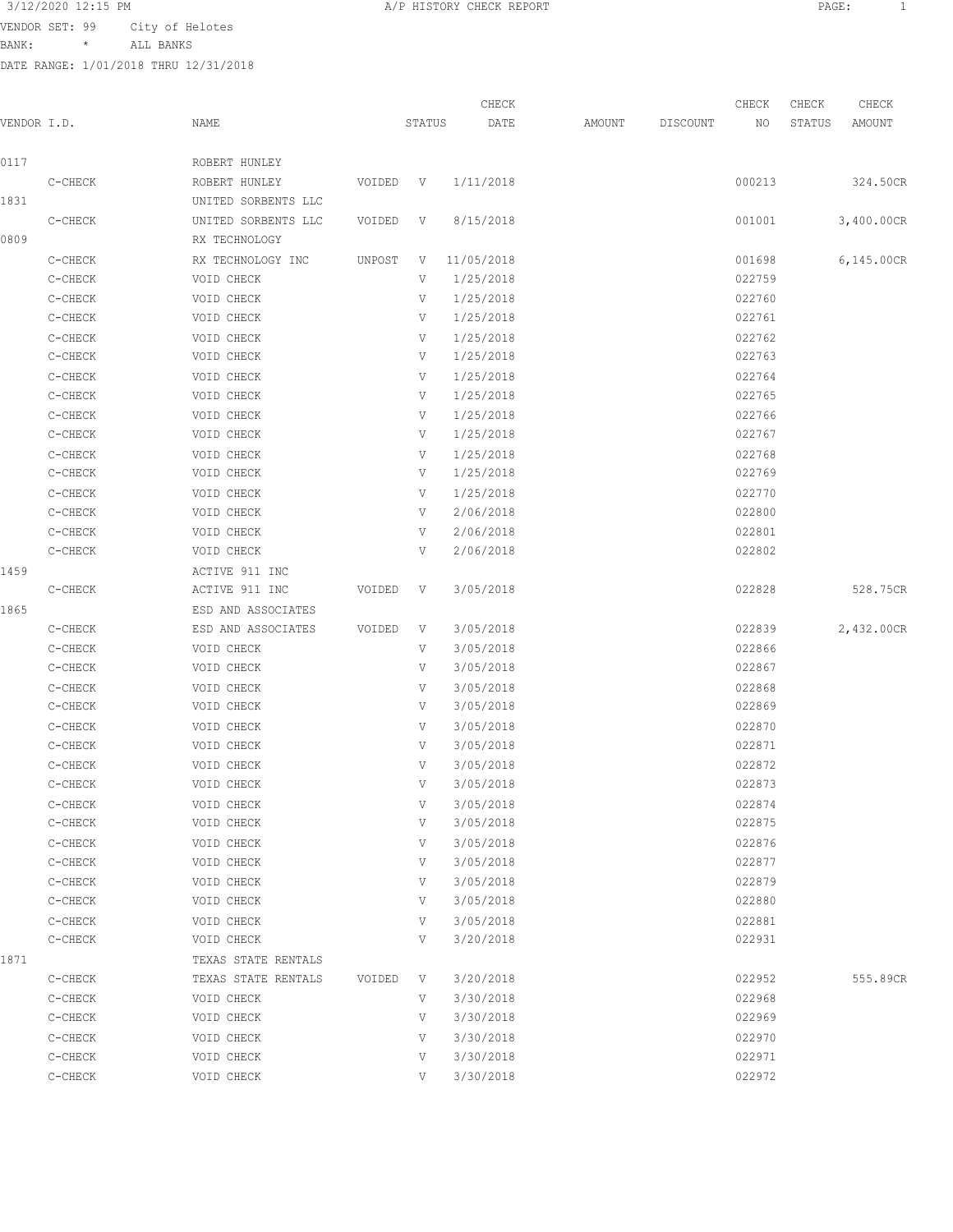BANK: \* ALL BANKS

|             |         |                                |        |              | CHECK                  |        |          | CHECK  | CHECK  | CHECK      |
|-------------|---------|--------------------------------|--------|--------------|------------------------|--------|----------|--------|--------|------------|
| VENDOR I.D. |         | NAME                           |        | STATUS       | DATE                   | AMOUNT | DISCOUNT | NO     | STATUS | AMOUNT     |
|             | C-CHECK | VOID CHECK                     |        | V            | 3/30/2018              |        |          | 022973 |        |            |
|             | C-CHECK | VOID CHECK                     |        | V            | 3/30/2018              |        |          | 022974 |        |            |
|             | C-CHECK | VOID CHECK                     |        | V            | 3/30/2018              |        |          | 022975 |        |            |
|             | C-CHECK | VOID CHECK                     |        | V            | 3/30/2018              |        |          | 022976 |        |            |
|             | C-CHECK | VOID CHECK                     |        | V            | 3/30/2018              |        |          | 022977 |        |            |
|             | C-CHECK | VOID CHECK                     |        | V            | 3/30/2018              |        |          | 022978 |        |            |
|             | C-CHECK | VOID CHECK                     |        | V            | 3/30/2018              |        |          | 022979 |        |            |
|             | C-CHECK | VOID CHECK                     |        | V            | 3/30/2018              |        |          | 022981 |        |            |
|             | C-CHECK | VOID CHECK                     |        | V            | 3/30/2018              |        |          | 022982 |        |            |
|             |         |                                |        |              |                        |        |          |        |        |            |
|             | C-CHECK | VOID CHECK                     |        | V            | 3/30/2018              |        |          | 022983 |        |            |
| 1429        |         | ROBERT GARRISON                |        |              |                        |        |          |        |        |            |
|             | C-CHECK | ALAMO HD LLC                   | VOIDED | V            | 4/04/2018              |        |          | 022986 |        | 1,500.00CR |
| 1429        |         | ROBERT GARRISON                |        |              |                        |        |          |        |        |            |
|             | C-CHECK | ALAMO HD LLC                   | VOIDED | V            | 4/04/2018              |        |          | 022987 |        | 750.00CR   |
|             | C-CHECK | VOID CHECK                     |        | V            | 4/04/2018              |        |          | 022993 |        |            |
|             | C-CHECK | VOID CHECK                     |        | V            | 4/04/2018              |        |          | 022994 |        |            |
| 0945        |         | VULCAN CONSTRUCTION MATERIALS  |        |              |                        |        |          |        |        |            |
|             | C-CHECK | VULCAN CONSTRUCTION MATEVOIDED |        | V            | 4/04/2018              |        |          | 023000 |        | 7,061.92CR |
|             | C-CHECK | VOID CHECK                     |        | V            | 4/17/2018              |        |          | 023016 |        |            |
| 1897        |         | ROTO ROOTER PLUMBERS           |        |              |                        |        |          |        |        |            |
|             | C-CHECK | ROTO ROOTER PLUMBERS           | UNPOST | V            | 4/19/2018              |        |          | 023055 |        | 92.40CR    |
| 0425        |         | CASCO INDUSTRIES INC           |        |              |                        |        |          |        |        |            |
|             | C-CHECK | CASCO INDUSTRIES INC           | VOIDED | V            | 4/25/2018              |        |          | 023059 |        | 1,405.00CR |
|             | C-CHECK | VOID CHECK                     |        | V            | 4/25/2018              |        |          | 023069 |        |            |
|             | C-CHECK | VOID CHECK                     |        | V            | 4/25/2018              |        |          | 023070 |        |            |
|             | C-CHECK | VOID CHECK                     |        | V            | 4/25/2018              |        |          | 023071 |        |            |
|             | C-CHECK | VOID CHECK                     |        | V            | 4/25/2018              |        |          | 023072 |        |            |
|             | C-CHECK | VOID CHECK                     |        | V            | 4/25/2018              |        |          | 023073 |        |            |
|             | C-CHECK | VOID CHECK                     |        | V            | 4/25/2018              |        |          | 023074 |        |            |
|             | C-CHECK | VOID CHECK                     |        | V            | 4/25/2018              |        |          | 023075 |        |            |
|             | C-CHECK | VOID CHECK                     |        | V            | 4/25/2018              |        |          | 023076 |        |            |
|             | C-CHECK | VOID CHECK                     |        | V            | 4/25/2018              |        |          | 023077 |        |            |
|             | C-CHECK | VOID CHECK                     |        | V            | 4/25/2018              |        |          | 023078 |        |            |
|             | C-CHECK | VOID CHECK                     |        | V            | 4/25/2018              |        |          | 023079 |        |            |
|             | C-CHECK | VOID CHECK                     |        | V            | 4/25/2018              |        |          | 023080 |        |            |
|             | C-CHECK |                                |        | V            |                        |        |          | 023082 |        |            |
|             |         | VOID CHECK                     |        | V            | 4/25/2018<br>4/25/2018 |        |          | 023083 |        |            |
|             | C-CHECK | VOID CHECK                     |        |              |                        |        |          |        |        |            |
|             | C-CHECK | VOID CHECK                     |        | V            | 4/25/2018              |        |          | 023084 |        |            |
|             | C-CHECK | VOID CHECK                     |        | V            | 5/08/2018              |        |          | 023116 |        |            |
| 1380        |         | UNITED RENTALS NORTH AMERICA I |        |              |                        |        |          |        |        |            |
|             | C-CHECK | UNITED RENTALS (NORTH AMVOIDED |        | V            | 5/08/2018              |        |          | 023126 |        | 1,646.50CR |
| 0817        |         | SWANK MOTION PICTURES INC      |        |              |                        |        |          |        |        |            |
|             | C-CHECK | SWANK MOTION PICTURES INVOIDED |        | V            | 5/14/2018              |        |          | 023137 |        | 228.00CR   |
| 1387        |         | WELLS FARGO FINANCIAL LEASING  |        |              |                        |        |          |        |        |            |
|             | C-CHECK | WELLS FARGO FINANCIAL LEVOIDED |        | V            | 5/14/2018              |        |          | 023140 |        | 2,126.88CR |
| 1289        |         | ZIPS CAR WASH LLC              |        |              |                        |        |          |        |        |            |
|             | C-CHECK | ZIPS CAR WASH LLC              | VOIDED | $\mathbf{V}$ | 5/14/2018              |        |          | 023141 |        | 204.00CR   |
|             | C-CHECK | VOID CHECK                     |        | V            | 5/31/2018              |        |          | 023157 |        |            |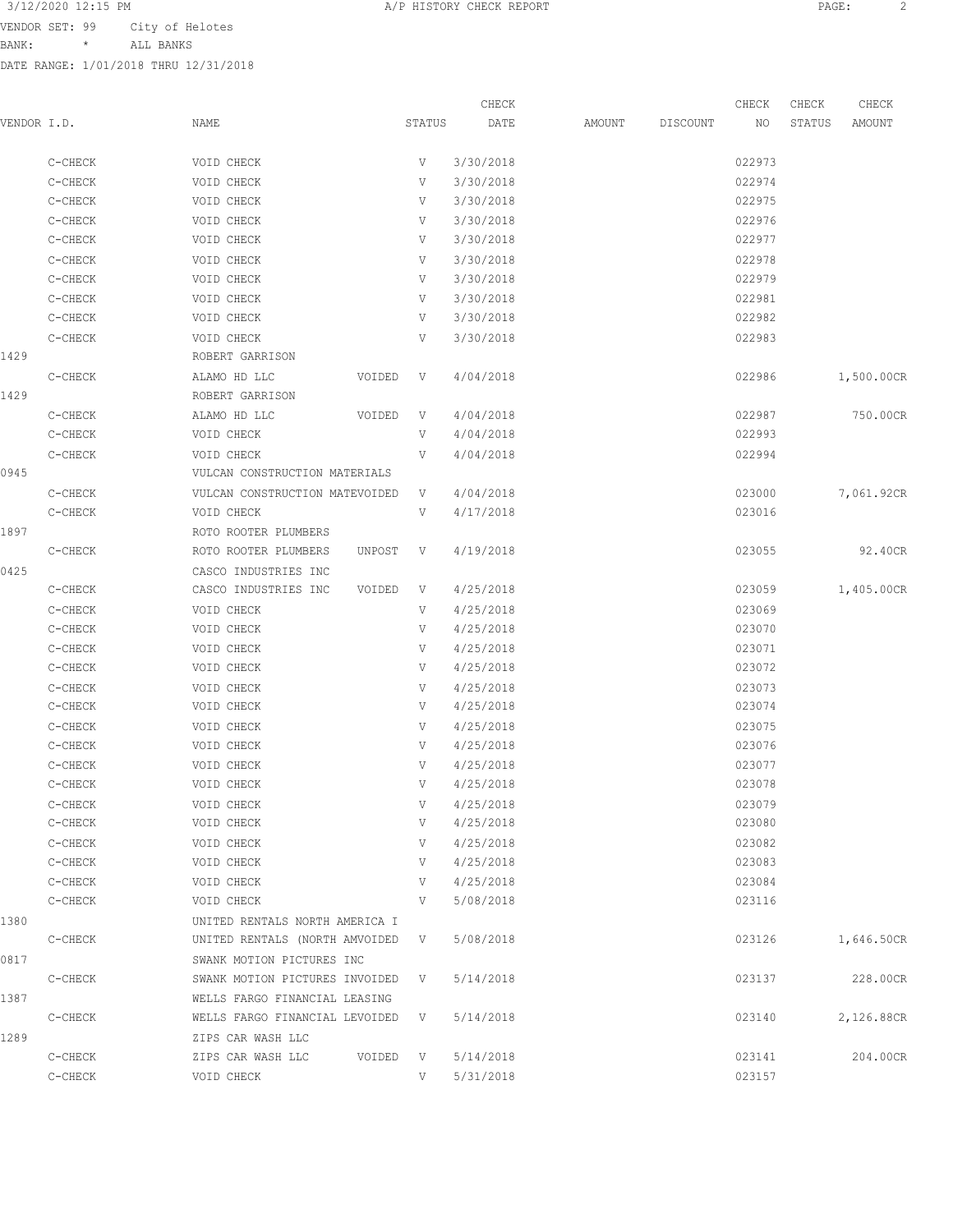BANK: \* ALL BANKS

DATE RANGE: 1/01/2018 THRU 12/31/2018

CHECK CHECK CHECK CHECK CHECK CHECK CHECK CHECK CHECK CHECK CHECK CHECK CHECK CHECK CHECK CHECK CHECK CHECK CHECK CHECK CHECK CHECK CHECK CHECK CHECK CHECK CHECK CHECK CHECK CHECK CHECK CHECK CHECK CHECK CHECK CHECK CHECK VENDOR I.D. NAME STATUS DATE AMOUNT DISCOUNT NO STATUS AMOUNT

|      | C-CHECK         | VOID CHECK                       | V   | 5/31/2018 | 023191 |            |
|------|-----------------|----------------------------------|-----|-----------|--------|------------|
|      | C-CHECK         | VOID CHECK                       | V   | 5/31/2018 | 023192 |            |
|      | C-CHECK         | VOID CHECK                       | V   | 5/31/2018 | 023193 |            |
|      | C-CHECK         | VOID CHECK                       | V   | 5/31/2018 | 023194 |            |
|      | C-CHECK         | VOID CHECK                       | V   | 5/31/2018 | 023195 |            |
|      | C-CHECK         | VOID CHECK                       | V   | 5/31/2018 | 023196 |            |
|      | C-CHECK         | VOID CHECK                       | V   | 5/31/2018 | 023197 |            |
|      | C-CHECK         | VOID CHECK                       | V   | 5/31/2018 | 023198 |            |
|      | C-CHECK         | VOID CHECK                       | V   | 5/31/2018 | 023199 |            |
|      | ${\tt C-CHECK}$ | VOID CHECK                       | V   | 5/31/2018 | 023200 |            |
|      | C-CHECK         | VOID CHECK                       | V   | 5/31/2018 | 023201 |            |
|      | C-CHECK         | VOID CHECK                       | V   | 5/31/2018 | 023202 |            |
|      | C-CHECK         | VOID CHECK                       | V   | 5/31/2018 | 023204 |            |
|      | C-CHECK         | VOID CHECK                       | V   | 5/31/2018 | 023205 |            |
|      | C-CHECK         | VOID CHECK                       | V   | 5/31/2018 | 023206 |            |
|      | C-CHECK         | VOID CHECK                       | V   | 6/13/2018 | 023217 |            |
|      | C-CHECK         | VOID CHECK                       | V   | 6/13/2018 | 023219 |            |
|      | C-CHECK         | VOID CHECK                       | V   | 6/29/2018 | 023268 |            |
|      | C-CHECK         | VOID CHECK                       | V   | 6/29/2018 | 023269 |            |
|      | C-CHECK         | VOID CHECK                       | V   | 6/29/2018 | 023270 |            |
|      | C-CHECK         | VOID CHECK                       | V   | 6/29/2018 | 023271 |            |
|      | C-CHECK         | VOID CHECK                       | V   | 6/29/2018 | 023272 |            |
|      | C-CHECK         | VOID CHECK                       | V   | 6/29/2018 | 023273 |            |
|      | C-CHECK         | VOID CHECK                       | V   | 6/29/2018 | 023274 |            |
|      | C-CHECK         | VOID CHECK                       | V   | 6/29/2018 | 023275 |            |
|      | C-CHECK         | VOID CHECK                       | V   | 6/29/2018 | 023276 |            |
|      | C-CHECK         | VOID CHECK                       | V   | 6/29/2018 | 023277 |            |
|      | C-CHECK         | VOID CHECK                       | V   | 6/29/2018 | 023278 |            |
|      | C-CHECK         | VOID CHECK                       | V   | 6/29/2018 | 023279 |            |
|      | C-CHECK         | VOID CHECK                       | V   | 6/29/2018 | 023281 |            |
|      | C-CHECK         | VOID CHECK                       | V   | 6/29/2018 | 023282 |            |
|      | C-CHECK         | VOID CHECK                       | V   | 6/29/2018 | 023283 |            |
| 0027 |                 | BMC MILLWORK INC                 |     |           |        |            |
|      | C-CHECK         | BMC MILLWORK INC<br>VOIDED       | V   | 6/29/2018 | 023286 | 70.34CR    |
| 1437 |                 | THIRSTY BEAR BARTENDING          |     |           |        |            |
|      | C-CHECK         | THIRSTY BEAR BARTENDING UNPOST V |     | 6/29/2018 | 023302 | 630.00CR   |
| 1437 |                 | THIRSTY BEAR BARTENDING          |     |           |        |            |
|      | M-CHECK         | THIRSTY BEAR BARTENDING UNPOST V |     | 8/06/2018 | 023302 |            |
| 1437 |                 | THIRSTY BEAR BARTENDING          |     |           |        |            |
|      | C-CHECK         | THIRSTY BEAR BARTENDING UNPOST V |     | 6/29/2018 | 023313 | 50.00CR    |
| 1437 |                 | THIRSTY BEAR BARTENDING          |     |           |        |            |
|      | M-CHECK         | THIRSTY BEAR BARTENDING UNPOST V |     | 8/06/2018 | 023313 |            |
| 1918 |                 | FLEETMATICS USA HOLDINGS INC     |     |           |        |            |
|      | C-CHECK         | FLEETMATICS USA HOLDINGSUNPOST V |     | 7/11/2018 | 023321 | 2,560.00CR |
| 1918 |                 | FLEETMATICS USA HOLDINGS INC     |     |           |        |            |
|      | M-CHECK         | FLEETMATICS USA HOLDINGSUNPOST   | V V | 8/06/2018 | 023321 |            |
|      | C-CHECK         | VOID CHECK                       | V   | 7/17/2018 | 023341 |            |
|      | C-CHECK         | VOID CHECK                       | V   | 7/30/2018 | 023380 |            |
|      |                 |                                  |     |           |        |            |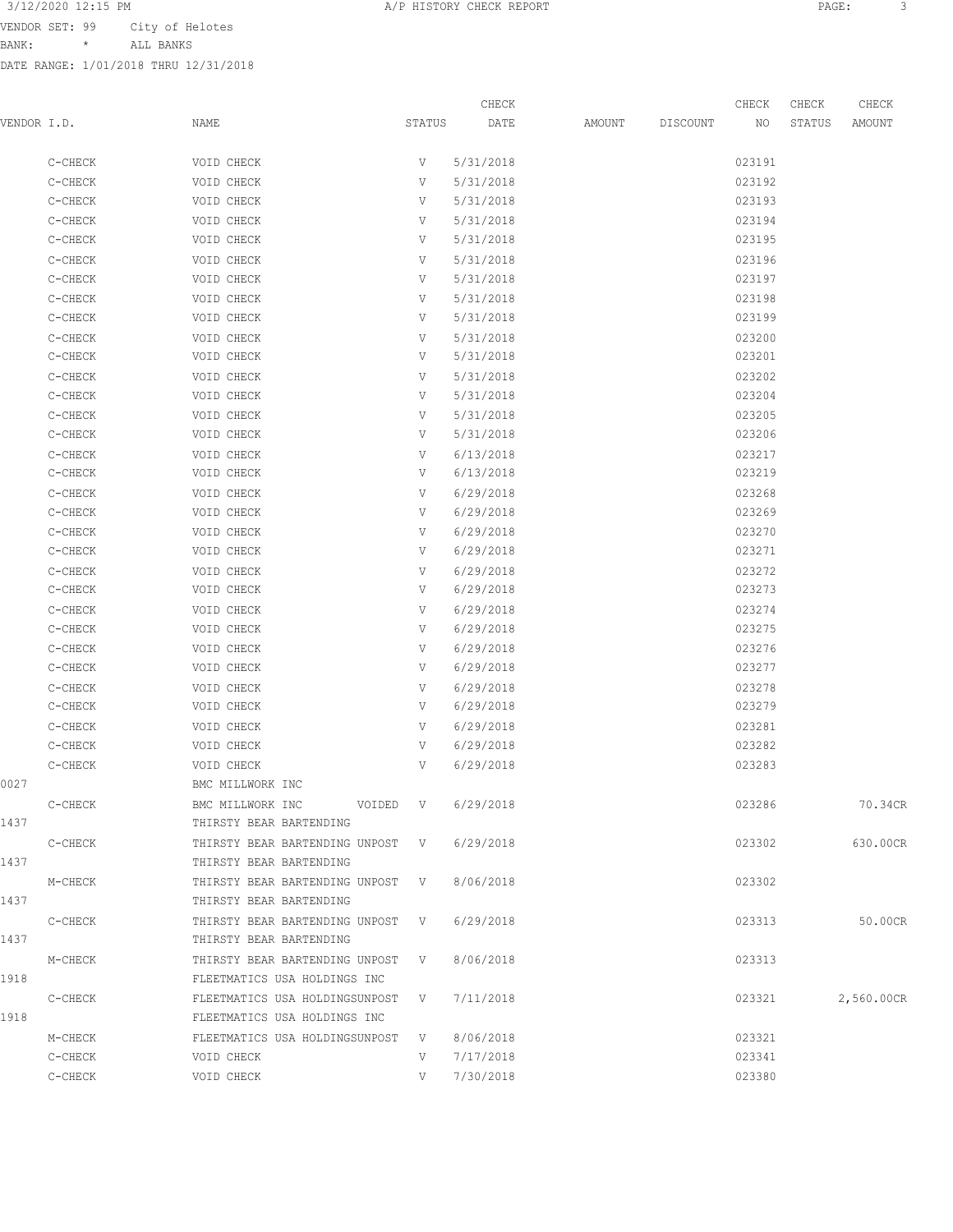BANK: \* ALL BANKS

|             |         |                                            |        | CHECK        |        |          | CHECK  | CHECK  | CHECK       |
|-------------|---------|--------------------------------------------|--------|--------------|--------|----------|--------|--------|-------------|
| VENDOR I.D. |         | NAME                                       | STATUS | DATE         | AMOUNT | DISCOUNT | NO     | STATUS | AMOUNT      |
|             | C-CHECK | VOID CHECK                                 | V      | 7/30/2018    |        |          | 023381 |        |             |
|             | C-CHECK | VOID CHECK                                 | V      | 7/30/2018    |        |          | 023382 |        |             |
|             | C-CHECK | VOID CHECK                                 | V      | 7/30/2018    |        |          | 023383 |        |             |
|             | C-CHECK | VOID CHECK                                 | V      | 7/30/2018    |        |          | 023384 |        |             |
|             | C-CHECK | VOID CHECK                                 | V      | 7/30/2018    |        |          | 023385 |        |             |
|             | C-CHECK | VOID CHECK                                 | V      | 7/30/2018    |        |          | 023386 |        |             |
|             | C-CHECK | VOID CHECK                                 | V      | 7/30/2018    |        |          | 023387 |        |             |
|             | C-CHECK | VOID CHECK                                 | V      | 7/30/2018    |        |          | 023388 |        |             |
|             | C-CHECK | VOID CHECK                                 | V      | 7/30/2018    |        |          | 023389 |        |             |
|             | C-CHECK | VOID CHECK                                 | V      | 7/30/2018    |        |          | 023390 |        |             |
|             | C-CHECK | VOID CHECK                                 | V      | 7/30/2018    |        |          | 023391 |        |             |
|             | C-CHECK | VOID CHECK                                 | V      | 7/30/2018    |        |          | 023393 |        |             |
|             | C-CHECK | VOID CHECK                                 | V      | 7/30/2018    |        |          | 023394 |        |             |
|             | C-CHECK | VOID CHECK                                 | V      | 7/30/2018    |        |          | 023395 |        |             |
|             | C-CHECK | VOID CHECK                                 | V      | 8/15/2018    |        |          | 023415 |        |             |
|             | C-CHECK | VOID CHECK                                 | V      | 8/23/2018    |        |          | 023480 |        |             |
|             | C-CHECK | VOID CHECK                                 | V      | 8/23/2018    |        |          | 023481 |        |             |
|             | C-CHECK | VOID CHECK                                 | V      | 8/23/2018    |        |          | 023482 |        |             |
|             | C-CHECK | VOID CHECK                                 | V      | 8/23/2018    |        |          | 023483 |        |             |
|             | C-CHECK | VOID CHECK                                 | V      | 8/23/2018    |        |          | 023484 |        |             |
|             | C-CHECK | VOID CHECK                                 | V      | 8/23/2018    |        |          | 023485 |        |             |
|             | C-CHECK | VOID CHECK                                 | V      | 8/23/2018    |        |          | 023486 |        |             |
|             | C-CHECK | VOID CHECK                                 | V      | 8/23/2018    |        |          | 023487 |        |             |
|             | C-CHECK | VOID CHECK                                 | V      | 8/23/2018    |        |          | 023488 |        |             |
|             | C-CHECK | VOID CHECK                                 | V      | 8/23/2018    |        |          | 023489 |        |             |
|             | C-CHECK | VOID CHECK                                 | V      | 8/23/2018    |        |          | 023490 |        |             |
|             | C-CHECK | VOID CHECK                                 | V      | 8/23/2018    |        |          | 023491 |        |             |
| 1808        |         | O CONNOR PANTHER BOOSTER CLUB              |        |              |        |          |        |        |             |
|             | C-CHECK | O CONNOR PANTHER BOOSTERVOIDED             | V      | 8/30/2018    |        |          | 023499 |        | 150.00CR    |
| 1396        |         | POLEY E BARCENEZ                           |        |              |        |          |        |        |             |
|             | C-CHECK | POLEY E BARCENEZ<br>VOIDED                 | V      | 8/30/2018    |        |          | 023500 |        | 400.00CR    |
| 1403        |         | SERVICE UNIFORM RENTAL                     |        |              |        |          |        |        |             |
|             | C-CHECK | SERVICE UNIFORM RENTAL VOIDED V            |        | 8/30/2018    |        |          | 023501 |        | 136.58CR    |
| 1425        |         | PITNEY BOWES EASY PERMIT POSTA             |        |              |        |          |        |        |             |
|             | C-CHECK | THE PITNEY BOWES BANK INVOIDED V 8/30/2018 |        |              |        |          | 023502 |        | 8.44CR      |
| 0777        |         | UNITED SITE SERVICES                       |        |              |        |          |        |        |             |
|             | C-CHECK | UNITED SITE SERVICES OF VOIDED V           |        | 8/30/2018    |        |          | 023503 |        | 315.98CR    |
|             | C-CHECK | VOID CHECK                                 | V      | 8/30/2018    |        |          | 023510 |        |             |
|             | C-CHECK | VOID CHECK                                 | V      | 8/30/2018    |        |          | 023511 |        |             |
|             | C-CHECK | VOID CHECK                                 | V      | 8/30/2018    |        |          | 023512 |        |             |
| 1881        |         | BARBERA PRODUCTIONS LLC                    |        |              |        |          |        |        |             |
|             | C-CHECK | BARBERA PRODUCTIONS LLC VOIDED V           |        | 9/18/2018    |        |          | 023548 |        | 1,625.00CR  |
|             | C-CHECK | VOID CHECK                                 | V      | 9/18/2018    |        |          | 023555 |        |             |
| 0102        |         | NAFECO INC                                 |        |              |        |          |        |        |             |
|             | C-CHECK | NAFECO INC<br>VOIDED V                     |        | 9/18/2018    |        |          | 023565 |        | 12,300.00CR |
| 1947        |         | JON RUSSELL CRAIG                          |        |              |        |          |        |        |             |
|             | C-CHECK | JON RUSSELL CRAIG<br>UNPOST                | V      | 10/02/2018   |        |          | 023604 |        | 465.00CR    |
|             | C-CHECK | VOID CHECK                                 |        | V 10/02/2018 |        |          | 023616 |        |             |
|             |         |                                            |        |              |        |          |        |        |             |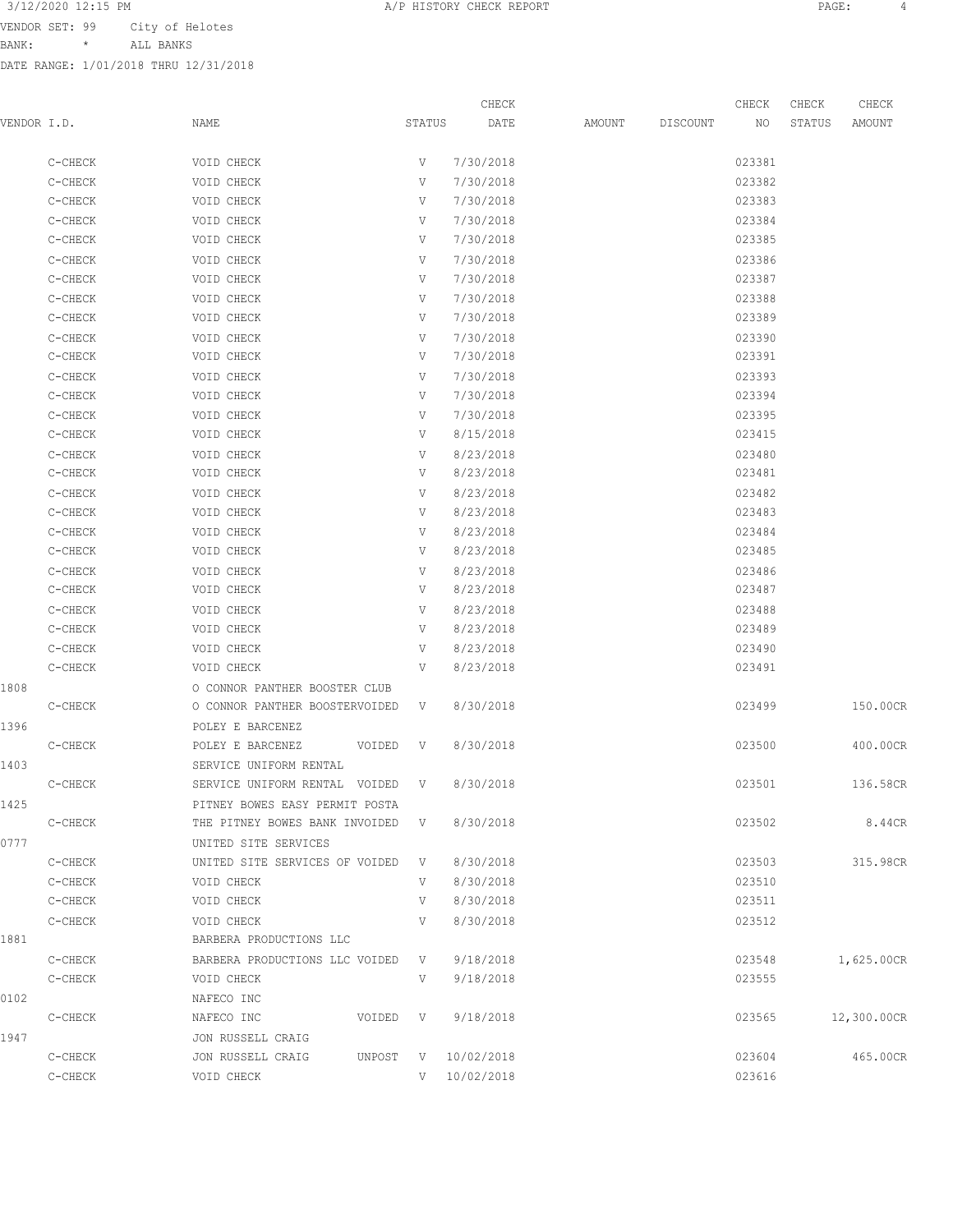VENDOR SET: 99 City of Helotes

BANK: \* ALL BANKS

DATE RANGE: 1/01/2018 THRU 12/31/2018

|             |         |                                |          |        | CHECK      |        |          | CHECK  | CHECK  | CHECK       |
|-------------|---------|--------------------------------|----------|--------|------------|--------|----------|--------|--------|-------------|
| VENDOR I.D. |         | NAME                           |          | STATUS | DATE       | AMOUNT | DISCOUNT | NO     | STATUS | AMOUNT      |
|             | C-CHECK | VOID CHECK                     |          | V      | 10/02/2018 |        |          | 023617 |        |             |
|             | C-CHECK | VOID CHECK                     |          | V      | 10/02/2018 |        |          | 023618 |        |             |
|             | C-CHECK | VOID CHECK                     |          | V      | 9/30/2018  |        |          | 023622 |        |             |
| 1852        |         | AIR AUTHORITY LLC              |          |        |            |        |          |        |        |             |
|             | C-CHECK | AIR AUTHORITY LLC              | UNPOST   | V      | 10/15/2018 |        |          | 023637 |        | 4,855.76CR  |
| 1852        |         | AIR AUTHORITY LLC              |          |        |            |        |          |        |        |             |
|             | M-CHECK | AIR AUTHORITY LLC              | UNPOST   | V      | 11/02/2018 |        |          | 023637 |        |             |
| 0931        |         | RICHARDS TOWING                |          |        |            |        |          |        |        |             |
|             | C-CHECK | RICHARD'S TOWING               | UNPOST   | V      | 9/30/2018  |        |          | 023664 |        | 2,965.00CR  |
|             | C-CHECK | VOID CHECK                     |          | V      | 10/29/2018 |        |          | 023677 |        |             |
|             | C-CHECK | VOID CHECK                     |          | V      | 10/29/2018 |        |          | 023678 |        |             |
|             | C-CHECK | VOID CHECK                     |          | V      | 11/05/2018 |        |          | 023726 |        |             |
|             | C-CHECK | VOID CHECK                     |          | V      | 11/05/2018 |        |          | 023727 |        |             |
|             | C-CHECK | VOID CHECK                     |          | V      | 11/05/2018 |        |          | 023734 |        |             |
|             | C-CHECK | VOID CHECK                     |          | V      | 11/05/2018 |        |          | 023735 |        |             |
|             | C-CHECK | VOID CHECK                     |          | V      | 11/05/2018 |        |          | 023736 |        |             |
|             | C-CHECK | VOID CHECK                     |          | V      | 11/15/2018 |        |          | 023743 |        |             |
| 0091        |         | LONGHORN INC                   |          |        |            |        |          |        |        |             |
|             | C-CHECK | LONGHORN INC                   | VOIDED   | V      | 11/15/2018 |        |          | 023751 |        | 608.77CR    |
|             | C-CHECK | VOID CHECK                     |          | V      | 11/15/2018 |        |          | 023756 |        |             |
|             | C-CHECK | VOID CHECK                     |          | V      | 11/30/2018 |        |          | 023799 |        |             |
|             | C-CHECK | VOID CHECK                     |          | V      | 11/30/2018 |        |          | 023800 |        |             |
|             | C-CHECK | VOID CHECK                     |          | V      | 11/30/2018 |        |          | 023801 |        |             |
|             | C-CHECK | VOID CHECK                     |          | V      | 11/30/2018 |        |          | 023802 |        |             |
|             | C-CHECK | VOID CHECK                     |          | V      | 11/30/2018 |        |          | 023803 |        |             |
|             | C-CHECK | VOID CHECK                     |          | V      | 11/30/2018 |        |          | 023804 |        |             |
|             | C-CHECK | VOID CHECK                     |          | V      | 11/30/2018 |        |          | 023805 |        |             |
|             | C-CHECK | VOID CHECK                     |          | V      | 11/30/2018 |        |          | 023806 |        |             |
|             | C-CHECK | VOID CHECK                     |          | V      | 11/30/2018 |        |          | 023809 |        |             |
|             | C-CHECK | VOID CHECK                     |          | V      | 11/30/2018 |        |          | 023810 |        |             |
|             | C-CHECK | VOID CHECK                     |          | V      | 11/30/2018 |        |          | 023811 |        |             |
| 1972        |         | CHRIS CARSON                   |          |        |            |        |          |        |        |             |
|             | C-CHECK | CHRIS CARSON                   | UNPOST   | V      | 12/13/2018 |        |          | 023821 |        | 61.60CR     |
|             | C-CHECK | VOID CHECK                     |          | V      | 12/13/2018 |        |          | 023823 |        |             |
| 1970        |         | EDUARDO VILLARREAL             |          |        |            |        |          |        |        |             |
|             | C-CHECK | EDUARDO VILLARREAL             | UNPOST V |        | 12/13/2018 |        |          | 023825 |        | 61.60CR     |
| 1971        |         | HENRY T MCDERMOTT              |          |        |            |        |          |        |        |             |
|             | C-CHECK | HENRY T MCDERMOTT              | UNPOST V |        | 12/13/2018 |        |          | 023830 |        | 61.60CR     |
| 0120        |         | SAECO ELECTRIC & UTILITY LTD   |          |        |            |        |          |        |        |             |
|             | C-CHECK | SAECO ELECTRIC & UTILITYVOIDED |          | V      | 12/13/2018 |        |          | 023841 |        | 17,145.00CR |
|             | C-CHECK | VOID CHECK                     |          | V      | 12/13/2018 |        |          | 023851 |        |             |
|             | C-CHECK | VOID CHECK                     |          | V      | 12/13/2018 |        |          | 023852 |        |             |
|             | C-CHECK | VOID CHECK                     |          | V –    | 12/13/2018 |        |          | 023853 |        |             |

0643 DAVIDSON & TROILO REAM & GARZA

 C-CHECK VOID CHECK V 12/13/2018 023854 C-CHECK VOID CHECK V 12/13/2018 023855 C-CHECK VOID CHECK V 12/13/2018 023856 C-CHECK VOID CHECK V 12/13/2018 023857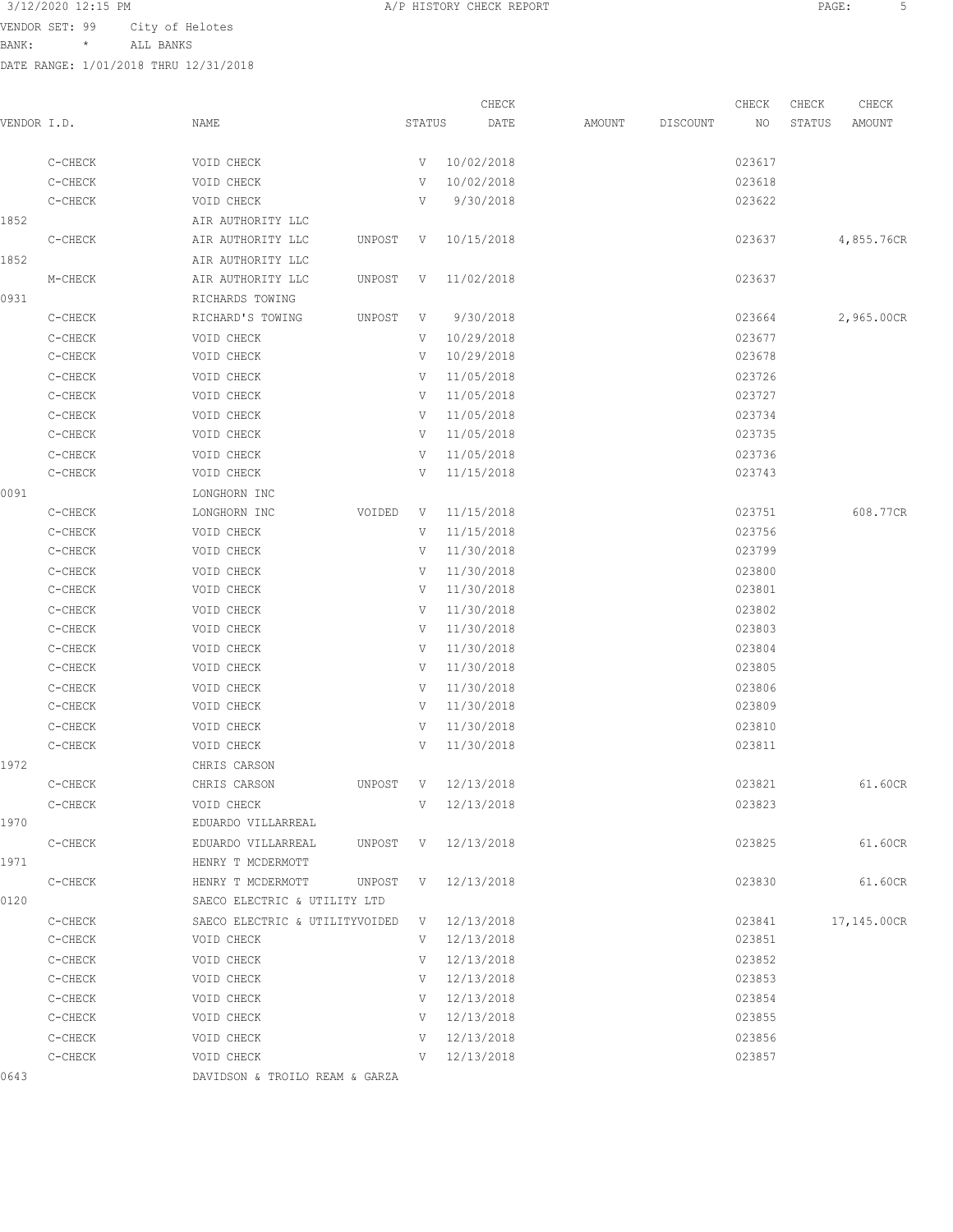| 3/12/2020 12:15 PM |         |                                       | A/P HISTORY CHECK REPORT |  | PAGE: |  |
|--------------------|---------|---------------------------------------|--------------------------|--|-------|--|
| VENDOR SET: 99     |         | City of Helotes                       |                          |  |       |  |
| BANK:              | $\star$ | ALL BANKS                             |                          |  |       |  |
|                    |         | DATE RANGE: 1/01/2018 THRU 12/31/2018 |                          |  |       |  |

| VENDOR I.D.                   | NAME                           | STATUS | CHECK<br>DATE | AMOUNT         | DISCOUNT | CHECK<br>NO.     | CHECK<br>STATUS | CHECK<br>AMOUNT |
|-------------------------------|--------------------------------|--------|---------------|----------------|----------|------------------|-----------------|-----------------|
| C-CHECK                       | DAVIDSON & TROILO REAM &VOIDED | V      | 12/21/2018    |                |          | 023865           |                 | 1,488.60CR      |
| TOTALS * *<br>$\star$ $\star$ | NO.                            |        |               | INVOICE AMOUNT |          | <b>DISCOUNTS</b> |                 | CHECK AMOUNT    |
| REGULAR CHECKS:               | $\mathbb O$                    |        |               | 0.00           |          | 0.00             |                 | 0.00            |
| HAND CHECKS:                  | $\mathbf{0}$                   |        |               | 0.00           |          | 0.00             |                 | 0.00            |
| DRAFTS:                       | $\mathbf{0}$                   |        |               | 0.00           |          | 0.00             |                 | 0.00            |
| EFT:                          | $\mathbf{0}$                   |        |               | 0.00           |          | 0.00             |                 | 0.00            |
| NON CHECKS:                   | $\circ$                        |        |               | 0.00           |          | 0.00             |                 | 0.00            |
| VOID CHECKS:                  | 198 VOID DEBITS                |        | 0.00          |                |          |                  |                 |                 |
|                               | VOID CREDITS                   |        | 74,360.11CR   | 74,360.11CR    |          | 0.00             |                 |                 |
| $\circ$<br>TOTAL ERRORS:      |                                |        |               |                |          |                  |                 |                 |

|                        |         |         | NO  | INVOICE AMOUNT | DISCOUNTS | CHECK AMOUNT |
|------------------------|---------|---------|-----|----------------|-----------|--------------|
| VENDOR SET: 99 BANK: * |         | TOTALS: | 198 | 74,360.11CR    | 0.00      | 0.00         |
| BANK: *                | TOTALS: |         | 198 | 74,360.11CR    | 0.00      | 0.00         |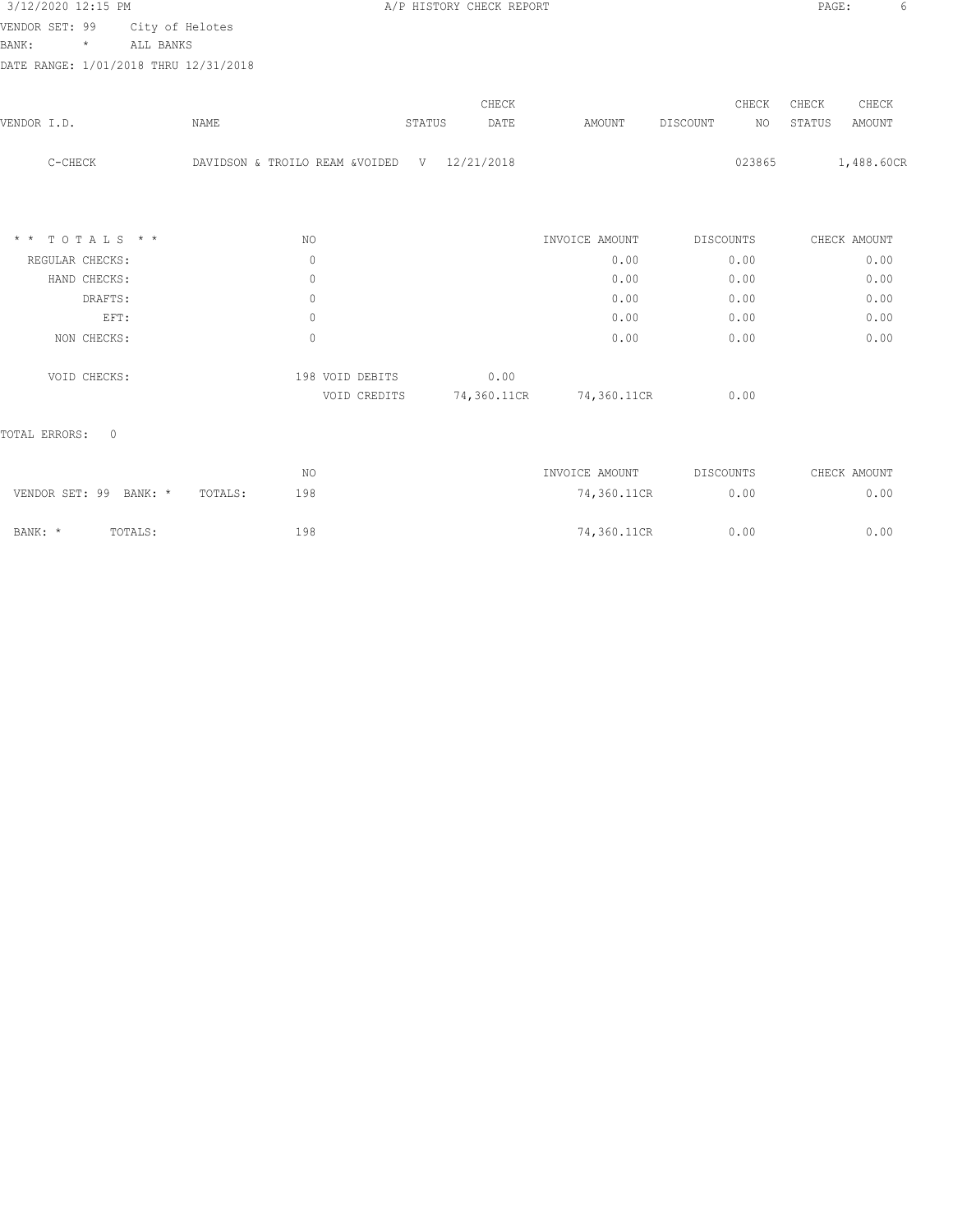VENDOR SET: 99 City of Helotes BANK: APFB FROST/ACCT PAYABLE - OLD

DATE RANGE: 1/01/2018 THRU 12/31/2018

CHECK CHECK CHECK CHECK CHECK CHECK CHECK CHECK CHECK CHECK CHECK CHECK CHECK CHECK CHECK CHECK CHECK CHECK CHECK CHECK CHECK CHECK CHECK CHECK CHECK CHECK CHECK CHECK CHECK CHECK CHECK CHECK CHECK CHECK CHECK CHECK CHECK VENDOR I.D. NAME STATUS DATE AMOUNT DISCOUNT NO STATUS AMOUNT 0291 LNV ENGINEERING I-24546 CITY LNV ENGINEERING INC V 9/27/2017 022298 I-24775 LNV ENGINEERING INC V 9/27/2017 022298 I-24906 LNV ENGINEERING INC V 9/27/2017 022298 6,505.25 0291 LNV ENGINEERING M-CHECK LNV ENGINEERING INC UNPOST V 2/26/2018 022298 6,505.25CR 1704 KENTECH INC I-22344 KENTECH V 11/16/2017 022516 464.00 1704 KENTECH INC M-CHECK KENTECH UNPOST V 1/25/2018 022516 464.00CR 1852 **AIR AUTHORITY LLC**  I-81041 AIR AUTHORITY LLC V 12/29/2017 022631 190.00 1852 **AIR AUTHORITY LLC**  M-CHECK AIR AUTHORITY LLC UNPOST V 1/08/2018 022631 190.00CR 0120 SAECO ELECTRIC & UTILITY LTD I-20144213 1217 SAECO ELECTRIC & UTILITY LTD V 12/29/2017 022664 I-20144214 1217 SAECO ELECTRIC & UTILITY LTD V 12/29/2017 022664 I-20144215 1217 SAECO ELECTRIC & UTILITY LTD V 12/29/2017 022664 1,810.85 0120 SAECO ELECTRIC & UTILITY LTD M-CHECK SAECO ELECTRIC & UTILITYUNPOST V 2/22/2018 022664 1,810.85CR 1711 CLEAR CHANNEL OUTDOOR INC I-5813262658000 CLEAR CHANNEL OUTDOOR INC R 1/02/2018 022695 01 550-5520 PARKS & RECREATION CLEAR CHANNEL OUTDOO 3,000.00 I-5813268258000 CLEAR CHANNEL OUTDOOR INC R 1/02/2018 022695 01 550-5520 PARKS & RECREATION CLEAR CHANNEL OUTDOO 900.00 300.00 3,900.00 1856 JOI SHUMAKER I-09302017HFD JOI SHUMAKER R 1/02/2018 022696 01 580-5202 MEMBERSHIPS & LICENSES JOI SHUMAKER 570.00 570.00 1860 NETWORK ALLIANCE LLC I-2601 NETWORK ALLIANCE LLC R 1/02/2018 022697 01 510-5305 TECHNOLOGY & EQUIPMENT NETWORK ALLIANCE LLC 1,888.00 1,889.00 1,888.00 1622 PRE-EMPLOYMENT INC I-32694 PRE-EMPLOYMENT INC R 1/02/2018 022698 01 580-5110 PRE-EMPLOYMENT PHYSICALS PRE-EMPLOYMENT INC 61.30 61.30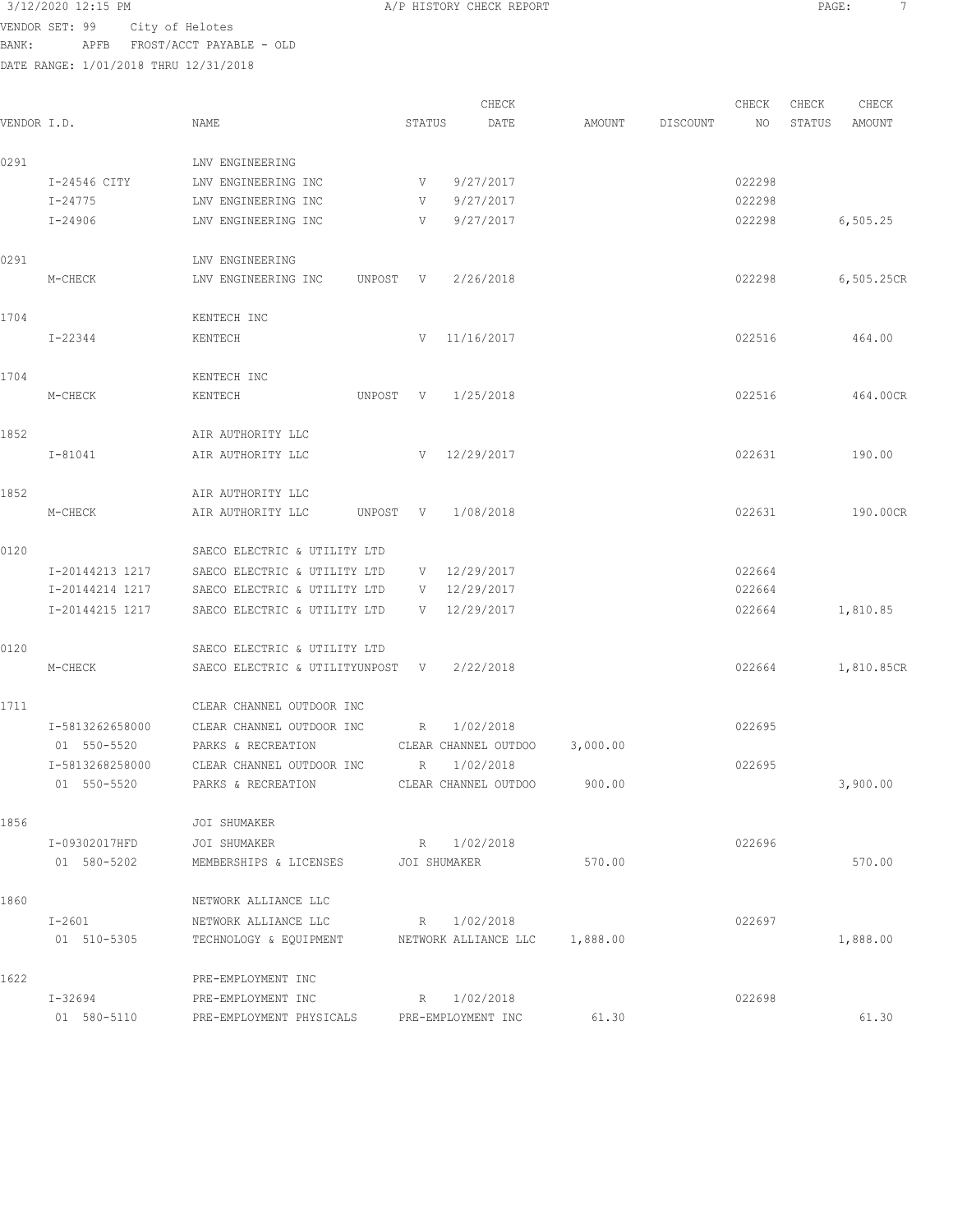VENDOR SET: 99 City of Helotes BANK: APFB FROST/ACCT PAYABLE - OLD

DATE RANGE: 1/01/2018 THRU 12/31/2018

CHECK CHECK CHECK CHECK .<br>In the other weakstates when the status of the contract of the extendio of the Status amount of the Mount of t<br>In the Status of the Status of the Status amount of the Status amount of the Status amount of the Status amou 0528 RICK SCHRODER I-TRVL RS JAN 2018 RICK SCHRODER R 1/02/2018 022699 01 545-5203 SCHOOLS & SEMINARS RICK SCHRODER 446.98 446.98 446.98 0809 RX TECHNOLOGY I-94236 RX TECHNOLOGY INC R 1/02/2018 022700 01 510-5214 COMPUTER CONTRACTS RX TECHNOLOGY INC 174.00 I-96326 RX TECHNOLOGY INC R 1/02/2018 022700 01 510-5214 COMPUTER CONTRACTS RX TECHNOLOGY INC 1,200.00 I-96327 RX TECHNOLOGY INC R 1/02/2018 022700 01 510-5214 COMPUTER CONTRACTS RX TECHNOLOGY INC  $4,688.00$  6,062.00 0921 VANGUARD CLEANING SYSTEM INC I-SA75206 VANGUARD CLEANING SYSTEM INC R 1/02/2018 022701 CITY CUSTODIAN VANGUARD CLEANING SY 90.30 I-sa75205 VANGUARD CLEANING SYSTEM INC R 1/02/2018 022701 01 550-5242 CITY CUSTODIAN VANGUARD CLEANING SY 475.00 I-sa75207 VANGUARD CLEANING SYSTEM INC R 1/02/2018 022701 01 550-5242 CITY CUSTODIAN VANGUARD CLEANING SY 361.00 I-sa75208 VANGUARD CLEANING SYSTEM INC R 1/02/2018 022701 01 550-5242 CITY CUSTODIAN VANGUARD CLEANING SY 140.00 1,066.30 1721 A T & T I-1717998064001 1217 A T & T R 1/11/2018 022702 01 550-5240 TELEPHONE A T & T 1,426.12 1,426.12 1,426.12 1852 AIR AUTHORITY LLC I-81753 FIRE DEPARTMENT HVAC R 1/11/2018 022703 01 550-5241 BUILDING MAINTENANCE FIRE DEPARTMENT HVAS 23,180.00 23,180.00 1863 ALLEN LEE WINDROW I-MC REFUND 0118 ALLEN LEE WINDROW R 1/11/2018 022704 01 405-1010 COURT FINES ALLEN LEE WINDROW 14.95 14.95 0025 BEXAR COUNTY CLERK I-PLAT REC FEE 118 BEXAR COUNTY CLERK R 1/11/2018 COUNTY CLERK R 1/11/2018 01 404-3340 PLATTING FEES BEXAR COUNTY CLERK 82.00 0029 BRUCE C BEALOR I-december 2017 BRUCE C BEALOR R 1/11/2018 8 01 510-5231 BUILDING OFFICIAL BRUCE C BEALOR 11,490.00 11,490.00 11,490.00 1175 BUSINESS & PROFESSIONAL SERVIC I-december 2017 BUSINESS & PROFESSIONAL SERVIC R 1/11/2018 022707 01 407-1055 EMS SERVICE FEES BUSINESS & PROFESSIO 1,253.86 1,253.86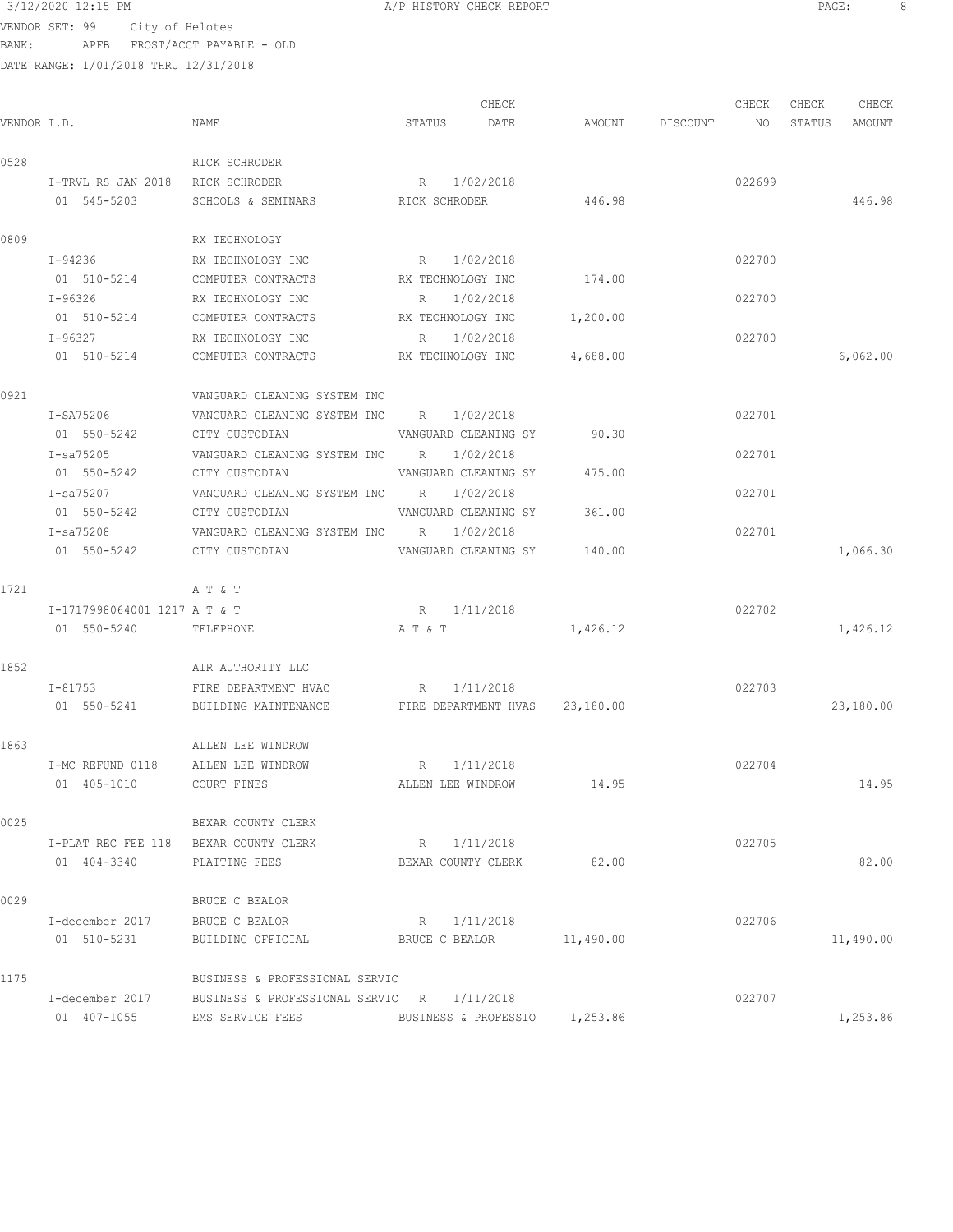VENDOR SET: 99 City of Helotes BANK: APFB FROST/ACCT PAYABLE - OLD DATE RANGE: 1/01/2018 THRU 12/31/2018

|             |                                    |                                  |                | CHECK                |          |          | CHECK  | CHECK  | CHECK    |
|-------------|------------------------------------|----------------------------------|----------------|----------------------|----------|----------|--------|--------|----------|
| VENDOR I.D. |                                    | NAME                             | STATUS         | DATE                 | AMOUNT   | DISCOUNT | NO     | STATUS | AMOUNT   |
| 0747        |                                    | C-6 DISPOSAL SYSTEMS INC         |                |                      |          |          |        |        |          |
|             | I-611400                           | C-6 DISPOSAL SYSTEMS INC         |                | R 1/11/2018          |          |          | 022708 |        |          |
|             | 01 550-5525                        | MARKETPLACE @ OTHSD              |                | C-6 DISPOSAL SYSTEMS | 50.00    |          |        |        | 50.00    |
| 0042        |                                    | CITY PUBLIC SERVICE              |                |                      |          |          |        |        |          |
|             | I-3001085347 118                   | CITY PUBLIC SERVICE              |                | R 1/11/2018          |          |          | 022709 |        |          |
|             | 01 550-5239                        | ELECTRIC                         |                | CITY PUBLIC SERVICE  | 562.20   |          |        |        |          |
|             | I-3002417564 0118                  | CITY PUBLIC SERVICE              | R              | 1/11/2018            |          |          | 022709 |        |          |
|             | 01 550-5239                        | ELECTRIC                         |                | CITY PUBLIC SERVICE  | 319.59   |          |        |        |          |
|             | I-3002530708 118                   | CITY PUBLIC SERVICE              | $R_{\rm c}$    | 1/11/2018            |          |          | 022709 |        |          |
|             | 01 550-5239                        | ELECTRIC                         |                | CITY PUBLIC SERVICE  | 10.09    |          |        |        |          |
|             | I-3002836202 118                   | CITY PUBLIC SERVICE              | $R_{\perp}$    | 1/11/2018            |          |          | 022709 |        |          |
|             | 01 550-5239                        | ELECTRIC                         |                | CITY PUBLIC SERVICE  | 51.45    |          |        |        |          |
|             | I-3002838864 118                   | CITY PUBLIC SERVICE              |                | R 1/11/2018          |          |          | 022709 |        |          |
|             | 01 550-5239                        | ELECTRIC                         |                | CITY PUBLIC SERVICE  | 74.73    |          |        |        |          |
|             | I-3003381144 118                   | CITY PUBLIC SERVICE              |                | R 1/11/2018          |          |          | 022709 |        |          |
|             | 01 550-5239                        | ELECTRIC                         |                | CITY PUBLIC SERVICE  | 40.34    |          |        |        | 1,058.40 |
| 1241        |                                    | COMDATA INC                      |                |                      |          |          |        |        |          |
|             | I-XY99301042017 ADM COMDATA INC    |                                  |                | R 1/11/2018          |          |          | 022710 |        |          |
|             | 01 545-5501                        | VEHICLES & EQUIPMENT COMDATA INC |                |                      | 912.00   |          |        |        |          |
|             | 01 545-5306                        | MOTOR FUEL & LUBRICANTS          | COMDATA INC    |                      | 459.98   |          |        |        |          |
|             | I-XY99301042017 FD COMDATA INC     |                                  |                | R 1/11/2018          |          |          | 022710 |        |          |
|             | 01 580-5306                        | MOTOR FUEL & LUBRICANT           | COMDATA INC    |                      | 463.58   |          |        |        |          |
|             | 01 580-5322                        | VEHICLE MAINTENANCE              | COMDATA INC    |                      | 1,582.00 |          |        |        |          |
|             | 01 585-5306                        | MOTOR FUEL & LUBRICANTS          | COMDATA INC    |                      | 339.86   |          |        |        |          |
|             | I-XY99301042017 PD                 | COMDATA INC                      |                | R 1/11/2018          |          |          | 022710 |        |          |
|             | 01 560-5306                        | MOTOR FUEL & LUBRICANT           | COMDATA INC    |                      | 3,196.37 |          |        |        |          |
|             | 01 560-5318                        | VEHICLE MAINTENANCE              | COMDATA INC    |                      | 236.25   |          |        |        |          |
|             | 01 560-5319                        | VEHICLE ROUTINE MNTNCE           | COMDATA INC    |                      | 187.50   |          |        |        |          |
|             | 01 560-5320                        | VEHICLE POLICE EQUIPMENT         | COMDATA INC    |                      | 2,047.48 |          |        |        | 9,425.02 |
| 1864        |                                    | COVENTRY HOMES                   |                |                      |          |          |        |        |          |
|             | I-DEV SERV REF 0118 COVENTRY HOMES |                                  | R              | 1/11/2018            |          |          | 022711 |        |          |
|             | 01 404-3300                        | BUILDING PERMITS                 | COVENTRY HOMES |                      | 914.80   |          |        |        | 914.80   |
| 1413        |                                    | DAHILL                           |                |                      |          |          |        |        |          |
|             | I-IN1469645                        | DAHILL                           |                | R 1/11/2018          |          |          | 022712 |        |          |
|             | 01 510-5330                        | COPIERS & PRINTERS               | DAHILL         |                      | 370.33   |          |        |        | 370.33   |
| 1051        |                                    | DAMARIS SERNA                    |                |                      |          |          |        |        |          |
|             | I-DECEMBER 2017                    | DAMARIS SERNA                    |                | R 1/11/2018          |          |          | 022713 |        |          |
|             | 01 550-5242                        | CITY CUSTODIAN                   | DAMARIS SERNA  |                      | 360.00   |          |        |        | 360.00   |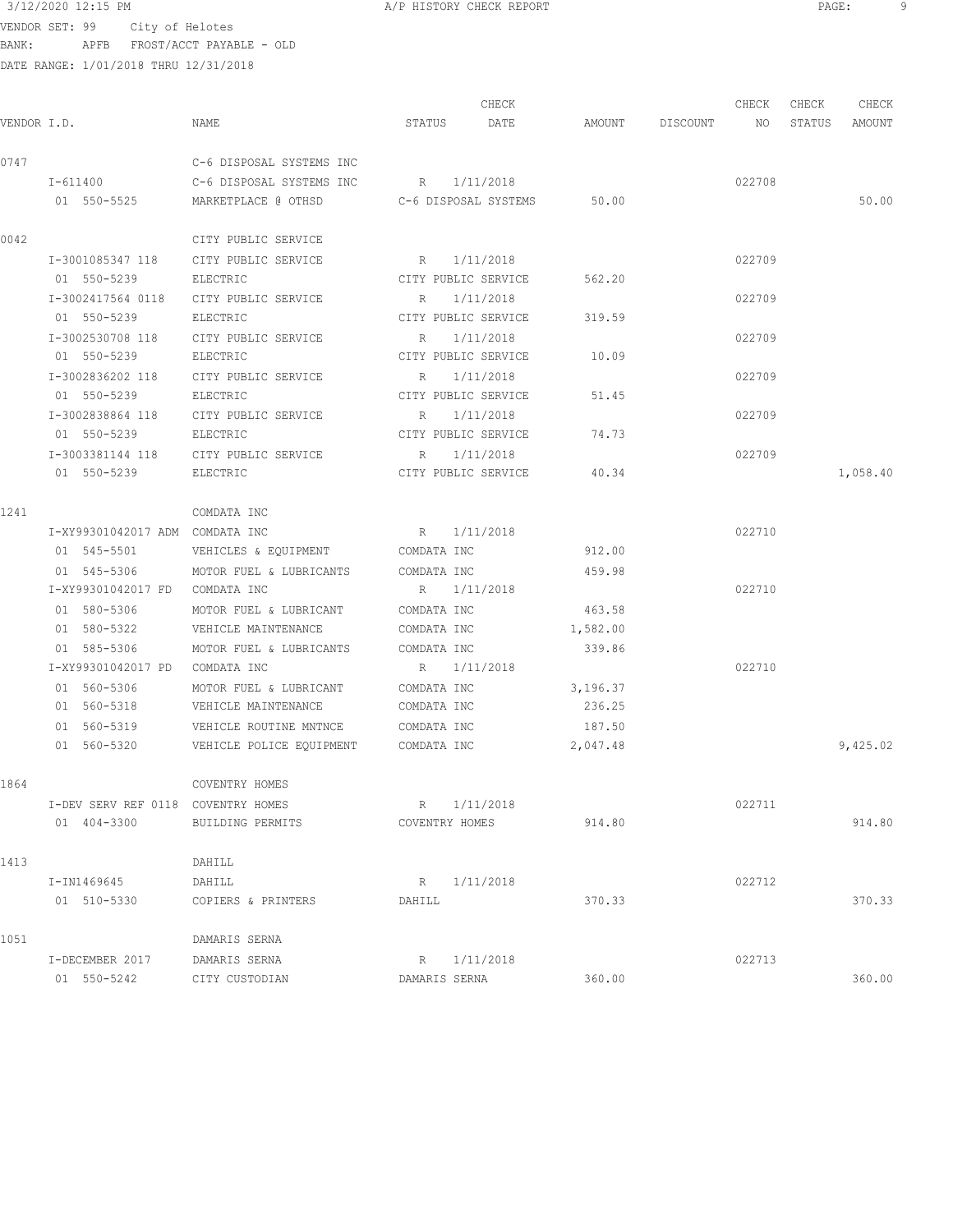3/12/2020 12:15 PM A/P HISTORY CHECK REPORT PAGE: 10 VENDOR SET: 99 City of Helotes BANK: APFB FROST/ACCT PAYABLE - OLD DATE RANGE: 1/01/2018 THRU 12/31/2018 CHECK CHECK CHECK CHECK VENDOR I.D. NAME STATUS DATE AMOUNT DISCOUNT NO STATUS AMOUNT 1523 ELIGIBILITY TRACKING CALCULATO I-15406 ELIGIBILITY TRACKING CALCULATO R 1/11/2018 022714 OPERATING SUPPLIES ELIGIBILITY TRACKING 150.00 150.00 150.00 1464 GAVIN STEEL FABRICATING INC I-13010 R 1/11/2018 022715 01 550-5241 BUILDING MAINTENANCE 1,350.00 1,350.00 0060 GREY FOREST UTILITIES INC I-1007684800 118 GREY FOREST UTILITIES INC R 1/11/2018 022716 01 550-5238 GAS GREY FOREST UTILITIE 150.05 I-1025023600 118 GREY FOREST UTILITIES INC R 1/11/2018 022716 01 550-5238 GAS GAS GREY FOREST UTILITIE 14.08 I-1025024400 118 GREY FOREST UTILITIES INC R 1/11/2018 022716 01 550-5238 GAS GREY FOREST UTILITIE 11.08 I-1025025200 118 GREY FOREST UTILITIES INC R 1/11/2018 022716 01 550-5238 GAS GREY FOREST UTILITIE 399.73 I-1025560200 118 GREY FOREST UTILITIES INC R 1/11/2018 022716 01 550-5238 GAS GREY FOREST UTILITIE 24.61 599.55 0069 HOME DEPOT INC I-STATEMENT 1217 HOME DEPOT INC R 1/11/2018 R 1/11/2018 01 580-5302 OPERATING SUPPLIES HOME DEPOT INC 60.32 60.32 1133 JOSHUA MAIR I-TRVL REIMB 118 JOSH MAIR R 1/11/2018 022718 01 545-5203 SCHOOLS & SEMINARS JOSH MAIR 96.00 96.00 0427 MARIO A TREVINO I-DECEMBER 2017 MARIO A TREVINO R 1/11/2018 022719 01 530-5219 MUNICIPAL COURT JUDGES MARIO A TREVINO 800.00 800.00 800.00 0097 THOMAS PATRICK JOHNSON I-5240 MAVERICK ELECTRIC R 1/11/2018 022720 01 550-5241 BUILDING MAINTENANCE MAVERICK ELECTRIC 182.50 182.50 182.50 1196 MONTY JOE MCGUFFIN I-DECEMBER 2017 MONTY JOE MCGUFFIN R 1/11/2018 022721 01 510-5234 HEALTH INSPECTOR MONTY JOE MCGUFFIN 650.00 650.00 1489 NORTHSIDE ISD I-JANUARY 9 2018 NORTHSIDE ISD R 1/11/2018 022722

01 550-5521 HELOTES AREA COMMUNITY BAND NORTHSIDE ISD 1,150.00 1,150.00 1,150.00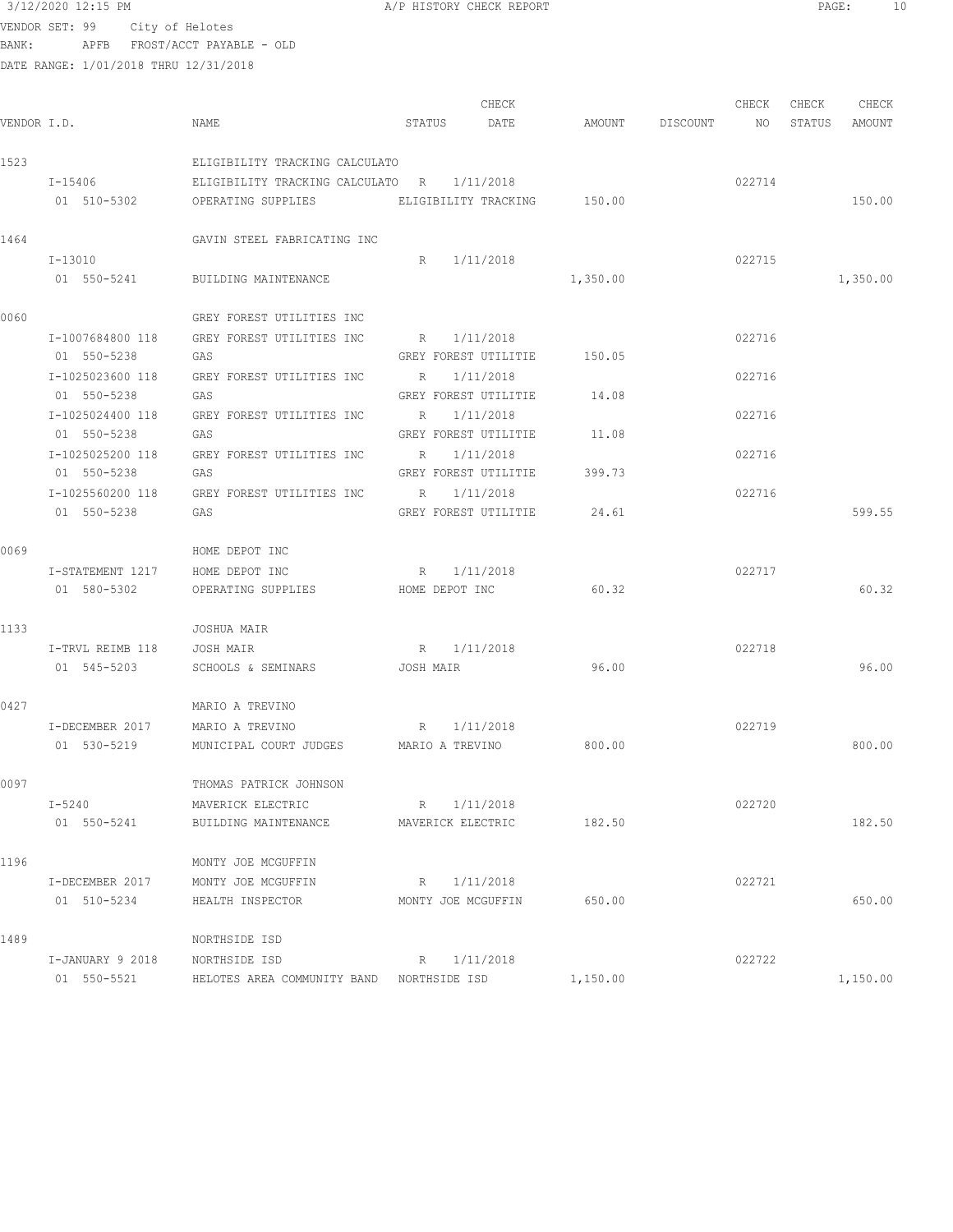VENDOR SET: 99 City of Helotes BANK: APFB FROST/ACCT PAYABLE - OLD

|             |                |                                                     |                  | CHECK                       |        |                 | CHECK  | CHECK  | CHECK  |
|-------------|----------------|-----------------------------------------------------|------------------|-----------------------------|--------|-----------------|--------|--------|--------|
| VENDOR I.D. |                | NAME                                                | STATUS           | DATE                        |        | AMOUNT DISCOUNT | NO     | STATUS | AMOUNT |
| 0793        |                | OFFICE DEPOT INC                                    |                  |                             |        |                 |        |        |        |
|             | I-993904347001 | OFFICE DEPOT                                        |                  | R 1/11/2018                 |        |                 | 022723 |        |        |
|             | 01 560-5301    | OFFICE SUPPLIES                                     | OFFICE DEPOT     |                             | 363.26 |                 |        |        |        |
|             | I-993904506001 | OFFICE DEPOT                                        |                  | R 1/11/2018                 |        |                 | 022723 |        |        |
|             | 01 560-5301    | OFFICE SUPPLIES                                     | OFFICE DEPOT     |                             | 163.27 |                 |        |        |        |
|             | I-993906802001 | OFFICE DEPOT                                        |                  | R 1/11/2018                 |        |                 | 022723 |        |        |
|             | 01 580-5301    | OFFICE SUPPLIES                                     | OFFICE DEPOT     |                             | 199.93 |                 |        |        | 726.46 |
| 0112        |                | PRAXAIR DIST INC                                    |                  |                             |        |                 |        |        |        |
|             | I-80463796     | PRAXAIR DIST INC                                    |                  | R 1/11/2018                 |        |                 | 022724 |        |        |
|             | 01 585-5317    | MEDICAL SUPPLIES                                    | PRAXAIR DIST INC |                             | 270.45 |                 |        |        | 270.45 |
| 0121        |                | SAN ANTONIO WATER SYSTEMS                           |                  |                             |        |                 |        |        |        |
|             |                | I-04987590001 0118 SAN ANTONIO WATER SYSTEMS        |                  | R 1/11/2018                 |        |                 | 022725 |        |        |
|             | 01 550-5237    | WATER                                               |                  | SAN ANTONIO WATER SY 635.68 |        |                 |        |        | 635.68 |
| 1403        |                | SERVICE UNIFORM RENTAL                              |                  |                             |        |                 |        |        |        |
|             | I-1661149      | SERVICE UNIFORM RENTAL                              |                  | R 1/11/2018                 |        |                 | 022726 |        |        |
|             | 01 545-5324    | UNIFORM ALLOWANCE                                   |                  | SERVICE UNIFORM RENT        | 83.09  |                 |        |        |        |
|             | 01 550-5241    | BUILDING MAINTENANCE SERVICE UNIFORM RENT           |                  |                             | 46.18  |                 |        |        | 129.27 |
| 1695        |                | STERICYCLE INC                                      |                  |                             |        |                 |        |        |        |
|             | I-4007562383   | STERICYCLE INC                                      |                  | R 1/11/2018                 |        |                 | 022727 |        |        |
|             | 01 585-5210    | OTHER CONTRACTUAL SERVICES STERICYCLE INC           |                  |                             | 121.28 |                 |        |        | 121.28 |
| 0658        |                | THE POLICE AND SHERIFFS PRESS                       |                  |                             |        |                 |        |        |        |
|             | I-101371       | THE POLICE AND SHERIFFS PRESS R 1/11/2018           |                  |                             |        |                 | 022728 |        |        |
|             | 01 560-5302    | OPERATING SUPPLIES THE POLICE AND SHERI 17.49       |                  |                             |        |                 |        |        | 17.49  |
| 1606        |                | TYCO INTEGRATED SECURITY LLC                        |                  |                             |        |                 |        |        |        |
|             | I-29904951     | TYCO INTEGRATED SECURITY LLC R 1/11/2018            |                  |                             |        |                 | 022729 |        |        |
|             | 01 550-5241    | BUILDING MAINTENANCE                                |                  | TYCO INTEGRATED SECU        | 615.00 |                 |        |        |        |
|             | I-29904953     | TYCO INTEGRATED SECURITY LLC R 1/11/2018            |                  |                             |        |                 | 022729 |        |        |
|             | 01 550-5241    | BUILDING MAINTENANCE TYCO INTEGRATED SECU 348.00    |                  |                             |        |                 |        |        | 963.00 |
| 0272        |                | U S POSTAL SERVICE                                  |                  |                             |        |                 |        |        |        |
|             | I-BOX 507 118  | U S POSTAL SERVICE                                  |                  | R 1/11/2018                 |        |                 | 022730 |        |        |
|             | 01 510-5323    | POSTAGE & POSTAL EQUIPMENT US POSTAL SERVICE 166.00 |                  |                             |        |                 |        |        | 166.00 |
| 0777        |                | UNITED SITE SERVICES                                |                  |                             |        |                 |        |        |        |
|             | I-1146187544   | UNITED SITE SERVICES OF TEXAS R 1/11/2018           |                  |                             |        |                 | 022731 |        |        |
|             | 01 550-5520    | PARKS & RECREATION UNITED SITE SERVICES             |                  |                             | 123.76 |                 |        |        |        |
|             | I-1146190005   | UNITED SITE SERVICES OF TEXAS R 1/11/2018           |                  |                             |        |                 | 022731 |        |        |
|             | 01 550-5520    | PARKS & RECREATION UNITED SITE SERVICES             |                  |                             | 130.86 |                 |        |        | 254.62 |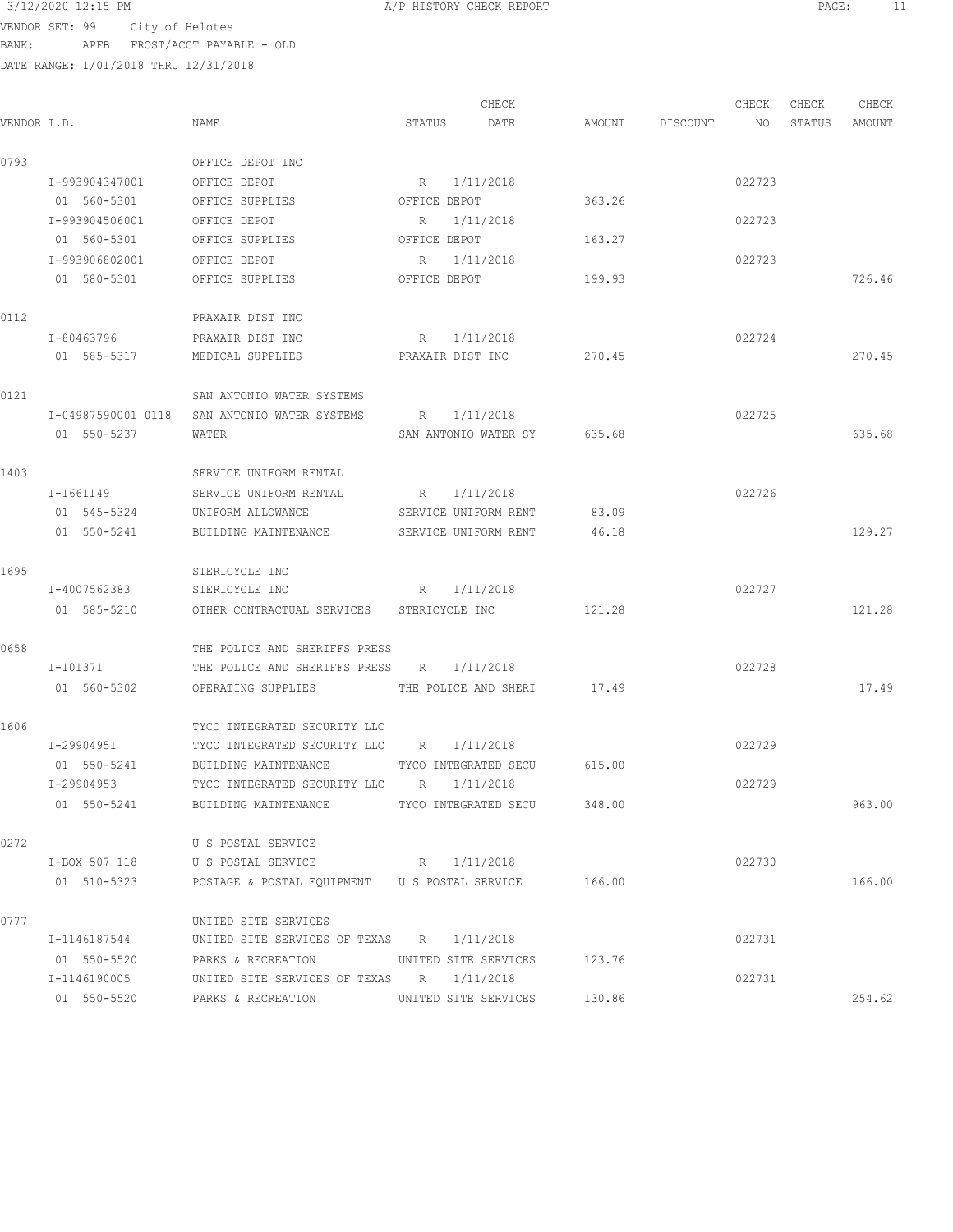$3/12/2020$  12:15 PM  $A/P$  HISTORY CHECK REPORT  $PAGE:$  PAGE: 12<br>VENDOR SET 29  $PFAGE:$ 

VENDOR SET: 99 City of Helotes BANK: APFB FROST/ACCT PAYABLE - OLD

|             |                   |                                              |                     | CHECK                         |        |                 | CHECK  | CHECK  | CHECK    |
|-------------|-------------------|----------------------------------------------|---------------------|-------------------------------|--------|-----------------|--------|--------|----------|
| VENDOR I.D. |                   | NAME                                         | STATUS              | DATE                          |        | AMOUNT DISCOUNT | NO     | STATUS | AMOUNT   |
| 0358        |                   | WAL-MART COMMUNITY INC                       |                     |                               |        |                 |        |        |          |
|             | $I - 121617$      | WAL-MART COMMUNITY INC                       | R 1/11/2018         |                               |        |                 | 022732 |        |          |
|             | 01 550-5302       | OPERATING SUPPLIES                           |                     | WAL-MART COMMUNITY I 6.76     |        |                 |        |        | 6.76     |
| 1289        |                   | ZIPS CAR WASH LLC                            |                     |                               |        |                 |        |        |          |
|             | I-181430117       | ZIPS CAR WASH LLC                            | R 1/11/2018         |                               |        |                 | 022733 |        |          |
|             | 01 545-5501       | VEHICLES & EQUIPMENT                         | ZIPS CAR WASH LLC   |                               | 72.00  |                 |        |        |          |
|             | 01 560-5210       | OTHER CONTRACTUAL SERVICES ZIPS CAR WASH LLC |                     |                               | 144.00 |                 |        |        |          |
|             | I-22              | ZIPS CAR WASH LLC                            | R 1/11/2018         |                               |        |                 | 022733 |        |          |
|             | 01 560-5210       | OTHER CONTRACTUAL SERVICES ZIPS CAR WASH LLC |                     |                               | 156.00 |                 |        |        |          |
|             | 01 545-5501       | VEHICLES & EQUIPMENT ZIPS CAR WASH LLC       |                     |                               | 72.00  |                 |        |        | 444.00   |
| 0467        |                   | A T & T INC                                  |                     |                               |        |                 |        |        |          |
|             | I-24842507 118    | A T & T INC                                  | R 1/19/2018         |                               |        |                 | 022734 |        |          |
|             | 01 550-5240       | TELEPHONE                                    | A T & T INC         |                               | 588.79 |                 |        |        |          |
|             | I-69703846 010518 | A T & T INC                                  | R 1/19/2018         |                               |        |                 | 022734 |        |          |
|             | 01 550-5240       | TELEPHONE                                    | A T & T INC         |                               | 33.14  |                 |        |        |          |
|             | I-90933842 010518 | A T & T INC                                  | R 1/19/2018         |                               |        |                 | 022734 |        |          |
|             | 01 550-5240       | TELEPHONE                                    | A T & T INC         |                               | 78.06  |                 |        |        | 699.99   |
| 0042        |                   | CITY PUBLIC SERVICE                          |                     |                               |        |                 |        |        |          |
|             | I-3000530099 118  | CITY PUBLIC SERVICE                          | $R_{\rm c}$         | 1/19/2018                     |        |                 | 022735 |        |          |
|             | 01 550-5239       | ELECTRIC                                     |                     | CITY PUBLIC SERVICE 1, 119.17 |        |                 |        |        |          |
|             | I-3000819534 118  | CITY PUBLIC SERVICE                          | R                   | 1/19/2018                     |        |                 | 022735 |        |          |
|             | 01 550-5239       | ELECTRIC                                     | CITY PUBLIC SERVICE |                               | 42.35  |                 |        |        |          |
|             | I-3002452349 0118 | CITY PUBLIC SERVICE                          | R                   | 1/19/2018                     |        |                 | 022735 |        |          |
|             | 01 550-5239       | ELECTRIC                                     | CITY PUBLIC SERVICE |                               | 994.67 |                 |        |        |          |
|             | I-3002471776 118  | CITY PUBLIC SERVICE                          | R                   | 1/19/2018                     |        |                 | 022735 |        |          |
|             | 01 550-5239       | ELECTRIC                                     |                     | CITY PUBLIC SERVICE 1,528.99  |        |                 |        |        |          |
|             | I-30025001943 118 | CITY PUBLIC SERVICE                          | $R_{\rm c}$         | 1/19/2018                     |        |                 | 022735 |        |          |
|             | 01 550-5239       | ELECTRIC                                     |                     | CITY PUBLIC SERVICE           | 17.44  |                 |        |        |          |
|             | I-3002510668 118  | CITY PUBLIC SERVICE                          | R                   | 1/19/2018                     |        |                 | 022735 |        |          |
|             | 01 550-5239       | ELECTRIC                                     |                     | CITY PUBLIC SERVICE           | 10.20  |                 |        |        |          |
|             | I-3002510675 118  | CITY PUBLIC SERVICE                          |                     | R 1/19/2018                   |        |                 | 022735 |        |          |
|             | 01 550-5239       | ELECTRIC                                     |                     | CITY PUBLIC SERVICE           | 8.84   |                 |        |        |          |
|             | I-3002531134 1189 | CITY PUBLIC SERVICE                          | $R_{\odot}$         | 1/19/2018                     |        |                 | 022735 |        |          |
|             | 01 550-5239       | ELECTRIC                                     |                     | CITY PUBLIC SERVICE           | 8.84   |                 |        |        |          |
|             | I-3002825167 118  | CITY PUBLIC SERVICE                          | R                   | 1/19/2018                     |        |                 | 022735 |        |          |
|             | 01 550-5239       | ELECTRIC                                     |                     | CITY PUBLIC SERVICE           | 27.59  |                 |        |        |          |
|             | I-3003167893 118  | CITY PUBLIC SERVICE                          | R                   | 1/19/2018                     |        |                 | 022735 |        |          |
|             | 01 550-5239       | ELECTRIC                                     |                     | CITY PUBLIC SERVICE           | 9.03   |                 |        |        |          |
|             | I-3003381122 118  | CITY PUBLIC SERVICE                          | R 1/19/2018         |                               |        |                 | 022735 |        |          |
|             | 01 550-5239       | ELECTRIC                                     |                     | CITY PUBLIC SERVICE           | 62.06  |                 |        |        |          |
|             | I-3003495095 118  | CITY PUBLIC SERVICE                          | R 1/19/2018         |                               |        |                 | 022735 |        |          |
|             | 01 550-5239       | ELECTRIC                                     |                     | CITY PUBLIC SERVICE           | 8.84   |                 |        |        | 3,838.02 |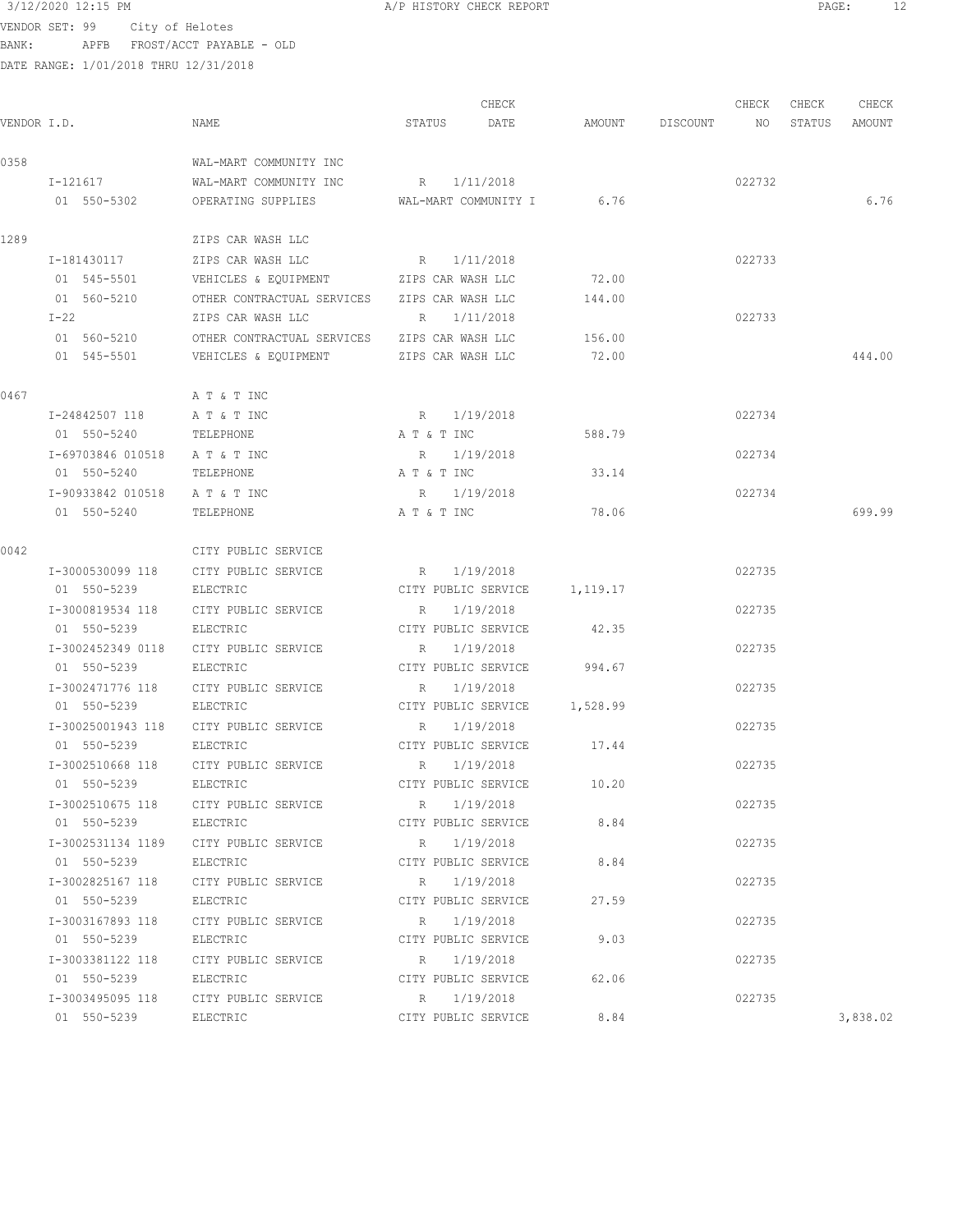3/12/2020 12:15 PM  $A/P$  HISTORY CHECK REPORT PAGE: 13 VENDOR SET: 99 City of Helotes BANK: APFB FROST/ACCT PAYABLE - OLD

|      |                             |                                                             |                     | CHECK                         |                    | CHECK  | CHECK | CHECK         |
|------|-----------------------------|-------------------------------------------------------------|---------------------|-------------------------------|--------------------|--------|-------|---------------|
|      | VENDOR I.D.                 | NAME                                                        | STATUS DATE         |                               | AMOUNT DISCOUNT NO |        |       | STATUS AMOUNT |
| 0643 |                             | DAVIDSON & TROILO REAM & GARZA                              |                     |                               |                    |        |       |               |
|      | $I - 15692$                 | DAVIDSON & TROILO REAM & GARZA R 1/19/2018                  |                     |                               |                    | 022736 |       |               |
|      | 01 530-5221                 | PROSECUTOR                                                  |                     | DAVIDSON & TROILO RE 1,416.00 |                    |        |       |               |
|      | $I - 15694$                 | DAVIDSON & TROILO REAM & GARZA R 1/19/2018                  |                     |                               |                    | 022736 |       |               |
|      | 01 510-5206                 | CITY ATTORNEY                                               |                     | DAVIDSON & TROILO RE 180.70   |                    |        |       | 1,596.70      |
| 1865 |                             | ESD AND ASSOCIATES                                          |                     |                               |                    |        |       |               |
|      | $I - 46654$                 | ESD AND ASSOCIATES                                          | R 1/19/2018         |                               |                    | 022737 |       |               |
|      | 01 520-5210                 | OTHER CONTRACTUAL SERVICES ESD AND ASSOCIATES               |                     |                               | 372.91             |        |       |               |
|      | I-46793                     | ESD AND ASSOCIATES                                          | R 1/19/2018         |                               |                    | 022737 |       |               |
|      |                             | 01 550-5520 PARKS & RECREATION ESD AND ASSOCIATES 975.00    |                     |                               |                    |        |       | 1,347.91      |
| 0071 |                             | JOHN ROBERT KUEHL                                           |                     |                               |                    |        |       |               |
|      | $I - 6155$                  | HORIZON PRINTING                                            | R 1/19/2018         |                               |                    | 022738 |       |               |
|      | 01 510-5301                 | OFFICE SUPPLIES HORIZON PRINTING                            |                     |                               | 727.46             |        |       | 727.46        |
| 1480 |                             | LINEBARGER GOGGAN BLAIR & SAMP                              |                     |                               |                    |        |       |               |
|      |                             | I-SEPTEMBER 2017 LINEBARGER GOGGAN BLAIR & SAMP R 1/19/2018 |                     |                               |                    | 022739 |       |               |
|      | 01 405-1020                 | WARRANT FINES                                               |                     | LINEBARGER GOGGAN BL 777.40   |                    |        |       | 777.40        |
| 0291 |                             | LNV ENGINEERING                                             |                     |                               |                    |        |       |               |
|      | I-26167                     | LNV ENGINEERING INC                                         | R 1/19/2018         |                               |                    | 022740 |       |               |
|      | 01 510-5229                 | CITY ENGINEER                                               | LNV ENGINEERING INC |                               | 184.50             |        |       |               |
|      | $I - 26168$                 | LNV ENGINEERING INC                                         | R 1/19/2018         |                               |                    | 022740 |       |               |
|      | 01 510-5229                 | CITY ENGINEER                                               |                     | LNV ENGINEERING INC 913.50    |                    |        |       | 1,098.00      |
| 0793 |                             | OFFICE DEPOT INC                                            |                     |                               |                    |        |       |               |
|      | I-993904507001              | OFFICE DEPOT                                                | R 1/19/2018         |                               |                    | 022741 |       |               |
|      | 01 510-5301                 | OFFICE SUPPLIES                                             | OFFICE DEPOT        |                               | 88.29              |        |       |               |
|      | I-995602306001              | OFFICE DEPOT                                                | R 1/19/2018         |                               |                    | 022741 |       |               |
|      | 01 550-5521                 | HELOTES AREA COMMUNITY BAND OFFICE DEPOT                    |                     |                               | 128.99             |        |       |               |
|      | 01 510-5301 OFFICE SUPPLIES |                                                             | OFFICE DEPOT        |                               | 112.00             |        |       | 329.28        |
| 0107 |                             | OMNIBASE SERVICES INC                                       |                     |                               |                    |        |       |               |
|      |                             | I-417121015 118 OMNIBASE SERVICES INC R 1/19/2018           |                     |                               |                    | 022742 |       |               |
|      | 01 405-1020                 | WARRANT FINES                                               |                     | OMNIBASE SERVICES IN 156.00   |                    |        |       | 156.00        |
| 1433 |                             | PRIESTLOCK & KEY                                            |                     |                               |                    |        |       |               |
|      | I-20170512                  | PRIESTLOCK & KEY                                            | R 1/19/2018         |                               |                    | 022743 |       |               |
|      | 01 545-5228                 | ANIMAL CONTROL                                              | PRIESTLOCK & KEY    |                               | 85.00              |        |       | 85.00         |
| 0121 |                             | SAN ANTONIO WATER SYSTEMS                                   |                     |                               |                    |        |       |               |
|      |                             | I-01414030001 118 SAN ANTONIO WATER SYSTEMS                 | R 1/19/2018         |                               |                    | 022744 |       |               |
|      | 01 550-5237                 | WATER                                                       |                     | SAN ANTONIO WATER SY 405.98   |                    |        |       |               |
|      |                             | I-01447360001 118/ SAN ANTONIO WATER SYSTEMS                | R 1/19/2018         |                               |                    | 022744 |       |               |
|      | 01 550-5237                 | WATER                                                       |                     | SAN ANTONIO WATER SY 199.34   |                    |        |       |               |
|      |                             | I-01447390001 118 SAN ANTONIO WATER SYSTEMS R 1/19/2018     |                     |                               |                    | 022744 |       |               |
|      | 01 550-5237                 | WATER                                                       |                     | SAN ANTONIO WATER SY          | 28.74              |        |       | 634.06        |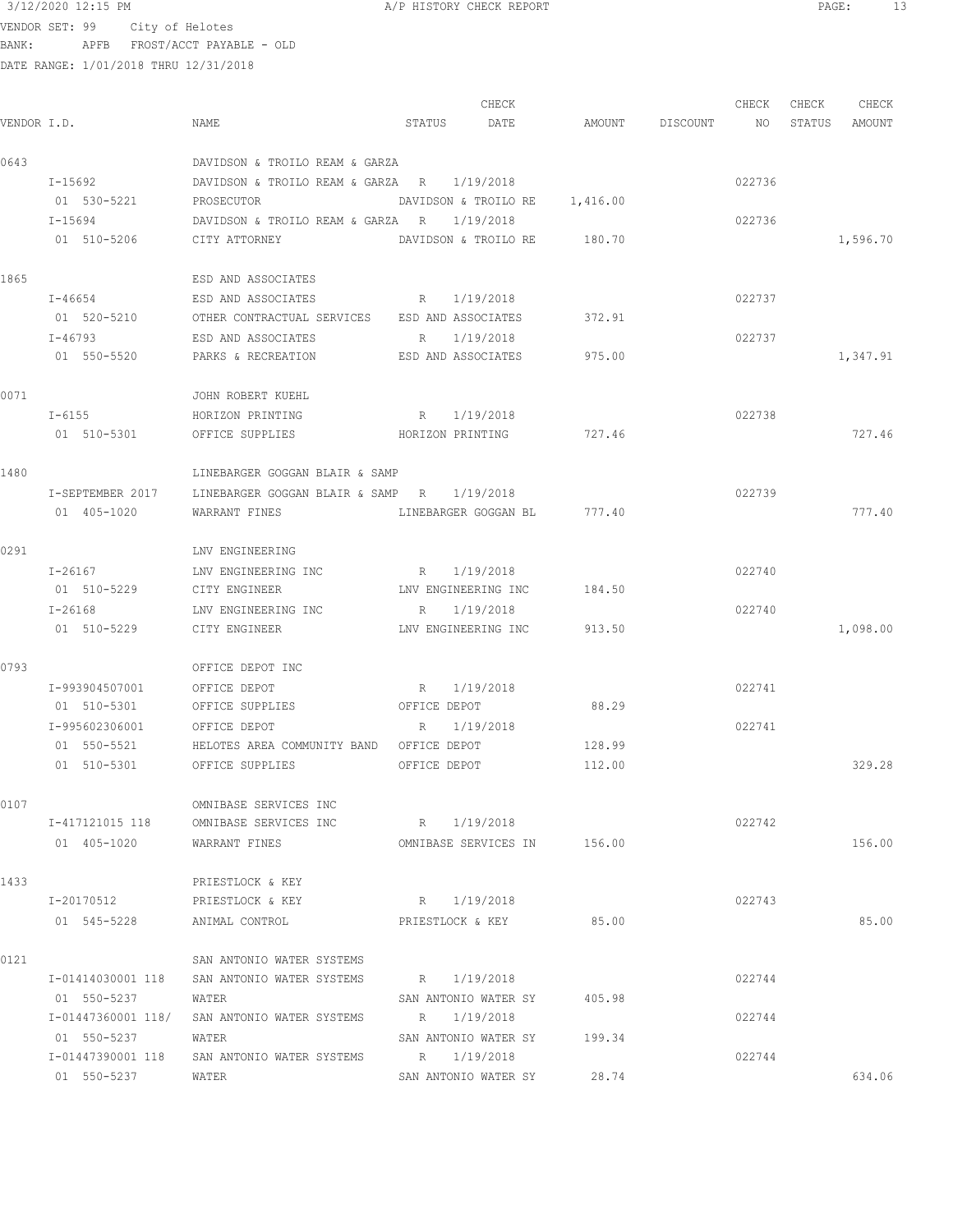| 3/12/2020 12:15 PM |                                                                                                                                             |                                                                                                                                                                                                                                                                                                                                                                                                                                                                   |                                                                                                                                                                                                                                                                                                                                                           |                                                                                                                                                                                                       |        |                                                          |        |                                                                               |
|--------------------|---------------------------------------------------------------------------------------------------------------------------------------------|-------------------------------------------------------------------------------------------------------------------------------------------------------------------------------------------------------------------------------------------------------------------------------------------------------------------------------------------------------------------------------------------------------------------------------------------------------------------|-----------------------------------------------------------------------------------------------------------------------------------------------------------------------------------------------------------------------------------------------------------------------------------------------------------------------------------------------------------|-------------------------------------------------------------------------------------------------------------------------------------------------------------------------------------------------------|--------|----------------------------------------------------------|--------|-------------------------------------------------------------------------------|
|                    |                                                                                                                                             |                                                                                                                                                                                                                                                                                                                                                                                                                                                                   |                                                                                                                                                                                                                                                                                                                                                           |                                                                                                                                                                                                       |        |                                                          |        |                                                                               |
|                    |                                                                                                                                             |                                                                                                                                                                                                                                                                                                                                                                                                                                                                   |                                                                                                                                                                                                                                                                                                                                                           |                                                                                                                                                                                                       |        |                                                          |        |                                                                               |
|                    |                                                                                                                                             |                                                                                                                                                                                                                                                                                                                                                                                                                                                                   |                                                                                                                                                                                                                                                                                                                                                           |                                                                                                                                                                                                       |        |                                                          |        |                                                                               |
|                    |                                                                                                                                             |                                                                                                                                                                                                                                                                                                                                                                                                                                                                   |                                                                                                                                                                                                                                                                                                                                                           |                                                                                                                                                                                                       |        |                                                          |        |                                                                               |
|                    |                                                                                                                                             | CHECK                                                                                                                                                                                                                                                                                                                                                                                                                                                             |                                                                                                                                                                                                                                                                                                                                                           |                                                                                                                                                                                                       | CHECK  | CHECK                                                    | CHECK  |                                                                               |
| VENDOR I.D.        | NAME                                                                                                                                        | STATUS<br>DATE                                                                                                                                                                                                                                                                                                                                                                                                                                                    | AMOUNT                                                                                                                                                                                                                                                                                                                                                    | DISCOUNT                                                                                                                                                                                              | NO     | STATUS                                                   | AMOUNT |                                                                               |
|                    |                                                                                                                                             |                                                                                                                                                                                                                                                                                                                                                                                                                                                                   |                                                                                                                                                                                                                                                                                                                                                           |                                                                                                                                                                                                       |        |                                                          |        |                                                                               |
|                    |                                                                                                                                             |                                                                                                                                                                                                                                                                                                                                                                                                                                                                   |                                                                                                                                                                                                                                                                                                                                                           |                                                                                                                                                                                                       |        |                                                          |        |                                                                               |
|                    |                                                                                                                                             |                                                                                                                                                                                                                                                                                                                                                                                                                                                                   |                                                                                                                                                                                                                                                                                                                                                           |                                                                                                                                                                                                       |        |                                                          |        |                                                                               |
|                    |                                                                                                                                             |                                                                                                                                                                                                                                                                                                                                                                                                                                                                   |                                                                                                                                                                                                                                                                                                                                                           |                                                                                                                                                                                                       |        |                                                          |        |                                                                               |
|                    | SUSAN WOOTTON<br>CPA                                                                                                                        |                                                                                                                                                                                                                                                                                                                                                                                                                                                                   |                                                                                                                                                                                                                                                                                                                                                           |                                                                                                                                                                                                       |        |                                                          |        |                                                                               |
| I-JANUARY 2018     | SUSAN WOOTTON<br>CPA                                                                                                                        | 1/19/2018<br>R                                                                                                                                                                                                                                                                                                                                                                                                                                                    |                                                                                                                                                                                                                                                                                                                                                           |                                                                                                                                                                                                       | 022746 |                                                          |        |                                                                               |
| 01 510-5204        | ACCOUNTANT                                                                                                                                  | SUSAN WOOTTON CPA                                                                                                                                                                                                                                                                                                                                                                                                                                                 | 750.00                                                                                                                                                                                                                                                                                                                                                    |                                                                                                                                                                                                       |        |                                                          | 750.00 |                                                                               |
|                    |                                                                                                                                             |                                                                                                                                                                                                                                                                                                                                                                                                                                                                   |                                                                                                                                                                                                                                                                                                                                                           |                                                                                                                                                                                                       |        |                                                          |        |                                                                               |
|                    | THOMAS SCHOOLCRAFT                                                                                                                          |                                                                                                                                                                                                                                                                                                                                                                                                                                                                   |                                                                                                                                                                                                                                                                                                                                                           |                                                                                                                                                                                                       |        |                                                          |        |                                                                               |
| I-OCT/DEC 2017     | THOMAS SCHOOLCRAFT                                                                                                                          | 1/19/2018<br>R                                                                                                                                                                                                                                                                                                                                                                                                                                                    |                                                                                                                                                                                                                                                                                                                                                           |                                                                                                                                                                                                       | 022747 |                                                          |        |                                                                               |
| 01 500-5326        | EXPENSE REIMBURSEMENT                                                                                                                       | THOMAS SCHOOLCRAFT                                                                                                                                                                                                                                                                                                                                                                                                                                                | 406.21                                                                                                                                                                                                                                                                                                                                                    |                                                                                                                                                                                                       |        |                                                          | 406.21 |                                                                               |
|                    |                                                                                                                                             |                                                                                                                                                                                                                                                                                                                                                                                                                                                                   |                                                                                                                                                                                                                                                                                                                                                           |                                                                                                                                                                                                       |        |                                                          |        |                                                                               |
|                    |                                                                                                                                             |                                                                                                                                                                                                                                                                                                                                                                                                                                                                   |                                                                                                                                                                                                                                                                                                                                                           |                                                                                                                                                                                                       |        |                                                          |        |                                                                               |
|                    |                                                                                                                                             |                                                                                                                                                                                                                                                                                                                                                                                                                                                                   |                                                                                                                                                                                                                                                                                                                                                           |                                                                                                                                                                                                       |        |                                                          |        |                                                                               |
|                    |                                                                                                                                             |                                                                                                                                                                                                                                                                                                                                                                                                                                                                   |                                                                                                                                                                                                                                                                                                                                                           |                                                                                                                                                                                                       |        |                                                          |        |                                                                               |
|                    |                                                                                                                                             |                                                                                                                                                                                                                                                                                                                                                                                                                                                                   |                                                                                                                                                                                                                                                                                                                                                           |                                                                                                                                                                                                       |        |                                                          |        |                                                                               |
|                    |                                                                                                                                             |                                                                                                                                                                                                                                                                                                                                                                                                                                                                   |                                                                                                                                                                                                                                                                                                                                                           |                                                                                                                                                                                                       |        |                                                          |        |                                                                               |
| 01 550-5245        | INTERNET & CABLE                                                                                                                            | TIME WARNER CABLE SA                                                                                                                                                                                                                                                                                                                                                                                                                                              | 548.83                                                                                                                                                                                                                                                                                                                                                    |                                                                                                                                                                                                       |        |                                                          | 548.83 |                                                                               |
|                    |                                                                                                                                             |                                                                                                                                                                                                                                                                                                                                                                                                                                                                   |                                                                                                                                                                                                                                                                                                                                                           |                                                                                                                                                                                                       |        |                                                          |        |                                                                               |
|                    | TYCO INTEGRATED SECURITY LLC                                                                                                                |                                                                                                                                                                                                                                                                                                                                                                                                                                                                   |                                                                                                                                                                                                                                                                                                                                                           |                                                                                                                                                                                                       |        |                                                          |        |                                                                               |
| I-29904952         | TYCO INTEGRATED SECURITY LLC                                                                                                                | 1/19/2018<br>R                                                                                                                                                                                                                                                                                                                                                                                                                                                    |                                                                                                                                                                                                                                                                                                                                                           |                                                                                                                                                                                                       | 022750 |                                                          |        |                                                                               |
| 01 550-5241        | BUILDING MAINTENANCE                                                                                                                        | TYCO INTEGRATED SECU                                                                                                                                                                                                                                                                                                                                                                                                                                              | 2,956.77                                                                                                                                                                                                                                                                                                                                                  |                                                                                                                                                                                                       |        |                                                          |        |                                                                               |
|                    |                                                                                                                                             |                                                                                                                                                                                                                                                                                                                                                                                                                                                                   |                                                                                                                                                                                                                                                                                                                                                           |                                                                                                                                                                                                       |        |                                                          |        |                                                                               |
|                    |                                                                                                                                             |                                                                                                                                                                                                                                                                                                                                                                                                                                                                   |                                                                                                                                                                                                                                                                                                                                                           |                                                                                                                                                                                                       |        |                                                          |        |                                                                               |
|                    |                                                                                                                                             |                                                                                                                                                                                                                                                                                                                                                                                                                                                                   |                                                                                                                                                                                                                                                                                                                                                           |                                                                                                                                                                                                       |        |                                                          |        |                                                                               |
|                    |                                                                                                                                             |                                                                                                                                                                                                                                                                                                                                                                                                                                                                   |                                                                                                                                                                                                                                                                                                                                                           |                                                                                                                                                                                                       |        |                                                          |        |                                                                               |
|                    |                                                                                                                                             |                                                                                                                                                                                                                                                                                                                                                                                                                                                                   |                                                                                                                                                                                                                                                                                                                                                           |                                                                                                                                                                                                       |        |                                                          |        |                                                                               |
|                    |                                                                                                                                             |                                                                                                                                                                                                                                                                                                                                                                                                                                                                   |                                                                                                                                                                                                                                                                                                                                                           |                                                                                                                                                                                                       |        |                                                          |        |                                                                               |
| 01 510-5330        |                                                                                                                                             |                                                                                                                                                                                                                                                                                                                                                                                                                                                                   | 27.00                                                                                                                                                                                                                                                                                                                                                     |                                                                                                                                                                                                       |        |                                                          |        |                                                                               |
| I-5004505282       |                                                                                                                                             |                                                                                                                                                                                                                                                                                                                                                                                                                                                                   |                                                                                                                                                                                                                                                                                                                                                           |                                                                                                                                                                                                       | 022752 |                                                          |        |                                                                               |
| 01 510-5330        | COPIERS & PRINTERS                                                                                                                          |                                                                                                                                                                                                                                                                                                                                                                                                                                                                   |                                                                                                                                                                                                                                                                                                                                                           |                                                                                                                                                                                                       |        |                                                          |        |                                                                               |
|                    |                                                                                                                                             |                                                                                                                                                                                                                                                                                                                                                                                                                                                                   |                                                                                                                                                                                                                                                                                                                                                           |                                                                                                                                                                                                       |        |                                                          |        |                                                                               |
|                    | HENRY SCHEIN INC                                                                                                                            |                                                                                                                                                                                                                                                                                                                                                                                                                                                                   |                                                                                                                                                                                                                                                                                                                                                           |                                                                                                                                                                                                       |        |                                                          |        |                                                                               |
|                    |                                                                                                                                             |                                                                                                                                                                                                                                                                                                                                                                                                                                                                   |                                                                                                                                                                                                                                                                                                                                                           |                                                                                                                                                                                                       | 022753 |                                                          |        |                                                                               |
| 01 585-5317        |                                                                                                                                             |                                                                                                                                                                                                                                                                                                                                                                                                                                                                   |                                                                                                                                                                                                                                                                                                                                                           |                                                                                                                                                                                                       |        |                                                          | 856.76 |                                                                               |
|                    |                                                                                                                                             |                                                                                                                                                                                                                                                                                                                                                                                                                                                                   |                                                                                                                                                                                                                                                                                                                                                           |                                                                                                                                                                                                       |        |                                                          |        |                                                                               |
|                    |                                                                                                                                             |                                                                                                                                                                                                                                                                                                                                                                                                                                                                   |                                                                                                                                                                                                                                                                                                                                                           |                                                                                                                                                                                                       |        |                                                          |        |                                                                               |
|                    |                                                                                                                                             |                                                                                                                                                                                                                                                                                                                                                                                                                                                                   |                                                                                                                                                                                                                                                                                                                                                           |                                                                                                                                                                                                       |        |                                                          |        |                                                                               |
|                    |                                                                                                                                             |                                                                                                                                                                                                                                                                                                                                                                                                                                                                   |                                                                                                                                                                                                                                                                                                                                                           |                                                                                                                                                                                                       |        |                                                          |        |                                                                               |
|                    | LORI GAYLE CALZONCIT                                                                                                                        |                                                                                                                                                                                                                                                                                                                                                                                                                                                                   |                                                                                                                                                                                                                                                                                                                                                           |                                                                                                                                                                                                       |        |                                                          |        |                                                                               |
| I-DECEMBER 2017    |                                                                                                                                             | R 1/25/2018                                                                                                                                                                                                                                                                                                                                                                                                                                                       |                                                                                                                                                                                                                                                                                                                                                           |                                                                                                                                                                                                       | 022755 |                                                          |        |                                                                               |
| 01 510-5234        | HEALTH INSPECTOR                                                                                                                            |                                                                                                                                                                                                                                                                                                                                                                                                                                                                   | 650.00                                                                                                                                                                                                                                                                                                                                                    |                                                                                                                                                                                                       |        |                                                          | 650.00 |                                                                               |
|                    | $I - 54779$<br>01 550-5520<br>I-11670<br>01 550-5241<br>I-0039133010718<br>I-40837<br>01 510-5401<br>I-5004505281<br>I-22344<br>01 550-5241 | VENDOR SET: 99 City of Helotes<br>APFB FROST/ACCT PAYABLE - OLD<br>DATE RANGE: 1/01/2018 THRU 12/31/2018<br>SMITHPRINT II INC<br>SMITHPRINT II INC<br>PARKS & RECREATION<br>TIETZE PLUMBING INC<br>TIETZE PLUMBING INC<br>BUILDING MAINTENANCE<br>VFIS OF TEXAS INC<br>VFIS OF TEXAS INC<br>INSURANCES<br>COPIERS & PRINTERS<br>I-49110098/312355/ MEDICAL SUPPLIES<br>MEDICAL SUPPLIES<br>KENTECH INC<br>KENTECH<br>BUILDING MAINTENANCE<br>LORI GAYLE CALZONCIT | 1/19/2018<br>R<br>SMITHPRINT II INC<br>1/19/2018<br>R<br>TIETZE PLUMBING INC<br>TIME WARNER CABLE SAN ANTONIO<br>1/19/2018<br>TIME WARNER CABLE SAN ANTONIO R<br>1/19/2018<br>R<br>VFIS OF TEXAS INC<br>WELLS FARGO FINANCIAL LEASING<br>WELLS FARGO FINANCIAL LEASING R 1/19/2018<br>WELLS FARGO FINANCIAL LEASING R 1/19/2018<br>R 1/25/2018<br>KENTECH | A/P HISTORY CHECK REPORT<br>145.49<br>201.95<br>1,369.00<br>WELLS FARGO FINANCIA<br>WELLS FARGO FINANCIA 1,998.87<br>MEDICAL SUPPLIES 856.76<br>R 1/25/2018 Reissue<br>464.00<br>LORI GAYLE CALZONCIT |        | 022745<br>022748<br>022749<br>022751<br>022752<br>022754 |        | PAGE:<br>14<br>145.49<br>201.95<br>2,956.77<br>1,369.00<br>2,025.87<br>464.00 |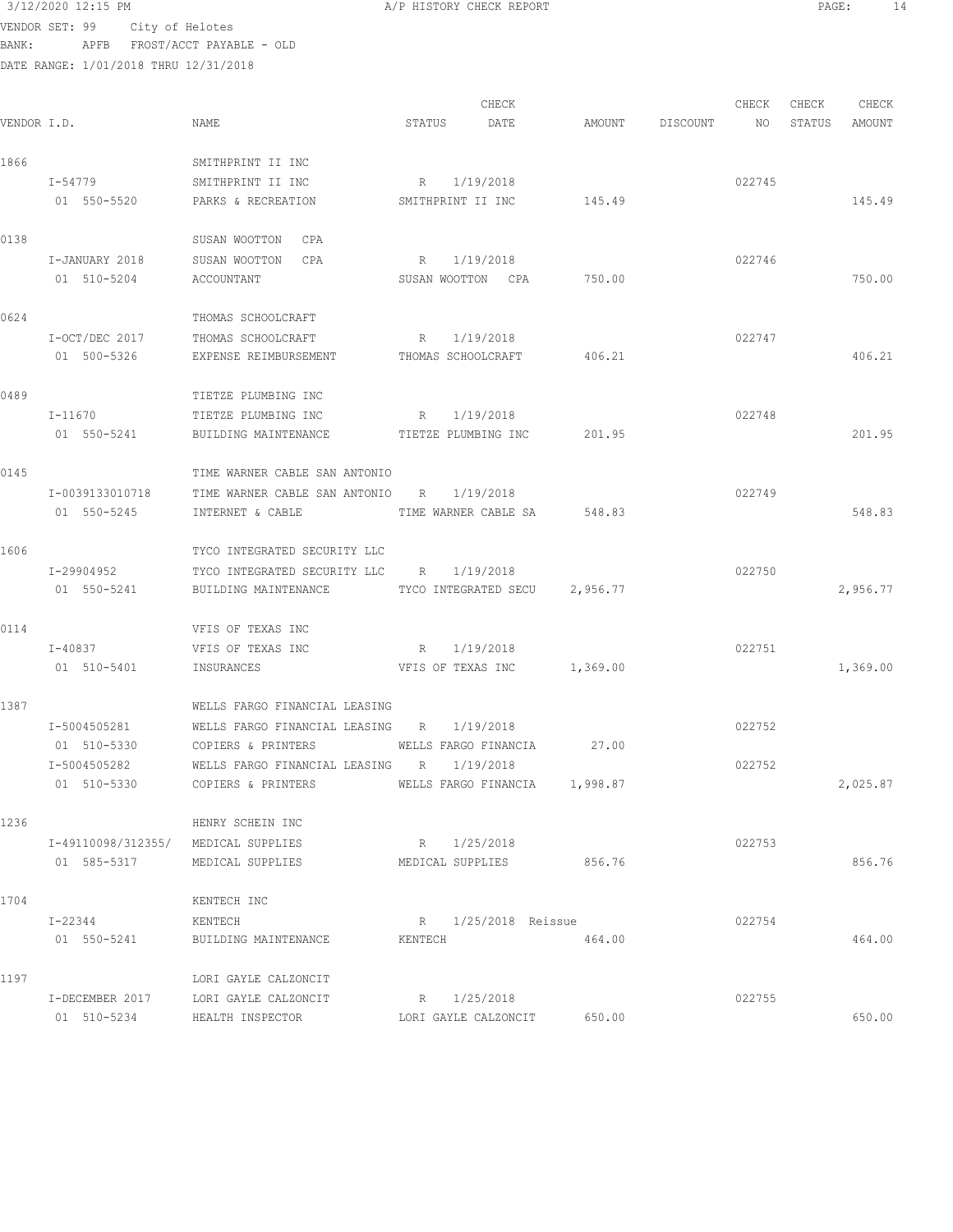# $3/12/2020$  12:15 PM  $A/P$  HISTORY CHECK REPORT  $\blacksquare$  PAGE: 15

VENDOR SET: 99 City of Helotes BANK: APFB FROST/ACCT PAYABLE - OLD

|             |                   |                                          |                   | CHECK                |           |          | CHECK  | CHECK  | CHECK     |
|-------------|-------------------|------------------------------------------|-------------------|----------------------|-----------|----------|--------|--------|-----------|
| VENDOR I.D. |                   | NAME                                     | STATUS            | DATE                 | AMOUNT    | DISCOUNT | NO     | STATUS | AMOUNT    |
| 1721        |                   | A T & T                                  |                   |                      |           |          |        |        |           |
|             | I-1807239305      | A T & T                                  | R                 | 2/06/2018            |           |          | 022771 |        |           |
|             | 01 550-5240       | TELEPHONE                                | A T & T           |                      | 1,431.58  |          |        |        | 1,431.58  |
| 0021        |                   | A T & T MOBILITY                         |                   |                      |           |          |        |        |           |
|             | $I-011018$        | A T & T MOBILITY                         | R                 | 2/06/2018            |           |          | 022772 |        |           |
|             | 01 545-5201       | COMMUNICATION EQUIPMENT                  | A T & T MOBILITY  |                      | 379.86    |          |        |        |           |
|             | 01 560-5200       | COMMUNICATION EQUIPMENT                  | A T & T MOBILITY  |                      | 379.86    |          |        |        |           |
|             | 01 580-5200       | COMMUNICATION EQUIPMENT                  | A T & T MOBILITY  |                      | 379.86    |          |        |        |           |
|             | 01 585-5200       | COMMUNICATION EQUIPMENT                  | A T & T MOBILITY  |                      | 379.86    |          |        |        | 1,519.44  |
| 1852        |                   | AIR AUTHORITY LLC                        |                   |                      |           |          |        |        |           |
|             | I-81942           | AIR AUTHORITY LLC                        | R                 | 2/06/2018            |           |          | 022773 |        |           |
|             | 01 550-5241       | BUILDING MAINTENANCE                     | AIR AUTHORITY LLC |                      | 415.60    |          |        |        |           |
|             | I-81961           | AIR AUTHORITY LLC                        | R                 | 2/06/2018            |           |          | 022773 |        |           |
|             | 01 550-5241       | BUILDING MAINTENANCE                     | AIR AUTHORITY LLC |                      | 95.00     |          |        |        |           |
|             | $I - 82061$       | FIRE DEPARTMENT HVAC                     | R                 | 2/06/2018            |           |          | 022773 |        |           |
|             | 01 550-5241       | BUILDING MAINTENANCE                     |                   | FIRE DEPARTMENT HVAS | 975.00    |          |        |        | 1,485.60  |
| 1322        |                   | BERT BUYS                                |                   |                      |           |          |        |        |           |
|             | I-TRVL REIMB 0218 | BERT BUYS                                | R                 | 2/06/2018            |           |          | 022774 |        |           |
|             | 01 500-5326       | EXPENSE REIMBURSEMENT                    | BERT BUYS         |                      | 187.50    |          |        |        | 187.50    |
| 0615        |                   | BEXAR COUNTY AUDITOR                     |                   |                      |           |          |        |        |           |
|             | I-LI5210          | BEXAR COUNTY AUDITOR                     | R                 | 2/06/2018            |           |          | 022775 |        |           |
|             | 01 560-5302       | OPERATING SUPPLIES                       |                   | BEXAR COUNTY AUDITOR | 99.00     |          |        |        | 99.00     |
| 0029        |                   | BRUCE C BEALOR                           |                   |                      |           |          |        |        |           |
|             | I-JANUARY 2018    | BRUCE C BEALOR                           | R                 | 2/06/2018            |           |          | 022776 |        |           |
|             | 01 510-5231       | BUILDING OFFICIAL                        | BRUCE C BEALOR    |                      | 13,080.00 |          |        |        | 13,080.00 |
| 0353        |                   | CANON FINANCIAL SERVICES INC             |                   |                      |           |          |        |        |           |
|             | I-18173955        | CANON FINANCIAL SERVICES INC R 2/06/2018 |                   |                      |           |          | 022777 |        |           |
|             | 01 510-5330       | COPIERS & PRINTERS                       |                   | CANON FINANCIAL SERV | 173.72    |          |        |        | 173.72    |
| 1386        |                   | CINTAS CORPORATION NO 2                  |                   |                      |           |          |        |        |           |
|             | I-8403496097      | CINTAS CORPORATION NO 2                  | R                 | 2/06/2018            |           |          | 022778 |        |           |
|             | 01 510-5302       | OPERATING SUPPLIES                       |                   | CINTAS CORPORATION N | 183.49    |          |        |        | 183.49    |
| 1051        |                   | DAMARIS SERNA                            |                   |                      |           |          |        |        |           |
|             | I-JAMNUARY 2018   | DAMARIS SERNA                            | R                 | 2/06/2018            |           |          | 022779 |        |           |
|             | 01 550-5242       | CITY CUSTODIAN                           | DAMARIS SERNA     |                      | 360.00    |          |        |        | 360.00    |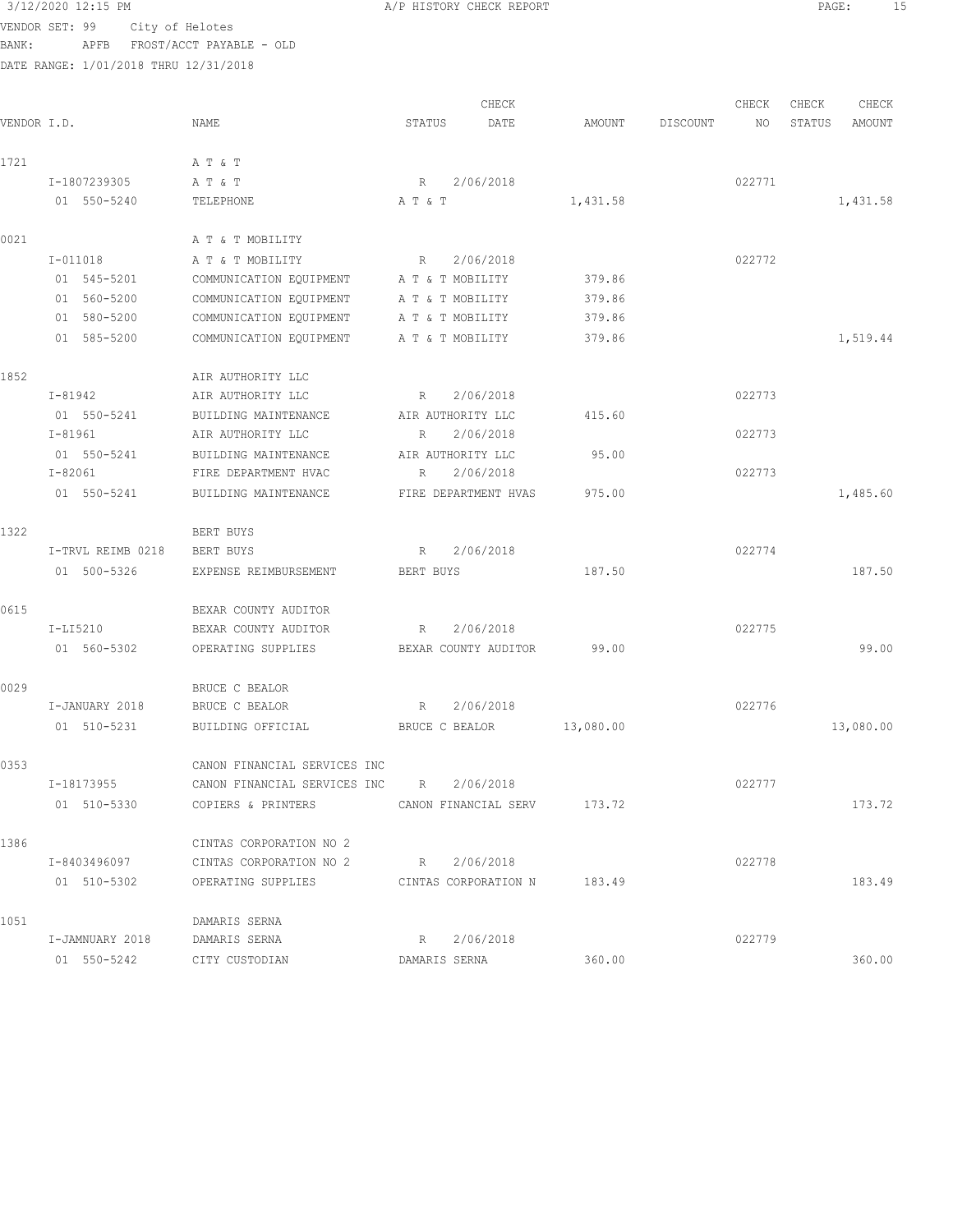VENDOR SET: 99 City of Helotes BANK: APFB FROST/ACCT PAYABLE - OLD

| VENDOR I.D. |                            | NAME                                                    | CHECK<br>STATUS<br>DATE           | AMOUNT | CHECK<br>DISCOUNT<br>NO | CHECK<br>CHECK<br>STATUS<br>AMOUNT |
|-------------|----------------------------|---------------------------------------------------------|-----------------------------------|--------|-------------------------|------------------------------------|
| 1138        |                            | FORD MOTOR CREDIT COMPANY LLC                           |                                   |        |                         |                                    |
|             | I-012918                   | FORD MOTOR CREDIT                                       | 2/06/2018<br>$R_{\rm{1}}$         |        | 022780                  |                                    |
|             | 01 560-5501                | VEHICLE PURCHASES                                       | FORD MOTOR CREDIT 8,930.18        |        |                         | 8,930.18                           |
| 1867        |                            | FULL NELSON PRODUCTIONS                                 |                                   |        |                         |                                    |
|             | I-20885                    | FULL NELSON PRODUCTIONS                                 | R 2/06/2018                       |        | 022781                  |                                    |
|             | 01 550-5521                | HELOTES AREA COMMUNITY BAND FULL NELSON PRODUCTI 400.00 |                                   |        |                         | 400.00                             |
| 1236        |                            | HENRY SCHEIN INC                                        |                                   |        |                         |                                    |
|             | I-49728960                 |                                                         | 2/06/2018<br>R                    |        | 022782                  |                                    |
|             | 01 585-5317                | MEDICAL SUPPLIES                                        |                                   | 883.64 |                         | 883.64                             |
| 0069        |                            | HOME DEPOT INC                                          |                                   |        |                         |                                    |
|             | I-012118                   | HOME DEPOT INC                                          | R 2/06/2018                       |        | 022783                  |                                    |
|             | 01 580-5302                | OPERATING SUPPLIES                                      | HOME DEPOT INC                    | 138.47 |                         | 138.47                             |
| 1870        |                            | LIGHTNING GLASS INC                                     |                                   |        |                         |                                    |
|             | I-028679                   | LIGHTNING GLASS INC                                     | 2/06/2018<br>R                    |        | 022784                  |                                    |
|             | 01 550-5241                | BUILDING MAINTENANCE LIGHTNING GLASS INC                |                                   | 600.00 |                         | 600.00                             |
| 1480        |                            | LINEBARGER GOGGAN BLAIR & SAMP                          |                                   |        |                         |                                    |
|             | I-AUGUST 2017              | LINEBARGER GOGGAN BLAIR & SAMP R 2/06/2018              |                                   |        | 022785                  |                                    |
|             | 01 405-1020                | WARRANT FINES                                           | LINEBARGER GOGGAN BL 1,276.33     |        |                         |                                    |
|             | I-JULY 2017                | LINEBARGER GOGGAN BLAIR & SAMP R                        | 2/06/2018                         |        | 022785                  |                                    |
|             | 01 405-1020                | WARRANT FINES                                           | LINEBARGER GOGGAN BL              | 738.60 |                         |                                    |
|             | I-JUNE 2017<br>01 405-1020 | LINEBARGER GOGGAN BLAIR & SAMP R<br>WARRANT FINES       | 2/06/2018<br>LINEBARGER GOGGAN BL | 696.60 | 022785                  |                                    |
|             | I-MAY 2017                 | LINEBARGER GOGGAN BLAIR & SAMP R                        | 2/06/2018                         |        | 022785                  |                                    |
|             | 01 405-1020                | WARRANT FINES                                           | LINEBARGER GOGGAN BL              | 353.90 |                         |                                    |
|             | I-OCTOBER 2018             | LINEBARGER GOGGAN BLAIR & SAMP R                        | 2/06/2018                         |        | 022785                  |                                    |
|             | 01 405-1020                | WARRANT FINES                                           | LINEBARGER GOGGAN BL              | 856.10 |                         | 3,921.53                           |
| 0427        |                            | MARIO A TREVINO                                         |                                   |        |                         |                                    |
|             | I-JANUARY 2018             | MARIO A TREVINO                                         | R 2/06/2018                       |        | 022786                  |                                    |
|             | 01 530-5219                | MUNICIPAL COURT JUDGES MARIO A TREVINO                  |                                   | 800.00 |                         | 800.00                             |
| 0793        |                            | OFFICE DEPOT INC                                        |                                   |        |                         |                                    |
|             | I-996956615001             | OFFICE DEPOT                                            | 2/06/2018<br>R                    |        | 022787                  |                                    |
|             | 01 580-5301                | OFFICE SUPPLIES                                         | OFFICE DEPOT                      | 104.78 |                         |                                    |
|             | I-996956760001             | OFFICE DEPOT                                            | 2/06/2018<br>R                    |        | 022787                  |                                    |
|             | 01 580-5301                | OFFICE SUPPLIES                                         | OFFICE DEPOT                      | 22.99  |                         |                                    |
|             | I-999118116001             | OFFICE DEPOT                                            | 2/06/2018<br>R                    |        | 022787                  |                                    |
|             | 01 510-5301                | OFFICE SUPPLIES                                         | OFFICE DEPOT                      | 138.35 |                         |                                    |
|             | I-999118228001             | OFFICE DEPOT                                            | 2/06/2018<br>R                    |        | 022787                  |                                    |
|             | 01 510-5301                | OFFICE SUPPLIES                                         | OFFICE DEPOT                      | 14.76  |                         |                                    |
|             | I-999118229001             | OFFICE DEPOT                                            | R<br>2/06/2018                    |        | 022787                  |                                    |
|             | 01 510-5301                | OFFICE SUPPLIES                                         | OFFICE DEPOT                      | 2.99   |                         |                                    |
|             | I-999488097001             | OFFICE DEPOT                                            | 2/06/2018<br>R                    |        | 022787                  |                                    |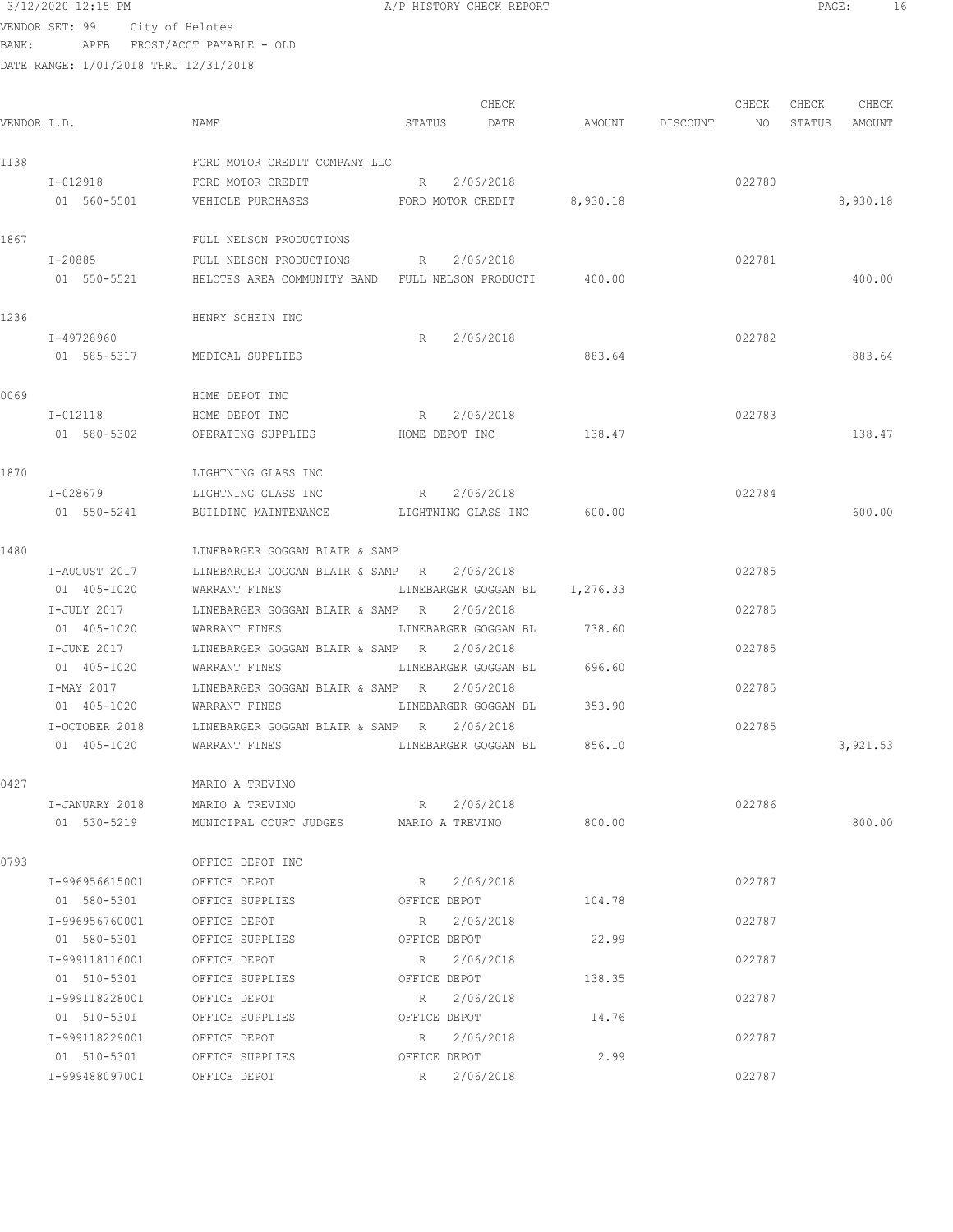VENDOR SET: 99 City of Helotes BANK: APFB FROST/ACCT PAYABLE - OLD

DATE RANGE: 1/01/2018 THRU 12/31/2018

CHECK CHECK CHECK CHECK .<br>In the other weakstates when the status of the contract of the extendio of the Status amount of the Mount of t<br>In the Status of the Status of the Status amount of the Status amount of the Status amount of the Status amou 0793 OFFICE DEPOT INC CONT I-999488097001 OFFICE DEPOT R 2/06/2018 022787 01 510-5301 OFFICE SUPPLIES OFFICE DEPOT 99.99 383.86 0112 PRAXAIR DIST INC I-80934834 PRAXAIR DIST INC R 2/06/2018 022788 01 585-5317 MEDICAL SUPPLIES PRAXAIR DIST INC 278.55 278.55 278.55 1622 PRE-EMPLOYMENT INC I-32786 PRE-EMPLOYMENT INC R 2/06/2018 022789 01 510-5101 SALARIES PRE-EMPLOYMENT INC 31.30 01 560-5101 SALARIES PRE-EMPLOYMENT INC 61.30 92.60 0931 RICHARDS TOWING I-4004 RICHARD'S TOWING R 2/06/2018 022790 01 560-5201 SUBSCRIPTIONS RICHARD'S TOWING 1,560.00 1,560-600 1,560.00 0809 RX TECHNOLOGY I-94237 RX TECHNOLOGY INC R 2/06/2018 022791 01 510-5214 COMPUTER CONTRACTS RX TECHNOLOGY INC 174.00 I-96386 RX TECHNOLOGY INC R 2/06/2018 022791 01 560-5500 COMPUTER EQUIPMENT RX TECHNOLOGY INC 735.00 I-96395 R 2/06/2018 022791 01 580-5303 TECHNOLOGY & EQUIPMENT 445.00 I-96414 RX TECHNOLOGY INC R 2/06/2018 022791 01 510-5214 COMPUTER CONTRACTS RX TECHNOLOGY INC 1,200.00 I-96415 RX TECHNOLOGY INC R 2/06/2018 022791 01 510-5214 COMPUTER CONTRACTS RX TECHNOLOGY INC  $4,688.00$  7,242.00 1746 SAFETY SERVICES INC I-4090 SAFETY SERVICES INC R 2/06/2018 022792 01 550-5525 MARKETPLACE @ OTHSD SAFETY SERVICES INC 300.00 I-4107 SAFETY SERVICES INC R 2/06/2018 022792 01 550-5525 MARKETPLACE @ OTHSD SAFETY SERVICES INC 300.00 600.00 1403 SERVICE UNIFORM RENTAL I-1662849 SERVICE UNIFORM RENTAL R 2/06/2018 022793 01 545-5324 UNIFORM ALLOWANCE SERVICE UNIFORM RENT 83.09 01 550-5241 BUILDING MAINTENANCE SERVICE UNIFORM RENT 46.18 I-1663679 SERVICE UNIFORM RENTAL R 2/06/2018 022793 01 545-5324 UNIFORM ALLOWANCE SERVICE UNIFORM RENT 83.09 01 550-5241 BUILDING MAINTENANCE SERVICE UNIFORM RENT 46.18 I-1664530 SERVICE UNIFORM RENTAL R 2/06/2018 022793 01 545-5324 UNIFORM ALLOWANCE SERVICE UNIFORM RENT 83.09 01 550-5241 BUILDING MAINTENANCE SERVICE UNIFORM RENT 46.18 387.81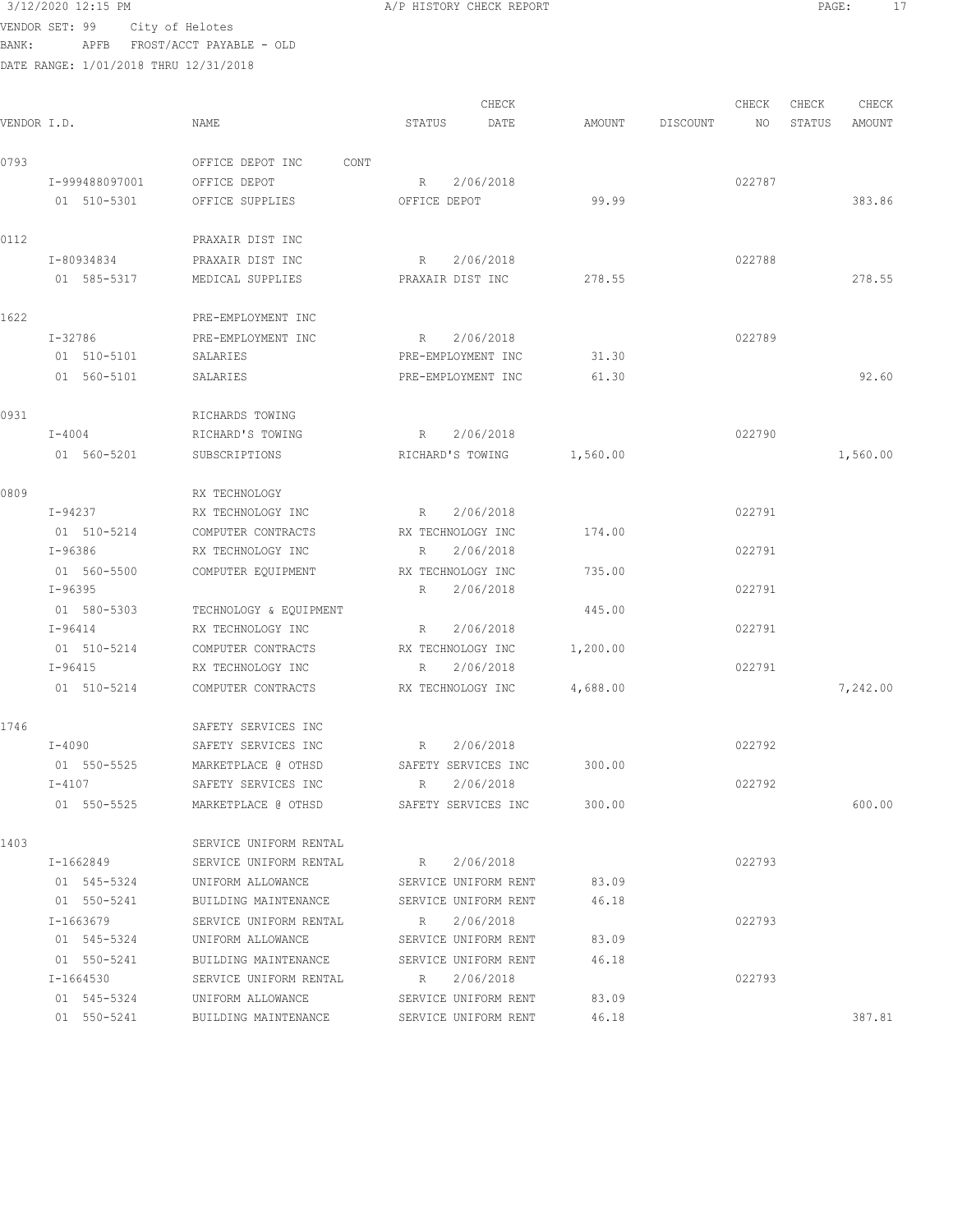# $3/12/2020$  12:15 PM  $A/P$  HISTORY CHECK REPORT  $\blacksquare$  PAGE: 18 VENDOR SET: 99 City of Helotes

BANK: APFB FROST/ACCT PAYABLE - OLD

| AMOUNT DISCOUNT NO<br>VENDOR I.D.<br>NAME<br>STATUS DATE<br>STATUS AMOUNT<br>1120<br>SUNBELT RENTALS INC<br>R 2/06/2018<br>I-75427004-0001<br>SUNBELT RENTALS INC<br>022794<br>STREET IMPROVEMENTS SUNBELT RENTALS INC 151.75<br>01 545-5230<br>151.75<br>1632<br>TEXAS FACILITIES COMMISSION<br>I-1680707<br>TEXAS FACILITIES COMMISSION R 2/06/2018<br>022795<br>OPERATING SUPPLIES TEXAS FACILITIES COM 325.00<br>325.00<br>01 510-5302<br>1871<br>TEXAS STATE RENTALS<br>022796<br>$I - 32565$<br>TEXAS STATE RENTALS<br>R 2/06/2018<br>01 550-5520 PARKS & RECREATION TEXAS STATE RENTALS 1,135.57<br>1,135.57<br>0777<br>UNITED SITE SERVICES<br>I-1146279309<br>UNITED SITE SERVICES OF TEXAS R 2/06/2018<br>022797<br>01 550-5520 PARKS & RECREATION UNITED SITE SERVICES 123.76<br>123.76<br>1177<br>UNIVERSITY OF TEXAS HEALTH SCI<br>I-FY171828<br>UNIVERSITY OF TEXAS HEALTH SCI R 2/06/2018<br>022798<br>01 585-5211<br>UNIVERSITY OF TEXAS 3,978.38<br>MEDICAL DIRECTION<br>I-FY171829<br>2/06/2018<br>022798<br>UNIVERSITY OF TEXAS HEALTH SCI R<br>01 585-5211<br>UNIVERSITY OF TEXAS 4,097.73<br>8,076.11<br>MEDICAL DIRECTION<br>0341<br>AFLAC INC<br>R 2/15/2018<br>D-ADJ C LOPEZ<br>AFLAC INC<br>022803<br>13.14<br>01 202-0700<br>HEALTH INS PAYABLE AFLAC INC<br>13.14<br>1852<br>AIR AUTHORITY LLC<br>$I - 82051$<br>R 2/15/2018<br>022804<br>FIRE DEPARTMENT HVAC<br>BUILDING MAINTENANCE FIRE DEPARTMENT HVAS 41,950.00<br>01 550-5241<br>41,950.00<br>1712<br>BANDERA HELOTES PLAZA LLC<br>I-1/2011 - 10/2017 BANDERA HELOTES PLAZA LLC R<br>2/15/2018<br>022805<br>BANDERA HELOTES PLAZ 28,615.73<br>01 510-5333<br>380 AGMT. EXPENSES<br>28,615.73<br>1042<br>CINTAS RUSLP<br>I-0096533541<br>CINTAS R U S LP INC $R = 2/15/2018$<br>022806<br>01 550-5210<br>OTHER CONTRACTUAL SERVICES CINTAS R U S LP INC<br>568.37<br>I-0096533542<br>CINTAS RUSLPINC<br>2/15/2018<br>022806<br>R<br>OTHER CONTRACTUAL SERVICES CINTAS R U S LP INC 102.88<br>01 550-5210<br>CINTAS RUSLPINC<br>2/15/2018<br>022806<br>I-0096533570<br>R<br>OTHER CONTRACTUAL SERVICES CINTAS R U S LP INC 326.88<br>998.13<br>01 550-5210<br>0042<br>CITY PUBLIC SERVICE<br>022807<br>I-3001085347 218 CITY PUBLIC SERVICE<br>R 2/15/2018<br>CITY PUBLIC SERVICE 579.49<br>01 550-5239<br>ELECTRIC<br>I-3002417564 2018 CITY PUBLIC SERVICE<br>R 2/15/2018<br>022807<br>CITY PUBLIC SERVICE 336.26<br>01 550-5239 ELECTRIC<br>I-3002530708 218 CITY PUBLIC SERVICE<br>R 2/15/2018<br>022807 |  |  | CHECK |  | CHECK | CHECK | CHECK |
|----------------------------------------------------------------------------------------------------------------------------------------------------------------------------------------------------------------------------------------------------------------------------------------------------------------------------------------------------------------------------------------------------------------------------------------------------------------------------------------------------------------------------------------------------------------------------------------------------------------------------------------------------------------------------------------------------------------------------------------------------------------------------------------------------------------------------------------------------------------------------------------------------------------------------------------------------------------------------------------------------------------------------------------------------------------------------------------------------------------------------------------------------------------------------------------------------------------------------------------------------------------------------------------------------------------------------------------------------------------------------------------------------------------------------------------------------------------------------------------------------------------------------------------------------------------------------------------------------------------------------------------------------------------------------------------------------------------------------------------------------------------------------------------------------------------------------------------------------------------------------------------------------------------------------------------------------------------------------------------------------------------------------------------------------------------------------------------------------------------------------------------------------------------------------------------------------------------------------------------------------------------------------------------------------------------------------------------------------------------------------------------------------------------------------------------------------------------------------------------------|--|--|-------|--|-------|-------|-------|
|                                                                                                                                                                                                                                                                                                                                                                                                                                                                                                                                                                                                                                                                                                                                                                                                                                                                                                                                                                                                                                                                                                                                                                                                                                                                                                                                                                                                                                                                                                                                                                                                                                                                                                                                                                                                                                                                                                                                                                                                                                                                                                                                                                                                                                                                                                                                                                                                                                                                                              |  |  |       |  |       |       |       |
|                                                                                                                                                                                                                                                                                                                                                                                                                                                                                                                                                                                                                                                                                                                                                                                                                                                                                                                                                                                                                                                                                                                                                                                                                                                                                                                                                                                                                                                                                                                                                                                                                                                                                                                                                                                                                                                                                                                                                                                                                                                                                                                                                                                                                                                                                                                                                                                                                                                                                              |  |  |       |  |       |       |       |
|                                                                                                                                                                                                                                                                                                                                                                                                                                                                                                                                                                                                                                                                                                                                                                                                                                                                                                                                                                                                                                                                                                                                                                                                                                                                                                                                                                                                                                                                                                                                                                                                                                                                                                                                                                                                                                                                                                                                                                                                                                                                                                                                                                                                                                                                                                                                                                                                                                                                                              |  |  |       |  |       |       |       |
|                                                                                                                                                                                                                                                                                                                                                                                                                                                                                                                                                                                                                                                                                                                                                                                                                                                                                                                                                                                                                                                                                                                                                                                                                                                                                                                                                                                                                                                                                                                                                                                                                                                                                                                                                                                                                                                                                                                                                                                                                                                                                                                                                                                                                                                                                                                                                                                                                                                                                              |  |  |       |  |       |       |       |
|                                                                                                                                                                                                                                                                                                                                                                                                                                                                                                                                                                                                                                                                                                                                                                                                                                                                                                                                                                                                                                                                                                                                                                                                                                                                                                                                                                                                                                                                                                                                                                                                                                                                                                                                                                                                                                                                                                                                                                                                                                                                                                                                                                                                                                                                                                                                                                                                                                                                                              |  |  |       |  |       |       |       |
|                                                                                                                                                                                                                                                                                                                                                                                                                                                                                                                                                                                                                                                                                                                                                                                                                                                                                                                                                                                                                                                                                                                                                                                                                                                                                                                                                                                                                                                                                                                                                                                                                                                                                                                                                                                                                                                                                                                                                                                                                                                                                                                                                                                                                                                                                                                                                                                                                                                                                              |  |  |       |  |       |       |       |
|                                                                                                                                                                                                                                                                                                                                                                                                                                                                                                                                                                                                                                                                                                                                                                                                                                                                                                                                                                                                                                                                                                                                                                                                                                                                                                                                                                                                                                                                                                                                                                                                                                                                                                                                                                                                                                                                                                                                                                                                                                                                                                                                                                                                                                                                                                                                                                                                                                                                                              |  |  |       |  |       |       |       |
|                                                                                                                                                                                                                                                                                                                                                                                                                                                                                                                                                                                                                                                                                                                                                                                                                                                                                                                                                                                                                                                                                                                                                                                                                                                                                                                                                                                                                                                                                                                                                                                                                                                                                                                                                                                                                                                                                                                                                                                                                                                                                                                                                                                                                                                                                                                                                                                                                                                                                              |  |  |       |  |       |       |       |
|                                                                                                                                                                                                                                                                                                                                                                                                                                                                                                                                                                                                                                                                                                                                                                                                                                                                                                                                                                                                                                                                                                                                                                                                                                                                                                                                                                                                                                                                                                                                                                                                                                                                                                                                                                                                                                                                                                                                                                                                                                                                                                                                                                                                                                                                                                                                                                                                                                                                                              |  |  |       |  |       |       |       |
|                                                                                                                                                                                                                                                                                                                                                                                                                                                                                                                                                                                                                                                                                                                                                                                                                                                                                                                                                                                                                                                                                                                                                                                                                                                                                                                                                                                                                                                                                                                                                                                                                                                                                                                                                                                                                                                                                                                                                                                                                                                                                                                                                                                                                                                                                                                                                                                                                                                                                              |  |  |       |  |       |       |       |
|                                                                                                                                                                                                                                                                                                                                                                                                                                                                                                                                                                                                                                                                                                                                                                                                                                                                                                                                                                                                                                                                                                                                                                                                                                                                                                                                                                                                                                                                                                                                                                                                                                                                                                                                                                                                                                                                                                                                                                                                                                                                                                                                                                                                                                                                                                                                                                                                                                                                                              |  |  |       |  |       |       |       |
|                                                                                                                                                                                                                                                                                                                                                                                                                                                                                                                                                                                                                                                                                                                                                                                                                                                                                                                                                                                                                                                                                                                                                                                                                                                                                                                                                                                                                                                                                                                                                                                                                                                                                                                                                                                                                                                                                                                                                                                                                                                                                                                                                                                                                                                                                                                                                                                                                                                                                              |  |  |       |  |       |       |       |
|                                                                                                                                                                                                                                                                                                                                                                                                                                                                                                                                                                                                                                                                                                                                                                                                                                                                                                                                                                                                                                                                                                                                                                                                                                                                                                                                                                                                                                                                                                                                                                                                                                                                                                                                                                                                                                                                                                                                                                                                                                                                                                                                                                                                                                                                                                                                                                                                                                                                                              |  |  |       |  |       |       |       |
|                                                                                                                                                                                                                                                                                                                                                                                                                                                                                                                                                                                                                                                                                                                                                                                                                                                                                                                                                                                                                                                                                                                                                                                                                                                                                                                                                                                                                                                                                                                                                                                                                                                                                                                                                                                                                                                                                                                                                                                                                                                                                                                                                                                                                                                                                                                                                                                                                                                                                              |  |  |       |  |       |       |       |
|                                                                                                                                                                                                                                                                                                                                                                                                                                                                                                                                                                                                                                                                                                                                                                                                                                                                                                                                                                                                                                                                                                                                                                                                                                                                                                                                                                                                                                                                                                                                                                                                                                                                                                                                                                                                                                                                                                                                                                                                                                                                                                                                                                                                                                                                                                                                                                                                                                                                                              |  |  |       |  |       |       |       |
|                                                                                                                                                                                                                                                                                                                                                                                                                                                                                                                                                                                                                                                                                                                                                                                                                                                                                                                                                                                                                                                                                                                                                                                                                                                                                                                                                                                                                                                                                                                                                                                                                                                                                                                                                                                                                                                                                                                                                                                                                                                                                                                                                                                                                                                                                                                                                                                                                                                                                              |  |  |       |  |       |       |       |
|                                                                                                                                                                                                                                                                                                                                                                                                                                                                                                                                                                                                                                                                                                                                                                                                                                                                                                                                                                                                                                                                                                                                                                                                                                                                                                                                                                                                                                                                                                                                                                                                                                                                                                                                                                                                                                                                                                                                                                                                                                                                                                                                                                                                                                                                                                                                                                                                                                                                                              |  |  |       |  |       |       |       |
|                                                                                                                                                                                                                                                                                                                                                                                                                                                                                                                                                                                                                                                                                                                                                                                                                                                                                                                                                                                                                                                                                                                                                                                                                                                                                                                                                                                                                                                                                                                                                                                                                                                                                                                                                                                                                                                                                                                                                                                                                                                                                                                                                                                                                                                                                                                                                                                                                                                                                              |  |  |       |  |       |       |       |
|                                                                                                                                                                                                                                                                                                                                                                                                                                                                                                                                                                                                                                                                                                                                                                                                                                                                                                                                                                                                                                                                                                                                                                                                                                                                                                                                                                                                                                                                                                                                                                                                                                                                                                                                                                                                                                                                                                                                                                                                                                                                                                                                                                                                                                                                                                                                                                                                                                                                                              |  |  |       |  |       |       |       |
|                                                                                                                                                                                                                                                                                                                                                                                                                                                                                                                                                                                                                                                                                                                                                                                                                                                                                                                                                                                                                                                                                                                                                                                                                                                                                                                                                                                                                                                                                                                                                                                                                                                                                                                                                                                                                                                                                                                                                                                                                                                                                                                                                                                                                                                                                                                                                                                                                                                                                              |  |  |       |  |       |       |       |
|                                                                                                                                                                                                                                                                                                                                                                                                                                                                                                                                                                                                                                                                                                                                                                                                                                                                                                                                                                                                                                                                                                                                                                                                                                                                                                                                                                                                                                                                                                                                                                                                                                                                                                                                                                                                                                                                                                                                                                                                                                                                                                                                                                                                                                                                                                                                                                                                                                                                                              |  |  |       |  |       |       |       |
|                                                                                                                                                                                                                                                                                                                                                                                                                                                                                                                                                                                                                                                                                                                                                                                                                                                                                                                                                                                                                                                                                                                                                                                                                                                                                                                                                                                                                                                                                                                                                                                                                                                                                                                                                                                                                                                                                                                                                                                                                                                                                                                                                                                                                                                                                                                                                                                                                                                                                              |  |  |       |  |       |       |       |
|                                                                                                                                                                                                                                                                                                                                                                                                                                                                                                                                                                                                                                                                                                                                                                                                                                                                                                                                                                                                                                                                                                                                                                                                                                                                                                                                                                                                                                                                                                                                                                                                                                                                                                                                                                                                                                                                                                                                                                                                                                                                                                                                                                                                                                                                                                                                                                                                                                                                                              |  |  |       |  |       |       |       |
|                                                                                                                                                                                                                                                                                                                                                                                                                                                                                                                                                                                                                                                                                                                                                                                                                                                                                                                                                                                                                                                                                                                                                                                                                                                                                                                                                                                                                                                                                                                                                                                                                                                                                                                                                                                                                                                                                                                                                                                                                                                                                                                                                                                                                                                                                                                                                                                                                                                                                              |  |  |       |  |       |       |       |
|                                                                                                                                                                                                                                                                                                                                                                                                                                                                                                                                                                                                                                                                                                                                                                                                                                                                                                                                                                                                                                                                                                                                                                                                                                                                                                                                                                                                                                                                                                                                                                                                                                                                                                                                                                                                                                                                                                                                                                                                                                                                                                                                                                                                                                                                                                                                                                                                                                                                                              |  |  |       |  |       |       |       |
|                                                                                                                                                                                                                                                                                                                                                                                                                                                                                                                                                                                                                                                                                                                                                                                                                                                                                                                                                                                                                                                                                                                                                                                                                                                                                                                                                                                                                                                                                                                                                                                                                                                                                                                                                                                                                                                                                                                                                                                                                                                                                                                                                                                                                                                                                                                                                                                                                                                                                              |  |  |       |  |       |       |       |
|                                                                                                                                                                                                                                                                                                                                                                                                                                                                                                                                                                                                                                                                                                                                                                                                                                                                                                                                                                                                                                                                                                                                                                                                                                                                                                                                                                                                                                                                                                                                                                                                                                                                                                                                                                                                                                                                                                                                                                                                                                                                                                                                                                                                                                                                                                                                                                                                                                                                                              |  |  |       |  |       |       |       |
|                                                                                                                                                                                                                                                                                                                                                                                                                                                                                                                                                                                                                                                                                                                                                                                                                                                                                                                                                                                                                                                                                                                                                                                                                                                                                                                                                                                                                                                                                                                                                                                                                                                                                                                                                                                                                                                                                                                                                                                                                                                                                                                                                                                                                                                                                                                                                                                                                                                                                              |  |  |       |  |       |       |       |
|                                                                                                                                                                                                                                                                                                                                                                                                                                                                                                                                                                                                                                                                                                                                                                                                                                                                                                                                                                                                                                                                                                                                                                                                                                                                                                                                                                                                                                                                                                                                                                                                                                                                                                                                                                                                                                                                                                                                                                                                                                                                                                                                                                                                                                                                                                                                                                                                                                                                                              |  |  |       |  |       |       |       |
|                                                                                                                                                                                                                                                                                                                                                                                                                                                                                                                                                                                                                                                                                                                                                                                                                                                                                                                                                                                                                                                                                                                                                                                                                                                                                                                                                                                                                                                                                                                                                                                                                                                                                                                                                                                                                                                                                                                                                                                                                                                                                                                                                                                                                                                                                                                                                                                                                                                                                              |  |  |       |  |       |       |       |
|                                                                                                                                                                                                                                                                                                                                                                                                                                                                                                                                                                                                                                                                                                                                                                                                                                                                                                                                                                                                                                                                                                                                                                                                                                                                                                                                                                                                                                                                                                                                                                                                                                                                                                                                                                                                                                                                                                                                                                                                                                                                                                                                                                                                                                                                                                                                                                                                                                                                                              |  |  |       |  |       |       |       |
|                                                                                                                                                                                                                                                                                                                                                                                                                                                                                                                                                                                                                                                                                                                                                                                                                                                                                                                                                                                                                                                                                                                                                                                                                                                                                                                                                                                                                                                                                                                                                                                                                                                                                                                                                                                                                                                                                                                                                                                                                                                                                                                                                                                                                                                                                                                                                                                                                                                                                              |  |  |       |  |       |       |       |
|                                                                                                                                                                                                                                                                                                                                                                                                                                                                                                                                                                                                                                                                                                                                                                                                                                                                                                                                                                                                                                                                                                                                                                                                                                                                                                                                                                                                                                                                                                                                                                                                                                                                                                                                                                                                                                                                                                                                                                                                                                                                                                                                                                                                                                                                                                                                                                                                                                                                                              |  |  |       |  |       |       |       |
|                                                                                                                                                                                                                                                                                                                                                                                                                                                                                                                                                                                                                                                                                                                                                                                                                                                                                                                                                                                                                                                                                                                                                                                                                                                                                                                                                                                                                                                                                                                                                                                                                                                                                                                                                                                                                                                                                                                                                                                                                                                                                                                                                                                                                                                                                                                                                                                                                                                                                              |  |  |       |  |       |       |       |
|                                                                                                                                                                                                                                                                                                                                                                                                                                                                                                                                                                                                                                                                                                                                                                                                                                                                                                                                                                                                                                                                                                                                                                                                                                                                                                                                                                                                                                                                                                                                                                                                                                                                                                                                                                                                                                                                                                                                                                                                                                                                                                                                                                                                                                                                                                                                                                                                                                                                                              |  |  |       |  |       |       |       |
|                                                                                                                                                                                                                                                                                                                                                                                                                                                                                                                                                                                                                                                                                                                                                                                                                                                                                                                                                                                                                                                                                                                                                                                                                                                                                                                                                                                                                                                                                                                                                                                                                                                                                                                                                                                                                                                                                                                                                                                                                                                                                                                                                                                                                                                                                                                                                                                                                                                                                              |  |  |       |  |       |       |       |
|                                                                                                                                                                                                                                                                                                                                                                                                                                                                                                                                                                                                                                                                                                                                                                                                                                                                                                                                                                                                                                                                                                                                                                                                                                                                                                                                                                                                                                                                                                                                                                                                                                                                                                                                                                                                                                                                                                                                                                                                                                                                                                                                                                                                                                                                                                                                                                                                                                                                                              |  |  |       |  |       |       |       |
|                                                                                                                                                                                                                                                                                                                                                                                                                                                                                                                                                                                                                                                                                                                                                                                                                                                                                                                                                                                                                                                                                                                                                                                                                                                                                                                                                                                                                                                                                                                                                                                                                                                                                                                                                                                                                                                                                                                                                                                                                                                                                                                                                                                                                                                                                                                                                                                                                                                                                              |  |  |       |  |       |       |       |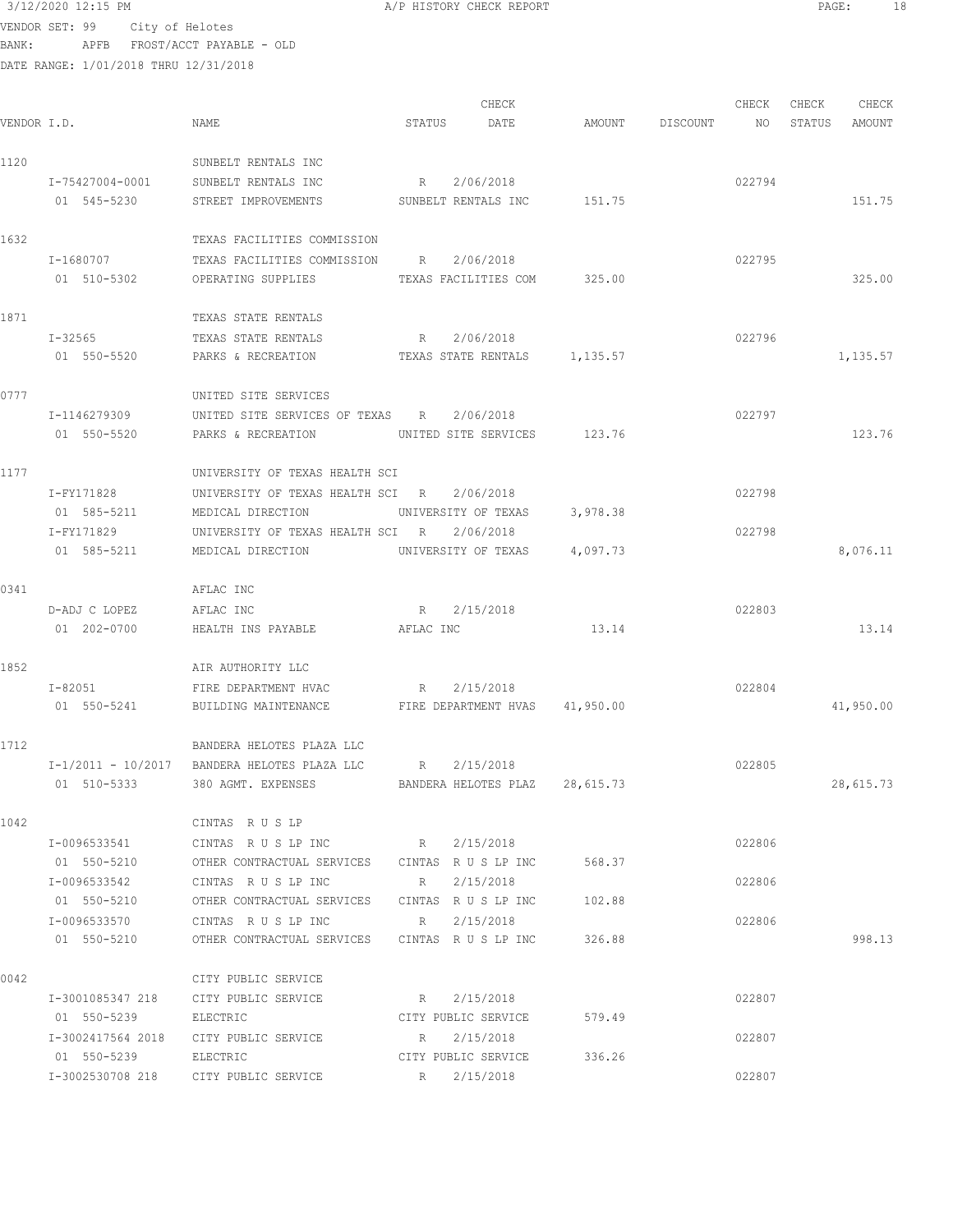VENDOR SET: 99 City of Helotes BANK: APFB FROST/ACCT PAYABLE - OLD

DATE RANGE: 1/01/2018 THRU 12/31/2018

 CHECK CHECK CHECK CHECK .<br>In the other weakstates when the status of the contract of the extendio of the Status amount of the Mount of t<br>In the Status of the Status of the Status amount of the Status amount of the Status amount of the Status amou 0042 CITY PUBLIC SERVICE CONT I-3002530708 218 CITY PUBLIC SERVICE R 2/15/2018 022807 01 550-5239 BLECTRIC CITY PUBLIC SERVICE 10.11 I-3002836202 218 CITY PUBLIC SERVICE R 2/15/2018 022807 01 550-5239 ELECTRIC CITY PUBLIC SERVICE 54.48 I-3002838864 0218 CITY PUBLIC SERVICE R 2/15/2018 022807 01 550-5239 ELECTRIC CITY PUBLIC SERVICE 76.85 I-3003381144 218 CITY PUBLIC SERVICE R 2/15/2018 022807 01 550-5239 BLECTRIC CITY PUBLIC SERVICE 41.95 1,099.14 1241 COMDATA INC I-XY99302042018 ADM COMDATA INC R 2/15/2018 022808 01 545-5501 VEHICLES & EQUIPMENT COMDATA INC 5,712.31 01 545-5306 MOTOR FUEL & LUBRICANTS COMDATA INC 830.55 I-XY99302042018 FD COMDATA INC R 2/15/2018 022808 01 580-5306 MOTOR FUEL & LUBRICANT COMDATA INC 642.44 01 580-5322 VEHICLE MAINTENANCE COMDATA INC 94.61 01 585-5306 MOTOR FUEL & LUBRICANTS COMDATA INC 374.34 01 585-5322 VEHICLE MAINTENANCE COMDATA INC 77.18 I-XY99302042018 PD COMDATA INC R 2/15/2018 022808 01 560-5320 VEHICLE POLICE EQUIPMENT COMDATA INC 1,502.10 01 560-5306 MOTOR FUEL & LUBRICANT COMDATA INC 3,402.07 12,635.60 0795 COMPTROLLER OF PUBLIC ACCOUNTS I-MRKT TEMP LIC COMPTROLLER OF PUBLIC ACCOUNTS R 2/15/2018 022809 01 550-5525 MARKETPLACE @ OTHSD COMPTROLLER OF PUBLI 231.00 231.00 1163 DIGITAL BANNERS PLUS LLC I-0258178 DIGITAL BANNERS PLUS LLC R 2/15/2018 022810 01 545-5228 ANIMAL CONTROL DIGITAL BANNERS PLUS 75.00 75.00 1523 ELIGIBILITY TRACKING CALCULATO I-16306 ELIGIBILITY TRACKING CALCULATO R 2/15/2018 022811 01 510-5302 OPERATING SUPPLIES ELIGIBILITY TRACKING 150.00 150.00 0060 GREY FOREST UTILITIES INC I-1007684800 218 GREY FOREST UTILITIES INC R 2/15/2018 022812 01 550-5238 GAS GAS GREY FOREST UTILITIE 391.61 I-1025023600 218 GREY FOREST UTILITIES INC R 2/15/2018 022812 01 550-5238 GAS GREY FOREST UTILITIE 10.29 I-1025024400 0218 GREY FOREST UTILITIES INC R 2/15/2018 022812 01 550-5238 GAS GREY FOREST UTILITIE 10.29 I-1025025200 218 GREY FOREST UTILITIES INC R 2/15/2018 022812 01 550-5238 GAS GAS GREY FOREST UTILITIE 801.37 I-1025560200 218 GREY FOREST UTILITIES INC R 2/15/2018 022812 01 550-5238 GAS GAS GREY FOREST UTILITIE 10.29 1,223.85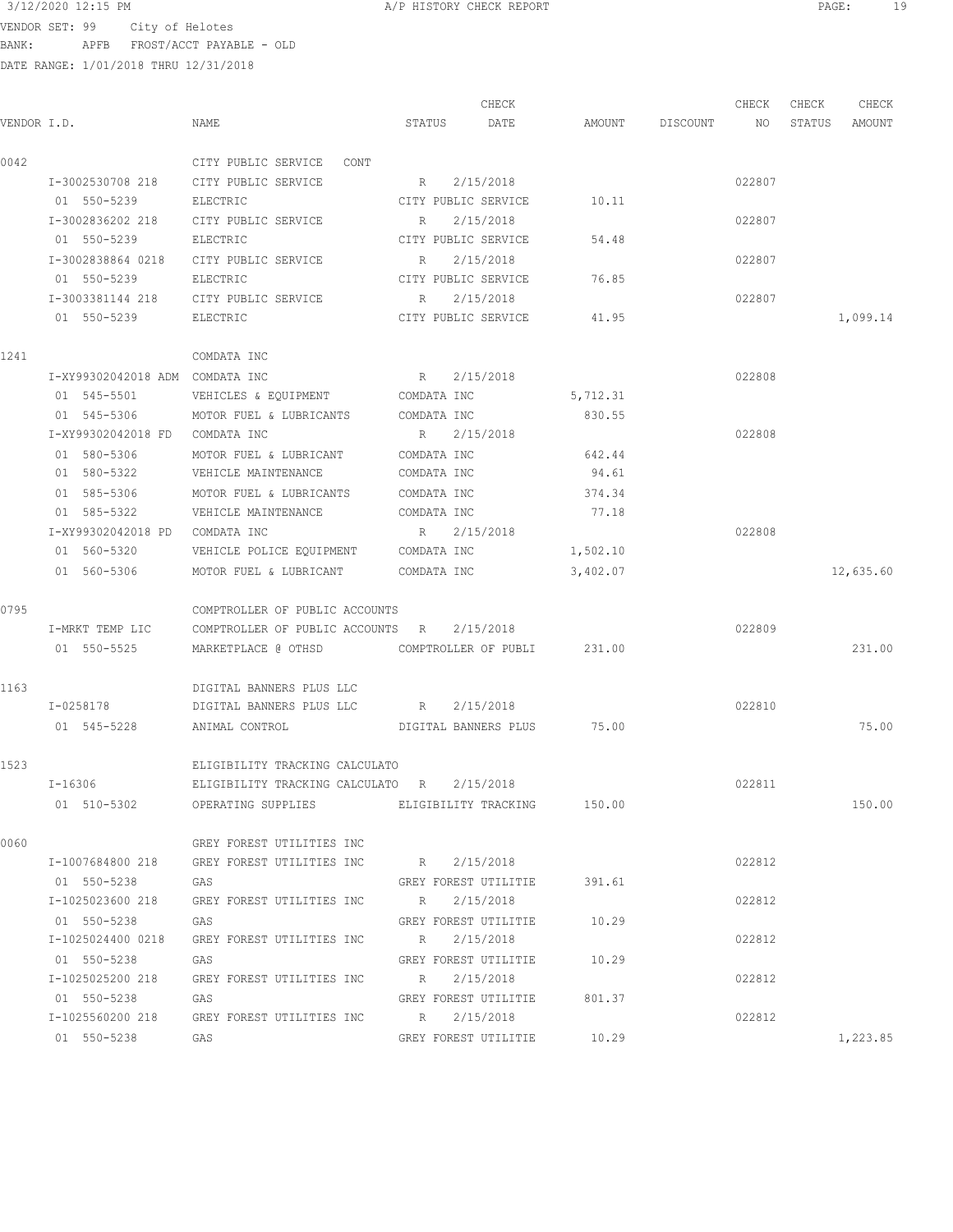VENDOR SET: 99 City of Helotes BANK: APFB FROST/ACCT PAYABLE - OLD

DATE RANGE: 1/01/2018 THRU 12/31/2018

CHECK CHECK CHECK CHECK VENDOR I.D. NAME STATUS DATE AMOUNT DISCOUNT NO STATUS AMOUNT 1236 HENRY SCHEIN INC I-49782837 R 2/15/2018 022813 01 585-5317 MEDICAL SUPPLIES 133.56 133.56 0071 JOHN ROBERT KUEHL I-6175 HORIZON PRINTING R 2/15/2018 022814 01 510-5302 OPERATING SUPPLIES HORIZON PRINTING 882.75 882.75 0291 LNV ENGINEERING I-24546 LNV ENGINEERING INC R 2/15/2018 022815 01 550-5210 OTHER CONTRACTUAL SERVICES LNV ENGINEERING INC 1,198.25 01 510-5229 CITY ENGINEER LNV ENGINEERING INC 1,352.67 I-24775 B LNV ENGINEERING INC R 2/15/2018 022815 01 510-5229 CITY ENGINEER LNV ENGINEERING INC 1,083.00<br>01 550-5210 OTHER CONTRACTUAL SERVICES LNV ENGINEERING INC 2,214.00 OTHER CONTRACTUAL SERVICES LNV ENGINEERING INC 2,214.00 I-24906 B LNV ENGINEERING INC R 2/15/2018 022815 01 510-5229 CITY ENGINEER LNV ENGINEERING INC 951.00 I-25004 LNV ENGINEERING INC R 2/15/2018 022815 01 510-5229 CITY ENGINEER LNV ENGINEERING INC 263.71 I-25284 CITY LNV ENGINEERING INC R 2/15/2018 022815 01 510-5229 CITY ENGINEER LNV ENGINEERING INC 455.50 I-26377 LNV ENGINEERING INC R 2/15/2018 022815 01 510-5229 CITY ENGINEER LNV ENGINEERING INC 1,635.00 I-26407 LNV ENGINEERING INC R 2/15/2018 022815 01 510-5229 CITY ENGINEER LNV ENGINEERING INC 572.60 572.60 9,725.73 1196 MONTY JOE MCGUFFIN I-JANUARY 2018 MONTY JOE MCGUFFIN R 2/15/2018 022816 01 510-5234 HEALTH INSPECTOR MONTY JOE MCGUFFIN 650.00 650.00 0793 OFFICE DEPOT INC I-999488069001 OFFICE DEPOT R 2/15/2018 022817 01 510-5302 OPERATING SUPPLIES OFFICE DEPOT 48.39 48.39 0809 RX TECHNOLOGY I-96458 R 2/15/2018 022818 01 510-5305 TECHNOLOGY & EQUIPMENT 1,038.00 1,038.00 1,038.00 1403 SERVICE UNIFORM RENTAL I-1662007 SERVICE UNIFORM RENTAL R 2/15/2018 022819 01 545-5324 UNIFORM ALLOWANCE SERVICE UNIFORM RENT 83.09 01 550-5241 BUILDING MAINTENANCE SERVICE UNIFORM RENT 46.18 I-1665364 SERVICE UNIFORM RENTAL R 2/15/2018 022819 01 545-5324 UNIFORM ALLOWANCE SERVICE UNIFORM RENT 83.09 01 550-5241 BUILDING MAINTENANCE SERVICE UNIFORM RENT 50.14 262.50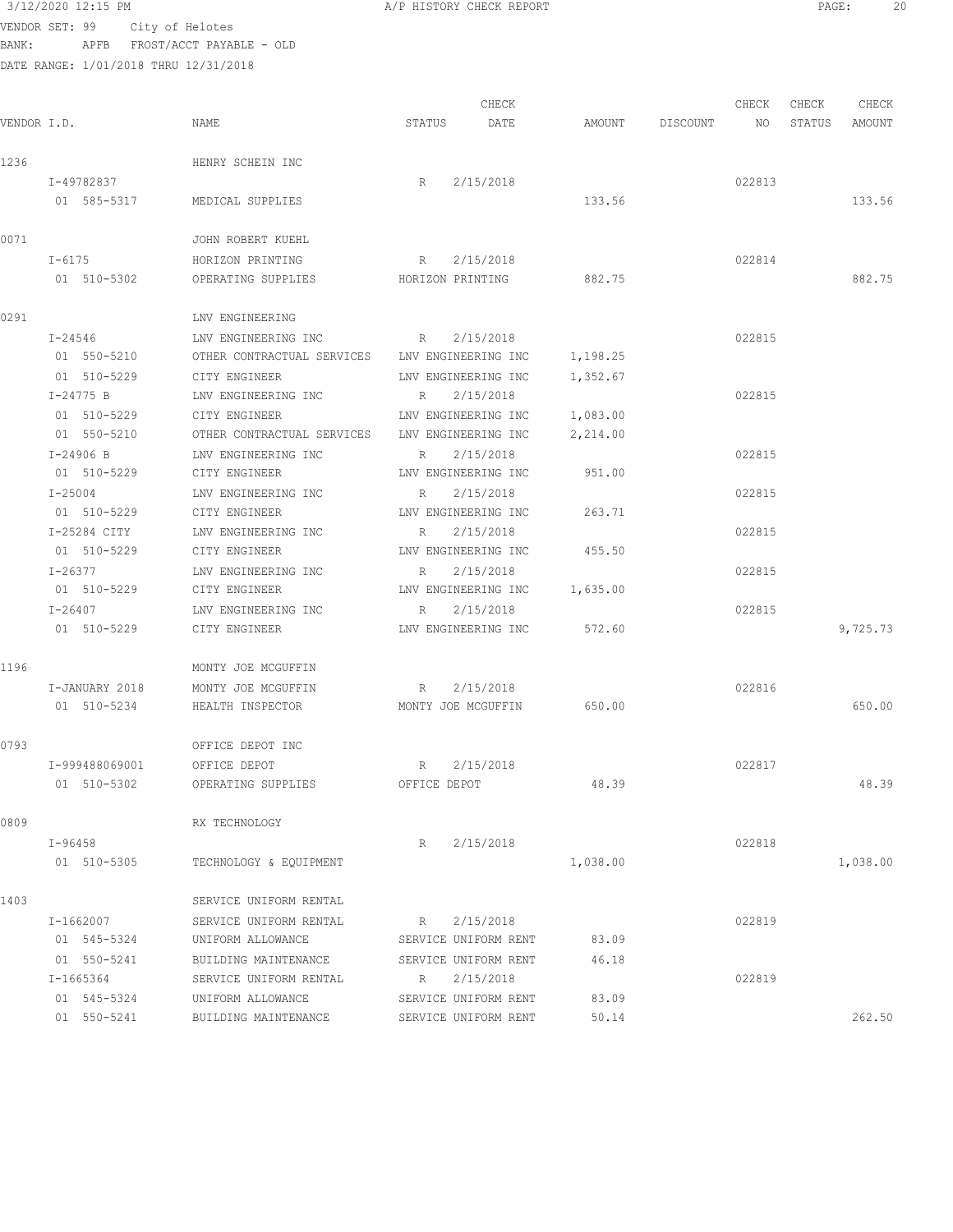VENDOR SET: 99 City of Helotes BANK: APFB FROST/ACCT PAYABLE - OLD

DATE RANGE: 1/01/2018 THRU 12/31/2018

CHECK CHECK CHECK CHECK .<br>In the other weakstates when the status of the contract of the extendio of the Status amount of the Mount of t<br>In the Status of the Status of the Status amount of the Status amount of the Status amount of the Status amou 1662 SOUTH TEXAS PRESS INC I-82683 SOUTH TEXAS PRESS INC R 2/15/2018 022820 01 510-5302 OPERATING SUPPLIES SOUTH TEXAS PRESS IN 113.02 01 580-5302 OPERATING SUPPLIES SOUTH TEXAS PRESS IN 113.02 226.04 0145 TIME WARNER CABLE SAN ANTONIO I-0039133020718 TIME WARNER CABLE SAN ANTONIO R 2/15/2018 022821 01 550-5245 INTERNET & CABLE TIME WARNER CABLE SA 548.83 548.83 1387 WELLS FARGO FINANCIAL LEASING I-5004573334 WELLS FARGO FINANCIAL LEASING R 2/15/2018 022822 01 510-5330 COPIERS & PRINTERS WELLS FARGO FINANCIA 27.00 I-5004573335 WELLS FARGO FINANCIAL LEASING R 2/15/2018 022822 01 510-5330 COPIERS & PRINTERS WELLS FARGO FINANCIA 1,998.87 2,025.87 0467 **A T & T INC**  I-21069524842507 218 A T & T INC R 3/05/2018 022826 01 550-5240 TELEPHONE A T & T INC 641.75 I-21069569703846 218 A T & T INC R 3/05/2018 022826 01 550-5240 TELEPHONE A T & T INC 33.13 I-21069590933842 218 A T & T INC R 3/05/2018 022826 01 550-5240 TELEPHONE A T & T INC 78.19 753.07 0021 A T & T MOBILITY I-287274688519X02182 A T & T MOBILITY R 3/05/2018 022827 01 545-5201 COMMUNICATION EQUIPMENT A T & T MOBILITY 511.71 01 560-5200 COMMUNICATION EQUIPMENT A T & T MOBILITY 511.71 01 580-5200 COMMUNICATION EQUIPMENT A T & T MOBILITY 511.72 1,535.14 1459 ACTIVE 911 INC I-13473 ACTIVE 911 INC V 3/05/2018 022828 528.75 1459 ACTIVE 911 INC M-CHECK ACTIVE 911 INC VOIDED V 3/05/2018 022828 528.75CR 1852 **1852** AIR AUTHORITY LLC<br>I-82551 **AIR AUTHORITY LLC**  I-82551 AIR AUTHORITY LLC R 3/05/2018 022829 01 550-5241 BUILDING MAINTENANCE AIR AUTHORITY LLC 280.00 I-82591 AIR AUTHORITY LLC R 3/05/2018 022829 01 550-5241 BUILDING MAINTENANCE AIR AUTHORITY LLC 142.50 422.50 422.50 1708 **AMERICAN PUBLIC WORKS ASSOCIAT**  I-4201835 AMERICAN PUBLIC WORKS ASSOCIAT R 3/05/2018 022830 01 545-5203 SCHOOLS & SEMINARS AMERICAN PUBLIC WORK 535.00 535.00 535.00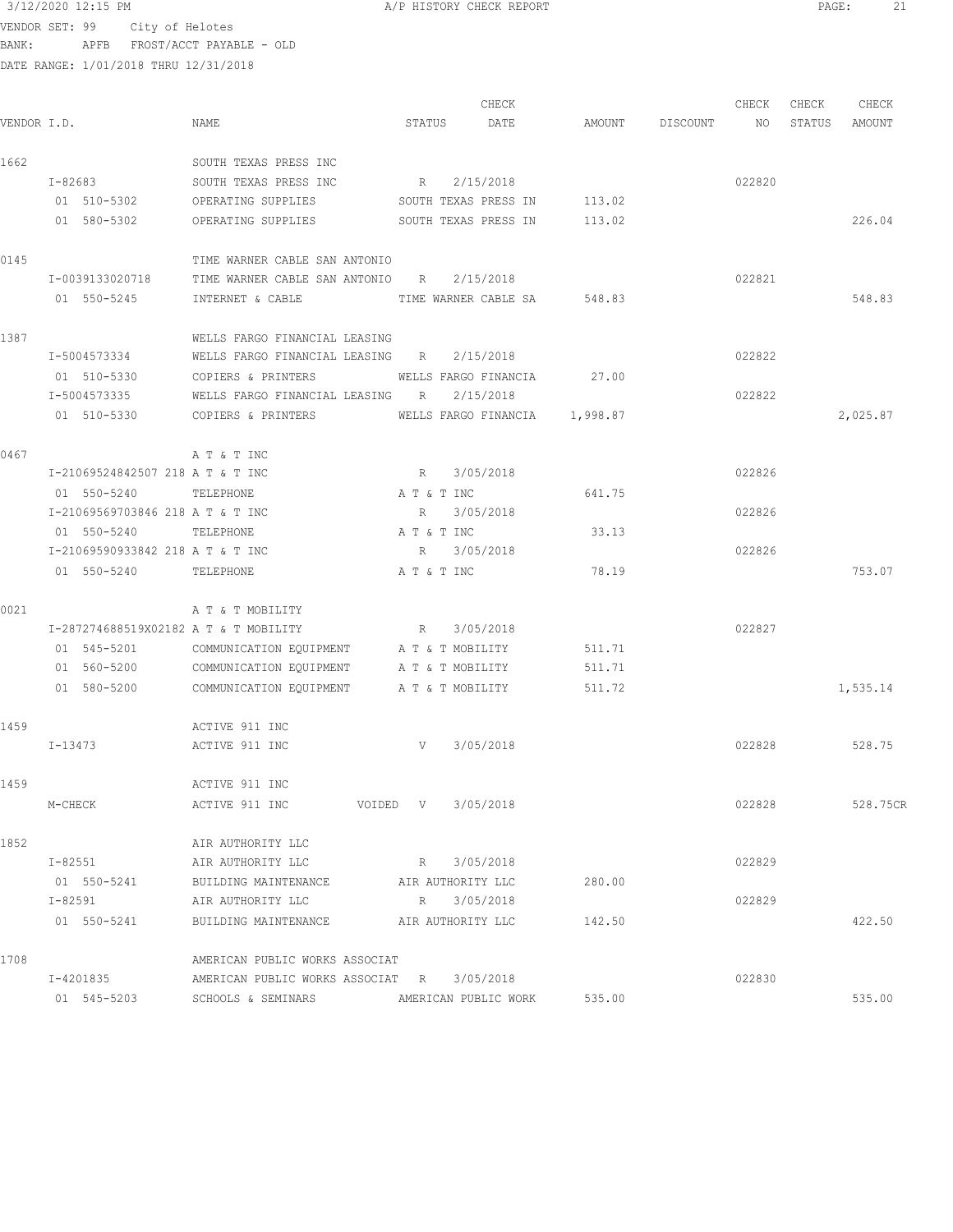$3/12/2020$  12:15 PM  $A/P$  HISTORY CHECK REPORT  $22$ <br>VENDOR SET 99  $A$  and  $A$  and  $A$  and  $B$  and  $B$  and  $B$  and  $B$  and  $B$  and  $B$  and  $B$  and  $B$  and  $B$  and  $B$  and  $B$  and  $B$  and  $B$  and  $B$  and  $B$  and  $B$  and  $B$ VENDOR SET: 99 City of Helotes

BANK: APFB FROST/ACCT PAYABLE - OLD

|             |                      |                                                  |             |             | CHECK                              |                              |                    | CHECK  | CHECK  | CHECK    |
|-------------|----------------------|--------------------------------------------------|-------------|-------------|------------------------------------|------------------------------|--------------------|--------|--------|----------|
| VENDOR I.D. |                      | NAME                                             | STATUS      |             | DATE                               |                              | AMOUNT DISCOUNT NO |        | STATUS | AMOUNT   |
| 0615        |                      | BEXAR COUNTY AUDITOR                             |             |             |                                    |                              |                    |        |        |          |
|             | I-LI5267             | BEXAR COUNTY AUDITOR                             | R           |             | 3/05/2018                          |                              |                    | 022831 |        |          |
|             | 01 560-5302          | OPERATING SUPPLIES                               |             |             | BEXAR COUNTY AUDITOR               | 266.00                       |                    |        |        |          |
|             | I-LI5268             | BEXAR COUNTY AUDITOR                             | R           |             | 3/05/2018                          |                              |                    | 022831 |        |          |
|             | 01 560-5302          | OPERATING SUPPLIES                               |             |             | BEXAR COUNTY AUDITOR               | 60.00                        |                    |        |        |          |
|             | I-LI5269*            | BEXAR COUNTY AUDITOR                             | $R_{\rm c}$ |             | 3/05/2018                          |                              |                    | 022831 |        |          |
|             | 01 560-5302          | OPERATING SUPPLIES                               |             |             | BEXAR COUNTY AUDITOR               | 60.00                        |                    |        |        |          |
|             | $T - T T 5270$       | BEXAR COUNTY AUDITOR                             | R           |             | 3/05/2018                          |                              |                    | 022831 |        |          |
|             | 01 560-5302          | OPERATING SUPPLIES BEXAR COUNTY AUDITOR          |             |             |                                    | 99.00                        |                    |        |        | 485.00   |
| 1175        |                      | BUSINESS & PROFESSIONAL SERVIC                   |             |             |                                    |                              |                    |        |        |          |
|             | I-JANUARY 2018       | BUSINESS & PROFESSIONAL SERVIC R 3/05/2018       |             |             |                                    |                              |                    | 022832 |        |          |
|             | 01 407-1055          | EMS SERVICE FEES BUSINESS & PROFESSIO 2,125.97   |             |             |                                    |                              |                    |        |        | 2,125.97 |
| 0747        |                      | C-6 DISPOSAL SYSTEMS INC                         |             |             |                                    |                              |                    |        |        |          |
|             | I-614417             | C-6 DISPOSAL SYSTEMS INC R 3/05/2018             |             |             |                                    |                              |                    | 022833 |        |          |
|             | 01 550-5525          | MARKETPLACE @ OTHSD                              |             |             | C-6 DISPOSAL SYSTEMS               | 50.00                        |                    |        |        | 50.00    |
|             |                      |                                                  |             |             |                                    |                              |                    |        |        |          |
| 0353        |                      | CANON FINANCIAL SERVICES INC                     |             |             |                                    |                              |                    |        |        |          |
|             | I-18283362           | CANON FINANCIAL SERVICES INC R                   |             |             | 3/05/2018                          |                              |                    | 022834 |        |          |
|             | 01 510-5330          | COPIERS & PRINTERS                               |             |             |                                    | CANON FINANCIAL SERV 173.72  |                    |        |        | 173.72   |
| 0042        |                      | CITY PUBLIC SERVICE                              |             |             |                                    |                              |                    |        |        |          |
|             | I-3000530099 218     | CITY PUBLIC SERVICE                              | R           |             | 3/05/2018                          |                              |                    | 022835 |        |          |
|             | 01 550-5239          | ELECTRIC                                         |             |             | CITY PUBLIC SERVICE                | 978.94                       |                    |        |        |          |
|             | I-3000819534 218     | CITY PUBLIC SERVICE                              | $R_{\rm c}$ |             | 3/05/2018                          |                              |                    | 022835 |        |          |
|             | 01 550-5239          | ELECTRIC                                         |             |             | CITY PUBLIC SERVICE                | 46.79                        |                    |        |        |          |
|             | I-3002452349 218     | CITY PUBLIC SERVICE                              | $R_{\rm c}$ |             | 3/05/2018                          |                              |                    | 022835 |        |          |
|             | 01 550-5239          | ELECTRIC                                         |             |             |                                    | CITY PUBLIC SERVICE 1,057.50 |                    |        |        |          |
|             | I-3002471776 218     | CITY PUBLIC SERVICE                              | R           |             | 3/05/2018                          |                              |                    | 022835 |        |          |
|             | 01 550-5239          | ELECTRIC                                         |             |             |                                    | CITY PUBLIC SERVICE 1,636.65 |                    |        |        |          |
|             | I-3002501943 218     | CITY PUBLIC SERVICE                              |             | R 3/05/2018 |                                    |                              |                    | 022835 |        |          |
|             | 01 550-5239          | ELECTRIC                                         |             |             |                                    | CITY PUBLIC SERVICE 15.74    |                    |        |        |          |
|             |                      | I-3002510668 218 CITY PUBLIC SERVICE             |             | R 3/05/2018 |                                    |                              |                    | 022835 |        |          |
|             | 01 550-5239 ELECTRIC |                                                  |             |             | CITY PUBLIC SERVICE                | 11.07                        |                    |        |        |          |
|             | I-3002510675 218     | CITY PUBLIC SERVICE                              | R           |             | 3/05/2018                          |                              |                    | 022835 |        |          |
|             | 01 550-5239          | ELECTRIC                                         |             |             | CITY PUBLIC SERVICE                | 14.36                        |                    |        |        |          |
|             | I-3002531134 218     | CITY PUBLIC SERVICE                              |             | R 3/05/2018 |                                    |                              |                    | 022835 |        |          |
|             | 01 550-5239          | ELECTRIC                                         |             |             | CITY PUBLIC SERVICE                | 8.84                         |                    |        |        |          |
|             | 01 550-5239          | I-3002825167 218 CITY PUBLIC SERVICE<br>ELECTRIC |             |             | R 3/05/2018<br>CITY PUBLIC SERVICE | 26.72                        |                    | 022835 |        |          |
|             |                      | I-3003167893 218 CITY PUBLIC SERVICE             |             |             | R 3/05/2018                        |                              |                    | 022835 |        |          |
|             | 01 550-5239          | ELECTRIC                                         |             |             |                                    | CITY PUBLIC SERVICE 8.94     |                    |        |        |          |
|             |                      | I-3003381122 218 CITY PUBLIC SERVICE R 3/05/2018 |             |             |                                    |                              |                    | 022835 |        |          |
|             | 01 550-5239          | ELECTRIC                                         |             |             | CITY PUBLIC SERVICE                | 64.85                        |                    |        |        |          |
|             |                      | I-3003495095 218 CITY PUBLIC SERVICE             |             | R 3/05/2018 |                                    |                              |                    | 022835 |        |          |
|             | 01 550-5239          | ELECTRIC                                         |             |             | CITY PUBLIC SERVICE                | 10.86                        |                    |        |        | 3,881.26 |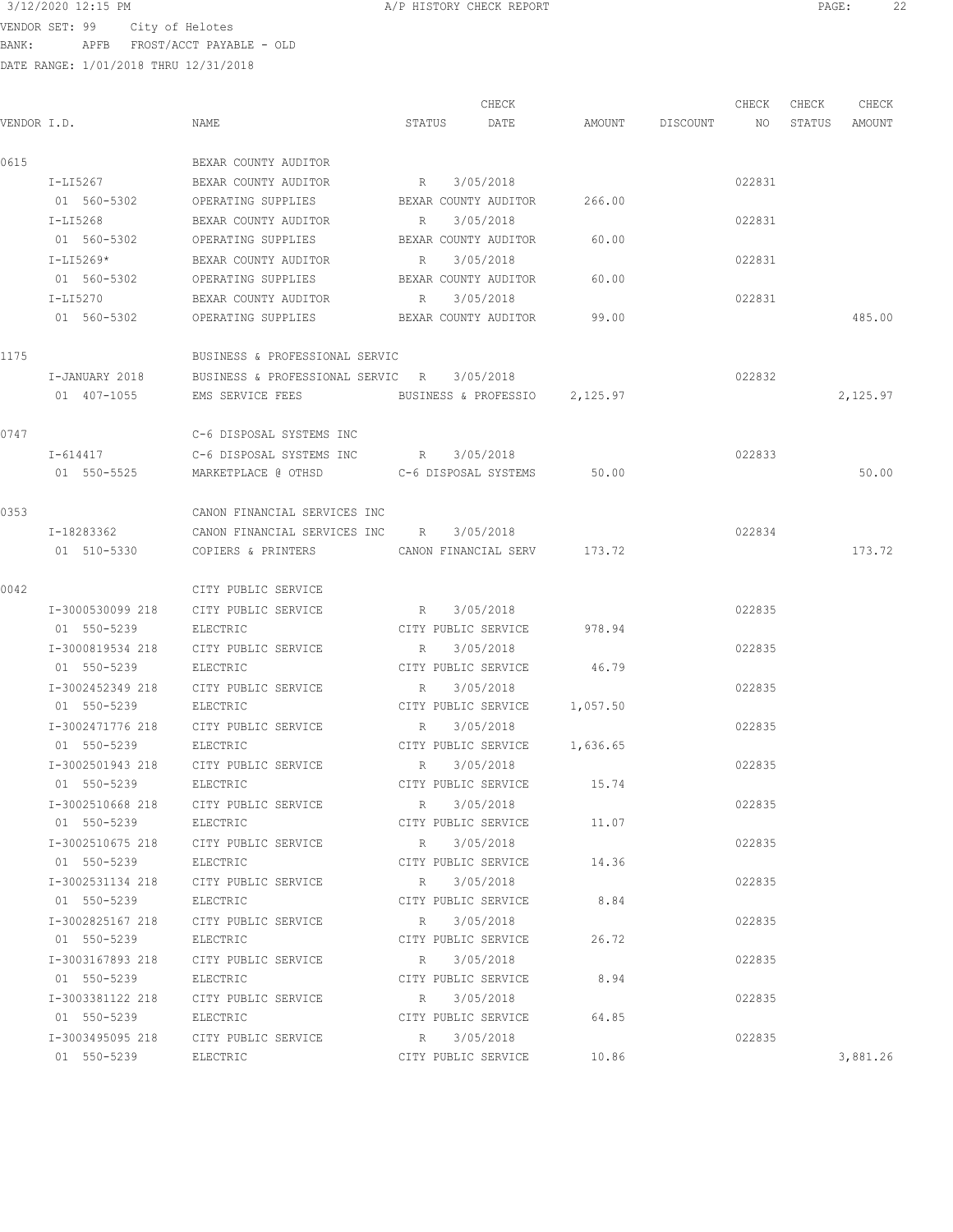VENDOR SET: 99 City of Helotes BANK: APFB FROST/ACCT PAYABLE - OLD

DATE RANGE: 1/01/2018 THRU 12/31/2018 CHECK CHECK CHECK CHECK .<br>In the other weakstates when the status of the contract of the extendio of the Status amount of the Mount of t<br>In the Status of the Status of the Status amount of the Status amount of the Status amount of the Status amou 1051 DAMARIS SERNA I-FEBUARY 2018 DAMARIS SERNA R 3/05/2018 R 305/2018 022836 01 550-5242 CITY CUSTODIAN DAMARIS SERNA 360.00 0643 DAVIDSON & TROILO REAM & GARZA I-16027 DAVIDSON & TROILO REAM & GARZA R 3/05/2018 022837 PROSECUTOR DAVIDSON & TROILO RE 2,975.60 I-16029 DAVIDSON & TROILO REAM & GARZA R 3/05/2018 022837 01 510-5206 CITY ATTORNEY DAVIDSON & TROILO RE 1,798.36 4,773.96 1395 DEZAVALA-SHAVANO VETERINARY CL I-2243 0218 DEZAVALA-SHAVANO VETERINARY CL R 3/05/2018 022838 01 545-5228 ANIMAL CONTROL DEZAVALA-SHAVANO VET 328.26 328.26 1865 ESD AND ASSOCIATES I-46851 ESD AND ASSOCIATES V 3/05/2018 022839 I-46852 ESD AND ASSOCIATES V 3/05/2018 022839 2,432.00 1865 ESD AND ASSOCIATES M-CHECK ESD AND ASSOCIATES VOIDED V 3/05/2018 022839 2,432.00CR 1739 **FASTMED URGENT CARE, PC**  I-4010033 1395 FASTMED URGENT CARE, PC R 3/05/2018 022840 01 510-5101 SALARIES FASTMED URGENT CARE, 59.00 01 560-5101 SALARIES FASTMED URGENT CARE, 118.00 177.00 1291 HELOTES AG BOOSTERS CLUB INC I-JUNE 23 2018 HELOTES AG BOOSTERS CLUB INC R 3/05/2018 022841 01 510-5245 APPRECIATION PARTY HELOTES AG BOOSTERS 700.00 700.00 1488 HELOTES AREA CHAMBER OF COMMER I-2018 MEMBERSHIP HELOTES AREA CHAMBER OF COMMER R 3/05/2018 022842 01 510-5202 MEMBERSHIPS & LICENSES HELOTES AREA CHAMBER 125.00 125.00 125.00

1682 HELOTES HUMANE SOCIETY I-012018 HELOTES HUMANE SOCIETY R 3/05/2018 022843 ANIMAL CONTROL **HELOTES HUMANE SOCIE** 342.00 I-022018 HELOTES HUMANE SOCIETY R 3/05/2018 022843 01 545-5228 ANIMAL CONTROL BELOTES HUMANE SOCIE 456.00 1418 JOHN THOMAS EAGER I-REIMBURSE 022018 JOHN THOMAS EAGER R 3/05/2018 01 580-5305 EQUIPT. PURCHASE / MAINTENANCEJOHN THOMAS EAGER 27.57 27.57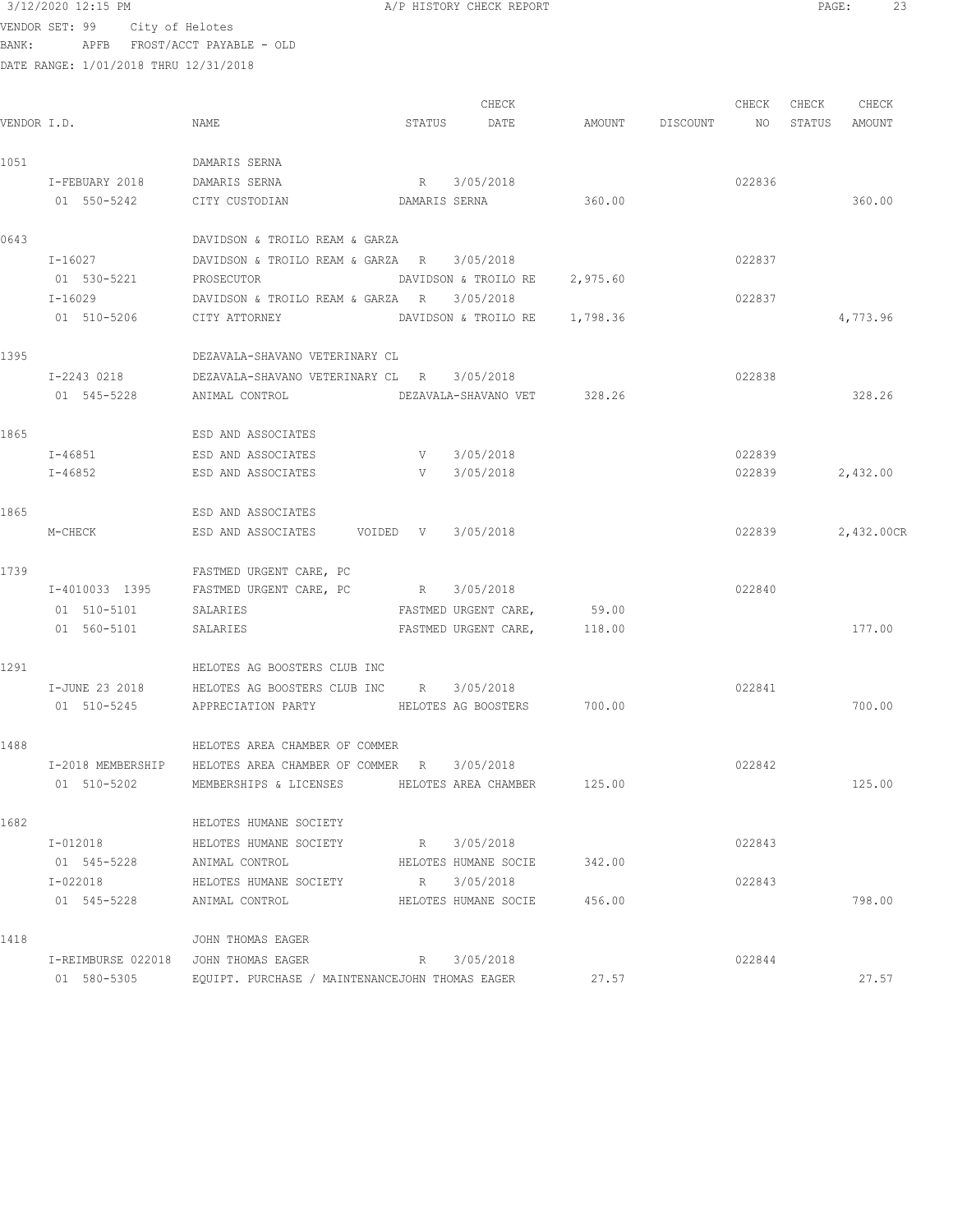VENDOR SET: 99 City of Helotes

BANK: APFB FROST/ACCT PAYABLE - OLD

| 3/12/2020 12:15 PM<br>the contract of the contract of the contract of the contract of the contract of the contract of the contract of | A/P HISTORY CHECK REPORT | PAGE |  |
|---------------------------------------------------------------------------------------------------------------------------------------|--------------------------|------|--|
|                                                                                                                                       |                          |      |  |

|             |                              |                                                          |              | CHECK                       |        |                    | CHECK  | CHECK  | CHECK    |
|-------------|------------------------------|----------------------------------------------------------|--------------|-----------------------------|--------|--------------------|--------|--------|----------|
| VENDOR I.D. |                              | NAME                                                     | STATUS DATE  |                             |        | AMOUNT DISCOUNT NO |        | STATUS | AMOUNT   |
| 1480        |                              | LINEBARGER GOGGAN BLAIR & SAMP                           |              |                             |        |                    |        |        |          |
|             | I-DECEMBER 2018              | LINEBARGER GOGGAN BLAIR & SAMP R                         |              | 3/05/2018                   |        |                    | 022845 |        |          |
|             | 01 405-1020                  | WARRANT FINES                                            |              | LINEBARGER GOGGAN BL 611.10 |        |                    |        |        |          |
|             | I-NOVEMBER 2017              | LINEBARGER GOGGAN BLAIR & SAMP R 3/05/2018               |              |                             |        |                    | 022845 |        |          |
|             | 01 405-1020                  | WARRANT FINES LINEBARGER GOGGAN BL 1,424.30              |              |                             |        |                    |        |        | 2,035.40 |
| 1197        |                              | LORI GAYLE CALZONCIT                                     |              |                             |        |                    |        |        |          |
|             | I-JANUARY 2018               | LORI GAYLE CALZONCIT R 3/05/2018                         |              |                             |        |                    | 022846 |        |          |
|             | 01 510-5234                  | HEALTH INSPECTOR TO LORI GAYLE CALZONCIT 650.00          |              |                             |        |                    |        |        | 650.00   |
| 1724        |                              | MUNICIPAL CODE CORPORATION                               |              |                             |        |                    |        |        |          |
|             | I-00304163                   | MUNICIPAL CODE CORPORATION R 3/05/2018                   |              |                             |        |                    | 022847 |        |          |
|             | 01 520-5216                  | CODIFICATION                                             |              | MUNICIPAL CODE CORPO 55.78  |        |                    |        |        | 55.78    |
| 0793        |                              | OFFICE DEPOT INC                                         |              |                             |        |                    |        |        |          |
|             | I-103959706001               | OFFICE DEPOT                                             | R 3/05/2018  |                             |        |                    | 022848 |        |          |
|             | 01 510-5301                  | OFFICE SUPPLIES                                          | OFFICE DEPOT |                             | 110.38 |                    |        |        |          |
|             | I-103959835001               | OFFICE DEPOT                                             | R            | 3/05/2018                   |        |                    | 022848 |        |          |
|             | 01 510-5301                  | OFFICE SUPPLIES                                          | OFFICE DEPOT |                             | 15.19  |                    |        |        |          |
|             | I-1051631196001 OFFICE DEPOT |                                                          | R            | 3/05/2018                   |        |                    | 022848 |        |          |
|             | 01 510-5302                  | OPERATING SUPPLIES                                       | OFFICE DEPOT |                             | 165.56 |                    |        |        | 291.13   |
| 1319        |                              | PURE PARTY ICE LP                                        |              |                             |        |                    |        |        |          |
|             | I-5164006                    | PURE PARTY ICE LP                                        | R 3/05/2018  |                             |        |                    | 022849 |        |          |
|             | 01 580-5302                  | OPERATING SUPPLIES                                       |              | PURE PARTY ICE LP           | 99.00  |                    |        |        | 99.00    |
| 0931        |                              | RICHARDS TOWING                                          |              |                             |        |                    |        |        |          |
|             | $I - 4005$                   | RICHARD'S TOWING                                         | R 3/05/2018  |                             |        |                    | 022850 |        |          |
|             | 01 560-5201                  | SUBSCRIPTIONS                                            |              | RICHARD'S TOWING 1,440.00   |        |                    |        |        | 1,440.00 |
| 0809        |                              | RX TECHNOLOGY                                            |              |                             |        |                    |        |        |          |
|             | $I - 96492$                  | RX TECHNOLOGY INC                                        |              | R 3/05/2018                 |        |                    | 022851 |        |          |
|             | $01 510 - 5214$              | COMPUTER CONTRACTS RX TECHNOLOGY INC 40.50               |              |                             |        |                    |        |        | 40.50    |
| 1049        |                              | SAFELANE TRAFFIC SUPPLY LLC                              |              |                             |        |                    |        |        |          |
|             | I-11782                      | SAFELANE TRAFFIC SUPPLY LLC R 3/05/2018                  |              |                             |        |                    | 022852 |        |          |
|             | 01 545-5230                  | STREET IMPROVEMENTS SAFELANE TRAFFIC SUP 288.00          |              |                             |        |                    |        |        |          |
|             | $I - 11810$                  | SAFELANE TRAFFIC SUPPLY LLC R 3/05/2018                  |              |                             |        |                    | 022852 |        |          |
|             | 01 545-5230                  | STREET IMPROVEMENTS SAFELANE TRAFFIC SUP 1,269.00        |              |                             |        |                    |        |        | 1,557.00 |
| 0121        |                              | SAN ANTONIO WATER SYSTEMS                                |              |                             |        |                    |        |        |          |
|             |                              | I-01414030001 218 SAN ANTONIO WATER SYSTEMS R 3/05/2018  |              |                             |        |                    | 022853 |        |          |
|             | 01 550-5237                  | WATER                                                    |              | SAN ANTONIO WATER SY 79.37  |        |                    |        |        |          |
|             |                              | I-01447360001 0218 SAN ANTONIO WATER SYSTEMS R 3/05/2018 |              |                             |        |                    | 022853 |        |          |
|             | 01 550-5237                  | WATER                                                    |              | SAN ANTONIO WATER SY 218.93 |        |                    |        |        |          |
|             | I-01447390001 218            | SAN ANTONIO WATER SYSTEMS R 3/05/2018                    |              |                             |        |                    | 022853 |        |          |
|             | 01 550-5237                  | WATER                                                    |              | SAN ANTONIO WATER SY 31.53  |        |                    |        |        | 329.83   |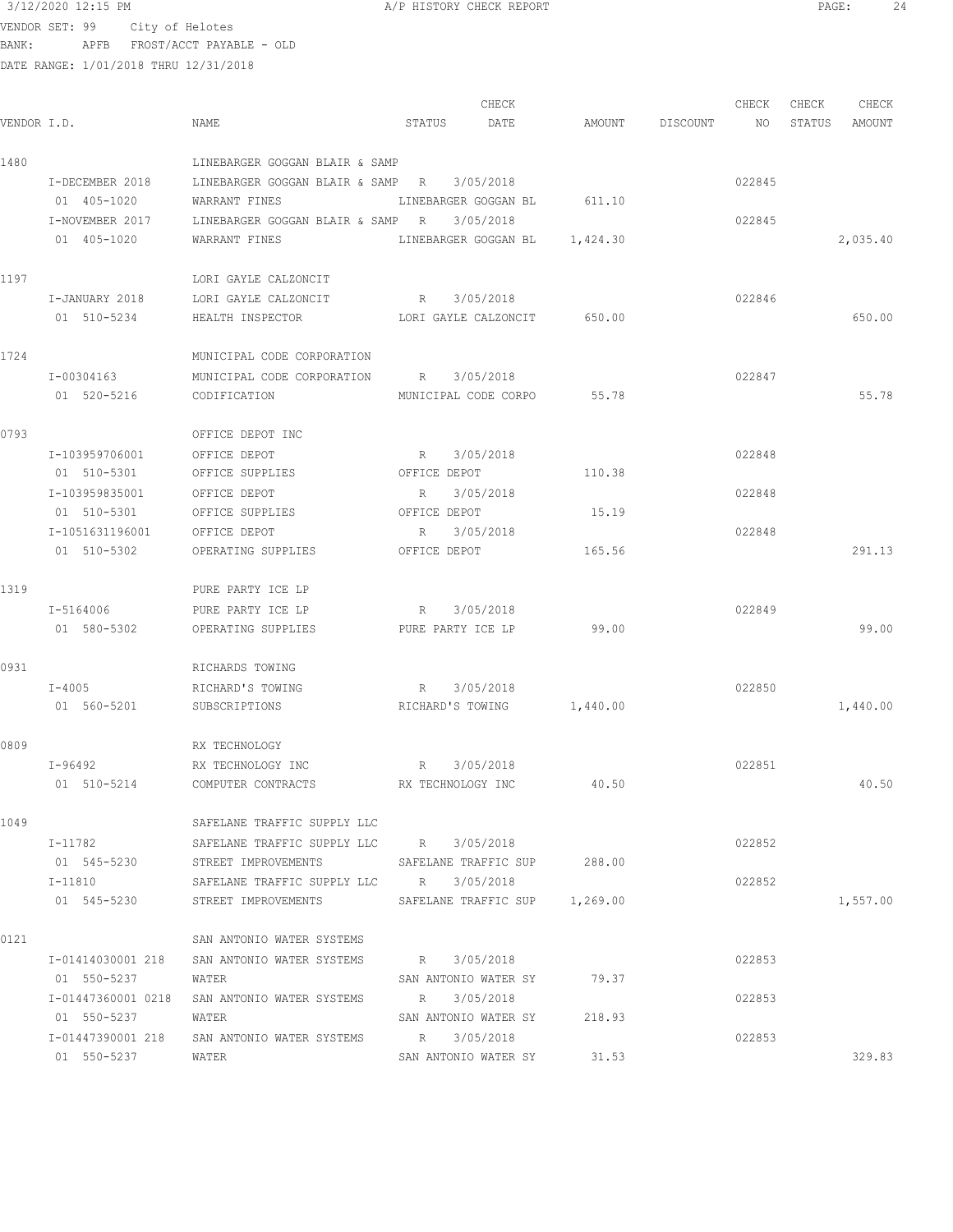VENDOR SET: 99 City of Helotes BANK: APFB FROST/ACCT PAYABLE - OLD

|             |                 |                                                        |             | CHECK                        |        |                 | CHECK  | CHECK  | CHECK    |
|-------------|-----------------|--------------------------------------------------------|-------------|------------------------------|--------|-----------------|--------|--------|----------|
| VENDOR I.D. |                 | NAME                                                   | STATUS      | DATE                         |        | AMOUNT DISCOUNT | NO.    | STATUS | AMOUNT   |
| 1403        |                 | SERVICE UNIFORM RENTAL                                 |             |                              |        |                 |        |        |          |
|             | $I - 1666200$   | SERVICE UNIFORM RENTAL                                 | R           | 3/05/2018                    |        |                 | 022854 |        |          |
|             | 01 545-5324     | UNIFORM ALLOWANCE                                      |             | SERVICE UNIFORM RENT         | 83.09  |                 |        |        |          |
|             | 01 550-5241     | BUILDING MAINTENANCE                                   |             | SERVICE UNIFORM RENT         | 46.18  |                 |        |        |          |
|             | I-1667031       | SERVICE UNIFORM RENTAL                                 | R 3/05/2018 |                              |        |                 | 022854 |        |          |
|             | 01 545-5324     | UNIFORM ALLOWANCE                                      |             | SERVICE UNIFORM RENT         | 83.09  |                 |        |        |          |
|             | 01 550-5241     | BUILDING MAINTENANCE                                   |             | SERVICE UNIFORM RENT         | 46.18  |                 |        |        | 258.54   |
| 1588        |                 | SHRED-IT USA LLC                                       |             |                              |        |                 |        |        |          |
|             | I-8124150357    | SHRED-IT USA LLC                                       |             | R 3/05/2018                  |        |                 | 022855 |        |          |
|             | 01 520-5210     | OTHER CONTRACTUAL SERVICES SHRED-IT USA LLC            |             |                              | 68.45  |                 |        |        | 68.45    |
| 1120        |                 | SUNBELT RENTALS INC                                    |             |                              |        |                 |        |        |          |
|             | I-761624640001  | SUNBELT RENTALS INC                                    | R 3/05/2018 |                              |        |                 | 022856 |        |          |
|             | 01 550-5520     | PARKS & RECREATION                                     |             | SUNBELT RENTALS INC          | 793.43 |                 |        |        | 793.43   |
| 0138        |                 | SUSAN WOOTTON CPA                                      |             |                              |        |                 |        |        |          |
|             | I-FEBRUARY 2018 | SUSAN WOOTTON<br>CPA                                   |             | R 3/05/2018                  |        |                 | 022857 |        |          |
|             | 01 510-5204     | ACCOUNTANT                                             |             | SUSAN WOOTTON CPA            | 750.00 |                 |        |        | 750.00   |
| 0204        |                 | TEXAS MUNICIPAL CLERKS CERTIFI                         |             |                              |        |                 |        |        |          |
|             | I-2017 SUP      | TEXAS MUNICIPAL CLERKS CERTIFI R                       |             | 3/05/2018                    |        |                 | 022858 |        |          |
|             | 01 510-5302     | OPERATING SUPPLIES                                     |             | TEXAS MUNICIPAL CLER         | 47.00  |                 |        |        | 47.00    |
| 1871        |                 | TEXAS STATE RENTALS                                    |             |                              |        |                 |        |        |          |
|             | I-35745         | TEXAS STATE RENTALS                                    | R           | 3/05/2018                    |        |                 | 022859 |        |          |
|             | 01 550-5520     | PARKS & RECREATION                                     |             | TEXAS STATE RENTALS 1,712.46 |        |                 |        |        | 1,712.46 |
|             |                 |                                                        |             |                              |        |                 |        |        |          |
| 0900        |                 | TEXAS TIDE                                             |             |                              |        |                 |        |        |          |
|             | I-MARCH 2018    | TEXAS TIDE                                             | R           | 3/05/2018                    |        |                 | 022860 |        |          |
|             | 01 550-5525     | MARKETPLACE @ OTHSD                                    | TEXAS TIDE  |                              | 400.00 |                 |        |        | 400.00   |
| 1878        |                 | ANTHONY J FRANCKOWIAK                                  |             |                              |        |                 |        |        |          |
|             | I-020318        | TONY FRANCKOWIAK                                       | R 3/05/2018 |                              |        |                 | 022861 |        |          |
|             | 01 550-5525     | MARKETPLACE @ OTHSD TONY FRANCKOWIAK 400.00            |             |                              |        |                 |        |        | 400.00   |
| 0764        |                 | TYLER TECHNOLOGIES INC                                 |             |                              |        |                 |        |        |          |
|             |                 | I-25214681 TYLER TECHNOLOGIES INC R 3/05/2018          |             |                              |        |                 | 022862 |        |          |
|             | 01 510-5305     | TECHNOLOGY & EQUIPMENT TYLER TECHNOLOGIES I 7,517.55   |             |                              |        |                 |        |        | 7,517.55 |
| 0921        |                 | VANGUARD CLEANING SYSTEM INC                           |             |                              |        |                 |        |        |          |
|             | I-SA75902       | VANGUARD CLEANING SYSTEM INC R 3/05/2018               |             |                              |        |                 | 022863 |        |          |
|             |                 | 01 550-5242 CITY CUSTODIAN VANGUARD CLEANING SY 475.00 |             |                              |        |                 |        |        |          |
|             | I-SA75903       | VANGUARD CLEANING SYSTEM INC R 3/05/2018               |             |                              |        |                 | 022863 |        |          |
|             | 01 550-5242     | CITY CUSTODIAN                                         |             | VANGUARD CLEANING SY         | 90.30  |                 |        |        |          |
|             | I-SA75904       | VANGUARD CLEANING SYSTEM INC R 3/05/2018               |             |                              |        |                 | 022863 |        |          |
|             | 01 550-5242     | CITY CUSTODIAN                                         |             | VANGUARD CLEANING SY 361.00  |        |                 |        |        |          |
|             | I-SA75905       | VANGUARD CLEANING SYSTEM INC R 3/05/2018               |             |                              |        |                 | 022863 |        |          |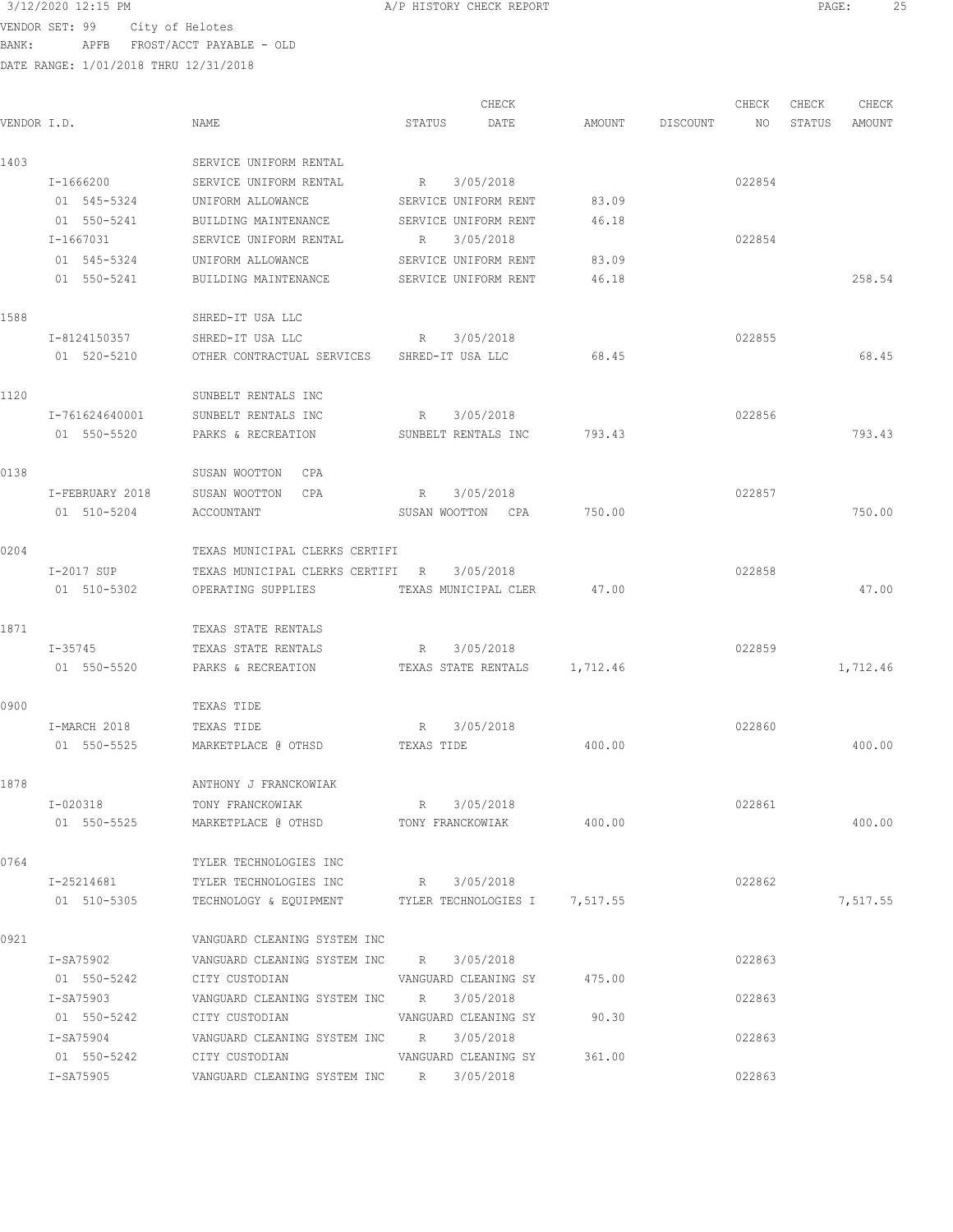## $3/12/2020$  12:15 PM  $A/P$  HISTORY CHECK REPORT PAGE: 26<br>VENDOR SET, 99  $\frac{1}{2}$  26

VENDOR SET: 99 City of Helotes BANK: APFB FROST/ACCT PAYABLE - OLD

|                 |                   |                                                 |                     | CHECK                        |          |          | CHECK  | CHECK  | CHECK    |
|-----------------|-------------------|-------------------------------------------------|---------------------|------------------------------|----------|----------|--------|--------|----------|
| VENDOR I.D.     |                   | NAME                                            | STATUS              | DATE                         | AMOUNT   | DISCOUNT | NO     | STATUS | AMOUNT   |
| 0921            |                   | VANGUARD CLEANING SYSTCONT                      |                     |                              |          |          |        |        |          |
|                 | I-SA75905         | VANGUARD CLEANING SYSTEM INC                    | $R_{\rm c}$         | 3/05/2018                    |          |          | 022863 |        |          |
|                 | 01 550-5242       | CITY CUSTODIAN                                  |                     | VANGUARD CLEANING SY         | 140.00   |          |        |        | 1,066.30 |
| 1289            |                   | ZIPS CAR WASH LLC                               |                     |                              |          |          |        |        |          |
|                 | I-0110            | ZIPS CAR WASH LLC                               | $R_{\rm c}$         | 3/05/2018                    |          |          | 022864 |        |          |
|                 | 01 560-5201       | SUBSCRIPTIONS                                   | ZIPS CAR WASH LLC   |                              | 144.00   |          |        |        |          |
|                 | 01 545-5501       | VEHICLES & EQUIPMENT ZIPS CAR WASH LLC          |                     |                              | 84.00    |          |        |        | 228.00   |
| 1721            |                   | A T & T                                         |                     |                              |          |          |        |        |          |
|                 | I-3380599305 0218 | A T & T                                         | R                   | 3/06/2018                    |          |          | 022882 |        |          |
|                 | 01 550-5240       | TELEPHONE                                       | A T & T             |                              | 1,431.58 |          |        |        | 1,431.58 |
| 0747            |                   | C-6 DISPOSAL SYSTEMS INC                        |                     |                              |          |          |        |        |          |
|                 | I-617867          | C-6 DISPOSAL SYSTEMS INC                        | R 3/06/2018         |                              |          |          | 022883 |        |          |
|                 | 01 550-5525       | MARKETPLACE @ OTHSD                             |                     | C-6 DISPOSAL SYSTEMS         | 50.00    |          |        |        | 50.00    |
| 0034            |                   | CARDINAL TRACKING INC                           |                     |                              |          |          |        |        |          |
|                 | I-115634          | CARDINAL TRACKING INC                           | $R_{\rm{max}}$      | 3/06/2018                    |          |          | 022884 |        |          |
|                 | 01 560-5210       | OTHER CONTRACTUAL SERVICES CARDINAL TRACKING IN |                     |                              | 1,700.10 |          |        |        |          |
|                 | 01 515-5330       | TECHNOLOGY & EQUIPMENT                          |                     | CARDINAL TRACKING IN         | 3,433.50 |          |        |        | 5,133.60 |
| 0042            |                   | CITY PUBLIC SERVICE                             |                     |                              |          |          |        |        |          |
|                 | I-3001085347 318  | CITY PUBLIC SERVICE                             | R                   | 3/06/2018                    |          |          | 022885 |        |          |
|                 | 01 550-5239       | ELECTRIC                                        | CITY PUBLIC SERVICE |                              | 603.68   |          |        |        |          |
|                 | I-3003884461 218  | CITY PUBLIC SERVICE                             | R                   | 3/06/2018                    |          |          | 022885 |        |          |
|                 | 01 550-5239       | ELECTRIC                                        |                     | CITY PUBLIC SERVICE 1,062.85 |          |          |        |        | 1,666.53 |
| 0227            |                   | ERNEST CRUZ                                     |                     |                              |          |          |        |        |          |
|                 | I-REIMB 030618    | CRUZ, ERNEST                                    | R                   | 3/06/2018                    |          |          | 022886 |        |          |
|                 | 01 540-5203       | SCHOOLS & SEMINARS                              | CRUZ, ERNEST        |                              | 100.00   |          |        |        | 100.00   |
| 1523            |                   | ELIGIBILITY TRACKING CALCULATO                  |                     |                              |          |          |        |        |          |
|                 | $I - 16943$       | ELIGIBILITY TRACKING CALCULATO R                |                     | 3/06/2018                    |          |          | 022887 |        |          |
|                 | 01 550-5210       | OTHER CONTRACTUAL SERVICES ELIGIBILITY TRACKING |                     |                              | 150.00   |          |        |        | 150.00   |
| 0069            |                   | HOME DEPOT INC                                  |                     |                              |          |          |        |        |          |
|                 | I-022118          | HOME DEPOT INC                                  |                     | R 3/06/2018                  |          |          | 022888 |        |          |
|                 | 01 580-5321       | TOOLS/APPARTUS/ACCESSORIE HOME DEPOT INC        |                     |                              | 19.98    |          |        |        | 19.98    |
| $1$ $1$ $1$ $6$ |                   | TOCTDU COOPT                                    |                     |                              |          |          |        |        |          |

| 1446 |                   | JOSEPH SCOTT       |                |        |        |        |
|------|-------------------|--------------------|----------------|--------|--------|--------|
|      | I-TRVL REIMB 0418 | JOSEPH SCOTT       | 3/06/2018<br>R |        | 022889 |        |
|      | 01 515-5203       | SCHOOLS & SEMINARS | JOSEPH SCOTT   | 288.00 |        | 288.00 |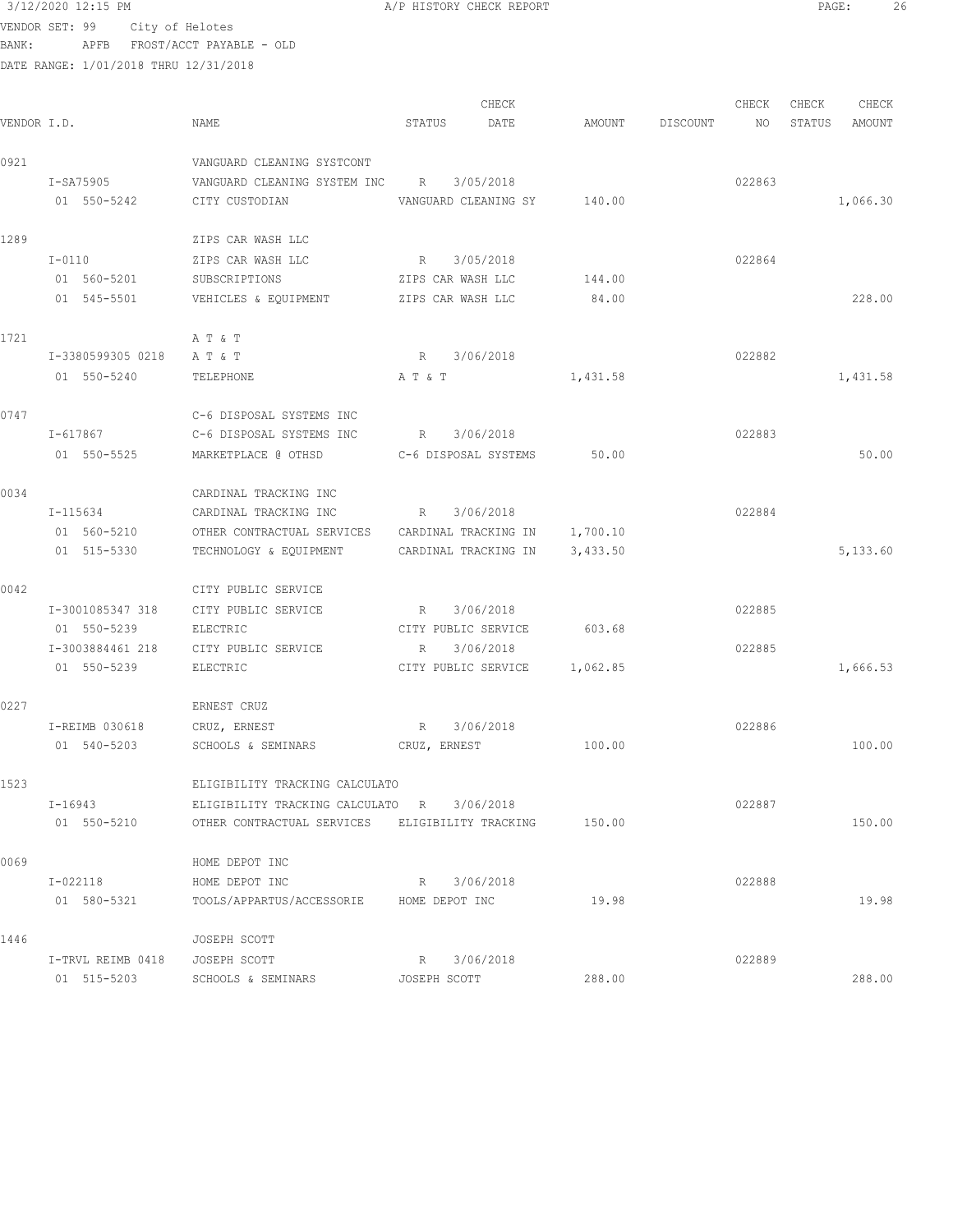| 3/12/2020 12:15 PM                    |                          | A/P HISTORY CHECK REPORT |                        |          |                | PAGE:<br>27 |
|---------------------------------------|--------------------------|--------------------------|------------------------|----------|----------------|-------------|
| VENDOR SET: 99                        | City of Helotes          |                          |                        |          |                |             |
| BANK:<br>APFB                         | FROST/ACCT PAYABLE - OLD |                          |                        |          |                |             |
| DATE RANGE: 1/01/2018 THRU 12/31/2018 |                          |                          |                        |          |                |             |
|                                       |                          |                          |                        |          |                |             |
|                                       |                          | CHECK                    |                        |          | CHECK<br>CHECK | CHECK       |
| VENDOR I.D.                           | NAME                     | STATUS<br>DATE           | AMOUNT                 | DISCOUNT | NO<br>STATUS   | AMOUNT      |
| 1869                                  | LAZARO FLORES            |                          |                        |          |                |             |
| I-TRVL REIMB 0418                     | LAZARO FLORES            | R 3/06/2018              |                        |          | 022890         |             |
| 01 515-5203                           | SCHOOLS & SEMINARS       | LAZARO FLORES            | 578.81                 |          |                | 578.81      |
| 0427                                  | MARIO A TREVINO          |                          |                        |          |                |             |
| I-FEBRUARY 2018                       | MARIO A TREVINO          | R 3/06/2018              |                        |          | 022891         |             |
| 01 530-5219                           | MUNICIPAL COURT JUDGES   | MARIO A TREVINO          | 800.00                 |          |                | 800.00      |
| 0793                                  | OFFICE DEPOT INC         |                          |                        |          |                |             |
| I-107926107001                        | OFFICE DEPOT             | 3/06/2018<br>R           |                        |          | 022892         |             |
| 01 510-5301                           | OFFICE SUPPLIES          | OFFICE DEPOT             | 495.33                 |          |                |             |
| I-107926283001                        | OFFICE DEPOT             | R<br>3/06/2018           |                        |          | 022892         |             |
| 01 510-5301                           | OFFICE SUPPLIES          | OFFICE DEPOT             | 82.60                  |          |                |             |
| I-107926284002                        | OFFICE DEPOT             | 3/06/2018<br>R           |                        |          | 022892         |             |
| 01 E10 E001                           | $\triangle$              | ARRIAR BRAG              | $\sim$ 1 $\sim$ $\sim$ |          |                |             |

I-107926285001 OFFICE DEPOT R 3/06/2018 022892

01 510-5301 OFFICE SUPPLIES OFFICE DEPOT 1.66

|      | 01 510-5301        | OFFICE SUPPLIES               | OFFICE DEPOT         | 1.66     |        | 581.25   |
|------|--------------------|-------------------------------|----------------------|----------|--------|----------|
| 1261 |                    | ORKIN COMMERCIAL SERVICES     |                      |          |        |          |
|      | I-168090759        | ORKIN COMMERCIAL SERVICES INC | 3/06/2018<br>R       |          | 022893 |          |
|      | 01 550-5241        | BUILDING MAINTENANCE          | ORKIN COMMERCIAL SER | 155.00   |        | 155.00   |
| 0519 |                    | PETTY CASH                    |                      |          |        |          |
|      | I-REIMB PETTY CASH | PETTY CASH                    | 3/06/2018<br>R       |          | 022894 |          |
|      | 01 510-5302        | OPERATING SUPPLIES            | PETTY CASH           | 22.35    |        |          |
|      | 01 580-5201        | SUBSCRIPTIONS                 | PETTY CASH           | 7.50     |        |          |
|      | 01 510-5302        | OPERATING SUPPLIES            | PETTY CASH           | 2.00     |        |          |
|      | 01 545-5202        | MEMBERSHIPS & LICENSES        | PETTY CASH           | 20.42    |        |          |
|      | 01 560-5326        | SCHOOLS & SEMINARS            | PETTY CASH           | 15.00    |        |          |
|      | 500-5203<br>01     | SCHOOLS & SEMINARS            | PETTY CASH           | 25.00    |        |          |
|      | 01 550-5525        | MARKETPLACE @ OTHSD           | PETTY CASH           | 200.84   |        |          |
|      | 01 510-5203        | SCHOOLS & SEMINARS            | PETTY CASH           | 10.01    |        | 303.12   |
| 0931 |                    | RICHARDS TOWING               |                      |          |        |          |
|      | $I - 4006$         | RICHARD'S TOWING              | R 3/06/2018          |          | 022895 |          |
|      | 01 560-5250        | IMPOUND FEES - WRECKER        | RICHARD'S TOWING     | 1,440.00 |        | 1,440.00 |
| 1359 |                    | ROADWAY PRODUCTIONS           |                      |          |        |          |
|      | T_UPT OTPR19       | PANDMAY PANDICTATANS          | <b>D</b> 3/06/2019   |          | 022896 |          |

|      | I-HELOTES18        | ROADWAY PRODUCTIONS | 3/06/2018<br>R      |          | 022896 |          |
|------|--------------------|---------------------|---------------------|----------|--------|----------|
|      | 550-5520<br>01     | PARKS & RECREATION  | ROADWAY PRODUCTIONS | 1,050.00 |        | 1,050.00 |
| 0809 |                    | RX TECHNOLOGY       |                     |          |        |          |
|      | $I - 96549$        | RX TECHNOLOGY INC   | 3/06/2018<br>R      |          | 022897 |          |
|      | $510 - 5214$<br>01 | COMPUTER CONTRACTS  | RX TECHNOLOGY INC   | 1,200.00 |        |          |
|      | $I - 96550$        | RX TECHNOLOGY INC   | 3/06/2018<br>R      |          | 022897 |          |
|      | 510-5214<br>01     | COMPUTER CONTRACTS  | RX TECHNOLOGY INC   | 4,688.00 |        | 5,888.00 |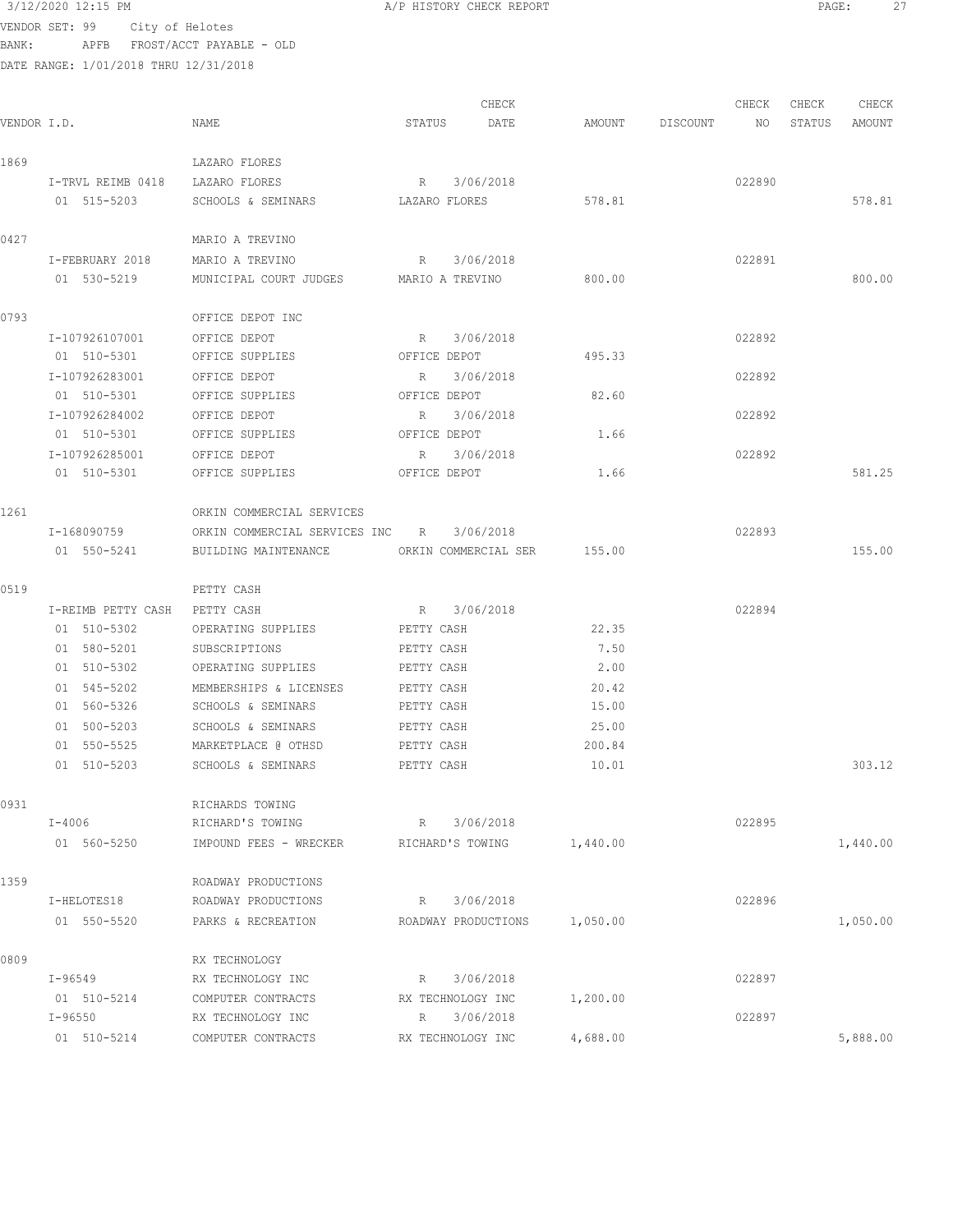3/12/2020 12:15 PM A/P HISTORY CHECK REPORT PAGE: 28 VENDOR SET: 99 City of Helotes BANK: APFB FROST/ACCT PAYABLE - OLD

DATE RANGE: 1/01/2018 THRU 12/31/2018 CHECK CHECK CHECK CHECK CHECK CHECK CHECK CHECK CHECK CHECK CHECK CHECK CHECK CHECK CHECK CHECK CHECK CHECK CHECK CHECK CHECK CHECK CHECK CHECK CHECK CHECK CHECK CHECK CHECK CHECK CHECK CHECK CHECK CHECK CHECK CHECK CHECK VENDOR I.D. NAME STATUS DATE AMOUNT DISCOUNT NO STATUS AMOUNT 1746 SAFETY SERVICES INC I-4135 SAFETY SERVICES INC R 3/06/2018 022898 01 550-5525 MARKETPLACE @ OTHSD SAFETY SERVICES INC 300.00 300.00 1403 SERVICE UNIFORM RENTAL I-1667875 SERVICE UNIFORM RENTAL R 3/06/2018 022899 01 545-5324 UNIFORM ALLOWANCE SERVICE UNIFORM RENT 83.09 01 550-5241 BUILDING MAINTENANCE SERVICE UNIFORM RENT 46.18 129.27 1662 SOUTH TEXAS PRESS INC<br>1-19934 SOUTH TEXAS PRESS INC SOUTH TEXAS PRESS INC R 3/06/2018 COUTH TEXAS PRESS INC 01 510-5302 OPERATING SUPPLIES SOUTH TEXAS PRESS IN 226.04 226.04 1843 TEXAS DEVELOPERS LLC I-Q4 2017 REQ #3 TEXAS DEVELOPERS LLC R 3/06/2018 022901 01 510-5333 380 AGMT. EXPENSES TEXAS DEVELOPERS LLC 169,361.38 169,361.38 0141 TEXAS MUNICIPAL LEAGUE I-8099 30118 TEXAS MUNICIPAL LEAGUE R 3/06/2018 022902 01 510-5401 INSURANCES TEXAS MUNICIPAL LEAG 1,112.00 1,112.00 0777 UNITED SITE SERVICES I-1146410890 UNITED SITE SERVICES OF TEXAS R 3/06/2018 022903 01 550-5520 PARKS & RECREATION UNITED SITE SERVICES 130.86 I-1146505441 UNITED SITE SERVICES OF TEXAS R 3/06/2018 022903 01 550-5520 PARKS & RECREATION UNITED SITE SERVICES 123.76 1289 ZIPS CAR WASH LLC I-021836 ZIPS CAR WASH LLC R 3/06/2018 022904 01 560-5210 OTHER CONTRACTUAL SERVICES ZIPS CAR WASH LLC 120.00<br>01 545-5501 VEHICLES & EQUIPMENT ZIPS CAR WASH LLC 84.00 VEHICLES & EQUIPMENT ZIPS CAR WASH LLC 84.00 84.00 204.00 0024 BEXAR APPRAISAL DIST I-00011718 BEXAR APPRAISAL DIST R 3/13/2018 022905 01 510-5208 BEXAR APPRAISAL DIST BEXAR APPRAISAL DIST 4,491.00 4,491.00 0029 BRUCE C BEALOR I-FEBRUARY 2018 BRUCE C BEALOR R 3/13/2018 022906 01 510-5231 BUILDING OFFICIAL BRUCE C BEALOR 12,265.00 12,269.00 1175 BUSINESS & PROFESSIONAL SERVIC I-FEBRUARY 2018 BUSINESS & PROFESSIONAL SERVIC R 3/13/2018 022907 01 407-1055 EMS SERVICE FEES BUSINESS & PROFESSIO 2,945.70 2,945.70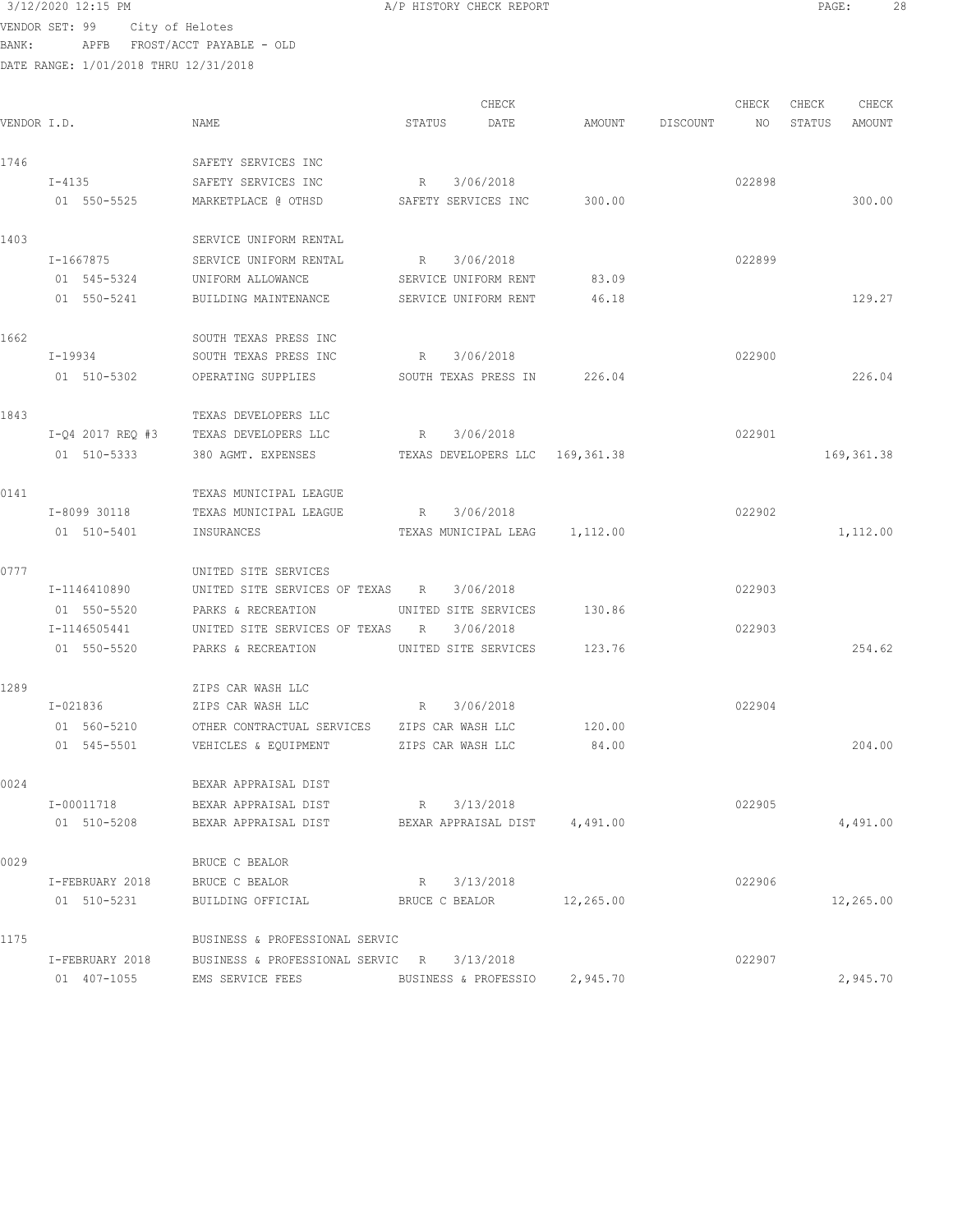## $3/12/2020$  12:15 PM  $A/P$  HISTORY CHECK REPORT  $\blacksquare$  PAGE: 29

VENDOR SET: 99 City of Helotes BANK: APFB FROST/ACCT PAYABLE - OLD

|             |                                 |                                                        |             | CHECK                       |          |          | CHECK  | CHECK  | CHECK     |
|-------------|---------------------------------|--------------------------------------------------------|-------------|-----------------------------|----------|----------|--------|--------|-----------|
| VENDOR I.D. |                                 | NAME                                                   | STATUS      | DATE                        | AMOUNT   | DISCOUNT | NO     | STATUS | AMOUNT    |
| 0042        |                                 | CITY PUBLIC SERVICE                                    |             |                             |          |          |        |        |           |
|             | I-3002417564 318                | CITY PUBLIC SERVICE                                    | R           | 3/13/2018                   |          |          | 022908 |        |           |
|             | 01 550-5239                     | ELECTRIC                                               |             | CITY PUBLIC SERVICE         | 336.98   |          |        |        | 336.98    |
| 1241        |                                 | COMDATA INC                                            |             |                             |          |          |        |        |           |
|             | I-XY993030417 PD                | COMDATA INC                                            | $R_{\odot}$ | 3/13/2018                   |          |          | 022909 |        |           |
|             | 01 580-5306                     | MOTOR FUEL & LUBRICANT                                 | COMDATA INC |                             | 375.74   |          |        |        |           |
|             | 01 585-5306                     | MOTOR FUEL & LUBRICANTS                                | COMDATA INC |                             | 444.19   |          |        |        |           |
|             | 01 580-5322                     | VEHICLE MAINTENANCE                                    | COMDATA INC |                             | 4,130.38 |          |        |        |           |
|             | 01 585-5322                     | VEHICLE MAINTENANCE                                    | COMDATA INC |                             | 216.84   |          |        |        |           |
|             | I-XY99303042018 ADM COMDATA INC |                                                        |             | R 3/13/2018                 |          |          | 022909 |        |           |
|             | 01 545-5306                     | MOTOR FUEL & LUBRICANTS                                | COMDATA INC |                             | 1,297.23 |          |        |        |           |
|             | 01 545-5501                     | VEHICLES & EQUIPMENT                                   | COMDATA INC |                             | 6.99     |          |        |        |           |
|             | I-XY99303042018 PD              | COMDATA INC                                            |             | R 3/13/2018                 |          |          | 022909 |        |           |
|             | 01 560-5306                     | MOTOR FUEL & LUBRICANT                                 | COMDATA INC |                             | 2,715.82 |          |        |        |           |
|             | 01 560-5318                     | VEHICLE MAINTENANCE                                    | COMDATA INC |                             | 76.50    |          |        |        |           |
|             | 01 560-5319                     | VEHICLE ROUTINE MNTNCE                                 | COMDATA INC |                             | 369.76   |          |        |        |           |
|             | 01 560-5320                     | VEHICLE POLICE EQUIPMENT                               | COMDATA INC |                             | 2,167.50 |          |        |        |           |
|             | 01 560-5321                     | VEHICLE POLICE BODY MARKINGS COMDATA INC               |             |                             | 40.75    |          |        |        | 11,841.70 |
| 0356        |                                 | DAILEY WELLS COMMUNICATION INC                         |             |                             |          |          |        |        |           |
|             | I-00062454                      | DAILEY WELLS COMMUNICATION INC                         | R           | 3/13/2018                   |          |          | 022910 |        |           |
|             | 01 580-5321                     | TOOLS/APPARTUS/ACCESSORIE                              |             | DAILEY WELLS COMMUNI        | 105.00   |          |        |        | 105.00    |
| 1395        |                                 | DEZAVALA-SHAVANO VETERINARY CL                         |             |                             |          |          |        |        |           |
|             | I-2243 030118                   | DEZAVALA-SHAVANO VETERINARY CL R                       |             | 3/13/2018                   |          |          | 022911 |        |           |
|             | 01 545-5228                     | ANIMAL CONTROL                                         |             | DEZAVALA-SHAVANO VET        | 280.56   |          |        |        | 280.56    |
| 1865        |                                 | ESD AND ASSOCIATES                                     |             |                             |          |          |        |        |           |
|             | I-46851 0218                    | ESD AND ASSOCIATES                                     | R           | 3/13/2018                   |          |          | 022912 |        |           |
|             | 01 550-5520                     | PARKS & RECREATION                                     |             | ESD AND ASSOCIATES          | 608.00   |          |        |        |           |
|             | I-46852 021518                  | ESD AND ASSOCIATES                                     | R           | 3/13/2018                   |          |          | 022912 |        |           |
|             | 01 550-5520                     | PARKS & RECREATION                                     |             | ESD AND ASSOCIATES          | 608.00   |          |        |        | 1,216.00  |
| 0060        |                                 | GREY FOREST UTILITIES INC                              |             |                             |          |          |        |        |           |
|             |                                 | I-1007684800 318 GREY FOREST UTILITIES INC R 3/13/2018 |             |                             |          |          | 022913 |        |           |
|             | 01 550-5238 GAS                 |                                                        |             | GREY FOREST UTILITIE        | 98.90    |          |        |        |           |
|             |                                 | I-1025023600 318 GREY FOREST UTILITIES INC R 3/13/2018 |             |                             |          |          | 022913 |        |           |
|             | 01 550-5238                     | GAS                                                    |             | GREY FOREST UTILITIE 10.29  |          |          |        |        |           |
|             | I-1025024400 0318               | GREY FOREST UTILITIES INC                              |             | R 3/13/2018                 |          |          | 022913 |        |           |
|             | 01 550-5238                     | GAS                                                    |             | GREY FOREST UTILITIE        | 10.29    |          |        |        |           |
|             | I-1025025200 318                | GREY FOREST UTILITIES INC                              |             | R 3/13/2018                 |          |          | 022913 |        |           |
|             | 01 550-5238                     | GAS                                                    |             | GREY FOREST UTILITIE 422.14 |          |          |        |        |           |
|             |                                 | I-1025560200 318 GREY FOREST UTILITIES INC R 3/13/2018 |             |                             |          |          | 022913 |        |           |
|             | 01 550-5238 GAS                 |                                                        |             | GREY FOREST UTILITIE 10.29  |          |          |        |        | 551.91    |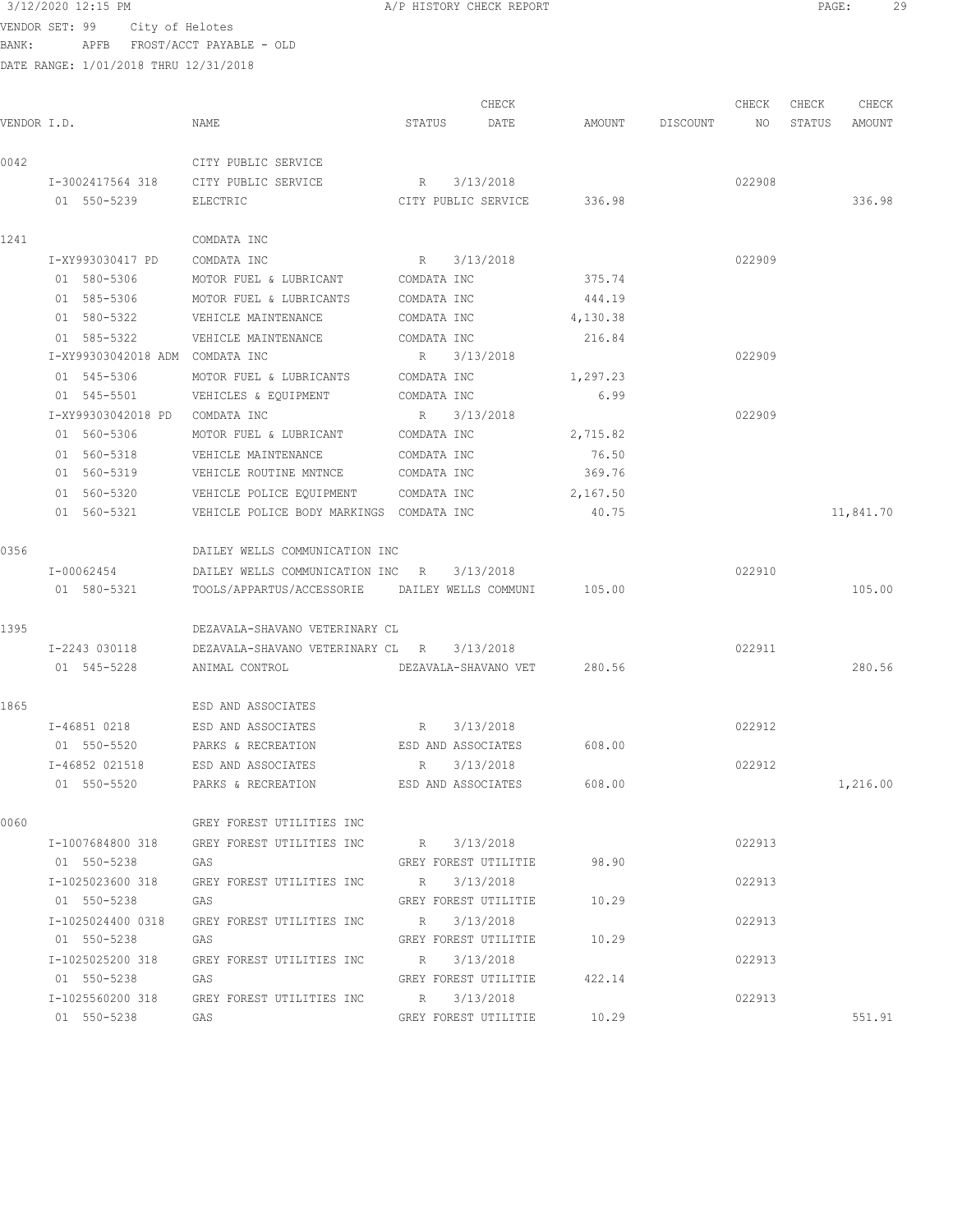3/12/2020 12:15 PM **A/P HISTORY CHECK REPORT PAGE:** 30 VENDOR SET: 99 City of Helotes

BANK: APFB FROST/ACCT PAYABLE - OLD DATE RANGE: 1/01/2018 THRU 12/31/2018

|             |                                                                                                                |                                                      |              | CHECK                         |                 | CHECK  | CHECK  | CHECK    |
|-------------|----------------------------------------------------------------------------------------------------------------|------------------------------------------------------|--------------|-------------------------------|-----------------|--------|--------|----------|
| VENDOR I.D. |                                                                                                                | NAME                                                 | STATUS       | DATE                          | AMOUNT DISCOUNT | NO     | STATUS | AMOUNT   |
| 1682        |                                                                                                                | HELOTES HUMANE SOCIETY                               |              |                               |                 |        |        |          |
|             | I-032018 and the set of the set of the set of the set of the set of the set of the set of the set of the set o | HELOTES HUMANE SOCIETY                               |              | R 3/13/2018                   |                 | 022914 |        |          |
|             | 01 545-5228                                                                                                    | ANIMAL CONTROL                                       |              | HELOTES HUMANE SOCIE 120.00   |                 |        |        | 120.00   |
| 1196        |                                                                                                                | MONTY JOE MCGUFFIN                                   |              |                               |                 |        |        |          |
|             | I-FEBRUARY 2018                                                                                                | MONTY JOE MCGUFFIN                                   |              | R 3/13/2018                   |                 | 022915 |        |          |
|             | 01 510-5234                                                                                                    | HEALTH INSPECTOR                                     |              | MONTY JOE MCGUFFIN 650.00     |                 |        |        | 650.00   |
| 0112        |                                                                                                                | PRAXAIR DIST INC                                     |              |                               |                 |        |        |          |
|             | I-81482359                                                                                                     | PRAXAIR DIST INC                                     |              | R 3/13/2018                   |                 | 022916 |        |          |
|             | 01 585-5317                                                                                                    | MEDICAL SUPPLIES<br>PRAXAIR DIST INC                 |              |                               | 278.55          |        |        | 278.55   |
| 0670        |                                                                                                                | PRODUCTIVITY CENTER INC                              |              |                               |                 |        |        |          |
|             | I-HPD02812918                                                                                                  | PRODUCTIVITY CENTER INC                              |              | R 3/13/2018                   |                 | 022917 |        |          |
|             | 01 560-5210                                                                                                    | OTHER CONTRACTUAL SERVICES PRODUCTIVITY CENTER       |              |                               | 705.00          |        |        | 705.00   |
| 1430        |                                                                                                                | SAN ANTONIO COPY CONCIERGE LLC                       |              |                               |                 |        |        |          |
|             | I-38464                                                                                                        | SAN ANTONIO COPY CONCIERGE, LL R 3/13/2018           |              |                               |                 | 022918 |        |          |
|             | 01 530-5222                                                                                                    | OPERATIONAL SUPPLIES SAN ANTONIO COPY CON 2,051.80   |              |                               |                 |        |        | 2,051.80 |
| 0191        |                                                                                                                | SAN ANTONIO EXPRESS NEWS                             |              |                               |                 |        |        |          |
|             | I-007596702 218                                                                                                | SAN ANTONIO EXPRESS NEWS                             |              | R 3/13/2018                   |                 | 022919 |        |          |
|             | 01 520-5331                                                                                                    | ADVERTISING                                          |              | SAN ANTONIO EXPRESS           | 665.11          |        |        |          |
|             |                                                                                                                | I-091152003 218 SAN ANTONIO EXPRESS NEWS             | $R_{\rm{B}}$ | 3/13/2018                     |                 | 022919 |        |          |
|             | 01 580-5201                                                                                                    | SUBSCRIPTIONS                                        |              | SAN ANTONIO EXPRESS           | 500.00          |        |        | 1,165.11 |
| 0272        |                                                                                                                | U S POSTAL SERVICE                                   |              |                               |                 |        |        |          |
|             | I-PO BOX 953 031318 U S POSTAL SERVICE                                                                         |                                                      |              | R 3/13/2018                   |                 | 022920 |        |          |
|             | 01 585-5303                                                                                                    | OTHER CONTRACTUAL SERVICES U S POSTAL SERVICE 102.00 |              |                               |                 |        |        | 102.00   |
| 1387        |                                                                                                                | WELLS FARGO FINANCIAL LEASING                        |              |                               |                 |        |        |          |
|             | I-5004642583                                                                                                   | WELLS FARGO FINANCIAL LEASING R                      |              | 3/13/2018                     |                 | 022921 |        |          |
|             | 01 510-5330                                                                                                    | COPIERS & PRINTERS                                   |              | WELLS FARGO FINANCIA          | 27.00           |        |        |          |
|             | I-5004645989                                                                                                   | WELLS FARGO FINANCIAL LEASING R 3/13/2018            |              |                               |                 | 022921 |        |          |
|             | 01 510-5330                                                                                                    | COPIERS & PRINTERS                                   |              | WELLS FARGO FINANCIA 1,998.87 |                 |        |        | 2,025.87 |
| 0688        |                                                                                                                | A T & T INC                                          |              |                               |                 |        |        |          |
|             | I-21069524842507 318 A T & T INC                                                                               |                                                      |              | R 3/20/2018                   |                 | 022922 |        |          |
|             | 01 550-5240                                                                                                    | TELEPHONE                                            | A T & T INC  |                               | 598.10          |        |        |          |
|             | I-21069569703846 318 A T & T INC                                                                               |                                                      | R            | 3/20/2018                     |                 | 022922 |        |          |
|             | 01 550-5240                                                                                                    | TELEPHONE                                            | A T & T INC  |                               | 33.13           |        |        |          |
|             | I-21069590933842 318 A T & T INC                                                                               | TELEPHONE                                            |              | R 3/20/2018                   | 78.19           | 022922 |        | 709.42   |
|             | 01 550-5240                                                                                                    |                                                      | A T & T INC  |                               |                 |        |        |          |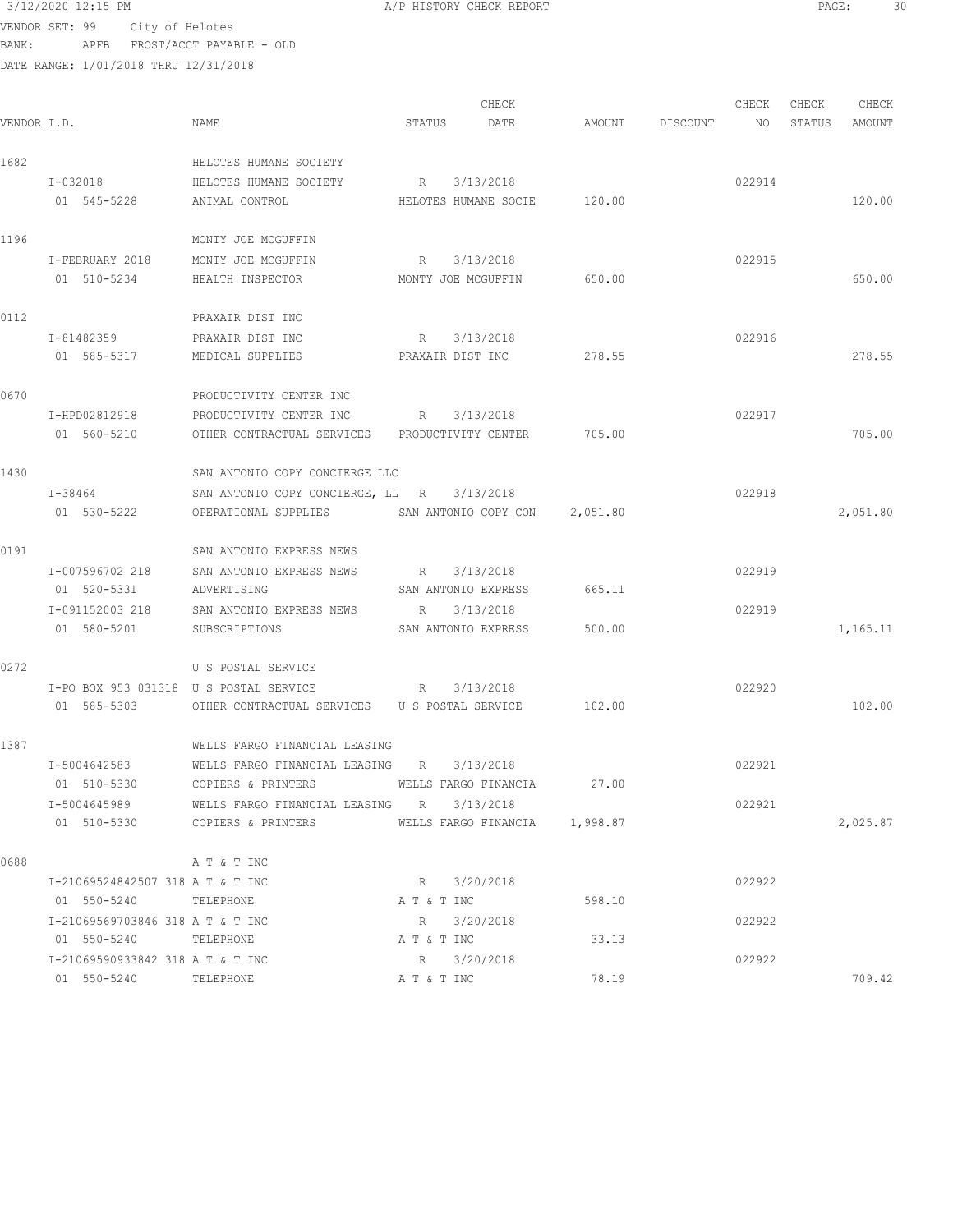# $3/12/2020$  12:15 PM  $A/P$  HISTORY CHECK REPORT  $\begin{array}{ccc} 3/12/2020 & 12:15 & \text{PM} \\ 99 & 13 & 31 & \text{PM} \\ 1000 & 13 & 31 & \text{PM} \end{array}$

VENDOR SET: 99 City of Helotes BANK: APFB FROST/ACCT PAYABLE - OLD

|             |                  |                                                           |             | CHECK                         |          |                 | CHECK  | CHECK  | CHECK    |
|-------------|------------------|-----------------------------------------------------------|-------------|-------------------------------|----------|-----------------|--------|--------|----------|
| VENDOR I.D. |                  | NAME                                                      | STATUS      | DATE                          |          | AMOUNT DISCOUNT | NO     | STATUS | AMOUNT   |
| 1852        |                  | AIR AUTHORITY LLC                                         |             |                               |          |                 |        |        |          |
|             | I-83041          | AIR AUTHORITY LLC                                         |             | R 3/20/2018                   |          |                 | 022923 |        |          |
|             | 01 550-5241      | BUILDING MAINTENANCE                                      |             | AIR AUTHORITY LLC             | 620.50   |                 |        |        | 620.50   |
| 1046        |                  | ALAMO DOOR SYSTEMS OF TEXAS IN                            |             |                               |          |                 |        |        |          |
|             | I-197617         | ALAMO DOOR SYSTEMS OF TEXAS IN R                          |             | 3/20/2018                     |          |                 | 022924 |        |          |
|             | 01 580-5305      | EQUIPT. PURCHASE / MAINTENANCEALAMO DOOR SYSTEMS O 340.08 |             |                               |          |                 |        |        | 340.08   |
| 1785        |                  | AXCESS FIRE & SAFETY SUPPLY IN                            |             |                               |          |                 |        |        |          |
|             | I-10168          |                                                           | R           | 3/20/2018                     |          |                 | 022925 |        |          |
|             | 01 580-5210      | OTHER CONTRACTUAL SERVICES                                |             |                               | 1,526.65 |                 |        |        | 1,526.65 |
| 0025        |                  | BEXAR COUNTY CLERK                                        |             |                               |          |                 |        |        |          |
|             | I-REC FEE 031918 | BEXAR COUNTY CLERK                                        | R           | 3/20/2018                     |          |                 | 022926 |        |          |
|             | 01 404-3340      | PLATTING FEES                                             |             | BEXAR COUNTY CLERK            | 82.00    |                 |        |        | 82.00    |
| 0026        |                  | BEXAR COUNTY ELECTION ADM                                 |             |                               |          |                 |        |        |          |
|             | I-05052018       | BEXAR COUNTY ELECTION ADM                                 | R           | 3/20/2018                     |          |                 | 022927 |        |          |
|             | 01 520-5211      | ELECTION OFFICIALS                                        |             | BEXAR COUNTY ELECTIO 8,166.73 |          |                 |        |        | 8,166.73 |
| 0353        |                  | CANON FINANCIAL SERVICES INC                              |             |                               |          |                 |        |        |          |
|             | I-18392796       | CANON FINANCIAL SERVICES INC                              | R           | 3/20/2018                     |          |                 | 022928 |        |          |
|             | 01 510-5330      | COPIERS & PRINTERS                                        |             | CANON FINANCIAL SERV 173.72   |          |                 |        |        | 173.72   |
| 1386        |                  | CINTAS CORPORATION NO 2                                   |             |                               |          |                 |        |        |          |
|             | I-8403572506     | CINTAS CORPORATION NO 2                                   | R           | 3/20/2018                     |          |                 | 022929 |        |          |
|             | 01 510-5302      | OPERATING SUPPLIES                                        |             | CINTAS CORPORATION N 231.72   |          |                 |        |        | 231.72   |
| 0042        |                  | CITY PUBLIC SERVICE                                       |             |                               |          |                 |        |        |          |
|             | I-3000530099 318 | CITY PUBLIC SERVICE                                       | $R_{\rm c}$ | 3/20/2018                     |          |                 | 022930 |        |          |
|             | 01 550-5239      | ELECTRIC                                                  |             | CITY PUBLIC SERVICE 1,042.61  |          |                 |        |        |          |
|             | I-3000819534 318 | CITY PUBLIC SERVICE                                       | R           | 3/20/2018                     |          |                 | 022930 |        |          |
|             | 01 550-5239      | ELECTRIC                                                  |             | CITY PUBLIC SERVICE           | 45.85    |                 |        |        |          |
|             | I-3002452349 318 | CITY PUBLIC SERVICE                                       |             | R 3/20/2018                   |          |                 | 022930 |        |          |
|             | 01 550-5239      | ELECTRIC                                                  |             | CITY PUBLIC SERVICE 1,079.56  |          |                 |        |        |          |
|             |                  | I-3002471776 318 CITY PUBLIC SERVICE                      | R           | 3/20/2018                     |          |                 | 022930 |        |          |
|             | 01 550-5239      | ELECTRIC                                                  |             | CITY PUBLIC SERVICE 1,501.00  |          |                 |        |        |          |
|             | I-3002501943 318 | CITY PUBLIC SERVICE                                       | R           | 3/20/2018                     |          |                 | 022930 |        |          |
|             | 01 550-5239      | ELECTRIC                                                  |             | CITY PUBLIC SERVICE 13.95     |          |                 |        |        |          |
|             | I-3002510668 318 | CITY PUBLIC SERVICE                                       |             | R 3/20/2018                   |          |                 | 022930 |        |          |
|             | 01 550-5239      | ELECTRIC                                                  |             | CITY PUBLIC SERVICE           | 10.65    |                 |        |        |          |
|             | I-3002510675 318 | CITY PUBLIC SERVICE                                       |             | R 3/20/2018                   |          |                 | 022930 |        |          |
|             | 01 550-5239      | ELECTRIC                                                  |             | CITY PUBLIC SERVICE           | 9.37     |                 |        |        |          |
|             | I-3002530708 318 | CITY PUBLIC SERVICE                                       |             | R 3/20/2018                   |          |                 | 022930 |        |          |
|             | 01 550-5239      | ELECTRIC                                                  |             | CITY PUBLIC SERVICE 10.11     |          |                 |        |        |          |
|             |                  | I-3002531134 318 CITY PUBLIC SERVICE                      |             | R 3/20/2018                   |          |                 | 022930 |        |          |
|             |                  | 01 550-5239 ELECTRIC                                      |             | CITY PUBLIC SERVICE 8.84      |          |                 |        |        |          |
|             |                  | I-3002825167 318 CITY PUBLIC SERVICE                      |             | R 3/20/2018                   |          |                 | 022930 |        |          |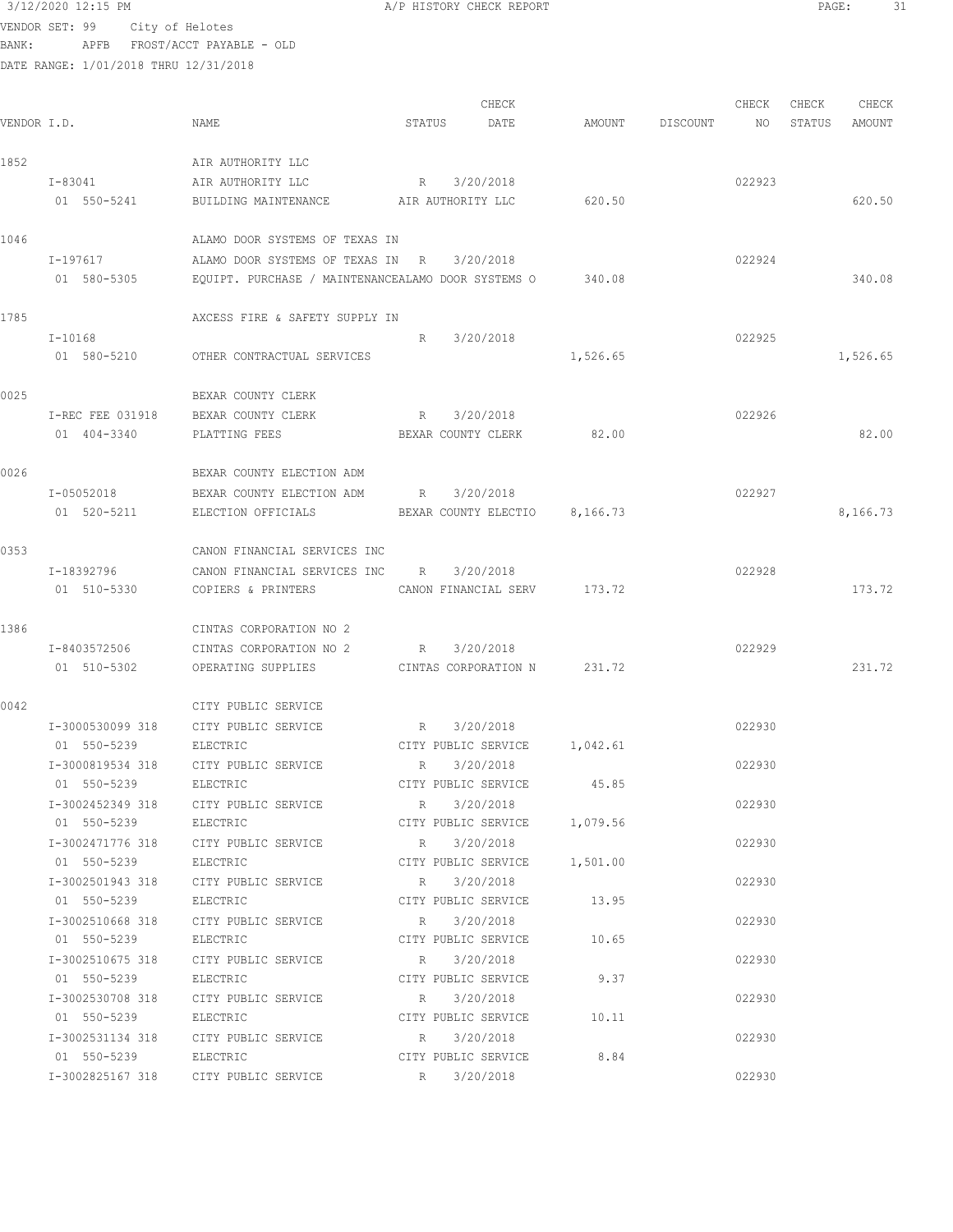VENDOR SET: 99 City of Helotes BANK: APFB FROST/ACCT PAYABLE - OLD

|      |                                    |                                                              |             | CHECK                |                               |                    | CHECK  | CHECK | CHECK         |
|------|------------------------------------|--------------------------------------------------------------|-------------|----------------------|-------------------------------|--------------------|--------|-------|---------------|
|      | VENDOR I.D.                        | NAME                                                         | STATUS      | DATE                 |                               | AMOUNT DISCOUNT NO |        |       | STATUS AMOUNT |
| 0042 |                                    | CITY PUBLIC SERVICE CONT                                     |             |                      |                               |                    |        |       |               |
|      |                                    | I-3002825167 318 CITY PUBLIC SERVICE                         | R 3/20/2018 |                      |                               |                    | 022930 |       |               |
|      | 01 550-5239                        | ELECTRIC                                                     |             | CITY PUBLIC SERVICE  | 29.63                         |                    |        |       |               |
|      |                                    | I-3002836202 318 CITY PUBLIC SERVICE                         | R           | 3/20/2018            |                               |                    | 022930 |       |               |
|      | 01 550-5239                        | ELECTRIC                                                     |             | CITY PUBLIC SERVICE  | 54.61                         |                    |        |       |               |
|      | I-3002838864 318                   | CITY PUBLIC SERVICE                                          | R           | 3/20/2018            |                               |                    | 022930 |       |               |
|      | 01 550-5239                        | ELECTRIC                                                     |             |                      | CITY PUBLIC SERVICE 76.94     |                    |        |       |               |
|      | I-3003167893 318                   | CITY PUBLIC SERVICE                                          | R           | 3/20/2018            |                               |                    | 022930 |       |               |
|      | 01 550-5239                        | ELECTRIC                                                     |             | CITY PUBLIC SERVICE  | 8.84                          |                    |        |       |               |
|      | I-3003381122 318                   | CITY PUBLIC SERVICE                                          | R           | 3/20/2018            |                               |                    | 022930 |       |               |
|      | 01 550-5239                        | ELECTRIC                                                     |             | CITY PUBLIC SERVICE  | 59.67                         |                    |        |       |               |
|      |                                    | I-3003381144 318 CITY PUBLIC SERVICE                         | $\mathbb R$ | 3/20/2018            |                               |                    | 022930 |       |               |
|      | 01 550-5239                        | ELECTRIC                                                     |             | CITY PUBLIC SERVICE  | 41.96                         |                    |        |       |               |
|      |                                    | I-3003495095 318 CITY PUBLIC SERVICE                         | R           | 3/20/2018            |                               |                    | 022930 |       |               |
|      | 01 550-5239 ELECTRIC               |                                                              |             |                      | CITY PUBLIC SERVICE 8.94      |                    |        |       | 4,002.53      |
| 1241 |                                    | COMDATA INC                                                  |             |                      |                               |                    |        |       |               |
|      | I-XY99303042018 PD2 COMDATA INC    |                                                              | R 3/20/2018 |                      |                               |                    | 022932 |       |               |
|      | 01 560-5306                        | MOTOR FUEL & LUBRICANT COMDATA INC                           |             |                      | 196.11                        |                    |        |       | 196.11        |
| 0795 |                                    | COMPTROLLER OF PUBLIC ACCOUNTS                               |             |                      |                               |                    |        |       |               |
|      |                                    | I-TMP LIC 042018 COMPTROLLER OF PUBLIC ACCOUNTS R 3/20/2018  |             |                      |                               |                    | 022933 |       |               |
|      | 01 550-5525                        | MARKETPLACE @ OTHSD                                          |             |                      | COMPTROLLER OF PUBLI 231.00   |                    |        |       | 231.00        |
| 0643 |                                    | DAVIDSON & TROILO REAM & GARZA                               |             |                      |                               |                    |        |       |               |
|      | $I - 16336$                        | DAVIDSON & TROILO REAM & GARZA R                             |             | 3/20/2018            |                               |                    | 022934 |       |               |
|      | 01 530-5221                        | PROSECUTOR                                                   |             | DAVIDSON & TROILO RE | 2,796.80                      |                    |        |       |               |
|      |                                    |                                                              |             | 3/20/2018            |                               |                    | 022934 |       |               |
|      | 01 510-5206 CITY ATTORNEY          |                                                              |             |                      | DAVIDSON & TROILO RE 1,216.20 |                    |        |       | 4,013.00      |
| 1523 |                                    | ELIGIBILITY TRACKING CALCULATO                               |             |                      |                               |                    |        |       |               |
|      | $I - 15976$                        | ELIGIBILITY TRACKING CALCULATO R                             |             | 3/20/2018            |                               |                    | 022935 |       |               |
|      | 01 510-5302                        | OPERATING SUPPLIES                                           |             |                      | ELIGIBILITY TRACKING 205.00   |                    |        |       | 205.00        |
| 1886 |                                    | FORD MOTOR CREDIT COMPANY LLC                                |             |                      |                               |                    |        |       |               |
|      | I-1495754                          | FORD CREDIT DEPT 67-434 R 3/20/2018                          |             |                      |                               |                    | 022936 |       |               |
|      |                                    | 01 560-5501 VEHICLE PURCHASES FORD CREDIT DEPT 67- 43,438.11 |             |                      |                               |                    |        |       | 43,438.11     |
| 1138 |                                    | FORD MOTOR CREDIT COMPANY LLC                                |             |                      |                               |                    |        |       |               |
|      | I-031918 8987309 FORD MOTOR CREDIT |                                                              | R 3/20/2018 |                      |                               |                    | 022937 |       |               |
|      | 01 560-5501                        | VEHICLE PURCHASES FORD MOTOR CREDIT 9,251.92                 |             |                      |                               |                    |        |       | 9,251.92      |
| 1236 |                                    | HENRY SCHEIN INC                                             |             |                      |                               |                    |        |       |               |
|      | I-50971321                         |                                                              | R           | 3/20/2018            |                               |                    | 022938 |       |               |
|      | 01 585-5317                        | MEDICAL SUPPLIES                                             |             |                      | 1,482.45                      |                    |        |       | 1,482.45      |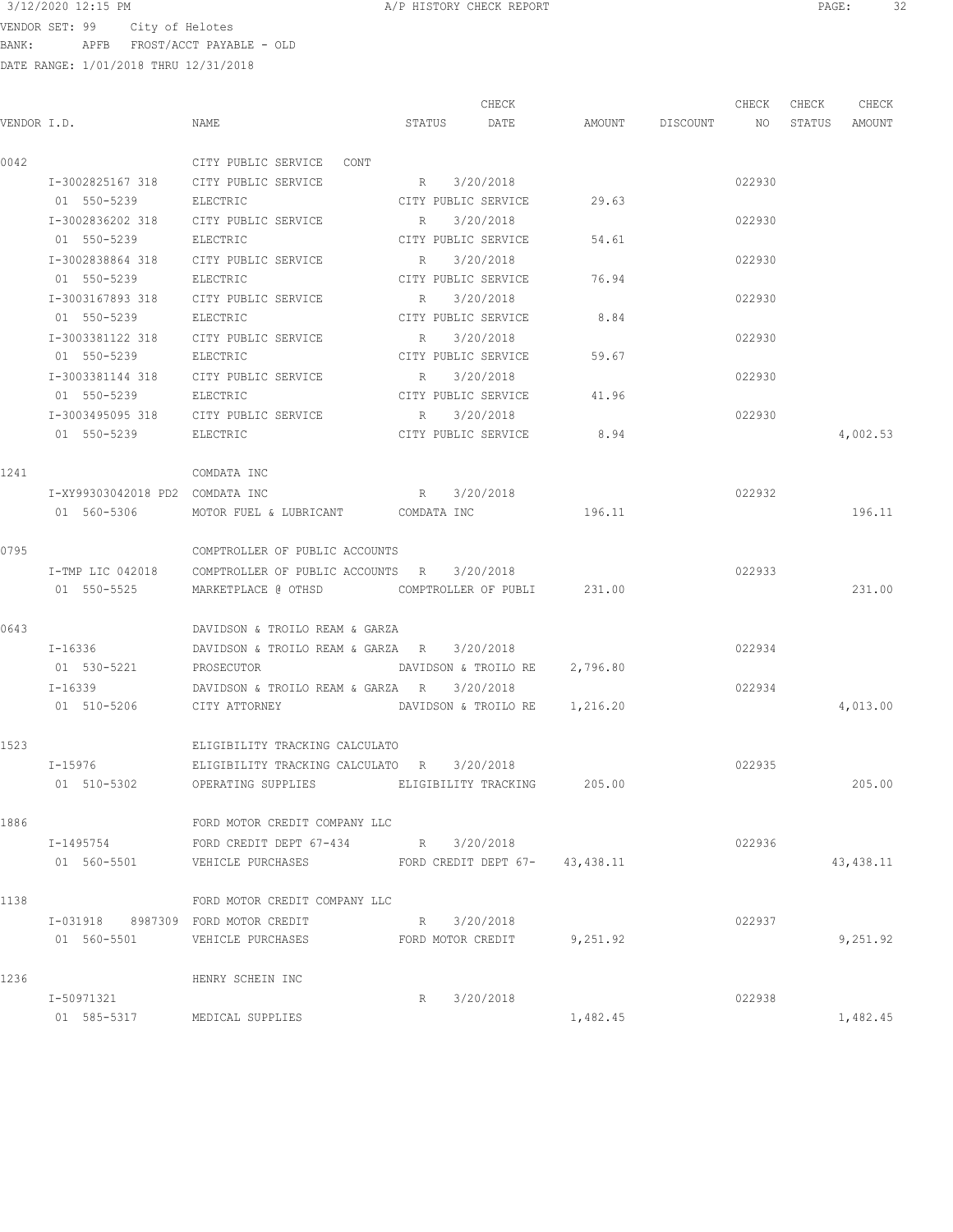3/12/2020 12:15 PM **A/P HISTORY CHECK REPORT PAGE:** 33 VENDOR SET: 99 City of Helotes

BANK: APFB FROST/ACCT PAYABLE - OLD

| 0291<br>LNV ENGINEERING<br>R 3/20/2018<br>022939<br>I-26577<br>LNV ENGINEERING INC<br>01 510-5229<br>LNV ENGINEERING INC<br>307.50<br>CITY ENGINEER<br>1197<br>LORI GAYLE CALZONCIT<br>3/20/2018<br>022940<br>I-FEBRUARY 2018<br>LORI GAYLE CALZONCIT<br>R<br>01 510-5234<br>HEALTH INSPECTOR LORI GAYLE CALZONCIT 650.00<br>1315<br>METRO FIRE APPARATUS SPECIALIS<br>I-1219541<br>3/20/2018<br>022941<br>METRO FIRE APPARATUS SPECIALIS R<br>01 580-5312<br>16.00<br>VEHICLES & RELATED EXP. METRO FIRE APPARATUS<br>1724<br>MUNICIPAL CODE CORPORATION<br>022942<br>I-00305026<br>MUNICIPAL CODE CORPORATION R 3/20/2018<br>01 520-5216<br>440.00<br>CODIFICATION<br>MUNICIPAL CODE CORPO<br>1884<br>OPEN RANGE FIELD SERVICES LLC<br>OPEN RANGE FIELD SERVICES LLC R 3/20/2018<br>022943<br>I-2018101<br>01 550-5520<br>790.00<br>OPEN RANGE FIELD SER<br>PARKS & RECREATION<br>0172<br>PITNEY BOWES GLOBAL FINANCIAL<br>I-3305560692<br>3/20/2018<br>022944<br>PITNEY BOWES GLOBAL FINANCIAL R<br>01 510-5323<br>174.93<br>POSTAGE & POSTAL EQUIPMENT PITNEY BOWES GLOBAL<br>0120<br>SAECO ELECTRIC & UTILITY LTD<br>022945<br>I-20144215 121817<br>3/20/2018<br>SAECO ELECTRIC & UTILITY LTD R<br>01 545-5236<br>TRAFFIC SIGNAL MAINTENANCE SAECO ELECTRIC & UTI 3,694.10<br>1049<br>SAFELANE TRAFFIC SUPPLY LLC<br>3/20/2018<br>022946<br>$I-11849$<br>SAFELANE TRAFFIC SUPPLY LLC<br>R<br>SAFELANE TRAFFIC SUP 485.00<br>01 545-5230<br>STREET IMPROVEMENTS<br>SAFELANE TRAFFIC SUPPLY LLC R<br>022946<br>I-11853<br>3/20/2018<br>01 545-5230<br>STREET IMPROVEMENTS<br>247.50<br>SAFELANE TRAFFIC SUP<br>0121<br>SAN ANTONIO WATER SYSTEMS<br>I-01414030001 318<br>SAN ANTONIO WATER SYSTEMS R 3/20/2018<br>022947<br>SAN ANTONIO WATER SY 79.37<br>01 550-5237<br>WATER<br>I-01447360001 318 SAN ANTONIO WATER SYSTEMS<br>R 3/20/2018<br>022947<br>SAN ANTONIO WATER SY 213.02<br>01 550-5237<br>WATER | CHECK<br>STATUS<br>AMOUNT |
|------------------------------------------------------------------------------------------------------------------------------------------------------------------------------------------------------------------------------------------------------------------------------------------------------------------------------------------------------------------------------------------------------------------------------------------------------------------------------------------------------------------------------------------------------------------------------------------------------------------------------------------------------------------------------------------------------------------------------------------------------------------------------------------------------------------------------------------------------------------------------------------------------------------------------------------------------------------------------------------------------------------------------------------------------------------------------------------------------------------------------------------------------------------------------------------------------------------------------------------------------------------------------------------------------------------------------------------------------------------------------------------------------------------------------------------------------------------------------------------------------------------------------------------------------------------------------------------------------------------------------------------------------------------------------------------------------------------------------------------------------------------------------------------------------------------------------------------------------------------------------------------------------------------|---------------------------|
|                                                                                                                                                                                                                                                                                                                                                                                                                                                                                                                                                                                                                                                                                                                                                                                                                                                                                                                                                                                                                                                                                                                                                                                                                                                                                                                                                                                                                                                                                                                                                                                                                                                                                                                                                                                                                                                                                                                  |                           |
|                                                                                                                                                                                                                                                                                                                                                                                                                                                                                                                                                                                                                                                                                                                                                                                                                                                                                                                                                                                                                                                                                                                                                                                                                                                                                                                                                                                                                                                                                                                                                                                                                                                                                                                                                                                                                                                                                                                  |                           |
|                                                                                                                                                                                                                                                                                                                                                                                                                                                                                                                                                                                                                                                                                                                                                                                                                                                                                                                                                                                                                                                                                                                                                                                                                                                                                                                                                                                                                                                                                                                                                                                                                                                                                                                                                                                                                                                                                                                  | 307.50                    |
|                                                                                                                                                                                                                                                                                                                                                                                                                                                                                                                                                                                                                                                                                                                                                                                                                                                                                                                                                                                                                                                                                                                                                                                                                                                                                                                                                                                                                                                                                                                                                                                                                                                                                                                                                                                                                                                                                                                  |                           |
|                                                                                                                                                                                                                                                                                                                                                                                                                                                                                                                                                                                                                                                                                                                                                                                                                                                                                                                                                                                                                                                                                                                                                                                                                                                                                                                                                                                                                                                                                                                                                                                                                                                                                                                                                                                                                                                                                                                  |                           |
|                                                                                                                                                                                                                                                                                                                                                                                                                                                                                                                                                                                                                                                                                                                                                                                                                                                                                                                                                                                                                                                                                                                                                                                                                                                                                                                                                                                                                                                                                                                                                                                                                                                                                                                                                                                                                                                                                                                  | 650.00                    |
|                                                                                                                                                                                                                                                                                                                                                                                                                                                                                                                                                                                                                                                                                                                                                                                                                                                                                                                                                                                                                                                                                                                                                                                                                                                                                                                                                                                                                                                                                                                                                                                                                                                                                                                                                                                                                                                                                                                  |                           |
|                                                                                                                                                                                                                                                                                                                                                                                                                                                                                                                                                                                                                                                                                                                                                                                                                                                                                                                                                                                                                                                                                                                                                                                                                                                                                                                                                                                                                                                                                                                                                                                                                                                                                                                                                                                                                                                                                                                  |                           |
|                                                                                                                                                                                                                                                                                                                                                                                                                                                                                                                                                                                                                                                                                                                                                                                                                                                                                                                                                                                                                                                                                                                                                                                                                                                                                                                                                                                                                                                                                                                                                                                                                                                                                                                                                                                                                                                                                                                  | 16.00                     |
|                                                                                                                                                                                                                                                                                                                                                                                                                                                                                                                                                                                                                                                                                                                                                                                                                                                                                                                                                                                                                                                                                                                                                                                                                                                                                                                                                                                                                                                                                                                                                                                                                                                                                                                                                                                                                                                                                                                  |                           |
|                                                                                                                                                                                                                                                                                                                                                                                                                                                                                                                                                                                                                                                                                                                                                                                                                                                                                                                                                                                                                                                                                                                                                                                                                                                                                                                                                                                                                                                                                                                                                                                                                                                                                                                                                                                                                                                                                                                  |                           |
|                                                                                                                                                                                                                                                                                                                                                                                                                                                                                                                                                                                                                                                                                                                                                                                                                                                                                                                                                                                                                                                                                                                                                                                                                                                                                                                                                                                                                                                                                                                                                                                                                                                                                                                                                                                                                                                                                                                  | 440.00                    |
|                                                                                                                                                                                                                                                                                                                                                                                                                                                                                                                                                                                                                                                                                                                                                                                                                                                                                                                                                                                                                                                                                                                                                                                                                                                                                                                                                                                                                                                                                                                                                                                                                                                                                                                                                                                                                                                                                                                  |                           |
|                                                                                                                                                                                                                                                                                                                                                                                                                                                                                                                                                                                                                                                                                                                                                                                                                                                                                                                                                                                                                                                                                                                                                                                                                                                                                                                                                                                                                                                                                                                                                                                                                                                                                                                                                                                                                                                                                                                  |                           |
|                                                                                                                                                                                                                                                                                                                                                                                                                                                                                                                                                                                                                                                                                                                                                                                                                                                                                                                                                                                                                                                                                                                                                                                                                                                                                                                                                                                                                                                                                                                                                                                                                                                                                                                                                                                                                                                                                                                  | 790.00                    |
|                                                                                                                                                                                                                                                                                                                                                                                                                                                                                                                                                                                                                                                                                                                                                                                                                                                                                                                                                                                                                                                                                                                                                                                                                                                                                                                                                                                                                                                                                                                                                                                                                                                                                                                                                                                                                                                                                                                  |                           |
|                                                                                                                                                                                                                                                                                                                                                                                                                                                                                                                                                                                                                                                                                                                                                                                                                                                                                                                                                                                                                                                                                                                                                                                                                                                                                                                                                                                                                                                                                                                                                                                                                                                                                                                                                                                                                                                                                                                  |                           |
|                                                                                                                                                                                                                                                                                                                                                                                                                                                                                                                                                                                                                                                                                                                                                                                                                                                                                                                                                                                                                                                                                                                                                                                                                                                                                                                                                                                                                                                                                                                                                                                                                                                                                                                                                                                                                                                                                                                  | 174.93                    |
|                                                                                                                                                                                                                                                                                                                                                                                                                                                                                                                                                                                                                                                                                                                                                                                                                                                                                                                                                                                                                                                                                                                                                                                                                                                                                                                                                                                                                                                                                                                                                                                                                                                                                                                                                                                                                                                                                                                  |                           |
|                                                                                                                                                                                                                                                                                                                                                                                                                                                                                                                                                                                                                                                                                                                                                                                                                                                                                                                                                                                                                                                                                                                                                                                                                                                                                                                                                                                                                                                                                                                                                                                                                                                                                                                                                                                                                                                                                                                  |                           |
|                                                                                                                                                                                                                                                                                                                                                                                                                                                                                                                                                                                                                                                                                                                                                                                                                                                                                                                                                                                                                                                                                                                                                                                                                                                                                                                                                                                                                                                                                                                                                                                                                                                                                                                                                                                                                                                                                                                  | 3,694.10                  |
|                                                                                                                                                                                                                                                                                                                                                                                                                                                                                                                                                                                                                                                                                                                                                                                                                                                                                                                                                                                                                                                                                                                                                                                                                                                                                                                                                                                                                                                                                                                                                                                                                                                                                                                                                                                                                                                                                                                  |                           |
|                                                                                                                                                                                                                                                                                                                                                                                                                                                                                                                                                                                                                                                                                                                                                                                                                                                                                                                                                                                                                                                                                                                                                                                                                                                                                                                                                                                                                                                                                                                                                                                                                                                                                                                                                                                                                                                                                                                  |                           |
|                                                                                                                                                                                                                                                                                                                                                                                                                                                                                                                                                                                                                                                                                                                                                                                                                                                                                                                                                                                                                                                                                                                                                                                                                                                                                                                                                                                                                                                                                                                                                                                                                                                                                                                                                                                                                                                                                                                  |                           |
|                                                                                                                                                                                                                                                                                                                                                                                                                                                                                                                                                                                                                                                                                                                                                                                                                                                                                                                                                                                                                                                                                                                                                                                                                                                                                                                                                                                                                                                                                                                                                                                                                                                                                                                                                                                                                                                                                                                  |                           |
|                                                                                                                                                                                                                                                                                                                                                                                                                                                                                                                                                                                                                                                                                                                                                                                                                                                                                                                                                                                                                                                                                                                                                                                                                                                                                                                                                                                                                                                                                                                                                                                                                                                                                                                                                                                                                                                                                                                  | 732.50                    |
|                                                                                                                                                                                                                                                                                                                                                                                                                                                                                                                                                                                                                                                                                                                                                                                                                                                                                                                                                                                                                                                                                                                                                                                                                                                                                                                                                                                                                                                                                                                                                                                                                                                                                                                                                                                                                                                                                                                  |                           |
|                                                                                                                                                                                                                                                                                                                                                                                                                                                                                                                                                                                                                                                                                                                                                                                                                                                                                                                                                                                                                                                                                                                                                                                                                                                                                                                                                                                                                                                                                                                                                                                                                                                                                                                                                                                                                                                                                                                  |                           |
|                                                                                                                                                                                                                                                                                                                                                                                                                                                                                                                                                                                                                                                                                                                                                                                                                                                                                                                                                                                                                                                                                                                                                                                                                                                                                                                                                                                                                                                                                                                                                                                                                                                                                                                                                                                                                                                                                                                  |                           |
|                                                                                                                                                                                                                                                                                                                                                                                                                                                                                                                                                                                                                                                                                                                                                                                                                                                                                                                                                                                                                                                                                                                                                                                                                                                                                                                                                                                                                                                                                                                                                                                                                                                                                                                                                                                                                                                                                                                  |                           |
|                                                                                                                                                                                                                                                                                                                                                                                                                                                                                                                                                                                                                                                                                                                                                                                                                                                                                                                                                                                                                                                                                                                                                                                                                                                                                                                                                                                                                                                                                                                                                                                                                                                                                                                                                                                                                                                                                                                  |                           |
| R 3/20/2018<br>I-01447390001 0318 SAN ANTONIO WATER SYSTEMS<br>022947<br>SAN ANTONIO WATER SY 31.53<br>01 550-5237<br>WATER                                                                                                                                                                                                                                                                                                                                                                                                                                                                                                                                                                                                                                                                                                                                                                                                                                                                                                                                                                                                                                                                                                                                                                                                                                                                                                                                                                                                                                                                                                                                                                                                                                                                                                                                                                                      | 323.92                    |
|                                                                                                                                                                                                                                                                                                                                                                                                                                                                                                                                                                                                                                                                                                                                                                                                                                                                                                                                                                                                                                                                                                                                                                                                                                                                                                                                                                                                                                                                                                                                                                                                                                                                                                                                                                                                                                                                                                                  |                           |
| 1403<br>SERVICE UNIFORM RENTAL                                                                                                                                                                                                                                                                                                                                                                                                                                                                                                                                                                                                                                                                                                                                                                                                                                                                                                                                                                                                                                                                                                                                                                                                                                                                                                                                                                                                                                                                                                                                                                                                                                                                                                                                                                                                                                                                                   |                           |
| I-1668721<br>SERVICE UNIFORM RENTAL R 3/20/2018<br>022948<br>01 545-5324<br>UNIFORM ALLOWANCE SERVICE UNIFORM RENT 83.09                                                                                                                                                                                                                                                                                                                                                                                                                                                                                                                                                                                                                                                                                                                                                                                                                                                                                                                                                                                                                                                                                                                                                                                                                                                                                                                                                                                                                                                                                                                                                                                                                                                                                                                                                                                         |                           |
| 01 550-5241<br>BUILDING MAINTENANCE SERVICE UNIFORM RENT<br>46.51                                                                                                                                                                                                                                                                                                                                                                                                                                                                                                                                                                                                                                                                                                                                                                                                                                                                                                                                                                                                                                                                                                                                                                                                                                                                                                                                                                                                                                                                                                                                                                                                                                                                                                                                                                                                                                                |                           |
| SERVICE UNIFORM RENTAL R 3/20/2018<br>022948<br>$I - 1669574$                                                                                                                                                                                                                                                                                                                                                                                                                                                                                                                                                                                                                                                                                                                                                                                                                                                                                                                                                                                                                                                                                                                                                                                                                                                                                                                                                                                                                                                                                                                                                                                                                                                                                                                                                                                                                                                    |                           |
| 83.09<br>01 545-5324<br>UNIFORM ALLOWANCE<br>SERVICE UNIFORM RENT                                                                                                                                                                                                                                                                                                                                                                                                                                                                                                                                                                                                                                                                                                                                                                                                                                                                                                                                                                                                                                                                                                                                                                                                                                                                                                                                                                                                                                                                                                                                                                                                                                                                                                                                                                                                                                                |                           |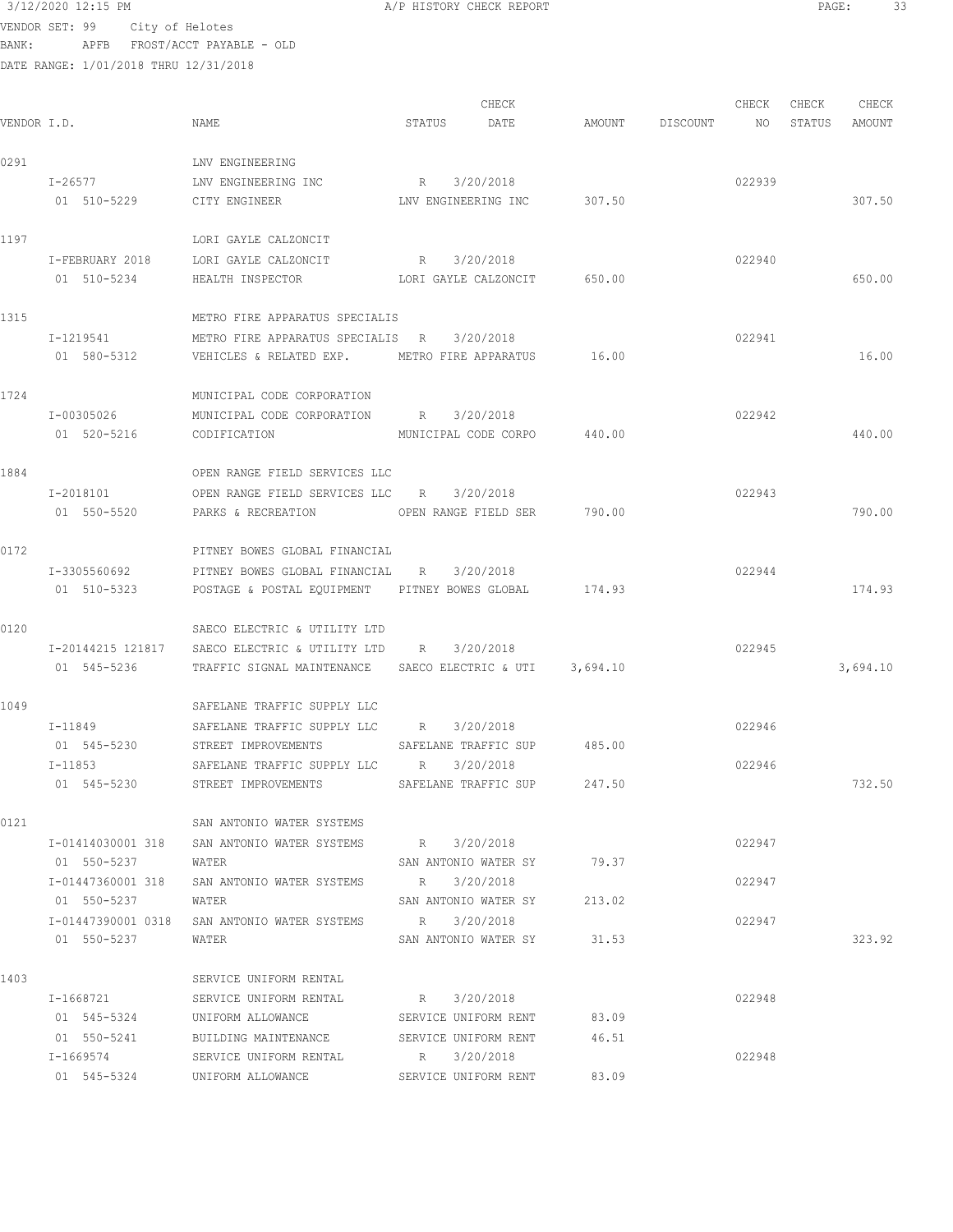## $3/12/2020$  12:15 PM  $A/P$  HISTORY CHECK REPORT PAGE: 34 VENDOR SET: 99 City of Helotes

BANK: APFB FROST/ACCT PAYABLE - OLD

|             |                                     |                                           | CHECK                      |          |          | CHECK  | CHECK  | CHECK    |
|-------------|-------------------------------------|-------------------------------------------|----------------------------|----------|----------|--------|--------|----------|
| VENDOR I.D. |                                     | NAME                                      | STATUS<br>DATE             | AMOUNT   | DISCOUNT | NO     | STATUS | AMOUNT   |
| 1403        |                                     | SERVICE UNIFORM RENTALCONT                |                            |          |          |        |        |          |
|             | I-1669574                           | SERVICE UNIFORM RENTAL                    | 3/20/2018<br>R             |          |          | 022948 |        |          |
|             | 01 550-5241                         | BUILDING MAINTENANCE                      | SERVICE UNIFORM RENT       | 46.18    |          |        |        | 258.87   |
| 0452        |                                     | SOUTH TEXAS WASTE-WATER TREATM            |                            |          |          |        |        |          |
|             | I-S60717                            | SOUTH TEXAS WASTE-WATER TREATM R          | 3/20/2018                  |          |          | 022949 |        |          |
|             | 01 550-5241                         | BUILDING MAINTENANCE SOUTH TEXAS WASTE-WA |                            | 85.00    |          |        |        | 85.00    |
| 1120        |                                     | SUNBELT RENTALS INC                       |                            |          |          |        |        |          |
|             | I-765290790001                      | SUNBELT RENTALS INC                       | 3/20/2018<br>R             |          |          | 022950 |        |          |
|             | 01 545-5230                         | STREET IMPROVEMENTS                       | SUNBELT RENTALS INC        | 169.64   |          |        |        |          |
|             | I-765973840001                      | SUNBELT RENTALS INC                       | 3/20/2018<br>R             |          |          | 022950 |        |          |
|             | 01 550-5520                         | PARKS & RECREATION                        | SUNBELT RENTALS INC        | 200.60   |          |        |        | 370.24   |
| 0139        |                                     | TABITHA DURR                              |                            |          |          |        |        |          |
|             | I-TRVL REIMB 0418                   | TABITHA DURR                              | R<br>3/20/2018             |          |          | 022951 |        |          |
|             | 01 510-5203                         | SCHOOLS & SEMINARS                        | TABITHA DURR               | 470.65   |          |        |        | 470.65   |
| 1871        |                                     | TEXAS STATE RENTALS                       |                            |          |          |        |        |          |
|             | I-38715                             | TEXAS STATE RENTALS                       | 3/20/2018<br>$V$ and $V$   |          |          | 022952 |        | 555.89   |
| 1871        |                                     | TEXAS STATE RENTALS                       |                            |          |          |        |        |          |
|             | M-CHECK                             | TEXAS STATE RENTALS                       | 3/20/2018<br>VOIDED V      |          |          | 022952 |        | 555.89CR |
| 0145        |                                     | TIME WARNER CABLE SAN ANTONIO             |                            |          |          |        |        |          |
|             | I-0039133030718                     | TIME WARNER CABLE SAN ANTONIO R           | 3/20/2018                  |          |          | 022953 |        |          |
|             | 01 550-5245                         | INTERNET & CABLE                          | TIME WARNER CABLE SA       | 548.83   |          |        |        | 548.83   |
| 0021        |                                     | A T & T MOBILITY                          |                            |          |          |        |        |          |
|             | I-FAN 07217761 318 A T & T MOBILITY |                                           | 3/28/2018<br>$R_{\rm max}$ |          |          | 022954 |        |          |
|             | 01 560-5200                         | COMMUNICATION EQUIPMENT A T & T MOBILITY  |                            | 506.47   |          |        |        |          |
|             | 01 580-5200                         | COMMUNICATION EQUIPMENT                   | A T & T MOBILITY           | 506.46   |          |        |        |          |
|             | 01 545-5201                         | COMMUNICATION EQUIPMENT                   | A T & T MOBILITY           | 506.46   |          |        |        | 1,519.39 |
| 1881        |                                     | BARBERA PRODUCTIONS LLC                   |                            |          |          |        |        |          |
|             | I-11064                             | BARBERA PRODUCTIONS LLC                   | 3/28/2018<br>R             |          |          | 022955 |        |          |
|             | 01 550-5520                         | PARKS & RECREATION                        | BARBERA PRODUCTIONS        | 1,450.00 |          |        |        | 1,450.00 |
| 1865        |                                     | ESD AND ASSOCIATES                        |                            |          |          |        |        |          |
|             | I-46968                             | ESD AND ASSOCIATES                        | 3/28/2018<br>R             |          |          | 022956 |        |          |
|             | 01 550-5520                         | PARKS & RECREATION                        | ESD AND ASSOCIATES         | 608.00   |          |        |        | 608.00   |
| 1195        |                                     | KEATON MATTICK                            |                            |          |          |        |        |          |
|             | I-TRVL REIMB 0318                   | KEATON MATTICK                            | 3/28/2018<br>R             |          |          | 022957 |        |          |
|             | 01 580-5203                         | SCHOOLS & SEMINARS                        | KEATON MATTICK             | 729.00   |          |        |        | 729.00   |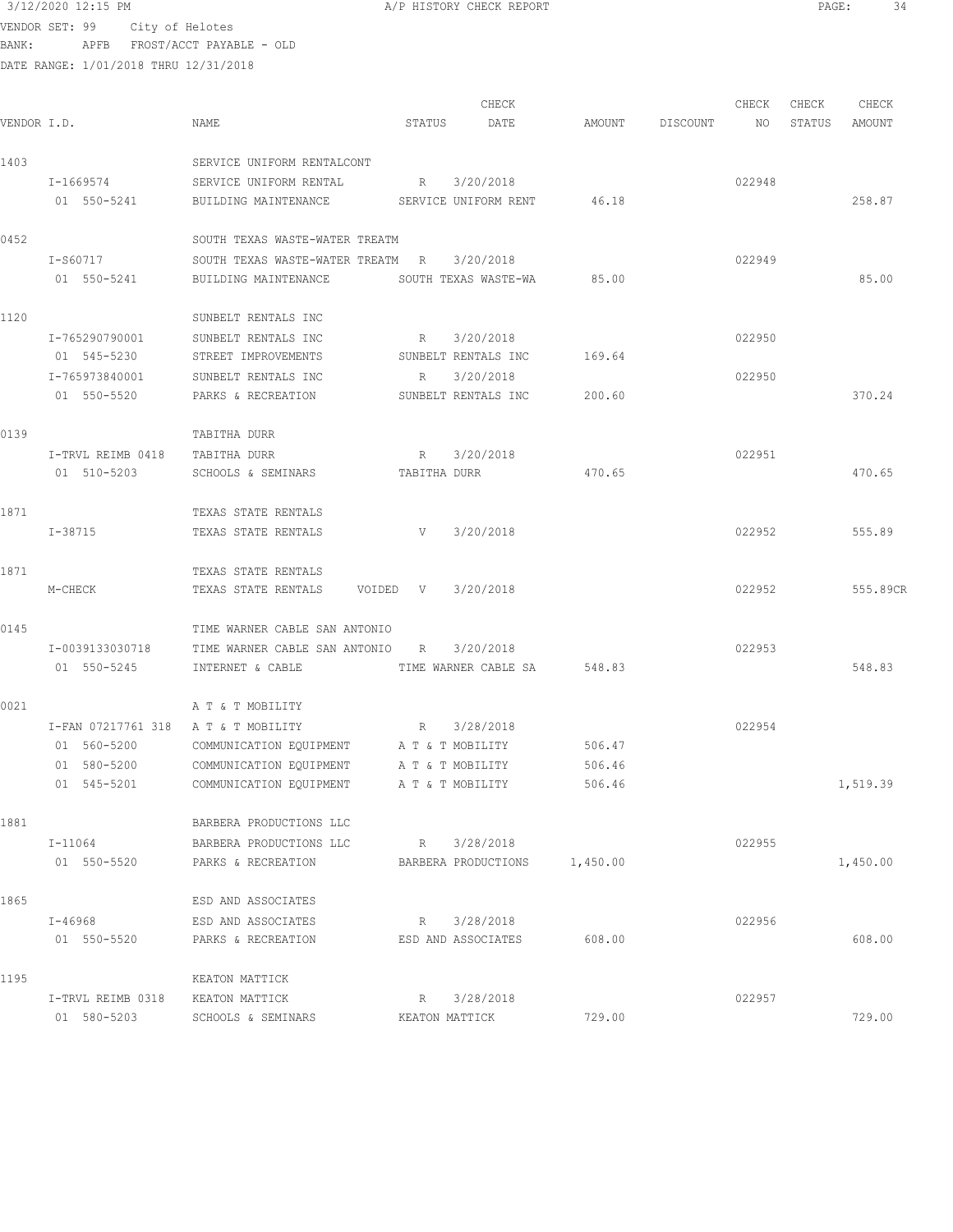3/12/2020 12:15 PM A/P HISTORY CHECK REPORT PAGE: 35 VENDOR SET: 99 City of Helotes BANK: APFB FROST/ACCT PAYABLE - OLD DATE RANGE: 1/01/2018 THRU 12/31/2018

CHECK CHECK CHECK CHECK CHECK CHECK CHECK CHECK CHECK CHECK CHECK CHECK CHECK CHECK CHECK CHECK CHECK CHECK CHECK CHECK CHECK CHECK CHECK CHECK CHECK CHECK CHECK CHECK CHECK CHECK CHECK CHECK CHECK CHECK CHECK CHECK CHECK VENDOR I.D. NAME STATUS DATE AMOUNT DISCOUNT NO STATUS AMOUNT 1585 KRTU-FM 91.7 I-299 KRTU-FM 91.7 R 3/28/2018 022958 01 550-5520 PARKS & RECREATION KRTU-FM 91.7 750.00 750.00 0097 THOMAS PATRICK JOHNSON I-5278 MAVERICK ELECTRIC R 3/28/2018 022959 10 510-5000 PUBLIC ACCESS EXPENDITURES MAVERICK ELECTRIC 326.00 326.00 0267 N F P A INTERNATIONAL I-3249414 318 N F P A R 3/28/2018 022960 01 580-5203 SCHOOLS & SEMINARS N F P A 1,345.50 1,345.50 1,345.50 1403 SERVICE UNIFORM RENTAL I-1670415 SERVICE UNIFORM RENTAL R 3/28/2018 022961 01 545-5324 UNIFORM ALLOWANCE SERVICE UNIFORM RENT 83.09 01 550-5241 BUILDING MAINTENANCE SERVICE UNIFORM RENT 46.18 129.27 1120 SUNBELT RENTALS INC I-766828530001 SUNBELT RENTALS INC R 3/28/2018 022962 01 550-5520 PARKS & RECREATION SUNBELT RENTALS INC 2,048.72 0138 SUSAN WOOTTON CPA I-MARCH 2018 SUSAN WOOTTON CPA R 3/28/2018 022963 01 510-5204 ACCOUNTANT SUSAN WOOTTON CPA 750.00 750.00 0777 UNITED SITE SERVICES I-1146486765 UNITED SITE SERVICES OF TEXAS R 3/28/2018 022964 01 550-5525 MARKETPLACE @ OTHSD UNITED SITE SERVICES 215.48 I-1146512935 UNITED SITE SERVICES OF TEXAS R 3/28/2018 022964 01 550-5520 PARKS & RECREATION UNITED SITE SERVICES 123.76 I-1146513530 UNITED SITE SERVICES OF TEXAS R 3/28/2018 022964 01 550-5520 PARKS & RECREATION UNITED SITE SERVICES 130.86 470.10 1721 A T & T I-1503580408 A T & T R 4/04/2018 022984 01 550-5240 TELEPHONE A T & T 1,431.58 1,431.58 1,431.58 1852 **AIR AUTHORITY LLC** I-84211 AIR AUTHORITY LLC R 4/04/2018 8 (22985 01 550-5241 BUILDING MAINTENANCE AIR AUTHORITY LLC 276.00 I-84531 AIR AUTHORITY LLC R 4/04/2018 022985 01 550-5241 BUILDING MAINTENANCE AIR AUTHORITY LLC 380.00 656.00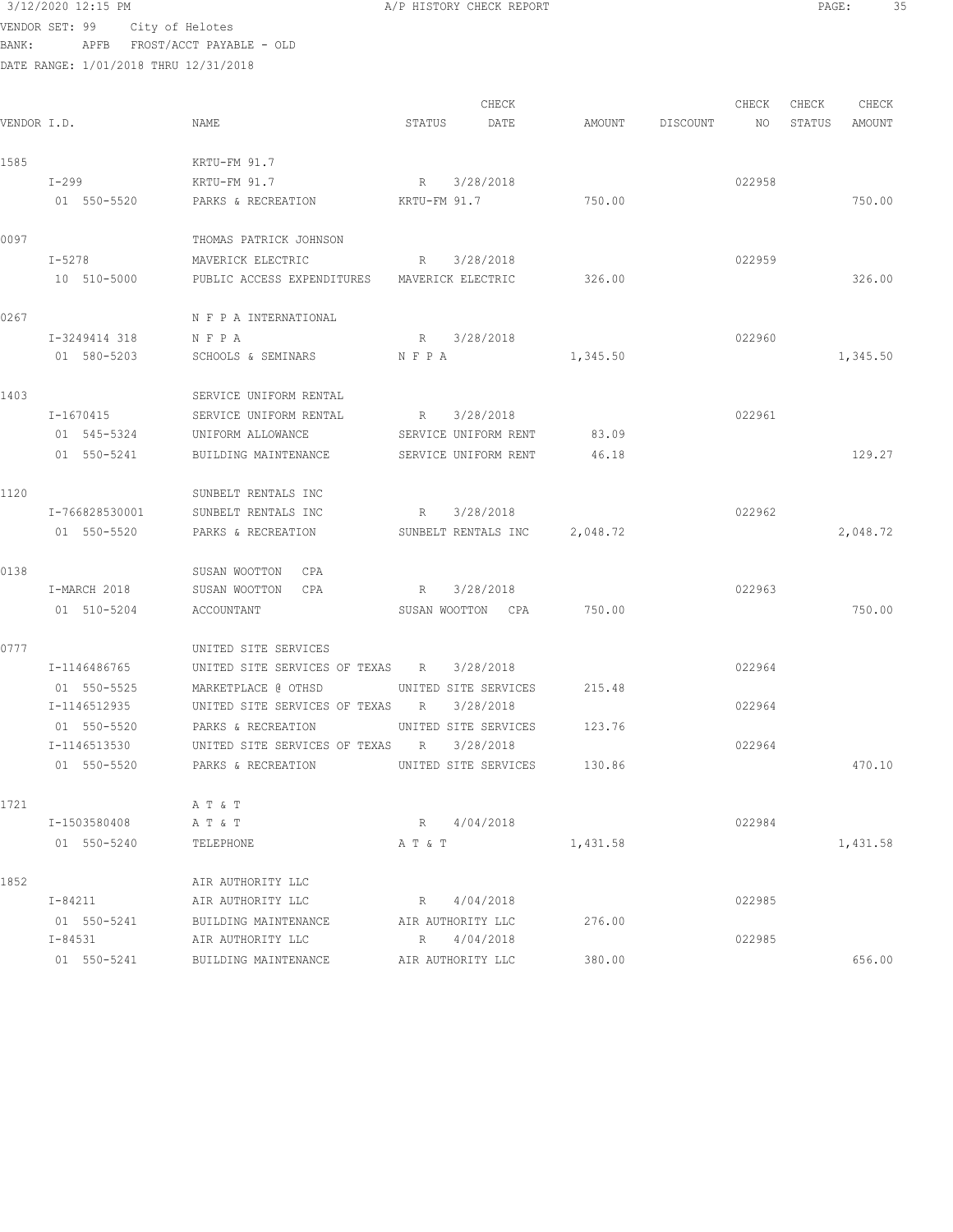VENDOR SET: 99 City of Helotes BANK: APFB FROST/ACCT PAYABLE - OLD

|             |                 |                                            |              | CHECK                       |        |          | CHECK  | CHECK  | CHECK      |
|-------------|-----------------|--------------------------------------------|--------------|-----------------------------|--------|----------|--------|--------|------------|
| VENDOR I.D. |                 | NAME                                       | STATUS       | DATE                        | AMOUNT | DISCOUNT | NO     | STATUS | AMOUNT     |
| 1429        |                 | ROBERT GARRISON                            |              |                             |        |          |        |        |            |
|             | I-041518 PART A | ALAMO HD LLC                               |              | V 4/04/2018                 |        |          | 022986 |        | 1,500.00   |
| 1429        |                 | ROBERT GARRISON                            |              |                             |        |          |        |        |            |
|             | M-CHECK         | ALAMO HD LLC                               | VOIDED V     | 4/04/2018                   |        |          | 022986 |        | 1,500.00CR |
| 1429        |                 | ROBERT GARRISON                            |              |                             |        |          |        |        |            |
|             | I-041518 PART B | ALAMO HD LLC                               | V            | 4/04/2018                   |        |          | 022987 |        | 750.00     |
| 1429        |                 | ROBERT GARRISON                            |              |                             |        |          |        |        |            |
|             | M-CHECK         | ALAMO HD LLC<br>VOIDED                     | V            | 4/04/2018                   |        |          | 022987 |        | 750.00CR   |
| 1624        |                 | CATHERINE V RUITZ                          |              |                             |        |          |        |        |            |
|             | I-20180407001   | CATHERINE V RUITZ                          | R            | 4/04/2018                   |        |          | 022988 |        |            |
|             | 01 550-5525     | MARKETPLACE @ OTHSD                        |              | CATHERINE V RUITZ           | 400.00 |          |        |        | 400.00     |
| 0795        |                 | COMPTROLLER OF PUBLIC ACCOUNTS             |              |                             |        |          |        |        |            |
|             | I-JAZZ 042118   | COMPTROLLER OF PUBLIC ACCOUNTS R 4/04/2018 |              |                             |        |          | 022989 |        |            |
|             | 01 550-5520     | PARKS & RECREATION                         |              | COMPTROLLER OF PUBLI        | 231.00 |          |        |        | 231.00     |
| 1413        |                 | DAHILL                                     |              |                             |        |          |        |        |            |
|             | I-IN1575672     | DAHILL                                     |              | R 4/04/2018                 |        |          | 022990 |        |            |
|             | 01 510-5330     | COPIERS & PRINTERS                         | DAHILL       |                             | 558.49 |          |        |        | 558.49     |
| 1523        |                 | ELIGIBILITY TRACKING CALCULATO             |              |                             |        |          |        |        |            |
|             | $I-17801$       | ELIGIBILITY TRACKING CALCULATO R 4/04/2018 |              |                             |        |          | 022991 |        |            |
|             | 01 510-5302     | OPERATING SUPPLIES                         |              | ELIGIBILITY TRACKING 150.00 |        |          |        |        | 150.00     |
| 0793        |                 | OFFICE DEPOT INC                           |              |                             |        |          |        |        |            |
|             | I-111740381001  | OFFICE DEPOT                               | R            | 4/04/2018                   |        |          | 022992 |        |            |
|             | 01 560-5301     | OFFICE SUPPLIES                            | OFFICE DEPOT |                             | 173.58 |          |        |        |            |
|             | I-111740381002  | OFFICE DEPOT                               | R            | 4/04/2018                   |        |          | 022992 |        |            |
|             | 01 560-5301     | OFFICE SUPPLIES                            | OFFICE DEPOT |                             | 86.79  |          |        |        |            |
|             | I-112423475001  | OFFICE DEPOT                               |              | R 4/04/2018                 |        |          | 022992 |        |            |
|             | 01 550-5521     | HELOTES AREA COMMUNITY BAND OFFICE DEPOT   |              |                             | 15.00  |          |        |        |            |
|             | 01 510-5301     | OFFICE SUPPLIES                            | OFFICE DEPOT |                             | 331.49 |          |        |        |            |
|             | I-112423578001  | OFFICE DEPOT                               | $R_{\perp}$  | 4/04/2018                   |        |          | 022992 |        |            |
|             | 01 580-5301     | OFFICE SUPPLIES                            | OFFICE DEPOT |                             | 32.19  |          |        |        |            |
|             | I-112423579001  | OFFICE DEPOT                               | R            | 4/04/2018                   |        |          | 022992 |        |            |
|             | 01 580-5301     | OFFICE SUPPLIES                            | OFFICE DEPOT |                             | 55.79  |          |        |        |            |
|             | I-112459514001  | OFFICE DEPOT                               | R            | 4/04/2018                   |        |          | 022992 |        |            |
|             | 01 510-5301     | OFFICE SUPPLIES                            | OFFICE DEPOT |                             | 93.80  |          |        |        |            |
|             | I-113832956001  | OFFICE DEPOT                               |              | R 4/04/2018                 |        |          | 022992 |        |            |
|             | 01 510-5301     | OFFICE SUPPLIES                            | OFFICE DEPOT |                             | 97.74  |          |        |        |            |
|             | 01 560-5302     | OPERATING SUPPLIES                         | OFFICE DEPOT |                             | 456.05 |          |        |        |            |
|             | I-113833099001  | OFFICE DEPOT                               |              | R 4/04/2018                 |        |          | 022992 |        |            |
|             | 01 560-5302     | OPERATING SUPPLIES                         | OFFICE DEPOT |                             | 27.45  |          |        |        |            |
|             | I-113833100001  | OFFICE DEPOT                               | R            | 4/04/2018                   |        |          | 022992 |        |            |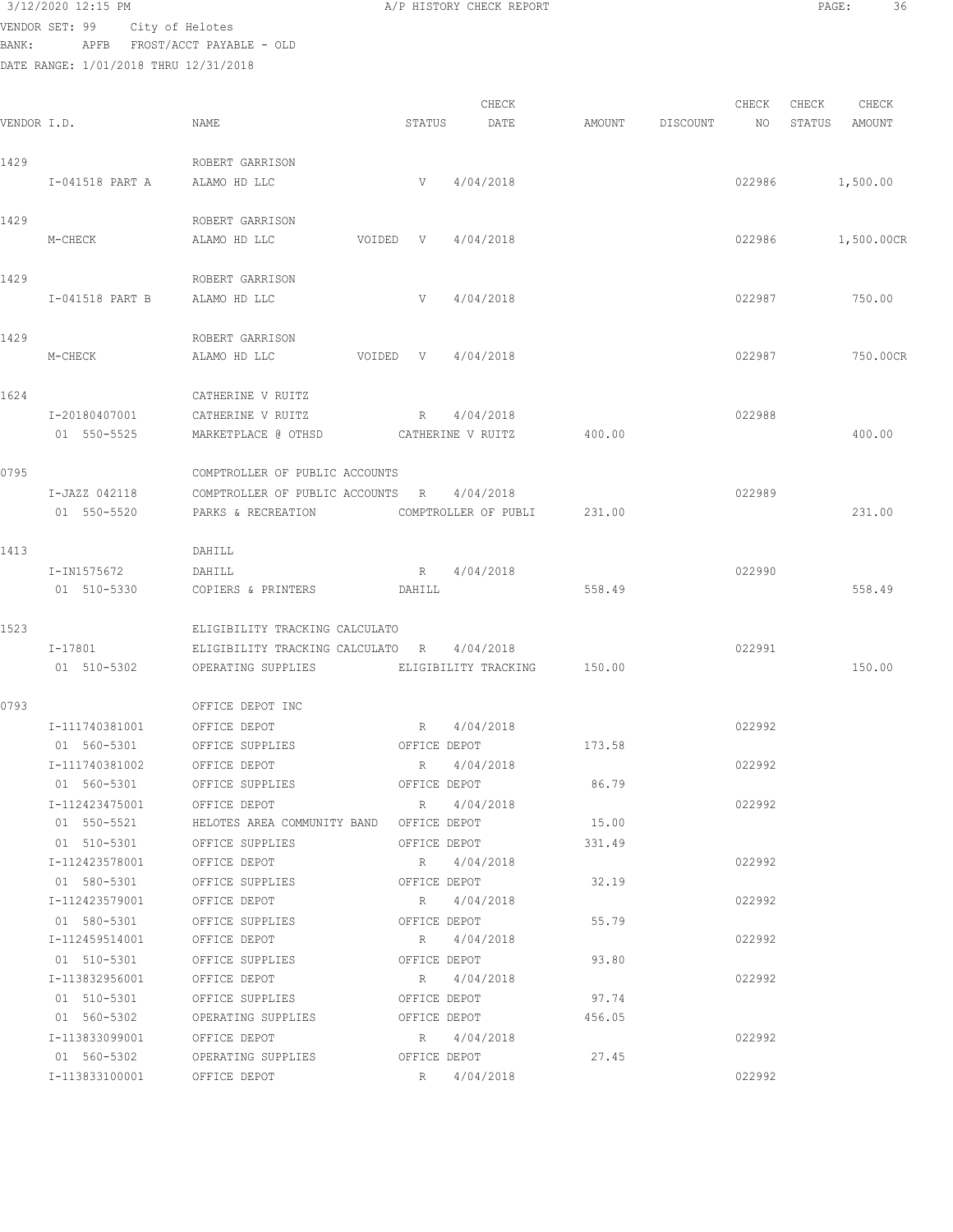$3/12/2020$  12:15 PM  $A/P$  HISTORY CHECK REPORT  $\overline{PAGE}$ : 37 VENDOR SET: 99 City of Helotes

BANK: APFB FROST/ACCT PAYABLE - OLD

|             |                              |                                 |              | CHECK                |          |                    | CHECK  | CHECK  | CHECK    |
|-------------|------------------------------|---------------------------------|--------------|----------------------|----------|--------------------|--------|--------|----------|
| VENDOR I.D. |                              | NAME                            | STATUS       | DATE                 |          | AMOUNT DISCOUNT NO |        | STATUS | AMOUNT   |
| 0793        |                              | OFFICE DEPOT INC CONT           |              |                      |          |                    |        |        |          |
|             | I-113833100001 OFFICE DEPOT  |                                 | R 4/04/2018  |                      |          |                    | 022992 |        |          |
|             |                              | 01 560-5302 OPERATING SUPPLIES  | OFFICE DEPOT |                      | 54.55    |                    |        |        |          |
|             | I-113833101001               | OFFICE DEPOT                    | $R_{\rm c}$  | 4/04/2018            |          |                    | 022992 |        |          |
|             | 01 510-5301                  | OFFICE SUPPLIES                 | OFFICE DEPOT |                      | 12.99    |                    |        |        |          |
|             | I-114625127001               | OFFICE DEPOT                    | R            | 4/04/2018            |          |                    | 022992 |        |          |
|             | 01 580-5302                  | OPERATING SUPPLIES              | OFFICE DEPOT |                      | 22.49    |                    |        |        |          |
|             | 01 550-5241                  | BUILDING MAINTENANCE            | OFFICE DEPOT |                      | 33.64    |                    |        |        |          |
|             | 01 510-5301                  | OFFICE SUPPLIES                 | OFFICE DEPOT |                      | 264.93   |                    |        |        |          |
|             | I-114625216001               | OFFICE DEPOT                    | R 4/04/2018  |                      |          |                    | 022992 |        |          |
|             | 01 510-5301                  | OFFICE SUPPLIES                 | OFFICE DEPOT |                      | 64.98    |                    |        |        |          |
|             | I-114625217001               | OFFICE DEPOT                    | R 4/04/2018  |                      |          |                    | 022992 |        |          |
|             | 01 510-5301                  | OFFICE SUPPLIES                 | OFFICE DEPOT |                      | 4.49     |                    |        |        |          |
|             | I-114625218001               | OFFICE DEPOT                    | R 4/04/2018  |                      |          |                    | 022992 |        |          |
|             | 01 580-5302                  | OPERATING SUPPLIES OFFICE DEPOT |              |                      | 122.04   |                    |        |        |          |
|             | I-115844183001               | OFFICE DEPOT                    | R 4/04/2018  |                      |          |                    | 022992 |        |          |
|             | 01 580-5302                  | OPERATING SUPPLIES              | OFFICE DEPOT |                      | 122.04   |                    |        |        |          |
|             | I-115844296001               | OFFICE DEPOT                    | R 4/04/2018  |                      |          |                    | 022992 |        |          |
|             | 01 510-5301                  | OFFICE SUPPLIES                 | OFFICE DEPOT |                      | 24.27    |                    |        |        |          |
|             | I-116467353001               | OFFICE DEPOT                    | R 4/04/2018  |                      |          |                    | 022992 |        |          |
|             | 01 550-5241                  | BUILDING MAINTENANCE            | OFFICE DEPOT |                      | 97.97    |                    |        |        |          |
|             | I-117788627001               | OFFICE DEPOT                    | R            | 4/04/2018            |          |                    | 022992 |        |          |
|             | 01 580-5301                  | OFFICE SUPPLIES                 | OFFICE DEPOT |                      | 45.49    |                    |        |        |          |
|             | I-117788727001               | OFFICE DEPOT                    | R            | 4/04/2018            |          |                    | 022992 |        |          |
|             | 01 510-5301                  | OFFICE SUPPLIES                 | OFFICE DEPOT |                      | 88.11    |                    |        |        |          |
|             | I-118554654001               | OFFICE DEPOT                    | R            | 4/04/2018            |          |                    | 022992 |        |          |
|             | 01 510-5301                  | OFFICE SUPPLIES                 | OFFICE DEPOT |                      | 20.18    |                    |        |        |          |
|             | I-118554747001               | OFFICE DEPOT                    | $R_{\rm c}$  | 4/04/2018            |          |                    | 022992 |        |          |
|             | 01 510-5301                  | OFFICE SUPPLIES                 | OFFICE DEPOT |                      | 30.39    |                    |        |        | 2,378.44 |
| 0519        |                              | PETTY CASH                      |              |                      |          |                    |        |        |          |
|             | I-JAZZ CHANGE 418 PETTY CASH |                                 | R 4/04/2018  |                      |          |                    | 022995 |        |          |
|             | 01 550-5520                  | PARKS & RECREATION              | PETTY CASH   |                      | 1,000.00 |                    |        |        | 1,000.00 |
| 1403        |                              | SERVICE UNIFORM RENTAL          |              |                      |          |                    |        |        |          |
|             | I-1671272                    | SERVICE UNIFORM RENTAL          | R            | 4/04/2018            |          |                    | 022996 |        |          |
|             | 01 550-5241                  | BUILDING MAINTENANCE            |              | SERVICE UNIFORM RENT | 46.18    |                    |        |        |          |
|             | 01 545-5324                  | UNIFORM ALLOWANCE               |              | SERVICE UNIFORM RENT | 83.09    |                    |        |        | 129.27   |
| 1483        |                              | SOUND CITY PRODUCTIONS          |              |                      |          |                    |        |        |          |
|             | I-042118 PART A              | SOUND CITY PRODUCTIONS          | R            | 4/04/2018            |          |                    | 022997 |        |          |
|             | 01 550-5520                  | PARKS & RECREATION              |              | SOUND CITY PRODUCTIO | 1,862.50 |                    |        |        | 1,862.50 |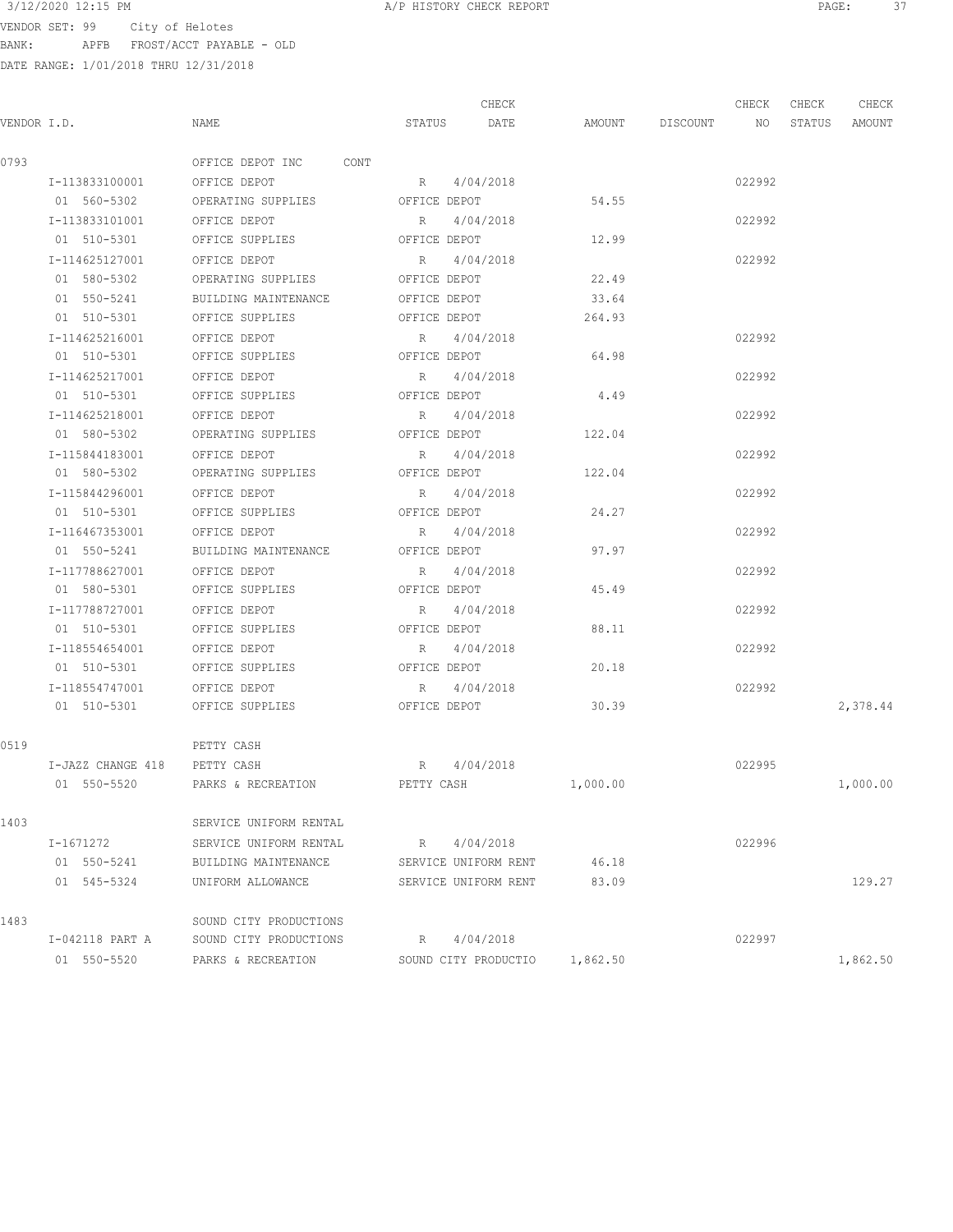3/12/2020 12:15 PM **A/P HISTORY CHECK REPORT PAGE:** 38<br>
VENDOR SET · 99 ACHI OF Unlisted

VENDOR SET: 99 City of Helotes BANK: APFB FROST/ACCT PAYABLE - OLD

|             |                                  |                                            |             | CHECK                        |           |          | CHECK  | CHECK  | CHECK      |
|-------------|----------------------------------|--------------------------------------------|-------------|------------------------------|-----------|----------|--------|--------|------------|
| VENDOR I.D. |                                  | NAME                                       | STATUS      | DATE                         | AMOUNT    | DISCOUNT | NO     | STATUS | AMOUNT     |
| 1632        |                                  | TEXAS FACILITIES COMMISSION                |             |                              |           |          |        |        |            |
|             | I-1681025                        | TEXAS FACILITIES COMMISSION                | R           | 4/04/2018                    |           |          | 022998 |        |            |
|             | 01 550-5302                      | OPERATING SUPPLIES                         |             | TEXAS FACILITIES COM         | 50.00     |          |        |        | 50.00      |
| 1871        |                                  | TEXAS STATE RENTALS                        |             |                              |           |          |        |        |            |
|             | I-35705                          | TEXAS STATE RENTALS                        | R           | 4/04/2018                    |           |          | 022999 |        |            |
|             | 01 550-5520                      | PARKS & RECREATION                         |             | TEXAS STATE RENTALS 2,307.26 |           |          |        |        | 2,307.26   |
| 0945        |                                  | VULCAN CONSTRUCTION MATERIALS              |             |                              |           |          |        |        |            |
|             | I-61712084                       | VULCAN CONSTRUCTION MATERIALS              | V           | 4/04/2018                    |           |          | 023000 |        |            |
|             | I-61712085                       | VULCAN CONSTRUCTION MATERIALS              | V —         | 4/04/2018                    |           |          | 023000 |        | 7,061.92   |
| 0945        |                                  | VULCAN CONSTRUCTION MATERIALS              |             |                              |           |          |        |        |            |
|             | M-CHECK                          | VULCAN CONSTRUCTION MATEVOIDED V 4/04/2018 |             |                              |           |          | 023000 |        | 7,061.92CR |
| 1888        |                                  | AIR SYSTEMS                                |             |                              |           |          |        |        |            |
|             | I-REFUND 0418                    | AIR SYSTEMS                                |             | R 4/06/2018                  |           |          | 023002 |        |            |
|             | 01 404-3300                      | BUILDING PERMITS                           | AIR SYSTEMS |                              | 88.00     |          |        |        | 88.00      |
| 1889        |                                  | L&F-1 LLC                                  |             |                              |           |          |        |        |            |
|             | I-012317 380 ECO DEV L&F-1 LLC   |                                            |             | R 4/06/2018                  |           |          | 023003 |        |            |
|             | 01 510-5333                      | 380 AGMT. EXPENSES                         | L&F-1 LLC   |                              | 15,771.11 |          |        |        | 15,771.11  |
| 1241        |                                  | COMDATA INC                                |             |                              |           |          |        |        |            |
|             | I-XY99304042018 ADM COMDATA INC  |                                            | R           | 4/13/2018                    |           |          | 023004 |        |            |
|             | 01 545-5501                      | VEHICLES & EQUIPMENT                       | COMDATA INC |                              | 2,247.42  |          |        |        |            |
|             | 01 545-5306                      | MOTOR FUEL & LUBRICANTS                    | COMDATA INC |                              | 1,047.03  |          |        |        |            |
|             | I-XY99304042018 FD               | COMDATA INC                                |             | R 4/13/2018                  |           |          | 023004 |        |            |
|             | 01 580-5306                      | MOTOR FUEL & LUBRICANT                     | COMDATA INC |                              | 1,157.73  |          |        |        |            |
|             | 01 585-5306                      | MOTOR FUEL & LUBRICANTS                    | COMDATA INC |                              | 514.68    |          |        |        |            |
|             | 01 580-5322                      | VEHICLE MAINTENANCE                        | COMDATA INC |                              | 5,461.77  |          |        |        |            |
|             | 01 585-5322                      | VEHICLE MAINTENANCE                        | COMDATA INC |                              | 377.17    |          |        |        |            |
|             | I-XY99304042018 PF               | COMDATA INC                                |             | R 4/13/2018                  |           |          | 023004 |        |            |
|             | 01 560-5302                      | OPERATING SUPPLIES                         | COMDATA INC |                              | 3,674.01  |          |        |        |            |
|             | 01 560-5318                      | VEHICLE MAINTENANCE                        | COMDATA INC |                              | 6,291.19  |          |        |        |            |
|             | 01 560-5319                      | VEHICLE ROUTINE MNTNCE                     | COMDATA INC |                              | 608.51    |          |        |        |            |
|             | 01 560-5320                      | VEHICLE POLICE EQUIPMENT                   | COMDATA INC |                              | 2,386.74  |          |        |        | 23,766.25  |
| 0467        |                                  | A T & T INC                                |             |                              |           |          |        |        |            |
|             | I-21069524842507 418 A T & T INC |                                            |             | R 4/17/2018                  |           |          | 023005 |        |            |
|             | 01 550-5240                      | TELEPHONE                                  | A T & T INC |                              | 604.44    |          |        |        |            |
|             | I-21069569703846 418 A T & T INC |                                            |             | R 4/17/2018                  |           |          | 023005 |        |            |
|             | 01 550-5240 TELEPHONE            |                                            | A T & T INC |                              | 33.02     |          |        |        |            |
|             | I-21069590933842 418 A T & T INC |                                            | R           | 4/17/2018                    |           |          | 023005 |        |            |
|             | 01 550-5240                      | TELEPHONE                                  | A T & T INC |                              | 78.00     |          |        |        | 715.46     |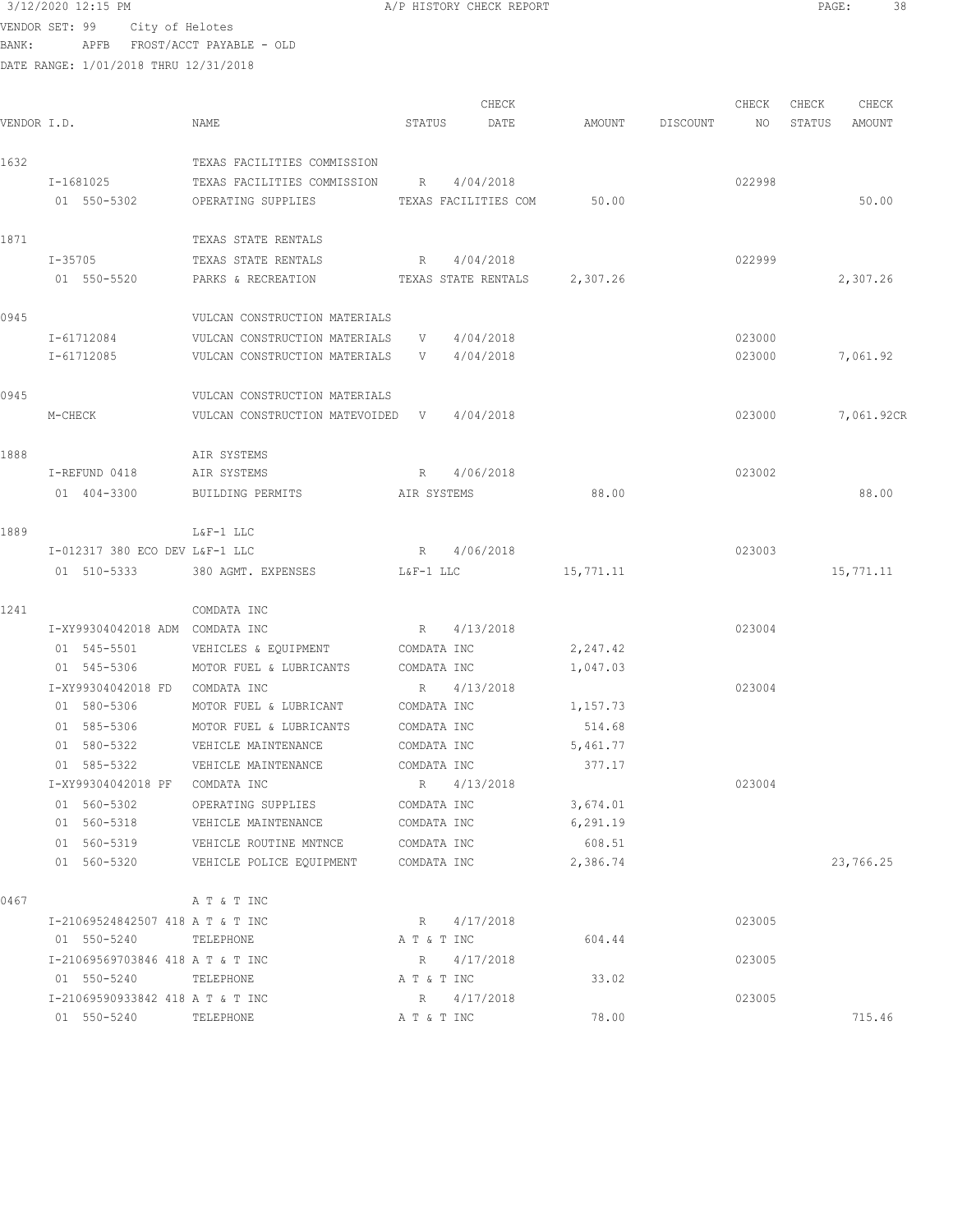VENDOR SET: 99 City of Helotes BANK: APFB FROST/ACCT PAYABLE - OLD

DATE RANGE: 1/01/2018 THRU 12/31/2018

CHECK CHECK CHECK CHECK CHECK CHECK CHECK CHECK CHECK CHECK CHECK CHECK CHECK CHECK CHECK CHECK CHECK CHECK CHECK CHECK CHECK CHECK CHECK CHECK CHECK CHECK CHECK CHECK CHECK CHECK CHECK CHECK CHECK CHECK CHECK CHECK CHECK VENDOR I.D. NAME STATUS DATE AMOUNT DISCOUNT NO STATUS AMOUNT 1852 <br>
1-84651 <br>
1-84651 <br>
1-850-5241 BUILDING MAINTENANCE I-84651 AIR AUTHORITY LLC R 4/17/2018 023006 BUILDING MAINTENANCE AIR AUTHORITY LLC 2,220.00 I-8476-1 AIR AUTHORITY LLC R 4/17/2018 023006 01 550-5241 BUILDING MAINTENANCE AIR AUTHORITY LLC 3,974.58 6,194.58 6,194.58 1893 ALAMO AREA FIRE CHIEFS ASSOCIA I-MEMBERSHIP 0418 ALAMO AREA FIRE CHIEFS ASSOCIA R 4/17/2018 023007 01 580-5202 MEMBERSHIPS & LICENSES ALAMO AREA FIRE CHIE 75.00 75.00 1892 ALAMO CITY MOMS BLOG I-1317 ALAMO CITY MOMS BLOG R 4/17/2018 023008 01 550-5520 PARKS & RECREATION ALAMO CITY MOMS BLOG 800.00 800.00 1891 **ANDRIAN RUIZ**  I-042118-AR ANDRIAN RUIZ R 4/17/2018 023009 01 550-5520 PARKS & RECREATION ANDRIAN RUIZ 750.00 750.00 1522 ANGELA BOCCONCELLI I-REIMB 0418 ANGELA BOCCONCELLI R 4/17/2018 023010 01 515-5302 OPERATING SUPPLIES ANGELA BOCCONCELLI 50.61 50.61 0020 ARMSTRONG VAUGHAN & ASSOC INC I-42938 ARMSTRONG VAUGHAN & ASSOC INC R 4/17/2018 023011 01 510-5207 CITY AUDITOR ARMSTRONG VAUGHAN & 6,900.00 6,900.00 0029 BRUCE C BEALOR I-MARCH 2018 BRUCE C BEALOR R 4/17/2018<br>
01 510-5231 BUILDING OFFICIAL BRUCE C BEALOR 13,665.00 01 510-5231 BUILDING OFFICIAL BRUCE C BEALOR 13,665.00 13,065.00 13,665.00 1175 BUSINESS & PROFESSIONAL SERVIC I-MARCH 2018 BUSINESS & PROFESSIONAL SERVIC R 4/17/2018 023013 01 407-1055 EMS SERVICE FEES BUSINESS & PROFESSIO 1,781.23 1,781.23 0353 CANON FINANCIAL SERVICES INC I-18502255 CANON FINANCIAL SERVICES INC R 4/17/2018 023014 01 510-5330 COPIERS & PRINTERS CANON FINANCIAL SERV 173.72 173.72 0042 CITY PUBLIC SERVICE I-3000530099 418 CITY PUBLIC SERVICE R 4/17/2018 023015 01 550-5239 ELECTRIC CITY PUBLIC SERVICE 1,064.68 I-3000819534 418 CITY PUBLIC SERVICE R 4/17/2018 023015 01 550-5239 ELECTRIC CITY PUBLIC SERVICE 45.12 I-3001085347 418 CITY PUBLIC SERVICE R 4/17/2018 023015 01 550-5239 ELECTRIC CITY PUBLIC SERVICE 592.26 I-3002417564 418 CITY PUBLIC SERVICE R 4/17/2018 023015 01 550-5239 ELECTRIC CITY PUBLIC SERVICE 337.59 I-3002452349 418 CITY PUBLIC SERVICE R 4/17/2018 023015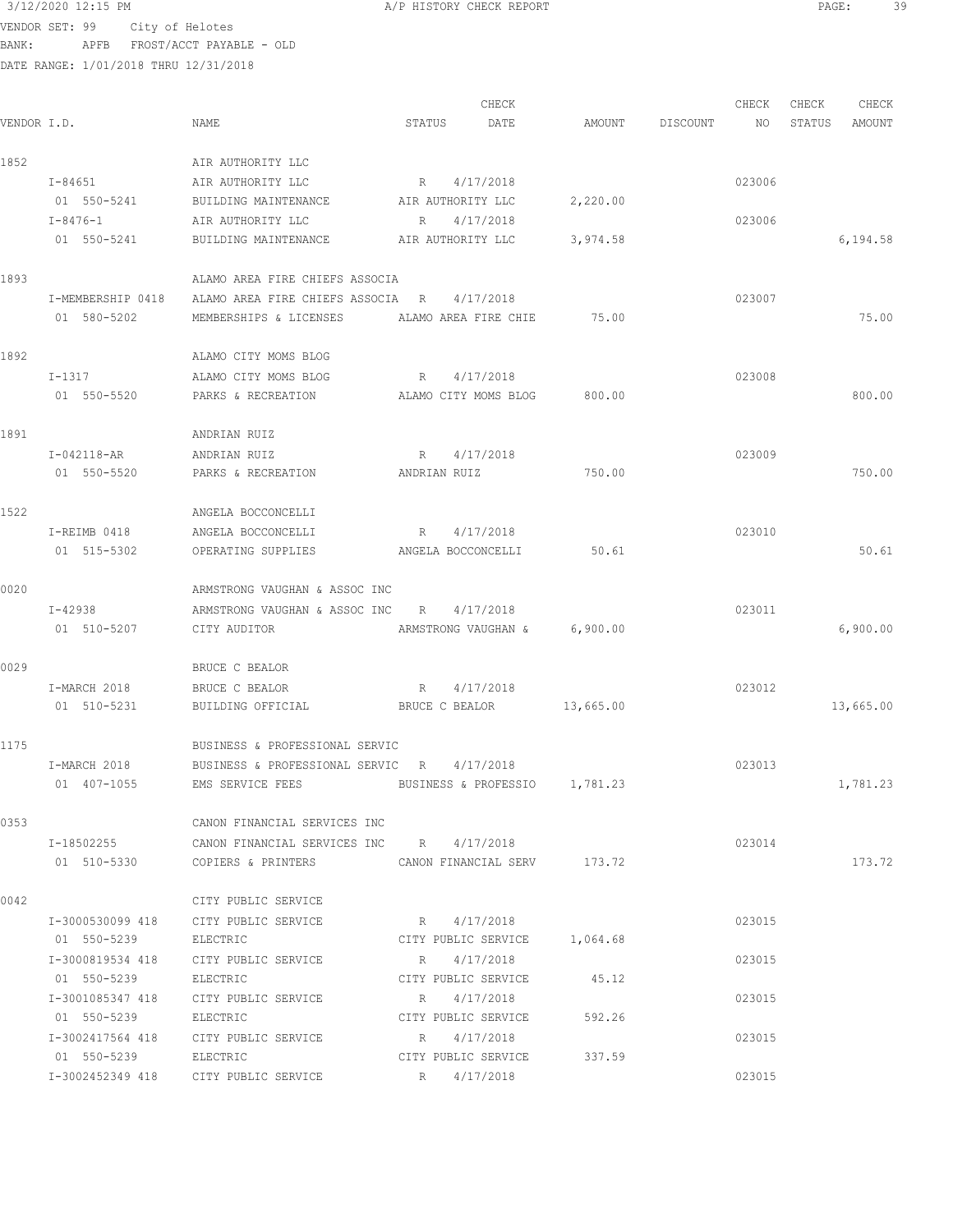$3/12/2020$  12:15 PM  $A/P$  HISTORY CHECK REPORT  $\blacksquare$  PAGE:  $40$ <br>VENDOR SET 99  $\blacksquare$  City of Polotos

VENDOR SET: 99 City of Helotes BANK: APFB FROST/ACCT PAYABLE - OLD

|      |                   |                                                  |                      | CHECK                                  |          |                    | CHECK  | CHECK  | CHECK    |
|------|-------------------|--------------------------------------------------|----------------------|----------------------------------------|----------|--------------------|--------|--------|----------|
|      | VENDOR I.D.       | NAME                                             | STATUS               | DATE                                   |          | AMOUNT DISCOUNT NO |        | STATUS | AMOUNT   |
| 0042 |                   | CITY PUBLIC SERVICE CONT                         |                      |                                        |          |                    |        |        |          |
|      |                   | I-3002452349 418 CITY PUBLIC SERVICE             | R 4/17/2018          |                                        |          |                    | 023015 |        |          |
|      | 01 550-5239       | ELECTRIC                                         |                      | CITY PUBLIC SERVICE 1,138.64           |          |                    |        |        |          |
|      | I-3002471776 418  | CITY PUBLIC SERVICE                              | R                    | 4/17/2018                              |          |                    | 023015 |        |          |
|      | 01 550-5239       | ELECTRIC                                         |                      | CITY PUBLIC SERVICE 1,500.41           |          |                    |        |        |          |
|      | I-3002501943 418  | CITY PUBLIC SERVICE                              | R                    | 4/17/2018                              |          |                    | 023015 |        |          |
|      | 01 550-5239       | ELECTRIC                                         |                      | CITY PUBLIC SERVICE                    | 13.53    |                    |        |        |          |
|      | I-3002510668 418  | CITY PUBLIC SERVICE                              | R                    | 4/17/2018                              |          |                    | 023015 |        |          |
|      | 01 550-5239       | ELECTRIC                                         | CITY PUBLIC SERVICE  |                                        | 10.22    |                    |        |        |          |
|      | I-3002510675 418  | CITY PUBLIC SERVICE                              | $R_{\rm c}$          | 4/17/2018                              |          |                    | 023015 |        |          |
|      | 01 550-5239       | ELECTRIC                                         | CITY PUBLIC SERVICE  |                                        | 8.84     |                    |        |        |          |
|      | I-30025307008 418 | CITY PUBLIC SERVICE                              | $R_{\rm c}$          | 4/17/2018                              |          |                    | 023015 |        |          |
|      | 01 550-5239       | ELECTRIC                                         | CITY PUBLIC SERVICE  |                                        | 10.01    |                    |        |        |          |
|      | I-3002531134 418  | CITY PUBLIC SERVICE                              | R                    | 4/17/2018                              |          |                    | 023015 |        |          |
|      | 01 550-5239       | ELECTRIC                                         |                      | CITY PUBLIC SERVICE                    | 8.84     |                    |        |        |          |
|      | I-3002825167 0418 | CITY PUBLIC SERVICE                              | $R_{\rm{1}}$         | 4/17/2018                              |          |                    | 023015 |        |          |
|      | 01 550-5239       | ELECTRIC                                         |                      | CITY PUBLIC SERVICE                    | 27.22    |                    |        |        |          |
|      | I-3002836202 418  | CITY PUBLIC SERVICE                              | R                    | 4/17/2018                              |          |                    | 023015 |        |          |
|      | 01 550-5239       | ELECTRIC                                         |                      | CITY PUBLIC SERVICE                    | 54.72    |                    |        |        |          |
|      | I-3002838864 418  | CITY PUBLIC SERVICE                              | R                    | 4/17/2018                              |          |                    | 023015 |        |          |
|      | 01 550-5239       | ELECTRIC                                         | CITY PUBLIC SERVICE  |                                        | 77.01    |                    |        |        |          |
|      | I-3003167893 418  | CITY PUBLIC SERVICE                              | R                    | 4/17/2018                              |          |                    | 023015 |        |          |
|      | 01 550-5239       | ELECTRIC                                         | CITY PUBLIC SERVICE  |                                        | 8.84     |                    |        |        |          |
|      | I-3003381122 418  | CITY PUBLIC SERVICE                              | R                    | 4/17/2018                              |          |                    | 023015 |        |          |
|      | 01 550-5239       | ELECTRIC                                         | CITY PUBLIC SERVICE  |                                        | 58.76    |                    |        |        |          |
|      | I-3003381144 418  | CITY PUBLIC SERVICE                              | R                    | 4/17/2018                              |          |                    | 023015 |        |          |
|      | 01 550-5239       | ELECTRIC                                         | CITY PUBLIC SERVICE  |                                        | 41.32    |                    |        |        |          |
|      | I-3003495095 418  | CITY PUBLIC SERVICE                              | R                    | 4/17/2018                              |          |                    | 023015 |        |          |
|      | 01 550-5239       | ELECTRIC                                         |                      | CITY PUBLIC SERVICE                    | 8.84     |                    |        |        |          |
|      | I-3004131330 418  | CITY PUBLIC SERVICE<br>ELECTRIC                  | $R_{\rm c}$          | 4/17/2018<br>CITY PUBLIC SERVICE 41.61 |          |                    | 023015 |        |          |
|      | 01 550-5239       |                                                  |                      |                                        |          |                    |        |        | 5,048.46 |
| 0356 |                   | DAILEY WELLS COMMUNICATION INC                   |                      |                                        |          |                    |        |        |          |
|      | I-00002604        | DAILEY WELLS COMMUNICATION INC R 4/17/2018       |                      |                                        |          |                    | 023017 |        |          |
|      | 01 560-5335       | PORTABLE RADIOS & EQUIPMENT DAILEY WELLS COMMUNI |                      |                                        | 337.50   |                    |        |        | 337.50   |
| 1051 |                   | DAMARIS SERNA                                    |                      |                                        |          |                    |        |        |          |
|      | I-MARCH 2018      | DAMARIS SERNA                                    |                      | R 4/17/2018                            |          |                    | 023018 |        |          |
|      | 01 550-5242       | CITY CUSTODIAN                                   | DAMARIS SERNA        |                                        | 360.00   |                    |        |        | 360.00   |
| 0643 |                   | DAVIDSON & TROILO REAM & GARZA                   |                      |                                        |          |                    |        |        |          |
|      | I-16730           | DAVIDSON & TROILO REAM & GARZA R                 |                      | 4/17/2018                              |          |                    | 023019 |        |          |
|      | 01 530-5221       | PROSECUTOR                                       |                      | DAVIDSON & TROILO RE                   | 1,551.50 |                    |        |        |          |
|      | 01 510-5206       | CITY ATTORNEY                                    |                      | DAVIDSON & TROILO RE                   | 132.00   |                    |        |        |          |
|      | I-16733           | DAVIDSON & TROILO REAM & GARZA R 4/17/2018       |                      |                                        |          |                    | 023019 |        |          |
|      | 01 510-5206       | CITY ATTORNEY                                    | DAVIDSON & TROILO RE |                                        | 584.90   |                    |        |        | 2,268.40 |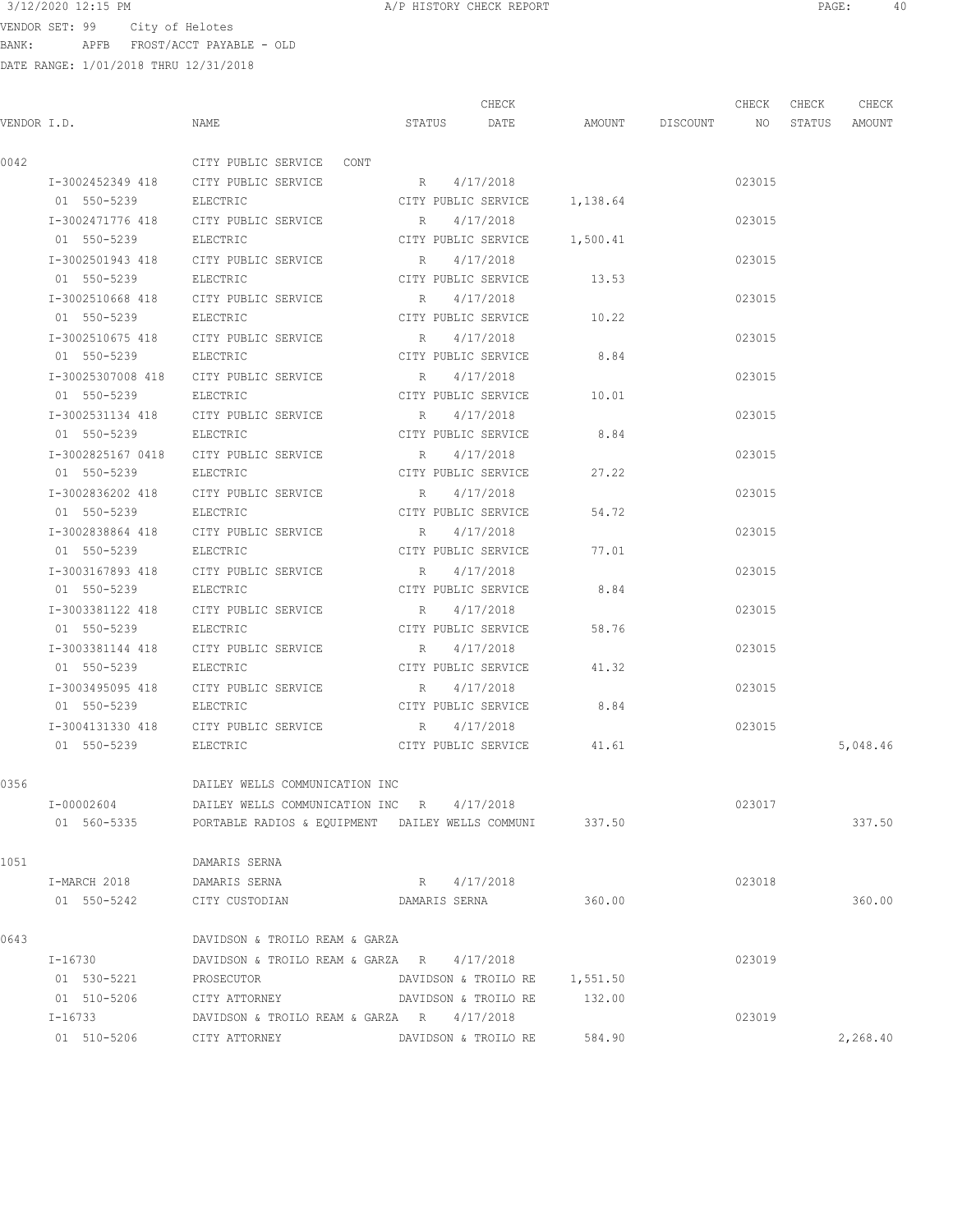3/12/2020 12:15 PM A/P HISTORY CHECK REPORT PAGE: 41 VENDOR SET: 99 City of Helotes BANK: APFB FROST/ACCT PAYABLE - OLD DATE RANGE

|             | DATE RANGE: 1/01/2018 THRU 12/31/2018 |                                                                      |         |                             |          |                                  |        |             |          |
|-------------|---------------------------------------|----------------------------------------------------------------------|---------|-----------------------------|----------|----------------------------------|--------|-------------|----------|
|             |                                       |                                                                      |         | CHECK                       |          |                                  |        | CHECK CHECK | CHECK    |
| VENDOR I.D. |                                       | NAME                                                                 | STATUS  | DATE                        |          | AMOUNT DISCOUNT NO STATUS AMOUNT |        |             |          |
| 1163        |                                       | DIGITAL BANNERS PLUS LLC                                             |         |                             |          |                                  |        |             |          |
|             |                                       | $I-0261826$ DIGITAL BANNERS PLUS LLC R $4/17/2018$                   |         |                             |          |                                  | 023020 |             |          |
|             |                                       | 01 560-5321 VEHICLE POLICE BODY MARKINGS DIGITAL BANNERS PLUS 454.00 |         |                             |          |                                  |        |             | 454.00   |
| 1280        |                                       | FARRWEST ENVIRONMENTAL SUPPLY                                        |         |                             |          |                                  |        |             |          |
|             | I-27746                               |                                                                      |         | R 4/17/2018                 |          |                                  | 023021 |             |          |
|             |                                       | 01 580-5312 VEHICLES & RELATED EXP.                                  |         |                             | 3,291.26 |                                  |        |             | 3,291.26 |
| 1432        |                                       | MISTY ERLUND                                                         |         |                             |          |                                  |        |             |          |
|             | I-MRKT BAND 0518 FRIENDS MUSIC        |                                                                      |         | R 4/17/2018                 |          |                                  | 023022 |             |          |
|             | 01 550-5525                           | MARKETPLACE @ OTHSD FRIENDS MUSIC                                    |         |                             | 400.00   |                                  |        |             | 400.00   |
| 0060        |                                       | GREY FOREST UTILITIES INC                                            |         |                             |          |                                  |        |             |          |
|             | I-1007684800 418                      | GREY FOREST UTILITIES INC                                            |         | R 4/17/2018                 |          |                                  | 023023 |             |          |
|             | 01 550-5238                           | GAS                                                                  |         | GREY FOREST UTILITIE 11.36  |          |                                  |        |             |          |
|             | I-1025023600 0418                     | GREY FOREST UTILITIES INC                                            | R       | 4/17/2018                   |          |                                  | 023023 |             |          |
|             | 01 550-5238                           | GAS                                                                  |         | GREY FOREST UTILITIE        | 35.21    |                                  |        |             |          |
|             | I-1025024400 0418                     | GREY FOREST UTILITIES INC                                            | R       | 4/17/2018                   |          |                                  | 023023 |             |          |
|             | 01 550-5238                           | GAS                                                                  |         | GREY FOREST UTILITIE 33.43  |          |                                  |        |             |          |
|             | I-1025025200 0418                     | GREY FOREST UTILITIES INC                                            |         | R 4/17/2018                 |          |                                  | 023023 |             |          |
|             | 01 550-5238                           | GAS                                                                  |         | GREY FOREST UTILITIE 206.49 |          |                                  |        |             |          |
|             |                                       | I-1025560200 0418 GREY FOREST UTILITIES INC                          |         | R 4/17/2018                 |          |                                  | 023023 |             |          |
|             | 01 550-5238                           | GAS                                                                  |         | GREY FOREST UTILITIE 11.36  |          |                                  |        |             | 297.85   |
| 1236        |                                       | HENRY SCHEIN INC                                                     |         |                             |          |                                  |        |             |          |
|             | I-51125855 HENRY SCHEIN INC           |                                                                      |         | R 4/17/2018                 |          |                                  | 023024 |             |          |
|             | 01 585-5317 MEDICAL SUPPLIES          |                                                                      |         | HENRY SCHEIN INC 184.31     |          |                                  |        |             |          |
|             | I-51593975/51716223                   |                                                                      |         | R 4/17/2018                 |          |                                  | 023024 |             |          |
|             | 01 585-5317 MEDICAL SUPPLIES          |                                                                      |         |                             | 876.94   |                                  |        |             |          |
|             | I-51984735                            | HENRY SCHEIN INC                                                     |         | R 4/17/2018                 |          |                                  | 023024 |             |          |
|             | 01 585-5317                           | MEDICAL SUPPLIES HENRY SCHEIN INC                                    |         |                             | 29.92    |                                  |        |             |          |
|             | I-52041499                            |                                                                      | R       | 4/17/2018                   |          |                                  | 023024 |             |          |
|             | 01 585-5317                           | MEDICAL SUPPLIES                                                     |         |                             | 602.90   |                                  |        |             | 1,694.07 |
| 1704        |                                       | KENTECH INC                                                          |         |                             |          |                                  |        |             |          |
|             | I-22847                               | KENTECH                                                              |         | R 4/17/2018                 |          |                                  | 023025 |             |          |
|             | 01 550-5241                           | BUILDING MAINTENANCE                                                 | KENTECH |                             | 962.50   |                                  |        |             | 962.50   |
| 1766        |                                       | MARTIN R TERRY JR                                                    |         |                             |          |                                  |        |             |          |
|             | $I-116$                               | MARTIN R TERRY JR                                                    |         | R 4/17/2018                 |          |                                  | 023026 |             |          |
|             | 05 510-5331                           | OTHSD PARKING LOT LEASE                                              |         | MARTIN R TERRY JR           | 400.00   |                                  |        |             | 400.00   |

| 0097           | THOMAS PATRICK JOHNSON |                   |          |        |          |
|----------------|------------------------|-------------------|----------|--------|----------|
| $I - 5285$     | MAVERICK ELECTRIC      | 4/17/2018<br>R    |          | 023027 |          |
| 550-5241<br>01 | BUILDING MAINTENANCE   | MAVERICK ELECTRIC | 198.00   |        |          |
| $I-5286$       | MAVERICK ELECTRIC      | 4/17/2018<br>R    |          | 023027 |          |
| 550-5525<br>01 | MARKETPLACE @ OTHSD    | MAVERICK ELECTRIC | 1,020.00 |        | 1,218.00 |
|                |                        |                   |          |        |          |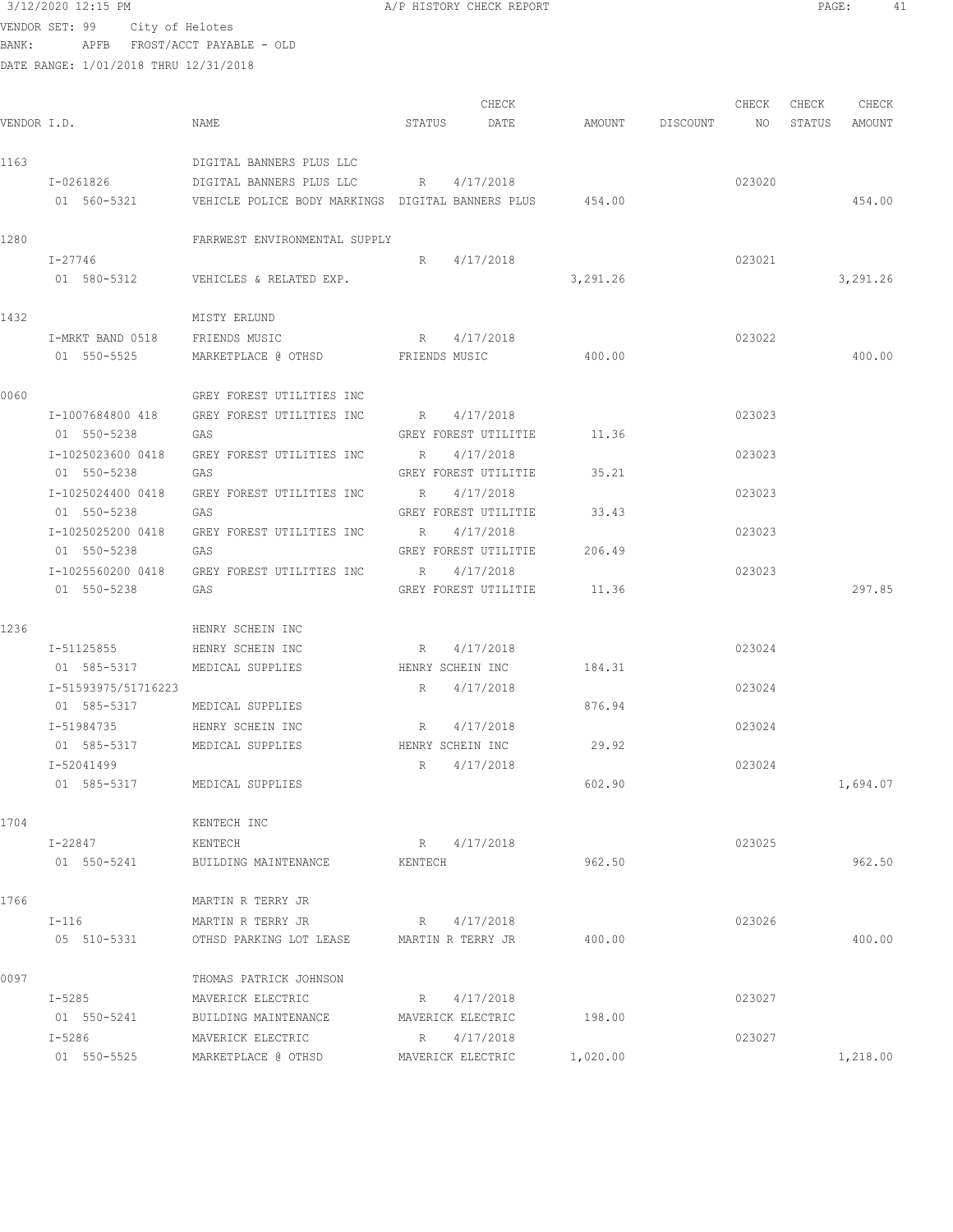3/12/2020 12:15 PM A/P HISTORY CHECK REPORT PAGE: 42 VENDOR SET: 99 City of Helotes BANK: APFB FROST/ACCT PAYABLE - OLD

DATE RANGE: 1/01/2018 THRU 12/31/2018 CHECK CHECK CHECK CHECK CHECK CHECK CHECK CHECK CHECK CHECK CHECK CHECK CHECK CHECK CHECK CHECK CHECK CHECK CHECK CHECK CHECK CHECK CHECK CHECK CHECK CHECK CHECK CHECK CHECK CHECK CHECK CHECK CHECK CHECK CHECK CHECK CHECK VENDOR I.D. NAME STATUS DATE AMOUNT DISCOUNT NO STATUS AMOUNT 1196 MONTY JOE MCGUFFIN I-MARCH 2018 MONTY JOE MCGUFFIN R 4/17/2018 023028 01 510-5234 HEALTH INSPECTOR MONTY JOE MCGUFFIN 650.00 650.00 650.00 1860 NETWORK ALLIANCE LLC I-2711 NETWORK ALLIANCE LLC R 4/17/2018 023029 01 550-5241 BUILDING MAINTENANCE NETWORK ALLIANCE LLC 1,625.00 I-2769 NETWORK ALLIANCE LLC R 4/17/2018 023029 01 550-5241 BUILDING MAINTENANCE NETWORK ALLIANCE LLC 312.50 1,937.50 1,937.50 0793 OFFICE DEPOT INC I-120810684001 OFFICE DEPOT R 4/17/2018 R 4/17/2018 01 550-5520 PARKS & RECREATION OFFICE DEPOT 72.60 72.60 0107 OMNIBASE SERVICES INC I-121015 0418 OMNIBASE SERVICES INC R 4/17/2018 023031 01 405-1020 WARRANT FINES OMNIBASE SERVICES IN 450.00 450.00 0112 PRAXAIR DIST INC I-81978501 PRAXAIR DIST INC R 4/17/2018 R 4017/2018 01 585-5317 MEDICAL SUPPLIES PRAXAIR DIST INC 254.25 254.25 1359 ROADWAY PRODUCTIONS I-BALANCE 2018 ROADWAY PRODUCTIONS R 4/17/2018 023033 01 550-5520 PARKS & RECREATION ROADWAY PRODUCTIONS 1,050.00 1,050.00 0809 RX TECHNOLOGY I-96639 RX TECHNOLOGY INC R 4/17/2018 023034 01 510-5332 PRINTING & ADVERTISING RX TECHNOLOGY INC  $4,688.00$   $4,688.00$ 1746 SAFETY SERVICES INC I-4170 SAFETY SERVICES INC R 4/17/2018 023035 01 550-5525 MARKETPLACE @ OTHSD SAFETY SERVICES INC 300.00 300.00 0191 SAN ANTONIO EXPRESS NEWS I-007596702 033118 SAN ANTONIO EXPRESS NEWS R 4/17/2018 023036 01 560-5251 IMPOUND FEES - MISC SAN ANTONIO EXPRESS 985.39 985.39

0121 SAN ANTONIO WATER SYSTEMS I-01414030001 418 SAN ANTONIO WATER SYSTEMS R 4/17/2018 023037 01 550-5237 WATER SAN ANTONIO WATER SY 87.31 I-01447360001 418 SAN ANTONIO WATER SYSTEMS R 4/17/2018 023037 01 550-5237 WATER WATER SAN ANTONIO WATER SY 240.52 I-01447390001 418 SAN ANTONIO WATER SYSTEMS R 4/17/2018 023037 01 550-5237 WATER SAN ANTONIO WATER SY 34.67 362.50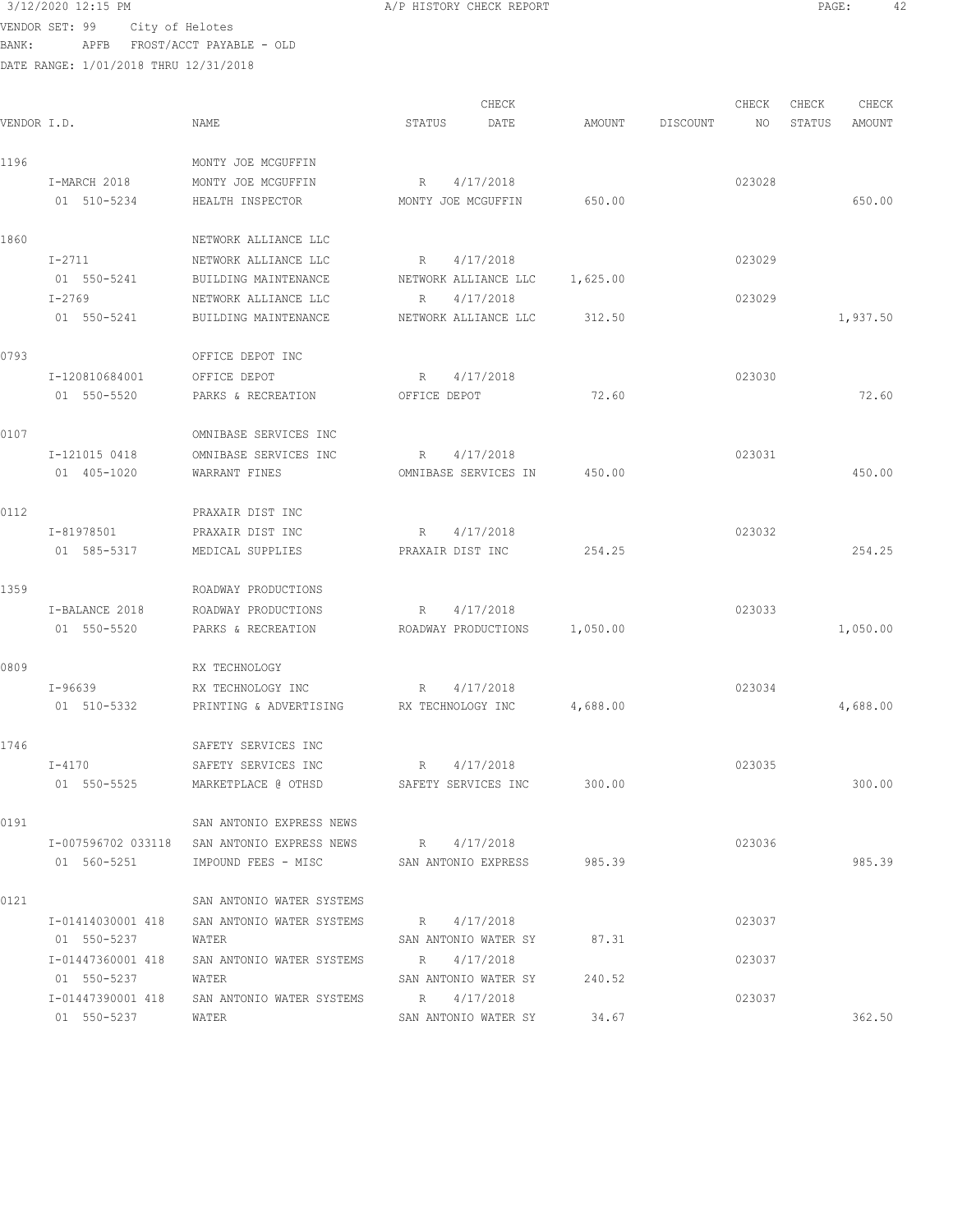$3/12/2020$  12:15 PM  $A/P$  HISTORY CHECK REPORT  $\blacksquare$  PAGE: 43 VENDOR SET: 99 City of Helotes BANK: APFB FROST/ACCT PAYABLE - OLD

| VENDOR I.D. |                                 | NAME                                                                                      | STATUS | CHECK<br>DATE                                | AMOUNT         | DISCOUNT | CHECK<br>NO | CHECK<br>STATUS | CHECK<br>AMOUNT |
|-------------|---------------------------------|-------------------------------------------------------------------------------------------|--------|----------------------------------------------|----------------|----------|-------------|-----------------|-----------------|
| 1403        | I-1672128                       | SERVICE UNIFORM RENTAL<br>SERVICE UNIFORM RENTAL                                          | R      | 4/17/2018                                    |                |          | 023038      |                 |                 |
|             | 01 545-5324<br>01 550-5241      | UNIFORM ALLOWANCE<br>BUILDING MAINTENANCE                                                 |        | SERVICE UNIFORM RENT<br>SERVICE UNIFORM RENT | 83.09<br>46.18 |          |             |                 | 129.27          |
| 1483        | I-042118                        | SOUND CITY PRODUCTIONS<br>SOUND CITY PRODUCTIONS                                          |        | R 4/17/2018                                  |                |          | 023039      |                 |                 |
|             | 01 550-5520                     | PARKS & RECREATION SOUND CITY PRODUCTIO 1,862.50                                          |        |                                              |                |          |             |                 | 1,862.50        |
| 1814        |                                 | SOUTHERN GLAZER'S WINE & SPIRI                                                            |        |                                              |                |          |             |                 |                 |
|             | I-JAZZ WINE 2018<br>01 550-5520 | SOUTHERN GLAZER'S WINE & SPIRI R 4/17/2018<br>PARKS & RECREATION                          |        | SOUTHERN GLAZER'S WI                         | 816.00         |          | 023040      |                 | 816.00          |
| 1695        |                                 | STERICYCLE INC                                                                            |        |                                              |                |          |             |                 |                 |
|             | I-4007734970<br>01 585-5210     | STERICYCLE INC<br>OTHER CONTRACTUAL SERVICES STERICYCLE INC                               |        | R 4/17/2018                                  | 181.92         |          | 023041      |                 | 181.92          |
| 1120        |                                 | SUNBELT RENTALS INC                                                                       |        |                                              |                |          |             |                 |                 |
|             | I-772376470001<br>01 550-5243   | SUNBELT RENTALS INC<br>GROUNDS MAINTENANCE SUNBELT RENTALS INC 70.10                      | R      | 4/17/2018                                    |                |          | 023042      |                 | 70.10           |
| 0145        |                                 | TIME WARNER CABLE SAN ANTONIO                                                             |        |                                              |                |          |             |                 |                 |
|             | I-0039133040718<br>01 550-5245  | TIME WARNER CABLE SAN ANTONIO R 4/17/2018<br>INTERNET & CABLE <b>TIME WARNER CABLE SA</b> |        |                                              | 548.83         |          | 023043      |                 | 548.83          |
| 1606        |                                 | TYCO INTEGRATED SECURITY LLC                                                              |        |                                              |                |          |             |                 |                 |
|             | I-30274810<br>01 550-5241       | TYCO INTEGRATED SECURITY LLC R 4/17/2018<br>BUILDING MAINTENANCE                          |        | TYCO INTEGRATED SECU                         | 338.00         |          | 023044      |                 |                 |
|             | I-30381936<br>01 550-5241       | TYCO INTEGRATED SECURITY LLC R<br>BUILDING MAINTENANCE                                    |        | 4/17/2018<br>TYCO INTEGRATED SECU            | 615.00         |          | 023044      |                 |                 |
|             | I-30381937<br>01 550-5241       | TYCO INTEGRATED SECURITY LLC R<br>BUILDING MAINTENANCE                                    |        | 4/17/2018<br>TYCO INTEGRATED SECU 2,956.77   |                |          | 023044      |                 |                 |
|             | I-30381938<br>01 550-5241       | TYCO INTEGRATED SECURITY LLC R 4/17/2018<br>BUILDING MAINTENANCE                          |        | TYCO INTEGRATED SECU 348.00                  |                |          | 023044      |                 | 4,257.77        |
| 0764        |                                 | TYLER TECHNOLOGIES INC                                                                    |        |                                              |                |          |             |                 |                 |
|             | I-025217089<br>01 540-5205      | TYLER TECHNOLOGIES INC<br>TECHNOLOGY & EQUIPMENT TYLER TECHNOLOGIES I                     |        | R 4/17/2018                                  | 3,721.94       |          | 023045      |                 | 3,721.94        |
| 0921        |                                 | VANGUARD CLEANING SYSTEM INC                                                              |        |                                              |                |          |             |                 |                 |
|             | I-SA77249<br>01 550-5242        | VANGUARD CLEANING SYSTEM INC R 4/17/2018<br>CITY CUSTODIAN                                |        | VANGUARD CLEANING SY                         | 475.00         |          | 023046      |                 |                 |
|             | I-SA77251<br>01 550-5242        | VANGUARD CLEANING SYSTEM INC R 4/17/2018<br>CITY CUSTODIAN                                |        | VANGUARD CLEANING SY                         | 361.00         |          | 023046      |                 |                 |
|             | I-SA77252<br>01 550-5242        | VANGUARD CLEANING SYSTEM INC R 4/17/2018<br>CITY CUSTODIAN                                |        | VANGUARD CLEANING SY 140.00                  |                |          | 023046      |                 | 976.00          |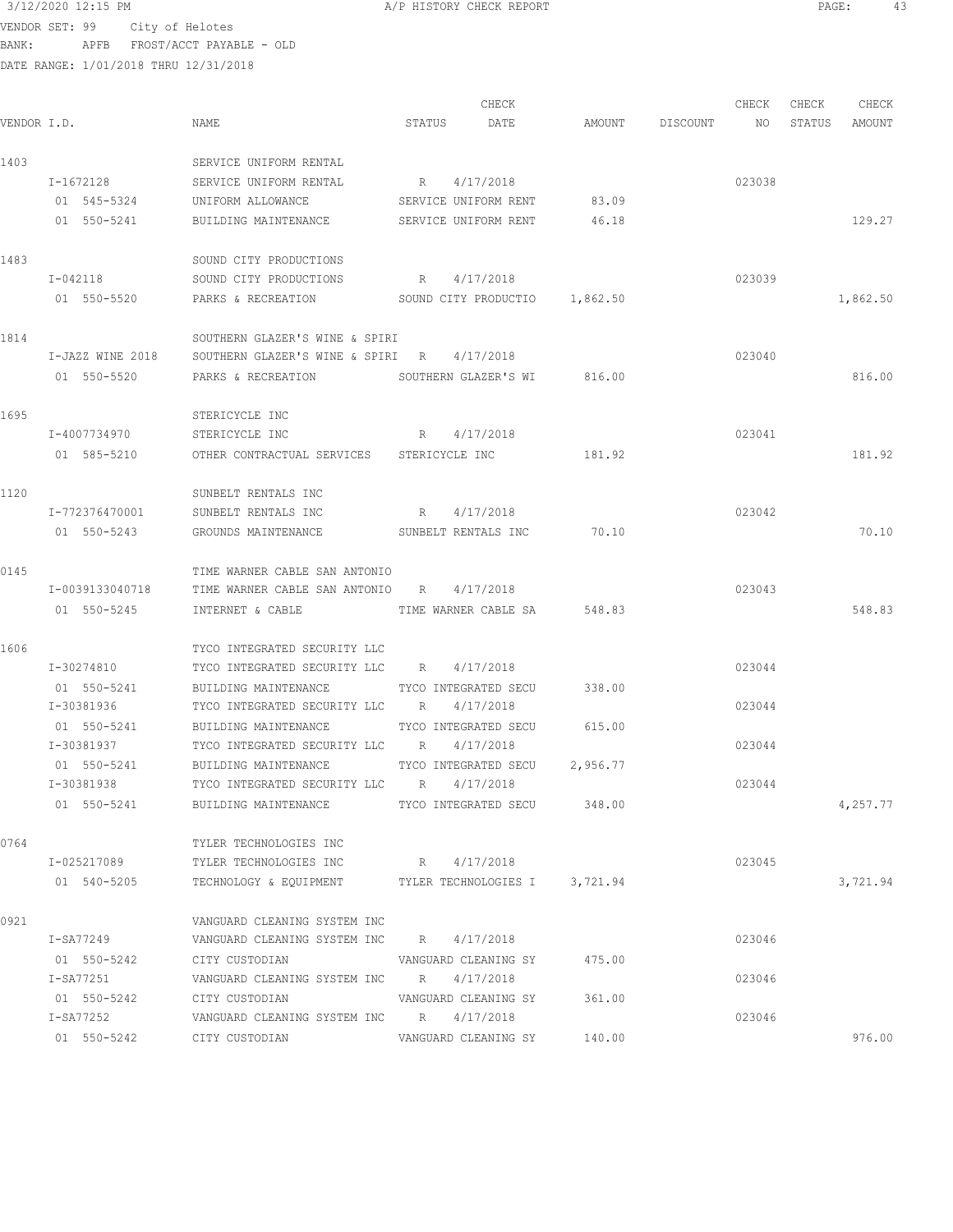## $3/12/2020$  12:15 PM  $A/P$  HISTORY CHECK REPORT  $\begin{array}{ccc} 3/12/2020 & 12:15 & \text{PM} \end{array}$  PAGE: 44

VENDOR SET: 99 City of Helotes BANK: APFB FROST/ACCT PAYABLE - OLD

| VENDOR I.D. |                  | NAME                                                    | STATUS       | CHECK<br>DATE                 | AMOUNT | DISCOUNT | CHECK<br>NO | CHECK<br>STATUS | CHECK<br>AMOUNT |  |
|-------------|------------------|---------------------------------------------------------|--------------|-------------------------------|--------|----------|-------------|-----------------|-----------------|--|
| 1370        |                  | JUSTIN VINCENT                                          |              |                               |        |          |             |                 |                 |  |
|             | I-TRAVEL 0418    | VINCENT, JUSTIN                                         | $R_{\odot}$  | 4/17/2018                     |        |          | 023047      |                 |                 |  |
|             | 01 545-5203      | SCHOOLS & SEMINARS                                      |              | VINCENT, JUSTIN               | 518.24 |          |             |                 | 518.24          |  |
| 1387        |                  | WELLS FARGO FINANCIAL LEASING                           |              |                               |        |          |             |                 |                 |  |
|             | I-5004715598     | WELLS FARGO FINANCIAL LEASING                           | R            | 4/17/2018                     |        |          | 023048      |                 |                 |  |
|             | 01 510-5330      | COPIERS & PRINTERS                                      |              | WELLS FARGO FINANCIA          | 27.00  |          |             |                 |                 |  |
|             | I-5004715599     | WELLS FARGO FINANCIAL LEASING                           | R            | 4/17/2018                     |        |          | 023048      |                 |                 |  |
|             | 01 510-5330      | COPIERS & PRINTERS                                      |              | WELLS FARGO FINANCIA 1,998.87 |        |          |             |                 | 2,025.87        |  |
| 1289        |                  | ZIPS CAR WASH LLC                                       |              |                               |        |          |             |                 |                 |  |
|             | I-0318118143     | ZIPS CAR WASH LLC                                       | R            | 4/17/2018                     |        |          | 023049      |                 |                 |  |
|             | 01 560-5210      | OTHER CONTRACTUAL SERVICES ZIPS CAR WASH LLC            |              |                               | 132.00 |          |             |                 |                 |  |
|             | 01 545-5501      | VEHICLES & EQUIPMENT                                    |              | ZIPS CAR WASH LLC             | 72.00  |          |             |                 | 204.00          |  |
| 1896        |                  | APRIL NEWBY                                             |              |                               |        |          |             |                 |                 |  |
|             | I-TRVL REIMB 418 | APRIL NEWBY                                             | R            | 4/19/2018                     |        |          | 023050      |                 |                 |  |
|             | 01 535-5112      | SCHOOLS & SEMINARS                                      | APRIL NEWBY  |                               | 100.17 |          |             |                 | 100.17          |  |
| 0795        |                  | COMPTROLLER OF PUBLIC ACCOUNTS                          |              |                               |        |          |             |                 |                 |  |
|             | I-00518 LIQ LIC  | COMPTROLLER OF PUBLIC ACCOUNTS R                        |              | 4/19/2018                     |        |          | 023051      |                 |                 |  |
|             | 01 550-5525      | MARKETPLACE @ OTHSD                                     |              | COMPTROLLER OF PUBLI          | 231.00 |          |             |                 | 231.00          |  |
| 1895        |                  | DAVID VILLANUEVA                                        |              |                               |        |          |             |                 |                 |  |
|             | I-0421201801     | DAVID VILLANUEVA                                        | R            | 4/19/2018                     |        |          | 023052      |                 |                 |  |
|             | 01 550-5520      | PARKS & RECREATION                                      |              | DAVID VILLANUEVA              | 500.00 |          |             |                 | 500.00          |  |
| 1433        |                  | PRIESTLOCK & KEY                                        |              |                               |        |          |             |                 |                 |  |
|             | I-030818         | PRIESTLOCK & KEY                                        | R            | 4/19/2018                     |        |          | 023053      |                 |                 |  |
|             | 01 550-5241      | BUILDING MAINTENANCE                                    |              | PRIESTLOCK & KEY              | 111.00 |          |             |                 | 111.00          |  |
| 1894        |                  | RICHPORT ENTERPRISES INC                                |              |                               |        |          |             |                 |                 |  |
|             | I-JAZZ MAIN 2018 | RICHPORT ENTERPRISES INC                                |              | R 4/19/2018                   |        |          | 023054      |                 |                 |  |
|             | 01 550-5520      | PARKS & RECREATION <b>RICHPORT ENTERPRISES</b> 1,800.00 |              |                               |        |          |             |                 | 1,800.00        |  |
| 1897        |                  | ROTO ROOTER PLUMBERS                                    |              |                               |        |          |             |                 |                 |  |
|             |                  | I-PERMIT REFUND 418 ROTO ROOTER PLUMBERS                |              | V 4/19/2018                   |        |          | 023055      |                 | 92.40           |  |
| 1815        |                  | GLAZER'S BEER AND BEVERAGE OF                           |              |                               |        |          |             |                 |                 |  |
|             | I-JAZZ 2018      | GLAZER'S BEER AND BEVERAGE OF H 4/21/2018               |              |                               |        |          | 023056      |                 |                 |  |
|             | 01 550-5520      | PARKS & RECREATION                                      |              | GLAZER'S BEER AND BE 1,117.42 |        |          |             |                 | 1,117.42        |  |
| 1653        |                  | AUTOZONE INC                                            |              |                               |        |          |             |                 |                 |  |
|             | I-6280912461     | AUTOZONE INC                                            |              | R 4/25/2018                   |        |          | 023058      |                 |                 |  |
|             | 01 580-5302      | OPERATING SUPPLIES                                      | AUTOZONE INC |                               | 19.99  |          |             |                 | 19.99           |  |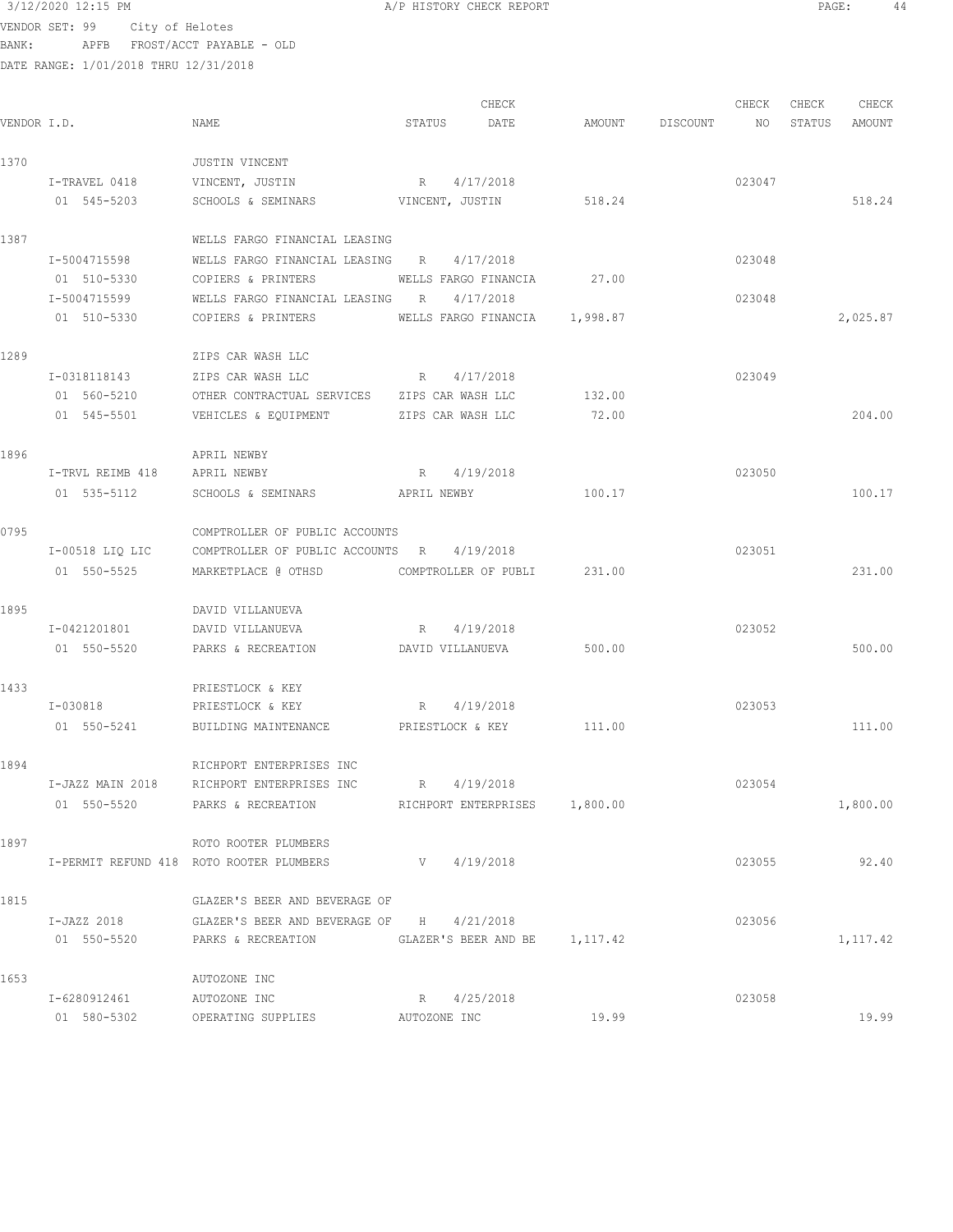| 3/12/2020 12:15 PM |                                        | A/P HISTORY CHECK REPORT | PAGE: | 45 |
|--------------------|----------------------------------------|--------------------------|-------|----|
|                    | VENDOR SET: 99 City of Helotes         |                          |       |    |
| BANK:              | APFB FROST/ACCT PAYABLE - OLD          |                          |       |    |
|                    | DATE RANGE· 1/01/2018 THRII 12/31/2018 |                          |       |    |

|             |                                     |                                               |                    | CHECK                        |          |          | CHECK  | CHECK  | CHECK           |
|-------------|-------------------------------------|-----------------------------------------------|--------------------|------------------------------|----------|----------|--------|--------|-----------------|
| VENDOR I.D. |                                     | NAME                                          | STATUS             | DATE                         | AMOUNT   | DISCOUNT | NO.    | STATUS | AMOUNT          |
| 0425        |                                     | CASCO INDUSTRIES INC                          |                    |                              |          |          |        |        |                 |
|             | I-193451                            |                                               |                    | $V = 4/25/2018$              |          |          |        |        | 023059 1,405.00 |
| 0425        |                                     | CASCO INDUSTRIES INC                          |                    |                              |          |          |        |        |                 |
|             | M-CHECK                             | CASCO INDUSTRIES INC                          | VOIDED V 4/25/2018 |                              |          |          | 023059 |        | 1,405.00CR      |
| 1898        |                                     | DICKINSON SPRINKLER AND LAWN S                |                    |                              |          |          |        |        |                 |
|             | I-040518                            | DICKINSON SPRINKLER AND LAWN S R              |                    | 4/25/2018                    |          |          | 023060 |        |                 |
|             | 01 550-5520                         | PARKS & RECREATION                            |                    | DICKINSON SPRINKLER 2,840.00 |          |          |        |        | 2,840.00        |
| 1739        |                                     | FASTMED URGENT CARE, PC                       |                    |                              |          |          |        |        |                 |
|             | I-4011903 418                       | FASTMED URGENT CARE, PC                       |                    | R 4/25/2018                  |          |          | 023061 |        |                 |
|             | 01 550-5520                         | PARKS & RECREATION FASTMED URGENT CARE, 59.00 |                    |                              |          |          |        |        | 59.00           |
| 1682        |                                     | HELOTES HUMANE SOCIETY                        |                    |                              |          |          |        |        |                 |
|             | $I - 042018$                        | HELOTES HUMANE SOCIETY                        | R 4/25/2018        |                              |          |          | 023062 |        |                 |
|             | 01 545-5228                         | ANIMAL CONTROL                                |                    | HELOTES HUMANE SOCIE         | 480.00   |          |        |        | 480.00          |
| 1236        |                                     | HENRY SCHEIN INC                              |                    |                              |          |          |        |        |                 |
|             | I-52315438                          |                                               | R                  | 4/25/2018                    |          |          | 023063 |        |                 |
|             | 01 585-5317                         | MEDICAL SUPPLIES                              |                    |                              | 1,101.86 |          |        |        | 1,101.86        |
| 0112        |                                     | PRAXAIR DIST INC                              |                    |                              |          |          |        |        |                 |
|             | I-82351458                          | PRAXAIR DIST INC                              |                    | R 4/25/2018                  |          |          | 023064 |        |                 |
|             | 01 585-5317                         | MEDICAL SUPPLIES                              |                    | PRAXAIR DIST INC             | 326.07   |          |        |        | 326.07          |
| 1403        |                                     | SERVICE UNIFORM RENTAL                        |                    |                              |          |          |        |        |                 |
|             | I-1672985                           | SERVICE UNIFORM RENTAL                        | $R$ and $R$        | 4/25/2018                    |          |          | 023065 |        |                 |
|             | 01 545-5324                         | UNIFORM ALLOWANCE                             |                    | SERVICE UNIFORM RENT         | 83.09    |          |        |        |                 |
|             | 01 550-5241                         | BUILDING MAINTENANCE                          |                    | SERVICE UNIFORM RENT         | 46.18    |          |        |        | 129.27          |
| 0021        |                                     | A T & T MOBILITY                              |                    |                              |          |          |        |        |                 |
|             | I-287274688519 418 A T & T MOBILITY |                                               | R 5/04/2018        |                              |          |          | 023086 |        |                 |
|             | 01 545-5201                         | COMMUNICATION EQUIPMENT                       |                    | A T & T MOBILITY             | 511.54   |          |        |        |                 |
|             | 01 560-5200                         | COMMUNICATION EQUIPMENT                       |                    | A T & T MOBILITY             | 511.54   |          |        |        |                 |
|             | 01 580-5200                         | COMMUNICATION EQUIPMENT                       |                    | A T & T MOBILITY             | 511.54   |          |        |        | 1,534.62        |
| 1852        |                                     | AIR AUTHORITY LLC                             |                    |                              |          |          |        |        |                 |
|             | $I - 85191$                         | AIR AUTHORITY LLC                             | R                  | 5/04/2018                    |          |          | 023087 |        |                 |
|             | 01 550-5241                         | BUILDING MAINTENANCE                          |                    | AIR AUTHORITY LLC            | 603.50   |          |        |        | 603.50          |
| 0869        |                                     | CARL HUDSON                                   |                    |                              |          |          |        |        |                 |
|             | I-TRVL 0518                         | CARL HUDSON                                   | $R_{\perp}$        | 5/04/2018                    |          |          | 023088 |        |                 |
|             | 01 580-5203                         | SCHOOLS & SEMINARS                            | CARL HUDSON        |                              | 340.43   |          |        |        | 340.43          |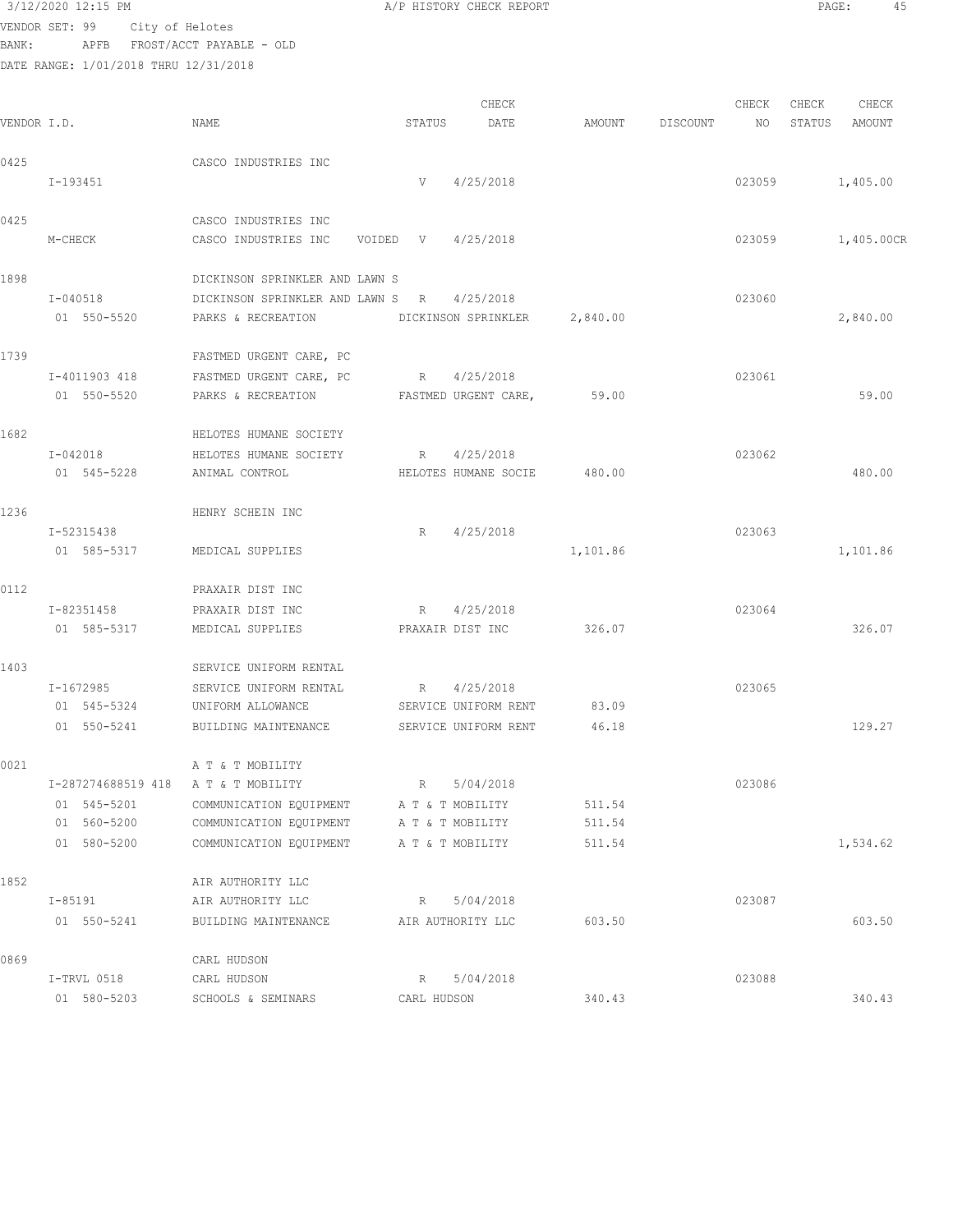## 3/12/2020 12:15 PM **A/P HISTORY CHECK REPORT PAGE:** 46 VENDOR SET: 99 City of Helotes

BANK: APFB FROST/ACCT PAYABLE - OLD

|             |              |                                               |                 | CHECK                |          |          | CHECK  | CHECK  | CHECK    |
|-------------|--------------|-----------------------------------------------|-----------------|----------------------|----------|----------|--------|--------|----------|
| VENDOR I.D. |              | NAME                                          | STATUS          | DATE                 | AMOUNT   | DISCOUNT | NO     | STATUS | AMOUNT   |
| 0425        |              | CASCO INDUSTRIES INC                          |                 |                      |          |          |        |        |          |
|             | I-193451     |                                               | R               | 5/04/2018 Reissue    |          |          | 023089 |        |          |
|             | 01 580-5321  | TOOLS/APPARTUS/ACCESSORIE                     |                 |                      | 1,405.00 |          |        |        | 1,405.00 |
| 1865        |              | ESD AND ASSOCIATES                            |                 |                      |          |          |        |        |          |
|             | I-47036      | ESD AND ASSOCIATES                            | R               | 5/04/2018            |          |          | 023090 |        |          |
|             | 01 550-5210  | OTHER CONTRACTUAL SERVICES ESD AND ASSOCIATES |                 |                      | 608.00   |          |        |        | 608.00   |
| 0427        |              | MARIO A TREVINO                               |                 |                      |          |          |        |        |          |
|             | I-APRIL 2018 | MARIO A TREVINO                               | $R_{\rm c}$     | 5/04/2018            |          |          | 023091 |        |          |
|             | 01 530-5219  | MUNICIPAL COURT JUDGES                        | MARIO A TREVINO |                      | 800.00   |          |        |        |          |
|             | I-MARCH 2018 | MARIO A TREVINO                               | R               | 5/04/2018            |          |          | 023091 |        |          |
|             | 01 530-5219  | MUNICIPAL COURT JUDGES                        | MARIO A TREVINO |                      | 800.00   |          |        |        | 1,600.00 |
| 0097        |              | THOMAS PATRICK JOHNSON                        |                 |                      |          |          |        |        |          |
|             | I-5292       | MAVERICK ELECTRIC                             | R               | 5/04/2018            |          |          | 023092 |        |          |
|             | 01 550-5525  | MARKETPLACE @ OTHSD                           |                 | MAVERICK ELECTRIC    | 1,020.00 |          |        |        |          |
|             | $I - 5293$   | MAVERICK ELECTRIC                             | R               | 5/04/2018            |          |          | 023092 |        |          |
|             | 01 550-5520  | PARKS & RECREATION                            |                 | MAVERICK ELECTRIC    | 407.50   |          |        |        | 1,427.50 |
| 0739        |              | RICHARD WALL                                  |                 |                      |          |          |        |        |          |
|             | I-TRVL 0518  | RICHARD WALL                                  | R               | 5/04/2018            |          |          | 023093 |        |          |
|             | 01 580-5203  | SCHOOLS & SEMINARS                            | RICHARD WALL    |                      | 147.50   |          |        |        | 147.50   |
| 0809        |              | RX TECHNOLOGY                                 |                 |                      |          |          |        |        |          |
|             | I-96653      | RX TECHNOLOGY INC                             | R               | 5/04/2018            |          |          | 023094 |        |          |
|             | 01 515-5330  | TECHNOLOGY & EQUIPMENT                        |                 | RX TECHNOLOGY INC    | 200.00   |          |        |        | 200.00   |
| 1746        |              | SAFETY SERVICES INC                           |                 |                      |          |          |        |        |          |
|             | I-4188       | SAFETY SERVICES INC                           | R               | 5/04/2018            |          |          | 023095 |        |          |
|             | 01 550-5520  | PARKS & RECREATION                            |                 | SAFETY SERVICES INC  | 233.31   |          |        |        | 233.31   |
| 1403        |              | SERVICE UNIFORM RENTAL                        |                 |                      |          |          |        |        |          |
|             | I-1673840    | SERVICE UNIFORM RENTAL                        | R               | 5/04/2018            |          |          | 023096 |        |          |
|             | 01 545-5324  | UNIFORM ALLOWANCE                             |                 | SERVICE UNIFORM RENT | 83.09    |          |        |        |          |
|             | 01 550-5241  | BUILDING MAINTENANCE                          |                 | SERVICE UNIFORM RENT | 46.18    |          |        |        | 129.27   |
| 1588        |              | SHRED-IT USA LLC                              |                 |                      |          |          |        |        |          |
|             | I-8124555817 | SHRED-IT USA LLC                              |                 | R 5/04/2018          |          |          | 023097 |        |          |
|             | 01 530-5201  | SUBSCRIPTIONS                                 |                 | SHRED-IT USA LLC     | 143.45   |          |        |        | 143.45   |
| 1989        |              | TEXAS MEDCLINIC                               |                 |                      |          |          |        |        |          |
|             | I-180268     | TEXAS MEDCLINIC                               | R               | 5/04/2018            |          |          | 023098 |        |          |
|             | 01 580-5110  | PRE-EMPLOYMENT PHYSICALS                      |                 | TEXAS MEDCLINIC      | 239.00   |          |        |        | 239.00   |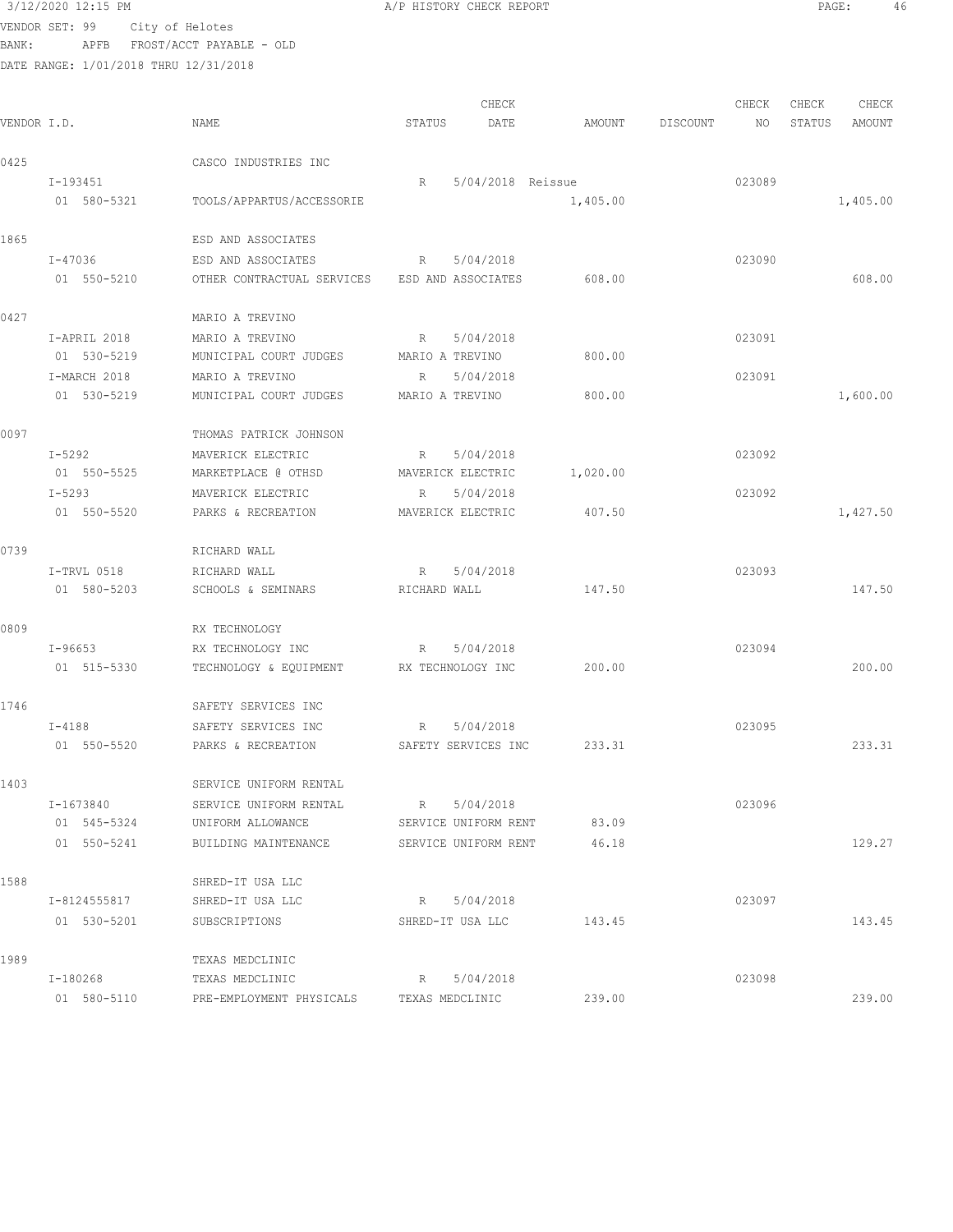## $3/12/2020$  12:15 PM  $A/P$  HISTORY CHECK REPORT  $\overline{PAGE}$ : 47 VENDOR SET: 99 City of Helotes BANK: APFB FROST/ACCT PAYABLE - OLD

| VENDOR I.D. |                            | NAME                                                                       | STATUS        | CHECK<br>DATE                     | AMOUNT    | DISCOUNT | CHECK<br>NO | CHECK<br>STATUS | CHECK<br>AMOUNT |
|-------------|----------------------------|----------------------------------------------------------------------------|---------------|-----------------------------------|-----------|----------|-------------|-----------------|-----------------|
| 0764        | I-025209446<br>01 540-5205 | TYLER TECHNOLOGIES INC<br>TYLER TECHNOLOGIES INC<br>TECHNOLOGY & EQUIPMENT | R             | 5/04/2018<br>TYLER TECHNOLOGIES I | 430.48    |          | 023099      |                 | 430.48          |
| 0945        |                            | VULCAN CONSTRUCTION MATERIALS                                              |               |                                   |           |          |             |                 |                 |
|             | I-61712084                 | VULCAN CONSTRUCTION MATERIALS R                                            |               | 5/04/2018 Reissue                 |           |          | 023100      |                 |                 |
|             | 01 550-5520                | PARKS & RECREATION                                                         |               | VULCAN CONSTRUCTION               | 493.24    |          |             |                 |                 |
|             | I-61712085                 | VULCAN CONSTRUCTION MATERIALS                                              | R             | 5/04/2018 Reissue                 |           |          | 023100      |                 |                 |
|             | 01 550-5520                | PARKS & RECREATION                                                         |               | VULCAN CONSTRUCTION               | 6,568.68  |          |             |                 | 7,061.92        |
| 1721        |                            | A T & T                                                                    |               |                                   |           |          |             |                 |                 |
|             | I-4950121403               | A T & T                                                                    | $R_{\rm max}$ | 5/08/2018                         |           |          | 023101      |                 |                 |
|             | 01 550-5240                | TELEPHONE                                                                  | A T & T       |                                   | 1,423.02  |          |             |                 | 1,423.02        |
| 1852        |                            | AIR AUTHORITY LLC                                                          |               |                                   |           |          |             |                 |                 |
|             | I-85721                    | AIR AUTHORITY LLC                                                          | R             | 5/08/2018                         |           |          | 023102      |                 |                 |
|             | 01 550-5241                | BUILDING MAINTENANCE                                                       |               | AIR AUTHORITY LLC                 | 142.50    |          |             |                 |                 |
|             | I-85771                    | AIR AUTHORITY LLC                                                          | R             | 5/08/2018                         |           |          | 023102      |                 |                 |
|             | 01 550-5241                | BUILDING MAINTENANCE                                                       |               | AIR AUTHORITY LLC                 | 2,320.00  |          |             |                 | 2,462.50        |
| 0029        |                            | BRUCE C BEALOR                                                             |               |                                   |           |          |             |                 |                 |
|             | I-APRIL 2018               | BRUCE C BEALOR                                                             | $R_{\rm c}$   | 5/08/2018                         |           |          | 023103      |                 |                 |
|             | 01 510-5231                | BUILDING OFFICIAL                                                          |               | BRUCE C BEALOR                    | 13,345.00 |          |             |                 | 13,345.00       |
| 0747        |                            | C-6 DISPOSAL SYSTEMS INC                                                   |               |                                   |           |          |             |                 |                 |
|             | I-631742                   | C-6 DISPOSAL SYSTEMS INC                                                   | R             | 5/08/2018                         |           |          | 023104      |                 |                 |
|             | 01 550-5525                | MARKETPLACE @ OTHSD                                                        |               | C-6 DISPOSAL SYSTEMS              | 125.00    |          |             |                 | 125.00          |
| 0891        |                            | CARLOS GARCIA                                                              |               |                                   |           |          |             |                 |                 |
|             | I-A39                      | CARLOS GARCIA                                                              | R             | 5/08/2018                         |           |          | 023105      |                 |                 |
|             | 01 550-5520                | PARKS & RECREATION                                                         |               | CARLOS GARCIA                     | 500.00    |          |             |                 | 500.00          |
| 0042        |                            | CITY PUBLIC SERVICE                                                        |               |                                   |           |          |             |                 |                 |
|             | I-3001085347 518           | CITY PUBLIC SERVICE                                                        |               | R 5/08/2018                       |           |          | 023106      |                 |                 |
|             | 01 550-5239                | ELECTRIC                                                                   |               | CITY PUBLIC SERVICE               | 595.05    |          |             |                 |                 |
|             | I-3002417564 0518          | CITY PUBLIC SERVICE                                                        |               | R 5/08/2018                       |           |          | 023106      |                 |                 |
|             | 01 550-5239                | ELECTRIC                                                                   |               | CITY PUBLIC SERVICE               | 330.73    |          |             |                 | 925.78          |
| 1523        |                            | ELIGIBILITY TRACKING CALCULATO                                             |               |                                   |           |          |             |                 |                 |
|             | I-18041                    | ELIGIBILITY TRACKING CALCULATO R 5/08/2018                                 |               |                                   |           |          | 023107      |                 |                 |
|             | 01 550-5510                | MISCELLANEOUS EXPENSES                                                     |               | ELIGIBILITY TRACKING              | 150.00    |          |             |                 | 150.00          |

| 1138        | FORD MOTOR CREDIT COMPANY LLC |                   |           |        |           |
|-------------|-------------------------------|-------------------|-----------|--------|-----------|
| I-1520229   | FORD MOTOR CREDIT             | R 5/08/2018       |           | 023108 |           |
| 01 560-5501 | VEHICLE PURCHASES             | FORD MOTOR CREDIT | 28,583.70 |        | 28,583.70 |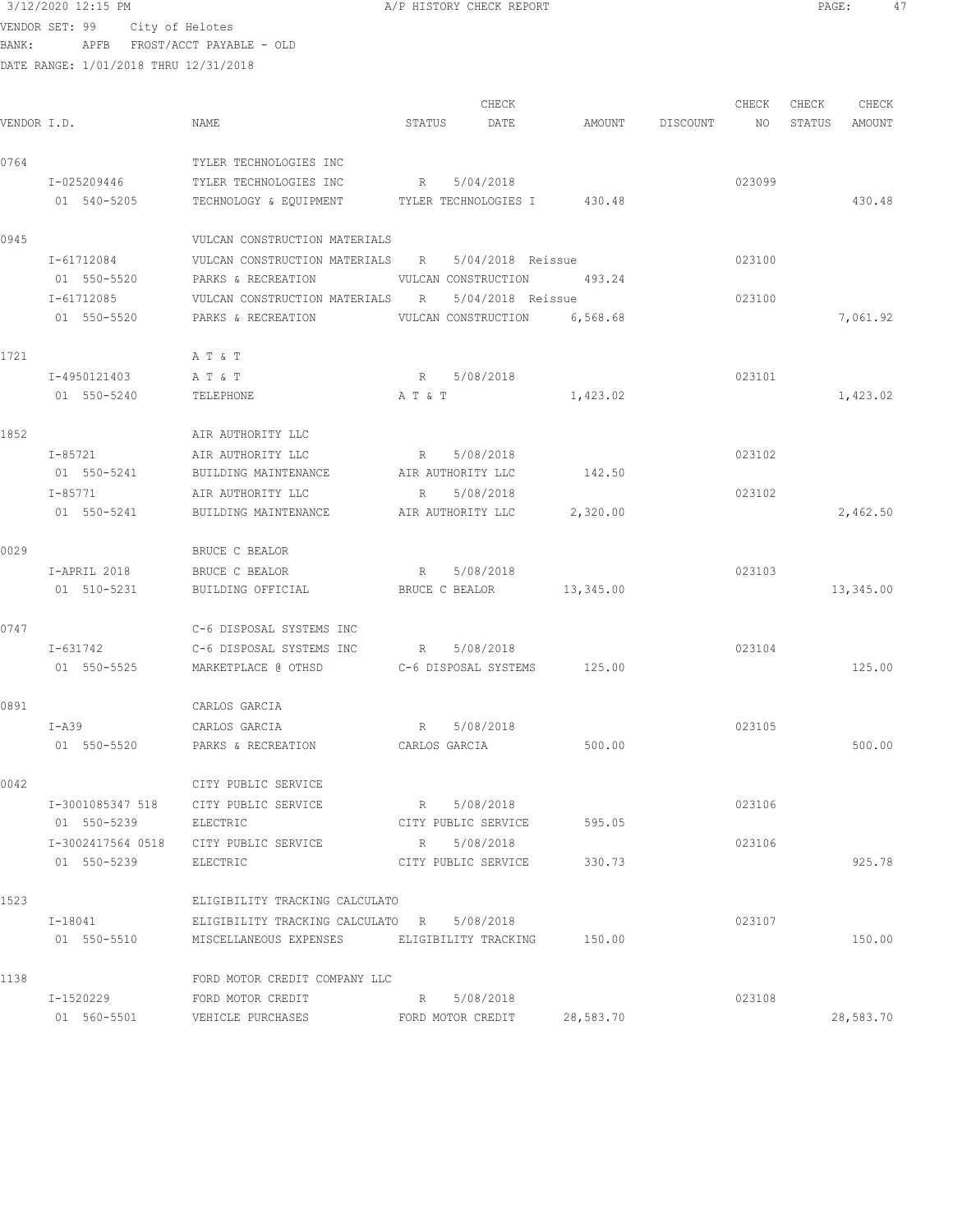$3/12/2020$  12:15 PM  $\,$  A/P HISTORY CHECK REPORT  $\,$  PAGE: 48 VENDOR SET: 99 City of Helotes BANK: APFB FROST/ACCT PAYABLE - OLD

|             |                   |                                            |                  | CHECK                       |        |                 | CHECK           | CHECK  | CHECK    |
|-------------|-------------------|--------------------------------------------|------------------|-----------------------------|--------|-----------------|-----------------|--------|----------|
| VENDOR I.D. |                   | NAME                                       | STATUS           | DATE                        |        | AMOUNT DISCOUNT | NO <sub>N</sub> | STATUS | AMOUNT   |
| 0060        |                   | GREY FOREST UTILITIES INC                  |                  |                             |        |                 |                 |        |          |
|             | I-1007684800 518  | GREY FOREST UTILITIES INC                  | R 5/08/2018      |                             |        |                 | 023109          |        |          |
|             | 01 550-5238       | GAS                                        |                  | GREY FOREST UTILITIE 10.36  |        |                 |                 |        |          |
|             | I-1025023600 518  | GREY FOREST UTILITIES INC                  | R                | 5/08/2018                   |        |                 | 023109          |        |          |
|             | 01 550-5238       | GAS                                        |                  | GREY FOREST UTILITIE        | 10.36  |                 |                 |        |          |
|             | I-1025024400 518  | GREY FOREST UTILITIES INC                  | R                | 5/08/2018                   |        |                 | 023109          |        |          |
|             | 01 550-5238       | GAS                                        |                  | GREY FOREST UTILITIE        | 10.36  |                 |                 |        |          |
|             | I-1025025200 0518 | GREY FOREST UTILITIES INC                  | R                | 5/08/2018                   |        |                 | 023109          |        |          |
|             | 01 550-5238       | GAS                                        |                  | GREY FOREST UTILITIE 106.26 |        |                 |                 |        |          |
|             | I-1025560200 518  | GREY FOREST UTILITIES INC                  | R                | 5/08/2018                   |        |                 | 023109          |        |          |
|             | 01 550-5238       | GAS                                        |                  | GREY FOREST UTILITIE 10.36  |        |                 |                 |        | 147.70   |
| 1236        |                   | HENRY SCHEIN INC                           |                  |                             |        |                 |                 |        |          |
|             | I-51628778        | HENRY SCHEIN INC                           | R 5/08/2018      |                             |        |                 | 023110          |        |          |
|             | 01 585-5317       | MEDICAL SUPPLIES                           |                  | HENRY SCHEIN INC 179.88     |        |                 |                 |        |          |
|             | I-52208824        | HENRY SCHEIN INC                           | R 5/08/2018      |                             |        |                 | 023110          |        |          |
|             | 01 585-5317       | MEDICAL SUPPLIES                           | HENRY SCHEIN INC |                             | 52.18  |                 |                 |        | 232.06   |
|             |                   |                                            |                  |                             |        |                 |                 |        |          |
| 1197        |                   | LORI GAYLE CALZONCIT                       |                  |                             |        |                 |                 |        |          |
|             | I-APRIL 20180     | LORI GAYLE CALZONCIT                       | R 5/08/2018      |                             |        |                 | 023111          |        |          |
|             | 01 510-5234       | HEALTH INSPECTOR                           |                  | LORI GAYLE CALZONCIT 650.00 |        |                 |                 |        | 650.00   |
| 1196        |                   | MONTY JOE MCGUFFIN                         |                  |                             |        |                 |                 |        |          |
|             | I-APRIL 2018      | MONTY JOE MCGUFFIN                         | R 5/08/2018      |                             |        |                 | 023112          |        |          |
|             | 01 510-5234       | HEALTH INSPECTOR MONTY JOE MCGUFFIN 650.00 |                  |                             |        |                 |                 |        | 650.00   |
| 0793        |                   | OFFICE DEPOT INC                           |                  |                             |        |                 |                 |        |          |
|             | I-123056455001    | OFFICE DEPOT                               | R                | 5/08/2018                   |        |                 | 023113          |        |          |
|             | 01 510-5302       | OPERATING SUPPLIES                         | OFFICE DEPOT     |                             | 292.80 |                 |                 |        |          |
|             | I-125587717001    | OFFICE DEPOT                               | $R_{\perp}$      | 5/08/2018                   |        |                 | 023113          |        |          |
|             | 01 510-5302       | OPERATING SUPPLIES                         | OFFICE DEPOT     |                             | 185.11 |                 |                 |        |          |
|             | I-125588130001    | OFFICE DEPOT                               | R 5/08/2018      |                             |        |                 | 023113          |        |          |
|             | 01 510-5302       | OPERATING SUPPLIES                         | OFFICE DEPOT     |                             | 15.19  |                 |                 |        |          |
|             | I-128885403001    | OFFICE DEPOT                               | R                | 5/08/2018                   |        |                 | 023113          |        |          |
|             | 01 560-5301       | OFFICE SUPPLIES                            | OFFICE DEPOT     |                             | 431.49 |                 |                 |        |          |
|             | I-128885538001    | OFFICE DEPOT                               | R                | 5/08/2018                   |        |                 | 023113          |        |          |
|             | 01 560-5301       | OFFICE SUPPLIES                            | OFFICE DEPOT     |                             | 88.46  |                 |                 |        | 1,013.05 |
| 1261        |                   | ORKIN COMMERCIAL SERVICES                  |                  |                             |        |                 |                 |        |          |
|             | I-169722992       | ORKIN COMMERCIAL SERVICES INC R 5/08/2018  |                  |                             |        |                 | 023114          |        |          |
|             | 01 550-5241       | BUILDING MAINTENANCE                       |                  | ORKIN COMMERCIAL SER 155.00 |        |                 |                 |        | 155.00   |
|             |                   |                                            |                  |                             |        |                 |                 |        |          |
| 0519        |                   | PETTY CASH                                 |                  |                             |        |                 |                 |        |          |
|             | I-PETTY CASH 0518 | PETTY CASH                                 | R 5/08/2018      |                             |        |                 | 023115          |        |          |
|             | 01 510-5203       | SCHOOLS & SEMINARS                         | PETTY CASH       |                             | 24.85  |                 |                 |        |          |
|             | 01 560-5326       | SCHOOLS & SEMINARS                         | PETTY CASH       |                             | 15.00  |                 |                 |        |          |
|             | 01 560-5302       | OPERATING SUPPLIES                         | PETTY CASH       |                             | 30.00  |                 |                 |        |          |
|             | 01 580-5302       | OPERATING SUPPLIES                         | PETTY CASH       |                             | 15.00  |                 |                 |        |          |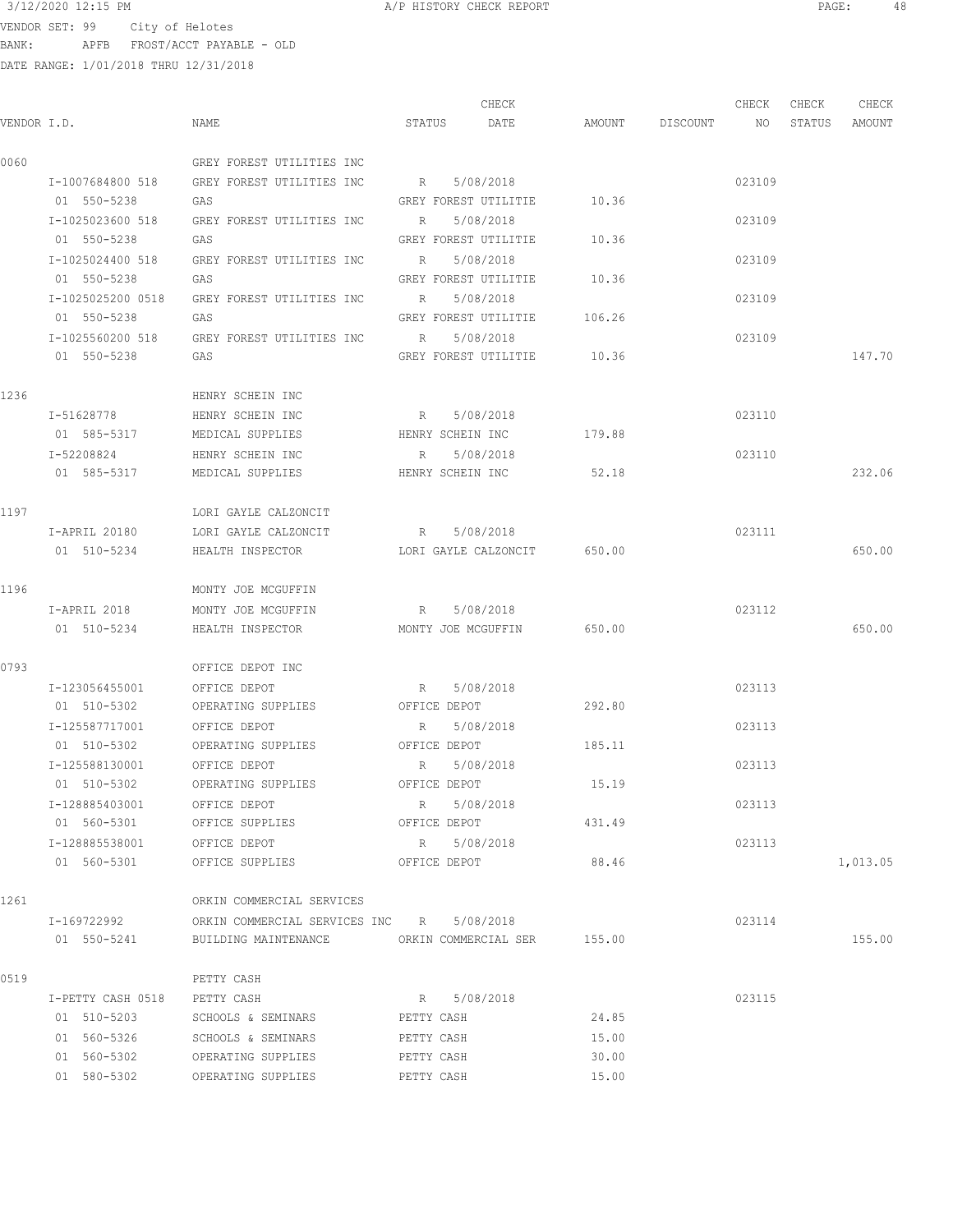VENDOR SET: 99 City of Helotes BANK: APFB FROST/ACCT PAYABLE - OLD

| VENDOR I.D. |                   | NAME                                                       | STATUS                     | CHECK<br>DATE              |          | AMOUNT DISCOUNT | CHECK<br>NO | CHECK<br>STATUS | CHECK<br>AMOUNT |
|-------------|-------------------|------------------------------------------------------------|----------------------------|----------------------------|----------|-----------------|-------------|-----------------|-----------------|
| 0519        |                   | CONT<br>PETTY CASH                                         |                            |                            |          |                 |             |                 |                 |
|             | I-PETTY CASH 0518 | PETTY CASH                                                 | R 5/08/2018                |                            |          |                 | 023115      |                 |                 |
|             | 01 550-5520       | PARKS & RECREATION                                         | PETTY CASH                 |                            | 13.95    |                 |             |                 |                 |
|             | 01 550-5525       | MARKETPLACE @ OTHSD                                        | PETTY CASH                 |                            | 260.65   |                 |             |                 |                 |
|             | 01 560-5326       | SCHOOLS & SEMINARS                                         | PETTY CASH                 |                            | 7.00     |                 |             |                 |                 |
|             | 01 515-5302       | OPERATING SUPPLIES                                         | PETTY CASH                 |                            | 18.91    |                 |             |                 |                 |
|             | 01 550-5520       | PARKS & RECREATION                                         | PETTY CASH                 |                            | 10.99    |                 |             |                 |                 |
|             | 01 510-5203       | SCHOOLS & SEMINARS                                         | PETTY CASH                 |                            | 25.72    |                 |             |                 |                 |
|             | 01 560-5302       | OPERATING SUPPLIES                                         | PETTY CASH                 |                            | 16.75    |                 |             |                 |                 |
|             | 01 510-5302       | OPERATING SUPPLIES                                         | PETTY CASH                 |                            | 15.00    |                 |             |                 |                 |
|             | 01 580-5302       | OPERATING SUPPLIES                                         | PETTY CASH                 |                            | 7.50     |                 |             |                 |                 |
|             | 01 560-5302       | OPERATING SUPPLIES                                         | PETTY CASH                 |                            | 15.00    |                 |             |                 | 476.32          |
| 1622        |                   | PRE-EMPLOYMENT INC                                         |                            |                            |          |                 |             |                 |                 |
|             | I-33086           | PRE-EMPLOYMENT INC                                         | R 5/08/2018                |                            |          |                 | 023117      |                 |                 |
|             | 01 580-5110       | PRE-EMPLOYMENT PHYSICALS PRE-EMPLOYMENT INC                |                            |                            | 101.60   |                 |             |                 | 101.60          |
| 0809        |                   | RX TECHNOLOGY                                              |                            |                            |          |                 |             |                 |                 |
|             | I-94238           | RX TECHNOLOGY INC                                          | R                          | 5/08/2018                  |          |                 | 023118      |                 |                 |
|             | 01 510-5214       | COMPUTER CONTRACTS                                         | RX TECHNOLOGY INC          |                            | 174.00   |                 |             |                 |                 |
|             | I-94244           | RX TECHNOLOGY INC                                          | R                          | 5/08/2018                  |          |                 | 023118      |                 |                 |
|             | 01 510-5214       | COMPUTER CONTRACTS                                         | RX TECHNOLOGY INC          |                            | 174.00   |                 |             |                 |                 |
|             | $I-96242 B$       |                                                            | R                          | 5/08/2018                  |          |                 | 023118      |                 |                 |
|             | 01 510-5305       | TECHNOLOGY & EQUIPMENT                                     |                            |                            | 200.00   |                 |             |                 |                 |
|             | I-96660           | RX TECHNOLOGY INC                                          | R                          | 5/08/2018                  |          |                 | 023118      |                 |                 |
|             | 01 580-5303       | TECHNOLOGY & EQUIPMENT                                     | RX TECHNOLOGY INC          |                            | 1,161.00 |                 |             |                 |                 |
|             | I-96661           | RX TECHNOLOGY INC                                          | R                          | 5/08/2018                  |          |                 | 023118      |                 |                 |
|             | 01 560-5500       | COMPUTER EQUIPMENT                                         | RX TECHNOLOGY INC          |                            | 1,161.00 |                 |             |                 |                 |
|             | I-96709           | RX TECHNOLOGY INC                                          | R 5/08/2018                |                            |          |                 | 023118      |                 |                 |
|             | 01 510-5214       | COMPUTER CONTRACTS                                         | RX TECHNOLOGY INC          |                            | 4,688.00 |                 |             |                 |                 |
|             | I-96710           | RX TECHNOLOGY INC                                          | R 5/08/2018                |                            |          |                 | 023118      |                 |                 |
|             | 01 510-5214       | COMPUTER CONTRACTS                                         | RX TECHNOLOGY INC          |                            | 1,200.00 |                 |             |                 | 8,758.00        |
| 1746        |                   | SAFETY SERVICES INC                                        |                            |                            |          |                 |             |                 |                 |
|             | $I - 4213$        | SAFETY SERVICES INC<br>R 5/08/2018                         |                            |                            |          |                 | 023119      |                 |                 |
|             |                   | 01 550-5525 MARKETPLACE @ OTHSD SAFETY SERVICES INC 300.00 |                            |                            |          |                 |             |                 | 300.00          |
| 0191        |                   | SAN ANTONIO EXPRESS NEWS                                   |                            |                            |          |                 |             |                 |                 |
|             |                   | I-007596702 418 SAN ANTONIO EXPRESS NEWS                   | R 5/08/2018                |                            |          |                 | 023120      |                 |                 |
|             | 01 520-5331       | ADVERTISING                                                | SAN ANTONIO EXPRESS 414.09 |                            |          |                 |             |                 | 414.09          |
| 1403        |                   | SERVICE UNIFORM RENTAL                                     |                            |                            |          |                 |             |                 |                 |
|             | I-1674684         | SERVICE UNIFORM RENTAL                                     | R 5/08/2018                |                            |          |                 | 023121      |                 |                 |
|             | 01 545-5324       | UNIFORM ALLOWANCE SERVICE UNIFORM RENT                     |                            |                            | 83.09    |                 |             |                 |                 |
|             | 01 550-5241       | BUILDING MAINTENANCE SERVICE UNIFORM RENT                  |                            |                            | 46.18    |                 |             |                 |                 |
|             | I-1675541         | SERVICE UNIFORM RENTAL R 5/08/2018                         |                            |                            |          |                 | 023121      |                 |                 |
|             | 01 545-5324       | UNIFORM ALLOWANCE                                          |                            | SERVICE UNIFORM RENT 83.09 |          |                 |             |                 |                 |
|             | 01 550-5241       | BUILDING MAINTENANCE                                       | SERVICE UNIFORM RENT       |                            | 46.18    |                 |             |                 | 258.54          |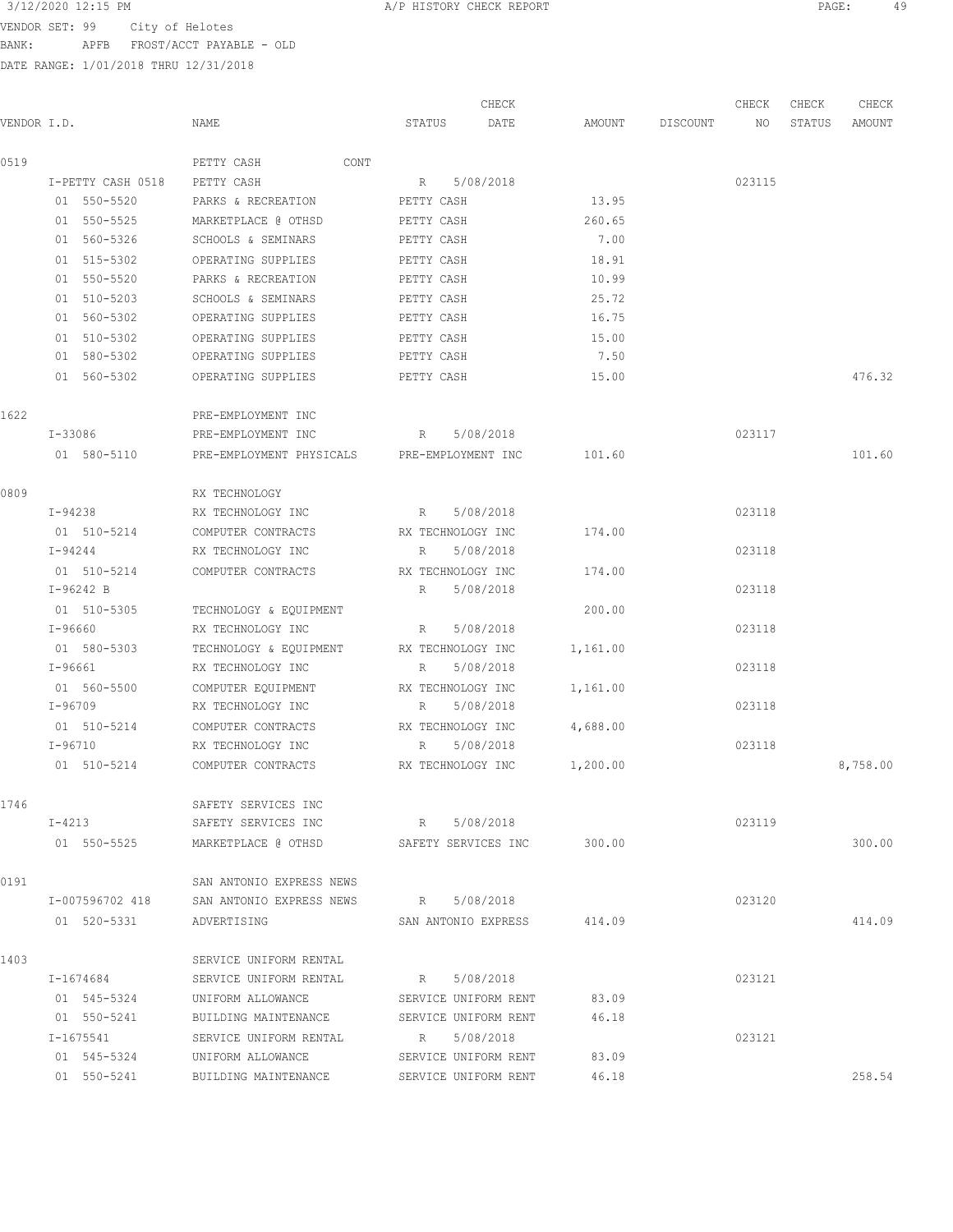## 3/12/2020 12:15 PM **A/P HISTORY CHECK REPORT PAGE:** 50 VENDOR SET: 99 City of Helotes BANK: APFB FROST/ACCT PAYABLE - OLD

| VENDOR I.D. |                | NAME                                            | STATUS      | CHECK<br>DATE               |        | AMOUNT DISCOUNT NO STATUS | CHECK  | CHECK | CHECK<br>AMOUNT   |
|-------------|----------------|-------------------------------------------------|-------------|-----------------------------|--------|---------------------------|--------|-------|-------------------|
|             |                |                                                 |             |                             |        |                           |        |       |                   |
| 1662        |                | SOUTH TEXAS PRESS INC                           |             |                             |        |                           |        |       |                   |
|             | I-83138        | SOUTH TEXAS PRESS INC                           | R 5/08/2018 |                             |        |                           | 023122 |       |                   |
|             | 01 580-5302    | OPERATING SUPPLIES SOUTH TEXAS PRESS IN 129.52  |             |                             |        |                           |        |       | 129.52            |
| 0138        |                | SUSAN WOOTTON CPA                               |             |                             |        |                           |        |       |                   |
|             | I-APRIL 2018   | SUSAN WOOTTON CPA                               | R 5/08/2018 |                             |        |                           | 023123 |       |                   |
|             | 01 510-5204    | ACCOUNTANT                                      |             | SUSAN WOOTTON CPA           | 750.00 |                           |        |       | 750.00            |
| 1871        |                | TEXAS STATE RENTALS                             |             |                             |        |                           |        |       |                   |
|             | $I - 44435$    | TEXAS STATE RENTALS                             | R 5/08/2018 |                             |        |                           | 023124 |       |                   |
|             | 01 550-5520    | PARKS & RECREATION TEXAS STATE RENTALS 140.68   |             |                             |        |                           |        |       | 140.68            |
|             |                |                                                 |             |                             |        |                           |        |       |                   |
| 0148        |                | TML INTERGOVERNMENTAL RISK POO                  |             |                             |        |                           |        |       |                   |
|             | I-8099 050118  | TML INTERGOVERNMENTAL RISK POO R 5/08/2018      |             |                             |        |                           | 023125 |       |                   |
|             | 01 510-5401    | INSURANCES                                      |             | TML INTERGOVERNMENTA 255.78 |        |                           |        |       | 255.78            |
| 1380        |                | UNITED RENTALS NORTH AMERICA I                  |             |                             |        |                           |        |       |                   |
|             | I-156520044001 | UNITED RENTALS (NORTH AMERICA) V 5/08/2018      |             |                             |        |                           |        |       | 023126 1,646.50   |
|             |                |                                                 |             |                             |        |                           |        |       |                   |
| 1380        |                | UNITED RENTALS NORTH AMERICA I                  |             |                             |        |                           |        |       |                   |
|             | M-CHECK        | UNITED RENTALS (NORTH AMVOIDED V 5/08/2018      |             |                             |        |                           |        |       | 023126 1,646.50CR |
| 0921        |                | VANGUARD CLEANING SYSTEM INC                    |             |                             |        |                           |        |       |                   |
|             | I-SA77250      | VANGUARD CLEANING SYSTEM INC R 5/08/2018        |             |                             |        |                           | 023127 |       |                   |
|             | 01 550-5242    | CITY CUSTODIAN 60.30 VANGUARD CLEANING SY       |             |                             |        |                           |        |       |                   |
|             | I-SA77916      | VANGUARD CLEANING SYSTEM INC R 5/08/2018        |             |                             |        |                           | 023127 |       |                   |
|             |                | 01 550-5242 CITY CUSTODIAN WANGUARD CLEANING SY |             |                             | 475.00 |                           |        |       |                   |
|             | I-SA77917      | VANGUARD CLEANING SYSTEM INC R 5/08/2018        |             |                             |        |                           | 023127 |       |                   |
|             | 01 550-5242    | CITY CUSTODIAN                                  |             | VANGUARD CLEANING SY 90.30  |        |                           |        |       |                   |
|             | I-SA77918      | VANGUARD CLEANING SYSTEM INC R 5/08/2018        |             |                             |        |                           | 023127 |       |                   |
|             | 01 550-5242    | CITY CUSTODIAN                                  |             | VANGUARD CLEANING SY 361.00 |        |                           |        |       |                   |
|             | T-SA77919      | VANGUARD CLEANING SYSTEM INC R 5/08/2018        |             |                             |        |                           | 023127 |       |                   |
|             | 01 550-5242    | CITY CUSTODIAN                                  |             | VANGUARD CLEANING SY        | 140.00 |                           |        |       | 1,156.60          |
| 1899        |                | YOLANDA GUTTIERREZ                              |             |                             |        |                           |        |       |                   |
|             |                | I-TRAVEL REIM 0518 YOLANDA GUTTIERREZ           | R 5/08/2018 |                             |        |                           | 023128 |       |                   |
|             | 01 530-5203    | SCHOOLS & SEMINARS TOLANDA GUTTIERREZ 486.49    |             |                             |        |                           |        |       | 486.49            |
| 1609        |                | AMERICAN PUBLIC WORKS ASSOCIAT                  |             |                             |        |                           |        |       |                   |
|             | I-846954 0518  | APWA                                            | R 5/14/2018 |                             |        |                           | 023129 |       |                   |
|             | 01 545-5202    | MEMBERSHIPS & LICENSES APWA                     |             |                             | 768.00 |                           |        |       | 768.00            |
|             |                |                                                 |             |                             |        |                           |        |       |                   |
| 0615        |                | BEXAR COUNTY AUDITOR                            |             |                             |        |                           |        |       |                   |
|             | I-LI5334       | BEXAR COUNTY AUDITOR                            | R 5/14/2018 |                             |        |                           | 023130 |       |                   |
|             | 01 560-5302    | OPERATING SUPPLIES                              |             | BEXAR COUNTY AUDITOR        | 60.00  |                           |        |       |                   |
|             | I-LI5335       | BEXAR COUNTY AUDITOR                            | R 5/14/2018 |                             |        |                           | 023130 |       |                   |
|             | 01 560-5302    | OPERATING SUPPLIES                              | R           | BEXAR COUNTY AUDITOR        | 99.00  |                           | 023130 |       |                   |
|             | I-LI5376       | BEXAR COUNTY AUDITOR                            |             | 5/14/2018                   |        |                           |        |       |                   |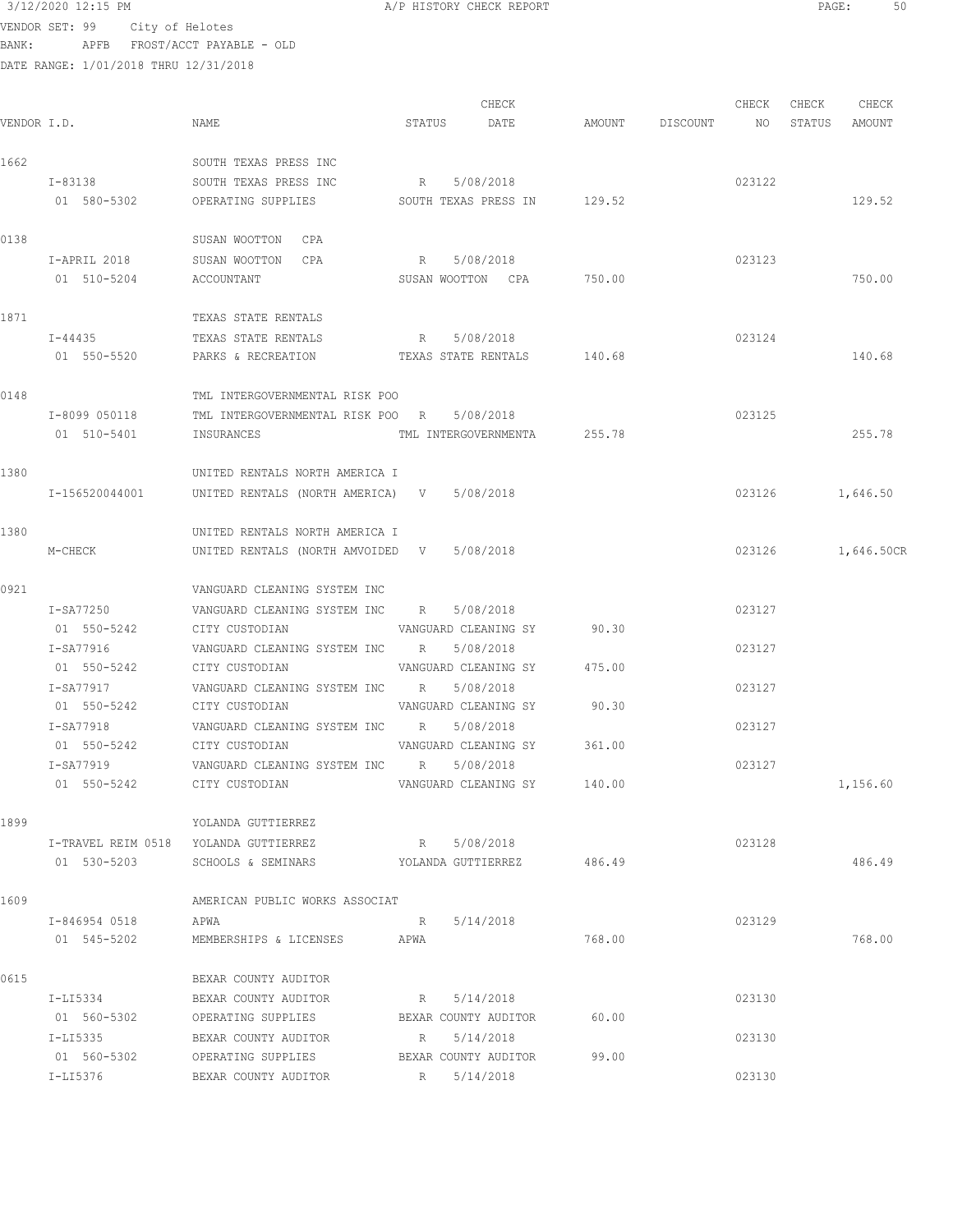$3/12/2020$  12:15 PM  $A/P$  HISTORY CHECK REPORT  $\overline{PAGE:}$  PAGE: 51 VENDOR SET: 99 City of Helotes BANK: APFB FROST/ACCT PAYABLE - OLD

|             |                  |                                                  |                      | CHECK                       |        |                    | CHECK  | CHECK  | CHECK    |
|-------------|------------------|--------------------------------------------------|----------------------|-----------------------------|--------|--------------------|--------|--------|----------|
| VENDOR I.D. |                  | NAME                                             | STATUS               | DATE                        |        | AMOUNT DISCOUNT NO |        | STATUS | AMOUNT   |
| 0615        |                  | BEXAR COUNTY AUDITOR CONT                        |                      |                             |        |                    |        |        |          |
|             | I-LI5376         | BEXAR COUNTY AUDITOR                             | R                    | 5/14/2018                   |        |                    | 023130 |        |          |
|             | 01 560-5302      | OPERATING SUPPLIES                               |                      | BEXAR COUNTY AUDITOR        | 99.00  |                    |        |        |          |
|             | I-LI5377         | BEXAR COUNTY AUDITOR                             | R                    | 5/14/2018                   |        |                    | 023130 |        |          |
|             | 01 560-5302      | OPERATING SUPPLIES                               |                      | BEXAR COUNTY AUDITOR        | 266.00 |                    |        |        |          |
|             | I-LI5378         | BEXAR COUNTY AUDITOR                             | R                    | 5/14/2018                   |        |                    | 023130 |        |          |
|             | 01 560-5302      | OPERATING SUPPLIES                               | BEXAR COUNTY AUDITOR |                             | 255.00 |                    |        |        |          |
|             | I-LI5452         | BEXAR COUNTY AUDITOR                             | $R_{\rm c}$          | 5/14/2018                   |        |                    | 023130 |        |          |
|             | 01 560-5302      | OPERATING SUPPLIES                               |                      | BEXAR COUNTY AUDITOR 411.00 |        |                    |        |        |          |
|             | I-LI5453         | BEXAR COUNTY AUDITOR                             | $R_{\rm c}$          | 5/14/2018                   |        |                    | 023130 |        |          |
|             |                  | 01 560-5302 OPERATING SUPPLIES                   |                      | BEXAR COUNTY AUDITOR 177.00 |        |                    |        |        |          |
|             | I-LI5454         | BEXAR COUNTY AUDITOR                             | R 5/14/2018          |                             |        |                    | 023130 |        |          |
|             | 01 560-5302      | OPERATING SUPPLIES BEXAR COUNTY AUDITOR 60.00    |                      |                             |        |                    |        |        | 1,427.00 |
| 1826        |                  | C & M AIR COOLED ENGINE INC                      |                      |                             |        |                    |        |        |          |
|             | I-733606         | C & M AIR COOLED ENGINE INC $R = 5/14/2018$      |                      |                             |        |                    | 023131 |        |          |
|             | 01 545-5501      | VEHICLES & EQUIPMENT C & M AIR COOLED ENG 184.88 |                      |                             |        |                    |        |        | 184.88   |
| 0042        |                  | CITY PUBLIC SERVICE                              |                      |                             |        |                    |        |        |          |
|             | I-3002530708 518 | CITY PUBLIC SERVICE                              | R 5/14/2018          |                             |        |                    | 023132 |        |          |
|             | 01 550-5239      | ELECTRIC                                         | CITY PUBLIC SERVICE  |                             | 9.77   |                    |        |        |          |
|             | I-3002836202 518 | CITY PUBLIC SERVICE                              | R                    | 5/14/2018                   |        |                    | 023132 |        |          |
|             | 01 550-5239      | ELECTRIC                                         | CITY PUBLIC SERVICE  |                             | 52.22  |                    |        |        |          |
|             | I-3002838864 518 | CITY PUBLIC SERVICE                              | R                    | 5/14/2018                   |        |                    | 023132 |        |          |
|             | 01 550-5239      | ELECTRIC                                         | CITY PUBLIC SERVICE  |                             | 76.14  |                    |        |        |          |
|             | I-3003381144 518 | CITY PUBLIC SERVICE                              | R                    | 5/14/2018                   |        |                    | 023132 |        |          |
|             | 01 550-5239      | ELECTRIC                                         |                      | CITY PUBLIC SERVICE         | 38.61  |                    |        |        | 176.74   |
| 1051        |                  | DAMARIS SERNA                                    |                      |                             |        |                    |        |        |          |
|             | I-APRIL 2018     | DAMARIS SERNA                                    | R 5/14/2018          |                             |        |                    | 023133 |        |          |
|             | 01 550-5242      | CITY CUSTODIAN                                   | DAMARIS SERNA        |                             | 360.00 |                    |        |        | 360.00   |
| 0847        |                  | INTERNATIONAL ASSOC OF                           |                      |                             |        |                    |        |        |          |
|             | $I - 32105$      | INTERNATIONAL ASSOC OF CHIEFS                    | R                    | 5/14/2018                   |        |                    | 023134 |        |          |
|             | 01 560-5210      | OTHER CONTRACTUAL SERVICES INTERNATIONAL ASSOC   |                      |                             | 525.00 |                    |        |        | 525.00   |
| 1403        |                  | SERVICE UNIFORM RENTAL                           |                      |                             |        |                    |        |        |          |
|             | I-1676406        | SERVICE UNIFORM RENTAL                           | R                    | 5/14/2018                   |        |                    | 023135 |        |          |
|             | 01 545-5324      | UNIFORM ALLOWANCE                                |                      | SERVICE UNIFORM RENT        | 83.09  |                    |        |        |          |
|             | 01 550-5241      | BUILDING MAINTENANCE                             |                      | SERVICE UNIFORM RENT        | 46.18  |                    |        |        | 129.27   |
| 1120        |                  | SUNBELT RENTALS INC                              |                      |                             |        |                    |        |        |          |
|             | I-781432630001   | SUNBELT RENTALS INC                              | R                    | 5/14/2018                   |        |                    | 023136 |        |          |
|             | 01 545-5230      | STREET IMPROVEMENTS                              | SUNBELT RENTALS INC  |                             | 143.13 |                    |        |        |          |
|             | I-781437800001   | SUNBELT RENTALS INC                              | R                    | 5/14/2018                   |        |                    | 023136 |        |          |
|             | 01 550-5241      | BUILDING MAINTENANCE                             | SUNBELT RENTALS INC  |                             | 333.50 |                    |        |        | 476.63   |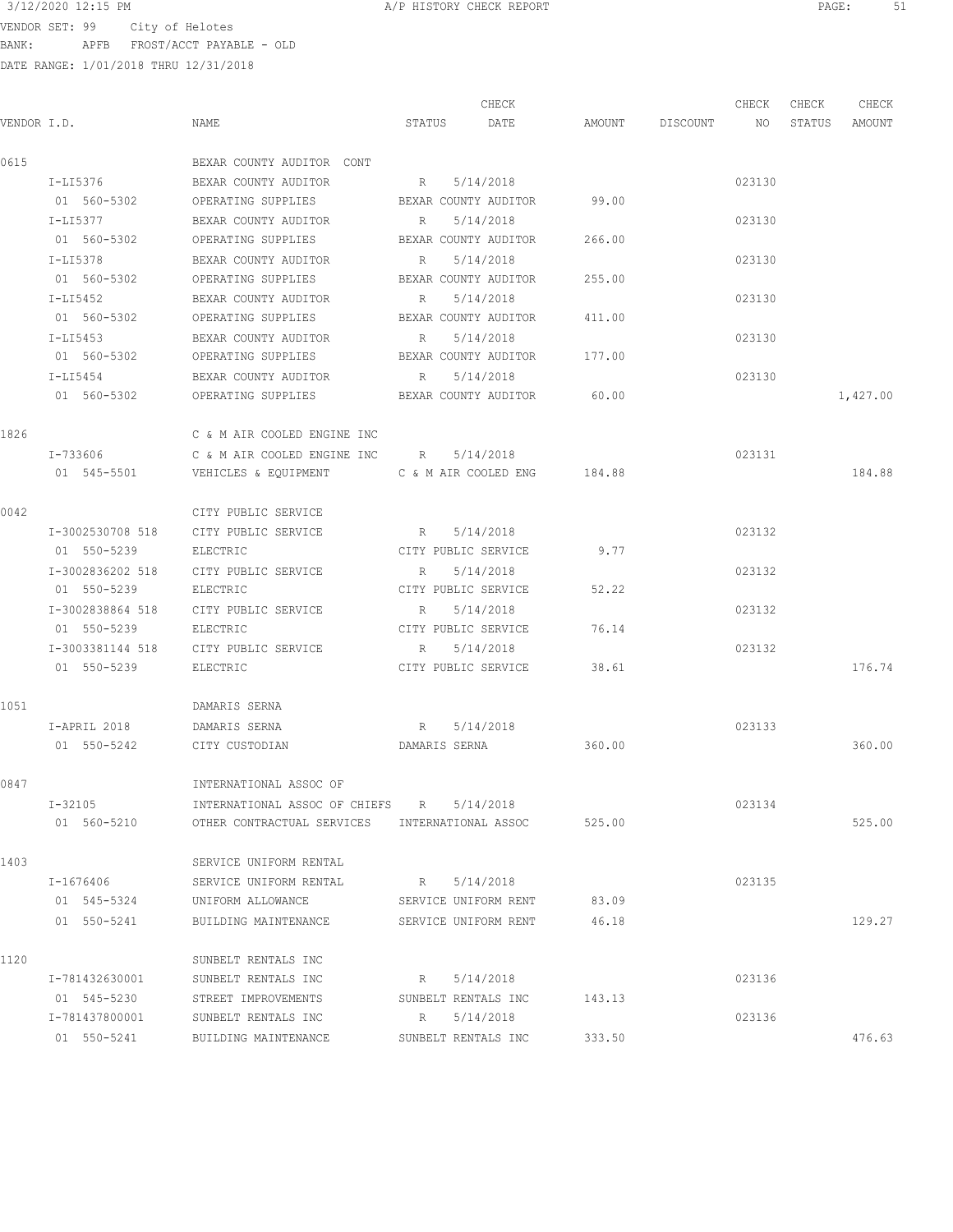VENDOR SET: 99 City of Helotes

BANK: APFB FROST/ACCT PAYABLE - OLD

DATE RANGE: 1/01/2018 THRU 12/31/2018

CHECK CHECK CHECK CHECK VENDOR I.D. NAME STATUS DATE AMOUNT DISCOUNT NO STATUS AMOUNT 0817 SWANK MOTION PICTURES INC I-RG2505646 SWANK MOTION PICTURES INC <br>
V 5/14/2018<br>
O23137 0817 SWANK MOTION PICTURES INC M-CHECK SWANK MOTION PICTURES INVOIDED V 5/14/2018 023137 228.00CR 1843 TEXAS DEVELOPERS LLC I-REQ #4 518 TEXAS DEVELOPERS LLC R 5/14/2018 023138 01 510-5333 380 AGMT. EXPENSES TEXAS DEVELOPERS LLC 206,047.56 206,047.56 1177 UNIVERSITY OF TEXAS HEALTH SCI I-FY171856 UNIVERSITY OF TEXAS HEALTH SCI R 5/14/2018 023139 01 585-5211 MEDICAL DIRECTION UNIVERSITY OF TEXAS 4,097.73 4,097.73 1387 WELLS FARGO FINANCIAL LEASING I-5004786769 518 WELLS FARGO FINANCIAL LEASING V 5/14/2018 023140 I-5004786770 518 WELLS FARGO FINANCIAL LEASING V 5/14/2018 023140 2,126.88 1387 WELLS FARGO FINANCIAL LEASING M-CHECK WELLS FARGO FINANCIAL LEVOIDED V 5/14/2018 023140 023140 2,126.88CR 1289 ZIPS CAR WASH LLC I-04302018 ZIPS CAR WASH LLC V 5/14/2018 023141 204.00 1289 ZIPS CAR WASH LLC M-CHECK ZIPS CAR WASH LLC VOIDED V 5/14/2018 023141 204.00CR 1387 WELLS FARGO FINANCIAL LEASING I-5004786769 518 WELLS FARGO FINANCIAL LEASING R 5/14/2018 Reissue 023142 01 510-5330 COPIERS & PRINTERS WELLS FARGO FINANCIA 49.70 I-5004786770 518 WELLS FARGO FINANCIAL LEASING R 5/14/2018 Reissue 023142 01 510-5330 COPIERS & PRINTERS WELLS FARGO FINANCIA 2,077.18 2,120.88 1289 ZIPS CAR WASH LLC I-04302018 ZIPS CAR WASH LLC R 5/14/2018 Reissue 023143 01 560-5210 OTHER CONTRACTUAL SERVICES ZIPS CAR WASH LLC 132.00 01 545-5501 VEHICLES & EQUIPMENT ZIPS CAR WASH LLC 72.00 204.00 0817 SWANK MOTION PICTURES INC I-RG2505646 SWANK MOTION PICTURES INC R 5/14/2018 Reissue 023144 01 550-5520 PARKS & RECREATION SWANK MOTION PICTURE 228.00 228.00 0467 A T & T INC I-69524842507 518 A T & T INC R 5/31/2018 023145 01 550-5240 TELEPHONE A T & T INC 610.68 I-69569703846 518 A T & T INC R 5/31/2018 023145 01 550-5240 TELEPHONE A T & T INC 33.03 I-69590933842 518 A T & T INC R 5/31/2018 023145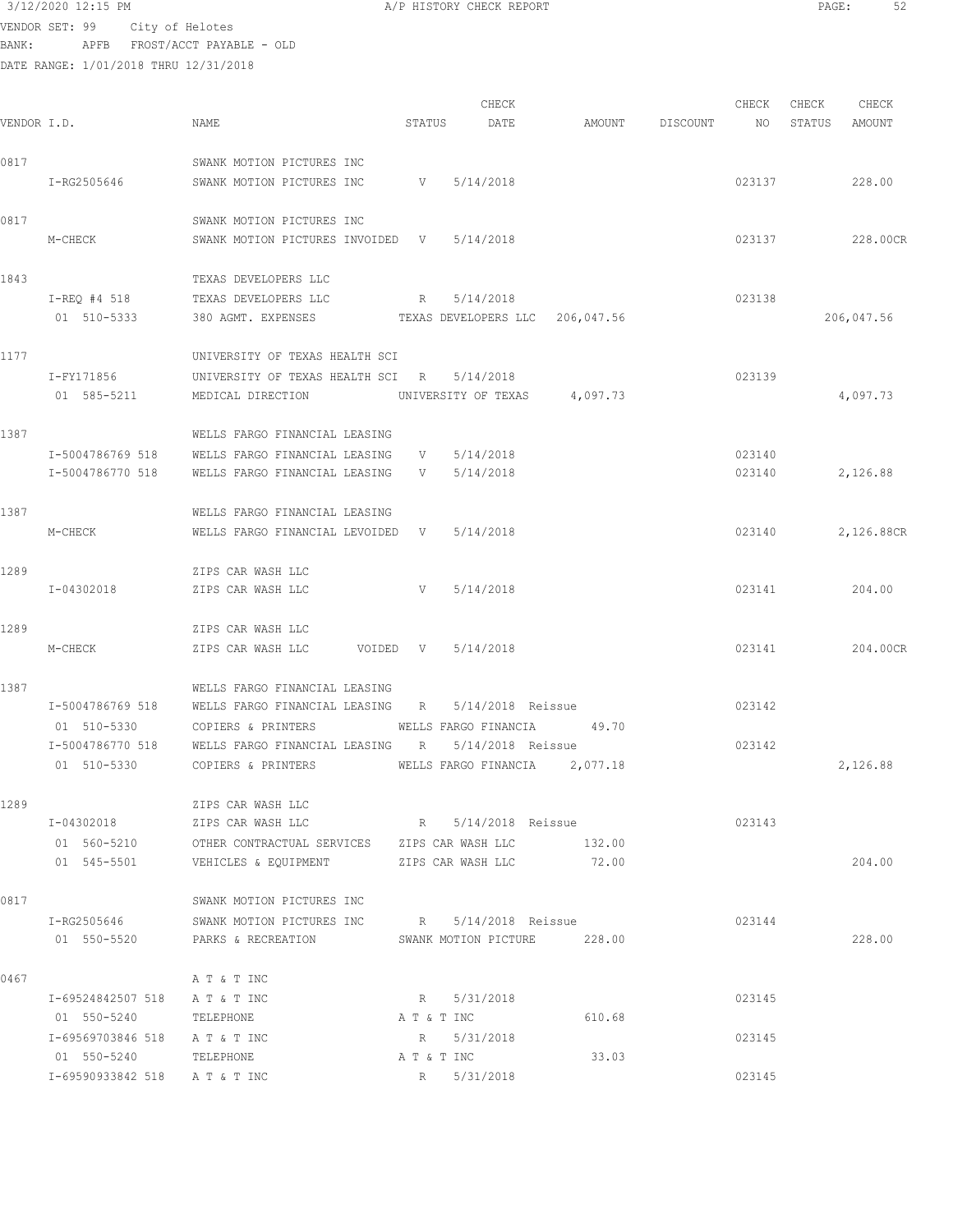# $3/12/2020$  12:15 PM  $A/P$  HISTORY CHECK REPORT  $\overline{PAGE:}$  PAGE: 53

VENDOR SET: 99 City of Helotes BANK: APFB FROST/ACCT PAYABLE - OLD

|             |                                       |                                                      |                  | CHECK                |          |          | CHECK  | CHECK  | CHECK    |
|-------------|---------------------------------------|------------------------------------------------------|------------------|----------------------|----------|----------|--------|--------|----------|
| VENDOR I.D. |                                       | NAME                                                 | STATUS           | DATE                 | AMOUNT   | DISCOUNT | NO     | STATUS | AMOUNT   |
| 0467        |                                       | A T & T INC<br>CONT                                  |                  |                      |          |          |        |        |          |
|             | I-69590933842 518                     | A T & T INC                                          | R                | 5/31/2018            |          |          | 023145 |        |          |
|             | 01 550-5240                           | TELEPHONE                                            | A T & T INC      |                      | 77.80    |          |        |        |          |
|             | I-9411262407 518                      | A T & T INC                                          | R                | 5/31/2018            |          |          | 023145 |        |          |
|             | 01 550-5240                           | TELEPHONE                                            | A T & T INC      |                      | 1,423.02 |          |        |        | 2,144.53 |
| 0021        |                                       | A T & T MOBILITY                                     |                  |                      |          |          |        |        |          |
|             | I-287274688519X05182 A T & T MOBILITY |                                                      | R                | 5/31/2018            |          |          | 023146 |        |          |
|             | 01 545-5201                           | COMMUNICATION EQUIPMENT A T & T MOBILITY             |                  |                      | 387.60   |          |        |        |          |
|             | 01 560-5200                           | COMMUNICATION EQUIPMENT                              | A T & T MOBILITY |                      | 387.60   |          |        |        |          |
|             | 01 580-5200                           | COMMUNICATION EQUIPMENT                              | A T & T MOBILITY |                      | 387.60   |          |        |        |          |
|             | 01 585-5200                           | COMMUNICATION EQUIPMENT                              | A T & T MOBILITY |                      | 387.58   |          |        |        | 1,550.38 |
| 0752        |                                       | BRYAN K WILLIAMS                                     |                  |                      |          |          |        |        |          |
|             | I-14918                               | ADVANCE RESCUE SYSTEMS                               | R                | 5/31/2018            |          |          | 023147 |        |          |
|             | 01 580-5305                           | EQUIPT. PURCHASE / MAINTENANCEADVANCE RESCUE SYSTE   |                  |                      | 850.00   |          |        |        | 850.00   |
| 0423        |                                       | AMERICAN SIGNAL EQUIPMENT COMP                       |                  |                      |          |          |        |        |          |
|             | I-97151                               | AMERICAN SIGNAL EQUIPMENT COMP R                     |                  | 5/31/2018            |          |          | 023148 |        |          |
|             | 01 550-5520                           | PARKS & RECREATION                                   |                  | AMERICAN SIGNAL EQUI | 7,000.00 |          |        |        | 7,000.00 |
| 1310        |                                       | ANDREA M GOFF                                        |                  |                      |          |          |        |        |          |
|             | I-MAY 23/24 2018                      | ANDREA M GOFF                                        | $R_{\odot}$      | 5/31/2018            |          |          | 023149 |        |          |
|             | 01 530-5203                           | SCHOOLS & SEMINARS                                   | ANDREA M GOFF    |                      | 184.15   |          |        |        | 184.15   |
| 1887        |                                       | BATH GROUP INC                                       |                  |                      |          |          |        |        |          |
|             | $I - 15262$                           |                                                      | R                | 5/31/2018            |          |          | 023150 |        |          |
|             | 01 550-5241                           | BUILDING MAINTENANCE                                 |                  |                      | 5,300.00 |          |        |        | 5,300.00 |
| 0025        |                                       | BEXAR COUNTY CLERK                                   |                  |                      |          |          |        |        |          |
|             | I-FEES REIMB 0518                     | BEXAR COUNTY CLERK                                   | R                | 5/31/2018            |          |          | 023151 |        |          |
|             | 01 404-3340                           | PLATTING FEES                                        |                  | BEXAR COUNTY CLERK   | 525.00   |          |        |        | 525.00   |
| 0119        |                                       | BINGHAM & LEA PC INC                                 |                  |                      |          |          |        |        |          |
|             | I-MAY 2018                            | BINGHAM & LEA PC INC                                 |                  | R 5/31/2018          |          |          | 023152 |        |          |
|             | 01 530-5219                           | MUNICIPAL COURT JUDGES BINGHAM & LEA PC INC 800.00   |                  |                      |          |          |        |        | 800.00   |
| 1175        |                                       | BUSINESS & PROFESSIONAL SERVIC                       |                  |                      |          |          |        |        |          |
|             | I-APRIL 2018                          | BUSINESS & PROFESSIONAL SERVIC R 5/31/2018           |                  |                      |          |          | 023153 |        |          |
|             | 01 407-1050                           | FIRE DEPT SERVICE FEES BUSINESS & PROFESSIO 1,615.66 |                  |                      |          |          |        |        | 1,615.66 |
| 0353        |                                       | CANON FINANCIAL SERVICES INC                         |                  |                      |          |          |        |        |          |
|             | I-18611591                            | CANON FINANCIAL SERVICES INC R                       |                  | 5/31/2018            |          |          | 023154 |        |          |
|             | 01 510-5330                           | COPIERS & PRINTERS CANON FINANCIAL SERV 173.72       |                  |                      |          |          |        |        | 173.72   |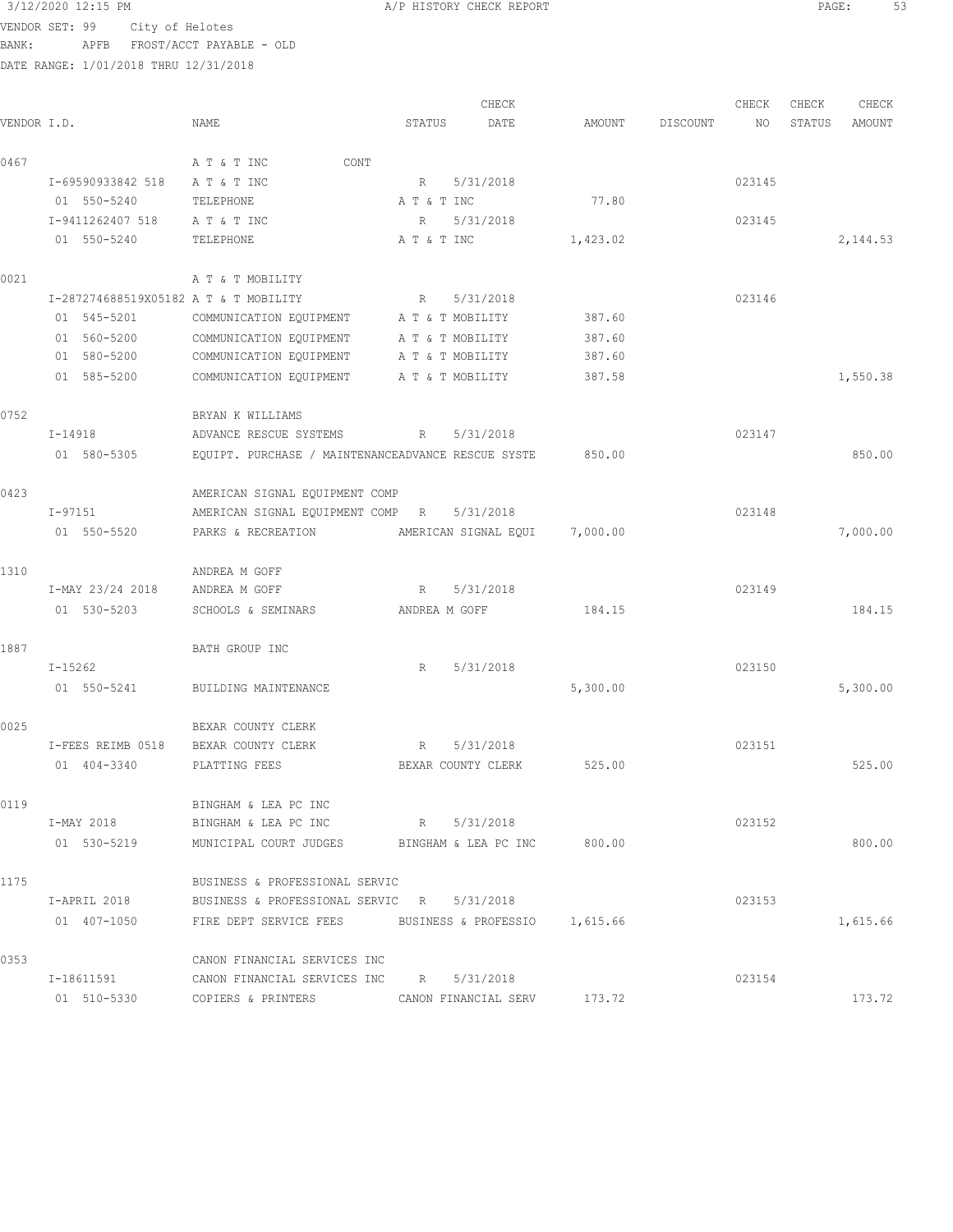$3/12/2020$  12:15 PM  $A/P$  HISTORY CHECK REPORT  $\overline{S4}$ VENDOR SET: 99 City of Helotes BANK: APFB FROST/ACCT PAYABLE - OLD

|      |                   |                                                  |                              | CHECK                         |          |                    | CHECK  | CHECK | CHECK         |
|------|-------------------|--------------------------------------------------|------------------------------|-------------------------------|----------|--------------------|--------|-------|---------------|
|      | VENDOR I.D.       | NAME                                             | STATUS                       | DATE                          |          | AMOUNT DISCOUNT NO |        |       | STATUS AMOUNT |
| 1386 |                   | CINTAS CORPORATION NO 2                          |                              |                               |          |                    |        |       |               |
|      |                   | I-8403645322 CINTAS CORPORATION NO 2 R 5/31/2018 |                              |                               |          |                    | 023155 |       |               |
|      | 01 510-5302       | OPERATING SUPPLIES                               | CINTAS CORPORATION N 265.66  |                               |          |                    |        |       | 265.66        |
| 0042 |                   | CITY PUBLIC SERVICE                              |                              |                               |          |                    |        |       |               |
|      | I-3000530099 518  | CITY PUBLIC SERVICE                              | R 5/31/2018                  |                               |          |                    | 023156 |       |               |
|      | 01 550-5239       | ELECTRIC                                         | CITY PUBLIC SERVICE 1,193.40 |                               |          |                    |        |       |               |
|      | I-3000819534 518  | CITY PUBLIC SERVICE                              | R                            | 5/31/2018                     |          |                    | 023156 |       |               |
|      | 01 550-5239       | ELECTRIC                                         |                              | CITY PUBLIC SERVICE           | 46.29    |                    |        |       |               |
|      | I-3002452349 518  | CITY PUBLIC SERVICE                              | R                            | 5/31/2018                     |          |                    | 023156 |       |               |
|      | 01 550-5239       | ELECTRIC                                         |                              | CITY PUBLIC SERVICE 1,066.55  |          |                    |        |       |               |
|      | I-3002471776 518  | CITY PUBLIC SERVICE                              | R                            | 5/31/2018                     |          |                    | 023156 |       |               |
|      | 01 550-5239       | ELECTRIC                                         | CITY PUBLIC SERVICE 1,428.18 |                               |          |                    |        |       |               |
|      | I-3002501943 518  | CITY PUBLIC SERVICE                              | R                            | 5/31/2018                     |          |                    | 023156 |       |               |
|      | 01 550-5239       | ELECTRIC                                         | CITY PUBLIC SERVICE 14.11    |                               |          |                    |        |       |               |
|      | I-3002510668 518  | CITY PUBLIC SERVICE                              | $$\mathbbm{R}$$              | 5/31/2018                     |          |                    | 023156 |       |               |
|      | 01 550-5239       | ELECTRIC                                         | CITY PUBLIC SERVICE 12.35    |                               |          |                    |        |       |               |
|      | I-3002510675 518  | CITY PUBLIC SERVICE                              | R 5/31/2018                  |                               |          |                    | 023156 |       |               |
|      | 01 550-5239       | ELECTRIC                                         | CITY PUBLIC SERVICE          |                               | 9.67     |                    |        |       |               |
|      | I-3002531134 518  | CITY PUBLIC SERVICE                              | R 5/31/2018                  |                               |          |                    | 023156 |       |               |
|      | 01 550-5239       | ELECTRIC                                         | CITY PUBLIC SERVICE          |                               | 8.84     |                    |        |       |               |
|      | I-3002825167 518  | CITY PUBLIC SERVICE                              | $R_{\rm c}$                  | 5/31/2018                     |          |                    | 023156 |       |               |
|      | 01 550-5239       | ELECTRIC                                         |                              | CITY PUBLIC SERVICE           | 37.95    |                    |        |       |               |
|      | I-3003167893 518  | CITY PUBLIC SERVICE                              | R                            | 5/31/2018                     |          |                    | 023156 |       |               |
|      | 01 550-5239       | ELECTRIC                                         | CITY PUBLIC SERVICE          |                               | 9.15     |                    |        |       |               |
|      | I-3003381122 518  | CITY PUBLIC SERVICE                              | R                            | 5/31/2018                     |          |                    | 023156 |       |               |
|      | 01 550-5239       | ELECTRIC                                         |                              | CITY PUBLIC SERVICE           | 54.37    |                    |        |       |               |
|      | I-3003495095 518  | CITY PUBLIC SERVICE                              | R                            | 5/31/2018                     |          |                    | 023156 |       |               |
|      | 01 550-5239       | ELECTRIC                                         |                              | CITY PUBLIC SERVICE 8.84      |          |                    |        |       |               |
|      | I-3004131330 518  | CITY PUBLIC SERVICE                              | R                            | 5/31/2018                     |          |                    | 023156 |       |               |
|      | 01 550-5239       | ELECTRIC                                         | CITY PUBLIC SERVICE 50.69    |                               |          |                    |        |       | 3,940.39      |
| 0795 |                   | COMPTROLLER OF PUBLIC ACCOUNTS                   |                              |                               |          |                    |        |       |               |
|      | I-JUNE 2 TEMP LIC | COMPTROLLER OF PUBLIC ACCOUNTS R                 |                              | 5/31/2018                     |          |                    | 023158 |       |               |
|      | 01 550-5525       | MARKETPLACE @ OTHSD                              |                              | COMPTROLLER OF PUBLI 231.00   |          |                    |        |       | 231.00        |
| 1906 |                   | COUNTY OF BEXAR                                  |                              |                               |          |                    |        |       |               |
|      | I-15335           | COUNTY OF BEXAR                                  | R 5/31/2018                  |                               |          |                    | 023159 |       |               |
|      | 01 560-5302       | OPERATING SUPPLIES COUNTY OF BEXAR               |                              |                               | 650.00   |                    |        |       | 650.00        |
| 0643 |                   | DAVIDSON & TROILO REAM & GARZA                   |                              |                               |          |                    |        |       |               |
|      | I-17038           | DAVIDSON & TROILO REAM & GARZA R                 |                              | 5/31/2018                     |          |                    | 023160 |       |               |
|      | 01 550-5525       | MARKETPLACE @ OTHSD                              | DAVIDSON & TROILO RE         |                               | 152.00   |                    |        |       |               |
|      | 01 510-5206       | CITY ATTORNEY                                    | DAVIDSON & TROILO RE         |                               | 3,415.43 |                    |        |       |               |
|      | I-17039           | DAVIDSON & TROILO REAM & GARZA R 5/31/2018       |                              |                               |          |                    | 023160 |       |               |
|      | 01 530-5221       | PROSECUTOR                                       |                              | DAVIDSON & TROILO RE 1,896.40 |          |                    |        |       | 5,463.83      |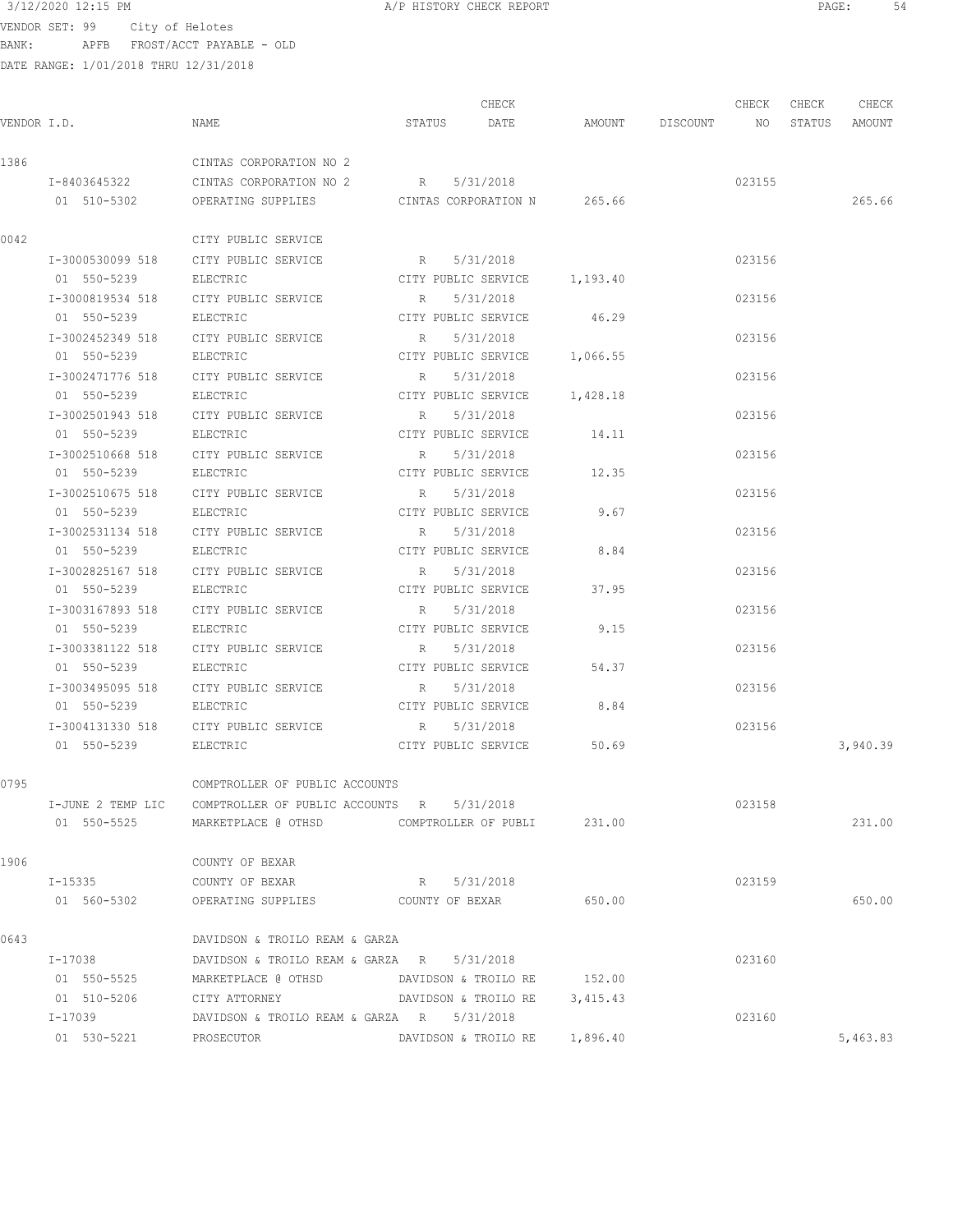VENDOR SET: 99 City of Helotes BANK: APFB FROST/ACCT PAYABLE - OLD

|      | DATE RANGE: 1/01/2018 THRU 12/31/2018 |                                            |                                                    |        |             |        |        |        |  |
|------|---------------------------------------|--------------------------------------------|----------------------------------------------------|--------|-------------|--------|--------|--------|--|
|      |                                       |                                            | CHECK                                              |        |             | CHECK  | CHECK  | CHECK  |  |
|      | VENDOR I.D.                           | NAME                                       | STATUS<br>DATE                                     | AMOUNT | DISCOUNT NO |        | STATUS | AMOUNT |  |
| 1395 |                                       | DEZAVALA-SHAVANO VETERINARY CL             |                                                    |        |             |        |        |        |  |
|      | I-050118 2243                         | DEZAVALA-SHAVANO VETERINARY CL R 5/31/2018 |                                                    |        |             | 023161 |        |        |  |
|      | 01 545-5228                           |                                            | ANIMAL CONTROL CONTROL DEZAVALA-SHAVANO VET 315.56 |        |             |        |        | 315.56 |  |
| 1865 |                                       | ESD AND ASSOCIATES                         |                                                    |        |             |        |        |        |  |
|      | I-47185                               | ESD AND ASSOCIATES                         | R 5/31/2018                                        |        |             | 023162 |        |        |  |
|      | 01 550-5520                           | PARKS & RECREATION                         | ESD AND ASSOCIATES                                 | 608.00 |             |        |        | 608.00 |  |
| 1236 |                                       | HENRY SCHEIN INC                           |                                                    |        |             |        |        |        |  |
|      | I-52601608                            | HENRY SCHEIN INC                           | R 5/31/2018                                        |        |             | 023163 |        |        |  |
|      | 01 585-5317                           | MEDICAL SUPPLIES                           | HENRY SCHEIN INC                                   | 904.24 |             |        |        | 904.24 |  |
| 0069 |                                       | HOME DEPOT INC                             |                                                    |        |             |        |        |        |  |
|      | I-1081693                             | HOME DEPOT INC                             | R 5/31/2018                                        |        |             | 023164 |        |        |  |
|      | 01 580-5302                           | OPERATING SUPPLIES                         | HOME DEPOT INC                                     | 40.91  |             |        |        |        |  |
|      | I-11732                               | HOME DEPOT INC                             | R<br>5/31/2018                                     |        |             | 023164 |        |        |  |
|      | 01 580-5302                           | OPERATING SUPPLIES                         | HOME DEPOT INC                                     | 2.98   |             |        |        |        |  |
|      | I-9024770                             | HOME DEPOT INC                             | R 5/31/2018                                        |        |             | 023164 |        |        |  |
|      | 01 580-5302                           | OPERATING SUPPLIES                         | HOME DEPOT INC                                     | 61.19  |             |        |        | 105.08 |  |
| 0071 |                                       | JOHN ROBERT KUEHL                          |                                                    |        |             |        |        |        |  |
|      | I-6201                                | HORIZON PRINTING                           | R<br>5/31/2018                                     |        |             | 023165 |        |        |  |
|      | 01 530-5222                           | OPERATIONAL SUPPLIES                       | HORIZON PRINTING                                   | 222.46 |             |        |        |        |  |
|      | $I - 6202$                            | HORIZON PRINTING                           | 5/31/2018<br>R                                     |        |             | 023165 |        |        |  |
|      | 01 530-5222                           | OPERATIONAL SUPPLIES                       | HORIZON PRINTING                                   | 292.80 |             |        |        |        |  |
|      | $T - 6203$                            | HORIZON PRINTING                           | R 5/31/2018                                        |        |             | 023165 |        |        |  |

| 1905 |                     | JOSE P LONGORIA                  |                      |          |        |        |
|------|---------------------|----------------------------------|----------------------|----------|--------|--------|
|      | I-REFUND 0518       | JOSE P LONGORIA                  | 5/31/2018<br>R       |          | 023166 |        |
|      | 404-3340<br>01.     | PLATTING FEES                    | JOSE P LONGORIA      | 391.12   |        | 391.12 |
| 1480 |                     | LINEBARGER GOGGAN BLAIR & SAMP   |                      |          |        |        |
|      | I-FEBRUARY 2018     | LINEBARGER GOGGAN BLAIR & SAMP R | 5/31/2018            |          | 023167 |        |
|      | $405 - 1020$<br>01. | WARRANT FINES                    | LINEBARGER GOGGAN BL | 4,333.20 |        |        |
|      | I-JANUARY 2018      | LINEBARGER GOGGAN BLAIR & SAMP   | 5/31/2018<br>R       |          | 023167 |        |

01 530-5222 OPERATIONAL SUPPLIES HORIZON PRINTING 292.80 808.06

| 0291 |                 | LNV ENGINEERING        |                     |          |        |          |
|------|-----------------|------------------------|---------------------|----------|--------|----------|
|      | $I - 27429$     | LNV ENGINEERING INC    | 5/31/2018<br>R      |          | 023168 |          |
|      | 510-5229<br>01. | CITY ENGINEER          | LNV ENGINEERING INC | 1,599.00 |        | 1,599.00 |
| 0427 |                 | MARIO A TREVINO        |                     |          |        |          |
|      | I-MAY 2018      | MARIO A TREVINO        | 5/31/2018<br>R      |          | 023169 |          |
|      | 530-5219<br>01  | MUNICIPAL COURT JUDGES | MARIO A TREVINO     | 400.00   |        | 400.00   |

01 405-1020 WARRANT FINES LINEBARGER GOGGAN BL 536.50 536.50 4,869.70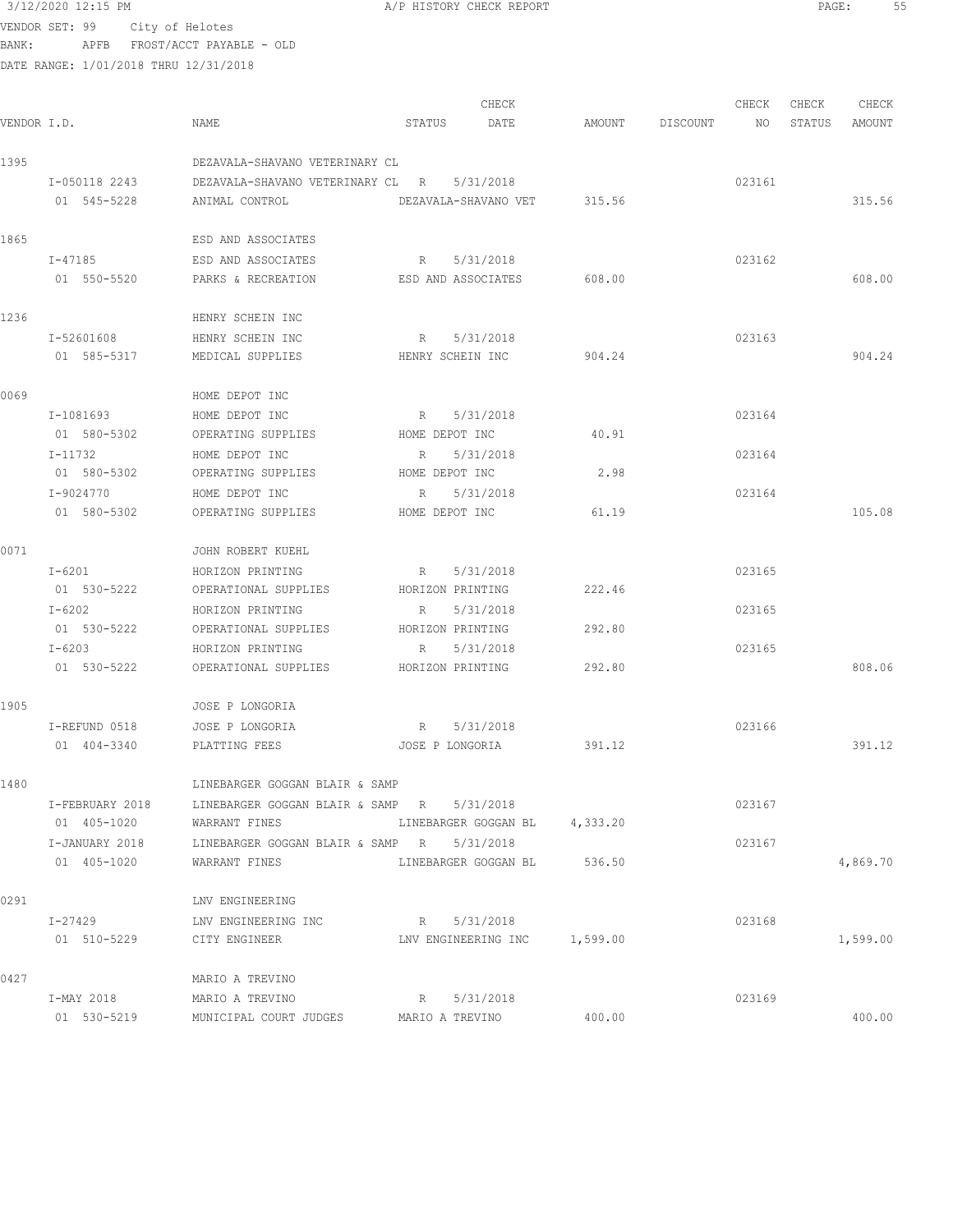$3/12/2020$  12:15 PM  $A/P$  HISTORY CHECK REPORT  $\overline{PAGE}$ : 56<br>VENDOR SET : 49  $\overline{OSE}$ : 56 VENDOR SET: 99 City of Helotes BANK: APFB FROST/ACCT PAYABLE - OLD

|             |                                       |                         |                     | CHECK     |          |                 | CHECK  | CHECK  | CHECK    |
|-------------|---------------------------------------|-------------------------|---------------------|-----------|----------|-----------------|--------|--------|----------|
| VENDOR I.D. |                                       | NAME                    | STATUS              | DATE      |          | AMOUNT DISCOUNT | NO     | STATUS | AMOUNT   |
| 0103        |                                       | NATIONWIDE PEN/FLAG INC |                     |           |          |                 |        |        |          |
|             | I-156828                              | NATIONWIDE PEN/FLAG INC | R 5/31/2018         |           |          |                 | 023170 |        |          |
|             | 01 550-5520                           | PARKS & RECREATION      | NATIONWIDE PEN/FLAG |           | 417.00   |                 |        |        | 417.00   |
| 0793        |                                       | OFFICE DEPOT INC        |                     |           |          |                 |        |        |          |
|             | I-136252225001                        | OFFICE DEPOT            | R 5/31/2018         |           |          |                 | 023171 |        |          |
|             | 01 510-5302                           | OPERATING SUPPLIES      | OFFICE DEPOT        |           | 50.91    |                 |        |        |          |
|             | I-136252607001                        | OFFICE DEPOT            | R                   | 5/31/2018 |          |                 | 023171 |        |          |
|             | 01 510-5302                           | OPERATING SUPPLIES      | OFFICE DEPOT        |           | 14.61    |                 |        |        |          |
|             | I-136252608001                        | OFFICE DEPOT            | R                   | 5/31/2018 |          |                 | 023171 |        |          |
|             | 01 510-5302                           | OPERATING SUPPLIES      | OFFICE DEPOT        |           | 2.19     |                 |        |        |          |
|             | I-138556161001                        | OFFICE DEPOT            | $R_{\rm c}$         | 5/31/2018 |          |                 | 023171 |        |          |
|             | 01 510-5302                           | OPERATING SUPPLIES      | OFFICE DEPOT        |           | 185.18   |                 |        |        |          |
|             | I-138556725001                        | OFFICE DEPOT            | R                   | 5/31/2018 |          |                 | 023171 |        |          |
|             | 01 510-5302                           | OPERATING SUPPLIES      | OFFICE DEPOT        |           | 20.69    |                 |        |        |          |
|             | I-138556726001                        | OFFICE DEPOT            | R 5/31/2018         |           |          |                 | 023171 |        |          |
|             | 01 510-5302                           | OPERATING SUPPLIES      | OFFICE DEPOT        |           | 7.16     |                 |        |        |          |
|             | I-138556727001                        | OFFICE DEPOT            | R 5/31/2018         |           |          |                 | 023171 |        |          |
|             | 01 510-5302                           | OPERATING SUPPLIES      | OFFICE DEPOT        |           | 42.74    |                 |        |        | 323.48   |
| 0112        |                                       | PRAXAIR DIST INC        |                     |           |          |                 |        |        |          |
|             | I-82527825                            | PRAXAIR DIST INC        | R 5/31/2018         |           |          |                 | 023172 |        |          |
|             | 01 585-5317                           | MEDICAL SUPPLIES        | PRAXAIR DIST INC    |           | 285.27   |                 |        |        | 285.27   |
| 1433        |                                       | PRIESTLOCK & KEY        |                     |           |          |                 |        |        |          |
|             | I-052318                              | PRIESTLOCK & KEY        | R 5/31/2018         |           |          |                 | 023173 |        |          |
|             | 01 550-5241                           | BUILDING MAINTENANCE    | PRIESTLOCK & KEY    |           | 671.00   |                 |        |        | 671.00   |
| 1319        |                                       | PURE PARTY ICE LP       |                     |           |          |                 |        |        |          |
|             | I-251049                              | PURE PARTY ICE LP       | R 5/31/2018         |           |          |                 | 023174 |        |          |
|             | 01 550-5520                           | PARKS & RECREATION      | PURE PARTY ICE LP   |           | 325.00   |                 |        |        |          |
|             | I-9980264250                          | PURE PARTY ICE LP       | R                   | 5/31/2018 |          |                 | 023174 |        |          |
|             | 01 580-5302                           | OPERATING SUPPLIES      | PURE PARTY ICE LP   |           | 78.00    |                 |        |        | 403.00   |
| 1811        |                                       | RANDALL G LARKIN        |                     |           |          |                 |        |        |          |
|             | I-MRKT DAYS JUN 2018 RANDALL G LARKIN |                         | R 5/31/2018         |           |          |                 | 023175 |        |          |
|             | 01 550-5525                           | MARKETPLACE @ OTHSD     | RANDALL G LARKIN    |           | 400.00   |                 |        |        | 400.00   |
| 1903        |                                       | RANDY HOLLAR LLC        |                     |           |          |                 |        |        |          |
|             | I-1580                                | EVERETT R HOLLAR        | R 5/31/2018         |           |          |                 | 023176 |        |          |
|             | 01 510-5207                           | CITY AUDITOR            | EVERETT R HOLLAR    |           | 836.84   |                 |        |        | 836.84   |
| 0931        |                                       | RICHARDS TOWING         |                     |           |          |                 |        |        |          |
|             | I-4007                                | RICHARD'S TOWING        | R 5/31/2018         |           |          |                 | 023177 |        |          |
|             | 01 560-5250                           | IMPOUND FEES - WRECKER  | RICHARD'S TOWING    |           | 1,680.00 |                 |        |        |          |
|             | I-4008                                | RICHARD'S TOWING        | R 5/31/2018         |           |          |                 | 023177 |        |          |
|             | 01 560-5250                           | IMPOUND FEES - WRECKER  | RICHARD'S TOWING    |           | 600.00   |                 |        |        | 2,280.00 |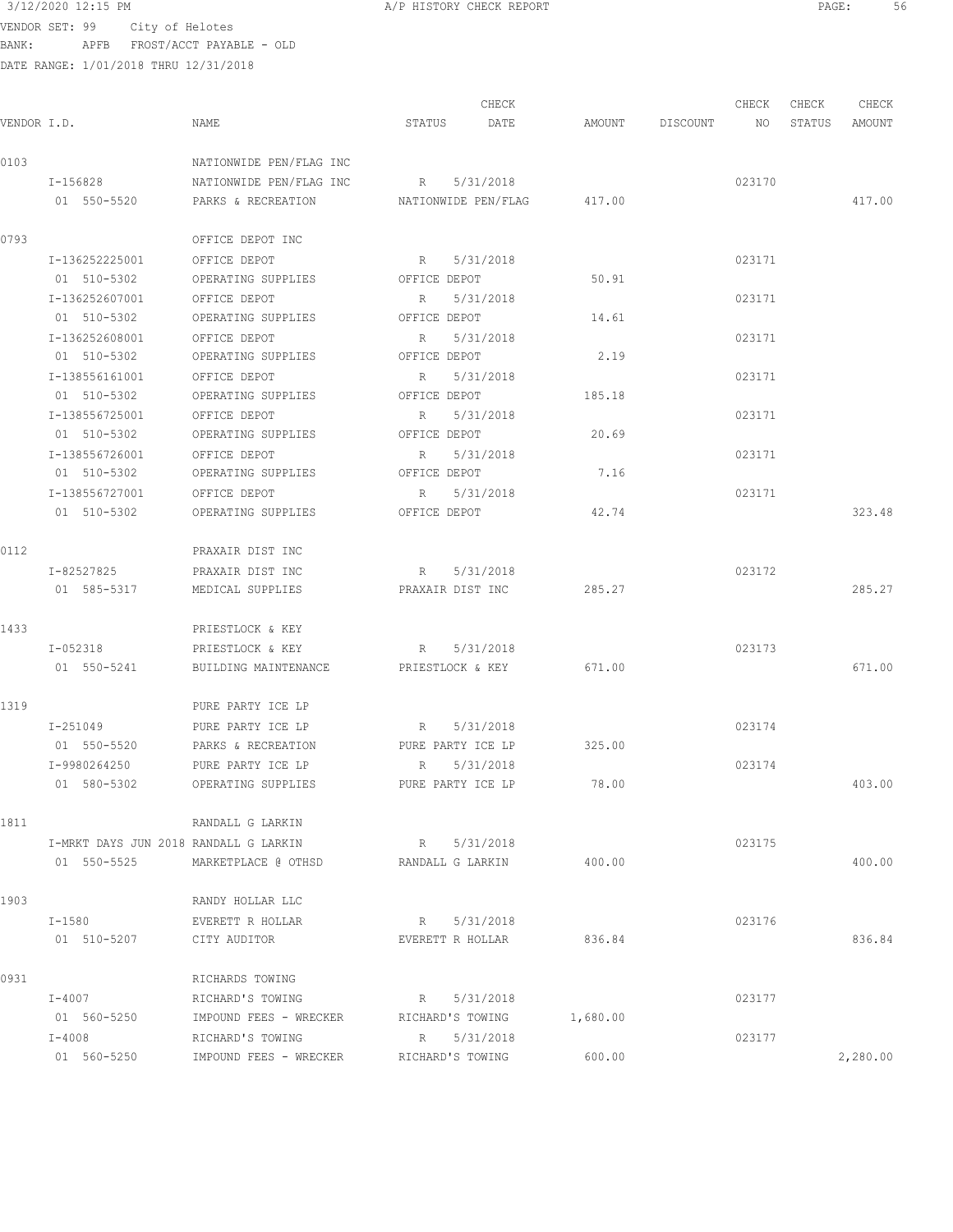3/12/2020 12:15 PM A/P HISTORY CHECK REPORT PAGE: 57 VENDOR SET: 99 City of Helotes

BANK: APFB FROST/ACCT PAYABLE - OLD

| VENDOR I.D. |                         | NAME                                  | CHECK<br>STATUS<br>DATE             |          | AMOUNT DISCOUNT | CHECK<br>NO | CHECK<br>STATUS | CHECK<br>AMOUNT |
|-------------|-------------------------|---------------------------------------|-------------------------------------|----------|-----------------|-------------|-----------------|-----------------|
| 0809        |                         | RX TECHNOLOGY                         |                                     |          |                 |             |                 |                 |
|             |                         | RX TECHNOLOGY INC                     |                                     |          |                 |             |                 |                 |
|             | I-942.41<br>01 510-5214 | COMPUTER CONTRACTS                    | 5/31/2018<br>R<br>RX TECHNOLOGY INC | 174.00   |                 | 023178      |                 |                 |
|             | I-96638                 | RX TECHNOLOGY INC                     | 5/31/2018<br>R                      |          |                 | 023178      |                 |                 |
|             | 01 510-5214             | COMPUTER CONTRACTS                    | RX TECHNOLOGY INC                   | 1,200.00 |                 |             |                 |                 |
|             | I-96734                 | RX TECHNOLOGY INC                     | R<br>5/31/2018                      |          |                 | 023178      |                 |                 |
|             | 01 510-5214             | COMPUTER CONTRACTS                    | RX TECHNOLOGY INC                   | 180.00   |                 |             |                 |                 |
|             | $I - 96747$             | RX TECHNOLOGY INC                     | 5/31/2018<br>$R_{\rm c}$            |          |                 | 023178      |                 |                 |
|             | 01 510-5214             | COMPUTER CONTRACTS                    | RX TECHNOLOGY INC                   | 1,200.00 |                 |             |                 |                 |
|             | I-96750                 | RX TECHNOLOGY INC                     | 5/31/2018<br>R                      |          |                 | 023178      |                 |                 |
|             | 01 510-5214             | COMPUTER CONTRACTS TECHNOLOGY INC     |                                     | 4,688.00 |                 |             |                 | 7,442.00        |
| 0121        |                         | SAN ANTONIO WATER SYSTEMS             |                                     |          |                 |             |                 |                 |
|             | I-01414030001 0518      | SAN ANTONIO WATER SYSTEMS R 5/31/2018 |                                     |          |                 | 023179      |                 |                 |
|             | 01 550-5237             | WATER                                 | SAN ANTONIO WATER SY 91.44          |          |                 |             |                 |                 |
|             | I-01447360001 518       | SAN ANTONIO WATER SYSTEMS             | R<br>5/31/2018                      |          |                 | 023179      |                 |                 |
|             | 01 550-5237             | WATER                                 | SAN ANTONIO WATER SY                | 213.02   |                 |             |                 |                 |
|             | I-01447390001 518       | SAN ANTONIO WATER SYSTEMS             | $R_{\perp}$<br>5/31/2018            |          |                 | 023179      |                 |                 |
|             | 01 550-5237             | WATER                                 | SAN ANTONIO WATER SY                | 87.93    |                 |             |                 | 392.39          |
| 1403        |                         | SERVICE UNIFORM RENTAL                |                                     |          |                 |             |                 |                 |
|             | I-1677260               | SERVICE UNIFORM RENTAL                | 5/31/2018<br>R                      |          |                 | 023180      |                 |                 |
|             | 01 545-5324             | UNIFORM ALLOWANCE                     | SERVICE UNIFORM RENT                | 83.09    |                 |             |                 |                 |
|             | 01 550-5241             | BUILDING MAINTENANCE                  | SERVICE UNIFORM RENT                | 47.77    |                 |             |                 |                 |
|             | I-1678293               | SERVICE UNIFORM RENTAL                | 5/31/2018<br>$R_{\rm c}$            |          |                 | 023180      |                 |                 |
|             | 01 545-5324             | UNIFORM ALLOWANCE                     | SERVICE UNIFORM RENT                | 83.09    |                 |             |                 |                 |
|             | 01 550-5241             | BUILDING MAINTENANCE                  | SERVICE UNIFORM RENT                | 47.77    |                 |             |                 | 261.72          |
|             |                         |                                       |                                     |          |                 |             |                 |                 |
| 1662        |                         | SOUTH TEXAS PRESS INC                 |                                     |          |                 |             |                 |                 |
|             | I-83177                 | SOUTH TEXAS PRESS INC                 | 5/31/2018<br>R                      |          |                 | 023181      |                 |                 |
|             | 01 510-5302             | OPERATING SUPPLIES                    | SOUTH TEXAS PRESS IN 129.52         |          |                 |             |                 | 129.52          |
| 0817        |                         | SWANK MOTION PICTURES INC             |                                     |          |                 |             |                 |                 |
|             | I-RG2509328             | SWANK MOTION PICTURES INC             | 5/31/2018<br>R                      |          |                 | 023182      |                 |                 |
|             | 01 550-5520             | PARKS & RECREATION                    | SWANK MOTION PICTURE                | 613.00   |                 |             |                 | 613.00          |
| 1989        |                         | TEXAS MEDCLINIC                       |                                     |          |                 |             |                 |                 |
|             | I-181853                | TEXAS MEDCLINIC                       | 5/31/2018<br>R                      |          |                 | 023183      |                 |                 |
|             | 01 580-5110             | PRE-EMPLOYMENT PHYSICALS              | TEXAS MEDCLINIC                     | 239.00   |                 |             |                 |                 |
|             | I-182694                | TEXAS MEDCLINIC                       | 5/31/2018<br>R                      |          |                 | 023183      |                 |                 |
|             | 01 580-5110             | PRE-EMPLOYMENT PHYSICALS              | TEXAS MEDCLINIC                     | 265.00   |                 |             |                 | 504.00          |
| 0489        |                         | TIETZE PLUMBING INC                   |                                     |          |                 |             |                 |                 |
|             | I-12469                 | TIETZE PLUMBING INC                   | 5/31/2018<br>R                      |          |                 | 023184      |                 |                 |
|             | 01 550-5241             | BUILDING MAINTENANCE                  | TIETZE PLUMBING INC                 | 129.60   |                 |             |                 | 129.60          |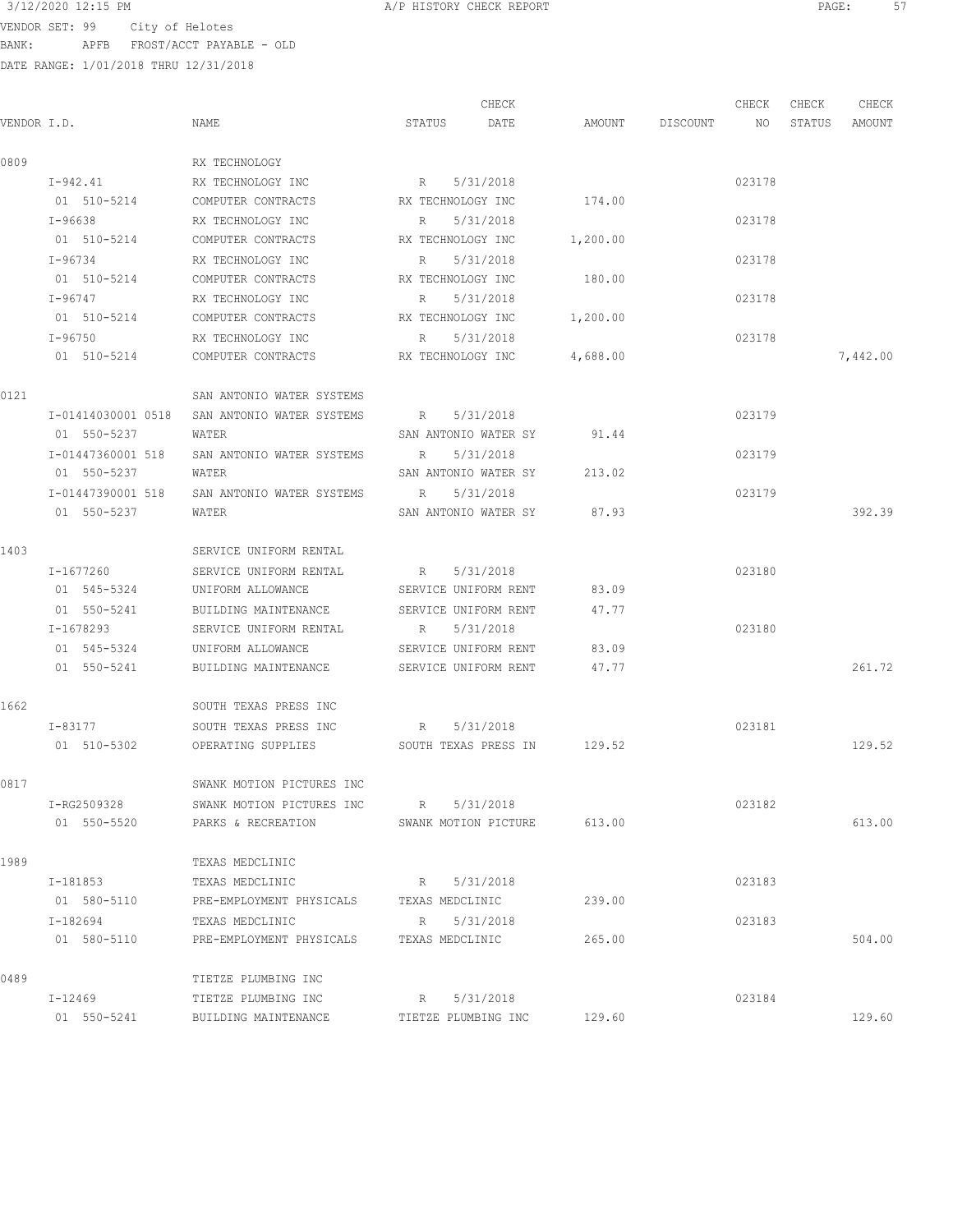3/12/2020 12:15 PM A/P HISTORY CHECK REPORT PAGE: 58 VENDOR SET: 99 City of Helotes BANK: APFB FROST/ACCT PAYABLE - OLD

DATE RANGE: 1/01/2018 THRU 12/31/2018

CHECK CHECK CHECK CHECK VENDOR I.D. NAME STATUS DATE AMOUNT DISCOUNT NO STATUS AMOUNT 0145 TIME WARNER CABLE SAN ANTONIO I-0039133050718 TIME WARNER CABLE SAN ANTONIO R 5/31/2018 023185 01 550-5245 INTERNET & CABLE TIME WARNER CABLE SA 550.28 550.28 550.28 1380 UNITED RENTALS NORTH AMERICA I I-156520044001 UNITED RENTALS (NORTH AMERICA) R 5/31/2018 Reissue 023186 01 550-5520 PARKS & RECREATION UNITED RENTALS (NORT 1,646.50 1,646.50 1,646.50 0777 UNITED SITE SERVICES I-1146747895 UNITED SITE SERVICES OF TEXAS R 5/31/2018 023187 01 550-5520 PARKS & RECREATION UNITED SITE SERVICES 822.17 822.17 1907 ABEL PENA I-REFUND 0618 ABEL PENA R 6/13/2018 023207 01 404-3310 SIGN PERMITS ABEL PENA 60.20 60.20 60.20 1852 **AIR AUTHORITY LLC**  I-87871 AIR AUTHORITY LLC R 6/13/2018 023208 01 550-5241 BUILDING MAINTENANCE AIR AUTHORITY LLC 187.50 187.50 187.50 1896 **APRIL NEWBY** I-TRVL PER DIEM 0718 APRIL NEWBY R 6/13/2018 R 6/13/2018 01 535-5112 SCHOOLS & SEMINARS APRIL NEWBY 460.88 460.88 460.88 0024 BEXAR APPRAISAL DIST I-00011781 BEXAR APPRAISAL DIST R 6/13/2018 023210 01 510-5208 BEXAR APPRAISAL DIST BEXAR APPRAISAL DIST 4,352.00 4,352.00 1908 BEXAR COUNTY EMERGENCY SERVICE I-104 BEXAR COUNTY EMERGENCY SERVICE R 6/13/2018 023211 01 580-5203 SCHOOLS & SEMINARS BEXAR COUNTY EMERGEN 750.00 0029 BRUCE C BEALOR I-MAY 2018 BRUCE C BEALOR R 6/13/2018 8. 023212 01 510-5231 BUILDING OFFICIAL BRUCE C BEALOR 15,960.00 15,960.00 15,960.00 0747 C-6 DISPOSAL SYSTEMS INC I-635210 C-6 DISPOSAL SYSTEMS INC R 6/13/2018 023213 01 550-5525 MARKETPLACE @ OTHSD C-6 DISPOSAL SYSTEMS 125.00 125.00 1821 JARED M COOK<br>I-R18002 CARICATURES C I-R18002 CARICATURES CLASSICO LLC R 6/13/2018 023214 01 510-5245 APPRECIATION PARTY CARICATURES CLASSICO 300.00 300.00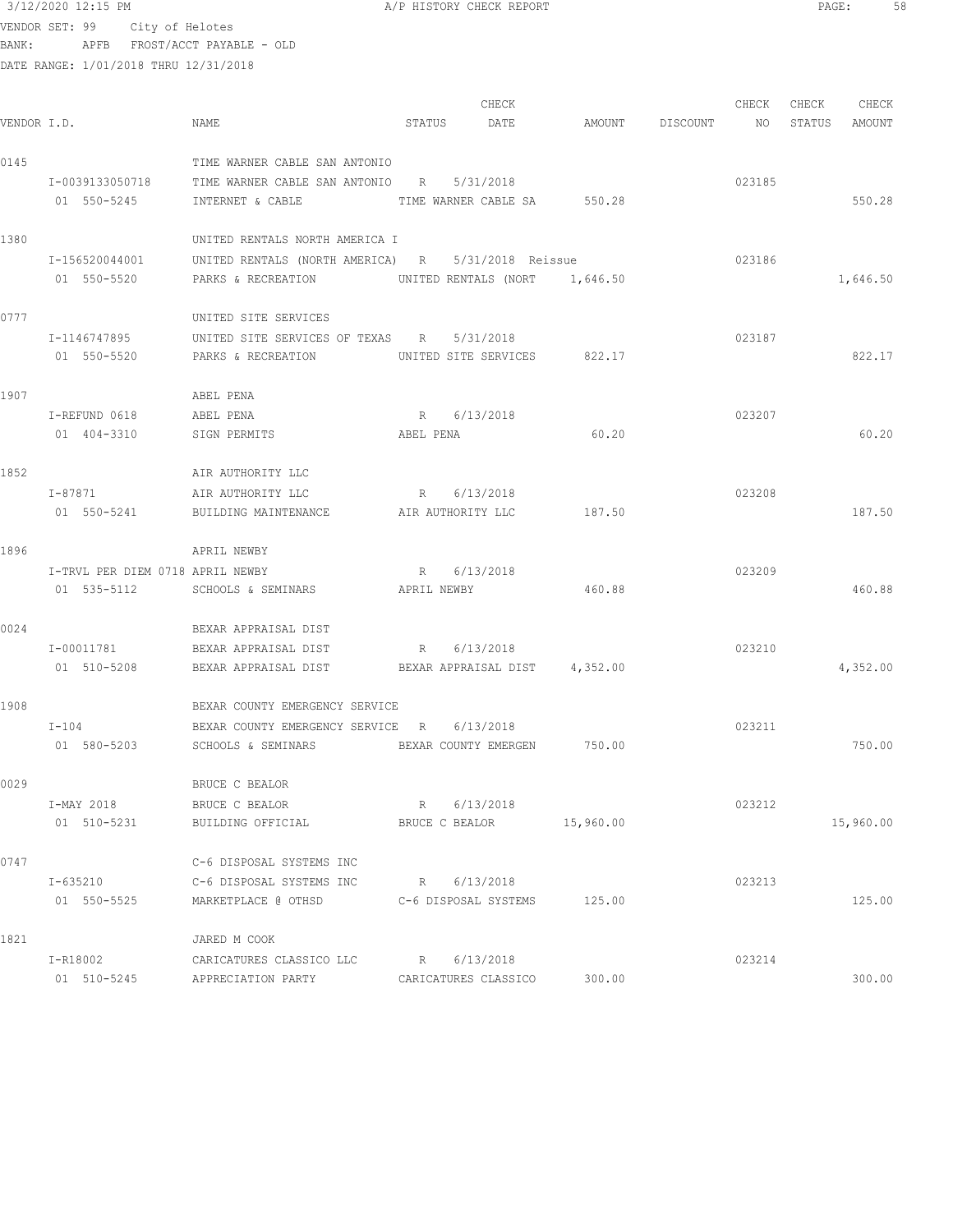VENDOR SET: 99 City of Helotes BANK: APFB FROST/ACCT PAYABLE - OLD

|      |                  |                                               |             | CHECK                        |          |                    | CHECK  | CHECK | CHECK         |
|------|------------------|-----------------------------------------------|-------------|------------------------------|----------|--------------------|--------|-------|---------------|
|      | VENDOR I.D.      | NAME                                          | STATUS      | DATE                         |          | AMOUNT DISCOUNT NO |        |       | STATUS AMOUNT |
| 1821 |                  | JARED M COOK                                  |             |                              |          |                    |        |       |               |
|      |                  | I-R18003 CARICATURES CLASSICO LLC R 6/13/2018 |             |                              |          |                    | 023215 |       |               |
|      |                  | 01 550-5520 PARKS & RECREATION                |             | CARICATURES CLASSICO 600.00  |          |                    |        |       | 600.00        |
| 0042 |                  | CITY PUBLIC SERVICE                           |             |                              |          |                    |        |       |               |
|      | I-3000530099 618 | CITY PUBLIC SERVICE                           |             | R 6/13/2018                  |          |                    | 023216 |       |               |
|      | 01 550-5239      | ELECTRIC                                      |             | CITY PUBLIC SERVICE 1,836.31 |          |                    |        |       |               |
|      | I-3000819534 618 | CITY PUBLIC SERVICE                           | R           | 6/13/2018                    |          |                    | 023216 |       |               |
|      | 01 550-5239      | ELECTRIC                                      |             | CITY PUBLIC SERVICE          | 52.62    |                    |        |       |               |
|      | I-3001085347 618 | CITY PUBLIC SERVICE                           | R           | 6/13/2018                    |          |                    | 023216 |       |               |
|      | 01 550-5239      | ELECTRIC                                      |             | CITY PUBLIC SERVICE          | 579.46   |                    |        |       |               |
|      | I-3002417564 618 | CITY PUBLIC SERVICE                           |             | R 6/13/2018                  |          |                    | 023216 |       |               |
|      | 01 550-5239      | ELECTRIC                                      |             | CITY PUBLIC SERVICE 332.57   |          |                    |        |       |               |
|      |                  | I-3002452349 618 CITY PUBLIC SERVICE          |             | R 6/13/2018                  |          |                    | 023216 |       |               |
|      | 01 550-5239      | ELECTRIC                                      |             | CITY PUBLIC SERVICE 1,445.96 |          |                    |        |       |               |
|      | I-3002471776 618 | CITY PUBLIC SERVICE                           |             | R 6/13/2018                  |          |                    | 023216 |       |               |
|      | 01 550-5239      | ELECTRIC                                      |             | CITY PUBLIC SERVICE          | 2,304.52 |                    |        |       |               |
|      | I-3002501943 618 | CITY PUBLIC SERVICE                           |             | R 6/13/2018                  |          |                    | 023216 |       |               |
|      | 01 550-5239      | ELECTRIC                                      |             | CITY PUBLIC SERVICE 16.65    |          |                    |        |       |               |
|      | I-3002510668 618 | CITY PUBLIC SERVICE                           |             | R 6/13/2018                  |          |                    | 023216 |       |               |
|      | 01 550-5239      | ELECTRIC                                      |             | CITY PUBLIC SERVICE          | 11.34    |                    |        |       |               |
|      | I-3002510675 618 | CITY PUBLIC SERVICE                           | $R_{\rm c}$ | 6/13/2018                    |          |                    | 023216 |       |               |
|      | 01 550-5239      | ELECTRIC                                      |             | CITY PUBLIC SERVICE          | 11.97    |                    |        |       |               |
|      | I-3002530708 618 | CITY PUBLIC SERVICE                           | R           | 6/13/2018                    |          |                    | 023216 |       |               |
|      | 01 550-5239      | ELECTRIC                                      |             | CITY PUBLIC SERVICE          | 9.98     |                    |        |       |               |
|      | I-3002531134 618 | CITY PUBLIC SERVICE                           | R           | 6/13/2018                    |          |                    | 023216 |       |               |
|      | 01 550-5239      | ELECTRIC                                      |             | CITY PUBLIC SERVICE          | 8.84     |                    |        |       |               |
|      | I-3002825167 618 | CITY PUBLIC SERVICE                           | R           | 6/13/2018                    |          |                    | 023216 |       |               |
|      | 01 550-5239      | ELECTRIC                                      |             | CITY PUBLIC SERVICE          | 32.20    |                    |        |       |               |
|      | I-3002836202 618 | CITY PUBLIC SERVICE                           | R           | 6/13/2018                    |          |                    | 023216 |       |               |
|      | 01 550-5239      | ELECTRIC                                      |             | CITY PUBLIC SERVICE          | 52.36    |                    |        |       |               |
|      |                  | I-3002838864 618 CITY PUBLIC SERVICE          |             | R 6/13/2018                  |          |                    | 023216 |       |               |
|      | 01 550-5239      | ELECTRIC                                      |             | CITY PUBLIC SERVICE          | 76.38    |                    |        |       |               |
|      | I-3003167893 618 | CITY PUBLIC SERVICE                           |             | 6/13/2018<br>R               |          |                    | 023216 |       |               |
|      | 01 550-5239      | ELECTRIC                                      |             | CITY PUBLIC SERVICE          | 9.46     |                    |        |       |               |
|      | I-3003381122 618 | CITY PUBLIC SERVICE                           | R           | 6/13/2018                    |          |                    | 023216 |       |               |
|      | 01 550-5239      | ELECTRIC                                      |             | CITY PUBLIC SERVICE          | 57.77    |                    |        |       |               |
|      | I-3003381144 618 | CITY PUBLIC SERVICE                           | R           | 6/13/2018                    |          |                    | 023216 |       |               |
|      | 01 550-5239      | ELECTRIC                                      |             | CITY PUBLIC SERVICE          | 42.60    |                    |        |       |               |
|      | I-3003495095 618 | CITY PUBLIC SERVICE                           | R           | 6/13/2018                    |          |                    | 023216 |       |               |
|      | 01 550-5239      | ELECTRIC                                      |             | CITY PUBLIC SERVICE          | 9.98     |                    |        |       |               |
|      | I-3004131330 618 | CITY PUBLIC SERVICE                           |             | 6/13/2018<br>R               |          |                    | 023216 |       |               |
|      | 01 550-5239      | ELECTRIC                                      |             | CITY PUBLIC SERVICE          | 55.09    |                    |        |       | 6,946.06      |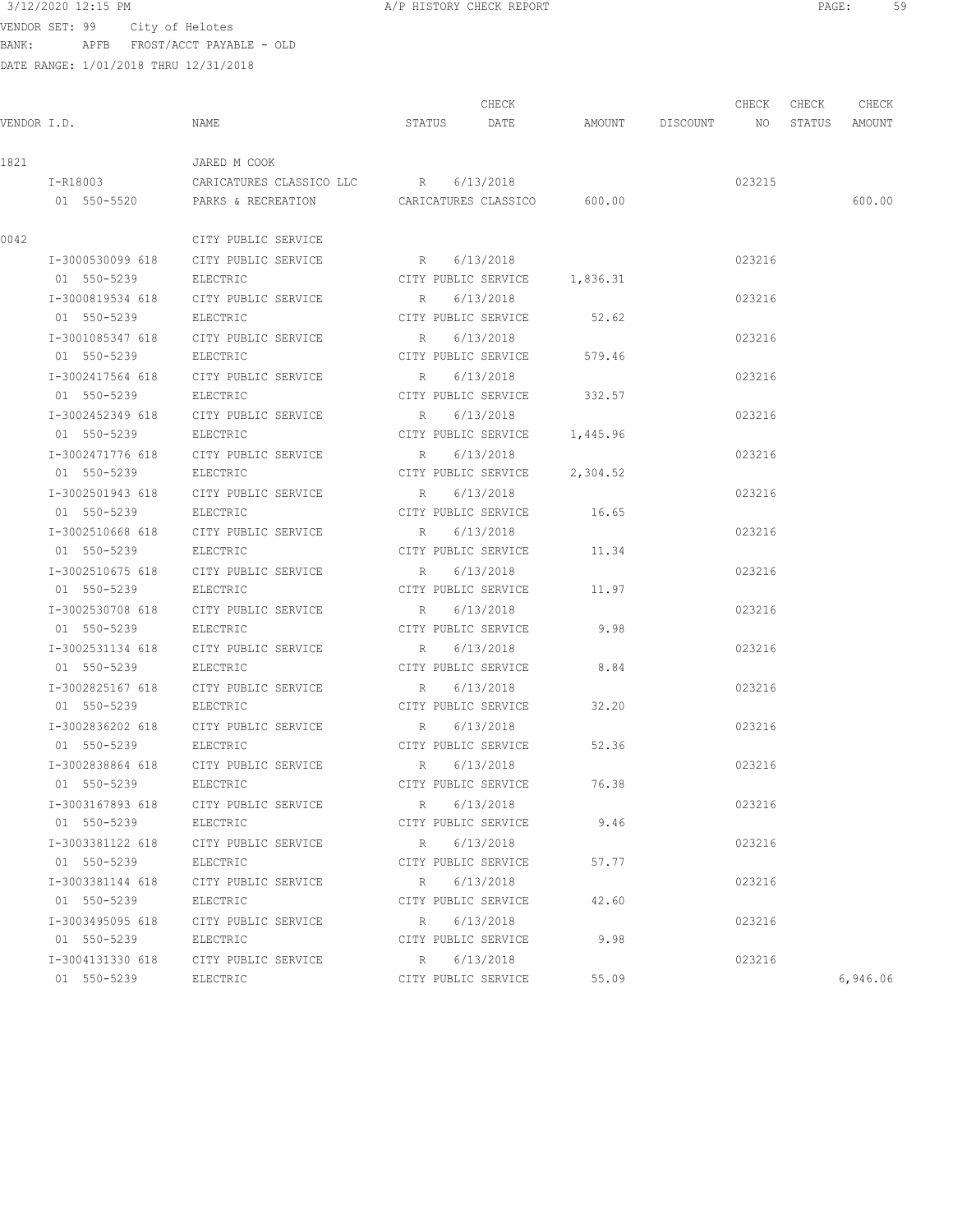VENDOR SET: 99 City of Helotes BANK: APFB FROST/ACCT PAYABLE - OLD

|             |                    |                                                    |               | CHECK       |          |          | CHECK  | CHECK  | CHECK     |
|-------------|--------------------|----------------------------------------------------|---------------|-------------|----------|----------|--------|--------|-----------|
| VENDOR I.D. |                    | NAME                                               | STATUS        | DATE        | AMOUNT   | DISCOUNT | NO     | STATUS | AMOUNT    |
| 1241        |                    | COMDATA INC                                        |               |             |          |          |        |        |           |
|             |                    | I-XY99305042018 FD COMDATA INC                     |               | R 6/13/2018 |          |          | 023218 |        |           |
|             | 01 580-5306        | MOTOR FUEL & LUBRICANT                             | COMDATA INC   |             | 539.07   |          |        |        |           |
|             | 01 585-5306        | MOTOR FUEL & LUBRICANTS                            | COMDATA INC   |             | 469.66   |          |        |        |           |
|             | 01 580-5322        | VEHICLE MAINTENANCE                                | COMDATA INC   |             | 1,484.89 |          |        |        |           |
|             | 01 585-5322        | VEHICLE MAINTENANCE                                | COMDATA INC   |             | 13.79    |          |        |        |           |
|             |                    | I-XY99305042018 PD COMDATA INC                     |               | R 6/13/2018 |          |          | 023218 |        |           |
|             | 01 560-5306        | MOTOR FUEL & LUBRICANT                             | COMDATA INC   |             | 3,231.56 |          |        |        |           |
|             | 01 560-5318        | VEHICLE MAINTENANCE                                | COMDATA INC   |             | 934.72   |          |        |        |           |
|             | 01 560-5319        | VEHICLE ROUTINE MNTNCE COMDATA INC                 |               |             | 632.66   |          |        |        |           |
|             | 01 560-5320        | VEHICLE POLICE EQUIPMENT COMDATA INC               |               |             | 2,167.50 |          |        |        |           |
|             | I-XY99306042018 AD | COMDATA INC                                        |               | R 6/13/2018 |          |          | 023218 |        |           |
|             | 01 545-5501        | VEHICLES & EQUIPMENT COMDATA INC                   |               |             | 49.99    |          |        |        |           |
|             | 01 545-5306        | MOTOR FUEL & LUBRICANTS COMDATA INC                |               |             | 884.28   |          |        |        |           |
|             |                    | I-XY99306042018 ADM COMDATA INC                    |               | R 6/13/2018 |          |          | 023218 |        |           |
|             | 01 545-5501        | VEHICLES & EQUIPMENT                               | COMDATA INC   |             | 534.36   |          |        |        |           |
|             | 01 545-5306        | MOTOR FUEL & LUBRICANTS                            | COMDATA INC   |             | 829.15   |          |        |        |           |
|             |                    | I-XY99306042018 FD COMDATA INC                     |               | R 6/13/2018 |          |          | 023218 |        |           |
|             | 01 580-5306        | MOTOR FUEL & LUBRICANT                             | COMDATA INC   |             | 581.04   |          |        |        |           |
|             | 01 580-5322        |                                                    |               |             | 187.37   |          |        |        |           |
|             | 01 585-5306        | VEHICLE MAINTENANCE                                | COMDATA INC   |             |          |          |        |        |           |
|             |                    | MOTOR FUEL & LUBRICANTS                            | COMDATA INC   |             | 758.10   |          |        |        |           |
|             | 01 585-5322        | VEHICLE MAINTENANCE                                | COMDATA INC   |             | 13.79    |          |        |        |           |
|             |                    | I-XY99306042018 PD COMDATA INC                     | R             | 6/13/2018   |          |          | 023218 |        |           |
|             | 01 560-5306        | MOTOR FUEL & LUBRICANT COMDATA INC                 |               |             | 4,154.85 |          |        |        |           |
|             | 01 560-5320        | VEHICLE POLICE EQUIPMENT COMDATA INC               |               |             | 360.00   |          |        |        | 17,826.78 |
| 0795        |                    | COMPTROLLER OF PUBLIC ACCOUNTS                     |               |             |          |          |        |        |           |
|             | I-TEMP LIC 070718  | COMPTROLLER OF PUBLIC ACCOUNTS R                   |               | 6/13/2018   |          |          | 023220 |        |           |
|             | 01 550-5525        | MARKETPLACE @ OTHSD COMPTROLLER OF PUBLI           |               |             | 231.00   |          |        |        | 231.00    |
| 0227        |                    | ERNEST CRUZ                                        |               |             |          |          |        |        |           |
|             |                    | I-100514815 REIMB CRUZ, ERNEST                     |               | R 6/13/2018 |          |          | 023221 |        |           |
|             | 01 540-5203        | SCHOOLS & SEMINARS                                 | CRUZ, ERNEST  |             | 177.00   |          |        |        |           |
|             | I-100546277        | CRUZ, ERNEST                                       |               | R 6/13/2018 |          |          | 023221 |        |           |
|             | 01 540-5203        | SCHOOLS & SEMINARS                                 | CRUZ, ERNEST  |             | 95.00    |          |        |        | 272.00    |
| 0356        |                    | DAILEY WELLS COMMUNICATION INC                     |               |             |          |          |        |        |           |
|             | I-00002646         | DAILEY WELLS COMMUNICATION INC                     | R             | 6/13/2018   |          |          | 023222 |        |           |
|             | 01 580-5305        | EQUIPT. PURCHASE / MAINTENANCEDAILEY WELLS COMMUNI |               |             | 45.00    |          |        |        |           |
|             | I-18GB043966       |                                                    | R             | 6/13/2018   |          |          | 023222 |        |           |
|             | 01 550-5520        | PARKS & RECREATION                                 |               |             | 4,143.00 |          |        |        | 4,188.00  |
|             |                    |                                                    |               |             |          |          |        |        |           |
| 1051        |                    | DAMARIS SERNA                                      |               |             |          |          |        |        |           |
|             | I-MAY 2018         | DAMARIS SERNA                                      | R             | 6/13/2018   |          |          | 023223 |        |           |
|             | 01 550-5242        | CITY CUSTODIAN                                     | DAMARIS SERNA |             | 360.00   |          |        |        | 360.00    |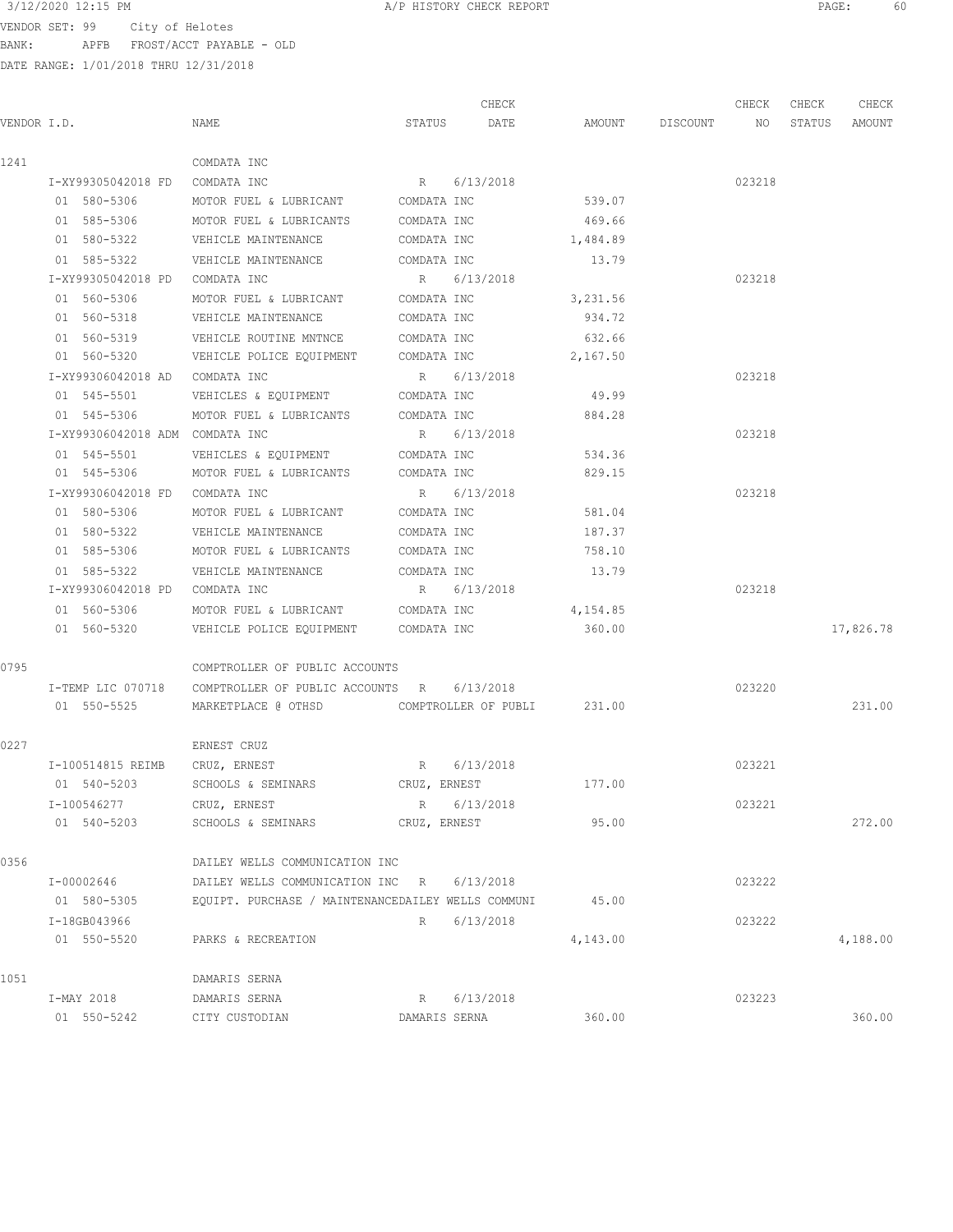|             | 3/12/2020 12:15 PM              |                 |                                                                | A/P HISTORY CHECK REPORT    |                      |          |                 |        | $\mathtt{PAGE}$ : |          | 61 |
|-------------|---------------------------------|-----------------|----------------------------------------------------------------|-----------------------------|----------------------|----------|-----------------|--------|-------------------|----------|----|
|             | VENDOR SET: 99                  | City of Helotes |                                                                |                             |                      |          |                 |        |                   |          |    |
| BANK:       |                                 |                 | APFB FROST/ACCT PAYABLE - OLD                                  |                             |                      |          |                 |        |                   |          |    |
|             |                                 |                 | DATE RANGE: 1/01/2018 THRU 12/31/2018                          |                             |                      |          |                 |        |                   |          |    |
|             |                                 |                 |                                                                |                             | CHECK                |          |                 | CHECK  | CHECK             | CHECK    |    |
| VENDOR I.D. |                                 |                 | NAME                                                           | STATUS                      | DATE                 |          | AMOUNT DISCOUNT | NO     | STATUS            | AMOUNT   |    |
|             |                                 |                 |                                                                |                             |                      |          |                 |        |                   |          |    |
| 1395        |                                 |                 | DEZAVALA-SHAVANO VETERINARY CL                                 |                             |                      |          |                 |        |                   |          |    |
|             | I-2243 0618                     |                 | DEZAVALA-SHAVANO VETERINARY CL R                               |                             | 6/13/2018            |          |                 | 023224 |                   |          |    |
|             | 01 545-5228                     |                 | ANIMAL CONTROL                                                 | DEZAVALA-SHAVANO VET 386.83 |                      |          |                 |        |                   | 386.83   |    |
| 1523        |                                 |                 | ELIGIBILITY TRACKING CALCULATO                                 |                             |                      |          |                 |        |                   |          |    |
|             | I-18309                         |                 | ELIGIBILITY TRACKING CALCULATO R                               |                             | 6/13/2018            |          |                 | 023225 |                   |          |    |
|             | 01 550-5210                     |                 | OTHER CONTRACTUAL SERVICES ELIGIBILITY TRACKING 150.00         |                             |                      |          |                 |        |                   | 150.00   |    |
| 0060        |                                 |                 | GREY FOREST UTILITIES INC                                      |                             |                      |          |                 |        |                   |          |    |
|             | I-1007684800 618                |                 | GREY FOREST UTILITIES INC                                      | R 6/13/2018                 |                      |          |                 | 023226 |                   |          |    |
|             | 01 550-5238                     |                 | GAS                                                            | GREY FOREST UTILITIE        |                      | 10.36    |                 |        |                   |          |    |
|             | I-1025023600 618                |                 | GREY FOREST UTILITIES INC                                      | R                           | 6/13/2018            |          |                 | 023226 |                   |          |    |
|             | 01 550-5238                     |                 | GAS                                                            | GREY FOREST UTILITIE        |                      | 11.76    |                 |        |                   |          |    |
|             | I-1025024400 618                |                 | GREY FOREST UTILITIES INC                                      | R                           | 6/13/2018            |          |                 | 023226 |                   |          |    |
|             | 01 550-5238                     |                 | GAS                                                            | GREY FOREST UTILITIE        |                      | 10.36    |                 |        |                   |          |    |
|             | I-1025025200 618<br>01 550-5238 |                 | GREY FOREST UTILITIES INC<br>GAS                               | R<br>GREY FOREST UTILITIE   | 6/13/2018            | 103.12   |                 | 023226 |                   |          |    |
|             | I-1025560200 618                |                 | GREY FOREST UTILITIES INC                                      | $R_{\perp}$                 | 6/13/2018            |          |                 | 023226 |                   |          |    |
|             | 01 550-5238                     |                 | GAS                                                            |                             | GREY FOREST UTILITIE | 19.88    |                 |        |                   | 155.48   |    |
| 1583        |                                 |                 | HEAT SAFETY EQUIPMENT LLC                                      |                             |                      |          |                 |        |                   |          |    |
|             | I-1813306                       |                 | HEAT SAFETY EQUIPMENT LLC                                      | R 6/13/2018                 |                      |          |                 | 023227 |                   |          |    |
|             |                                 |                 | 01 580-5305 EQUIPT. PURCHASE / MAINTENANCEHEAT SAFETY EQUIPMEN |                             |                      | 140.00   |                 |        |                   |          |    |
|             | I-1813317                       |                 | HEAT SAFETY EQUIPMENT LLC                                      | R                           | 6/13/2018            |          |                 | 023227 |                   |          |    |
|             | 01 580-5305                     |                 | EQUIPT. PURCHASE / MAINTENANCEHEAT SAFETY EQUIPMEN 890.00      |                             |                      |          |                 |        |                   | 1,030.00 |    |
| 1909        |                                 |                 | HELOTES FESTIVAL ASSOCIATION I                                 |                             |                      |          |                 |        |                   |          |    |
|             |                                 |                 | I-FODD LIC OVERAGE HELOTES FESTIVAL ASSOCIATION I R            |                             | 6/13/2018            |          |                 | 023228 |                   |          |    |
|             | 01 404-3380                     |                 | FOOD LICENSES                                                  | HELOTES FESTIVAL ASS        |                      | 123.40   |                 |        |                   | 123.40   |    |
| 1682        |                                 |                 | HELOTES HUMANE SOCIETY                                         |                             |                      |          |                 |        |                   |          |    |
|             | I-052018                        |                 | HELOTES HUMANE SOCIETY                                         | R 6/13/2018                 |                      |          |                 | 023229 |                   |          |    |
|             | 01 545-5228                     |                 | ANIMAL CONTROL                                                 | HELOTES HUMANE SOCIE        |                      | 534.00   |                 |        |                   | 534.00   |    |
| 1236        |                                 |                 | HENRY SCHEIN INC                                               |                             |                      |          |                 |        |                   |          |    |
|             | I-52920335/                     |                 |                                                                | R                           | 6/13/2018            |          |                 | 023230 |                   |          |    |
|             | 01 585-5317                     |                 | MEDICAL SUPPLIES                                               |                             |                      | 1,536.80 |                 |        |                   | 1,536.80 |    |

1197 LORI GAYLE CALZONCIT I-MARCH 2018 LORI GAYLE CALZONCIT R 6/13/2018 023231 01 510-5234 HEALTH INSPECTOR LORI GAYLE CALZONCIT 650.00 I-MAY 2018 LORI GAYLE CALZONCIT R 6/13/2018 023231 01 510-5234 HEALTH INSPECTOR LORI GAYLE CALZONCIT 650.00 1,300.00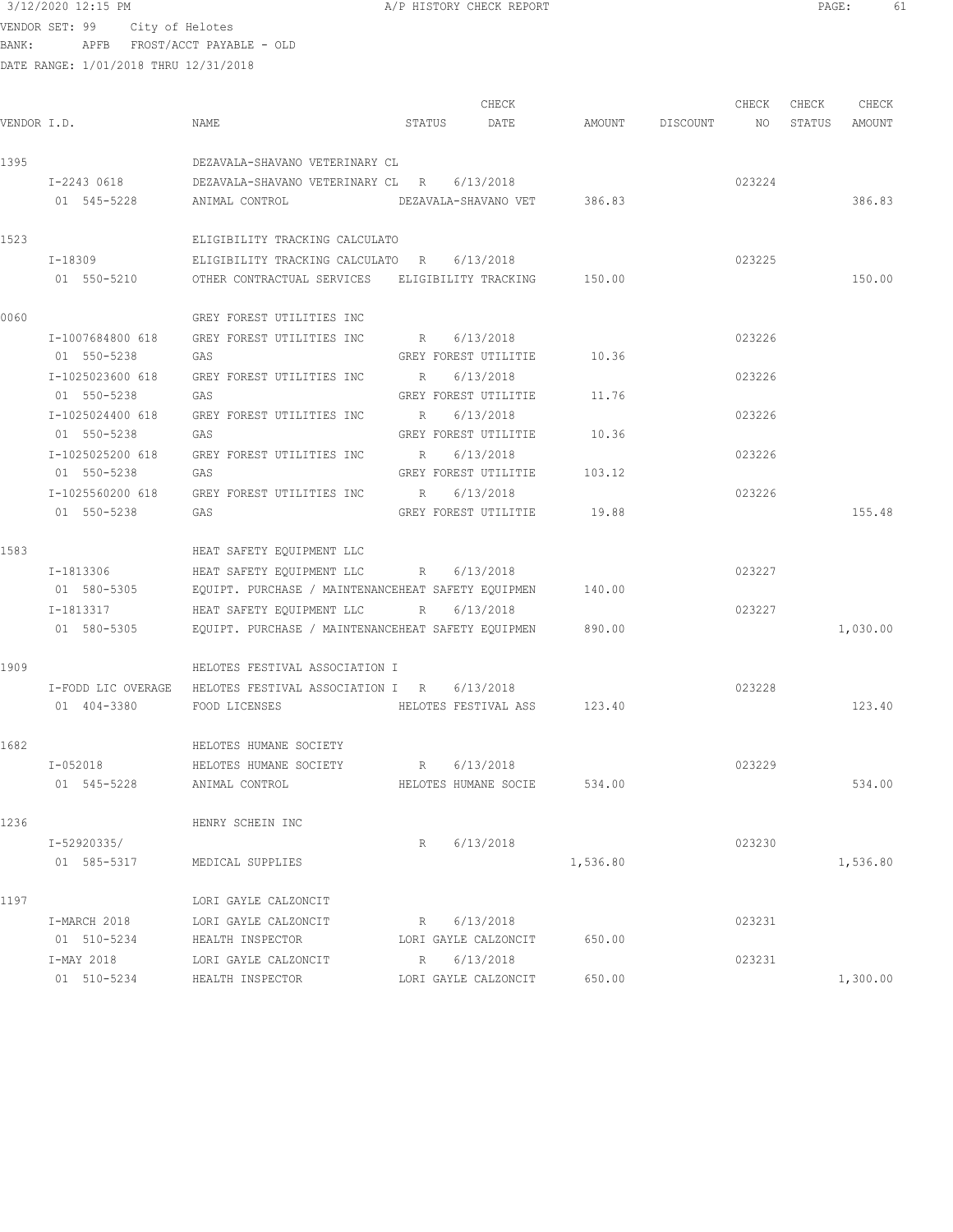|       | 3/12/2020 12:15 PM                    |                                                  | A/P HISTORY CHECK REPORT |          |          |        | PAGE:  | 62       |  |
|-------|---------------------------------------|--------------------------------------------------|--------------------------|----------|----------|--------|--------|----------|--|
|       | VENDOR SET: 99 City of Helotes        |                                                  |                          |          |          |        |        |          |  |
| BANK: |                                       | APFB FROST/ACCT PAYABLE - OLD                    |                          |          |          |        |        |          |  |
|       | DATE RANGE: 1/01/2018 THRU 12/31/2018 |                                                  |                          |          |          |        |        |          |  |
|       |                                       |                                                  | CHECK                    |          |          | CHECK  | CHECK  | CHECK    |  |
|       | VENDOR I.D.                           | NAME                                             | STATUS<br>DATE           | AMOUNT   | DISCOUNT | NO     | STATUS | AMOUNT   |  |
|       |                                       |                                                  |                          |          |          |        |        |          |  |
| 1816  |                                       | MIGHTY IMPRINTS LLC                              |                          |          |          |        |        |          |  |
|       | $I-2210$                              | MIGHTY IMPRINTS LLC                              | 6/13/2018<br>R           |          |          | 023232 |        |          |  |
|       | 01 550-5521                           | HELOTES AREA COMMUNITY BAND MIGHTY IMPRINTS LLC  |                          | 416.50   |          |        |        | 416.50   |  |
| 1196  |                                       | MONTY JOE MCGUFFIN                               |                          |          |          |        |        |          |  |
|       | I-MAY 2018                            | MONTY JOE MCGUFFIN                               | R 6/13/2018              |          |          | 023233 |        |          |  |
|       | 01 510-5234                           | HEALTH INSPECTOR                                 | MONTY JOE MCGUFFIN       | 650.00   |          |        |        | 650.00   |  |
| 0793  |                                       | OFFICE DEPOT INC                                 |                          |          |          |        |        |          |  |
|       | I-141009189001                        | OFFICE DEPOT                                     | 6/13/2018<br>R           |          |          | 023234 |        |          |  |
|       | 01 510-5301                           | OFFICE SUPPLIES                                  | OFFICE DEPOT             | 57.50    |          |        |        |          |  |
|       | I-14119821001                         | OFFICE DEPOT                                     | 6/13/2018<br>R           |          |          | 023234 |        |          |  |
|       | 01 510-5301                           | OFFICE SUPPLIES                                  | OFFICE DEPOT             | 327.24   |          |        |        | 384.74   |  |
| 1132  |                                       | PATTERSON CAPITAL MGMT/PATTERS                   |                          |          |          |        |        |          |  |
|       | I-4351                                | PATTERSON & ASSOCIATES / PATTER R                | 6/13/2018                |          |          | 023235 |        |          |  |
|       | 01 550-5210                           | OTHER CONTRACTUAL SERVICES                       | PATTERSON & ASSOCIAT     | 300.00   |          |        |        | 300.00   |  |
| 0368  |                                       | PHYSIO-CONTROL INC                               |                          |          |          |        |        |          |  |
|       | I-418123284                           | PHYSIO-CONTROL INC                               | 6/13/2018<br>R           |          |          | 023236 |        |          |  |
|       | 01 585-5305                           | EQUIPT. PURCHASE & MAINTENANCEPHYSIO-CONTROL INC |                          | 255.85   |          |        |        | 255.85   |  |
| 0172  |                                       | PITNEY BOWES GLOBAL FINANCIAL                    |                          |          |          |        |        |          |  |
|       | I-3306220448                          | PITNEY BOWES GLOBAL FINANCIAL R                  | 6/13/2018                |          |          | 023237 |        |          |  |
|       | 01 510-5323                           | POSTAGE & POSTAL EQUIPMENT PITNEY BOWES GLOBAL   |                          | 174.93   |          |        |        | 174.93   |  |
| 0112  |                                       | PRAXAIR DIST INC                                 |                          |          |          |        |        |          |  |
|       | I-83053472                            | PRAXAIR DIST INC                                 | R 6/13/2018              |          |          | 023238 |        |          |  |
|       | 01 585-5303                           | OTHER CONTRACTUAL SERVICES PRAXAIR DIST INC      |                          | 270.45   |          |        |        | 270.45   |  |
| 1622  |                                       | PRE-EMPLOYMENT INC                               |                          |          |          |        |        |          |  |
|       | I-33187                               | PRE-EMPLOYMENT INC                               | R 6/13/2018              |          |          | 023239 |        |          |  |
|       | 01 580-5110                           | PRE-EMPLOYMENT PHYSICALS PRE-EMPLOYMENT INC      |                          | 22.30    |          |        |        | 22.30    |  |
| 1698  |                                       | PROFESSIONAL HEALTH SERVICES I                   |                          |          |          |        |        |          |  |
|       | I-108184                              |                                                  | R 6/13/2018              |          |          | 023240 |        |          |  |
|       | 01 580-5110                           | PRE-EMPLOYMENT PHYSICALS                         |                          | 6,180.00 |          |        |        | 6,180.00 |  |
| 1319  |                                       | PURE PARTY ICE LP                                |                          |          |          |        |        |          |  |
|       | I-9980767411                          | PURE PARTY ICE LP                                | R 6/13/2018              |          |          | 023241 |        |          |  |
|       | 01 580-5302                           | OPERATING SUPPLIES                               | PURE PARTY ICE LP        | 84.50    |          |        |        | 84.50    |  |
| 1743  |                                       | QUILL CORPORATION                                |                          |          |          |        |        |          |  |
|       | I-6649563                             | QUILL CORPORATION                                | R 6/13/2018              |          |          | 023242 |        |          |  |

01 510-5301 OFFICE SUPPLIES QUILL CORPORATION 83.98

I-6651354 QUILL CORPORATION R 6/13/2018 023242

01 510-5301 OFFICE SUPPLIES QUILL CORPORATION 41.99 25.97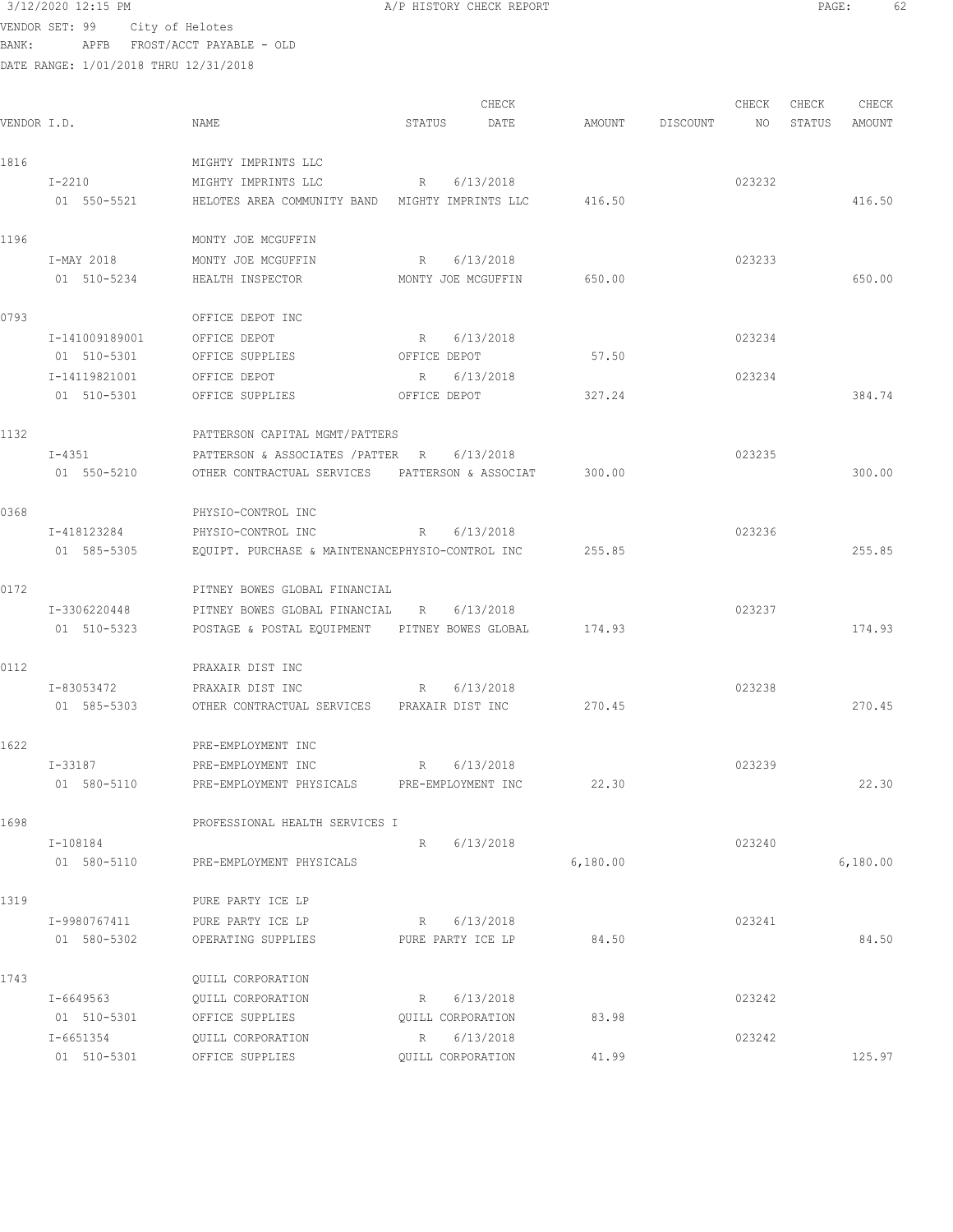VENDOR SET: 99 City of Helotes BANK: APFB FROST/ACCT PAYABLE - OLD DATE RANGE: 1/01/2018 THRU 12/31/2018

|             |                    |                                                 |             | CHECK                       |        |                    | CHECK  | CHECK  | CHECK    |
|-------------|--------------------|-------------------------------------------------|-------------|-----------------------------|--------|--------------------|--------|--------|----------|
| VENDOR I.D. |                    | NAME                                            | STATUS      | DATE                        |        | AMOUNT DISCOUNT NO |        | STATUS | AMOUNT   |
| 1746        |                    | SAFETY SERVICES INC                             |             |                             |        |                    |        |        |          |
|             | $I-4251$           | SAFETY SERVICES INC                             |             | R 6/13/2018                 |        |                    | 023243 |        |          |
|             | 01 550-5525        | MARKETPLACE @ OTHSD                             |             | SAFETY SERVICES INC 300.00  |        |                    |        |        | 300.00   |
| 0191        |                    | SAN ANTONIO EXPRESS NEWS                        |             |                             |        |                    |        |        |          |
|             | I-007596702 518    | SAN ANTONIO EXPRESS NEWS                        |             | R 6/13/2018                 |        |                    | 023244 |        |          |
|             | 01 520-5331        | ADVERTISING                                     |             | SAN ANTONIO EXPRESS 607.55  |        |                    |        |        | 607.55   |
| 0121        |                    | SAN ANTONIO WATER SYSTEMS                       |             |                             |        |                    |        |        |          |
|             | I-01414030001 618  | SAN ANTONIO WATER SYSTEMS                       |             | R 6/13/2018                 |        |                    | 023245 |        |          |
|             | 01 550-5237        | WATER                                           |             | SAN ANTONIO WATER SY        | 897.46 |                    |        |        |          |
|             | I-01447360001 0618 | SAN ANTONIO WATER SYSTEMS                       |             | R 6/13/2018                 |        |                    | 023245 |        |          |
|             | 01 550-5237        | WATER                                           |             | SAN ANTONIO WATER SY        | 224.83 |                    |        |        |          |
|             |                    | I-01447390001 0618 SAN ANTONIO WATER SYSTEMS    |             | R 6/13/2018                 |        |                    | 023245 |        |          |
|             | 01 550-5237        | WATER                                           |             | SAN ANTONIO WATER SY 363.03 |        |                    |        |        | 1,485.32 |
| 1403        |                    | SERVICE UNIFORM RENTAL                          |             |                             |        |                    |        |        |          |
|             | $I - 1679153$      | SERVICE UNIFORM RENTAL                          |             | R 6/13/2018                 |        |                    | 023246 |        |          |
|             | 01 545-5324        | UNIFORM ALLOWANCE                               |             | SERVICE UNIFORM RENT        | 83.09  |                    |        |        |          |
|             | 01 550-5241        | BUILDING MAINTENANCE                            |             | SERVICE UNIFORM RENT        | 47.77  |                    |        |        |          |
|             | I-1680030          | SERVICE UNIFORM RENTAL                          | $R_{\rm c}$ | 6/13/2018                   |        |                    | 023246 |        |          |
|             | 01 545-5324        | UNIFORM ALLOWANCE                               |             | SERVICE UNIFORM RENT        | 83.09  |                    |        |        |          |
|             | 01 550-5241        | BUILDING MAINTENANCE                            |             | SERVICE UNIFORM RENT        | 47.77  |                    |        |        | 261.72   |
| 0817        |                    | SWANK MOTION PICTURES INC                       |             |                             |        |                    |        |        |          |
|             | I-RG2517248        | SWANK MOTION PICTURES INC R 6/13/2018           |             |                             |        |                    | 023247 |        |          |
|             | 01 550-5520        | PARKS & RECREATION 5WANK MOTION PICTURE 693.00  |             |                             |        |                    |        |        | 693.00   |
| 0900        |                    | TEXAS TIDE                                      |             |                             |        |                    |        |        |          |
|             | I-MRKT BAND 0718   | TEXAS TIDE                                      | R           | 6/13/2018                   |        |                    | 023248 |        |          |
|             | 01 550-5525        | MARKETPLACE @ OTHSD                             |             | TEXAS TIDE 400.00           |        |                    |        |        | 400.00   |
| 1817        |                    | THE DOODLE TRAIN INC                            |             |                             |        |                    |        |        |          |
|             | I-070318           | THE DOODLE TRAIN INC                            |             | R 6/13/2018                 |        |                    | 023249 |        |          |
|             | 01 550-5520        | PARKS & RECREATION                              |             | THE DOODLE TRAIN INC 675.00 |        |                    |        |        | 675.00   |
| 0624        |                    | THOMAS SCHOOLCRAFT                              |             |                             |        |                    |        |        |          |
|             |                    | I-JAN/FEB/MAR 2018 THOMAS SCHOOLCRAFT           |             | R 6/13/2018                 |        |                    | 023250 |        |          |
|             | 01 500-5326        | EXPENSE REIMBURSEMENT THOMAS SCHOOLCRAFT 458.71 |             |                             |        |                    |        |        | 458.71   |
| 0145        |                    | TIME WARNER CABLE SAN ANTONIO                   |             |                             |        |                    |        |        |          |
|             | I-0039133060718    | TIME WARNER CABLE SAN ANTONIO R 6/13/2018       |             |                             |        |                    | 023251 |        |          |
|             | 01 550-5245        | INTERNET & CABLE TIME WARNER CABLE SA           |             |                             | 550.28 |                    |        |        | 550.28   |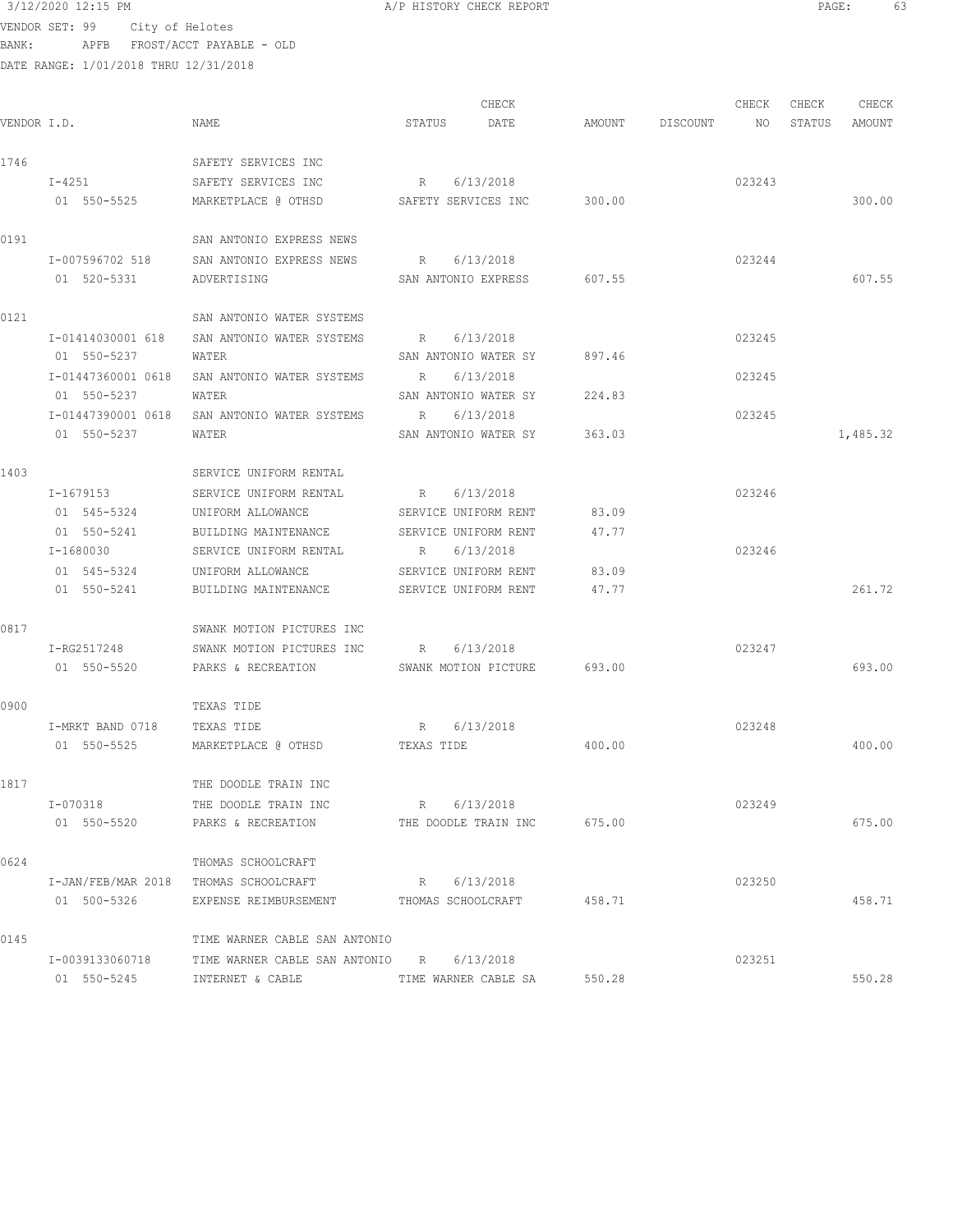|       | 3/12/2020 12:15 PM                    |                                                          |         | A/P HISTORY CHECK REPORT      |                    |        |       | PAGE: 64      |  |
|-------|---------------------------------------|----------------------------------------------------------|---------|-------------------------------|--------------------|--------|-------|---------------|--|
|       | VENDOR SET: 99 City of Helotes        |                                                          |         |                               |                    |        |       |               |  |
| BANK: | APFB FROST/ACCT PAYABLE - OLD         |                                                          |         |                               |                    |        |       |               |  |
|       | DATE RANGE: 1/01/2018 THRU 12/31/2018 |                                                          |         |                               |                    |        |       |               |  |
|       |                                       |                                                          |         |                               |                    |        |       |               |  |
|       |                                       |                                                          |         | CHECK                         |                    | CHECK  | CHECK | CHECK         |  |
|       | VENDOR I.D.                           | NAME                                                     |         | STATUS DATE                   | AMOUNT DISCOUNT NO |        |       | STATUS AMOUNT |  |
| 0688  |                                       | A T & T INC                                              |         |                               |                    |        |       |               |  |
|       | I-21069524842507 618 A T & T INC      |                                                          |         | R 6/20/2018                   |                    | 023252 |       |               |  |
|       | 01 550-5240 TELEPHONE                 |                                                          |         | A T & T INC                   | 608.93             |        |       |               |  |
|       | I-21069569703846 A T & T INC          |                                                          |         | R 6/20/2018                   |                    | 023252 |       |               |  |
|       | 01 550-5240 TELEPHONE                 |                                                          |         | A T & T INC                   | 33.03              |        |       |               |  |
|       | I-21069590933842 618 A T & T INC      |                                                          |         | R 6/20/2018                   |                    | 023252 |       |               |  |
|       | 01 550-5240 TELEPHONE                 |                                                          |         | A T & T INC                   | 77.87              |        |       | 719.83        |  |
|       |                                       |                                                          |         |                               |                    |        |       |               |  |
| 0009  |                                       | AACOG                                                    |         |                               |                    |        |       |               |  |
|       | I-02875 AACOG                         |                                                          |         | R 6/20/2018                   |                    | 023253 |       |               |  |
|       |                                       | 01 530-5203 SCHOOLS & SEMINARS                           | AACOG   |                               | 50.00              |        |       |               |  |
|       | I-3008                                | AACOG                                                    | R       | 6/20/2018                     |                    | 023253 |       |               |  |
|       | 01 530-5203                           | SCHOOLS & SEMINARS                                       | AACOG   |                               | 50.00              |        |       | 100.00        |  |
|       |                                       |                                                          |         |                               |                    |        |       |               |  |
| 1175  |                                       | BUSINESS & PROFESSIONAL SERVIC                           |         |                               |                    |        |       |               |  |
|       | I-MAY 2018                            | BUSINESS & PROFESSIONAL SERVIC R 6/20/2018               |         |                               |                    | 023254 |       |               |  |
|       | 01 407-1055                           | EMS SERVICE FEES                                         |         | BUSINESS & PROFESSIO 2,604.57 |                    |        |       | 2,604.57      |  |
|       |                                       |                                                          |         |                               |                    |        |       |               |  |
| 0353  |                                       | CANON FINANCIAL SERVICES INC                             |         |                               |                    |        |       |               |  |
|       | I-18721111                            | CANON FINANCIAL SERVICES INC R 6/20/2018                 |         |                               |                    | 023255 |       |               |  |
|       | 01 510-5330                           | COPIERS & PRINTERS CANON FINANCIAL SERV 173.72           |         |                               |                    |        |       | 173.72        |  |
|       |                                       |                                                          |         |                               |                    |        |       |               |  |
| 0643  |                                       | DAVIDSON & TROILO REAM & GARZA                           |         |                               |                    |        |       |               |  |
|       | I-17376<br>01 530-5221                | DAVIDSON & TROILO REAM & GARZA R 6/20/2018<br>PROSECUTOR |         | DAVIDSON & TROILO RE 2,593.20 |                    | 023256 |       |               |  |
|       | $I - 17378$                           | DAVIDSON & TROILO REAM & GARZA R 6/20/2018               |         |                               |                    | 023256 |       |               |  |
|       | 01 510-5206 CITY ATTORNEY             |                                                          |         | DAVIDSON & TROILO RE 1,644.17 |                    |        |       | 4,237.37      |  |
|       |                                       |                                                          |         |                               |                    |        |       |               |  |
| 1704  |                                       | KENTECH INC                                              |         |                               |                    |        |       |               |  |
|       | I-23161                               | KENTECH                                                  |         | R 6/20/2018                   |                    | 023257 |       |               |  |
|       | 01 550-5241                           | BUILDING MAINTENANCE                                     | KENTECH |                               | 962.50             |        |       | 962.50        |  |
|       |                                       |                                                          |         |                               |                    |        |       |               |  |
| 0291  |                                       | LNV ENGINEERING                                          |         |                               |                    |        |       |               |  |
|       | I-27851                               | LNV ENGINEERING INC                                      |         | R 6/20/2018                   |                    | 023258 |       |               |  |
|       | 01 510-5229                           | CITY ENGINEER                                            |         | LNV ENGINEERING INC           | 337.00             |        |       |               |  |
|       | I-27874                               | LNV ENGINEERING INC                                      |         | R 6/20/2018                   |                    | 023258 |       |               |  |
|       | 01 510-5229                           | CITY ENGINEER                                            |         | LNV ENGINEERING INC           | 1,080.00           |        |       | 1,417.00      |  |
|       |                                       |                                                          |         |                               |                    |        |       |               |  |
| 1724  |                                       | MUNICIPAL CODE CORPORATION                               |         |                               |                    |        |       |               |  |
|       | I-00309831                            | MUNICIPAL CODE CORPORATION R 6/20/2018                   |         |                               |                    | 023259 |       |               |  |
|       | 01 520-5216                           | CODIFICATION                                             |         | MUNICIPAL CODE CORPO 395.00   |                    |        |       | 395.00        |  |
|       |                                       |                                                          |         |                               |                    |        |       |               |  |
| 1903  |                                       | RANDY HOLLAR LLC                                         |         |                               |                    |        |       |               |  |
|       | I-1592                                | EVERETT R HOLLAR                                         |         | R 6/20/2018                   |                    | 023260 |       |               |  |

01 510-5207 CITY AUDITOR EVERETT R HOLLAR 701.84 701.84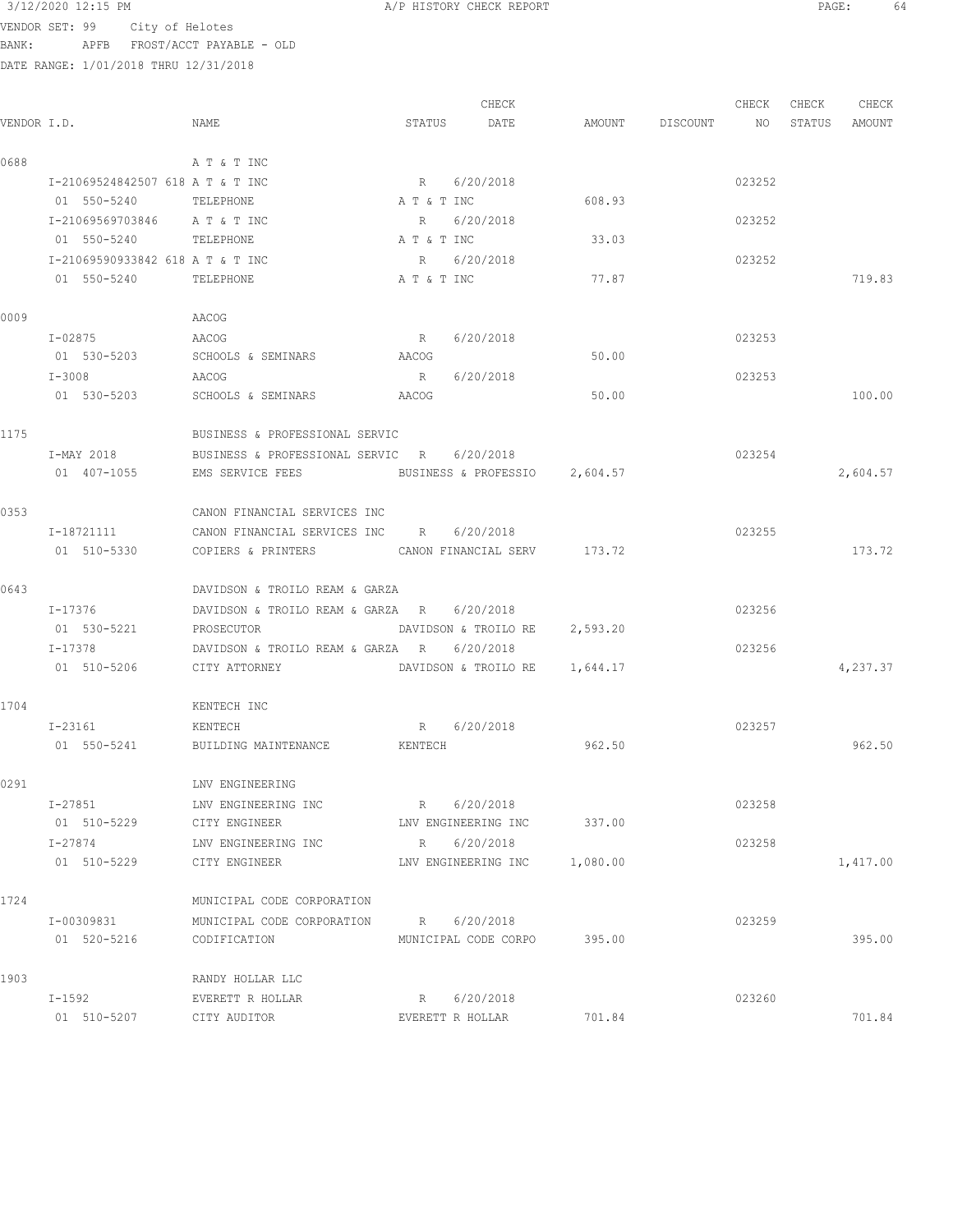3/12/2020 12:15 PM A/P HISTORY CHECK REPORT PAGE: 65 VENDOR SET: 99 City of Helotes BANK: APFB FROST/ACCT PAYABLE - OLD

| VENDOR I.D. |                                      | NAME                                                   | STATUS               | CHECK<br>DATE        | AMOUNT | DISCOUNT | CHECK<br>NO | CHECK<br>STATUS | CHECK<br><b>AMOUNT</b> |
|-------------|--------------------------------------|--------------------------------------------------------|----------------------|----------------------|--------|----------|-------------|-----------------|------------------------|
| 0739        |                                      | RICHARD WALL                                           |                      |                      |        |          |             |                 |                        |
|             | I-TRVL REIMB 0618                    | RICHARD WALL                                           | R                    | 6/20/2018            |        |          | 023261      |                 |                        |
|             | 01 580-5203                          | SCHOOLS & SEMINARS                                     | RICHARD WALL         |                      | 515.68 |          |             |                 | 515.68                 |
| 1588        |                                      | SHRED-IT USA LLC                                       |                      |                      |        |          |             |                 |                        |
|             | I-8124970619                         | SHRED-IT USA LLC                                       | R 6/20/2018          |                      |        |          | 023262      |                 |                        |
|             | 01 535-5111                          | LONGEVITY                                              | SHRED-IT USA LLC     |                      | 60.50  |          |             |                 |                        |
|             | 01 520-5210                          | OTHER CONTRACTUAL SERVICES SHRED-IT USA LLC            |                      |                      | 70.45  |          |             |                 | 130.95                 |
| 0138        |                                      | SUSAN WOOTTON CPA                                      |                      |                      |        |          |             |                 |                        |
|             | I-JUNE 2018                          | SUSAN WOOTTON CPA                                      | R                    | 6/20/2018            |        |          | 023263      |                 |                        |
|             | 01 510-5204                          | ACCOUNTANT                                             | SUSAN WOOTTON CPA    |                      | 750.00 |          |             |                 |                        |
|             | I-MAY 2018                           | SUSAN WOOTTON CPA                                      | R                    | 6/20/2018            |        |          | 023263      |                 |                        |
|             | 01 510-5204                          | ACCOUNTANT                                             | SUSAN WOOTTON CPA    |                      | 750.00 |          |             |                 | 1,500.00               |
| 0777        |                                      | UNITED SITE SERVICES                                   |                      |                      |        |          |             |                 |                        |
|             | I-1146681291                         | UNITED SITE SERVICES OF TEXAS R                        |                      | 6/20/2018            |        |          | 023264      |                 |                        |
|             | 01 550-5520                          | PARKS & RECREATION                                     | UNITED SITE SERVICES |                      | 465.21 |          |             |                 |                        |
|             | I-1146879018                         | UNITED SITE SERVICES OF TEXAS R                        |                      | 6/20/2018            |        |          | 023264      |                 |                        |
|             | 01 550-5525<br>I-1146879397          | MARKETPLACE @ OTHSD<br>UNITED SITE SERVICES OF TEXAS R | UNITED SITE SERVICES | 6/20/2018            | 215.48 |          | 023264      |                 |                        |
|             | 01 550-5520                          | PARKS & RECREATION                                     |                      | UNITED SITE SERVICES | 123.76 |          |             |                 |                        |
|             | I-1146889361                         | UNITED SITE SERVICES OF TEXAS R                        |                      | 6/20/2018            |        |          | 023264      |                 |                        |
|             | 01 550-5520                          | PARKS & RECREATION                                     | UNITED SITE SERVICES |                      | 130.86 |          |             |                 | 935.31                 |
| 0021        |                                      | A T & T MOBILITY                                       |                      |                      |        |          |             |                 |                        |
|             | I-287274688519X0618 A T & T MOBILITY |                                                        | R                    | 6/29/2018            |        |          | 023284      |                 |                        |
|             | 01 545-5201                          | COMMUNICATION EQUIPMENT                                | A T & T MOBILITY     |                      | 389.30 |          |             |                 |                        |
|             | 01 560-5200                          | COMMUNICATION EQUIPMENT                                | A T & T MOBILITY     |                      | 389.30 |          |             |                 |                        |
|             | 01 580-5200                          | COMMUNICATION EQUIPMENT                                | A T & T MOBILITY     |                      | 389.30 |          |             |                 |                        |
|             | 01 585-5200                          | COMMUNICATION EQUIPMENT                                | A T & T MOBILITY     |                      | 389.30 |          |             |                 | 1,557.20               |
| 0615        |                                      | BEXAR COUNTY AUDITOR                                   |                      |                      |        |          |             |                 |                        |
|             | $I-LI5524$                           | BEXAR COUNTY AUDITOR R                                 |                      | 6/29/2018            |        |          | 023285      |                 |                        |
|             | 01 560-5302                          | OPERATING SUPPLIES BEXAR COUNTY AUDITOR 60.00          |                      |                      |        |          |             |                 |                        |
|             | I-LI5525                             | BEXAR COUNTY AUDITOR                                   | R 6/29/2018          |                      |        |          | 023285      |                 |                        |
|             | 01 560-5302                          | OPERATING SUPPLIES                                     |                      | BEXAR COUNTY AUDITOR | 99.00  |          |             |                 |                        |
|             | I-LI5526                             | BEXAR COUNTY AUDITOR                                   | R 6/29/2018          |                      |        |          | 023285      |                 |                        |
|             | 01 560-5302                          | OPERATING SUPPLIES                                     | BEXAR COUNTY AUDITOR |                      | 60.00  |          |             |                 |                        |
|             | I-LI5527                             | BEXAR COUNTY AUDITOR                                   | R 6/29/2018          |                      |        |          | 023285      |                 |                        |
|             | 01 560-5302                          | OPERATING SUPPLIES                                     |                      | BEXAR COUNTY AUDITOR | 60.00  |          |             |                 | 279.00                 |
| 0027        |                                      | BMC MILLWORK INC                                       |                      |                      |        |          |             |                 |                        |
|             | I-REFUND 0618                        | BMC MILLWORK INC                                       | $V$ 6/29/2018        |                      |        |          | 023286      |                 | 70.34                  |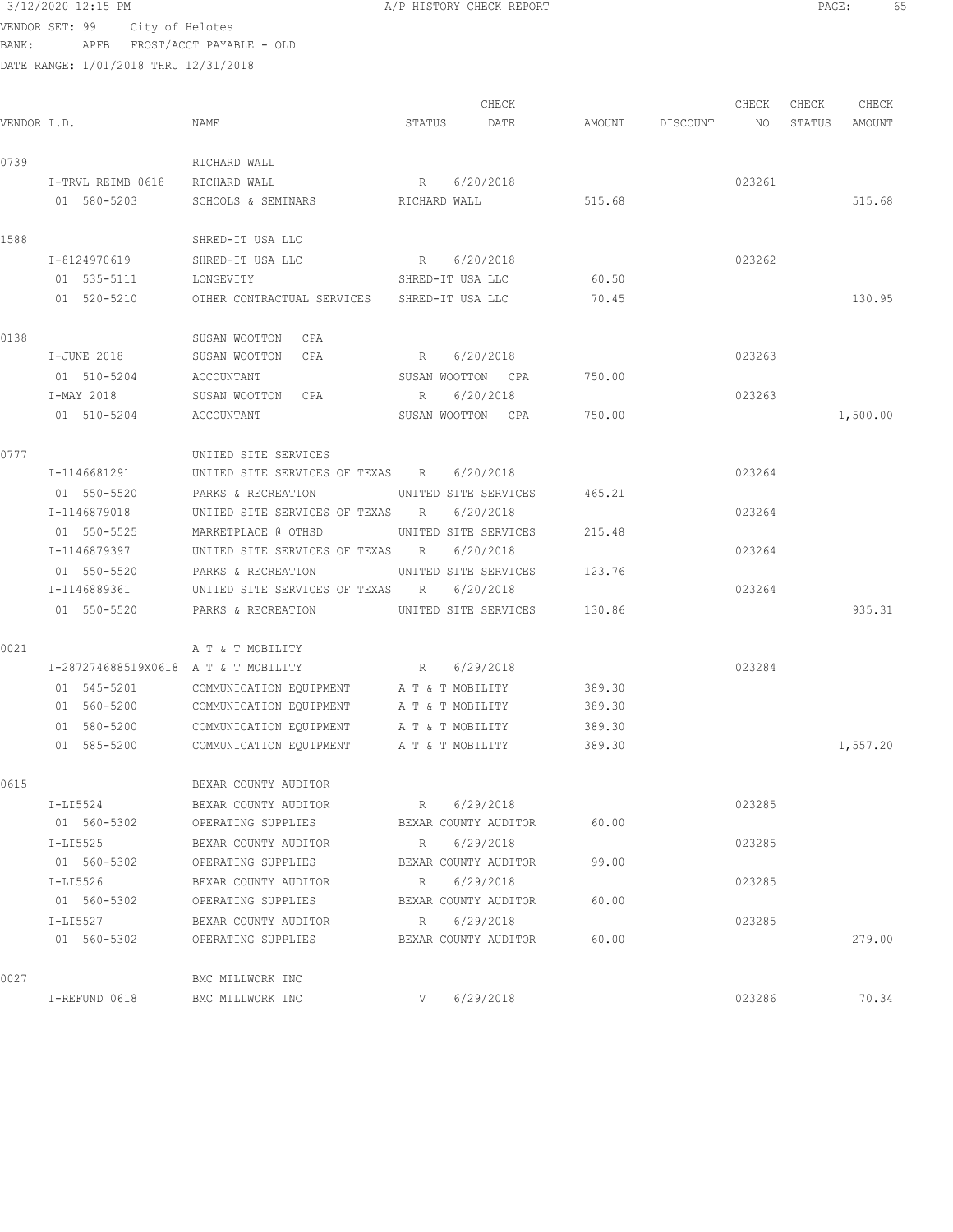## $3/12/2020$  12:15 PM  $A/P$  HISTORY CHECK REPORT  $\blacksquare$  PAGE: 66

VENDOR SET: 99 City of Helotes BANK: APFB FROST/ACCT PAYABLE - OLD

|             |                 |                                                    |               | CHECK                      |          |          | CHECK  | CHECK  | CHECK    |
|-------------|-----------------|----------------------------------------------------|---------------|----------------------------|----------|----------|--------|--------|----------|
| VENDOR I.D. |                 | NAME                                               | STATUS        | DATE                       | AMOUNT   | DISCOUNT | NO     | STATUS | AMOUNT   |
| 0027        |                 | BMC MILLWORK INC                                   |               |                            |          |          |        |        |          |
|             | M-CHECK         | BMC MILLWORK INC                                   | VOIDED V      | 6/29/2018                  |          |          | 023286 |        | 70.34CR  |
| 0034        |                 | CARDINAL TRACKING INC                              |               |                            |          |          |        |        |          |
|             | I-116588        | CARDINAL TRACKING INC                              | R             | 6/29/2018                  |          |          | 023287 |        |          |
|             | 01 515-5330     | TECHNOLOGY & EQUIPMENT                             |               | CARDINAL TRACKING IN       | 1,200.00 |          |        |        | 1,200.00 |
| 0891        |                 | CARLOS GARCIA                                      |               |                            |          |          |        |        |          |
|             | $I - A40$       | CARLOS GARCIA                                      | R             | 6/29/2018                  |          |          | 023288 |        |          |
|             | 01 550-5520     | PARKS & RECREATION                                 | CARLOS GARCIA |                            | 1,000.00 |          |        |        | 1,000.00 |
| 1827        |                 | DEREK SMITH                                        |               |                            |          |          |        |        |          |
|             | I-001 REIMBURSE | DEREK SMITH                                        | R             | 6/29/2018                  |          |          | 023289 |        |          |
|             | 01 510-5245     | APPRECIATION PARTY                                 | DEREK SMITH   |                            | 200.00   |          |        |        | 200.00   |
| 1865        |                 | ESD AND ASSOCIATES                                 |               |                            |          |          |        |        |          |
|             | I-47296         | ESD AND ASSOCIATES                                 | $R_{\perp}$   | 6/29/2018                  |          |          | 023290 |        |          |
|             | 01 550-5520     | PARKS & RECREATION                                 |               | ESD AND ASSOCIATES         | 608.00   |          |        |        | 608.00   |
| 1723        |                 | E-Z BEL CONSTRUCTION                               |               |                            |          |          |        |        |          |
|             | I-404068151     | EZ BEL CONSTRUCTION                                | R             | 6/29/2018                  |          |          | 023291 |        |          |
|             | 01 550-5239     | ELECTRIC                                           |               | EZ BEL CONSTRUCTION        | 1,024.03 |          |        |        | 1,024.03 |
| 1583        |                 | HEAT SAFETY EQUIPMENT LLC                          |               |                            |          |          |        |        |          |
|             | I-1813383       | HEAT SAFETY EQUIPMENT LLC                          | R             | 6/29/2018                  |          |          | 023292 |        |          |
|             | 01 585-5305     | EQUIPT. PURCHASE & MAINTENANCEHEAT SAFETY EQUIPMEN |               |                            | 573.88   |          |        |        | 573.88   |
| 1519        |                 | IHEARTMEDIA & ENTERTAINMENT IN                     |               |                            |          |          |        |        |          |
|             | I-5012574577    | IHEARTMEDIA & ENTERTAINMENT IN R                   |               | 6/29/2018                  |          |          | 023293 |        |          |
|             | 01 550-5520     | PARKS & RECREATION <b>IHEARTMEDIA &amp; ENTERT</b> |               |                            | 470.00   |          |        |        | 470.00   |
| 1910        |                 | JUDITH S REICHARDT                                 |               |                            |          |          |        |        |          |
|             | I-DESK & TOOLS  | JUDITH S REICHARDT                                 | R             | 6/29/2018                  |          |          | 023294 |        |          |
|             | 01 510-5302     | OPERATING SUPPLIES                                 |               | JUDITH S REICHARDT         | 125.00   |          |        |        | 125.00   |
| 1480        |                 | LINEBARGER GOGGAN BLAIR & SAMP                     |               |                            |          |          |        |        |          |
|             | I-MARCH 2018    | LINEBARGER GOGGAN BLAIR & SAMP R                   |               | 6/29/2018                  |          |          | 023295 |        |          |
|             | 01 405-1020     | WARRANT FINES                                      |               | LINEBARGER GOGGAN BL       | 2,314.30 |          |        |        | 2,314.30 |
| 1730        |                 | LODDE TYPEWRITER CO                                |               |                            |          |          |        |        |          |
|             | I-59291         | LODDE TYPEWRITER CO                                | R             | 6/29/2018                  |          |          | 023296 |        |          |
|             | 01 510-5302     | OPERATING SUPPLIES                                 |               | LODDE TYPEWRITER CO 149.00 |          |          |        |        | 149.00   |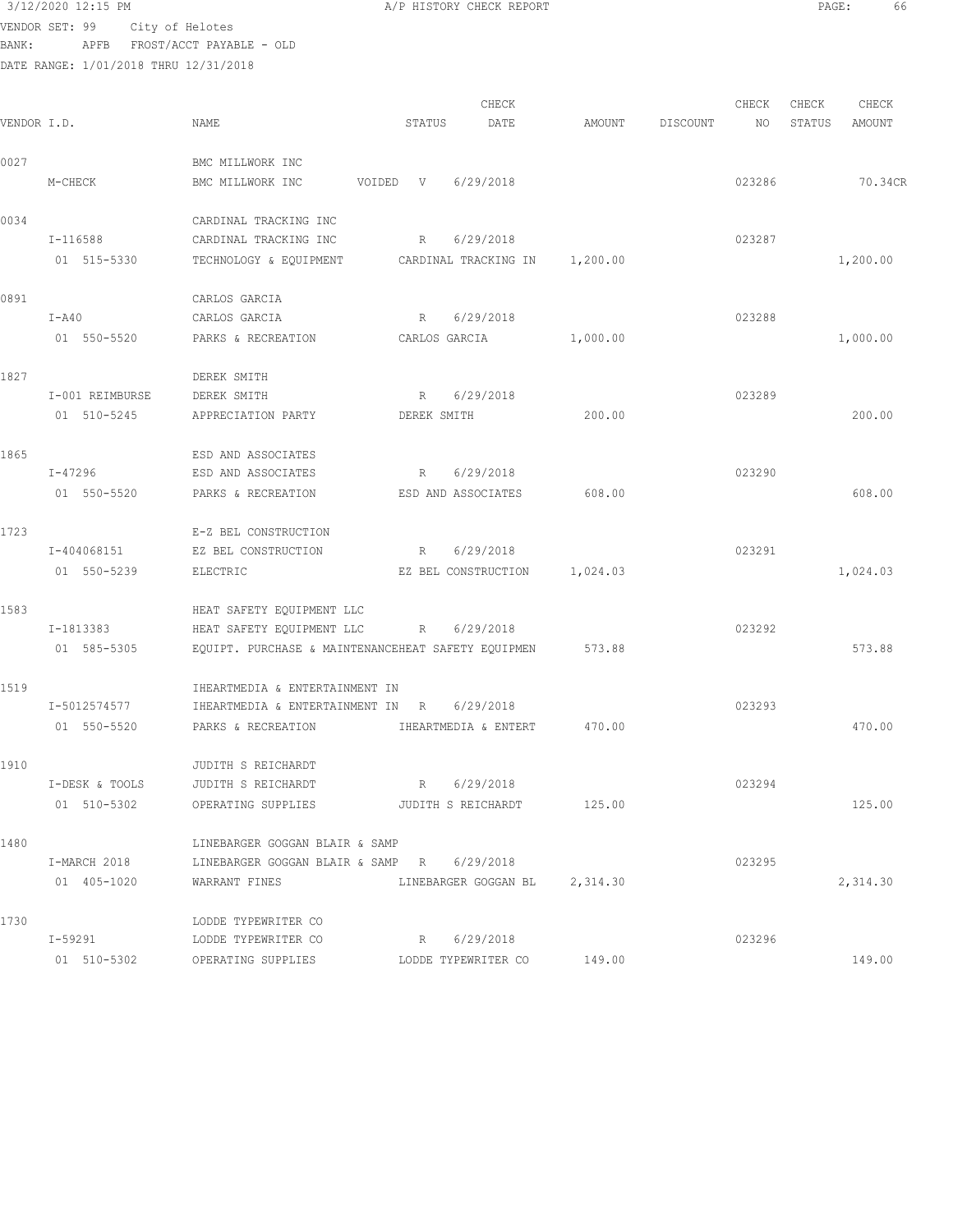$3/12/2020$  12:15 PM  $A/P$  HISTORY CHECK REPORT  $\overline{PAGE}$ : 67

VENDOR SET: 99 City of Helotes BANK: APFB FROST/ACCT PAYABLE - OLD

|             |                |                                            |              | CHECK                |          |                    | CHECK  | CHECK | CHECK         |
|-------------|----------------|--------------------------------------------|--------------|----------------------|----------|--------------------|--------|-------|---------------|
| VENDOR I.D. |                | NAME                                       | STATUS       | DATE                 |          | AMOUNT DISCOUNT NO |        |       | STATUS AMOUNT |
| 1912        |                | MICHAEL GUTIERREZ                          |              |                      |          |                    |        |       |               |
|             | I-64           | MICHAEL GUTIERREZ                          |              | R 6/29/2018          |          |                    | 023297 |       |               |
|             | 01 545-5228    | ANIMAL CONTROL                             |              | MICHAEL GUTIERREZ    | 2,550.00 |                    |        |       | 2,550.00      |
| 0793        |                | OFFICE DEPOT INC                           |              |                      |          |                    |        |       |               |
|             | I-151185891001 | OFFICE DEPOT                               |              | R 6/29/2018          |          |                    | 023298 |       |               |
|             | 01 510-5301    | OFFICE SUPPLIES                            |              | OFFICE DEPOT         | 175.86   |                    |        |       |               |
|             | I-151186072001 | OFFICE DEPOT                               |              | R 6/29/2018          |          |                    | 023298 |       |               |
|             | 01 510-5301    | OFFICE SUPPLIES                            |              | OFFICE DEPOT         | 19.49    |                    |        |       |               |
|             | I-151186073001 | OFFICE DEPOT                               |              | R 6/29/2018          |          |                    | 023298 |       |               |
|             | 01 510-5301    | OFFICE SUPPLIES                            |              | OFFICE DEPOT         | 10.49    |                    |        |       |               |
|             | I-151924303001 | OFFICE DEPOT                               |              | R 6/29/2018          |          |                    | 023298 |       |               |
|             | 01 560-5301    | OFFICE SUPPLIES                            |              | OFFICE DEPOT         | 322.90   |                    |        |       |               |
|             | I-151925043001 | OFFICE DEPOT                               |              | R 6/29/2018          |          |                    | 023298 |       |               |
|             | 01 560-5301    | OFFICE SUPPLIES                            |              | OFFICE DEPOT         | 23.56    |                    |        |       |               |
|             | I-151925044001 | OFFICE DEPOT                               |              | R 6/29/2018          |          |                    | 023298 |       |               |
|             | 01 560-5301    | OFFICE SUPPLIES                            | OFFICE DEPOT |                      | 55.79    |                    |        |       |               |
|             | I-152280822001 | OFFICE DEPOT                               |              | R 6/29/2018          |          |                    | 023298 |       |               |
|             | 01 510-5301    | OFFICE SUPPLIES                            | OFFICE DEPOT |                      | 498.68   |                    |        |       | 1,106.77      |
| 0809        |                | RX TECHNOLOGY                              |              |                      |          |                    |        |       |               |
|             | $I-94246$      | RX TECHNOLOGY INC                          |              | R 6/29/2018          |          |                    | 023299 |       |               |
|             | 01 510-5214    | COMPUTER CONTRACTS                         |              | RX TECHNOLOGY INC    | 174.00   |                    |        |       |               |
|             | I-96809        | RX TECHNOLOGY INC                          | $R$ and $R$  | 6/29/2018            |          |                    | 023299 |       |               |
|             | 01 510-5214    | COMPUTER CONTRACTS                         |              | RX TECHNOLOGY INC    | 1,200.00 |                    |        |       |               |
|             | I-96810        | RX TECHNOLOGY INC                          |              | R 6/29/2018          |          |                    | 023299 |       |               |
|             | 01 510-5214    | COMPUTER CONTRACTS                         |              | RX TECHNOLOGY INC    | 4,838.00 |                    |        |       | 6,212.00      |
| 1914        |                | SCOTT MORELAND                             |              |                      |          |                    |        |       |               |
|             |                | I-TRVL REIM 0618 SCOTT MORELAND            |              | R 6/29/2018          |          |                    | 023300 |       |               |
|             |                | 01 580-5203 SCHOOLS & SEMINARS             |              | SCOTT MORELAND       | 204.38   |                    |        |       | 204.38        |
| 1403        |                | SERVICE UNIFORM RENTAL                     |              |                      |          |                    |        |       |               |
|             | I-1680900      | SERVICE UNIFORM RENTAL                     | $R \sim$     | 6/29/2018            |          |                    | 023301 |       |               |
|             | 01 545-5324    | UNIFORM ALLOWANCE                          |              | SERVICE UNIFORM RENT | 83.09    |                    |        |       |               |
|             | 01 550-5241    | BUILDING MAINTENANCE                       |              | SERVICE UNIFORM RENT | 47.77    |                    |        |       | 130.86        |
| 1437        |                | THIRSTY BEAR BARTENDING                    |              |                      |          |                    |        |       |               |
|             | I-180620TS     | THIRSTY BEAR BARTENDING                    | V            | 6/29/2018            |          |                    | 023302 |       | 630.00        |
| 1437        |                | THIRSTY BEAR BARTENDING                    |              |                      |          |                    |        |       |               |
|             | M-CHECK        | THIRSTY BEAR BARTENDING UNPOST V 8/06/2018 |              |                      |          |                    | 023302 |       | 630.00CR      |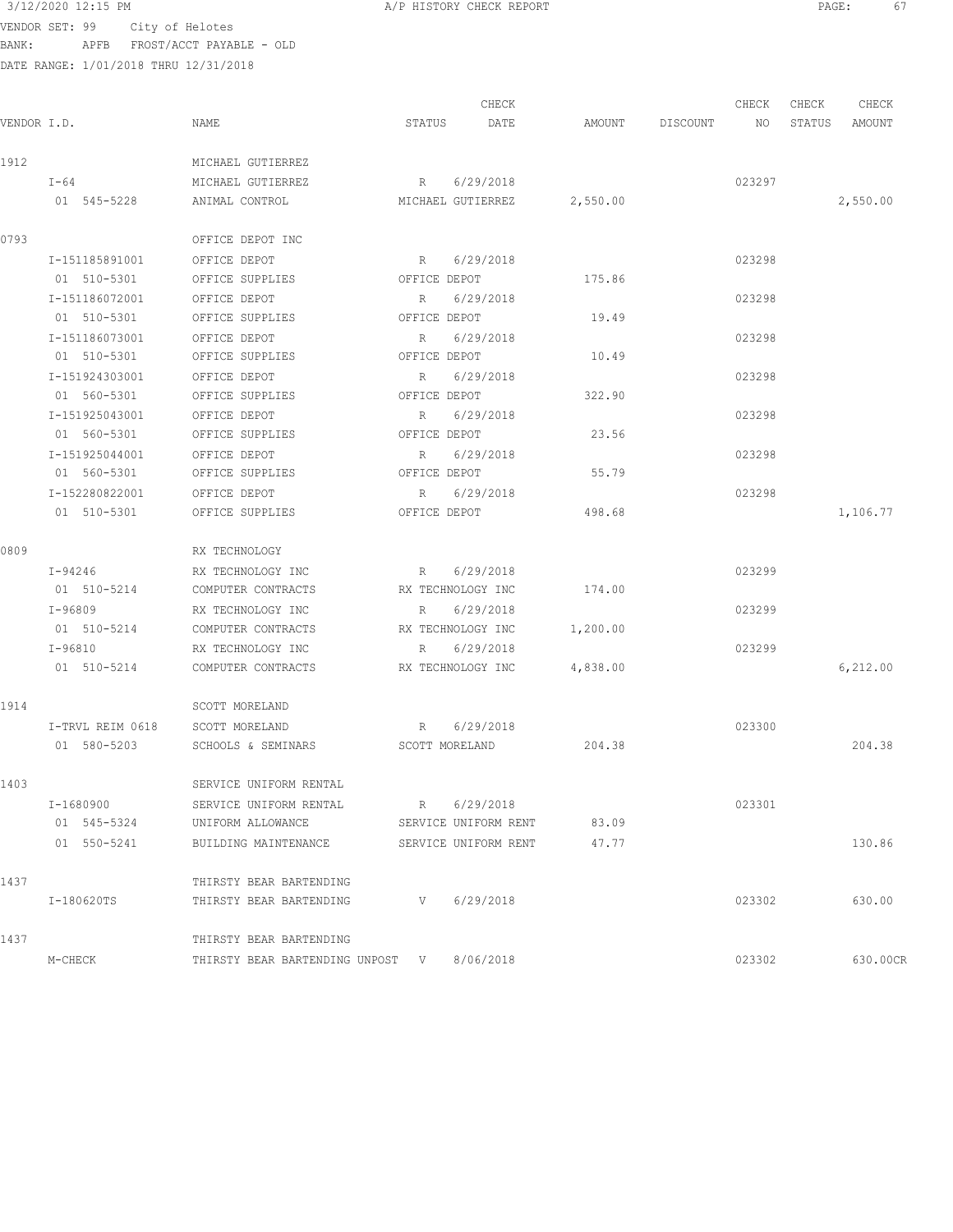# $3/12/2020$  12:15 PM  $A/P$  HISTORY CHECK REPORT  $\overline{PAGE:}$  PAGE: 68

VENDOR SET: 99 City of Helotes BANK: APFB FROST/ACCT PAYABLE - OLD

| VENDOR I.D. |                            | NAME                                                 | STATUS DATE          | CHECK                       | AMOUNT DISCOUNT NO | CHECK  | CHECK<br>STATUS AMOUNT | CHECK    |
|-------------|----------------------------|------------------------------------------------------|----------------------|-----------------------------|--------------------|--------|------------------------|----------|
| 1915        |                            | TRACY JAMES DOLOTINA                                 |                      |                             |                    |        |                        |          |
|             | $I-1780$                   | TRACY JAMES DOLOTINA                                 | R 6/29/2018          |                             |                    | 023303 |                        |          |
|             | 01 510-5245                | APPRECIATION PARTY                                   |                      | TRACY JAMES DOLOTINA 300.00 |                    |        |                        | 300.00   |
| 0777        |                            | UNITED SITE SERVICES                                 |                      |                             |                    |        |                        |          |
|             | I-1146929254               | UNITED SITE SERVICES OF TEXAS R 6/29/2018            |                      |                             |                    | 023304 |                        |          |
|             | 01 550-5520                | PARKS & RECREATION UNITED SITE SERVICES 303.88       |                      |                             |                    |        |                        | 303.88   |
| 0921        |                            | VANGUARD CLEANING SYSTEM INC                         |                      |                             |                    |        |                        |          |
|             | I-SA78599                  | VANGUARD CLEANING SYSTEM INC R 6/29/2018             |                      |                             |                    | 023305 |                        |          |
|             | 01 550-5242                | CITY CUSTODIAN 600 VANGUARD CLEANING SY 475.00       |                      |                             |                    |        |                        |          |
|             | I-SA78600                  | VANGUARD CLEANING SYSTEM INC R 6/29/2018             |                      |                             |                    | 023305 |                        |          |
|             | 01 550-5242                | CITY CUSTODIAN                                       |                      | VANGUARD CLEANING SY 90.30  |                    |        |                        |          |
|             | I-SA78601                  | VANGUARD CLEANING SYSTEM INC R 6/29/2018             |                      |                             |                    | 023305 |                        |          |
|             | 01 550-5242                | CITY CUSTODIAN                                       |                      | VANGUARD CLEANING SY 361.00 |                    |        |                        |          |
|             | I-SA78602                  | VANGUARD CLEANING SYSTEM INC R 6/29/2018             |                      |                             |                    | 023305 |                        |          |
|             | 01 550-5242                | CITY CUSTODIAN                                       |                      | VANGUARD CLEANING SY 140.00 |                    |        |                        | 1,066.30 |
| 1091        |                            | BLAIR WEAVER                                         |                      |                             |                    |        |                        |          |
|             | I-REIMB 0618               | WEAVER, BLAIR R 6/29/2018                            |                      |                             |                    | 023306 |                        |          |
|             | 01 510-5305                | TECHNOLOGY & EQUIPMENT WEAVER, BLAIR 55.20           |                      |                             |                    |        |                        | 55.20    |
| 1721        |                            | A T & T                                              |                      |                             |                    |        |                        |          |
|             | I-1717998064001 618 AT & T |                                                      | R 6/29/2018          |                             |                    | 023307 |                        |          |
|             | 01 550-5240                | TELEPHONE                                            | A T & T              |                             | 1,423.02           |        |                        | 1,423.02 |
| 0119        |                            | BINGHAM & LEA PC INC                                 |                      |                             |                    |        |                        |          |
|             | I-JUNE 2018                | BINGHAM & LEA PC INC                                 | R 6/29/2018          |                             |                    | 023308 |                        |          |
|             | 01 530-5219                | MUNICIPAL COURT JUDGES BINGHAM & LEA PC INC 1,300.00 |                      |                             |                    |        |                        | 1,300.00 |
| 1393        |                            | BLUE BELL CREAMERIES LP                              |                      |                             |                    |        |                        |          |
|             |                            | I-005501798 486 BLUE BELL CREAMERIES LP R 6/29/2018  |                      |                             |                    | 023309 |                        |          |
|             | 01 550-5520                | PARKS & RECREATION                                   |                      | BLUE BELL CREAMERIES 402.48 |                    |        |                        | 402.48   |
| 0069        |                            | HOME DEPOT INC                                       |                      |                             |                    |        |                        |          |
|             | I-20487                    | HOME DEPOT INC                                       | R 6/29/2018          |                             |                    | 023310 |                        |          |
|             | 01 580-5302                | OPERATING SUPPLIES                                   | HOME DEPOT INC       |                             | 33.11              |        |                        | 33.11    |
| 1319        |                            | PURE PARTY ICE LP                                    |                      |                             |                    |        |                        |          |
|             | I-9981106532               | PURE PARTY ICE LP                                    | R 6/29/2018          |                             |                    | 023311 |                        |          |
|             | 01 510-5245                | APPRECIATION PARTY                                   | PURE PARTY ICE LP    |                             | 97.50              |        |                        | 97.50    |
| 1403        |                            | SERVICE UNIFORM RENTAL                               |                      |                             |                    |        |                        |          |
|             | I-1681771                  | SERVICE UNIFORM RENTAL                               | R 6/29/2018          |                             |                    | 023312 |                        |          |
|             | 01 545-5324                | UNIFORM ALLOWANCE SERVICE UNIFORM RENT               |                      |                             | 83.09              |        |                        |          |
|             | 01 550-5241                | BUILDING MAINTENANCE SERVICE UNIFORM RENT            |                      |                             | 47.77              |        |                        |          |
|             | I-1682643                  | SERVICE UNIFORM RENTAL                               | R 6/29/2018          |                             |                    | 023312 |                        |          |
|             | 01 545-5324                | UNIFORM ALLOWANCE                                    | SERVICE UNIFORM RENT |                             | 83.09              |        |                        |          |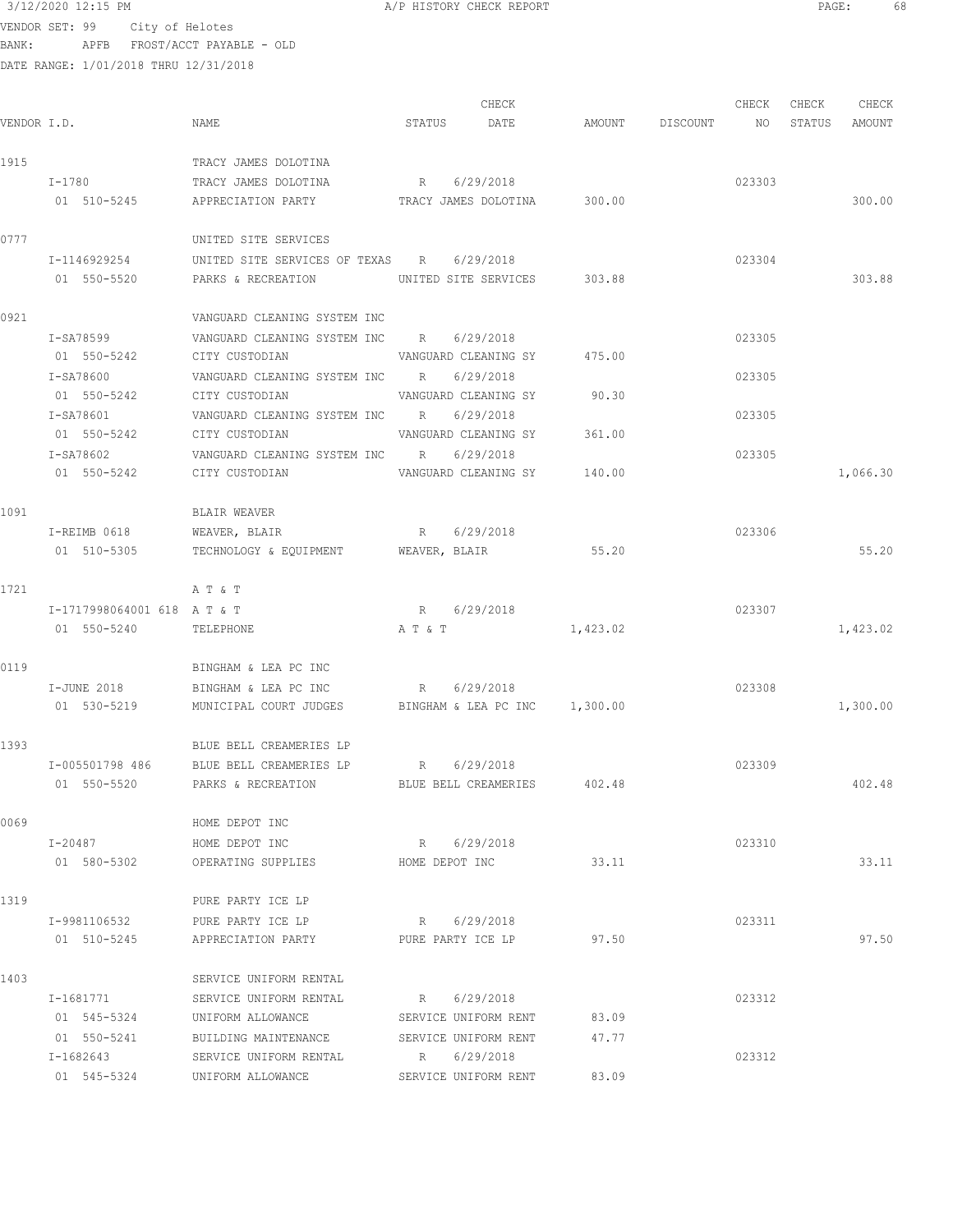VENDOR SET: 99 City of Helotes BANK: APFB FROST/ACCT PAYABLE - OLD

DATE RANGE: 1/01/2018 THRU 12/31/2018

CHECK CHECK CHECK CHECK CHECK CHECK CHECK CHECK CHECK CHECK CHECK CHECK CHECK CHECK CHECK CHECK CHECK CHECK CHECK CHECK CHECK CHECK CHECK CHECK CHECK CHECK CHECK CHECK CHECK CHECK CHECK CHECK CHECK CHECK CHECK CHECK CHECK VENDOR I.D. NAME STATUS DATE AMOUNT DISCOUNT NO STATUS AMOUNT 1403 SERVICE UNIFORM RENTALCONT I-1682643 SERVICE UNIFORM RENTAL R 6/29/2018 8 01 550-5241 BUILDING MAINTENANCE SERVICE UNIFORM RENT 47.77 261.72 1437 THIRSTY BEAR BARTENDING I-180620TS2 THIRSTY BEAR BARTENDING V 6/29/2018 023313 50.00 1437 THIRSTY BEAR BARTENDING M-CHECK THIRSTY BEAR BARTENDING UNPOST V 8/06/2018 023313 50.00CR 1522 ANGELA BOCCONCELLI I-TRVL REIMB 0818 ANGELA BOCCONCELLI R 7/11/2018 023314 01 515-5203 SCHOOLS & SEMINARS ANGELA BOCCONCELLI 352.00 352.00 352.00 0029 BRUCE C BEALOR I-JUNE 2018 BRUCE C BEALOR R 7/11/2018 023315 01 510-5231 BUILDING OFFICIAL BRUCE C BEALOR 13,715.00 13,719 13,715.00 0747 C-6 DISPOSAL SYSTEMS INC I-646933 C-6 DISPOSAL SYSTEMS INC R 7/11/2018 023316 01 550-5525 MARKETPLACE @ OTHSD C-6 DISPOSAL SYSTEMS 125.00 125.00 0042 CITY PUBLIC SERVICE I-3001085347 718 CITY PUBLIC SERVICE R 7/11/2018 023317 01 550-5239 BLECTRIC CITY PUBLIC SERVICE 580.65 I-3002417564 718 CITY PUBLIC SERVICE R 7/11/2018 023317 01 550-5239 BLECTRIC CITY PUBLIC SERVICE 322.88 1241 COMDATA INC I-XY99307042018 ADM COMDATA INC R 7/11/2018 023318 01 545-5501 VEHICLES & EQUIPMENT COMDATA INC 1,050.63 I-XY99307042018 FD COMDATA INC R 7/11/2018 023318 01 580-5306 MOTOR FUEL & LUBRICANT COMDATA INC  $1,286.43$ 01 585-5306 MOTOR FUEL & LUBRICANTS COMDATA INC 560.15 01 580-5322 VEHICLE MAINTENANCE COMDATA INC 328.35 I-XY99307042018 PD COMDATA INC R 7/11/2018 023318 01 560-5306 MOTOR FUEL & LUBRICANT COMDATA INC 3,974.21 01 560-5318 VEHICLE MAINTENANCE COMDATA INC 2,854.94 01 560-5319 VEHICLE ROUTINE MNTNCE COMDATA INC 1,065.48 01 560-5320 VEHICLE POLICE EQUIPMENT COMDATA INC 1,515.72 01 560-5321 VEHICLE POLICE BODY MARKINGS COMDATA INC 600.04 01 545-5501 VEHICLES & EQUIPMENT COMDATA INC 1,895.21 15,131.16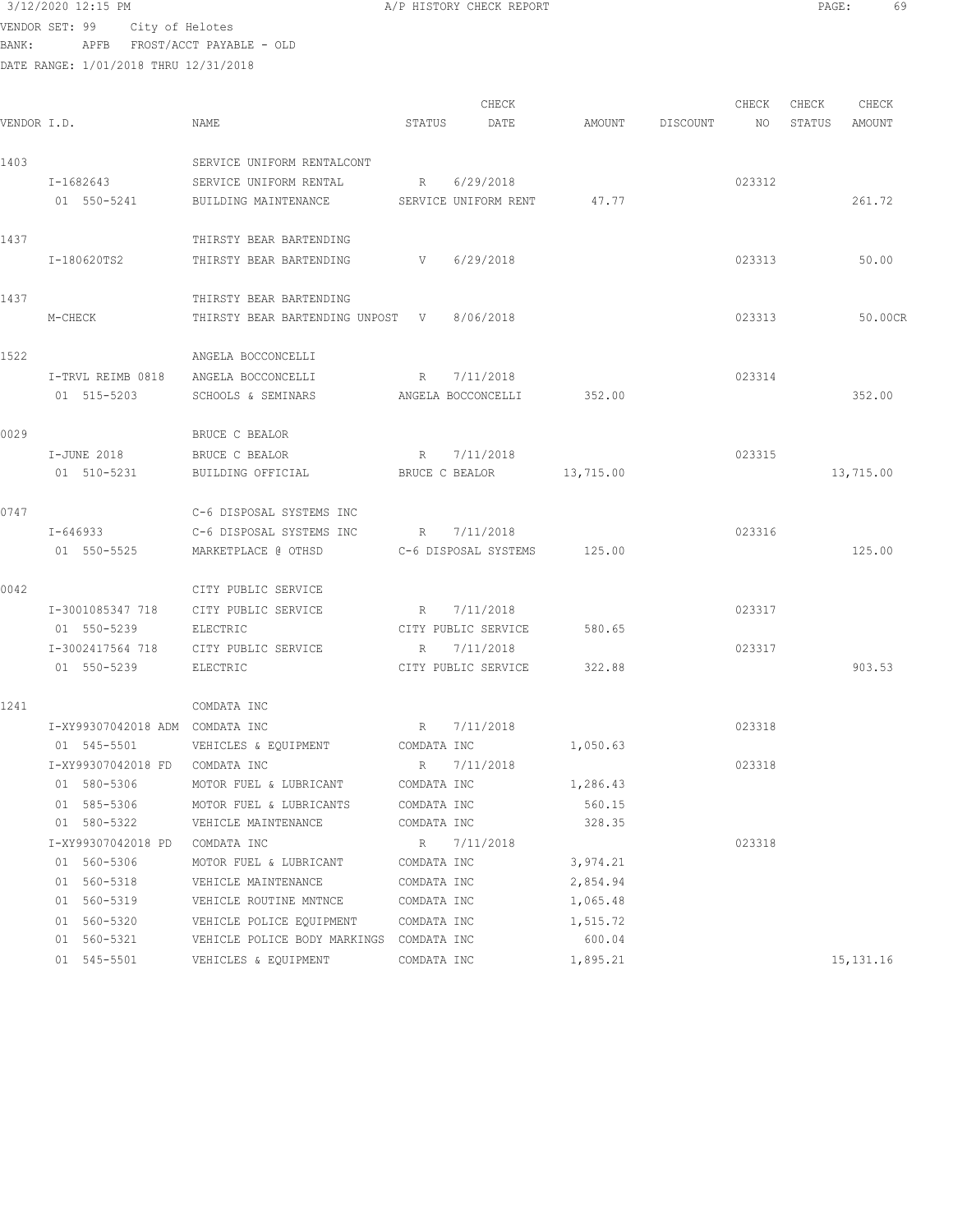| 3/12/2020 12:15 PM |  |
|--------------------|--|
|                    |  |

A/P HISTORY CHECK REPORT PAGE: 70

VENDOR SET: 99 City of Helotes BANK: APFB FROST/ACCT PAYABLE - OLD

| VENDOR I.D. |                  | NAME                                                          | STATUS | CHECK<br>DATE                 | AMOUNT DISCOUNT NO | CHECK  | CHECK | CHECK<br>STATUS AMOUNT |
|-------------|------------------|---------------------------------------------------------------|--------|-------------------------------|--------------------|--------|-------|------------------------|
| 1051        |                  | DAMARIS SERNA                                                 |        |                               |                    |        |       |                        |
|             | I-JUNE 2018      | DAMARIS SERNA                                                 |        | R 7/11/2018                   |                    | 023319 |       |                        |
|             | 01 550-5242      | CITY CUSTODIAN                                                |        | DAMARIS SERNA 360.00          |                    |        |       | 360.00                 |
| 1395        |                  | DEZAVALA-SHAVANO VETERINARY CL                                |        |                               |                    |        |       |                        |
|             | I-STMNT 063018   | DEZAVALA-SHAVANO VETERINARY CL R 7/11/2018                    |        |                               |                    | 023320 |       |                        |
|             | 01 545-5228      | ANIMAL CONTROL DEZAVALA-SHAVANO VET 669.80                    |        |                               |                    |        |       | 669.80                 |
| 1918        |                  | FLEETMATICS USA HOLDINGS INC                                  |        |                               |                    |        |       |                        |
|             | I-IN2434906      | FLEETMATICS USA HOLDINGS INC                                  |        | V 7/11/2018                   |                    | 023321 |       |                        |
|             | I-IN2506174      | FLEETMATICS USA HOLDINGS INC V                                |        | 7/11/2018                     |                    | 023321 |       |                        |
|             | I-IN2573695      | FLEETMATICS USA HOLDINGS INC V 7/11/2018                      |        |                               |                    |        |       | 023321 2,560.00        |
| 1918        |                  | FLEETMATICS USA HOLDINGS INC                                  |        |                               |                    |        |       |                        |
|             | M-CHECK          | FLEETMATICS USA HOLDINGSUNPOST V 8/06/2018                    |        |                               |                    | 023321 |       | 2,560.00CR             |
| 1741        |                  | GEAR CLEANING SOLUTIONS LLC                                   |        |                               |                    |        |       |                        |
|             |                  | I-20793 GEAR CLEANING SOLUTIONS R 7/11/2018                   |        |                               |                    | 023322 |       |                        |
|             | 01 580-5210      | OTHER CONTRACTUAL SERVICES GEAR CLEANING SOLUTI 720.65        |        |                               |                    |        |       | 720.65                 |
| 0060        |                  | GREY FOREST UTILITIES INC                                     |        |                               |                    |        |       |                        |
|             | I-1007684800 718 | GREY FOREST UTILITIES INC R 7/11/2018                         |        |                               |                    | 023323 |       |                        |
|             | 01 550-5238      | GAS                                                           |        | GREY FOREST UTILITIE          | 10.36              |        |       |                        |
|             | I-1025023600 718 | GREY FOREST UTILITIES INC                                     |        | R 7/11/2018                   |                    | 023323 |       |                        |
|             | 01 550-5238      | GAS                                                           |        | GREY FOREST UTILITIE          | 35.23              |        |       |                        |
|             | I-1025024400 718 | GREY FOREST UTILITIES INC B 7/11/2018                         |        |                               |                    | 023323 |       |                        |
|             | 01 550-5238      | GAS                                                           |        | GREY FOREST UTILITIE 33.88    |                    |        |       |                        |
|             |                  | I-1025025200 718 GREY FOREST UTILITIES INC R 7/11/2018        |        |                               |                    | 023323 |       |                        |
|             | 01 550-5238      | GAS                                                           |        | GREY FOREST UTILITIE 89.24    |                    |        |       |                        |
|             | 01 550-5238      | I-1025560200 718 GREY FOREST UTILITIES INC R 7/11/2018<br>GAS |        | GREY FOREST UTILITIE 33.88    |                    | 023323 |       | 202.59                 |
|             |                  |                                                               |        |                               |                    |        |       |                        |
| 1519        |                  | IHEARTMEDIA & ENTERTAINMENT IN                                |        |                               |                    |        |       |                        |
|             | I-5012741224     | IHEARTMEDIA & ENTERTAINMENT IN R 7/11/2018                    |        |                               |                    | 023324 |       |                        |
|             | 01 550-5520      | PARKS & RECREATION <b>IHEARTMEDIA &amp; ENTERT</b> 470.00     |        |                               |                    |        |       | 470.00                 |
| 1480        |                  | LINEBARGER GOGGAN BLAIR & SAMP                                |        |                               |                    |        |       |                        |
|             | I-APRIL 2018     | LINEBARGER GOGGAN BLAIR & SAMP R 7/11/2018                    |        |                               |                    | 023325 |       |                        |
|             | 01 405-1020      | WARRANT FINES                                                 |        | LINEBARGER GOGGAN BL 2,012.40 |                    |        |       | 2,012.40               |
| 0097        |                  | THOMAS PATRICK JOHNSON                                        |        |                               |                    |        |       |                        |
|             | I-5328           | MAVERICK ELECTRIC                                             |        | R 7/11/2018                   |                    | 023326 |       |                        |
|             | 01 550-5520      | PARKS & RECREATION                                            |        | MAVERICK ELECTRIC             | 180.00             |        |       | 180.00                 |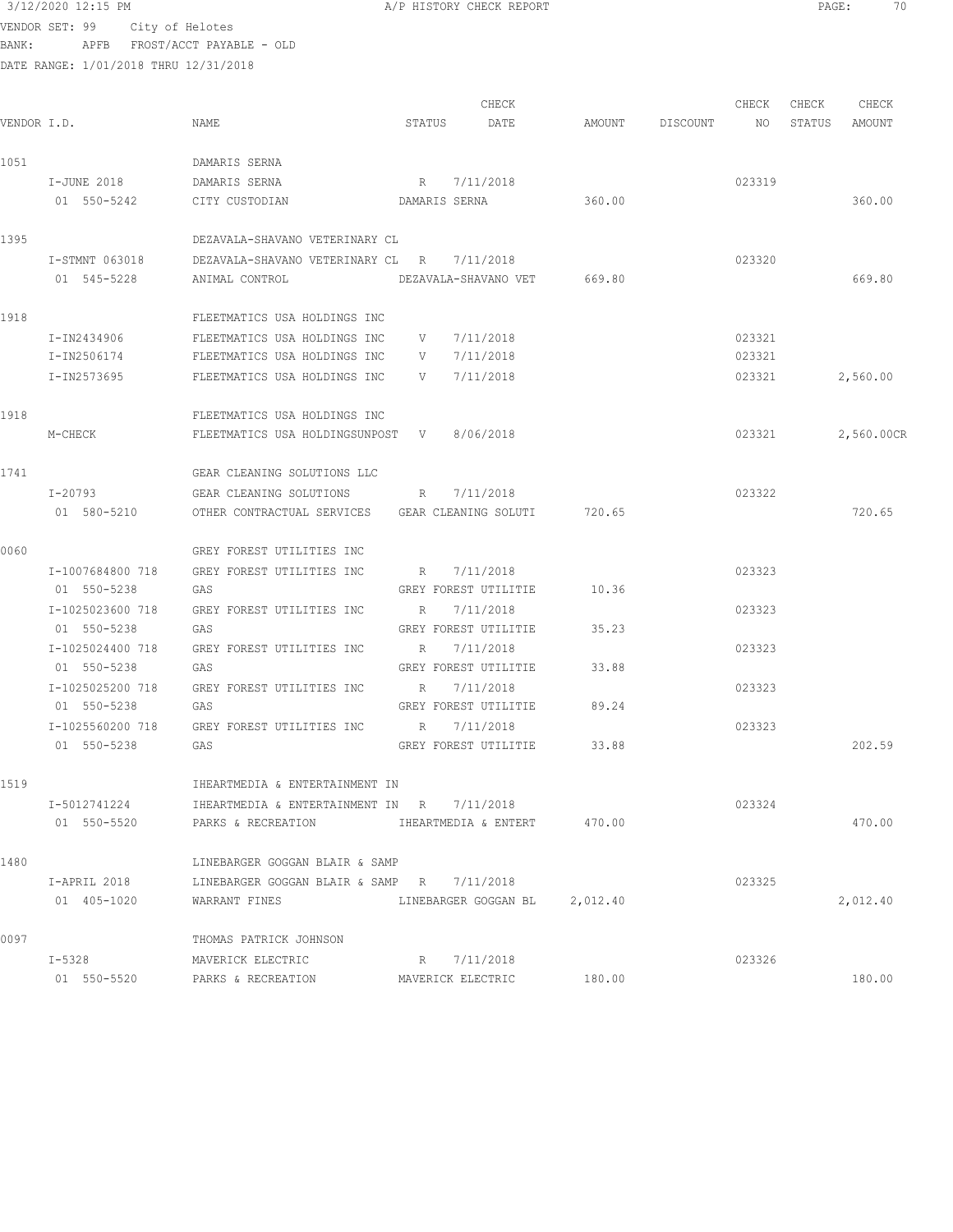VENDOR SET: 99 City of Helotes BANK: APFB FROST/ACCT PAYABLE - OLD

|             |                                |                                                |                                | CHECK                |          |                 | CHECK  | CHECK  | CHECK     |
|-------------|--------------------------------|------------------------------------------------|--------------------------------|----------------------|----------|-----------------|--------|--------|-----------|
| VENDOR I.D. |                                | NAME                                           | STATUS                         | DATE                 |          | AMOUNT DISCOUNT | NO     | STATUS | AMOUNT    |
| 0519        |                                | PETTY CASH                                     |                                |                      |          |                 |        |        |           |
|             | I-P CASH REIMB 0718 PETTY CASH |                                                | R 7/11/2018                    |                      |          |                 | 023327 |        |           |
|             | 01 550-5525                    | MARKETPLACE @ OTHSD                            | PETTY CASH                     |                      | 775.55   |                 |        |        |           |
|             | 01 550-5520                    | PARKS & RECREATION                             | PETTY CASH                     |                      | 7.30     |                 |        |        |           |
|             | 01 550-5302                    | OPERATING SUPPLIES                             | PETTY CASH                     |                      | 20.00    |                 |        |        |           |
|             | 01 510-5302                    | OPERATING SUPPLIES                             | PETTY CASH                     |                      | 43.18    |                 |        |        |           |
|             | 01 560-5301                    | OFFICE SUPPLIES                                | PETTY CASH                     |                      | 15.00    |                 |        |        | 861.03    |
| 0112        |                                | PRAXAIR DIST INC                               |                                |                      |          |                 |        |        |           |
|             | I-83580713                     | PRAXAIR DIST INC                               | R                              | 7/11/2018            |          |                 | 023328 |        |           |
|             | 01 585-5305                    | EQUIPT. PURCHASE & MAINTENANCEPRAXAIR DIST INC |                                |                      | 278.55   |                 |        |        | 278.55    |
| 1319        |                                | PURE PARTY ICE LP                              |                                |                      |          |                 |        |        |           |
|             | I-9981033447                   | PURE PARTY ICE LP                              | R                              | 7/11/2018            |          |                 | 023329 |        |           |
|             | 01 580-5302                    | OPERATING SUPPLIES                             | PURE PARTY ICE LP              |                      | 91.00    |                 |        |        | 91.00     |
| 0191        |                                | SAN ANTONIO EXPRESS NEWS                       |                                |                      |          |                 |        |        |           |
|             | I-007596702 618                | SAN ANTONIO EXPRESS NEWS                       | $R_{\odot}$                    | 7/11/2018            |          |                 | 023330 |        |           |
|             | 01 520-5331                    | ADVERTISING                                    | SAN ANTONIO EXPRESS            |                      | 119.25   |                 |        |        |           |
|             | I-091152003 618                | SAN ANTONIO EXPRESS NEWS                       | $R_{\rm c}$                    | 7/11/2018            |          |                 | 023330 |        |           |
|             | 01 580-5302                    | OPERATING SUPPLIES                             | SAN ANTONIO EXPRESS            |                      | 600.00   |                 |        |        | 719.25    |
| 1403        |                                | SERVICE UNIFORM RENTAL                         |                                |                      |          |                 |        |        |           |
|             | I-1683515                      | SERVICE UNIFORM RENTAL                         | R                              | 7/11/2018            |          |                 | 023331 |        |           |
|             | 01 545-5324                    | UNIFORM ALLOWANCE                              | SERVICE UNIFORM RENT           |                      | 83.09    |                 |        |        |           |
|             | 01 550-5241                    | BUILDING MAINTENANCE                           | SERVICE UNIFORM RENT           |                      | 47.77    |                 |        |        | 130.86    |
| 1917        |                                | STAR SHUTTLE INC                               |                                |                      |          |                 |        |        |           |
|             | I-86586                        | STAR SHUTTLE INC                               | $R_{\odot}$                    | 7/11/2018            |          |                 | 023332 |        |           |
|             | 01 550-5520                    | PARKS & RECREATION                             | STAR SHUTTLE INC               |                      | 1,020.00 |                 |        |        | 1,020.00  |
| 1695        |                                | STERICYCLE INC                                 |                                |                      |          |                 |        |        |           |
|             | I-4007920037                   | STERICYCLE INC                                 | R 7/11/2018                    |                      |          |                 | 023333 |        |           |
|             | 01 585-5303                    | OTHER CONTRACTUAL SERVICES                     | STERICYCLE INC                 |                      | 121.28   |                 |        |        | 121.28    |
| 1306        |                                | MAGIC IN THE SKY LLC                           |                                |                      |          |                 |        |        |           |
|             | I-20161790                     | MAGIC IN THE SKY LLC                           | R 7/12/2018                    |                      |          |                 | 023334 |        |           |
|             | 01 550-5520                    | PARKS & RECREATION                             | MAGIC IN THE SKY LLC 11,500.00 |                      |          |                 |        |        | 11,500.00 |
| 0121        |                                | SAN ANTONIO WATER SYSTEMS                      |                                |                      |          |                 |        |        |           |
|             | I-CTR155085 4480               | SAN ANTONIO WATER SYSTEMS                      | R 7/12/2018                    |                      |          |                 | 023335 |        |           |
|             | 01 550-5520                    | PARKS & RECREATION                             |                                | SAN ANTONIO WATER SY | 9,722.00 |                 |        |        | 9,722.00  |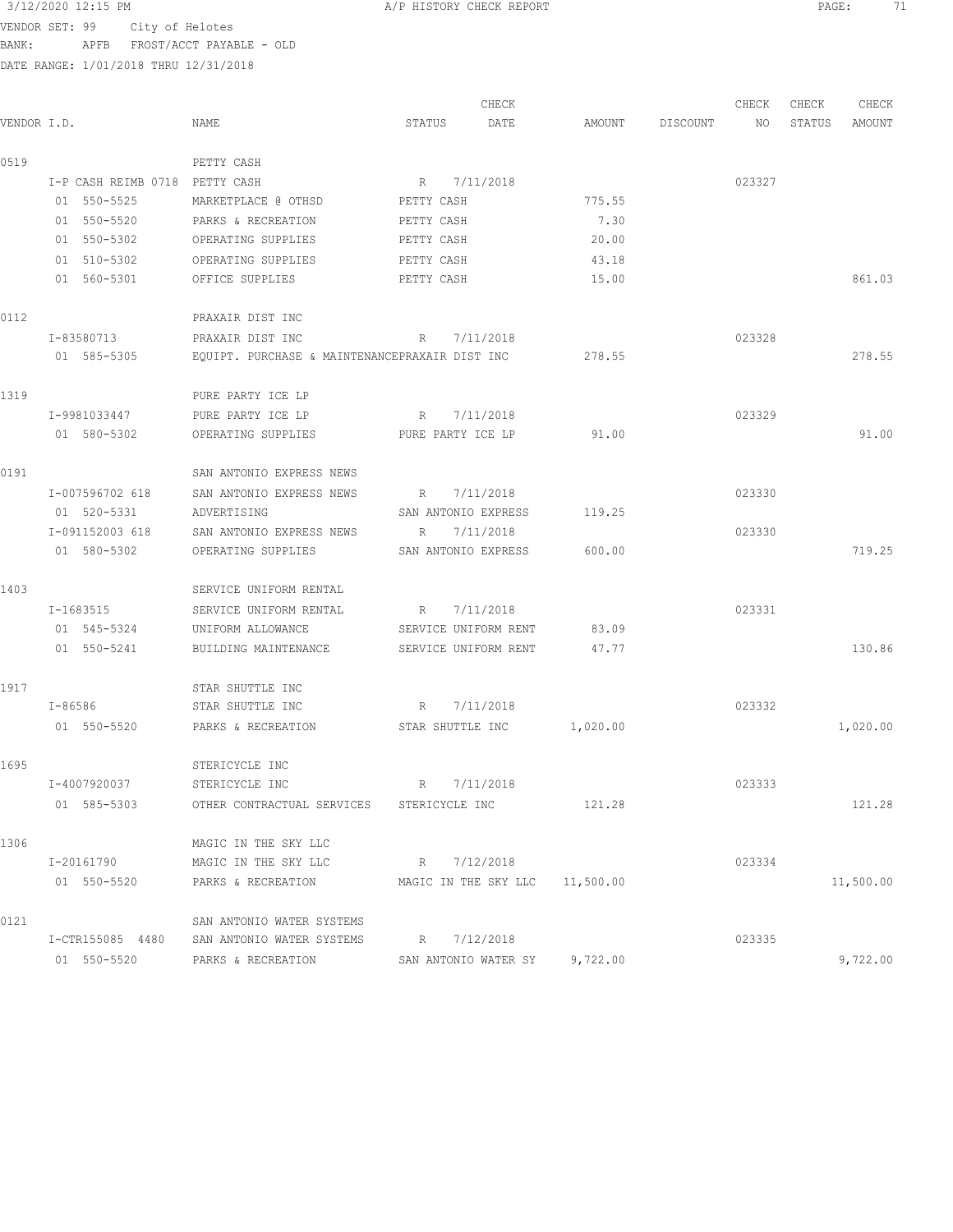VENDOR SET: 99 City of Helotes BANK: APFB FROST/ACCT PAYABLE - OLD

DATE RANGE: 1/01/2018 THRU 12/31/2018

 CHECK CHECK CHECK CHECK VENDOR I.D. NAME STATUS DATE AMOUNT DISCOUNT NO STATUS AMOUNT 0467 A T & T INC I-21069524842507 718 A T & T INC R 7/17/2018 023336 01 550-5240 TELEPHONE A T & T INC 620.66 I-21069569703846 718 A T & T INC R 7/17/2018 023336 01 550-5240 TELEPHONE A T & T INC 33.50 I-21069590933842 718 A T & T INC R 7/17/2018 023336 01 550-5240 TELEPHONE A T & T INC 84.32 738.48 1046 ALAMO DOOR SYSTEMS OF TEXAS IN I-198837 ALAMO DOOR SYSTEMS OF TEXAS IN R 7/17/2018 023337 01 580-5312 VEHICLES & RELATED EXP. ALAMO DOOR SYSTEMS O 369.60 I-199148 ALAMO DOOR SYSTEMS OF TEXAS IN R 7/17/2018 023337 01 580-5312 VEHICLES & RELATED EXP. ALAMO DOOR SYSTEMS O 298.16 667.76 1175 BUSINESS & PROFESSIONAL SERVIC I-JUNE 2018 BUSINESS & PROFESSIONAL SERVIC R 7/17/2018 023338 01 407-1055 EMS SERVICE FEES BUSINESS & PROFESSIO 1,638.06 1,638.06 1,638.06 1919 CASA HELOTES SENIOR SERVICES C I-REF SIGN VAR 0718 CASA HELOTES SENIOR SERVICES C R 7/17/2018 023339 01 404-3310 SIGN PERMITS CASA HELOTES SENIOR 60.20 60.20 0042 CITY PUBLIC SERVICE I-3000530099 718 CITY PUBLIC SERVICE R 7/17/2018 023340 01 550-5239 ELECTRIC CITY PUBLIC SERVICE 1,834.49 I-3000819534 718 CITY PUBLIC SERVICE R 7/17/2018 023340 01 550-5239 ELECTRIC CITY PUBLIC SERVICE 42.58 I-3002452349 718 CITY PUBLIC SERVICE R 7/17/2018 023340 01 550-5239 BLECTRIC CITY PUBLIC SERVICE 1,288.37 I-3002471776 718 CITY PUBLIC SERVICE R 7/17/2018 023340 01 550-5239 ELECTRIC CITY PUBLIC SERVICE 2,250.68 I-3002501943 718 CITY PUBLIC SERVICE R 7/17/2018 8 023340 01 550-5239 BLECTRIC CITY PUBLIC SERVICE 12.42 I-3002510668 718 CITY PUBLIC SERVICE R 7/17/2018 023340 01 550-5239 BLECTRIC CITY PUBLIC SERVICE 10.12 I-3002510675 718 CITY PUBLIC SERVICE R 7/17/2018 023340 01 550-5239 ELECTRIC CITY PUBLIC SERVICE 8.84 I-3002530708 718 CITY PUBLIC SERVICE R 7/17/2018 023340 01 550-5239 BLECTRIC CITY PUBLIC SERVICE 9.73 I-3002531134 718 CITY PUBLIC SERVICE R 7/17/2018 023340 01 550-5239 BLECTRIC CITY PUBLIC SERVICE 8.84 I-3002825167 718 CITY PUBLIC SERVICE R 7/17/2018 8 023340 01 550-5239 ELECTRIC CITY PUBLIC SERVICE 24.45 I-3002836202 718 CITY PUBLIC SERVICE R 7/17/2018 023340 01 550-5239 ELECTRIC CITY PUBLIC SERVICE 51.07 I-3002838864 718 CITY PUBLIC SERVICE R 7/17/2018 023340 01 550-5239 ELECTRIC CITY PUBLIC SERVICE 75.13 I-3003167893 718 CITY PUBLIC SERVICE R 7/17/2018 023340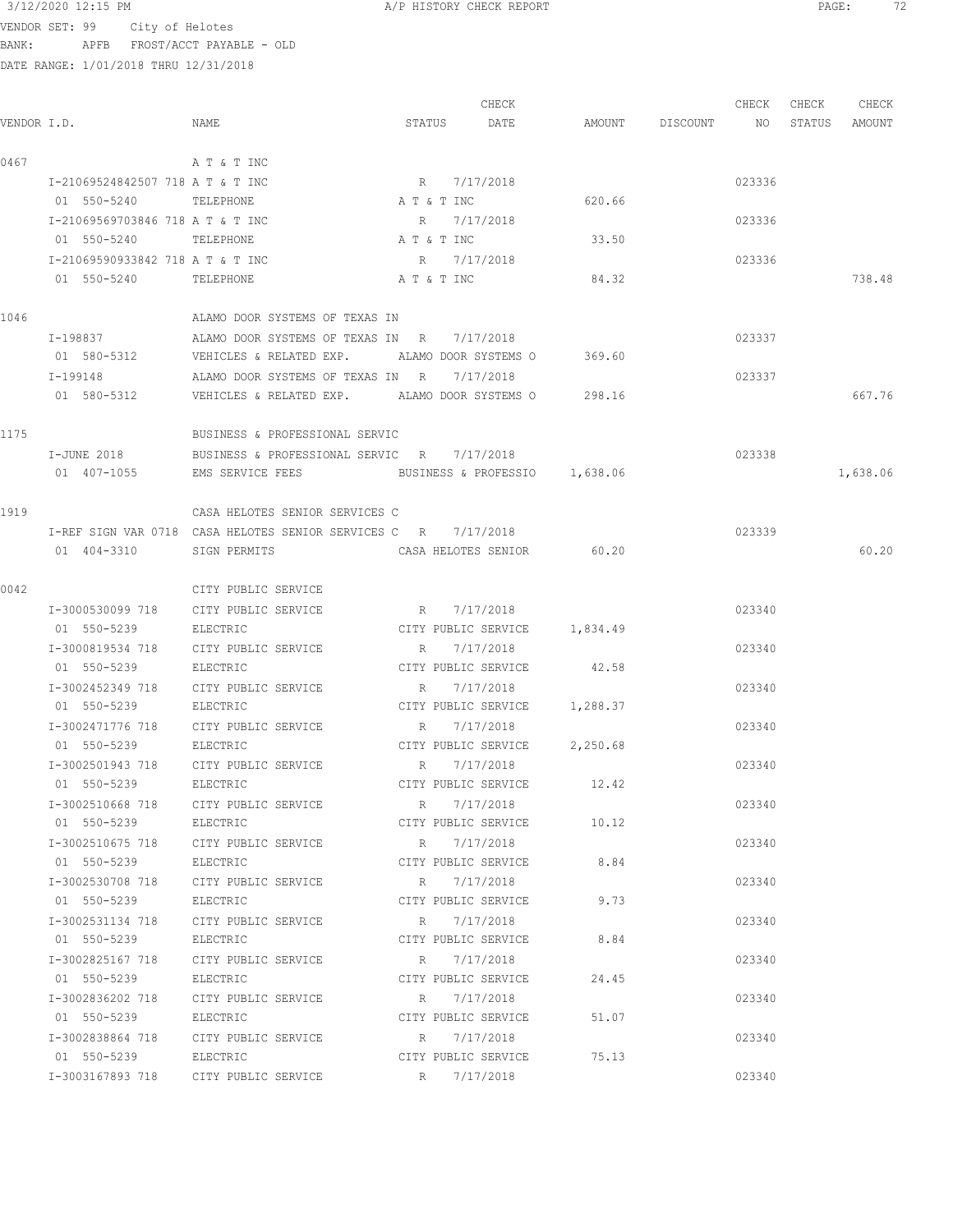3/12/2020 12:15 PM A/P HISTORY CHECK REPORT PAGE: 73 VENDOR SET: 99 City of Helotes BANK: APFB FROST/ACCT PAYABLE - OLD

|             |                   |                                                  |                     | CHECK                       |                    | CHECK  | CHECK  | CHECK    |
|-------------|-------------------|--------------------------------------------------|---------------------|-----------------------------|--------------------|--------|--------|----------|
| VENDOR I.D. |                   | NAME                                             | STATUS              | DATE                        | AMOUNT DISCOUNT NO |        | STATUS | AMOUNT   |
| 0042        |                   | CITY PUBLIC SERVICE CONT                         |                     |                             |                    |        |        |          |
|             | I-3003167893 718  | CITY PUBLIC SERVICE                              | R 7/17/2018         |                             |                    | 023340 |        |          |
|             | 01 550-5239       | ELECTRIC                                         | CITY PUBLIC SERVICE |                             | 8.94               |        |        |          |
|             | I-3003381122 0718 | CITY PUBLIC SERVICE                              | R                   | 7/17/2018                   |                    | 023340 |        |          |
|             | 01 550-5239       | ELECTRIC                                         | CITY PUBLIC SERVICE |                             | 50.64              |        |        |          |
|             | I-3003381144 718  | CITY PUBLIC SERVICE                              | $R_{\rm c}$         | 7/17/2018                   |                    | 023340 |        |          |
|             | 01 550-5239       | ELECTRIC                                         | CITY PUBLIC SERVICE |                             | 40.81              |        |        |          |
|             | I-3003495095 718  | CITY PUBLIC SERVICE                              | R                   | 7/17/2018                   |                    | 023340 |        |          |
|             | 01 550-5239       | ELECTRIC                                         | CITY PUBLIC SERVICE |                             | 8.84               |        |        |          |
|             |                   | I-3004131330 718 CITY PUBLIC SERVICE R 7/17/2018 |                     |                             |                    | 023340 |        |          |
|             | 01 550-5239       | ELECTRIC                                         |                     | CITY PUBLIC SERVICE 48.28   |                    |        |        | 5,774.23 |
| 0795        |                   | COMPTROLLER OF PUBLIC ACCOUNTS                   |                     |                             |                    |        |        |          |
|             | I-TEMP LIC 0818   | COMPTROLLER OF PUBLIC ACCOUNTS R 7/17/2018       |                     |                             |                    | 023342 |        |          |
|             | 01 550-5525       | MARKETPLACE @ OTHSD COMPTROLLER OF PUBLI 231.00  |                     |                             |                    |        |        | 231.00   |
| 1413        |                   | DAHILL                                           |                     |                             |                    |        |        |          |
|             | I-IN1693250       | DAHILL                                           | R 7/17/2018         |                             |                    | 023343 |        |          |
|             | 01 510-5330       | COPIERS & PRINTERS DAHILL                        |                     |                             | 1,082.52           |        |        | 1,082.52 |
| 0643        |                   | DAVIDSON & TROILO REAM & GARZA                   |                     |                             |                    |        |        |          |
|             | $I - 17733$       | DAVIDSON & TROILO REAM & GARZA R 7/17/2018       |                     |                             |                    | 023344 |        |          |
|             | 01 530-5221       | PROSECUTOR                                       |                     | DAVIDSON & TROILO RE        | 2,751.43           |        |        |          |
|             | $I - 17735$       | DAVIDSON & TROILO REAM & GARZA R                 |                     | 7/17/2018                   |                    | 023344 |        |          |
|             | 01 510-5206       | CITY ATTORNEY                                    |                     | DAVIDSON & TROILO RE        | 2,636.43           |        |        | 5,387.86 |
| 1197        |                   | LORI GAYLE CALZONCIT                             |                     |                             |                    |        |        |          |
|             | I-JUNE 2018       | LORI GAYLE CALZONCIT                             | R 7/17/2018         |                             |                    | 023345 |        |          |
|             | 01 510-5234       | HEALTH INSPECTOR                                 |                     | LORI GAYLE CALZONCIT 650.00 |                    |        |        | 650.00   |
| 0097        |                   | THOMAS PATRICK JOHNSON                           |                     |                             |                    |        |        |          |
|             | I-5335            | MAVERICK ELECTRIC R 7/17/2018                    |                     |                             |                    | 023346 |        |          |
|             | 01 550-5241       | BUILDING MAINTENANCE                             | MAVERICK ELECTRIC   |                             | 753.00             |        |        | 753.00   |
| 1196        |                   | MONTY JOE MCGUFFIN                               |                     |                             |                    |        |        |          |
|             | I-JUNE 2018       | MONTY JOE MCGUFFIN                               | R                   | 7/17/2018                   |                    | 023347 |        |          |
|             | 01 510-5234       | HEALTH INSPECTOR                                 | MONTY JOE MCGUFFIN  |                             | 650.00             |        |        | 650.00   |
| 0931        |                   | RICHARDS TOWING                                  |                     |                             |                    |        |        |          |
|             | I-4009            | RICHARD'S TOWING                                 | R                   | 7/17/2018                   |                    | 023348 |        |          |
|             | 01 560-5250       | IMPOUND FEES - WRECKER                           | RICHARD'S TOWING    |                             | 1,320.00           |        |        |          |
|             | $I-4010$          | RICHARD'S TOWING                                 | R                   | 7/17/2018                   |                    | 023348 |        |          |
|             | 01 560-5250       | IMPOUND FEES - WRECKER                           | RICHARD'S TOWING    |                             | 1,560.00           |        |        | 2,880.00 |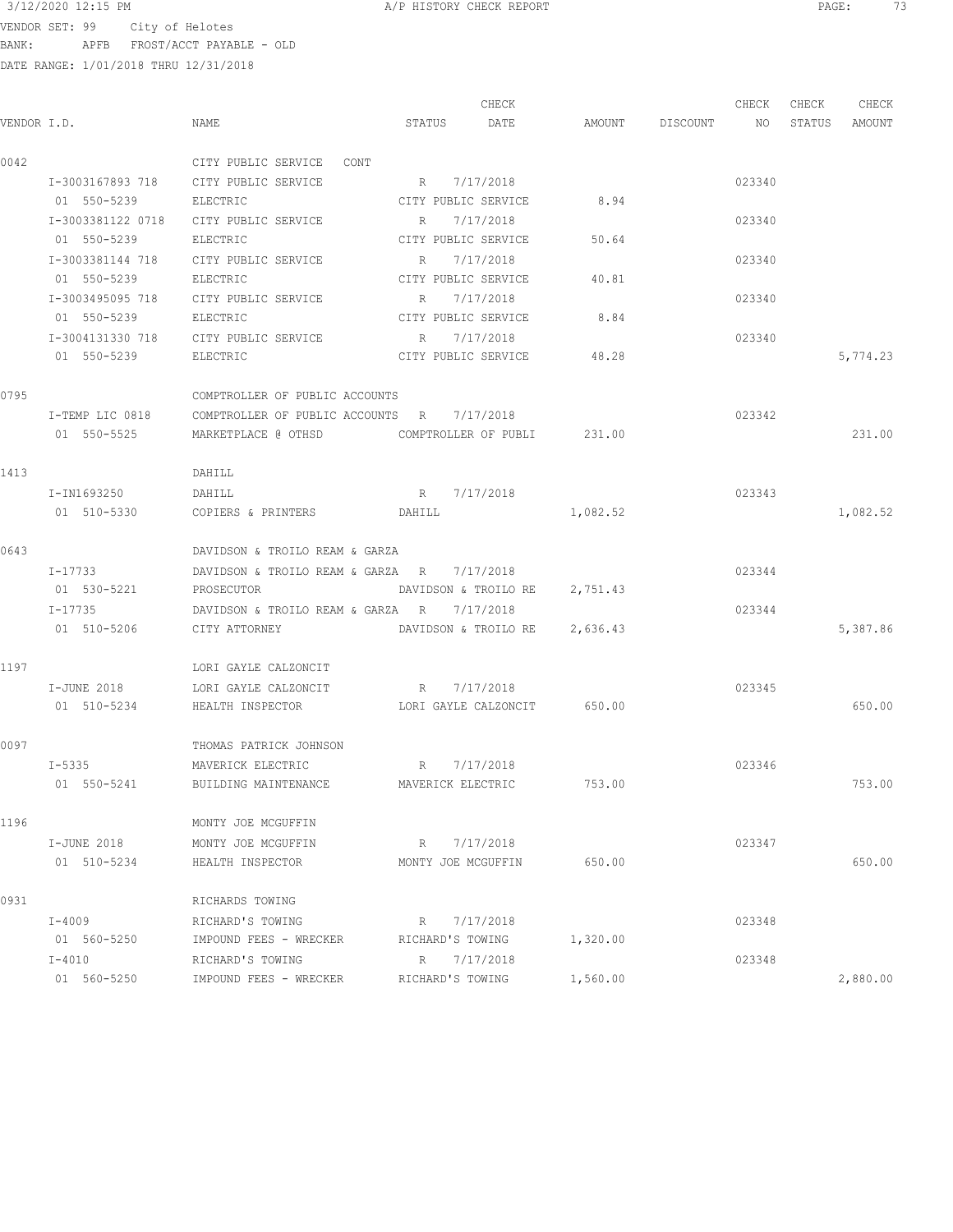$3/12/2020$  12:15 PM  $A/P$  HISTORY CHECK REPORT  $\blacksquare$  PAGE: 74 VENDOR SET: 99 City of Helotes BANK: APFB FROST/ACCT PAYABLE - OLD

|             |                    |                                          |                      | CHECK                |          |          | CHECK  | CHECK  | CHECK    |
|-------------|--------------------|------------------------------------------|----------------------|----------------------|----------|----------|--------|--------|----------|
| VENDOR I.D. |                    | <b>NAME</b>                              | STATUS               | DATE                 | AMOUNT   | DISCOUNT | NO     | STATUS | AMOUNT   |
| 0121        |                    | SAN ANTONIO WATER SYSTEMS                |                      |                      |          |          |        |        |          |
|             | I-01414030001 0718 | SAN ANTONIO WATER SYSTEMS                | $R_{\rm{B}}$         | 7/17/2018            |          |          | 023349 |        |          |
|             | 01 550-5237        | WATER                                    | SAN ANTONIO WATER SY |                      | 682.29   |          |        |        |          |
|             | I-01447360001 718  | SAN ANTONIO WATER SYSTEMS                | R                    | 7/17/2018            |          |          | 023349 |        |          |
|             | 01 550-5237        | WATER                                    | SAN ANTONIO WATER SY |                      | 229.01   |          |        |        |          |
|             | I-01447390001 718  | SAN ANTONIO WATER SYSTEMS                | R                    | 7/17/2018            |          |          | 023349 |        |          |
|             | 01 550-5237        | WATER                                    | SAN ANTONIO WATER SY |                      | 337.60   |          |        |        | 1,248.90 |
| 1403        |                    | SERVICE UNIFORM RENTAL                   |                      |                      |          |          |        |        |          |
|             | I-1684403          | SERVICE UNIFORM RENTAL                   | R                    | 7/17/2018            |          |          | 023350 |        |          |
|             | 01 545-5324        | UNIFORM ALLOWANCE                        | SERVICE UNIFORM RENT |                      | 83.09    |          |        |        |          |
|             | 01 550-5241        | BUILDING MAINTENANCE                     | SERVICE UNIFORM RENT |                      | 47.77    |          |        |        | 130.86   |
| 0817        |                    | SWANK MOTION PICTURES INC                |                      |                      |          |          |        |        |          |
|             | I-2533421          | SWANK MOTION PICTURES INC                | R                    | 7/17/2018            |          |          | 023351 |        |          |
|             | 01 550-5520        | PARKS & RECREATION                       | SWANK MOTION PICTURE |                      | 613.00   |          |        |        | 613.00   |
| 0145        |                    | TIME WARNER CABLE SAN ANTONIO            |                      |                      |          |          |        |        |          |
|             | I-0039133070718    | TIME WARNER CABLE SAN ANTONIO R          |                      | 7/17/2018            |          |          | 023352 |        |          |
|             | 01 550-5245        | INTERNET & CABLE                         | TIME WARNER CABLE SA |                      | 550.28   |          |        |        | 550.28   |
| 1769        |                    | U S BANK EQUIPMENT FINANCE               |                      |                      |          |          |        |        |          |
|             | I-361518152        | U S BANK EQUIPMENT FINANCE R 7/17/2018   |                      |                      |          |          | 023353 |        |          |
|             | 01 580-5321        | TOOLS/APPARTUS/ACCESSORIE                |                      | U S BANK EQUIPMENT F | 99.44    |          |        |        | 99.44    |
| 0021        |                    | A T & T MOBILITY                         |                      |                      |          |          |        |        |          |
|             | I-FAN07217761 718  | A T & T MOBILITY                         | R                    | 7/30/2018            |          |          | 023354 |        |          |
|             | 01 545-5201        | COMMUNICATION EQUIPMENT A T & T MOBILITY |                      |                      | 532.54   |          |        |        |          |
|             | 01 560-5200        | COMMUNICATION EQUIPMENT A T & T MOBILITY |                      |                      | 532.54   |          |        |        |          |
|             | 01 580-5200        | COMMUNICATION EQUIPMENT A T & T MOBILITY |                      |                      | 532.54   |          |        |        | 1,597.62 |
| 1852        |                    | AIR AUTHORITY LLC                        |                      |                      |          |          |        |        |          |
|             | I-90181            | AIR AUTHORITY LLC                        | R                    | 7/30/2018            |          |          | 023355 |        |          |
|             | 01 550-5241        | BUILDING MAINTENANCE                     |                      | AIR AUTHORITY LLC    | 1,480.00 |          |        |        | 1,480.00 |
| 1310        |                    | ANDREA M GOFF                            |                      |                      |          |          |        |        |          |
|             | I-TRVL REIMB 0718  | ANDREA M GOFF                            | R 7/30/2018          |                      |          |          | 023356 |        |          |
|             | 01 530-5203        | SCHOOLS & SEMINARS                       | ANDREA M GOFF        |                      | 332.40   |          |        |        | 332.40   |
| 0025        |                    | BEXAR COUNTY CLERK                       |                      |                      |          |          |        |        |          |
|             | I-REIMB CK 5191    | BEXAR COUNTY CLERK                       | R                    | 7/30/2018            |          |          | 023357 |        |          |
|             | 01 404-3340        | PLATTING FEES                            | BEXAR COUNTY CLERK   |                      | 945.00   |          |        |        | 945.00   |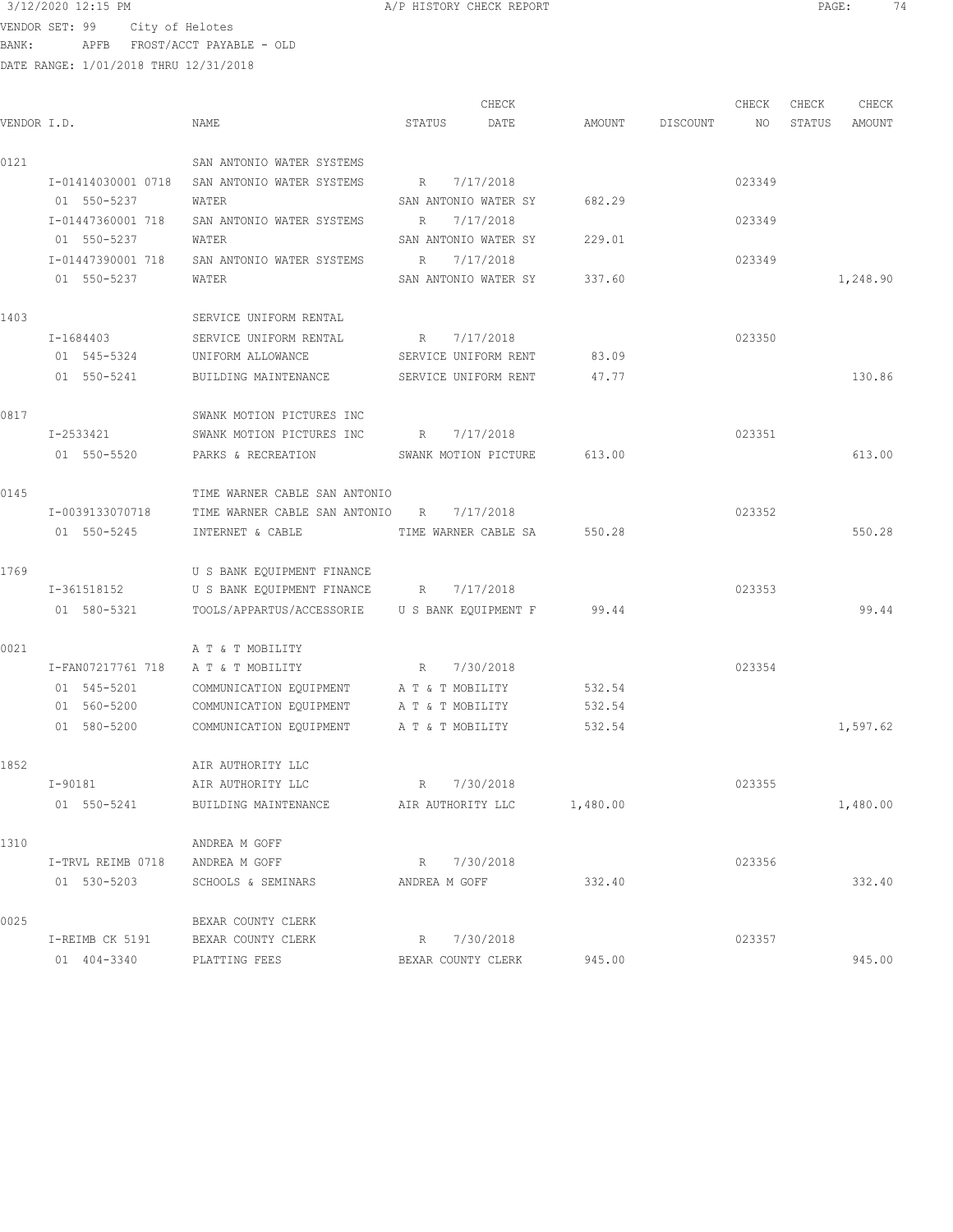VENDOR SET: 99 City of Helotes

BANK: APFB FROST/ACCT PAYABLE - OLD

DATE RANGE: 1/01/2018 THRU 12/31/2018

CHECK CHECK CHECK CHECK CHECK CHECK CHECK CHECK CHECK CHECK CHECK CHECK CHECK CHECK CHECK CHECK CHECK CHECK CHECK CHECK CHECK CHECK CHECK CHECK CHECK CHECK CHECK CHECK CHECK CHECK CHECK CHECK CHECK CHECK CHECK CHECK CHECK VENDOR I.D. NAME STATUS DATE AMOUNT DISCOUNT NO STATUS AMOUNT 1476 BEXAR COUNTY CLERK I-LI5634 BEXAR COUNTY CLERK R 7/30/2018 R 7/30/2018 01 560-5302 OPERATING SUPPLIES BEXAR COUNTY CLERK 60.00 I-LI5635 BEXAR COUNTY CLERK R 7/30/2018 023358 023358 01 560-5302 OPERATING SUPPLIES BEXAR COUNTY CLERK 60.00 60.00 120.00 0119 BINGHAM & LEA PC INC I-JULY 2018 BINGHAM & LEA PC INC R 7/30/2018 023359 01 530-5219 MUNICIPAL COURT JUDGES BINGHAM & LEA PC INC 800.00 0353 CANON FINANCIAL SERVICES INC I-18830681 CANON FINANCIAL SERVICES INC R 7/30/2018 023360 01 510-5330 COPIERS & PRINTERS CANON FINANCIAL SERV 173.72 173.72 1386 CINTAS CORPORATION NO 2 I-8403704799 CINTAS CORPORATION NO 2 R 7/30/2018 023361 01 510-5301 OFFICE SUPPLIES CINTAS CORPORATION N 270.43 270.43 1865 ESD AND ASSOCIATES I-47410 ESD AND ASSOCIATES R 7/30/2018 023362 01 550-5520 PARKS & RECREATION ESD AND ASSOCIATES 608.00 608.00 1923 JOHN SOBCZYK I-TRVL REIMB 0718 JOHN SOBCZYK R 7/30/2018 023363 01 580-5203 SCHOOLS & SEMINARS JOHN SOBCZYK 843.02 843.02 843.02 0427 MARIO A TREVINO I-JULY 2018 MARIO A TREVINO R 7/30/2018 023364 01 530-5219 MUNICIPAL COURT JUDGES MARIO A TREVINO 400.00 400.00 1724 MUNICIPAL CODE CORPORATION I-00313425 MUNICIPAL CODE CORPORATION R 7/30/2018 023365 01 520-5216 CODIFICATION MUNICIPAL CODE CORPO 486.00 486.00 0793 OFFICE DEPOT INC I-157469607001 OFFICE DEPOT R 7/30/2018 023366 01 560-5302 OPERATING SUPPLIES OFFICE DEPOT 180.79 I-161642907001 OFFICE DEPOT R 7/30/2018 R 7/30 R 01 510-5301 OFFICE SUPPLIES OFFICE DEPOT 407.84 I-161652588001 OFFICE DEPOT R 7/30/2018 023366 01 510-5301 OFFICE SUPPLIES OFFICE DEPOT 19.47 I-161652589001 OFFICE DEPOT R 7/30/2018 023366 01 510-5301 OFFICE SUPPLIES OFFICE DEPOT 17.78 625.88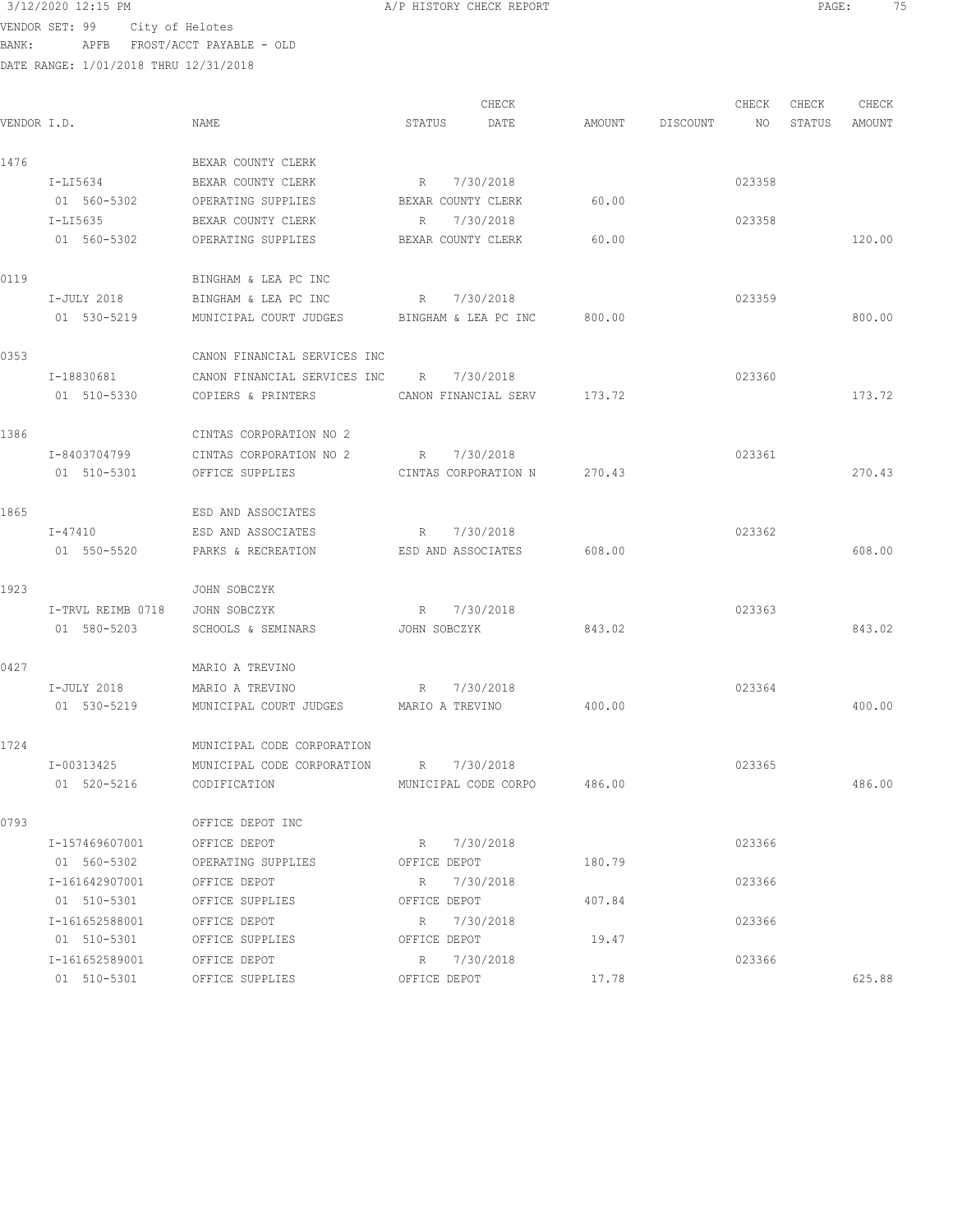## 3/12/2020 12:15 PM A/P HISTORY CHECK REPORT PAGE: 76 VENDOR SET: 99 City of Helotes

BANK: APFB FROST/ACCT PAYABLE - OLD

| VENDOR I.D. |                  | NAME                                                                                                         | STATUS               | CHECK<br>DATE               | AMOUNT   | DISCOUNT | CHECK<br>NO. | CHECK<br>STATUS | CHECK<br>AMOUNT |
|-------------|------------------|--------------------------------------------------------------------------------------------------------------|----------------------|-----------------------------|----------|----------|--------------|-----------------|-----------------|
| 0107        |                  | OMNIBASE SERVICES INC                                                                                        |                      |                             |          |          |              |                 |                 |
|             | I-218121015 0718 | OMNIBASE SERVICES INC                                                                                        | R 7/30/2018          |                             |          |          | 023367       |                 |                 |
|             | 01 405-1020      | WARRANT FINES                                                                                                |                      | OMNIBASE SERVICES IN        | 486.00   |          |              |                 | 486.00          |
| 1261        |                  | ORKIN COMMERCIAL SERVICES                                                                                    |                      |                             |          |          |              |                 |                 |
|             | I-171609375      | ORKIN COMMERCIAL SERVICES INC R                                                                              |                      | 7/30/2018                   |          |          | 023368       |                 |                 |
|             | 01 550-5241      | BUILDING MAINTENANCE                                                                                         | ORKIN COMMERCIAL SER |                             | 155.00   |          |              |                 | 155.00          |
| 1151        |                  | POWERPHONE INC                                                                                               |                      |                             |          |          |              |                 |                 |
|             | I-59597          | POWERPHONE INC                                                                                               | R                    | 7/30/2018                   |          |          | 023369       |                 |                 |
|             | 01 515-5330      | TECHNOLOGY & EQUIPMENT POWERPHONE INC                                                                        |                      |                             | 159.80   |          |              |                 | 159.80          |
| 0112        |                  | PRAXAIR DIST INC                                                                                             |                      |                             |          |          |              |                 |                 |
|             | I-83943334       | PRAXAIR DIST INC                                                                                             | R                    | 7/30/2018                   |          |          | 023370       |                 |                 |
|             | 01 585-5305      | EQUIPT. PURCHASE & MAINTENANCEPRAXAIR DIST INC                                                               |                      |                             | 91.45    |          |              |                 | 91.45           |
| 1921        |                  | SAFREEDOMSAVER.COM                                                                                           |                      |                             |          |          |              |                 |                 |
|             | I-L181382        | SAFREEDOMSAVER.COM                                                                                           | R                    | 7/30/2018                   |          |          | 023371       |                 |                 |
|             | 01 550-5520      | PARKS & RECREATION                                                                                           | SAFREEDOMSAVER.COM   |                             | 2,500.00 |          |              |                 | 2,500.00        |
| 1120        |                  | SUNBELT RENTALS INC                                                                                          |                      |                             |          |          |              |                 |                 |
|             | I-805167330001   | SUNBELT RENTALS INC                                                                                          | $R \sim$             | 7/30/2018                   |          |          | 023372       |                 |                 |
|             | 01 550-5241      | BUILDING MAINTENANCE                                                                                         | SUNBELT RENTALS INC  |                             | 77.65    |          |              |                 | 77.65           |
| 0764        |                  | TYLER TECHNOLOGIES INC                                                                                       |                      |                             |          |          |              |                 |                 |
|             | I-025230372      | TYLER TECHNOLOGIES INC                                                                                       | R                    | 7/30/2018                   |          |          | 023373       |                 |                 |
|             | 01 540-5205      | TECHNOLOGY & EQUIPMENT                                                                                       |                      | TYLER TECHNOLOGIES I 294.03 |          |          |              |                 |                 |
|             | I-045230225      | TYLER TECHNOLOGIES INC                                                                                       | R                    | 7/30/2018                   |          |          | 023373       |                 |                 |
|             | 01 530-5224      | SOFTWARE & HARDWARE                                                                                          |                      | TYLER TECHNOLOGIES I        | 5,600.00 |          |              |                 | 5,894.03        |
| 0777        |                  | UNITED SITE SERVICES                                                                                         |                      |                             |          |          |              |                 |                 |
|             | I-1147041030     | UNITED SITE SERVICES OF TEXAS R 7/30/2018                                                                    |                      |                             |          |          | 023374       |                 |                 |
|             | 01 550-5525      | MARKETPLACE @ OTHSD                                                                                          | UNITED SITE SERVICES |                             | 215.48   |          |              |                 | 215.48          |
| 1177        |                  | UNIVERSITY OF TEXAS HEALTH SCI                                                                               |                      |                             |          |          |              |                 |                 |
|             | I-FY171868       | UNIVERSITY OF TEXAS HEALTH SCI R 7/30/2018                                                                   |                      |                             |          |          | 023375       |                 |                 |
|             | 01 585-5211      | MEDICAL DIRECTION UNIVERSITY OF TEXAS 4,097.73                                                               |                      |                             |          |          |              |                 | 4,097.73        |
| 0921        |                  | VANGUARD CLEANING SYSTEM INC                                                                                 |                      |                             |          |          |              |                 |                 |
|             | I-SA79277        | VANGUARD CLEANING SYSTEM INC R 7/30/2018                                                                     |                      |                             |          |          | 023376       |                 |                 |
|             | 01 550-5242      | CITY CUSTODIAN VANGUARD CLEANING SY 475.00                                                                   |                      |                             |          |          |              |                 |                 |
|             | I-SA79278        | VANGUARD CLEANING SYSTEM INC R 7/30/2018                                                                     |                      |                             |          |          | 023376       |                 |                 |
|             | 01 550-5242      | CITY CUSTODIAN VANGUARD CLEANING SY 90.30                                                                    |                      |                             |          |          |              |                 |                 |
|             |                  | I-SA79279 VANGUARD CLEANING SYSTEM INC R 7/30/2018                                                           |                      |                             |          |          | 023376       |                 |                 |
|             |                  | 01 550-5242 CITY CUSTODIAN VANGUARD CLEANING SY 361.00<br>I-SA79280 VANGUARD CLEANING SYSTEM INC R 7/30/2018 |                      |                             |          |          | 023376       |                 |                 |
|             |                  | 01 550-5242 CITY CUSTODIAN VANGUARD CLEANING SY 140.00                                                       |                      |                             |          |          |              |                 | 1,066.30        |
|             |                  |                                                                                                              |                      |                             |          |          |              |                 |                 |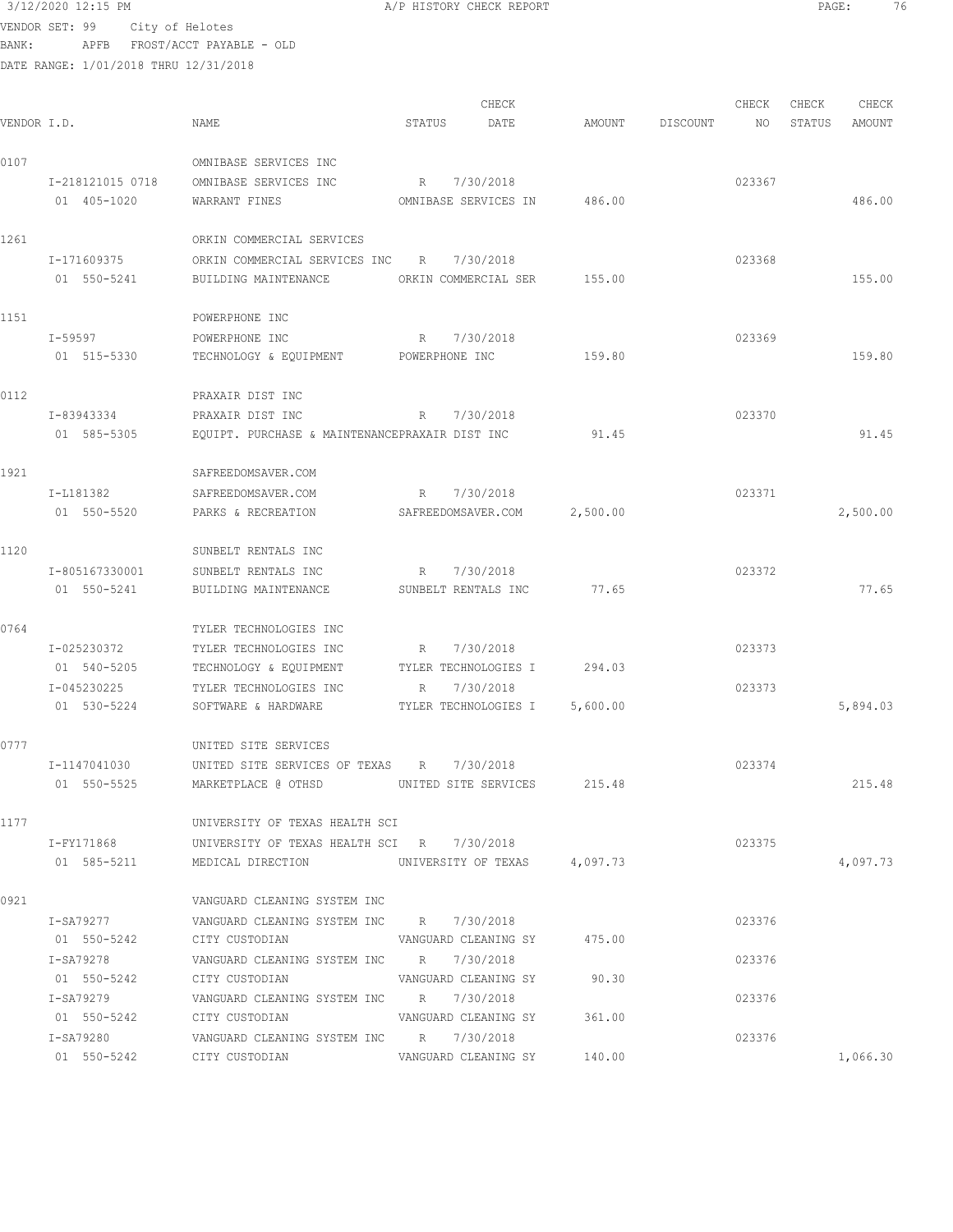|             | 3/12/2020 12:15 PM                    |                                                               |         | A/P HISTORY CHECK REPORT      |                    |        | $\texttt{PAGE:}$ |           | 77 |
|-------------|---------------------------------------|---------------------------------------------------------------|---------|-------------------------------|--------------------|--------|------------------|-----------|----|
|             | VENDOR SET: 99 City of Helotes        |                                                               |         |                               |                    |        |                  |           |    |
| BANK:       |                                       | APFB FROST/ACCT PAYABLE - OLD                                 |         |                               |                    |        |                  |           |    |
|             | DATE RANGE: 1/01/2018 THRU 12/31/2018 |                                                               |         |                               |                    |        |                  |           |    |
|             |                                       |                                                               |         |                               |                    |        |                  |           |    |
|             |                                       |                                                               |         | CHECK                         |                    | CHECK  | CHECK            | CHECK     |    |
| VENDOR I.D. |                                       | NAME                                                          | STATUS  | DATE                          | AMOUNT DISCOUNT NO |        | STATUS AMOUNT    |           |    |
| 0027        |                                       | BMC MILLWORK INC                                              |         |                               |                    |        |                  |           |    |
|             | I-REPLACE CK 23286 BMC MILLWORK INC   |                                                               |         | R 7/31/2018                   |                    | 023396 |                  |           |    |
|             | 01 404-3530                           | FALSE ALARM FEES<br>BMC MILLWORK INC                          |         |                               | 70.34              |        |                  | 70.34     |    |
|             |                                       |                                                               |         |                               |                    |        |                  |           |    |
| 1911        |                                       | LASITER UTILITY BACKHOE INC                                   |         |                               |                    |        |                  |           |    |
|             | I-1800965 718                         | DISC GOLF WATER SERVICE                                       |         | R 7/31/2018                   |                    | 023397 |                  |           |    |
|             | 01 550-5510                           | MISCELLANEOUS EXPENSES DISC GOLF WATER SERV 11,520.00         |         |                               |                    |        |                  | 11,520.00 |    |
|             |                                       |                                                               |         |                               |                    |        |                  |           |    |
| 0102        |                                       | NAFECO INC                                                    |         |                               |                    |        |                  |           |    |
|             | I-937865                              |                                                               | R       | 7/31/2018                     |                    | 023398 |                  |           |    |
|             | 01 580-5312                           | VEHICLES & RELATED EXP.                                       |         |                               | 2,301.50           |        |                  | 2,301.50  |    |
|             |                                       |                                                               |         |                               |                    |        |                  |           |    |
| 1904        |                                       | TEXAS TRUCK TOPS                                              |         |                               |                    |        |                  |           |    |
|             | I-20180132                            |                                                               | R       | 7/31/2018                     |                    | 023399 |                  |           |    |
|             | 01 580-5312                           | VEHICLES & RELATED EXP.                                       |         |                               | 2,199.00           |        |                  | 2,199.00  |    |
| 1918        |                                       | FLEETMATICS USA HOLDINGS INC                                  |         |                               |                    |        |                  |           |    |
|             | I-IN2434906                           | FLEETMATICS USA HOLDINGS INC R 8/07/2018 Reissue              |         |                               |                    | 023400 |                  |           |    |
|             | 01 515-5212                           | FLEETMATICS GPS                                               |         | FLEETMATICS USA HOLD 160.00   |                    |        |                  |           |    |
|             | I-IN2506174                           | FLEETMATICS USA HOLDINGS INC R 8/07/2018 Reissue              |         |                               |                    | 023400 |                  |           |    |
|             | 01 515-5212                           | FLEETMATICS GPS                                               |         | FLEETMATICS USA HOLD 1,200.00 |                    |        |                  |           |    |
|             | I-IN2573695                           | FLEETMATICS USA HOLDINGS INC R 8/07/2018 Reissue              |         |                               |                    | 023400 |                  |           |    |
|             | 01 515-5212                           | FLEETMATICS GPS                                               |         | FLEETMATICS USA HOLD 1,200.00 |                    |        |                  |           |    |
|             | I-IN2643399                           | FLEETMATICS USA HOLDINGS INC R 8/07/2018                      |         |                               |                    | 023400 |                  |           |    |
|             | 01 515-5212                           | FLEETMATICS GPS                                               |         | FLEETMATICS USA HOLD 1,200.00 |                    |        |                  | 3,760.00  |    |
|             |                                       |                                                               |         |                               |                    |        |                  |           |    |
| 1437        |                                       | THIRSTY BEAR BARTENDING                                       |         |                               |                    |        |                  |           |    |
|             |                                       | I-180620TS THIRSTY BEAR BARTENDING R 8/07/2018 Reissue 623401 |         |                               |                    |        |                  |           |    |
|             | 01 510-5245                           | APPRECIATION PARTY                                            |         | THIRSTY BEAR BARTEND          | 630.00             |        |                  |           |    |
|             | I-180620TS2<br>01 510-5245            | THIRSTY BEAR BARTENDING                                       |         | R 8/07/2018 Reissue           | 50.00              | 023401 |                  | 680.00    |    |
|             |                                       | APPRECIATION PARTY                                            |         | THIRSTY BEAR BARTEND          |                    |        |                  |           |    |
| 1721        |                                       | A T & T                                                       |         |                               |                    |        |                  |           |    |
|             | I-4304772400                          | A T & T                                                       |         | R 8/15/2018                   |                    | 023402 |                  |           |    |
|             | 01 550-5240                           | TELEPHONE                                                     | A T & T |                               | 1,435.45           |        |                  | 1,435.45  |    |
|             |                                       |                                                               |         |                               |                    |        |                  |           |    |
| 0467        |                                       | A T & T INC                                                   |         |                               |                    |        |                  |           |    |
|             | I-2106952484 080518 A T & T INC       |                                                               |         | R 8/15/2018                   |                    | 023403 |                  |           |    |

| I-2106952484 080518 A T & T INC |                  | R           | 8/15/2018   |        | 023403 |        |
|---------------------------------|------------------|-------------|-------------|--------|--------|--------|
| 01 550-5240                     | TELEPHONE        | A T & T INC |             | 620.21 |        |        |
| I-2106956970 080518 A T & T INC |                  |             | R 8/15/2018 |        | 023403 |        |
| 01 550-5240                     | TELEPHONE        | A T & T INC |             | 33.47  |        |        |
| I-2106959093 080518 A T & T INC |                  | R           | 8/15/2018   |        | 023403 |        |
| 01 550-5240                     | <b>TELEPHONE</b> | A T & T INC |             | 84.18  |        | 737.86 |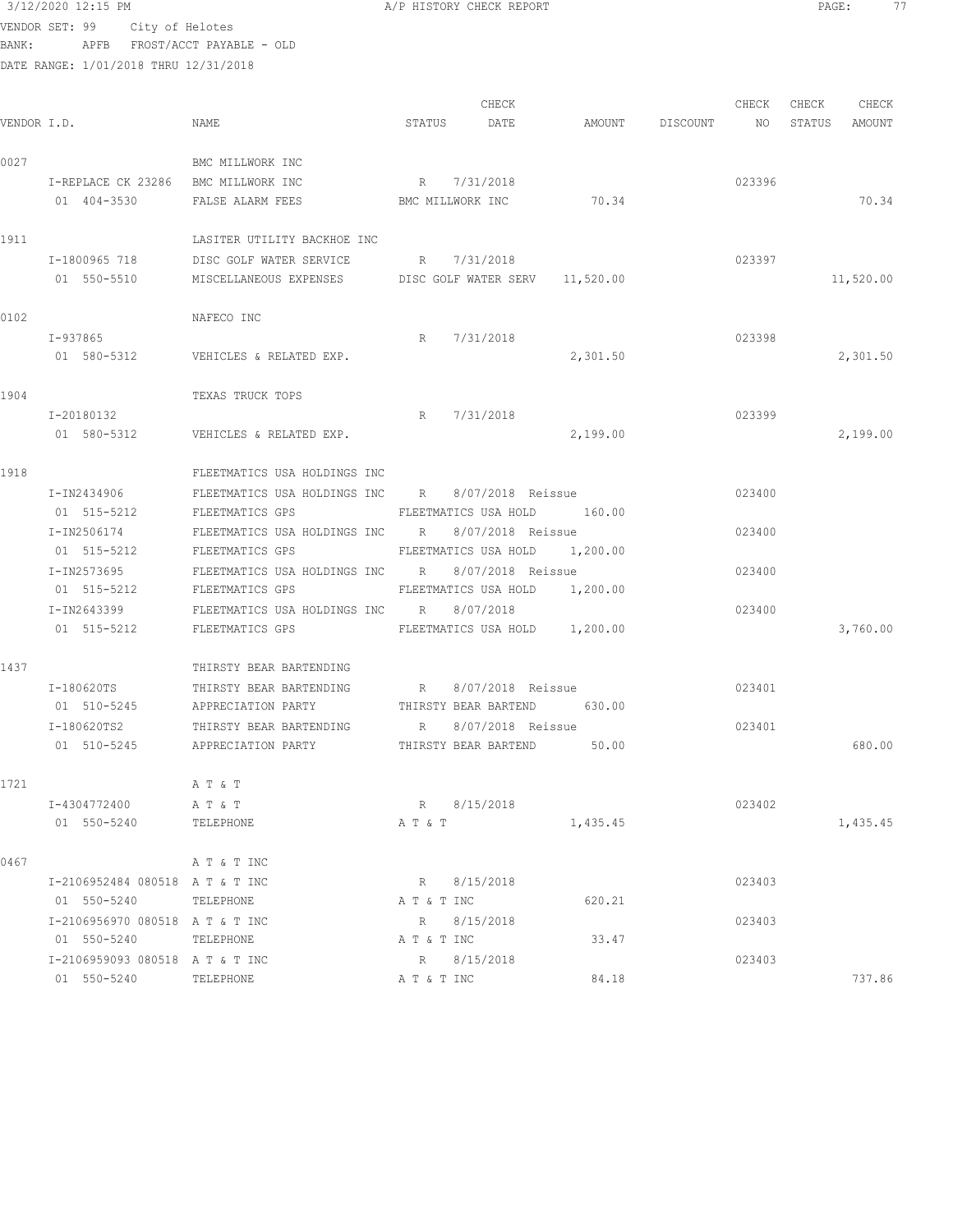VENDOR SET: 99 City of Helotes BANK: APFB FROST/ACCT PAYABLE - OLD

|             |                                         |                                                    |                             | CHECK                |                 | CHECK  | CHECK  | CHECK     |
|-------------|-----------------------------------------|----------------------------------------------------|-----------------------------|----------------------|-----------------|--------|--------|-----------|
| VENDOR I.D. |                                         | NAME                                               | STATUS                      | DATE                 | AMOUNT DISCOUNT | NO     | STATUS | AMOUNT    |
| 1852        |                                         | AIR AUTHORITY LLC                                  |                             |                      |                 |        |        |           |
|             | I-90081                                 | AIR AUTHORITY LLC                                  | R 8/15/2018                 |                      |                 | 023404 |        |           |
|             |                                         | 01 550-5241 BUILDING MAINTENANCE AIR AUTHORITY LLC |                             |                      | 95.00           |        |        |           |
|             | I-91051                                 | AIR AUTHORITY LLC                                  | R 8/15/2018                 |                      |                 | 023404 |        |           |
|             | 01 550-5241                             | BUILDING MAINTENANCE AIR AUTHORITY LLC             |                             |                      | 190.00          |        |        | 285.00    |
| 0025        |                                         | BEXAR COUNTY CLERK                                 |                             |                      |                 |        |        |           |
|             | I-FILING FEE 0818 BEXAR COUNTY CLERK    |                                                    | R 8/15/2018                 |                      |                 | 023405 |        |           |
|             | 01 540-5227 PLAT FILINGS                |                                                    | BEXAR COUNTY CLERK 78.00    |                      |                 |        |        | 78.00     |
| 0025        |                                         | BEXAR COUNTY CLERK                                 |                             |                      |                 |        |        |           |
|             | I-HP TREE PRESER 818 BEXAR COUNTY CLERK |                                                    | R 8/15/2018                 |                      |                 | 023406 |        |           |
|             | 01 404-3340 PLATTING FEES               |                                                    | BEXAR COUNTY CLERK          |                      | 30.00           |        |        | 30.00     |
| 0025        |                                         | BEXAR COUNTY CLERK                                 |                             |                      |                 |        |        |           |
|             | I-PLAT REC 081518 BEXAR COUNTY CLERK    |                                                    | $R_{\perp}$                 | 8/15/2018            |                 | 023407 |        |           |
|             | 01 404-3340                             | PLATTING FEES                                      | BEXAR COUNTY CLERK          |                      | 82.00           |        |        | 82.00     |
| 1476        |                                         | BEXAR COUNTY CLERK                                 |                             |                      |                 |        |        |           |
|             | I-LI5730                                | BEXAR COUNTY CLERK                                 | R 8/15/2018                 |                      |                 | 023408 |        |           |
|             | 01 560-5302                             | OPERATING SUPPLIES                                 | BEXAR COUNTY CLERK          |                      | 99.00           |        |        |           |
|             | I-LI5731                                | BEXAR COUNTY CLERK                                 | R                           | 8/15/2018            |                 | 023408 |        |           |
|             | 01 560-5302                             | OPERATING SUPPLIES                                 | BEXAR COUNTY CLERK          |                      | 433.00          |        |        | 532.00    |
| 0029        |                                         | BRUCE C BEALOR                                     |                             |                      |                 |        |        |           |
|             | I-JULY 2018                             | BRUCE C BEALOR                                     | R 8/15/2018                 |                      |                 | 023409 |        |           |
|             | 01 510-5231                             | BUILDING OFFICIAL BRUCE C BEALOR 15,150.00         |                             |                      |                 |        |        | 15,150.00 |
| 1175        |                                         | BUSINESS & PROFESSIONAL SERVIC                     |                             |                      |                 |        |        |           |
|             | I-JULY 2018                             | BUSINESS & PROFESSIONAL SERVIC R 8/15/2018         |                             |                      |                 | 023410 |        |           |
|             | 01 407-1055                             | EMS SERVICE FEES BUSINESS & PROFESSIO 1,842.04     |                             |                      |                 |        |        | 1,842.04  |
| 0747        |                                         | C-6 DISPOSAL SYSTEMS INC                           |                             |                      |                 |        |        |           |
|             | I-650535                                | C-6 DISPOSAL SYSTEMS INC                           | R 8/15/2018                 |                      |                 | 023411 |        |           |
|             | 01 550-5525                             | MARKETPLACE @ OTHSD                                | C-6 DISPOSAL SYSTEMS 125.00 |                      |                 |        |        | 125.00    |
| 1925        |                                         | CAREER LANGUAGE TRAINING                           |                             |                      |                 |        |        |           |
|             | I-0818 REFUND                           | CAREER LANGUAGE TRAINING                           | R                           | 8/15/2018            |                 | 023412 |        |           |
|             | 01 404-3310                             | SIGN PERMITS                                       |                             | CAREER LANGUAGE TRAI | 11.00           |        |        | 11.00     |
| 0425        |                                         | CASCO INDUSTRIES INC                               |                             |                      |                 |        |        |           |
|             | I-197072                                |                                                    | R                           | 8/15/2018            |                 | 023413 |        |           |
|             | 01 580-5312                             | VEHICLES & RELATED EXP.                            |                             |                      | 1,054.00        |        |        | 1,054.00  |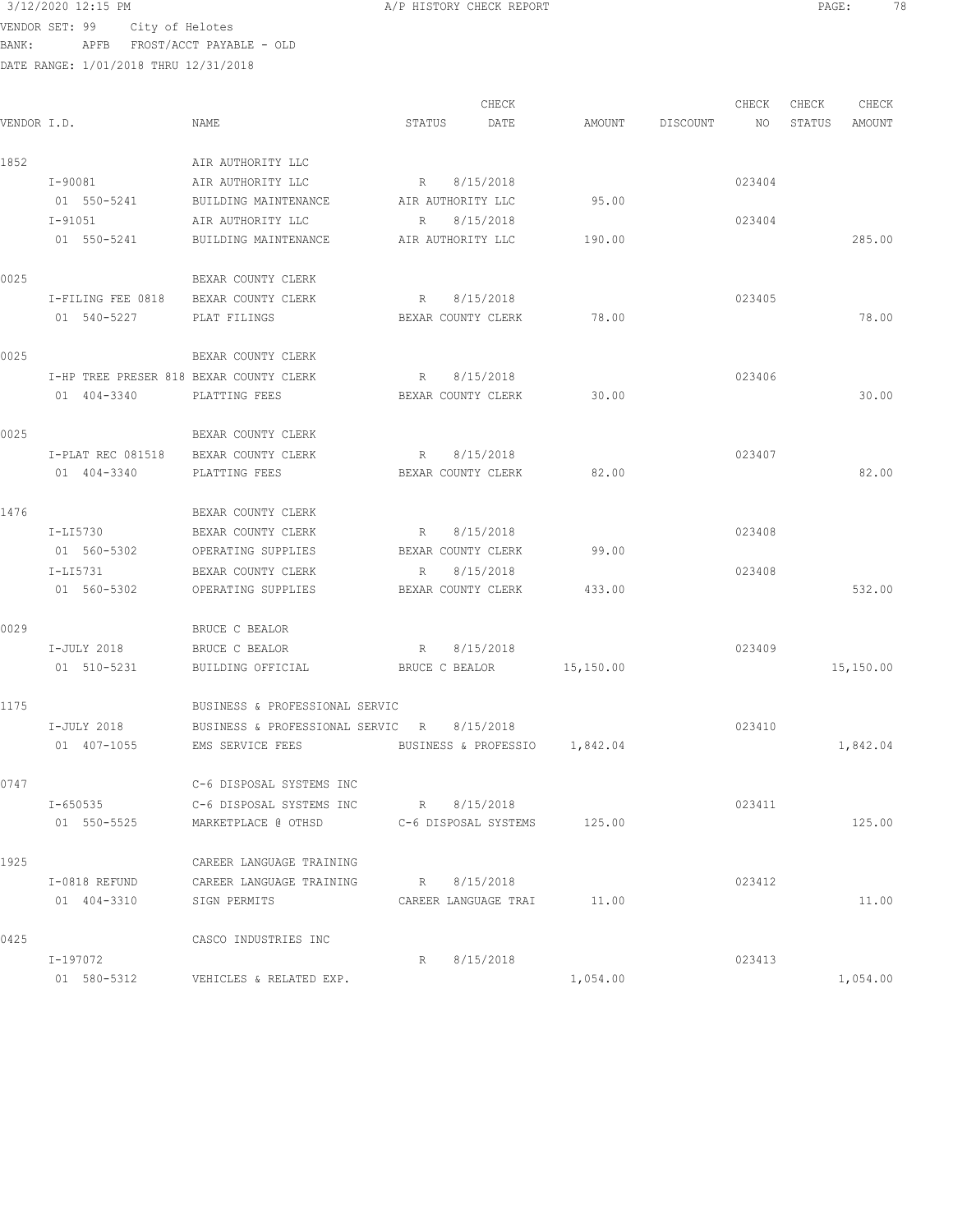3/12/2020 12:15 PM A/P HISTORY CHECK REPORT PAGE: 79 VENDOR SET: 99 City of Helotes BANK: APFB FROST/ACCT PAYABLE - OLD

|             |                                 |                                         |                           | CHECK               |                              |             | CHECK  | CHECK  | CHECK    |
|-------------|---------------------------------|-----------------------------------------|---------------------------|---------------------|------------------------------|-------------|--------|--------|----------|
| VENDOR I.D. |                                 | NAME                                    | STATUS                    | DATE                | AMOUNT                       | DISCOUNT NO |        | STATUS | AMOUNT   |
| 0042        |                                 | CITY PUBLIC SERVICE                     |                           |                     |                              |             |        |        |          |
|             | I-3000530099 818                | CITY PUBLIC SERVICE                     | R 8/15/2018               |                     |                              |             | 023414 |        |          |
|             | 01 550-5239                     | ELECTRIC                                |                           |                     | CITY PUBLIC SERVICE 1,923.38 |             |        |        |          |
|             | I-3000819534 818                | CITY PUBLIC SERVICE                     | R                         | 8/15/2018           |                              |             | 023414 |        |          |
|             | 01 550-5239                     | ELECTRIC                                | CITY PUBLIC SERVICE       |                     | 44.34                        |             |        |        |          |
|             | I-3001085347 0818               | CITY PUBLIC SERVICE                     | R                         | 8/15/2018           |                              |             | 023414 |        |          |
|             | 01 550-5239                     | ELECTRIC                                | CITY PUBLIC SERVICE       |                     | 566.95                       |             |        |        |          |
|             | I-3002417564 818                | CITY PUBLIC SERVICE                     | R                         | 8/15/2018           |                              |             | 023414 |        |          |
|             | 01 550-5239                     | ELECTRIC                                | CITY PUBLIC SERVICE       |                     | 325.53                       |             |        |        |          |
|             | I-3002452349 818                | CITY PUBLIC SERVICE                     | R                         | 8/15/2018           |                              |             | 023414 |        |          |
|             | 01 550-5239                     | ELECTRIC                                |                           | CITY PUBLIC SERVICE | 1,515.75                     |             |        |        |          |
|             | I-3002471776 818                | CITY PUBLIC SERVICE                     | R                         | 8/15/2018           |                              |             | 023414 |        |          |
|             | 01 550-5239                     | ELECTRIC                                |                           | CITY PUBLIC SERVICE | 2,216.97                     |             |        |        |          |
|             | I-3002501943 818                | CITY PUBLIC SERVICE                     | R                         | 8/15/2018           |                              |             | 023414 |        |          |
|             | 01 550-5239                     | ELECTRIC                                |                           | CITY PUBLIC SERVICE | 13.06                        |             |        |        |          |
|             | I-3002510668 818                | CITY PUBLIC SERVICE                     | R                         | 8/15/2018           |                              |             | 023414 |        |          |
|             | 01 550-5239                     | ELECTRIC                                | CITY PUBLIC SERVICE       |                     | 12.56                        |             |        |        |          |
|             | I-3002510675 818                | CITY PUBLIC SERVICE                     | R                         | 8/15/2018           |                              |             | 023414 |        |          |
|             | 01 550-5239                     | ELECTRIC                                | CITY PUBLIC SERVICE       |                     | 13.06                        |             |        |        |          |
|             | I-3002530708 818                | CITY PUBLIC SERVICE                     | R                         | 8/15/2018           |                              |             | 023414 |        |          |
|             | 01 550-5239                     | ELECTRIC                                | CITY PUBLIC SERVICE 10.14 |                     |                              |             |        |        |          |
|             | I-3002531134 818                | CITY PUBLIC SERVICE                     | R                         | 8/15/2018           |                              |             | 023414 |        |          |
|             | 01 550-5239                     | ELECTRIC                                | CITY PUBLIC SERVICE       |                     | 8.84                         |             |        |        |          |
|             | I-3002825167 818                | CITY PUBLIC SERVICE                     | R                         | 8/15/2018           |                              |             | 023414 |        |          |
|             | 01 550-5239                     | ELECTRIC                                |                           | CITY PUBLIC SERVICE | 29.67                        |             |        |        |          |
|             | I-3002836202 818                | CITY PUBLIC SERVICE                     | R                         | 8/15/2018           |                              |             | 023414 |        |          |
|             | 01 550-5239                     | ELECTRIC                                | CITY PUBLIC SERVICE       |                     | 51.42                        |             |        |        |          |
|             |                                 | I-3002838864 080718 CITY PUBLIC SERVICE | R                         | 8/15/2018           |                              |             | 023414 |        |          |
|             | 01 550-5239                     | ELECTRIC                                | CITY PUBLIC SERVICE       |                     | 75.48                        |             |        |        |          |
|             | I-3003167893 818                | CITY PUBLIC SERVICE                     | R                         | 8/15/2018           |                              |             | 023414 |        |          |
|             | 01 550-5239                     | ELECTRIC                                | CITY PUBLIC SERVICE       |                     | 9.04                         |             |        |        |          |
|             | I-3003381122 818                | CITY PUBLIC SERVICE                     | R                         | 8/15/2018           |                              |             | 023414 |        |          |
|             | 01 550-5239                     | ELECTRIC                                | CITY PUBLIC SERVICE       |                     | 52.71                        |             |        |        |          |
|             | I-3003381144 818                | CITY PUBLIC SERVICE                     | R                         | 8/15/2018           |                              |             | 023414 |        |          |
|             | 01 550-5239                     | ELECTRIC                                | CITY PUBLIC SERVICE       |                     | 41.85                        |             |        |        |          |
|             | I-3003495095 818                | CITY PUBLIC SERVICE                     | R                         | 8/15/2018           |                              |             | 023414 |        |          |
|             | 01 550-5239                     | ELECTRIC                                | CITY PUBLIC SERVICE       |                     | 8.94                         |             |        |        |          |
|             | I-3004131330 818                | CITY PUBLIC SERVICE                     | R                         | 8/15/2018           |                              |             | 023414 |        |          |
|             | 01 550-5239                     | ELECTRIC                                | CITY PUBLIC SERVICE       |                     | 50.52                        |             |        |        |          |
|             | I-301002206894                  | CITY PUBLIC SERVICE                     | R                         | 8/15/2018           |                              |             | 023414 |        |          |
|             | 01 550-5520                     | PARKS & RECREATION                      | CITY PUBLIC SERVICE       |                     | 2,020.00                     |             |        |        | 8,990.21 |
| 1241        |                                 | COMDATA INC                             |                           |                     |                              |             |        |        |          |
|             | I-XY99308042018 ADM COMDATA INC |                                         | R                         | 8/15/2018           |                              |             | 023416 |        |          |
|             | 01 545-5306                     | MOTOR FUEL & LUBRICANTS                 | COMDATA INC               |                     | 970.17                       |             |        |        |          |
|             | 01 545-5501                     | VEHICLES & EQUIPMENT                    | COMDATA INC               |                     | 1,776.36                     |             |        |        |          |
|             | I-XY99308042018 FD COMDATA INC  |                                         | R 8/15/2018               |                     |                              |             | 023416 |        |          |
|             | 01 580-5322                     | VEHICLE MAINTENANCE                     | COMDATA INC               |                     | 1,836.41                     |             |        |        |          |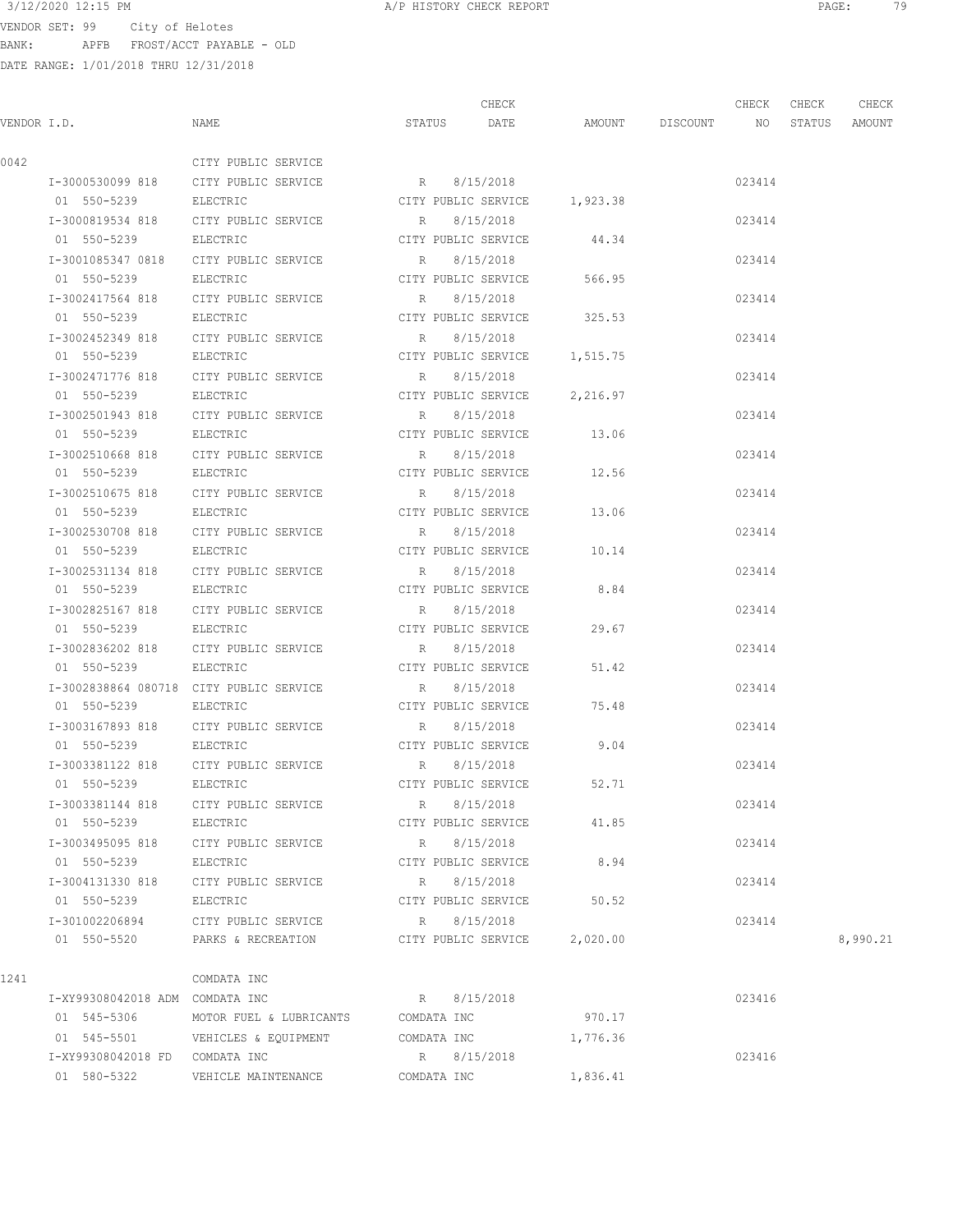$3/12/2020$  12:15 PM  $\,$  A/P HISTORY CHECK REPORT  $\,$  PAGE: 80 VENDOR SET: 99 City of Helotes BANK: APFB FROST/ACCT PAYABLE - OLD

| VENDOR I.D. |                                | NAME                                                           |        | CHECK<br>DATE                 |          |                    | CHECK  | CHECK<br>STATUS | CHECK<br>AMOUNT |
|-------------|--------------------------------|----------------------------------------------------------------|--------|-------------------------------|----------|--------------------|--------|-----------------|-----------------|
|             |                                |                                                                | STATUS |                               |          | AMOUNT DISCOUNT NO |        |                 |                 |
| 1241        |                                | CONT<br>COMDATA INC                                            |        |                               |          |                    |        |                 |                 |
|             | I-XY99308042018 FD COMDATA INC |                                                                |        | R 8/15/2018                   |          |                    | 023416 |                 |                 |
|             | 01 580-5306                    | MOTOR FUEL & LUBRICANT COMDATA INC                             |        |                               | 524.69   |                    |        |                 |                 |
|             | 01 585-5306                    | MOTOR FUEL & LUBRICANTS                                        |        | COMDATA INC                   | 444.34   |                    |        |                 |                 |
|             | I-XY99308042018 PD COMDATA INC |                                                                |        | R 8/15/2018                   |          |                    | 023416 |                 |                 |
|             | 01 560-5306                    | MOTOR FUEL & LUBRICANT COMDATA INC                             |        |                               | 4,051.22 |                    |        |                 |                 |
|             | 01 560-5320                    | VEHICLE POLICE EQUIPMENT COMDATA INC                           |        |                               | 377.33   |                    |        |                 | 9,980.52        |
| 0795        |                                | COMPTROLLER OF PUBLIC ACCOUNTS                                 |        |                               |          |                    |        |                 |                 |
|             |                                | I-MRKT TEMP LIC 918 COMPTROLLER OF PUBLIC ACCOUNTS R 8/15/2018 |        |                               |          |                    | 023417 |                 |                 |
|             | 01 550-5525                    | MARKETPLACE @ OTHSD                                            |        | COMPTROLLER OF PUBLI 231.00   |          |                    |        |                 | 231.00          |
| 1051        |                                | DAMARIS SERNA                                                  |        |                               |          |                    |        |                 |                 |
|             | I-JULY 2018                    | DAMARIS SERNA                                                  |        | R 8/15/2018                   |          |                    | 023418 |                 |                 |
|             | 01 550-5242                    | CITY CUSTODIAN                                                 |        | DAMARIS SERNA 360.00          |          |                    |        |                 | 360.00          |
| 0643        |                                | DAVIDSON & TROILO REAM & GARZA                                 |        |                               |          |                    |        |                 |                 |
|             | I-18032                        | DAVIDSON & TROILO REAM & GARZA R                               |        | 8/15/2018                     |          |                    | 023419 |                 |                 |
|             | 01 510-5206                    | CITY ATTORNEY                                                  |        | DAVIDSON & TROILO RE 105.00   |          |                    |        |                 |                 |
|             | I-18034                        | DAVIDSON & TROILO REAM & GARZA R                               |        | 8/15/2018                     |          |                    | 023419 |                 |                 |
|             | 01 510-5206                    | CITY ATTORNEY                                                  |        | DAVIDSON & TROILO RE 3,466.92 |          |                    |        |                 | 3,571.92        |
|             |                                |                                                                |        |                               |          |                    |        |                 |                 |
| 1395        |                                | DEZAVALA-SHAVANO VETERINARY CL                                 |        |                               |          |                    |        |                 |                 |
|             | I-080118 2243                  | DEZAVALA-SHAVANO VETERINARY CL R 8/15/2018                     |        |                               |          |                    | 023420 |                 |                 |
|             | 01 545-5228                    | ANIMAL CONTROL DEZAVALA-SHAVANO VET 181.24                     |        |                               |          |                    |        |                 | 181.24          |
| 1523        |                                | ELIGIBILITY TRACKING CALCULATO                                 |        |                               |          |                    |        |                 |                 |
|             | $I - 18489$                    | ELIGIBILITY TRACKING CALCULATO R 8/15/2018                     |        |                               |          |                    | 023421 |                 |                 |
|             | 01 510-5302                    | OPERATING SUPPLIES                                             |        | ELIGIBILITY TRACKING 150.00   |          |                    |        |                 |                 |
|             | $I - 18634$                    | ELIGIBILITY TRACKING CALCULATO R 8/15/2018                     |        |                               |          |                    | 023421 |                 |                 |
|             | 01 510-5302                    | OPERATING SUPPLIES FELIGIBILITY TRACKING                       |        |                               | 150.00   |                    |        |                 | 300.00          |
| 0060        |                                | GREY FOREST UTILITIES INC                                      |        |                               |          |                    |        |                 |                 |
|             | I-1007684800 818               | GREY FOREST UTILITIES INC R 8/15/2018                          |        |                               |          |                    | 023422 |                 |                 |
|             | 01 550-5238                    | GAS                                                            |        | GREY FOREST UTILITIE 10.36    |          |                    |        |                 |                 |
|             | I-1025023600 818               | GREY FOREST UTILITIES INC R 8/15/2018                          |        |                               |          |                    | 023422 |                 |                 |
|             | 01 550-5238                    | GAS                                                            |        | GREY FOREST UTILITIE 10.36    |          |                    |        |                 |                 |
|             |                                | I-102502440 818 GREY FOREST UTILITIES INC R 8/15/2018          |        |                               |          |                    | 023422 |                 |                 |
|             | 01 550-5238                    | GAS                                                            |        | GREY FOREST UTILITIE 10.36    |          |                    |        |                 |                 |
|             | I-1025025200 818               | GREY FOREST UTILITIES INC R 8/15/2018                          |        |                               |          |                    | 023422 |                 |                 |
|             | 01 550-5238                    | GAS                                                            |        | GREY FOREST UTILITIE          | 95.22    |                    |        |                 |                 |
|             | I-1025560200 818               | GREY FOREST UTILITIES INC R 8/15/2018                          |        |                               |          |                    | 023422 |                 |                 |
|             | 01 550-5238                    | GAS                                                            |        | GREY FOREST UTILITIE          | 10.36    |                    |        |                 | 136.66          |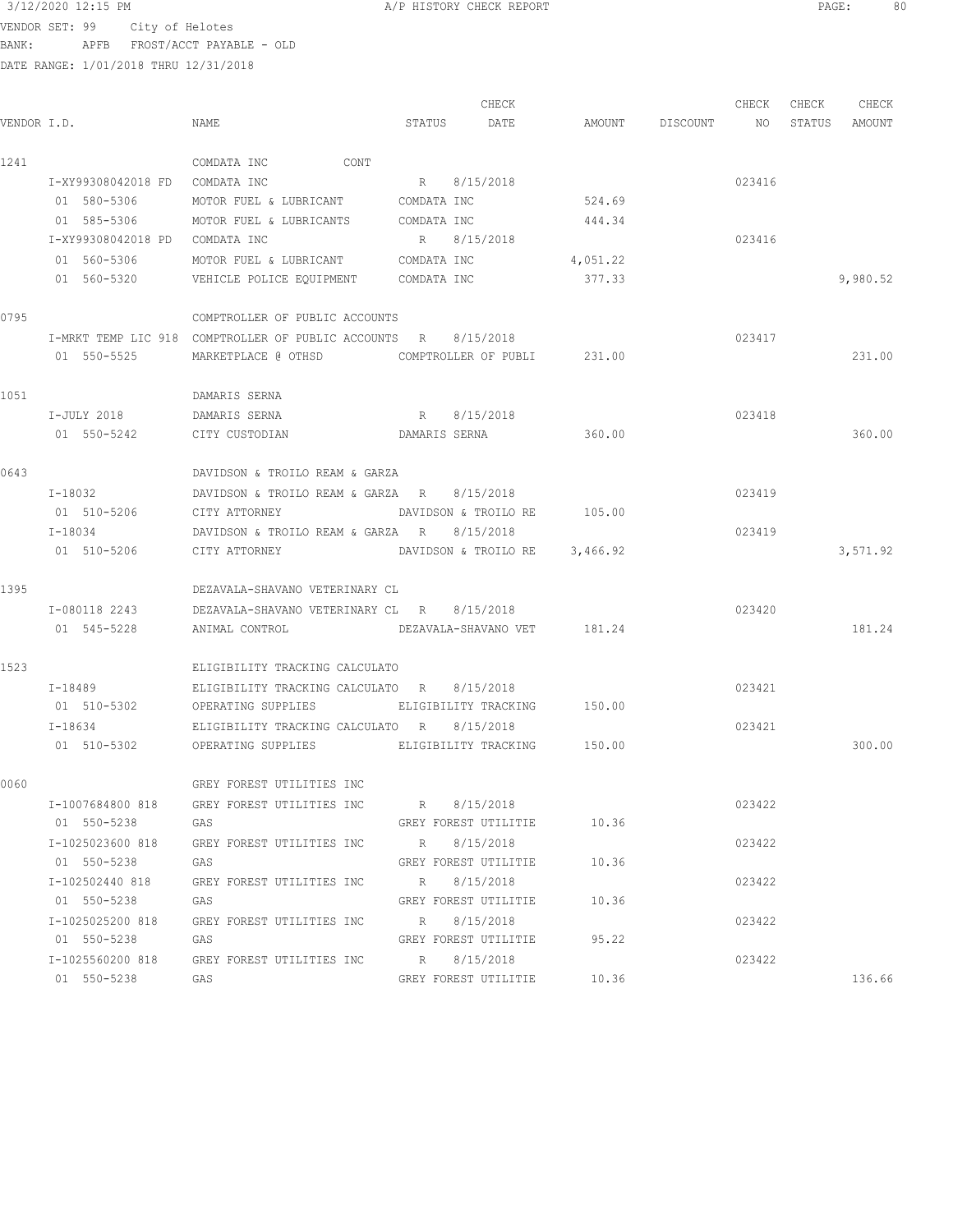### $3/12/2020$  12:15 PM  $A/P$  HISTORY CHECK REPORT PAGE: 81 VENDOR SET: 99 City of Helotes BANK: APFB FROST/ACCT PAYABLE - OLD

| VENDOR I.D. |                   | NAME                                                      | STATUS               | CHECK<br>DATE | AMOUNT   | DISCOUNT | CHECK<br>NO | CHECK<br>STATUS | CHECK<br>AMOUNT |
|-------------|-------------------|-----------------------------------------------------------|----------------------|---------------|----------|----------|-------------|-----------------|-----------------|
| 1583        |                   | HEAT SAFETY EQUIPMENT LLC                                 |                      |               |          |          |             |                 |                 |
|             | I-1813575         | HEAT SAFETY EQUIPMENT LLC                                 | R                    | 8/15/2018     |          |          | 023423      |                 |                 |
|             | 01 585-5305       | EQUIPT. PURCHASE & MAINTENANCEHEAT SAFETY EQUIPMEN 130.00 |                      |               |          |          |             |                 | 130.00          |
| 0069        |                   | HOME DEPOT INC                                            |                      |               |          |          |             |                 |                 |
|             | I-072018          | HOME DEPOT INC                                            | R                    | 8/15/2018     |          |          | 023424      |                 |                 |
|             | 01 580-5321       | TOOLS/APPARTUS/ACCESSORIE HOME DEPOT INC                  |                      |               | 107.89   |          |             |                 | 107.89          |
| 0071        |                   | JOHN ROBERT KUEHL                                         |                      |               |          |          |             |                 |                 |
|             | I-6230            | HORIZON PRINTING                                          | R                    | 8/15/2018     |          |          | 023425      |                 |                 |
|             | 01 530-5222       | OPERATIONAL SUPPLIES                                      | HORIZON PRINTING     |               | 505.00   |          |             |                 | 505.00          |
| 1519        |                   | IHEARTMEDIA & ENTERTAINMENT IN                            |                      |               |          |          |             |                 |                 |
|             | I-5012896887      | IHEARTMEDIA & ENTERTAINMENT IN R                          |                      | 8/15/2018     |          |          | 023426      |                 |                 |
|             | 01 550-5520       | PARKS & RECREATION                                        | IHEARTMEDIA & ENTERT |               | 470.00   |          |             |                 | 470.00          |
| 1927        |                   | KOLOGIK                                                   |                      |               |          |          |             |                 |                 |
|             | I-7016311         | KOLOGIK                                                   | R 8/15/2018          |               |          |          | 023427      |                 |                 |
|             | 01 560-5500       | COMPUTER EQUIPMENT                                        | <b>KOLOGIK</b>       |               | 7,500.00 |          |             |                 | 7,500.00        |
| 0166        |                   | LEXISNEXIS RISK DATA MNGMNT IN                            |                      |               |          |          |             |                 |                 |
|             | I-120682120180731 | LEXISNEXIS RISK DATA MNGMNT IN R                          |                      | 8/15/2018     |          |          | 023428      |                 |                 |
|             | 01 560-5210       | OTHER CONTRACTUAL SERVICES LEXISNEXIS RISK DATA           |                      |               | 115.00   |          |             |                 | 115.00          |
| 0291        |                   | LNV ENGINEERING                                           |                      |               |          |          |             |                 |                 |
|             | I-27095           | LNV ENGINEERING INC                                       | R                    | 8/15/2018     |          |          | 023429      |                 |                 |
|             | 01 550-5520       | PARKS & RECREATION                                        | LNV ENGINEERING INC  |               | 492.00   |          |             |                 |                 |
|             | 01 510-5229       | CITY ENGINEER                                             | LNV ENGINEERING INC  |               | 3,404.00 |          |             |                 |                 |
|             | I-28169           | LNV ENGINEERING INC                                       | R 8/15/2018          |               |          |          | 023429      |                 |                 |
|             | 01 510-5229       | CITY ENGINEER                                             | LNV ENGINEERING INC  |               | 1,020.00 |          |             |                 | 4,916.00        |
| 1197        |                   | LORI GAYLE CALZONCIT                                      |                      |               |          |          |             |                 |                 |
|             | I-JULY 2018       | LORI GAYLE CALZONCIT                                      | R 8/15/2018          |               |          |          | 023430      |                 |                 |
|             | 01 510-5234       | HEALTH INSPECTOR                                          | LORI GAYLE CALZONCIT |               | 650.00   |          |             |                 | 650.00          |
| 0097        |                   | THOMAS PATRICK JOHNSON                                    |                      |               |          |          |             |                 |                 |
|             | I-5345            | MAVERICK ELECTRIC                                         | R 8/15/2018          |               |          |          | 023431      |                 |                 |
|             | 01 550-5241       | BUILDING MAINTENANCE                                      | MAVERICK ELECTRIC    |               | 545.00   |          |             |                 |                 |
|             | I-5347            | MAVERICK ELECTRIC                                         | R 8/15/2018          |               |          |          | 023431      |                 |                 |
|             | 01 550-5241       | BUILDING MAINTENANCE                                      | MAVERICK ELECTRIC    |               | 152.50   |          |             |                 |                 |
|             | I-5356            | MAVERICK ELECTRIC                                         | R 8/15/2018          |               |          |          | 023431      |                 |                 |
|             | 01 550-5241       | BUILDING MAINTENANCE                                      | MAVERICK ELECTRIC    |               | 435.00   |          |             |                 | 1,132.50        |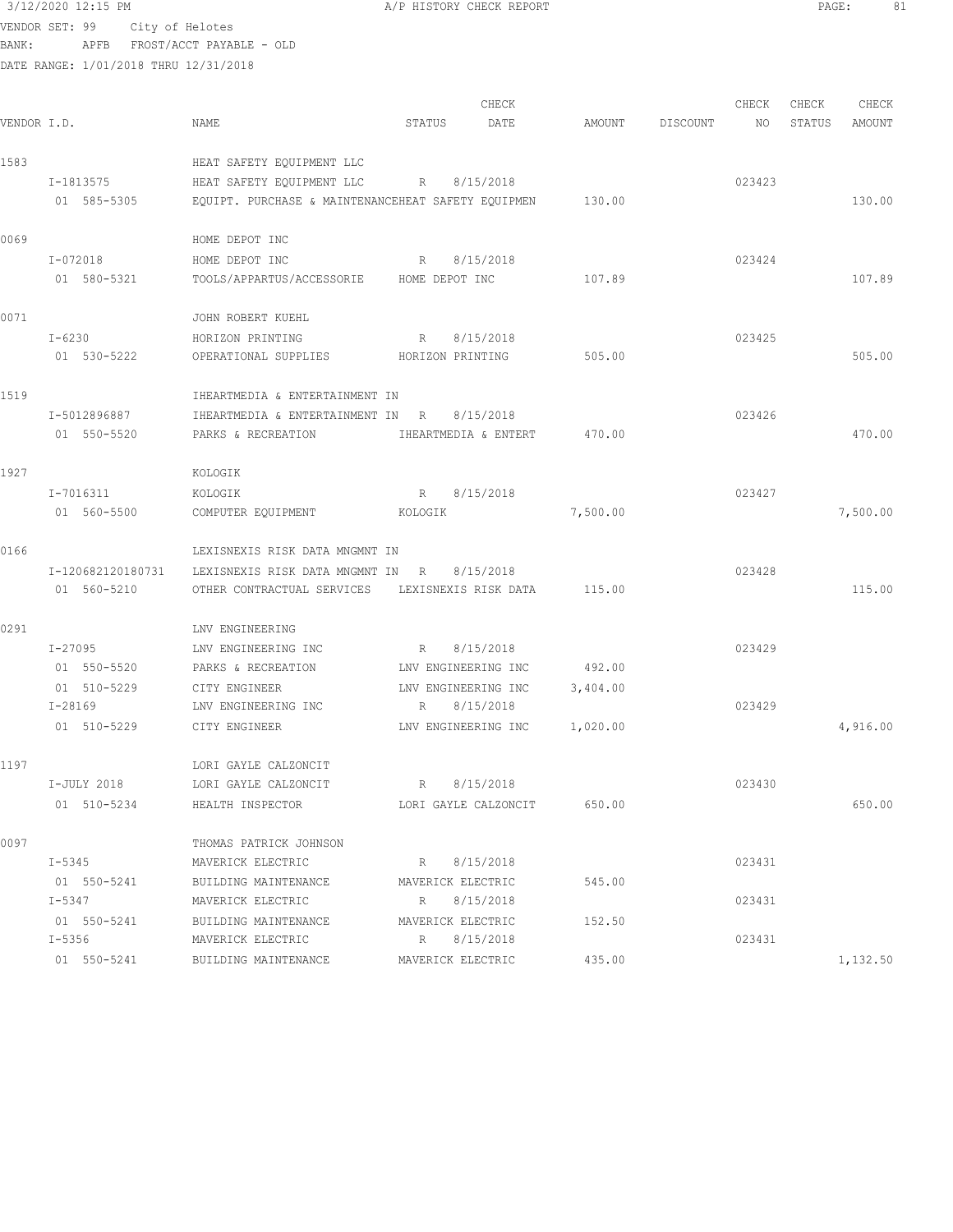|             |                | VENDOR SET: 99 City of Helotes        |                                                |              |                    |          |          |        |        |          |
|-------------|----------------|---------------------------------------|------------------------------------------------|--------------|--------------------|----------|----------|--------|--------|----------|
| BANK:       |                | APFB FROST/ACCT PAYABLE - OLD         |                                                |              |                    |          |          |        |        |          |
|             |                | DATE RANGE: 1/01/2018 THRU 12/31/2018 |                                                |              |                    |          |          |        |        |          |
|             |                |                                       |                                                |              | CHECK              |          |          | CHECK  | CHECK  | CHECK    |
| VENDOR I.D. |                | NAME                                  |                                                | STATUS       | DATE               | AMOUNT   | DISCOUNT | NO.    | STATUS | AMOUNT   |
|             |                |                                       |                                                |              |                    |          |          |        |        |          |
| 1196        |                |                                       | MONTY JOE MCGUFFIN                             |              |                    |          |          |        |        |          |
|             | I-JULY 2018    |                                       | MONTY JOE MCGUFFIN                             | $R_{\odot}$  | 8/15/2018          |          |          | 023432 |        |          |
|             | 01 510-5234    |                                       | HEALTH INSPECTOR                               |              | MONTY JOE MCGUFFIN | 650.00   |          |        |        | 650.00   |
|             |                |                                       |                                                |              |                    |          |          |        |        |          |
| 0102        |                | NAFECO INC                            |                                                |              |                    |          |          |        |        |          |
|             | I-939853       |                                       |                                                | R            | 8/15/2018          |          |          | 023433 |        |          |
|             | 01 580-5312    |                                       | VEHICLES & RELATED EXP.                        |              |                    | 1,710.00 |          |        |        | 1,710.00 |
|             |                |                                       |                                                |              |                    |          |          |        |        |          |
| 0793        |                |                                       | OFFICE DEPOT INC                               |              |                    |          |          |        |        |          |
|             | I-170257311001 |                                       | OFFICE DEPOT                                   | R            | 8/15/2018          |          |          | 023434 |        |          |
|             | 01 510-5301    |                                       | OFFICE SUPPLIES                                | OFFICE DEPOT |                    | 99.83    |          |        |        |          |
|             | I-170257642001 |                                       | OFFICE DEPOT                                   | R            | 8/15/2018          |          |          | 023434 |        |          |
|             | 01 510-5301    |                                       | OFFICE SUPPLIES                                |              | OFFICE DEPOT       | 62.97    |          |        |        |          |
|             | I-172382305001 |                                       | OFFICE DEPOT                                   | $R_{\rm c}$  | 8/15/2018          |          |          | 023434 |        |          |
|             | 01 560-5301    |                                       | OFFICE SUPPLIES                                | OFFICE DEPOT |                    | 333.36   |          |        |        |          |
|             | I-172382406001 |                                       | OFFICE DEPOT                                   | $R_{\odot}$  | 8/15/2018          |          |          | 023434 |        |          |
|             | 01 560-5301    |                                       | OFFICE SUPPLIES                                | OFFICE DEPOT |                    | 6.82     |          |        |        |          |
|             | I-172382407001 |                                       | OFFICE DEPOT                                   | R            | 8/15/2018          |          |          | 023434 |        |          |
|             | 01 560-5301    |                                       | OFFICE SUPPLIES                                | OFFICE DEPOT |                    | 32.97    |          |        |        | 535.95   |
| 0112        |                |                                       | PRAXAIR DIST INC                               |              |                    |          |          |        |        |          |
|             | I-84104055     |                                       | PRAXAIR DIST INC                               | R            | 8/15/2018          |          |          | 023435 |        |          |
|             | 01 585-5305    |                                       | EQUIPT. PURCHASE & MAINTENANCEPRAXAIR DIST INC |              |                    | 88.50    |          |        |        | 88.50    |
|             |                |                                       |                                                |              |                    |          |          |        |        |          |
| 1622        |                |                                       | PRE-EMPLOYMENT INC                             |              |                    |          |          |        |        |          |
|             | I-33398        |                                       | PRE-EMPLOYMENT INC                             | R            | 8/15/2018          |          |          | 023436 |        |          |
|             | 01 580-5110    |                                       | PRE-EMPLOYMENT PHYSICALS PRE-EMPLOYMENT INC    |              |                    | 263.30   |          |        |        | 263.30   |
|             |                |                                       |                                                |              |                    |          |          |        |        |          |
| 1433        |                |                                       | PRIESTLOCK & KEY                               |              |                    |          |          |        |        |          |
|             | I-080118       |                                       | PRIESTLOCK & KEY                               | R            | 8/15/2018          |          |          | 023437 |        |          |
|             | 01 550-5241    |                                       | BUILDING MAINTENANCE                           |              | PRIESTLOCK & KEY   | 92.50    |          |        |        | 92.50    |
|             |                |                                       |                                                |              |                    |          |          |        |        |          |
| 1319        |                |                                       | PURE PARTY ICE LP                              |              |                    |          |          |        |        |          |
|             | I-9981483929   |                                       | PURE PARTY ICE LP                              | $R$ and $R$  | 8/15/2018          |          |          | 023438 |        |          |
|             | 01 585-5303    |                                       | OTHER CONTRACTUAL SERVICES PURE PARTY ICE LP   |              |                    | 91.00    |          |        |        | 91.00    |
|             |                |                                       |                                                |              |                    |          |          |        |        |          |
| 0809        |                |                                       | RX TECHNOLOGY                                  |              |                    |          |          |        |        |          |
|             | I-94265        |                                       | RX TECHNOLOGY INC                              | R            | 8/15/2018          |          |          | 023439 |        |          |
|             | 01 510-5214    |                                       | COMPUTER CONTRACTS                             |              | RX TECHNOLOGY INC  | 174.00   |          |        |        |          |
|             | I-96909        |                                       | RX TECHNOLOGY INC                              | R            | 8/15/2018          |          |          | 023439 |        |          |
|             | 01 510-5214    |                                       | COMPUTER CONTRACTS                             |              | RX TECHNOLOGY INC  | 1,200.00 |          |        |        |          |
|             | I-96910        |                                       | RX TECHNOLOGY INC                              | R            | 8/15/2018          |          |          | 023439 |        |          |
|             | 01 510-5214    |                                       | COMPUTER CONTRACTS                             |              | RX TECHNOLOGY INC  | 4,838.00 |          |        |        |          |
|             | I-96955        |                                       | RX TECHNOLOGY INC                              | R            | 8/15/2018          |          |          | 023439 |        |          |
|             | 01 515-5330    |                                       | TECHNOLOGY & EQUIPMENT                         |              | RX TECHNOLOGY INC  | 3,670.00 |          |        |        | 9,882.00 |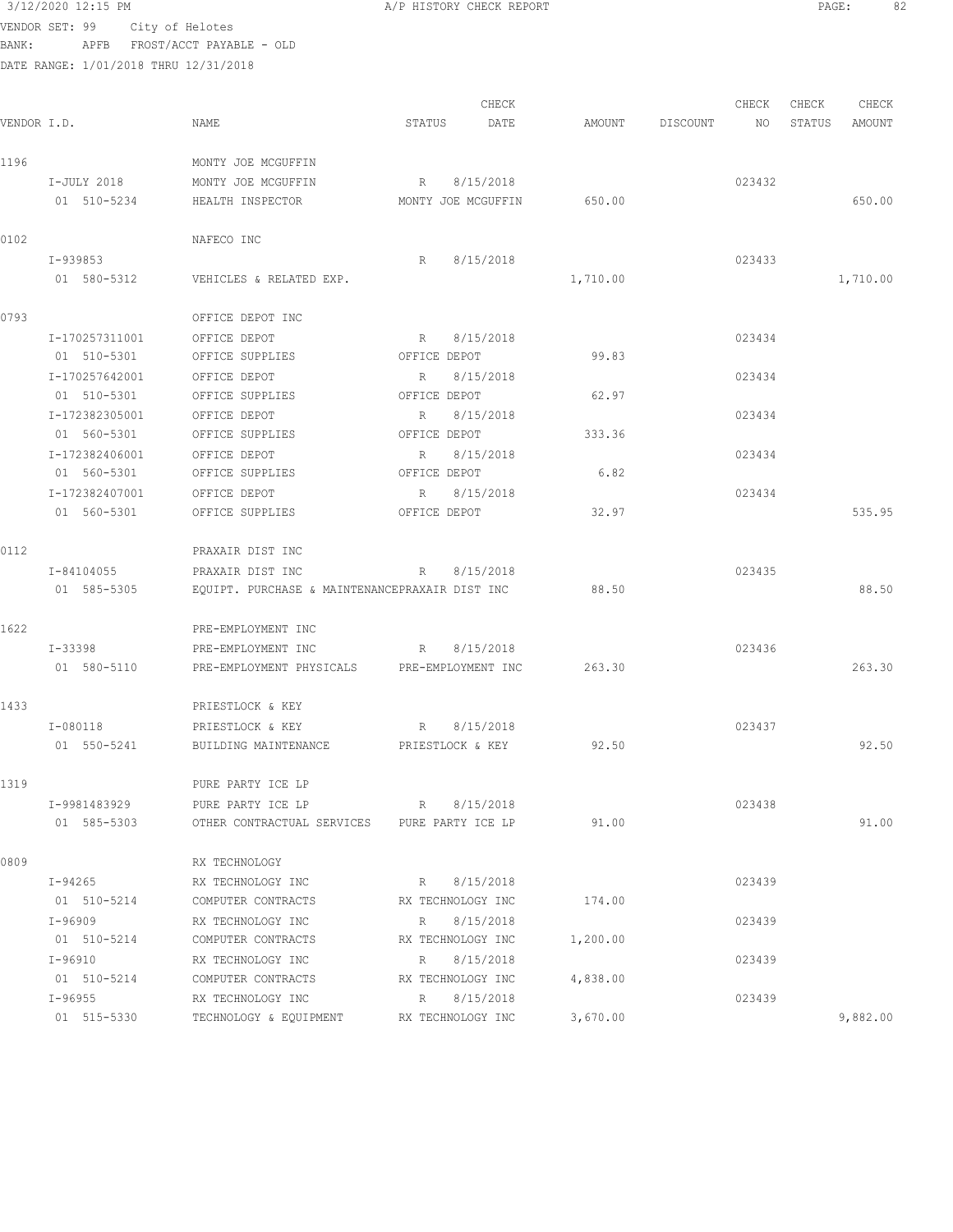## $3/12/2020$  12:15 PM  $A/P$  HISTORY CHECK REPORT  $\overline{PAGE:}$  PAGE: 83 VENDOR SET: 99 City of Helotes

BANK: APFB FROST/ACCT PAYABLE - OLD

|             |             |                                                            |                      | CHECK                |                                 | CHECK  | CHECK | CHECK         |
|-------------|-------------|------------------------------------------------------------|----------------------|----------------------|---------------------------------|--------|-------|---------------|
| VENDOR I.D. |             | NAME                                                       | STATUS DATE          |                      | AMOUNT DISCOUNT NO              |        |       | STATUS AMOUNT |
| 1049        |             | SAFELANE TRAFFIC SUPPLY LLC                                |                      |                      |                                 |        |       |               |
|             |             | I-12237 SAFELANE TRAFFIC SUPPLY LLC R 8/15/2018            |                      |                      |                                 | 023440 |       |               |
|             | 01 545-5230 | STREET IMPROVEMENTS                                        |                      |                      | SAFELANE TRAFFIC SUP 771.50     |        |       | 771.50        |
| 1430        |             | SAN ANTONIO COPY CONCIERGE LLC                             |                      |                      |                                 |        |       |               |
|             | I-39219     | SAN ANTONIO COPY CONCIERGE, LL R 8/15/2018                 |                      |                      |                                 | 023441 |       |               |
|             | 01 510-5302 | OPERATING SUPPLIES SAN ANTONIO COPY CON 1,799.90           |                      |                      |                                 |        |       | 1,799.90      |
| 0191        |             | SAN ANTONIO EXPRESS NEWS                                   |                      |                      |                                 |        |       |               |
|             |             | I-007596702 718 SAN ANTONIO EXPRESS NEWS R 8/15/2018       |                      |                      |                                 | 023442 |       |               |
|             | 01 520-5331 | ADVERTISING                                                |                      |                      | SAN ANTONIO EXPRESS 296.33      |        |       |               |
|             |             | I-091152003 718 SAN ANTONIO EXPRESS NEWS R 8/15/2018       |                      |                      |                                 | 023442 |       |               |
|             | 01 520-5331 | SAN ANTONIO EXPRESS 484.70<br>ADVERTISING                  |                      |                      |                                 |        |       | 781.03        |
| 0121        |             | SAN ANTONIO WATER SYSTEMS                                  |                      |                      |                                 |        |       |               |
|             |             | I-01414030001 073118 SAN ANTONIO WATER SYSTEMS R 8/15/2018 |                      |                      |                                 | 023443 |       |               |
|             | 01 550-5237 | WATER                                                      |                      |                      | SAN ANTONIO WATER SY 791.70     |        |       |               |
|             |             | I-01447360001 0718 SAN ANTONIO WATER SYSTEMS               | R 8/15/2018          |                      |                                 | 023443 |       |               |
|             | 01 550-5237 | WATER                                                      |                      | SAN ANTONIO WATER SY | 205.67                          |        |       |               |
|             |             | I-01447390001 0718 SAN ANTONIO WATER SYSTEMS               | R 8/15/2018          |                      |                                 | 023443 |       |               |
|             | 01 550-5237 | WATER                                                      |                      |                      | SAN ANTONIO WATER SY 242.90     |        |       | 1,240.27      |
| 1403        |             | SERVICE UNIFORM RENTAL                                     |                      |                      |                                 |        |       |               |
|             | I-1685276   | SERVICE UNIFORM RENTAL                                     | R 8/15/2018          |                      |                                 | 023444 |       |               |
|             | 01 545-5324 | UNIFORM ALLOWANCE                                          | SERVICE UNIFORM RENT |                      | 83.09                           |        |       |               |
|             | 01 550-5241 | BUILDING MAINTENANCE SERVICE UNIFORM RENT                  |                      |                      | 47.77                           |        |       |               |
|             | I-1686152   | SERVICE UNIFORM RENTAL                                     | $R_{\rm max}$        | 8/15/2018            |                                 | 023444 |       |               |
|             | 01 545-5324 | UNIFORM ALLOWANCE                                          | SERVICE UNIFORM RENT |                      | 83.09                           |        |       |               |
|             | 01 550-5241 | BUILDING MAINTENANCE                                       | SERVICE UNIFORM RENT |                      | 47.77                           |        |       |               |
|             | I-1687053   | SERVICE UNIFORM RENTAL                                     | R 8/15/2018          |                      |                                 | 023444 |       |               |
|             | 01 545-5324 | UNIFORM ALLOWANCE                                          |                      | SERVICE UNIFORM RENT | 83.09                           |        |       |               |
|             |             | 01 550-5241 BUILDING MAINTENANCE                           |                      |                      | SERVICE UNIFORM RENT 47.77      |        |       | 392.58        |
| 0138        |             | SUSAN WOOTTON<br>CPA                                       |                      |                      |                                 |        |       |               |
|             | I-JULY 2018 | SUSAN WOOTTON CPA                                          | R 8/15/2018          |                      |                                 | 023445 |       |               |
|             | 01 510-5204 | ACCOUNTANT                                                 |                      |                      | SUSAN WOOTTON CPA 750.00        |        |       | 750.00        |
| 0817        |             | SWANK MOTION PICTURES INC                                  |                      |                      |                                 |        |       |               |
|             | I-2547828   | SWANK MOTION PICTURES INC                                  | R                    | 8/15/2018            |                                 | 023446 |       |               |
|             | 01 550-5520 | PARKS & RECREATION                                         |                      | SWANK MOTION PICTURE | 578.00                          |        |       | 578.00        |
| 1843        |             | TEXAS DEVELOPERS LLC                                       |                      |                      |                                 |        |       |               |
|             |             | I-072418 380 AGREE TEXAS DEVELOPERS LLC                    | R                    | 8/15/2018            |                                 | 023447 |       |               |
|             | 01 510-5333 | 380 AGMT. EXPENSES                                         |                      |                      | TEXAS DEVELOPERS LLC 232,504.91 |        |       | 232,504.91    |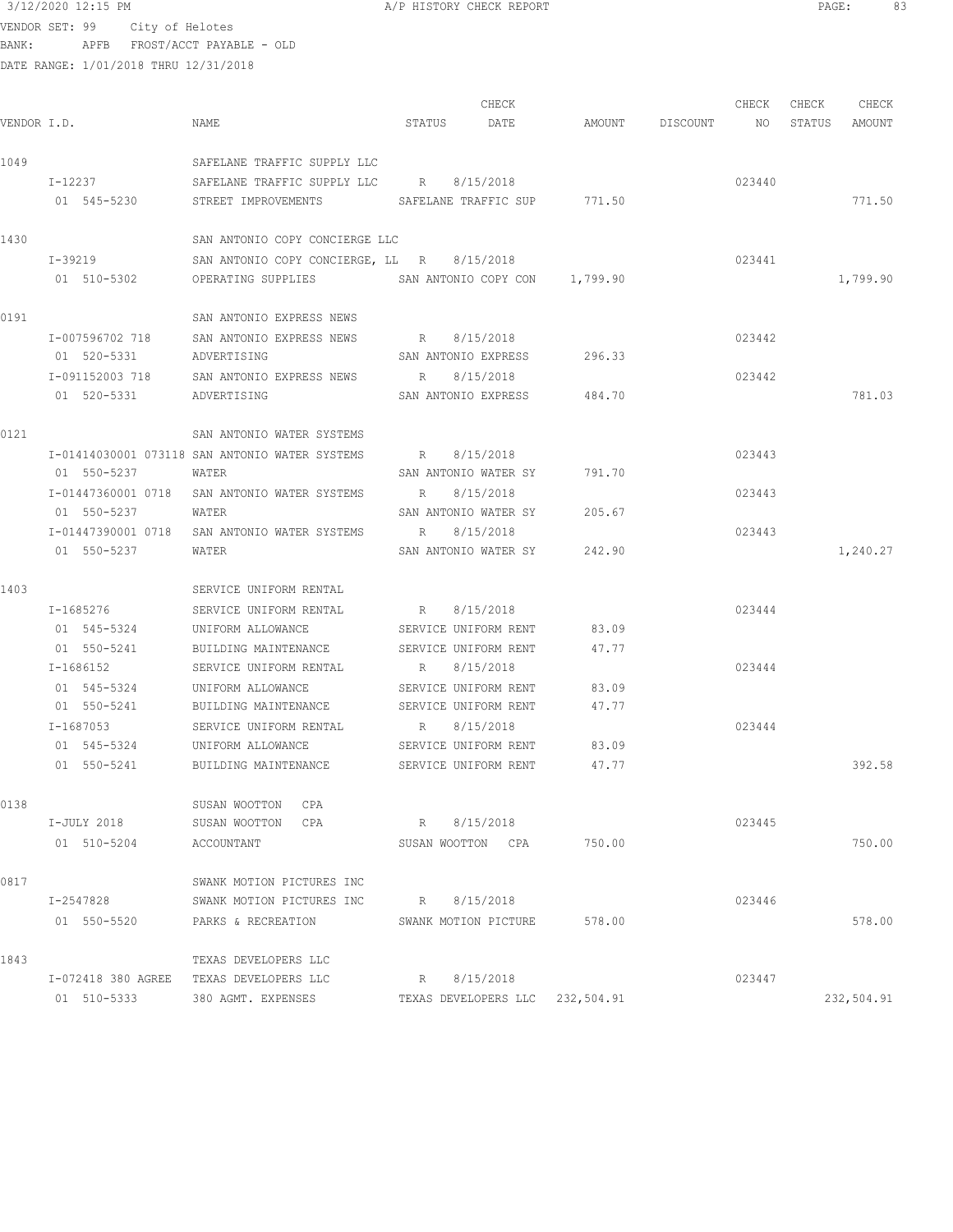VENDOR SET: 99 City of Helotes BANK: APFB FROST/ACCT PAYABLE - OLD

DATE RANGE: 1/01/2018 THRU 12/31/2018

| VENDOR I.D. |               | NAME                                                     | STATUS       | CHECK<br>DATE               |        | AMOUNT DISCOUNT | CHECK<br>NO | CHECK<br>STATUS | CHECK<br>AMOUNT |
|-------------|---------------|----------------------------------------------------------|--------------|-----------------------------|--------|-----------------|-------------|-----------------|-----------------|
| 1989        |               | TEXAS MEDCLINIC                                          |              |                             |        |                 |             |                 |                 |
|             | I-186780      | TEXAS MEDCLINIC                                          | $R_{\rm{1}}$ | 8/15/2018                   |        |                 | 023448      |                 |                 |
|             | 01 580-5110   | PRE-EMPLOYMENT PHYSICALS TEXAS MEDCLINIC                 |              |                             | 154.00 |                 |             |                 | 154.00          |
| 0148        |               | TML INTERGOVERNMENTAL RISK POO                           |              |                             |        |                 |             |                 |                 |
|             | I-8099 080118 | TML INTERGOVERNMENTAL RISK POO R                         |              | 8/15/2018                   |        |                 | 023449      |                 |                 |
|             | 01 510-5401   | INSURANCES                                               |              | TML INTERGOVERNMENTA 52.92  |        |                 |             |                 | 52.92           |
| 1924        |               | TYCO FIRE & SECURITY US MANAGE                           |              |                             |        |                 |             |                 |                 |
|             | I-30848357    | TYCO FIRE & SECURITY US MANAGE R                         |              | 8/15/2018                   |        |                 | 023450      |                 |                 |
|             | 01 550-5241   | BUILDING MAINTENANCE                                     |              | TYCO FIRE & SECURITY 615.00 |        |                 |             |                 |                 |
|             | I-30848358    | TYCO FIRE & SECURITY US MANAGE R                         |              | 8/15/2018                   |        |                 | 023450      |                 |                 |
|             | 01 550-5241   | BUILDING MAINTENANCE TYCO FIRE & SECURITY 3,147.48       |              |                             |        |                 |             |                 |                 |
|             | I-30848359    | TYCO FIRE & SECURITY US MANAGE R                         |              | 8/15/2018                   |        |                 | 023450      |                 |                 |
|             | 01 550-5241   | BUILDING MAINTENANCE TYCO FIRE & SECURITY 374.10         |              |                             |        |                 |             |                 |                 |
|             | I-30878259    | TYCO FIRE & SECURITY US MANAGE R                         |              | 8/15/2018                   |        |                 | 023450      |                 |                 |
|             | 01 550-5241   | BUILDING MAINTENANCE TYCO FIRE & SECURITY 119.90         |              |                             |        |                 |             |                 | 4,256.48        |
|             |               |                                                          |              |                             |        |                 |             |                 |                 |
| 1769        |               | U S BANK EQUIPMENT FINANCE                               |              |                             |        |                 |             |                 |                 |
|             | I-363759622   | U S BANK EQUIPMENT FINANCE R                             |              | 8/15/2018                   |        |                 | 023451      |                 |                 |
|             | 01 585-5321   | TOOLS/APPARATUS/ACCESSORIES US BANK EQUIPMENT F 3,499.64 |              |                             |        |                 |             |                 | 3,499.64        |
| 0777        |               | UNITED SITE SERVICES                                     |              |                             |        |                 |             |                 |                 |
|             | I-1147035698  | UNITED SITE SERVICES OF TEXAS R                          |              | 8/15/2018                   |        |                 | 023452      |                 |                 |
|             | 01 550-5520   | PARKS & RECREATION                                       |              | UNITED SITE SERVICES        | 137.02 |                 |             |                 |                 |
|             | I-1147036220  | UNITED SITE SERVICES OF TEXAS                            | R            | 8/15/2018                   |        |                 | 023452      |                 |                 |
|             | 01 550-5520   | PARKS & RECREATION                                       |              | UNITED SITE SERVICES        | 821.96 |                 |             |                 |                 |
|             | I-1147036501  | UNITED SITE SERVICES OF TEXAS                            | R            | 8/15/2018                   |        |                 | 023452      |                 |                 |
|             | 01 550-5520   | PARKS & RECREATION                                       |              | UNITED SITE SERVICES        | 143.97 |                 |             |                 |                 |
|             | I-1147097419  | UNITED SITE SERVICES OF TEXAS                            | R            | 8/15/2018                   |        |                 | 023452      |                 |                 |
|             | 01 550-5520   | PARKS & RECREATION                                       |              | UNITED SITE SERVICES 315.98 |        |                 |             |                 |                 |
|             | I-1147138970  | UNITED SITE SERVICES OF TEXAS R                          |              | 8/15/2018                   |        |                 | 023452      |                 |                 |
|             | 01 550-5520   | PARKS & RECREATION UNITED SITE SERVICES 142.48           |              |                             |        |                 |             |                 | 1,561.41        |
| 0921        |               | VANGUARD CLEANING SYSTEM INC                             |              |                             |        |                 |             |                 |                 |
|             | I-SA76568     | VANGUARD CLEANING SYSTEM INC R 8/15/2018                 |              |                             |        |                 | 023453      |                 |                 |
|             | 01 550-5242   | CITY CUSTODIAN                                           |              | VANGUARD CLEANING SY 475.00 |        |                 |             |                 |                 |
|             | I-SA76569     | VANGUARD CLEANING SYSTEM INC R 8/15/2018                 |              |                             |        |                 | 023453      |                 |                 |
|             |               | 01 550-5242 CITY CUSTODIAN                               |              | VANGUARD CLEANING SY        | 90.30  |                 |             |                 |                 |
|             | I-SA76570     | VANGUARD CLEANING SYSTEM INC R                           |              | 8/15/2018                   |        |                 | 023453      |                 |                 |
|             |               | 01 550-5242 CITY CUSTODIAN                               |              | VANGUARD CLEANING SY        | 361.00 |                 |             |                 |                 |
|             | I-SA76571     | VANGUARD CLEANING SYSTEM INC R 8/15/2018                 |              |                             |        |                 | 023453      |                 |                 |
|             |               | 01 550-5242 CITY CUSTODIAN                               |              | VANGUARD CLEANING SY        | 140.00 |                 |             |                 |                 |
|             | I-SA79875     | VANGUARD CLEANING SYSTEM INC R 8/15/2018                 |              |                             |        |                 | 023453      |                 |                 |
|             | 01 550-5242   | CITY CUSTODIAN                                           |              | VANGUARD CLEANING SY        | 125.00 |                 |             |                 |                 |
|             | I-SA79916     | VANGUARD CLEANING SYSTEM INC R 8/15/2018                 |              |                             |        |                 | 023453      |                 |                 |
|             | 01 550-5242   | CITY CUSTODIAN                                           |              | VANGUARD CLEANING SY        | 475.00 |                 |             |                 |                 |
|             |               |                                                          |              |                             |        |                 |             |                 |                 |

I-SA79917 VANGUARD CLEANING SYSTEM INC R 8/15/2018 023453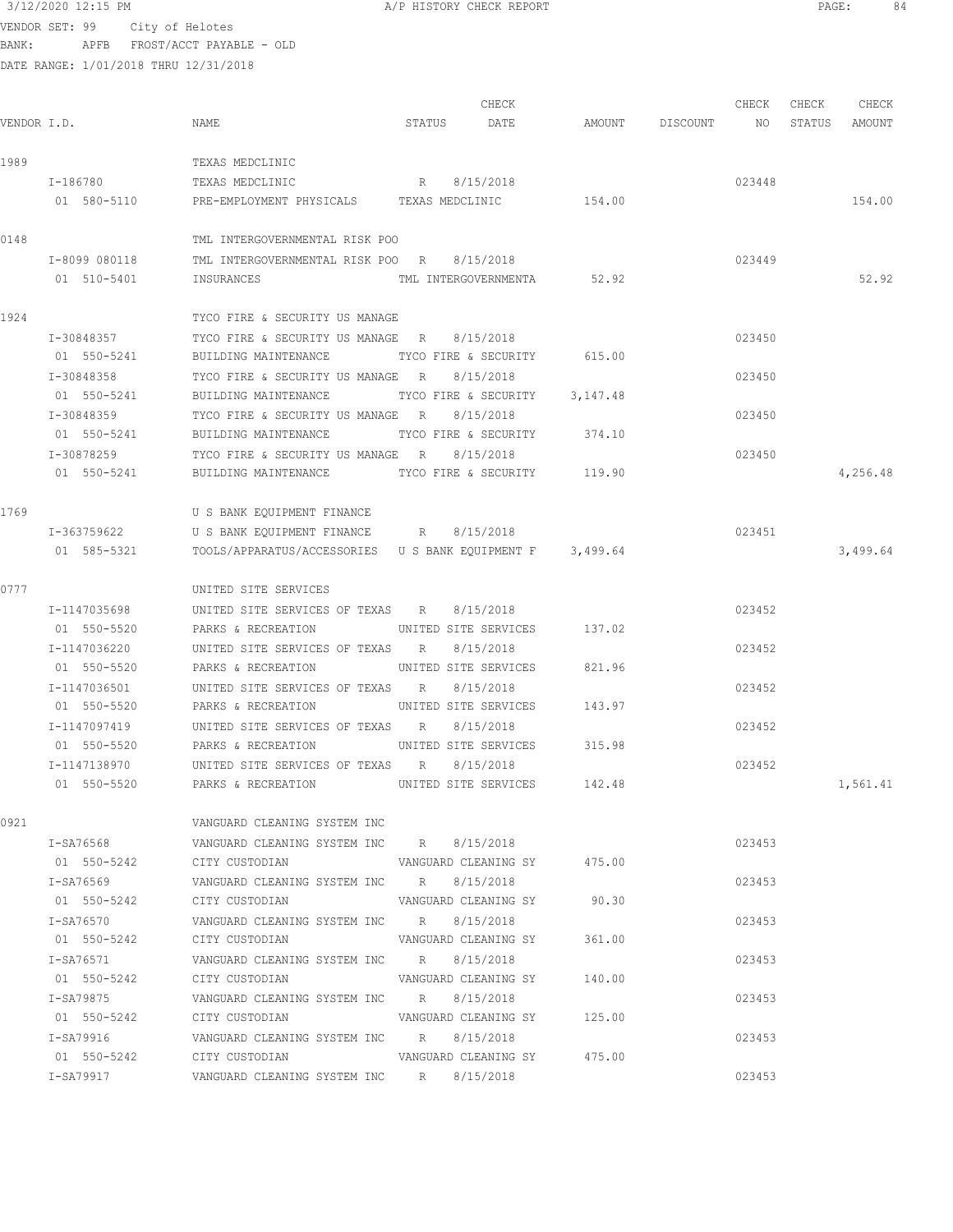3/12/2020 12:15 PM A/P HISTORY CHECK REPORT PAGE: 85 VENDOR SET: 99 City of Helotes BANK: APFB FROST/ACCT PAYABLE - OLD

| VENDOR I.D. |                                      | NAME                                                   | STATUS               | CHECK<br>DATE | AMOUNT   | DISCOUNT | CHECK<br>NO | CHECK<br>STATUS | CHECK<br>AMOUNT |
|-------------|--------------------------------------|--------------------------------------------------------|----------------------|---------------|----------|----------|-------------|-----------------|-----------------|
| 0921        |                                      | VANGUARD CLEANING SYSTCONT                             |                      |               |          |          |             |                 |                 |
|             | I-SA79917                            | VANGUARD CLEANING SYSTEM INC                           | R                    | 8/15/2018     |          |          | 023453      |                 |                 |
|             | 01 550-5242                          | CITY CUSTODIAN                                         | VANGUARD CLEANING SY |               | 90.30    |          |             |                 |                 |
|             | I-SA79918                            | VANGUARD CLEANING SYSTEM INC                           | $R_{\rm{B}}$         | 8/15/2018     |          |          | 023453      |                 |                 |
|             | 01 550-5242                          | CITY CUSTODIAN                                         | VANGUARD CLEANING SY |               | 361.00   |          |             |                 |                 |
|             | I-SA79919                            | VANGUARD CLEANING SYSTEM INC R                         |                      | 8/15/2018     |          |          | 023453      |                 |                 |
|             | 01 550-5242                          | CITY CUSTODIAN                                         | VANGUARD CLEANING SY |               | 140.00   |          |             |                 | 2,257.60        |
| 1091        |                                      | BLAIR WEAVER                                           |                      |               |          |          |             |                 |                 |
|             | I-REIMB 0818                         | WEAVER, BLAIR                                          | R 8/15/2018          |               |          |          | 023454      |                 |                 |
|             | 01 510-5305                          | TECHNOLOGY & EQUIPMENT WEAVER, BLAIR                   |                      |               | 19.98    |          |             |                 | 19.98           |
| 0742        |                                      | YOU NAME IT SPECIALTIES INC                            |                      |               |          |          |             |                 |                 |
|             | I-285081                             | YOU NAME IT SPECIALTIES INC R 8/15/2018                |                      |               |          |          | 023455      |                 |                 |
|             | 01 550-5521                          | HELOTES AREA COMMUNITY BAND YOU NAME IT SPECIALT       |                      |               | 322.50   |          |             |                 | 322.50          |
| 1831        |                                      | UNITED SORBENTS LLC                                    |                      |               |          |          |             |                 |                 |
|             | I-U44151 FD                          | UNITED SORBENTS LLC                                    | R                    | 8/15/2018     |          |          | 023456      |                 |                 |
|             | 01 580-5321                          | TOOLS/APPARTUS/ACCESSORIE UNITED SORBENTS LLC 1,700.00 |                      |               |          |          |             |                 | 1,700.00        |
| 0021        |                                      | A T & T MOBILITY                                       |                      |               |          |          |             |                 |                 |
|             | I-287274688519X 818 A T & T MOBILITY |                                                        | R 8/23/2018          |               |          |          | 023457      |                 |                 |
|             | 01 510-5200                          | COMMUNICATION EQUIPMENT                                | A T & T MOBILITY     |               | 266.32   |          |             |                 |                 |
|             | 01 515-5200                          | COMMUNICATION EQUIPMENT                                | A T & T MOBILITY     |               | 266.32   |          |             |                 |                 |
|             | 01 545-5201                          | COMMUNICATION EQUIPMENT                                | A T & T MOBILITY     |               | 266.32   |          |             |                 |                 |
|             | 01 560-5200                          | COMMUNICATION EQUIPMENT                                | A T & T MOBILITY     |               | 266.32   |          |             |                 |                 |
|             | 01 580-5200                          | COMMUNICATION EQUIPMENT A T & T MOBILITY               |                      |               | 266.32   |          |             |                 |                 |
|             | 01 585-5200                          | COMMUNICATION EQUIPMENT A T & T MOBILITY               |                      |               | 266.28   |          |             |                 | 1,597.88        |
| 1852        |                                      | AIR AUTHORITY LLC                                      |                      |               |          |          |             |                 |                 |
|             | I-91281                              | AIR AUTHORITY LLC                                      | R                    | 8/23/2018     |          |          | 023458      |                 |                 |
|             | 01 550-5241                          | BUILDING MAINTENANCE AIR AUTHORITY LLC                 |                      |               | 428.00   |          |             |                 | 428.00          |
| 1322        |                                      | BERT BUYS                                              |                      |               |          |          |             |                 |                 |
|             | I-MILEAGE 0818                       | BERT BUYS                                              | R 8/23/2018          |               |          |          | 023459      |                 |                 |
|             | 01 500-5326                          | EXPENSE REIMBURSEMENT                                  | BERT BUYS            |               | 194.89   |          |             |                 | 194.89          |
| 0353        |                                      | CANON FINANCIAL SERVICES INC                           |                      |               |          |          |             |                 |                 |
|             | I-19075011                           | CANON FINANCIAL SERVICES INC                           | R 8/23/2018          |               |          |          | 023460      |                 |                 |
|             | 01 510-5330                          | COPIERS & PRINTERS                                     | CANON FINANCIAL SERV |               | 173.72   |          |             |                 | 173.72          |
| 1932        |                                      | CHRIS DHAROD                                           |                      |               |          |          |             |                 |                 |
|             | I-REIMB 380 AGR                      | CHRIS DHAROD                                           | R                    | 8/23/2018     |          |          | 023461      |                 |                 |
|             | 01 510-5333                          | 380 AGMT. EXPENSES                                     | CHRIS DHAROD         |               | 1,335.81 |          |             |                 | 1,335.81        |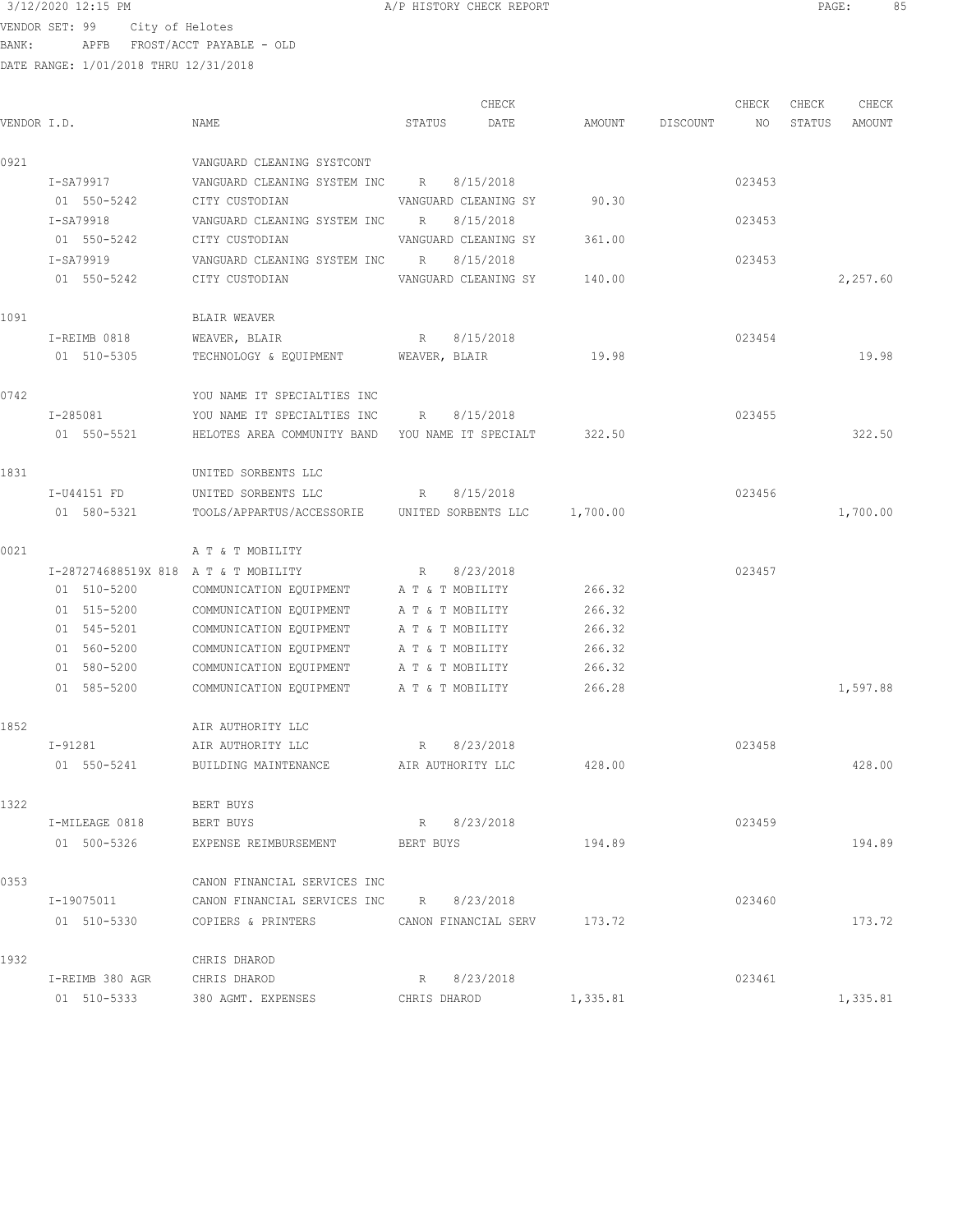VENDOR SET: 99 City of Helotes BANK: APFB FROST/ACCT PAYABLE - OLD

DATE RANGE: 1/01/2018 THRU 12/31/2018

|  | P HISTORY CHECK REPORT |  |  |  |
|--|------------------------|--|--|--|
|--|------------------------|--|--|--|

CHECK CHECK CHECK CHECK CHECK CHECK CHECK CHECK CHECK CHECK CHECK CHECK CHECK CHECK CHECK CHECK CHECK CHECK CHECK CHECK CHECK CHECK CHECK CHECK CHECK CHECK CHECK CHECK CHECK CHECK CHECK CHECK CHECK CHECK CHECK CHECK CHECK VENDOR I.D. NAME STATUS DATE AMOUNT DISCOUNT NO STATUS AMOUNT 0356 DAILEY WELLS COMMUNICATION INC I-18CC060924 R 8/23/2018 023462 01 585-5321 TOOLS/APPARATUS/ACCESSORIES 2,505.00 2,505.00 1865 ESD AND ASSOCIATES I-47514 ESD AND ASSOCIATES R 8/23/2018 R 8/23/2018 01 550-5510 MISCELLANEOUS EXPENSES ESD AND ASSOCIATES 608.00 608.00 1918 FLEETMATICS USA HOLDINGS INC I-IN2715159 FLEETMATICS USA HOLDINGS INC R 8/23/2018 023464 01 515-5212 FLEETMATICS GPS FLEETMATICS USA HOLD 1,200.00 1,200.00 1,200.00 1931 **FRANK W FRANCIS**  I-FF20180801 FRANK W FRANCIS R 8/23/2018 023465 01 560-5210 OTHER CONTRACTUAL SERVICES FRANK W FRANCIS 1,200.00 1,200.00 1,200.00 1933 FREDERICK P GARCIA JR I-AUGUST 2018 FREDERICK P GARCIA JR R 8/23/2018 023466 01 530-5219 MUNICIPAL COURT JUDGES FREDERICK P GARCIA J 400.00 400.00 400.00 0097 THOMAS PATRICK JOHNSON I-5361 MAVERICK ELECTRIC R 8/23/2018 023467 01 550-5241 BUILDING MAINTENANCE MAVERICK ELECTRIC 160.00 I-5362 MAVERICK ELECTRIC R 8/23/2018 023467 01 550-5241 BUILDING MAINTENANCE MAVERICK ELECTRIC 340.00 I-5363 MAVERICK ELECTRIC R 8/23/2018 023467 01 550-5241 BUILDING MAINTENANCE MAVERICK ELECTRIC 170.00 670.00 670.00 0809 RX TECHNOLOGY I-96983 RX TECHNOLOGY INC R 8/23/2018 023468 01 535-5110 TECHNOLOGY RX TECHNOLOGY INC 900.00 900.00 900.00 900.00 1914 SCOTT MORELAND I-TRVL REIMB 0818 SCOTT MORELAND R 8/23/2018 023469 01 580-5203 SCHOOLS & SEMINARS SCOTT MORELAND 237.73 237.73 1403 SERVICE UNIFORM RENTAL I-1687950 SERVICE UNIFORM RENTAL R 8/23/2018 023470 01 545-5324 UNIFORM ALLOWANCE SERVICE UNIFORM RENT 83.09 01 550-5241 BUILDING MAINTENANCE SERVICE UNIFORM RENT 48.58 I-1688848 SERVICE UNIFORM RENTAL R 8/23/2018 023470 01 545-5324 UNIFORM ALLOWANCE SERVICE UNIFORM RENT 83.09 01 550-5241 BUILDING MAINTENANCE SERVICE UNIFORM RENT 47.77 262.53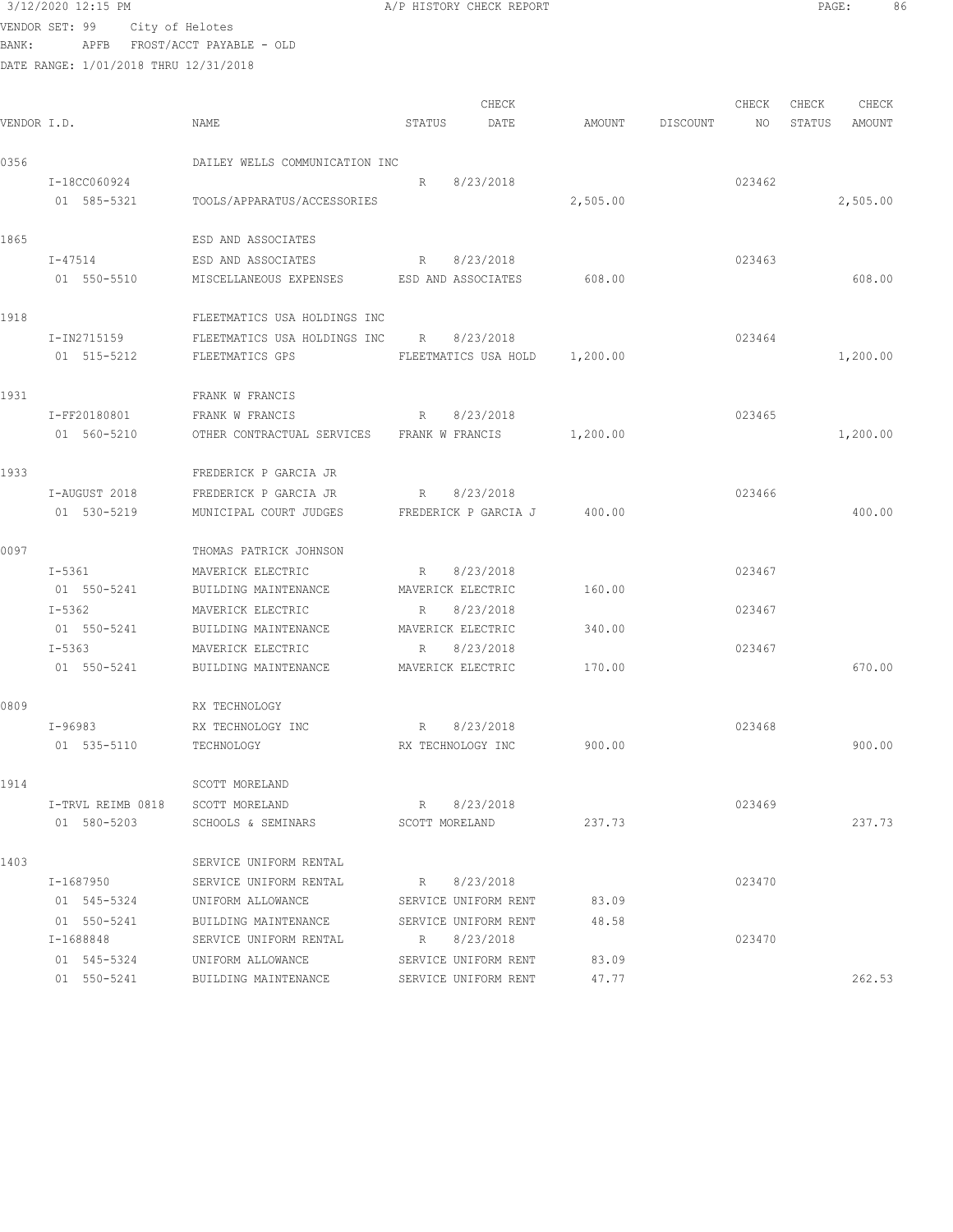VENDOR SET: 99 City of Helotes BANK: APFB FROST/ACCT PAYABLE - OLD

DATE RANGE: 1/01/2018 THRU 12/31/2018

CHECK CHECK CHECK CHECK CHECK CHECK CHECK CHECK CHECK CHECK CHECK CHECK CHECK CHECK CHECK CHECK CHECK CHECK CHECK CHECK CHECK CHECK CHECK CHECK CHECK CHECK CHECK CHECK CHECK CHECK CHECK CHECK CHECK CHECK CHECK CHECK CHECK VENDOR I.D. NAME STATUS DATE AMOUNT DISCOUNT NO STATUS AMOUNT 1588 SHRED-IT USA LLC I-8125377201 SHRED-IT USA LLC R 8/23/2018 023471 01 535-5111 LONGEVITY SHRED-IT USA LLC 60.50 01 520-5210 OTHER CONTRACTUAL SERVICES SHRED-IT USA LLC 70.45 130.95 0138 SUSAN WOOTTON CPA I-AUGUST 2018 SUSAN WOOTTON CPA R 8/23/2018 023472 01 510-5204 ACCOUNTANT SUSAN WOOTTON CPA 750.00 750.00 0145 TIME WARNER CABLE SAN ANTONIO I-0039133080718 TIME WARNER CABLE SAN ANTONIO R 8/23/2018 023473 01 550-5245 INTERNET & CABLE TIME WARNER CABLE SA 550.28 550.28 550.28 0777 UNITED SITE SERVICES I-1147165016 UNITED SITE SERVICES OF TEXAS R 8/23/2018 023474 01 550-5520 PARKS & RECREATION UNITED SITE SERVICES 145.82 I-1147192151 UNITED SITE SERVICES OF TEXAS R 8/23/2018 023474 01 550-5525 MARKETPLACE @ OTHSD UNITED SITE SERVICES 224.06 369.88 1357 VICTOR O SCHINNERER & CO INC I-R110164112 VICTOR O SCHINNERER & CO INC R 8/23/2018 023475 01 510-5401 INSURANCES VICTOR O SCHINNERER 200.00 I-R110164113 VICTOR O SCHINNERER & CO INC R 8/23/2018 023475 01 510-5401 INSURANCES VICTOR O SCHINNERER 200.00 I-R110164114 VICTOR O SCHINNERER & CO INC R 8/23/2018 023475 01 510-5401 INSURANCES VICTOR O SCHINNERER 200.00 600.00 1289 ZIPS CAR WASH LLC I-07312018 ZIPS CAR WASH LLC R 8/23/2018 023476 01 545-5501 VEHICLES & EQUIPMENT ZIPS CAR WASH LLC 60.00 60.00 60.00 60.00 0009 AACOG I-03177 AACOG R 8/30/2018 023492 01 530-5203 SCHOOLS & SEMINARS AACOG 50.00 50.00 1937 BENJAMIN BINGHAM I-0000001 BENJAMIN BINGHAM R 8/30/2018 023493 01 580-5322 VEHICLE MAINTENANCE BENJAMIN BINGHAM 500.00 500.00 0119 BINGHAM & LEA PC INC I-AUGUST 20180 BINGHAM & LEA PC INC R 8/30/2018 023494 01 530-5219 MUNICIPAL COURT JUDGES BINGHAM & LEA PC INC 400.00 400.00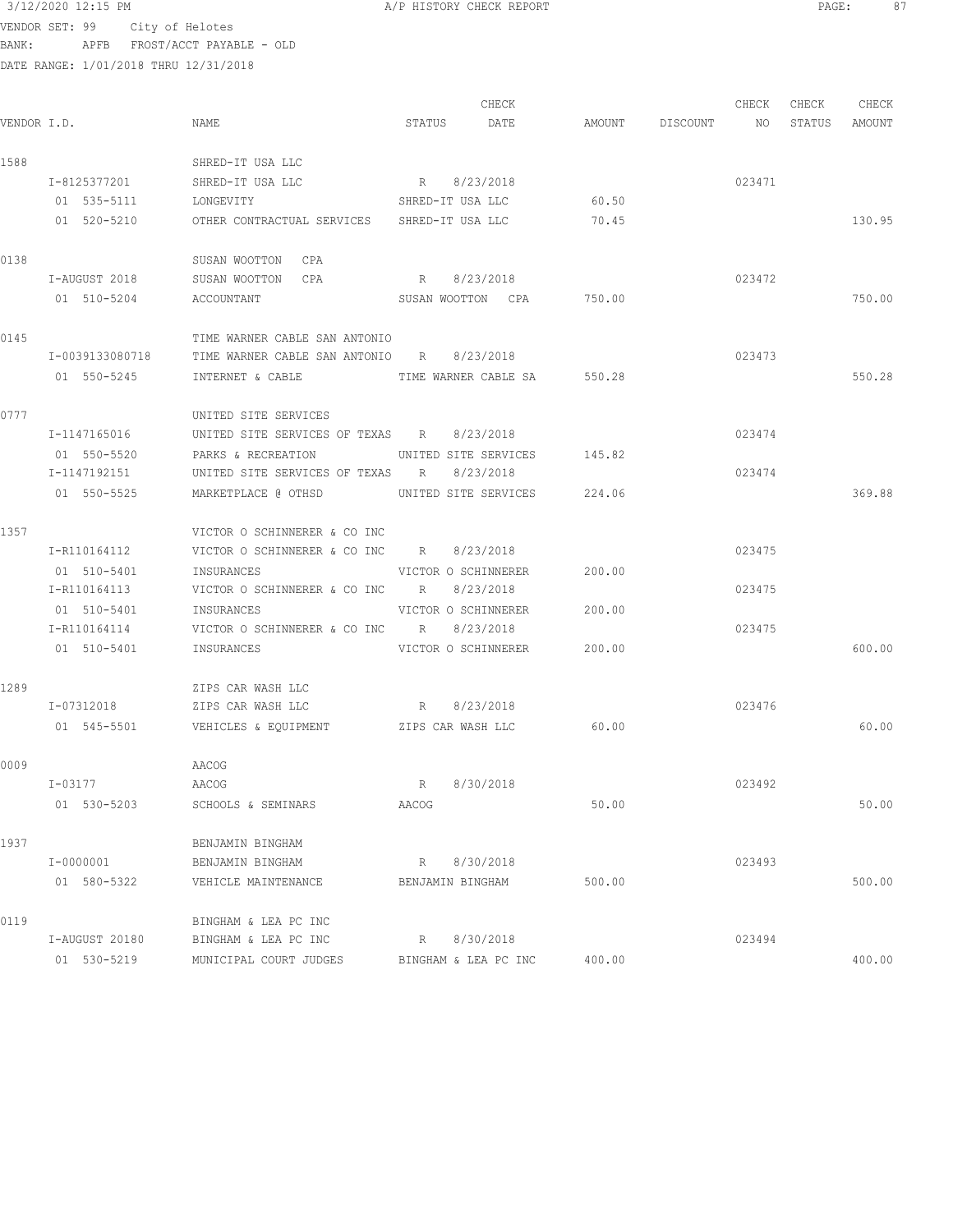| 3/12/2020 12:15 PM |                                                                                                 |                                                                                                                                                                                                                                |                                                                                                                                                                                                                                                      |                                                                                                                                                                                                                                                                                                                                                                                                                                   |                                                                                                                                                        |        |                                                        |                                                          |                                                                                                                                    |
|--------------------|-------------------------------------------------------------------------------------------------|--------------------------------------------------------------------------------------------------------------------------------------------------------------------------------------------------------------------------------|------------------------------------------------------------------------------------------------------------------------------------------------------------------------------------------------------------------------------------------------------|-----------------------------------------------------------------------------------------------------------------------------------------------------------------------------------------------------------------------------------------------------------------------------------------------------------------------------------------------------------------------------------------------------------------------------------|--------------------------------------------------------------------------------------------------------------------------------------------------------|--------|--------------------------------------------------------|----------------------------------------------------------|------------------------------------------------------------------------------------------------------------------------------------|
| VENDOR SET: 99     |                                                                                                 |                                                                                                                                                                                                                                |                                                                                                                                                                                                                                                      |                                                                                                                                                                                                                                                                                                                                                                                                                                   |                                                                                                                                                        |        |                                                        |                                                          |                                                                                                                                    |
|                    |                                                                                                 |                                                                                                                                                                                                                                |                                                                                                                                                                                                                                                      |                                                                                                                                                                                                                                                                                                                                                                                                                                   |                                                                                                                                                        |        |                                                        |                                                          |                                                                                                                                    |
|                    |                                                                                                 |                                                                                                                                                                                                                                |                                                                                                                                                                                                                                                      |                                                                                                                                                                                                                                                                                                                                                                                                                                   |                                                                                                                                                        |        |                                                        |                                                          |                                                                                                                                    |
|                    |                                                                                                 |                                                                                                                                                                                                                                |                                                                                                                                                                                                                                                      |                                                                                                                                                                                                                                                                                                                                                                                                                                   |                                                                                                                                                        |        | CHECK                                                  |                                                          |                                                                                                                                    |
| VENDOR I.D.        | NAME                                                                                            |                                                                                                                                                                                                                                | DATE                                                                                                                                                                                                                                                 |                                                                                                                                                                                                                                                                                                                                                                                                                                   |                                                                                                                                                        | NO     | STATUS                                                 | AMOUNT                                                   |                                                                                                                                    |
|                    |                                                                                                 |                                                                                                                                                                                                                                |                                                                                                                                                                                                                                                      |                                                                                                                                                                                                                                                                                                                                                                                                                                   |                                                                                                                                                        |        |                                                        |                                                          |                                                                                                                                    |
|                    | IES TEXAS SOLAR                                                                                 |                                                                                                                                                                                                                                |                                                                                                                                                                                                                                                      |                                                                                                                                                                                                                                                                                                                                                                                                                                   |                                                                                                                                                        |        |                                                        |                                                          |                                                                                                                                    |
|                    |                                                                                                 |                                                                                                                                                                                                                                |                                                                                                                                                                                                                                                      |                                                                                                                                                                                                                                                                                                                                                                                                                                   |                                                                                                                                                        |        |                                                        |                                                          |                                                                                                                                    |
|                    |                                                                                                 |                                                                                                                                                                                                                                |                                                                                                                                                                                                                                                      |                                                                                                                                                                                                                                                                                                                                                                                                                                   |                                                                                                                                                        |        |                                                        |                                                          |                                                                                                                                    |
|                    |                                                                                                 |                                                                                                                                                                                                                                |                                                                                                                                                                                                                                                      |                                                                                                                                                                                                                                                                                                                                                                                                                                   |                                                                                                                                                        |        |                                                        |                                                          |                                                                                                                                    |
| I-MAY 2018         |                                                                                                 |                                                                                                                                                                                                                                |                                                                                                                                                                                                                                                      |                                                                                                                                                                                                                                                                                                                                                                                                                                   |                                                                                                                                                        | 023496 |                                                        |                                                          |                                                                                                                                    |
| 01 405-1020        | WARRANT FINES                                                                                   |                                                                                                                                                                                                                                |                                                                                                                                                                                                                                                      |                                                                                                                                                                                                                                                                                                                                                                                                                                   |                                                                                                                                                        |        |                                                        |                                                          |                                                                                                                                    |
|                    |                                                                                                 |                                                                                                                                                                                                                                |                                                                                                                                                                                                                                                      |                                                                                                                                                                                                                                                                                                                                                                                                                                   |                                                                                                                                                        |        |                                                        |                                                          |                                                                                                                                    |
|                    |                                                                                                 |                                                                                                                                                                                                                                |                                                                                                                                                                                                                                                      |                                                                                                                                                                                                                                                                                                                                                                                                                                   |                                                                                                                                                        |        |                                                        |                                                          |                                                                                                                                    |
|                    |                                                                                                 |                                                                                                                                                                                                                                |                                                                                                                                                                                                                                                      |                                                                                                                                                                                                                                                                                                                                                                                                                                   |                                                                                                                                                        |        |                                                        |                                                          |                                                                                                                                    |
|                    |                                                                                                 |                                                                                                                                                                                                                                |                                                                                                                                                                                                                                                      |                                                                                                                                                                                                                                                                                                                                                                                                                                   |                                                                                                                                                        |        |                                                        |                                                          |                                                                                                                                    |
|                    |                                                                                                 |                                                                                                                                                                                                                                |                                                                                                                                                                                                                                                      |                                                                                                                                                                                                                                                                                                                                                                                                                                   |                                                                                                                                                        |        |                                                        |                                                          |                                                                                                                                    |
| I-5K2018           |                                                                                                 |                                                                                                                                                                                                                                |                                                                                                                                                                                                                                                      |                                                                                                                                                                                                                                                                                                                                                                                                                                   |                                                                                                                                                        | 023498 |                                                        |                                                          |                                                                                                                                    |
| 01 550-5520        | PARKS & RECREATION                                                                              |                                                                                                                                                                                                                                |                                                                                                                                                                                                                                                      |                                                                                                                                                                                                                                                                                                                                                                                                                                   |                                                                                                                                                        |        |                                                        |                                                          |                                                                                                                                    |
|                    |                                                                                                 |                                                                                                                                                                                                                                |                                                                                                                                                                                                                                                      |                                                                                                                                                                                                                                                                                                                                                                                                                                   |                                                                                                                                                        |        |                                                        |                                                          |                                                                                                                                    |
|                    |                                                                                                 |                                                                                                                                                                                                                                |                                                                                                                                                                                                                                                      |                                                                                                                                                                                                                                                                                                                                                                                                                                   |                                                                                                                                                        |        |                                                        |                                                          |                                                                                                                                    |
|                    |                                                                                                 |                                                                                                                                                                                                                                |                                                                                                                                                                                                                                                      |                                                                                                                                                                                                                                                                                                                                                                                                                                   |                                                                                                                                                        |        |                                                        |                                                          |                                                                                                                                    |
|                    | O CONNOR PANTHER BOOSTER CLUB                                                                   |                                                                                                                                                                                                                                |                                                                                                                                                                                                                                                      |                                                                                                                                                                                                                                                                                                                                                                                                                                   |                                                                                                                                                        |        |                                                        |                                                          |                                                                                                                                    |
| M-CHECK            |                                                                                                 |                                                                                                                                                                                                                                | 8/30/2018                                                                                                                                                                                                                                            |                                                                                                                                                                                                                                                                                                                                                                                                                                   |                                                                                                                                                        | 023499 |                                                        |                                                          |                                                                                                                                    |
|                    |                                                                                                 |                                                                                                                                                                                                                                |                                                                                                                                                                                                                                                      |                                                                                                                                                                                                                                                                                                                                                                                                                                   |                                                                                                                                                        |        |                                                        |                                                          |                                                                                                                                    |
|                    |                                                                                                 |                                                                                                                                                                                                                                |                                                                                                                                                                                                                                                      |                                                                                                                                                                                                                                                                                                                                                                                                                                   |                                                                                                                                                        |        |                                                        |                                                          |                                                                                                                                    |
|                    |                                                                                                 |                                                                                                                                                                                                                                |                                                                                                                                                                                                                                                      |                                                                                                                                                                                                                                                                                                                                                                                                                                   |                                                                                                                                                        |        |                                                        |                                                          |                                                                                                                                    |
|                    | POLEY E BARCENEZ                                                                                |                                                                                                                                                                                                                                |                                                                                                                                                                                                                                                      |                                                                                                                                                                                                                                                                                                                                                                                                                                   |                                                                                                                                                        |        |                                                        |                                                          |                                                                                                                                    |
| M-CHECK            |                                                                                                 |                                                                                                                                                                                                                                |                                                                                                                                                                                                                                                      |                                                                                                                                                                                                                                                                                                                                                                                                                                   |                                                                                                                                                        |        |                                                        |                                                          |                                                                                                                                    |
|                    |                                                                                                 |                                                                                                                                                                                                                                |                                                                                                                                                                                                                                                      |                                                                                                                                                                                                                                                                                                                                                                                                                                   |                                                                                                                                                        |        |                                                        |                                                          |                                                                                                                                    |
|                    | SERVICE UNIFORM RENTAL                                                                          |                                                                                                                                                                                                                                |                                                                                                                                                                                                                                                      |                                                                                                                                                                                                                                                                                                                                                                                                                                   |                                                                                                                                                        |        |                                                        |                                                          |                                                                                                                                    |
| I-1689753          |                                                                                                 |                                                                                                                                                                                                                                |                                                                                                                                                                                                                                                      |                                                                                                                                                                                                                                                                                                                                                                                                                                   |                                                                                                                                                        |        |                                                        | 136.58                                                   |                                                                                                                                    |
|                    |                                                                                                 |                                                                                                                                                                                                                                |                                                                                                                                                                                                                                                      |                                                                                                                                                                                                                                                                                                                                                                                                                                   |                                                                                                                                                        |        |                                                        |                                                          |                                                                                                                                    |
| M-CHECK            |                                                                                                 |                                                                                                                                                                                                                                |                                                                                                                                                                                                                                                      |                                                                                                                                                                                                                                                                                                                                                                                                                                   |                                                                                                                                                        |        |                                                        |                                                          |                                                                                                                                    |
|                    |                                                                                                 |                                                                                                                                                                                                                                |                                                                                                                                                                                                                                                      |                                                                                                                                                                                                                                                                                                                                                                                                                                   |                                                                                                                                                        |        |                                                        |                                                          |                                                                                                                                    |
|                    |                                                                                                 |                                                                                                                                                                                                                                |                                                                                                                                                                                                                                                      |                                                                                                                                                                                                                                                                                                                                                                                                                                   |                                                                                                                                                        |        |                                                        |                                                          |                                                                                                                                    |
| I-083018           |                                                                                                 |                                                                                                                                                                                                                                |                                                                                                                                                                                                                                                      |                                                                                                                                                                                                                                                                                                                                                                                                                                   |                                                                                                                                                        |        |                                                        | 8.44                                                     |                                                                                                                                    |
|                    |                                                                                                 |                                                                                                                                                                                                                                |                                                                                                                                                                                                                                                      |                                                                                                                                                                                                                                                                                                                                                                                                                                   |                                                                                                                                                        |        |                                                        |                                                          |                                                                                                                                    |
|                    |                                                                                                 |                                                                                                                                                                                                                                |                                                                                                                                                                                                                                                      |                                                                                                                                                                                                                                                                                                                                                                                                                                   |                                                                                                                                                        |        |                                                        |                                                          |                                                                                                                                    |
|                    |                                                                                                 |                                                                                                                                                                                                                                |                                                                                                                                                                                                                                                      |                                                                                                                                                                                                                                                                                                                                                                                                                                   |                                                                                                                                                        |        |                                                        |                                                          |                                                                                                                                    |
|                    | I-REFUND<br>01 404-3350<br>I-AUGUST 20108<br>01 550-5525<br>I-2018 PROGRAM<br>I-3693<br>M-CHECK | City of Helotes<br>APFB FROST/ACCT PAYABLE - OLD<br>DATE RANGE: 1/01/2018 THRU 12/31/2018<br>IES TEXAS SOLAR<br>NELSON WITT SIGOLOFF<br>NELSON WITT SIGOLOFF<br>POLEY E BARCENEZ<br>POLEY E BARCENEZ<br>SERVICE UNIFORM RENTAL | LINEBARGER GOGGAN BLAIR & SAMP<br>LINEBARGER GOGGAN BLAIR & SAMP R<br>R<br>NORTHSIDE EDUCATION FOUNDATION<br>O CONNOR PANTHER BOOSTER CLUB<br>O CONNOR PANTHER BOOSTER CLUB<br>V<br>PITNEY BOWES EASY PERMIT POSTA<br>PITNEY BOWES EASY PERMIT POSTA | CHECK<br>STATUS<br>R 8/30/2018<br>PLANNING & ZONING FEES TES TEXAS SOLAR<br>8/30/2018<br>8/30/2018<br>NORTHSIDE EDUCATION FOUNDATION R 8/30/2018<br>V 8/30/2018<br>O CONNOR PANTHER BOOSTERVOIDED V<br>8/30/2018<br>POLEY E BARCENEZ VOIDED V 8/30/2018<br>SERVICE UNIFORM RENTAL V 8/30/2018<br>SERVICE UNIFORM RENTAL VOIDED V 8/30/2018<br>THE PITNEY BOWES BANK INC V 8/30/2018<br>THE PITNEY BOWES BANK INVOIDED V 8/30/2018 | A/P HISTORY CHECK REPORT<br>368.70<br>LINEBARGER GOGGAN BL 1,236.90<br>MARKETPLACE @ OTHSD MELSON WITT SIGOLOFF 400.00<br>NORTHSIDE EDUCATION 4,099.21 |        | CHECK<br>AMOUNT DISCOUNT<br>023495<br>023497<br>023500 | 023499<br>023500<br>023501<br>023501<br>023502<br>023502 | PAGE:<br>88<br>CHECK<br>368.70<br>1,236.90<br>400.00<br>4,099.21<br>150.00<br>150.00CR<br>400.00<br>400.00CR<br>136.58CR<br>8.44CR |

I-1147236010 UNITED SITE SERVICES OF TEXAS V 8/30/2018 023503 315.98

0777 UNITED SITE SERVICES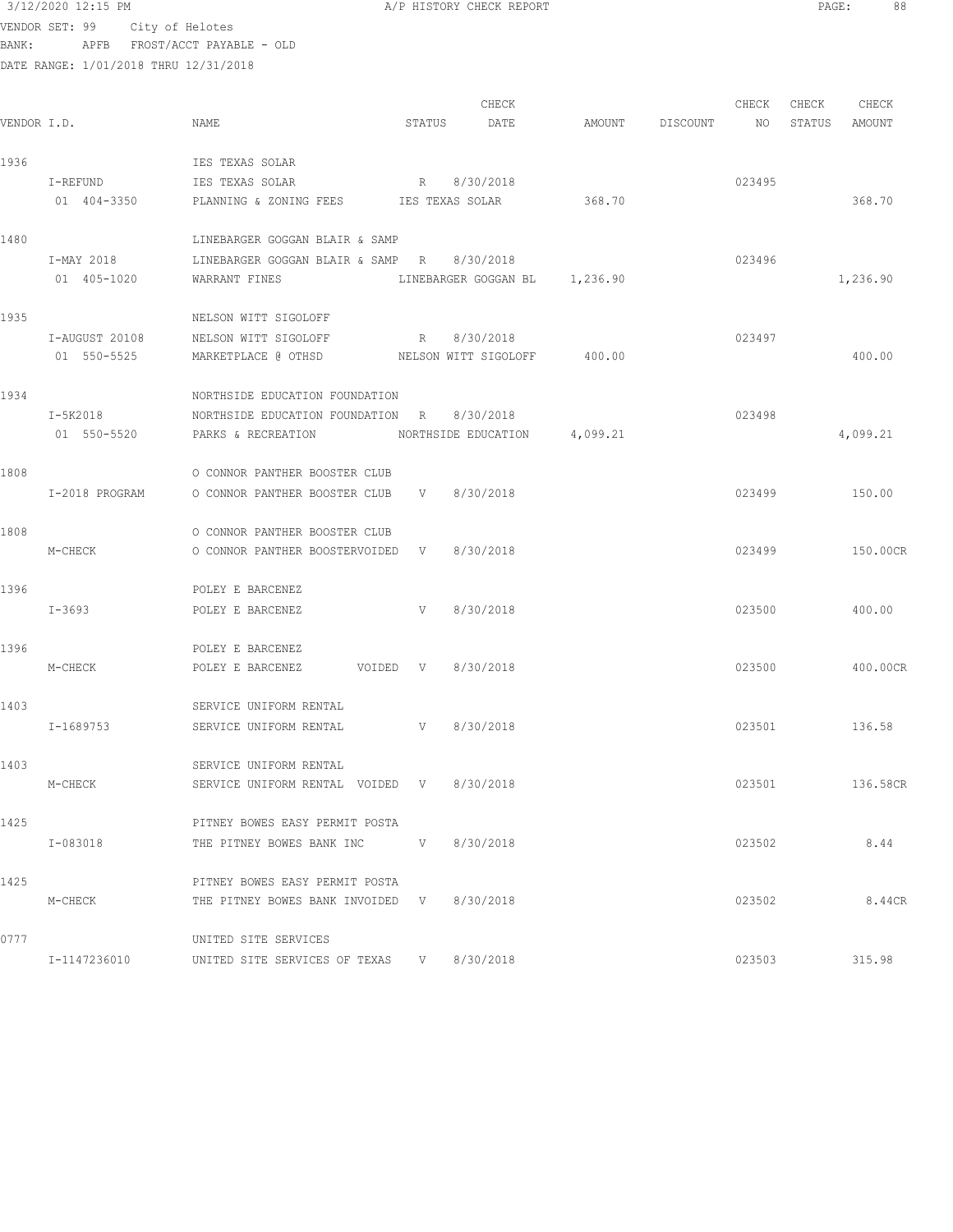# $3/12/2020$  12:15 PM  $A/P$  HISTORY CHECK REPORT  $\blacksquare$  PAGE: 89

VENDOR SET: 99 City of Helotes BANK: APFB FROST/ACCT PAYABLE - OLD

|             |                |                                                    |                | CHECK                       |                    | CHECK  | CHECK  | CHECK         |
|-------------|----------------|----------------------------------------------------|----------------|-----------------------------|--------------------|--------|--------|---------------|
| VENDOR I.D. |                | NAME                                               | STATUS         | DATE                        | AMOUNT DISCOUNT NO |        |        | STATUS AMOUNT |
| 0777        |                | UNITED SITE SERVICES                               |                |                             |                    |        |        |               |
|             | M-CHECK        | UNITED SITE SERVICES OF VOIDED V 8/30/2018         |                |                             |                    |        | 023503 | 315.98CR      |
| 1808        |                | O CONNOR PANTHER BOOSTER CLUB                      |                |                             |                    |        |        |               |
|             | I-2018 PROGRAM | O CONNOR PANTHER BOOSTER CLUB R                    |                | 8/30/2018 Reissue           |                    | 023504 |        |               |
|             | 01 550-5520    | PARKS & RECREATION 0 CONNOR PANTHER BOO 150.00     |                |                             |                    |        |        | 150.00        |
| 1396        |                | POLEY E BARCENEZ                                   |                |                             |                    |        |        |               |
|             | $I - 3693$     | POLEY E BARCENEZ                                   |                |                             |                    | 023505 |        |               |
|             | 01 550-5525    |                                                    |                |                             |                    |        |        | 400.00        |
| 1403        |                | SERVICE UNIFORM RENTAL                             |                |                             |                    |        |        |               |
|             | I-1689753      | SERVICE UNIFORM RENTAL R 8/30/2018 Reissue         |                |                             |                    | 023506 |        |               |
|             | 01 545-5324    | UNIFORM ALLOWANCE SERVICE UNIFORM RENT 87.27       |                |                             |                    |        |        |               |
|             | 01 550-5241    | BUILDING MAINTENANCE SERVICE UNIFORM RENT 49.31    |                |                             |                    |        |        | 136.58        |
| 1425        |                | PITNEY BOWES EASY PERMIT POSTA                     |                |                             |                    |        |        |               |
|             | I-083018       | THE PITNEY BOWES BANK INC R 8/30/2018 Reissue      |                |                             |                    | 023507 |        |               |
|             | 01 550-5520    | PARKS & RECREATION THE PITNEY BOWES BAN 8.44       |                |                             |                    |        |        | 8.44          |
| 0777        |                | UNITED SITE SERVICES                               |                |                             |                    |        |        |               |
|             | I-1147236010   | UNITED SITE SERVICES OF TEXAS R 8/30/2018 Reissue  |                |                             |                    | 023508 |        |               |
|             | 01 550-5520    | PARKS & RECREATION                                 |                | UNITED SITE SERVICES 315.98 |                    |        |        | 315.98        |
| 1938        |                | A BRISENO II ATTORNEY PLLC                         |                |                             |                    |        |        |               |
|             | I-AUGUST 2018  | A BRISENO II ATTORNEY PLLC R 9/10/2018             |                |                             |                    | 023513 |        |               |
|             | 01 530-5219    | MUNICIPAL COURT JUDGES A BRISENO II ATTORNE 400.00 |                |                             |                    |        |        | 400.00        |
| 1721        |                | A T & T                                            |                |                             |                    |        |        |               |
|             | I-5301372400   | AT & T                                             |                | R 9/10/2018                 |                    | 023514 |        |               |
|             | 01 550-5240    | TELEPHONE                                          |                | A T & T                     | 1,444.21           |        |        | 1,444.21      |
| 1046        |                | ALAMO DOOR SYSTEMS OF TEXAS IN                     |                |                             |                    |        |        |               |
|             | I-199367       | ALAMO DOOR SYSTEMS OF TEXAS IN R                   |                | 9/10/2018                   |                    | 023515 |        |               |
|             | 01 580-5305    | EQUIPT. PURCHASE / MAINTENANCEALAMO DOOR SYSTEMS O |                |                             | 867.28             |        |        | 867.28        |
| 0029        |                | BRUCE C BEALOR                                     |                |                             |                    |        |        |               |
|             | I-AUGUST 2018  | BRUCE C BEALOR                                     | R              | 9/10/2018                   |                    | 023516 |        |               |
|             | 01 510-5231    | BUILDING OFFICIAL                                  | BRUCE C BEALOR |                             | 14,555.00          |        |        | 14,555.00     |
| 1386        |                | CINTAS CORPORATION NO 2                            |                |                             |                    |        |        |               |
|             | I-8403786451   | CINTAS CORPORATION NO 2                            | R              | 9/10/2018                   |                    | 023517 |        |               |
|             | 01 550-5241    | BUILDING MAINTENANCE                               |                | CINTAS CORPORATION N        | 298.42             |        |        | 298.42        |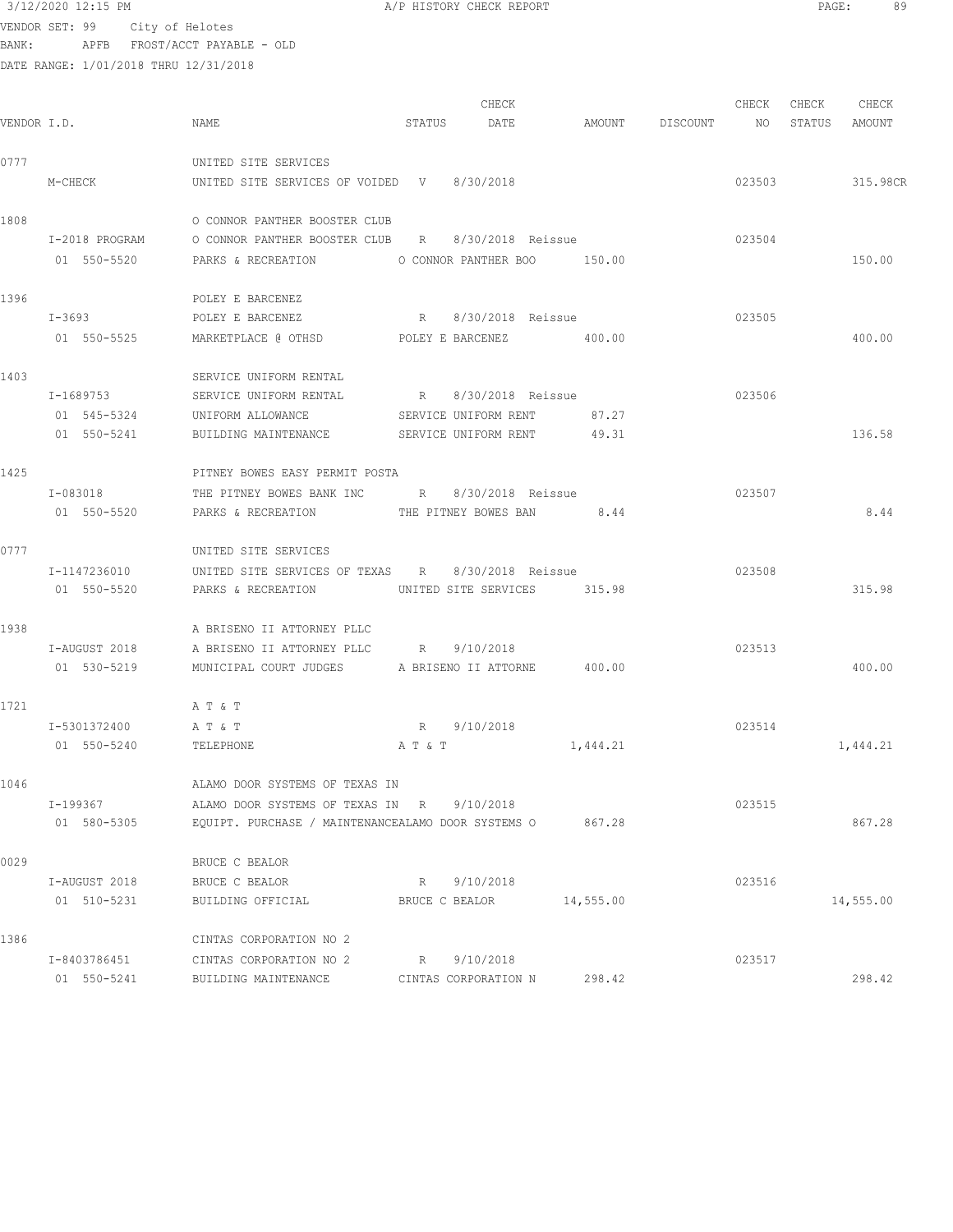| 3/12/2020 12:15 PM |                                       | A/P HISTORY CHECK REPORT | PAGE: | 90. |
|--------------------|---------------------------------------|--------------------------|-------|-----|
|                    | VENDOR SET: 99 City of Helotes        |                          |       |     |
| BANK:              | APFB FROST/ACCT PAYABLE - OLD         |                          |       |     |
|                    | DATE RANGE: 1/01/2018 THRU 12/31/2018 |                          |       |     |

|             |                                 |                                                  |               | CHECK                       |          |          | CHECK  | CHECK  | CHECK     |
|-------------|---------------------------------|--------------------------------------------------|---------------|-----------------------------|----------|----------|--------|--------|-----------|
| VENDOR I.D. |                                 | NAME                                             | STATUS        | DATE                        | AMOUNT   | DISCOUNT | NO     | STATUS | AMOUNT    |
| 0042        |                                 | CITY PUBLIC SERVICE                              |               |                             |          |          |        |        |           |
|             | I-3001085347 0918               | CITY PUBLIC SERVICE                              | R             | 9/10/2018                   |          |          | 023518 |        |           |
|             | 01 550-5239                     | ELECTRIC                                         |               | CITY PUBLIC SERVICE         | 574.66   |          |        |        | 574.66    |
| 1241        |                                 | COMDATA INC                                      |               |                             |          |          |        |        |           |
|             | I-XY993090417 FD                | COMDATA INC                                      | R             | 9/10/2018                   |          |          | 023519 |        |           |
|             | 01 580-5306                     | MOTOR FUEL & LUBRICANT                           | COMDATA INC   |                             | 310.64   |          |        |        |           |
|             | 01 585-5306                     | MOTOR FUEL & LUBRICANTS                          | COMDATA INC   |                             | 391.44   |          |        |        |           |
|             | 01 580-5322                     | VEHICLE MAINTENANCE                              | COMDATA INC   |                             | 1,036.75 |          |        |        |           |
|             | 01 585-5322                     | VEHICLE MAINTENANCE                              | COMDATA INC   |                             | 14.99    |          |        |        |           |
|             | I-XY99309042018 ADM COMDATA INC |                                                  | R             | 9/10/2018                   |          |          | 023519 |        |           |
|             | 01 545-5501                     | VEHICLES & EQUIPMENT                             | COMDATA INC   |                             | 1,337.51 |          |        |        |           |
|             | 01 545-5306                     | MOTOR FUEL & LUBRICANTS                          | COMDATA INC   |                             | 1,064.12 |          |        |        |           |
|             | I-XY99309042018 PD              | COMDATA INC                                      | R             | 9/10/2018                   |          |          | 023519 |        |           |
|             | 01 560-5306                     | MOTOR FUEL & LUBRICANT                           | COMDATA INC   |                             | 3,950.34 |          |        |        |           |
|             | 01 560-5318                     | VEHICLE MAINTENANCE                              | COMDATA INC   |                             | 1,033.44 |          |        |        |           |
|             | 01 560-5319                     | VEHICLE ROUTINE MNTNCE                           | COMDATA INC   |                             | 886.90   |          |        |        |           |
|             | 01 560-5320                     | VEHICLE POLICE EQUIPMENT                         | COMDATA INC   |                             | 539.08   |          |        |        | 10,565.21 |
|             |                                 |                                                  |               |                             |          |          |        |        |           |
| 1413        |                                 | DAHILL                                           |               | 9/10/2018                   |          |          | 023520 |        |           |
|             | I-IN1716779                     | DAHILL                                           | R             |                             |          |          |        |        |           |
|             | 01 510-5330                     | COPIERS & PRINTERS                               | DAHILL        |                             | 671.26   |          |        |        |           |
|             | I-IN1755869<br>01 510-5330      | DAHILL                                           | R             | 9/10/2018                   | 214.95   |          | 023520 |        | 886.21    |
|             |                                 | COPIERS & PRINTERS                               | DAHILL        |                             |          |          |        |        |           |
| 0356        |                                 | DAILEY WELLS COMMUNICATION INC                   |               |                             |          |          |        |        |           |
|             | I-00002683                      | DAILEY WELLS COMMUNICATION INC                   | R             | 9/10/2018                   |          |          | 023521 |        |           |
|             | 01 560-5335                     | PORTABLE RADIOS & EQUIPMENT DAILEY WELLS COMMUNI |               |                             | 116.25   |          |        |        | 116.25    |
| 1051        |                                 | DAMARIS SERNA                                    |               |                             |          |          |        |        |           |
|             | I-AUGUST 2018                   | DAMARIS SERNA                                    | R             | 9/10/2018                   |          |          | 023522 |        |           |
|             | 01 550-5242                     | CITY CUSTODIAN                                   | DAMARIS SERNA |                             | 360.00   |          |        |        | 360.00    |
| 1523        |                                 | ELIGIBILITY TRACKING CALCULATO                   |               |                             |          |          |        |        |           |
|             | I-18861                         | ELIGIBILITY TRACKING CALCULATO R 9/10/2018       |               |                             |          |          | 023523 |        |           |
|             | 01 535-5111                     | LONGEVITY                                        |               | ELIGIBILITY TRACKING 150.00 |          |          |        |        | 150.00    |
| 1880        |                                 | ESO SOLUTIONS INC                                |               |                             |          |          |        |        |           |
|             | I-ES029338                      |                                                  |               | R 9/10/2018                 |          |          | 023524 |        |           |
|             | 01 580-5210                     | OTHER CONTRACTUAL SERVICES                       |               |                             | 3,290.00 |          |        |        | 3,290.00  |
|             |                                 |                                                  |               |                             |          |          |        |        |           |
| 1741        |                                 | GEAR CLEANING SOLUTIONS LLC                      |               |                             |          |          |        |        |           |
|             | I-20798                         | GEAR CLEANING SOLUTIONS                          | R             | 9/10/2018                   |          |          | 023525 |        |           |
|             | 01 580-5210                     | OTHER CONTRACTUAL SERVICES                       |               | GEAR CLEANING SOLUTI        | 926.67   |          |        |        |           |
|             | I-20811                         | GEAR CLEANING SOLUTIONS                          |               | R 9/10/2018                 |          |          | 023525 |        |           |
|             | 01 580-5210                     | OTHER CONTRACTUAL SERVICES                       |               | GEAR CLEANING SOLUTI        | 735.89   |          |        |        | 1,662.56  |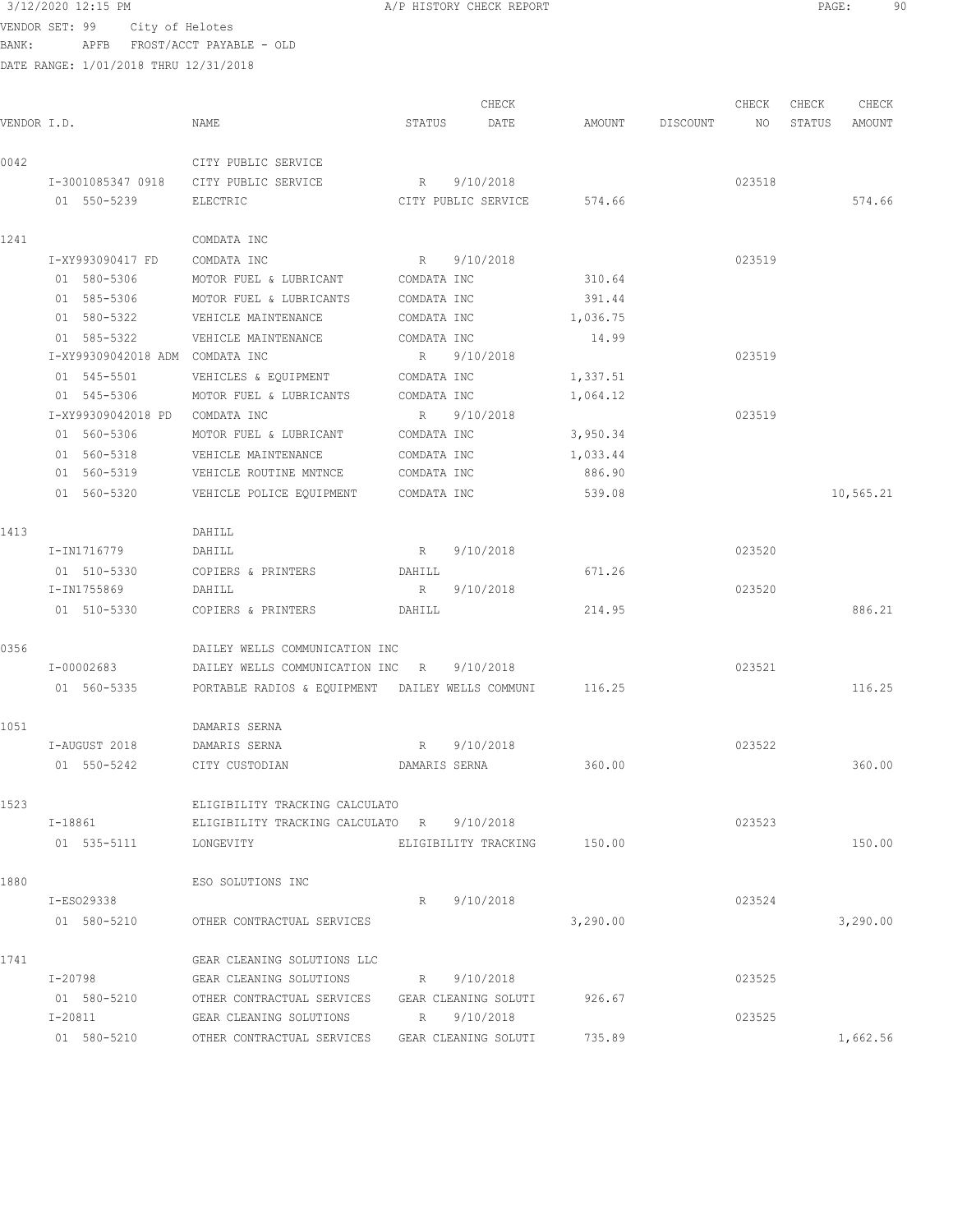| 3/12/2020 12:15 PM             |  | A/P HISTORY CHECK REPORT | PAGE |  |
|--------------------------------|--|--------------------------|------|--|
| VENDOR SET, 99 City of Holotes |  |                          |      |  |

| VENDOR I.D. |                               | NAME                                                  | STATUS       | CHECK<br>DATE        | AMOUNT | DISCOUNT | CHECK<br>NO. | CHECK<br>STATUS | CHECK<br>AMOUNT |
|-------------|-------------------------------|-------------------------------------------------------|--------------|----------------------|--------|----------|--------------|-----------------|-----------------|
| 1682        |                               | HELOTES HUMANE SOCIETY                                |              |                      |        |          |              |                 |                 |
|             | I-072018                      | HELOTES HUMANE SOCIETY                                | R            | 9/10/2018            |        |          | 023526       |                 |                 |
|             | 01 545-5228                   | ANIMAL CONTROL                                        |              | HELOTES HUMANE SOCIE | 480.00 |          |              |                 |                 |
|             | I-082018                      | HELOTES HUMANE SOCIETY                                | R            | 9/10/2018            |        |          | 023526       |                 |                 |
|             | 01 545-5228                   | ANIMAL CONTROL                                        |              | HELOTES HUMANE SOCIE | 510.00 |          |              |                 |                 |
|             | I-092018                      | HELOTES HUMANE SOCIETY                                | R            | 9/10/2018            |        |          | 023526       |                 |                 |
|             | 01 545-5228                   | ANIMAL CONTROL                                        |              | HELOTES HUMANE SOCIE | 480.00 |          |              |                 | 1,470.00        |
| 0066        |                               | TRACY DEVER                                           |              |                      |        |          |              |                 |                 |
|             | $I-1375$                      | HELOTES OVERHEAD DOOR CO                              | R            | 9/10/2018            |        |          | 023527       |                 |                 |
|             | 01 550-5241                   | BUILDING MAINTENANCE                                  |              | HELOTES OVERHEAD DOO | 490.00 |          |              |                 | 490.00          |
| 0071        |                               | JOHN ROBERT KUEHL                                     |              |                      |        |          |              |                 |                 |
|             | I-6237                        | HORIZON PRINTING                                      | R            | 9/10/2018            |        |          | 023528       |                 |                 |
|             | 01 530-5222                   | OPERATIONAL SUPPLIES                                  |              | HORIZON PRINTING     | 297.20 |          |              |                 | 297.20          |
| 1302        |                               | HOSPIRA WORLDWIDE INC                                 |              |                      |        |          |              |                 |                 |
|             | I-851151005                   | HOSPIRA WORLDWIDE INC                                 | R            | 9/10/2018            |        |          | 023529       |                 |                 |
|             | 01 585-5305                   | EQUIPT. PURCHASE & MAINTENANCEHOSPIRA WORLDWIDE IN    |              |                      | 567.00 |          |              |                 | 567.00          |
| 1480        |                               | LINEBARGER GOGGAN BLAIR & SAMP                        |              |                      |        |          |              |                 |                 |
|             | I-JUNE 2018                   | LINEBARGER GOGGAN BLAIR & SAMP R                      |              | 9/10/2018            |        |          | 023530       |                 |                 |
|             | 01 405-1020                   | WARRANT FINES                                         |              | LINEBARGER GOGGAN BL | 688.80 |          |              |                 | 688.80          |
| 0097        |                               | THOMAS PATRICK JOHNSON                                |              |                      |        |          |              |                 |                 |
|             | I-5367                        | MAVERICK ELECTRIC                                     | R            | 9/10/2018            |        |          | 023531       |                 |                 |
|             | 01 550-5241                   | BUILDING MAINTENANCE                                  |              | MAVERICK ELECTRIC    | 90.00  |          |              |                 |                 |
|             | $I - 5370$                    | MAVERICK ELECTRIC                                     | R            | 9/10/2018            |        |          | 023531       |                 |                 |
|             | 01 550-5241                   | BUILDING MAINTENANCE                                  |              | MAVERICK ELECTRIC    | 158.00 |          |              |                 | 248.00          |
| 1196        |                               | MONTY JOE MCGUFFIN                                    |              |                      |        |          |              |                 |                 |
|             | I-AUGUST 2018                 | MONTY JOE MCGUFFIN                                    | R            | 9/10/2018            |        |          | 023532       |                 |                 |
|             | 01 510-5234                   | HEALTH INSPECTOR                                      |              | MONTY JOE MCGUFFIN   | 650.00 |          |              |                 | 650.00          |
| 1941        |                               | NORFOXX REFRIGERATION INC                             |              |                      |        |          |              |                 |                 |
|             | I-132843                      | NORFOXX REFRIGERATION INC                             |              | R 9/10/2018          |        |          | 023533       |                 |                 |
|             | 01 580-5312                   | VEHICLES & RELATED EXP. MORFOXX REFRIGERATIO 2,033.90 |              |                      |        |          |              |                 | 2,033.90        |
| 1401        |                               | OCCUPATIONAL HEALTH CENTERS OF                        |              |                      |        |          |              |                 |                 |
|             | I-319459897                   | OCCUPATIONAL HEALTH CENTERS OF R 9/10/2018            |              |                      |        |          | 023534       |                 |                 |
|             | 01 580-5110                   | PRE-EMPLOYMENT PHYSICALS OCCUPATIONAL HEALTH 249.00   |              |                      |        |          |              |                 | 249.00          |
| 0793        |                               | OFFICE DEPOT INC                                      |              |                      |        |          |              |                 |                 |
|             | I-184327430001                | OFFICE DEPOT                                          | $R$ and $R$  | 9/10/2018            |        |          | 023535       |                 |                 |
|             | 01 510-5301                   | OFFICE SUPPLIES                                       | OFFICE DEPOT |                      | 7.58   |          |              |                 |                 |
|             | I-184334270001                | OFFICE DEPOT                                          | R            | 9/10/2018            |        |          | 023535       |                 |                 |
|             | 01 510-5301<br>I-184334541001 | OFFICE SUPPLIES<br>OFFICE DEPOT                       | OFFICE DEPOT | R 9/10/2018          | 25.69  |          | 023535       |                 |                 |
|             |                               |                                                       |              |                      |        |          |              |                 |                 |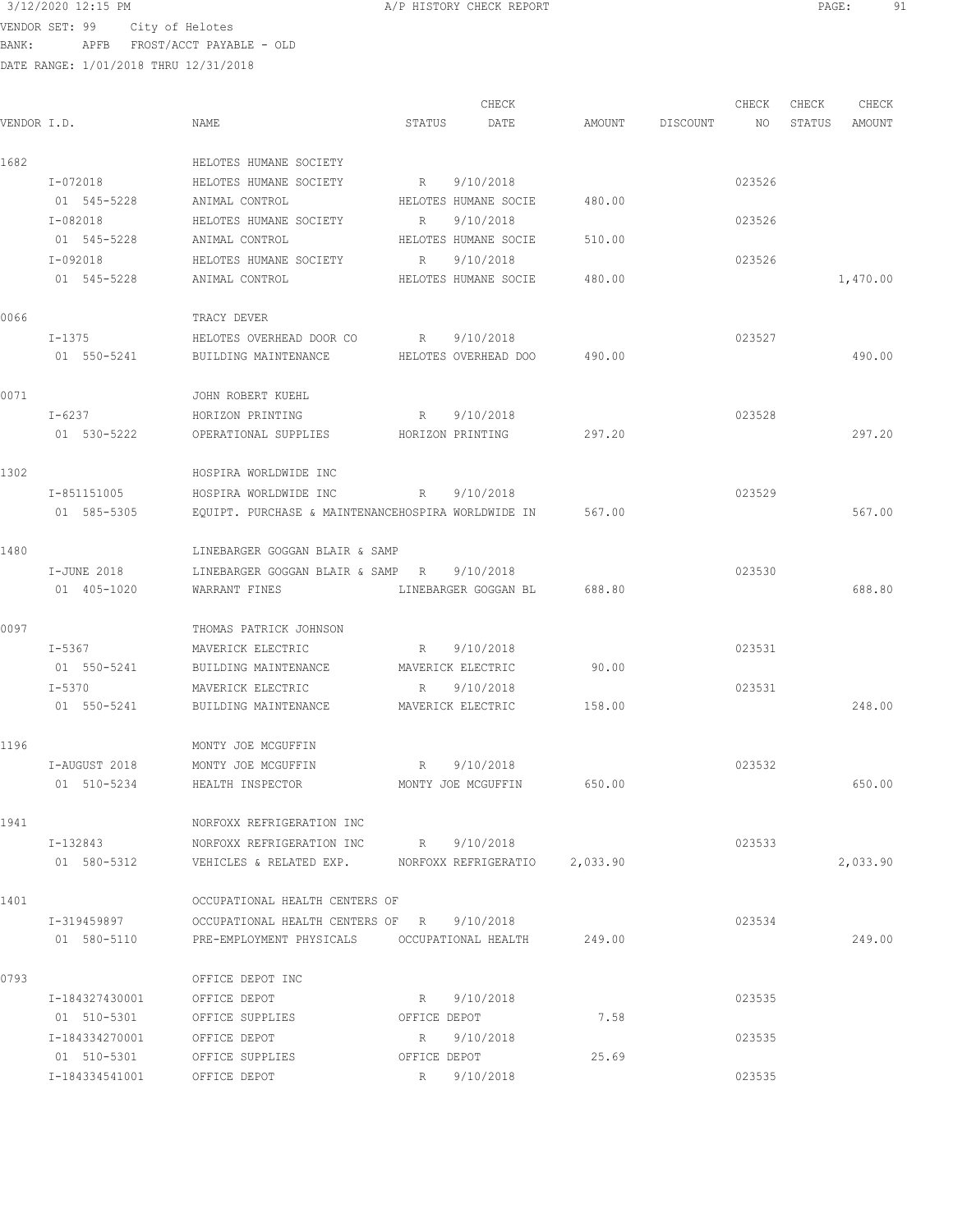VENDOR SET: 99 City of Helotes

BANK: APFB FROST/ACCT PAYABLE - OLD

DATE RANGE: 1/01/2018 THRU 12/31/2018

CHECK CHECK CHECK CHECK CHECK CHECK CHECK CHECK CHECK CHECK CHECK CHECK CHECK CHECK CHECK CHECK CHECK CHECK CHECK CHECK CHECK CHECK CHECK CHECK CHECK CHECK CHECK CHECK CHECK CHECK CHECK CHECK CHECK CHECK CHECK CHECK CHECK VENDOR I.D. NAME STATUS DATE AMOUNT DISCOUNT NO STATUS AMOUNT 0793 OFFICE DEPOT INC CONT I-184334541001 OFFICE DEPOT R 9/10/2018 023535 01 510-5301 OFFICE SUPPLIES OFFICE DEPOT 6.28 I-184334542001 OFFICE DEPOT R 9/10/2018 023535 01 510-5301 OFFICE SUPPLIES OFFICE DEPOT 18.95 I-184347337001 OFFICE DEPOT R 9/10/2018 023535 01 580-5301 OFFICE SUPPLIES OFFICE DEPOT 349.00 I-18436825001 OFFICE DEPOT R 9/10/2018 023535 01 510-5301 OFFICE SUPPLIES OFFICE DEPOT 484.22 891.72 1261 ORKIN COMMERCIAL SERVICES I-29102373 0918 ORKIN COMMERCIAL SERVICES INC R 9/10/2018 023536 01 550-5241 BUILDING MAINTENANCE ORKIN COMMERCIAL SER 155.00 155.00 0112 PRAXAIR DIST INC I-84618220 PRAXAIR DIST INC R 9/10/2018 023537 01 585-5303 OTHER CONTRACTUAL SERVICES PRAXAIR DIST INC 91.45 91.45 1433 PRIESTLOCK & KEY I-081918 PRIESTLOCK & KEY R 9/10/2018 R 9010/2018 01 550-5241 BUILDING MAINTENANCE PRIESTLOCK & KEY 92.50 92.50 92.50 0809 RX TECHNOLOGY I-94245 RX TECHNOLOGY INC R 9/10/2018 R 9/10/2018 01 510-5214 COMPUTER CONTRACTS RX TECHNOLOGY INC 174.00 I-94428 RX TECHNOLOGY INC R 9/10/2018 023539 01 510-5214 COMPUTER CONTRACTS RX TECHNOLOGY INC 174.00 I-97014 RX TECHNOLOGY INC R 9/10/2018 023539 01 510-5214 COMPUTER CONTRACTS RX TECHNOLOGY INC 1,200.00 I-97015 RX TECHNOLOGY INC R 9/10/2018 023539 01 510-5214 COMPUTER CONTRACTS RX TECHNOLOGY INC  $4,838.00$  6,386.00 6,386.00 0191 SAN ANTONIO EXPRESS NEWS I-007596702 818 SAN ANTONIO EXPRESS NEWS R 9/10/2018 023540 01 520-5331 ADVERTISING SAN ANTONIO EXPRESS 810.61 I-091152003 0918 SAN ANTONIO EXPRESS NEWS R 9/10/2018 023540 01 520-5331 ADVERTISING SAN ANTONIO EXPRESS 600.00 1120 SUNBELT RENTALS INC I-815132260002 SUNBELT RENTALS INC R 9/10/2018 023541 01 545-5231 DRAINAGE IMPROVEMENTS SUNBELT RENTALS INC 290.15 I-815575480001 SUNBELT RENTALS INC R 9/10/2018 023541 01 550-5520 PARKS & RECREATION SUNBELT RENTALS INC 169.64 I-818533990001 SUNBELT RENTALS INC R 9/10/2018 023541 01 550-5243 GROUNDS MAINTENANCE SUNBELT RENTALS INC 130.20 589.99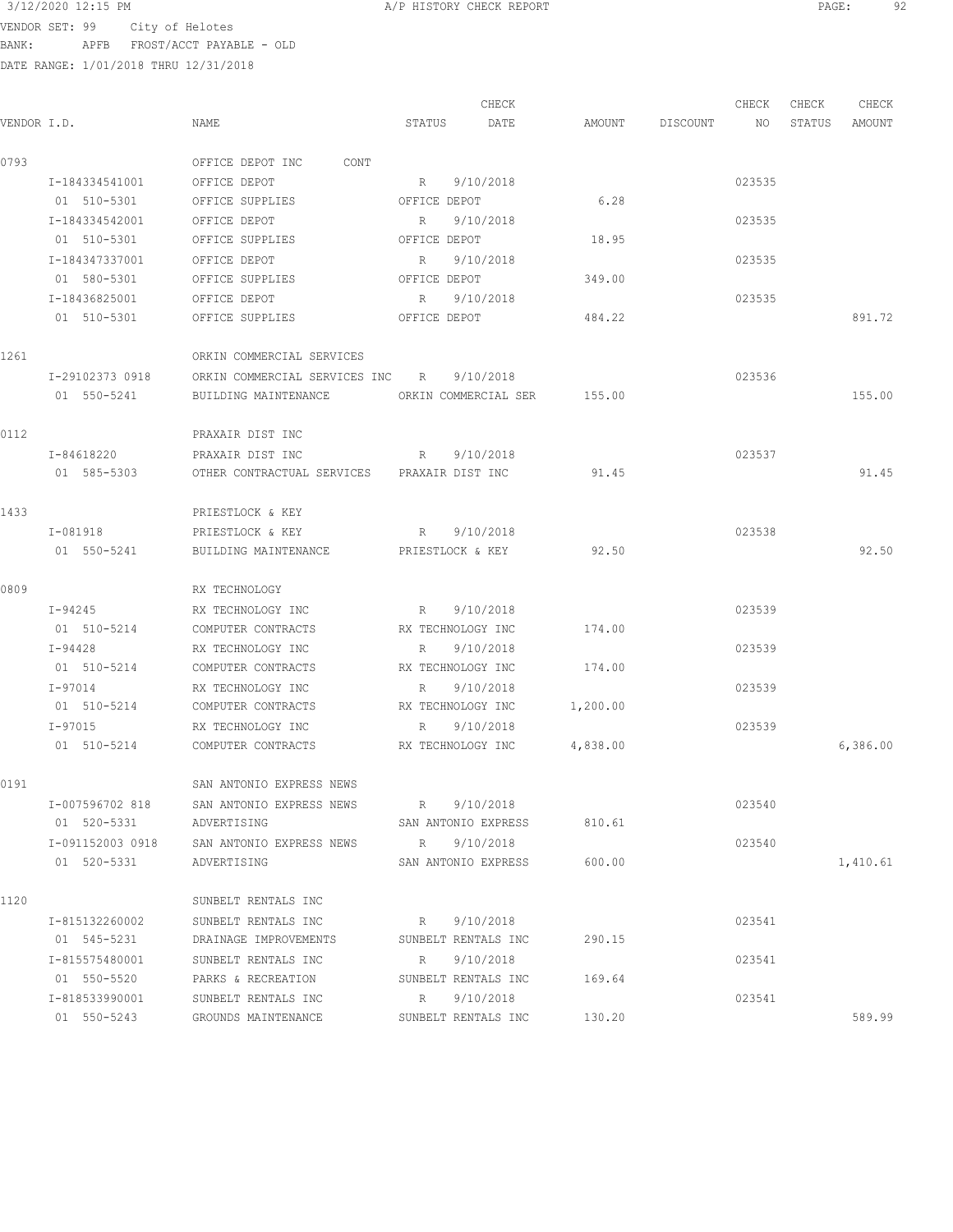| 3/12/2020 12:15 PM |  |
|--------------------|--|
|                    |  |

|             |                                  |                                                       |        | CHECK                       |          |             | CHECK  | CHECK | CHECK         |
|-------------|----------------------------------|-------------------------------------------------------|--------|-----------------------------|----------|-------------|--------|-------|---------------|
| VENDOR I.D. |                                  | NAME                                                  | STATUS | DATE                        | AMOUNT   | DISCOUNT NO |        |       | STATUS AMOUNT |
| 1989        |                                  | TEXAS MEDCLINIC                                       |        |                             |          |             |        |       |               |
|             | I-187658                         | TEXAS MEDCLINIC                                       |        | R 9/10/2018                 |          |             | 023542 |       |               |
|             | 01 560-5101                      | SALARIES                                              |        | TEXAS MEDCLINIC             | 42.00    |             |        |       | 42.00         |
| 0489        |                                  | TIETZE PLUMBING INC                                   |        |                             |          |             |        |       |               |
|             | I-13103                          | TIETZE PLUMBING INC                                   |        | R 9/10/2018                 |          |             | 023543 |       |               |
|             | 01 550-5241                      | BUILDING MAINTENANCE TIETZE PLUMBING INC 425.50       |        |                             |          |             |        |       | 425.50        |
| 0148        |                                  | TML INTERGOVERNMENTAL RISK POO                        |        |                             |          |             |        |       |               |
|             | I-8099 090118                    | TML INTERGOVERNMENTAL RISK POO R 9/10/2018            |        |                             |          |             | 023544 |       |               |
|             | 01 510-5401                      | INSURANCES                                            |        | TML INTERGOVERNMENTA 493.92 |          |             |        |       | 493.92        |
| 0921        |                                  | VANGUARD CLEANING SYSTEM INC                          |        |                             |          |             |        |       |               |
|             | I-SA80591                        | VANGUARD CLEANING SYSTEM INC R 9/10/2018              |        |                             |          |             | 023545 |       |               |
|             | 01 550-5242                      | CITY CUSTODIAN                                        |        | VANGUARD CLEANING SY        | 475.00   |             |        |       |               |
|             | T-SA80592                        | VANGUARD CLEANING SYSTEM INC R 9/10/2018              |        |                             |          |             | 023545 |       |               |
|             | 01 550-5242                      | CITY CUSTODIAN                                        |        | VANGUARD CLEANING SY        | 90.30    |             |        |       |               |
|             | I-SA80593                        | VANGUARD CLEANING SYSTEM INC R 9/10/2018              |        |                             |          |             | 023545 |       |               |
|             | 01 550-5242 CITY CUSTODIAN       |                                                       |        | VANGUARD CLEANING SY        | 361.00   |             |        |       |               |
|             | I-SA80594                        | VANGUARD CLEANING SYSTEM INC R 9/10/2018              |        |                             |          |             | 023545 |       |               |
|             | 01 550-5242                      | CITY CUSTODIAN                                        |        | VANGUARD CLEANING SY        | 140.00   |             |        |       | 1,066.30      |
| 1940        |                                  | WL CONSTRUCTION SUPPLY INC                            |        |                             |          |             |        |       |               |
|             | I-18966                          | WL CONSTRUCTION SUPPLY INC B 9/10/2018                |        |                             |          |             | 023546 |       |               |
|             | 01 580-5321                      | TOOLS/APPARTUS/ACCESSORIE WL CONSTRUCTION SUPP 419.99 |        |                             |          |             |        |       | 419.99        |
| 0467        |                                  | A T & T INC                                           |        |                             |          |             |        |       |               |
|             | I-21069524842507 918 A T & T INC |                                                       |        | R 9/18/2018                 |          |             | 023547 |       |               |
|             | 01 550-5240 TELEPHONE            |                                                       |        | A T & T INC                 | 620.20   |             |        |       |               |
|             | I-21069569703846 918 A T & T INC |                                                       |        | R 9/18/2018                 |          |             | 023547 |       |               |
|             | 01 550-5240 TELEPHONE            |                                                       |        | A T & T INC                 | 33.47    |             |        |       |               |
|             | I-21069590933842 918 A T & T INC |                                                       |        | R 9/18/2018                 |          |             | 023547 |       |               |
|             | 01 550-5240 TELEPHONE            |                                                       |        | A T & T INC                 | 84.18    |             |        |       | 737.85        |
| 1881        |                                  | BARBERA PRODUCTIONS LLC                               |        |                             |          |             |        |       |               |
|             |                                  | I-ADVERTISING 0918 BARBERA PRODUCTIONS LLC            | V –    | 9/18/2018                   |          |             | 023548 |       | 1,625.00      |
| 1881        |                                  | BARBERA PRODUCTIONS LLC                               |        |                             |          |             |        |       |               |
|             | M-CHECK                          | BARBERA PRODUCTIONS LLC VOIDED V                      |        | 9/18/2018                   |          |             | 023548 |       | 1,625.00CR    |
| 0024        |                                  | BEXAR APPRAISAL DIST                                  |        |                             |          |             |        |       |               |
|             | I-00011845                       | BEXAR APPRAISAL DIST                                  | R      | 9/18/2018                   |          |             | 023549 |       |               |
|             | 01 510-5208                      | BEXAR APPRAISAL DIST                                  |        | BEXAR APPRAISAL DIST        | 4,352.00 |             |        |       | 4,352.00      |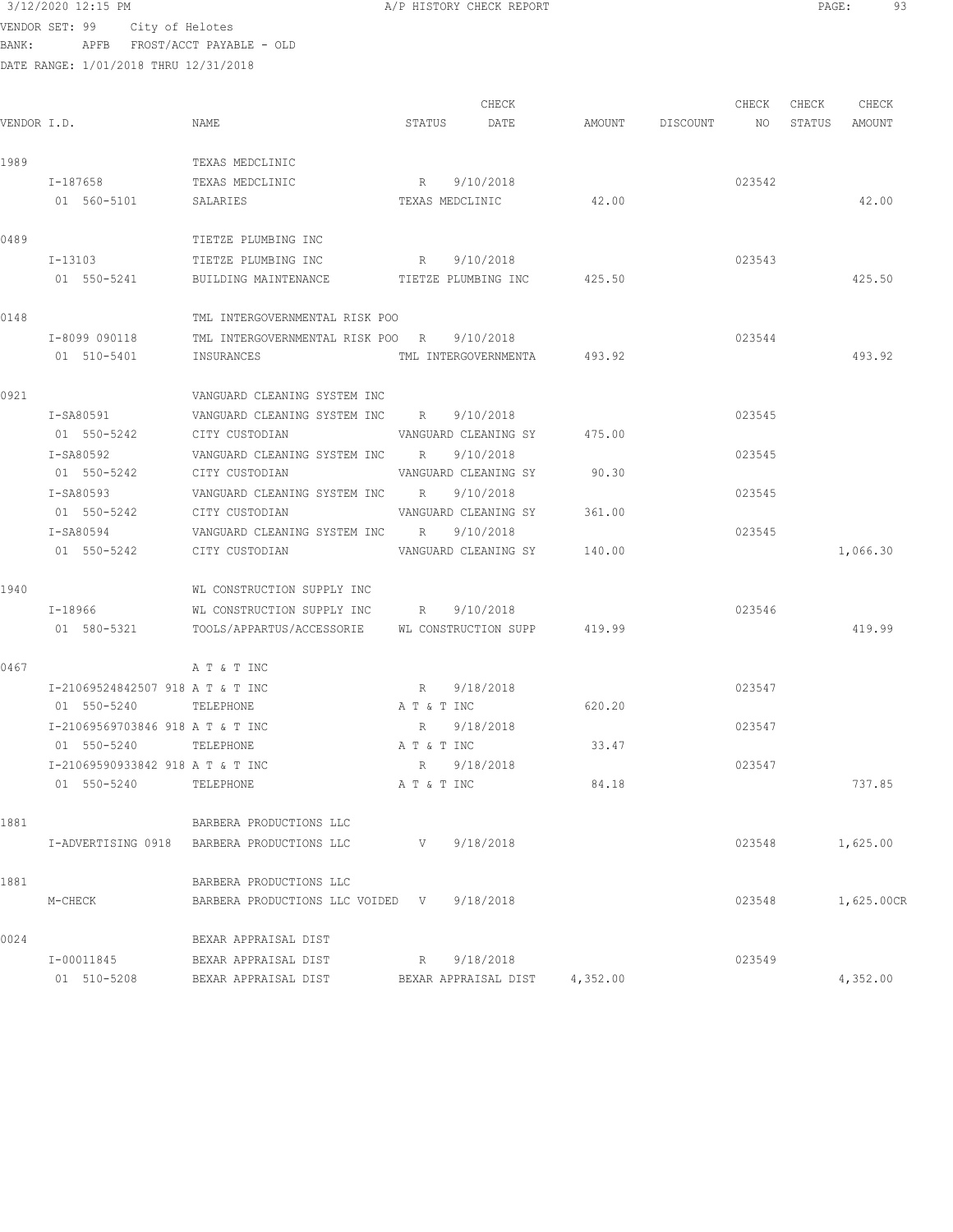| 3/12/2020 12:15 PM             |  | A/P HISTORY CHECK REPORT | PAGE |  |
|--------------------------------|--|--------------------------|------|--|
| VENDOR SET: 99 City of Helotes |  |                          |      |  |

| VENDOR I.D. |                                  | NAME                                                                                                                    |             | CHECK<br>STATUS DATE         | AMOUNT DISCOUNT NO STATUS AMOUNT | CHECK  | CHECK | CHECK    |
|-------------|----------------------------------|-------------------------------------------------------------------------------------------------------------------------|-------------|------------------------------|----------------------------------|--------|-------|----------|
| 1175        |                                  | BUSINESS & PROFESSIONAL SERVIC                                                                                          |             |                              |                                  |        |       |          |
|             |                                  | I-AUGUST 20108 BUSINESS & PROFESSIONAL SERVIC R 9/18/2018<br>01 407-1055 EMS SERVICE FEES BUSINESS & PROFESSIO 2,938.31 |             |                              |                                  | 023550 |       | 2,938.31 |
| 0747        |                                  | C-6 DISPOSAL SYSTEMS INC                                                                                                |             |                              |                                  |        |       |          |
|             | $I - 654554$                     | C-6 DISPOSAL SYSTEMS INC                                                                                                |             | R 9/18/2018                  |                                  | 023551 |       |          |
|             | 01 550-5525                      |                                                                                                                         |             |                              |                                  |        |       | 175.00   |
| 0353        |                                  | CANON FINANCIAL SERVICES INC                                                                                            |             |                              |                                  |        |       |          |
|             | I-19184239                       | CANON FINANCIAL SERVICES INC R 9/18/2018                                                                                |             |                              |                                  | 023552 |       |          |
|             | 01 510-5330                      | COPIERS & PRINTERS CANON FINANCIAL SERV 173.72                                                                          |             |                              |                                  |        |       | 173.72   |
| 1932        |                                  | CHRIS DHAROD                                                                                                            |             |                              |                                  |        |       |          |
|             | I-2ND PYMNT 380 AGR CHRIS DHAROD |                                                                                                                         |             | R 9/18/2018                  |                                  | 023553 |       |          |
|             | 01 510-5333                      | 380 AGMT. EXPENSES CHRIS DHAROD 1,296.82                                                                                |             |                              |                                  |        |       | 1,296.82 |
| 0042        |                                  | CITY PUBLIC SERVICE                                                                                                     |             |                              |                                  |        |       |          |
|             |                                  | I-3000530099 918 CITY PUBLIC SERVICE                                                                                    |             | R 9/18/2018                  |                                  | 023554 |       |          |
|             | 01 550-5239                      | ELECTRIC                                                                                                                |             | CITY PUBLIC SERVICE 1,838.58 |                                  |        |       |          |
|             | I-3000819534 918                 | CITY PUBLIC SERVICE                                                                                                     | $R_{\rm c}$ | 9/18/2018                    |                                  | 023554 |       |          |
|             | 01 550-5239                      | ELECTRIC                                                                                                                |             | CITY PUBLIC SERVICE          | 46.50                            |        |       |          |
|             | I-3002417564 918                 | CITY PUBLIC SERVICE                                                                                                     | R           | 9/18/2018                    |                                  | 023554 |       |          |
|             | 01 550-5239                      | ELECTRIC                                                                                                                |             | CITY PUBLIC SERVICE 316.42   |                                  |        |       |          |
|             |                                  | I-3002452349 0918 CITY PUBLIC SERVICE                                                                                   | R           | 9/18/2018                    |                                  | 023554 |       |          |
|             | 01 550-5239                      | ELECTRIC                                                                                                                |             | CITY PUBLIC SERVICE 1,462.22 |                                  |        |       |          |
|             | I-3002471776 918                 | CITY PUBLIC SERVICE                                                                                                     | R           | 9/18/2018                    |                                  | 023554 |       |          |
|             | 01 550-5239                      | ELECTRIC                                                                                                                |             | CITY PUBLIC SERVICE          | 2,150.83                         |        |       |          |
|             | I-3002501943 918                 | CITY PUBLIC SERVICE                                                                                                     | R           | 9/18/2018                    |                                  | 023554 |       |          |
|             | 01 550-5239                      | ELECTRIC                                                                                                                |             | CITY PUBLIC SERVICE 11.91    |                                  |        |       |          |
|             |                                  | I-3002510668 0918 CITY PUBLIC SERVICE                                                                                   | R           | 9/18/2018                    |                                  | 023554 |       |          |
|             | 01 550-5239                      | ELECTRIC                                                                                                                |             | CITY PUBLIC SERVICE          | 11.52                            |        |       |          |
|             | I-3002510675 918                 | CITY PUBLIC SERVICE                                                                                                     | R           | 9/18/2018                    |                                  | 023554 |       |          |
|             | 01 550-5239                      | ELECTRIC                                                                                                                |             | CITY PUBLIC SERVICE          | 10.28                            |        |       |          |
|             |                                  | I-3002530708 918 CITY PUBLIC SERVICE R 9/18/2018                                                                        |             |                              |                                  | 023554 |       |          |
|             |                                  | 01 550-5239 ELECTRIC                                                                                                    |             | CITY PUBLIC SERVICE 10.18    |                                  |        |       |          |
|             |                                  | I-3002531134 918 CITY PUBLIC SERVICE R 9/18/2018                                                                        |             |                              |                                  | 023554 |       |          |
|             |                                  | 01 550-5239 ELECTRIC                                                                                                    |             | CITY PUBLIC SERVICE 8.84     |                                  |        |       |          |
|             |                                  | I-3002825167 918 CITY PUBLIC SERVICE R 9/18/2018                                                                        |             |                              |                                  | 023554 |       |          |
|             |                                  | 01 550-5239 ELECTRIC                                                                                                    |             | CITY PUBLIC SERVICE          | 31.51                            |        |       |          |
|             |                                  | I-3002836202 0918 CITY PUBLIC SERVICE R 9/18/2018                                                                       |             |                              |                                  | 023554 |       |          |
|             |                                  | 01 550-5239 ELECTRIC                                                                                                    |             | CITY PUBLIC SERVICE          | 50.20                            |        |       |          |
|             |                                  | I-3002838864 918 CITY PUBLIC SERVICE                                                                                    |             | R 9/18/2018                  |                                  | 023554 |       |          |
|             | 01 550-5239                      | ELECTRIC                                                                                                                |             | CITY PUBLIC SERVICE          | 74.32                            |        |       |          |
|             |                                  | I-3003167893 918 CITY PUBLIC SERVICE                                                                                    |             | R 9/18/2018                  |                                  | 023554 |       |          |
|             | 01 550-5239 ELECTRIC             |                                                                                                                         |             | CITY PUBLIC SERVICE          | 8.93                             |        |       |          |
|             |                                  | I-3003381122 918 CITY PUBLIC SERVICE                                                                                    |             | R 9/18/2018                  |                                  | 023554 |       |          |
|             | 01 550-5239 ELECTRIC             |                                                                                                                         |             | CITY PUBLIC SERVICE 53.54    |                                  |        |       |          |
|             |                                  | I-3003381144 918 CITY PUBLIC SERVICE                                                                                    |             | R 9/18/2018                  |                                  | 023554 |       |          |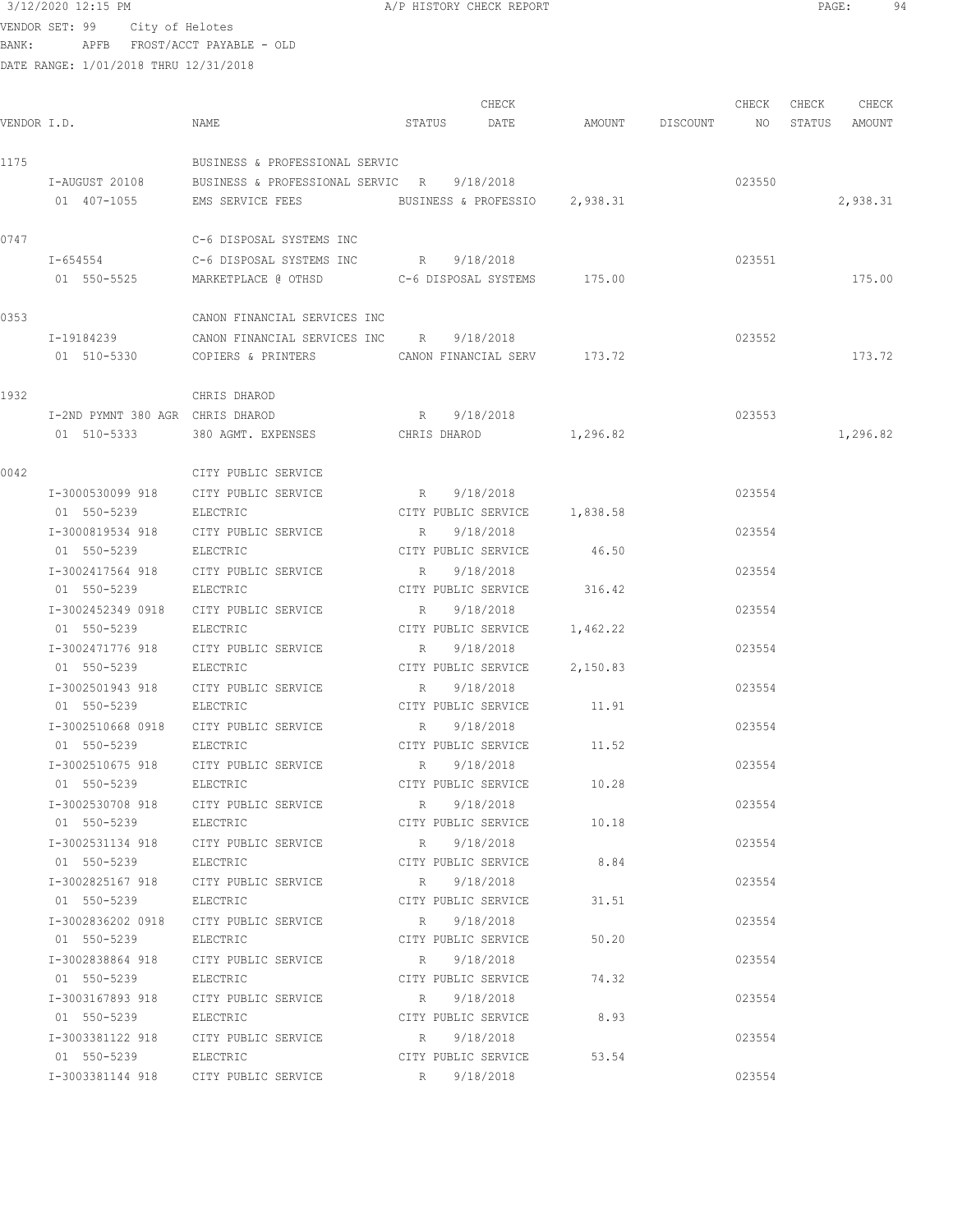VENDOR SET: 99 City of Helotes BANK: APFB FROST/ACCT PAYABLE - OLD

|             |                  |                                                           |         | CHECK                         |                                  | CHECK  | CHECK | CHECK     |
|-------------|------------------|-----------------------------------------------------------|---------|-------------------------------|----------------------------------|--------|-------|-----------|
| VENDOR I.D. |                  | NAME                                                      |         | STATUS DATE                   | AMOUNT DISCOUNT NO STATUS AMOUNT |        |       |           |
| 0042        |                  | CITY PUBLIC SERVICE CONT                                  |         |                               |                                  |        |       |           |
|             |                  | I-3003381144 918 CITY PUBLIC SERVICE                      |         | R 9/18/2018                   |                                  | 023554 |       |           |
|             | 01 550-5239      | ELECTRIC                                                  |         | CITY PUBLIC SERVICE 46.98     |                                  |        |       |           |
|             | I-3003495095 918 | CITY PUBLIC SERVICE                                       |         | R 9/18/2018                   |                                  | 023554 |       |           |
|             | 01 550-5239      | ELECTRIC                                                  |         | CITY PUBLIC SERVICE 10.56     |                                  |        |       |           |
|             |                  | I-3004131330 918 CITY PUBLIC SERVICE R 9/18/2018          |         |                               |                                  | 023554 |       |           |
|             | 01 550-5239      | ELECTRIC                                                  |         | CITY PUBLIC SERVICE 51.45     |                                  |        |       | 6,194.77  |
| 0643        |                  | DAVIDSON & TROILO REAM & GARZA                            |         |                               |                                  |        |       |           |
|             | I-18432          | DAVIDSON & TROILO REAM & GARZA R 9/18/2018                |         |                               |                                  | 023556 |       |           |
|             | 01 510-5206      | CITY ATTORNEY                                             |         | DAVIDSON & TROILO RE 2,274.00 |                                  |        |       | 2,274.00  |
| 1918        |                  | FLEETMATICS USA HOLDINGS INC                              |         |                               |                                  |        |       |           |
|             | I-IN2781091      | FLEETMATICS USA HOLDINGS INC R 9/18/2018                  |         |                               |                                  | 023557 |       |           |
|             | 01 515-5212      | FLEETMATICS GPS                                           |         | FLEETMATICS USA HOLD 1,200.00 |                                  |        |       | 1,200.00  |
| 0058        |                  | G T DISTRIBUTORS INC                                      |         |                               |                                  |        |       |           |
|             | I-INV0674535     |                                                           |         | R 9/18/2018                   |                                  | 023558 |       |           |
|             | 01 560-5311      | BULLET-PROOF VESTS                                        |         |                               | 12,500.00                        |        |       | 12,500.00 |
| 0060        |                  | GREY FOREST UTILITIES INC                                 |         |                               |                                  |        |       |           |
|             | I-1007684800 918 | GREY FOREST UTILITIES INC                                 | R       | 9/18/2018                     |                                  | 023559 |       |           |
|             | 01 550-5238      | GAS                                                       |         | GREY FOREST UTILITIE          | 10.36                            |        |       |           |
|             | I-1025023600 918 | GREY FOREST UTILITIES INC                                 |         | R 9/18/2018                   |                                  | 023559 |       |           |
|             | 01 550-5238      | GAS                                                       |         | GREY FOREST UTILITIE          | 11.70                            |        |       |           |
|             | I-1025024400 918 | GREY FOREST UTILITIES INC R 9/18/2018                     |         |                               |                                  | 023559 |       |           |
|             | 01 550-5238      | GAS                                                       |         | GREY FOREST UTILITIE          | 10.36                            |        |       |           |
|             |                  | I-1025025200 918 GREY FOREST UTILITIES INC R 9/18/2018    |         |                               |                                  | 023559 |       |           |
|             | 01 550-5238      | GAS                                                       |         | GREY FOREST UTILITIE 90.62    |                                  |        |       |           |
|             |                  | I-1025560200 918 GREY FOREST UTILITIES INC R 9/18/2018    |         |                               |                                  | 023559 |       |           |
|             | 01 550-5238      | GAS                                                       |         | GREY FOREST UTILITIE 26.20    |                                  |        |       | 149.24    |
| 0069        |                  | HOME DEPOT INC                                            |         |                               |                                  |        |       |           |
|             | I-3929 818       | HOME DEPOT INC                                            |         | R 9/18/2018                   |                                  | 023560 |       |           |
|             | 01 580-5321      | TOOLS/APPARTUS/ACCESSORIE HOME DEPOT INC                  |         |                               | 169.97                           |        |       | 169.97    |
| 1519        |                  | IHEARTMEDIA & ENTERTAINMENT IN                            |         |                               |                                  |        |       |           |
|             | I-5013036969     | IHEARTMEDIA & ENTERTAINMENT IN R 9/18/2018                |         |                               |                                  | 023561 |       |           |
|             | 01 550-5520      | PARKS & RECREATION <b>IHEARTMEDIA &amp; ENTERT</b> 470.00 |         |                               |                                  |        |       | 470.00    |
| 1704        |                  | KENTECH INC                                               |         |                               |                                  |        |       |           |
|             | I-23546          | KENTECH                                                   |         | 9/18/2018<br>R                |                                  | 023562 |       |           |
|             | 01 550-5241      | BUILDING MAINTENANCE                                      | KENTECH |                               | 962.50                           |        |       |           |
|             | I-23585          | KENTECH                                                   | R       | 9/18/2018                     |                                  | 023562 |       |           |
|             | 01 550-5241      | BUILDING MAINTENANCE                                      | KENTECH |                               | 568.00                           |        |       | 1,530.50  |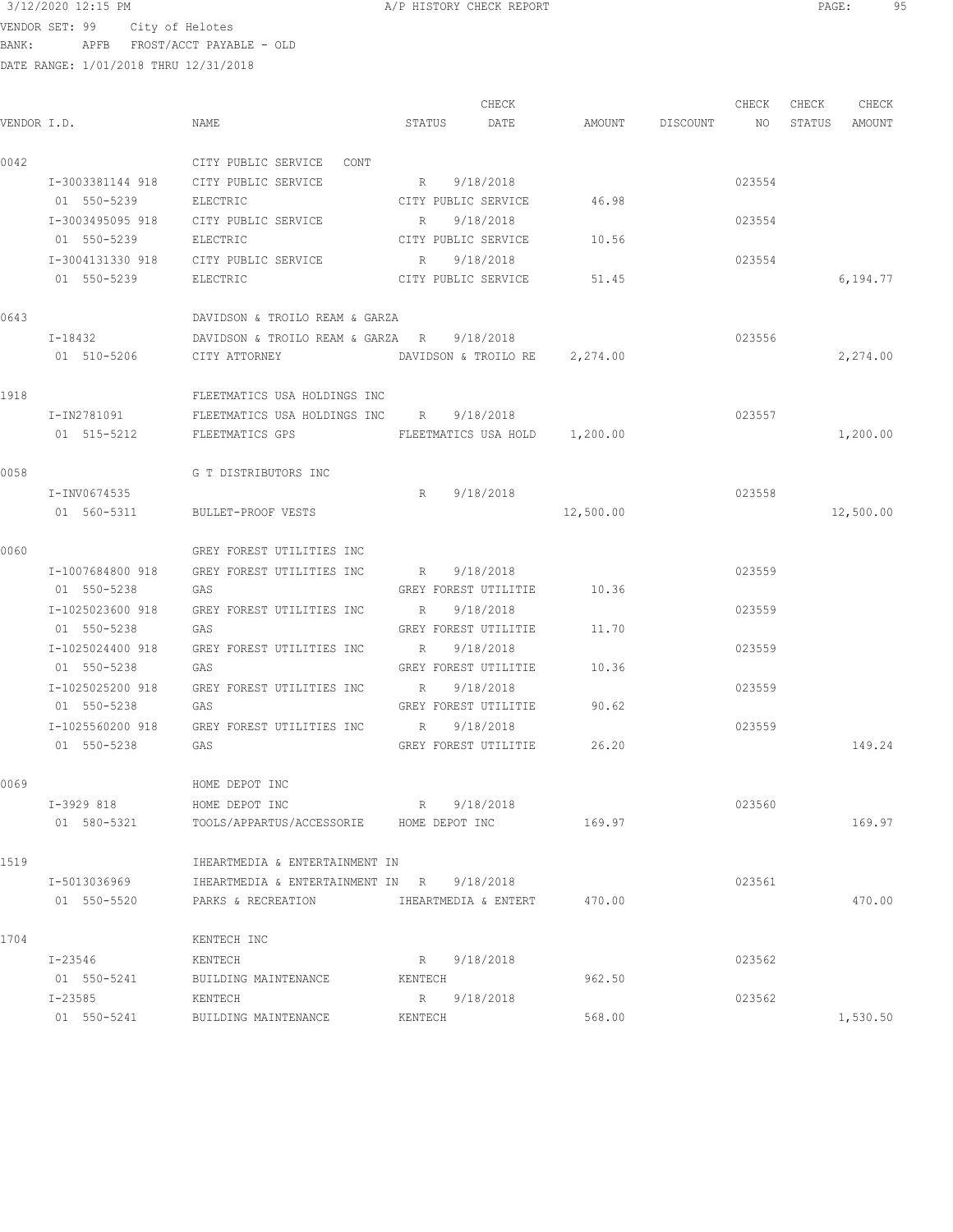|             | 3/12/2020 12:15 PM                    |                                                       | A/P HISTORY CHECK REPORT         |        |                  |              | PAGE:<br>96 |
|-------------|---------------------------------------|-------------------------------------------------------|----------------------------------|--------|------------------|--------------|-------------|
|             | VENDOR SET: 99<br>City of Helotes     |                                                       |                                  |        |                  |              |             |
| BANK:       |                                       | APFB FROST/ACCT PAYABLE - OLD                         |                                  |        |                  |              |             |
|             | DATE RANGE: 1/01/2018 THRU 12/31/2018 |                                                       |                                  |        |                  |              |             |
|             |                                       |                                                       | CHECK                            |        | CHECK            | CHECK        | CHECK       |
| VENDOR I.D. |                                       | NAME                                                  | STATUS<br>DATE                   | AMOUNT | DISCOUNT         | NO<br>STATUS | AMOUNT      |
|             |                                       |                                                       |                                  |        |                  |              |             |
| 1942        |                                       | LAW OFF OF MICHAEL R LATIMER                          |                                  |        |                  |              |             |
|             | I-AUGUST 2018                         | LAW OFFICE OF MICHARL R LATIME R                      | 9/18/2018                        |        | 023563           |              |             |
|             | 01 530-5219                           | MUNICIPAL COURT JUDGES                                | LAW OFFICE OF MICHAR             | 400.00 |                  |              | 400.00      |
| 0291        |                                       | LNV ENGINEERING                                       |                                  |        |                  |              |             |
|             | I-28576                               | LNV ENGINEERING INC                                   | 9/18/2018<br>R                   |        | 023564           |              |             |
|             | 01 510-5229                           | CITY ENGINEER                                         | LNV ENGINEERING INC 1,594.00     |        |                  |              | 1,594.00    |
|             |                                       |                                                       |                                  |        |                  |              |             |
| 0102        |                                       | NAFECO INC                                            |                                  |        |                  |              |             |
|             | I-935380<br>I-935389                  |                                                       | 9/18/2018<br>V<br>9/18/2018<br>V |        | 023565<br>023565 |              |             |
|             | I-P973059                             |                                                       | 9/18/2018<br>V                   |        | 023565           |              | 12,300.00   |
|             |                                       |                                                       |                                  |        |                  |              |             |
| 0102        |                                       | NAFECO INC                                            |                                  |        |                  |              |             |
|             | M-CHECK                               | NAFECO INC                                            | VOIDED V<br>9/18/2018            |        | 023565           |              | 12,300.00CR |
| 0519        |                                       | PETTY CASH                                            |                                  |        |                  |              |             |
|             | I-P CASJE REIMB 0918 PETTY CASH       |                                                       | 9/18/2018<br>R                   |        | 023566           |              |             |
|             | 01 405-1010                           | COURT FINES                                           | PETTY CASH                       | 6.25   |                  |              |             |
|             | 01 545-5501                           | VEHICLES & EQUIPMENT                                  | PETTY CASH                       | 30.00  |                  |              |             |
|             | 01 515-5302                           | OPERATING SUPPLIES                                    | PETTY CASH                       | 41.56  |                  |              |             |
|             | 01 550-5525                           | MARKETPLACE @ OTHSD                                   | PETTY CASH                       | 257.45 |                  |              |             |
|             | 01 580-5305                           | EQUIPT. PURCHASE / MAINTENANCEPETTY CASH              |                                  | 16.77  |                  |              |             |
|             | 01 510-5301                           | OFFICE SUPPLIES                                       | PETTY CASH                       | 5.00   |                  |              |             |
|             | 01 550-5525                           | MARKETPLACE @ OTHSD                                   | PETTY CASH                       | 257.45 |                  |              | 614.48      |
| 0172        |                                       | PITNEY BOWES GLOBAL FINANCIAL                         |                                  |        |                  |              |             |
|             | I-3306953948                          | PITNEY BOWES GLOBAL FINANCIAL                         | 9/18/2018<br>R                   |        | 023567           |              |             |
|             | 01 510-5323                           | POSTAGE & POSTAL EQUIPMENT PITNEY BOWES GLOBAL 174.93 |                                  |        |                  |              | 174.93      |
| 1943        |                                       | RESCUE RESCUE LLC                                     |                                  |        |                  |              |             |
|             | I-0829200181                          | RESCUE RESCUE LLC                                     | R 9/18/2018                      |        | 023568           |              |             |
|             | 01 580-5322                           | VEHICLE MAINTENANCE<br>RESCUE RESCUE LLC              |                                  | 416.55 |                  |              |             |
|             | I-091220181                           | RESCUE RESCUE LLC                                     | 9/18/2018<br>R                   |        | 023568           |              |             |
|             | 01 580-5322                           | VEHICLE MAINTENANCE BESCUE RESCUE LLC                 |                                  | 731.61 |                  |              | 1,148.16    |
| 0121        |                                       | SAN ANTONIO WATER SYSTEMS                             |                                  |        |                  |              |             |
|             | I-01414030001 818                     | SAN ANTONIO WATER SYSTEMS                             | R 9/18/2018                      |        | 023569           |              |             |
|             | 01 550-5237                           | WATER                                                 | SAN ANTONIO WATER SY 1,004.32    |        |                  |              |             |
|             |                                       | I-01447360001 818 SAN ANTONIO WATER SYSTEMS           | R 9/18/2018                      |        | 023569           |              |             |
|             | 01 550-5237                           | WATER                                                 | SAN ANTONIO WATER SY 243.38      |        |                  |              |             |

SAN ANTONIO WATER SY 243.38

01 550-5237 WATER SAN ANTONIO WATER SY 31.73 1,754.34

I-01447390001 82018 SAN ANTONIO WATER SYSTEMS R 9/18/2018 023569

I-27172310001 918 SAN ANTONIO WATER SYSTEMS R 9/18/2018 023569

01 550-5237 WATER SAN ANTONIO WATER SY 474.91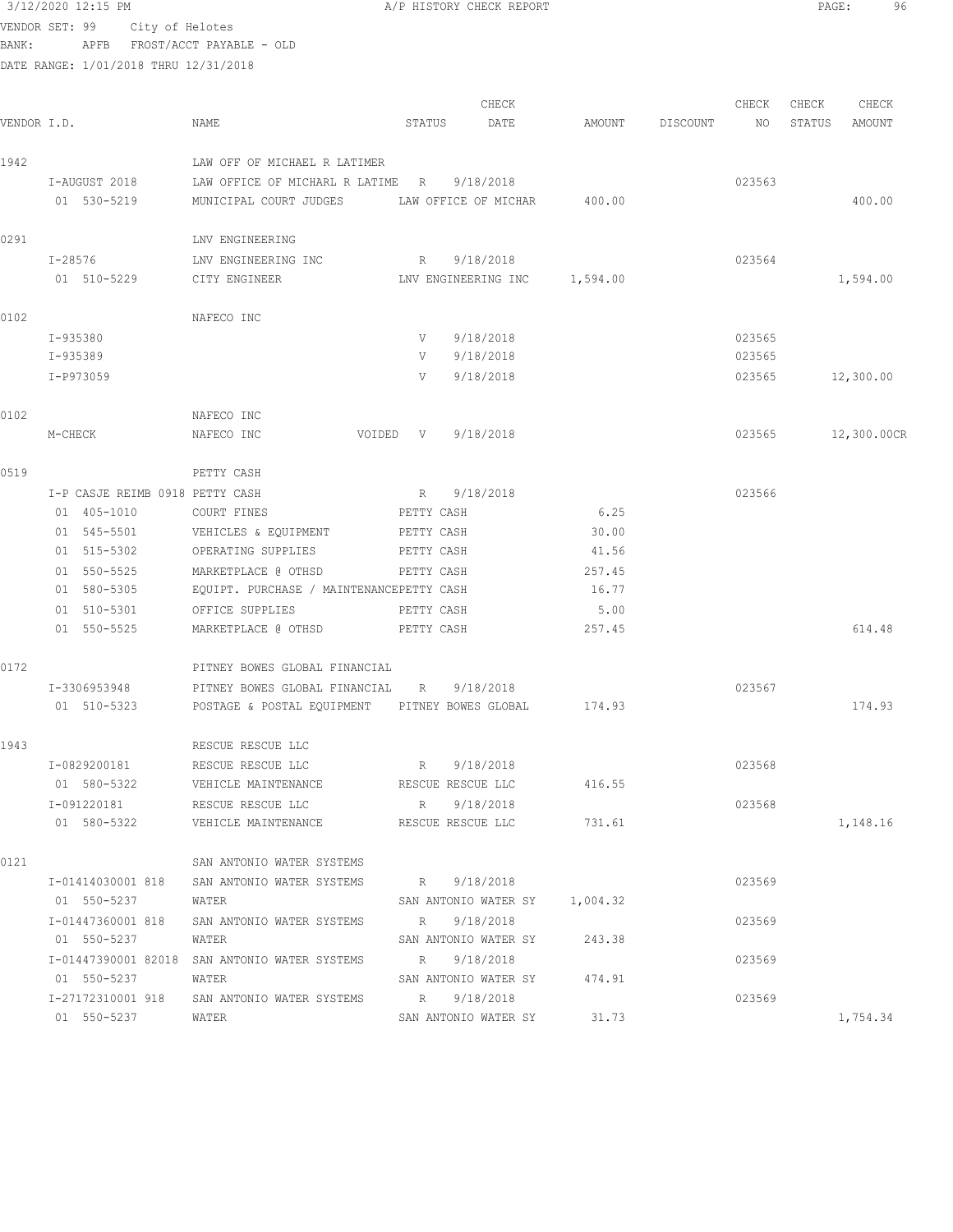3/12/2020 12:15 PM **A/P HISTORY CHECK REPORT PAGE:** 97<br>VENDOR SET : 98 ACL: 25 Valities VENDOR SET: 99 City of Helotes BANK: APFB FROST/ACCT PAYABLE - OLD

|             |                  |                                                |               | CHECK                       |                 | CHECK  | CHECK  | CHECK    |
|-------------|------------------|------------------------------------------------|---------------|-----------------------------|-----------------|--------|--------|----------|
| VENDOR I.D. |                  | NAME                                           | STATUS        | DATE                        | AMOUNT DISCOUNT | NO     | STATUS | AMOUNT   |
| 1403        |                  | SERVICE UNIFORM RENTAL                         |               |                             |                 |        |        |          |
|             | I-1690669        | SERVICE UNIFORM RENTAL                         |               | R 9/18/2018                 |                 | 023570 |        |          |
|             | 01 545-5324      | UNIFORM ALLOWANCE                              |               | SERVICE UNIFORM RENT        | 87.27           |        |        |          |
|             | 01 550-5241      | BUILDING MAINTENANCE                           |               | SERVICE UNIFORM RENT        | 49.31           |        |        |          |
|             | I-1691584        | SERVICE UNIFORM RENTAL                         |               | R 9/18/2018                 |                 | 023570 |        |          |
|             | 01 545-5324      | UNIFORM ALLOWANCE                              |               | SERVICE UNIFORM RENT        | 87.27           |        |        |          |
|             | 01 550-5241      | BUILDING MAINTENANCE                           |               | SERVICE UNIFORM RENT        | 49.31           |        |        | 273.16   |
| 1588        |                  | SHRED-IT USA LLC                               |               |                             |                 |        |        |          |
|             | I-8125587973     | SHRED-IT USA LLC                               |               | R 9/18/2018                 |                 | 023571 |        |          |
|             | 01 535-5111      | LONGEVITY                                      |               | SHRED-IT USA LLC            | 84.95           |        |        | 84.95    |
| 0138        |                  | SUSAN WOOTTON CPA                              |               |                             |                 |        |        |          |
|             | I-SEPTEMBER 2018 | SUSAN WOOTTON CPA                              |               | R 9/18/2018                 |                 | 023572 |        |          |
|             | 01 510-5204      | ACCOUNTANT                                     |               | SUSAN WOOTTON CPA           | 750.00          |        |        | 750.00   |
| 0817        |                  | SWANK MOTION PICTURES INC                      |               |                             |                 |        |        |          |
|             | I-RG2565632      | SWANK MOTION PICTURES INC                      |               | R 9/18/2018                 |                 | 023573 |        |          |
|             | 01 550-5520      | PARKS & RECREATION                             |               | SWANK MOTION PICTURE 693.00 |                 |        |        | 693.00   |
| 0145        |                  | TIME WARNER CABLE SAN ANTONIO                  |               |                             |                 |        |        |          |
|             | I-0039133090718  | TIME WARNER CABLE SAN ANTONIO R 9/18/2018      |               |                             |                 | 023574 |        |          |
|             | 01 550-5245      | INTERNET & CABLE                               |               | TIME WARNER CABLE SA 550.26 |                 |        |        | 550.26   |
| 1924        |                  | TYCO FIRE & SECURITY US MANAGE                 |               |                             |                 |        |        |          |
|             | I-31043694       | TYCO FIRE & SECURITY US MANAGE R               |               | 9/18/2018                   |                 | 023575 |        |          |
|             | 01 550-5241      | BUILDING MAINTENANCE                           |               | TYCO FIRE & SECURITY 341.90 |                 |        |        | 341.90   |
| 0777        |                  | UNITED SITE SERVICES                           |               |                             |                 |        |        |          |
|             | I-1147276745     | UNITED SITE SERVICES OF TEXAS R 9/18/2018      |               |                             |                 | 023576 |        |          |
|             | 01 550-5520      | PARKS & RECREATION UNITED SITE SERVICES 142.48 |               |                             |                 |        |        |          |
|             | I-1147280653     | UNITED SITE SERVICES OF TEXAS R                |               | 9/18/2018                   |                 | 023576 |        |          |
|             | 01 550-5520      | PARKS & RECREATION                             |               | UNITED SITE SERVICES        | 145.82          |        |        | 288.30   |
| 1044        |                  | VISTA COM INC                                  |               |                             |                 |        |        |          |
|             | I-5342           | VISTA COM INC                                  |               | R 9/18/2018                 |                 | 023577 |        |          |
|             | 01 515-5330      | TECHNOLOGY & EQUIPMENT                         | VISTA COM INC |                             | 1,895.00        |        |        | 1,895.00 |
| 1387        |                  | WELLS FARGO FINANCIAL LEASING                  |               |                             |                 |        |        |          |
|             | I-5005205394     | WELLS FARGO FINANCIAL LEASING R 9/18/2018      |               |                             |                 | 023578 |        |          |
|             | 01 510-5330      | COPIERS & PRINTERS                             |               | WELLS FARGO FINANCIA        | 22.32           |        |        |          |
|             | I-5005205395     | WELLS FARGO FINANCIAL LEASING R 9/18/2018      |               |                             |                 | 023578 |        |          |
|             | 01 510-5330      | COPIERS & PRINTERS                             |               | WELLS FARGO FINANCIA        | 75.15           |        |        | 97.47    |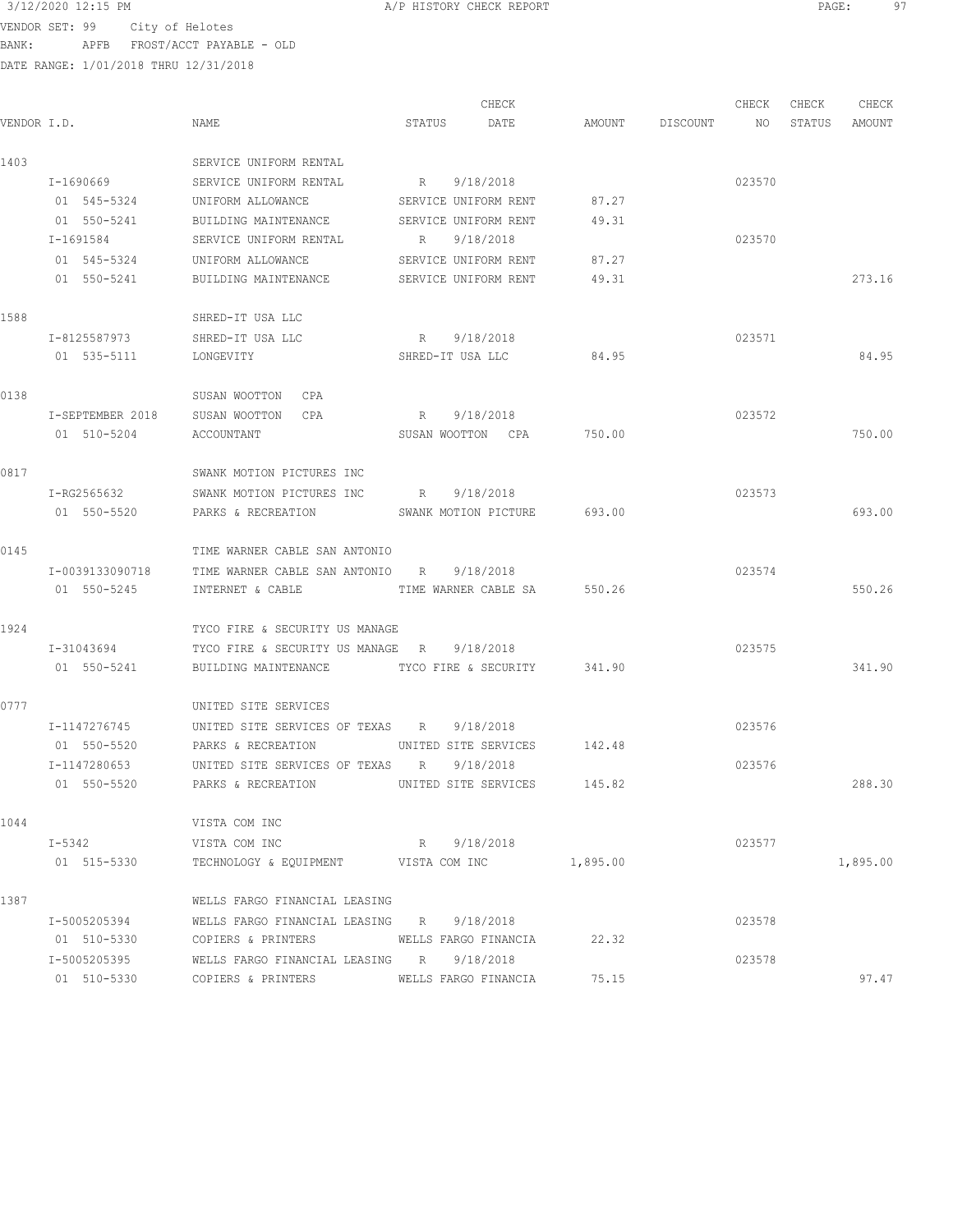| 3/12/2020 12:15 PM                    |                                | A/P HISTORY CHECK REPORT |           |          |          |        | PAGE:  | 98       |  |
|---------------------------------------|--------------------------------|--------------------------|-----------|----------|----------|--------|--------|----------|--|
| VENDOR SET: 99                        | City of Helotes                |                          |           |          |          |        |        |          |  |
| BANK:<br>APFB                         | FROST/ACCT PAYABLE - OLD       |                          |           |          |          |        |        |          |  |
| DATE RANGE: 1/01/2018 THRU 12/31/2018 |                                |                          |           |          |          |        |        |          |  |
|                                       |                                |                          | CHECK     |          |          | CHECK  | CHECK  | CHECK    |  |
| VENDOR I.D.                           | NAME                           | STATUS                   | DATE      | AMOUNT   | DISCOUNT | NO.    | STATUS | AMOUNT   |  |
| 1883                                  | XEROX CORPORATION              |                          |           |          |          |        |        |          |  |
| I-1301685                             | XEROX CORPORATION              | R                        | 9/18/2018 |          |          | 023579 |        |          |  |
| 01 510-5330                           | COPIERS & PRINTERS             | XEROX CORPORATION        |           | 1,987.00 |          |        |        | 1,987.00 |  |
| 0012                                  | DAUTROOM C MROTIO DRAM C CARRA |                          |           |          |          |        |        |          |  |

| 0643 |             | DAVIDSON & TROILO REAM & GARZA   |                      |          |        |          |
|------|-------------|----------------------------------|----------------------|----------|--------|----------|
|      | I-18031     | DAVIDSON & TROILO REAM & GARZA   | 9/25/2018<br>R       |          | 023580 |          |
|      | 01 530-5221 | PROSECUTOR                       | DAVIDSON & TROILO RE | 2,198.10 |        |          |
|      | I-18429     | DAVIDSON & TROILO REAM & GARZA R | 9/25/2018            |          | 023580 |          |
|      | 01 530-5221 | PROSECUTOR                       | DAVIDSON & TROILO RE | 2,149.20 |        | 4,347.30 |
| 1865 |             | ESD AND ASSOCIATES               |                      |          |        |          |
|      | I-47609 ADM | ESD AND ASSOCIATES               | R<br>9/25/2018       |          | 023581 |          |
|      | 01 550-5520 | PARKS & RECREATION               | ESD AND ASSOCIATES   | 608.00   |        | 608.00   |
| 1918 |             | FLEETMATICS USA HOLDINGS INC     |                      |          |        |          |
|      | I-IN2782886 | FLEETMATICS USA HOLDINGS INC     | 9/25/2018<br>R       |          | 023582 |          |
|      | 01 515-5212 | FLEETMATICS GPS                  | FLEETMATICS USA HOLD | 92.90    |        | 92.90    |
| 1704 |             | KENTECH INC                      |                      |          |        |          |
|      | $I - 23631$ | KENTECH                          | R<br>9/25/2018       |          | 023583 |          |
|      | 01 550-5241 | BUILDING MAINTENANCE             | KENTECH              | 3,500.00 |        | 3,500.00 |

| 1197 |                | LORI GAYLE CALZONCIT |                      |        |        |        |
|------|----------------|----------------------|----------------------|--------|--------|--------|
|      | I-AUGUST 2018  | LORI GAYLE CALZONCIT | 9/25/2018<br>R       |        | 023584 |        |
|      | 510-5234<br>01 | HEALTH INSPECTOR     | LORI GAYLE CALZONCIT | 650.00 |        | 650.00 |
|      |                |                      |                      |        |        |        |
| 0427 |                | MARIO A TREVINO      |                      |        |        |        |

|      | I-SEPTEMBER 2018   | MARIO A TREVINO        | 9/25/2018<br>R  |        | 023585 |        |
|------|--------------------|------------------------|-----------------|--------|--------|--------|
|      | 01 530-5219        | MUNICIPAL COURT JUDGES | MARIO A TREVINO | 800.00 |        | 800.00 |
| 0793 |                    | OFFICE DEPOT INC       |                 |        |        |        |
|      | I-2001681599001    | OFFICE DEPOT           | R<br>9/25/2018  |        | 023586 |        |
|      | 01 510-5302        | OPERATING SUPPLIES     | OFFICE DEPOT    | 50.36  |        |        |
|      | I-202635366001     | OFFICE DEPOT           | 9/25/2018<br>R  |        | 023586 |        |
|      | 01 510-5302        | OPERATING SUPPLIES     | OFFICE DEPOT    | 144.81 |        | 195.17 |
| 0519 |                    | PETTY CASH             |                 |        |        |        |
|      | I-REIMB PCASH 0918 | PETTY CASH             | R<br>9/25/2018  |        | 023587 |        |
|      | 01 515-5203        | SCHOOLS & SEMINARS     | PETTY CASH      | 33.45  |        | 33.45  |
| 1403 |                    | SERVICE UNIFORM RENTAL |                 |        |        |        |
|      | I-1693412          | SERVICE UNIFORM RENTAL | R<br>9/25/2018  |        | 023588 |        |

01 550-5241 BUILDING MAINTENANCE SERVICE UNIFORM RENT 49.31 136.58

01 545-5324 UNIFORM ALLOWANCE SERVICE UNIFORM RENT 87.27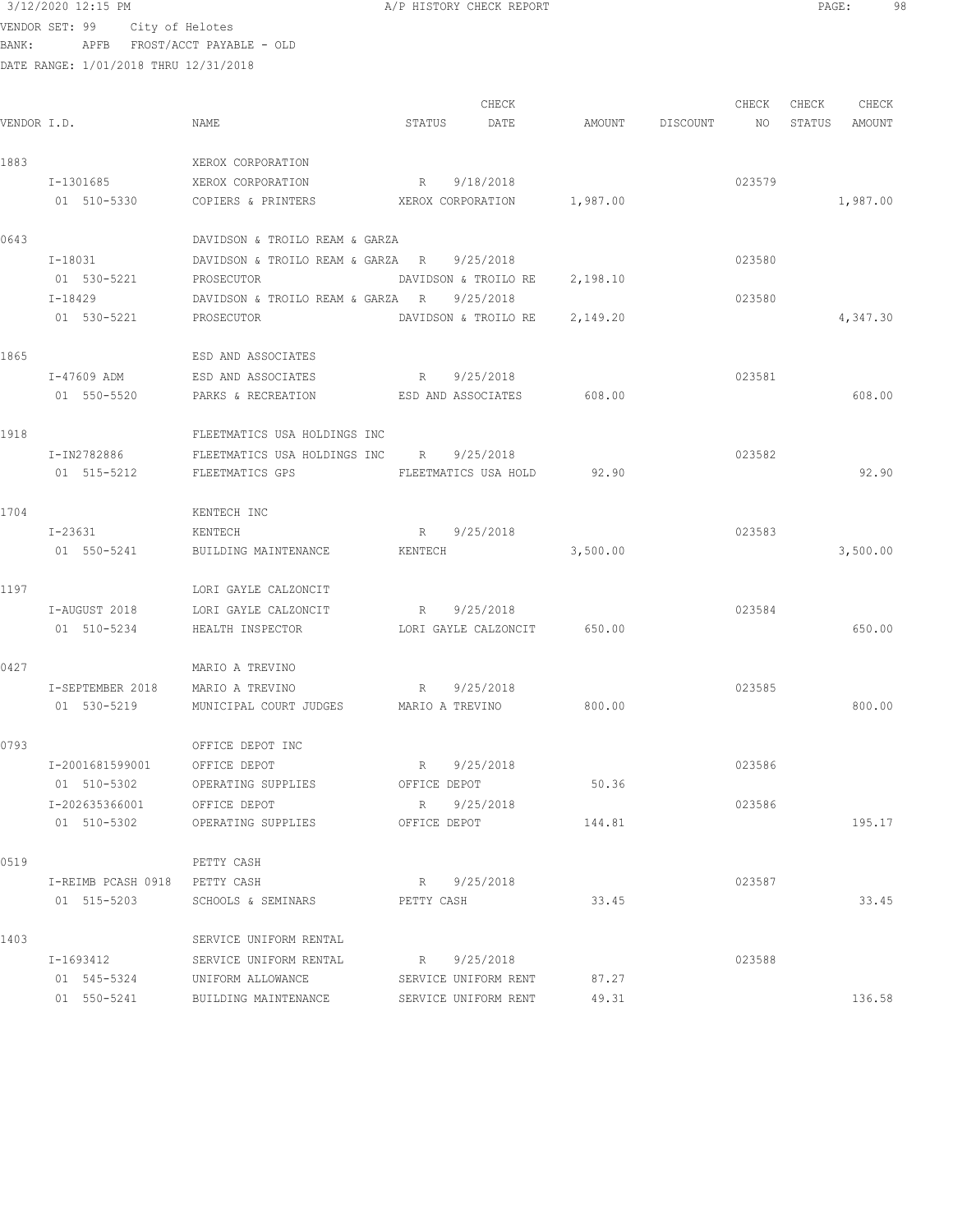| 3/12/2020 12:15 PM |      |                                       | A/P HISTORY CHECK REPORT |       |       | PAGE: |       | 99 |
|--------------------|------|---------------------------------------|--------------------------|-------|-------|-------|-------|----|
| VENDOR SET: 99     |      | City of Helotes                       |                          |       |       |       |       |    |
| BANK:              | APFB | FROST/ACCT PAYABLE - OLD              |                          |       |       |       |       |    |
|                    |      | DATE RANGE: 1/01/2018 THRU 12/31/2018 |                          |       |       |       |       |    |
|                    |      |                                       |                          |       |       |       |       |    |
|                    |      |                                       |                          | CHECK | CHECK | CHECK | CHECK |    |
|                    |      |                                       |                          |       |       |       |       |    |

| VENDOR I.D. |                                | NAME                                                  |         | STATUS DATE        |          | AMOUNT DISCOUNT NO STATUS AMOUNT |        |          |
|-------------|--------------------------------|-------------------------------------------------------|---------|--------------------|----------|----------------------------------|--------|----------|
| 0777        |                                | UNITED SITE SERVICES                                  |         |                    |          |                                  |        |          |
|             | I-1147315970                   | UNITED SITE SERVICES OF TEXAS R 9/25/2018             |         |                    |          |                                  | 023589 |          |
|             | 01 550-5525                    | MARKETPLACE @ OTHSD    UNITED SITE SERVICES    224.06 |         |                    |          |                                  |        | 224.06   |
| 1944        |                                | US BANK NA                                            |         |                    |          |                                  |        |          |
|             | I-8693399683835 FD US BANK NA  |                                                       |         | R 9/25/2018        |          |                                  | 023590 |          |
|             | 01 580-5306                    | MOTOR FUEL & LUBRICANT US BANK NA                     |         |                    | 245.66   |                                  |        |          |
|             | 01 585-5306                    | MOTOR FUEL & LUBRICANTS US BANK NA                    |         |                    | 45.00    |                                  |        |          |
|             | I-869399683835 PD US BANK NA   |                                                       |         | R 9/25/2018        |          |                                  | 023590 |          |
|             | 01 560-5306                    | MOTOR FUEL & LUBRICANT US BANK NA                     |         |                    | 323.63   |                                  |        |          |
|             | I-869399683835 ADM US BANK NA  |                                                       |         | R 9/25/2018        |          |                                  | 023590 |          |
|             | 01 545-5306                    | MOTOR FUEL & LUBRICANTS US BANK NA                    |         |                    | 180.80   |                                  |        | 795.09   |
| 1051        |                                | DAMARIS SERNA                                         |         |                    |          |                                  |        |          |
|             | I-SEPTEMBER 2018 DAMARIS SERNA |                                                       |         | R 9/27/2018        |          |                                  | 023593 |          |
|             | 01 550-5242 CITY CUSTODIAN     |                                                       |         | DAMARIS SERNA      | 360.00   |                                  |        | 360.00   |
| 0097        |                                | THOMAS PATRICK JOHNSON                                |         |                    |          |                                  |        |          |
|             | $I-5376$                       | MAVERICK ELECTRIC                                     |         | R 9/27/2018        |          |                                  | 023594 |          |
|             | 01 550-5241                    | BUILDING MAINTENANCE MAVERICK ELECTRIC 152.00         |         |                    |          |                                  |        | 152.00   |
| 0102        |                                | NAFECO INC                                            |         |                    |          |                                  |        |          |
|             | I-935380 62518 NAFECO INC      | R 9/27/2018                                           |         |                    |          |                                  | 023595 |          |
|             |                                | 01 580-5312 VEHICLES & RELATED EXP. MAFECO INC        |         |                    | 355.00   |                                  |        |          |
|             | I-935389 62518                 | NAFECO INC                                            |         | R 9/27/2018        |          |                                  | 023595 |          |
|             | 01 580-5312                    | VEHICLES & RELATED EXP. MAFECO INC                    |         |                    | 355.00   |                                  |        |          |
|             | I-944852 090518                | NAFECO INC                                            |         | R 9/27/2018        |          |                                  | 023595 |          |
|             | 01 580-5312                    | VEHICLES & RELATED EXP. MAFECO INC                    |         |                    | 5,440.00 |                                  |        |          |
|             | I-944853 90518                 | NAFECO INC                                            | R       | 9/27/2018          |          |                                  | 023595 |          |
|             | 01 580-5312                    | VEHICLES & RELATED EXP. MAFECO INC                    |         |                    | 2,720.00 |                                  |        |          |
|             | I-967639 NAFECO INC            |                                                       | R       | 9/27/2018          |          |                                  | 023595 |          |
|             |                                | 01 580-5312   VEHICLES & RELATED EXP.   NAFECO INC    |         | 355.00             |          |                                  |        | 9,225.00 |
| 1622        |                                | PRE-EMPLOYMENT INC                                    |         |                    |          |                                  |        |          |
|             | $I - 33512$                    | PRE-EMPLOYMENT INC                                    | R       | 9/27/2018          |          |                                  | 023596 |          |
|             | 01 580-5110                    | PRE-EMPLOYMENT PHYSICALS                              |         | PRE-EMPLOYMENT INC | 33.30    |                                  |        | 33.30    |
| 1721        |                                | A T & T                                               |         |                    |          |                                  |        |          |
|             | I-1544504400                   | A T & T                                               |         | R 10/02/2018       |          |                                  | 023597 |          |
|             | 01 201-0200                    | PAYABLES - PRIOR YEAR                                 | A T & T |                    | 1,512.06 |                                  |        | 1,512.06 |
| 0021        |                                | A T & T MOBILITY                                      |         |                    |          |                                  |        |          |
|             | I-09182018 CITY                | A T & T MOBILITY                                      |         | R 10/02/2018       |          |                                  | 023598 |          |
|             | 01 545-5201                    | COMMUNICATION EQUIPMENT                               |         | A T & T MOBILITY   | 399.40   |                                  |        |          |
|             | 01 560-5200                    | COMMUNICATION EQUIPMENT                               |         | A T & T MOBILITY   | 399.40   |                                  |        |          |
|             | 01 580-5200                    | COMMUNICATION EQUIPMENT                               |         | A T & T MOBILITY   | 399.40   |                                  |        |          |
|             | 01 585-5200                    | COMMUNICATION EQUIPMENT                               |         | A T & T MOBILITY   | 399.40   |                                  |        | 1,597.60 |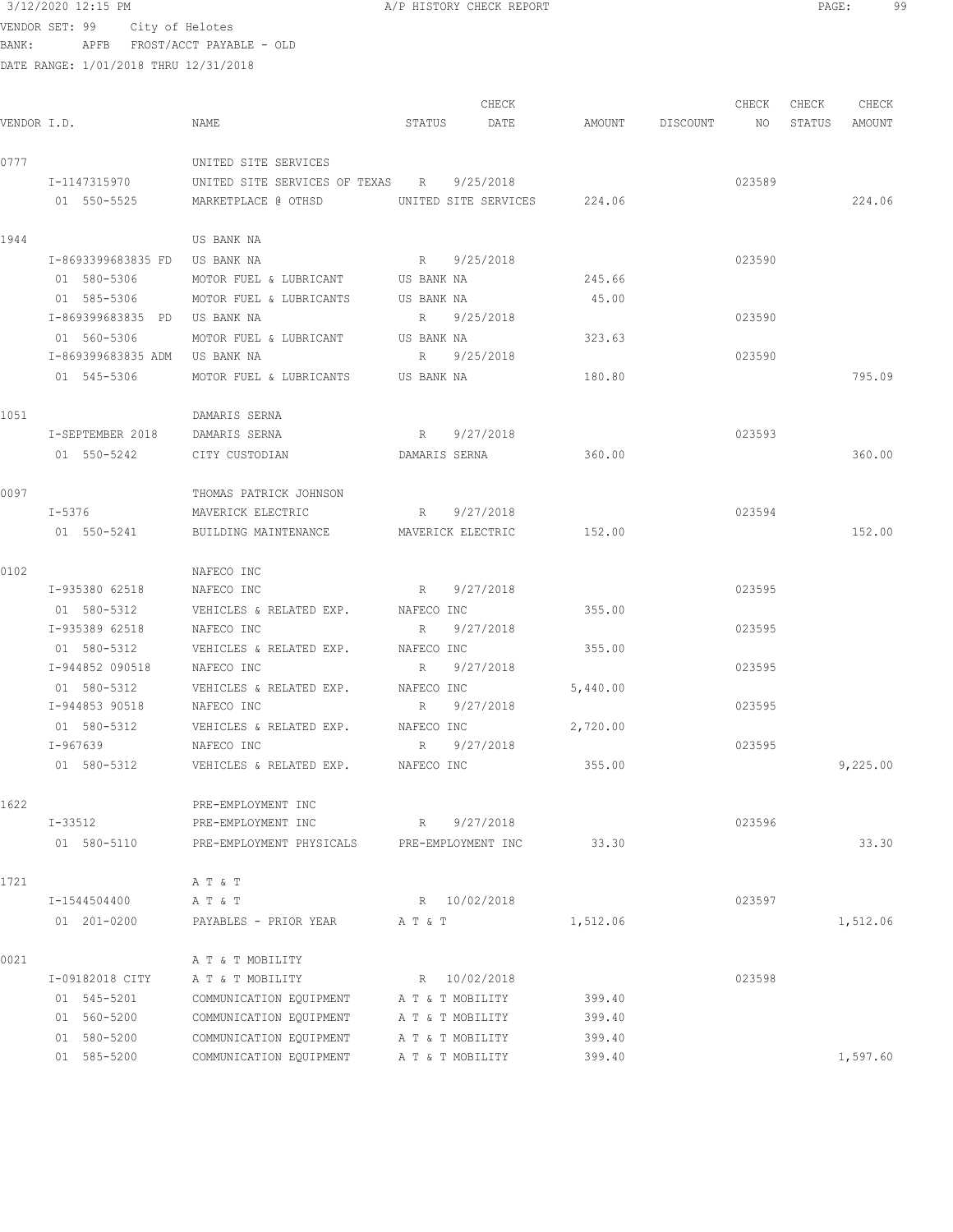| 3/12/2020 12:15 PM | A/P HISTORY CHECK REPORT | PAGE: | 100 |
|--------------------|--------------------------|-------|-----|
|                    |                          |       |     |

| VENDOR I.D. |                                                       | <b>NAME</b>                                                                                             | STATUS   | CHECK<br>DATE                 | AMOUNT   | DISCOUNT | CHECK<br>NO | CHECK<br>STATUS | CHECK<br>AMOUNT |
|-------------|-------------------------------------------------------|---------------------------------------------------------------------------------------------------------|----------|-------------------------------|----------|----------|-------------|-----------------|-----------------|
| 1708        | I-10201828<br>01 545-5202                             | AMERICAN PUBLIC WORKS ASSOCIAT<br>AMERICAN PUBLIC WORKS ASSOCIAT R 10/02/2018<br>MEMBERSHIPS & LICENSES |          | AMERICAN PUBLIC WORK          | 497.00   |          | 023599      |                 | 497.00          |
| 1522        |                                                       | ANGELA BOCCONCELLI                                                                                      |          |                               |          |          |             |                 |                 |
|             | I-TRAVEL REIMB 1018 ANGELA BOCCONCELLI<br>01 515-5203 | SCHOOLS & SEMINARS<br>ANGELA BOCCONCELLI                                                                |          | R 10/02/2018                  | 68.45    |          | 023600      |                 | 68.45           |
| 1881        |                                                       | BARBERA PRODUCTIONS LLC                                                                                 |          |                               |          |          |             |                 |                 |
|             | I-AD 102018                                           | BARBERA PRODUCTIONS LLC                                                                                 |          | R 10/02/2018                  |          |          | 023601      |                 |                 |
|             | 01 550-5521                                           | HELOTES AREA COMMUNITY BAND BARBERA PRODUCTIONS                                                         |          |                               | 750.00   |          |             |                 |                 |
|             | 01 550-5520                                           | PARKS & RECREATION                                                                                      |          | BARBERA PRODUCTIONS           | 875.00   |          |             |                 | 1,625.00        |
| 1386        |                                                       | CINTAS CORPORATION NO 2                                                                                 |          |                               |          |          |             |                 |                 |
|             | I-8403824069                                          | CINTAS CORPORATION NO 2                                                                                 |          | R 10/02/2018                  |          |          | 023602      |                 |                 |
|             | 01 201-0200                                           | PAYABLES - PRIOR YEAR CINTAS CORPORATION N 188.15                                                       |          |                               |          |          |             |                 | 188.15          |
| 1757        |                                                       | ELITE LIGHTING DESIGNS INC                                                                              |          |                               |          |          |             |                 |                 |
|             | I-8720                                                | ELITE LIGHTING DESIGNS INC                                                                              |          | R 10/02/2018                  |          |          | 023603      |                 |                 |
|             | 01 550-5520                                           | PARKS & RECREATION                                                                                      |          | ELITE LIGHTING DESIG          | 855.00   |          |             |                 | 855.00          |
| 1947        |                                                       | JON RUSSELL CRAIG                                                                                       |          |                               |          |          |             |                 |                 |
|             | I-18074                                               | JON RUSSELL CRAIG                                                                                       |          | V 10/02/2018                  |          |          | 023604      |                 | 465.00          |
| 0199        |                                                       | LEADSONLINE LLC                                                                                         |          |                               |          |          |             |                 |                 |
|             | I-247278                                              | LEADSONLINE LLC                                                                                         |          | R 10/02/2018                  |          |          | 023605      |                 |                 |
|             | 01 560-5210                                           | OTHER CONTRACTUAL SERVICES LEADSONLINE LLC                                                              |          |                               | 1,188.00 |          |             |                 | 1,188.00        |
| 1480        |                                                       | LINEBARGER GOGGAN BLAIR & SAMP                                                                          |          |                               |          |          |             |                 |                 |
|             | I-JULY 2018                                           | LINEBARGER GOGGAN BLAIR & SAMP R 10/02/2018                                                             |          |                               |          |          | 023606      |                 |                 |
|             | 01 201-0200                                           | PAYABLES - PRIOR YEAR                                                                                   |          | LINEBARGER GOGGAN BL 1,407.55 |          |          |             |                 | 1,407.55        |
| 1097        |                                                       | MCCI LLC                                                                                                |          |                               |          |          |             |                 |                 |
|             | I-00015045                                            | MCCi LLC                                                                                                |          | R 10/02/2018                  |          |          | 023607      |                 |                 |
|             | 01 520-5210                                           | OTHER CONTRACTUAL SERVICES                                                                              | MCCi LLC |                               | 5,029.20 |          |             |                 | 5,029.20        |
| 1912        |                                                       | MICHAEL GUTIERREZ                                                                                       |          |                               |          |          |             |                 |                 |
|             | $I-64$ B                                              | MICHAEL GUTIERREZ                                                                                       |          | R 10/02/2018                  |          |          | 023608      |                 |                 |
|             | 01 545-5228                                           | ANIMAL CONTROL                                                                                          |          | MICHAEL GUTIERREZ             | 2,550.00 |          |             |                 | 2,550.00        |
| 1622        |                                                       | PRE-EMPLOYMENT INC                                                                                      |          |                               |          |          |             |                 |                 |
|             | I-33618                                               | PRE-EMPLOYMENT INC                                                                                      |          | R 10/02/2018                  |          |          | 023609      |                 |                 |
|             | 01 201-0200                                           | PAYABLES - PRIOR YEAR                                                                                   |          | PRE-EMPLOYMENT INC            | 23.30    |          |             |                 | 23.30           |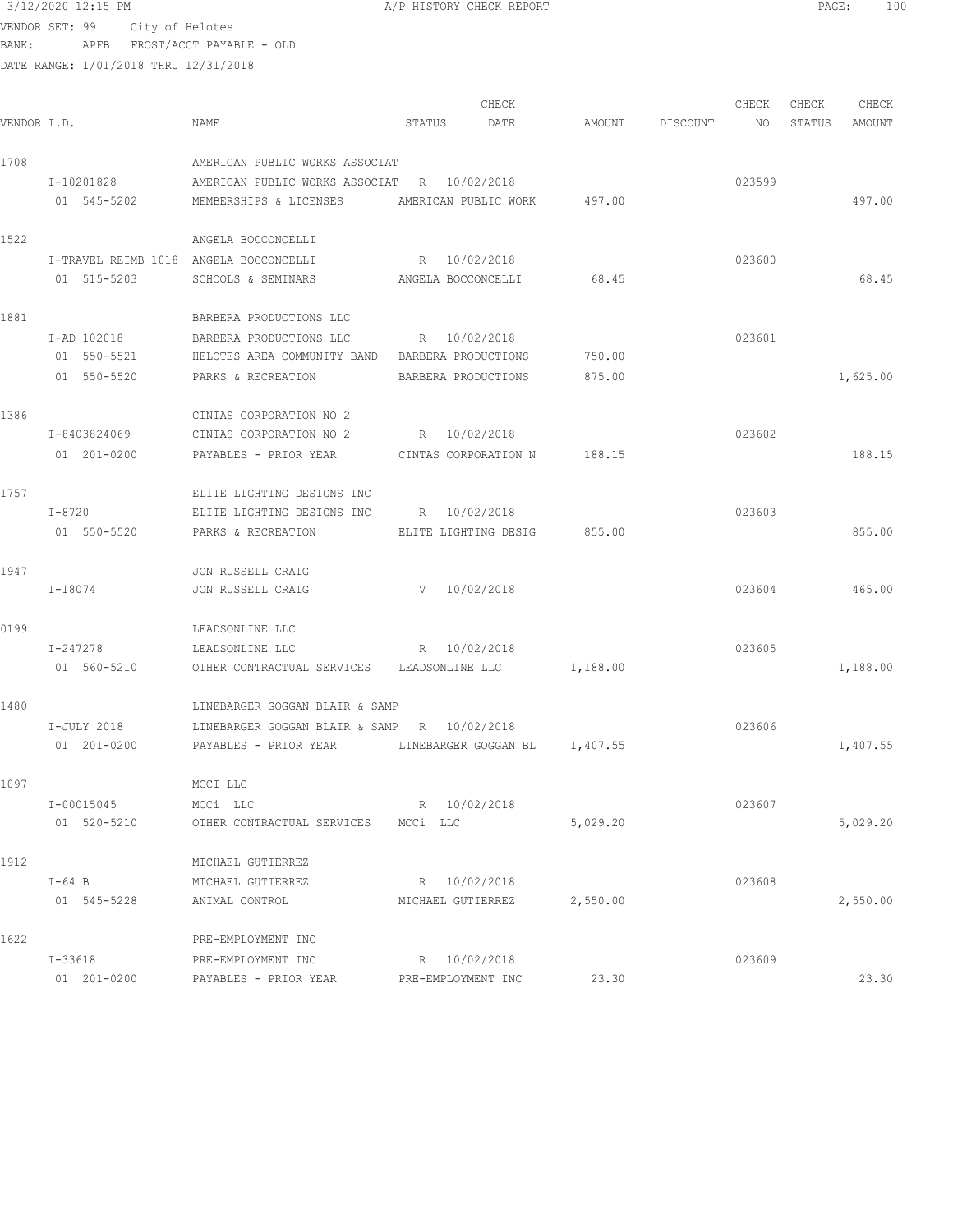3/12/2020 12:15 PM A/P HISTORY CHECK REPORT PAGE: 101 VENDOR SET: 99 City of Helotes

BANK: APFB FROST/ACCT PAYABLE - OLD DATE RANGE: 1/01/2018 THRU 12/31/2018

|             |                      |                                                    |                     | CHECK                        |           |          | CHECK  | CHECK  | CHECK     |
|-------------|----------------------|----------------------------------------------------|---------------------|------------------------------|-----------|----------|--------|--------|-----------|
| VENDOR I.D. |                      | NAME                                               | STATUS              | DATE                         | AMOUNT    | DISCOUNT | NO     | STATUS | AMOUNT    |
| 1403        |                      | SERVICE UNIFORM RENTAL                             |                     |                              |           |          |        |        |           |
|             | I-1694387            | SERVICE UNIFORM RENTAL                             |                     | R 10/02/2018                 |           |          | 023610 |        |           |
|             | 01 201-0200          | PAYABLES - PRIOR YEAR                              |                     | SERVICE UNIFORM RENT         | 136.58    |          |        |        | 136.58    |
| 0489        |                      | TIETZE PLUMBING INC                                |                     |                              |           |          |        |        |           |
|             | I-13371              | TIETZE PLUMBING INC                                |                     | R 10/02/2018                 |           |          | 023611 |        |           |
|             | 01 201-0200          | PAYABLES - PRIOR YEAR                              | TIETZE PLUMBING INC |                              | 248.00    |          |        |        | 248.00    |
| 0764        |                      | TYLER TECHNOLOGIES INC                             |                     |                              |           |          |        |        |           |
|             | I-025232993          | TYLER TECHNOLOGIES INC                             | R 10/02/2018        |                              |           |          | 023612 |        |           |
|             | 01 510-5305          | TECHNOLOGY & EQUIPMENT                             |                     | TYLER TECHNOLOGIES I         | 686.65    |          |        |        | 686.65    |
| 0159        |                      | UTILITY DATA SYSTEMS INC                           |                     |                              |           |          |        |        |           |
|             | I-17159              | UTILITY DATA SYSTEMS INC                           |                     | R 10/02/2018                 |           |          | 023613 |        |           |
|             | 01 530-5224          | SOFTWARE & HARDWARE                                |                     | UTILITY DATA SYSTEMS         | 3,180.00  |          |        |        | 3,180.00  |
| 0114        |                      | VFIS OF TEXAS INC                                  |                     |                              |           |          |        |        |           |
|             | I-44211              | VFIS OF TEXAS INC                                  |                     | R 10/02/2018                 |           |          | 023614 |        |           |
|             | 01 510-5401          | INSURANCES                                         | VFIS OF TEXAS INC   |                              | 7,804.00  |          |        |        | 7,804.00  |
| 1476        |                      | BEXAR COUNTY CLERK                                 |                     |                              |           |          |        |        |           |
|             | I-LI5830             | BEXAR COUNTY CLERK                                 | R                   | 9/30/2018                    |           |          | 023619 |        |           |
|             | 01 560-5302          | OPERATING SUPPLIES                                 |                     | BEXAR COUNTY CLERK           | 99.00     |          |        |        | 99.00     |
| 0029        |                      | BRUCE C BEALOR                                     |                     |                              |           |          |        |        |           |
|             | I-SEPTEMBER 2018     | BRUCE C BEALOR                                     | R                   | 9/30/2018                    |           |          | 023620 |        |           |
|             | 01 510-5231          | BUILDING OFFICIAL                                  | BRUCE C BEALOR      |                              | 10,665.00 |          |        |        | 10,665.00 |
| 0042        |                      | CITY PUBLIC SERVICE                                |                     |                              |           |          |        |        |           |
|             | I-3000530099 1018    | CITY PUBLIC SERVICE                                | R                   | 9/30/2018                    |           |          | 023621 |        |           |
|             | 01 550-5239          | ELECTRIC                                           |                     | CITY PUBLIC SERVICE          | 1,271.29  |          |        |        |           |
|             | I-3000819534 1018    | CITY PUBLIC SERVICE                                | R                   | 9/30/2018                    |           |          | 023621 |        |           |
|             | 01 550-5239          | ELECTRIC                                           |                     | CITY PUBLIC SERVICE          | 42.42     |          |        |        |           |
|             | I-3001085347 1018    | CITY PUBLIC SERVICE                                | R                   | 9/30/2018                    |           |          | 023621 |        |           |
|             | 01 550-5239          | ELECTRIC                                           |                     | CITY PUBLIC SERVICE          | 566.19    |          |        |        |           |
|             |                      | I-3002417564 1018 CITY PUBLIC SERVICE              | R                   | 9/30/2018                    |           |          | 023621 |        |           |
|             | 01 550-5239          | ELECTRIC                                           |                     | CITY PUBLIC SERVICE          | 641.85    |          |        |        |           |
|             |                      | I-3002452349 1018 CITY PUBLIC SERVICE              |                     | R 9/30/2018                  |           |          | 023621 |        |           |
|             | 01 550-5239          | ELECTRIC                                           |                     | CITY PUBLIC SERVICE 1,082.92 |           |          |        |        |           |
|             |                      | I-3002471776 1018 CITY PUBLIC SERVICE              |                     | R 9/30/2018                  |           |          | 023621 |        |           |
|             | 01 550-5239 ELECTRIC |                                                    |                     | CITY PUBLIC SERVICE 1,599.30 |           |          |        |        |           |
|             |                      | I-3002501943 1018 CITY PUBLIC SERVICE              | R 9/30/2018         |                              |           |          | 023621 |        |           |
|             | 01 550-5239          | ELECTRIC                                           |                     | CITY PUBLIC SERVICE 11.45    |           |          |        |        |           |
|             |                      | I-3002510668 10018 CITY PUBLIC SERVICE R 9/30/2018 |                     |                              |           |          | 023621 |        |           |
|             | 01 550-5239          | ELECTRIC                                           |                     | CITY PUBLIC SERVICE 10.04    |           |          |        |        |           |
|             | I-3002510675 1018    | CITY PUBLIC SERVICE R 9/30/2018                    |                     |                              |           |          | 023621 |        |           |
|             | 01 550-5239          | ELECTRIC<br>I-3002530708 1018 CITY PUBLIC SERVICE  | R 9/30/2018         | CITY PUBLIC SERVICE 8.84     |           |          | 023621 |        |           |
|             |                      |                                                    |                     |                              |           |          |        |        |           |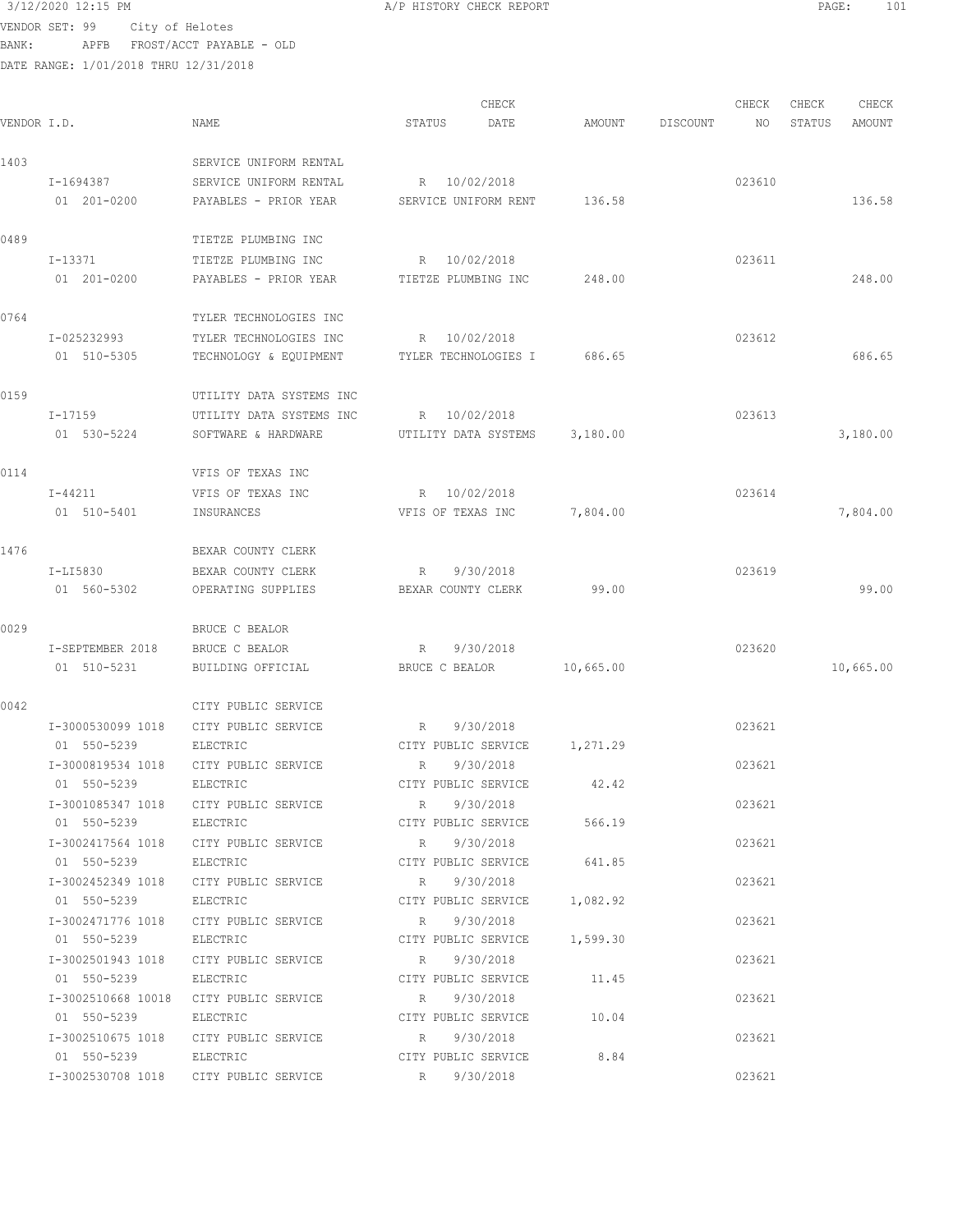VENDOR SET: 99 City of Helotes BANK: APFB FROST/ACCT PAYABLE - OLD

|             |                                |                                                      |                     | CHECK                       |                 | CHECK  | CHECK  | CHECK    |
|-------------|--------------------------------|------------------------------------------------------|---------------------|-----------------------------|-----------------|--------|--------|----------|
| VENDOR I.D. |                                | NAME                                                 | STATUS              | DATE                        | AMOUNT DISCOUNT | NO.    | STATUS | AMOUNT   |
| 0042        |                                | CITY PUBLIC SERVICE CONT                             |                     |                             |                 |        |        |          |
|             |                                | I-3002530708 1018 CITY PUBLIC SERVICE                | R 9/30/2018         |                             |                 | 023621 |        |          |
|             | 01 550-5239                    | ELECTRIC                                             | CITY PUBLIC SERVICE |                             | 10.04           |        |        |          |
|             | I-3002531134 1018              | CITY PUBLIC SERVICE                                  | R                   | 9/30/2018                   |                 | 023621 |        |          |
|             | 01 550-5239                    | ELECTRIC                                             | CITY PUBLIC SERVICE |                             | 8.84            |        |        |          |
|             | I-3002825167 1018              | CITY PUBLIC SERVICE                                  | R                   | 9/30/2018                   |                 | 023621 |        |          |
|             | 01 550-5239                    | ELECTRIC                                             | CITY PUBLIC SERVICE |                             | 33.39           |        |        |          |
|             | I-3002836202 1018              | CITY PUBLIC SERVICE                                  | R                   | 9/30/2018                   |                 | 023621 |        |          |
|             | 01 550-5239                    | ELECTRIC                                             | CITY PUBLIC SERVICE |                             | 51.41           |        |        |          |
|             | I-3002838864 1018              | CITY PUBLIC SERVICE                                  | R                   | 9/30/2018                   |                 | 023621 |        |          |
|             | 01 550-5239                    | ELECTRIC                                             | CITY PUBLIC SERVICE |                             | 75.47           |        |        |          |
|             | I-3003167893 1018              | CITY PUBLIC SERVICE                                  | R                   | 9/30/2018                   |                 | 023621 |        |          |
|             | 01 550-5239                    | ELECTRIC                                             |                     | CITY PUBLIC SERVICE         | 8.84            |        |        |          |
|             |                                | I-3003381122 1018 CITY PUBLIC SERVICE                | R                   | 9/30/2018                   |                 | 023621 |        |          |
|             | 01 550-5239                    | ELECTRIC                                             |                     | CITY PUBLIC SERVICE         | 50.50           |        |        |          |
|             | I-3003381144 1018              | CITY PUBLIC SERVICE                                  | R                   | 9/30/2018                   |                 | 023621 |        |          |
|             | 01 550-5239                    | ELECTRIC                                             | CITY PUBLIC SERVICE |                             | 42.13           |        |        |          |
|             | I-3004131330 1018              | CITY PUBLIC SERVICE                                  | R 9/30/2018         |                             |                 | 023621 |        |          |
|             | 01 550-5239                    | ELECTRIC                                             |                     | CITY PUBLIC SERVICE         | 48.70           |        |        | 5,563.62 |
| 1241        |                                | COMDATA INC                                          |                     |                             |                 |        |        |          |
|             | I-XY99310042018 FD COMDATA INC |                                                      | R 9/30/2018         |                             |                 | 023623 |        |          |
|             | 01 585-5306                    | MOTOR FUEL & LUBRICANTS COMDATA INC                  |                     |                             | 54.13           |        |        |          |
|             | I-XY99310042018 PD COMDATA INC |                                                      | R 9/30/2018         |                             |                 | 023623 |        |          |
|             | 01 560-5306                    | MOTOR FUEL & LUBRICANT COMDATA INC                   |                     |                             | 211.34          |        |        | 265.47   |
|             |                                |                                                      |                     |                             |                 |        |        |          |
| 0795        |                                | COMPTROLLER OF PUBLIC ACCOUNTS                       |                     |                             |                 |        |        |          |
|             |                                | I-FY18 CHILD SAFETY COMPTROLLER OF PUBLIC ACCOUNTS R |                     | 9/30/2018                   |                 | 023624 |        |          |
|             | 01 530-5330                    | COURT FEES                                           |                     | COMPTROLLER OF PUBLI 112.95 |                 |        |        | 112.95   |
| 1395        |                                | DEZAVALA-SHAVANO VETERINARY CL                       |                     |                             |                 |        |        |          |
|             | I-STMNT 1018                   | DEZAVALA-SHAVANO VETERINARY CL R 9/30/2018           |                     |                             |                 | 023625 |        |          |
|             | 01 545-5228                    | ANIMAL CONTROL DEZAVALA-SHAVANO VET 804.00           |                     |                             |                 |        |        | 804.00   |
| 0060        |                                | GREY FOREST UTILITIES INC                            |                     |                             |                 |        |        |          |
|             |                                | I-1007684800 1018 GREY FOREST UTILITIES INC          | R 9/30/2018         |                             |                 | 023626 |        |          |
|             | 01 550-5238                    | GAS                                                  |                     | GREY FOREST UTILITIE 10.36  |                 |        |        |          |
|             | I-1025023600 1018              | GREY FOREST UTILITIES INC R 9/30/2018                |                     |                             |                 | 023626 |        |          |
|             | 01 550-5238                    | GAS                                                  |                     | GREY FOREST UTILITIE 11.65  |                 |        |        |          |
|             | I-1025024400 1018              | GREY FOREST UTILITIES INC                            | R 9/30/2018         |                             |                 | 023626 |        |          |
|             | 01 550-5238                    | GAS                                                  |                     | GREY FOREST UTILITIE 102.63 |                 |        |        |          |
|             | I-1025025200 1018              | GREY FOREST UTILITIES INC                            | R 9/30/2018         |                             |                 | 023626 |        |          |
|             | 01 550-5238                    | GAS                                                  |                     | GREY FOREST UTILITIE        | 98.79           |        |        |          |
|             |                                | I-1025560200 1018 GREY FOREST UTILITIES INC          | R 9/30/2018         |                             |                 | 023626 |        |          |
|             | 01 550-5238 GAS                |                                                      |                     | GREY FOREST UTILITIE 10.36  |                 |        |        | 233.79   |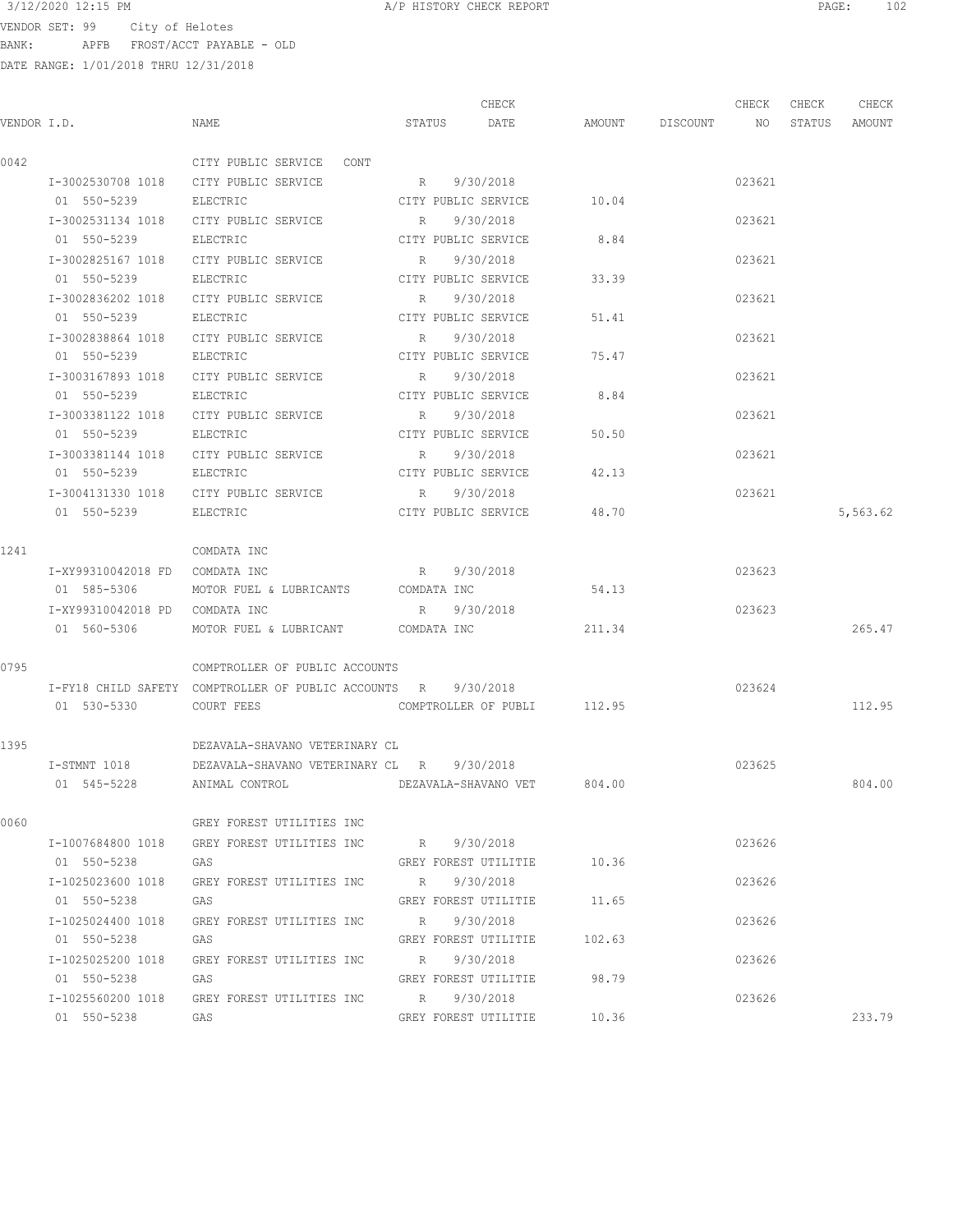3/12/2020 12:15 PM A/P HISTORY CHECK REPORT PAGE: 103 VENDOR SET: 99 City of Helotes BANK: APFB FROST/ACCT PAYABLE - OLD DATE RA

|             | DATE RANGE: 1/01/2018 THRU 12/31/2018 |                                                |        |                                  |        |          |             |                 |                 |
|-------------|---------------------------------------|------------------------------------------------|--------|----------------------------------|--------|----------|-------------|-----------------|-----------------|
| VENDOR I.D. |                                       | NAME                                           | STATUS | CHECK<br>DATE                    | AMOUNT | DISCOUNT | CHECK<br>NO | CHECK<br>STATUS | CHECK<br>AMOUNT |
| 1682        |                                       | HELOTES HUMANE SOCIETY                         |        |                                  |        |          |             |                 |                 |
|             | I-102018                              | HELOTES HUMANE SOCIETY                         | R      | 9/30/2018                        |        |          | 023627      |                 |                 |
|             | 01 545-5228                           | ANIMAL CONTROL                                 |        | HELOTES HUMANE SOCIE             | 462.00 |          |             |                 | 462.00          |
|             |                                       |                                                |        |                                  |        |          |             |                 |                 |
| 1519        |                                       | IHEARTMEDIA & ENTERTAINMENT IN                 |        |                                  |        |          |             |                 |                 |
|             | I-5013098009                          | IHEARTMEDIA & ENTERTAINMENT IN R               |        | 9/30/2018                        |        |          | 023628      |                 |                 |
|             | 01 550-5520                           | PARKS & RECREATION                             |        | IHEARTMEDIA & ENTERT             | 470.00 |          |             |                 | 470.00          |
| 1196        |                                       | MONTY JOE MCGUFFIN                             |        |                                  |        |          |             |                 |                 |
|             | I-SEPTEMBER 2018                      | MONTY JOE MCGUFFIN                             | R      | 9/30/2018                        |        |          | 023629      |                 |                 |
|             | 01 510-5234                           | HEALTH INSPECTOR                               |        | MONTY JOE MCGUFFIN               | 650.00 |          |             |                 | 650.00          |
|             |                                       |                                                |        |                                  |        |          |             |                 |                 |
| 0107        |                                       | OMNIBASE SERVICES INC                          |        |                                  |        |          |             |                 |                 |
|             | I-318121015 1018                      | OMNIBASE SERVICES INC                          | R      | 9/30/2018                        |        |          | 023630      |                 |                 |
|             | 01 405-1020                           | WARRANT FINES                                  |        | OMNIBASE SERVICES IN 444.00      |        |          |             |                 | 444.00          |
| 1261        |                                       | ORKIN COMMERCIAL SERVICES                      |        |                                  |        |          |             |                 |                 |
|             | I-179519585                           | ORKIN COMMERCIAL SERVICES INC R                |        | 9/30/2018                        |        |          | 023631      |                 |                 |
|             | 01 550-5243                           | GROUNDS MAINTENANCE                            |        | ORKIN COMMERCIAL SER             | 250.00 |          |             |                 | 250.00          |
|             |                                       |                                                |        |                                  |        |          |             |                 |                 |
| 0112        |                                       | PRAXAIR DIST INC                               |        |                                  |        |          |             |                 |                 |
|             | I-71262115                            | PRAXAIR DIST INC                               | R      | 9/30/2018                        |        |          | 023632      |                 |                 |
|             | 01 585-5305                           | EQUIPT. PURCHASE & MAINTENANCEPRAXAIR DIST INC |        |                                  | 91.45  |          |             |                 | 91.45           |
| 0191        |                                       | SAN ANTONIO EXPRESS NEWS                       |        |                                  |        |          |             |                 |                 |
|             | I-091152003 918                       | SAN ANTONIO EXPRESS NEWS                       | R      | 9/30/2018                        |        |          | 023633      |                 |                 |
|             | 01 550-5302                           | OPERATING SUPPLIES                             |        | SAN ANTONIO EXPRESS              | 600.00 |          |             |                 | 600.00          |
|             |                                       |                                                |        |                                  |        |          |             |                 |                 |
| 1695        |                                       | STERICYCLE INC                                 |        |                                  |        |          |             |                 |                 |
|             | I-4008097120                          | STERICYCLE INC                                 | R      | 9/30/2018                        |        |          | 023634      |                 |                 |
|             | 01 585-5210                           | OTHER CONTRACTUAL SERVICES STERICYCLE INC      |        |                                  | 126.13 |          |             |                 | 126.13          |
| 0777        |                                       | UNITED SITE SERVICES                           |        |                                  |        |          |             |                 |                 |
|             | I-1147402024                          | UNITED SITE SERVICES OF TEXAS R 9/30/2018      |        |                                  |        |          | 023635      |                 |                 |
|             | 01 550-5520                           | PARKS & RECREATION                             |        | UNITED SITE SERVICES             | 315.98 |          |             |                 | 315.98          |
|             |                                       |                                                |        |                                  |        |          |             |                 |                 |
| 1289        |                                       | ZIPS CAR WASH LLC                              |        |                                  |        |          |             |                 |                 |
|             | I-222083157<br>01 545-5501            | ZIPS CAR WASH LLC                              |        | R 9/30/2018<br>ZIPS CAR WASH LLC | 60.00  |          | 023636      |                 | 60.00           |
|             |                                       | VEHICLES & EQUIPMENT                           |        |                                  |        |          |             |                 |                 |
| 1852        |                                       | AIR AUTHORITY LLC                              |        |                                  |        |          |             |                 |                 |
|             | I-79912                               | AIR AUTHORITY LLC                              |        | $V = 10/15/2018$                 |        |          | 023637      |                 |                 |
|             | $I-935621$                            | AIR AUTHORITY LLC                              |        | $V = 10/15/2018$                 |        |          | 023637      |                 | 4,855.76        |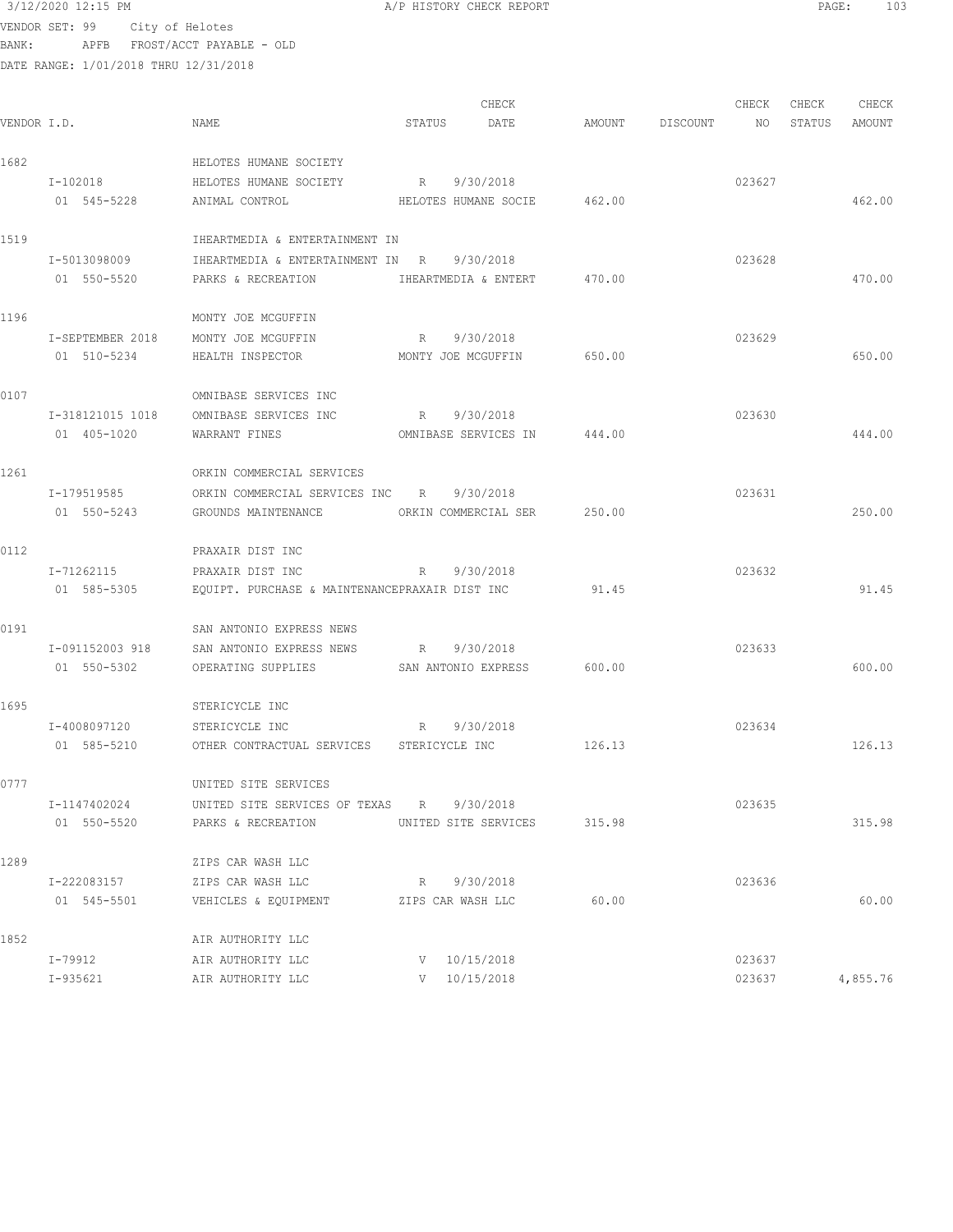VENDOR SET: 99 City of Helotes BANK: APFB FROST/ACCT PAYABLE - OLD

| VENDOR I.D. |                                                                | NAME                                                                                                                             | STATUS | CHECK<br>DATE                  | AMOUNT | DISCOUNT | CHECK<br>NO      | CHECK | CHECK<br>STATUS AMOUNT |
|-------------|----------------------------------------------------------------|----------------------------------------------------------------------------------------------------------------------------------|--------|--------------------------------|--------|----------|------------------|-------|------------------------|
| 1852        |                                                                | AIR AUTHORITY LLC                                                                                                                |        |                                |        |          |                  |       |                        |
|             | M-CHECK                                                        | AIR AUTHORITY LLC                                                                                                                |        | UNPOST V 11/02/2018            |        |          | 023637           |       | 4,855.76CR             |
| 0747        | I-665300<br>01 550-5525                                        | C-6 DISPOSAL SYSTEMS INC<br>C-6 DISPOSAL SYSTEMS INC                                                                             |        | R 10/15/2018                   | 75.00  |          | 023638           |       | 75.00                  |
| 0795        | I-TEMP LIC 110318<br>01 550-5525                               | COMPTROLLER OF PUBLIC ACCOUNTS<br>COMPTROLLER OF PUBLIC ACCOUNTS R 10/15/2018<br>MARKETPLACE @ OTHSD COMPTROLLER OF PUBLI 231.00 |        |                                |        |          | 023639           |       | 231.00                 |
| 1950        | I-0012012<br>01 550-5520                                       | DIXIE FLAG AND BANNER COMPANY<br>DIXIE FLAG AND BANNER COMPANY R 10/15/2018<br>PARKS & RECREATION                                |        | DIXIE FLAG AND BANNE           | 231.00 |          | 023640           |       | 231.00                 |
| 1523        | I-19019<br>01 510-5302                                         | ELIGIBILITY TRACKING CALCULATO<br>ELIGIBILITY TRACKING CALCULATO R 10/15/2018<br>OPERATING SUPPLIES                              |        | ELIGIBILITY TRACKING           | 150.00 |          | 023641           |       | 150.00                 |
| 1886        | I-1582294<br>01 580-5312                                       | FORD MOTOR CREDIT COMPANY LLC<br>FORD CREDIT DEPT 67-434<br>VEHICLES & RELATED EXP. FORD CREDIT DEPT 67- 7,130.02                |        | R 10/15/2018                   |        |          | 023642           |       | 7,130.02               |
| 1583        | I-1813905<br>01 580-5305                                       | HEAT SAFETY EQUIPMENT LLC<br>HEAT SAFETY EQUIPMENT LLC R 10/15/2018<br>EQUIPT. PURCHASE / MAINTENANCEHEAT SAFETY EQUIPMEN 300.00 |        |                                |        |          | 023643           |       | 300.00                 |
| 1195        | I-143478 EMT UPGRADE KEATON MATTICK<br>01 585-5202             | KEATON MATTICK<br>MEMBERSHIPS & LICENSES                                                                                         |        | R 10/15/2018<br>KEATON MATTICK | 126.00 |          | 023644           |       | 126.00                 |
| 0097        | $I - 5384$                                                     | THOMAS PATRICK JOHNSON<br>MAVERICK ELECTRIC<br>01 550-5241 BUILDING MAINTENANCE MAVERICK ELECTRIC 225.00                         |        | R 10/15/2018                   |        |          | 023645           |       | 225.00                 |
| 0793        | I-211896367001<br>01 530-5222                                  | OFFICE DEPOT INC<br>OFFICE DEPOT<br>OPERATIONAL SUPPLIES OFFICE DEPOT                                                            |        | R 10/15/2018                   | 281.99 |          | 023646           |       |                        |
|             | I-212837020001 OFFICE DEPOT<br>I-212837401001                  | 01 510-5301 OFFICE SUPPLIES OFFICE DEPOT<br>OFFICE DEPOT R 10/15/2018<br>OFFICE SUPPLIES OFFICE DEPOT 118.12                     |        | R 10/15/2018                   | 47.29  |          | 023646<br>023646 |       |                        |
|             | 01 510-5301<br>I-212837402001<br>01 510-5301<br>I-212841163001 | OFFICE DEPOT R 10/15/2018<br>OFFICE SUPPLIES<br>OFFICE DEPOT                                                                     |        | OFFICE DEPOT<br>R 10/15/2018   | 12.99  |          | 023646<br>023646 |       |                        |
|             | 01 510-5301<br>I-212843604001                                  | OFFICE SUPPLIES<br>OFFICE DEPOT                                                                                                  |        | OFFICE DEPOT<br>R 10/15/2018   | 101.00 |          | 023646           |       |                        |
|             | 01 550-5521<br>I-212843742001                                  | HELOTES AREA COMMUNITY BAND OFFICE DEPOT<br>R 10/15/2018<br>OFFICE DEPOT                                                         |        |                                | 41.99  |          | 023646           |       |                        |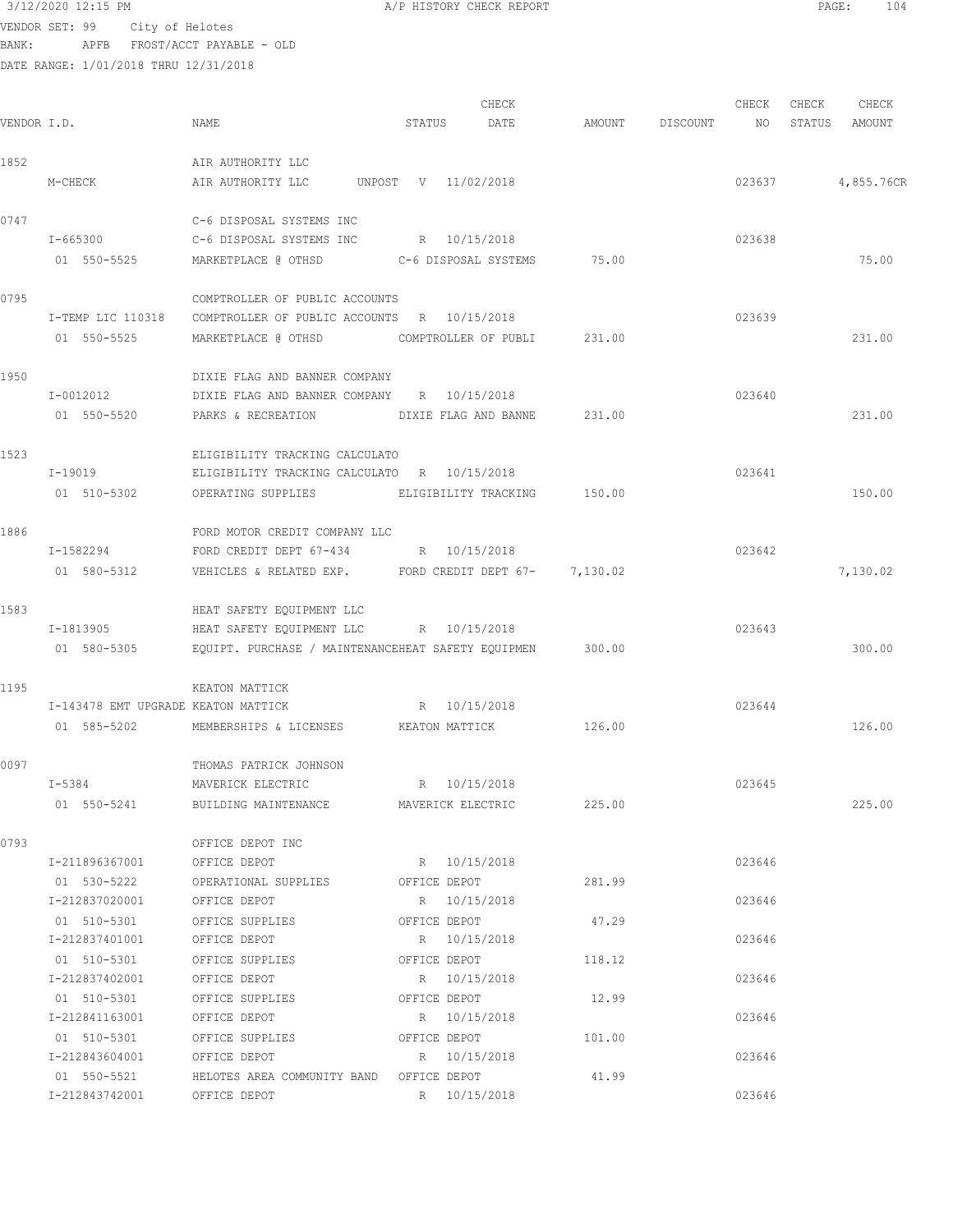| 3/12/2020 12:15 PM |                                         | A/P HISTORY CHECK REPORT | PAGE: | 105 |
|--------------------|-----------------------------------------|--------------------------|-------|-----|
|                    | VENDOR SET: 99 City of Helotes          |                          |       |     |
| <b>DANK •</b>      | חזה – הזמגיאס ה <i>יחיח</i> ו/הפתח המסת |                          |       |     |

| VENDOR I.D. |                    | NAME                                                             | STATUS            | CHECK<br>DATE               |                              | AMOUNT DISCOUNT NO STATUS AMOUNT | CHECK  | CHECK | CHECK     |
|-------------|--------------------|------------------------------------------------------------------|-------------------|-----------------------------|------------------------------|----------------------------------|--------|-------|-----------|
| 0793        |                    | OFFICE DEPOT INC CONT                                            |                   |                             |                              |                                  |        |       |           |
|             | I-212843742001     | OFFICE DEPOT                                                     | R 10/15/2018      |                             |                              |                                  | 023646 |       |           |
|             | 01 550-5521        | HELOTES AREA COMMUNITY BAND OFFICE DEPOT                         |                   |                             | 74.66                        |                                  |        |       | 678.04    |
| 0809        |                    | RX TECHNOLOGY                                                    |                   |                             |                              |                                  |        |       |           |
|             | I-96020            | RX TECHNOLOGY INC                                                | R 10/15/2018      |                             |                              |                                  | 023647 |       |           |
|             | 01 510-5214        | COMPUTER CONTRACTS                                               | RX TECHNOLOGY INC |                             | 174.00                       |                                  |        |       |           |
|             | I-97130            | RX TECHNOLOGY INC                                                | R 10/15/2018      |                             |                              |                                  | 023647 |       |           |
|             | 01 510-5214        | COMPUTER CONTRACTS                                               | RX TECHNOLOGY INC |                             | 1,200.00                     |                                  |        |       |           |
|             | I-97131            | RX TECHNOLOGY INC                                                | R 10/15/2018      |                             |                              |                                  | 023647 |       |           |
|             | 01 510-5214        | COMPUTER CONTRACTS                                               |                   | RX TECHNOLOGY INC 4,838.00  |                              |                                  |        |       | 6, 212.00 |
| 0121        |                    | SAN ANTONIO WATER SYSTEMS                                        |                   |                             |                              |                                  |        |       |           |
|             |                    | I-01414030001 1018 SAN ANTONIO WATER SYSTEMS                     | R 10/15/2018      |                             |                              |                                  | 023648 |       |           |
|             | 01 550-5237        | WATER                                                            |                   | SAN ANTONIO WATER SY 404.82 |                              |                                  |        |       |           |
|             | I-01447360001 1018 | SAN ANTONIO WATER SYSTEMS                                        | R 10/15/2018      |                             |                              |                                  | 023648 |       |           |
|             | 01 550-5237        | WATER                                                            |                   | SAN ANTONIO WATER SY        | 274.95                       |                                  |        |       |           |
|             | I-01447390001 1018 | SAN ANTONIO WATER SYSTEMS                                        | R 10/15/2018      |                             |                              |                                  | 023648 |       |           |
|             | 01 550-5237        | WATER                                                            |                   | SAN ANTONIO WATER SY 834.32 |                              |                                  |        |       |           |
|             |                    | I-27172310001 1018 SAN ANTONIO WATER SYSTEMS                     | R 10/15/2018      |                             |                              |                                  | 023648 |       |           |
|             | 01 550-5237        | WATER                                                            |                   | SAN ANTONIO WATER SY 33.31  |                              |                                  |        |       | 1,547.40  |
| 1403        |                    | SERVICE UNIFORM RENTAL                                           |                   |                             |                              |                                  |        |       |           |
|             | I-1695332          | SERVICE UNIFORM RENTAL                                           | R 10/15/2018      |                             |                              |                                  | 023649 |       |           |
|             | 01 550-5241        | BUILDING MAINTENANCE                                             |                   | SERVICE UNIFORM RENT        | 46.51                        |                                  |        |       |           |
|             | 01 545-5324        | UNIFORM ALLOWANCE SERVICE UNIFORM RENT                           |                   |                             | 50.23                        |                                  |        |       |           |
|             | I-1696249          | SERVICE UNIFORM RENTAL                                           | R 10/15/2018      |                             |                              |                                  | 023649 |       |           |
|             | 01 545-5324        | UNIFORM ALLOWANCE                                                |                   | SERVICE UNIFORM RENT        | 50.23                        |                                  |        |       |           |
|             | 01 550-5241        | BUILDING MAINTENANCE SERVICE UNIFORM RENT                        |                   |                             | 44.76                        |                                  |        |       | 191.73    |
| 1216        |                    | TEXAS COMMISSION ON FIRE PROTE                                   |                   |                             |                              |                                  |        |       |           |
|             | I-28486            | TEXAS COMMISSION ON FIRE PROTE R 10/15/2018                      |                   |                             |                              |                                  | 023650 |       |           |
|             | 01 580-5202        | MEMBERSHIPS & LICENSES                                           |                   |                             | TEXAS COMMISSION ON 1,125.00 |                                  |        |       | 1,125.00  |
| 0204        |                    | TEXAS MUNICIPAL CLERKS CERTIFI                                   |                   |                             |                              |                                  |        |       |           |
|             |                    | I-TMC HANDBOOK 11 ED TEXAS MUNICIPAL CLERKS CERTIFI R 10/15/2018 |                   |                             |                              |                                  | 023651 |       |           |
|             |                    | 01 520-5203 SCHOOLS & SEMINARS TEXAS MUNICIPAL CLER 112.50       |                   |                             |                              |                                  |        |       | 112.50    |
| 0489        |                    | TIETZE PLUMBING INC                                              |                   |                             |                              |                                  |        |       |           |
|             |                    | I-13448 TIETZE PLUMBING INC                                      | R 10/15/2018      |                             |                              |                                  | 023652 |       |           |
|             |                    | 01 550-5241 BUILDING MAINTENANCE TIETZE PLUMBING INC 185.00      |                   |                             |                              |                                  |        |       | 185.00    |
| 0145        |                    | TIME WARNER CABLE SAN ANTONIO                                    |                   |                             |                              |                                  |        |       |           |
|             | I-0039133100718    | TIME WARNER CABLE SAN ANTONIO R 10/15/2018                       |                   |                             |                              |                                  | 023653 |       |           |
|             | 01 550-5245        | INTERNET & CABLE                                                 |                   | TIME WARNER CABLE SA        | 550.26                       |                                  |        |       | 550.26    |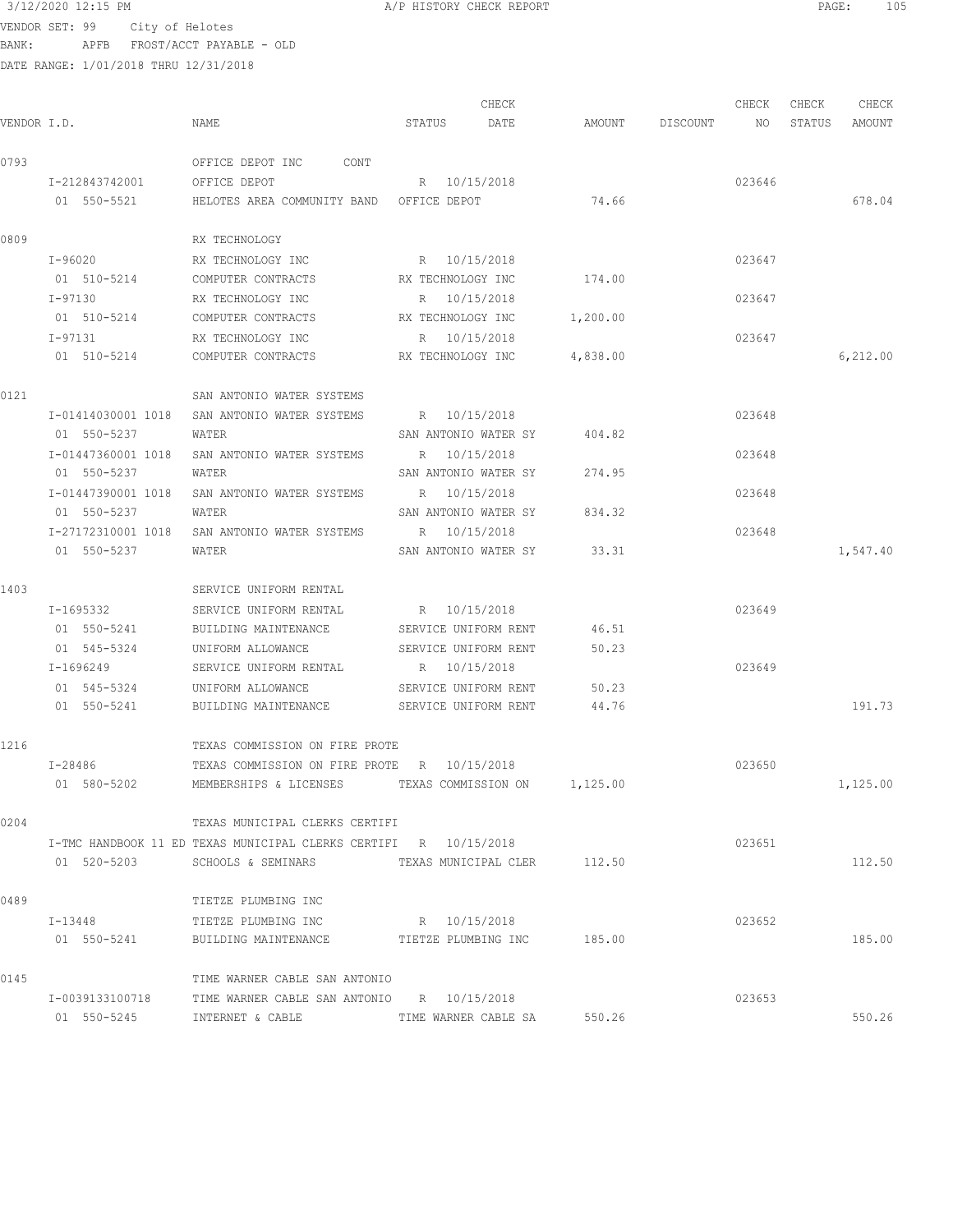$3/12/2020$  12:15 PM  $A/P$  HISTORY CHECK REPORT  $PAGE:$  106 VENDOR SET: 99 City of Helotes

BANK: APFB FROST/ACCT PAYABLE - OLD

|             |              |                                                      |                      | CHECK                |                                 | CHECK  | CHECK  | CHECK      |
|-------------|--------------|------------------------------------------------------|----------------------|----------------------|---------------------------------|--------|--------|------------|
| VENDOR I.D. |              | NAME                                                 | STATUS               | DATE                 | AMOUNT DISCOUNT NO              |        | STATUS | AMOUNT     |
| 0148        |              | TML INTERGOVERNMENTAL RISK POO                       |                      |                      |                                 |        |        |            |
|             | I-8099 1018  | TML INTERGOVERNMENTAL RISK POO R 10/15/2018          |                      |                      |                                 | 023654 |        |            |
|             | 01 510-5107  | WORKER'S COMPENSATION TML INTERGOVERNMENTA 69,445.00 |                      |                      |                                 |        |        |            |
|             | 01 510-5401  | INSURANCES                                           |                      |                      | TML INTERGOVERNMENTA 102,389.38 |        |        | 171,834.38 |
| 1949        |              | TOTAL ADMINISTRATIVE SERVICE C                       |                      |                      |                                 |        |        |            |
|             | I-IN1356372  | TOTAL ADMINISTRATIVE SERVICE C R 10/15/2018          |                      |                      |                                 | 023655 |        |            |
|             | 01 535-5201  | COBRA                                                |                      |                      | TOTAL ADMINISTRATIVE 100.00     |        |        |            |
|             | I-IN1356561  | TOTAL ADMINISTRATIVE SERVICE C R 10/15/2018          |                      |                      |                                 | 023655 |        |            |
|             | 01 535-5201  | COBRA                                                |                      |                      | TOTAL ADMINISTRATIVE 312.00     |        |        | 412.00     |
| 1924        |              | TYCO FIRE & SECURITY US MANAGE                       |                      |                      |                                 |        |        |            |
|             | I-31330069   | TYCO FIRE & SECURITY US MANAGE R 10/15/2018          |                      |                      |                                 | 023656 |        |            |
|             | 01 550-5241  | BUILDING MAINTENANCE                                 |                      | TYCO FIRE & SECURITY | 615.00                          |        |        |            |
|             | I-31330071   | TYCO FIRE & SECURITY US MANAGE R 10/15/2018          |                      |                      |                                 | 023656 |        |            |
|             | 01 550-5241  | BUILDING MAINTENANCE TYCO FIRE & SECURITY 374.10     |                      |                      |                                 |        |        | 989.10     |
| 0777        |              | UNITED SITE SERVICES                                 |                      |                      |                                 |        |        |            |
|             | I-1147409288 | UNITED SITE SERVICES OF TEXAS R 10/15/2018           |                      |                      |                                 | 023657 |        |            |
|             | 01 550-5520  | PARKS & RECREATION                                   | UNITED SITE SERVICES |                      | 142.48                          |        |        |            |
|             | I-1147422262 | UNITED SITE SERVICES OF TEXAS R 10/15/2018           |                      |                      |                                 | 023657 |        |            |
|             | 01 550-5520  | PARKS & RECREATION                                   |                      |                      | UNITED SITE SERVICES 145.82     |        |        | 288.30     |
| 1177        |              | UNIVERSITY OF TEXAS HEALTH SCI                       |                      |                      |                                 |        |        |            |
|             | I-FY181903   | UNIVERSITY OF TEXAS HEALTH SCI R 10/15/2018          |                      |                      |                                 | 023658 |        |            |
|             | 01 585-5211  | MEDICAL DIRECTION UNIVERSITY OF TEXAS 4,097.73       |                      |                      |                                 |        |        | 4,097.73   |
| 0921        |              | VANGUARD CLEANING SYSTEM INC                         |                      |                      |                                 |        |        |            |
|             | I-SA81253    | VANGUARD CLEANING SYSTEM INC R 10/15/2018            |                      |                      |                                 | 023659 |        |            |
|             | 01 550-5242  | CITY CUSTODIAN <b>WANGUARD CLEANING SY</b> 475.00    |                      |                      |                                 |        |        |            |
|             | I-SA81254    | VANGUARD CLEANING SYSTEM INC R 10/15/2018            |                      |                      |                                 | 023659 |        |            |
|             | 01 550-5242  | VANGUARD CLEANING SY 90.30<br>CITY CUSTODIAN         |                      |                      |                                 |        |        |            |
|             | I-SA81255    | VANGUARD CLEANING SYSTEM INC R 10/15/2018            |                      |                      |                                 | 023659 |        |            |
|             | 01 550-5242  | CITY CUSTODIAN                                       | VANGUARD CLEANING SY |                      | 361.00                          |        |        |            |
|             | I-SA81256    | VANGUARD CLEANING SYSTEM INC R 10/15/2018            |                      |                      |                                 | 023659 |        |            |
|             | 01 550-5242  | CITY CUSTODIAN                                       |                      | VANGUARD CLEANING SY | 140.00                          |        |        | 1,066.30   |
| 1476        |              | BEXAR COUNTY CLERK                                   |                      |                      |                                 |        |        |            |
|             | I-LI5829     | BEXAR COUNTY CLERK                                   | R 9/30/2018          |                      |                                 | 023660 |        |            |
|             | 01 560-5302  | OPERATING SUPPLIES                                   | BEXAR COUNTY CLERK   |                      | 60.00                           |        |        |            |
|             | I-LI5893     | BEXAR COUNTY CLERK                                   | R 9/30/2018          |                      |                                 | 023660 |        |            |
|             | 01 560-5302  | OPERATING SUPPLIES                                   | BEXAR COUNTY CLERK   |                      | 60.00                           |        |        |            |
|             | I-LI5894     | BEXAR COUNTY CLERK                                   | R 9/30/2018          |                      |                                 | 023660 |        |            |
|             | 01 560-5302  | OPERATING SUPPLIES                                   | BEXAR COUNTY CLERK   |                      | 60.00                           |        |        |            |
|             | I-LI5895     | BEXAR COUNTY CLERK                                   | R 9/30/2018          |                      |                                 | 023660 |        |            |
|             |              | 01 560-5302 OPERATING SUPPLIES                       |                      | BEXAR COUNTY CLERK   | 138.00                          |        |        | 318.00     |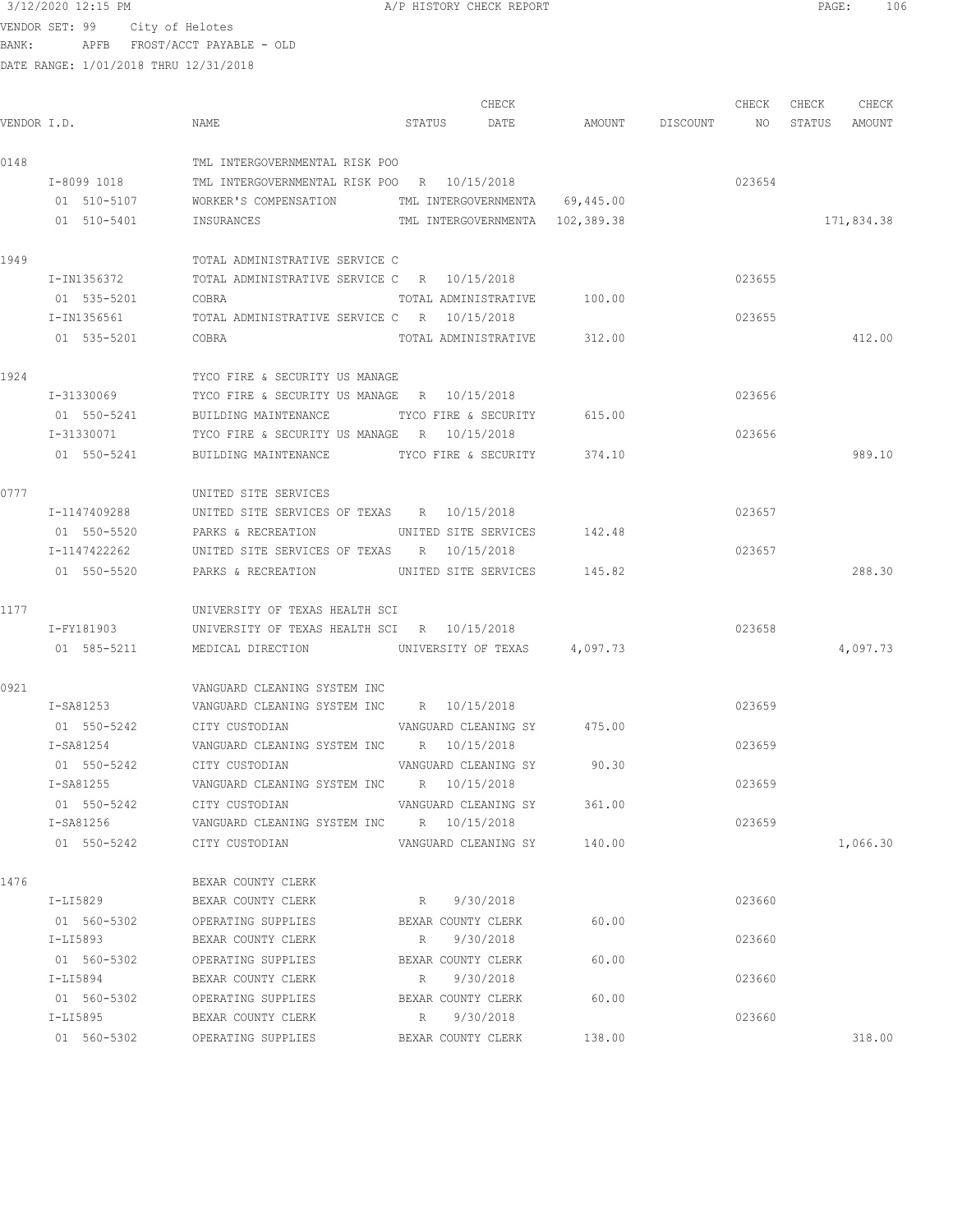|             | DATE RANGE: 1/01/2018 THRU 12/31/2018 |                                                              |                               |        |                    |        |               |          |
|-------------|---------------------------------------|--------------------------------------------------------------|-------------------------------|--------|--------------------|--------|---------------|----------|
|             |                                       |                                                              | CHECK                         |        |                    | CHECK  | CHECK         | CHECK    |
| VENDOR I.D. |                                       | NAME                                                         | STATUS DATE                   |        | AMOUNT DISCOUNT NO |        | STATUS AMOUNT |          |
| 0643        |                                       | DAVIDSON & TROILO REAM & GARZA                               |                               |        |                    |        |               |          |
|             | I-18843                               | DAVIDSON & TROILO REAM & GARZA R 9/30/2018                   |                               |        |                    | 023661 |               |          |
|             | 01 530-5221                           | PROSECUTOR                                                   | DAVIDSON & TROILO RE 2,392.80 |        |                    |        |               |          |
|             | I-18846                               | DAVIDSON & TROILO REAM & GARZA R                             | 9/30/2018                     |        |                    | 023661 |               |          |
|             | 01 510-5206 CITY ATTORNEY             |                                                              | DAVIDSON & TROILO RE 1,565.29 |        |                    |        |               | 3,958.09 |
| 0166        |                                       | LEXISNEXIS RISK DATA MNGMNT IN                               |                               |        |                    |        |               |          |
|             |                                       | I-120682120180930 LEXISNEXIS RISK DATA MNGMNT IN R 9/30/2018 |                               |        |                    | 023662 |               |          |
|             | 01 560-5210                           | OTHER CONTRACTUAL SERVICES LEXISNEXIS RISK DATA 115.00       |                               |        |                    |        |               | 115.00   |
| 1943        |                                       | RESCUE RESCUE LLC                                            |                               |        |                    |        |               |          |
|             | I-092820181                           | RESCUE RESCUE LLC                                            | R 9/30/2018                   |        |                    | 023663 |               |          |
|             | 01 580-5322                           | VEHICLE MAINTENANCE                                          | RESCUE RESCUE LLC 3,829.76    |        |                    |        |               | 3,829.76 |
| 0931        |                                       | RICHARDS TOWING                                              |                               |        |                    |        |               |          |
|             | I-4011                                | RICHARD'S TOWING                                             | V 9/30/2018                   |        |                    | 023664 |               |          |
|             | I-4012                                | RICHARD'S TOWING                                             | V 9/30/2018                   |        |                    | 023664 |               | 2,965.00 |
| 0624        |                                       | THOMAS SCHOOLCRAFT                                           |                               |        |                    |        |               |          |
|             |                                       | I-3RD & 4TH QTR REIM THOMAS SCHOOLCRAFT                      | 9/30/2018<br>R                |        |                    | 023665 |               |          |
|             |                                       | 01 500-5326 EXPENSE REIMBURSEMENT THOMAS SCHOOLCRAFT         |                               | 892.34 |                    |        |               | 892.34   |
| 0467        |                                       | A T & T INC                                                  |                               |        |                    |        |               |          |
|             | I-24842507 1018                       | A T & T INC                                                  | R 10/17/2018                  |        |                    | 023666 |               |          |
|             | 01 550-5240                           | TELEPHONE                                                    | A T & T INC                   | 640.01 |                    |        |               |          |
|             | I-69703846 1018                       | A T & T INC                                                  | R 10/17/2018                  |        |                    | 023666 |               |          |
|             | 01 550-5240                           | TELEPHONE                                                    | A T & T INC                   | 34.10  |                    |        |               |          |
|             | I-90933842                            | A T & T INC                                                  | R 10/17/2018                  |        |                    | 023666 |               |          |
|             | 01 550-5240                           | TELEPHONE                                                    | A T & T INC                   | 84.81  |                    |        |               | 758.92   |
| 1676        |                                       | APCO INTERNATIONAL                                           |                               |        |                    |        |               |          |
|             | I-553968                              | APCO INTERNATIONAL                                           | R 10/17/2018                  |        |                    | 023667 |               |          |
|             | 01 515-5203                           | SCHOOLS & SEMINARS                                           | APCO INTERNATIONAL            | 331.00 |                    |        |               | 331.00   |
| 0042        |                                       | CITY PUBLIC SERVICE                                          |                               |        |                    |        |               |          |
|             | I-3003495095 1018                     | CITY PUBLIC SERVICE                                          | R 10/17/2018                  |        |                    | 023668 |               |          |
|             | 01 550-5239                           | ELECTRIC                                                     | CITY PUBLIC SERVICE           | 8.84   |                    |        |               | 8.84     |
| 1918        |                                       | FLEETMATICS USA HOLDINGS INC                                 |                               |        |                    |        |               |          |
|             | I-IN2851613                           | FLEETMATICS USA HOLDINGS INC R 10/17/2018                    |                               |        |                    | 023669 |               |          |
|             | 01 515-5212                           | FLEETMATICS GPS                                              | FLEETMATICS USA HOLD          | 213.33 |                    |        |               |          |
|             | 01 530-5222                           | OPERATIONAL SUPPLIES FLEETMATICS USA HOLD                    |                               | 213.33 |                    |        |               |          |
|             | 01 545-5201                           | COMMUNICATION EQUIPMENT                                      | FLEETMATICS USA HOLD          | 213.33 |                    |        |               |          |

 01 560-5210 OTHER CONTRACTUAL SERVICES FLEETMATICS USA HOLD 213.33 01 580-5210 OTHER CONTRACTUAL SERVICES FLEETMATICS USA HOLD 213.33

01 585-5210 OTHER CONTRACTUAL SERVICES FLEETMATICS USA HOLD 213.35 1,280.00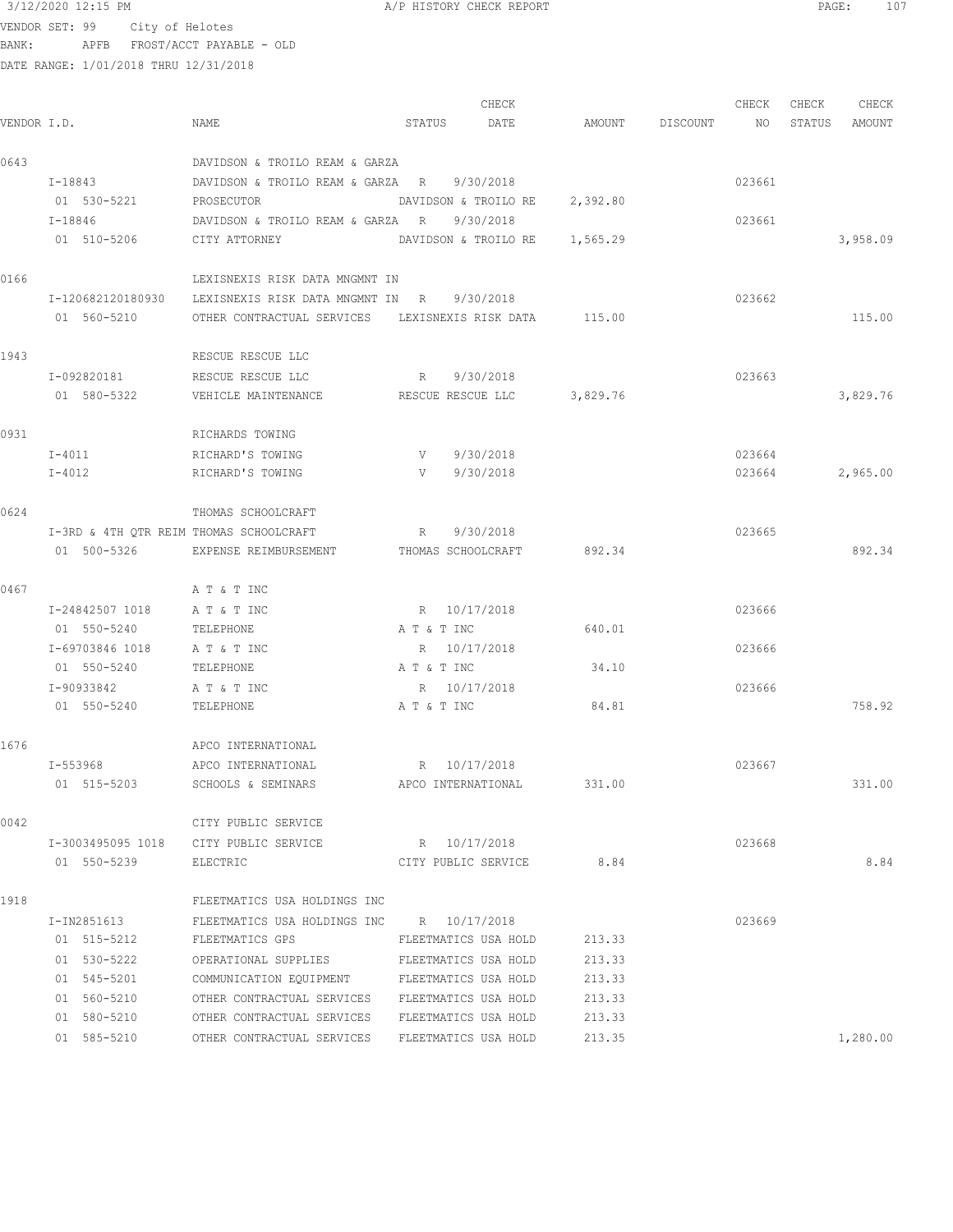### $3/12/2020$  12:15 PM  $A/P$  HISTORY CHECK REPORT  $\blacksquare$  PAGE: 108 VENDOR SET: 99 City of Helotes BANK: APFB FROST/ACCT PAYABLE - OLD DATE RANGE: 1/01/2018 THRU 12/31/2018

|             |                   |                                                    |                      | CHECK      |          |          | CHECK  | CHECK  | CHECK    |
|-------------|-------------------|----------------------------------------------------|----------------------|------------|----------|----------|--------|--------|----------|
| VENDOR I.D. |                   | NAME                                               | STATUS               | DATE       | AMOUNT   | DISCOUNT | NO     | STATUS | AMOUNT   |
| 1583        |                   | HEAT SAFETY EQUIPMENT LLC                          |                      |            |          |          |        |        |          |
|             | I-1813920         | HEAT SAFETY EQUIPMENT LLC                          | R 10/17/2018         |            |          |          | 023670 |        |          |
|             | 01 580-5305       | EQUIPT. PURCHASE / MAINTENANCEHEAT SAFETY EQUIPMEN |                      |            | 130.00   |          |        |        | 130.00   |
|             |                   |                                                    |                      |            |          |          |        |        |          |
| 0427        |                   | MARIO A TREVINO                                    |                      |            |          |          |        |        |          |
|             | I-OCTOBER 20180   | MARIO A TREVINO                                    | R 10/17/2018         |            |          |          | 023671 |        |          |
|             | 01 530-5219       | MUNICIPAL COURT JUDGES MARIO A TREVINO             |                      |            | 800.00   |          |        |        | 800.00   |
| 1588        |                   | SHRED-IT USA LLC                                   |                      |            |          |          |        |        |          |
|             | I-8125794874      | SHRED-IT USA LLC                                   | R 10/17/2018         |            |          |          | 023672 |        |          |
|             | 01 520-5210       | OTHER CONTRACTUAL SERVICES                         | SHRED-IT USA LLC     |            | 70.45    |          |        |        |          |
|             | 01 535-5111       | LONGEVITY                                          | SHRED-IT USA LLC     |            | 60.50    |          |        |        | 130.95   |
|             |                   |                                                    |                      |            |          |          |        |        |          |
| 1658        |                   | SUSTEEN INC                                        |                      |            |          |          |        |        |          |
|             | I-9842271         | SUSTEEN INC                                        | R                    | 10/17/2018 |          |          | 023673 |        |          |
|             | 01 560-5210       | OTHER CONTRACTUAL SERVICES                         | SUSTEEN INC          |            | 995.00   |          |        |        | 995.00   |
| 1924        |                   | TYCO FIRE & SECURITY US MANAGE                     |                      |            |          |          |        |        |          |
|             | I-31226477        | TYCO FIRE & SECURITY US MANAGE R 10/17/2018        |                      |            |          |          | 023674 |        |          |
|             | 01 550-5241       | BUILDING MAINTENANCE                               | TYCO FIRE & SECURITY |            | 4,211.48 |          |        |        | 4,211.48 |
| 1197        |                   | LORI GAYLE CALZONCIT                               |                      |            |          |          |        |        |          |
|             | I-SEPTEMBER 2018  | LORI GAYLE CALZONCIT                               | R                    | 9/30/2018  |          |          | 023675 |        |          |
|             | 01 510-5234       | HEALTH INSPECTOR                                   | LORI GAYLE CALZONCIT |            | 650.00   |          |        |        | 650.00   |
|             |                   |                                                    |                      |            |          |          |        |        |          |
| 1952        |                   | BLUE CROSS BLUE SHIELD OF TX                       |                      |            |          |          |        |        |          |
|             | I-INS PREM 110118 | BLUE CROSS BLUE SHIELD OF TX                       | R                    | 10/29/2018 |          |          | 023676 |        |          |
|             | 01 202-0700       | HEALTH INS PAYABLE                                 | BLUE CROSS BLUE SHIE |            | 5,593.09 |          |        |        |          |
|             | 01 510-5105       | HEALTH INSURANCE                                   | BLUE CROSS BLUE SHIE |            | 953.14   |          |        |        |          |
|             | 01 515-5105       | HEALTH INSURANCE                                   | BLUE CROSS BLUE SHIE |            | 2,925.76 |          |        |        |          |
|             | 01 520-5105       | HEALTH INSURANCE                                   | BLUE CROSS BLUE SHIE |            | 221.70   |          |        |        |          |
|             | 01 530-5105       | HEALTH INSURANCE                                   | BLUE CROSS BLUE SHIE |            | 853.14   |          |        |        |          |
|             | 01 535-5105       | HEALTH INSURANCE                                   | BLUE CROSS BLUE SHIE |            | 587.42   |          |        |        |          |
|             | 01 540-5105       | HEALTH INSURANCE                                   | BLUE CROSS BLUE SHIE |            | 365.72   |          |        |        |          |
|             | 01 545-5105       | HEALTH INSURANCE                                   | BLUE CROSS BLUE SHIE |            | 1,097.16 |          |        |        |          |
|             | 01 560-5105       | HEALTH INSURANCE                                   | BLUE CROSS BLUE SHIE |            | 7,469.76 |          |        |        |          |
|             | 01 580-5105       | HEALTH INSURANCE                                   | BLUE CROSS BLUE SHIE |            | 3,369.80 |          |        |        |          |
|             | 01 585-5105       | HEALTH INSURANCE                                   | BLUE CROSS BLUE SHIE |            | 2,122.63 |          |        |        |          |
|             | 05 510-5113       | BENEFITS                                           | BLUE CROSS BLUE SHIE |            | 365.72   |          |        |        |          |
|             | 01 202-0800       | DENTAL INS PAYABLE                                 | BLUE CROSS BLUE SHIE |            | 1,020.02 |          |        |        |          |
|             | 01 510-5116       | VISION & DENTAL INSURANCE                          | BLUE CROSS BLUE SHIE |            | 69.72    |          |        |        |          |
|             | 01 520-5116       | VISION & DENTAL INSURANCE                          | BLUE CROSS BLUE SHIE |            | 23.24    |          |        |        |          |
|             | 01 530-5116       | VISION & DENTAL INSURANCE                          | BLUE CROSS BLUE SHIE |            | 92.96    |          |        |        |          |
|             | 01 535-5116       | VISION & DENTAL INSURANCE                          | BLUE CROSS BLUE SHIE |            | 46.48    |          |        |        |          |
|             | 01 540-5116       | VISION & DENTAL INSURANCE                          | BLUE CROSS BLUE SHIE |            | 23.24    |          |        |        |          |
|             | 01 545-5116       | VISION & DENTAL INSURANCE                          | BLUE CROSS BLUE SHIE |            | 69.72    |          |        |        |          |
|             | 01 560-5116       | VISION & DENTAL INSURANCE                          | BLUE CROSS BLUE SHIE |            | 511.28   |          |        |        |          |
|             | 01 580-5116       | VISION & DENTAL INSURANCE                          | BLUE CROSS BLUE SHIE |            | 232.40   |          |        |        |          |
|             |                   |                                                    |                      |            |          |          |        |        |          |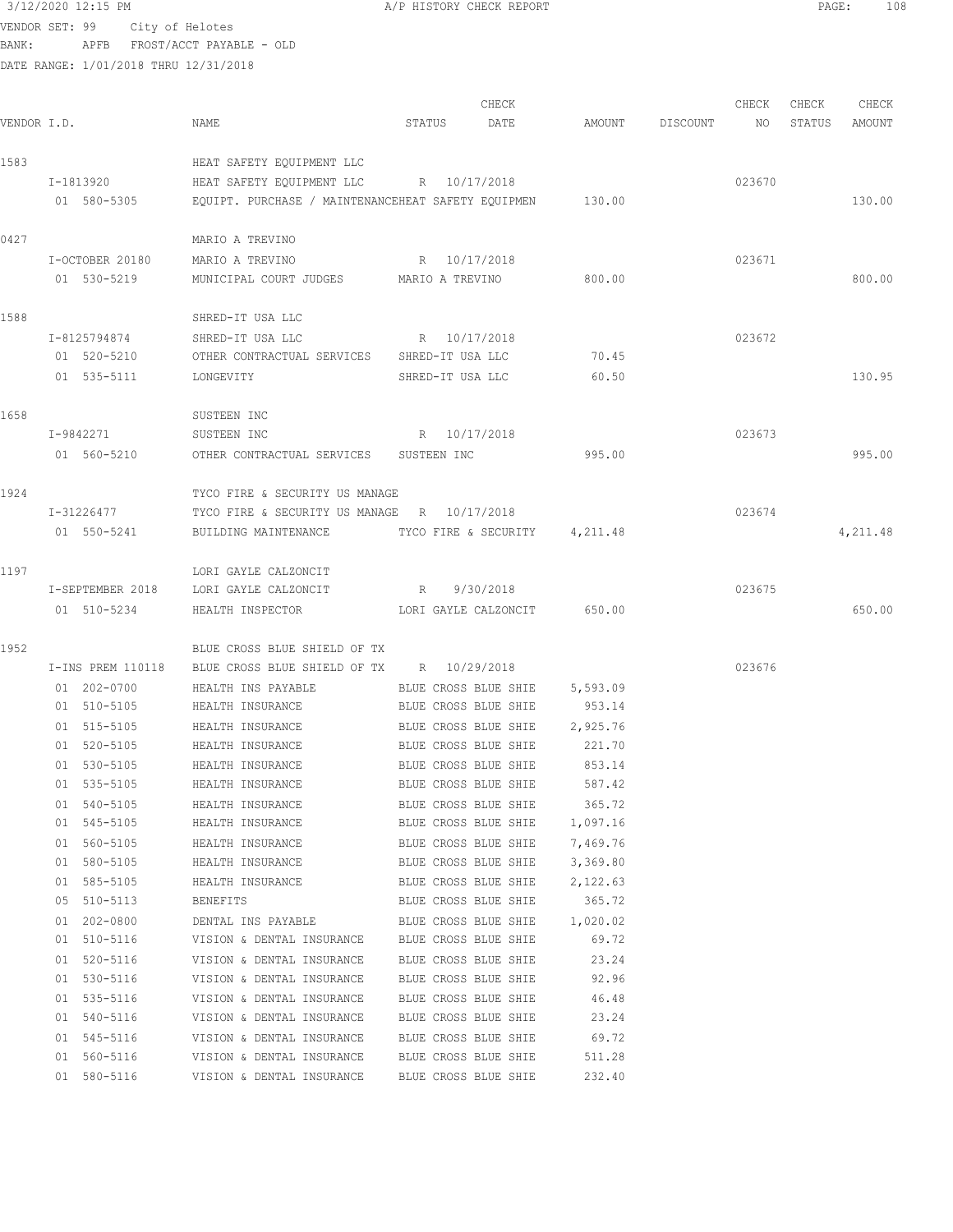|             |                                                                                                      |                                                                |                            | CHECK |          |                 | CHECK  | CHECK  | CHECK     |
|-------------|------------------------------------------------------------------------------------------------------|----------------------------------------------------------------|----------------------------|-------|----------|-----------------|--------|--------|-----------|
| VENDOR I.D. |                                                                                                      | NAME                                                           | STATUS<br>DATE             |       |          | AMOUNT DISCOUNT | NO     | STATUS | AMOUNT    |
| 1952        |                                                                                                      | BLUE CROSS BLUE SHIELDCONT                                     |                            |       |          |                 |        |        |           |
|             |                                                                                                      | I-INS PREM 110118 BLUE CROSS BLUE SHIELD OF TX R 10/29/2018    |                            |       |          |                 | 023676 |        |           |
|             | 01 585-5116                                                                                          | VISION & DENTAL INSURANCE BLUE CROSS BLUE SHIE                 |                            |       | 139.44   |                 |        |        |           |
|             | 05 510-5113                                                                                          | BENEFITS                                                       | BLUE CROSS BLUE SHIE       |       | 123.24   |                 |        |        |           |
|             | 01 515-5116                                                                                          | VISION & DENTAL INSURANCE BLUE CROSS BLUE SHIE                 |                            |       | 185.92   |                 |        |        | 28,462.70 |
| 1953        |                                                                                                      | DEARBORN LIFE INSURANCE COMPAN                                 |                            |       |          |                 |        |        |           |
|             |                                                                                                      | I-PREM INS VIS1118 DEARBORN NATIONAL LIFE INSURAN R 10/29/2018 |                            |       |          |                 | 023679 |        |           |
|             | 01 202-0920                                                                                          | VISION INS PAYABLE THE DEARBORN NATIONAL LI 167.28             |                            |       |          |                 |        |        |           |
|             |                                                                                                      | 01 510-5116 VISION & DENTAL INSURANCE DEARBORN NATIONAL LI     |                            |       | 18.51    |                 |        |        |           |
|             |                                                                                                      | 01 520-5116 VISION & DENTAL INSURANCE DEARBORN NATIONAL LI     |                            |       | 6.17     |                 |        |        |           |
|             | 01 530-5116                                                                                          | VISION & DENTAL INSURANCE DEARBORN NATIONAL LI                 |                            |       | 24.68    |                 |        |        |           |
|             | 01 535-5116                                                                                          | VISION & DENTAL INSURANCE DEARBORN NATIONAL LI                 |                            |       | 12.34    |                 |        |        |           |
|             | 01 540-5116                                                                                          | VISION & DENTAL INSURANCE DEARBORN NATIONAL LI                 |                            |       | 6.17     |                 |        |        |           |
|             | 01 545-5116                                                                                          | VISION & DENTAL INSURANCE                                      | DEARBORN NATIONAL LI       |       | 43.19    |                 |        |        |           |
|             | 01 560-5116                                                                                          | VISION & DENTAL INSURANCE                                      | DEARBORN NATIONAL LI       |       | 135.74   |                 |        |        |           |
|             | 01 580-5116                                                                                          | VISION & DENTAL INSURANCE                                      | DEARBORN NATIONAL LI       |       | 61.70    |                 |        |        |           |
|             | 01 515-5116                                                                                          | VISION & DENTAL INSURANCE                                      | DEARBORN NATIONAL LI       |       | 49.36    |                 |        |        |           |
|             | 01 585-5116                                                                                          | VISION & DENTAL INSURANCE DEARBORN NATIONAL LI                 |                            |       | 37.02    |                 |        |        |           |
|             | 05 510-5113                                                                                          | BENEFITS                                                       | DEARBORN NATIONAL LI 6.17  |       |          |                 |        |        | 568.33    |
| 1403        |                                                                                                      | SERVICE UNIFORM RENTAL                                         |                            |       |          |                 |        |        |           |
|             | I-1698096 and the set of the set of the set of the set of the set of the set of the set of the set o | UNIFORM RENTAL                                                 | R 10/29/2018               |       |          |                 | 023680 |        |           |
|             |                                                                                                      | 01 545-5324 UNIFORM ALLOWANCE                                  | UNIFORM RENTAL             |       | 50.23    |                 |        |        |           |
|             |                                                                                                      | 01 550-5241 BUILDING MAINTENANCE                               | UNIFORM RENTAL             |       | 44.62    |                 |        |        | 94.85     |
| 1721        |                                                                                                      | A T & T                                                        |                            |       |          |                 |        |        |           |
|             |                                                                                                      | I-1717998064001 1018 TELEPHONE SERVICE                         | R 11/05/2018               |       |          |                 | 023681 |        |           |
|             | 01 550-5240 TELEPHONE                                                                                |                                                                | TELEPHONE SERVICE 1,478.22 |       |          |                 |        |        | 1,478.22  |
| 0021        |                                                                                                      | A T & T MOBILITY                                               |                            |       |          |                 |        |        |           |
|             | I-287274688519 1018 CELLULAR BILL                                                                    |                                                                | R 11/05/2018               |       |          |                 | 023682 |        |           |
|             | 01 515-5200                                                                                          | COMMUNICATION EQUIPMENT                                        | CELLULAR BILL              |       | 244.69   |                 |        |        |           |
|             | 01 530-5200                                                                                          | COMMUNICATION EQUIPMENT                                        | CELLULAR BILL              |       | 244.69   |                 |        |        |           |
|             | 01 545-5200                                                                                          | COMMUNICATION EQUIPMENT                                        | CELLULAR BILL              |       | 244.69   |                 |        |        |           |
|             | 01 560-5200                                                                                          | COMMUNICATION EQUIPMENT                                        | CELLULAR BILL              |       | 244.69   |                 |        |        |           |
|             | 01 580-5200                                                                                          | COMMUNICATION EQUIPMENT                                        | CELLULAR BILL              |       | 244.69   |                 |        |        |           |
|             | 01 585-5200                                                                                          | COMMUNICATION EQUIPMENT                                        | CELLULAR BILL              |       | 244.68   |                 |        |        | 1,468.13  |
| 1852        |                                                                                                      | AIR AUTHORITY LLC                                              |                            |       |          |                 |        |        |           |
|             | I-79912A                                                                                             | AIR AUTHORITY LLC                                              | R 11/05/2018               |       |          |                 | 023683 |        |           |
|             | 01 550-5241                                                                                          | BUILDING MAINTENANCE                                           | AIR AUTHORITY LLC          |       | 3,974.58 |                 |        |        |           |
|             | I-935621A                                                                                            | SERVICE WORK ON FURNACE                                        | R 11/05/2018               |       |          |                 | 023683 |        |           |
|             | 01 550-5241                                                                                          | BUILDING MAINTENANCE                                           | SERVICE WORK ON FURN       |       | 757.50   |                 |        |        | 4,732.08  |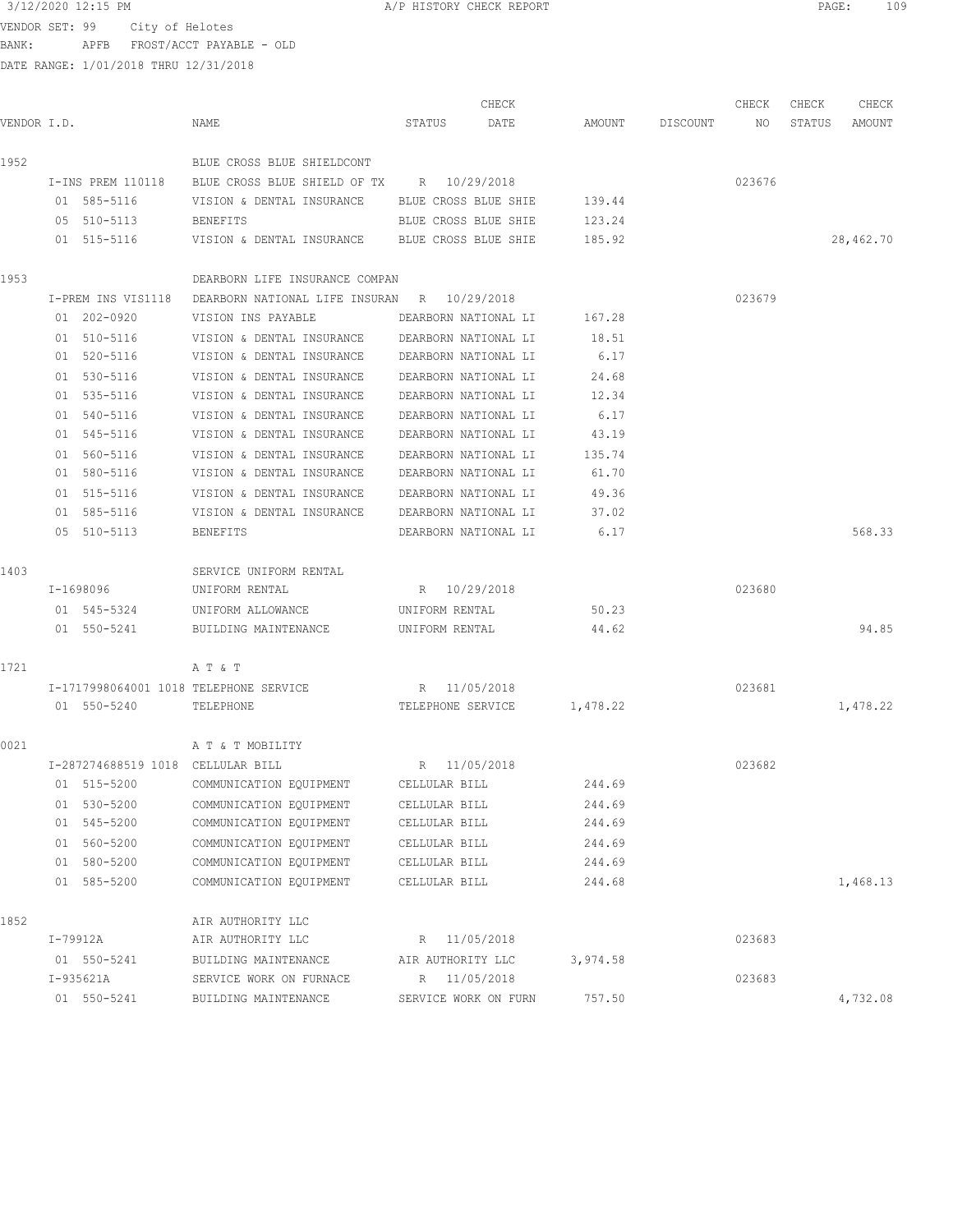## $3/12/2020$  12:15 PM  $A/P$  HISTORY CHECK REPORT  $\blacksquare$  PAGE: 110 VENDOR SET: 99 City of Helotes BANK: APFB FROST/ACCT PAYABLE - OLD

|             |                                   |                                                           |        | CHECK                |                    | CHECK  | CHECK         | CHECK    |
|-------------|-----------------------------------|-----------------------------------------------------------|--------|----------------------|--------------------|--------|---------------|----------|
| VENDOR I.D. |                                   | NAME                                                      | STATUS | DATE                 | AMOUNT DISCOUNT NO |        | STATUS AMOUNT |          |
| 1046        |                                   | ALAMO DOOR SYSTEMS OF TEXAS IN                            |        |                      |                    |        |               |          |
|             | I-200538                          | SALLY PORT DOOR REPAIR                                    |        | R 11/05/2018         |                    | 023684 |               |          |
|             | 01 550-5241                       | BUILDING MAINTENANCE SALLY PORT DOOR REPA 357.60          |        |                      |                    |        |               | 357.60   |
| 0780        |                                   | ALAMO MAILING COMPANY                                     |        |                      |                    |        |               |          |
|             | $I - 50418$                       | PRINTING FOR SIGNS FITNESS TRL R 11/05/2018               |        |                      |                    | 023685 |               |          |
|             |                                   | 01 550-5520 PARKS & RECREATION PRINTING FOR SIGNS F 25.00 |        |                      |                    |        |               | 25.00    |
| 1958        |                                   | ALAMO WATER SOFTENERS                                     |        |                      |                    |        |               |          |
|             | I-DEV SERV REF 1118 PERMIT REFUND |                                                           |        | R 11/05/2018         |                    | 023686 |               |          |
|             | 01 404-3300                       | BUILDING PERMITS FERMIT REFUND                            |        |                      | 65.10              |        |               | 65.10    |
| 1596        |                                   | ARROW INTERNATIONAL INC                                   |        |                      |                    |        |               |          |
|             | I-9500622027                      | MEDICAL SUPPLIES                                          |        | R 11/05/2018         |                    | 023687 |               |          |
|             | 01 585-5317                       | MEDICAL SUPPLIES                                          |        | MEDICAL SUPPLIES     | 194.50             |        |               | 194.50   |
| 0119        |                                   | BINGHAM & LEA PC INC                                      |        |                      |                    |        |               |          |
|             | I-OCTOBER 2018                    | COURT JUDGE                                               |        | R 11/05/2018         |                    | 023688 |               |          |
|             | 01 530-5219                       | MUNICIPAL COURT JUDGES COURT JUDGE                        |        |                      | 400.00             |        |               | 400.00   |
| 1952        |                                   | BLUE CROSS BLUE SHIELD OF TX                              |        |                      |                    |        |               |          |
|             |                                   | I-248089 1118 COBRA WD OCT/NOV 2018 R 11/05/2018          |        |                      |                    | 023689 |               |          |
|             | 01 202-0800                       | DENTAL INS PAYABLE COBRA WD OCT/NOV 201 92.96             |        |                      |                    |        |               | 92.96    |
| 1175        |                                   | BUSINESS & PROFESSIONAL SERVIC                            |        |                      |                    |        |               |          |
|             |                                   | I-SEPTEMBER 2018 EMS BILLING COLLECTION FEES R 11/05/2018 |        |                      |                    | 023690 |               |          |
|             | 01 407-1055                       | EMS SERVICE FEES THE SEMS BILLING COLLECTI 1,799.56       |        |                      |                    |        |               | 1,799.56 |
| 0353        |                                   | CANON FINANCIAL SERVICES INC                              |        |                      |                    |        |               |          |
|             | I-19294600                        | PRINTER/PLOTTER LEASE/PURCHASE R 11/05/2018               |        |                      |                    | 023691 |               |          |
|             | 01 510-5330                       | COPIERS & PRINTERS PRINTER/PLOTTER LEAS 173.72            |        |                      |                    |        |               | 173.72   |
| 0869        |                                   | CARL HUDSON                                               |        |                      |                    |        |               |          |
|             | I-REIMB C HUDSON                  | RENEWAL FOR EMS DSHS LIC                                  |        | R 11/05/2018         |                    | 023692 |               |          |
|             | 01 585-5202                       | MEMBERSHIPS & LICENSES                                    |        | RENEWAL FOR EMS DSHS | 96.00              |        |               | 96.00    |
| 1690        |                                   | CARTEGRAPH SYSTEMS INC                                    |        |                      |                    |        |               |          |
|             | I-SIN005248                       | SETUP FEE FOR CITIZEN REPORTIN R 11/05/2018               |        |                      |                    | 023693 |               |          |
|             | 01 550-5210                       | OTHER CONTRACTUAL SERVICES SETUP FEE FOR CITIZE           |        |                      | 2,650.00           |        |               | 2,650.00 |
| 1386        |                                   | CINTAS CORPORATION NO 2                                   |        |                      |                    |        |               |          |
|             | I-8403862899                      | MEDICINE CABINET SERVICED                                 |        | R 11/05/2018         | 171.73             | 023694 |               |          |
|             | 01 510-5302                       | OPERATING SUPPLIES                                        |        | MEDICINE CABINET SER |                    |        |               | 171.73   |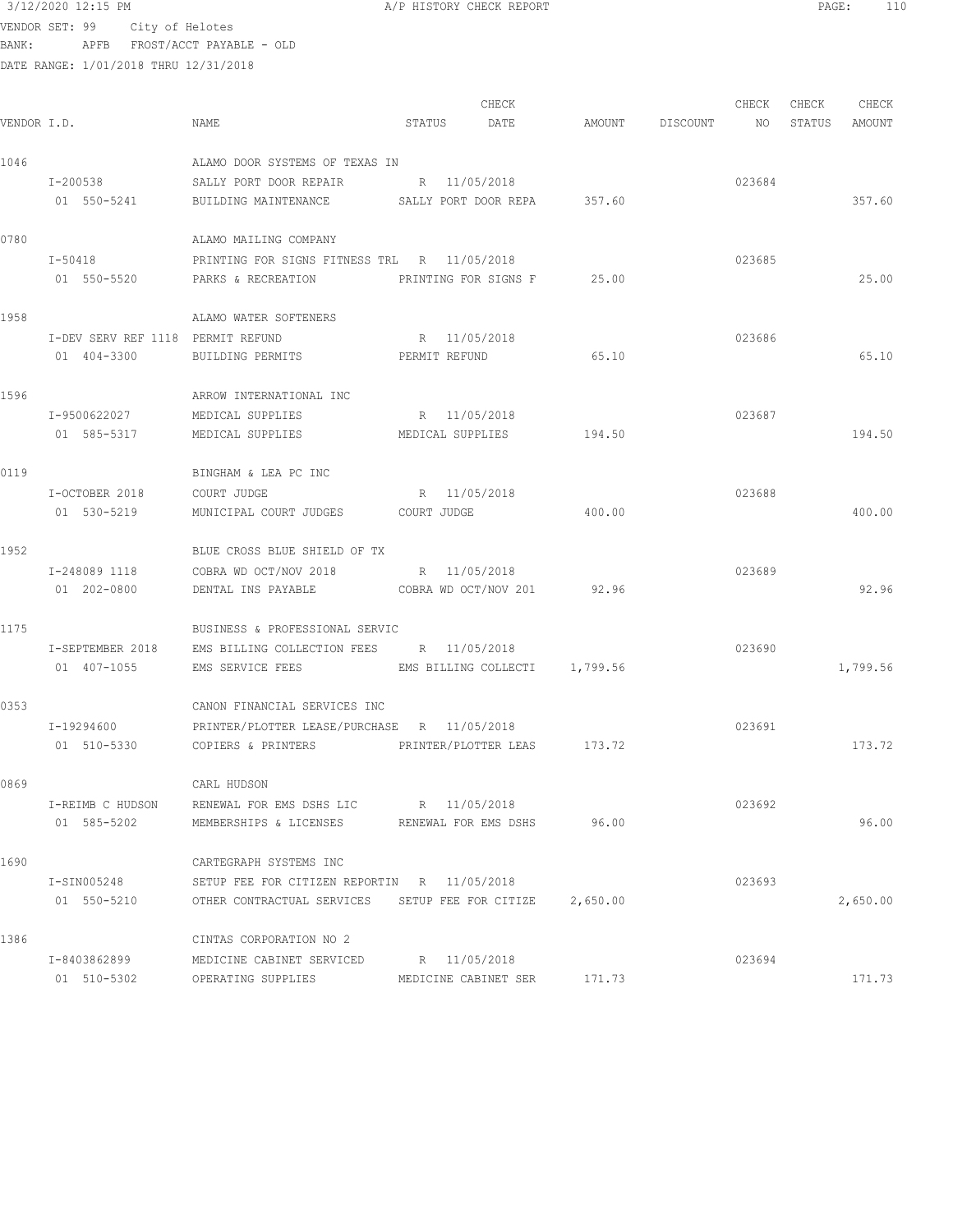VENDOR SET: 99 City of Helotes BANK: APFB FROST/ACCT PAYABLE - OLD

DATE RANGE: 1/01/2018 THRU 12/31/2018

 CHECK CHECK CHECK CHECK VENDOR I.D. NAME STATUS DATE AMOUNT DISCOUNT NO STATUS AMOUNT 1957 COLTON L WEIR I-MC REFUND 1118 MUN COURT REFUND R 11/05/2018 023695 01 405-1010 COURT FINES MUN COURT REFUND 82.40 82.40 1241 COMDATA INC I-XY993 1018 FUEL CLOSEOUT OF ACCOUNT R 11/05/2018 023696 01 545-5306 MOTOR FUEL & LUBRICANTS FUEL CLOSEOUT OF ACC 0.95 0.95 0356 DAILEY WELLS COMMUNICATION INC I-18CC102303 MOBILE/PROTABLE RADIO MAINT R 11/05/2018 023697 01 515-5211 HARRIS RADIO AGREEMENT MOBILE/PROTABLE RADI 1,640.00 01 530-5222 OPERATIONAL SUPPLIES MOBILE/PROTABLE RADI 1,640.00 01 560-5210 OTHER CONTRACTUAL SERVICES MOBILE/PROTABLE RADI 1,640.00 01 580-5210 OTHER CONTRACTUAL SERVICES MOBILE/PROTABLE RADI 1,640.00 01 585-5210 OTHER CONTRACTUAL SERVICES MOBILE/PROTABLE RADI 1,640.00 01 545-5200 COMMUNICATION EQUIPMENT MOBILE/PROTABLE RADI 1,640.00 I-18CC102304 MOBILE/PORTABLE RADIO MAINT R 11/05/2018 023697 01 515-5211 HARRIS RADIO AGREEMENT MOBILE/PORTABLE RADI 1,248.00 01 530-5222 OPERATIONAL SUPPLIES MOBILE/PORTABLE RADI 1,248.00 01 545-5200 COMMUNICATION EQUIPMENT MOBILE/PORTABLE RADI 1,248.00 01 560-5210 OTHER CONTRACTUAL SERVICES MOBILE/PORTABLE RADI 1,248.00 01 580-5210 OTHER CONTRACTUAL SERVICES MOBILE/PORTABLE RADI 1,248.00 01 585-5210 OTHER CONTRACTUAL SERVICES MOBILE/PORTABLE RADI 1,248.00 17,328.00 1337 DUSTIN BLASCHKE I-PER DIEM 1118 EUTHANASIA RECERT D BLASCHKE R 11/05/2018 023698 01 545-5203 SCHOOLS & SEMINARS EUTHANASIA RECERT D 82.50 82.50 82.50 1523 ELIGIBILITY TRACKING CALCULATO I-19144 ACA MONITORING R 11/05/2018 023699 01 535-5203 SUBSCRIPTIONS ACA MONITORING 150.00 150.00 1757 ELITE LIGHTING DESIGNS INC I-FINAL PYMNT 1118 CHRISTMAS LIGHTING INSTALLMENT R 11/05/2018 023700 01 550-5520 PARKS & RECREATION CHRISTMAS LIGHTING I 996.08 996.08 1758 ENVIRONMENTAL SYSTEMS RESEARCH I-ANNL RENEWAL 1118 ARCGIS USER LIC GIS PURPOSES R 11/05/2018 023701 01 550-5210 OTHER CONTRACTUAL SERVICES ARCGIS USER LIC GIS 1,388.34 1,388.34 1865 ESD AND ASSOCIATES I-47718 MNTHLY WEBSITE MANAGEMENT R 11/05/2018 023702 01 550-5520 PARKS & RECREATION MNTHLY WEBSITE MANAG 608.00 608.00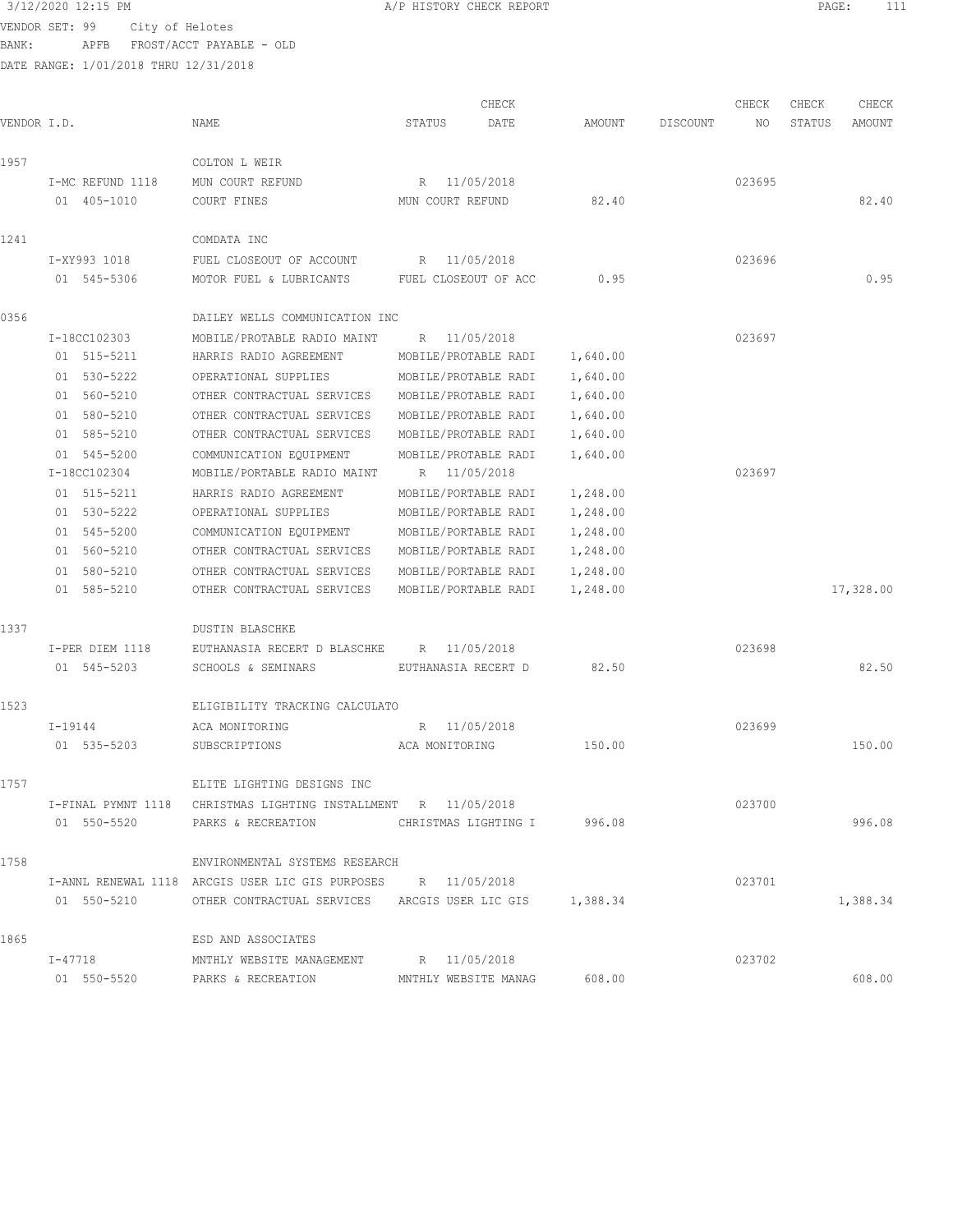VENDOR SET: 99 City of Helotes BANK: APFB FROST/ACCT PAYABLE - OLD

|             |                |                                                                                    |             | CHECK                         |                 | CHECK           | CHECK | CHECK         |
|-------------|----------------|------------------------------------------------------------------------------------|-------------|-------------------------------|-----------------|-----------------|-------|---------------|
| VENDOR I.D. |                | NAME                                                                               | STATUS      | DATE                          | AMOUNT DISCOUNT | NO <sub>N</sub> |       | STATUS AMOUNT |
| 1739        |                | FASTMED URGENT CARE, PC                                                            |             |                               |                 |                 |       |               |
|             | I-4017635      | DRUG SCREENING ON 2 EMPLOYEES R 11/05/2018                                         |             |                               |                 | 023703          |       |               |
|             | 01 560-5101    | SALARIES                                                                           |             | DRUG SCREENING ON 2 118.00    |                 |                 |       | 118.00        |
| 1432        |                | MISTY ERLUND                                                                       |             |                               |                 |                 |       |               |
|             | I-NOV 3RD BAND | MARKET PLACE BAND NOV 3 2018 R 11/05/2018                                          |             |                               |                 | 023704          |       |               |
|             | 01 550-5525    | MARKETPLACE @ OTHSD MARKET PLACE BAND NO 400.00                                    |             |                               |                 |                 |       | 400.00        |
| 1583        |                | HEAT SAFETY EQUIPMENT LLC                                                          |             |                               |                 |                 |       |               |
|             | I-1813950      | R 11/05/2018<br>SCBA FLAW TEST                                                     |             |                               |                 | 023705          |       |               |
|             | 01 580-5305    | EQUIPT. PURCHASE / MAINTENANCESCBA FLAW TEST                       95.00           |             |                               |                 |                 |       | 95.00         |
| 0069        |                | HOME DEPOT INC                                                                     |             |                               |                 |                 |       |               |
|             |                | I-STMNT 102118 PARTS FOR UTILITY SINK R 11/05/2018                                 |             |                               |                 | 023706          |       |               |
|             | 01 580-5302    | OPERATING SUPPLIES <b>PARTS FOR UTILITY SI</b> 711.74                              |             |                               |                 |                 |       | 711.74        |
| 0291        |                | LNV ENGINEERING                                                                    |             |                               |                 |                 |       |               |
|             | I-28876        | CIVIL ENGINEERING SERVICES B 11/05/2018                                            |             |                               |                 | 023707          |       |               |
|             | 01 510-5229    | CITY ENGINEER                                                                      |             | CIVIL ENGINEERING SE 1,126.68 |                 |                 |       |               |
|             | I-29054        | CIVIL ENGINEERING SERVICES R 11/05/2018                                            |             |                               |                 | 023707          |       |               |
|             | 01 510-5229    | CITY ENGINEER                                                                      |             | CIVIL ENGINEERING SE 1,148.50 |                 |                 |       | 2,275.18      |
| 0097        |                | THOMAS PATRICK JOHNSON                                                             |             |                               |                 |                 |       |               |
|             | $I - 5389$     | BALLAST REPAIR CITY SEC OFFICE R 11/05/2018                                        |             |                               |                 | 023708          |       |               |
|             | 01 550-5241    | BUILDING MAINTENANCE                                                               |             | BALLAST REPAIR CITY 158.00    |                 |                 |       | 158.00        |
| 0432        |                | NARDIS PUBLIC SAFETY INC                                                           |             |                               |                 |                 |       |               |
|             | I-0153519IN    | BADGE REPAIR                                                                       |             | R 11/05/2018                  |                 | 023709          |       |               |
|             | 01 560-5302    | OPERATING SUPPLIES                                                                 |             | BADGE REPAIR                  | 12.50           |                 |       | 12.50         |
| 1181        |                | OAK HILLS FLORIST                                                                  |             |                               |                 |                 |       |               |
|             | I-120948/1     | FLOWERS FOR CM FATHERS SERVICE R 11/05/2018                                        |             |                               |                 | 023710          |       |               |
|             | 01 500-5326    | EXPENSE REIMBURSEMENT                                                              |             | FLOWERS FOR CM FATHE          | 97.95           |                 |       | 97.95         |
| 1401        |                | OCCUPATIONAL HEALTH CENTERS OF                                                     |             |                               |                 |                 |       |               |
|             | I-319626901    | PRE EMPLOYMENT DRUG SCREEN R 11/05/2018                                            |             |                               |                 | 023711          |       |               |
|             |                | 01 580-5110 PRE-EMPLOYMENT PHYSICALS OCCUPATIONAL HEALTH 208.00                    |             |                               |                 |                 |       | 208.00        |
| 0793        |                | OFFICE DEPOT INC                                                                   |             |                               |                 |                 |       |               |
|             | I-211896456001 | STANDING DESK FOR DESK TOP R 11/05/2018                                            |             |                               |                 | 023712          |       |               |
|             | 01 530-5222    | OPERATIONAL SUPPLIES STANDING DESK FOR DE                                          |             |                               | 199.99          |                 |       |               |
|             | I-214149115001 | PAPER GOODS/OFFICE SUPPLIES R 11/05/2018                                           |             |                               |                 | 023712          |       |               |
|             | 01 530-5222    | OPERATIONAL SUPPLIES                                                               |             | PAPER GOODS/OFFICE S          | 146.07          |                 |       |               |
|             | I-214149404001 | PAPER TOWEL                                                                        |             | R 11/05/2018                  |                 | 023712          |       |               |
|             | 01 530-5222    | OPERATIONAL SUPPLIES                                                               | PAPER TOWEL |                               | 32.19           |                 |       |               |
|             | I-214149405001 | PENCILS                                                                            |             | R 11/05/2018                  |                 | 023712          |       |               |
|             | 01 530-5222    | OPERATIONAL SUPPLIES PENCILS<br>I-217236693001 WATER FOR VETERANS DAY R 11/05/2018 |             |                               | 7.69            | 023712          |       |               |
|             |                |                                                                                    |             |                               |                 |                 |       |               |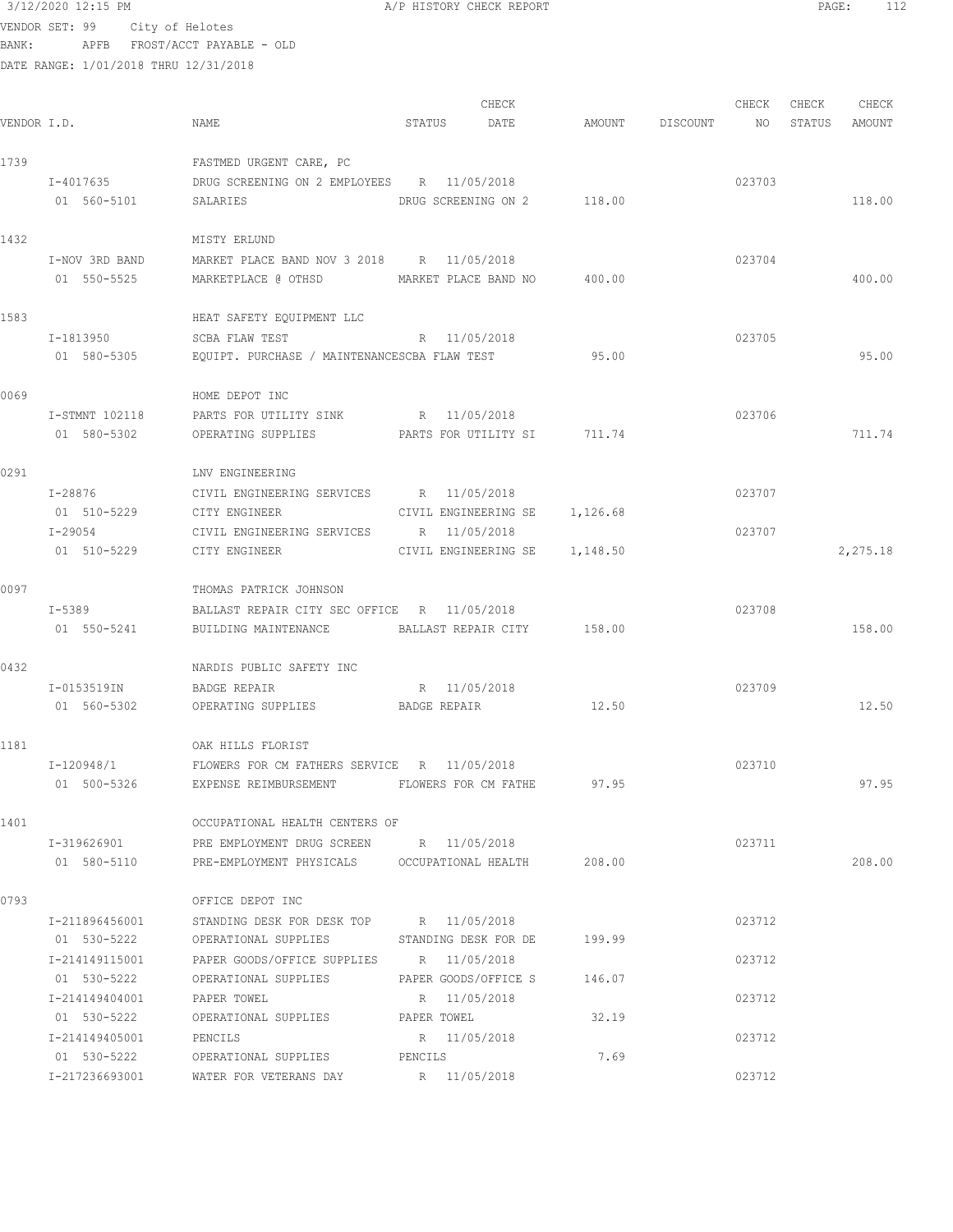DATE RANGE: 1/01/2018 THRU 12/31/2018

CHECK CHECK CHECK CHECK .<br>In the other weakstates when the status of the contract of the extendio of the Status amount of the Mount of t<br>In the Status of the Status of the Status amount of the Status amount of the Status amount of the Status amou 0793 OFFICE DEPOT INC CONT I-217236693001 WATER FOR VETERANS DAY R 11/05/2018 023712 01 550-5520 PARKS & RECREATION WATER FOR VETERANS D 61.71 I-219874761001 VERTICAL FILES R 11/05/2018 023712 01 580-5301 OFFICE SUPPLIES VERTICAL FILES 15.78 463.43 1261 ORKIN COMMERCIAL SERVICES I-176844371 NOV PEST CONTROL SERVICES R 11/05/2018 023713 01 550-5210 OTHER CONTRACTUAL SERVICES NOV PEST CONTROL SER 155.00 I-179812740 TRAPS FOR SQUIRRELS R 11/05/2018 023713 01 550-5241 BUILDING MAINTENANCE CLOSING HOLES IN EXT 250.00 I-179812894 CLOSING HOLES IN EXTERRIOR BLD R 11/05/2018 023713 01 550-5241 BUILDING MAINTENANCE SQUIRREL TRAPS FOR A 350.00 755.00 0368 PHYSIO-CONTROL INC I-118078204 MEDICAL SUPPLIES R 11/05/2018 023714 01 585-5317 MEDICAL SUPPLIES MEDICAL SUPPLIES 165.00 I-118080713 MEDICAL SUPPLIES R 11/05/2018 023714 01 585-5317 MEDICAL SUPPLIES MEDICAL SUPPLIES 631.75 796.75 0112 PRAXAIR DIST INC I-85540772 EMS OXYGEN R 11/05/2018 023715 01 585-5305 EQUIPT. PURCHASE & MAINTENANCEEMS OXYGEN 326.07 I-85657960 EMS OXYGEN REFILL R 11/05/2018 023715 01 585-5210 OTHER CONTRACTUAL SERVICES EMS OXYGEN REFILL 85.18 411.25 1743 QUILL CORPORATION I-16149 PROX HOLDERS/BADGE REELS R 11/05/2018<br>
01 510-5301 OFFICE SUPPLIES PROX HOLDERS/BADGE R 56.76 OFFICE SUPPLIES PROX HOLDERS/BADGE R 56.76 I-16150 BADGE REELS R 11/05/2018 023716 01 510-5301 OFFICE SUPPLIES BADGE REELS 67.98 67.98 124.74 0931 RICHARDS TOWING I-4013 IMPOUNDING VEHICLES R 11/05/2018 023717 01 560-5250 IMPOUND FEES - WRECKER IMPOUNDING VEHICLES 1,680.00 I-4014 IMPOUNDED VEHICLES R 11/05/2018 023717 01 560-5250 IMPOUND FEES - WRECKER IMPOUNDED VEHICLES 1,080.00 2,760.00 0528 RICK SCHRODER I-PER DIEM 1218 FIRE DEPT FLSA TRAINING R 11/05/2018 023718 01 510-5203 SCHOOLS & SEMINARS FIRE DEPT FLSA TRAIN 252.00 252.00 0809 RX TECHNOLOGY I-96021 ANTIVIRUS PROTECTION SERVER MN R 11/05/2018 023719 01 510-5214 COMPUTER CONTRACTS ANTIVIRUS PROTECTION 174.00 I-97213 CISCO CONTRACT RENEWAL R 11/05/2018 023719 01 510-5305 TECHNOLOGY & EQUIPMENT CISCO CONTRACT RENEW 14,249.00 I-97230 IT MONTHLY SERVICES R 11/05/2018 023719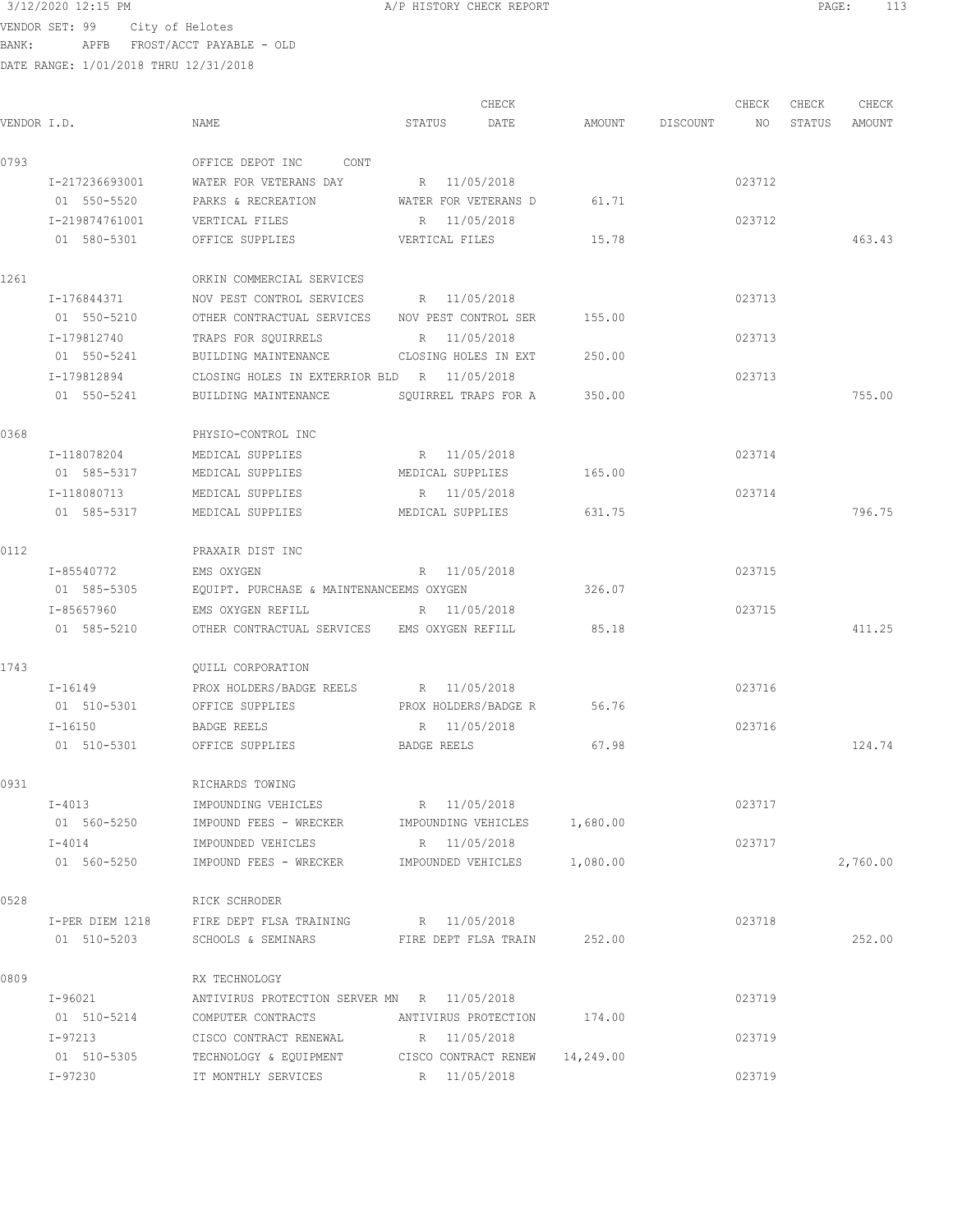DATE RANGE: 1/01/2018 THRU 12/31/2018

 CHECK CHECK CHECK CHECK .<br>In the other weapon of the Search Status Date and a the Discount and Status amount Amount Amount and the Statu 0809 RX TECHNOLOGY CONT I-97230 IT MONTHLY SERVICES R 11/05/2018 023719 01 510-5214 COMPUTER CONTRACTS IT MONTHLY SERVICES 1,200.00 I-97231 IT MONTHLY SERVICE AGREEMENT R 11/05/2018 023719 01 510-5214 COMPUTER CONTRACTS IT MONTHLY SERVICE A 4,838.00 20,461.00 1403 SERVICE UNIFORM RENTAL I-1697165 PW'S UNIFORM RENTAL R 11/05/2018 023720 01 545-5324 UNIFORM ALLOWANCE PW'S UNIFORM RENTAL 93.23 01 550-5241 BUILDING MAINTENANCE PW'S UNIFORM RENTAL 44.62 I-1699056 PW'S UNIFORM RENTAL R 11/05/2018 023720 01 545-5324 UNIFORM ALLOWANCE PW'S UNIFORM RENTAL 62.88 01 550-5241 BUILDING MAINTENANCE PW'S UNIFORM RENTAL 46.16 246.89 0138 SUSAN WOOTTON CPA I-OCTOBER 2018 CPA SERVICES R 11/05/2018 023721 01 510-5204 ACCOUNTANT CPA SERVICES 750.00 750.00 0139 TABITHA DURR I-PER DIEM 1218 FIRE DEPT FLSA TRAINING R 11/05/2018 023722 01 510-5203 SCHOOLS & SEMINARS FIRE DEPT FLSA TRAIN 252.00 252.00 1989 TEXAS MEDCLINIC I-191099 PRE EMPLOYMENT DRUG SCREEN R 11/05/2018 023723 01 580-5110 PRE-EMPLOYMENT PHYSICALS PRE EMPLOYMENT DRUG 197.00 197.00 1924 TYCO FIRE & SECURITY US MANAGE I-31358367 BATTERIES FIRE PANEL ANNEX BLD R 11/05/2018 023724 01 550-5241 BUILDING MAINTENANCE BATTERIES FIRE PANEL 313.32 I-31364704 ACCESS CONTROL SECURITY REPAIR R 11/05/2018 023724 01 550-5241 BUILDING MAINTENANCE ACCESS CONTROL SECUR 19,101.05 I-31364705 LABOR DAY WKEND WEATHER EVENT R 11/05/2018 023724 01 550-5241 BUILDING MAINTENANCE LABOR DAY WKEND WEAT 3,355.64 22,770.01 0764 TYLER TECHNOLOGIES INC I-045240228 TIME CLOCK IMPLEMENTATION R 11/05/2018 023725 01 510-5305 TECHNOLOGY & EQUIPMENT TIME CLOCK IMPLEMENT 309.38 01 515-5330 TECHNOLOGY & EQUIPMENT TIME CLOCK IMPLEMENT 309.38 01 530-5224 SOFTWARE & HARDWARE TIME CLOCK IMPLEMENT 309.38 01 535-5202 TECHNOLOGY & EQUIPMENT TIME CLOCK IMPLEMENT 309.38 01 540-5205 TECHNOLOGY & EQUIPMENT TIME CLOCK IMPLEMENT 309.38 01 545-5501 VEHICLES & EQUIPMENT TIME CLOCK IMPLEMENT 309.38 01 550-5210 OTHER CONTRACTUAL SERVICES TIME CLOCK IMPLEMENT 309.38 01 560-5303 TECHNOLOGY & EQUIPMENT TIME CLOCK IMPLEMENT 309.38 01 580-5303 TECHNOLOGY & EQUIPMENT TIME CLOCK IMPLEMENT 309.38 01 585-5210 OTHER CONTRACTUAL SERVICES TIME CLOCK IMPLEMENT 309.33 I-045240822 TIME CLOCK MAINTENANCE R 11/05/2018 023725 01 510-5305 TECHNOLOGY & EQUIPMENT TIME CLOCK MAINTENAN 140.00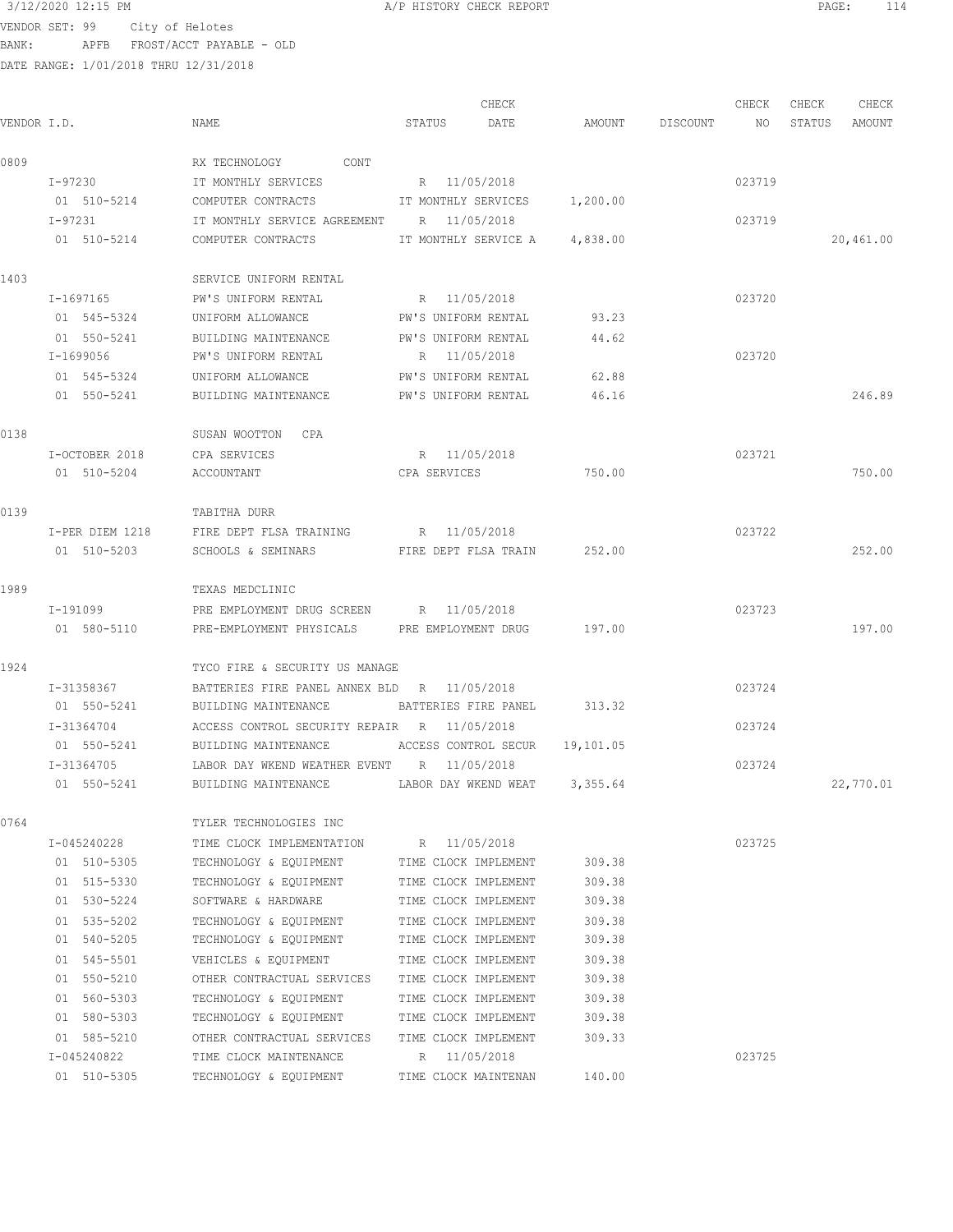VENDOR SET: 99 City of Helotes BANK: APFB FROST/ACCT PAYABLE - OLD

|                |                                                 | CHECK                |          |          | CHECK  | CHECK  | CHECK     |
|----------------|-------------------------------------------------|----------------------|----------|----------|--------|--------|-----------|
| VENDOR I.D.    | NAME                                            | STATUS<br>DATE       | AMOUNT   | DISCOUNT | NO     | STATUS | AMOUNT    |
| 0764           | TYLER TECHNOLOGIES INCCONT                      |                      |          |          |        |        |           |
| I-045240822    | TIME CLOCK MAINTENANCE                          | R 11/05/2018         |          |          | 023725 |        |           |
| 01 515-5330    | TECHNOLOGY & EQUIPMENT TIME CLOCK MAINTENAN     |                      | 140.00   |          |        |        |           |
| 01 530-5224    | SOFTWARE & HARDWARE                             | TIME CLOCK MAINTENAN | 140.00   |          |        |        |           |
| 01 535-5202    | TECHNOLOGY & EQUIPMENT TIME CLOCK MAINTENAN     |                      | 140.00   |          |        |        |           |
| 01 540-5205    | TECHNOLOGY & EQUIPMENT                          | TIME CLOCK MAINTENAN | 140.00   |          |        |        |           |
| 01 545-5501    | VEHICLES & EQUIPMENT                            | TIME CLOCK MAINTENAN | 140.00   |          |        |        |           |
| 01 550-5210    | OTHER CONTRACTUAL SERVICES TIME CLOCK MAINTENAN |                      | 140.00   |          |        |        |           |
| 01 560-5303    | TECHNOLOGY & EQUIPMENT                          | TIME CLOCK MAINTENAN | 140.00   |          |        |        |           |
| 01 580-5303    | TECHNOLOGY & EQUIPMENT TIME CLOCK MAINTENAN     |                      | 140.00   |          |        |        |           |
| 01 585-5210    | OTHER CONTRACTUAL SERVICES TIME CLOCK MAINTENAN |                      | 140.00   |          |        |        |           |
| I-045240823    | TIME CLOCKS                                     | R 11/05/2018         |          |          | 023725 |        |           |
| 01 510-5305    | TECHNOLOGY & EQUIPMENT                          | TIME CLOCKS          | 453.00   |          |        |        |           |
| 01 515-5330    | TECHNOLOGY & EQUIPMENT                          | TIME CLOCKS          | 453.00   |          |        |        |           |
| 01 530-5224    | SOFTWARE & HARDWARE                             | TIME CLOCKS          | 453.00   |          |        |        |           |
| 01 535-5202    | TECHNOLOGY & EQUIPMENT                          | TIME CLOCKS          | 453.00   |          |        |        |           |
| 01 540-5205    | TECHNOLOGY & EQUIPMENT                          | TIME CLOCKS          | 453.00   |          |        |        |           |
| 01 545-5501    | VEHICLES & EQUIPMENT                            | TIME CLOCKS          | 453.00   |          |        |        |           |
| 01 550-5210    | OTHER CONTRACTUAL SERVICES TIME CLOCKS          |                      | 453.00   |          |        |        |           |
| 01 560-5303    | TECHNOLOGY & EQUIPMENT                          | TIME CLOCKS          | 453.00   |          |        |        |           |
| 01 580-5303    | TECHNOLOGY & EQUIPMENT                          | TIME CLOCKS          | 453.00   |          |        |        |           |
| 01 585-5210    | OTHER CONTRACTUAL SERVICES TIME CLOCKS          |                      | 453.00   |          |        |        |           |
| I-045241775    | TIME CLOCKS & POE SPLITTER R 11/05/2018         |                      |          |          | 023725 |        |           |
| 01 535-5202    | TECHNOLOGY & EQUIPMENT                          | TIME CLOCKS & POE SP | 3,695.00 |          |        |        | 12,718.75 |
| 0777           | UNITED SITE SERVICES                            |                      |          |          |        |        |           |
| I-1147507880   | PORT A POTTY SERV MRKT PL 1018 R 11/05/2018     |                      |          |          | 023728 |        |           |
| 01 550-5525    | MARKETPLACE @ OTHSD                             | PORT A POTTY SERV MR | 224.06   |          |        |        |           |
| I-1147539778   | PORT A POTTY CITY PLAYGROUND                    | R 11/05/2018         |          |          | 023728 |        |           |
| 01 550-5520    | PARKS & RECREATION                              | PORT A POTTY CITY PL | 142.48   |          |        |        |           |
| I-1147554019   | PORT A POTTY SERVICE DISC GOLF R 11/05/2018     |                      |          |          | 023728 |        |           |
| 01 550-5520    | PARKS & RECREATION                              | PORT A POTTY SERVICE | 145.82   |          |        |        | 512.36    |
| 1944           | US BANK NA                                      |                      |          |          |        |        |           |
| I-869399683840 | OCTOBER FUEL BILL                               | 11/05/2018<br>R      |          |          | 023729 |        |           |
| 01 560-5303    | TECHNOLOGY & EQUIPMENT                          | OCTOBER FUEL BILL    | 3,777.40 |          |        |        |           |
| 01 580-5306    | MOTOR FUEL & LUBRICANT                          | OCTOBER FUEL BILL    | 500.61   |          |        |        |           |
| 01 585-5306    | MOTOR FUEL & LUBRICANTS                         | OCTOBER FUEL BILL    | 343.75   |          |        |        |           |
| 01 545-5306    | MOTOR FUEL & LUBRICANTS                         | OCTOBER FUEL BILL    | 758.71   |          |        |        | 5,380.47  |
| 1883           | XEROX CORPORATION                               |                      |          |          |        |        |           |
| I-1338340      | CITY PRINTER LEASE                              | 11/05/2018<br>R      |          |          | 023730 |        |           |
| 01 510-5330    | COPIERS & PRINTERS                              | CITY PRINTER LEASE   | 1,987.00 |          |        |        | 1,987.00  |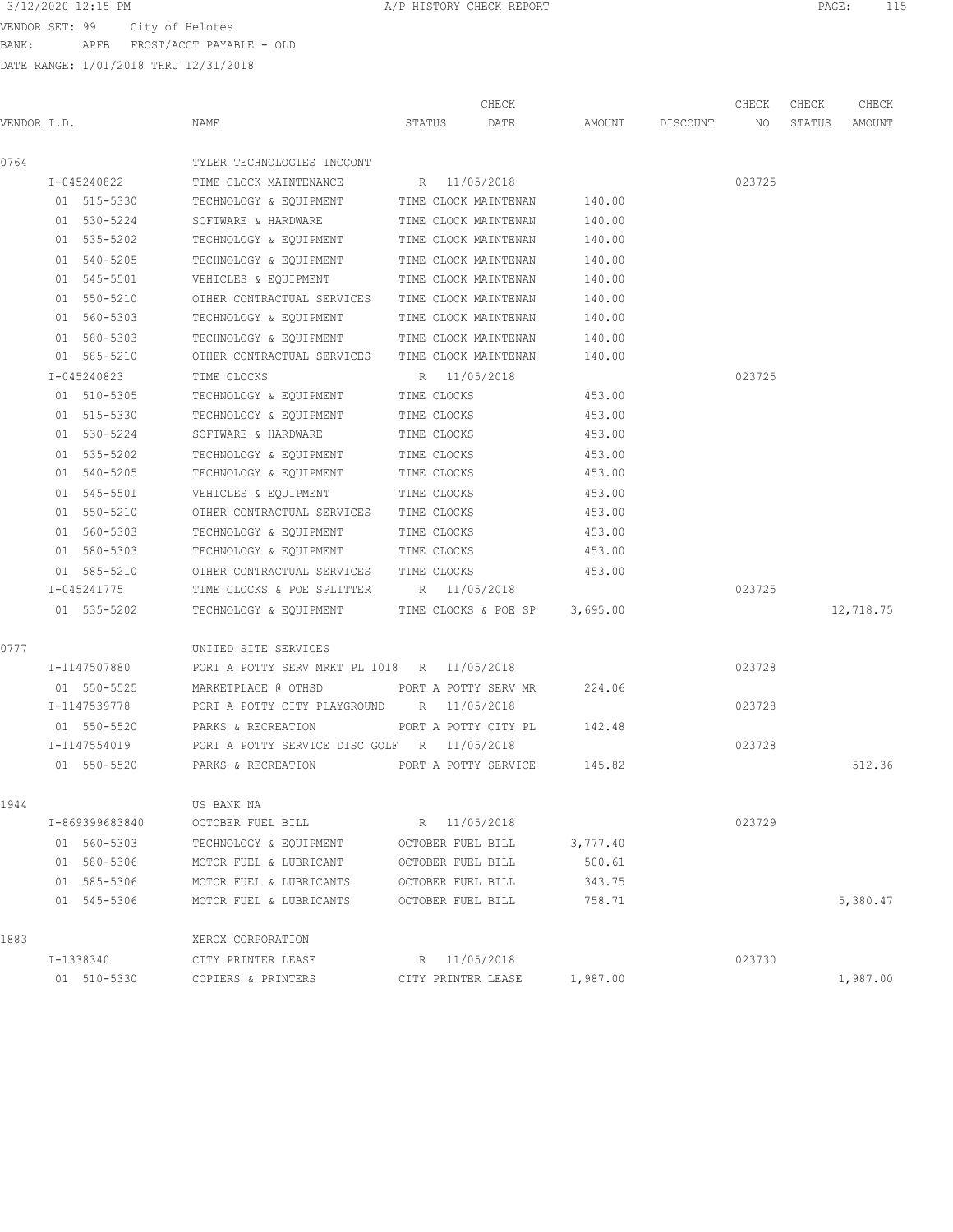## $3/12/2020$  12:15 PM  $A/P$  HISTORY CHECK REPORT  $\blacksquare$  PAGE: 116 VENDOR SET: 99 City of Helotes

BANK: APFB FROST/ACCT PAYABLE - OLD

| VENDOR I.D. |                                     | NAME                                                          | STATUS              | CHECK<br>DATE       |                              | AMOUNT DISCOUNT NO | CHECK  | CHECK<br>STATUS | CHECK<br>AMOUNT |
|-------------|-------------------------------------|---------------------------------------------------------------|---------------------|---------------------|------------------------------|--------------------|--------|-----------------|-----------------|
|             |                                     |                                                               |                     |                     |                              |                    |        |                 |                 |
| 1046        |                                     | ALAMO DOOR SYSTEMS OF TEXAS IN                                |                     |                     |                              |                    |        |                 |                 |
|             | I-200781                            | ALAMO DOOR SYSTEMS OF TEXAS IN R 11/15/2018                   |                     |                     |                              |                    | 023737 |                 |                 |
|             | 01 550-5241                         | BUILDING MAINTENANCE                                          |                     |                     | ALAMO DOOR SYSTEMS 0 118.75  |                    |        |                 | 118.75          |
| 1819        |                                     | ANTONIO RODRIGUEZ                                             |                     |                     |                              |                    |        |                 |                 |
|             | $I-289$                             | ANTONIO RODRIGUEZ                                             | R 11/15/2018        |                     |                              |                    | 023738 |                 |                 |
|             | 01 550-5520                         | PARKS & RECREATION ANTONIO RODRIGUEZ                          |                     |                     | 550.00                       |                    |        |                 | 550.00          |
| 1712        |                                     | BANDERA HELOTES PLAZA LLC                                     |                     |                     |                              |                    |        |                 |                 |
|             | I-380 AGREEMENT #2 380 AGREEMENT #2 |                                                               | R 11/15/2018        |                     |                              |                    | 023739 |                 |                 |
|             | 01 510-5333                         | 380 AGMT. EXPENSES 380 AGREEMENT #2                           |                     |                     | 4,323.81                     |                    |        |                 | 4,323.81        |
|             |                                     |                                                               |                     |                     |                              |                    |        |                 |                 |
| 1226        |                                     | BROADCAST MUSIC INC                                           |                     |                     |                              |                    |        |                 |                 |
|             | I-33271673                          | ANNUAL MUSIC LIC FOR MRKT DAYS R 11/15/2018                   |                     |                     |                              |                    | 023740 |                 |                 |
|             | 01 550-5525                         | MARKETPLACE @ OTHSD                                           | BMI                 |                     | 349.00                       |                    |        |                 | 349.00          |
| 0029        |                                     | BRUCE C BEALOR                                                |                     |                     |                              |                    |        |                 |                 |
|             | I-OCTOBER 2018                      | BRUCE C BEALOR                                                | R 11/15/2018        |                     |                              |                    | 023741 |                 |                 |
|             | 01 510-5231                         | BUILDING OFFICIAL BRUCE C BEALOR 14,240.00                    |                     |                     |                              |                    |        |                 | 14,240.00       |
| 0042        |                                     | CITY PUBLIC SERVICE                                           |                     |                     |                              |                    |        |                 |                 |
|             | I-3000530099 1118                   | ELECTRICAL SERVICES                                           | R 11/15/2018        |                     |                              |                    | 023742 |                 |                 |
|             | 01 550-5239                         | ELECTRIC                                                      |                     |                     | ELECTRICAL SERVICES 1,148.24 |                    |        |                 |                 |
|             | I-3000819534 1118                   | CITY PUBLIC SERVICE                                           | R 11/15/2018        |                     |                              |                    | 023742 |                 |                 |
|             | 01 550-5239                         | ELECTRIC                                                      | CITY PUBLIC SERVICE |                     | 47.48                        |                    |        |                 |                 |
|             | I-3001085347 1118                   | ELECTRICAL SERVICES                                           | R 11/15/2018        |                     |                              |                    | 023742 |                 |                 |
|             | 01 550-5239                         | ELECTRIC                                                      | CITY PUBLIC SERVICE |                     | 581.23                       |                    |        |                 |                 |
|             | I-3002417564 1118                   | ELECTRICAL SERVICES                                           | R 11/15/2018        |                     |                              |                    | 023742 |                 |                 |
|             | 01 550-5239                         | ELECTRIC                                                      | ELECTRICAL SERVICES |                     | 6.33                         |                    |        |                 |                 |
|             | I-3002452349 1118                   | CITY PUBLIC SERVICE                                           | R 11/15/2018        |                     |                              |                    | 023742 |                 |                 |
|             | 01 550-5239                         | ELECTRIC                                                      |                     |                     | CITY PUBLIC SERVICE 1,040.03 |                    |        |                 |                 |
|             | I-3002471776 1118                   | CITY PUBLIC SERVICE                                           | R 11/15/2018        |                     |                              |                    | 023742 |                 |                 |
|             | 01 550-5239                         | ELECTRIC                                                      |                     |                     | CITY PUBLIC SERVICE 1,536.40 |                    |        |                 |                 |
|             |                                     | I-3002501943 1118 ELECTRICAL SERVICES                         | R 11/15/2018        |                     |                              |                    | 023742 |                 |                 |
|             | 01 550-5239                         | ELECTRIC                                                      |                     |                     | ELECTRICAL SERVICES 12.70    |                    |        |                 |                 |
|             |                                     | I-3002510668 1118 ELECTRICAL SERVICES                         | R 11/15/2018        |                     |                              |                    | 023742 |                 |                 |
|             | 01 550-5239 ELECTRIC                |                                                               |                     | ELECTRICAL SERVICES | 12.11                        |                    |        |                 |                 |
|             |                                     | I-3002510675 1118 ELECTRICAL SERVICES                         | R 11/15/2018        |                     |                              |                    | 023742 |                 |                 |
|             | 01 550-5239 ELECTRIC                |                                                               |                     | CITY PUBLIC SERVICE | 12.81                        |                    |        |                 |                 |
|             |                                     | I-3002530708 1118 ELECTRICAL SERVICES                         | R 11/15/2018        |                     |                              |                    | 023742 |                 |                 |
|             |                                     | 01 550-5239 ELECTRIC                                          |                     |                     | CITY PUBLIC SERVICE 10.23    |                    |        |                 |                 |
|             |                                     | I-3002531134 1118 ELECTRICAL SERVICES<br>01 550-5239 ELECTRIC | R 11/15/2018        |                     |                              |                    | 023742 |                 |                 |
|             |                                     | I-3002825167 1118 ELECTRICAL SERVICES                         | R 11/15/2018        |                     | CITY PUBLIC SERVICE 8.84     |                    | 023742 |                 |                 |
|             | 01 550-5239                         | ELECTRIC                                                      |                     | ELECTRICAL SERVICES | 34.57                        |                    |        |                 |                 |
|             |                                     | I-3002836202 1118 ELECTRICAL SERVICES                         | R 11/15/2018        |                     |                              |                    | 023742 |                 |                 |
|             | 01 550-5239                         | ELECTRIC                                                      |                     | ELECTRICAL SERVICES | 51.05                        |                    |        |                 |                 |
|             |                                     | I-3002838864 1118 ELECTRICAL SERVICES                         | R 11/15/2018        |                     |                              |                    | 023742 |                 |                 |
|             |                                     |                                                               |                     |                     |                              |                    |        |                 |                 |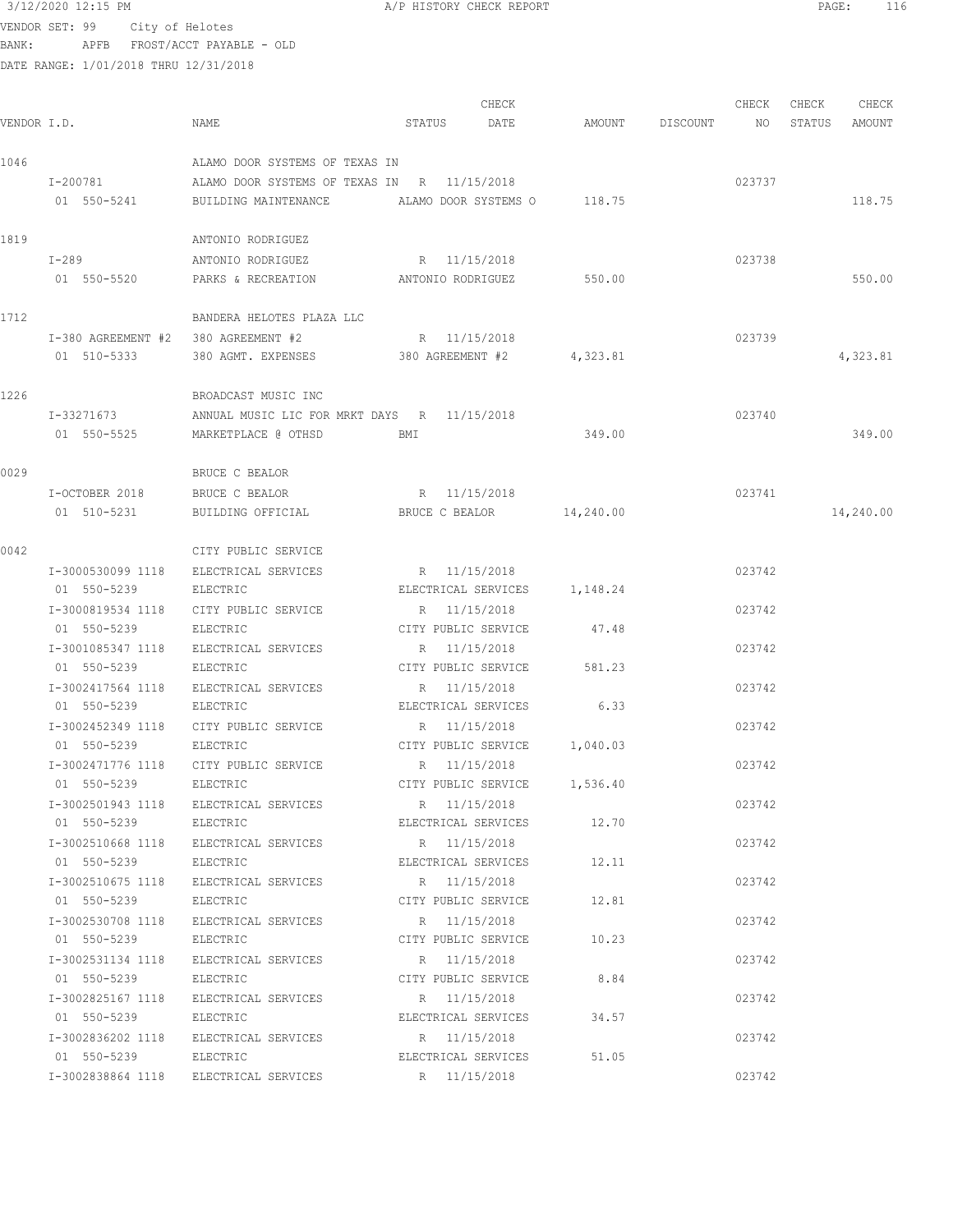|                          | 3/12/2020 12:15 PM                    |                 | A/P HISTORY CHECK REPORT |        |          |       | PAGE:  | 117    |  |
|--------------------------|---------------------------------------|-----------------|--------------------------|--------|----------|-------|--------|--------|--|
| VENDOR SET: 99           | City of Helotes                       |                 |                          |        |          |       |        |        |  |
| BANK:<br>APFB            | FROST/ACCT PAYABLE - OLD              |                 |                          |        |          |       |        |        |  |
|                          | DATE RANGE: 1/01/2018 THRU 12/31/2018 |                 |                          |        |          |       |        |        |  |
|                          |                                       |                 |                          |        |          |       |        |        |  |
|                          |                                       |                 | CHECK                    |        |          | CHECK | CHECK  | CHECK  |  |
| VENDOR I.D.              | NAME                                  | STATUS          | DATE                     | AMOUNT | DISCOUNT | NO.   | STATUS | AMOUNT |  |
|                          |                                       |                 |                          |        |          |       |        |        |  |
| $\bigcap_{n=1}^{\infty}$ | $C$ דחום מתקפס מד זכוות מחד           | C <sub>OM</sub> |                          |        |          |       |        |        |  |

| 0042 |                   | CITY PUBLIC SERVICE CONT                                          |                               |        |        |          |
|------|-------------------|-------------------------------------------------------------------|-------------------------------|--------|--------|----------|
|      |                   | I-3002838864 1118 ELECTRICAL SERVICES                             | R 11/15/2018                  |        | 023742 |          |
|      | 01 550-5239       | ELECTRIC                                                          | ELECTRICAL SERVICES           | 75.12  |        |          |
|      |                   | I-3003167893 1118 ELECTRICAL SERVICES                             | R 11/15/2018                  |        | 023742 |          |
|      | 01 550-5239       | ELECTRIC                                                          | ELECTRICAL SERVICES           | 8.94   |        |          |
|      | I-3003381122 1118 | ELECTRICAL SERVICES                                               | R 11/15/2018                  |        | 023742 |          |
|      | 01 550-5239       | ELECTRIC                                                          | ELECTRICAL SERVICES           | 60.35  |        |          |
|      |                   | I-3003381144 1118 ELECTRICAL SERVICES                             | R 11/15/2018                  |        | 023742 |          |
|      | 01 550-5239       | ELECTRIC                                                          | ELECTRICAL SERVICES           | 48.06  |        |          |
|      |                   | I-3003495095 1118 ELECTRICAL SERVICES                             | R 11/15/2018                  |        | 023742 |          |
|      | 01 550-5239       | ELECTRIC                                                          | ELECTRICAL SERVICES           | 10.42  |        |          |
|      |                   | I-3004131330 1118 ELECTRICAL SERVICES                             | R 11/15/2018                  |        | 023742 |          |
|      | 01 550-5239       | ELECTRIC                                                          | ELECTRICAL SERVICES           | 57.50  |        | 4,762.41 |
| 1965 |                   | CRAFCO INC                                                        |                               |        |        |          |
|      | I-9401939860      | CRACK FILL SQUEEGIE                                               | R 11/15/2018                  |        | 023744 |          |
|      |                   | 01 545-5501   VEHICLES & EQUIPMENT   CRACK FILL SQUEEGIE   105.68 |                               |        |        | 105.68   |
| 1051 |                   | DAMARIS SERNA                                                     |                               |        |        |          |
|      | I-OCTOBER 2018    | DAMARIS SERNA                                                     | R 11/15/2018                  |        | 023745 |          |
|      | 01 550-5242       | CITY CUSTODIAN                                                    | DAMARIS SERNA                 | 360.00 |        | 360.00   |
| 0060 |                   | GREY FOREST UTILITIES INC                                         |                               |        |        |          |
|      | I-1007684800 1118 | NATURAL GAS SERVICES                                              | R 11/15/2018                  |        | 023746 |          |
|      | 01 550-5238       | GAS                                                               | NATURAL GAS SERVICES          | 11.73  |        |          |
|      | I-1025023600 1118 | NATURAL GAS SERVICES                                              | R 11/15/2018                  |        | 023746 |          |
|      | 01 550-5238       | GAS                                                               | NATURAL GAS SERVICES          | 10.36  |        |          |
|      | I-1025024400 1118 | NATURAL GAS SERVICES                                              | R 11/15/2018                  |        | 023746 |          |
|      | 01 550-5238       | GAS                                                               | NATURAL GAS SERVICES          | 10.36  |        |          |
|      | I-1025025200 1118 | NATURAL GAS SERVICES                                              | R 11/15/2018                  |        | 023746 |          |
|      | 01 550-5238       | GAS                                                               | NATURAL GAS SERVICES 113.39   |        |        |          |
|      |                   | I-1025560200 1118 NATURAL GAS SERVICES                            | R 11/15/2018                  |        | 023746 |          |
|      | 01 550-5238       | GAS                                                               | NATURAL GAS SERVICES 10.36    |        |        | 156.20   |
| 1583 |                   | HEAT SAFETY EQUIPMENT LLC                                         |                               |        |        |          |
|      | I-1814044         | HEAT SAFETY EQUIPMENT LLC R 11/15/2018                            |                               |        | 023747 |          |
|      |                   | 01 580-5210 OTHER CONTRACTUAL SERVICES HEAT SAFETY EQUIPMEN       |                               | 60.00  |        | 60.00    |
| 1962 |                   | HAMER ENTERPRISES                                                 |                               |        |        |          |
|      | $I-001$           | REF FOR TEST DEPOSIT                                              | R 11/15/2018                  |        | 023748 |          |
|      | 01 405-1010       | COURT FINES                                                       | REF FOR TEST DEPOSIT 4,582.35 |        |        | 4,582.35 |
| 1960 |                   | <b>JESSICA MARRONE</b>                                            |                               |        |        |          |
|      |                   | I-TCFP EXAM 1118 MILLEAGE & PER DIEM FOR EXAM R 11/15/2018        |                               |        | 023749 |          |
|      | 01 580-5203       | SCHOOLS & SEMINARS                                                | MILLEAGE & PER DIEM           | 474.90 |        | 474.90   |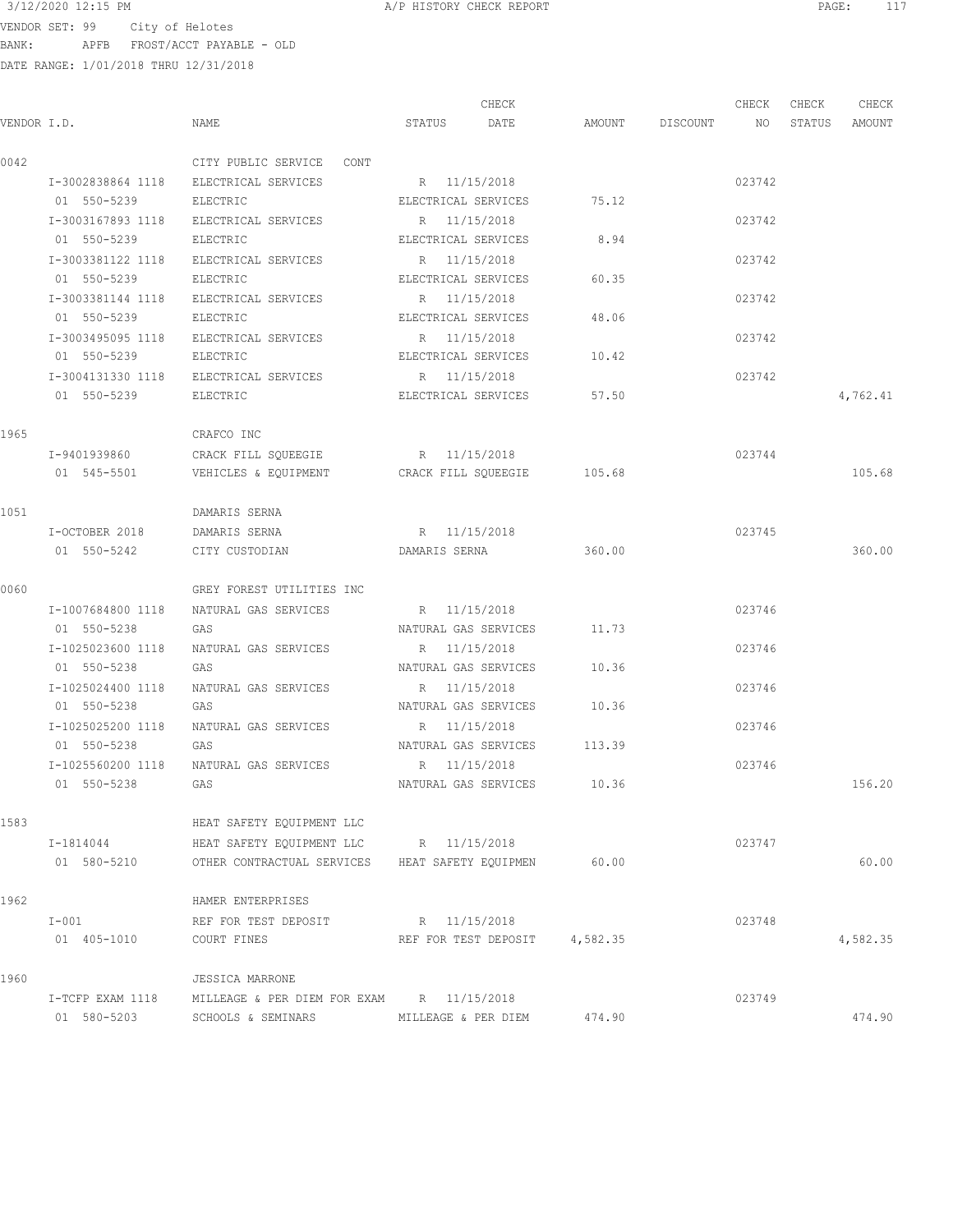$3/12/2020$  12:15 PM  $A/P$  HISTORY CHECK REPORT  $\blacksquare$  PAGE: 118 VENDOR SET: 99 City of Helotes

BANK: APFB FROST/ACCT PAYABLE - OLD

| VENDOR I.D. |                 | NAME                                            | STATUS      | CHECK<br>DATE        | AMOUNT   | DISCOUNT | CHECK<br>NO | CHECK<br>STATUS | CHECK<br>AMOUNT |
|-------------|-----------------|-------------------------------------------------|-------------|----------------------|----------|----------|-------------|-----------------|-----------------|
|             |                 |                                                 |             |                      |          |          |             |                 |                 |
| 1730        |                 | LODDE TYPEWRITER CO                             |             |                      |          |          |             |                 |                 |
|             | I-60758         | BANNER VINYL ROLL                               |             | R 11/15/2018         |          |          | 023750      |                 |                 |
|             | 01 550-5520     | PARKS & RECREATION                              |             | BANNER VINYL ROLL    | 725.00   |          |             |                 | 725.00          |
| 0091        |                 | LONGHORN INC                                    |             |                      |          |          |             |                 |                 |
|             | I-S3455548001   | WATER LINE FOR RROOM & FOUNTAI $V = 11/15/2018$ |             |                      |          |          | 023751      |                 |                 |
|             | I-S3456134001   | PIPES & FITTINGS FOR DISC PARK V 11/15/2018     |             |                      |          |          | 023751      |                 | 608.77          |
| 0091        |                 | LONGHORN INC                                    |             |                      |          |          |             |                 |                 |
|             | M-CHECK         | LONGHORN INC                                    |             | VOIDED V 11/15/2018  |          |          | 023751      |                 | 608.77CR        |
| 0097        |                 | THOMAS PATRICK JOHNSON                          |             |                      |          |          |             |                 |                 |
|             | I-5393          | MAVERICK ELECTRIC                               |             | R 11/15/2018         |          |          | 023752      |                 |                 |
|             | 01 550-5241     | BUILDING MAINTENANCE                            |             | MAVERICK ELECTRIC    | 339.99   |          |             |                 |                 |
|             | I-5397          | LIGHTING PROTECTION ELECT                       |             | R 11/15/2018         |          |          | 023752      |                 |                 |
|             | 01 550-5241     |                                                 |             |                      |          |          |             |                 |                 |
|             |                 | BUILDING MAINTENANCE                            |             | LIGHTING PROTECTION  | 1,096.00 |          |             |                 | 1,435.99        |
| 1196        |                 | MONTY JOE MCGUFFIN                              |             |                      |          |          |             |                 |                 |
|             | I-OCTOBER 2018  | MONTY JOE MCGUFFIN                              |             | R 11/15/2018         |          |          | 023753      |                 |                 |
|             | 01 510-5234     | HEALTH INSPECTOR                                |             | MONTY JOE MCGUFFIN   | 650.00   |          |             |                 | 650.00          |
| 0102        |                 | NAFECO INC                                      |             |                      |          |          |             |                 |                 |
|             | I-949119        | BUNKER GEAR                                     |             | R 11/15/2018         |          |          | 023754      |                 |                 |
|             | 01 580-5312     | VEHICLES & RELATED EXP.                         | BUNKER GEAR |                      | 298.00   |          |             |                 |                 |
|             | I-952415        | BUNKER GEAR                                     |             | R 11/15/2018         |          |          | 023754      |                 |                 |
|             | 01 580-5312     | VEHICLES & RELATED EXP.                         |             | BUNKER GEAR          | 2,720.00 |          |             |                 | 3,018.00        |
| 0793        |                 | OFFICE DEPOT INC                                |             |                      |          |          |             |                 |                 |
|             | I-2193481866001 | OFFICE & PAPER SUPPLIES FD R 11/15/2018         |             |                      |          |          | 023755      |                 |                 |
|             | 01 580-5301     | OFFICE SUPPLIES                                 |             | OFFICE & PAPER SUPPL | 515.28   |          |             |                 |                 |
|             | I-219778349001  | OFFICE & PAPER SUPPLIES PD R 11/15/2018         |             |                      |          |          | 023755      |                 |                 |
|             | 01 560-5301     | OFFICE SUPPLIES                                 |             | OFFICE & PAPER SUPPL | 623.11   |          |             |                 |                 |
|             | I-219778590001  | OFFICE DEPOT                                    |             | R 11/15/2018         |          |          | 023755      |                 |                 |
|             | 01 560-5301     | OFFICE SUPPLIES                                 |             | OFFICE DEPOT         | 19.78    |          |             |                 |                 |
|             | I-219778591001  | OFFICE SUPPLIES                                 |             | R 11/15/2018         |          |          | 023755      |                 |                 |
|             | 01 560-5301     | OFFICE SUPPLIES                                 |             | OFFICE DEPOT         | 37.12    |          |             |                 |                 |
|             | I-219778605001  | OFFICE SUPPLIES PD                              |             | R 11/15/2018         |          |          | 023755      |                 |                 |
|             | 01 560-5301     | OFFICE SUPPLIES                                 |             | OFFICE SUPPLIES PD   | 30.80    |          |             |                 |                 |
|             | I-219778606001  | OFFICE SUPPLES PD                               |             | R 11/15/2018         |          |          | 023755      |                 |                 |
|             | 01 560-5301     | OFFICE SUPPLIES                                 |             | OFFICE SUPPLES PD    | 34.59    |          |             |                 |                 |
|             | I-219874762001  | OFFICE DEPOT                                    |             | R 11/15/2018         |          |          | 023755      |                 |                 |
|             | 01 580-5301     | OFFICE SUPPLIES OFFICE DEPOT                    |             |                      | 9.29     |          |             |                 |                 |
|             | I-219888479001  | OFFICE & PAPER SUPPLIES R 11/15/2018            |             |                      |          |          | 023755      |                 |                 |
|             | 01 510-5302     | OPERATING SUPPLIES OFFICE & PAPER SUPPL         |             |                      | 501.01   |          |             |                 |                 |
|             | I-219890088001  | OFFICE SUPPLIES R 11/15/2018                    |             |                      |          |          | 023755      |                 |                 |
|             | 01 510-5302     | OPERATING SUPPLIES OFFICE SUPPLIES              |             |                      | 132.56   |          |             |                 |                 |
|             | I-2200862066001 | OFFICE SUPPLIES                                 |             | R 11/15/2018         |          |          | 023755      |                 |                 |
|             | 01 510-5302     | OPERATING SUPPLIES                              |             | OFFICE SUPPLIES      | 226.80   |          |             |                 |                 |
|             | I-224630790001  | OFFICE SUPPLIES                                 |             | R 11/15/2018         |          |          | 023755      |                 |                 |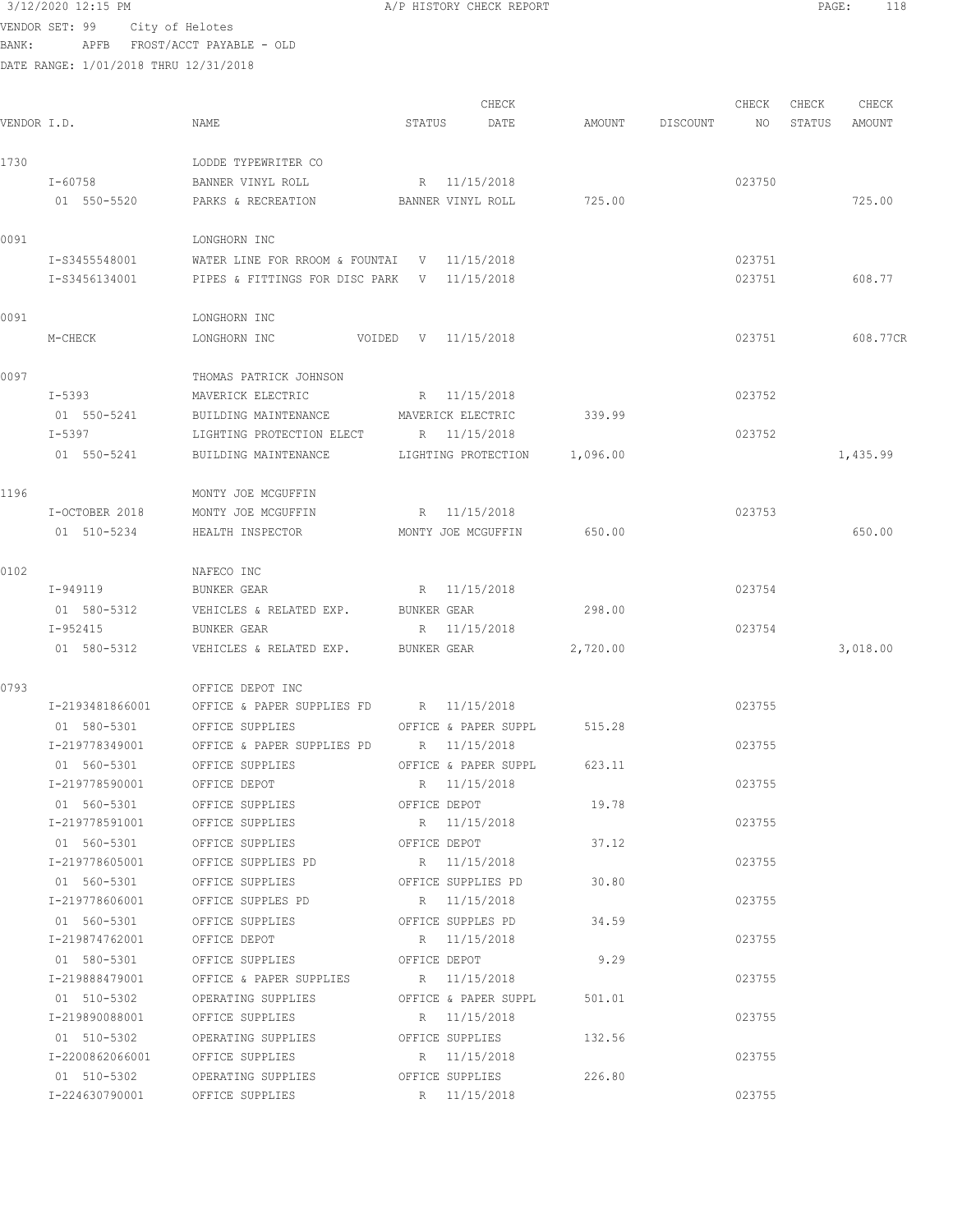VENDOR SET: 99 City of Helotes BANK: APFB FROST/ACCT PAYABLE - OLD

|             |                    |                                              |               | CHECK                        |          |          | CHECK  | CHECK  | CHECK    |
|-------------|--------------------|----------------------------------------------|---------------|------------------------------|----------|----------|--------|--------|----------|
| VENDOR I.D. |                    | NAME                                         | STATUS        | DATE                         | AMOUNT   | DISCOUNT | NO     | STATUS | AMOUNT   |
| 0793        |                    | OFFICE DEPOT INC<br>CONT                     |               |                              |          |          |        |        |          |
|             | I-224630790001     | OFFICE SUPPLIES                              |               | R 11/15/2018                 |          |          | 023755 |        |          |
|             | 01 510-5301        | OFFICE SUPPLIES                              | OFFICE DEPOT  |                              | 111.09   |          |        |        |          |
|             | I-224630927001     | OFFICE SUPPLIES                              | R             | 11/15/2018                   |          |          | 023755 |        |          |
|             | 01 510-5301        | OFFICE SUPPLIES                              | OFFICE DEPOT  |                              | 3.19     |          |        |        |          |
|             | I-224630928001     | OFFICE SUPPLIES                              | R             | 11/15/2018                   |          |          | 023755 |        |          |
|             | 01 510-5301        | OFFICE SUPPLIES                              | OFFICE DEPOT  |                              | 13.05    |          |        |        | 2,257.67 |
| 0519        |                    | PETTY CASH                                   |               |                              |          |          |        |        |          |
|             |                    | I-P CASH REIMB 1118 PETTY CASH REIMBURSEMENT |               | R 11/15/2018                 |          |          | 023757 |        |          |
|             | 01 545-5203        | SCHOOLS & SEMINARS                           |               | PETTY CASH REIMBURSE         | 231.00   |          |        |        |          |
|             | 01 510-5301        | OFFICE SUPPLIES                              |               | PETTY CASH REIMBURSE         | 21.92    |          |        |        |          |
|             | 01 405-1010        | COURT FINES                                  |               | PETTY CASH REIMBURSE         | 2.00     |          |        |        |          |
|             | 01 545-5203        | SCHOOLS & SEMINARS                           |               | PETTY CASH REIMBURSE         | 335.61   |          |        |        |          |
|             | 01 520-5203        | SCHOOLS & SEMINARS                           |               | PETTY CASH REIMBURSE         | 5.00     |          |        |        |          |
|             | 01 510-5203        | SCHOOLS & SEMINARS                           |               | PETTY CASH REIMBURSE         | 5.00     |          |        |        | 600.53   |
| 0368        |                    | PHYSIO-CONTROL INC                           |               |                              |          |          |        |        |          |
|             | I-118082309        | MEDICAL SUPPLIES                             |               | R 11/15/2018                 |          |          | 023758 |        |          |
|             | 01 585-5317        | MEDICAL SUPPLIES                             |               | MEDICAL SUPPLIES             | 237.90   |          |        |        | 237.90   |
| 1961        |                    | ILLUSIONS BY BLAKE                           |               |                              |          |          |        |        |          |
|             | I-18074            | MAGICAIAN 11/03/18 MRKT DAYS R 11/15/2018    |               |                              |          |          | 023759 |        |          |
|             | 01 550-5525        | MARKETPLACE @ OTHSD                          |               | MAGICAIAN 11/03/18 M         | 465.00   |          |        |        | 465.00   |
| 1359        |                    | ROADWAY PRODUCTIONS                          |               |                              |          |          |        |        |          |
|             | I-HELOTES19 #1     | JAZZ FEST STAGE 1/2                          |               | R 11/15/2018                 |          |          | 023760 |        |          |
|             | 01 550-5520        | PARKS & RECREATION                           |               | JAZZ FEST STAGE 1/2          | 1,050.00 |          |        |        | 1,050.00 |
| 0191        |                    | SAN ANTONIO EXPRESS NEWS                     |               |                              |          |          |        |        |          |
|             | I-007596702 1018   | PUB HEARING NOTICES & ORDIANCE R 11/15/2018  |               |                              |          |          | 023761 |        |          |
|             | 01 520-5331        | ADVERTISING                                  |               | PUB HEARING NOTICES 1,714.99 |          |          |        |        | 1,714.99 |
| 0121        |                    | SAN ANTONIO WATER SYSTEMS                    |               |                              |          |          |        |        |          |
|             | I-01414030001 1118 | WATER / SEWER SERVOCES                       |               | R 11/15/2018                 |          |          | 023762 |        |          |
|             | 01 550-5237        | WATER                                        |               | SAN ANTONIO WATER SY         | 115.61   |          |        |        |          |
|             | I-01447360001 1118 | WATER / SEWER SERVICES                       |               | R 11/15/2018                 |          |          | 023762 |        |          |
|             | 01 550-5237        | WATER                                        |               | WATER / SEWER SERVIC         | 270.07   |          |        |        |          |
|             | I-01447390001 1118 | WATER / SEWER SERVICES                       |               | R 11/15/2018                 |          |          | 023762 |        |          |
|             | 01 550-5237        | WATER                                        |               | WATER / SEWER SERVIC         | 1,034.36 |          |        |        |          |
|             | I-27172310001 1118 | WATER & SEWER                                |               | R 11/15/2018                 |          |          | 023762 |        |          |
|             | 01 550-5237        | WATER                                        | WATER & SEWER |                              | 31.73    |          |        |        | 1,451.77 |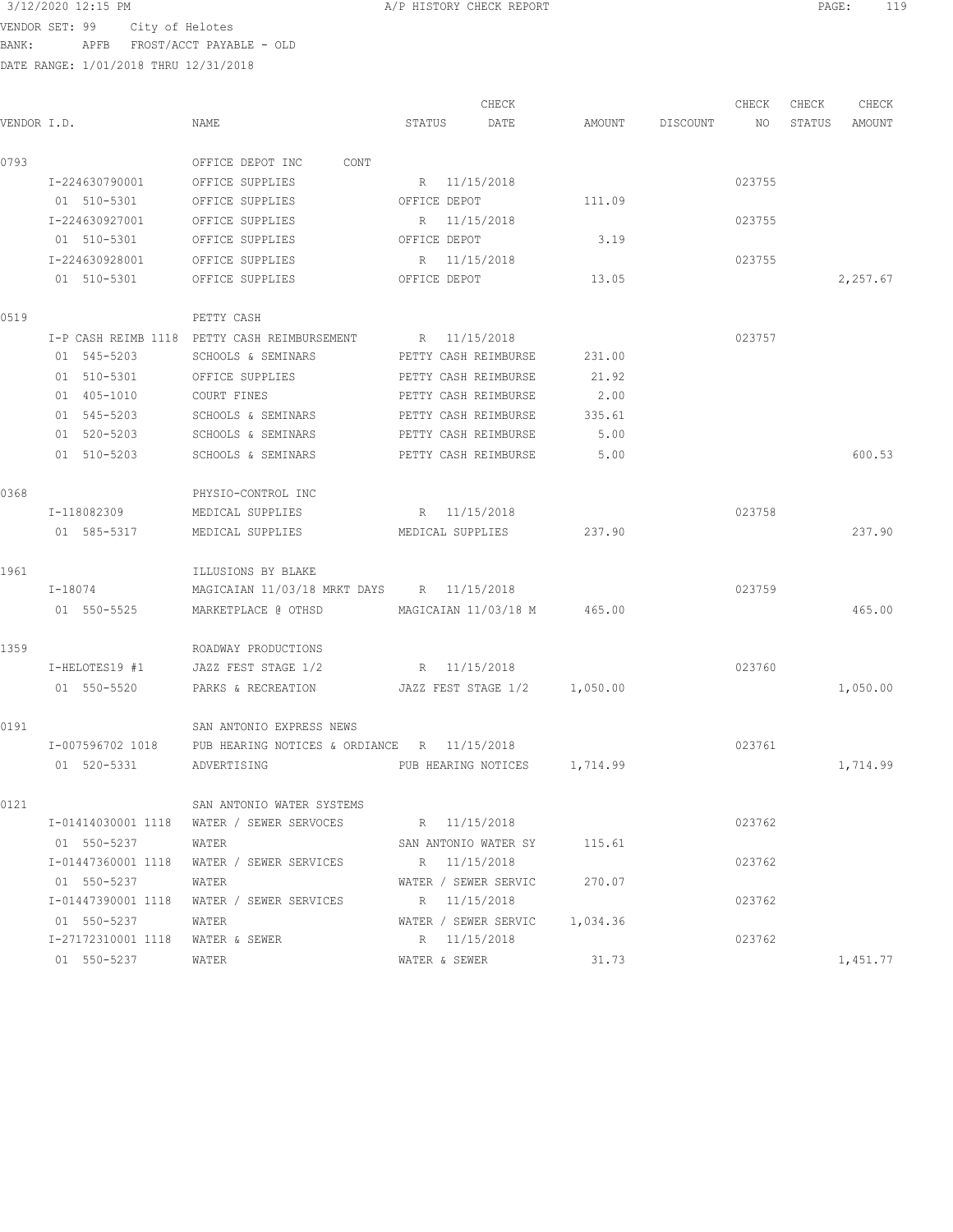$3/12/2020$  12:15 PM  $A/P$  HISTORY CHECK REPORT  $PAGE:$  PAGE: 120 VENDOR SET: 99 City of Helotes BANK: APFB FROST/ACCT PAYABLE - OLD

| VENDOR I.D. |                                         | NAME                                                        | CHECK<br>STATUS<br>DATE         | AMOUNT   | DISCOUNT | CHECK<br>NO. | CHECK<br>STATUS | CHECK<br>AMOUNT |
|-------------|-----------------------------------------|-------------------------------------------------------------|---------------------------------|----------|----------|--------------|-----------------|-----------------|
|             |                                         |                                                             |                                 |          |          |              |                 |                 |
| 1403        |                                         | SERVICE UNIFORM RENTAL                                      |                                 |          |          |              |                 |                 |
|             | I-1700007                               | PW UNIFORM RENTAL                                           | R 11/15/2018                    |          |          | 023763       |                 |                 |
|             | 01 545-5324                             | UNIFORM ALLOWANCE                                           | PW UNIFORM RENTAL               | 62.88    |          |              |                 |                 |
|             | 01 550-5241                             | BUILDING MAINTENANCE                                        | PW UNIFORM RENTAL               | 48.22    |          |              |                 | 111.10          |
| 1662        |                                         | SOUTH TEXAS PRESS INC                                       |                                 |          |          |              |                 |                 |
|             | I-84066                                 | S DARST BUSINESS CARDS                                      | R 11/15/2018                    |          |          | 023764       |                 |                 |
|             | 01 510-5302                             | OPERATING SUPPLIES                                          | S DARST BUSINESS CAR            | 129.52   |          |              |                 | 129.52          |
| 1843        |                                         | TEXAS DEVELOPERS LLC                                        |                                 |          |          |              |                 |                 |
|             | I-REIMBURSEMENT #6                      | BMC MILL WORK 380 AGREMENT                                  | R 11/15/2018                    |          |          | 023765       |                 |                 |
|             | 01 510-5333                             | 380 AGMT. EXPENSES                                          | BMC MILL WORK 380 AG 228,624.26 |          |          |              |                 | 228,624.26      |
| 1944        |                                         | US BANK NA                                                  |                                 |          |          |              |                 |                 |
|             | I-869399683844                          | MOTOR FUEL                                                  | R 11/15/2018                    |          |          | 023766       |                 |                 |
|             | 01 560-5303                             | TECHNOLOGY & EQUIPMENT                                      | MOTOR FUEL                      | 4,258.00 |          |              |                 |                 |
|             | 01 580-5306                             | MOTOR FUEL & LUBRICANT                                      | MOTOR FUEL                      | 495.15   |          |              |                 |                 |
|             | 01 585-5306                             | MOTOR FUEL & LUBRICANTS                                     | MOTOR FUEL                      | 536.18   |          |              |                 |                 |
|             | 01 545-5306                             | MOTOR FUEL & LUBRICANTS                                     | MOTOR FUEL                      | 881.81   |          |              |                 | 6,171.14        |
| 1044        |                                         | VISTA COM INC                                               |                                 |          |          |              |                 |                 |
|             | I-5389                                  | DISPATCH VOICE REC ANNUAL SER R 11/15/2018                  |                                 |          |          | 023767       |                 |                 |
|             | 01 515-5330                             | TECHNOLOGY & EQUIPMENT                                      | DISPATCH VOICE REC              | 5,000.00 |          |              |                 | 5,000.00        |
| 1966        |                                         | W S DARLEY & CO                                             |                                 |          |          |              |                 |                 |
|             | I-17340566                              | MISC ENGINE PARTS FD                                        | R 11/15/2018                    |          |          | 023768       |                 |                 |
|             | 01 580-5312                             | VEHICLES & RELATED EXP.                                     | MISC ENGINE PARTS FD            | 118.25   |          |              |                 |                 |
|             | I-17340684                              | MISC ENGINE PARTS FD                                        | 11/15/2018<br>R                 |          |          | 023768       |                 |                 |
|             | 01 580-5312                             | VEHICLES & RELATED EXP.                                     | W S DARLEY & CO                 | 139.28   |          |              |                 |                 |
|             | I-17341298                              | MISC ENGINE PARTS FD                                        | 11/15/2018<br>R                 |          |          | 023768       |                 |                 |
|             | 01 580-5312                             | VEHICLES & RELATED EXP.                                     | MISC ENGINE PARTS FD            | 315.83   |          |              |                 | 573.36          |
| 0467        |                                         | A T & T INC                                                 |                                 |          |          |              |                 |                 |
|             | I-21069524842507 N18 TELEPHONE SERVICES |                                                             | R 11/30/2018                    |          |          | 023769       |                 |                 |
|             | 01 550-5240                             | TELEPHONE                                                   | TELEPHONE SERVICES              | 640.03   |          |              |                 |                 |
|             | I-2106956970 1118                       | TELEPHONE SERVICE                                           | R 11/30/2018                    |          |          | 023769       |                 |                 |
|             | 01 550-5240                             | TELEPHONE                                                   | TELEPHONE SERVICE               | 34.08    |          |              |                 |                 |
|             | I-21069590933842 N18 TELEPHONE SERVICES |                                                             | R 11/30/2018                    |          |          | 023769       |                 |                 |
|             | 01 550-5240                             | TELEPHONE                                                   | A T & T INC                     | 85.26    |          |              |                 | 759.37          |
| 1310        |                                         | ANDREA M GOFF                                               |                                 |          |          |              |                 |                 |
|             |                                         | I-PER DIEM & MIL NOV PER DIEM & MILEAGE 112018 R 11/30/2018 |                                 |          |          | 023770       |                 |                 |
|             | 01 530-5203                             | SCHOOLS & SEMINARS                                          | PER DIEM & MILEAGE 1            | 321.90   |          |              |                 | 321.90          |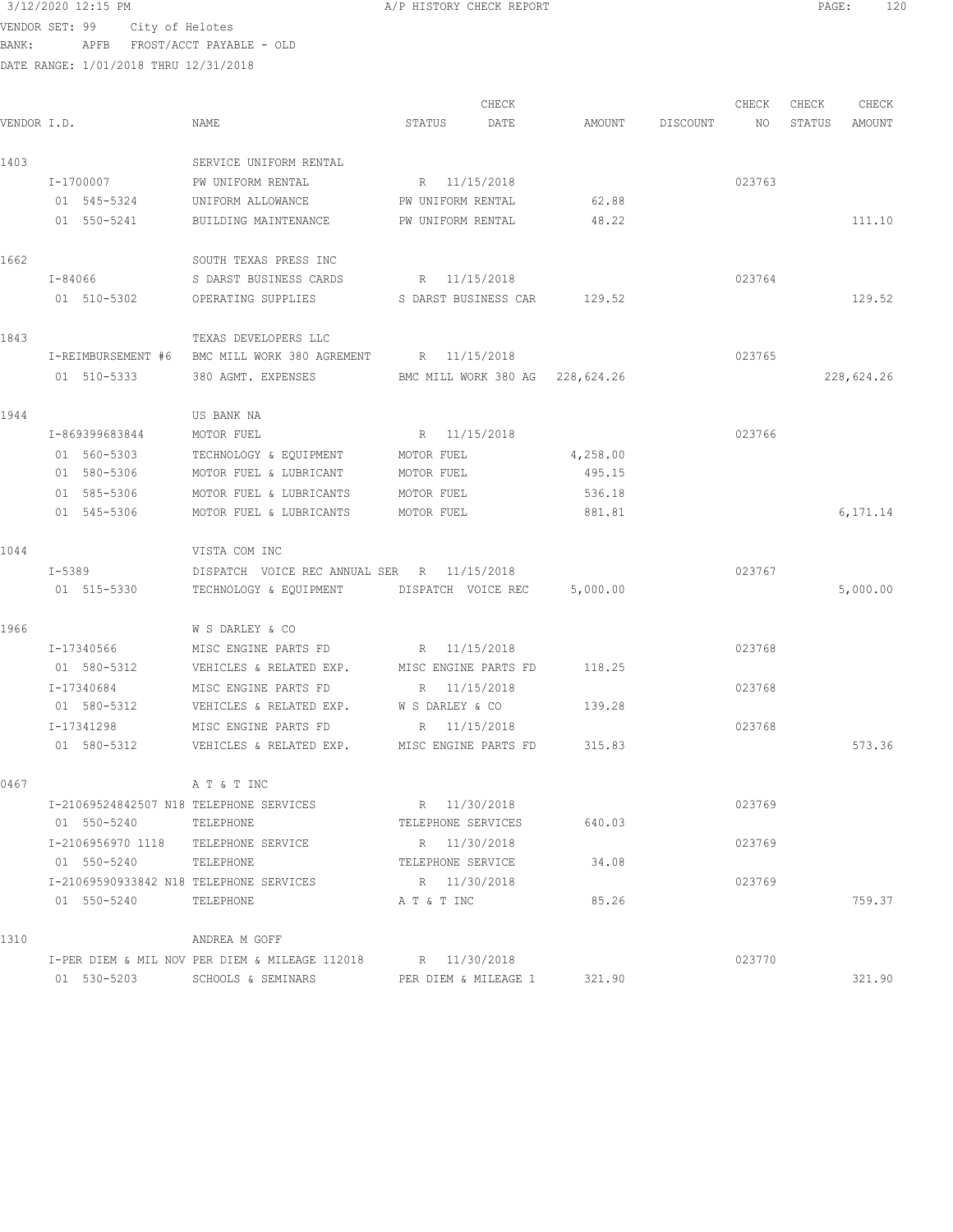VENDOR SET: 99 City of Helotes BANK: APFB FROST/ACCT PAYABLE - OLD

| VENDOR I.D. |                            | NAME                                                                                    | STATUS DATE         | CHECK                        | AMOUNT DISCOUNT NO | CHECK  | CHECK | CHECK<br>STATUS AMOUNT |
|-------------|----------------------------|-----------------------------------------------------------------------------------------|---------------------|------------------------------|--------------------|--------|-------|------------------------|
|             |                            |                                                                                         |                     |                              |                    |        |       |                        |
| 1671        |                            | ARNETT MARKETING LLC                                                                    |                     |                              |                    |        |       |                        |
|             | I-7405                     | GARLAND                                                                                 | R 11/30/2018        |                              |                    | 023771 |       |                        |
|             | 01 550-5520                | PARKS & RECREATION GARLAND                                                              |                     |                              | 2,041.91           |        |       | 2,041.91               |
| 1175        |                            | BUSINESS & PROFESSIONAL SERVIC                                                          |                     |                              |                    |        |       |                        |
|             | I-OCTOBER 2018             | EMS BILLING/ COLLECTIONS SERV R 11/30/2018                                              |                     |                              |                    | 023772 |       |                        |
|             | 01 407-1055                | EMS SERVICE FEES EMS BILLING/ COLLECT 1,741.38                                          |                     |                              |                    |        |       | 1,741.38               |
| 0747        |                            | C-6 DISPOSAL SYSTEMS INC                                                                |                     |                              |                    |        |       |                        |
|             |                            | I-668808 C-6 DISPOSAL SYSTEMS INC R 11/30/2018                                          |                     |                              |                    | 023773 |       |                        |
|             |                            | 01 550-5525 MARKETPLACE @ OTHSD C-6 DISPOSAL SYSTEMS 125.00                             |                     |                              |                    |        |       | 125.00                 |
| 0353        |                            | CANON FINANCIAL SERVICES INC                                                            |                     |                              |                    |        |       |                        |
|             | I-19404517                 | LRGE FORMAT COPIER/PRINTER LEA R 11/30/2018                                             |                     |                              |                    | 023774 |       |                        |
|             | 01 510-5330                | COPIERS & PRINTERS LRGE FORMAT COPIER/P 173.72                                          |                     |                              |                    |        |       | 173.72                 |
| 1386        |                            | CINTAS CORPORATION NO 2                                                                 |                     |                              |                    |        |       |                        |
|             | I-8403899472               | MEDICINE/FIRST AID CABINET SER R 11/30/2018                                             |                     |                              |                    | 023775 |       |                        |
|             | 01 510-5302                | OPERATING SUPPLIES                                                                      |                     | MEDICINE/FIRST AID C 164.97  |                    |        |       | 164.97                 |
| 0643        |                            | DAVIDSON & TROILO REAM & GARZA                                                          |                     |                              |                    |        |       |                        |
|             | $I-19209$                  | PROSECUTOR FEES FOR OCT 2018 R 11/30/2018                                               |                     |                              |                    | 023776 |       |                        |
|             | 01 530-5221                | PROSECUTOR                                                                              |                     | PROSECUTOR FEES FOR 2,425.10 |                    |        |       |                        |
|             | 01 510-5206 CITY ATTORNEY  |                                                                                         | PROSECUTOR FEES FOR |                              | 48.00              |        |       |                        |
|             | I-19211                    | LEGAL FEES OCT 2018                                                                     | R 11/30/2018        |                              |                    | 023776 |       |                        |
|             | 01 510-5206                | CITY ATTORNEY                                                                           |                     | LEGAL FEES OCT 2018 1,364.82 |                    |        |       | 3,837.92               |
| 1395        |                            | DEZAVALA-SHAVANO VETERINARY CL                                                          |                     |                              |                    |        |       |                        |
|             | I-100418                   | BOARDING FOR ONE DOG R 11/30/2018                                                       |                     |                              |                    | 023777 |       |                        |
|             |                            | 01 545-5228 ANIMAL CONTROL BOARDING FOR ONE DOG 156.00                                  |                     |                              |                    |        |       | 156.00                 |
| 1865        |                            | ESD AND ASSOCIATES                                                                      |                     |                              |                    |        |       |                        |
|             | I-47835                    | MONTHLY CITY/EDC WEBSITE                                                                | R 11/30/2018        |                              |                    | 023778 |       |                        |
|             | 01 550-5520                | PARKS & RECREATION MONTHLY CITY/EDC WEB                                                 |                     |                              | 608.00             |        |       | 608.00                 |
| 1739        |                            | FASTMED URGENT CARE, PC                                                                 |                     |                              |                    |        |       |                        |
|             | I-4019288 110518           | PRE EMPLOYMENT DRUG SCREENS R 11/30/2018                                                |                     |                              |                    | 023779 |       |                        |
|             | 01 545-5101                | SALARIES                                                                                | PRE EMPLOYMENT DRUG |                              | 118.00             |        |       |                        |
|             | 01 560-5302                | OPERATING SUPPLIES                                                                      | PRE EMPLOYMENT DRUG |                              | 118.00             |        |       | 236.00                 |
| 1918        |                            | FLEETMATICS USA HOLDINGS INC                                                            |                     |                              |                    |        |       |                        |
|             | I-IN2924372                | GPS MONTHLY FEES                                                                        | R 11/30/2018        |                              |                    | 023780 |       |                        |
|             | 01 515-5212                | FLEETMATICS GPS                                                                         | GPS MONTHLY FEES    |                              | 213.99             |        |       |                        |
|             | 01 530-5222                | OPERATIONAL SUPPLIES GPS MONTHLY FEES                                                   |                     |                              | 213.33             |        |       |                        |
|             | 01 560-5210                | OTHER CONTRACTUAL SERVICES GPS MONTHLY FEES                                             |                     |                              | 213.33             |        |       |                        |
|             | 01 580-5210                | OTHER CONTRACTUAL SERVICES GPS MONTHLY FEES                                             |                     |                              | 213.33<br>213.33   |        |       |                        |
|             | 01 585-5210<br>01 545-5200 | OTHER CONTRACTUAL SERVICES GPS MONTHLY FEES<br>COMMUNICATION EQUIPMENT GPS MONTHLY FEES |                     |                              | 212.69             |        |       | 1,280.00               |
|             |                            |                                                                                         |                     |                              |                    |        |       |                        |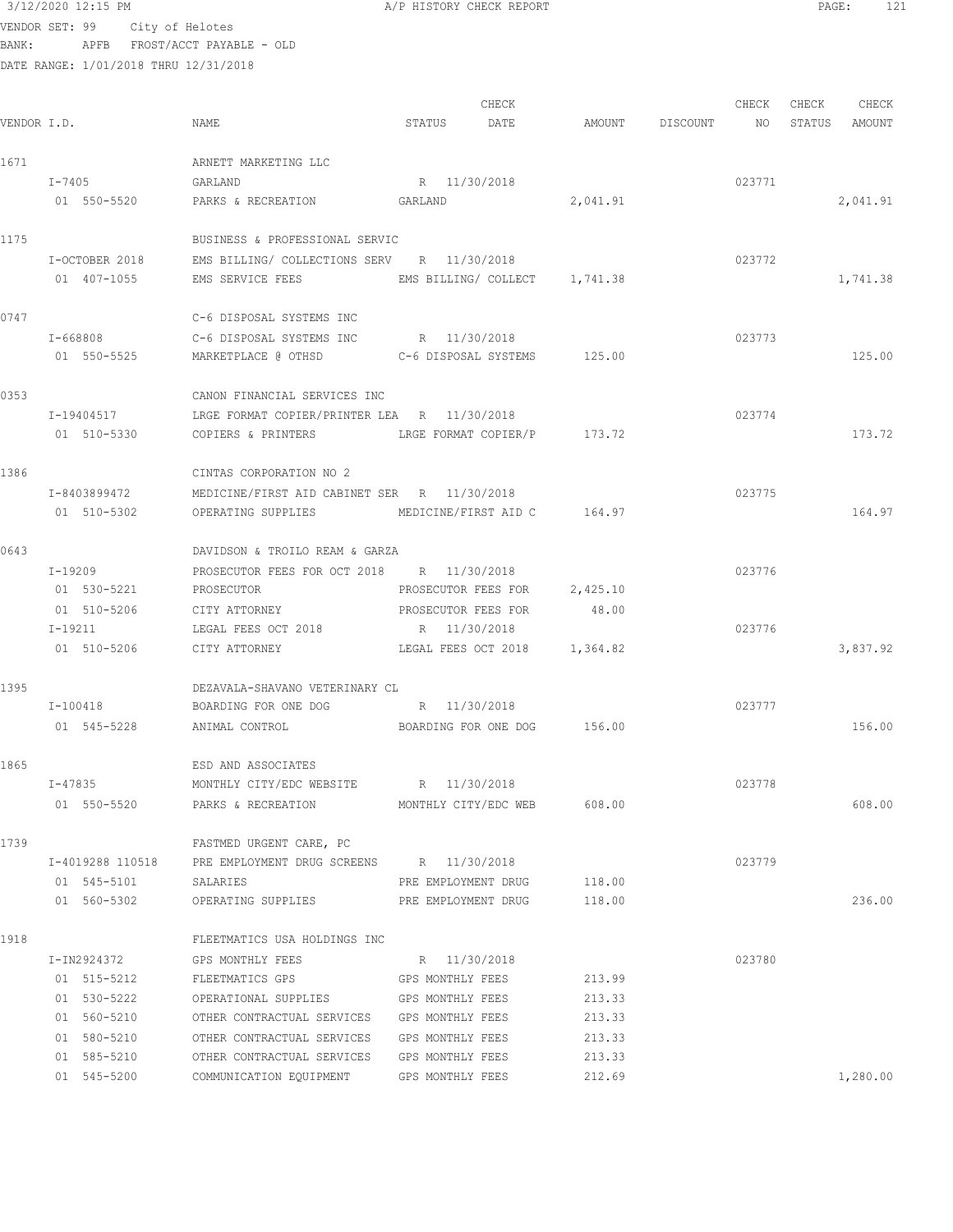$3/12/2020$  12:15 PM  $A/P$  HISTORY CHECK REPORT  $PAGE:$  PAGE: 122<br>VENDOR SET 99  $C_1 + U_2 + U_3$ VENDOR SET: 99 City of Helotes

BANK: APFB FROST/ACCT PAYABLE - OLD

| VENDOR I.D. |                  | NAME                                                       | STATUS                           | CHECK<br>DATE                 |          | AMOUNT DISCOUNT | CHECK<br>NO <sub>1</sub> | CHECK<br>STATUS | CHECK<br>AMOUNT |
|-------------|------------------|------------------------------------------------------------|----------------------------------|-------------------------------|----------|-----------------|--------------------------|-----------------|-----------------|
| 1682        |                  |                                                            |                                  |                               |          |                 |                          |                 |                 |
|             | I-112018         | HELOTES HUMANE SOCIETY<br>2 DOGS IMPOUNDED                 |                                  |                               |          |                 |                          |                 |                 |
|             | 01 545-5228      | ANIMAL CONTROL                                             | R 11/30/2018<br>2 DOGS IMPOUNDED |                               | 222.00   |                 | 023781                   |                 | 222.00          |
|             |                  |                                                            |                                  |                               |          |                 |                          |                 |                 |
| 0071        |                  | JOHN ROBERT KUEHL                                          |                                  |                               |          |                 |                          |                 |                 |
|             | I-6264           | LETTERHEAD & LETTERHEAD ENVELO R 11/30/2018                |                                  |                               |          |                 | 023782                   |                 |                 |
|             | 01 510-5301      | OFFICE SUPPLIES                                            |                                  | LETTERHEAD & LETTERH          | 592.00   |                 |                          |                 |                 |
|             | $I - 6265$       | W-2 & 1099 FORMS                                           | R 11/30/2018                     |                               |          |                 | 023782                   |                 |                 |
|             | 01 510-5301      | OFFICE SUPPLIES W-2 & 1099 FORMS                           |                                  |                               | 222.51   |                 |                          |                 | 814.51          |
| 0166        |                  | LEXISNEXIS RISK DATA MNGMNT IN                             |                                  |                               |          |                 |                          |                 |                 |
|             |                  | I-120682120181031 ACCURENT CONTRACT OCT 23018 R 11/30/2018 |                                  |                               |          |                 | 023783                   |                 |                 |
|             | 01 560-5210      | OTHER CONTRACTUAL SERVICES ACCURENT CONTRACT OC            |                                  |                               | 115.00   |                 |                          |                 | 115.00          |
| 1480        |                  | LINEBARGER GOGGAN BLAIR & SAMP                             |                                  |                               |          |                 |                          |                 |                 |
|             | I-AUGUST 2018    | COLLECTION FEES FOR AUGUST R 11/30/2018                    |                                  |                               |          |                 | 023784                   |                 |                 |
|             | 01 405-1020      | WARRANT FINES                                              |                                  | COLLECTION FEES FOR           | 1,317.58 |                 |                          |                 |                 |
|             | I-SEPTEMBER 2018 | COLLECTIONS FEES FOR SEPTEMBER R 11/30/2018                |                                  |                               |          |                 | 023784                   |                 |                 |
|             | 01 405-1020      | WARRANT FINES                                              |                                  | COLLECTIONS FEES FOR 1,250.43 |          |                 |                          |                 | 2,568.01        |
| 0427        |                  | MARIO A TREVINO                                            |                                  |                               |          |                 |                          |                 |                 |
|             | I-NOVEMBER 2018  | MARIO A TREVINO                                            | R 11/30/2018                     |                               |          |                 | 023785                   |                 |                 |
|             | 01 530-5219      | MUNICIPAL COURT JUDGES                                     | MARIO A TREVINO                  |                               | 800.00   |                 |                          |                 | 800.00          |
| 0097        |                  | THOMAS PATRICK JOHNSON                                     |                                  |                               |          |                 |                          |                 |                 |
|             | $I - 5405$       | REPAIR OUTLET IN OTHSD                                     | R 11/30/2018                     |                               |          |                 | 023786                   |                 |                 |
|             | 01 550-5520      | PARKS & RECREATION                                         |                                  | REPAIR OUTLET IN OTH 125.00   |          |                 |                          |                 | 125.00          |
| 0368        |                  | PHYSIO-CONTROL INC                                         |                                  |                               |          |                 |                          |                 |                 |
|             | I-418211522      | ANNUAL MAINT FOR MONITORS R 11/30/2018                     |                                  |                               |          |                 | 023787                   |                 |                 |
|             | 01 585-5210      | OTHER CONTRACTUAL SERVICES ANNUAL MAINT FOR MON 5,601.48   |                                  |                               |          |                 |                          |                 | 5,601.48        |
|             |                  |                                                            |                                  |                               |          |                 |                          |                 |                 |
| 1403        |                  | SERVICE UNIFORM RENTAL                                     |                                  |                               |          |                 |                          |                 |                 |
|             | I-1692500        | PW'S UNIFORMS & CLEANING SUP R 11/30/2018                  |                                  |                               |          |                 | 023788                   |                 |                 |
|             | 01 545-5324      | UNIFORM ALLOWANCE                                          |                                  | PW'S UNIFORMS & CLEA          | 75.53    |                 |                          |                 |                 |
|             | 01 550-5241      | BUILDING MAINTENANCE                                       |                                  | PW'S UNIFORMS & CLEA          | 61.86    |                 |                          |                 |                 |
|             | I-1700936        | PW'S UNIFORMS & CLEANING SUP R 11/30/2018                  |                                  |                               |          |                 | 023788                   |                 |                 |
|             | 01 545-5324      | UNIFORM ALLOWANCE                                          |                                  | PW'S UNIFORMS & CLEA          | 75.53    |                 |                          |                 |                 |
|             | 01 550-5241      | BUILDING MAINTENANCE                                       |                                  | PW'S UNIFORMS & CLEA          | 47.70    |                 |                          |                 | 260.62          |
| 0138        |                  | SUSAN WOOTTON CPA                                          |                                  |                               |          |                 |                          |                 |                 |
|             | I-NOVEMBER 2018  | SUSAN WOOTTON<br>CPA                                       |                                  | R 11/30/2018                  |          |                 | 023789                   |                 |                 |
|             | 01 510-5204      | ACCOUNTANT                                                 |                                  | SUSAN WOOTTON CPA             | 750.00   |                 |                          |                 | 750.00          |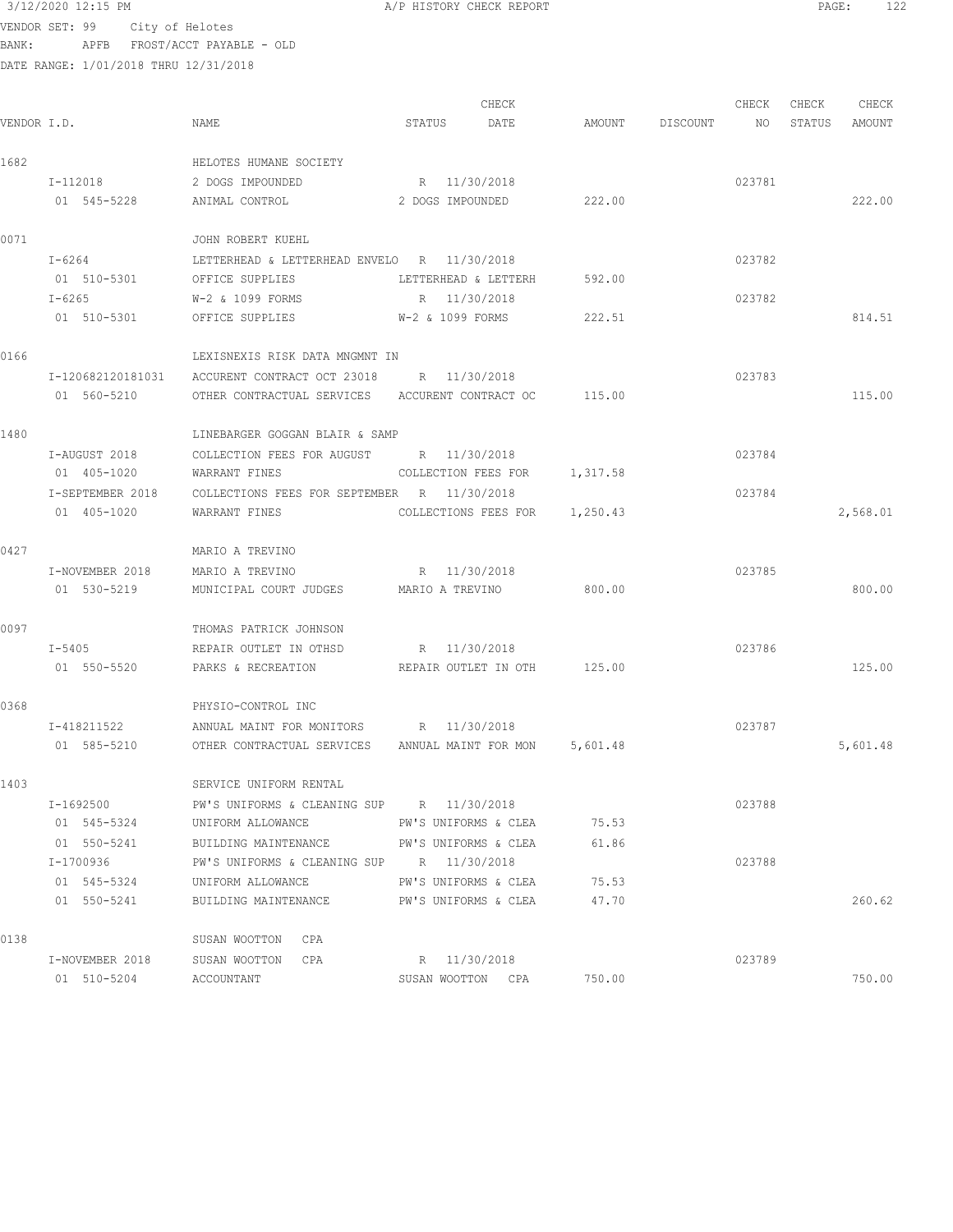VENDOR SET: 99 City of Helotes BANK: APFB FROST/ACCT PAYABLE - OLD

DATE RANGE: 1/01/2018 THRU 12/31/2018

CHECK CHECK CHECK CHECK VENDOR I.D. NAME STATUS DATE AMOUNT DISCOUNT NO STATUS AMOUNT 0141 TEXAS MUNICIPAL LEAGUE I-2019 TMS ANNUAL 2019 TML ANNUAL MEMBERSHIP R 11/30/2018 023790 01 510-5202 MEMBERSHIPS & LICENSES 2019 TML ANNUAL MEMB 2,094.00 2,094.00 2,094.00 0145 TIME WARNER CABLE SAN ANTONIO I-0039133110718 CABLE & INTERNET R 11/30/2018 023791 01 550-5245 INTERNET & CABLE 6 CABLE & INTERNET 550.26 550-26 550.26 0147 TEXAS MUNICIPAL COURTS ASSOC I-TMCA ANNUAL 1118 TMCA ANNUAL MEMBERSHIP C PEREZ R 11/30/2018 023792 01 520-5202 MEMBERSHIPS & LICENSES TMCA ANNUAL MEMBERSH 100.00 100.00 100.00 1769 U S BANK EQUIPMENT FINANCE I-370408502 EMS LIFE SAVING EQUIP ON AMBUL R 11/30/2018 023793 01 585-5317 MEDICAL SUPPLIES EMS LIFE SAVING EQUI 1,264.64 1,264.64 0777 UNITED SITE SERVICES I-1147623198 MRKT PLACE PORT A POTTIES R 11/30/2018 023794 01 550-5525 MARKETPLACE @ OTHSD MRKT PLACE PORT A PO 224.06 224.06 0921 VANGUARD CLEANING SYSTEM INC I-SA81921 CUSTODIAN SRVS CITY HALL & FD R 11/30/2018 023795 01 550-5242 CITY CUSTODIAN VANGUARD CLEANING SY 475.00 I-SA81922 CUSTONDIAL SRVS DISPATCH R 11/30/2018 023795 01 550-5242 CITY CUSTODIAN CUSTONDIAL SRVS DISP 90.30 I-SA81923 CUSTODIAN SRVS CITY HALL & FD R 11/30/2018 023795 01 550-5242 CITY CUSTODIAN VANGUARD CLEANING SY 361.00 I-SA81924 CUSTODIAL SRVS CITY HALL & FD R 11/30/2018 023795 01 550-5242 CITY CUSTODIAN CUSTODIAL SRVS CITY 140.00 1,066.30 1883 XEROX CORPORATION I-1383673 XEROX CORPORATION R 11/30/2018 023796 01 510-5330 COPIERS & PRINTERS XEROX CORPORATION 1,987.00 1,987.00 1,987.00 1721 A T & T I-7877515402 TELEPHONE SERVICES R 12/13/2018 023812 01 550-5240 TELEPHONE TELEPHONE SERVICES 1,478.22 1,478.22 0021 A T & T MOBILITY I-287287570539X1109 A T & T MOBILITY R 12/13/2018 023813 01 545-5200 COMMUNICATION EQUIPMENT A T & T MOBILITY 94.35 94.35 1974 ALAMO FIRE APPARATUS LLC I-102420181 GRAPHICS & PAINT NEW FIRE ENG R 12/13/2018 023814 01 580-5305 EQUIPT. PURCHASE / MAINTENANCEGRAPHICS & PAINT NEW 3,500.00 3,500.00 3,500.00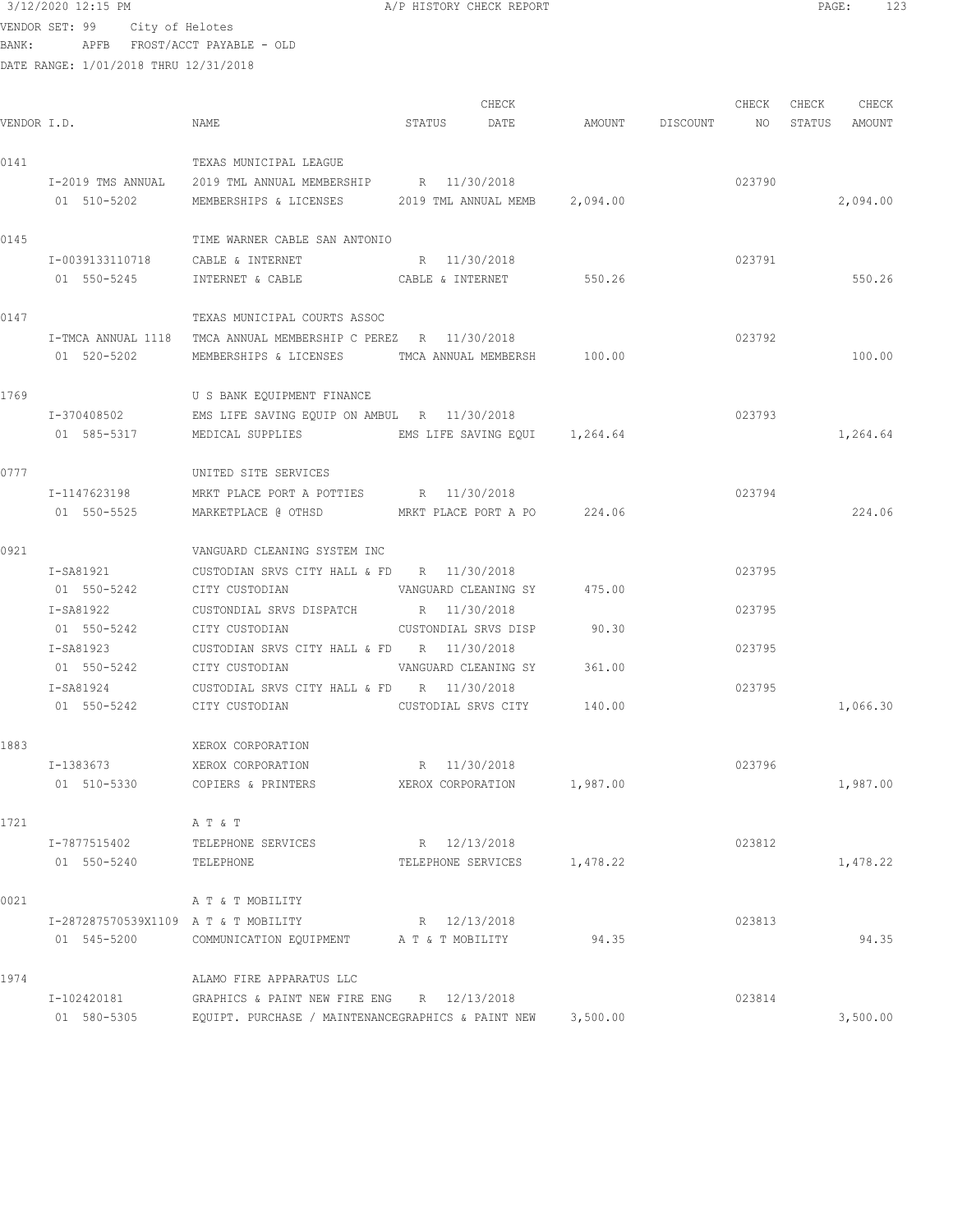## $3/12/2020$  12:15 PM  $A/P$  HISTORY CHECK REPORT  $PAGE:$  PAGE: 124 VENDOR SET: 99 City of Helotes BANK: APFB FROST/ACCT PAYABLE - OLD

| VENDOR I.D. |                            | NAME                                                        | STATUS | CHECK<br>DATE                  | AMOUNT | DISCOUNT | CHECK<br>NO | CHECK<br>STATUS | CHECK<br>AMOUNT |
|-------------|----------------------------|-------------------------------------------------------------|--------|--------------------------------|--------|----------|-------------|-----------------|-----------------|
|             |                            |                                                             |        |                                |        |          |             |                 |                 |
| 0020        |                            | ARMSTRONG VAUGHAN & ASSOC INC                               |        |                                |        |          |             |                 |                 |
|             | $I - 44373$<br>01 510-5207 | 50% COMPLETION OF CITY'S AUDIT R 12/13/2018<br>CITY AUDITOR |        | 50% COMPLETION OF CI 8,150.00  |        |          | 023815      |                 | 8,150.00        |
| 0024        |                            | BEXAR APPRAISAL DIST                                        |        |                                |        |          |             |                 |                 |
|             | I-00011909                 | 1/4 OF BUDGET LEVY                                          |        | R 12/13/2018                   |        |          | 023816      |                 |                 |
|             | 01 510-5208                | BEXAR APPRAISAL DIST 1/4 OF BUDGET LEVY 4,336.00            |        |                                |        |          |             |                 | 4,336.00        |
| 0119        |                            | BINGHAM & LEA PC INC                                        |        |                                |        |          |             |                 |                 |
|             | I-NOVEMBER 2018            | COURT JUDGE NOV 2018                                        |        | R 12/13/2018                   |        |          | 023817      |                 |                 |
|             | 01 530-5219                | MUNICIPAL COURT JUDGES COURT JUDGE NOV 2018 800.00          |        |                                |        |          |             |                 | 800.00          |
| 0029        |                            | BRUCE C BEALOR                                              |        |                                |        |          |             |                 |                 |
|             | I-NOVEMBER 2018            | BLDING INSPECTIONS & PLAN REV R 12/13/2018                  |        |                                |        |          | 023818      |                 |                 |
|             | 01 510-5231                | BUILDING OFFICIAL                                           |        | BLDING INSPECTIONS & 13,010.00 |        |          |             |                 | 13,010.00       |
| 0747        |                            | C-6 DISPOSAL SYSTEMS INC                                    |        |                                |        |          |             |                 |                 |
|             | I-6710013                  | MARKET PLACE EXTRA PICKUP/CANS R 12/13/2018                 |        |                                |        |          | 023819      |                 |                 |
|             | 01 550-5525                | MARKETPLACE @ OTHSD MARKET PLACE EXTRA P 125.00             |        |                                |        |          |             |                 |                 |
|             | I-673742                   | MARKET PLACE EXTRA PICKUP/CANS R 12/13/2018                 |        |                                |        |          | 023819      |                 |                 |
|             | 01 550-5525                | MARKETPLACE @ OTHSD MARKET PLACE EXTRA P                    |        |                                | 50.00  |          |             |                 | 175.00          |
| 0891        |                            | CARLOS GARCIA                                               |        |                                |        |          |             |                 |                 |
|             | I-113018                   | SOUND LIGHTING OF THE LIGHTS R 12/13/2018                   |        |                                |        |          | 023820      |                 |                 |
|             | 01 550-5520                | PARKS & RECREATION SOUND LIGHTING OF TH 750.00              |        |                                |        |          |             |                 | 750.00          |
| 1972        |                            | CHRIS CARSON                                                |        |                                |        |          |             |                 |                 |
|             | I-REF BLDG PERMIT          | REF BLDG PERMIT                                             |        | V 12/13/2018                   |        |          | 023821      |                 | 61.60           |
| 0042        |                            | CITY PUBLIC SERVICE                                         |        |                                |        |          |             |                 |                 |
|             |                            | I-3000530099 1218 ELECTRICAL SERVICES                       |        | R 12/13/2018                   |        |          | 023822      |                 |                 |
|             | 01 550-5239                | ELECTRIC                                                    |        | ELECTRICAL SERVICES 1,055.78   |        |          |             |                 |                 |
|             |                            | I-3000819534 1218 ELECTRICAL SERVICES                       |        | R 12/13/2018                   |        |          | 023822      |                 |                 |
|             | 01 550-5239 ELECTRIC       |                                                             |        | ELECTRICAL SERVICES 41.44      |        |          |             |                 |                 |
|             |                            | I-3001085347 1218 ELECTRIC SERVICES R 12/13/2018            |        |                                |        |          | 023822      |                 |                 |
|             |                            | 01 550-5239 ELECTRIC ELECTRIC ELECTRIC SERVICES 582.41      |        |                                |        |          |             |                 |                 |
|             |                            | I-3002417564 1218 ELECTRIC BILL R 12/13/2018                |        |                                |        |          | 023822      |                 |                 |
|             | 01 550-5239                | ELECTRIC                                                    |        | ELECTRIC BILL 315.71           |        |          |             |                 |                 |
|             |                            | I-3002452349 1218 ELECTRIC SERVICES                         |        | R 12/13/2018                   |        |          | 023822      |                 |                 |
|             | 01 550-5239                | ELECTRIC                                                    |        | ELECTRIC SERVICES              | 951.68 |          |             |                 |                 |
|             | I-3002471776 1218          | ELECTRICAL SERVICES                                         |        | R 12/13/2018                   |        |          | 023822      |                 |                 |
|             | 01 550-5239                | ELECTRIC                                                    |        | ELECTRICAL SERVICES 1,315.63   |        |          |             |                 |                 |
|             |                            | I-3002501943 1218 ELECTRIC SERVICES                         |        | R 12/13/2018                   |        |          | 023822      |                 |                 |
|             | 01 550-5239                | ELECTRIC                                                    |        | ELECTRIC SERVICES              | 15.06  |          |             |                 |                 |
|             |                            | I-3002510668 1218 ELECTRIC SERVICES                         |        | R 12/13/2018                   |        |          | 023822      |                 |                 |
|             | 01 550-5239                | ELECTRIC                                                    |        | ELECTRIC SERVICES 10.55        |        |          |             |                 |                 |
|             |                            | I-3002510675 1218 ELECTRIC SERVICES                         |        | R 12/13/2018                   |        |          | 023822      |                 |                 |
|             | 01 550-5239 ELECTRIC       |                                                             |        | ELECTRIC SERVICES              | 9.13   |          | 023822      |                 |                 |
|             |                            | I-3002530708 1218 ELECTRIC SERVICES                         |        | R 12/13/2018                   |        |          |             |                 |                 |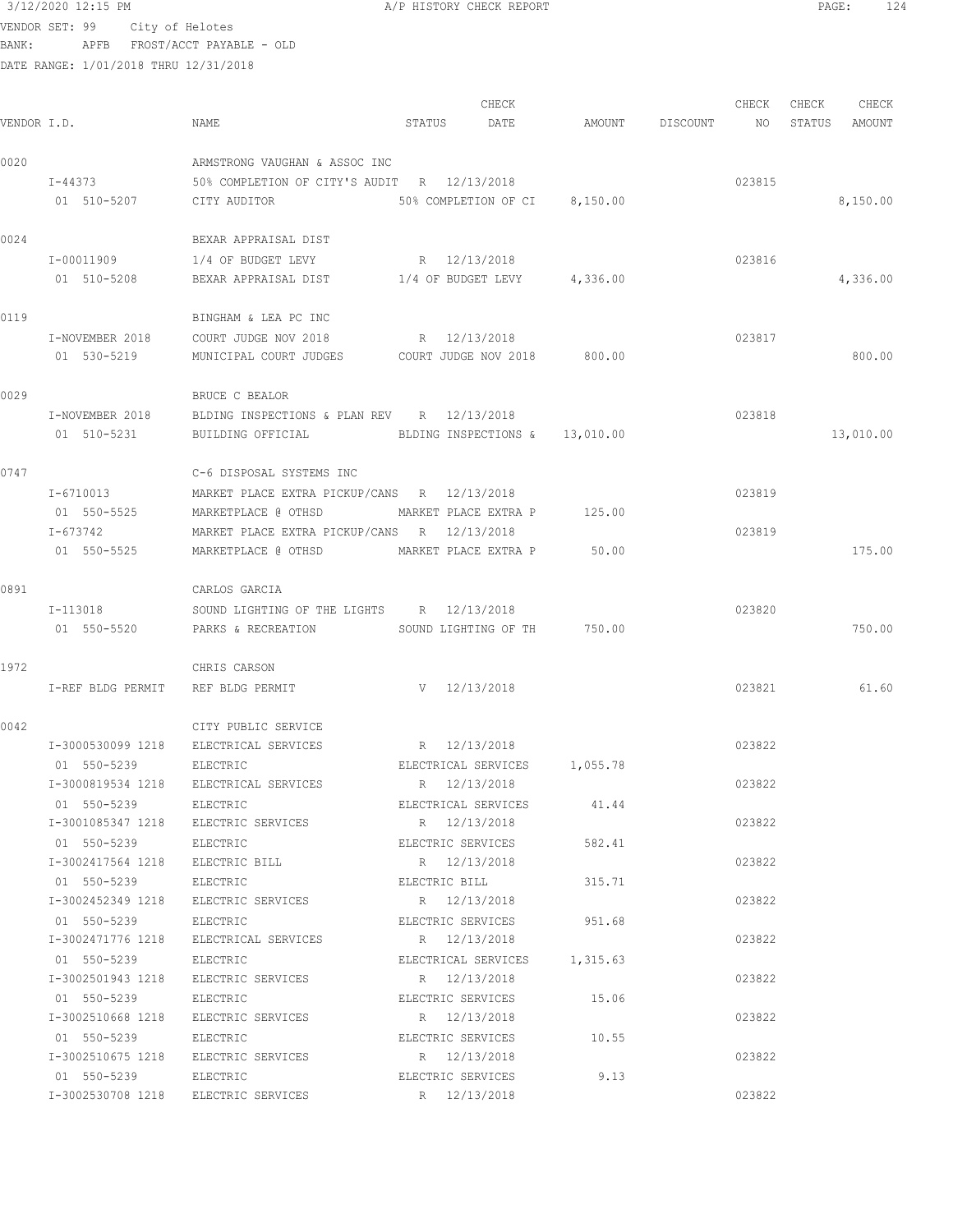## $3/12/2020$  12:15 PM  $A/P$  HISTORY CHECK REPORT  $\blacksquare$  PAGE: 125

VENDOR SET: 99 City of Helotes BANK: APFB FROST/ACCT PAYABLE - OLD

| VENDOR I.D. |                                     | NAME                                                          | STATUS DATE         | CHECK                       | AMOUNT DISCOUNT NO STATUS AMOUNT | CHECK  | CHECK | CHECK    |
|-------------|-------------------------------------|---------------------------------------------------------------|---------------------|-----------------------------|----------------------------------|--------|-------|----------|
|             |                                     |                                                               |                     |                             |                                  |        |       |          |
| 0042        |                                     | CITY PUBLIC SERVICE CONT                                      |                     |                             |                                  |        |       |          |
|             |                                     | I-3002530708 1218 ELECTRIC SERVICES                           | R 12/13/2018        |                             |                                  | 023822 |       |          |
|             | 01 550-5239                         | ELECTRIC                                                      | ELECTRIC SERVICES   |                             | 10.18                            |        |       |          |
|             | I-3002531134 1218 ELECTRIC SERVICES |                                                               | R 12/13/2018        |                             |                                  | 023822 |       |          |
|             | 01 550-5239                         | ELECTRIC                                                      | ELECTRIC SERVICES   |                             | 8.84                             |        |       |          |
|             |                                     | I-3002825167 1218 ELECTRIC SERVICES                           | R 12/13/2018        |                             |                                  | 023822 |       |          |
|             | 01 550-5239 ELECTRIC                |                                                               | ELECTRIC SERVICES   |                             | 34.53                            |        |       |          |
|             |                                     | I-3002836202 1218 ELECTRIC SERVICES                           | R 12/13/2018        |                             |                                  | 023822 |       |          |
|             | 01 550-5239 ELECTRIC                |                                                               |                     | ELECTRIC SERVICES           | 50.11                            |        |       |          |
|             |                                     | I-3002838864 1218 ELECTRICAL SERVICES                         | R 12/13/2018        |                             |                                  | 023822 |       |          |
|             | 01 550-5239                         | ELECTRIC                                                      |                     | ELECTRICAL SERVICES 74.22   |                                  |        |       |          |
|             |                                     | I-3003167893 1218 ELECTRICAL SERVICES                         | R 12/13/2018        |                             |                                  | 023822 |       |          |
|             | 01 550-5239                         | ELECTRIC                                                      | ELECTRICAL SERVICES |                             | 8.84                             |        |       |          |
|             |                                     | I-3003381122 1218 ELECTRIC SERVICES                           | R 12/13/2018        |                             |                                  | 023822 |       |          |
|             | 01 550-5239                         | ELECTRIC                                                      | ELECTRIC SERVICES   |                             | 55.56                            |        |       |          |
|             |                                     | I-3003381144 1218 ELECTRICAL SERVICES                         | R 12/13/2018        |                             |                                  | 023822 |       |          |
|             | 01 550-5239                         | ELECTRIC                                                      | ELECTRICAL SERVICES |                             | 47.69                            |        |       |          |
|             |                                     | I-3003495095 1218 ELECTRIC SERVICES                           | R 12/13/2018        |                             |                                  | 023822 |       |          |
|             | 01 550-5239                         | ELECTRIC                                                      | ELECTRIC SERVICES   |                             | 8.93                             |        |       |          |
|             |                                     | I-3004131330 1218 ELECTRICAL SERVICES                         | R 12/13/2018        |                             |                                  | 023822 |       |          |
|             | 01 550-5239                         | ELECTRIC                                                      |                     | ELECTRICAL SERVICES 54.23   |                                  |        |       | 4,650.52 |
| 1395        |                                     | DEZAVALA-SHAVANO VETERINARY CL                                |                     |                             |                                  |        |       |          |
|             |                                     | I-12032018 2243 BOARDING LAB 9 DAYS R 12/13/2018              |                     |                             |                                  | 023824 |       |          |
|             | 01 545-5228                         | BOARDING LAB 9 DAYS 273.10<br>ANIMAL CONTROL                  |                     |                             |                                  |        |       | 273.10   |
|             |                                     |                                                               |                     |                             |                                  |        |       |          |
| 1970        |                                     | EDUARDO VILLARREAL                                            |                     |                             |                                  |        |       |          |
|             |                                     | I-REFUND BLDG PERMIT REFUND BLDG PERMIT V 12/13/2018          |                     |                             |                                  | 023825 |       | 61.60    |
| 1973        |                                     | EDWINN M OVERSTREET                                           |                     |                             |                                  |        |       |          |
|             | I-120418                            | BALLAS/REP WALL PAC HID LIGHTS R 12/13/2018                   |                     |                             |                                  | 023826 |       |          |
|             |                                     | 01 550-5241 BUILDING MAINTENANCE BALLAS/REP WALL PAC 515.00   |                     |                             |                                  |        |       | 515.00   |
| 1086        |                                     | FRAZER LTD                                                    |                     |                             |                                  |        |       |          |
|             | I-X1278A                            | FRAZER LTD                                                    | R 12/13/2018        |                             |                                  | 023827 |       |          |
|             |                                     | 01 585-5305 EQUIPT. PURCHASE & MAINTENANCEFRAZER LTD 2,750.00 |                     |                             |                                  |        |       | 2,750.00 |
|             |                                     |                                                               |                     |                             |                                  |        |       |          |
| 0060        |                                     | GREY FOREST UTILITIES INC                                     |                     |                             |                                  |        |       |          |
|             |                                     | I-1007684800 120418 NATURAL GAS SERVICES                      | R 12/13/2018        |                             |                                  | 023828 |       |          |
|             | 01 550-5238<br><b>GAS</b>           |                                                               |                     | NATURAL GAS SERVICES        | 86.42                            |        |       |          |
|             |                                     | I-1025023600 120418 NATURAL GAS SERVICE                       | R 12/13/2018        |                             |                                  | 023828 |       |          |
|             | 01 550-5238 GAS                     |                                                               |                     | NATURAL GAS SERVICE         | 10.36                            |        |       |          |
|             |                                     | I-1025024400 120418 NATURAL GAS SERVICES                      | R 12/13/2018        |                             |                                  | 023828 |       |          |
|             | 01 550-5238 GAS                     |                                                               |                     | NATURAL GAS SERVICES 10.36  |                                  |        |       |          |
|             |                                     | I-1025025200 120418 NATURAL GAS SERVICES                      | R 12/13/2018        |                             |                                  | 023828 |       |          |
|             | 01 550-5238 GAS                     |                                                               |                     | NATURAL GAS SERVICES 429.28 |                                  |        |       |          |
|             |                                     | I-1025560200 120418 NATURAL GAS SERVICES                      | R 12/13/2018        |                             |                                  | 023828 |       |          |
|             | 01 550-5238 GAS                     |                                                               |                     | NATURAL GAS SERVICES 10.36  |                                  |        |       | 546.78   |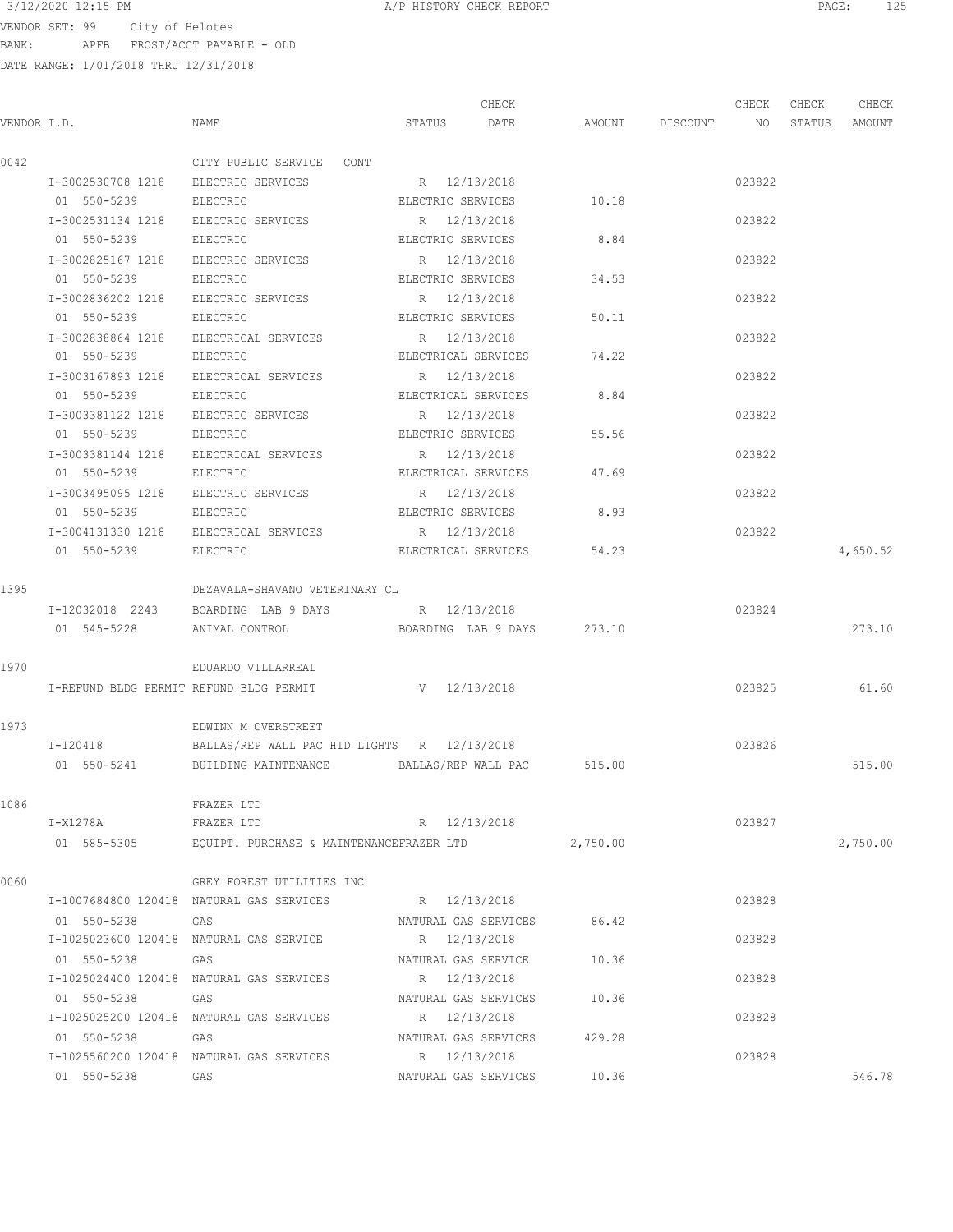VENDOR SET: 99 City of Helotes BANK: APFB FROST/ACCT PAYABLE - OLD

| VENDOR I.D. |                   | NAME                                             | STATUS | CHECK<br>DATE                 | AMOUNT   | DISCOUNT | CHECK<br>NO | CHECK<br>STATUS | CHECK<br>AMOUNT |
|-------------|-------------------|--------------------------------------------------|--------|-------------------------------|----------|----------|-------------|-----------------|-----------------|
| 1682        |                   | HELOTES HUMANE SOCIETY                           |        |                               |          |          |             |                 |                 |
|             | I-122018          | ANIMAL IMPOUNDMENT                               |        | R 12/13/2018                  |          |          | 023829      |                 |                 |
|             | 01 545-5228       | ANIMAL CONTROL                                   |        | ANIMAL IMPOUNDMENT            | 120.00   |          |             |                 | 120.00          |
| 1971        |                   | HENRY T MCDERMOTT                                |        |                               |          |          |             |                 |                 |
|             | I-REF BLDG PERMIT | REF BLDG PERMIT                                  |        | V 12/13/2018                  |          |          | 023830      |                 | 61.60           |
| 1668        |                   | J GIBSON SALON                                   |        |                               |          |          |             |                 |                 |
|             | I-113018          | ELECTRICITY FOR MARKET PLACE R 12/13/2018        |        |                               |          |          | 023831      |                 |                 |
|             | 01 550-5525       | MARKETPLACE @ OTHSD                              |        | ELECTRICITY FOR MARK          | 100.00   |          |             |                 | 100.00          |
| 1718        |                   | J W PEPPER & SON INC                             |        |                               |          |          |             |                 |                 |
|             | I-18072165        | CHRISTMAS MUSIC HACB                             |        | R 12/13/2018                  |          |          | 023832      |                 |                 |
|             | 01 550-5521       | HELOTES AREA COMMUNITY BAND CHRISTMAS MUSIC HACB |        |                               | 2.50     |          |             |                 | 2.50            |
| 1927        |                   | KOLOGIK                                          |        |                               |          |          |             |                 |                 |
|             | I-7017244         | ANNUAL RENEWAL/MAINT COPSYNC R 12/13/2018        |        |                               |          |          | 023833      |                 |                 |
|             | 01 515-5330       | TECHNOLOGY & EQUIPMENT                           |        | ANNUAL RENEWAL/MAINT          | 120.00   |          |             |                 |                 |
|             | 01 560-5303       | TECHNOLOGY & EQUIPMENT                           |        | ANNUAL RENEWAL/MAINT          | 6,951.90 |          |             |                 | 7,071.90        |
| 1975        |                   | LITTLE PROFIT SPRINKLER CO                       |        |                               |          |          |             |                 |                 |
|             | I-REF # 21324     | REF SPRINKLER PERMIT                             |        | R 12/13/2018                  |          |          | 023834      |                 |                 |
|             | 01 404-3300       | BUILDING PERMITS                                 |        | REF SPRINKLER PERMIT          | 61.60    |          |             |                 | 61.60           |
| 0097        |                   | THOMAS PATRICK JOHNSON                           |        |                               |          |          |             |                 |                 |
|             | $I - 5407$        | REPAIRED GFCI OUTLET                             |        | R 12/13/2018                  |          |          | 023835      |                 |                 |
|             | 01 550-5520       | PARKS & RECREATION                               |        | MAVERICK ELECTRIC             | 125.00   |          |             |                 | 125.00          |
| 1968        |                   | METROPOLITAN COMPOUNDS INC                       |        |                               |          |          |             |                 |                 |
|             | $I - 0010156$     | METROPOLITAN COMPOUNDS INC                       |        | R 12/13/2018                  |          |          | 023836      |                 |                 |
|             | 01 580-5312       | VEHICLES & RELATED EXP.                          |        | METROPOLITAN COMPOUN 1,827.60 |          |          |             |                 | 1,827.60        |
| 0793        |                   | OFFICE DEPOT INC                                 |        |                               |          |          |             |                 |                 |
|             | I-231708710001    | OFFICE SUPPLIES                                  |        | R 12/13/2018                  |          |          | 023837      |                 |                 |
|             | 01 580-5301       | OFFICE SUPPLIES                                  |        | OFFICE SUPPLIES               | 563.13   |          |             |                 |                 |
|             | I-231708862001    | OFFICE SUPPLIES                                  |        | R 12/13/2018                  |          |          | 023837      |                 |                 |
|             | 01 580-5301       | OFFICE SUPPLIES                                  |        | OFFICE SUPPLIES               | 45.67    |          |             |                 |                 |
|             | I-231708863001    | OFFICE SUPPLIES                                  |        | R 12/13/2018                  |          |          | 023837      |                 |                 |
|             | 01 580-5301       | OFFICE SUPPLIES                                  |        | OFFICE SUPPLIES               | 6.99     |          |             |                 | 615.79          |
| 0172        |                   | PITNEY BOWES GLOBAL FINANCIAL                    |        |                               |          |          |             |                 |                 |
|             | I-3307626958      | POSTAGE MACHINE LEASE                            |        | R 12/13/2018                  |          |          | 023838      |                 |                 |
|             | 01 510-5323       | POSTAGE & POSTAL EQUIPMENT                       |        | POSTAGE MACHINE LEAS          | 174.93   |          |             |                 | 174.93          |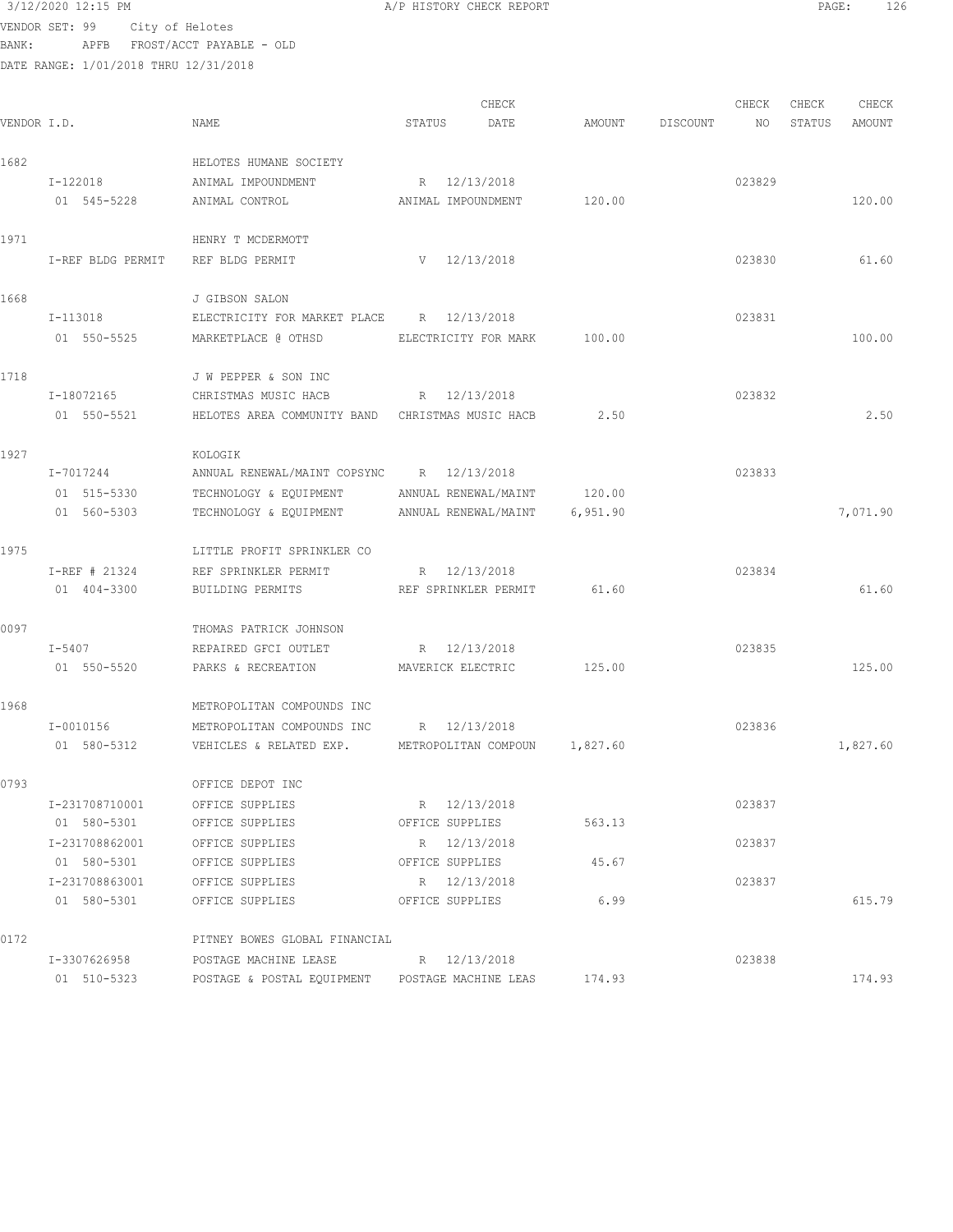VENDOR SET: 99 City of Helotes BANK: APFB FROST/ACCT PAYABLE - OLD

|             |             |                                             | CHECK                        |          |                 | CHECK  | CHECK  | CHECK            |
|-------------|-------------|---------------------------------------------|------------------------------|----------|-----------------|--------|--------|------------------|
| VENDOR I.D. |             | NAME                                        | DATE<br>STATUS               |          | AMOUNT DISCOUNT | NO     | STATUS | AMOUNT           |
| 1396        |             | POLEY E BARCENEZ                            |                              |          |                 |        |        |                  |
|             | $I - 3694$  | DEC MARKET PLACE BAND                       | R 12/13/2018                 |          |                 | 023839 |        |                  |
|             | 01 550-5525 | MARKETPLACE @ OTHSD                         | DEC MARKET PLACE BAN 400.00  |          |                 |        |        | 400.00           |
| 0809        |             | RX TECHNOLOGY                               |                              |          |                 |        |        |                  |
|             | I-96025     | MONTHLY IT SERVICES & MAINT R 12/13/2018    |                              |          |                 | 023840 |        |                  |
|             | 01 510-5214 | COMPUTER CONTRACTS                          | MONTHLY IT SERVICES          | 174.00   |                 |        |        |                  |
|             | I-97365     | TLETS MACHINE                               | R 12/13/2018                 |          |                 | 023840 |        |                  |
|             | 01 515-5330 | TECHNOLOGY & EQUIPMENT TLETS MACHINE        |                              | 611.50   |                 |        |        |                  |
|             | 01 580-5303 | TECHNOLOGY & EQUIPMENT TLETS MACHINE        |                              | 611.50   |                 |        |        |                  |
|             | I-97380     | MONTHLY IT SERVICES AND MAINT R 12/13/2018  |                              |          |                 | 023840 |        |                  |
|             |             | 01 510-5214 COMPUTER CONTRACTS              | MONTHLY IT SERVICES 1,200.00 |          |                 |        |        |                  |
|             | I-97388     | MONTHLY IT SERVICES & MAINT R 12/13/2018    |                              |          |                 | 023840 |        |                  |
|             | 01 510-5214 | COMPUTER CONTRACTS MONTHLY IT SERVICES      |                              | 4,838.00 |                 |        |        | 7,435.00         |
| 0120        |             | SAECO ELECTRIC & UTILITY LTD                |                              |          |                 |        |        |                  |
|             | $I-APP$ #1  | VIVIDS CAMERA SYSTEM                        | V 12/13/2018                 |          |                 |        |        | 023841 17,145.00 |
| 0120        |             | SAECO ELECTRIC & UTILITY LTD                |                              |          |                 |        |        |                  |
|             | M-CHECK     | SAECO ELECTRIC & UTILITYVOIDED V 12/13/2018 |                              |          |                 | 023841 |        | 17,145.00CR      |
| 0121        |             | SAN ANTONIO WATER SYSTEMS                   |                              |          |                 |        |        |                  |
|             |             | I-01414030001 112018 WATER/SEWER SERVICES   | R 12/13/2018                 |          |                 | 023842 |        |                  |
|             | 01 550-5237 | WATER                                       | WATER/SEWER SERVICES         | 112.58   |                 |        |        |                  |
|             |             | I-01447360001 112018 WATER/SEWER SERVICES   | R 12/13/2018                 |          |                 | 023842 |        |                  |
|             | 01 550-5237 | WATER                                       | WATER/SEWER SERVICES         | 243.38   |                 |        |        |                  |
|             |             | I-01447390001 112018 WATER/SEWER SERVICES   | R 12/13/2018                 |          |                 | 023842 |        |                  |
|             | 01 550-5237 | WATER                                       | WATER/SEWER SERVICES         | 331.04   |                 |        |        |                  |
|             |             | I-27172310001 112018 WATER/SEWER SERVICES   | R 12/13/2018                 |          |                 | 023842 |        |                  |
|             | 01 550-5237 | WATER                                       | WATER/SEWER SERVICES 31.73   |          |                 |        |        | 718.73           |
| 1403        |             | SERVICE UNIFORM RENTAL                      |                              |          |                 |        |        |                  |
|             | I-1702832   | PUBLIC WORKS UNIFORM RENTAL R 12/13/2018    |                              |          |                 | 023843 |        |                  |
|             | 01 545-5306 | MOTOR FUEL & LUBRICANTS                     | PUBLIC WORKS UNIFORM         | 75.53    |                 |        |        |                  |
|             | 01 550-5241 | BUILDING MAINTENANCE                        | PUBLIC WORKS UNIFORM         | 47.70    |                 |        |        |                  |
|             | I-1703771   | PUBLIC WORKS UNIFORMS                       | R 12/13/2018                 |          |                 | 023843 |        |                  |
|             | 01 545-5324 | UNIFORM ALLOWANCE                           | PUBLIC WORKS UNIFORM         | 75.53    |                 |        |        |                  |
|             | 01 550-5241 | BUILDING MAINTENANCE                        | PUBLIC WORKS UNIFORM         | 47.70    |                 |        |        | 246.46           |
| 1665        |             | SIMPLY YOURS                                |                              |          |                 |        |        |                  |
|             | I-113085    | ELECTRICITY FOR MARKET PLACE                | R 12/13/2018                 |          |                 | 023844 |        |                  |
|             | 01 550-5525 | MARKETPLACE @ OTHSD                         | ELECTRICITY FOR MARK         | 100.00   |                 |        |        | 100.00           |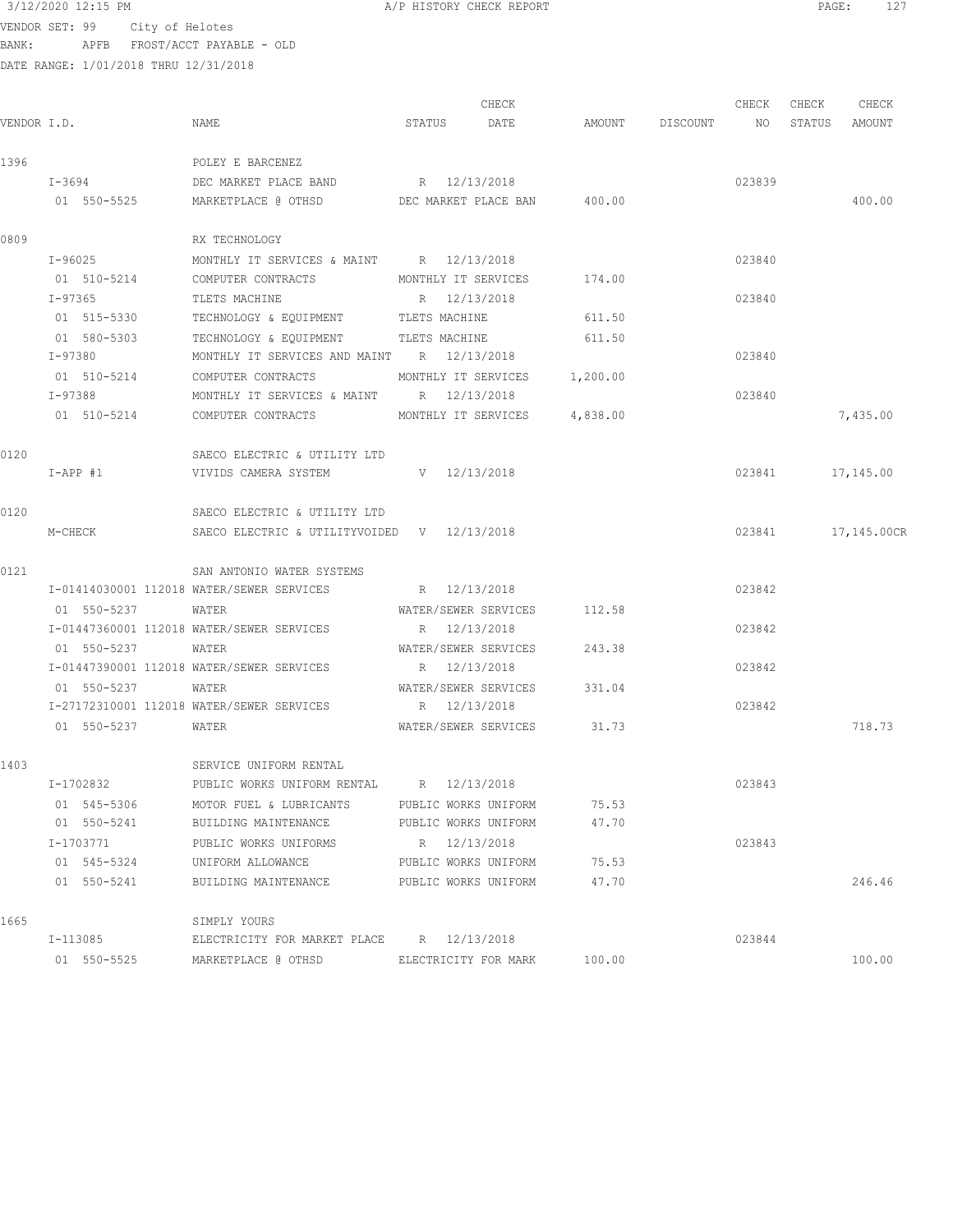VENDOR SET: 99 City of Helotes BANK: APFB FROST/ACCT PAYABLE - OLD

| VENDOR I.D. |                   | NAME                                            | STATUS               | CHECK<br>DATE        |           | AMOUNT DISCOUNT NO | CHECK  | CHECK<br>STATUS | CHECK<br>AMOUNT |
|-------------|-------------------|-------------------------------------------------|----------------------|----------------------|-----------|--------------------|--------|-----------------|-----------------|
| 1976        |                   | STATE INDUSTRIAL PRODUCTS CORP                  |                      |                      |           |                    |        |                 |                 |
|             | I-900595864       | ABSORBING PADS TO CLEAN UP OIL R 12/13/2018     |                      |                      |           |                    | 023845 |                 |                 |
|             | 01 545-5306       | MOTOR FUEL & LUBRICANTS ABSORBING PADS TO CL    |                      |                      | 175.40    |                    |        |                 | 175.40          |
| 0366        |                   | TEXAS SOCIAL SECURITY PROGRAM                   |                      |                      |           |                    |        |                 |                 |
|             | I-9290871 122018  | TEXAS SOCIAL SECURITY PROGRAM R 12/13/2018      |                      |                      |           |                    | 023846 |                 |                 |
|             | 01 550-5210       | OTHER CONTRACTUAL SERVICES TEXAS SOCIAL SECURIT |                      |                      | 77.00     |                    |        |                 | 77.00           |
| 1669        |                   | THREE SISTERS HOME                              |                      |                      |           |                    |        |                 |                 |
|             | I-113018          | ELECTRICITY FOR MARKET PLACE R 12/13/2018       |                      |                      |           |                    | 023847 |                 |                 |
|             | 01 550-5525       | MARKETPLACE @ OTHSD                             |                      | ELECTRICITY FOR MARK | 100.00    |                    |        |                 | 100.00          |
| 0777        |                   | UNITED SITE SERVICES                            |                      |                      |           |                    |        |                 |                 |
|             | I-1147683249      | PORT A POTTY SERVICE AT PARKS R 12/13/2018      |                      |                      |           |                    | 023848 |                 |                 |
|             | 01 550-5520       | PARKS & RECREATION                              | PORT A POTTY SERVICE |                      | 142.48    |                    |        |                 |                 |
|             | I-1147704447      | PORT A POTTY FOR PARKS                          | R 12/13/2018         |                      |           |                    | 023848 |                 |                 |
|             | 01 550-5520       | PARKS & RECREATION                              | PORT A POTTY FOR PAR |                      | 145.82    |                    |        |                 | 288.30          |
| 0921        |                   | VANGUARD CLEANING SYSTEM INC                    |                      |                      |           |                    |        |                 |                 |
|             | I-SA82612         | CUSTODIAL SERVICES                              | R 12/13/2018         |                      |           |                    | 023849 |                 |                 |
|             | 01 550-5242       | CITY CUSTODIAN                                  | CUSTODIAL SERVICES   |                      | 475.00    |                    |        |                 |                 |
|             | I-SA82613         | CUSTODIAL SERVICES                              | R 12/13/2018         |                      |           |                    | 023849 |                 |                 |
|             | 01 550-5242       | CITY CUSTODIAN                                  | CUSTODIAL SERVICES   |                      | 90.30     |                    |        |                 |                 |
|             | I-SA82614         | CUSTODIAL SERVICES                              | R 12/13/2018         |                      |           |                    | 023849 |                 |                 |
|             | 01 550-5242       | CITY CUSTODIAN                                  | CUSTODIAL SERVICES   |                      | 361.00    |                    |        |                 |                 |
|             | $I-SA82615$       | CUSTODIAL SERVICES                              | R 12/13/2018         |                      |           |                    | 023849 |                 |                 |
|             | 01 550-5242       | CITY CUSTODIAN                                  | CUSTODIAL SERVICES   |                      | 140.00    |                    |        |                 | 1,066.30        |
| 1852        |                   | AIR AUTHORITY LLC                               |                      |                      |           |                    |        |                 |                 |
|             | I-10% DOWN        | PD HVAC SYSTEM                                  | R 12/17/2018         |                      |           |                    | 023858 |                 |                 |
|             | 01 550-5241       | BUILDING MAINTENANCE                            | PD HVAC SYSTEM       |                      | 10,980.00 |                    |        |                 | 10,980.00       |
| 0467        |                   | A T & T INC                                     |                      |                      |           |                    |        |                 |                 |
|             | I-2507 122018     | TELEPHONE SERVICES                              | R 12/21/2018         |                      |           |                    | 023859 |                 |                 |
|             | 01 550-5240       | TELEPHONE                                       | TELEPHONE SERVICES   |                      | 643.11    |                    |        |                 |                 |
|             | I-3842 122018     | TELEPHONE SERVICES                              |                      | R 12/21/2018         |           |                    | 023859 |                 |                 |
|             | 01 550-5240       | TELEPHONE                                       | TELEPHONE SERVICES   |                      | 85.26     |                    |        |                 |                 |
|             | I-3846 122018     | TELEPHONE SERVICES                              | R 12/21/2018         |                      |           |                    | 023859 |                 |                 |
|             | 01 550-5240       | TELEPHONE                                       | TELEPHONE SERVICES   |                      | 34.08     |                    |        |                 | 762.45          |
| 0009        |                   | AACOG                                           |                      |                      |           |                    |        |                 |                 |
|             | I-2019 MEMBERSHIP | 2019 MEMBERSHIP                                 | R 12/21/2018         |                      |           |                    | 023860 |                 |                 |
|             | 01 510-5202       | MEMBERSHIPS & LICENSES                          | 2019 MEMBERSHIP      |                      | 622.23    |                    |        |                 | 622.23          |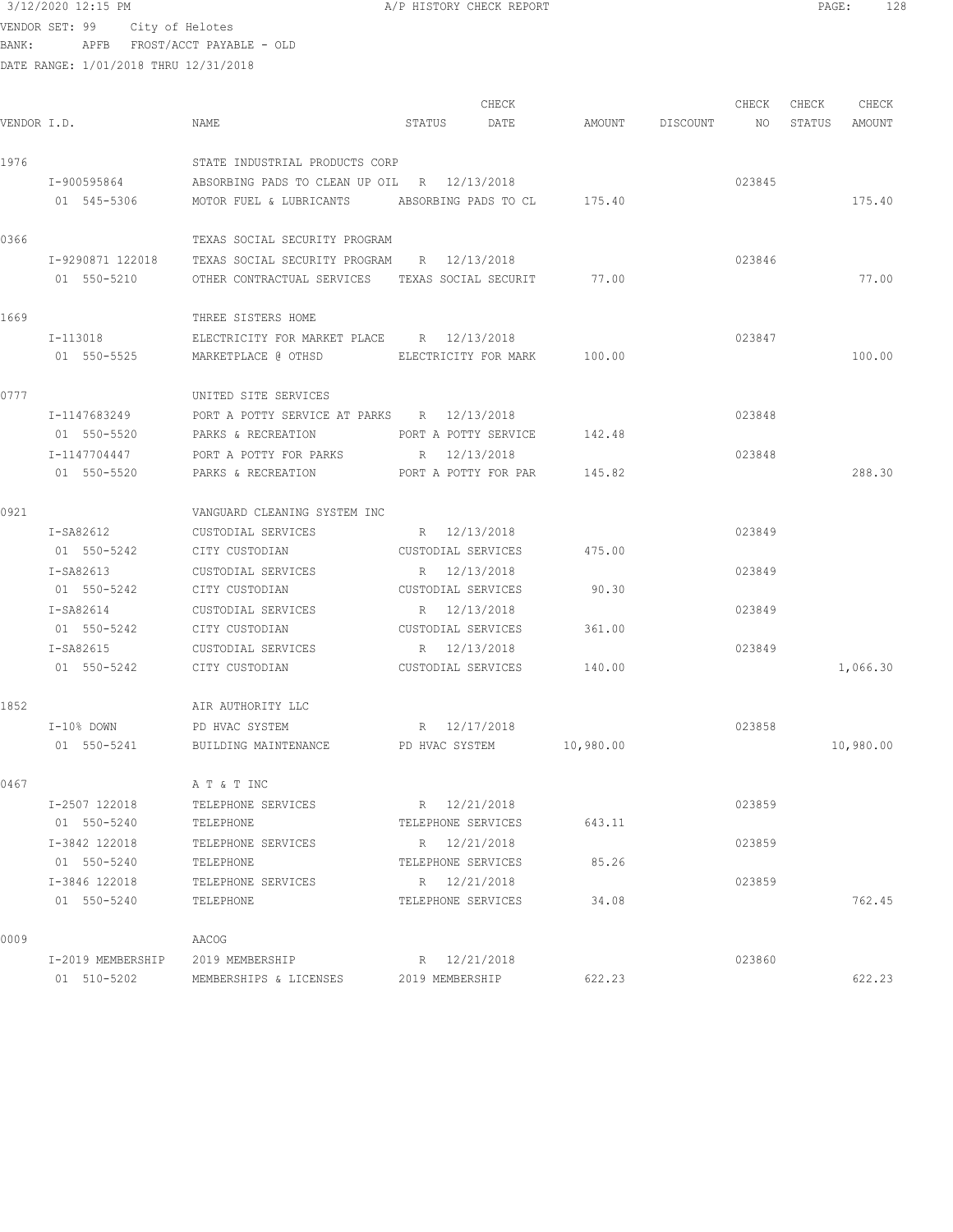|             | 3/12/2020 12:15 PM                    |                                                 | A/P HISTORY CHECK REPORT      |           |                 |        | PAGE:         | 129        |
|-------------|---------------------------------------|-------------------------------------------------|-------------------------------|-----------|-----------------|--------|---------------|------------|
|             | VENDOR SET: 99 City of Helotes        |                                                 |                               |           |                 |        |               |            |
| BANK:       |                                       | APFB FROST/ACCT PAYABLE - OLD                   |                               |           |                 |        |               |            |
|             | DATE RANGE: 1/01/2018 THRU 12/31/2018 |                                                 |                               |           |                 |        |               |            |
|             |                                       |                                                 | CHECK                         |           |                 | CHECK  | CHECK         | CHECK      |
| VENDOR I.D. |                                       | NAME                                            | STATUS<br>DATE                |           | AMOUNT DISCOUNT | NO     | STATUS AMOUNT |            |
|             |                                       |                                                 |                               |           |                 |        |               |            |
| 1852        |                                       | AIR AUTHORITY LLC                               |                               |           |                 |        |               |            |
|             | $I - 95761$                           | PD HVAC SYSTEM                                  | R 12/21/2018                  |           |                 | 023861 |               |            |
|             | 01 550-5241                           | BUILDING MAINTENANCE PD HVAC SYSTEM             |                               | 27,450.00 |                 |        |               | 27,450.00  |
| 1849        |                                       | BILL EMBREY ROOFING CO                          |                               |           |                 |        |               |            |
|             | I-84360                               | ADMIN/ANNEX ROOF REPAIR                         | R 12/21/2018                  |           |                 | 023862 |               |            |
|             | 01 550-5241                           | BUILDING MAINTENANCE                            | ADMIN/ANNEX ROOF REP 3,150.00 |           |                 |        |               | 3,150.00   |
| 1175        |                                       | BUSINESS & PROFESSIONAL SERVIC                  |                               |           |                 |        |               |            |
|             | I-NOVEMBER 2018                       | EMS MEDICAL BILLING                             | R 12/21/2018                  |           |                 | 023863 |               |            |
|             | 01 407-1055                           | EMS SERVICE FEES EMS MEDICAL BILLING 1,402.46   |                               |           |                 |        |               | 1,402.46   |
| 1413        |                                       | DAHILL                                          |                               |           |                 |        |               |            |
|             | I-IN1693251                           | DAHILL                                          | R 12/21/2018                  |           |                 | 023864 |               |            |
|             | 01 510-5330                           | COPIERS & PRINTERS DAHILL                       |                               | 671.26    |                 |        |               | 671.26     |
| 0643        |                                       | DAVIDSON & TROILO REAM & GARZA                  |                               |           |                 |        |               |            |
|             | I-19441                               | LEGAL SERVICES NOV 2018                         | $V = 12/21/2018$              |           |                 | 023865 |               |            |
|             | I-19441 EDC                           | LEGAS SERVICES NOV 2018 EDC                     | V 12/21/2018                  |           |                 | 023865 |               | 1,488.60   |
| 0643        |                                       | DAVIDSON & TROILO REAM & GARZA                  |                               |           |                 |        |               |            |
|             | M-CHECK                               | DAVIDSON & TROILO REAM &VOIDED V 12/21/2018     |                               |           |                 | 023865 |               | 1,488.60CR |
| 1950        |                                       | DIXIE FLAG AND BANNER COMPANY                   |                               |           |                 |        |               |            |
|             | I-0013202                             | DIXIE FLAG AND BANNER COMPANY                   | R 12/21/2018                  |           |                 | 023866 |               |            |
|             | 01 550-5520                           | PARKS & RECREATION                              | DIXIE FLAG AND BANNE 231.00   |           |                 |        |               | 231.00     |
| 1865        |                                       | ESD AND ASSOCIATES                              |                               |           |                 |        |               |            |
|             | I-47993                               | DESIGN & PRINT OF OTH MAPS                      | R 12/21/2018                  |           |                 | 023867 |               |            |
|             | 01 550-5520                           | PARKS & RECREATION DESIGN & PRINT OF OT         |                               | 987.50    |                 |        |               | 987.50     |
| 1918        |                                       | FLEETMATICS USA HOLDINGS INC                    |                               |           |                 |        |               |            |
|             | I-IN2991696                           | FLEETMATICS USA HOLDINGS INC                    | R 12/21/2018                  |           |                 | 023868 |               |            |
|             | 01 515-5212                           | FLEETMATICS GPS                                 | FLEETMATICS USA HOLD          | 213.34    |                 |        |               |            |
|             | 01 530-5222                           | OPERATIONAL SUPPLIES                            | FLEETMATICS USA HOLD          | 213.34    |                 |        |               |            |
|             | 01 560-5210                           | OTHER CONTRACTUAL SERVICES FLEETMATICS USA HOLD |                               | 213.34    |                 |        |               |            |
|             | 01 580-5210                           | OTHER CONTRACTUAL SERVICES FLEETMATICS USA HOLD |                               | 213.34    |                 |        |               |            |
|             | 01 585-5210                           | OTHER CONTRACTUAL SERVICES FLEETMATICS USA HOLD |                               | 213.34    |                 |        |               |            |
|             | 01 545-5200                           | COMMUNICATION EQUIPMENT FLEETMATICS USA HOLD    |                               | 213.30    |                 |        |               | 1,280.00   |
| 1942        |                                       | LAW OFF OF MICHAEL R LATIMER                    |                               |           |                 |        |               |            |

I-NOVEMBER 2018 LAW OFFICE OF MICHARL R LATIME R 12/21/2018 023869

01 530-5219 MUNICIPAL COURT JUDGES LAW OFFICE OF MICHAR 100.00 100.00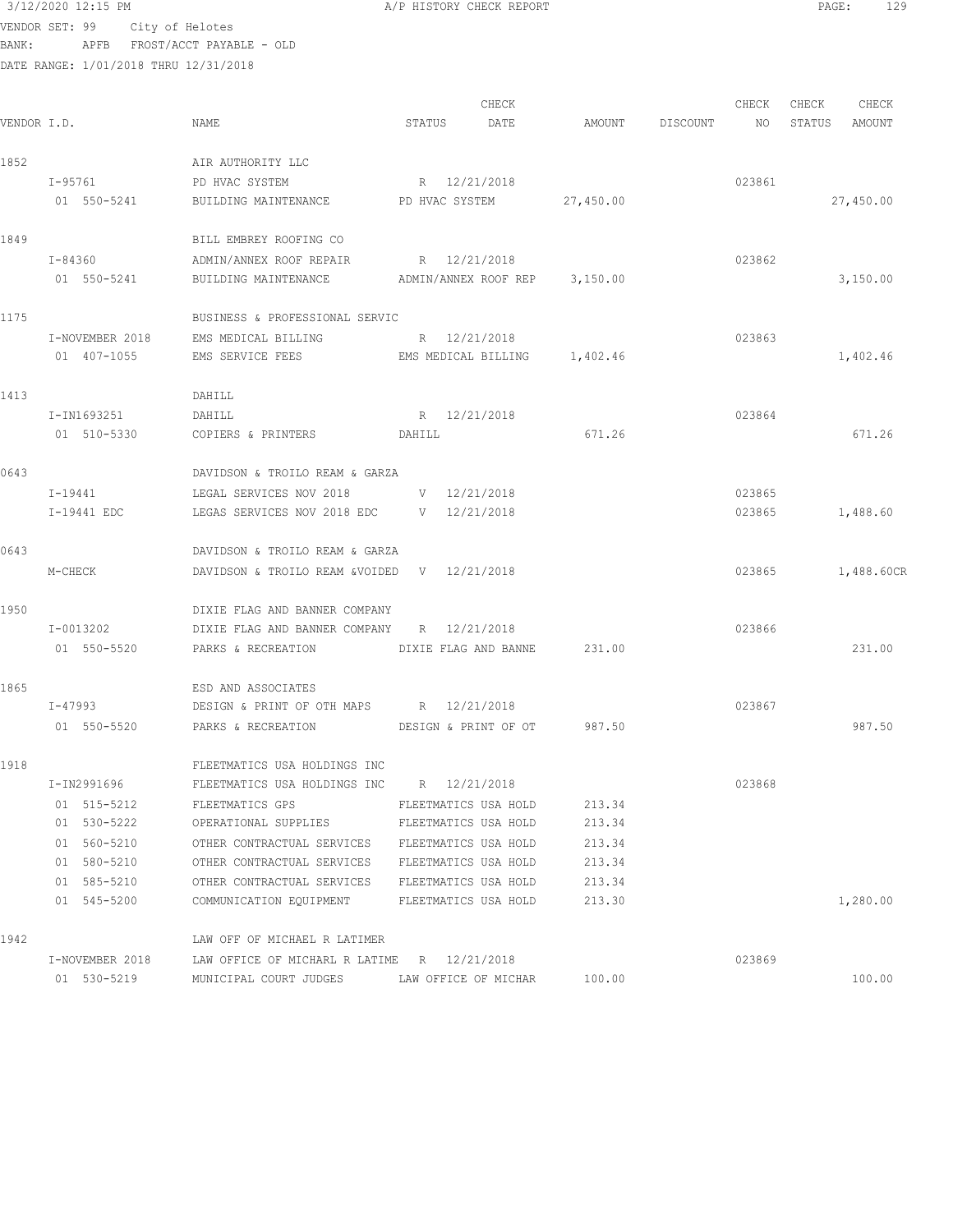$3/12/2020$  12:15 PM  $A/P$  HISTORY CHECK REPORT  $\blacksquare$  PAGE: 130 VENDOR SET: 99 City of Helotes

BANK: APFB FROST/ACCT PAYABLE - OLD DATE RANGE: 1/01/2018 THRU 12/31/2018

|             |                   |                                                    |                      | CHECK                         |          |          | CHECK  | CHECK  | CHECK    |
|-------------|-------------------|----------------------------------------------------|----------------------|-------------------------------|----------|----------|--------|--------|----------|
| VENDOR I.D. |                   | NAME                                               | STATUS               | DATE                          | AMOUNT   | DISCOUNT | NO     | STATUS | AMOUNT   |
| 1197        |                   | LORI GAYLE CALZONCIT                               |                      |                               |          |          |        |        |          |
|             | I-OCTOBER 2018    | HEALTH INSPECTIONS OCT 2018 R 12/21/2018           |                      |                               |          |          | 023870 |        |          |
|             | 01 510-5234       | HEALTH INSPECTOR                                   |                      | HEALTH INSPECTIONS O 650.00   |          |          |        |        | 650.00   |
| 0097        |                   | THOMAS PATRICK JOHNSON                             |                      |                               |          |          |        |        |          |
|             | $I-5410$          | MATERIAL FOR HVAC IN POLICE R 12/21/2018           |                      |                               |          |          | 023871 |        |          |
|             | 01 550-5241       | BUILDING MAINTENANCE                               |                      | MATERIAL FOR HVAC IN          | 2,000.00 |          |        |        |          |
|             | I-55414           | REMOVE & CAP FIXTURES                              | R 12/21/2018         |                               |          |          | 023871 |        |          |
|             | 01 550-5241       | BUILDING MAINTENANCE                               |                      | REMOVE & CAP FIXTURE          | 90.00    |          |        |        | 2,090.00 |
| 1196        |                   | MONTY JOE MCGUFFIN                                 |                      |                               |          |          |        |        |          |
|             | I-NOVEMBER 2018   | MONTY JOE MCGUFFIN                                 | R 12/21/2018         |                               |          |          | 023872 |        |          |
|             | 01 510-5234       | HEALTH INSPECTOR                                   | MONTY JOE MCGUFFIN   |                               | 650.00   |          |        |        | 650.00   |
| 0793        |                   | OFFICE DEPOT INC                                   |                      |                               |          |          |        |        |          |
|             | I-239835046001    | OFFICE DEPOT                                       | R 12/21/2018         |                               |          |          | 023873 |        |          |
|             | 01 510-5302       | OPERATING SUPPLIES                                 | OFFICE DEPOT         |                               | 169.53   |          |        |        | 169.53   |
| 1804        |                   | RICHARD N LEWIS                                    |                      |                               |          |          |        |        |          |
|             | I-1523            | JAN 5 MARKET PLACE BAND R 12/21/2018               |                      |                               |          |          | 023874 |        |          |
|             | 01 550-5525       | MARKETPLACE @ OTHSD                                | JAN 5 MARKET PLACE B |                               | 400.00   |          |        |        | 400.00   |
| 1403        |                   | SERVICE UNIFORM RENTAL                             |                      |                               |          |          |        |        |          |
|             | I-1704720         | PUBLICS WORKS UNIF & CLEANING R 12/21/2018         |                      |                               |          |          | 023875 |        |          |
|             | 01 545-5324       | UNIFORM ALLOWANCE                                  | PUBLICS WORKS UNIF & |                               | 75.53    |          |        |        |          |
|             | 01 550-5241       | BUILDING MAINTENANCE                               | PUBLICS WORKS UNIF & |                               | 49.76    |          |        |        | 125.29   |
| 1859        |                   | TEXAS COMMISSION ON ENVIRONMEN                     |                      |                               |          |          |        |        |          |
|             | I-20037907 122018 | ANNUAL MS4 STORMWATER PERMIT R 12/21/2018          |                      |                               |          |          | 023876 |        |          |
|             | 01 545-5202       | MEMBERSHIPS & LICENSES ANNUAL MS4 STORMWATE 100.00 |                      |                               |          |          |        |        | 100.00   |
| 1956        |                   | THRIVE RESPONSE, LLC                               |                      |                               |          |          |        |        |          |
|             | I-20455           | R 12/21/2018<br>FIRE ACADEMY                       |                      |                               |          |          | 023877 |        |          |
|             | 01 580-5203       | SCHOOLS & SEMINARS                                 | FIRE ACADEMY         |                               | 3,610.00 |          |        |        | 3,610.00 |
| 0145        |                   | TIME WARNER CABLE SAN ANTONIO                      |                      |                               |          |          |        |        |          |
|             | I-0039133120718   | CABLE/INTERNET SERVICES R 12/21/2018               |                      |                               |          |          | 023878 |        |          |
|             |                   | 01 550-5245 INTERNET & CABLE                       |                      | CABLE/INTERNET SERVI 550.26   |          |          |        |        | 550.26   |
| 1769        |                   | U S BANK EQUIPMENT FINANCE                         |                      |                               |          |          |        |        |          |
|             | I-372740399       | PYMNT FOR CHEST COMP LIFE PACK R 12/21/2018        |                      |                               |          |          | 023879 |        |          |
|             | 01 585-5317       | MEDICAL SUPPLIES                                   |                      | PYMNT FOR CHEST COMP 1,749.82 |          |          |        |        | 1,749.82 |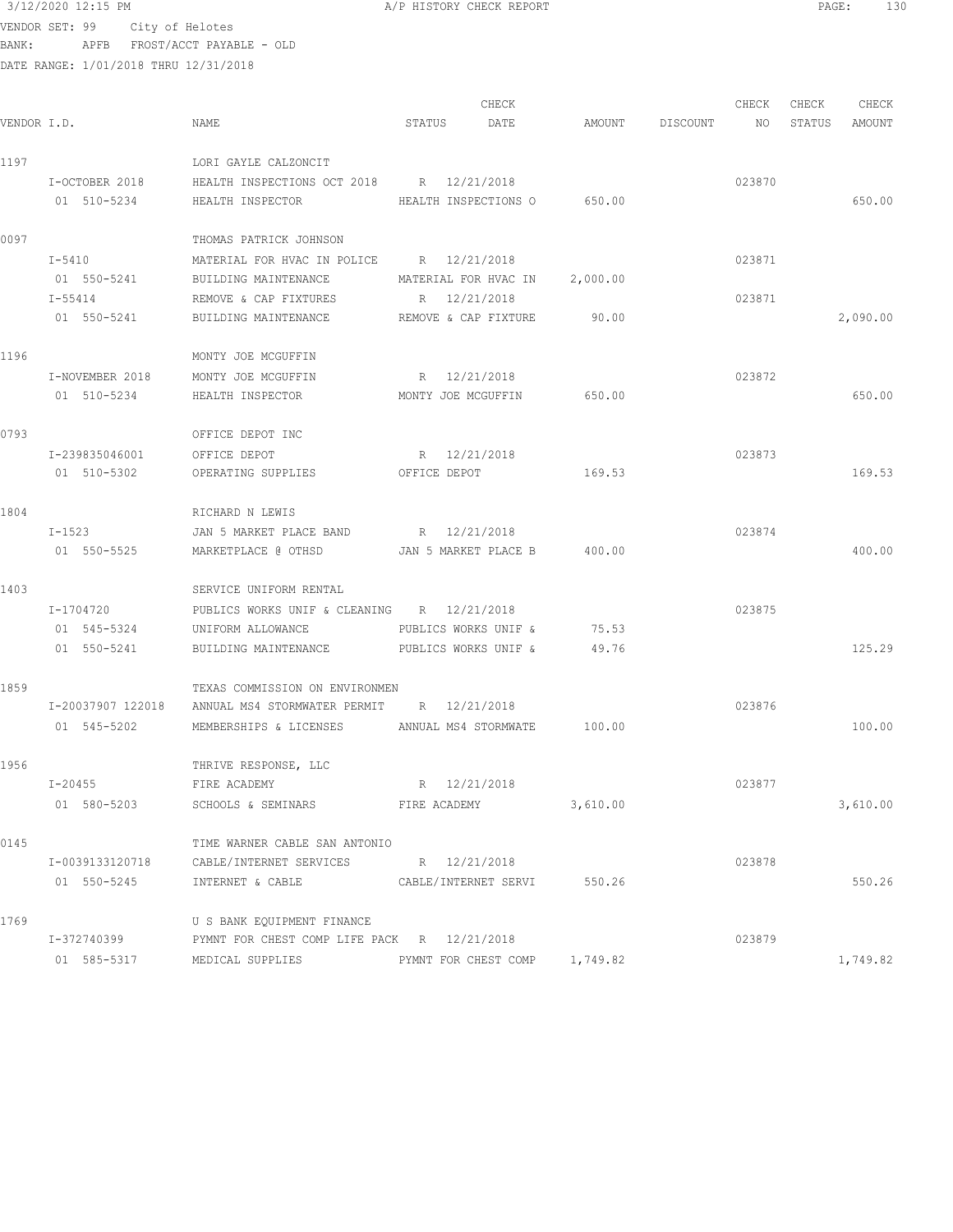VENDOR SET: 99 City of Helotes BANK: APFB FROST/ACCT PAYABLE - OLD

DATE RANGE: 1/01/2018 THRU 12/31/2018

| VENDOR I.D. |    |                | NAME                           | STATUS     |                | CHECK<br>DATE | AMOUNT   | DISCOUNT | CHECK<br>NO. | CHECK<br>STATUS | CHECK<br>AMOUNT |
|-------------|----|----------------|--------------------------------|------------|----------------|---------------|----------|----------|--------------|-----------------|-----------------|
| 1944        |    |                | US BANK NA                     |            |                |               |          |          |              |                 |                 |
|             |    | I-869399683848 | FLEET FUEL                     | R          | 12/21/2018     |               |          |          | 023880       |                 |                 |
|             |    | 01 545-5306    | MOTOR FUEL & LUBRICANTS        | FLEET FUEL |                |               | 618.97   |          |              |                 |                 |
|             | 01 | 580-5306       | MOTOR FUEL & LUBRICANT         | FLEET FUEL |                |               | 507.41   |          |              |                 |                 |
|             |    | 01 585-5306    | MOTOR FUEL & LUBRICANTS        | FLEET FUEL |                |               | 432.69   |          |              |                 |                 |
|             | 01 | 560-5306       | MOTOR FUEL & LUBRICANT         | FLEET FUEL |                |               | 3,301.93 |          |              |                 | 4,861.00        |
| 0643        |    |                | DAVIDSON & TROILO REAM & GARZA |            |                |               |          |          |              |                 |                 |
|             |    | I-19441 112018 | LEGAS SERVICES                 | R          |                | 12/21/2018    |          |          | 023884       |                 |                 |
|             |    | 01 510-5206    | CITY ATTORNEY                  |            | LEGAS SERVICES |               | 1,089.60 |          |              |                 | 1,089.60        |

| $*$ * TOTALS * * | NO             | INVOICE AMOUNT             | DISCOUNTS | CHECK AMOUNT |
|------------------|----------------|----------------------------|-----------|--------------|
| REGULAR CHECKS:  | 944            | 2,701,544.73               | 0.00      | 2,654,441.42 |
| HAND CHECKS:     |                | 1,117.42                   | 0.00      | 1,117.42     |
| DRAFTS:          | 0              | 0.00                       | 0.00      | 0.00         |
| EFT:             | 0              | 0.00                       | 0.00      | 0.00         |
| NON CHECKS:      | $\Omega$       | 0.00                       | 0.00      | 0.00         |
| VOID CHECKS:     | 36 VOID DEBITS | 17,387.30                  |           |              |
|                  | VOID CREDITS   | 69,753.51CR<br>52,366.21CR | 0.00      |              |

TOTAL ERRORS: 0

| G/L ACCOUNT NAME   |                                     | AMOUNT    |
|--------------------|-------------------------------------|-----------|
|                    |                                     |           |
|                    | 01  201-0200  PAYABLES - PRIOR YEAR | 3,515.64  |
| 01 202-0700        | HEALTH INS PAYABLE                  | 5,606.23  |
| 01 202-0800        | DENTAL INS PAYABLE                  | 1,112.98  |
| $01202 - 0920$     | VISION INS PAYABLE                  | 167.28    |
| 01 404-3300        | BUILDING PERMITS                    | 1,129.50  |
| 01 404-3310        | SIGN PERMITS                        | 131.40    |
| 01 404-3340        | PLATTING FEES                       | 2,137.12  |
| 01 404-3350        | PLANNING & ZONING FEES              | 368.70    |
|                    | 01 404-3380 FOOD LICENSES           | 123.40    |
|                    | 01 404-3530 FALSE ALARM FEES        | 70.34     |
| 01 405-1010        | COURT FINES                         | 4,687.95  |
| 01 405-1020        | WARRANT FINES                       | 21,960.44 |
| 01 407-1050        | FIRE DEPT SERVICE FEES              | 1,615.66  |
| 407-1055<br>01     | EMS SERVICE FEES                    | 22,073.14 |
| 01 500-5203        | SCHOOLS & SEMINARS                  | 25.00     |
| 01 500-5326        | EXPENSE REIMBURSEMENT               | 2,237.60  |
| 01 510-5101        | SALARIES                            | 90.30     |
| $510 - 5105$<br>01 | HEALTH INSURANCE                    | 953.14    |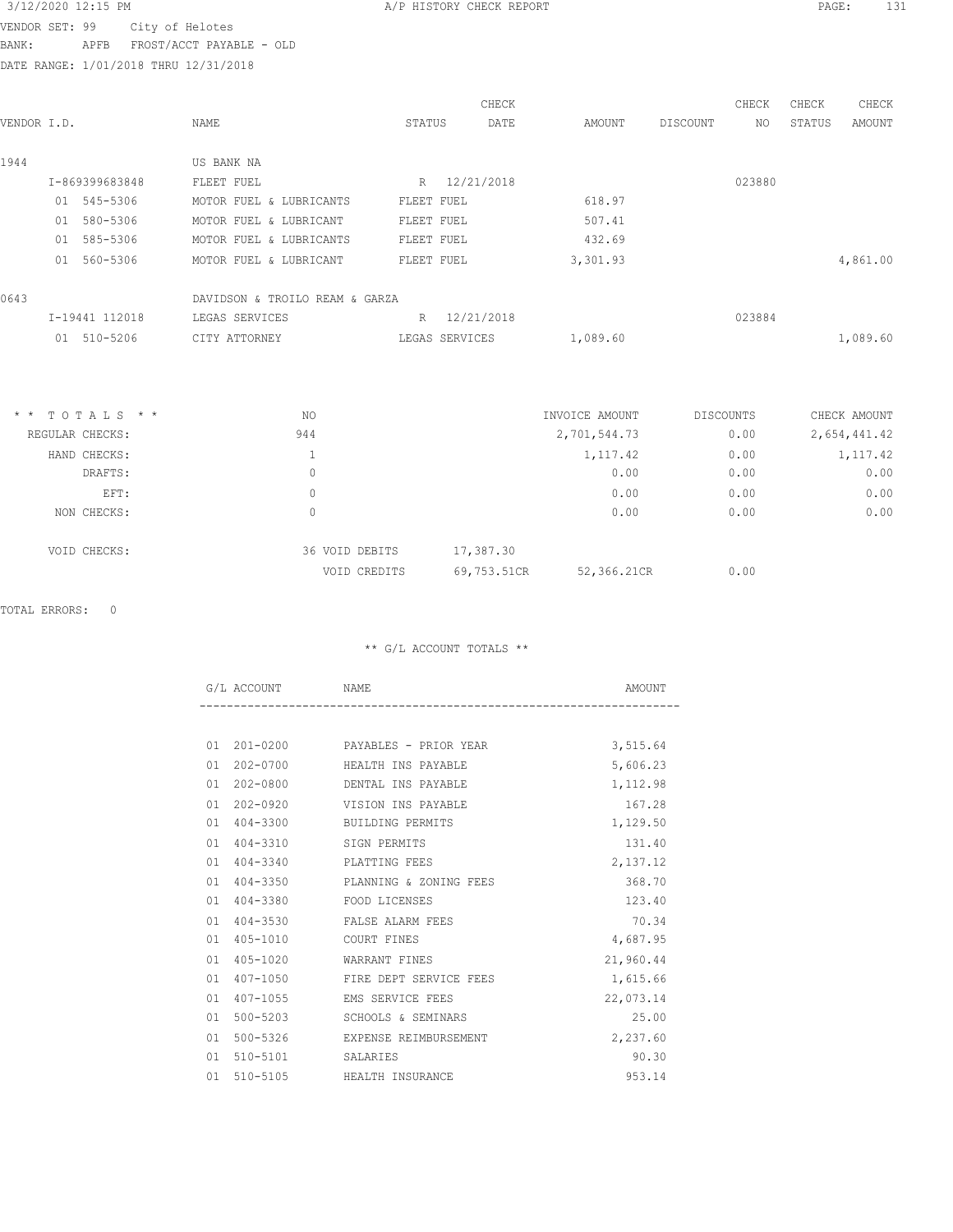DATE RANGE: 1/01/2018 THRU 12/31/2018

| G/L ACCOUNT | NAME                              | AMOUNT      |
|-------------|-----------------------------------|-------------|
|             |                                   |             |
|             | 01 510-5107 WORKER'S COMPENSATION | 69,445.00   |
| 01 510-5116 | VISION & DENTAL INSURANCE         | 88.23       |
| 01 510-5200 | COMMUNICATION EQUIPMENT           | 266.32      |
| 01 510-5202 | MEMBERSHIPS & LICENSES            | 2,841.23    |
| 01 510-5203 | SCHOOLS & SEMINARS                | 1,040.23    |
| 01 510-5204 | ACCOUNTANT                        | 8,250.00    |
| 01 510-5206 | CITY ATTORNEY                     | 21,521.82   |
| 01 510-5207 | CITY AUDITOR                      | 16,588.68   |
| 01 510-5208 | BEXAR APPRAISAL DIST              | 17,531.00   |
| 01 510-5214 | COMPUTER CONTRACTS                | 69,176.50   |
| 01 510-5229 | CITY ENGINEER                     | 19,028.16   |
| 01 510-5231 | BUILDING OFFICIAL                 | 161,140.00  |
| 01 510-5234 | HEALTH INSPECTOR                  | 14,950.00   |
| 01 510-5245 | APPRECIATION PARTY                | 2,277.50    |
| 01 510-5301 | OFFICE SUPPLIES                   | 6,933.20    |
| 01 510-5302 | OPERATING SUPPLIES                | 8,387.45    |
| 01 510-5305 | TECHNOLOGY & EQUIPMENT            | 26,556.76   |
| 01 510-5323 | POSTAGE & POSTAL EQUIPMENT        | 865.72      |
| 01 510-5330 | COPIERS & PRINTERS                | 21,768.56   |
| 01 510-5332 | PRINTING & ADVERTISING            | 4,688.00    |
| 01 510-5333 | 380 AGMT. EXPENSES                | 887,881.39  |
| 01 510-5401 | INSURANCES                        | 114,077.00  |
| 01 515-5105 | HEALTH INSURANCE                  | 2,925.76    |
| 01 515-5116 | VISION & DENTAL INSURANCE         | 235.28      |
| 01 515-5200 | COMMUNICATION EQUIPMENT           | 511.01      |
| 01 515-5203 | SCHOOLS & SEMINARS                | 1,651.71    |
| 01 515-5211 | HARRIS RADIO AGREEMENT            | 2,888.00    |
| 01 515-5212 | FLEETMATICS GPS                   | 6,893.56    |
| 01 515-5302 | OPERATING SUPPLIES                | 111.08      |
| 01 515-5330 | TECHNOLOGY & EQUIPMENT            | 17,192.18   |
| 01 520-5105 | HEALTH INSURANCE                  | 221.70      |
| 01 520-5116 | VISION & DENTAL INSURANCE         | 29.41       |
| 01 520-5202 | MEMBERSHIPS & LICENSES            | 100.00      |
| 01 520-5203 | SCHOOLS & SEMINARS                | 117.50      |
| 01 520-5210 | OTHER CONTRACTUAL SERVICES        | 5,681.91    |
| 01 520-5211 | ELECTION OFFICIALS                | 8,166.73    |
| 01 520-5216 | CODIFICATION                      | 1,376.78    |
| 01 520-5331 | ADVERTISING                       | 5,712.63    |
| 01 530-5105 | HEALTH INSURANCE                  | 853.14      |
| 01 530-5116 | VISION & DENTAL INSURANCE         | 117.64      |
| 01 530-5200 | COMMUNICATION EQUIPMENT           | 244.69      |
| 01 530-5201 | SUBSCRIPTIONS                     | 143.45      |
| 01 530-5203 | SCHOOLS & SEMINARS                | 1,474.94    |
| 01 530-5219 | MUNICIPAL COURT JUDGES            | 13,000.00   |
| 01 530-5221 | PROSECUTOR                        | 25, 146. 13 |
| 01 530-5222 | OPERATIONAL SUPPLIES              | 7,857.99    |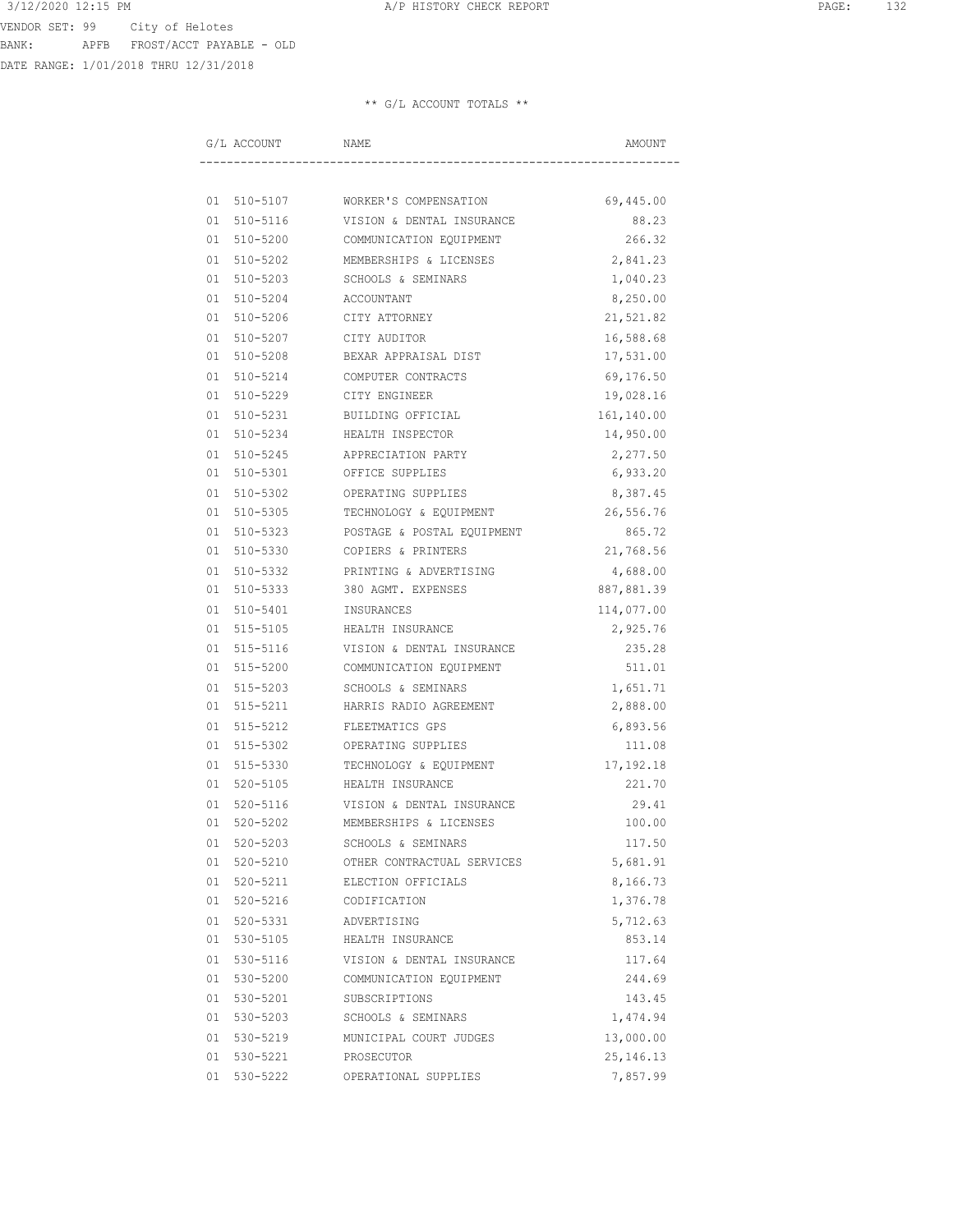DATE RANGE: 1/01/2018 THRU 12/31/2018

| G/L ACCOUNT NAME  |                                       | AMOUNT      |
|-------------------|---------------------------------------|-------------|
|                   |                                       |             |
|                   | 01 530-5224 SOFTWARE & HARDWARE       | 9,682.38    |
| 01 530-5330       | COURT FEES                            | 112.95      |
| 01 535-5105       | HEALTH INSURANCE                      | 587.42      |
| 01 535-5110       | TECHNOLOGY                            | 900.00      |
| 01 535-5111       | LONGEVITY                             | 416.45      |
| 01 535-5112       | SCHOOLS & SEMINARS                    | 561.05      |
| 01 535-5116       | VISION & DENTAL INSURANCE             | 58.82       |
| 01 535-5201 COBRA |                                       | 412.00      |
|                   | 01 535-5202 TECHNOLOGY & EQUIPMENT    | 4,597.38    |
|                   | 01 535-5203 SUBSCRIPTIONS             | 150.00      |
|                   | 01 540-5105 HEALTH INSURANCE          | 365.72      |
|                   | 01 540-5116 VISION & DENTAL INSURANCE | 29.41       |
|                   | 01 540-5203 SCHOOLS & SEMINARS        | 372.00      |
| 01 540-5205       | TECHNOLOGY & EQUIPMENT                | 5,348.83    |
| 01 540-5227       | PLAT FILINGS                          | 78.00       |
| 01 545-5101       | SALARIES                              | 118.00      |
| 01 545-5105       | HEALTH INSURANCE                      | 1,097.16    |
| 01 545-5116       | VISION & DENTAL INSURANCE             | 112.91      |
| 01 545-5200       | COMMUNICATION EQUIPMENT               | 3,653.03    |
|                   | 01 545-5201 COMMUNICATION EQUIPMENT   | 4,098.06    |
|                   | 01 545-5202 MEMBERSHIPS & LICENSES    | 1,385.42    |
|                   | 01 545-5203 SCHOOLS & SEMINARS        | 2,245.33    |
|                   | 01 545-5228 ANIMAL CONTROL            | 12,861.35   |
|                   | 01 545-5230 STREET IMPROVEMENTS       | 3,525.52    |
|                   | 01 545-5231 DRAINAGE IMPROVEMENTS     | 290.15      |
| 01 545-5236       | TRAFFIC SIGNAL MAINTENANCE            | 3,694.10    |
| 01 545-5306       | MOTOR FUEL & LUBRICANTS               | 10,074.68   |
| 01 545-5324       | UNIFORM ALLOWANCE                     | 3,762.85    |
| 01 545-5501       | VEHICLES & EQUIPMENT                  | 17,321.72   |
| 01 550-5210       | OTHER CONTRACTUAL SERVICES            | 10,791.10   |
| 01 550-5237       | WATER                                 | 12, 125. 11 |
| 01 550-5238       | <b>GAS</b>                            | 4,401.60    |
| 01 550-5239       | ELECTRIC                              | 69, 347.11  |
| 01 550-5240       | TELEPHONE                             | 24,640.23   |
| 01 550-5241       | BUILDING MAINTENANCE                  | 198,680.99  |
| 01 550-5242       | CITY CUSTODIAN                        | 16,880.60   |
| 01 550-5243       | GROUNDS MAINTENANCE                   | 450.30      |
| 01 550-5245       | INTERNET & CABLE                      | 6,597.48    |
| 01 550-5302       | OPERATING SUPPLIES                    | 676.76      |
| 01 550-5510       | MISCELLANEOUS EXPENSES                | 12,278.00   |
| 01 550-5520       | PARKS & RECREATION                    | 115,560.56  |
| 01 550-5521       | HELOTES AREA COMMUNITY BAND           | 3,302.14    |
| 01 550-5525       | MARKETPLACE @ OTHSD                   | 15,848.62   |
| 01 560-5101       | SALARIES                              | 339.30      |
| 01 560-5105       | HEALTH INSURANCE                      | 7,469.76    |
| 01 560-5116       | VISION & DENTAL INSURANCE             | 647.02      |
|                   |                                       |             |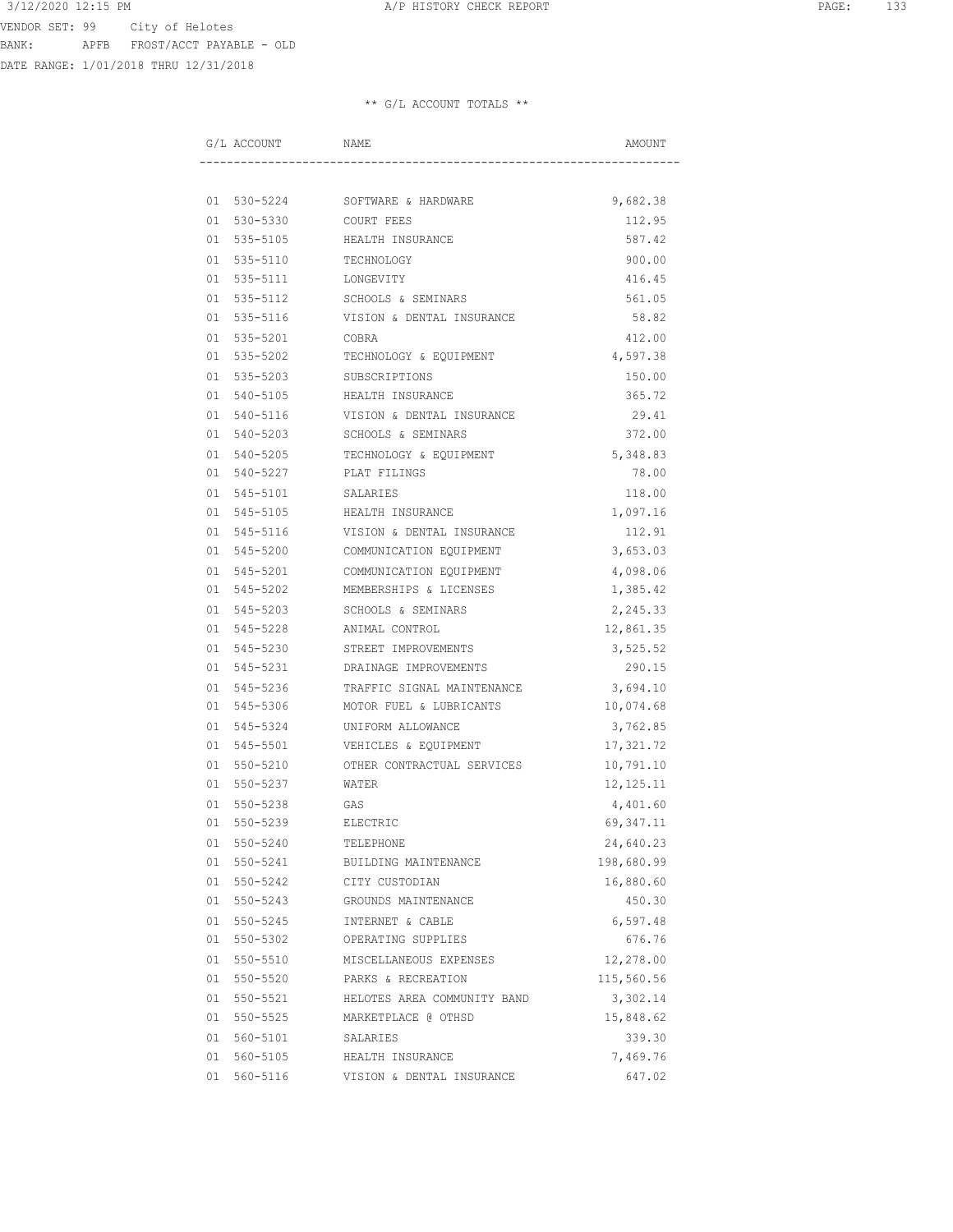DATE RANGE: 1/01/2018 THRU 12/31/2018

| G/L ACCOUNT | NAME                                              | AMOUNT       |
|-------------|---------------------------------------------------|--------------|
|             |                                                   |              |
|             | 01 560-5200 COMMUNICATION EQUIPMENT               | 4,129.43     |
|             | 01 560-5201 SUBSCRIPTIONS                         | 3,144.00     |
|             | 01 560-5210 OTHER CONTRACTUAL SERVICES            | 10,870.10    |
| 01 560-5250 | IMPOUND FEES - WRECKER                            | 9,360.00     |
| 01 560-5251 | IMPOUND FEES - MISC                               | 985.39       |
| 01 560-5301 | OFFICE SUPPLIES                                   | 2,842.65     |
| 01 560-5302 | OPERATING SUPPLIES                                | 8,611.59     |
| 01 560-5303 | TECHNOLOGY & EQUIPMENT                            | 15,889.68    |
| 01 560-5306 | MOTOR FUEL & LUBRICANT                            | 32,709.45    |
| 01 560-5311 | BULLET-PROOF VESTS                                | 12,500.00    |
| 01 560-5318 | VEHICLE MAINTENANCE                               | 11,427.04    |
| 01 560-5319 | VEHICLE ROUTINE MNTNCE                            | 3,750.81     |
| 01 560-5320 | VEHICLE POLICE EQUIPMENT                          | 13,063.45    |
|             | 01 560-5321 VEHICLE POLICE BODY MARKINGS 1,094.79 |              |
| 01 560-5326 | SCHOOLS & SEMINARS                                | 37.00        |
| 01 560-5335 | PORTABLE RADIOS & EQUIPMENT                       | 453.75       |
| 01 560-5500 | COMPUTER EQUIPMENT                                | 9,396.00     |
| 01 560-5501 | VEHICLE PURCHASES                                 | 90,203.91    |
| 01 580-5105 | HEALTH INSURANCE                                  | 3,369.80     |
| 01 580-5110 | PRE-EMPLOYMENT PHYSICALS                          | 8,212.80     |
| 01 580-5116 | VISION & DENTAL INSURANCE                         | 294.10       |
| 01 580-5200 | COMMUNICATION EQUIPMENT                           | 4,129.43     |
| 01 580-5201 | SUBSCRIPTIONS                                     | 507.50       |
| 01 580-5202 | MEMBERSHIPS & LICENSES                            | 1,770.00     |
| 01 580-5203 | SCHOOLS & SEMINARS                                | 9,198.14     |
| 01 580-5210 | OTHER CONTRACTUAL SERVICES 10,787.86              |              |
| 01 580-5301 | OFFICE SUPPLIES                                   | 1,966.31     |
| 01 580-5302 | OPERATING SUPPLIES                                | 2,552.82     |
| 01 580-5303 | TECHNOLOGY & EQUIPMENT                            | 3,119.88     |
| 01 580-5305 | EQUIPT. PURCHASE / MAINTENANCE                    | 7,201.70     |
| 01 580-5306 | MOTOR FUEL & LUBRICANT                            | 7,630.19     |
| 01 580-5312 | VEHICLES & RELATED EXP.                           | 35,047.40    |
| 01 580-5321 | TOOLS/APPARTUS/ACCESSORIE                         | 4,027.27     |
| 01 580-5322 | VEHICLE MAINTENANCE                               | 21,620.45    |
| 01 585-5105 | HEALTH INSURANCE                                  | 2,122.63     |
| 01 585-5116 | VISION & DENTAL INSURANCE                         | 176.46       |
| 01 585-5200 | COMMUNICATION EQUIPMENT                           | 2,067.10     |
| 01 585-5202 | MEMBERSHIPS & LICENSES                            | 222.00       |
| 01 585-5210 | OTHER CONTRACTUAL SERVICES                        | 10,546.34    |
| 01 585-5211 | MEDICAL DIRECTION                                 | 20,369.30    |
| 01 585-5303 | OTHER CONTRACTUAL SERVICES                        | 676.18       |
| 01 585-5305 | EQUIPT. PURCHASE & MAINTENANCE                    | 5,152.75     |
| 01 585-5306 | MOTOR FUEL & LUBRICANTS                           | 5,708.51     |
| 01 585-5317 | MEDICAL SUPPLIES                                  | 14,762.19    |
| 01 585-5321 | TOOLS/APPARATUS/ACCESSORIES                       | 6,004.64     |
| 01 585-5322 | VEHICLE MAINTENANCE                               | 713.76       |
|             | *** FUND TOTAL ***                                | 2,654,337.71 |
|             |                                                   |              |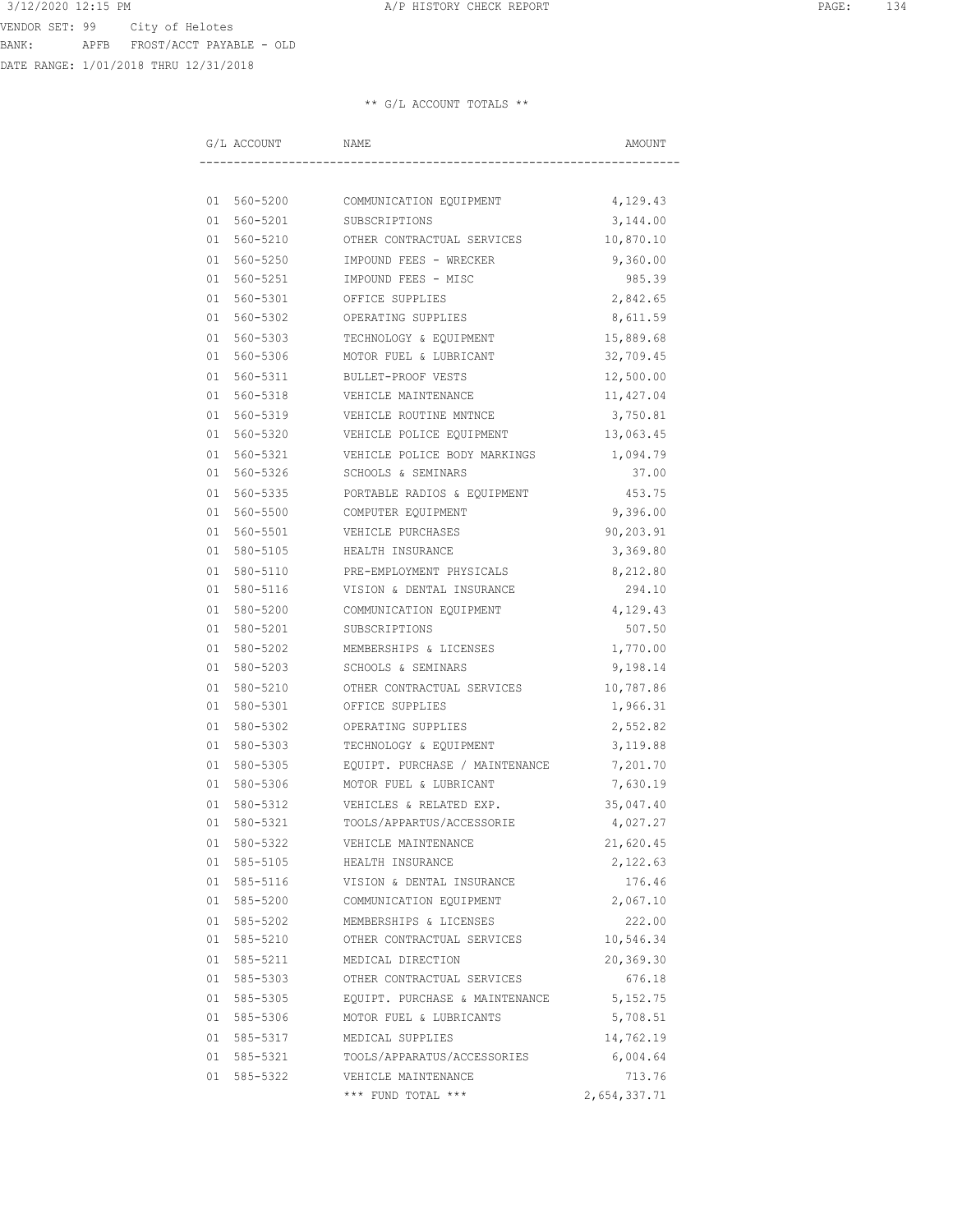DATE RANGE: 1/01/2018 THRU 12/31/2018

|                                      | G/L ACCOUNT    | NAME                       | AMOUNT         |           |              |
|--------------------------------------|----------------|----------------------------|----------------|-----------|--------------|
|                                      |                |                            |                |           |              |
|                                      | 05 510-5113    | BENEFITS                   | 495.13         |           |              |
|                                      | 510-5331<br>05 | OTHSD PARKING LOT LEASE    | 400.00         |           |              |
|                                      |                | *** FUND TOTAL ***         | 895.13         |           |              |
|                                      | 10 510-5000    | PUBLIC ACCESS EXPENDITURES | 326.00         |           |              |
|                                      |                | *** FUND TOTAL ***         | 326.00         |           |              |
|                                      | NO             |                            | INVOICE AMOUNT | DISCOUNTS | CHECK AMOUNT |
| VENDOR SET: 99<br>BANK: APFB TOTALS: | 981            |                            | 2,659,266.04   | 0.00      | 2,655,558.84 |
| BANK: APFB<br>TOTALS:                | 981            |                            | 2,659,266.04   | 0.00      | 2,655,558.84 |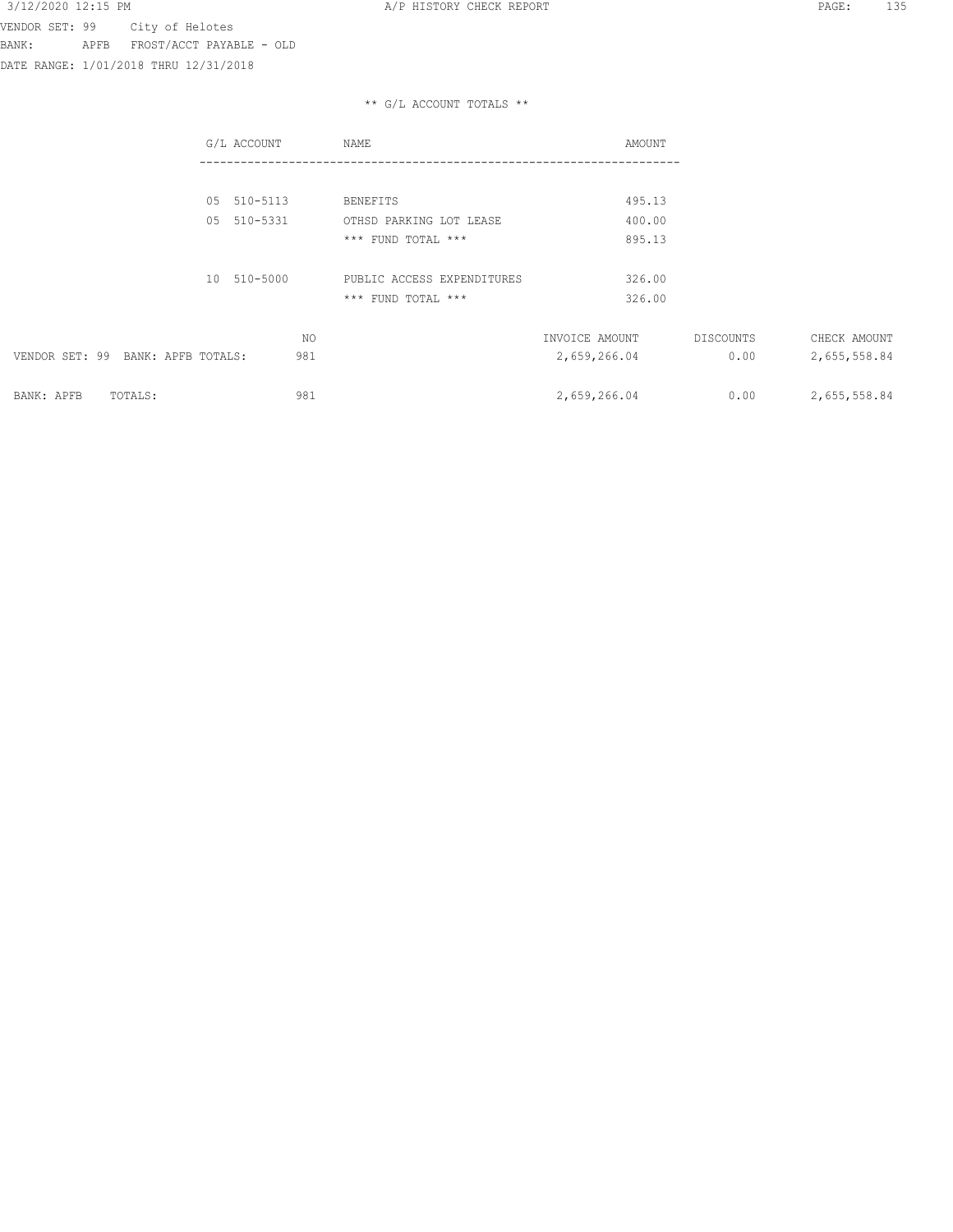VENDOR SET: 99 City of Helotes

BANK: FBGO FROST/GEN OBLIGATION

DATE RANGE: 1/01/2018 THRU 12/31/2018

CHECK CHECK CHECK CHECK CHECK CHECK CHECK CHECK CHECK CHECK CHECK CHECK CHECK CHECK CHECK CHECK CHECK CHECK CHECK CHECK CHECK CHECK CHECK CHECK CHECK CHECK CHECK CHECK CHECK CHECK CHECK CHECK CHECK CHECK CHECK CHECK CHECK VENDOR I.D. NAME STATUS DATE AMOUNT DISCOUNT NO STATUS AMOUNT 0672 JP MORGAN CHASE BANK NA I-80608022 118 JP MORGAN CHASE BANK INC R 1/11/2018 001143 02 540-5800 PRINCIPAL BOND - 2007 CofO JP MORGAN CHASE BANK 500,000.00 02 540-5801 INTEREST BOND - 2007 CofO JP MORGAN CHASE BANK 120,159.75 620,159.75 1761 BOKF NA I-HEL0815CO 618 BOKF NA R 6/29/2018 001144 02 540-5901 INTEREST BOND - 2015 CofO BOKF NA 64,193.75 02 540-5602 PROCESSING FEES BOKF NA 175.00 64,368.75 0672 JP MORGAN CHASE BANK NA I-80608022 718 JP MORGAN CHASE BANK INC R 7/11/2018 02 540-5801 INTEREST BOND - 2007 CofO JP MORGAN CHASE BANK 110,225.58 110,225.58 110,225.58 1749 ASHTON SAN ANTONIO RESIDENTIAL I-SETTLEMENT 3 OF 5 ASHTON SAN ANTONIO RESIDENTIAL R 10/02/2018 001146 02 540-5804 LITIGATION EXPENSES ASHTON SAN ANTONIO R 29,094.90 29,094.90 1748 D R HORTON INC I-SETTLEMENT 3 OF 5 D R HORTON INC R 10/02/2018 001147 02 540-5804 LITIGATION EXPENSES DR HORTON INC 57,172.74 57,172.74 57,172.74 1752 MHI PARTNERSHIP LTD I-SETTLEMENT 3 OF 5 MHI PARTNERSHIP LTD R 10/02/2018 001148 02 540-5804 LITIGATION EXPENSES MHI PARTNERSHIP LTD 9,098.45 9,098.45 1750 PULTE HOMES OF TEXAS LP I-SETTLEMENT 3 OF 5 PULTE HOMES OF TEXAS LP R  $10/02/2018$  001149 02 540-5804 LITIGATION EXPENSES PULTE HOMES OF TEXAS 61,774.48 1753 TEXAS ASSN BLDRS I-SETTLEMENT 3 OF 5 TEXAS ASSN BLDRS R 10/02/2018 8 R 10/02/2018 02 540-5804 LITIGATION EXPENSES TEXAS ASSN BLDRS 57,145.56 57,145.56 1751 WEEKLEY HOMES LLC I-SETTLEMENT 3 OF 5 WEEKLEY HOMES LLC R 10/02/2018 001151 02 540-5804 LITIGATION EXPENSES WEEKLEY HOMES LLC 43,995.06 43,995.06 43,995.06 1886 FORD MOTOR CREDIT COMPANY LLC I-1582294 1018 GO FORD CREDIT DEPT 67-434 R 10/15/2018 001152 02 540-5700 FORD MOTOR CREDIT - CURRENT FYFORD CREDIT DEPT 67- 2,309.00 2,309.00 1769 U S BANK EQUIPMENT FINANCE I-368196952 U S BANK EQUIPMENT FINANCE R 10/17/2018 001153 02 540-5701 US BANK (FIRE/EMS) - PAYOFF U S BANK EQUIPMENT F 1,749.82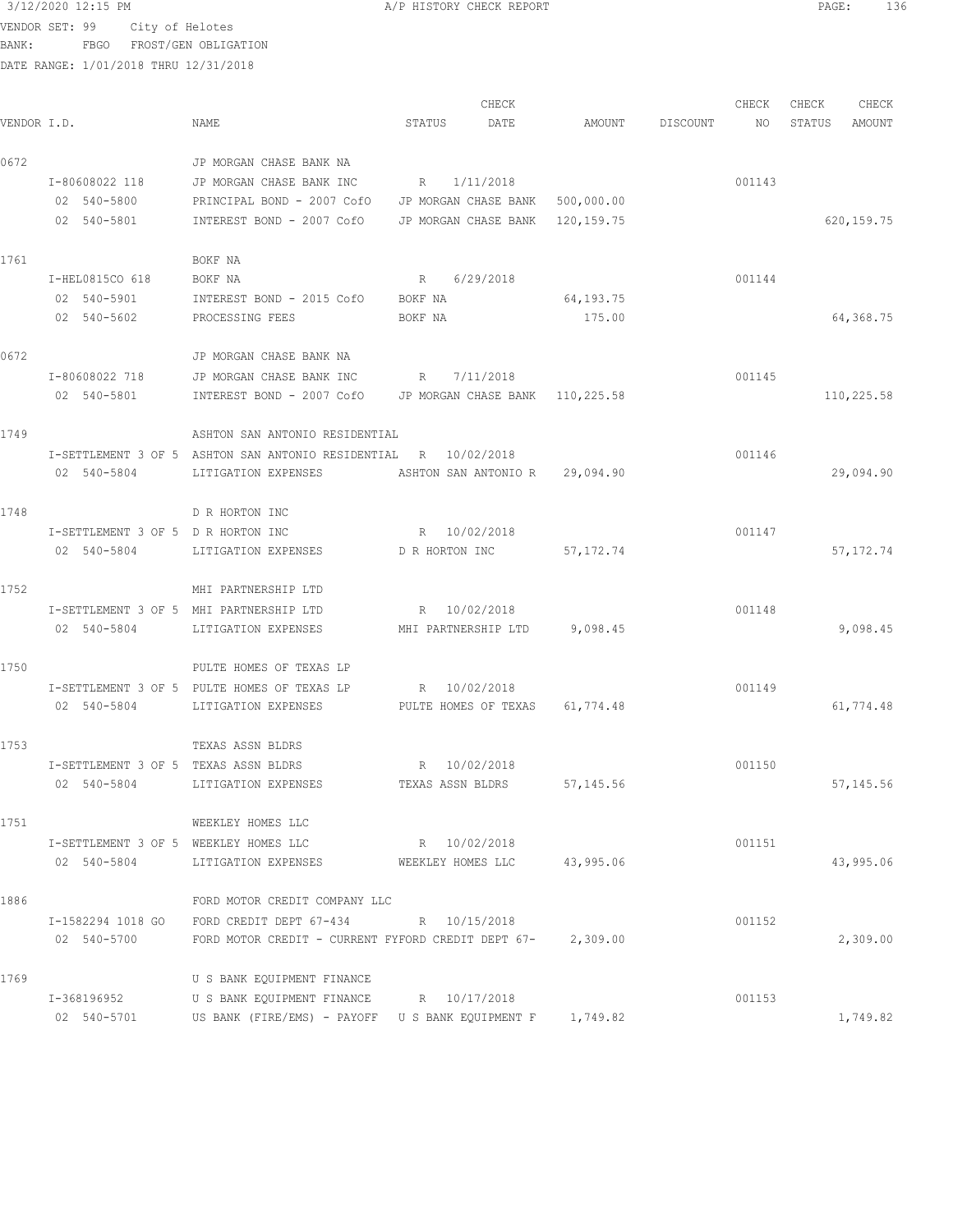## 3/12/2020 12:15 PM **A/P HISTORY CHECK REPORT PAGE:** 137 VENDOR SET: 99 City of Helotes

BANK: FBGO FROST/GEN OBLIGATION

DATE RANGE: 1/01/2018 THRU 12/31/2018

|                  |                                                  |        | CHECK |        |          | CHECK  | CHECK  | CHECK  |
|------------------|--------------------------------------------------|--------|-------|--------|----------|--------|--------|--------|
| VENDOR I.D.      | NAME                                             | STATUS | DATE  | AMOUNT | DISCOUNT | NO.    | STATUS | AMOUNT |
| 1769             | U S BANK EOUIPMENT FINANCE                       |        |       |        |          |        |        |        |
| I-370408502 1118 | EMS LIFE SAVING EQUIP ON AMBUL R 11/30/2018      |        |       |        |          | 001154 |        |        |
| 540-5701<br>02   | US BANK (FIRE/EMS) - PAYOFF EMS LIFE SAVING EQUI |        |       | 485.18 |          |        |        | 485.18 |

| $*$ * TOTALS * * | NO.           | INVOICE AMOUNT | DISCOUNTS | CHECK AMOUNT |
|------------------|---------------|----------------|-----------|--------------|
| REGULAR CHECKS:  | 12            | 1,057,579.27   | 0.00      | 1,057,579.27 |
| HAND CHECKS:     | 0             | 0.00           | 0.00      | 0.00         |
| DRAFTS:          | 0             | 0.00           | 0.00      | 0.00         |
| EFT:             | 0             | 0.00           | 0.00      | 0.00         |
| NON CHECKS:      | 0             | 0.00           | 0.00      | 0.00         |
| VOID CHECKS:     | 0 VOID DEBITS | 0.00           |           |              |
|                  | VOID CREDITS  | 0.00<br>0.00   | 0.00      |              |

TOTAL ERRORS: 0

|                                   | G/L ACCOUNT | NAME                           | AMOUNT         |           |              |
|-----------------------------------|-------------|--------------------------------|----------------|-----------|--------------|
|                                   |             |                                |                |           |              |
|                                   | 02 540-5602 | PROCESSING FEES                | 175.00         |           |              |
|                                   | 02 540-5700 | FORD MOTOR CREDIT - CURRENT FY | 2,309.00       |           |              |
|                                   | 02 540-5701 | US BANK (FIRE/EMS) - PAYOFF    | 2,235.00       |           |              |
|                                   | 02 540-5800 | PRINCIPAL BOND - 2007 CofO     | 500,000.00     |           |              |
|                                   | 02 540-5801 | INTEREST BOND - 2007 CofO      | 230, 385. 33   |           |              |
|                                   | 02 540-5804 | LITIGATION EXPENSES            | 258,281.19     |           |              |
|                                   | 02 540-5901 | INTEREST BOND - 2015 CofO      | 64,193.75      |           |              |
|                                   |             | *** FUND TOTAL ***             | 1,057,579.27   |           |              |
|                                   | NO.         |                                | INVOICE AMOUNT | DISCOUNTS | CHECK AMOUNT |
| VENDOR SET: 99 BANK: FBGO TOTALS: | 12          |                                | 1,057,579.27   | 0.00      | 1,057,579.27 |
| BANK: FBGO<br>TOTALS:             | 12          |                                | 1,057,579.27   | 0.00      | 1,057,579.27 |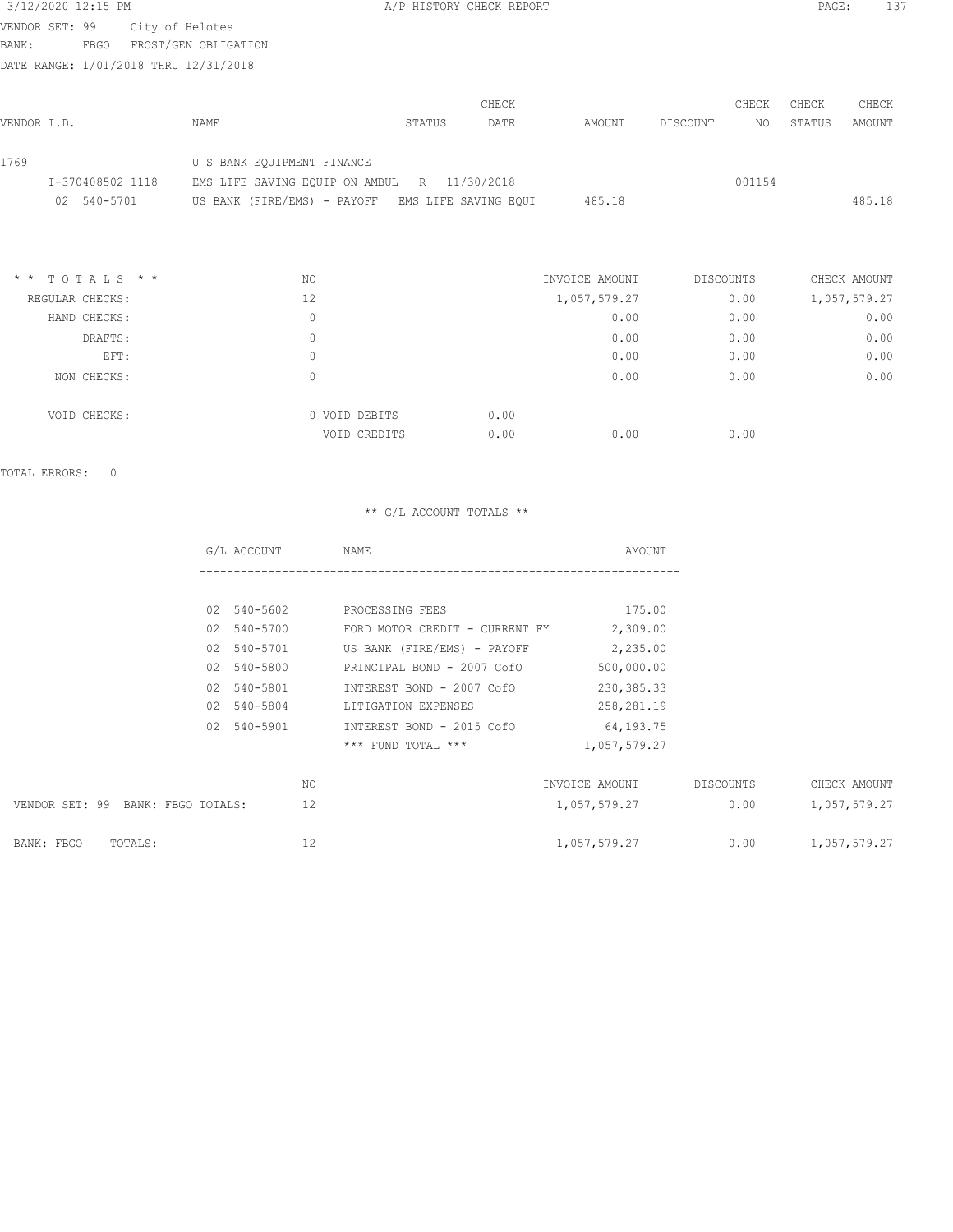VENDOR SET: 99 City of Helotes

BANK: FBPY FROST/PAYROLL

DATE RANGE: 1/01/2018 THRU 12/31/2018

| VENDOR I.D. |                | NAME                           | CHECK<br>STATUS<br>DATE        | AMOUNT   | DISCOUNT | CHECK<br>NO | CHECK<br>STATUS | CHECK<br>AMOUNT |
|-------------|----------------|--------------------------------|--------------------------------|----------|----------|-------------|-----------------|-----------------|
|             |                |                                |                                |          |          |             |                 |                 |
| 0002        |                | TEXAS MUNICIPAL RETIREMENT SYS |                                |          |          |             |                 |                 |
|             | I-TMRPR 061118 | RETIREMENT CONTRIBUTIONS       | 6/11/2018<br>D                 |          |          | 000000      |                 |                 |
|             | 01 202-0500    | RETIREMENT TMRS                | RETIREMENT CONTRIBUT           | 8,253.63 |          |             |                 |                 |
|             | 01 510-5104    | RETIREMENT                     | RETIREMENT CONTRIBUT           | 568.60   |          |             |                 |                 |
|             | 01 515-5104    | RETIREMENT                     | RETIREMENT CONTRIBUT           | 980.87   |          |             |                 |                 |
|             | 01 520-5104    | RETIREMENT                     | RETIREMENT CONTRIBUT           | 118.28   |          |             |                 |                 |
|             | 01 530-5104    | RETIREMENT                     | RETIREMENT CONTRIBUT           | 401.24   |          |             |                 |                 |
|             | 01 535-5104    | RETIREMENT                     | RETIREMENT CONTRIBUT           | 262.80   |          |             |                 |                 |
|             | 01 540-5104    | RETIREMENT                     | RETIREMENT CONTRIBUT           | 333.96   |          |             |                 |                 |
|             | 01 545-5104    | RETIREMENT                     | RETIREMENT CONTRIBUT           | 669.22   |          |             |                 |                 |
|             | 01 560-5104    | RETIREMENT                     | RETIREMENT CONTRIBUT           | 3,026.61 |          |             |                 |                 |
|             | 01 580-5104    | RETIREMENT                     | RETIREMENT CONTRIBUT           | 2,247.35 |          |             |                 |                 |
|             | 01 585-5104    | RETIREMENT                     | RETIREMENT CONTRIBUT           | 768.46   |          |             |                 |                 |
|             | 05 510-5220    | BENEFITS                       | RETIREMENT CONTRIBUT           | 155.45   |          |             |                 | 17,786.47       |
| 0002        |                | TEXAS MUNICIPAL RETIREMENT SYS |                                |          |          |             |                 |                 |
|             | I-TMRPR 062518 | RETIREMENT CONTRIBUTIONS       | 6/25/2018<br>D                 |          |          | 000000      |                 |                 |
|             | 01 202-0500    | RETIREMENT TMRS                | RETIREMENT CONTRIBUT           | 8,225.37 |          |             |                 |                 |
|             | 01 510-5104    | RETIREMENT                     | RETIREMENT CONTRIBUT           | 562.32   |          |             |                 |                 |
|             | 01 515-5104    | RETIREMENT                     | RETIREMENT CONTRIBUT           | 911.71   |          |             |                 |                 |
|             | 01 520-5104    | RETIREMENT                     | RETIREMENT CONTRIBUT           | 118.28   |          |             |                 |                 |
|             | 01 530-5104    | RETIREMENT                     | RETIREMENT CONTRIBUT           | 402.32   |          |             |                 |                 |
|             | 01 535-5104    | RETIREMENT                     | RETIREMENT CONTRIBUT           | 255.58   |          |             |                 |                 |
|             | 01 540-5104    | RETIREMENT                     | RETIREMENT CONTRIBUT           | 333.96   |          |             |                 |                 |
|             | 01 545-5104    | RETIREMENT                     | RETIREMENT CONTRIBUT           | 649.97   |          |             |                 |                 |
|             | 01 560-5104    | RETIREMENT                     | RETIREMENT CONTRIBUT           | 2,943.78 |          |             |                 |                 |
|             | 01 580-5104    | RETIREMENT                     | RETIREMENT CONTRIBUT           | 2,300.63 |          |             |                 |                 |
|             | 01 585-5104    | RETIREMENT                     | RETIREMENT CONTRIBUT           | 866.24   |          |             |                 |                 |
|             | 05 510-5220    | BENEFITS                       | RETIREMENT CONTRIBUT           | 155.45   |          |             |                 | 17,725.61       |
| 0002        |                | TEXAS MUNICIPAL RETIREMENT SYS |                                |          |          |             |                 |                 |
|             | I-TMRPR 070918 | RETIREMENT CONTRIBUTIONS       | 7/09/2018<br>D                 |          |          | 000000      |                 |                 |
|             | 01 202-0500    | RETIREMENT TMRS                | RETIREMENT CONTRIBUT 10,259.29 |          |          |             |                 |                 |
|             | 01 510-5104    | RETIREMENT                     | RETIREMENT CONTRIBUT           | 615.71   |          |             |                 |                 |
|             | 01 515-5104    | RETIREMENT                     | RETIREMENT CONTRIBUT           | 1,134.86 |          |             |                 |                 |
|             | 01 520-5104    | RETIREMENT                     | RETIREMENT CONTRIBUT           | 118.28   |          |             |                 |                 |
|             | 01 530-5104    | RETIREMENT                     | RETIREMENT CONTRIBUT           | 437.31   |          |             |                 |                 |
|             | 01 535-5104    | RETIREMENT                     | RETIREMENT CONTRIBUT           | 276.81   |          |             |                 |                 |
|             | 01 540-5104    | RETIREMENT                     | RETIREMENT CONTRIBUT           | 348.52   |          |             |                 |                 |
|             | 01 545-5104    | RETIREMENT                     | RETIREMENT CONTRIBUT           | 640.84   |          |             |                 |                 |
|             | 01 560-5104    | RETIREMENT                     | RETIREMENT CONTRIBUT           | 3,472.81 |          |             |                 |                 |
|             | 01 580-5104    | RETIREMENT                     | RETIREMENT CONTRIBUT           | 3,659.07 |          |             |                 |                 |
|             | 01 585-5104    | RETIREMENT                     | RETIREMENT CONTRIBUT           | 989.82   |          |             |                 |                 |
|             |                |                                |                                |          |          |             |                 |                 |

05 510-5220 BENEFITS RETIREMENT CONTRIBUT 155.45 22,108.77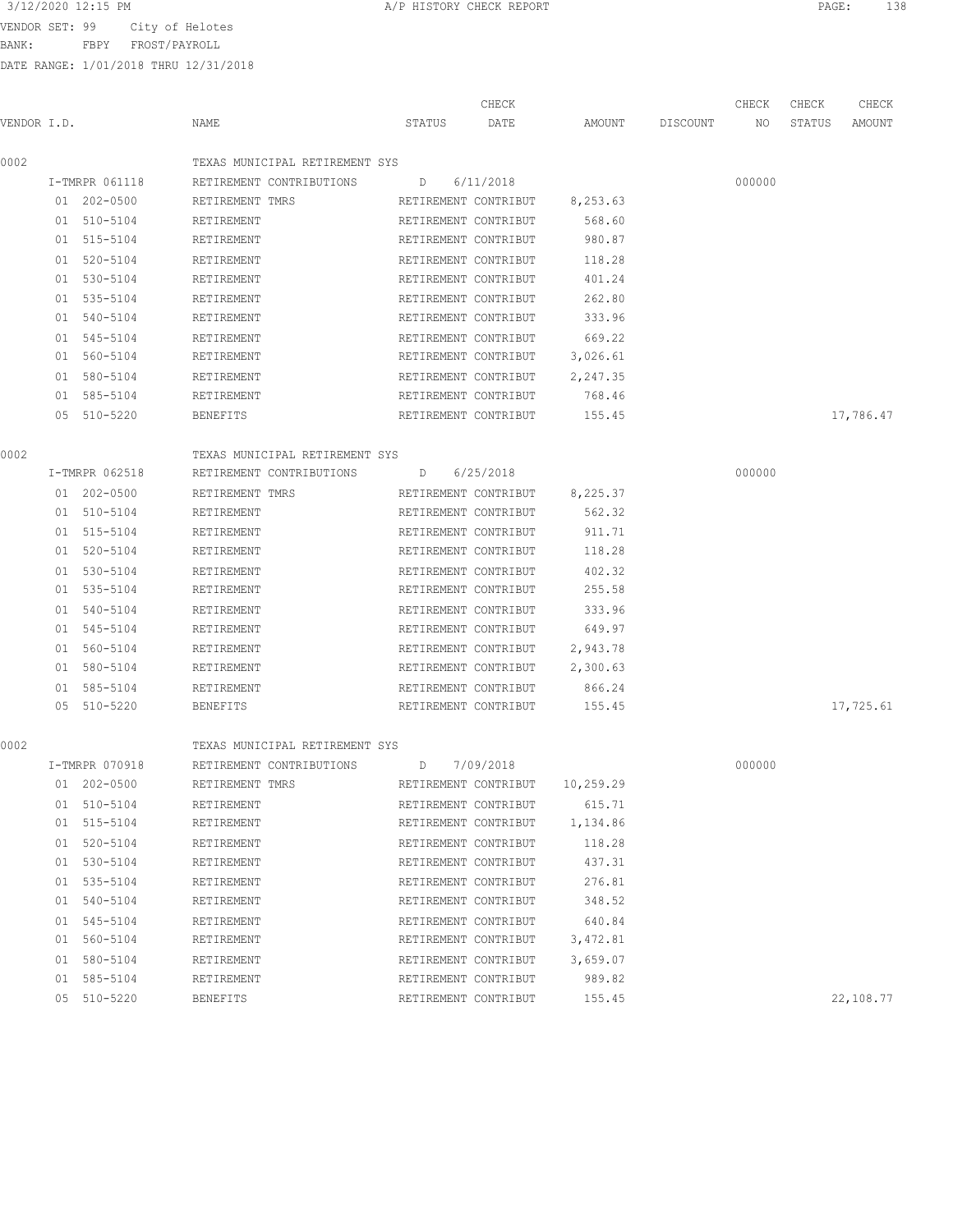VENDOR SET: 99 City of Helotes

BANK: FBPY FROST/PAYROLL

DATE RANGE: 1/01/2018 THRU 12/31/2018

|             |                |                                |                      | CHECK                |          |          | CHECK  | CHECK  | CHECK     |
|-------------|----------------|--------------------------------|----------------------|----------------------|----------|----------|--------|--------|-----------|
| VENDOR I.D. |                | NAME                           | STATUS               | DATE                 | AMOUNT   | DISCOUNT | NO     | STATUS | AMOUNT    |
|             |                |                                |                      |                      |          |          |        |        |           |
| 0002        |                | TEXAS MUNICIPAL RETIREMENT SYS |                      |                      |          |          |        |        |           |
|             | I-TMRPR 072318 | RETIREMENT CONTRIBUTIONS       | D                    | 7/23/2018            |          |          | 000000 |        |           |
|             | 01 202-0500    | RETIREMENT TMRS                | RETIREMENT CONTRIBUT |                      | 7,922.03 |          |        |        |           |
|             | 01 510-5104    | RETIREMENT                     | RETIREMENT CONTRIBUT |                      | 674.57   |          |        |        |           |
|             | 01 515-5104    | RETIREMENT                     | RETIREMENT CONTRIBUT |                      | 939.72   |          |        |        |           |
|             | 01 520-5104    | RETIREMENT                     | RETIREMENT CONTRIBUT |                      | 125.56   |          |        |        |           |
|             | 01 530-5104    | RETIREMENT                     | RETIREMENT CONTRIBUT |                      | 420.66   |          |        |        |           |
|             | 01 535-5104    | RETIREMENT                     | RETIREMENT CONTRIBUT |                      | 255.58   |          |        |        |           |
|             | 01 540-5104    | RETIREMENT                     | RETIREMENT CONTRIBUT |                      | 236.43   |          |        |        |           |
|             | 01 545-5104    | RETIREMENT                     | RETIREMENT CONTRIBUT |                      | 674.34   |          |        |        |           |
|             | 01 560-5104    | RETIREMENT                     | RETIREMENT CONTRIBUT |                      | 2,947.69 |          |        |        |           |
|             | 01 580-5104    | RETIREMENT                     | RETIREMENT CONTRIBUT |                      | 2,019.32 |          |        |        |           |
|             | 01 585-5104    | RETIREMENT                     | RETIREMENT CONTRIBUT |                      | 700.61   |          |        |        |           |
|             | 05 510-5220    | BENEFITS                       | RETIREMENT CONTRIBUT |                      | 155.45   |          |        |        | 17,071.96 |
|             |                |                                |                      |                      |          |          |        |        |           |
| 0002        |                | TEXAS MUNICIPAL RETIREMENT SYS |                      |                      |          |          |        |        |           |
|             | I-TMRPR 080618 | RETIREMENT CONTRIBUTIONS       | $D \qquad \qquad$    | 8/06/2018            |          |          | 000000 |        |           |
|             | 01 202-0500    | RETIREMENT TMRS                | RETIREMENT CONTRIBUT |                      | 7,966.77 |          |        |        |           |
|             | 01 510-5104    | RETIREMENT                     | RETIREMENT CONTRIBUT |                      | 666.77   |          |        |        |           |
|             | 01 515-5104    | RETIREMENT                     | RETIREMENT CONTRIBUT |                      | 911.72   |          |        |        |           |
|             | 01 520-5104    | RETIREMENT                     | RETIREMENT CONTRIBUT |                      | 118.28   |          |        |        |           |
|             | 01 530-5104    | RETIREMENT                     | RETIREMENT CONTRIBUT |                      | 437.53   |          |        |        |           |
|             | 01 535-5104    | RETIREMENT                     | RETIREMENT CONTRIBUT |                      | 255.58   |          |        |        |           |
|             | 01 540-5104    | RETIREMENT                     | RETIREMENT CONTRIBUT |                      | 236.43   |          |        |        |           |
|             | 01 545-5104    | RETIREMENT                     | RETIREMENT CONTRIBUT |                      | 640.84   |          |        |        |           |
|             | 01 560-5104    | RETIREMENT                     | RETIREMENT CONTRIBUT |                      | 2,959.16 |          |        |        |           |
|             | 01 580-5104    | RETIREMENT                     | RETIREMENT CONTRIBUT |                      | 1,741.14 |          |        |        |           |
|             | 01 585-5104    | RETIREMENT                     | RETIREMENT CONTRIBUT |                      | 1,078.72 |          |        |        |           |
|             | 05 510-5220    | BENEFITS                       | RETIREMENT CONTRIBUT |                      | 155.45   |          |        |        | 17,168.39 |
| 0002        |                | TEXAS MUNICIPAL RETIREMENT SYS |                      |                      |          |          |        |        |           |
|             | I-TMRPR 082018 | RETIREMENT CONTRIBUTIONS       | $D \qquad \qquad$    | 8/20/2018            |          |          | 000000 |        |           |
|             | 01 202-0500    | RETIREMENT TMRS                |                      | RETIREMENT CONTRIBUT | 7,702.68 |          |        |        |           |
|             | 01 510-5104    | RETIREMENT                     | RETIREMENT CONTRIBUT |                      | 691.15   |          |        |        |           |
|             | 01 515-5104    | RETIREMENT                     | RETIREMENT CONTRIBUT |                      | 911.71   |          |        |        |           |
|             | 01 520-5104    | RETIREMENT                     | RETIREMENT CONTRIBUT |                      | 125.20   |          |        |        |           |
|             | 01 530-5104    | RETIREMENT                     | RETIREMENT CONTRIBUT |                      | 436.20   |          |        |        |           |
|             | 01 535-5104    | RETIREMENT                     | RETIREMENT CONTRIBUT |                      | 255.58   |          |        |        |           |
|             | 01 540-5104    | RETIREMENT                     | RETIREMENT CONTRIBUT |                      | 236.43   |          |        |        |           |
|             | 01 545-5104    | RETIREMENT                     | RETIREMENT CONTRIBUT |                      | 654.78   |          |        |        |           |
|             | 01 560-5104    | RETIREMENT                     | RETIREMENT CONTRIBUT |                      | 2,952.30 |          |        |        |           |
|             |                |                                |                      |                      |          |          |        |        |           |

01 580-5104 RETIREMENT RETIREMENT RETIREMENT CONTRIBUT 1,717.21 01 585-5104 RETIREMENT RETIREMENT CONTRIBUT 760.54

05 510-5220 BENEFITS RETIREMENT CONTRIBUT 155.45 16,599.23

3/12/2020 12:15 PM A/P HISTORY CHECK REPORT PAGE: 139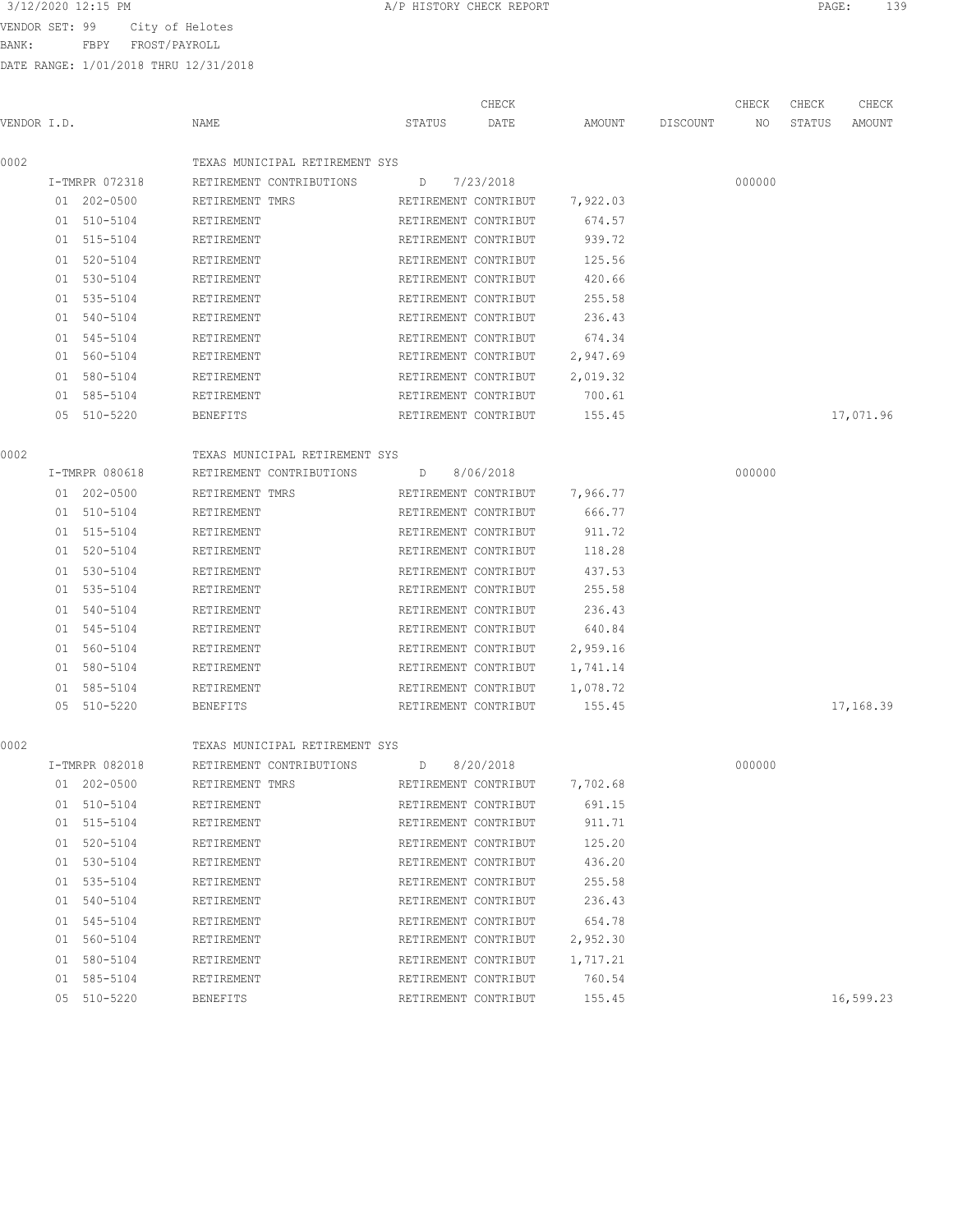VENDOR SET: 99 City of Helotes

BANK: FBPY FROST/PAYROLL

DATE RANGE: 1/01/2018 THRU 12/31/2018

|             |                  | NAME                           | STATUS               | CHECK<br>DATE        | AMOUNT   |          | CHECK  | CHECK<br>STATUS | CHECK<br>AMOUNT |
|-------------|------------------|--------------------------------|----------------------|----------------------|----------|----------|--------|-----------------|-----------------|
| VENDOR I.D. |                  |                                |                      |                      |          | DISCOUNT | NO.    |                 |                 |
| 0002        |                  | TEXAS MUNICIPAL RETIREMENT SYS |                      |                      |          |          |        |                 |                 |
|             | I-TMRpr 083118   | RETIREMENT CONTRIBUTIONS       | D                    | 8/31/2018            |          |          | 000000 |                 |                 |
|             | 01 202-0500      | RETIREMENT TMRS                | RETIREMENT CONTRIBUT |                      | 7,739.91 |          |        |                 |                 |
|             | 01 510-5104      | RETIREMENT                     | RETIREMENT CONTRIBUT |                      | 688.93   |          |        |                 |                 |
|             | 01 515-5104      | RETIREMENT                     | RETIREMENT CONTRIBUT |                      | 915.99   |          |        |                 |                 |
|             | 01 520-5104      | RETIREMENT                     | RETIREMENT CONTRIBUT |                      | 125.20   |          |        |                 |                 |
|             | 01 530-5104      | RETIREMENT                     | RETIREMENT CONTRIBUT |                      | 446.58   |          |        |                 |                 |
|             | 01 535-5104      | RETIREMENT                     | RETIREMENT CONTRIBUT |                      | 268.55   |          |        |                 |                 |
|             | 01 540-5104      | RETIREMENT                     | RETIREMENT CONTRIBUT |                      | 236.43   |          |        |                 |                 |
|             | 01 545-5104      | RETIREMENT                     | RETIREMENT CONTRIBUT |                      | 648.05   |          |        |                 |                 |
|             | 01 560-5104      | RETIREMENT                     | RETIREMENT CONTRIBUT |                      | 3,113.20 |          |        |                 |                 |
|             | 01 580-5104      | RETIREMENT                     | RETIREMENT CONTRIBUT |                      | 1,503.15 |          |        |                 |                 |
|             | 01 585-5104      | RETIREMENT                     | RETIREMENT CONTRIBUT |                      | 838.02   |          |        |                 |                 |
|             | 05 510-5220      | <b>BENEFITS</b>                | RETIREMENT CONTRIBUT |                      | 155.45   |          |        |                 | 16,679.46       |
| 0002        |                  | TEXAS MUNICIPAL RETIREMENT SYS |                      |                      |          |          |        |                 |                 |
|             | I-TMRPR 091718   | RETIREMENT CONTRIBUTIONS       | D                    | 9/17/2018            |          |          | 000000 |                 |                 |
|             | 01 202-0500      | RETIREMENT TMRS                | RETIREMENT CONTRIBUT |                      | 8,164.49 |          |        |                 |                 |
|             | 01 510-5104      | RETIREMENT                     | RETIREMENT CONTRIBUT |                      | 707.85   |          |        |                 |                 |
|             | 01 515-5104      | RETIREMENT                     | RETIREMENT CONTRIBUT |                      | 977.43   |          |        |                 |                 |
|             | 01 520-5104      | RETIREMENT                     | RETIREMENT CONTRIBUT |                      | 125.20   |          |        |                 |                 |
|             | 01 530-5104      | RETIREMENT                     | RETIREMENT CONTRIBUT |                      | 444.40   |          |        |                 |                 |
|             | 01 535-5104      | RETIREMENT                     | RETIREMENT CONTRIBUT |                      | 268.55   |          |        |                 |                 |
|             | 01 540-5104      | RETIREMENT                     | RETIREMENT CONTRIBUT |                      | 236.43   |          |        |                 |                 |
|             | 01 545-5104      | RETIREMENT                     | RETIREMENT CONTRIBUT |                      | 729.14   |          |        |                 |                 |
|             | 01 560-5104      | RETIREMENT                     | RETIREMENT CONTRIBUT |                      | 2,976.70 |          |        |                 |                 |
|             | 01 580-5104      | RETIREMENT                     | RETIREMENT CONTRIBUT |                      | 1,662.27 |          |        |                 |                 |
|             | 01 585-5104      | RETIREMENT                     |                      | RETIREMENT CONTRIBUT | 1,146.53 |          |        |                 |                 |
|             | 05 510-5220      | <b>BENEFITS</b>                | RETIREMENT CONTRIBUT |                      | 155.45   |          |        |                 | 17,594.44       |
| 0002        |                  | TEXAS MUNICIPAL RETIREMENT SYS |                      |                      |          |          |        |                 |                 |
|             | I-TMRPR 10012018 | RETIREMENT CONTRIBUTIONS       | D 10/01/2018         |                      |          |          | 000000 |                 |                 |
|             | 01 202-0500      | RETIREMENT TMRS                |                      | RETIREMENT CONTRIBUT | 8,445.08 |          |        |                 |                 |
|             | 01 510-5104      | RETIREMENT                     | RETIREMENT CONTRIBUT |                      | 731.81   |          |        |                 |                 |
|             | 01 515-5104      | RETIREMENT                     | RETIREMENT CONTRIBUT |                      | 920.32   |          |        |                 |                 |
|             | 01 520-5104      | RETIREMENT                     | RETIREMENT CONTRIBUT |                      | 125.20   |          |        |                 |                 |
|             | 01 530-5104      | RETIREMENT                     | RETIREMENT CONTRIBUT |                      | 449.22   |          |        |                 |                 |
|             | 01 535-5104      | RETIREMENT                     | RETIREMENT CONTRIBUT |                      | 275.83   |          |        |                 |                 |
|             | 01 540-5104      | RETIREMENT                     | RETIREMENT CONTRIBUT |                      | 243.71   |          |        |                 |                 |
|             | 01 545-5104      | RETIREMENT                     | RETIREMENT CONTRIBUT |                      | 704.32   |          |        |                 |                 |
|             | 01 560-5104      | RETIREMENT                     | RETIREMENT CONTRIBUT |                      | 3,490.76 |          |        |                 |                 |

 01 580-5104 RETIREMENT RETIREMENT CONTRIBUT 1,646.45 01 585-5104 RETIREMENT RETIREMENT CONTRIBUT 1,010.99

05 510-5220 BENEFITS RETIREMENT CONTRIBUT 155.45 18,199.14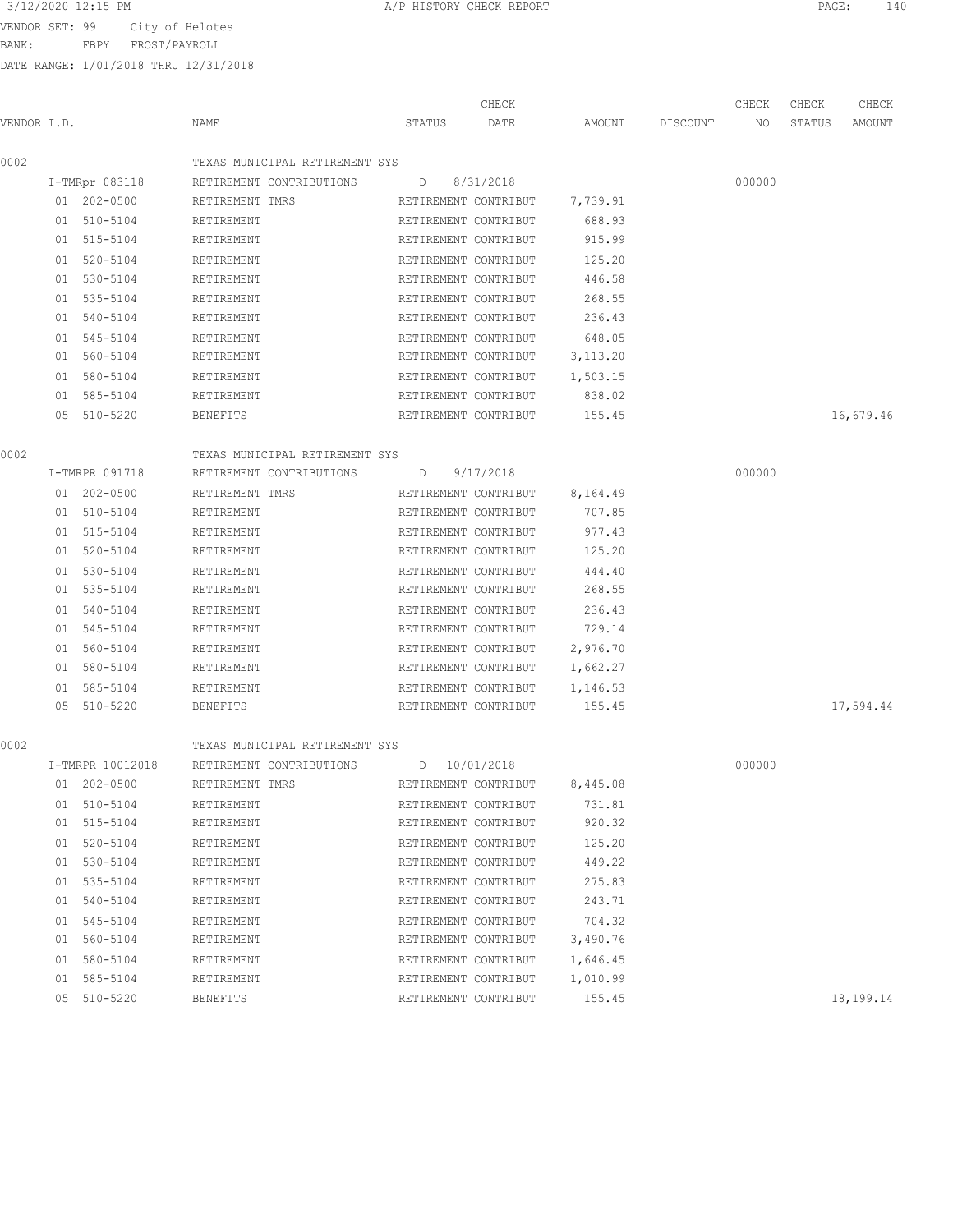VENDOR SET: 99 City of Helotes

BANK: FBPY FROST/PAYROLL

DATE RANGE: 1/01/2018 THRU 12/31/2018

|             |                |                                | CHECK                |                                |          | CHECK  | CHECK  | CHECK     |
|-------------|----------------|--------------------------------|----------------------|--------------------------------|----------|--------|--------|-----------|
| VENDOR I.D. |                | NAME                           | STATUS<br>DATE       | AMOUNT                         | DISCOUNT | NO     | STATUS | AMOUNT    |
| 0002        |                | TEXAS MUNICIPAL RETIREMENT SYS |                      |                                |          |        |        |           |
|             | I-TMRPR 101518 | RETIREMENT CONTRIBUTIONS       | D 10/15/2018         |                                |          | 000000 |        |           |
|             | 01 202-0500    | RETIREMENT TMRS                | RETIREMENT CONTRIBUT | 8,993.95                       |          |        |        |           |
|             | 01 510-5104    | RETIREMENT                     | RETIREMENT CONTRIBUT | 730.23                         |          |        |        |           |
|             | 01 515-5104    | RETIREMENT                     | RETIREMENT CONTRIBUT | 1,044.78                       |          |        |        |           |
|             | 01 520-5104    | RETIREMENT                     | RETIREMENT CONTRIBUT | 144.58                         |          |        |        |           |
|             | 01 530-5104    | RETIREMENT                     | RETIREMENT CONTRIBUT | 508.99                         |          |        |        |           |
|             | 01 535-5104    | RETIREMENT                     | RETIREMENT CONTRIBUT | 277.20                         |          |        |        |           |
|             | 01 540-5104    | RETIREMENT                     | RETIREMENT CONTRIBUT | 244.22                         |          |        |        |           |
|             | 01 545-5104    | RETIREMENT                     | RETIREMENT CONTRIBUT | 549.13                         |          |        |        |           |
|             | 01 560-5104    | RETIREMENT                     | RETIREMENT CONTRIBUT | 3, 131.33                      |          |        |        |           |
|             | 01 580-5104    | RETIREMENT                     | RETIREMENT CONTRIBUT | 2,169.71                       |          |        |        |           |
|             | 01 585-5104    | RETIREMENT                     | RETIREMENT CONTRIBUT | 1,432.40                       |          |        |        |           |
|             | 05 510-5113    | BENEFITS                       | RETIREMENT CONTRIBUT | 155.45                         |          |        |        | 19,381.97 |
| 0002        |                | TEXAS MUNICIPAL RETIREMENT SYS |                      |                                |          |        |        |           |
|             | I-TMRPR 102918 | RETIREMENT CONTRIBUTIONS       | D 10/29/2018         |                                |          | 000000 |        |           |
|             | 01 202-0500    | RETIREMENT TMRS                | RETIREMENT CONTRIBUT | 8,419.51                       |          |        |        |           |
|             | 01 510-5104    | RETIREMENT                     | RETIREMENT CONTRIBUT | 726.19                         |          |        |        |           |
|             | 01 515-5104    | RETIREMENT                     | RETIREMENT CONTRIBUT | 1,107.54                       |          |        |        |           |
|             | 01 520-5104    | RETIREMENT                     | RETIREMENT CONTRIBUT | 137.30                         |          |        |        |           |
|             | 01 530-5104    | RETIREMENT                     | RETIREMENT CONTRIBUT | 467.55                         |          |        |        |           |
|             | 01 535-5104    | RETIREMENT                     | RETIREMENT CONTRIBUT | 284.48                         |          |        |        |           |
|             | 01 540-5104    | RETIREMENT                     | RETIREMENT CONTRIBUT | 244.22                         |          |        |        |           |
|             | 01 545-5104    | RETIREMENT                     | RETIREMENT CONTRIBUT | 673.62                         |          |        |        |           |
|             | 01 560-5104    | RETIREMENT                     | RETIREMENT CONTRIBUT | 2,997.46                       |          |        |        |           |
|             | 01 580-5104    | RETIREMENT                     | RETIREMENT CONTRIBUT | 1,891.35                       |          |        |        |           |
|             | 01 585-5104    | RETIREMENT                     | RETIREMENT CONTRIBUT | 1,039.39                       |          |        |        |           |
|             | 05 510-5113    | BENEFITS                       | RETIREMENT CONTRIBUT | 155.45                         |          |        |        | 18,144.06 |
| 0002        |                | TEXAS MUNICIPAL RETIREMENT SYS |                      |                                |          |        |        |           |
|             | I-TMRPR 111218 | RETIREMENT CONTRIBUTIONS       | D 11/12/2018         |                                |          | 000000 |        |           |
|             | 01 202-0500    | RETIREMENT TMRS                |                      | RETIREMENT CONTRIBUT 11,804.15 |          |        |        |           |
|             | 01 510-5104    | RETIREMENT                     | RETIREMENT CONTRIBUT | 946.28                         |          |        |        |           |
|             | 01 515-5104    | RETIREMENT                     | RETIREMENT CONTRIBUT | 1,280.41                       |          |        |        |           |
|             | 01 520-5104    | RETIREMENT                     | RETIREMENT CONTRIBUT | 148.39                         |          |        |        |           |
|             | 01 530-5104    | RETIREMENT                     | RETIREMENT CONTRIBUT | 673.26                         |          |        |        |           |
|             | 01 535-5104    | RETIREMENT                     | RETIREMENT CONTRIBUT | 519.58                         |          |        |        |           |
|             | 01 540-5104    | RETIREMENT                     | RETIREMENT CONTRIBUT | 394.59                         |          |        |        |           |
|             | 01 545-5104    | RETIREMENT                     | RETIREMENT CONTRIBUT | 879.29                         |          |        |        |           |
|             | 01 560-5104    | RETIREMENT                     | RETIREMENT CONTRIBUT | 4,933.78                       |          |        |        |           |
|             | 01 580-5104    | RETIREMENT                     | RETIREMENT CONTRIBUT | 2,266.70                       |          |        |        |           |
|             | 01 585-5104    | RETIREMENT                     | RETIREMENT CONTRIBUT | 1,359.88                       |          |        |        |           |

05 510-5113 BENEFITS RETIREMENT CONTRIBUT 231.68 25,437.99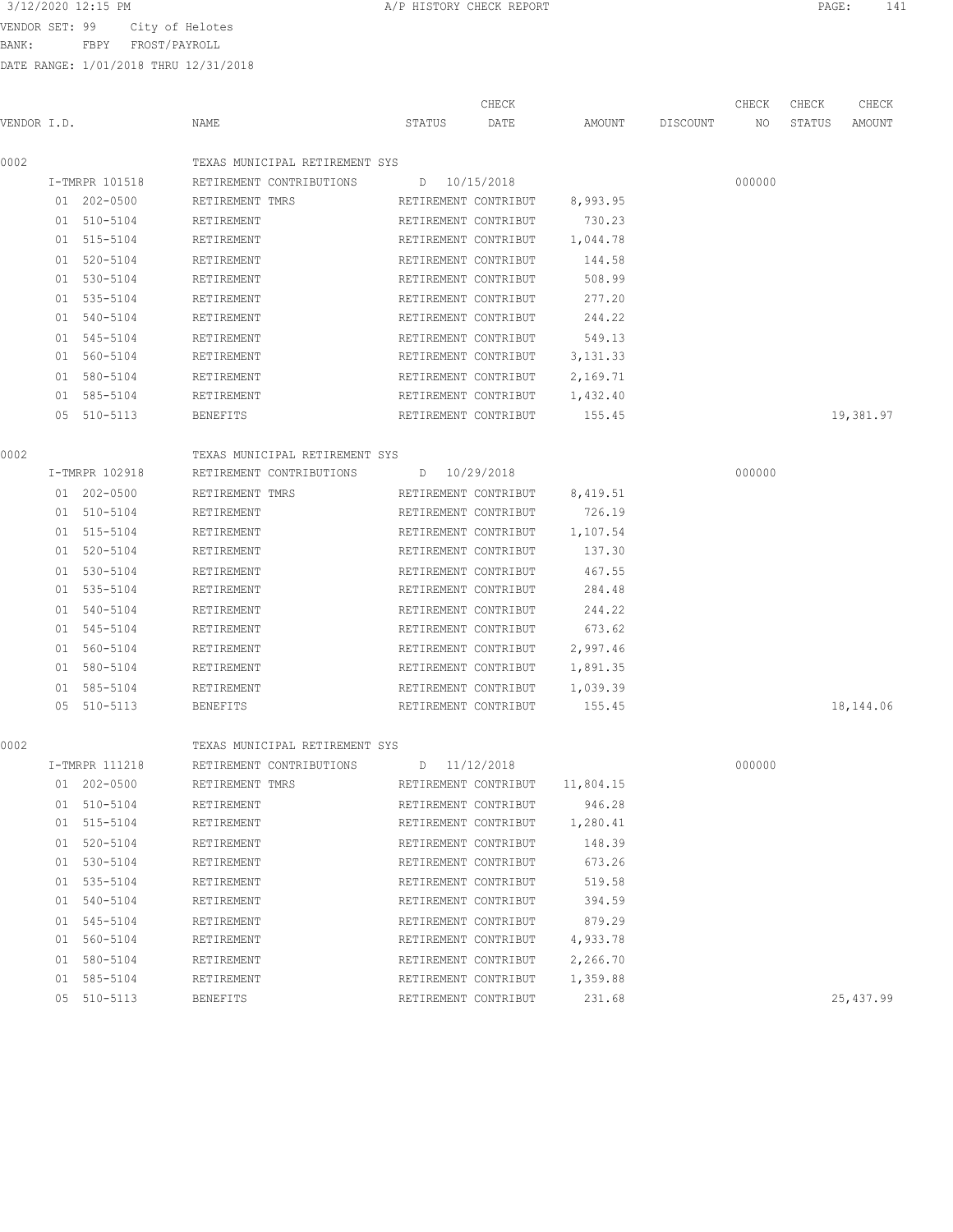VENDOR SET: 99 City of Helotes

BANK: FBPY FROST/PAYROLL

DATE RANGE: 1/01/2018 THRU 12/31/2018

| VENDOR I.D. |                | NAME                           | CHECK<br>STATUS<br>DATE | AMOUNT   | DISCOUNT | CHECK<br>NO | CHECK<br>STATUS | CHECK<br>AMOUNT |
|-------------|----------------|--------------------------------|-------------------------|----------|----------|-------------|-----------------|-----------------|
| 0002        |                | TEXAS MUNICIPAL RETIREMENT SYS |                         |          |          |             |                 |                 |
|             | I-TMRPR 112818 | RETIREMENT CONTRIBUTIONS       | D 11/28/2018            |          |          | 000000      |                 |                 |
|             | 01 202-0500    | RETIREMENT TMRS                | RETIREMENT CONTRIBUT    | 9,410.61 |          |             |                 |                 |
|             | 01 510-5104    | RETIREMENT                     | RETIREMENT CONTRIBUT    | 729.01   |          |             |                 |                 |
|             | 01 515-5104    | RETIREMENT                     | RETIREMENT CONTRIBUT    | 1,174.84 |          |             |                 |                 |
|             | 01 520-5104    | RETIREMENT                     | RETIREMENT CONTRIBUT    | 137.30   |          |             |                 |                 |
|             | 01 530-5104    | RETIREMENT                     | RETIREMENT CONTRIBUT    | 468.06   |          |             |                 |                 |
|             | 01 535-5104    | RETIREMENT                     | RETIREMENT CONTRIBUT    | 277.18   |          |             |                 |                 |
|             | 01 540-5104    | RETIREMENT                     | RETIREMENT CONTRIBUT    | 244.30   |          |             |                 |                 |
|             | 01 545-5104    | RETIREMENT                     | RETIREMENT CONTRIBUT    | 662.46   |          |             |                 |                 |
|             | 01 560-5104    | RETIREMENT                     | RETIREMENT CONTRIBUT    | 3,522.61 |          |             |                 |                 |
|             | 01 580-5104    | RETIREMENT                     | RETIREMENT CONTRIBUT    | 2,119.56 |          |             |                 |                 |
|             | 01 585-5104    | RETIREMENT                     | RETIREMENT CONTRIBUT    | 1,274.75 |          |             |                 |                 |
|             | 05 510-5113    | <b>BENEFITS</b>                | RETIREMENT CONTRIBUT    | 259.19   |          |             |                 | 20,279.87       |
| 0002        |                | TEXAS MUNICIPAL RETIREMENT SYS |                         |          |          |             |                 |                 |
|             | I-TMRPR 121318 | RETIREMENT CONTRIBUTIONS       | D 12/13/2018            |          |          | 000000      |                 |                 |
|             | 01 202-0500    | RETIREMENT TMRS                | RETIREMENT CONTRIBUT    | 8,177.32 |          |             |                 |                 |
|             | 01 510-5104    | RETIREMENT                     | RETIREMENT CONTRIBUT    | 740.67   |          |             |                 |                 |
|             | 01 515-5104    | RETIREMENT                     | RETIREMENT CONTRIBUT    | 942.02   |          |             |                 |                 |
|             | 01 520-5104    | RETIREMENT                     | RETIREMENT CONTRIBUT    | 137.30   |          |             |                 |                 |
|             | 01 530-5104    | RETIREMENT                     | RETIREMENT CONTRIBUT    | 472.25   |          |             |                 |                 |
|             | 01 535-5104    | RETIREMENT                     | RETIREMENT CONTRIBUT    | 277.56   |          |             |                 |                 |
|             | 01 540-5104    | RETIREMENT                     | RETIREMENT CONTRIBUT    | 244.52   |          |             |                 |                 |
|             | 01 545-5104    | RETIREMENT                     | RETIREMENT CONTRIBUT    | 724.24   |          |             |                 |                 |
|             | 01 560-5104    | RETIREMENT                     | RETIREMENT CONTRIBUT    | 3,071.84 |          |             |                 |                 |
|             | 01 580-5104    | RETIREMENT                     | RETIREMENT CONTRIBUT    | 1,720.81 |          |             |                 |                 |
|             | 01 585-5104    | RETIREMENT                     | RETIREMENT CONTRIBUT    | 932.25   |          |             |                 |                 |
|             | 05 510-5113    | <b>BENEFITS</b>                | RETIREMENT CONTRIBUT    | 181.39   |          |             |                 | 17,622.17       |
| 0002        |                | TEXAS MUNICIPAL RETIREMENT SYS |                         |          |          |             |                 |                 |
|             | I-TMRPR 122818 | RETIREMENT CONTRIBUTIONS       | D 12/28/2018            |          |          | 000000      |                 |                 |
|             | 01 202-0500    | RETIREMENT TMRS                | RETIREMENT CONTRIBUT    | 8,408.59 |          |             |                 |                 |
|             | 01 510-5104    | RETIREMENT                     | RETIREMENT CONTRIBUT    | 744.35   |          |             |                 |                 |
|             | 01 515-5104    | RETIREMENT                     | RETIREMENT CONTRIBUT    | 942.60   |          |             |                 |                 |
|             | 01 520-5104    | RETIREMENT                     | RETIREMENT CONTRIBUT    | 137.45   |          |             |                 |                 |
|             | 01 530-5104    | RETIREMENT                     | RETIREMENT CONTRIBUT    | 466.85   |          |             |                 |                 |
|             | 01 535-5104    | RETIREMENT                     | RETIREMENT CONTRIBUT    | 288.81   |          |             |                 |                 |
|             | 01 540-5104    | RETIREMENT                     | RETIREMENT CONTRIBUT    | 251.81   |          |             |                 |                 |
|             | 01 545-5104    | RETIREMENT                     | RETIREMENT CONTRIBUT    | 685.25   |          |             |                 |                 |
|             | 01 560-5104    | RETIREMENT                     | RETIREMENT CONTRIBUT    | 3,097.14 |          |             |                 |                 |
|             | 01 580-5104    | RETIREMENT                     | RETIREMENT CONTRIBUT    | 1,984.11 |          |             |                 |                 |
|             | 01 585-5104    | RETIREMENT                     | RETIREMENT CONTRIBUT    | 931.61   |          |             |                 |                 |
|             |                |                                |                         |          |          |             |                 |                 |

3/12/2020 12:15 PM **A/P HISTORY CHECK REPORT PAGE:** 142

05 510-5113 BENEFITS RETIREMENT CONTRIBUT 181.99 18,120.56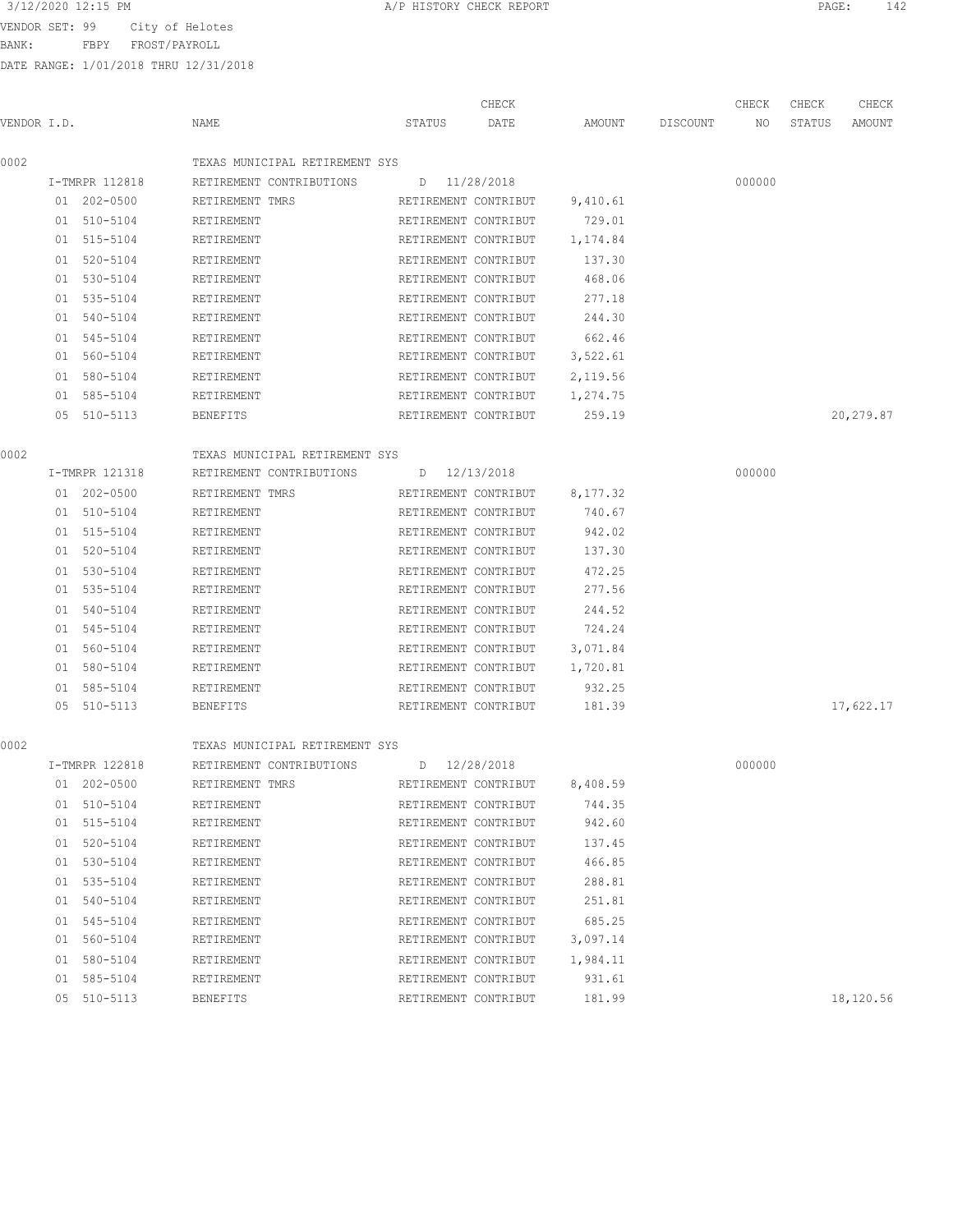VENDOR SET: 99 City of Helotes

BANK: FBPY FROST/PAYROLL

| 3/12/2020 12:15 PM | A/P HISTORY CHECK REPORT | PAGE. |  |
|--------------------|--------------------------|-------|--|
|--------------------|--------------------------|-------|--|

| VENDOR I.D. |                                 | NAME                                                                   | CHECK<br>DATE<br>STATUS                           | AMOUNT   | DISCOUNT | CHECK<br>NO | CHECK<br>STATUS | CHECK<br>AMOUNT |
|-------------|---------------------------------|------------------------------------------------------------------------|---------------------------------------------------|----------|----------|-------------|-----------------|-----------------|
| 0003        | I-ICMPR 061118<br>01 202-1000   | I C M A RETIREMENT CORP<br>RETIREMENT CONTRIBUTIONS<br>RETIREMENT ICMA | 6/11/2018<br>D<br>RETIREMENT CONTRIBUT            | 2,170.00 |          | 000000      |                 | 2,170.00        |
| 0003        | I-ICMPR 062518<br>01 202-1000   | I C M A RETIREMENT CORP<br>RETIREMENT CONTRIBUTIONS<br>RETIREMENT ICMA | 6/25/2018<br>D<br>RETIREMENT CONTRIBUT 2,170.00   |          |          | 000000      |                 | 2,170.00        |
| 0003        | I-ICMPR 070918<br>01 202-1000   | I C M A RETIREMENT CORP<br>RETIREMENT CONTRIBUTIONS<br>RETIREMENT ICMA | D 7/09/2018<br>RETIREMENT CONTRIBUT 2,170.00      |          |          | 000000      |                 | 2,170.00        |
| 0003        | I-ICMPR 072318<br>01 202-1000   | I C M A RETIREMENT CORP<br>RETIREMENT CONTRIBUTIONS<br>RETIREMENT ICMA | $D \t 7/23/2018$<br>RETIREMENT CONTRIBUT 2,245.00 |          |          | 000000      |                 | 2,245.00        |
| 0003        | I-ICMPR 080618<br>01 202-1000   | I C M A RETIREMENT CORP<br>RETIREMENT CONTRIBUTIONS<br>RETIREMENT ICMA | D 8/06/2018<br>RETIREMENT CONTRIBUT 2,245.00      |          |          | 000000      |                 | 2,245.00        |
| 0003        | I-ICMPR 082018<br>01 202-1000   | I C M A RETIREMENT CORP<br>RETIREMENT CONTRIBUTIONS<br>RETIREMENT ICMA | 8/20/2018<br>D<br>RETIREMENT CONTRIBUT 2,145.00   |          |          | 000000      |                 | 2,145.00        |
| 0003        | I-ICMpr 083118<br>01 202-1000   | I C M A RETIREMENT CORP<br>RETIREMENT CONTRIBUTIONS<br>RETIREMENT ICMA | $D \t 8/31/2018$<br>RETIREMENT CONTRIBUT          | 2,120.00 |          | 000000      |                 | 2,120.00        |
| 0003        | I-ICMPR 091718<br>01 202-1000   | I C M A RETIREMENT CORP<br>RETIREMENT CONTRIBUTIONS<br>RETIREMENT ICMA | D<br>9/17/2018<br>RETIREMENT CONTRIBUT 2,660.00   |          |          | 000000      |                 | 2,660.00        |
| 0003        | I-ICMPR 10012018<br>01 202-1000 | I C M A RETIREMENT CORP<br>RETIREMENT CONTRIBUTIONS<br>RETIREMENT ICMA | D 10/01/2018<br>RETIREMENT CONTRIBUT              | 2,785.00 |          | 000000      |                 | 2,785.00        |
| 0003        | I-ICMPR 101518<br>01 202-1000   | I C M A RETIREMENT CORP<br>RETIREMENT CONTRIBUTIONS<br>RETIREMENT ICMA | D 10/15/2018<br>RETIREMENT CONTRIBUT              | 2,685.00 |          | 000000      |                 | 2,685.00        |
| 0003        | I-ICMPR 102918<br>01 202-1000   | I C M A RETIREMENT CORP<br>RETIREMENT CONTRIBUTIONS<br>RETIREMENT ICMA | D 10/29/2018<br>RETIREMENT CONTRIBUT              | 2,785.00 |          | 000000      |                 | 2,785.00        |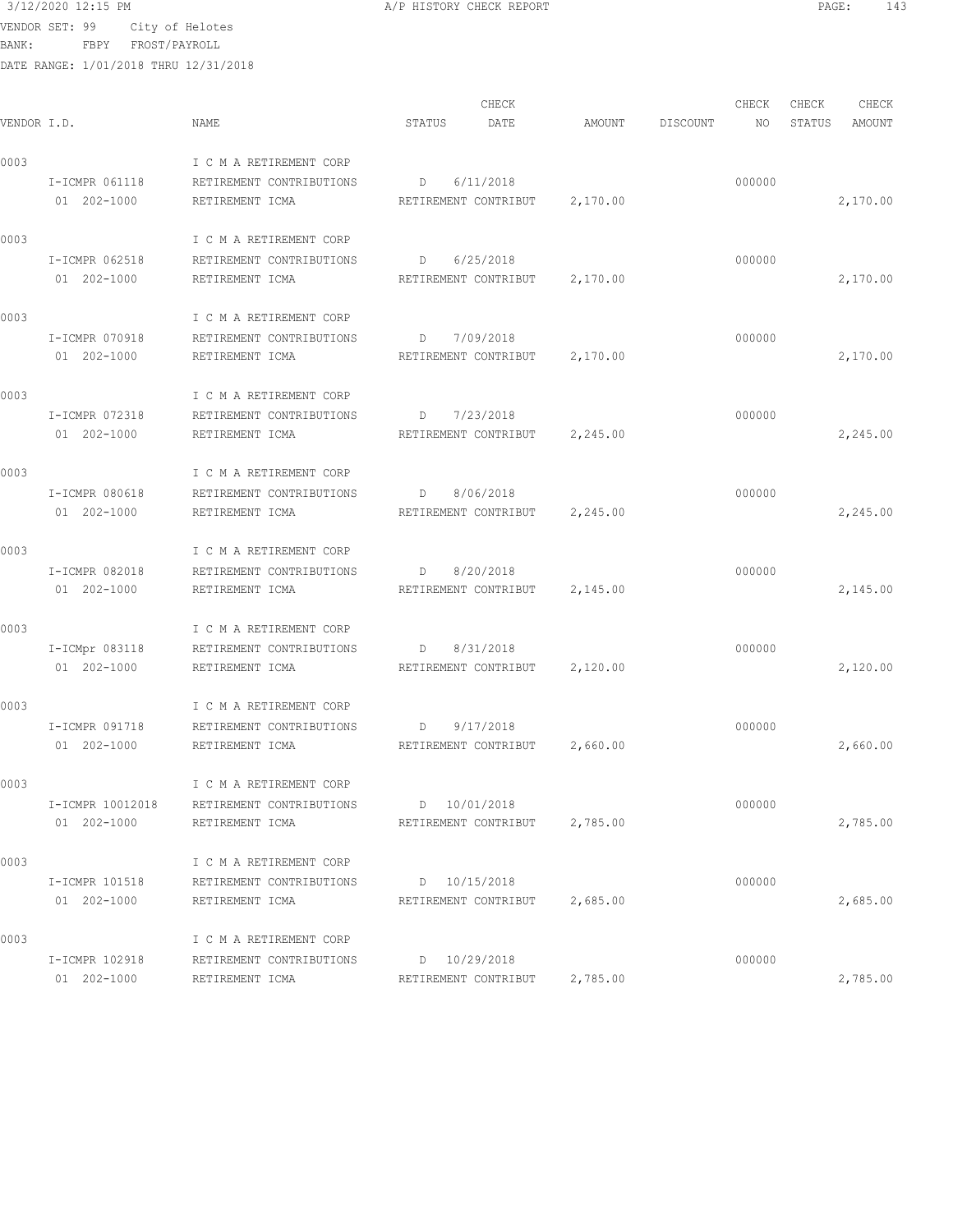VENDOR SET: 99 City of Helotes

BANK: FBPY FROST/PAYROLL

DATE RANGE: 1/01/2018 THRU 12/31/2018

|             | DIIID ININUD, I/VI/LVIV IIINV IL/JI/LVIV |                          |                                |          |          |        |        |          |
|-------------|------------------------------------------|--------------------------|--------------------------------|----------|----------|--------|--------|----------|
|             |                                          |                          | CHECK                          |          |          | CHECK  | CHECK  | CHECK    |
| VENDOR I.D. |                                          | NAME                     | STATUS<br>DATE                 | AMOUNT   | DISCOUNT | NO     | STATUS | AMOUNT   |
| 0003        |                                          | I C M A RETIREMENT CORP  |                                |          |          |        |        |          |
|             | I-ICMPR 111218                           | RETIREMENT CONTRIBUTIONS | D 11/12/2018                   |          |          | 000000 |        |          |
|             | 01 202-1000                              | RETIREMENT ICMA          | RETIREMENT CONTRIBUT 2,785.00  |          |          |        |        | 2,785.00 |
| 0003        |                                          | I C M A RETIREMENT CORP  |                                |          |          |        |        |          |
|             | I-ICMPR 112818                           | RETIREMENT CONTRIBUTIONS | D 11/28/2018                   |          |          | 000000 |        |          |
|             | 01 202-1000                              | RETIREMENT ICMA          | RETIREMENT CONTRIBUT           | 2,785.00 |          |        |        | 2,785.00 |
| 0003        |                                          | I C M A RETIREMENT CORP  |                                |          |          |        |        |          |
|             | I-ICMPR 121318                           | RETIREMENT CONTRIBUTIONS | D 12/13/2018                   |          |          | 000000 |        |          |
|             | 01 202-1000                              | RETIREMENT ICMA          | RETIREMENT CONTRIBUT           | 2,760.00 |          |        |        | 2,760.00 |
| 0003        |                                          | I C M A RETIREMENT CORP  |                                |          |          |        |        |          |
|             | I-ICMPR 122818                           | RETIREMENT CONTRIBUTIONS | D 12/28/2018                   |          |          | 000000 |        |          |
|             | 01 202-1000                              | RETIREMENT ICMA          | RETIREMENT CONTRIBUT 2,760.00  |          |          |        |        | 2,760.00 |
| 0296        |                                          | OFFICE OF ATTY GENERAL   |                                |          |          |        |        |          |
|             | I-CS PR 061118                           | CHILD SUPPORT            | D 6/11/2018                    |          |          | 000000 |        |          |
|             | 01 202-0600                              | CHILD SUPPORT LIABILITY  | CHILD SUPPORT                  | 1,382.77 |          |        |        | 1,382.77 |
| 0296        |                                          | OFFICE OF ATTY GENERAL   |                                |          |          |        |        |          |
|             | I-CS PR 062518                           | CHILD SUPPORT            | $D$ 6/25/2018                  |          |          | 000000 |        |          |
|             | 01 202-0600                              | CHILD SUPPORT LIABILITY  | CHILD SUPPORT                  | 1,382.77 |          |        |        | 1,382.77 |
| 0296        |                                          | OFFICE OF ATTY GENERAL   |                                |          |          |        |        |          |
|             | I-CS PR 070918                           | CHILD SUPPORT            | 7/09/2018<br>D                 |          |          | 000000 |        |          |
|             | 01 202-0600                              | CHILD SUPPORT LIABILITY  | CHILD SUPPORT                  | 1,382.77 |          |        |        | 1,382.77 |
| 0296        |                                          | OFFICE OF ATTY GENERAL   |                                |          |          |        |        |          |
|             | I-CS PR 072318                           | CHILD SUPPORT            | 7/23/2018<br>$D \qquad \qquad$ |          |          | 000000 |        |          |
|             | 01 202-0600                              | CHILD SUPPORT LIABILITY  | CHILD SUPPORT                  | 1,382.77 |          |        |        | 1,382.77 |
| 0296        |                                          | OFFICE OF ATTY GENERAL   |                                |          |          |        |        |          |
|             | I-CS PR 080618                           | CHILD SUPPORT            | 8/06/2018<br>D                 |          |          | 000000 |        |          |
|             | 01 202-0600                              | CHILD SUPPORT LIABILITY  | CHILD SUPPORT                  | 1,382.77 |          |        |        | 1,382.77 |

0296 OFFICE OF ATTY GENERAL

01 202-0600 CHILD SUPPORT LIABILITY CHILD SUPPORT 1,382.77 1,382.77 0296 OFFICE OF ATTY GENERAL

I-CS pr 083118 CHILD SUPPORT D 8/31/2018 000000

01 202-0600 CHILD SUPPORT LIABILITY CHILD SUPPORT 1,382.77 1,382.77

I-CS PR 082018 CHILD SUPPORT D 8/20/2018 000000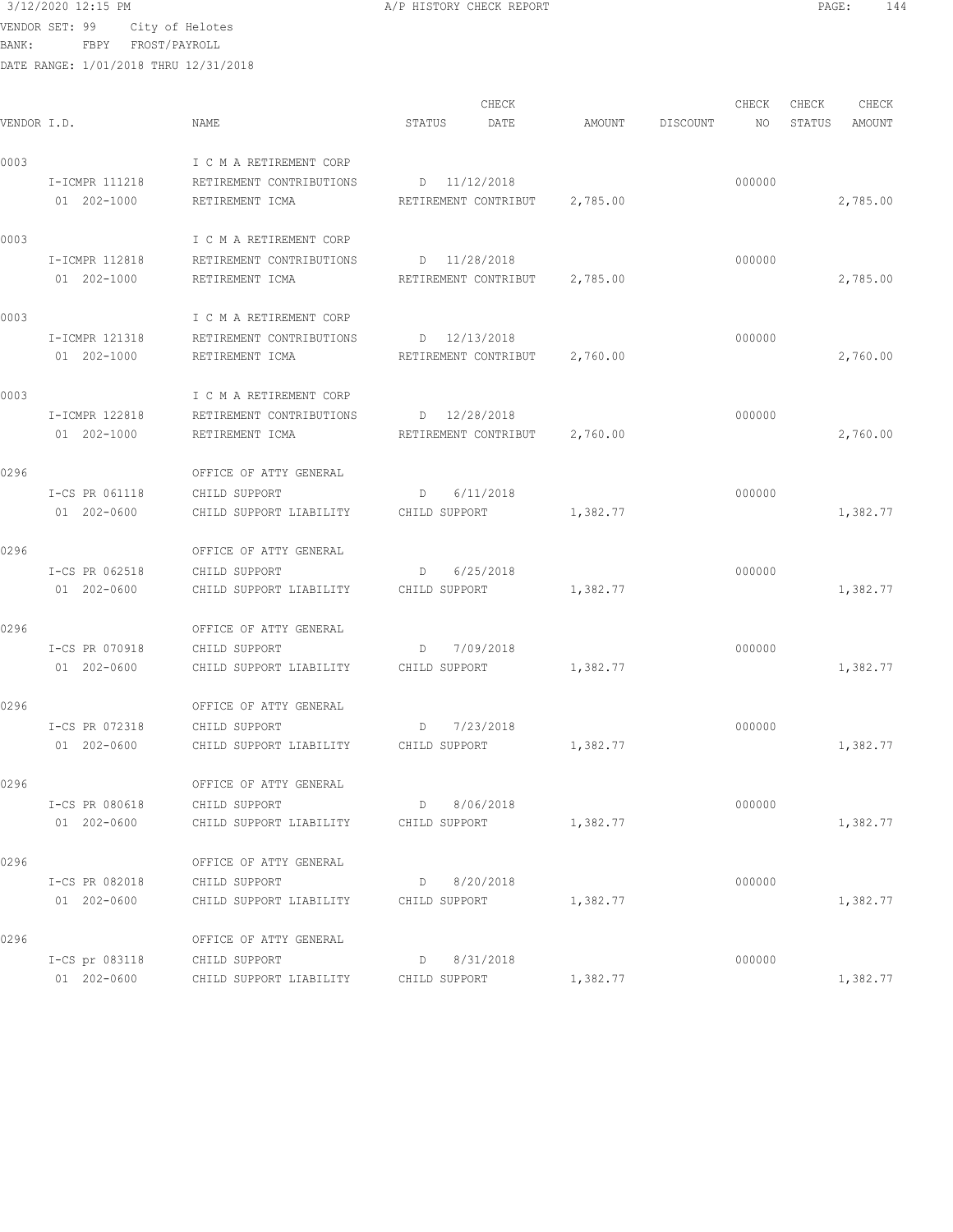VENDOR SET: 99 City of Helotes

BANK: FBPY FROST/PAYROLL

| /P HISTORY CHECK REPORT |  |  |
|-------------------------|--|--|
|                         |  |  |

| VENDOR I.D. |                  | NAME                                  | CHECK<br>STATUS<br>DATE       | AMOUNT   | CHECK<br>DISCOUNT<br>NO. | CHECK<br>CHECK<br>STATUS<br>AMOUNT |
|-------------|------------------|---------------------------------------|-------------------------------|----------|--------------------------|------------------------------------|
|             |                  |                                       |                               |          |                          |                                    |
| 0296        |                  | OFFICE OF ATTY GENERAL                |                               |          |                          |                                    |
|             | I-CS PR 091718   | CHILD SUPPORT                         | 9/17/2018<br>D                |          | 000000                   |                                    |
|             | 01 202-0600      | CHILD SUPPORT LIABILITY               | CHILD SUPPORT                 | 1,382.77 |                          | 1,382.77                           |
| 0296        |                  | OFFICE OF ATTY GENERAL                |                               |          |                          |                                    |
|             | I-CS PR 10012018 | CHILD SUPPORT                         | D 10/01/2018                  |          | 000000                   |                                    |
|             | 01 202-0600      | CHILD SUPPORT LIABILITY               | CHILD SUPPORT                 | 1,382.77 |                          | 1,382.77                           |
| 0296        |                  | OFFICE OF ATTY GENERAL                |                               |          |                          |                                    |
|             | I-CS PR 101518   | CHILD SUPPORT                         | D 10/15/2018                  |          | 000000                   |                                    |
|             | 01 202-0600      | CHILD SUPPORT LIABILITY               | CHILD SUPPORT                 | 1,382.77 |                          | 1,382.77                           |
| 0296        |                  | OFFICE OF ATTY GENERAL                |                               |          |                          |                                    |
|             | I-CS PR 102918   | CHILD SUPPORT                         | D 10/29/2018                  |          | 000000                   |                                    |
|             | 01 202-0600      | CHILD SUPPORT LIABILITY CHILD SUPPORT |                               | 1,382.77 |                          | 1,382.77                           |
| 0296        |                  | OFFICE OF ATTY GENERAL                |                               |          |                          |                                    |
|             | I-CS PR 111218   | CHILD SUPPORT                         | D 11/12/2018                  |          | 000000                   |                                    |
|             | 01 202-0600      | CHILD SUPPORT LIABILITY CHILD SUPPORT |                               | 1,382.77 |                          | 1,382.77                           |
| 0296        |                  | OFFICE OF ATTY GENERAL                |                               |          |                          |                                    |
|             | I-CS PR 112818   | CHILD SUPPORT                         | D 11/28/2018                  |          | 000000                   |                                    |
|             | 01 202-0600      | CHILD SUPPORT LIABILITY               | CHILD SUPPORT                 | 1,382.77 |                          | 1,382.77                           |
| 0296        |                  | OFFICE OF ATTY GENERAL                |                               |          |                          |                                    |
|             | I-CS PR 121318   | CHILD SUPPORT                         | D 12/13/2018                  |          | 000000                   |                                    |
|             | 01 202-0600      | CHILD SUPPORT LIABILITY               | CHILD SUPPORT                 | 1,382.77 |                          | 1,382.77                           |
|             |                  |                                       |                               |          |                          |                                    |
| 0296        |                  | OFFICE OF ATTY GENERAL                |                               |          |                          |                                    |
|             | I-CS PR 122818   | CHILD SUPPORT                         | D 12/28/2018<br>CHILD SUPPORT |          | 000000                   |                                    |
|             | 01 202-0600      | CHILD SUPPORT LIABILITY               |                               | 1,382.77 |                          | 1,382.77                           |
| 1076        |                  | BENEFIT WALLET                        |                               |          |                          |                                    |
|             | I-HSAPR 061118   | HEALTH SAVINGS ACCOUNT                | D 6/11/2018                   |          | 000000                   |                                    |
|             | 01 202-0700      | HEALTH INS PAYABLE                    | HEALTH SAVINGS ACCOU          | 136.73   |                          |                                    |
|             | 01 520-5105      | HEALTH INSURANCE                      | HEALTH SAVINGS ACCOU          | 46.54    |                          |                                    |
|             | 01 560-5105      | HEALTH INSURANCE                      | HEALTH SAVINGS ACCOU          | 186.16   |                          |                                    |
|             | 01 585-5105      | HEALTH INSURANCE                      | HEALTH SAVINGS ACCOU          | 46.54    |                          | 415.97                             |
| 1076        |                  | BENEFIT WALLET                        |                               |          |                          |                                    |
|             | I-HSAPR 062518   | HEALTH SAVINGS ACCOUNT                | D 6/25/2018                   |          | 000000                   |                                    |
|             | 01 202-0700      | HEALTH INS PAYABLE                    | HEALTH SAVINGS ACCOU          | 136.73   |                          |                                    |
|             | 01 520-5105      | HEALTH INSURANCE                      | HEALTH SAVINGS ACCOU          | 46.54    |                          |                                    |
|             | 01 560-5105      | HEALTH INSURANCE                      | HEALTH SAVINGS ACCOU          | 186.16   |                          |                                    |
|             | 01 585-5105      | HEALTH INSURANCE                      | HEALTH SAVINGS ACCOU          | 46.54    |                          | 415.97                             |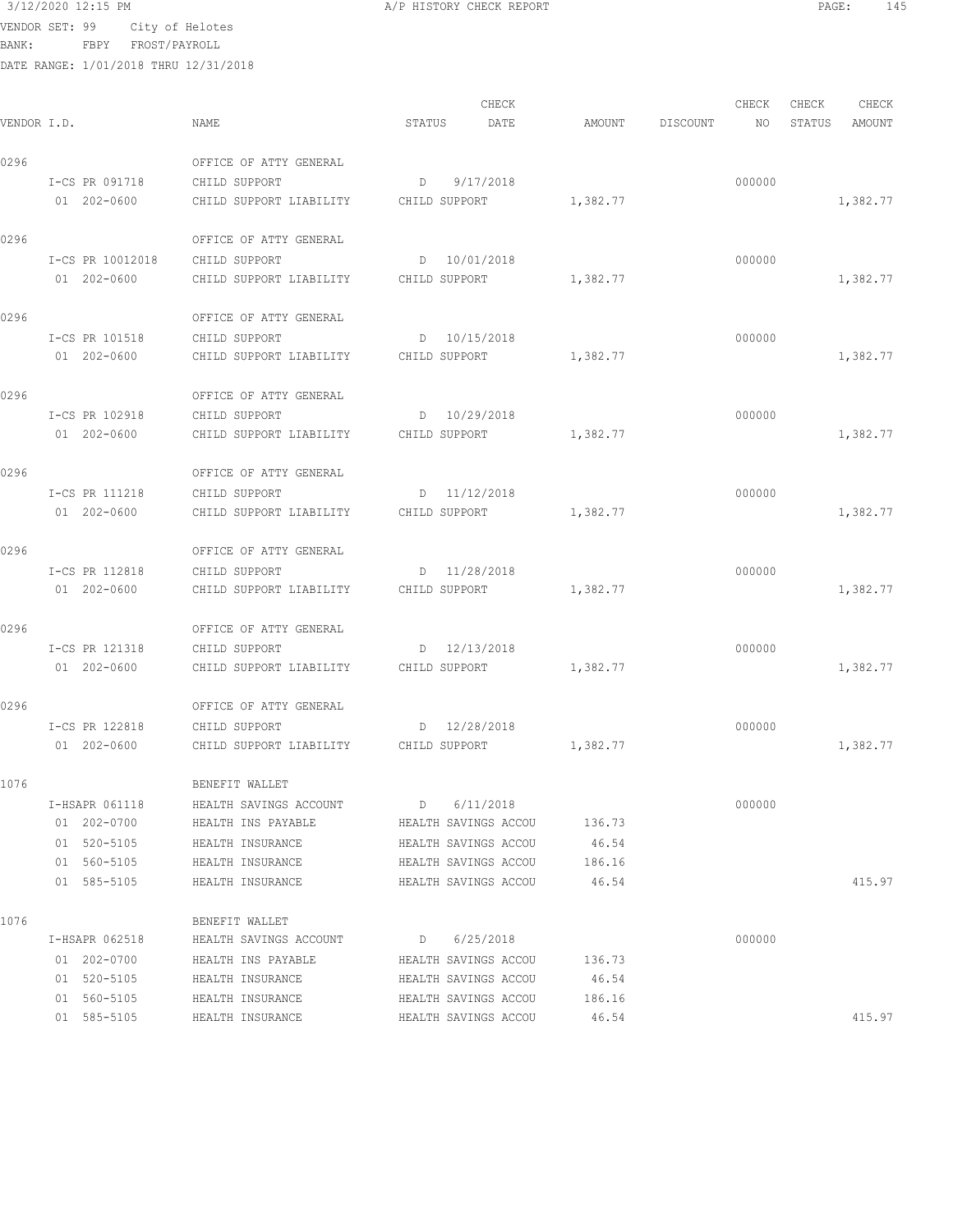BANK: FBPY FROST/PAYROLL

|             |                  |                        |                      | CHECK                |        |          | CHECK  | CHECK  | CHECK  |
|-------------|------------------|------------------------|----------------------|----------------------|--------|----------|--------|--------|--------|
| VENDOR I.D. |                  | NAME                   | STATUS               | DATE                 | AMOUNT | DISCOUNT | NO     | STATUS | AMOUNT |
| 1076        |                  | BENEFIT WALLET         |                      |                      |        |          |        |        |        |
|             | I-HSAPR 070918   | HEALTH SAVINGS ACCOUNT | D                    | 7/09/2018            |        |          | 000000 |        |        |
|             | 01 202-0700      | HEALTH INS PAYABLE     |                      | HEALTH SAVINGS ACCOU | 136.73 |          |        |        |        |
|             | 01 520-5105      | HEALTH INSURANCE       |                      | HEALTH SAVINGS ACCOU | 46.54  |          |        |        |        |
|             | 01 560-5105      | HEALTH INSURANCE       |                      | HEALTH SAVINGS ACCOU | 186.16 |          |        |        |        |
|             | 01 585-5105      | HEALTH INSURANCE       |                      | HEALTH SAVINGS ACCOU | 46.54  |          |        |        | 415.97 |
| 1076        |                  | BENEFIT WALLET         |                      |                      |        |          |        |        |        |
|             | I-HSAPR 072318   | HEALTH SAVINGS ACCOUNT | D                    | 7/23/2018            |        |          | 000000 |        |        |
|             | 01 202-0700      | HEALTH INS PAYABLE     | HEALTH SAVINGS ACCOU |                      | 136.73 |          |        |        |        |
|             | 01 520-5105      | HEALTH INSURANCE       | HEALTH SAVINGS ACCOU |                      | 46.54  |          |        |        |        |
|             | 01 560-5105      | HEALTH INSURANCE       |                      | HEALTH SAVINGS ACCOU | 186.16 |          |        |        |        |
|             | 01 585-5105      | HEALTH INSURANCE       |                      | HEALTH SAVINGS ACCOU | 46.54  |          |        |        | 415.97 |
| 1076        |                  | BENEFIT WALLET         |                      |                      |        |          |        |        |        |
|             | I-HSAPR 080618   | HEALTH SAVINGS ACCOUNT | D                    | 8/06/2018            |        |          | 000000 |        |        |
|             | 01 202-0700      | HEALTH INS PAYABLE     | HEALTH SAVINGS ACCOU |                      | 136.73 |          |        |        |        |
|             | 01 520-5105      | HEALTH INSURANCE       |                      | HEALTH SAVINGS ACCOU | 46.54  |          |        |        |        |
|             | 01 560-5105      | HEALTH INSURANCE       |                      | HEALTH SAVINGS ACCOU | 186.16 |          |        |        |        |
|             | 01 585-5105      | HEALTH INSURANCE       |                      | HEALTH SAVINGS ACCOU | 46.54  |          |        |        | 415.97 |
| 1076        |                  | BENEFIT WALLET         |                      |                      |        |          |        |        |        |
|             | I-HSAPR 082018   | HEALTH SAVINGS ACCOUNT | D                    | 8/20/2018            |        |          | 000000 |        |        |
|             | 01 202-0700      | HEALTH INS PAYABLE     |                      | HEALTH SAVINGS ACCOU | 61.73  |          |        |        |        |
|             | 01 520-5105      | HEALTH INSURANCE       |                      | HEALTH SAVINGS ACCOU | 46.54  |          |        |        |        |
|             | 01 560-5105      | HEALTH INSURANCE       |                      | HEALTH SAVINGS ACCOU | 186.16 |          |        |        | 294.43 |
|             |                  |                        |                      |                      |        |          |        |        |        |
| 1076        |                  | BENEFIT WALLET         |                      |                      |        |          |        |        |        |
|             | I-HSApr 083118   | HEALTH SAVINGS ACCOUNT | D                    | 8/31/2018            |        |          | 000000 |        |        |
|             | 01 202-0700      | HEALTH INS PAYABLE     | HEALTH SAVINGS ACCOU |                      | 61.73  |          |        |        |        |
|             | 01 520-5105      | HEALTH INSURANCE       | HEALTH SAVINGS ACCOU |                      | 46.54  |          |        |        |        |
|             | 01 560-5105      | HEALTH INSURANCE       |                      | HEALTH SAVINGS ACCOU | 186.16 |          |        |        | 294.43 |
| 1076        |                  | BENEFIT WALLET         |                      |                      |        |          |        |        |        |
|             | I-HSAPR 091718   | HEALTH SAVINGS ACCOUNT | D                    | 9/17/2018            |        |          | 000000 |        |        |
|             | 01 202-0700      | HEALTH INS PAYABLE     |                      | HEALTH SAVINGS ACCOU | 61.73  |          |        |        |        |
|             | 01 520-5105      | HEALTH INSURANCE       |                      | HEALTH SAVINGS ACCOU | 46.54  |          |        |        |        |
|             | 01 560-5105      | HEALTH INSURANCE       |                      | HEALTH SAVINGS ACCOU | 139.62 |          |        |        | 247.89 |
| 1076        |                  | BENEFIT WALLET         |                      |                      |        |          |        |        |        |
|             | I-HSAPR 10012018 | HEALTH SAVINGS ACCOUNT |                      | D 10/01/2018         |        |          | 000000 |        |        |
|             | 01 202-0700      | HEALTH INS PAYABLE     |                      | HEALTH SAVINGS ACCOU | 344.00 |          |        |        |        |
|             | 01 510-5105      | HEALTH INSURANCE       |                      | HEALTH SAVINGS ACCOU | 72.01  |          |        |        |        |
|             | 01 520-5105      | HEALTH INSURANCE       |                      | HEALTH SAVINGS ACCOU | 72.01  |          |        |        |        |
|             | 01 530-5105      | HEALTH INSURANCE       |                      | HEALTH SAVINGS ACCOU | 72.01  |          |        |        |        |
|             | 01 560-5105      | HEALTH INSURANCE       |                      | HEALTH SAVINGS ACCOU | 288.04 |          |        |        |        |
|             | 01 580-5105      | HEALTH INSURANCE       |                      | HEALTH SAVINGS ACCOU | 72.01  |          |        |        | 920.08 |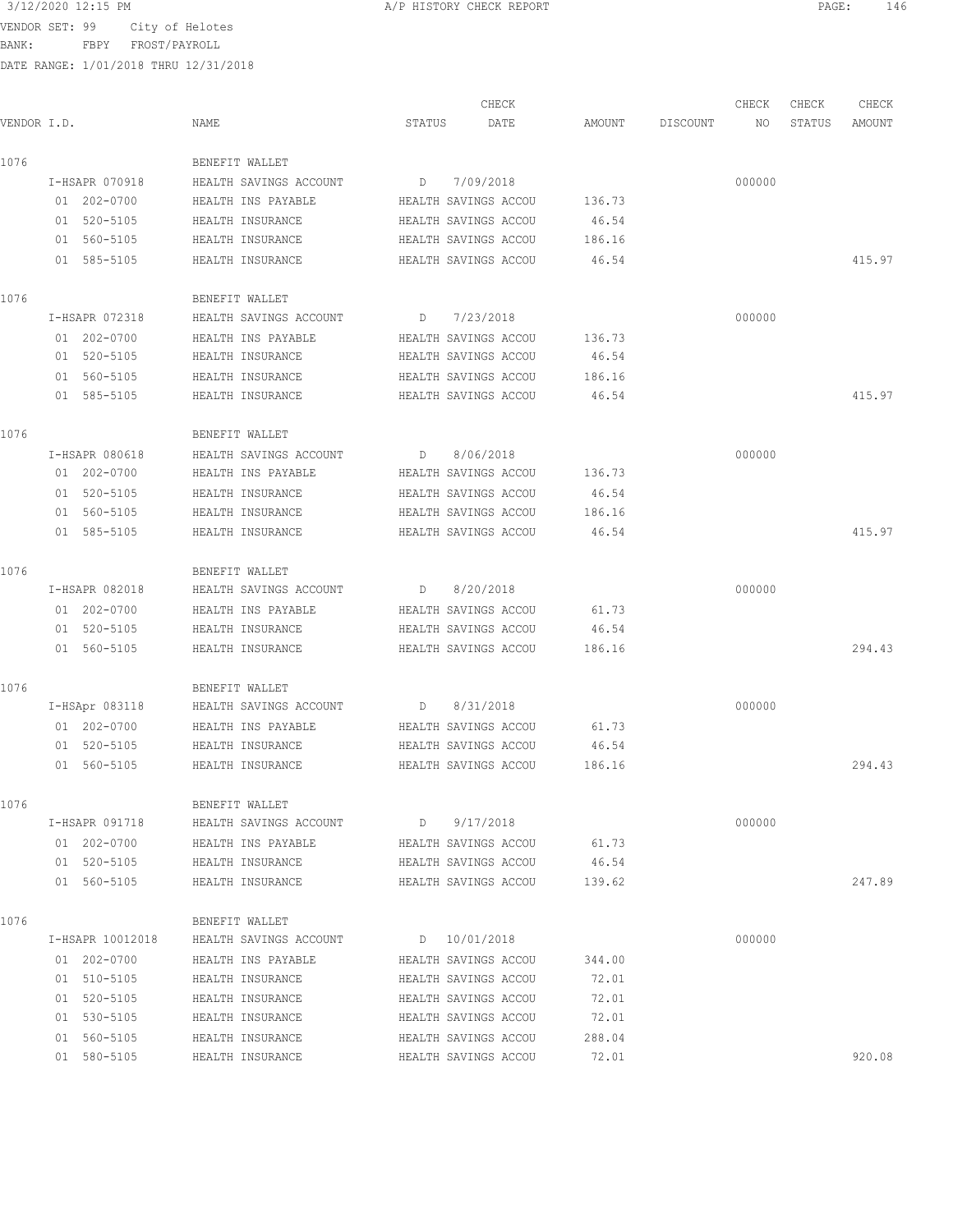BANK: FBPY FROST/PAYROLL

| 3/12/2020 12:15 PM | CHECK REPORT<br>A/P HISTORY | PAGE | $\sim$ $\sim$ |
|--------------------|-----------------------------|------|---------------|
|                    |                             |      |               |

|                |                                             | CHECK                |        |          | CHECK  | CHECK  | CHECK    |
|----------------|---------------------------------------------|----------------------|--------|----------|--------|--------|----------|
| VENDOR I.D.    | NAME                                        | STATUS<br>DATE       | AMOUNT | DISCOUNT | NO     | STATUS | AMOUNT   |
| 1076           | BENEFIT WALLET                              |                      |        |          |        |        |          |
| I-HS PR 101518 | HEALTH SAVINGS NON CAF                      | D 10/15/2018         |        |          | 000000 |        |          |
| 01 535-5105    | HEALTH INSURANCE                            | HEALTH SAVINGS NON C | 72.01  |          |        |        |          |
| I-HSAPR 101518 | HEALTH SAVINGS ACCOUNT                      | D 10/15/2018         |        |          | 000000 |        |          |
| 01 202-0700    | HEALTH INS PAYABLE                          | HEALTH SAVINGS ACCOU | 344.00 |          |        |        |          |
| 01 510-5105    | HEALTH INSURANCE                            | HEALTH SAVINGS ACCOU | 72.01  |          |        |        |          |
| 01 520-5105    | HEALTH INSURANCE                            | HEALTH SAVINGS ACCOU | 72.01  |          |        |        |          |
| 01 530-5105    | HEALTH INSURANCE                            | HEALTH SAVINGS ACCOU | 72.01  |          |        |        |          |
| 01 560-5105    | HEALTH INSURANCE                            | HEALTH SAVINGS ACCOU | 288.04 |          |        |        |          |
| 01 580-5105    | HEALTH INSURANCE                            | HEALTH SAVINGS ACCOU | 72.01  |          |        |        | 992.09   |
| 1076           | BENEFIT WALLET                              |                      |        |          |        |        |          |
| I-HS PR 111218 | HEALTH SAVINGS NON CAF PREMIUM D 11/12/2018 |                      |        |          | 000000 |        |          |
| 01 202-0700    | HEALTH INS PAYABLE                          | HEALTH SAVINGS NON C | 50.00  |          |        |        |          |
| 01 535-5105    | HEALTH INSURANCE                            | HEALTH SAVINGS NON C | 72.01  |          |        |        |          |
| 01 560-5105    | HEALTH INSURANCE                            | HEALTH SAVINGS NON C | 72.01  |          |        |        |          |
| I-HSAPR 111218 | HEALTH SAVINGS ACCOUNT PREMIUM D 11/12/2018 |                      |        |          | 000000 |        |          |
| 01 202-0700    | HEALTH INS PAYABLE                          | HEALTH SAVINGS ACCOU | 528.00 |          |        |        |          |
| 01 510-5105    | HEALTH INSURANCE                            | HEALTH SAVINGS ACCOU | 72.01  |          |        |        |          |
| 01 520-5105    | HEALTH INSURANCE                            | HEALTH SAVINGS ACCOU | 72.01  |          |        |        |          |
| 01 530-5105    | HEALTH INSURANCE                            | HEALTH SAVINGS ACCOU | 72.01  |          |        |        |          |
| 01 560-5105    | HEALTH INSURANCE                            | HEALTH SAVINGS ACCOU | 288.04 |          |        |        |          |
| 01 580-5105    | HEALTH INSURANCE                            | HEALTH SAVINGS ACCOU | 72.01  |          |        |        | 1,298.10 |
| 1076           | BENEFIT WALLET                              |                      |        |          |        |        |          |
| I-HS PR 112818 | HEALTH SAVINGS NON CAF                      | D 11/28/2018         |        |          | 000000 |        |          |
| 01 202-0700    | HEALTH INS PAYABLE                          | HEALTH SAVINGS NON C | 50.00  |          |        |        |          |
| 01 535-5105    | HEALTH INSURANCE                            | HEALTH SAVINGS NON C | 72.01  |          |        |        |          |
| 01 560-5105    | HEALTH INSURANCE                            | HEALTH SAVINGS NON C | 72.01  |          |        |        |          |
| I-HSAPR 112818 | HEALTH SAVINGS ACCOUNT PREMIUM D 11/28/2018 |                      |        |          | 000000 |        |          |
| 01 202-0700    | HEALTH INS PAYABLE                          | HEALTH SAVINGS ACCOU | 347.00 |          |        |        |          |
| 01 510-5105    | HEALTH INSURANCE                            | HEALTH SAVINGS ACCOU | 72.01  |          |        |        |          |
| 01 520-5105    | HEALTH INSURANCE                            | HEALTH SAVINGS ACCOU | 72.01  |          |        |        |          |
| 01 530-5105    | HEALTH INSURANCE                            | HEALTH SAVINGS ACCOU | 72.01  |          |        |        |          |
| 01 560-5105    | HEALTH INSURANCE                            | HEALTH SAVINGS ACCOU | 288.04 |          |        |        |          |
| 01 580-5105    | HEALTH INSURANCE                            | HEALTH SAVINGS ACCOU | 72.01  |          |        |        | 1,117.10 |
| 1076           | BENEFIT WALLET                              |                      |        |          |        |        |          |
| I-HS PR 121318 | HEALTH SAVINGS NON CAF                      | D 12/13/2018         |        |          | 000000 |        |          |
| 01 202-0700    | HEALTH INS PAYABLE                          | HEALTH SAVINGS NON C | 50.00  |          |        |        |          |
| 01 535-5105    | HEALTH INSURANCE                            | HEALTH SAVINGS NON C | 72.01  |          |        |        |          |
| 01 560-5105    | HEALTH INSURANCE                            | HEALTH SAVINGS NON C | 72.01  |          |        |        |          |
| I-HSAPR 121318 | HEALTH SAVINGS CONTRIBUTION D 12/13/2018    |                      |        |          | 000000 |        |          |
| 01 202-0700    | HEALTH INS PAYABLE                          | HEALTH SAVINGS ACCOU | 347.00 |          |        |        |          |
| 01 510-5105    | HEALTH INSURANCE                            | HEALTH SAVINGS ACCOU | 72.01  |          |        |        |          |
| 01 520-5105    | HEALTH INSURANCE                            | HEALTH SAVINGS ACCOU | 72.01  |          |        |        |          |
| 01 530-5105    | HEALTH INSURANCE                            | HEALTH SAVINGS ACCOU | 72.01  |          |        |        |          |
| 01 560-5105    | HEALTH INSURANCE                            | HEALTH SAVINGS ACCOU | 288.04 |          |        |        |          |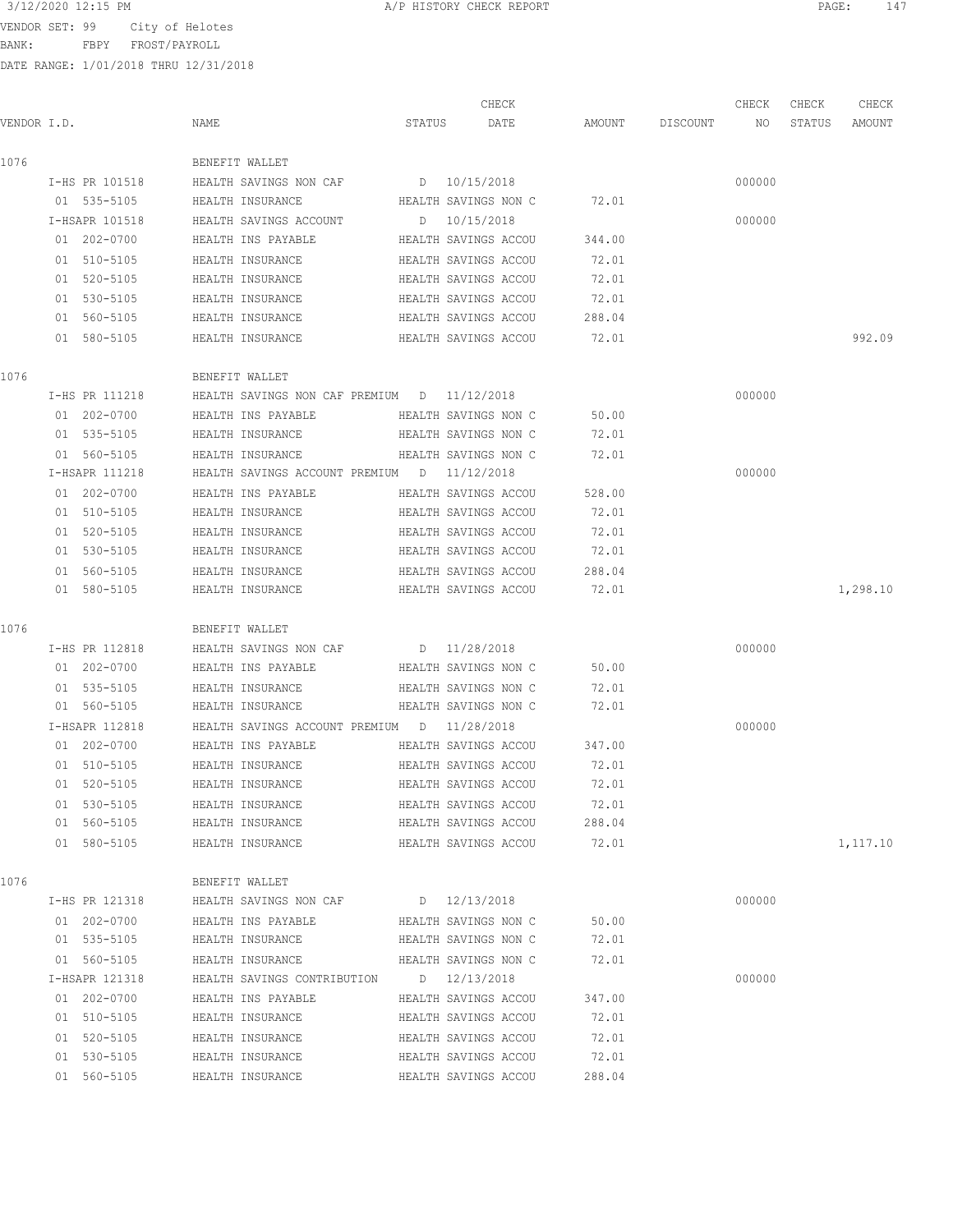BANK: FBPY FROST/PAYROLL

|             |                            |                                          |                      | CHECK                                        |                |                    | CHECK  | CHECK  | CHECK     |
|-------------|----------------------------|------------------------------------------|----------------------|----------------------------------------------|----------------|--------------------|--------|--------|-----------|
| VENDOR I.D. |                            | NAME                                     | STATUS               | DATE                                         |                | AMOUNT DISCOUNT NO |        | STATUS | AMOUNT    |
| 1076        |                            | BENEFIT WALLET CONT                      |                      |                                              |                |                    |        |        |           |
|             | I-HSAPR 121318             | HEALTH SAVINGS CONTRIBUTION D 12/13/2018 |                      |                                              |                |                    | 000000 |        |           |
|             | 01 580-5105                | HEALTH INSURANCE                         |                      | HEALTH SAVINGS ACCOU 72.01                   |                |                    |        |        | 1,117.10  |
| 1076        |                            | BENEFIT WALLET                           |                      |                                              |                |                    |        |        |           |
|             | I-HS PR 122818             | HEALTH SAVINGS NON CAF D 12/28/2018      |                      |                                              |                |                    | 000000 |        |           |
|             | 01 535-5105                | HEALTH INSURANCE                         | HEALTH SAVINGS NON C |                                              | 72.01          |                    |        |        |           |
|             | I-HSAPR 122818             | HEALTH SAVINGS ACCOUNT                   |                      | D 12/28/2018                                 |                |                    | 000000 |        |           |
|             | 01 202-0700                | HEALTH INS PAYABLE                       | HEALTH SAVINGS ACCOU |                                              | 347.00         |                    |        |        |           |
|             | 01 510-5105                | HEALTH INSURANCE                         | HEALTH SAVINGS ACCOU |                                              | 72.01          |                    |        |        |           |
|             | 01 520-5105                | HEALTH INSURANCE                         |                      | HEALTH SAVINGS ACCOU                         | 72.01          |                    |        |        |           |
|             | 01 530-5105                | HEALTH INSURANCE                         |                      | HEALTH SAVINGS ACCOU                         | 72.01          |                    |        |        |           |
|             | 01 560-5105                | HEALTH INSURANCE                         | HEALTH SAVINGS ACCOU |                                              | 288.04         |                    |        |        |           |
|             | 01 580-5105                | HEALTH INSURANCE                         |                      | HEALTH SAVINGS ACCOU                         | 72.01          |                    |        |        | 995.09    |
| 1692        |                            | FROST BANK                               |                      |                                              |                |                    |        |        |           |
|             | I-T1 PR 061118             | FEDERAL WITHHOLDING                      | $D = 6/11/2018$      |                                              |                |                    | 000000 |        |           |
|             | 01 202-0200                | FEDERAL WITHHOLDING                      |                      | FEDERAL WITHHOLDING 11,162.64                |                |                    |        |        |           |
|             | I-T3 PR 061118             | FICA PAYABLE                             | D                    | 6/11/2018                                    |                |                    | 000000 |        |           |
|             | 01 202-1200                | FICA & MED PAYABLE                       | FICA PAYABLE         |                                              | 8,675.66       |                    |        |        |           |
|             | 01 510-5103                | SOCIAL SECURITY                          | FICA PAYABLE         |                                              | 540.86         |                    |        |        |           |
|             | 01 515-5103                | SOCIAL SECURITY                          | FICA PAYABLE         |                                              | 850.97         |                    |        |        |           |
|             | 01 520-5103                | SOCIAL SECURITY                          | FICA PAYABLE         |                                              | 95.64          |                    |        |        |           |
|             | 01 530-5103                | SOCIAL SECURITY                          | FICA PAYABLE         |                                              | 383.09         |                    |        |        |           |
|             | 01 535-5103                | SOCIAL SECURITY                          | FICA PAYABLE         |                                              | 234.27         |                    |        |        |           |
|             | 01 540-5103                | SOCIAL SECURITY                          | FICA PAYABLE         |                                              | 295.07         |                    |        |        |           |
|             | 01 545-5103                | SOCIAL SECURITY                          | FICA PAYABLE         |                                              | 570.68         |                    |        |        |           |
|             | 01 560-5103                | SOCIAL SECURITY                          | FICA PAYABLE         |                                              | 2,747.89       |                    |        |        |           |
|             | 01 580-5103                | SOCIAL SECURITY                          | FICA PAYABLE         |                                              | 2,151.45       |                    |        |        |           |
|             | 01 585-5103                | SOCIAL SECURITY                          | FICA PAYABLE         |                                              | 667.32         |                    |        |        |           |
|             | 05 510-5220                | <b>BENEFITS</b>                          | FICA PAYABLE         |                                              | 138.42         |                    |        |        |           |
|             | I-T4 PR 061118             | MEDICARE WITHHOLDING                     | D 6/11/2018          |                                              |                |                    | 000000 |        |           |
|             | 01 202-1200                | FICA & MED PAYABLE                       |                      | MEDICARE WITHHOLDING                         | 2,028.96       |                    |        |        |           |
|             | 01 510-5103                | SOCIAL SECURITY                          |                      | MEDICARE WITHHOLDING                         | 126.49         |                    |        |        |           |
|             | 01 515-5103                | SOCIAL SECURITY                          |                      | MEDICARE WITHHOLDING                         | 199.01         |                    |        |        |           |
|             | 01 520-5103<br>01 530-5103 | SOCIAL SECURITY<br>SOCIAL SECURITY       |                      | MEDICARE WITHHOLDING<br>MEDICARE WITHHOLDING | 22.37<br>89.59 |                    |        |        |           |
|             | 01 535-5103                | SOCIAL SECURITY                          |                      | MEDICARE WITHHOLDING                         | 54.79          |                    |        |        |           |
|             | 01 540-5103                | SOCIAL SECURITY                          |                      | MEDICARE WITHHOLDING                         | 69.01          |                    |        |        |           |
|             | 01 545-5103                | SOCIAL SECURITY                          |                      | MEDICARE WITHHOLDING                         | 133.47         |                    |        |        |           |
|             | 01 560-5103                | SOCIAL SECURITY                          |                      | MEDICARE WITHHOLDING                         | 642.66         |                    |        |        |           |
|             | 01 580-5103                | SOCIAL SECURITY                          |                      | MEDICARE WITHHOLDING                         | 503.14         |                    |        |        |           |
|             | 01 585-5103                | SOCIAL SECURITY                          |                      | MEDICARE WITHHOLDING                         | 156.06         |                    |        |        |           |
|             | 05 510-5220                | BENEFITS                                 |                      | MEDICARE WITHHOLDING                         | 32.37          |                    |        |        | 32,571.88 |
|             |                            |                                          |                      |                                              |                |                    |        |        |           |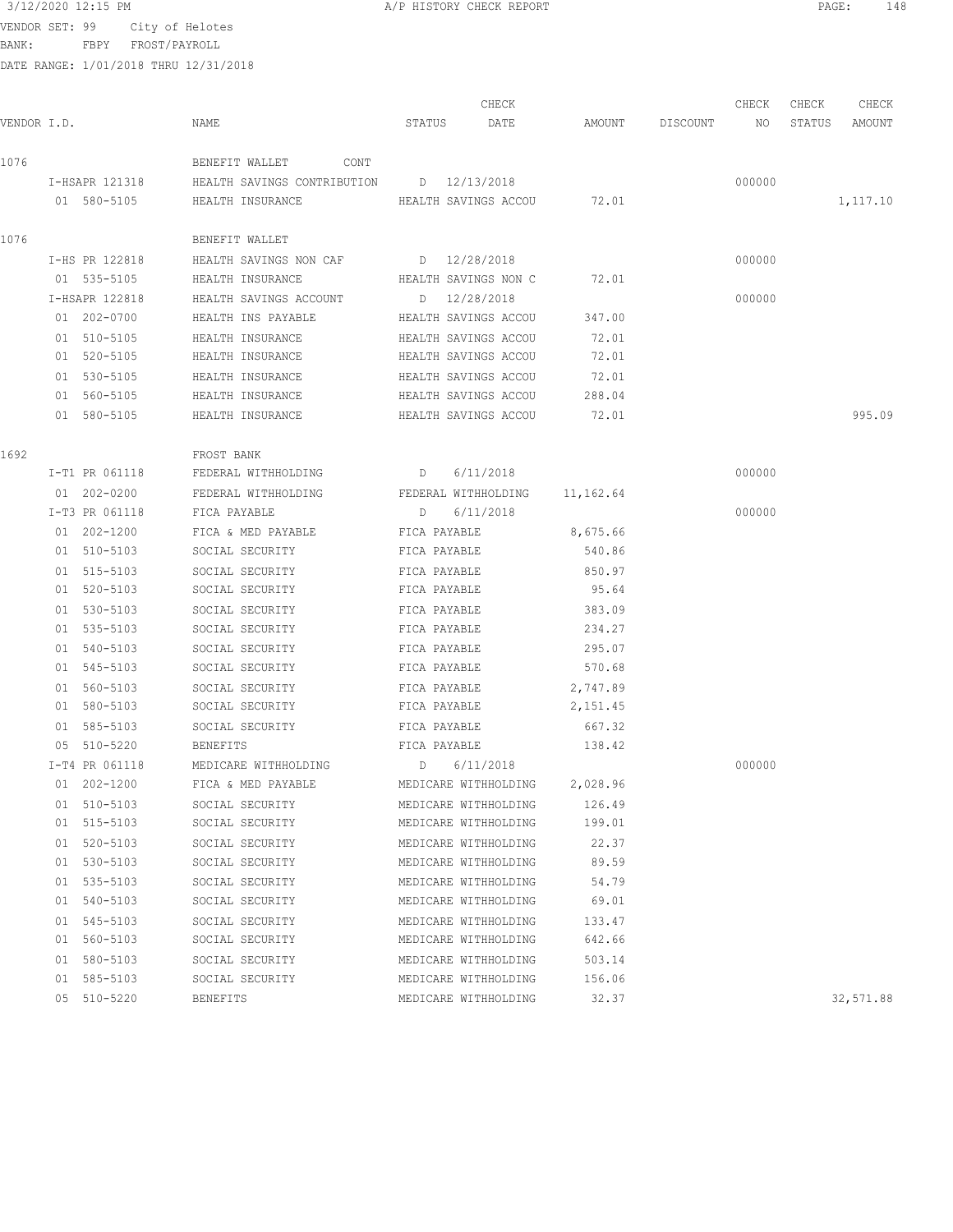BANK: FBPY FROST/PAYROLL

|             |                |                                                                 |              | CHECK                |           |          | CHECK  | CHECK  | CHECK      |
|-------------|----------------|-----------------------------------------------------------------|--------------|----------------------|-----------|----------|--------|--------|------------|
| VENDOR I.D. |                | NAME                                                            | STATUS       | DATE                 | AMOUNT    | DISCOUNT | NO     | STATUS | AMOUNT     |
| 1692        |                | FROST BANK                                                      |              |                      |           |          |        |        |            |
|             | I-T1 PR 062518 | FEDERAL WITHHOLDING                                             | D            | 6/25/2018            |           |          | 000000 |        |            |
|             | 01 202-0200    | FEDERAL WITHHOLDING                                             |              | FEDERAL WITHHOLDING  | 11,201.03 |          |        |        |            |
|             | I-T3 PR 062518 | FICA PAYABLE                                                    | D            | 6/25/2018            |           |          | 000000 |        |            |
|             | 01 202-1200    | FICA & MED PAYABLE                                              | FICA PAYABLE |                      | 8,530.57  |          |        |        |            |
|             | 01 510-5103    | SOCIAL SECURITY                                                 | FICA PAYABLE |                      | 505.46    |          |        |        |            |
|             | 01 515-5103    | SOCIAL SECURITY                                                 | FICA PAYABLE |                      | 789.09    |          |        |        |            |
|             | 01 520-5103    | SOCIAL SECURITY                                                 | FICA PAYABLE |                      | 95.64     |          |        |        |            |
|             | 01 530-5103    | SOCIAL SECURITY                                                 | FICA PAYABLE |                      | 396.34    |          |        |        |            |
|             | 01 535-5103    | SOCIAL SECURITY                                                 | FICA PAYABLE |                      | 227.81    |          |        |        |            |
|             | 01 540-5103    | SOCIAL SECURITY                                                 | FICA PAYABLE |                      | 295.07    |          |        |        |            |
|             | 01 545-5103    | SOCIAL SECURITY                                                 | FICA PAYABLE |                      | 553.47    |          |        |        |            |
|             | 01 560-5103    | SOCIAL SECURITY                                                 | FICA PAYABLE |                      | 2,614.90  |          |        |        |            |
|             | 01 580-5103    | SOCIAL SECURITY                                                 | FICA PAYABLE |                      | 2,159.56  |          |        |        |            |
|             | 01 585-5103    | SOCIAL SECURITY                                                 | FICA PAYABLE |                      | 754.81    |          |        |        |            |
|             | 05 510-5220    | <b>BENEFITS</b>                                                 | FICA PAYABLE |                      | 138.42    |          |        |        |            |
|             | I-T4 PR 062518 | MEDICARE WITHHOLDING                                            | D            | 6/25/2018            |           |          | 000000 |        |            |
|             | 01 202-1200    | FICA & MED PAYABLE                                              |              | MEDICARE WITHHOLDING | 1,995.04  |          |        |        |            |
|             | 01 510-5103    | SOCIAL SECURITY                                                 |              | MEDICARE WITHHOLDING | 118.21    |          |        |        |            |
|             | 01 515-5103    | SOCIAL SECURITY                                                 |              | MEDICARE WITHHOLDING | 184.55    |          |        |        |            |
|             | 01 520-5103    | SOCIAL SECURITY                                                 |              | MEDICARE WITHHOLDING | 22.37     |          |        |        |            |
|             | 01 530-5103    | SOCIAL SECURITY                                                 |              | MEDICARE WITHHOLDING | 92.69     |          |        |        |            |
|             | 01 535-5103    | SOCIAL SECURITY                                                 |              | MEDICARE WITHHOLDING | 53.28     |          |        |        |            |
|             | 01 540-5103    | SOCIAL SECURITY                                                 |              | MEDICARE WITHHOLDING | 69.01     |          |        |        |            |
|             | 01 545-5103    | SOCIAL SECURITY                                                 |              | MEDICARE WITHHOLDING | 129.44    |          |        |        |            |
|             | 01 560-5103    | SOCIAL SECURITY                                                 |              | MEDICARE WITHHOLDING | 611.56    |          |        |        |            |
|             | 01 580-5103    | SOCIAL SECURITY                                                 |              | MEDICARE WITHHOLDING | 505.03    |          |        |        |            |
|             | 01 585-5103    | SOCIAL SECURITY                                                 |              | MEDICARE WITHHOLDING | 176.53    |          |        |        |            |
|             | 05 510-5220    | BENEFITS                                                        |              | MEDICARE WITHHOLDING | 32.37     |          |        |        | 32, 252.25 |
| 1692        |                | FROST BANK                                                      |              |                      |           |          |        |        |            |
|             | I-T1 PR 070918 | FEDERAL WITHHOLDING<br><u>Daniel Barbara a Daniel Barbara a</u> |              | 7/09/2018            |           |          | 000000 |        |            |
|             | 01 202-0200    | FEDERAL WITHHOLDING                                             |              | FEDERAL WITHHOLDING  | 17,318.48 |          |        |        |            |
|             | I-T3 PR 070918 | FICA PAYABLE                                                    |              | D 7/09/2018          |           |          | 000000 |        |            |
|             | 01 202-1200    | FICA & MED PAYABLE                                              | FICA PAYABLE |                      | 10,685.02 |          |        |        |            |
|             | 01 510-5103    | SOCIAL SECURITY                                                 | FICA PAYABLE |                      | 554.62    |          |        |        |            |
|             | 01 515-5103    | SOCIAL SECURITY                                                 | FICA PAYABLE |                      | 988.74    |          |        |        |            |
|             | 01 520-5103    | SOCIAL SECURITY                                                 | FICA PAYABLE |                      | 95.64     |          |        |        |            |
|             | 01 530-5103    | SOCIAL SECURITY                                                 | FICA PAYABLE |                      | 427.67    |          |        |        |            |
|             | 01 535-5103    | SOCIAL SECURITY                                                 | FICA PAYABLE |                      | 246.79    |          |        |        |            |
|             | 01 540-5103    | SOCIAL SECURITY                                                 | FICA PAYABLE |                      | 308.09    |          |        |        |            |
|             | 01 545-5103    | SOCIAL SECURITY                                                 | FICA PAYABLE |                      | 545.30    |          |        |        |            |
|             | 01 560-5103    | SOCIAL SECURITY                                                 | FICA PAYABLE |                      | 3,083.43  |          |        |        |            |
|             | 01 580-5103    | SOCIAL SECURITY                                                 | FICA PAYABLE |                      | 3,430.96  |          |        |        |            |
|             | 01 585-5103    | SOCIAL SECURITY<br>FICA PAYABLE                                 |              |                      | 865.36    |          |        |        |            |
|             | 05 510-5220    | BENEFITS                                                        |              | FICA PAYABLE         | 138.42    |          |        |        |            |
|             | I-T4 PR 070918 | MEDICARE WITHHOLDING                                            |              | D 7/09/2018          |           |          | 000000 |        |            |
|             | 01 202-1200    | FICA & MED PAYABLE                                              |              | MEDICARE WITHHOLDING | 2,498.93  |          |        |        |            |
|             |                |                                                                 |              |                      |           |          |        |        |            |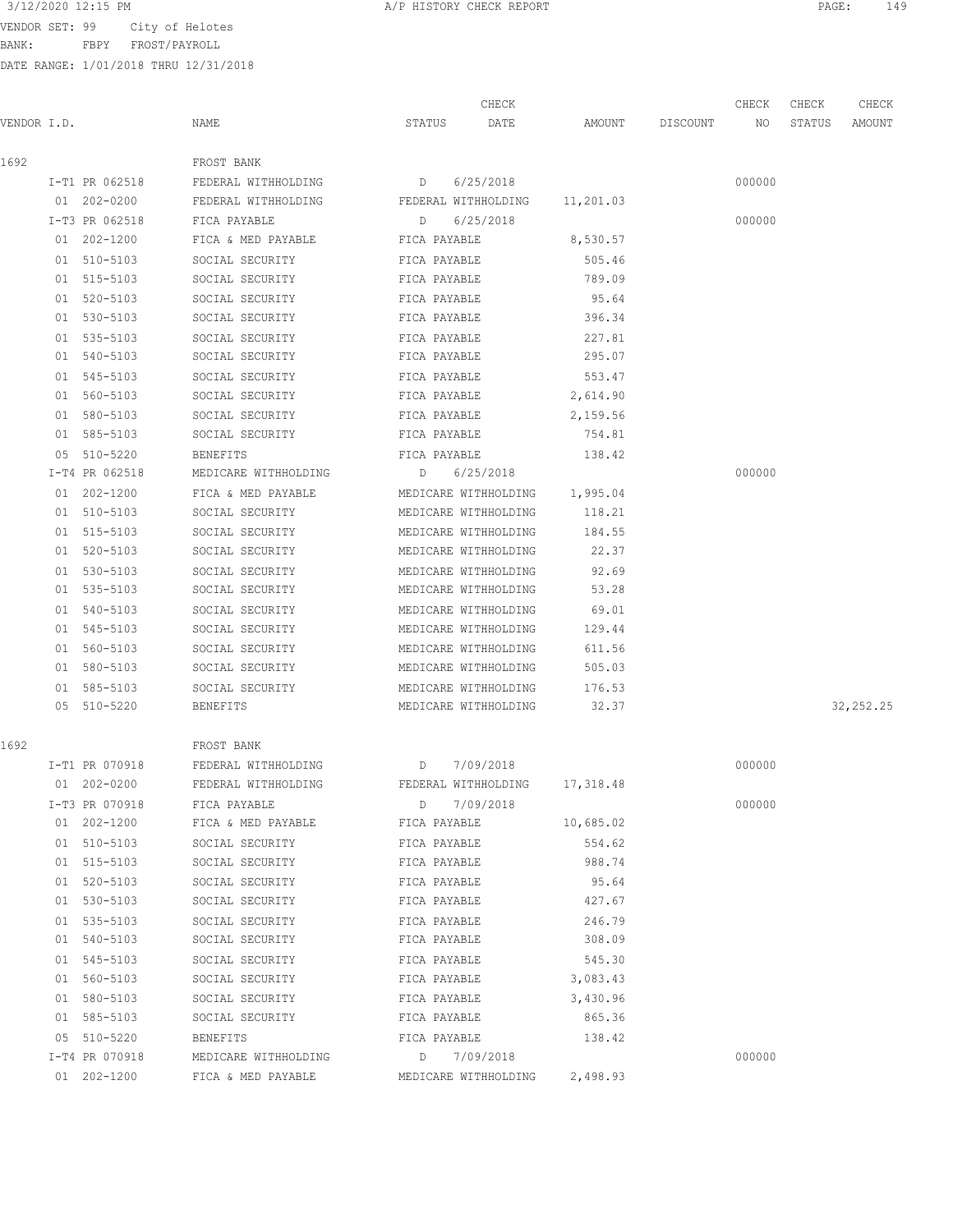BANK: FBPY FROST/PAYROLL

| 3/12/2020 12:15 PM<br>A/P HISTORY CHECK REPORT<br>PAGE |  |
|--------------------------------------------------------|--|
|--------------------------------------------------------|--|

|             |                |                                    |              | CHECK                |           |          | CHECK  | CHECK  | CHECK     |
|-------------|----------------|------------------------------------|--------------|----------------------|-----------|----------|--------|--------|-----------|
| VENDOR I.D. |                | NAME                               | STATUS       | DATE                 | AMOUNT    | DISCOUNT | NO     | STATUS | AMOUNT    |
| 1692        |                | FROST BANK<br>CONT                 |              |                      |           |          |        |        |           |
|             | I-T4 PR 070918 | MEDICARE WITHHOLDING               |              | D 7/09/2018          |           |          | 000000 |        |           |
|             | 01 510-5103    | SOCIAL SECURITY                    |              | MEDICARE WITHHOLDING | 129.72    |          |        |        |           |
|             | 01 515-5103    | SOCIAL SECURITY                    |              | MEDICARE WITHHOLDING | 231.23    |          |        |        |           |
|             | 01 520-5103    | SOCIAL SECURITY                    |              | MEDICARE WITHHOLDING | 22.37     |          |        |        |           |
|             | 01 530-5103    | SOCIAL SECURITY                    |              | MEDICARE WITHHOLDING | 100.02    |          |        |        |           |
|             | 01 535-5103    | SOCIAL SECURITY                    |              | MEDICARE WITHHOLDING | 57.72     |          |        |        |           |
|             | 01 540-5103    | SOCIAL SECURITY                    |              | MEDICARE WITHHOLDING | 72.05     |          |        |        |           |
|             | 01 545-5103    | SOCIAL SECURITY                    |              | MEDICARE WITHHOLDING | 127.54    |          |        |        |           |
|             | 01 560-5103    | SOCIAL SECURITY                    |              | MEDICARE WITHHOLDING | 721.12    |          |        |        |           |
|             | 01 580-5103    | SOCIAL SECURITY                    |              | MEDICARE WITHHOLDING | 802.40    |          |        |        |           |
|             | 01 585-5103    | SOCIAL SECURITY                    |              | MEDICARE WITHHOLDING | 202.39    |          |        |        |           |
|             | 05 510-5220    | BENEFITS                           |              | MEDICARE WITHHOLDING | 32.37     |          |        |        | 43,686.38 |
| 1692        |                | FROST BANK                         |              |                      |           |          |        |        |           |
|             | I-T1 PR 072318 | FEDERAL WITHHOLDING                |              | D 7/23/2018          |           |          | 000000 |        |           |
|             | 01 202-0200    | FEDERAL WITHHOLDING                |              | FEDERAL WITHHOLDING  | 10,806.27 |          |        |        |           |
|             | I-T3 PR 072318 | FICA PAYABLE                       | D            | 7/23/2018            |           |          | 000000 |        |           |
|             | 01 202-1200    | FICA & MED PAYABLE                 | FICA PAYABLE |                      | 8,384.28  |          |        |        |           |
|             | 01 510-5103    | SOCIAL SECURITY                    |              | FICA PAYABLE         | 613.69    |          |        |        |           |
|             | 01 515-5103    | SOCIAL SECURITY                    |              | FICA PAYABLE         | 814.17    |          |        |        |           |
|             | 01 520-5103    | SOCIAL SECURITY                    |              | FICA PAYABLE         | 102.15    |          |        |        |           |
|             | 01 530-5103    | SOCIAL SECURITY                    |              | FICA PAYABLE         | 429.65    |          |        |        |           |
|             | 01 535-5103    | SOCIAL SECURITY                    |              | FICA PAYABLE         | 227.81    |          |        |        |           |
|             | 01 540-5103    | SOCIAL SECURITY                    |              | FICA PAYABLE         | 210.71    |          |        |        |           |
|             | 01 545-5103    | SOCIAL SECURITY                    |              | FICA PAYABLE         | 575.28    |          |        |        |           |
|             | 01 560-5103    | SOCIAL SECURITY                    |              | FICA PAYABLE         | 2,668.47  |          |        |        |           |
|             | 01 580-5103    |                                    |              |                      |           |          |        |        |           |
|             | 01 585-5103    | SOCIAL SECURITY                    | FICA PAYABLE |                      | 1,988.32  |          |        |        |           |
|             |                | SOCIAL SECURITY<br><b>BENEFITS</b> | FICA PAYABLE |                      | 615.61    |          |        |        |           |
|             | 05 510-5220    | MEDICARE WITHHOLDING               |              | FICA PAYABLE         | 138.42    |          |        |        |           |
|             | I-T4 PR 072318 |                                    | D            | 7/23/2018            |           |          | 000000 |        |           |
|             | 01 202-1200    | FICA & MED PAYABLE                 |              | MEDICARE WITHHOLDING | 1,960.86  |          |        |        |           |
|             | 01 510-5103    | SOCIAL SECURITY                    |              | MEDICARE WITHHOLDING | 143.54    |          |        |        |           |
|             | 01 515-5103    | SOCIAL SECURITY                    |              | MEDICARE WITHHOLDING | 190.41    |          |        |        |           |
|             | 01 520-5103    | SOCIAL SECURITY                    |              | MEDICARE WITHHOLDING | 23.89     |          |        |        |           |
|             | 01 530-5103    | SOCIAL SECURITY                    |              | MEDICARE WITHHOLDING | 100.48    |          |        |        |           |
|             | 01 535-5103    | SOCIAL SECURITY                    |              | MEDICARE WITHHOLDING | 53.28     |          |        |        |           |
|             | 01 540-5103    | SOCIAL SECURITY                    |              | MEDICARE WITHHOLDING | 49.28     |          |        |        |           |
|             | 01 545-5103    | SOCIAL SECURITY                    |              | MEDICARE WITHHOLDING | 134.54    |          |        |        |           |
|             | 01 560-5103    | SOCIAL SECURITY                    |              | MEDICARE WITHHOLDING | 624.10    |          |        |        |           |
|             | 01 580-5103    | SOCIAL SECURITY                    |              | MEDICARE WITHHOLDING | 465.00    |          |        |        |           |
|             | 01 585-5103    | SOCIAL SECURITY                    |              | MEDICARE WITHHOLDING | 143.97    |          |        |        |           |
|             | 05 510-5220    | <b>BENEFITS</b>                    |              | MEDICARE WITHHOLDING | 32.37     |          |        |        | 31,496.55 |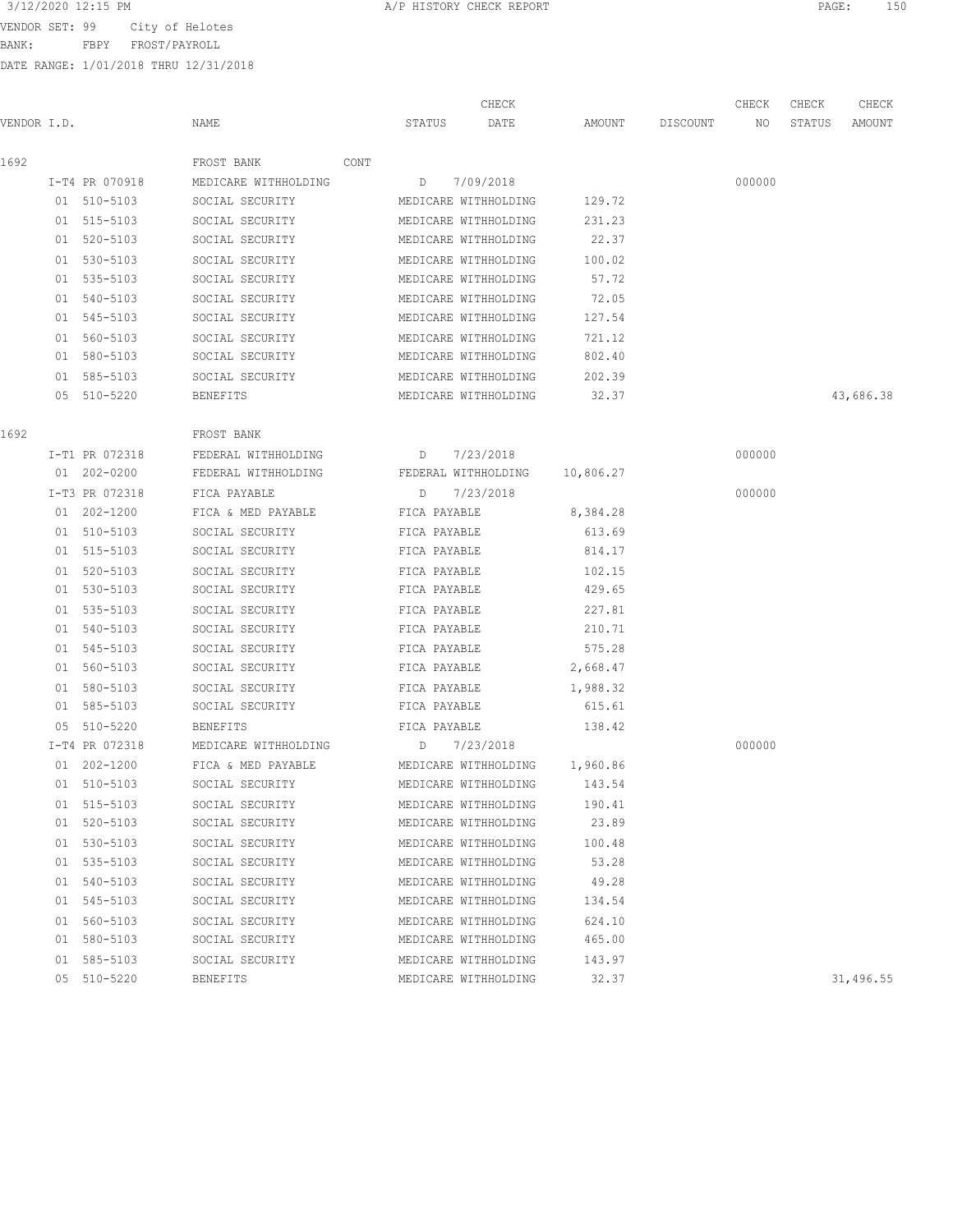BANK: FBPY FROST/PAYROLL

|             |                |                                 |                      | CHECK                |                 | CHECK  | CHECK  | CHECK      |
|-------------|----------------|---------------------------------|----------------------|----------------------|-----------------|--------|--------|------------|
| VENDOR I.D. |                | NAME                            | STATUS               | DATE                 | AMOUNT DISCOUNT | NO     | STATUS | AMOUNT     |
| 1692        |                | FROST BANK                      |                      |                      |                 |        |        |            |
|             | I-T1 PR 080618 | FEDERAL WITHHOLDING             | D                    | 8/06/2018            |                 | 000000 |        |            |
|             | 01 202-0200    | FEDERAL WITHHOLDING             | FEDERAL WITHHOLDING  |                      | 10,829.52       |        |        |            |
|             | I-T3 PR 080618 | FICA PAYABLE                    | D                    | 8/06/2018            |                 | 000000 |        |            |
|             | 01 202-1200    | FICA & MED PAYABLE              | FICA PAYABLE         |                      | 8,301.06        |        |        |            |
|             | 01 510-5103    | SOCIAL SECURITY                 | FICA PAYABLE         |                      | 595.55          |        |        |            |
|             | 01 515-5103    | SOCIAL SECURITY                 | FICA PAYABLE         |                      | 789.09          |        |        |            |
|             | 01 520-5103    | SOCIAL SECURITY                 | FICA PAYABLE         |                      | 95.64           |        |        |            |
|             | 01 530-5103    | SOCIAL SECURITY                 | FICA PAYABLE         |                      | 410.44          |        |        |            |
|             | 01 535-5103    | SOCIAL SECURITY                 | FICA PAYABLE         |                      | 227.81          |        |        |            |
|             | 01 540-5103    | SOCIAL SECURITY                 | FICA PAYABLE         |                      | 210.71          |        |        |            |
|             | 01 545-5103    | SOCIAL SECURITY                 | FICA PAYABLE         |                      | 545.30          |        |        |            |
|             | 01 560-5103    | SOCIAL SECURITY                 | FICA PAYABLE         |                      | 2,631.73        |        |        |            |
|             | 01 580-5103    | SOCIAL SECURITY                 | FICA PAYABLE         |                      | 1,735.40        |        |        |            |
|             | 01 585-5103    | SOCIAL SECURITY                 | FICA PAYABLE         |                      | 920.97          |        |        |            |
|             | 05 510-5220    | <b>BENEFITS</b>                 | FICA PAYABLE         |                      | 138.42          |        |        |            |
|             | I-T4 PR 080618 | MEDICARE WITHHOLDING            | D 8/06/2018          |                      |                 | 000000 |        |            |
|             | 01 202-1200    | FICA & MED PAYABLE              | MEDICARE WITHHOLDING |                      | 1,941.39        |        |        |            |
|             | 01 510-5103    | SOCIAL SECURITY                 | MEDICARE WITHHOLDING |                      | 139.27          |        |        |            |
|             | 01 515-5103    | SOCIAL SECURITY                 | MEDICARE WITHHOLDING |                      | 184.55          |        |        |            |
|             | 01 520-5103    | SOCIAL SECURITY                 | MEDICARE WITHHOLDING |                      | 22.37           |        |        |            |
|             | 01 530-5103    | SOCIAL SECURITY                 | MEDICARE WITHHOLDING |                      | 95.99           |        |        |            |
|             | 01 535-5103    | SOCIAL SECURITY                 | MEDICARE WITHHOLDING |                      | 53.28           |        |        |            |
|             | 01 540-5103    | SOCIAL SECURITY                 | MEDICARE WITHHOLDING |                      | 49.28           |        |        |            |
|             | 01 545-5103    | SOCIAL SECURITY                 | MEDICARE WITHHOLDING |                      | 127.54          |        |        |            |
|             | 01 560-5103    | SOCIAL SECURITY                 | MEDICARE WITHHOLDING |                      | 615.50          |        |        |            |
|             | 01 580-5103    | SOCIAL SECURITY                 | MEDICARE WITHHOLDING |                      | 405.85          |        |        |            |
|             | 01 585-5103    | SOCIAL SECURITY                 | MEDICARE WITHHOLDING |                      | 215.39          |        |        |            |
|             | 05 510-5220    | BENEFITS                        | MEDICARE WITHHOLDING |                      | 32.37           |        |        | 31, 314.42 |
| 1692        |                | FROST BANK                      |                      |                      |                 |        |        |            |
|             | I-T1 PR 082018 | FEDERAL WITHHOLDING             | $\Box$               | 8/20/2018            |                 | 000000 |        |            |
|             | 01 202-0200    | FEDERAL WITHHOLDING             |                      | FEDERAL WITHHOLDING  | 10,160.19       |        |        |            |
|             | I-T3 PR 082018 | FICA PAYABLE                    | $D \qquad \qquad$    | 8/20/2018            |                 | 000000 |        |            |
|             | 01 202-1200    | FICA & MED PAYABLE FICA PAYABLE |                      |                      | 8,151.44        |        |        |            |
|             | 01 510-5103    | SOCIAL SECURITY                 | FICA PAYABLE         |                      | 614.11          |        |        |            |
|             | 01 515-5103    | SOCIAL SECURITY                 | FICA PAYABLE         |                      | 789.09          |        |        |            |
|             | 01 520-5103    | SOCIAL SECURITY                 | FICA PAYABLE         |                      | 101.83          |        |        |            |
|             | 01 530-5103    | SOCIAL SECURITY                 | FICA PAYABLE         |                      | 453.80          |        |        |            |
|             | 01 535-5103    | SOCIAL SECURITY                 | FICA PAYABLE         |                      | 227.81          |        |        |            |
|             | 01 540-5103    | SOCIAL SECURITY                 | FICA PAYABLE         |                      | 210.71          |        |        |            |
|             | 01 545-5103    | SOCIAL SECURITY                 | FICA PAYABLE         |                      | 557.78          |        |        |            |
|             | 01 560-5103    | SOCIAL SECURITY                 | FICA PAYABLE         |                      | 2,619.41        |        |        |            |
|             | 01 580-5103    | SOCIAL SECURITY                 | FICA PAYABLE         |                      | 1,805.24        |        |        |            |
|             | 01 585-5103    | SOCIAL SECURITY FICA PAYABLE    |                      |                      | 633.24          |        |        |            |
|             | 05 510-5220    | BENEFITS                        | FICA PAYABLE         |                      | 138.42          |        |        |            |
|             | I-T4 PR 082018 | MEDICARE WITHHOLDING            | $D$ 8/20/2018        |                      |                 | 000000 |        |            |
|             | 01 202-1200    | FICA & MED PAYABLE              |                      | MEDICARE WITHHOLDING | 1,906.38        |        |        |            |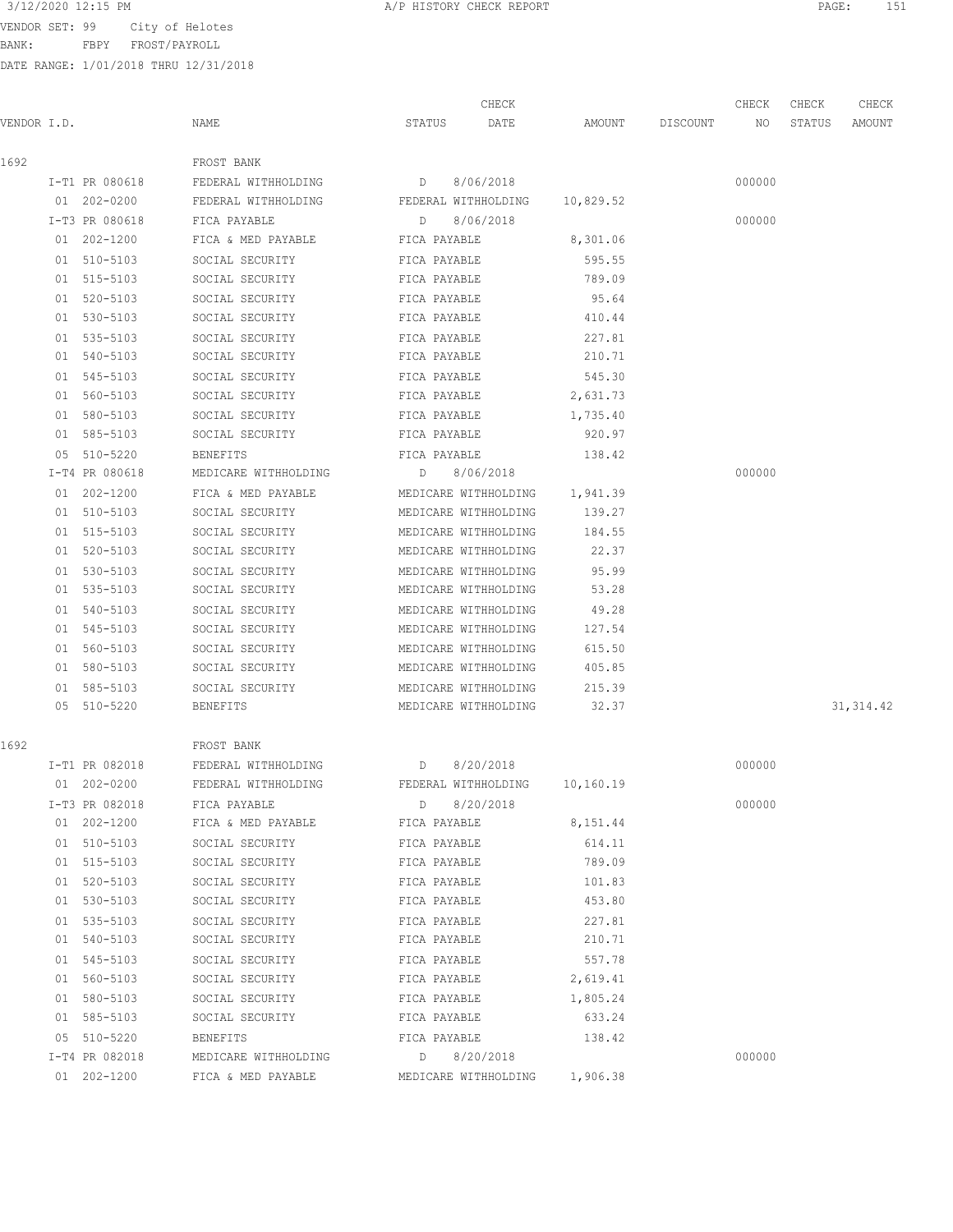BANK: FBPY FROST/PAYROLL

| 3/12/2020 12:15 PM<br>A/P HISTORY CHECK REPORT<br>PAGE | ユニウ<br>19 Z |
|--------------------------------------------------------|-------------|
|--------------------------------------------------------|-------------|

|             |                |                      |      |                   | CHECK                |           |          | CHECK  | CHECK  | CHECK     |
|-------------|----------------|----------------------|------|-------------------|----------------------|-----------|----------|--------|--------|-----------|
| VENDOR I.D. |                | NAME                 |      | STATUS            | DATE                 | AMOUNT    | DISCOUNT | NO     | STATUS | AMOUNT    |
| 1692        |                | FROST BANK           | CONT |                   |                      |           |          |        |        |           |
|             | I-T4 PR 082018 | MEDICARE WITHHOLDING |      | D                 | 8/20/2018            |           |          | 000000 |        |           |
|             | 01 510-5103    | SOCIAL SECURITY      |      |                   | MEDICARE WITHHOLDING | 143.63    |          |        |        |           |
|             | 01 515-5103    | SOCIAL SECURITY      |      |                   | MEDICARE WITHHOLDING | 184.55    |          |        |        |           |
|             | 01 520-5103    | SOCIAL SECURITY      |      |                   | MEDICARE WITHHOLDING | 23.81     |          |        |        |           |
|             | 01 530-5103    | SOCIAL SECURITY      |      |                   | MEDICARE WITHHOLDING | 106.12    |          |        |        |           |
|             | 01 535-5103    | SOCIAL SECURITY      |      |                   | MEDICARE WITHHOLDING | 53.28     |          |        |        |           |
|             | 01 540-5103    | SOCIAL SECURITY      |      |                   | MEDICARE WITHHOLDING | 49.28     |          |        |        |           |
|             | 01 545-5103    | SOCIAL SECURITY      |      |                   | MEDICARE WITHHOLDING | 130.45    |          |        |        |           |
|             | 01 560-5103    | SOCIAL SECURITY      |      |                   | MEDICARE WITHHOLDING | 612.61    |          |        |        |           |
|             | 01 580-5103    | SOCIAL SECURITY      |      |                   | MEDICARE WITHHOLDING | 422.19    |          |        |        |           |
|             | 01 585-5103    | SOCIAL SECURITY      |      |                   | MEDICARE WITHHOLDING | 148.09    |          |        |        |           |
|             | 05 510-5220    | BENEFITS             |      |                   | MEDICARE WITHHOLDING | 32.37     |          |        |        | 30,275.83 |
| 1692        |                | FROST BANK           |      |                   |                      |           |          |        |        |           |
|             | I-T1 pr 083118 | FEDERAL WITHHOLDING  |      | D                 | 8/31/2018            |           |          | 000000 |        |           |
|             | 01 202-0200    | FEDERAL WITHHOLDING  |      |                   | FEDERAL WITHHOLDING  | 10,093.05 |          |        |        |           |
|             | I-T3 pr 083118 | FICA PAYABLE         |      | D                 | 8/31/2018            |           |          | 000000 |        |           |
|             | 01 202-1200    | FICA & MED PAYABLE   |      | FICA PAYABLE      |                      | 8,069.16  |          |        |        |           |
|             | 01 510-5103    | SOCIAL SECURITY      |      | FICA PAYABLE      |                      | 563.29    |          |        |        |           |
|             | 01 515-5103    | SOCIAL SECURITY      |      | FICA PAYABLE      |                      | 792.93    |          |        |        |           |
|             | 01 520-5103    | SOCIAL SECURITY      |      | FICA PAYABLE      |                      | 101.83    |          |        |        |           |
|             | 01 530-5103    | SOCIAL SECURITY      |      | FICA PAYABLE      |                      | 438.51    |          |        |        |           |
|             | 01 535-5103    | SOCIAL SECURITY      |      | FICA PAYABLE      |                      | 239.41    |          |        |        |           |
|             | 01 540-5103    | SOCIAL SECURITY      |      | FICA PAYABLE      |                      | 210.71    |          |        |        |           |
|             | 01 545-5103    | SOCIAL SECURITY      |      | FICA PAYABLE      |                      | 551.76    |          |        |        |           |
|             | 01 560-5103    | SOCIAL SECURITY      |      | FICA PAYABLE      |                      | 2,750.20  |          |        |        |           |
|             | 01 580-5103    | SOCIAL SECURITY      |      | FICA PAYABLE      |                      | 1,583.24  |          |        |        |           |
|             | 01 585-5103    | SOCIAL SECURITY      |      | FICA PAYABLE      |                      | 698.86    |          |        |        |           |
|             | 05 510-5220    | <b>BENEFITS</b>      |      | FICA PAYABLE      |                      | 138.42    |          |        |        |           |
|             | I-T4 pr 083118 | MEDICARE WITHHOLDING |      | $D \qquad \qquad$ | 8/31/2018            |           |          | 000000 |        |           |
|             | 01 202-1200    | FICA & MED PAYABLE   |      |                   | MEDICARE WITHHOLDING | 1,887.16  |          |        |        |           |
|             | 01 510-5103    | SOCIAL SECURITY      |      |                   | MEDICARE WITHHOLDING | 131.74    |          |        |        |           |
|             | 01 515-5103    | SOCIAL SECURITY      |      |                   | MEDICARE WITHHOLDING | 185.46    |          |        |        |           |
|             | 01 520-5103    | SOCIAL SECURITY      |      |                   | MEDICARE WITHHOLDING | 23.81     |          |        |        |           |
|             | 01 530-5103    | SOCIAL SECURITY      |      |                   | MEDICARE WITHHOLDING | 102.56    |          |        |        |           |
|             | 01 535-5103    | SOCIAL SECURITY      |      |                   | MEDICARE WITHHOLDING | 55.99     |          |        |        |           |
|             | 01 540-5103    | SOCIAL SECURITY      |      |                   | MEDICARE WITHHOLDING | 49.28     |          |        |        |           |
|             | 01 545-5103    | SOCIAL SECURITY      |      |                   | MEDICARE WITHHOLDING | 129.04    |          |        |        |           |
|             | 01 560-5103    | SOCIAL SECURITY      |      |                   | MEDICARE WITHHOLDING | 643.18    |          |        |        |           |
|             | 01 580-5103    | SOCIAL SECURITY      |      |                   | MEDICARE WITHHOLDING | 370.28    |          |        |        |           |
|             | 01 585-5103    | SOCIAL SECURITY      |      |                   | MEDICARE WITHHOLDING | 163.45    |          |        |        |           |
|             | 05 510-5220    | BENEFITS             |      |                   | MEDICARE WITHHOLDING | 32.37     |          |        |        | 30,005.69 |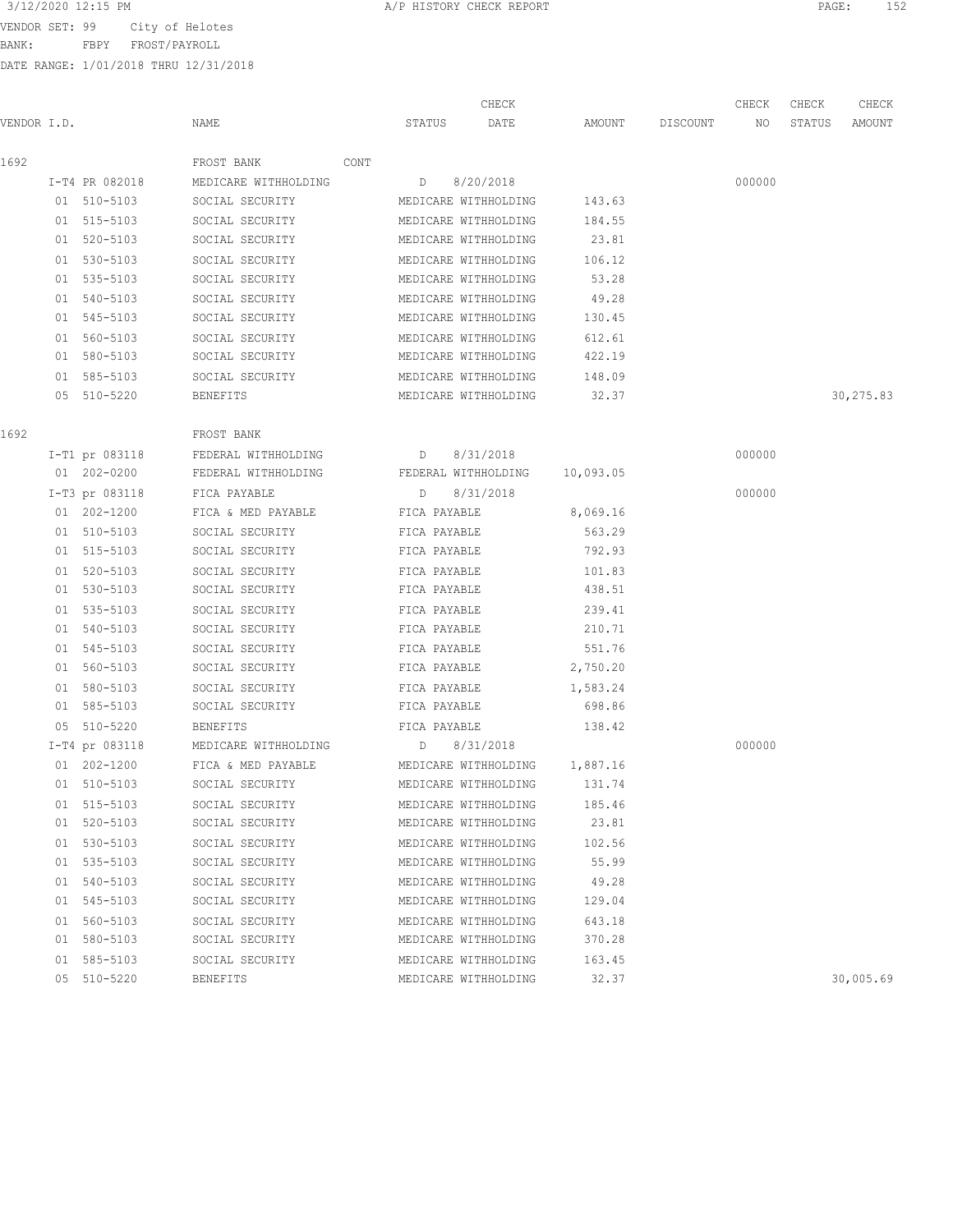BANK: FBPY FROST/PAYROLL

|             |                  |                                                              | CHECK                         |          |                    | CHECK  | CHECK  | CHECK     |
|-------------|------------------|--------------------------------------------------------------|-------------------------------|----------|--------------------|--------|--------|-----------|
| VENDOR I.D. |                  | NAME                                                         | STATUS<br>DATE                |          | AMOUNT DISCOUNT NO |        | STATUS | AMOUNT    |
| 1692        |                  | FROST BANK                                                   |                               |          |                    |        |        |           |
|             | I-T1 PR 091718   | FEDERAL WITHHOLDING                                          | D<br>9/17/2018                |          |                    | 000000 |        |           |
|             | 01 202-0200      | FEDERAL WITHHOLDING                                          | FEDERAL WITHHOLDING 11,914.64 |          |                    |        |        |           |
|             | I-T3 PR 091718   | FICA PAYABLE                                                 | 9/17/2018<br>D                |          |                    | 000000 |        |           |
|             | $01 202 - 1200$  | FICA & MED PAYABLE                                           | FICA PAYABLE                  | 8,885.19 |                    |        |        |           |
|             | 01 510-5103      | SOCIAL SECURITY                                              | FICA PAYABLE                  | 654.39   |                    |        |        |           |
|             | 01 515-5103      | SOCIAL SECURITY                                              | FICA PAYABLE                  | 847.89   |                    |        |        |           |
|             | 01 520-5103      | SOCIAL SECURITY                                              | FICA PAYABLE                  | 101.83   |                    |        |        |           |
|             | 01 530-5103      | SOCIAL SECURITY                                              | FICA PAYABLE                  | 437.07   |                    |        |        |           |
|             | 01 535-5103      | SOCIAL SECURITY                                              | FICA PAYABLE                  | 239.41   |                    |        |        |           |
|             | 01 540-5103      | SOCIAL SECURITY                                              | FICA PAYABLE                  | 210.71   |                    |        |        |           |
|             | 01 545-5103      | SOCIAL SECURITY                                              | FICA PAYABLE                  | 624.30   |                    |        |        |           |
|             | 01 560-5103      | SOCIAL SECURITY                                              | FICA PAYABLE                  | 2,659.81 |                    |        |        |           |
|             | 01 580-5103      | SOCIAL SECURITY                                              | FICA PAYABLE                  | 1,950.91 |                    |        |        |           |
|             | 01 585-5103      | SOCIAL SECURITY                                              | FICA PAYABLE                  | 1,020.45 |                    |        |        |           |
|             | 05 510-5220      | <b>BENEFITS</b>                                              | FICA PAYABLE                  | 138.42   |                    |        |        |           |
|             | I-T4 PR 091718   | MEDICARE WITHHOLDING                                         | D<br>9/17/2018                |          |                    | 000000 |        |           |
|             | $01 202 - 1200$  | FICA & MED PAYABLE                                           | MEDICARE WITHHOLDING          | 2,078.03 |                    |        |        |           |
|             | 01 510-5103      | SOCIAL SECURITY                                              | MEDICARE WITHHOLDING          | 153.05   |                    |        |        |           |
|             | 01 515-5103      | SOCIAL SECURITY                                              | MEDICARE WITHHOLDING          | 198.30   |                    |        |        |           |
|             | 01 520-5103      | SOCIAL SECURITY                                              | MEDICARE WITHHOLDING          | 23.81    |                    |        |        |           |
|             | 01 530-5103      | SOCIAL SECURITY                                              | MEDICARE WITHHOLDING          | 102.22   |                    |        |        |           |
|             | 01 535-5103      | SOCIAL SECURITY                                              | MEDICARE WITHHOLDING          | 55.99    |                    |        |        |           |
|             | 01 540-5103      | SOCIAL SECURITY                                              | MEDICARE WITHHOLDING          | 49.28    |                    |        |        |           |
|             | 01 545-5103      | SOCIAL SECURITY                                              | MEDICARE WITHHOLDING          | 146.00   |                    |        |        |           |
|             | 01 560-5103      | SOCIAL SECURITY                                              | MEDICARE WITHHOLDING          | 622.06   |                    |        |        |           |
|             | 01 580-5103      | SOCIAL SECURITY                                              | MEDICARE WITHHOLDING          | 456.28   |                    |        |        |           |
|             | 01 585-5103      | SOCIAL SECURITY                                              | MEDICARE WITHHOLDING          | 238.67   |                    |        |        |           |
|             | 05 510-5220      | BENEFITS                                                     | MEDICARE WITHHOLDING          | 32.37    |                    |        |        | 33,841.08 |
| 1692        |                  | FROST BANK                                                   |                               |          |                    |        |        |           |
|             | I-T1 PR 10012018 | FEDERAL WITHHOLDING                                          | D 10/01/2018                  |          |                    | 000000 |        |           |
|             | 01 202-0200      | FEDERAL WITHHOLDING FEDERAL WITHHOLDING 12,125.45            |                               |          |                    |        |        |           |
|             |                  | I-T3 PR 10012018 FICA PAYABLE                                | D 10/01/2018                  |          |                    | 000000 |        |           |
|             | 01 202-1200      | FICA & MED PAYABLE FICA PAYABLE                              |                               | 8,905.74 |                    |        |        |           |
|             | 01 510-5103      | SOCIAL SECURITY                                              | FICA PAYABLE                  | 594.00   |                    |        |        |           |
|             | 01 515-5103      | SOCIAL SECURITY FICA PAYABLE                                 |                               | 799.88   |                    |        |        |           |
|             | 01 520-5103      | SOCIAL SECURITY FICA PAYABLE 104.49                          |                               |          |                    |        |        |           |
|             | 01 530-5103      | SOCIAL SECURITY FICA PAYABLE 432.94                          |                               |          |                    |        |        |           |
|             | 01 535-5103      | SOCIAL SECURITY FICA PAYABLE 245.88                          |                               |          |                    |        |        |           |
|             | 01 540-5103      | SOCIAL SECURITY FICA PAYABLE 217.22                          |                               |          |                    |        |        |           |
|             | 01 545-5103      | SOCIAL SECURITY FICA PAYABLE 604.70                          |                               |          |                    |        |        |           |
|             | 01 560-5103      | SOCIAL SECURITY FICA PAYABLE                                 |                               | 3,120.21 |                    |        |        |           |
|             | 01 580-5103      | SOCIAL SECURITY                                              | FICA PAYABLE                  | 1,768.45 |                    |        |        |           |
|             | 01 585-5103      | SOCIAL SECURITY                                              | FICA PAYABLE                  | 879.61   |                    |        |        |           |
|             | 05 510-5220      | BENEFITS                                                     | FICA PAYABLE                  | 138.36   |                    |        |        |           |
|             |                  | I-T4 PR 10012018 MEDICARE WITHHOLDING                        | D 10/01/2018                  |          |                    | 000000 |        |           |
|             |                  | 01 202-1200 FICA & MED PAYABLE MEDICARE WITHHOLDING 2,082.79 |                               |          |                    |        |        |           |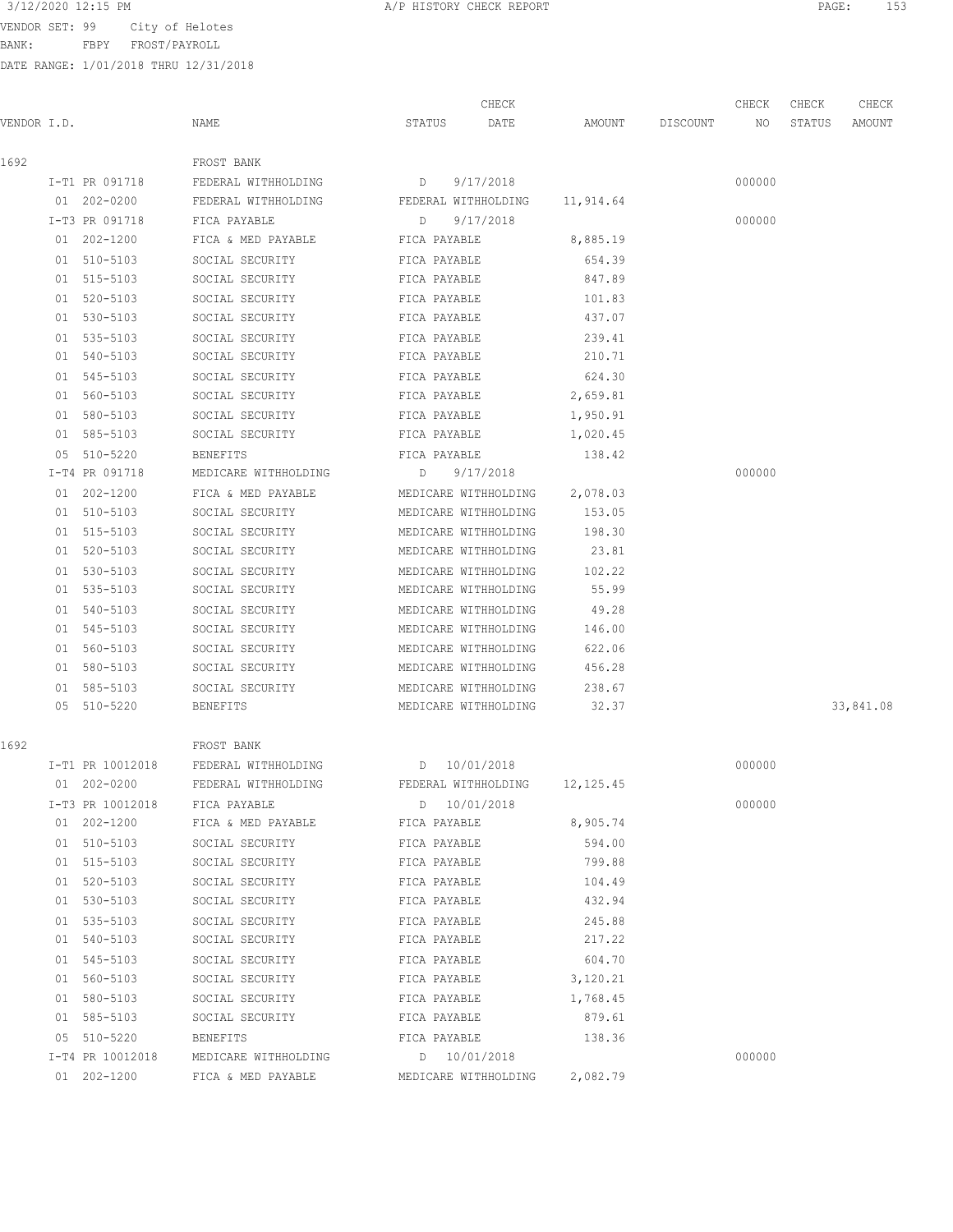BANK: FBPY FROST/PAYROLL

| 3/12/2020 12:15 PM<br>PAGE<br>A/P HISTORY CHECK REPORT |  |
|--------------------------------------------------------|--|
|--------------------------------------------------------|--|

| VENDOR I.D. |                  | NAME                 | STATUS       | CHECK<br>DATE               | AMOUNT    | DISCOUNT | CHECK<br>NO | CHECK<br>STATUS | CHECK<br>AMOUNT |
|-------------|------------------|----------------------|--------------|-----------------------------|-----------|----------|-------------|-----------------|-----------------|
|             |                  |                      |              |                             |           |          |             |                 |                 |
| 1692        |                  | FROST BANK<br>CONT   |              |                             |           |          |             |                 |                 |
|             | I-T4 PR 10012018 | MEDICARE WITHHOLDING |              | D 10/01/2018                |           |          | 000000      |                 |                 |
|             | 01 510-5103      | SOCIAL SECURITY      |              | MEDICARE WITHHOLDING        | 138.92    |          |             |                 |                 |
|             | 01 515-5103      | SOCIAL SECURITY      |              | MEDICARE WITHHOLDING        | 187.06    |          |             |                 |                 |
|             | 01 520-5103      | SOCIAL SECURITY      |              | MEDICARE WITHHOLDING        | 24.44     |          |             |                 |                 |
|             | 01 530-5103      | SOCIAL SECURITY      |              | MEDICARE WITHHOLDING        | 101.26    |          |             |                 |                 |
|             | 01 535-5103      | SOCIAL SECURITY      |              | MEDICARE WITHHOLDING        | 57.51     |          |             |                 |                 |
|             | 01 540-5103      | SOCIAL SECURITY      |              | MEDICARE WITHHOLDING        | 50.80     |          |             |                 |                 |
|             | 01 545-5103      | SOCIAL SECURITY      |              | MEDICARE WITHHOLDING        | 141.41    |          |             |                 |                 |
|             | 01 560-5103      | SOCIAL SECURITY      |              | MEDICARE WITHHOLDING        | 729.72    |          |             |                 |                 |
|             | 01 580-5103      | SOCIAL SECURITY      |              | MEDICARE WITHHOLDING        | 413.58    |          |             |                 |                 |
|             | 01 585-5103      | SOCIAL SECURITY      |              | MEDICARE WITHHOLDING        | 205.73    |          |             |                 |                 |
|             | 05 510-5220      | BENEFITS             |              | MEDICARE WITHHOLDING        | 32.36     |          |             |                 | 34,102.51       |
| 1692        |                  | FROST BANK           |              |                             |           |          |             |                 |                 |
|             | I-T1 PR 101518   | FEDERAL WITHHOLDING  |              | D 10/15/2018                |           |          | 000000      |                 |                 |
|             | 01 202-0200      | FEDERAL WITHHOLDING  |              | FEDERAL WITHHOLDING         | 13,441.59 |          |             |                 |                 |
|             | I-T3 PR 101518   | FICA PAYABLE         |              | D 10/15/2018                |           |          | 000000      |                 |                 |
|             | 01 202-1200      | FICA & MED PAYABLE   | FICA PAYABLE |                             | 9,481.26  |          |             |                 |                 |
|             | 01 510-5103      | SOCIAL SECURITY      | FICA PAYABLE |                             | 604.44    |          |             |                 |                 |
|             | 01 515-5103      | SOCIAL SECURITY      | FICA PAYABLE |                             | 911.23    |          |             |                 |                 |
|             | 01 520-5103      | SOCIAL SECURITY      | FICA PAYABLE |                             | 121.82    |          |             |                 |                 |
|             | 01 530-5103      | SOCIAL SECURITY      | FICA PAYABLE |                             | 516.86    |          |             |                 |                 |
|             | 01 535-5103      | SOCIAL SECURITY      | FICA PAYABLE |                             | 247.10    |          |             |                 |                 |
|             | 01 540-5103      | SOCIAL SECURITY      | FICA PAYABLE |                             | 217.66    |          |             |                 |                 |
|             | 01 545-5103      | SOCIAL SECURITY      | FICA PAYABLE |                             | 490.57    |          |             |                 |                 |
|             | 01 560-5103      | SOCIAL SECURITY      | FICA PAYABLE |                             | 2,766.98  |          |             |                 |                 |
|             | 01 580-5103      | SOCIAL SECURITY      | FICA PAYABLE |                             | 2,224.07  |          |             |                 |                 |
|             | 01 585-5103      | SOCIAL SECURITY      | FICA PAYABLE |                             | 1,242.17  |          |             |                 |                 |
|             | 05 510-5113      | <b>BENEFITS</b>      | FICA PAYABLE |                             | 138.36    |          |             |                 |                 |
|             | I-T4 PR 101518   | MEDICARE WITHHOLDING | D 10/15/2018 |                             |           |          | 000000      |                 |                 |
|             | 01 202-1200      | FICA & MED PAYABLE   |              | MEDICARE WITHHOLDING        | 2,217.38  |          |             |                 |                 |
|             | 01 510-5103      | SOCIAL SECURITY      |              | MEDICARE WITHHOLDING 141.36 |           |          |             |                 |                 |
|             | 01 515-5103      | SOCIAL SECURITY      |              | MEDICARE WITHHOLDING        | 213.12    |          |             |                 |                 |
|             | 01 520-5103      | SOCIAL SECURITY      |              | MEDICARE WITHHOLDING        | 28.49     |          |             |                 |                 |
|             | 01 530-5103      | SOCIAL SECURITY      |              | MEDICARE WITHHOLDING        | 120.88    |          |             |                 |                 |
|             | 01 535-5103      | SOCIAL SECURITY      |              | MEDICARE WITHHOLDING        | 57.79     |          |             |                 |                 |
|             | 01 540-5103      | SOCIAL SECURITY      |              | MEDICARE WITHHOLDING        | 50.91     |          |             |                 |                 |
|             | 01 545-5103      | SOCIAL SECURITY      |              | MEDICARE WITHHOLDING        | 114.72    |          |             |                 |                 |
|             | 01 560-5103      | SOCIAL SECURITY      |              | MEDICARE WITHHOLDING        | 647.09    |          |             |                 |                 |
|             | 01 580-5103      | SOCIAL SECURITY      |              | MEDICARE WITHHOLDING        | 520.15    |          |             |                 |                 |
|             | 01 585-5103      | SOCIAL SECURITY      |              | MEDICARE WITHHOLDING        | 290.51    |          |             |                 |                 |
|             | 05 510-5113      | BENEFITS             |              | MEDICARE WITHHOLDING        | 32.36     |          |             |                 | 36,838.87       |
|             |                  |                      |              |                             |           |          |             |                 |                 |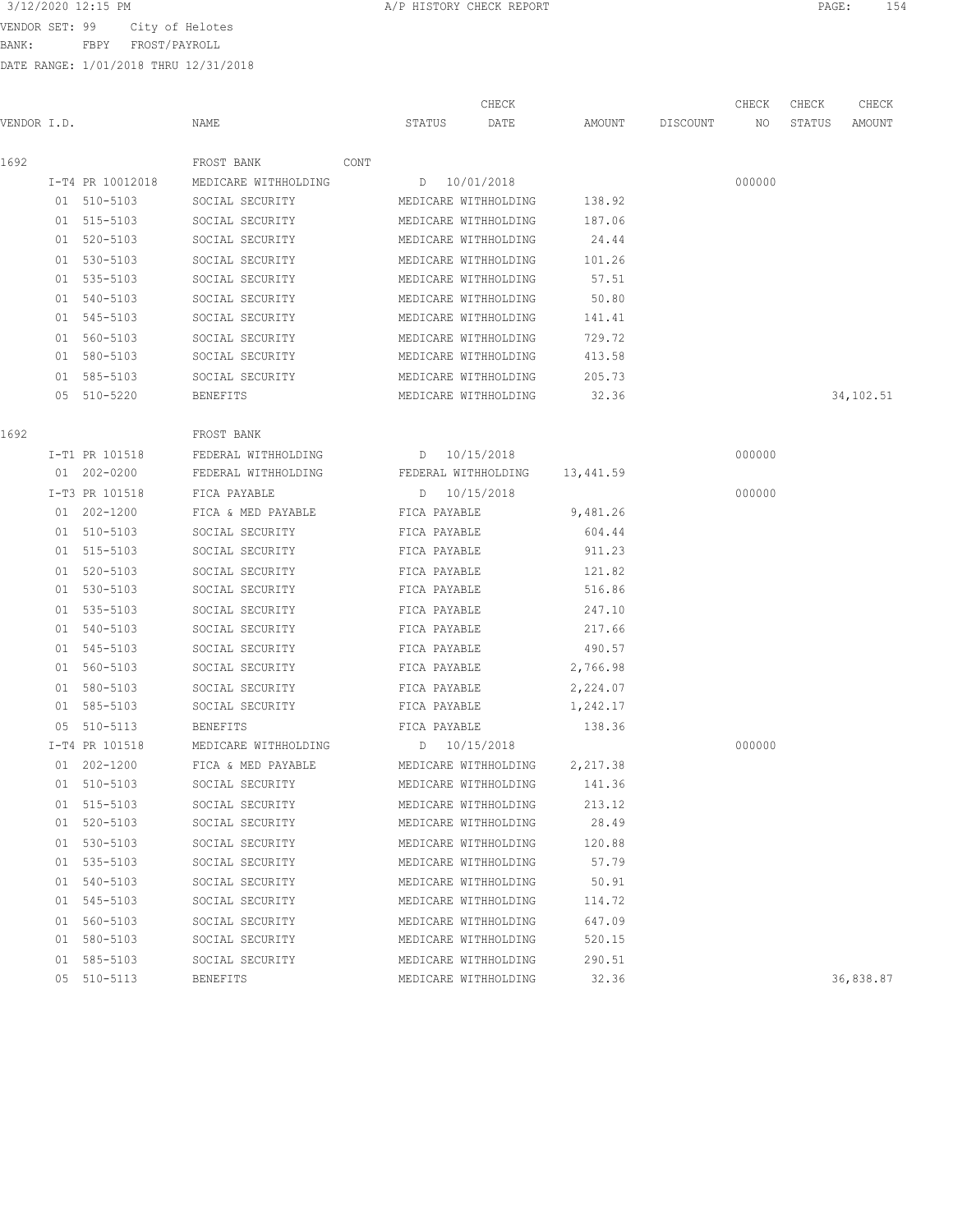BANK: FBPY FROST/PAYROLL

|             |                |                      |                      | CHECK |           |          | CHECK  | CHECK  | CHECK     |
|-------------|----------------|----------------------|----------------------|-------|-----------|----------|--------|--------|-----------|
| VENDOR I.D. |                | NAME                 | STATUS               | DATE  | AMOUNT    | DISCOUNT | NO     | STATUS | AMOUNT    |
| 1692        |                | FROST BANK           |                      |       |           |          |        |        |           |
|             | I-T1 PR 102918 | FEDERAL WITHHOLDING  | D 10/29/2018         |       |           |          | 000000 |        |           |
|             | 01 202-0200    | FEDERAL WITHHOLDING  | FEDERAL WITHHOLDING  |       | 12,104.20 |          |        |        |           |
|             | I-T3 PR 102918 | FICA PAYABLE         | D 10/29/2018         |       |           |          | 000000 |        |           |
|             | 01 202-1200    | FICA & MED PAYABLE   | FICA PAYABLE         |       | 9,194.34  |          |        |        |           |
|             | 01 510-5103    | SOCIAL SECURITY      | FICA PAYABLE         |       | 679.23    |          |        |        |           |
|             | 01 515-5103    | SOCIAL SECURITY      | FICA PAYABLE         |       | 990.88    |          |        |        |           |
|             | 01 520-5103    | SOCIAL SECURITY      | FICA PAYABLE         |       | 122.84    |          |        |        |           |
|             | 01 530-5103    | SOCIAL SECURITY      | FICA PAYABLE         |       | 434.67    |          |        |        |           |
|             | 01 535-5103    | SOCIAL SECURITY      | FICA PAYABLE         |       | 254.50    |          |        |        |           |
|             | 01 540-5103    | SOCIAL SECURITY      | FICA PAYABLE         |       | 218.48    |          |        |        |           |
|             | 01 545-5103    | SOCIAL SECURITY      | FICA PAYABLE         |       | 602.67    |          |        |        |           |
|             | 01 560-5103    | SOCIAL SECURITY      | FICA PAYABLE         |       | 2,715.29  |          |        |        |           |
|             | 01 580-5103    | SOCIAL SECURITY      | FICA PAYABLE         |       | 2,085.16  |          |        |        |           |
|             | 01 585-5103    | SOCIAL SECURITY      | FICA PAYABLE         |       | 951.54    |          |        |        |           |
|             | 05 510-5113    | <b>BENEFITS</b>      | FICA PAYABLE         |       | 139.08    |          |        |        |           |
|             | I-T4 PR 102918 | MEDICARE WITHHOLDING | D 10/29/2018         |       |           |          | 000000 |        |           |
|             | 01 202-1200    | FICA & MED PAYABLE   | MEDICARE WITHHOLDING |       | 2,150.25  |          |        |        |           |
|             | 01 510-5103    | SOCIAL SECURITY      | MEDICARE WITHHOLDING |       | 158.85    |          |        |        |           |
|             | 01 515-5103    | SOCIAL SECURITY      | MEDICARE WITHHOLDING |       | 231.74    |          |        |        |           |
|             | 01 520-5103    | SOCIAL SECURITY      | MEDICARE WITHHOLDING |       | 28.73     |          |        |        |           |
|             | 01 530-5103    | SOCIAL SECURITY      | MEDICARE WITHHOLDING |       | 101.66    |          |        |        |           |
|             | 01 535-5103    | SOCIAL SECURITY      | MEDICARE WITHHOLDING |       | 59.52     |          |        |        |           |
|             | 01 540-5103    | SOCIAL SECURITY      | MEDICARE WITHHOLDING |       | 51.10     |          |        |        |           |
|             | 01 545-5103    | SOCIAL SECURITY      | MEDICARE WITHHOLDING |       | 140.94    |          |        |        |           |
|             | 01 560-5103    | SOCIAL SECURITY      | MEDICARE WITHHOLDING |       | 635.01    |          |        |        |           |
|             | 01 580-5103    | SOCIAL SECURITY      | MEDICARE WITHHOLDING |       | 487.64    |          |        |        |           |
|             | 01 585-5103    | SOCIAL SECURITY      | MEDICARE WITHHOLDING |       | 222.53    |          |        |        |           |
|             | 05 510-5113    | <b>BENEFITS</b>      | MEDICARE WITHHOLDING |       | 32.53     |          |        |        | 34,793.38 |
| 1692        |                | FROST BANK           |                      |       |           |          |        |        |           |
|             | I-T1 PR 111218 | FEDERAL WITHHOLDING  | D 11/12/2018         |       |           |          | 000000 |        |           |
|             | 01 202-0200    | FEDERAL WITHHOLDING  | FEDERAL WITHHOLDING  |       | 20,270.67 |          |        |        |           |
|             | I-T3 PR 111218 | FICA PAYABLE         | D 11/12/2018         |       |           |          | 000000 |        |           |
|             | 01 202-1200    | FICA & MED PAYABLE   | FICA PAYABLE         |       | 12,387.95 |          |        |        |           |
|             | 01 510-5103    | SOCIAL SECURITY      | FICA PAYABLE         |       | 846.31    |          |        |        |           |
|             | 01 515-5103    | SOCIAL SECURITY      | FICA PAYABLE         |       | 1,122.05  |          |        |        |           |
|             | 01 520-5103    | SOCIAL SECURITY      | FICA PAYABLE         |       | 125.23    |          |        |        |           |
|             | 01 530-5103    | SOCIAL SECURITY      | FICA PAYABLE         |       | 661.03    |          |        |        |           |
|             | 01 535-5103    | SOCIAL SECURITY      | FICA PAYABLE         |       | 463.95    |          |        |        |           |
|             | 01 540-5103    | SOCIAL SECURITY      | FICA PAYABLE         |       | 352.20    |          |        |        |           |
|             | 01 545-5103    | SOCIAL SECURITY      | FICA PAYABLE         |       | 785.95    |          |        |        |           |
|             | 01 560-5103    | SOCIAL SECURITY      | FICA PAYABLE         |       | 4,371.06  |          |        |        |           |
|             | 01 580-5103    | SOCIAL SECURITY      | FICA PAYABLE         |       | 2,182.00  |          |        |        |           |
|             | 01 585-5103    | SOCIAL SECURITY      | FICA PAYABLE         |       | 1,271.61  |          |        |        |           |
|             | 05 510-5113    | BENEFITS             | FICA PAYABLE         |       | 206.56    |          |        |        |           |
|             | I-T4 PR 111218 | MEDICARE WITHHOLDING | D 11/12/2018         |       |           |          | 000000 |        |           |
|             | 01 202-1200    | FICA & MED PAYABLE   | MEDICARE WITHHOLDING |       | 2,897.14  |          |        |        |           |
|             |                |                      |                      |       |           |          |        |        |           |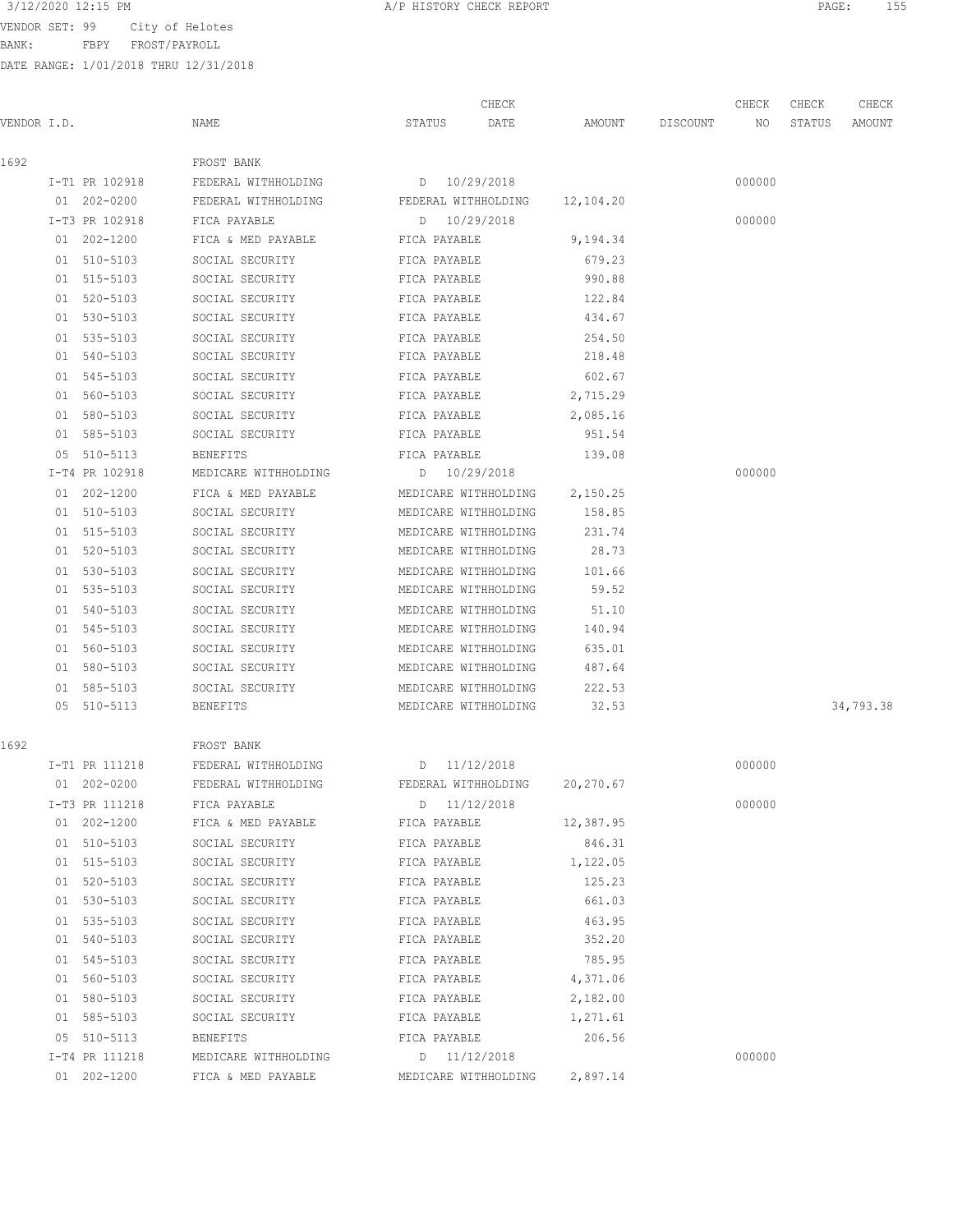BANK: FBPY FROST/PAYROLL

|             |                 |                      |      |              | CHECK                |           |          | CHECK  | CHECK  | CHECK     |
|-------------|-----------------|----------------------|------|--------------|----------------------|-----------|----------|--------|--------|-----------|
| VENDOR I.D. |                 | NAME                 |      | STATUS       | DATE                 | AMOUNT    | DISCOUNT | NO     | STATUS | AMOUNT    |
| 1692        |                 | FROST BANK           | CONT |              |                      |           |          |        |        |           |
|             | I-T4 PR 111218  | MEDICARE WITHHOLDING |      |              | D 11/12/2018         |           |          | 000000 |        |           |
|             | 01 510-5103     | SOCIAL SECURITY      |      |              | MEDICARE WITHHOLDING | 197.92    |          |        |        |           |
|             | 01 515-5103     | SOCIAL SECURITY      |      |              | MEDICARE WITHHOLDING | 262.41    |          |        |        |           |
|             | 01 520-5103     | SOCIAL SECURITY      |      |              | MEDICARE WITHHOLDING | 29.29     |          |        |        |           |
|             | 01 530-5103     | SOCIAL SECURITY      |      |              | MEDICARE WITHHOLDING | 154.59    |          |        |        |           |
|             | 01 535-5103     | SOCIAL SECURITY      |      |              | MEDICARE WITHHOLDING | 108.51    |          |        |        |           |
|             | 01 540-5103     | SOCIAL SECURITY      |      |              | MEDICARE WITHHOLDING | 82.37     |          |        |        |           |
|             | 01 545-5103     | SOCIAL SECURITY      |      |              | MEDICARE WITHHOLDING | 183.81    |          |        |        |           |
|             | 01 560-5103     | SOCIAL SECURITY      |      |              | MEDICARE WITHHOLDING | 1,022.25  |          |        |        |           |
|             | 01 580-5103     | SOCIAL SECURITY      |      |              | MEDICARE WITHHOLDING | 510.28    |          |        |        |           |
|             | 01 585-5103     | SOCIAL SECURITY      |      |              | MEDICARE WITHHOLDING | 297.40    |          |        |        |           |
|             | 05 510-5113     | <b>BENEFITS</b>      |      |              | MEDICARE WITHHOLDING | 48.31     |          |        |        | 50,840.85 |
| 1692        |                 | FROST BANK           |      |              |                      |           |          |        |        |           |
|             | I-T1 PR 112818  | FEDERAL WITHHOLDING  |      | D 11/28/2018 |                      |           |          | 000000 |        |           |
|             | 01 202-0200     | FEDERAL WITHHOLDING  |      |              | FEDERAL WITHHOLDING  | 14,095.75 |          |        |        |           |
|             | I-T3 PR 112818  | FICA PAYABLE         |      |              | D 11/28/2018         |           |          | 000000 |        |           |
|             | $01 202 - 1200$ | FICA & MED PAYABLE   |      | FICA PAYABLE |                      | 10,090.68 |          |        |        |           |
|             | 01 510-5103     | SOCIAL SECURITY      |      | FICA PAYABLE |                      | 639.43    |          |        |        |           |
|             | 01 515-5103     | SOCIAL SECURITY      |      | FICA PAYABLE |                      | 1,027.62  |          |        |        |           |
|             | 01 520-5103     | SOCIAL SECURITY      |      | FICA PAYABLE |                      | 115.31    |          |        |        |           |
|             | 01 530-5103     | SOCIAL SECURITY      |      | FICA PAYABLE |                      | 418.05    |          |        |        |           |
|             | 01 535-5103     | SOCIAL SECURITY      |      | FICA PAYABLE |                      | 247.08    |          |        |        |           |
|             | 01 540-5103     | SOCIAL SECURITY      |      | FICA PAYABLE |                      | 217.74    |          |        |        |           |
|             | 01 545-5103     | SOCIAL SECURITY      |      | FICA PAYABLE |                      | 591.97    |          |        |        |           |
|             | 01 560-5103     | SOCIAL SECURITY      |      | FICA PAYABLE |                      | 3,129.83  |          |        |        |           |
|             | 01 580-5103     | SOCIAL SECURITY      |      | FICA PAYABLE |                      | 2,215.63  |          |        |        |           |
|             | 01 585-5103     | SOCIAL SECURITY      |      | FICA PAYABLE |                      | 1,256.85  |          |        |        |           |
|             | 05 510-5113     | <b>BENEFITS</b>      |      | FICA PAYABLE |                      | 231.17    |          |        |        |           |
|             | I-T4 PR 112818  | MEDICARE WITHHOLDING |      | D 11/28/2018 |                      |           |          | 000000 |        |           |
|             | $01 202 - 1200$ | FICA & MED PAYABLE   |      |              | MEDICARE WITHHOLDING | 2,359.88  |          |        |        |           |
|             | 01 510-5103     | SOCIAL SECURITY      |      |              | MEDICARE WITHHOLDING | 149.54    |          |        |        |           |
|             | 01 515-5103     | SOCIAL SECURITY      |      |              | MEDICARE WITHHOLDING | 240.32    |          |        |        |           |
|             | 01 520-5103     | SOCIAL SECURITY      |      |              | MEDICARE WITHHOLDING | 26.97     |          |        |        |           |
|             | 01 530-5103     | SOCIAL SECURITY      |      |              | MEDICARE WITHHOLDING | 97.77     |          |        |        |           |
|             | 01 535-5103     | SOCIAL SECURITY      |      |              | MEDICARE WITHHOLDING | 57.79     |          |        |        |           |
|             | 01 540-5103     | SOCIAL SECURITY      |      |              | MEDICARE WITHHOLDING | 50.92     |          |        |        |           |
|             | 01 545-5103     | SOCIAL SECURITY      |      |              | MEDICARE WITHHOLDING | 138.43    |          |        |        |           |
|             | 01 560-5103     | SOCIAL SECURITY      |      |              | MEDICARE WITHHOLDING | 731.97    |          |        |        |           |
|             | 01 580-5103     | SOCIAL SECURITY      |      |              | MEDICARE WITHHOLDING | 518.16    |          |        |        |           |
|             | 01 585-5103     | SOCIAL SECURITY      |      |              | MEDICARE WITHHOLDING | 293.95    |          |        |        |           |
|             | 05 510-5113     | <b>BENEFITS</b>      |      |              | MEDICARE WITHHOLDING | 54.06     |          |        |        | 38,996.87 |
|             |                 |                      |      |              |                      |           |          |        |        |           |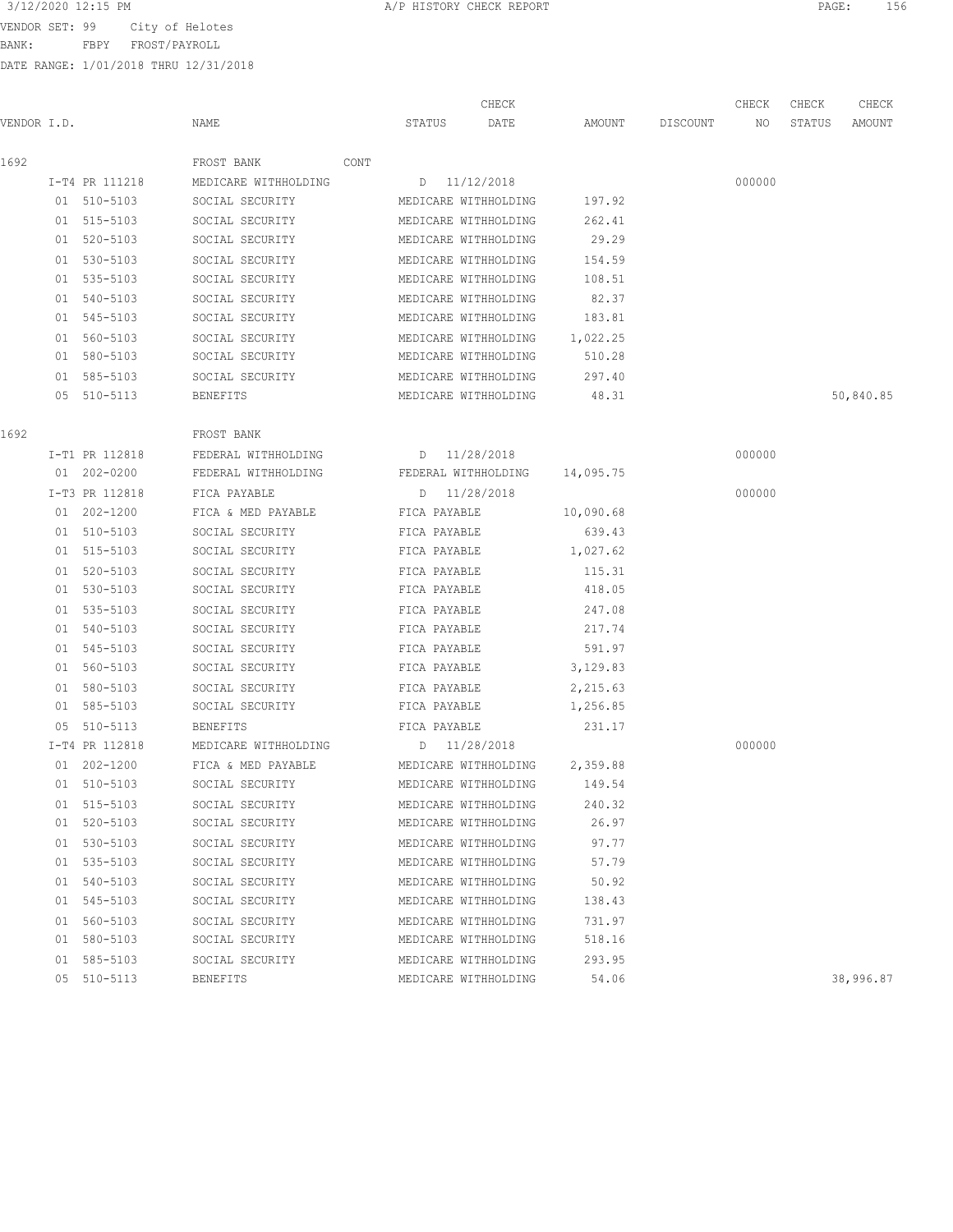BANK: FBPY FROST/PAYROLL

|             |                 |                      |                      | CHECK |           |                 | CHECK  | CHECK  | CHECK     |
|-------------|-----------------|----------------------|----------------------|-------|-----------|-----------------|--------|--------|-----------|
| VENDOR I.D. |                 | NAME                 | STATUS               | DATE  |           | AMOUNT DISCOUNT | NO     | STATUS | AMOUNT    |
| 1692        |                 | FROST BANK           |                      |       |           |                 |        |        |           |
|             | I-T1 PR 121318  | FEDERAL WITHHOLDING  | D 12/13/2018         |       |           |                 | 000000 |        |           |
|             | 01 202-0200     | FEDERAL WITHHOLDING  | FEDERAL WITHHOLDING  |       | 11,212.59 |                 |        |        |           |
|             | I-T3 PR 121318  | FICA PAYABLE         | D 12/13/2018         |       |           |                 | 000000 |        |           |
|             | 01 202-1200     | FICA & MED PAYABLE   | FICA PAYABLE         |       | 8,637.73  |                 |        |        |           |
|             | 01 510-5103     | SOCIAL SECURITY      | FICA PAYABLE         |       | 665.55    |                 |        |        |           |
|             | 01 515-5103     | SOCIAL SECURITY      | FICA PAYABLE         |       | 819.30    |                 |        |        |           |
|             | 01 520-5103     | SOCIAL SECURITY      | FICA PAYABLE         |       | 115.31    |                 |        |        |           |
|             | 01 530-5103     | SOCIAL SECURITY      | FICA PAYABLE         |       | 466.78    |                 |        |        |           |
|             | 01 535-5103     | SOCIAL SECURITY      | FICA PAYABLE         |       | 247.42    |                 |        |        |           |
|             | 01 540-5103     | SOCIAL SECURITY      | FICA PAYABLE         |       | 217.93    |                 |        |        |           |
|             | 01 545-5103     | SOCIAL SECURITY      | FICA PAYABLE         |       | 647.23    |                 |        |        |           |
|             | 01 560-5103     | SOCIAL SECURITY      | FICA PAYABLE         |       | 2,700.98  |                 |        |        |           |
|             | 01 580-5103     | SOCIAL SECURITY      | FICA PAYABLE         |       | 1,656.72  |                 |        |        |           |
|             | 01 585-5103     | SOCIAL SECURITY      | FICA PAYABLE         |       | 938.95    |                 |        |        |           |
|             | 05 510-5113     | <b>BENEFITS</b>      | FICA PAYABLE         |       | 161.56    |                 |        |        |           |
|             | I-T4 PR 121318  | MEDICARE WITHHOLDING | D 12/13/2018         |       |           |                 | 000000 |        |           |
|             | 01 202-1200     | FICA & MED PAYABLE   | MEDICARE WITHHOLDING |       | 2,020.10  |                 |        |        |           |
|             | 01 510-5103     | SOCIAL SECURITY      | MEDICARE WITHHOLDING |       | 155.64    |                 |        |        |           |
|             | 01 515-5103     | SOCIAL SECURITY      | MEDICARE WITHHOLDING |       | 191.61    |                 |        |        |           |
|             | 01 520-5103     | SOCIAL SECURITY      | MEDICARE WITHHOLDING |       | 26.97     |                 |        |        |           |
|             | 01 530-5103     | SOCIAL SECURITY      | MEDICARE WITHHOLDING |       | 109.17    |                 |        |        |           |
|             | 01 535-5103     | SOCIAL SECURITY      | MEDICARE WITHHOLDING |       | 57.87     |                 |        |        |           |
|             | 01 540-5103     | SOCIAL SECURITY      | MEDICARE WITHHOLDING |       | 50.97     |                 |        |        |           |
|             | 01 545-5103     | SOCIAL SECURITY      | MEDICARE WITHHOLDING |       | 151.38    |                 |        |        |           |
|             | 01 560-5103     | SOCIAL SECURITY      | MEDICARE WITHHOLDING |       | 631.68    |                 |        |        |           |
|             | 01 580-5103     | SOCIAL SECURITY      | MEDICARE WITHHOLDING |       | 387.45    |                 |        |        |           |
|             | 01 585-5103     | SOCIAL SECURITY      | MEDICARE WITHHOLDING |       | 219.58    |                 |        |        |           |
|             | 05 510-5113     | BENEFITS             | MEDICARE WITHHOLDING |       | 37.78     |                 |        |        | 32,528.25 |
| 1692        |                 | FROST BANK           |                      |       |           |                 |        |        |           |
|             | I-T1 PR 122818  | FEDERAL WITHHOLDING  | D 12/28/2018         |       |           |                 | 000000 |        |           |
|             | $01 202 - 0200$ | FEDERAL WITHHOLDING  | FEDERAL WITHHOLDING  |       | 11,357.00 |                 |        |        |           |
|             | I-T3 PR 122818  | FICA PAYABLE         | D 12/28/2018         |       |           |                 | 000000 |        |           |
|             | 01 202-1200     | FICA & MED PAYABLE   | FICA PAYABLE         |       | 8,657.50  |                 |        |        |           |
|             | 01 510-5103     | SOCIAL SECURITY      | FICA PAYABLE         |       | 635.18    |                 |        |        |           |
|             | 01 515-5103     | SOCIAL SECURITY      | FICA PAYABLE         |       | 819.83    |                 |        |        |           |
|             | 01 520-5103     | SOCIAL SECURITY      | FICA PAYABLE         |       | 115.45    |                 |        |        |           |
|             | 01 530-5103     | SOCIAL SECURITY      | FICA PAYABLE         |       | 444.98    |                 |        |        |           |
|             | 01 535-5103     | SOCIAL SECURITY      | FICA PAYABLE         |       | 257.50    |                 |        |        |           |
|             | 01 540-5103     | SOCIAL SECURITY      | FICA PAYABLE         |       | 224.45    |                 |        |        |           |
|             | 01 545-5103     | SOCIAL SECURITY      | FICA PAYABLE         |       | 612.34    |                 |        |        |           |
|             | 01 560-5103     | SOCIAL SECURITY      | FICA PAYABLE         |       | 2,723.62  |                 |        |        |           |
|             | 01 580-5103     | SOCIAL SECURITY      | FICA PAYABLE         |       | 1,767.37  |                 |        |        |           |
|             | 01 585-5103     | SOCIAL SECURITY      | FICA PAYABLE         |       | 894.68    |                 |        |        |           |
|             | 05 510-5113     | BENEFITS             | FICA PAYABLE         |       | 162.10    |                 |        |        |           |
|             | I-T4 PR 122818  | MEDICARE WITHHOLDING | D 12/28/2018         |       |           |                 | 000000 |        |           |
|             | 01 202-1200     | FICA & MED PAYABLE   | MEDICARE WITHHOLDING |       | 2,024.77  |                 |        |        |           |
|             |                 |                      |                      |       |           |                 |        |        |           |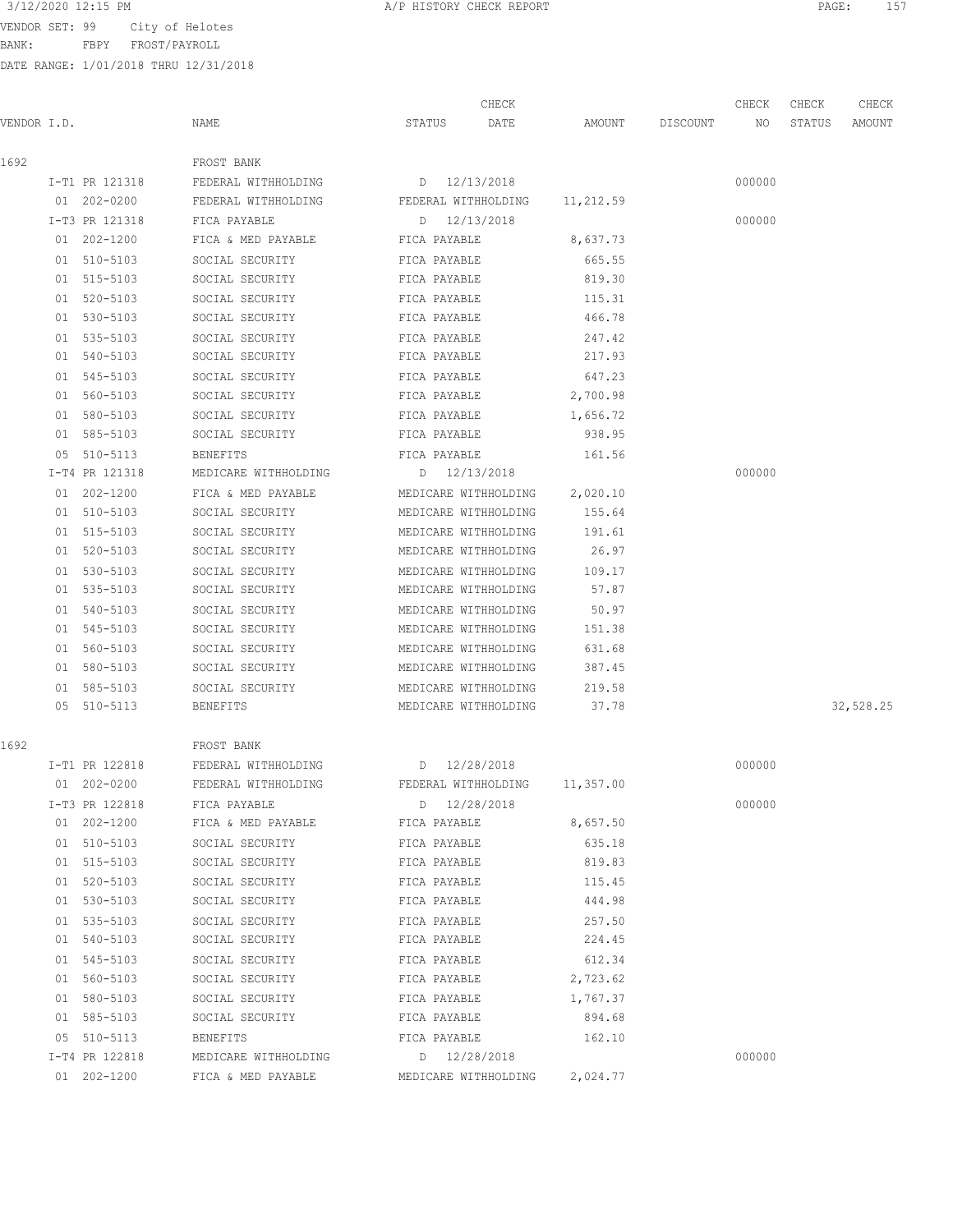VENDOR SET: 99 City of Helotes

BANK: FBPY FROST/PAYROLL

|             |                |                        |      |                   | CHECK                |        |          | CHECK  | CHECK  | CHECK     |
|-------------|----------------|------------------------|------|-------------------|----------------------|--------|----------|--------|--------|-----------|
| VENDOR I.D. |                | NAME                   |      | STATUS            | DATE                 | AMOUNT | DISCOUNT | NO     | STATUS | AMOUNT    |
| 1692        |                | FROST BANK             | CONT |                   |                      |        |          |        |        |           |
|             | I-T4 PR 122818 | MEDICARE WITHHOLDING   |      |                   | D 12/28/2018         |        |          | 000000 |        |           |
|             | 01 510-5103    | SOCIAL SECURITY        |      |                   | MEDICARE WITHHOLDING | 148.55 |          |        |        |           |
|             | 01 515-5103    | SOCIAL SECURITY        |      |                   | MEDICARE WITHHOLDING | 191.75 |          |        |        |           |
|             | 01 520-5103    | SOCIAL SECURITY        |      |                   | MEDICARE WITHHOLDING | 27.00  |          |        |        |           |
|             | 01 530-5103    | SOCIAL SECURITY        |      |                   | MEDICARE WITHHOLDING | 104.06 |          |        |        |           |
|             | 01 535-5103    | SOCIAL SECURITY        |      |                   | MEDICARE WITHHOLDING | 60.22  |          |        |        |           |
|             | 01 540-5103    | SOCIAL SECURITY        |      |                   | MEDICARE WITHHOLDING | 52.49  |          |        |        |           |
|             | 01 545-5103    | SOCIAL SECURITY        |      |                   | MEDICARE WITHHOLDING | 143.22 |          |        |        |           |
|             | 01 560-5103    | SOCIAL SECURITY        |      |                   | MEDICARE WITHHOLDING | 636.98 |          |        |        |           |
|             | 01 580-5103    | SOCIAL SECURITY        |      |                   | MEDICARE WITHHOLDING | 413.34 |          |        |        |           |
|             | 01 585-5103    | SOCIAL SECURITY        |      |                   | MEDICARE WITHHOLDING | 209.25 |          |        |        |           |
|             | 05 510-5113    | BENEFITS               |      |                   | MEDICARE WITHHOLDING | 37.91  |          |        |        | 32,721.54 |
| 1692        |                | FROST BANK             |      |                   |                      |        |          |        |        |           |
|             | I-T3 PR DL 3PP | FICA PAYABLE           |      |                   | D 12/31/2018         |        |          | 000000 |        |           |
|             | 01 580-5103    | SOCIAL SECURITY        |      |                   | FICA PAYABLE         | 120.14 |          |        |        |           |
|             | I-T4 PR DL 3PP | MEDICARE WITHHOLDING   |      |                   | D 12/31/2018         |        |          | 000000 |        |           |
|             | 01 580-5103    | SOCIAL SECURITY        |      |                   | MEDICARE WITHHOLDING | 28.10  |          |        |        | 148.24    |
| 1076        |                | BENEFIT WALLET         |      |                   |                      |        |          |        |        |           |
|             | I-HSAPR 010818 | HEALTH SAVINGS ACCOUNT |      | D                 | 1/08/2018            |        |          | 000001 |        |           |
|             | 01 202-0700    | HEALTH INS PAYABLE     |      |                   | HEALTH SAVINGS ACCOU | 136.73 |          |        |        |           |
|             | 01 520-5105    | HEALTH INSURANCE       |      |                   | HEALTH SAVINGS ACCOU | 46.54  |          |        |        |           |
|             | 01 560-5105    | HEALTH INSURANCE       |      |                   | HEALTH SAVINGS ACCOU | 186.16 |          |        |        |           |
|             | 01 585-5105    | HEALTH INSURANCE       |      |                   | HEALTH SAVINGS ACCOU | 46.54  |          |        |        | 415.97    |
| 1076        |                | BENEFIT WALLET         |      |                   |                      |        |          |        |        |           |
|             | I-HSAPR 012218 | HEALTH SAVINGS ACCOUNT |      | D                 | 1/22/2018            |        |          | 000001 |        |           |
|             | 01 202-0700    | HEALTH INS PAYABLE     |      |                   | HEALTH SAVINGS ACCOU | 136.73 |          |        |        |           |
|             | 01 520-5105    | HEALTH INSURANCE       |      |                   | HEALTH SAVINGS ACCOU | 46.54  |          |        |        |           |
|             | 01 560-5105    | HEALTH INSURANCE       |      |                   | HEALTH SAVINGS ACCOU | 186.16 |          |        |        |           |
|             | 01 585-5105    | HEALTH INSURANCE       |      |                   | HEALTH SAVINGS ACCOU | 46.54  |          |        |        | 415.97    |
| 1076        |                | BENEFIT WALLET         |      |                   |                      |        |          |        |        |           |
|             | I-HSAPR 010518 | HEALTH SAVINGS ACCOUNT |      |                   | D 2/05/2018          |        |          | 000001 |        |           |
|             | 01 202-0700    | HEALTH INS PAYABLE     |      |                   | HEALTH SAVINGS ACCOU | 136.73 |          |        |        |           |
|             | 01 520-5105    | HEALTH INSURANCE       |      |                   | HEALTH SAVINGS ACCOU | 46.54  |          |        |        |           |
|             | 01 560-5105    | HEALTH INSURANCE       |      |                   | HEALTH SAVINGS ACCOU | 186.16 |          |        |        |           |
|             | 01 585-5105    | HEALTH INSURANCE       |      |                   | HEALTH SAVINGS ACCOU | 46.54  |          |        |        | 415.97    |
| 1076        |                | BENEFIT WALLET         |      |                   |                      |        |          |        |        |           |
|             | I-HSAPR 021618 | HEALTH SAVINGS ACCOUNT |      | $D \rightarrow 0$ | 2/16/2018            |        |          | 000001 |        |           |
|             | 01 202-0700    | HEALTH INS PAYABLE     |      |                   | HEALTH SAVINGS ACCOU | 136.73 |          |        |        |           |
|             | 01 520-5105    | HEALTH INSURANCE       |      |                   | HEALTH SAVINGS ACCOU | 46.54  |          |        |        |           |
|             | 01 560-5105    | HEALTH INSURANCE       |      |                   | HEALTH SAVINGS ACCOU | 186.16 |          |        |        |           |
|             | 01 585-5105    | HEALTH INSURANCE       |      |                   | HEALTH SAVINGS ACCOU | 46.54  |          |        |        | 415.97    |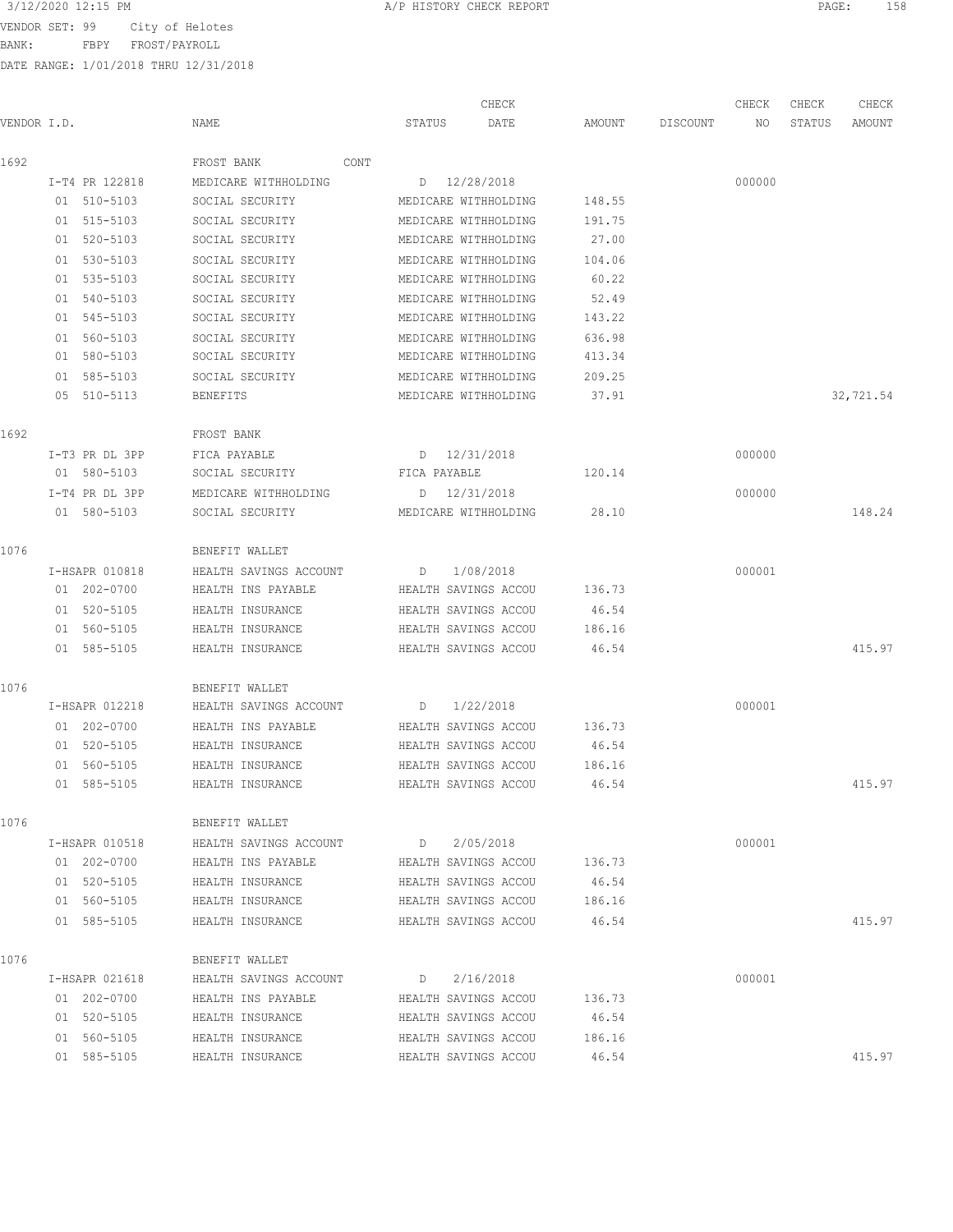VENDOR SET: 99 City of Helotes

BANK: FBPY FROST/PAYROLL

|             |                |                        | CHECK                         |          |          | CHECK  | CHECK  | CHECK  |
|-------------|----------------|------------------------|-------------------------------|----------|----------|--------|--------|--------|
| VENDOR I.D. |                | NAME                   | STATUS<br>DATE                | AMOUNT   | DISCOUNT | NO     | STATUS | AMOUNT |
| 1076        |                | BENEFIT WALLET         |                               |          |          |        |        |        |
|             | I-HSAPR 030518 | HEALTH SAVINGS ACCOUNT | 3/05/2018<br>D                |          |          | 000001 |        |        |
|             | 01 202-0700    | HEALTH INS PAYABLE     | HEALTH SAVINGS ACCOU          | 136.73   |          |        |        |        |
|             | 01 520-5105    | HEALTH INSURANCE       | HEALTH SAVINGS ACCOU          | 46.54    |          |        |        |        |
|             | 01 560-5105    | HEALTH INSURANCE       | HEALTH SAVINGS ACCOU          | 186.16   |          |        |        |        |
|             | 01 585-5105    | HEALTH INSURANCE       | HEALTH SAVINGS ACCOU          | 46.54    |          |        |        | 415.97 |
| 1076        |                | BENEFIT WALLET         |                               |          |          |        |        |        |
|             | I-HSAPR 031918 | HEALTH SAVINGS ACCOUNT | 3/19/2018<br>D                |          |          | 000001 |        |        |
|             | 01 202-0700    | HEALTH INS PAYABLE     | HEALTH SAVINGS ACCOU          | 136.73   |          |        |        |        |
|             | 01 520-5105    | HEALTH INSURANCE       | HEALTH SAVINGS ACCOU          | 46.54    |          |        |        |        |
|             | 01 560-5105    | HEALTH INSURANCE       | HEALTH SAVINGS ACCOU          | 186.16   |          |        |        |        |
|             | 01 585-5105    | HEALTH INSURANCE       | HEALTH SAVINGS ACCOU          | 46.54    |          |        |        | 415.97 |
| 1076        |                | BENEFIT WALLET         |                               |          |          |        |        |        |
|             | I-HSAPR 040218 | HEALTH SAVINGS ACCOUNT | 4/02/2018<br>D                |          |          | 000001 |        |        |
|             | 01 202-0700    | HEALTH INS PAYABLE     | HEALTH SAVINGS ACCOU          | 136.73   |          |        |        |        |
|             | 01 520-5105    | HEALTH INSURANCE       | HEALTH SAVINGS ACCOU          | 46.54    |          |        |        |        |
|             | 01 560-5105    | HEALTH INSURANCE       | HEALTH SAVINGS ACCOU          | 186.16   |          |        |        |        |
|             | 01 585-5105    | HEALTH INSURANCE       | HEALTH SAVINGS ACCOU          | 46.54    |          |        |        | 415.97 |
| 1076        |                | BENEFIT WALLET         |                               |          |          |        |        |        |
|             | I-HSAPR 041618 | HEALTH SAVINGS ACCOUNT | 4/16/2018<br>D                |          |          | 000001 |        |        |
|             | 01 202-0700    | HEALTH INS PAYABLE     | HEALTH SAVINGS ACCOU          | 136.73   |          |        |        |        |
|             | 01 520-5105    | HEALTH INSURANCE       | HEALTH SAVINGS ACCOU          | 46.54    |          |        |        |        |
|             | 01 560-5105    | HEALTH INSURANCE       | HEALTH SAVINGS ACCOU          | 186.16   |          |        |        |        |
|             | 01 585-5105    | HEALTH INSURANCE       | HEALTH SAVINGS ACCOU          | 46.54    |          |        |        | 415.97 |
| 1076        |                | BENEFIT WALLET         |                               |          |          |        |        |        |
|             | I-HSAPR 051418 | HEALTH SAVINGS ACCOUNT | 5/14/2018<br>D                |          |          | 000001 |        |        |
|             | 01 202-0700    | HEALTH INS PAYABLE     | HEALTH SAVINGS ACCOU          | 136.73   |          |        |        |        |
|             | 01 520-5105    | HEALTH INSURANCE       | HEALTH SAVINGS ACCOU          | 46.54    |          |        |        |        |
|             | 01 560-5105    | HEALTH INSURANCE       | HEALTH SAVINGS ACCOU          | 186.16   |          |        |        |        |
|             | 01 585-5105    | HEALTH INSURANCE       | HEALTH SAVINGS ACCOU          | 46.54    |          |        |        | 415.97 |
| 1076        |                | BENEFIT WALLET         |                               |          |          |        |        |        |
|             | I-HSAPR 052518 | HEALTH SAVINGS ACCOUNT | $D = 5/25/2018$               |          |          | 000001 |        |        |
|             | 01 202-0700    | HEALTH INS PAYABLE     | HEALTH SAVINGS ACCOU          | 136.73   |          |        |        |        |
|             | 01 520-5105    | HEALTH INSURANCE       | HEALTH SAVINGS ACCOU          | 46.54    |          |        |        |        |
|             | 01 560-5105    | HEALTH INSURANCE       | HEALTH SAVINGS ACCOU          | 186.16   |          |        |        |        |
|             | 01 585-5105    | HEALTH INSURANCE       | HEALTH SAVINGS ACCOU          | 46.54    |          |        |        | 415.97 |
| 1692        |                | FROST BANK             |                               |          |          |        |        |        |
|             | I-T1 PR 043018 | FEDERAL WITHHOLDING    | D 4/30/2018                   |          |          | 000001 |        |        |
|             | 01 202-0200    | FEDERAL WITHHOLDING    | FEDERAL WITHHOLDING 13,252.04 |          |          |        |        |        |
|             | I-T3 PR 043018 | FICA PAYABLE           | D 4/30/2018                   |          |          | 000001 |        |        |
|             | 01 202-1200    | FICA & MED PAYABLE     | FICA PAYABLE                  | 9,366.47 |          |        |        |        |
|             | 01 510-5103    | SOCIAL SECURITY        | FICA PAYABLE                  | 591.21   |          |        |        |        |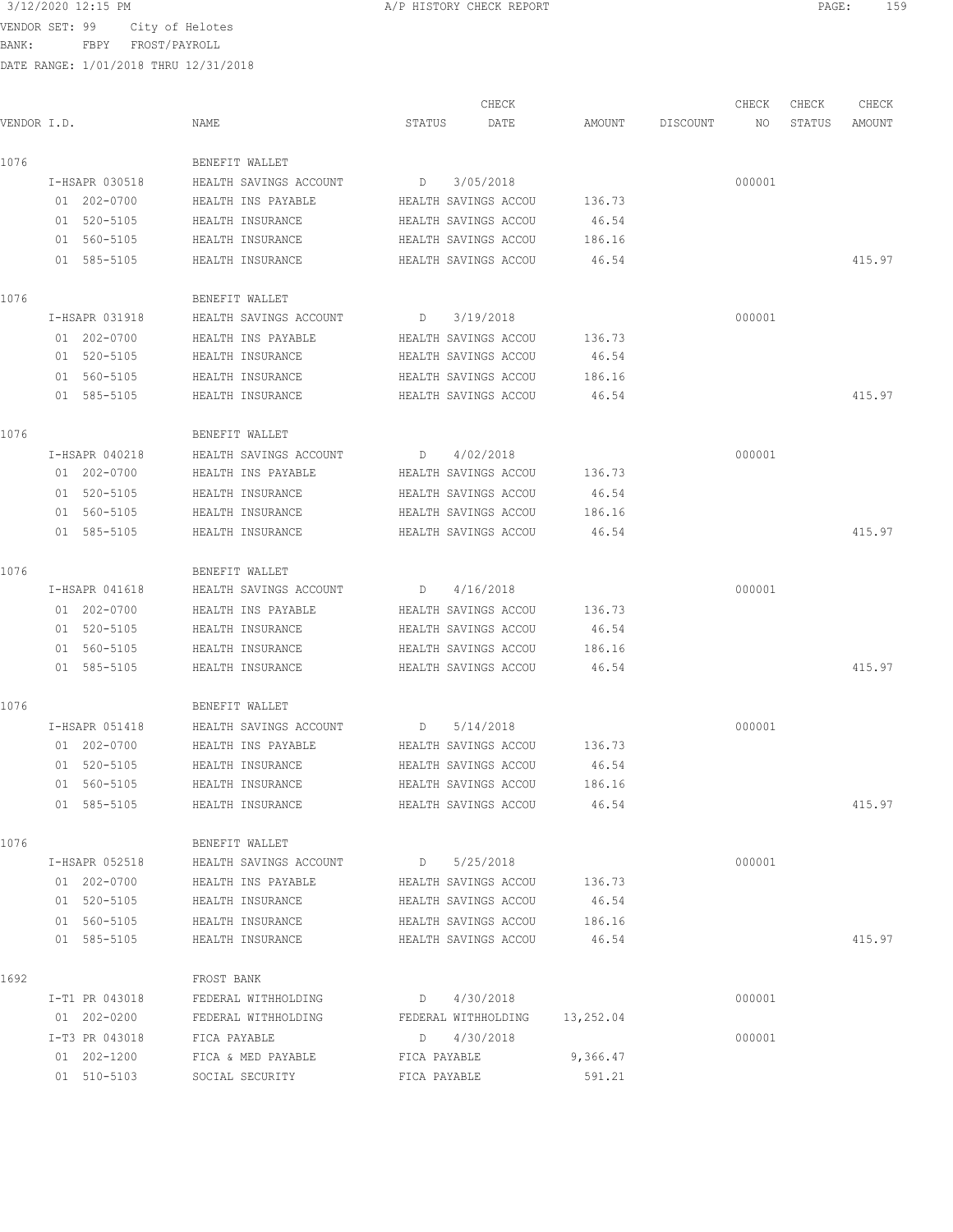VENDOR SET: 99 City of Helotes BANK: FBPY FROST/PAYROLL

|             |                |                                                   | CHECK                |          |          | CHECK  | CHECK  | CHECK     |
|-------------|----------------|---------------------------------------------------|----------------------|----------|----------|--------|--------|-----------|
| VENDOR I.D. |                | NAME                                              | STATUS<br>DATE       | AMOUNT   | DISCOUNT | NO     | STATUS | AMOUNT    |
| 1692        |                | FROST BANK<br>CONT                                |                      |          |          |        |        |           |
|             | I-T3 PR 043018 | FICA PAYABLE                                      | 4/30/2018<br>D       |          |          | 000001 |        |           |
|             | 01 515-5103    | SOCIAL SECURITY                                   | FICA PAYABLE         | 898.39   |          |        |        |           |
|             | 01 520-5103    | SOCIAL SECURITY                                   | FICA PAYABLE         | 105.82   |          |        |        |           |
|             | 01 530-5103    | SOCIAL SECURITY                                   | FICA PAYABLE         | 425.28   |          |        |        |           |
|             | 01 535-5103    | SOCIAL SECURITY                                   | FICA PAYABLE         | 229.06   |          |        |        |           |
|             | 01 540-5103    | SOCIAL SECURITY                                   | FICA PAYABLE         | 311.18   |          |        |        |           |
|             | 01 545-5103    | SOCIAL SECURITY                                   | FICA PAYABLE         | 587.49   |          |        |        |           |
|             | 01 560-5103    | SOCIAL SECURITY                                   | FICA PAYABLE         | 2,784.44 |          |        |        |           |
|             | 01 580-5103    | SOCIAL SECURITY                                   | FICA PAYABLE         | 2,578.41 |          |        |        |           |
|             | 01 585-5103    | SOCIAL SECURITY                                   | FICA PAYABLE         | 719.20   |          |        |        |           |
|             | 05 510-5220    | BENEFITS                                          | FICA PAYABLE         | 135.99   |          |        |        |           |
|             | I-T4 PR 043018 | MEDICARE WITHHOLDING                              | D<br>4/30/2018       |          |          | 000001 |        |           |
|             | 01 202-1200    | FICA & MED PAYABLE                                | MEDICARE WITHHOLDING | 2,190.54 |          |        |        |           |
|             | 01 510-5103    | SOCIAL SECURITY                                   | MEDICARE WITHHOLDING | 138.26   |          |        |        |           |
|             | 01 515-5103    | SOCIAL SECURITY                                   | MEDICARE WITHHOLDING | 210.11   |          |        |        |           |
|             | 01 520-5103    | SOCIAL SECURITY                                   | MEDICARE WITHHOLDING | 24.75    |          |        |        |           |
|             | 01 530-5103    | SOCIAL SECURITY                                   | MEDICARE WITHHOLDING | 99.45    |          |        |        |           |
|             | 01 535-5103    | SOCIAL SECURITY                                   | MEDICARE WITHHOLDING | 53.57    |          |        |        |           |
|             | 01 540-5103    | SOCIAL SECURITY                                   | MEDICARE WITHHOLDING | 72.78    |          |        |        |           |
|             | 01 545-5103    | SOCIAL SECURITY                                   | MEDICARE WITHHOLDING | 137.39   |          |        |        |           |
|             | 01 560-5103    | SOCIAL SECURITY                                   | MEDICARE WITHHOLDING | 651.20   |          |        |        |           |
|             | 01 580-5103    | SOCIAL SECURITY                                   | MEDICARE WITHHOLDING | 603.02   |          |        |        |           |
|             | 01 585-5103    | SOCIAL SECURITY                                   | MEDICARE WITHHOLDING | 168.21   |          |        |        |           |
|             | 05 510-5220    | BENEFITS                                          | MEDICARE WITHHOLDING | 31.80    |          |        |        | 36,366.06 |
| 0003        |                | I C M A RETIREMENT CORP                           |                      |          |          |        |        |           |
|             | I-ICMPR 043018 | RETIREMENT CONTRIBUTIONS                          | 4/30/2018<br>D       |          |          | 000002 |        |           |
|             | 01 202-1000    | RETIREMENT ICMA                                   | RETIREMENT CONTRIBUT | 2,195.00 |          |        |        | 2,195.00  |
| 1692        |                | FROST BANK                                        |                      |          |          |        |        |           |
|             | I-T1 PR 010818 | FEDERAL WITHHOLDING                               | 1/08/2018<br>D       |          |          | 000002 |        |           |
|             | 01 202-0200    | FEDERAL WITHHOLDING FEDERAL WITHHOLDING 15,485.18 |                      |          |          |        |        |           |
|             | I-T3 PR 010818 | FICA PAYABLE                                      | D 1/08/2018          |          |          | 000002 |        |           |
|             | 01 202-1200    | FICA & MED PAYABLE                                | FICA PAYABLE         | 9,175.29 |          |        |        |           |
|             | 01 510-5103    | SOCIAL SECURITY                                   | FICA PAYABLE         | 471.53   |          |        |        |           |
|             | 01 515-5103    | SOCIAL SECURITY                                   | FICA PAYABLE         | 1,005.42 |          |        |        |           |
|             | 01 520-5103    | SOCIAL SECURITY                                   | FICA PAYABLE         | 99.06    |          |        |        |           |
|             | 01 530-5103    | SOCIAL SECURITY                                   | FICA PAYABLE         | 364.91   |          |        |        |           |
|             | 01 535-5103    | SOCIAL SECURITY                                   | FICA PAYABLE         | 237.73   |          |        |        |           |
|             | 01 540-5103    | SOCIAL SECURITY                                   | FICA PAYABLE         | 301.90   |          |        |        |           |
|             | 01 545-5103    | SOCIAL SECURITY                                   | FICA PAYABLE         | 501.41   |          |        |        |           |
|             | 01 560-5103    | SOCIAL SECURITY                                   | FICA PAYABLE         | 3,204.85 |          |        |        |           |
|             | 01 580-5103    | SOCIAL SECURITY                                   | FICA PAYABLE         | 1,949.24 |          |        |        |           |
|             | 01 585-5103    | SOCIAL SECURITY                                   | FICA PAYABLE         | 903.91   |          |        |        |           |
|             | 05 510-5220    | BENEFITS                                          | FICA PAYABLE         | 135.33   |          |        |        |           |
|             | I-T4 PR 010818 | MEDICARE WITHHOLDING                              | D 1/08/2018          |          |          | 000002 |        |           |
|             | 01 202-1200    | FICA & MED PAYABLE                                | MEDICARE WITHHOLDING | 2,145.87 |          |        |        |           |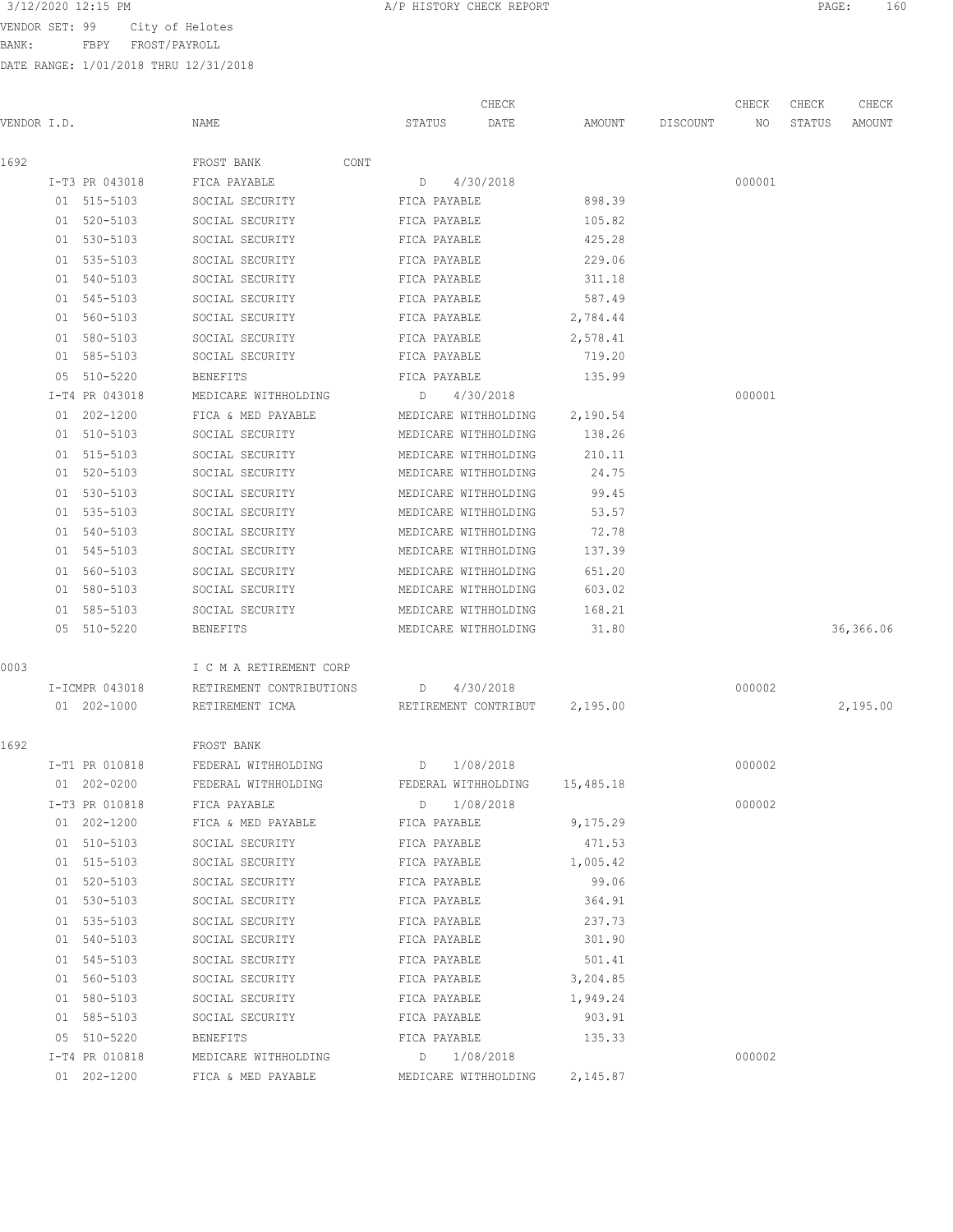BANK: FBPY FROST/PAYROLL

| 3/12/2020 12:15 PM<br>A/P HISTORY CHECK REPORT<br>PAGE | 161 |
|--------------------------------------------------------|-----|
|--------------------------------------------------------|-----|

| VENDOR I.D. |                | NAME                 | CHECK<br>STATUS<br>DATE       | AMOUNT          | DISCOUNT | CHECK<br>NO | CHECK<br>STATUS | CHECK<br>AMOUNT |
|-------------|----------------|----------------------|-------------------------------|-----------------|----------|-------------|-----------------|-----------------|
|             |                |                      |                               |                 |          |             |                 |                 |
| 1692        |                | FROST BANK<br>CONT   |                               |                 |          |             |                 |                 |
|             | I-T4 PR 010818 | MEDICARE WITHHOLDING | D 1/08/2018                   |                 |          | 000002      |                 |                 |
|             | 01 510-5103    | SOCIAL SECURITY      | MEDICARE WITHHOLDING          | 110.28          |          |             |                 |                 |
|             | 01 515-5103    | SOCIAL SECURITY      | MEDICARE WITHHOLDING          | 235.13          |          |             |                 |                 |
|             | 01 520-5103    | SOCIAL SECURITY      | MEDICARE WITHHOLDING          | 23.17           |          |             |                 |                 |
|             | 01 530-5103    | SOCIAL SECURITY      | MEDICARE WITHHOLDING          | 85.34           |          |             |                 |                 |
|             | 01 535-5103    | SOCIAL SECURITY      | MEDICARE WITHHOLDING          | 55.60           |          |             |                 |                 |
|             | 01 540-5103    | SOCIAL SECURITY      | MEDICARE WITHHOLDING          | 70.61<br>117.27 |          |             |                 |                 |
|             | 01 545-5103    | SOCIAL SECURITY      | MEDICARE WITHHOLDING          |                 |          |             |                 |                 |
|             | 01 560-5103    | SOCIAL SECURITY      | MEDICARE WITHHOLDING          | 749.55          |          |             |                 |                 |
|             | 01 580-5103    | SOCIAL SECURITY      | MEDICARE WITHHOLDING          | 455.86          |          |             |                 |                 |
|             | 01 585-5103    | SOCIAL SECURITY      | MEDICARE WITHHOLDING          | 211.41          |          |             |                 | 38,127.50       |
|             | 05 510-5220    | BENEFITS             | MEDICARE WITHHOLDING          | 31.65           |          |             |                 |                 |
| 1692        |                | FROST BANK           |                               |                 |          |             |                 |                 |
|             | I-T1 PR 012218 | FEDERAL WITHHOLDING  | 1/22/2018<br>D                |                 |          | 000002      |                 |                 |
|             | 01 202-0200    | FEDERAL WITHHOLDING  | FEDERAL WITHHOLDING 13,649.12 |                 |          |             |                 |                 |
|             | I-T3 PR 012218 | FICA PAYABLE         | 1/22/2018<br>D                |                 |          | 000002      |                 |                 |
|             | 01 202-1200    | FICA & MED PAYABLE   | FICA PAYABLE                  | 8,644.42        |          |             |                 |                 |
|             | 01 510-5103    | SOCIAL SECURITY      | FICA PAYABLE                  | 516.87          |          |             |                 |                 |
|             | 01 515-5103    | SOCIAL SECURITY      | FICA PAYABLE                  | 872.34          |          |             |                 |                 |
|             | 01 520-5103    | SOCIAL SECURITY      | FICA PAYABLE                  | 92.55           |          |             |                 |                 |
|             | 01 530-5103    | SOCIAL SECURITY      | FICA PAYABLE                  | 421.86          |          |             |                 |                 |
|             | 01 535-5103    | SOCIAL SECURITY      | FICA PAYABLE                  | 226.26          |          |             |                 |                 |
|             | 01 540-5103    | SOCIAL SECURITY      | FICA PAYABLE                  | 280.16          |          |             |                 |                 |
|             | 01 545-5103    | SOCIAL SECURITY      | FICA PAYABLE                  | 524.06          |          |             |                 |                 |
|             | 01 560-5103    | SOCIAL SECURITY      | FICA PAYABLE                  | 2,862.56        |          |             |                 |                 |
|             | 01 580-5103    | SOCIAL SECURITY      | FICA PAYABLE                  | 1,881.54        |          |             |                 |                 |
|             | 01 585-5103    | SOCIAL SECURITY      | FICA PAYABLE                  | 830.89          |          |             |                 |                 |
|             | 05 510-5220    | <b>BENEFITS</b>      | FICA PAYABLE                  | 135.33          |          |             |                 |                 |
|             | I-T4 PR 012218 | MEDICARE WITHHOLDING | $D = 1/22/2018$               |                 |          | 000002      |                 |                 |
|             | 01 202-1200    | FICA & MED PAYABLE   | MEDICARE WITHHOLDING          | 2,021.67        |          |             |                 |                 |
|             | 01 510-5103    | SOCIAL SECURITY      | MEDICARE WITHHOLDING 120.87   |                 |          |             |                 |                 |
|             | 01 515-5103    | SOCIAL SECURITY      | MEDICARE WITHHOLDING          | 204.01          |          |             |                 |                 |
|             | 01 520-5103    | SOCIAL SECURITY      | MEDICARE WITHHOLDING          | 21.64           |          |             |                 |                 |
|             | 01 530-5103    | SOCIAL SECURITY      | MEDICARE WITHHOLDING          | 98.66           |          |             |                 |                 |
|             | 01 535-5103    | SOCIAL SECURITY      | MEDICARE WITHHOLDING          | 52.92           |          |             |                 |                 |
|             | 01 540-5103    | SOCIAL SECURITY      | MEDICARE WITHHOLDING          | 65.53           |          |             |                 |                 |
|             | 01 545-5103    | SOCIAL SECURITY      | MEDICARE WITHHOLDING          | 122.57          |          |             |                 |                 |
|             | 01 560-5103    | SOCIAL SECURITY      | MEDICARE WITHHOLDING          | 669.46          |          |             |                 |                 |
|             | 01 580-5103    | SOCIAL SECURITY      | MEDICARE WITHHOLDING          | 440.04          |          |             |                 |                 |
|             | 01 585-5103    | SOCIAL SECURITY      | MEDICARE WITHHOLDING          | 194.32          |          |             |                 |                 |
|             | 05 510-5220    | <b>BENEFITS</b>      | MEDICARE WITHHOLDING          | 31.65           |          |             |                 | 34,981.30       |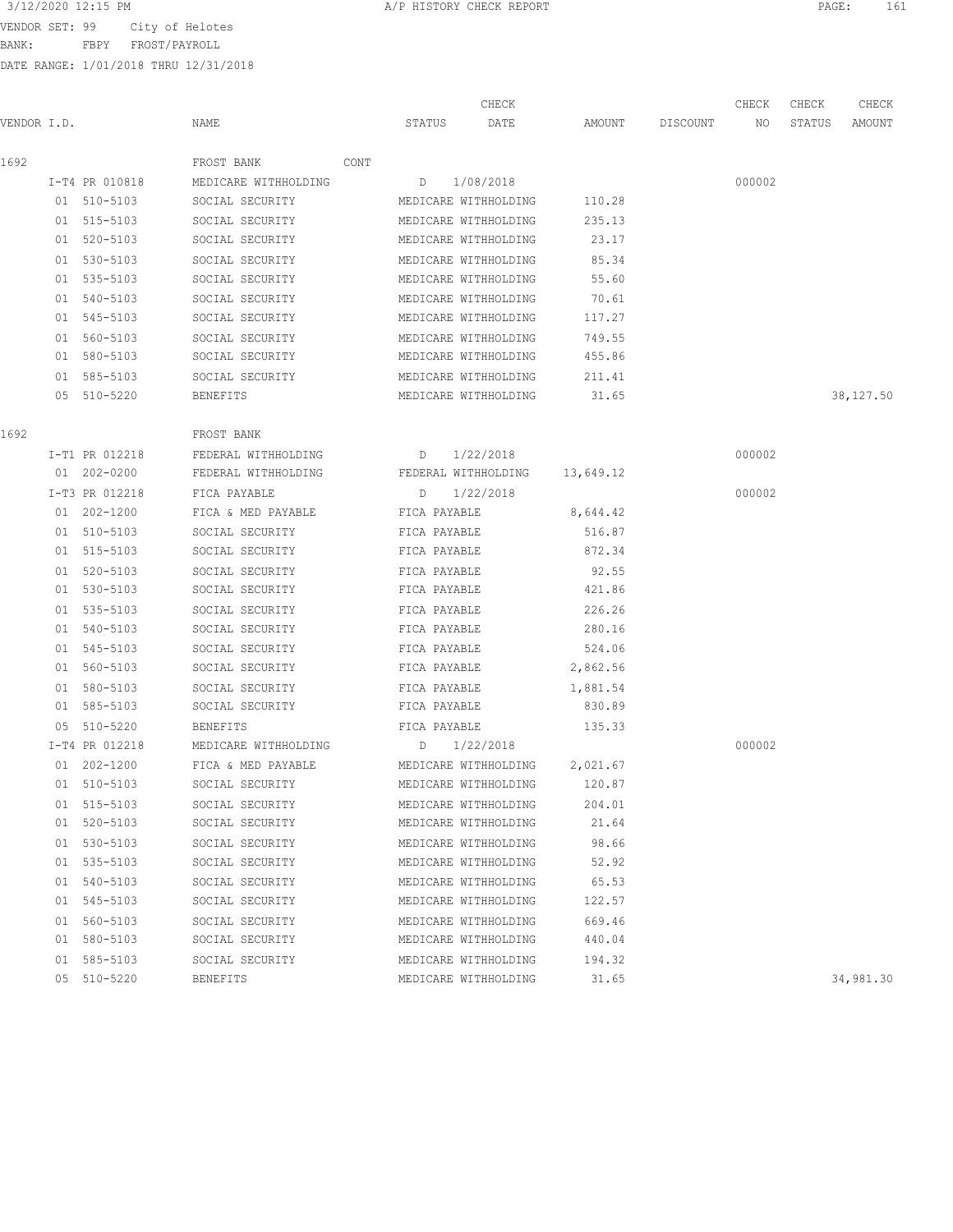BANK: FBPY FROST/PAYROLL

| VENDOR I.D. |                               | NAME                                            | STATUS       | CHECK<br>DATE                    | AMOUNT   | DISCOUNT | CHECK<br>NO | CHECK<br>STATUS | CHECK<br>AMOUNT |
|-------------|-------------------------------|-------------------------------------------------|--------------|----------------------------------|----------|----------|-------------|-----------------|-----------------|
| 1692        |                               |                                                 |              |                                  |          |          |             |                 |                 |
|             |                               | FROST BANK                                      |              |                                  |          |          |             |                 |                 |
|             | I-T1 PR 010518<br>01 202-0200 | FEDERAL WITHHOLDING<br>D<br>FEDERAL WITHHOLDING |              | 2/05/2018<br>FEDERAL WITHHOLDING | 9,575.47 |          | 000002      |                 |                 |
|             | I-T3 PR 010518                | FICA PAYABLE                                    | D            | 2/05/2018                        |          |          | 000002      |                 |                 |
|             | 01 202-1200                   | FICA & MED PAYABLE                              | FICA PAYABLE |                                  | 7,894.88 |          |             |                 |                 |
|             |                               |                                                 |              |                                  |          |          |             |                 |                 |
|             | 01 510-5103                   | SOCIAL SECURITY                                 | FICA PAYABLE |                                  | 478.69   |          |             |                 |                 |
|             | 01 515-5103                   | SOCIAL SECURITY                                 | FICA PAYABLE |                                  | 786.89   |          |             |                 |                 |
|             | 01 520-5103                   | SOCIAL SECURITY                                 | FICA PAYABLE |                                  | 92.55    |          |             |                 |                 |
|             | 01 530-5103                   | SOCIAL SECURITY                                 | FICA PAYABLE |                                  | 394.14   |          |             |                 |                 |
|             | 01 535-5103                   | SOCIAL SECURITY                                 | FICA PAYABLE |                                  | 226.26   |          |             |                 |                 |
|             | 01 540-5103                   | SOCIAL SECURITY                                 | FICA PAYABLE |                                  | 317.91   |          |             |                 |                 |
|             | 01 545-5103                   | SOCIAL SECURITY                                 | FICA PAYABLE |                                  | 523.65   |          |             |                 |                 |
|             | 01 560-5103                   | SOCIAL SECURITY                                 | FICA PAYABLE |                                  | 2,585.39 |          |             |                 |                 |
|             | 01 580-5103                   | SOCIAL SECURITY                                 | FICA PAYABLE |                                  | 1,658.90 |          |             |                 |                 |
|             | 01 585-5103                   | SOCIAL SECURITY                                 | FICA PAYABLE |                                  | 695.17   |          |             |                 |                 |
|             | 05 510-5220                   | <b>BENEFITS</b>                                 | FICA PAYABLE |                                  | 135.33   |          |             |                 |                 |
|             | I-T4 PR 010518                | MEDICARE WITHHOLDING                            | D            | 2/05/2018                        |          |          | 000002      |                 |                 |
|             | 01 202-1200                   | FICA & MED PAYABLE                              |              | MEDICARE WITHHOLDING             | 1,846.39 |          |             |                 |                 |
|             | 01 510-5103                   | SOCIAL SECURITY                                 |              | MEDICARE WITHHOLDING             | 111.95   |          |             |                 |                 |
|             | 01 515-5103                   | SOCIAL SECURITY                                 |              | MEDICARE WITHHOLDING             | 184.04   |          |             |                 |                 |
|             | 01 520-5103                   | SOCIAL SECURITY                                 |              | MEDICARE WITHHOLDING             | 21.64    |          |             |                 |                 |
|             | 01 530-5103                   | SOCIAL SECURITY                                 |              | MEDICARE WITHHOLDING             | 92.18    |          |             |                 |                 |
|             | 01 535-5103                   | SOCIAL SECURITY                                 |              | MEDICARE WITHHOLDING             | 52.92    |          |             |                 |                 |
|             | 01 540-5103                   | SOCIAL SECURITY                                 |              | MEDICARE WITHHOLDING             | 74.35    |          |             |                 |                 |
|             | 01 545-5103                   | SOCIAL SECURITY                                 |              | MEDICARE WITHHOLDING             | 122.47   |          |             |                 |                 |
|             | 01 560-5103                   | SOCIAL SECURITY                                 |              | MEDICARE WITHHOLDING             | 604.65   |          |             |                 |                 |
|             | 01 580-5103                   | SOCIAL SECURITY                                 |              | MEDICARE WITHHOLDING             | 387.97   |          |             |                 |                 |
|             | 01 585-5103                   | SOCIAL SECURITY                                 |              | MEDICARE WITHHOLDING             | 162.57   |          |             |                 |                 |
|             | 05 510-5220                   | BENEFITS                                        |              | MEDICARE WITHHOLDING             | 31.65    |          |             |                 | 29,058.01       |
| 1692        |                               | FROST BANK                                      |              |                                  |          |          |             |                 |                 |
|             | I-T1 PR 021618                | FEDERAL WITHHOLDING                             |              | D 2/16/2018                      |          |          | 000002      |                 |                 |
|             | 01 202-0200                   | FEDERAL WITHHOLDING FEDERAL WITHHOLDING         |              |                                  | 9,514.17 |          |             |                 |                 |
|             | I-T3 PR 021618                | FICA PAYABLE                                    |              | D 2/16/2018                      |          |          | 000002      |                 |                 |
|             | 01 202-1200                   | FICA & MED PAYABLE                              |              | FICA PAYABLE                     | 7,937.11 |          |             |                 |                 |
|             | 01 510-5103                   | SOCIAL SECURITY FICA PAYABLE                    |              |                                  | 476.18   |          |             |                 |                 |
|             | 01 515-5103                   | SOCIAL SECURITY FICA PAYABLE                    |              |                                  | 792.82   |          |             |                 |                 |
|             | 01 520-5103                   | SOCIAL SECURITY                                 |              | FICA PAYABLE                     | 92.55    |          |             |                 |                 |
|             | 01 530-5103                   | SOCIAL SECURITY                                 | FICA PAYABLE |                                  | 402.04   |          |             |                 |                 |
|             | 01 535-5103                   | SOCIAL SECURITY                                 | FICA PAYABLE |                                  | 226.26   |          |             |                 |                 |
|             | 01 540-5103                   | SOCIAL SECURITY                                 | FICA PAYABLE |                                  | 257.40   |          |             |                 |                 |
|             | 01 545-5103                   | SOCIAL SECURITY                                 | FICA PAYABLE |                                  | 557.67   |          |             |                 |                 |
|             | 01 560-5103                   | SOCIAL SECURITY                                 | FICA PAYABLE |                                  | 2,692.70 |          |             |                 |                 |
|             | 01 580-5103                   | SOCIAL SECURITY                                 | FICA PAYABLE |                                  | 1,646.73 |          |             |                 |                 |
|             | 01 585-5103                   | SOCIAL SECURITY                                 | FICA PAYABLE |                                  | 657.43   |          |             |                 |                 |
|             |                               |                                                 |              |                                  |          |          |             |                 |                 |
|             | 05 510-5220<br>I-T4 PR 021618 | BENEFITS<br>MEDICARE WITHHOLDING                |              | FICA PAYABLE<br>$D = 2/16/2018$  | 135.33   |          | 000002      |                 |                 |
|             |                               |                                                 |              |                                  |          |          |             |                 |                 |
|             | 01 202-1200                   | FICA & MED PAYABLE                              |              | MEDICARE WITHHOLDING 1,856.27    |          |          |             |                 |                 |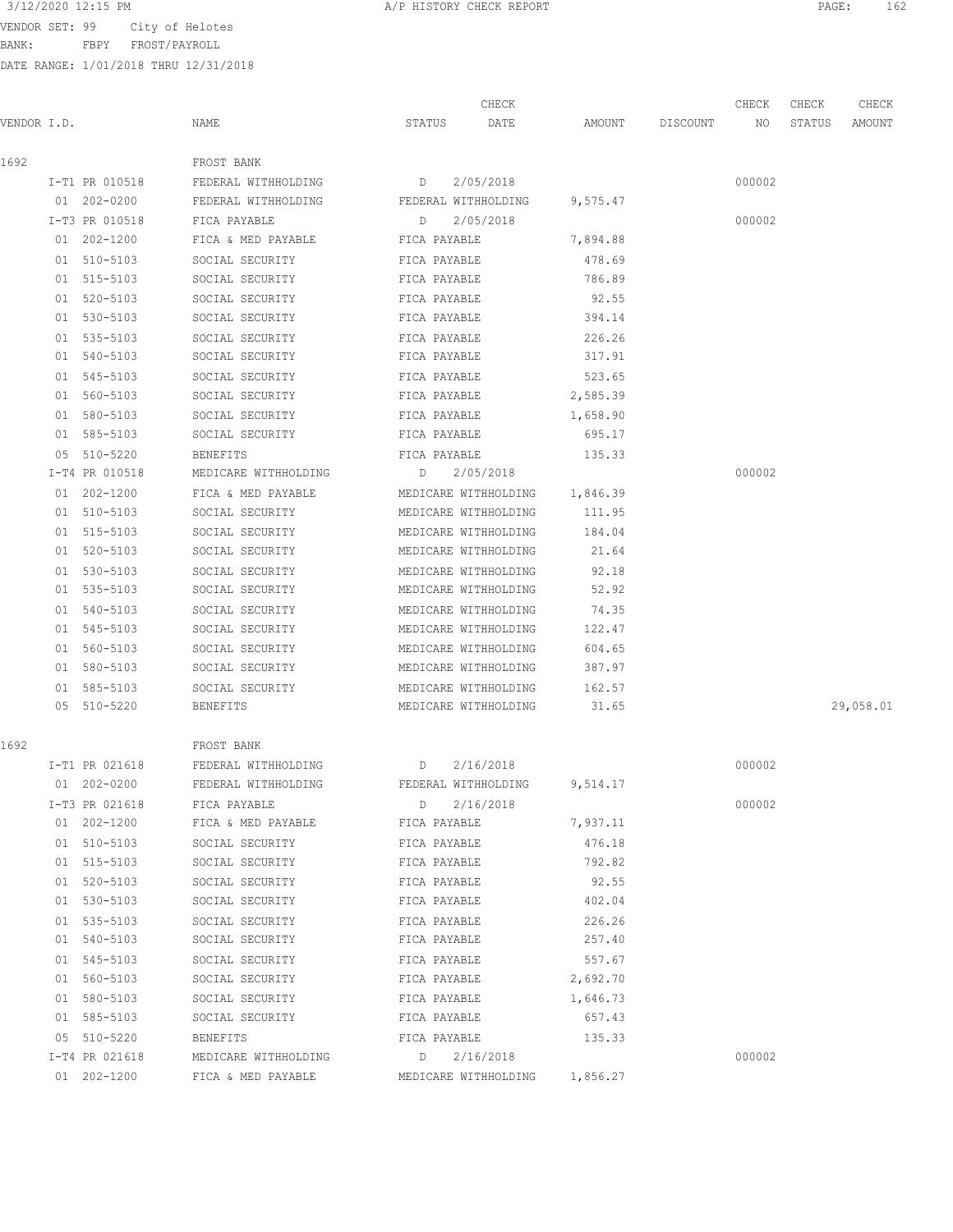BANK: FBPY FROST/PAYROLL

| 3/12/2020 12:15 PM | A/P HISTORY CHECK REPORT | PAGE<br>エロコ |
|--------------------|--------------------------|-------------|
|--------------------|--------------------------|-------------|

|             |                |                      |      |                     | CHECK                       |           |          | CHECK  | CHECK  | CHECK     |
|-------------|----------------|----------------------|------|---------------------|-----------------------------|-----------|----------|--------|--------|-----------|
| VENDOR I.D. |                | NAME                 |      | STATUS              | DATE                        | AMOUNT    | DISCOUNT | NO     | STATUS | AMOUNT    |
| 1692        |                | FROST BANK           | CONT |                     |                             |           |          |        |        |           |
|             | I-T4 PR 021618 | MEDICARE WITHHOLDING |      | D 2/16/2018         |                             |           |          | 000002 |        |           |
|             | 01 510-5103    | SOCIAL SECURITY      |      |                     | MEDICARE WITHHOLDING        | 111.37    |          |        |        |           |
|             | 01 515-5103    | SOCIAL SECURITY      |      |                     | MEDICARE WITHHOLDING        | 185.43    |          |        |        |           |
|             | 01 520-5103    | SOCIAL SECURITY      |      |                     | MEDICARE WITHHOLDING        | 21.64     |          |        |        |           |
|             | 01 530-5103    | SOCIAL SECURITY      |      |                     | MEDICARE WITHHOLDING        | 94.02     |          |        |        |           |
|             | 01 535-5103    | SOCIAL SECURITY      |      |                     | MEDICARE WITHHOLDING        | 52.92     |          |        |        |           |
|             | 01 540-5103    | SOCIAL SECURITY      |      |                     | MEDICARE WITHHOLDING        | 60.21     |          |        |        |           |
|             | 01 545-5103    | SOCIAL SECURITY      |      |                     | MEDICARE WITHHOLDING        | 130.42    |          |        |        |           |
|             | 01 560-5103    | SOCIAL SECURITY      |      |                     | MEDICARE WITHHOLDING        | 629.75    |          |        |        |           |
|             | 01 580-5103    | SOCIAL SECURITY      |      |                     | MEDICARE WITHHOLDING        | 385.10    |          |        |        |           |
|             | 01 585-5103    | SOCIAL SECURITY      |      |                     | MEDICARE WITHHOLDING        | 153.76    |          |        |        |           |
|             | 05 510-5220    | BENEFITS             |      |                     | MEDICARE WITHHOLDING        | 31.65     |          |        |        | 29,100.93 |
| 1692        |                | FROST BANK           |      |                     |                             |           |          |        |        |           |
|             | I-T1 PR 030518 | FEDERAL WITHHOLDING  |      | D                   | 3/05/2018                   |           |          | 000002 |        |           |
|             | 01 202-0200    | FEDERAL WITHHOLDING  |      | FEDERAL WITHHOLDING |                             | 11,879.39 |          |        |        |           |
|             | I-T3 PR 030518 | FICA PAYABLE         |      | D                   | 3/05/2018                   |           |          | 000002 |        |           |
|             | 01 202-1200    | FICA & MED PAYABLE   |      | FICA PAYABLE        |                             | 8,741.87  |          |        |        |           |
|             | 01 510-5103    | SOCIAL SECURITY      |      | FICA PAYABLE        |                             | 452.00    |          |        |        |           |
|             | 01 515-5103    | SOCIAL SECURITY      |      | FICA PAYABLE        |                             | 834.16    |          |        |        |           |
|             | 01 520-5103    | SOCIAL SECURITY      |      | FICA PAYABLE        |                             | 98.73     |          |        |        |           |
|             | 01 530-5103    | SOCIAL SECURITY      |      | FICA PAYABLE        |                             | 422.08    |          |        |        |           |
|             | 01 535-5103    | SOCIAL SECURITY      |      | FICA PAYABLE        |                             | 226.26    |          |        |        |           |
|             | 01 540-5103    | SOCIAL SECURITY      |      | FICA PAYABLE        |                             | 288.88    |          |        |        |           |
|             | 01 545-5103    | SOCIAL SECURITY      |      | FICA PAYABLE        |                             | 532.95    |          |        |        |           |
|             | 01 560-5103    | SOCIAL SECURITY      |      | FICA PAYABLE        |                             | 2,762.93  |          |        |        |           |
|             | 01 580-5103    | SOCIAL SECURITY      |      | FICA PAYABLE        |                             | 1,811.65  |          |        |        |           |
|             | 01 585-5103    | SOCIAL SECURITY      |      | FICA PAYABLE        |                             | 1,176.90  |          |        |        |           |
|             | 05 510-5220    | <b>BENEFITS</b>      |      | FICA PAYABLE        |                             | 135.33    |          |        |        |           |
|             | I-T4 PR 030518 | MEDICARE WITHHOLDING |      | D 3/05/2018         |                             |           |          | 000002 |        |           |
|             | 01 202-1200    | FICA & MED PAYABLE   |      |                     | MEDICARE WITHHOLDING        | 2,044.48  |          |        |        |           |
|             | 01 510-5103    | SOCIAL SECURITY      |      |                     | MEDICARE WITHHOLDING 105.71 |           |          |        |        |           |
|             | 01 515-5103    | SOCIAL SECURITY      |      |                     | MEDICARE WITHHOLDING        | 195.08    |          |        |        |           |
|             | 01 520-5103    | SOCIAL SECURITY      |      |                     | MEDICARE WITHHOLDING        | 23.09     |          |        |        |           |
|             | 01 530-5103    | SOCIAL SECURITY      |      |                     | MEDICARE WITHHOLDING        | 98.71     |          |        |        |           |
|             | 01 535-5103    | SOCIAL SECURITY      |      |                     | MEDICARE WITHHOLDING        | 52.92     |          |        |        |           |
|             | 01 540-5103    | SOCIAL SECURITY      |      |                     | MEDICARE WITHHOLDING        | 67.57     |          |        |        |           |
|             | 01 545-5103    | SOCIAL SECURITY      |      |                     | MEDICARE WITHHOLDING        | 124.64    |          |        |        |           |
|             | 01 560-5103    | SOCIAL SECURITY      |      |                     | MEDICARE WITHHOLDING        | 646.17    |          |        |        |           |
|             | 01 580-5103    | SOCIAL SECURITY      |      |                     | MEDICARE WITHHOLDING        | 423.69    |          |        |        |           |
|             | 01 585-5103    | SOCIAL SECURITY      |      |                     | MEDICARE WITHHOLDING        | 275.25    |          |        |        |           |
|             | 05 510-5220    | <b>BENEFITS</b>      |      |                     | MEDICARE WITHHOLDING        | 31.65     |          |        |        | 33,452.09 |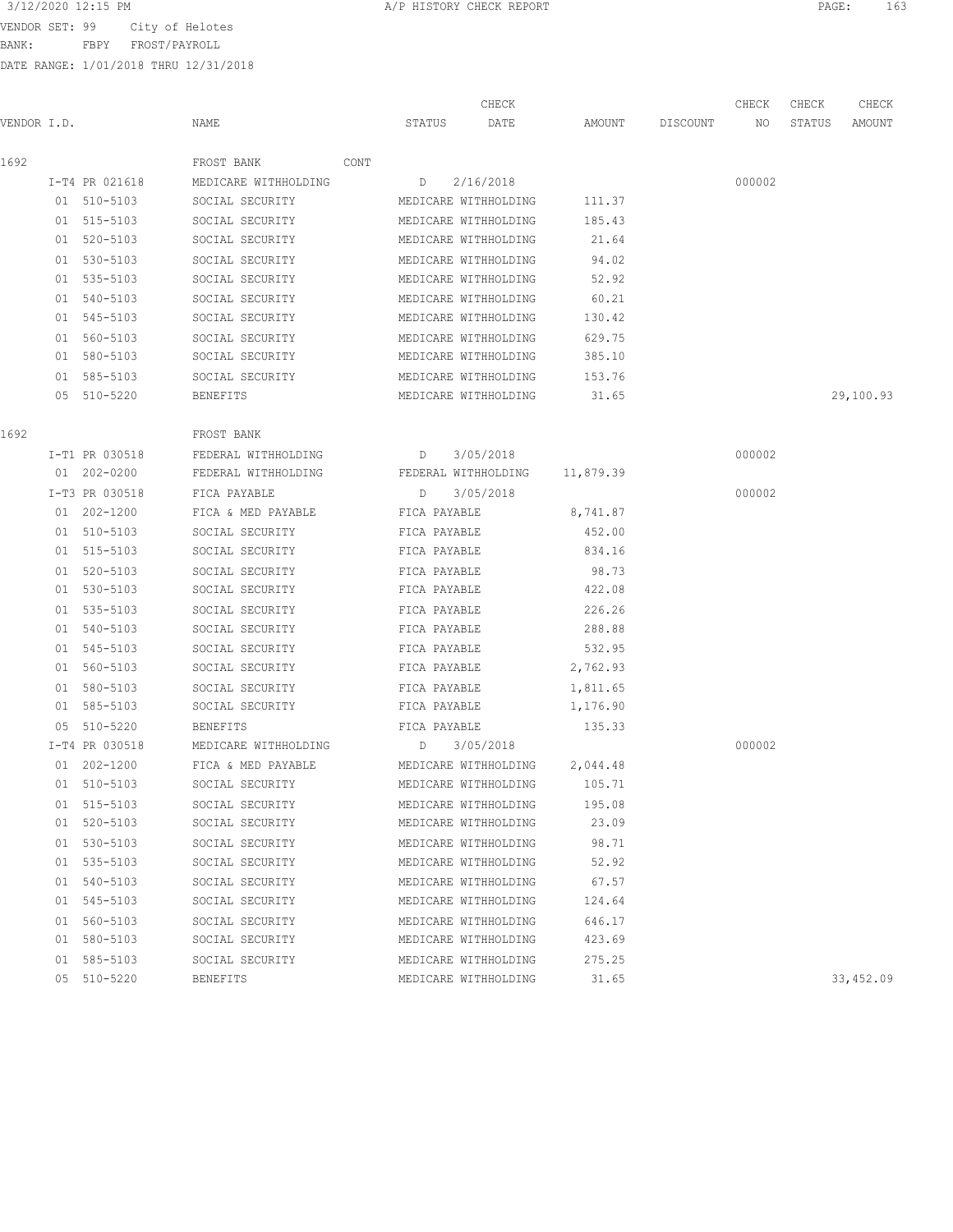BANK: FBPY FROST/PAYROLL

|             |                |                                 |                      | CHECK                |           |                 | CHECK  | CHECK  | CHECK     |
|-------------|----------------|---------------------------------|----------------------|----------------------|-----------|-----------------|--------|--------|-----------|
| VENDOR I.D. |                | NAME                            | STATUS               | DATE                 |           | AMOUNT DISCOUNT | NO     | STATUS | AMOUNT    |
| 1692        |                | FROST BANK                      |                      |                      |           |                 |        |        |           |
|             | I-T1 PR 031918 | FEDERAL WITHHOLDING             | D                    | 3/19/2018            |           |                 | 000002 |        |           |
|             | 01 202-0200    | FEDERAL WITHHOLDING             | FEDERAL WITHHOLDING  |                      | 11,174.64 |                 |        |        |           |
|             | I-T3 PR 031918 | FICA PAYABLE                    | D                    | 3/19/2018            |           |                 | 000002 |        |           |
|             | 01 202-1200    | FICA & MED PAYABLE              | FICA PAYABLE         |                      | 8,480.43  |                 |        |        |           |
|             | 01 510-5103    | SOCIAL SECURITY                 | FICA PAYABLE         |                      | 498.05    |                 |        |        |           |
|             | 01 515-5103    | SOCIAL SECURITY                 | FICA PAYABLE         |                      | 789.09    |                 |        |        |           |
|             | 01 520-5103    | SOCIAL SECURITY                 | FICA PAYABLE         |                      | 95.64     |                 |        |        |           |
|             | 01 530-5103    | SOCIAL SECURITY                 | FICA PAYABLE         |                      | 404.48    |                 |        |        |           |
|             | 01 535-5103    | SOCIAL SECURITY                 | FICA PAYABLE         |                      | 226.26    |                 |        |        |           |
|             | 01 540-5103    | SOCIAL SECURITY                 | FICA PAYABLE         |                      | 262.70    |                 |        |        |           |
|             | 01 545-5103    | SOCIAL SECURITY                 | FICA PAYABLE         |                      | 533.63    |                 |        |        |           |
|             | 01 560-5103    | SOCIAL SECURITY                 | FICA PAYABLE         |                      | 2,684.48  |                 |        |        |           |
|             | 01 580-5103    | SOCIAL SECURITY                 | FICA PAYABLE         |                      | 2,163.82  |                 |        |        |           |
|             | 01 585-5103    | SOCIAL SECURITY                 | FICA PAYABLE         |                      | 686.95    |                 |        |        |           |
|             | 05 510-5220    | <b>BENEFITS</b>                 | FICA PAYABLE         |                      | 135.33    |                 |        |        |           |
|             | I-T4 PR 031918 | MEDICARE WITHHOLDING            | D 3/19/2018          |                      |           |                 | 000002 |        |           |
|             | 01 202-1200    | FICA & MED PAYABLE              | MEDICARE WITHHOLDING |                      | 1,983.35  |                 |        |        |           |
|             | 01 510-5103    | SOCIAL SECURITY                 | MEDICARE WITHHOLDING |                      | 116.48    |                 |        |        |           |
|             | 01 515-5103    | SOCIAL SECURITY                 | MEDICARE WITHHOLDING |                      | 184.55    |                 |        |        |           |
|             | 01 520-5103    | SOCIAL SECURITY                 | MEDICARE WITHHOLDING |                      | 22.37     |                 |        |        |           |
|             | 01 530-5103    | SOCIAL SECURITY                 | MEDICARE WITHHOLDING |                      | 94.59     |                 |        |        |           |
|             | 01 535-5103    | SOCIAL SECURITY                 | MEDICARE WITHHOLDING |                      | 52.92     |                 |        |        |           |
|             | 01 540-5103    | SOCIAL SECURITY                 | MEDICARE WITHHOLDING |                      | 61.45     |                 |        |        |           |
|             | 01 545-5103    | SOCIAL SECURITY                 | MEDICARE WITHHOLDING |                      | 124.80    |                 |        |        |           |
|             | 01 560-5103    | SOCIAL SECURITY                 | MEDICARE WITHHOLDING |                      | 627.83    |                 |        |        |           |
|             | 01 580-5103    | SOCIAL SECURITY                 | MEDICARE WITHHOLDING |                      | 506.05    |                 |        |        |           |
|             | 01 585-5103    | SOCIAL SECURITY                 | MEDICARE WITHHOLDING |                      | 160.66    |                 |        |        |           |
|             | 05 510-5220    | BENEFITS                        | MEDICARE WITHHOLDING |                      | 31.65     |                 |        |        | 32,102.20 |
| 1692        |                | FROST BANK                      |                      |                      |           |                 |        |        |           |
|             | I-T1 PR 040218 | FEDERAL WITHHOLDING<br>$\Box$   |                      | 4/02/2018            |           |                 | 000002 |        |           |
|             | 01 202-0200    | FEDERAL WITHHOLDING             |                      | FEDERAL WITHHOLDING  | 11,947.98 |                 |        |        |           |
|             | I-T3 PR 040218 | FICA PAYABLE                    | $D \qquad \qquad$    | 4/02/2018            |           |                 | 000002 |        |           |
|             | 01 202-1200    | FICA & MED PAYABLE FICA PAYABLE |                      |                      | 8,931.81  |                 |        |        |           |
|             | 01 510-5103    | SOCIAL SECURITY                 | FICA PAYABLE         |                      | 481.59    |                 |        |        |           |
|             | 01 515-5103    | SOCIAL SECURITY                 | FICA PAYABLE         |                      | 964.46    |                 |        |        |           |
|             | 01 520-5103    | SOCIAL SECURITY                 | FICA PAYABLE         |                      | 95.64     |                 |        |        |           |
|             | 01 530-5103    | SOCIAL SECURITY                 | FICA PAYABLE         |                      | 446.78    |                 |        |        |           |
|             | 01 535-5103    | SOCIAL SECURITY                 | FICA PAYABLE         |                      | 239.28    |                 |        |        |           |
|             | 01 540-5103    | SOCIAL SECURITY                 | FICA PAYABLE         |                      | 291.03    |                 |        |        |           |
|             | 01 545-5103    | SOCIAL SECURITY                 | FICA PAYABLE         |                      | 540.68    |                 |        |        |           |
|             | 01 560-5103    | SOCIAL SECURITY                 | FICA PAYABLE         |                      | 3,222.57  |                 |        |        |           |
|             | 01 580-5103    | SOCIAL SECURITY                 | FICA PAYABLE         |                      | 1,807.48  |                 |        |        |           |
|             | 01 585-5103    | SOCIAL SECURITY FICA PAYABLE    |                      |                      | 706.97    |                 |        |        |           |
|             | 05 510-5220    | BENEFITS                        | FICA PAYABLE         |                      | 135.33    |                 |        |        |           |
|             | I-T4 PR 040218 | MEDICARE WITHHOLDING            | D 4/02/2018          |                      |           |                 | 000002 |        |           |
|             | 01 202-1200    | FICA & MED PAYABLE              |                      | MEDICARE WITHHOLDING | 2,088.91  |                 |        |        |           |
|             |                |                                 |                      |                      |           |                 |        |        |           |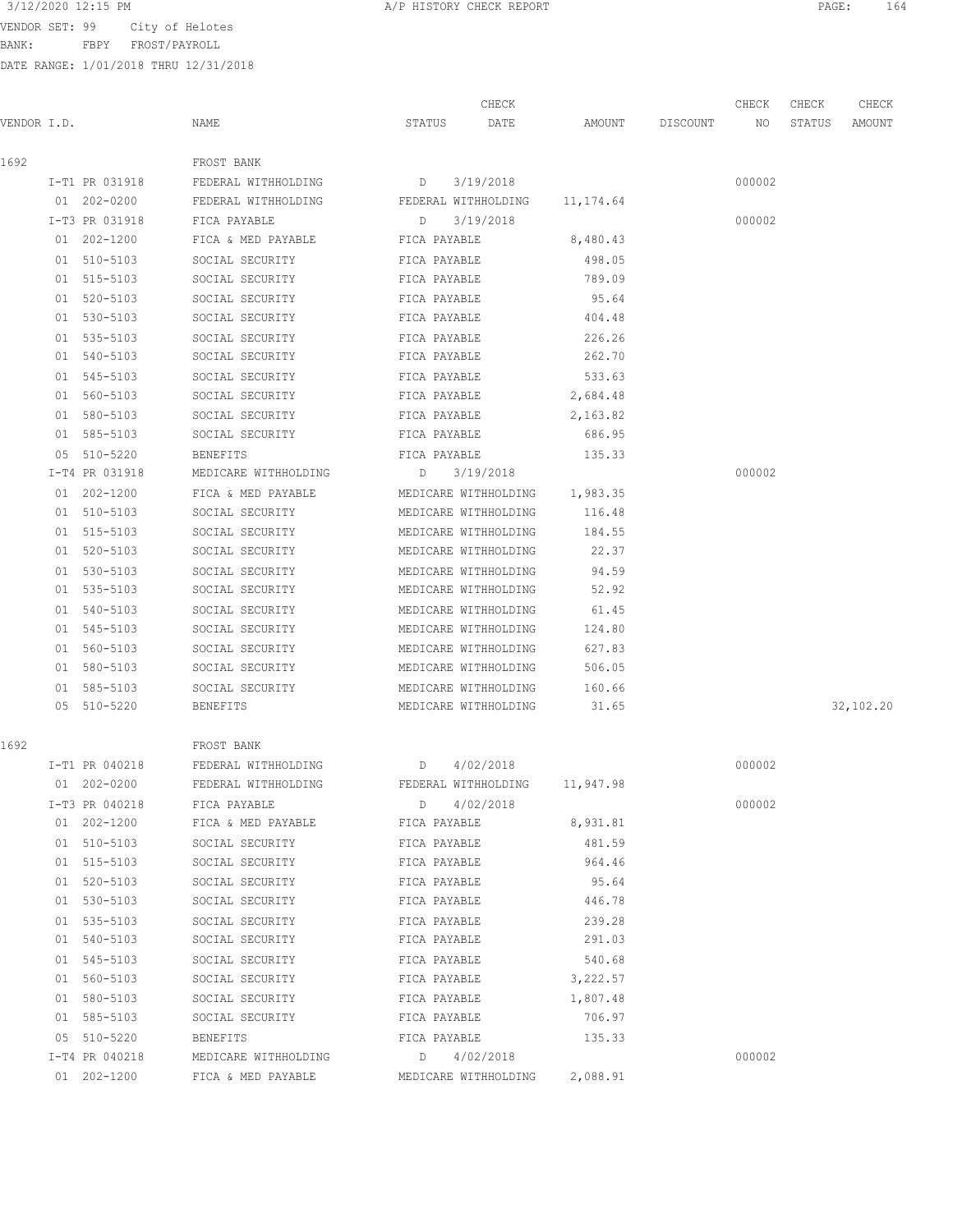BANK: FBPY FROST/PAYROLL

| 3/12/2020 12:15 PM | A/P HISTORY CHECK REPORT | PAGE<br>165 |
|--------------------|--------------------------|-------------|
|--------------------|--------------------------|-------------|

|             |                 |                      |                      | CHECK                |           |          | CHECK  | CHECK  | CHECK     |
|-------------|-----------------|----------------------|----------------------|----------------------|-----------|----------|--------|--------|-----------|
| VENDOR I.D. |                 | NAME                 | STATUS               | DATE                 | AMOUNT    | DISCOUNT | NO     | STATUS | AMOUNT    |
| 1692        |                 | FROST BANK<br>CONT   |                      |                      |           |          |        |        |           |
|             | I-T4 PR 040218  | MEDICARE WITHHOLDING | D                    | 4/02/2018            |           |          | 000002 |        |           |
|             | 01 510-5103     | SOCIAL SECURITY      |                      | MEDICARE WITHHOLDING | 112.64    |          |        |        |           |
|             | 01 515-5103     | SOCIAL SECURITY      |                      | MEDICARE WITHHOLDING | 225.56    |          |        |        |           |
|             | 01 520-5103     | SOCIAL SECURITY      |                      | MEDICARE WITHHOLDING | 22.37     |          |        |        |           |
|             | 01 530-5103     | SOCIAL SECURITY      |                      | MEDICARE WITHHOLDING | 104.48    |          |        |        |           |
|             | 01 535-5103     | SOCIAL SECURITY      |                      | MEDICARE WITHHOLDING | 55.96     |          |        |        |           |
|             | 01 540-5103     | SOCIAL SECURITY      |                      | MEDICARE WITHHOLDING | 68.07     |          |        |        |           |
|             | 01 545-5103     | SOCIAL SECURITY      |                      | MEDICARE WITHHOLDING | 126.45    |          |        |        |           |
|             | 01 560-5103     | SOCIAL SECURITY      | MEDICARE WITHHOLDING |                      | 753.68    |          |        |        |           |
|             | 01 580-5103     | SOCIAL SECURITY      | MEDICARE WITHHOLDING |                      | 422.71    |          |        |        |           |
|             | 01 585-5103     | SOCIAL SECURITY      | MEDICARE WITHHOLDING |                      | 165.34    |          |        |        |           |
|             | 05 510-5220     | BENEFITS             |                      | MEDICARE WITHHOLDING | 31.65     |          |        |        | 33,989.42 |
| 1692        |                 | FROST BANK           |                      |                      |           |          |        |        |           |
|             | I-T1 PR 041618  | FEDERAL WITHHOLDING  | D 4/16/2018          |                      |           |          | 000002 |        |           |
|             | 01 202-0200     | FEDERAL WITHHOLDING  | FEDERAL WITHHOLDING  |                      | 11,952.10 |          |        |        |           |
|             | I-T3 PR 041618  | FICA PAYABLE         | D                    | 4/16/2018            |           |          | 000002 |        |           |
|             | 01 202-1200     | FICA & MED PAYABLE   | FICA PAYABLE         |                      | 8,843.32  |          |        |        |           |
|             | 01 510-5103     | SOCIAL SECURITY      | FICA PAYABLE         |                      | 548.17    |          |        |        |           |
|             | 01 515-5103     | SOCIAL SECURITY      | FICA PAYABLE         |                      | 860.14    |          |        |        |           |
|             | 01 520-5103     | SOCIAL SECURITY      | FICA PAYABLE         |                      | 102.15    |          |        |        |           |
|             | 01 530-5103     | SOCIAL SECURITY      | FICA PAYABLE         |                      | 417.51    |          |        |        |           |
|             | 01 535-5103     | SOCIAL SECURITY      | FICA PAYABLE         |                      | 226.26    |          |        |        |           |
|             | 01 540-5103     | SOCIAL SECURITY      | FICA PAYABLE         |                      | 295.39    |          |        |        |           |
|             | 01 545-5103     | SOCIAL SECURITY      | FICA PAYABLE         |                      | 540.68    |          |        |        |           |
|             | 01 560-5103     | SOCIAL SECURITY      | FICA PAYABLE         |                      | 2,771.73  |          |        |        |           |
|             | 01 580-5103     | SOCIAL SECURITY      | FICA PAYABLE         |                      | 2,095.03  |          |        |        |           |
|             | 01 585-5103     | SOCIAL SECURITY      | FICA PAYABLE         |                      | 850.93    |          |        |        |           |
|             | 05 510-5220     | BENEFITS             | FICA PAYABLE         |                      | 135.33    |          |        |        |           |
|             | I-T4 PR 041618  | MEDICARE WITHHOLDING | D 4/16/2018          |                      |           |          | 000002 |        |           |
|             | $01 202 - 1200$ | FICA & MED PAYABLE   | MEDICARE WITHHOLDING |                      | 2,068.17  |          |        |        |           |
|             | 01 510-5103     | SOCIAL SECURITY      |                      | MEDICARE WITHHOLDING | 128.18    |          |        |        |           |
|             | 01 515-5103     | SOCIAL SECURITY      |                      | MEDICARE WITHHOLDING | 201.15    |          |        |        |           |
|             | 01 520-5103     | SOCIAL SECURITY      |                      | MEDICARE WITHHOLDING | 23.89     |          |        |        |           |
|             | 01 530-5103     | SOCIAL SECURITY      |                      | MEDICARE WITHHOLDING | 97.65     |          |        |        |           |
|             | 01 535-5103     | SOCIAL SECURITY      |                      | MEDICARE WITHHOLDING | 52.92     |          |        |        |           |
|             | 01 540-5103     | SOCIAL SECURITY      |                      | MEDICARE WITHHOLDING | 69.09     |          |        |        |           |
|             | 01 545-5103     | SOCIAL SECURITY      |                      | MEDICARE WITHHOLDING | 126.45    |          |        |        |           |
|             | 01 560-5103     | SOCIAL SECURITY      |                      | MEDICARE WITHHOLDING | 648.22    |          |        |        |           |
|             | 01 580-5103     | SOCIAL SECURITY      |                      | MEDICARE WITHHOLDING | 489.97    |          |        |        |           |
|             | 01 585-5103     | SOCIAL SECURITY      |                      | MEDICARE WITHHOLDING | 199.00    |          |        |        |           |
|             | 05 510-5220     | BENEFITS             |                      | MEDICARE WITHHOLDING | 31.65     |          |        |        | 33,775.08 |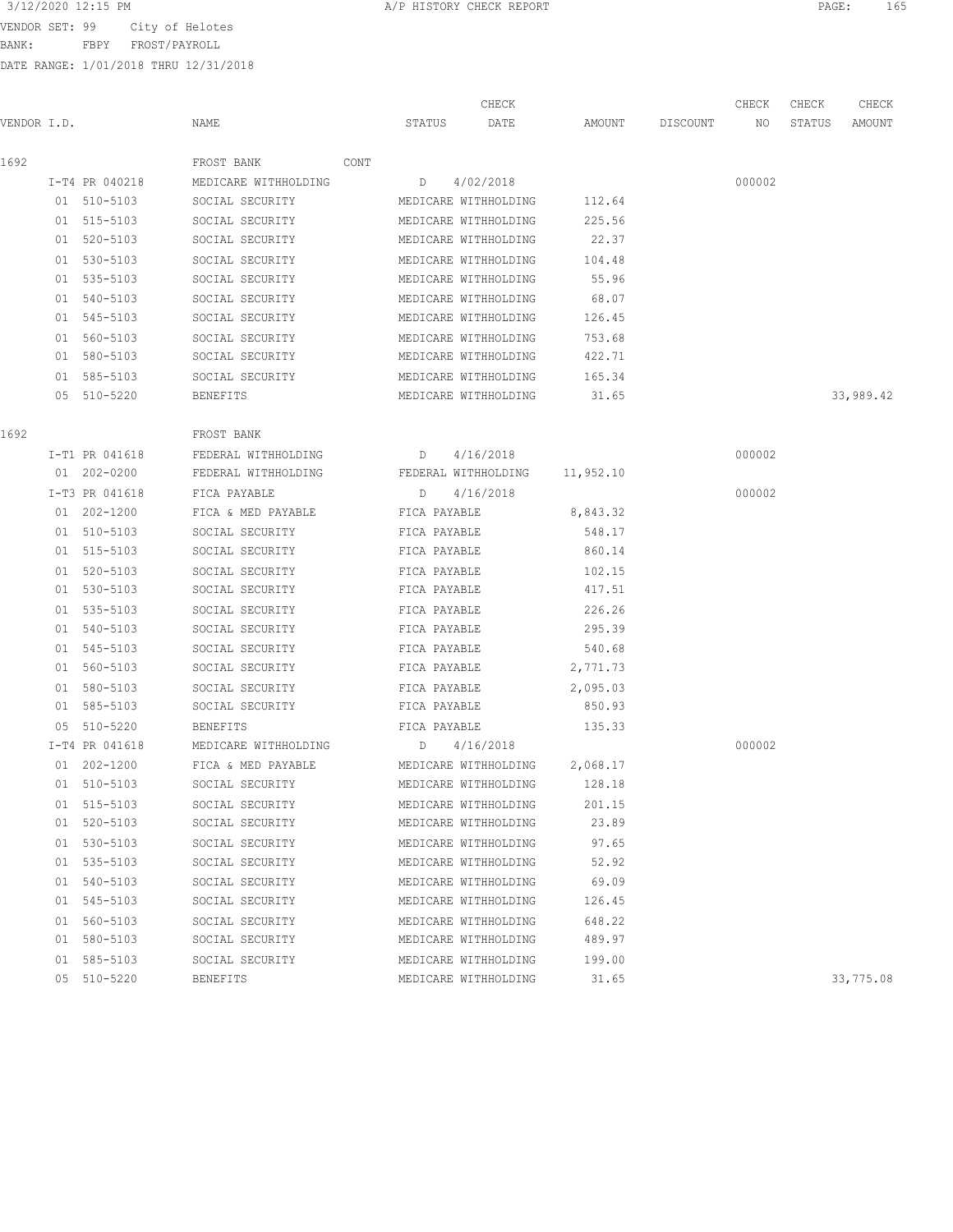VENDOR SET: 99 City of Helotes

BANK: FBPY FROST/PAYROLL

DATE RANGE: 1/01/2018 THRU 12/31/2018

CHECK CHECK CHECK CHECK

| VENDOR I.D. |                | NAME                                                  | STATUS |              | DATE                 | AMOUNT                        | DISCOUNT | NO     | STATUS | AMOUNT    |
|-------------|----------------|-------------------------------------------------------|--------|--------------|----------------------|-------------------------------|----------|--------|--------|-----------|
| 1692        |                | FROST BANK                                            |        |              |                      |                               |          |        |        |           |
|             |                | $D = 5/14/2018$<br>I-T1 PR 051418 FEDERAL WITHHOLDING |        |              |                      |                               |          | 000002 |        |           |
|             | 01 202-0200    | FEDERAL WITHHOLDING FEDERAL WITHHOLDING 11,035.98     |        |              |                      |                               |          |        |        |           |
|             | I-T3 PR 051418 | FICA PAYABLE                                          | D      |              | 5/14/2018            |                               |          | 000002 |        |           |
|             | 01 202-1200    | FICA & MED PAYABLE                                    |        | FICA PAYABLE |                      | 8,405.87                      |          |        |        |           |
|             | 01 510-5103    | SOCIAL SECURITY                                       |        | FICA PAYABLE |                      | 547.00                        |          |        |        |           |
|             | 01 515-5103    | SOCIAL SECURITY                                       |        | FICA PAYABLE |                      | 817.25                        |          |        |        |           |
|             | 01 520-5103    | SOCIAL SECURITY                                       |        | FICA PAYABLE |                      | 95.64                         |          |        |        |           |
|             | 01 530-5103    | SOCIAL SECURITY                                       |        | FICA PAYABLE |                      | 413.43                        |          |        |        |           |
|             | 01 535-5103    | SOCIAL SECURITY                                       |        | FICA PAYABLE |                      | 236.62                        |          |        |        |           |
|             | 01 540-5103    | SOCIAL SECURITY                                       |        | FICA PAYABLE |                      | 295.07                        |          |        |        |           |
|             | 01 545-5103    | SOCIAL SECURITY                                       |        | FICA PAYABLE |                      | 568.32                        |          |        |        |           |
|             | 01 560-5103    | SOCIAL SECURITY                                       |        | FICA PAYABLE |                      | 2,676.95                      |          |        |        |           |
|             | 01 580-5103    | SOCIAL SECURITY                                       |        | FICA PAYABLE |                      | 1,878.53                      |          |        |        |           |
|             | 01 585-5103    | FICA PAYABLE<br>SOCIAL SECURITY                       |        |              |                      | 741.73                        |          |        |        |           |
|             | 05 510-5220    | BENEFITS                                              |        | FICA PAYABLE |                      | 135.33                        |          |        |        |           |
|             | I-T4 PR 051418 | MEDICARE WITHHOLDING                                  |        | D 5/14/2018  |                      |                               |          | 000002 |        |           |
|             | 01 202-1200    | FICA & MED PAYABLE                                    |        |              |                      | MEDICARE WITHHOLDING 1,965.87 |          |        |        |           |
|             | 01 510-5103    | SOCIAL SECURITY                                       |        |              | MEDICARE WITHHOLDING | 127.92                        |          |        |        |           |
|             | 01 515-5103    | SOCIAL SECURITY                                       |        |              | MEDICARE WITHHOLDING | 191.13                        |          |        |        |           |
|             | 01 520-5103    | SOCIAL SECURITY                                       |        |              | MEDICARE WITHHOLDING | 22.37                         |          |        |        |           |
|             | 01 530-5103    | SOCIAL SECURITY                                       |        |              | MEDICARE WITHHOLDING | 96.69                         |          |        |        |           |
|             | 01 535-5103    | SOCIAL SECURITY                                       |        |              | MEDICARE WITHHOLDING | 55.34                         |          |        |        |           |
|             | 01 540-5103    | SOCIAL SECURITY                                       |        |              | MEDICARE WITHHOLDING | 69.01                         |          |        |        |           |
|             | 01 545-5103    | SOCIAL SECURITY                                       |        |              | MEDICARE WITHHOLDING | 132.91                        |          |        |        |           |
|             | 01 560-5103    | SOCIAL SECURITY                                       |        |              | MEDICARE WITHHOLDING | 626.07                        |          |        |        |           |
|             | 01 580-5103    | SOCIAL SECURITY                                       |        |              | MEDICARE WITHHOLDING | 439.32                        |          |        |        |           |
|             | 01 585-5103    | SOCIAL SECURITY                                       |        |              | MEDICARE WITHHOLDING | 173.46                        |          |        |        |           |
|             | 05 510-5220    | BENEFITS                                              |        |              | MEDICARE WITHHOLDING | 31.65                         |          |        |        | 31,779.46 |
| 1692        |                | FROST BANK                                            |        |              |                      |                               |          |        |        |           |
|             | I-T1 PR 052518 | FEDERAL WITHHOLDING                                   | D      |              | 5/25/2018            |                               |          | 000002 |        |           |
|             | 01 202-0200    | FEDERAL WITHHOLDING                                   |        |              |                      | FEDERAL WITHHOLDING 10,459.35 |          |        |        |           |
|             | I-T3 PR 052518 | FICA PAYABLE                                          | D      |              | 5/25/2018            |                               |          | 000002 |        |           |
|             | 01 202-1200    | FICA & MED PAYABLE                                    |        | FICA PAYABLE |                      | 8,256.75                      |          |        |        |           |
|             | 01 510-5103    | SOCIAL SECURITY                                       |        | FICA PAYABLE |                      | 477.76                        |          |        |        |           |
|             | 01 515-5103    | SOCIAL SECURITY                                       |        | FICA PAYABLE |                      | 797.99                        |          |        |        |           |
|             | 01 520-5103    | SOCIAL SECURITY                                       |        | FICA PAYABLE |                      | 95.64                         |          |        |        |           |
|             | 01 530-5103    | SOCIAL SECURITY                                       |        | FICA PAYABLE |                      | 412.86                        |          |        |        |           |
|             | 01 535-5103    | SOCIAL SECURITY                                       |        | FICA PAYABLE |                      | 226.26                        |          |        |        |           |
|             | 01 540-5103    | SOCIAL SECURITY                                       |        | FICA PAYABLE |                      | 295.07                        |          |        |        |           |
|             | 01 545-5103    | SOCIAL SECURITY                                       |        | FICA PAYABLE |                      | 553.18                        |          |        |        |           |
|             | 01 560-5103    | SOCIAL SECURITY                                       |        | FICA PAYABLE |                      | 2,603.99                      |          |        |        |           |
|             | 01 580-5103    | SOCIAL SECURITY                                       |        | FICA PAYABLE |                      | 1,950.32                      |          |        |        |           |
|             | 01 585-5103    | SOCIAL SECURITY                                       |        | FICA PAYABLE |                      | 695.98                        |          |        |        |           |
|             | 05 510-5220    | BENEFITS                                              |        | FICA PAYABLE |                      | 147.70                        |          |        |        |           |
|             | I-T4 PR 052518 | MEDICARE WITHHOLDING                                  |        | D 5/25/2018  |                      |                               |          | 000002 |        |           |

01 202-1200 FICA & MED PAYABLE MEDICARE WITHHOLDING 1,931.03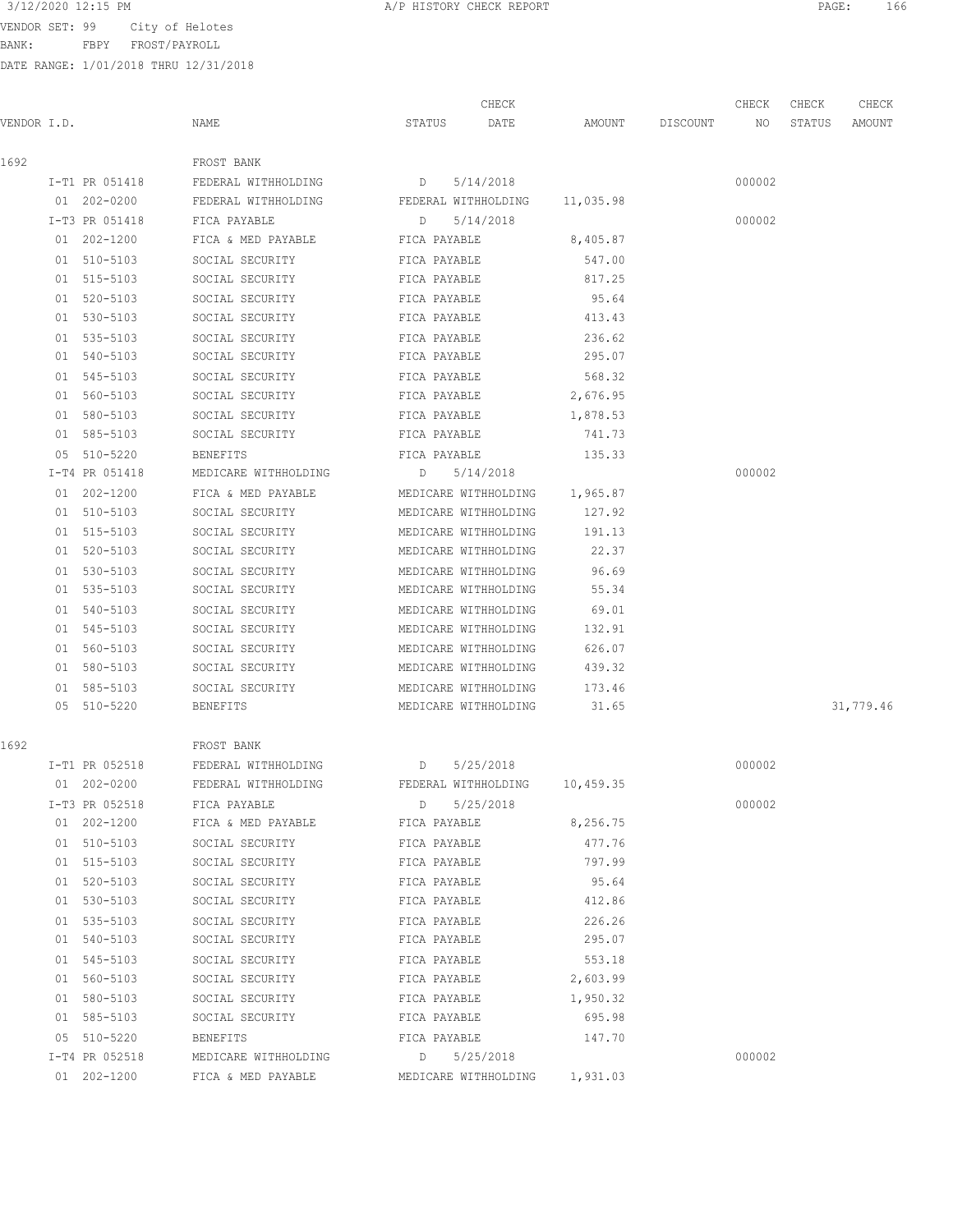VENDOR SET: 99 City of Helotes

BANK: FBPY FROST/PAYROLL

|                |                            | CHECK                          |          |          | CHECK  | CHECK  | CHECK     |
|----------------|----------------------------|--------------------------------|----------|----------|--------|--------|-----------|
| VENDOR I.D.    | NAME                       | DATE<br>STATUS                 | AMOUNT   | DISCOUNT | NO     | STATUS | AMOUNT    |
| 1692           | FROST BANK<br>CONT         |                                |          |          |        |        |           |
| I-T4 PR 052518 | MEDICARE WITHHOLDING       | 5/25/2018<br>D                 |          |          | 000002 |        |           |
| 01 510-5103    | SOCIAL SECURITY            | MEDICARE WITHHOLDING           | 111.74   |          |        |        |           |
| 01 515-5103    | SOCIAL SECURITY            | MEDICARE WITHHOLDING           | 186.64   |          |        |        |           |
| 01 520-5103    | SOCIAL SECURITY            | MEDICARE WITHHOLDING           | 22.37    |          |        |        |           |
| 01 530-5103    | SOCIAL SECURITY            | MEDICARE WITHHOLDING           | 96.55    |          |        |        |           |
| 01 535-5103    | SOCIAL SECURITY            | MEDICARE WITHHOLDING           | 52.92    |          |        |        |           |
| 01 540-5103    | SOCIAL SECURITY            | MEDICARE WITHHOLDING           | 69.01    |          |        |        |           |
| 01 545-5103    | SOCIAL SECURITY            | MEDICARE WITHHOLDING           | 129.38   |          |        |        |           |
| 01 560-5103    | SOCIAL SECURITY            | MEDICARE WITHHOLDING           | 609.00   |          |        |        |           |
| 01 580-5103    | SOCIAL SECURITY            | MEDICARE WITHHOLDING           | 456.10   |          |        |        |           |
| 01 585-5103    | SOCIAL SECURITY            | MEDICARE WITHHOLDING           | 162.78   |          |        |        |           |
| 05 510-5220    | <b>BENEFITS</b>            | MEDICARE WITHHOLDING           | 34.54    |          |        |        | 30,834.91 |
|                |                            |                                |          |          |        |        |           |
| 0003           | I C M A RETIREMENT CORP    |                                |          |          |        |        |           |
| I-ICMPR 010818 | RETIREMENT CONTRIBUTIONS   | 1/08/2018<br>D                 |          |          | 000003 |        |           |
| 01 202-1000    | RETIREMENT ICMA            | RETIREMENT CONTRIBUT 2,045.00  |          |          |        |        | 2,045.00  |
| 0003           | I C M A RETIREMENT CORP    |                                |          |          |        |        |           |
| I-ICMPR 012218 | RETIREMENT CONTRIBUTIONS   | D 1/22/2018                    |          |          | 000003 |        |           |
| 01 202-1000    | RETIREMENT ICMA            | RETIREMENT CONTRIBUT 2,045.00  |          |          |        |        | 2,045.00  |
|                |                            |                                |          |          |        |        |           |
| 0003           | I C M A RETIREMENT CORP    |                                |          |          |        |        |           |
| I-ICMPR 010518 | RETIREMENT CONTRIBUTIONS   | 2/05/2018<br>D                 |          |          | 000003 |        |           |
| 01 202-1000    | RETIREMENT ICMA            | RETIREMENT CONTRIBUT 2,045.00  |          |          |        |        | 2,045.00  |
| 0003           |                            |                                |          |          |        |        |           |
|                | I C M A RETIREMENT CORP    |                                |          |          |        |        |           |
| I-ICMPR 021618 | RETIREMENT CONTRIBUTIONS   | 2/16/2018<br>D                 |          |          | 000003 |        |           |
| 01 202-1000    | RETIREMENT ICMA            | RETIREMENT CONTRIBUT 2,045.00  |          |          |        |        | 2,045.00  |
| 0003           | I C M A RETIREMENT CORP    |                                |          |          |        |        |           |
| I-ICMPR 030518 | RETIREMENT CONTRIBUTIONS D | 3/05/2018                      |          |          | 000003 |        |           |
| 01 202-1000    | RETIREMENT ICMA            | RETIREMENT CONTRIBUT           | 2,095.00 |          |        |        | 2,095.00  |
| 0003           | I C M A RETIREMENT CORP    |                                |          |          |        |        |           |
| I-ICMPR 031918 | RETIREMENT CONTRIBUTIONS   | 3/19/2018<br>$D \qquad \qquad$ |          |          | 000003 |        |           |
| 01 202-1000    | RETIREMENT ICMA            | RETIREMENT CONTRIBUT 2,095.00  |          |          |        |        | 2,095.00  |
|                |                            |                                |          |          |        |        |           |
| 0003           | I C M A RETIREMENT CORP    |                                |          |          |        |        |           |
| I-ICMPR 040218 | RETIREMENT CONTRIBUTIONS   | 4/02/2018<br>D                 |          |          | 000003 |        |           |
| 01 202-1000    | RETIREMENT ICMA            | RETIREMENT CONTRIBUT 2,095.00  |          |          |        |        | 2,095.00  |
| 0003           | I C M A RETIREMENT CORP    |                                |          |          |        |        |           |
| I-ICMPR 041618 | RETIREMENT CONTRIBUTIONS   | D 4/16/2018                    |          |          | 000003 |        |           |
| 01 202-1000    | RETIREMENT ICMA            | RETIREMENT CONTRIBUT           | 2,095.00 |          |        |        | 2,095.00  |
|                |                            |                                |          |          |        |        |           |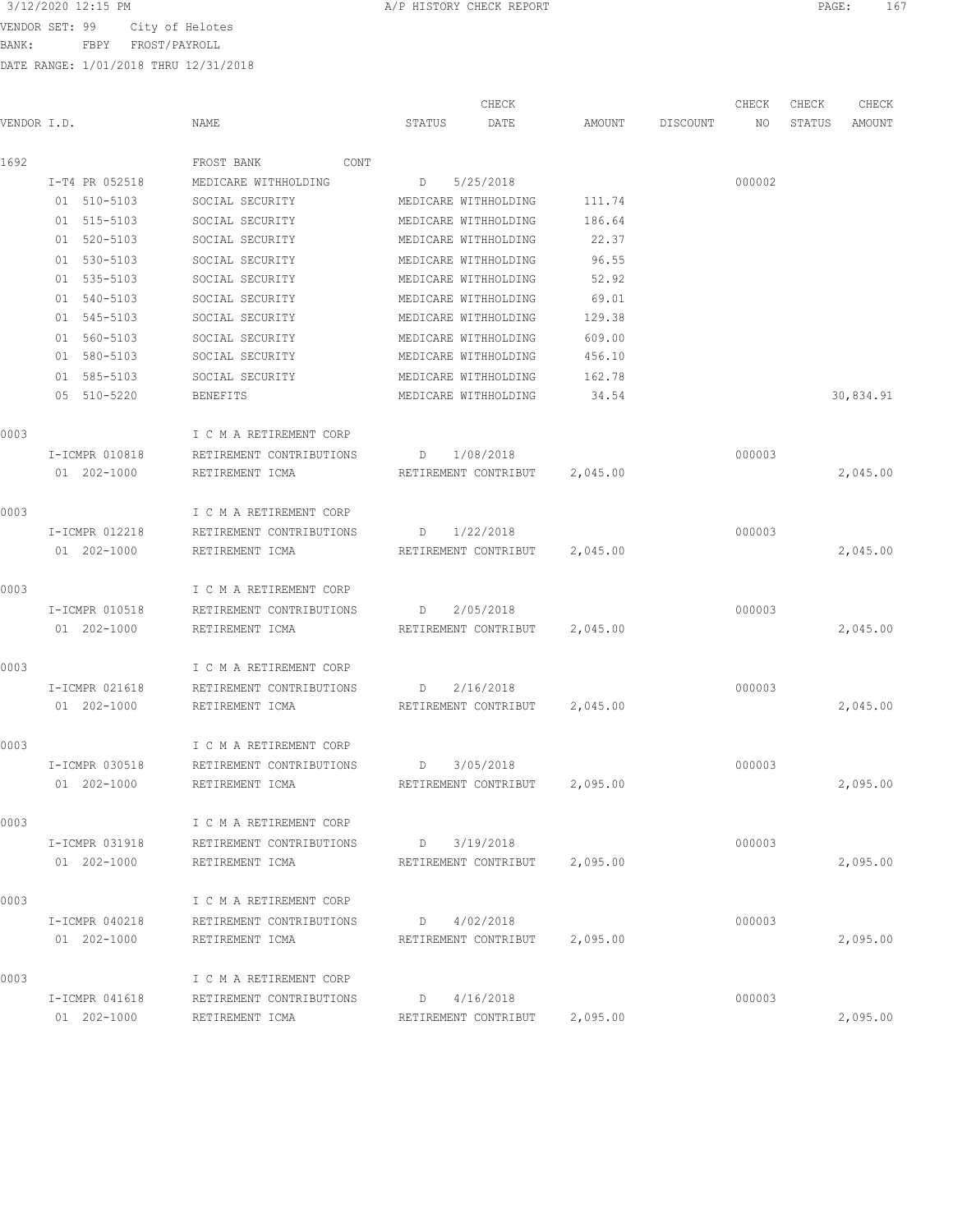VENDOR SET: 99 City of Helotes

BANK: FBPY FROST/PAYROLL

|  | A/P HISTORY CHECK REPORT |  |  |
|--|--------------------------|--|--|
|  |                          |  |  |

| VENDOR I.D. |                | NAME                           | CHECK<br>STATUS<br>DATE | AMOUNT   | DISCOUNT | CHECK<br>NO | CHECK<br>STATUS | CHECK<br>AMOUNT |
|-------------|----------------|--------------------------------|-------------------------|----------|----------|-------------|-----------------|-----------------|
| 0003        |                | I C M A RETIREMENT CORP        |                         |          |          |             |                 |                 |
|             | I-ICMPR 051418 | RETIREMENT CONTRIBUTIONS       | 5/14/2018<br>D          |          |          | 000003      |                 |                 |
|             | 01 202-1000    | RETIREMENT ICMA                | RETIREMENT CONTRIBUT    | 2,170.00 |          |             |                 | 2,170.00        |
| 0003        |                | I C M A RETIREMENT CORP        |                         |          |          |             |                 |                 |
|             | I-ICMPR 052518 | RETIREMENT CONTRIBUTIONS       | 5/25/2018<br>D          |          |          | 000003      |                 |                 |
|             | 01 202-1000    | RETIREMENT ICMA                | RETIREMENT CONTRIBUT    | 2,170.00 |          |             |                 | 2,170.00        |
| 0296        |                | OFFICE OF ATTY GENERAL         |                         |          |          |             |                 |                 |
|             | I-CS PR 043018 | CHILD SUPPORT                  | 4/30/2018<br>D          |          |          | 000003      |                 |                 |
|             | 01 202-0600    | CHILD SUPPORT LIABILITY        | CHILD SUPPORT           | 1,382.77 |          |             |                 | 1,382.77        |
| 0002        |                | TEXAS MUNICIPAL RETIREMENT SYS |                         |          |          |             |                 |                 |
|             | I-TMRPR 043018 | RETIREMENT CONTRIBUTIONS       | 4/30/2018<br>D          |          |          | 000004      |                 |                 |
|             | 01 202-0500    | RETIREMENT TMRS                | RETIREMENT CONTRIBUT    | 8,712.07 |          |             |                 |                 |
|             | 01 510-5104    | RETIREMENT                     | RETIREMENT CONTRIBUT    | 562.32   |          |             |                 |                 |
|             | 01 515-5104    | RETIREMENT                     | RETIREMENT CONTRIBUT    | 1,004.15 |          |             |                 |                 |
|             | 01 520-5104    | RETIREMENT                     | RETIREMENT CONTRIBUT    | 118.28   |          |             |                 |                 |
|             | 01 530-5104    | RETIREMENT                     | RETIREMENT CONTRIBUT    | 431.28   |          |             |                 |                 |
|             | 01 535-5104    | RETIREMENT                     | RETIREMENT CONTRIBUT    | 256.03   |          |             |                 |                 |
|             | 01 540-5104    | RETIREMENT                     | RETIREMENT CONTRIBUT    | 347.82   |          |             |                 |                 |
|             | 01 545-5104    | RETIREMENT                     | RETIREMENT CONTRIBUT    | 656.64   |          |             |                 |                 |
|             | 01 560-5104    | RETIREMENT                     | RETIREMENT CONTRIBUT    | 3,020.64 |          |             |                 |                 |
|             | 01 580-5104    | RETIREMENT                     | RETIREMENT CONTRIBUT    | 2,709.42 |          |             |                 |                 |
|             | 01 585-5104    | RETIREMENT                     | RETIREMENT CONTRIBUT    | 803.88   |          |             |                 |                 |
|             | 05 510-5220    | <b>BENEFITS</b>                | RETIREMENT CONTRIBUT    | 152.00   |          |             |                 | 18,774.53       |
| 0296        |                | OFFICE OF ATTY GENERAL         |                         |          |          |             |                 |                 |
|             | I-CS PR 010818 | CHILD SUPPORT                  | 1/08/2018<br>D          |          |          | 000004      |                 |                 |
|             | 01 202-0600    | CHILD SUPPORT LIABILITY        | CHILD SUPPORT           | 1,382.77 |          |             |                 | 1,382.77        |
| 0296        |                | OFFICE OF ATTY GENERAL         |                         |          |          |             |                 |                 |
|             | I-CS PR 012218 | CHILD SUPPORT                  | 1/22/2018<br>D          |          |          | 000004      |                 |                 |
|             | 01 202-0600    | CHILD SUPPORT LIABILITY        | CHILD SUPPORT           | 1,382.77 |          |             |                 | 1,382.77        |
| 0296        |                | OFFICE OF ATTY GENERAL         |                         |          |          |             |                 |                 |
|             | I-CS PR 010518 | CHILD SUPPORT                  | 2/05/2018<br>D          |          |          | 000004      |                 |                 |
|             | 01 202-0600    | CHILD SUPPORT LIABILITY        | CHILD SUPPORT           | 1,382.77 |          |             |                 | 1,382.77        |
| 0296        |                | OFFICE OF ATTY GENERAL         |                         |          |          |             |                 |                 |
|             | I-CS PR 021618 | CHILD SUPPORT                  | 2/16/2018<br>D          |          |          | 000004      |                 |                 |
|             | 01 202-0600    | CHILD SUPPORT LIABILITY        | CHILD SUPPORT           | 1,382.77 |          |             |                 | 1,382.77        |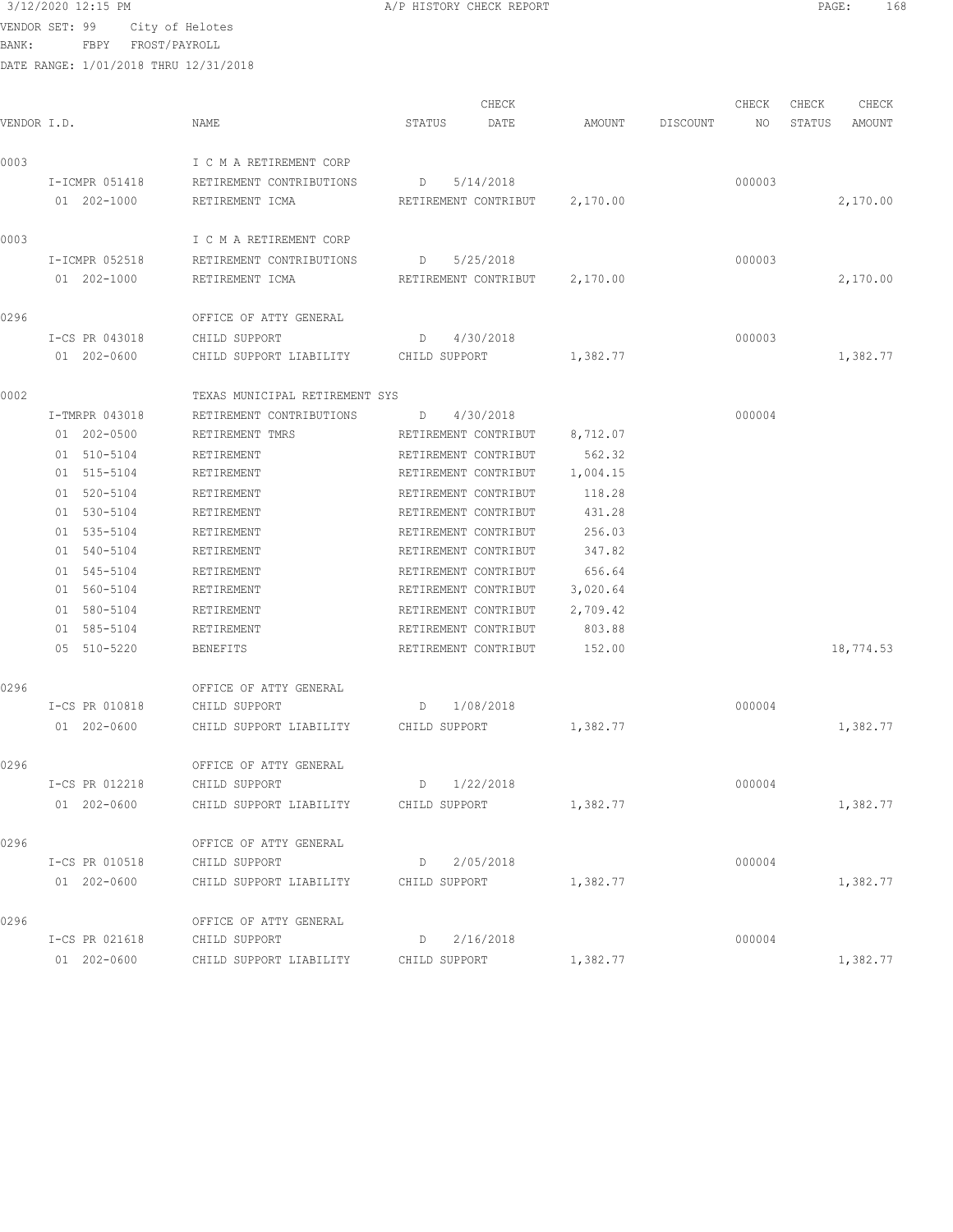VENDOR SET: 99 City of Helotes

BANK: FBPY FROST/PAYROLL

DATE RANGE: 1/01/2018 THRU 12/31/2018

| /P HISTORY CHECK REPORT |  |  |
|-------------------------|--|--|
|                         |  |  |

CHECK CHECK CHECK CHECK CHECK CHECK CHECK CHECK CHECK CHECK CHECK CHECK CHECK CHECK CHECK CHECK CHECK CHECK CHECK CHECK CHECK CHECK CHECK CHECK CHECK CHECK CHECK CHECK CHECK CHECK CHECK CHECK CHECK CHECK CHECK CHECK CHECK VENDOR I.D. NAME STATUS DATE AMOUNT DISCOUNT NO STATUS AMOUNT 0296 OFFICE OF ATTY GENERAL I-CS PR 030518 CHILD SUPPORT D 3/05/2018 000004 01 202-0600 CHILD SUPPORT LIABILITY CHILD SUPPORT 1,382.77 1,382.77 1,382.77 0296 OFFICE OF ATTY GENERAL I-CS PR 031918 CHILD SUPPORT D 3/19/2018 000004 01 202-0600 CHILD SUPPORT LIABILITY CHILD SUPPORT 1,382.77 1,382.77 1,382.77 0296 OFFICE OF ATTY GENERAL I-CS PR 040218 CHILD SUPPORT D 4/02/2018 000004 01 202-0600 CHILD SUPPORT LIABILITY CHILD SUPPORT 1,382.77 1,382.77 1,382.77 0296 OFFICE OF ATTY GENERAL I-CS PR 041618 CHILD SUPPORT D 4/16/2018 000004 01 202-0600 CHILD SUPPORT LIABILITY CHILD SUPPORT 1,382.77 1,382.77 1,382.77 0296 OFFICE OF ATTY GENERAL I-CS PR 051418 CHILD SUPPORT D 5/14/2018 000004 01 202-0600 CHILD SUPPORT LIABILITY CHILD SUPPORT 1,382.77 1,382.77 1,382.77 0296 **OFFICE OF ATTY GENERAL**  I-CS PR 052518 CHILD SUPPORT D 5/25/2018 000004 01 202-0600 CHILD SUPPORT LIABILITY CHILD SUPPORT 1,382.77 1,382.77 0002 TEXAS MUNICIPAL RETIREMENT SYS I-TMRPR 010818 RETIREMENT CONTRIBUTIONS D 1/08/2018 000005 01 202-0500 RETIREMENT TMRS RETIREMENT CONTRIBUT 8,865.62 01 510-5104 RETIREMENT RETIREMENT CONTRIBUT 580.57 01 515-5104 RETIREMENT RETIREMENT CONTRIBUT 1,160.14 01 520-5104 RETIREMENT RETIREMENT RETIREMENT CONTRIBUT 122.81 01 530-5104 RETIREMENT RETIREMENT CONTRIBUT 410.76 01 535-5104 RETIREMENT RETIREMENT CONTRIBUT 268.21 01 540-5104 RETIREMENT RETIREMENT CONTRIBUT 343.58 01 545-5104 RETIREMENT RETIREMENT CONTRIBUT 602.82 01 560-5104 RETIREMENT RETIREMENT CONTRIBUT 3,582.06 01 580-5104 RETIREMENT RETIREMENT RETIREMENT CONTRIBUT 2,032.97 01 585-5104 RETIREMENT RETIREMENT RETIREMENT CONTRIBUT 1,042.07 05 510-5220 BENEFITS RETIREMENT CONTRIBUT 152.87 19,164.48 0002 TEXAS MUNICIPAL RETIREMENT SYS I-TMRPR 012218 RETIREMENT CONTRIBUTIONS D 1/22/2018 000005 01 202-0500 RETIREMENT TMRS RETIREMENT CONTRIBUT 8,208.41 01 510-5104 RETIREMENT RETIREMENT CONTRIBUT 558.61 01 515-5104 RETIREMENT RETIREMENT CONTRIBUT 1,010.55 01 520-5104 RETIREMENT RETIREMENT RETIREMENT CONTRIBUT 115.49 01 530-5104 RETIREMENT RETIREMENT CONTRIBUT 410.88 01 535-5104 RETIREMENT RETIREMENT RETIREMENT CONTRIBUT 255.33 01 540-5104 RETIREMENT RETIREMENT CONTRIBUT 319.14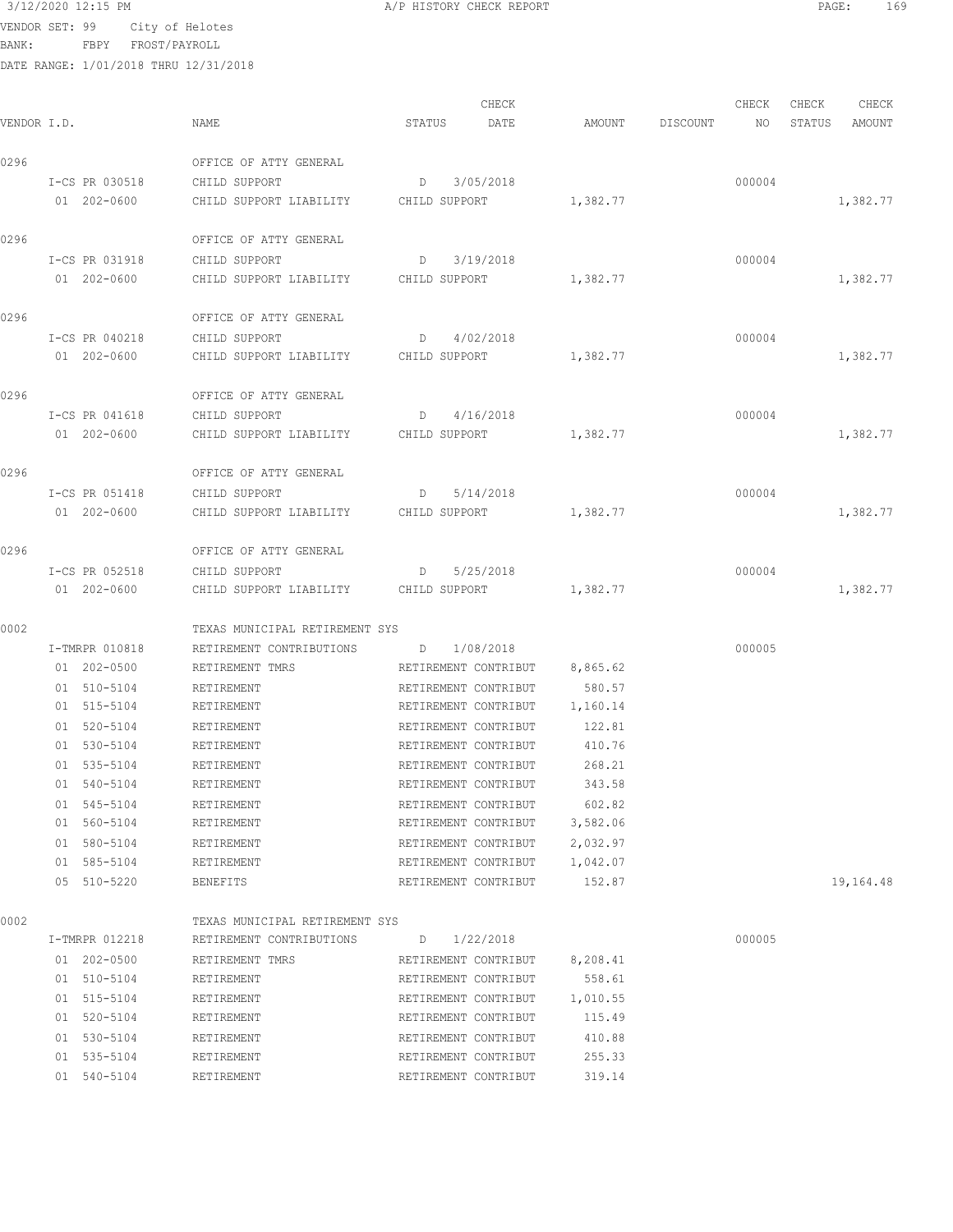BANK: FBPY FROST/PAYROLL

| VENDOR I.D. |    |                               | NAME                                   | STATUS | CHECK<br>DATE                                | AMOUNT               | DISCOUNT | CHECK<br>NO | CHECK<br>STATUS | CHECK<br>AMOUNT |
|-------------|----|-------------------------------|----------------------------------------|--------|----------------------------------------------|----------------------|----------|-------------|-----------------|-----------------|
| 0002        |    |                               | TEXAS MUNICIPAL RETIRECONT             |        |                                              |                      |          |             |                 |                 |
|             |    |                               |                                        |        |                                              |                      |          |             |                 |                 |
|             |    | I-TMRPR 012218<br>01 545-5104 | RETIREMENT CONTRIBUTIONS<br>RETIREMENT | D      | 1/22/2018<br>RETIREMENT CONTRIBUT            | 628.28               |          | 000005      |                 |                 |
|             |    |                               |                                        |        |                                              |                      |          |             |                 |                 |
|             |    | 01 560-5104<br>01 580-5104    | RETIREMENT<br>RETIREMENT               |        | RETIREMENT CONTRIBUT<br>RETIREMENT CONTRIBUT | 3,202.56<br>1,921.72 |          |             |                 |                 |
|             |    | 01 585-5104                   | RETIREMENT                             |        | RETIREMENT CONTRIBUT                         | 959.99               |          |             |                 |                 |
|             |    | 05 510-5220                   | <b>BENEFITS</b>                        |        | RETIREMENT CONTRIBUT                         | 152.87               |          |             |                 | 17,743.83       |
| 0002        |    |                               | TEXAS MUNICIPAL RETIREMENT SYS         |        |                                              |                      |          |             |                 |                 |
|             |    | I-TMRPR 010518                | RETIREMENT CONTRIBUTIONS               | D      | 2/05/2018                                    |                      |          | 000005      |                 |                 |
|             |    | 01 202-0500                   | RETIREMENT TMRS                        |        | RETIREMENT CONTRIBUT                         | 7,682.10             |          |             |                 |                 |
|             |    | 01 510-5104                   | RETIREMENT                             |        | RETIREMENT CONTRIBUT                         | 572.24               |          |             |                 |                 |
|             |    | 01 515-5104                   | RETIREMENT                             |        | RETIREMENT CONTRIBUT                         | 909.25               |          |             |                 |                 |
|             |    | 01 520-5104                   | RETIREMENT                             |        | RETIREMENT CONTRIBUT                         | 114.83               |          |             |                 |                 |
|             |    | 01 530-5104                   | RETIREMENT                             |        | RETIREMENT CONTRIBUT                         | 402.72               |          |             |                 |                 |
|             |    | $01 535 - 5104$               | RETIREMENT                             |        | RETIREMENT CONTRIBUT                         | 253.85               |          |             |                 |                 |
|             |    | 01 540-5104                   | RETIREMENT                             |        | RETIREMENT CONTRIBUT                         | 359.51               |          |             |                 |                 |
|             |    | 01 545-5104                   | RETIREMENT                             |        | RETIREMENT CONTRIBUT                         | 616.66               |          |             |                 |                 |
|             |    | 01 560-5104                   | RETIREMENT                             |        | RETIREMENT CONTRIBUT                         | 2,929.29             |          |             |                 |                 |
|             | 01 | 580-5104                      | RETIREMENT                             |        | RETIREMENT CONTRIBUT                         | 1,759.78             |          |             |                 |                 |
|             |    | 01 585-5104                   | RETIREMENT                             |        | RETIREMENT CONTRIBUT                         | 802.76               |          |             |                 |                 |
|             |    | 05 510-5220                   | <b>BENEFITS</b>                        |        | RETIREMENT CONTRIBUT                         | 152.00               |          |             |                 | 16,554.99       |
| 0002        |    |                               | TEXAS MUNICIPAL RETIREMENT SYS         |        |                                              |                      |          |             |                 |                 |
|             |    | I-TMRPR 021618                | RETIREMENT CONTRIBUTIONS               | D      | 2/16/2018                                    |                      |          | 000005      |                 |                 |
|             |    | 01 202-0500                   | RETIREMENT TMRS                        |        | RETIREMENT CONTRIBUT                         | 7,681.88             |          |             |                 |                 |
|             |    | 01 510-5104                   | RETIREMENT                             |        | RETIREMENT CONTRIBUT                         | 555.40               |          |             |                 |                 |
|             |    | 01 515-5104                   | RETIREMENT                             |        | RETIREMENT CONTRIBUT                         | 915.88               |          |             |                 |                 |
|             |    | 01 520-5104                   | RETIREMENT                             |        | RETIREMENT CONTRIBUT                         | 114.83               |          |             |                 |                 |
|             |    | 01 530-5104                   | RETIREMENT                             |        | RETIREMENT CONTRIBUT                         | 401.24               |          |             |                 |                 |
|             |    | 01 535-5104                   | RETIREMENT                             |        | RETIREMENT CONTRIBUT                         | 253.85               |          |             |                 |                 |
|             |    | 01 540-5104                   | RETIREMENT                             |        | RETIREMENT CONTRIBUT                         | 291.87               |          |             |                 |                 |
|             |    | 01 545-5104                   | RETIREMENT                             |        | RETIREMENT CONTRIBUT                         | 654.65               |          |             |                 |                 |
|             |    | 01 560-5104                   | RETIREMENT                             |        | RETIREMENT CONTRIBUT                         | 2,999.31             |          |             |                 |                 |
|             |    | 01 580-5104                   | RETIREMENT                             |        | RETIREMENT CONTRIBUT                         | 1,772.96             |          |             |                 |                 |
|             |    | 01 585-5104                   | RETIREMENT                             |        | RETIREMENT CONTRIBUT                         | 760.58               |          |             |                 |                 |
|             |    | 05 510-5220                   | BENEFITS                               |        | RETIREMENT CONTRIBUT                         | 152.00               |          |             |                 | 16,554.45       |
| 0002        |    |                               | TEXAS MUNICIPAL RETIREMENT SYS         |        |                                              |                      |          |             |                 |                 |
|             |    | I-TMRPR 030518                | RETIREMENT CONTRIBUTIONS               |        | $D$ 3/05/2018                                |                      |          | 000005      |                 |                 |
|             |    | 01 202-0500                   | RETIREMENT TMRS                        |        | RETIREMENT CONTRIBUT                         | 8,511.36             |          |             |                 |                 |
|             |    | 01 510-5104                   | RETIREMENT                             |        | RETIREMENT CONTRIBUT                         | 555.40               |          |             |                 |                 |
|             |    | 01 515-5104                   | RETIREMENT                             |        | RETIREMENT CONTRIBUT                         | 962.07               |          |             |                 |                 |
|             |    | 01 520-5104                   | RETIREMENT                             |        | RETIREMENT CONTRIBUT                         | 121.73               |          |             |                 |                 |
|             |    | 01 530-5104                   | RETIREMENT                             |        | RETIREMENT CONTRIBUT                         | 429.37               |          |             |                 |                 |
|             |    | 01 535-5104                   | RETIREMENT                             |        | RETIREMENT CONTRIBUT                         | 253.85               |          |             |                 |                 |
|             |    | 01 540-5104                   | RETIREMENT                             |        | RETIREMENT CONTRIBUT                         | 327.06               |          |             |                 |                 |
|             |    | 01 545-5104                   | RETIREMENT                             |        | RETIREMENT CONTRIBUT                         | 627.02               |          |             |                 |                 |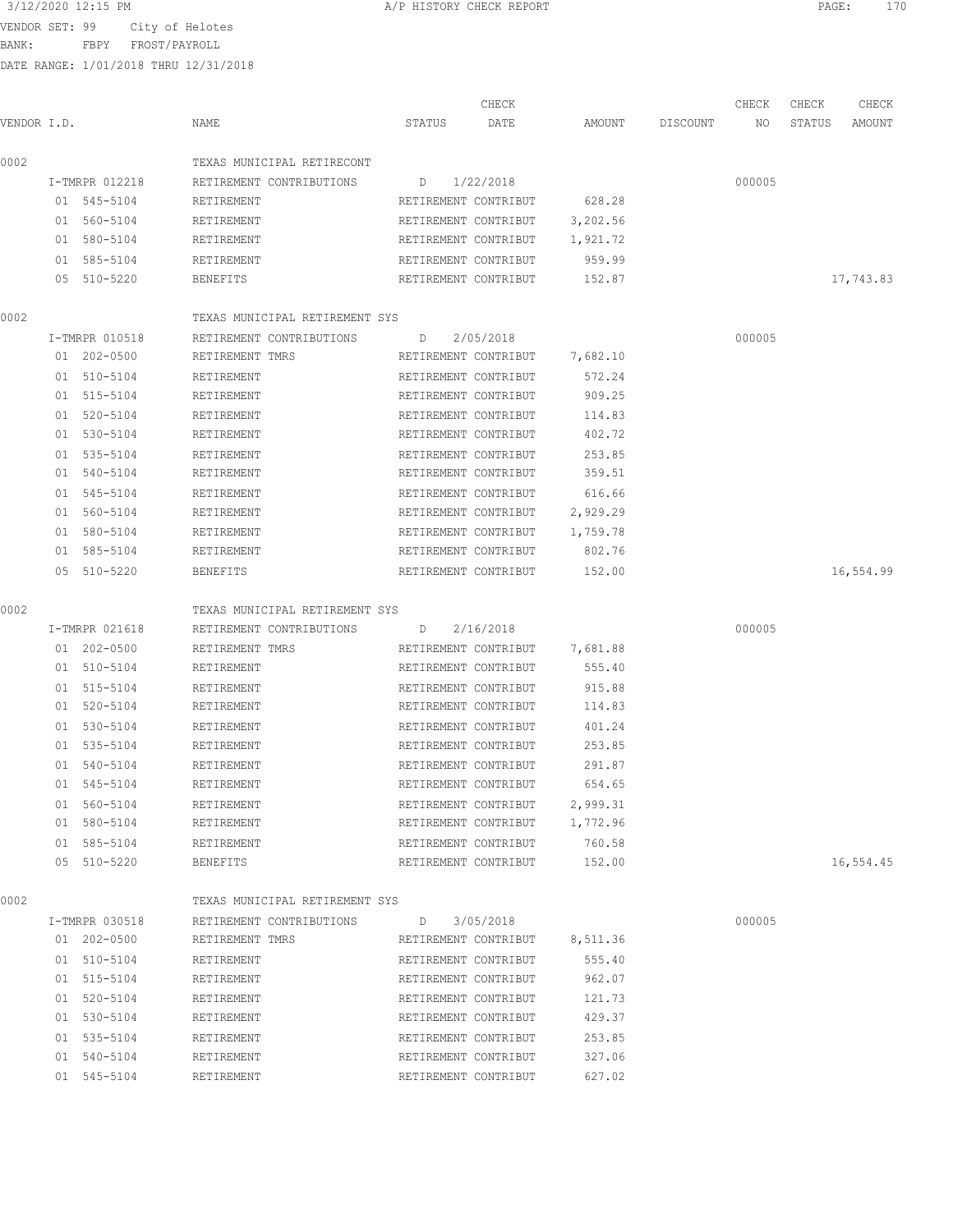VENDOR SET: 99 City of Helotes

BANK: FBPY FROST/PAYROLL

DATE RANGE: 1/01/2018 THRU 12/31/2018

|             |                            |                                                            | CHECK                                               |          |          | CHECK  | CHECK  | CHECK     |
|-------------|----------------------------|------------------------------------------------------------|-----------------------------------------------------|----------|----------|--------|--------|-----------|
| VENDOR I.D. |                            | NAME                                                       | STATUS<br>DATE                                      | AMOUNT   | DISCOUNT | NO.    | STATUS | AMOUNT    |
| 0002        |                            | TEXAS MUNICIPAL RETIRECONT                                 |                                                     |          |          |        |        |           |
|             | I-TMRPR 030518             | RETIREMENT CONTRIBUTIONS                                   | 3/05/2018<br>D                                      |          |          | 000005 |        |           |
|             | 01 560-5104                | RETIREMENT                                                 | RETIREMENT CONTRIBUT                                | 3,100.88 |          |        |        |           |
|             | 01 580-5104                | RETIREMENT                                                 | RETIREMENT CONTRIBUT                                | 1,959.98 |          |        |        |           |
|             | 01 585-5104                | RETIREMENT                                                 | RETIREMENT CONTRIBUT                                | 1,341.24 |          |        |        |           |
|             | 05 510-5220                | <b>BENEFITS</b>                                            | RETIREMENT CONTRIBUT                                | 152.00   |          |        |        | 18,341.96 |
| 0002        |                            | TEXAS MUNICIPAL RETIREMENT SYS                             |                                                     |          |          |        |        |           |
|             | I-TMRPR 031918             | RETIREMENT CONTRIBUTIONS                                   | 3/19/2018<br>D                                      |          |          | 000005 |        |           |
|             | 01 202-0500                | RETIREMENT TMRS                                            | RETIREMENT CONTRIBUT                                | 8,134.34 |          |        |        |           |
|             | 01 510-5104                | RETIREMENT                                                 | RETIREMENT CONTRIBUT                                | 555.40   |          |        |        |           |
|             | 01 515-5104                | RETIREMENT                                                 | RETIREMENT CONTRIBUT                                | 911.71   |          |        |        |           |
|             | 01 520-5104                | RETIREMENT                                                 | RETIREMENT CONTRIBUT                                | 118.28   |          |        |        |           |
|             | 01 530-5104                | RETIREMENT                                                 | RETIREMENT CONTRIBUT                                | 403.40   |          |        |        |           |
|             | 01 535-5104                | RETIREMENT                                                 | RETIREMENT CONTRIBUT                                | 253.85   |          |        |        |           |
|             | 01 540-5104                | RETIREMENT                                                 | RETIREMENT CONTRIBUT                                | 297.80   |          |        |        |           |
|             | 01 545-5104                | RETIREMENT                                                 | RETIREMENT CONTRIBUT                                | 627.79   |          |        |        |           |
|             | 01 560-5104                | RETIREMENT                                                 | RETIREMENT CONTRIBUT                                | 2,977.11 |          |        |        |           |
|             | 01 580-5104                | RETIREMENT                                                 | RETIREMENT CONTRIBUT                                | 2,307.42 |          |        |        |           |
|             | 01 585-5104                | RETIREMENT                                                 | RETIREMENT CONTRIBUT                                | 790.41   |          |        |        |           |
|             | 05 510-5220                | BENEFITS                                                   | RETIREMENT CONTRIBUT                                | 152.00   |          |        |        | 17,529.51 |
| 0002        |                            | TEXAS MUNICIPAL RETIREMENT SYS                             |                                                     |          |          |        |        |           |
|             | I-TMRPR 040218             | RETIREMENT CONTRIBUTIONS D                                 | 4/02/2018                                           |          |          | 000005 |        |           |
|             | 01 202-0500                | RETIREMENT TMRS                                            | RETIREMENT CONTRIBUT                                | 8,613.45 |          |        |        |           |
|             | 01 510-5104                | RETIREMENT                                                 | RETIREMENT CONTRIBUT                                | 580.42   |          |        |        |           |
|             | 01 515-5104                | RETIREMENT                                                 | RETIREMENT CONTRIBUT                                | 1,107.73 |          |        |        |           |
|             | 01 520-5104                | RETIREMENT                                                 | RETIREMENT CONTRIBUT                                | 118.28   |          |        |        |           |
|             | 01 530-5104                | RETIREMENT                                                 | RETIREMENT CONTRIBUT                                | 432.80   |          |        |        |           |
|             | 01 535-5104                | RETIREMENT                                                 | RETIREMENT CONTRIBUT                                | 268.41   |          |        |        |           |
|             | 01 540-5104                | RETIREMENT                                                 | RETIREMENT CONTRIBUT                                | 329.46   |          |        |        |           |
|             | 01 545-5104                | RETIREMENT                                                 | RETIREMENT CONTRIBUT                                | 635.67   |          |        |        |           |
|             | 01 560-5104                | RETIREMENT                                                 | RETIREMENT CONTRIBUT                                | 3,577.82 |          |        |        |           |
|             |                            |                                                            |                                                     |          |          |        |        |           |
|             | 01 580-5104<br>01 585-5104 | RETIREMENT<br>RETIREMENT                                   | RETIREMENT CONTRIBUT 1,933.16                       | 812.78   |          |        |        |           |
|             | 05 510-5220                | BENEFITS                                                   | RETIREMENT CONTRIBUT<br>RETIREMENT CONTRIBUT 152.00 |          |          |        |        | 18,561.98 |
|             |                            |                                                            |                                                     |          |          |        |        |           |
| 0002        | I-TMRPR 041618             | TEXAS MUNICIPAL RETIREMENT SYS<br>RETIREMENT CONTRIBUTIONS | $D = 4/16/2018$                                     |          |          | 000005 |        |           |
|             | 01 202-0500                | RETIREMENT TMRS                                            | RETIREMENT CONTRIBUT 8,444.81                       |          |          |        |        |           |
|             | 01 510-5104                | RETIREMENT                                                 | RETIREMENT CONTRIBUT                                | 569.59   |          |        |        |           |
|             | 01 515-5104                | RETIREMENT                                                 | RETIREMENT CONTRIBUT                                | 991.11   |          |        |        |           |
|             | 01 520-5104                | RETIREMENT                                                 | RETIREMENT CONTRIBUT                                | 125.56   |          |        |        |           |
|             | 01 530-5104                | RETIREMENT                                                 | RETIREMENT CONTRIBUT                                | 411.08   |          |        |        |           |
|             | 01 535-5104                | RETIREMENT                                                 | RETIREMENT CONTRIBUT                                | 253.85   |          |        |        |           |
|             | 01 540-5104                | RETIREMENT                                                 | RETIREMENT CONTRIBUT                                | 334.33   |          |        |        |           |
|             | 01 545-5104                | RETIREMENT                                                 | RETIREMENT CONTRIBUT                                | 635.66   |          |        |        |           |
|             |                            |                                                            |                                                     |          |          |        |        |           |

01 560-5104 RETIREMENT RETIREMENT RETIREMENT CONTRIBUT 3,098.90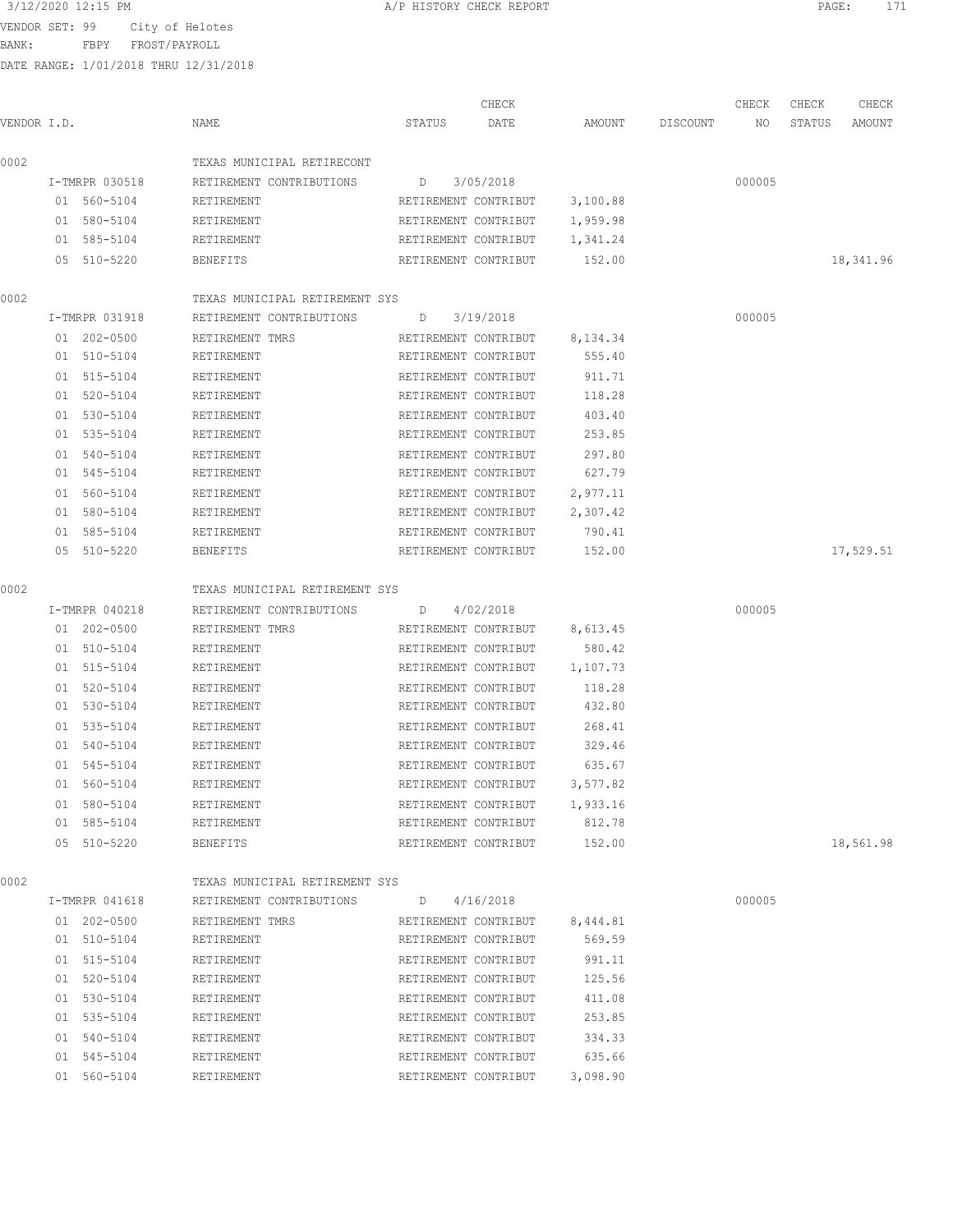BANK: FBPY FROST/PAYROLL

|             |                |                                |                   | CHECK                |          |          | CHECK  | CHECK  | CHECK     |
|-------------|----------------|--------------------------------|-------------------|----------------------|----------|----------|--------|--------|-----------|
| VENDOR I.D. |                | NAME                           | STATUS            | DATE                 | AMOUNT   | DISCOUNT | NO     | STATUS | AMOUNT    |
| 0002        |                | TEXAS MUNICIPAL RETIRECONT     |                   |                      |          |          |        |        |           |
|             | I-TMRPR 041618 | RETIREMENT CONTRIBUTIONS       | D                 | 4/16/2018            |          |          | 000005 |        |           |
|             | 01 580-5104    | RETIREMENT                     |                   | RETIREMENT CONTRIBUT | 2,207.94 |          |        |        |           |
|             | 01 585-5104    | RETIREMENT                     |                   | RETIREMENT CONTRIBUT | 973.69   |          |        |        |           |
|             | 05 510-5220    | BENEFITS                       |                   | RETIREMENT CONTRIBUT | 152.00   |          |        |        | 18,198.52 |
| 0002        |                | TEXAS MUNICIPAL RETIREMENT SYS |                   |                      |          |          |        |        |           |
|             | I-TMRPR 051418 | RETIREMENT CONTRIBUTIONS       | $D \qquad \qquad$ | 5/14/2018            |          |          | 000005 |        |           |
|             | 01 202-0500    | RETIREMENT TMRS                |                   | RETIREMENT CONTRIBUT | 7,988.23 |          |        |        |           |
|             | 01 510-5104    | RETIREMENT                     |                   | RETIREMENT CONTRIBUT | 562.32   |          |        |        |           |
|             | 01 515-5104    | RETIREMENT                     |                   | RETIREMENT CONTRIBUT | 943.19   |          |        |        |           |
|             | 01 520-5104    | RETIREMENT                     |                   | RETIREMENT CONTRIBUT | 118.28   |          |        |        |           |
|             | 01 530-5104    | RETIREMENT                     |                   | RETIREMENT CONTRIBUT | 408.83   |          |        |        |           |
|             | 01 535-5104    | RETIREMENT                     |                   | RETIREMENT CONTRIBUT | 265.43   |          |        |        |           |
|             | 01 540-5104    | RETIREMENT                     |                   | RETIREMENT CONTRIBUT | 333.96   |          |        |        |           |
|             | 01 545-5104    | RETIREMENT                     |                   | RETIREMENT CONTRIBUT | 666.55   |          |        |        |           |
|             | 01 560-5104    | RETIREMENT                     |                   | RETIREMENT CONTRIBUT | 2,963.80 |          |        |        |           |
|             | 01 580-5104    | RETIREMENT                     |                   | RETIREMENT CONTRIBUT | 1,960.40 |          |        |        |           |
|             | 01 585-5104    | RETIREMENT                     |                   | RETIREMENT CONTRIBUT | 851.64   |          |        |        |           |
|             | 05 510-5220    | <b>BENEFITS</b>                |                   | RETIREMENT CONTRIBUT | 152.00   |          |        |        | 17,214.63 |
| 0002        |                | TEXAS MUNICIPAL RETIREMENT SYS |                   |                      |          |          |        |        |           |
|             | I-TMRPR 052518 | RETIREMENT CONTRIBUTIONS       | D                 | 5/25/2018            |          |          | 000005 |        |           |
|             | 01 202-0500    | RETIREMENT TMRS                |                   | RETIREMENT CONTRIBUT | 7,960.54 |          |        |        |           |
|             | 01 510-5104    | RETIREMENT                     |                   | RETIREMENT CONTRIBUT | 571.74   |          |        |        |           |
|             | 01 515-5104    | RETIREMENT                     |                   | RETIREMENT CONTRIBUT | 921.66   |          |        |        |           |
|             | 01 520-5104    | RETIREMENT                     |                   | RETIREMENT CONTRIBUT | 118.28   |          |        |        |           |
|             | 01 530-5104    | RETIREMENT                     |                   | RETIREMENT CONTRIBUT | 404.19   |          |        |        |           |
|             | 01 535-5104    | RETIREMENT                     |                   | RETIREMENT CONTRIBUT | 253.85   |          |        |        |           |
|             | 01 540-5104    | RETIREMENT                     |                   | RETIREMENT CONTRIBUT | 333.96   |          |        |        |           |
|             | 01 545-5104    | RETIREMENT                     |                   | RETIREMENT CONTRIBUT | 649.64   |          |        |        |           |
|             | 01 560-5104    | RETIREMENT                     |                   | RETIREMENT CONTRIBUT | 2,918.83 |          |        |        |           |
|             | 01 580-5104    | RETIREMENT                     |                   | RETIREMENT CONTRIBUT | 2,055.91 |          |        |        |           |
|             | 01 585-5104    | RETIREMENT                     |                   | RETIREMENT CONTRIBUT | 800.49   |          |        |        |           |
|             | 05 510-5220    | BENEFITS                       |                   | RETIREMENT CONTRIBUT | 165.83   |          |        |        | 17,154.92 |
| 0341        |                | AFLAC INC                      |                   |                      |          |          |        |        |           |
|             | I-AF PR 010818 | AFLAC NON CAF                  | R 1/25/2018       |                      |          |          | 022756 |        |           |
|             | 01 202-0700    | HEALTH INS PAYABLE             | AFLAC NON CAF     |                      | 13.14    |          |        |        |           |
|             | I-AF PR 012218 | AFLAC NON CAF                  | R 1/25/2018       |                      |          |          | 022756 |        |           |
|             | 01 202-0700    | HEALTH INS PAYABLE             | AFLAC NON CAF     |                      | 13.14    |          |        |        |           |
|             | I-AFLPR 010818 | SUB INS CAF                    | R 1/25/2018       |                      |          |          | 022756 |        |           |
|             | 01 202-0700    | HEALTH INS PAYABLE             | SUB INS CAF       |                      | 464.44   |          |        |        |           |
|             | I-AFLPR 012218 | SUB INS CAF                    | R 1/25/2018       |                      |          |          | 022756 |        |           |
|             | 01 202-0700    | HEALTH INS PAYABLE             | SUB INS CAF       |                      | 464.44   |          |        |        | 955.16    |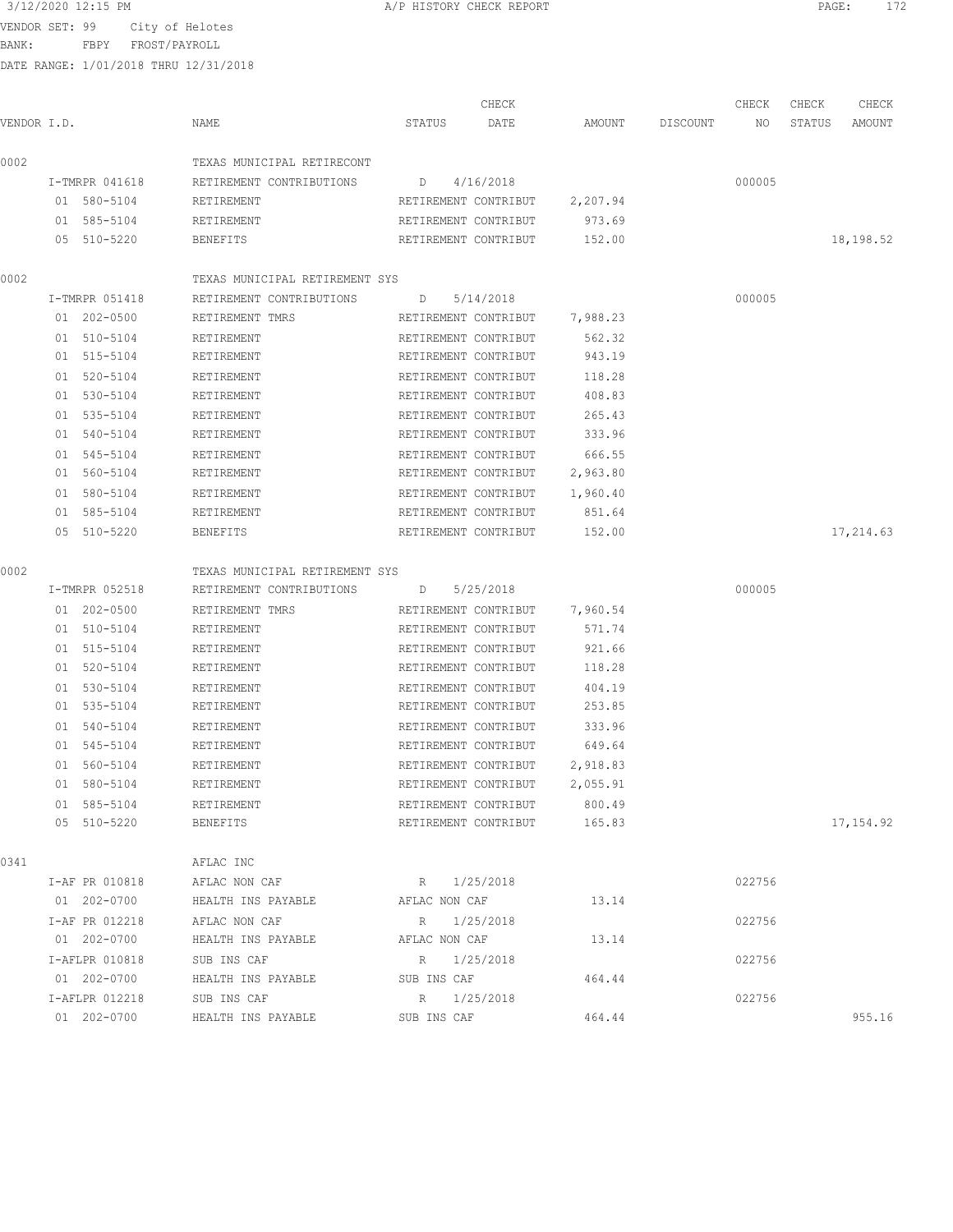3/12/2020 12:15 PM **A/P HISTORY CHECK REPORT PAGE:** 173

BANK: FBPY FROST/PAYROLL

|             |                |                                           |                      | CHECK                |         |          | CHECK  | CHECK  | CHECK  |
|-------------|----------------|-------------------------------------------|----------------------|----------------------|---------|----------|--------|--------|--------|
| VENDOR I.D. |                | NAME                                      | STATUS               | DATE                 | AMOUNT  | DISCOUNT | NO     | STATUS | AMOUNT |
| 1323        |                | COLONIAL LIFE & ACCIDENT INS C            |                      |                      |         |          |        |        |        |
|             | I-CL PR 010818 | COLONIAL LIFE NON CAF                     | R 1/25/2018          |                      |         |          | 022757 |        |        |
|             | 01 202-0700    | HEALTH INS PAYABLE                        |                      | COLONIAL LIFE NON CA | 60.15   |          |        |        |        |
|             | I-CL PR 012218 | COLONIAL LIFE NON CAF                     | R                    | 1/25/2018            |         |          | 022757 |        |        |
|             | 01 202-0700    | HEALTH INS PAYABLE                        | COLONIAL LIFE NON CA |                      | 60.15   |          |        |        |        |
|             | I-CLCPR 010818 | SUB INS CAF                               | R                    | 1/25/2018            |         |          | 022757 |        |        |
|             | 01 202-0700    | HEALTH INS PAYABLE                        | SUB INS CAF          |                      | 80.27   |          |        |        |        |
|             | I-CLCPR 012218 | SUB INS CAF                               | R                    | 1/25/2018            |         |          | 022757 |        |        |
|             | 01 202-0700    | HEALTH INS PAYABLE                        | SUB INS CAF          |                      | 80.27   |          |        |        | 280.84 |
| 1208        |                |                                           |                      |                      |         |          |        |        |        |
|             |                | HUMANA INSURANCE CORP                     |                      |                      |         |          |        |        |        |
|             |                | D-PREM ADJ DEN 0118 HUMANA INSURANCE CORP | R                    | 1/25/2018            |         |          | 022758 |        |        |
|             | 01 202-0800    | DENTAL INS PAYABLE                        |                      | HUMANA INSURANCE COR | 61.15   |          |        |        |        |
|             | 01 510-5116    | VISION & DENTAL INSURANCE                 | HUMANA INSURANCE COR |                      | 0.03CR  |          |        |        |        |
|             | 01 520-5116    | VISION & DENTAL INSURANCE                 | HUMANA INSURANCE COR |                      | 0.01CR  |          |        |        |        |
|             | $01$ 530-5116  | VISION & DENTAL INSURANCE                 | HUMANA INSURANCE COR |                      | 0.03CR  |          |        |        |        |
|             | 01 535-5116    | VISION & DENTAL INSURANCE                 | HUMANA INSURANCE COR |                      | 0.02CR  |          |        |        |        |
|             | 01 540-5116    | VISION & DENTAL INSURANCE                 |                      | HUMANA INSURANCE COR | 0.02CR  |          |        |        |        |
|             | 01 545-5116    | VISION & DENTAL INSURANCE                 |                      | HUMANA INSURANCE COR | 21.01   |          |        |        |        |
|             | 01 560-5116    | VISION & DENTAL INSURANCE                 |                      | HUMANA INSURANCE COR | 0.23CR  |          |        |        |        |
|             | 01 580-5116    | VISION & DENTAL INSURANCE                 |                      | HUMANA INSURANCE COR | 0.11CR  |          |        |        |        |
|             | 01 515-5116    | VISION & DENTAL INSURANCE                 |                      | HUMANA INSURANCE COR | 0.08CR  |          |        |        |        |
|             | 01 585-5116    | VISION & DENTAL INSURANCE                 |                      | HUMANA INSURANCE COR | 0.06CR  |          |        |        |        |
|             | 05 510-5220    | <b>BENEFITS</b>                           |                      | HUMANA INSURANCE COR | 0.01CR  |          |        |        |        |
|             |                | D-PREM ADJ HLTH 118 HUMANA INSURANCE CORP | R                    | 1/25/2018            |         |          | 022758 |        |        |
|             | 01 202-0700    | HEALTH INS PAYABLE                        |                      | HUMANA INSURANCE COR | 301.80  |          |        |        |        |
|             | 01 510-5105    | HEALTH INSURANCE                          |                      | HUMANA INSURANCE COR | 80.97CR |          |        |        |        |
|             | 01 545-5105    | HEALTH INSURANCE                          |                      | HUMANA INSURANCE COR | 408.46  |          |        |        |        |
|             | 01 560-5105    | HEALTH INSURANCE                          |                      | HUMANA INSURANCE COR | 15.91CR |          |        |        |        |
|             | 01 580-5105    | HEALTH INSURANCE                          |                      | HUMANA INSURANCE COR | 15.91CR |          |        |        |        |
|             | 01 585-5105    | HEALTH INSURANCE                          |                      | HUMANA INSURANCE COR | 408.46  |          |        |        |        |
|             |                | D-PREM ADJ VIS 0118 HUMANA INSURANCE CORP | R                    | 1/25/2018            |         |          | 022758 |        |        |
|             | 01 202-0920    | VISION INS PAYABLE                        |                      | HUMANA INSURANCE COR | 18.94   |          |        |        |        |
|             | 01 530-5116    | VISION & DENTAL INSURANCE                 |                      | HUMANA INSURANCE COR | 6.40    |          |        |        |        |
|             | 01 545-5116    | VISION & DENTAL INSURANCE                 |                      | HUMANA INSURANCE COR | 6.40    |          |        |        |        |
|             | 01 580-5116    | VISION & DENTAL INSURANCE                 |                      | HUMANA INSURANCE COR | 6.31CR  |          |        |        |        |
|             | 01 515-5116    | VISION & DENTAL INSURANCE                 |                      | HUMANA INSURANCE COR | 6.40    |          |        |        |        |
|             | I-DENPR 010818 | DENTAL INSURANCE                          | R 1/25/2018          |                      |         |          | 022758 |        |        |
|             | 01 202-0800    | DENTAL INS PAYABLE                        | DENTAL INSURANCE     |                      | 433.11  |          |        |        |        |
|             | 01 510-5116    | VISION & DENTAL INSURANCE                 | DENTAL INSURANCE     |                      | 31.62   |          |        |        |        |
|             | 01 515-5116    | VISION & DENTAL INSURANCE                 | DENTAL INSURANCE     |                      | 31.62   |          |        |        |        |
|             | 01 520-5116    | VISION & DENTAL INSURANCE                 | DENTAL INSURANCE     |                      | 10.54   |          |        |        |        |
|             | 01 530-5116    | VISION & DENTAL INSURANCE                 | DENTAL INSURANCE     |                      | 21.08   |          |        |        |        |
|             | 01 535-5116    | VISION & DENTAL INSURANCE                 | DENTAL INSURANCE     |                      | 10.54   |          |        |        |        |
|             | 01 545-5116    | VISION & DENTAL INSURANCE                 | DENTAL INSURANCE     |                      | 52.70   |          |        |        |        |
|             | 01 560-5116    | VISION & DENTAL INSURANCE                 | DENTAL INSURANCE     |                      | 137.02  |          |        |        |        |
|             | 01 580-5116    | VISION & DENTAL INSURANCE                 | DENTAL INSURANCE     |                      | 105.40  |          |        |        |        |
|             | 01 585-5116    | VISION & DENTAL INSURANCE                 | DENTAL INSURANCE     |                      | 52.70   |          |        |        |        |
|             |                |                                           |                      |                      |         |          |        |        |        |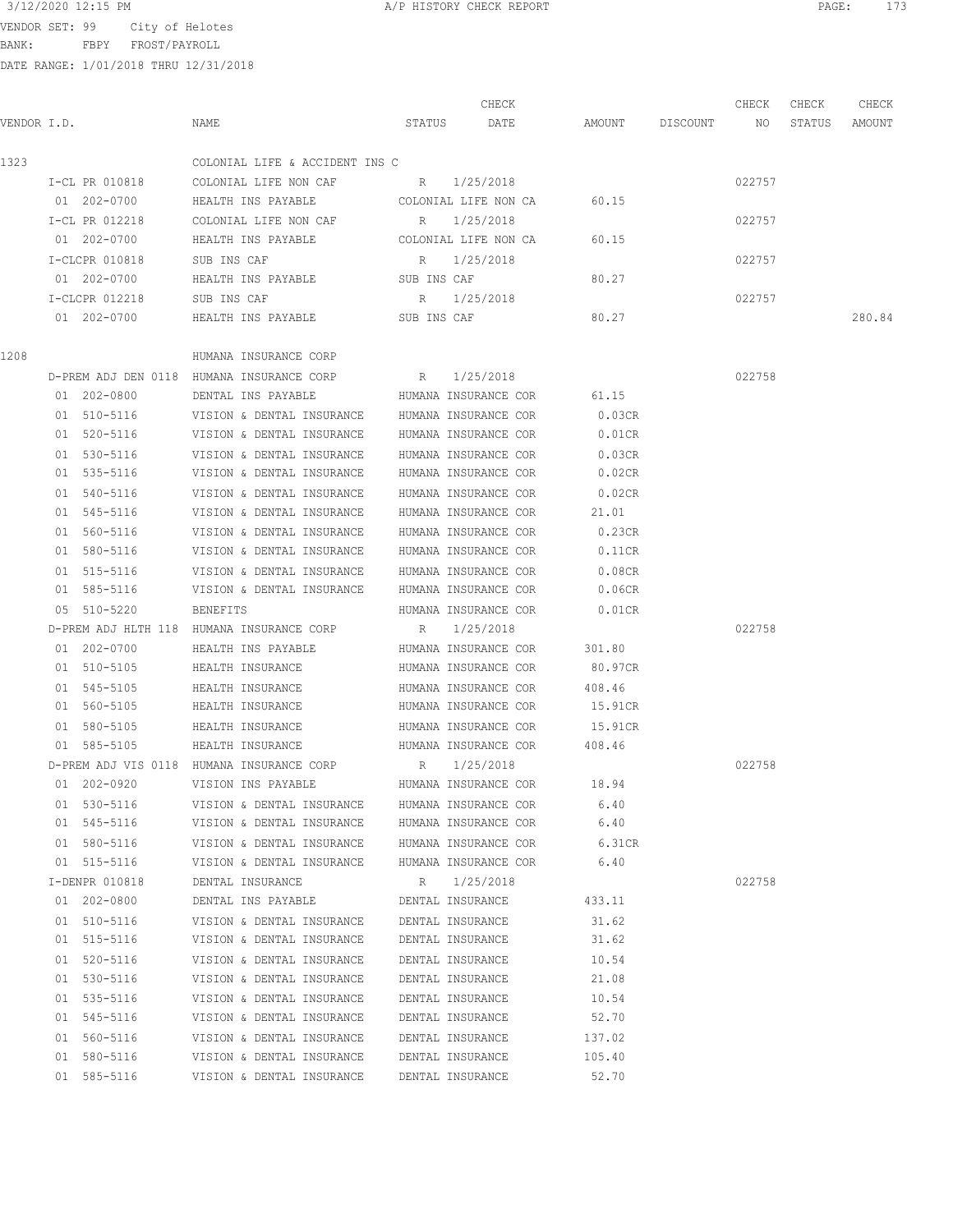BANK: FBPY FROST/PAYROLL

| 3/12/2020 12:15 PM | CHECK REPORT<br>HISTORY<br>---------- | PAGE | $\sim$ $ -$ |
|--------------------|---------------------------------------|------|-------------|
|                    |                                       |      |             |

|             |                |                                            |                  | CHECK       |                    | CHECK  | CHECK  | CHECK  |
|-------------|----------------|--------------------------------------------|------------------|-------------|--------------------|--------|--------|--------|
| VENDOR I.D. |                | NAME                                       | STATUS DATE      |             | AMOUNT DISCOUNT NO |        | STATUS | AMOUNT |
| 1208        |                | HUMANA INSURANCE CORP CONT                 |                  |             |                    |        |        |        |
|             | I-DENPR 010818 | DENTAL INSURANCE                           | R 1/25/2018      |             |                    | 022758 |        |        |
|             | 05 510-5220    | BENEFITS                                   | DENTAL INSURANCE |             | 10.54              |        |        |        |
|             | I-DENPR 012218 | DENTAL INSURANCE                           | R                | 1/25/2018   |                    | 022758 |        |        |
|             | 01 202-0800    | DENTAL INS PAYABLE                         | DENTAL INSURANCE |             | 433.11             |        |        |        |
|             | 01 510-5116    | VISION & DENTAL INSURANCE DENTAL INSURANCE |                  |             | 31.62              |        |        |        |
|             | 01 515-5116    | VISION & DENTAL INSURANCE DENTAL INSURANCE |                  |             | 31.62              |        |        |        |
|             | 01 520-5116    | VISION & DENTAL INSURANCE DENTAL INSURANCE |                  |             | 10.54              |        |        |        |
|             | 01 530-5116    | VISION & DENTAL INSURANCE DENTAL INSURANCE |                  |             | 21.08              |        |        |        |
|             | 01 535-5116    | VISION & DENTAL INSURANCE DENTAL INSURANCE |                  |             | 10.54              |        |        |        |
|             | 01 545-5116    | VISION & DENTAL INSURANCE DENTAL INSURANCE |                  |             | 52.70              |        |        |        |
|             | 01 560-5116    | VISION & DENTAL INSURANCE DENTAL INSURANCE |                  |             | 137.02             |        |        |        |
|             | 01 580-5116    | VISION & DENTAL INSURANCE DENTAL INSURANCE |                  |             | 105.40             |        |        |        |
|             | 01 585-5116    | VISION & DENTAL INSURANCE DENTAL INSURANCE |                  |             | 52.70              |        |        |        |
|             | 05 510-5220    | BENEFITS                                   | DENTAL INSURANCE |             | 10.54              |        |        |        |
|             | I-DTLPR 010818 | DENTAL INS                                 | R 1/25/2018      |             |                    | 022758 |        |        |
|             | 01 202-0800    | DENTAL INS PAYABLE                         | DENTAL INS       |             | 110.66             |        |        |        |
|             | 01 515-5116    | VISION & DENTAL INSURANCE                  | DENTAL INS       |             | 52.70              |        |        |        |
|             | 01 530-5116    | VISION & DENTAL INSURANCE DENTAL INS       |                  |             | 10.54              |        |        |        |
|             | 01 535-5116    | VISION & DENTAL INSURANCE                  | DENTAL INS       |             | 10.54              |        |        |        |
|             | 01 540-5116    | VISION & DENTAL INSURANCE                  | DENTAL INS       |             | 21.08              |        |        |        |
|             | 01 545-5116    | VISION & DENTAL INSURANCE                  | DENTAL INS       |             | 10.54              |        |        |        |
|             | 01 560-5116    | VISION & DENTAL INSURANCE                  | DENTAL INS       |             | 105.40             |        |        |        |
|             | 01 580-5116    | VISION & DENTAL INSURANCE DENTAL INS       |                  |             | 10.54              |        |        |        |
|             | 01 585-5116    | VISION & DENTAL INSURANCE DENTAL INS       |                  |             | 10.54              |        |        |        |
|             | I-DTLPR 012218 | DENTAL INS                                 | R 1/25/2018      |             |                    | 022758 |        |        |
|             | 01 202-0800    | DENTAL INS PAYABLE                         | DENTAL INS       |             | 110.66             |        |        |        |
|             | 01 515-5116    | VISION & DENTAL INSURANCE                  | DENTAL INS       |             | 52.70              |        |        |        |
|             | 01 530-5116    | VISION & DENTAL INSURANCE DENTAL INS       |                  |             | 10.54              |        |        |        |
|             | 01 535-5116    | VISION & DENTAL INSURANCE DENTAL INS       |                  |             | 10.54              |        |        |        |
|             | 01 540-5116    | VISION & DENTAL INSURANCE DENTAL INS       |                  |             | 21.08              |        |        |        |
|             | 01 545-5116    | VISION & DENTAL INSURANCE                  | DENTAL INS       |             | 10.54              |        |        |        |
|             | 01 560-5116    | VISION & DENTAL INSURANCE                  | DENTAL INS       |             | 105.40             |        |        |        |
|             | 01 580-5116    | VISION & DENTAL INSURANCE                  | DENTAL INS       |             | 10.54              |        |        |        |
|             | 01 585-5116    | VISION & DENTAL INSURANCE                  | DENTAL INS       |             | 10.54              |        |        |        |
|             | I-DVIPR 010818 | DEPENDANT VISION                           |                  | R 1/25/2018 |                    | 022758 |        |        |
|             | 01 202-0920    | VISION INS PAYABLE                         | DEPENDANT VISION |             | 21.68              |        |        |        |
|             | 01 515-5116    | VISION & DENTAL INSURANCE                  | DEPENDANT VISION |             | 16.00              |        |        |        |
|             | 01 535-5116    | VISION & DENTAL INSURANCE                  | DEPENDANT VISION |             | 3.20               |        |        |        |
|             | 01 540-5116    | VISION & DENTAL INSURANCE                  | DEPENDANT VISION |             | 6.40               |        |        |        |
|             | 01 545-5116    | VISION & DENTAL INSURANCE                  | DEPENDANT VISION |             | 3.20               |        |        |        |
|             | 01 560-5116    | VISION & DENTAL INSURANCE                  | DEPENDANT VISION |             | 32.00              |        |        |        |
|             | 01 580-5116    | VISION & DENTAL INSURANCE                  | DEPENDANT VISION |             | 3.20               |        |        |        |
|             | 01 585-5116    | VISION & DENTAL INSURANCE                  | DEPENDANT VISION |             | 3.20               |        |        |        |
|             | I-DVIPR 012218 | DEPENDANT VISION                           |                  | R 1/25/2018 |                    | 022758 |        |        |
|             | 01 202-0920    | VISION INS PAYABLE                         | DEPENDANT VISION |             | 21.68              |        |        |        |
|             | 01 515-5116    | VISION & DENTAL INSURANCE                  | DEPENDANT VISION |             | 16.00              |        |        |        |
|             | 01 535-5116    | VISION & DENTAL INSURANCE                  | DEPENDANT VISION |             | 3.20               |        |        |        |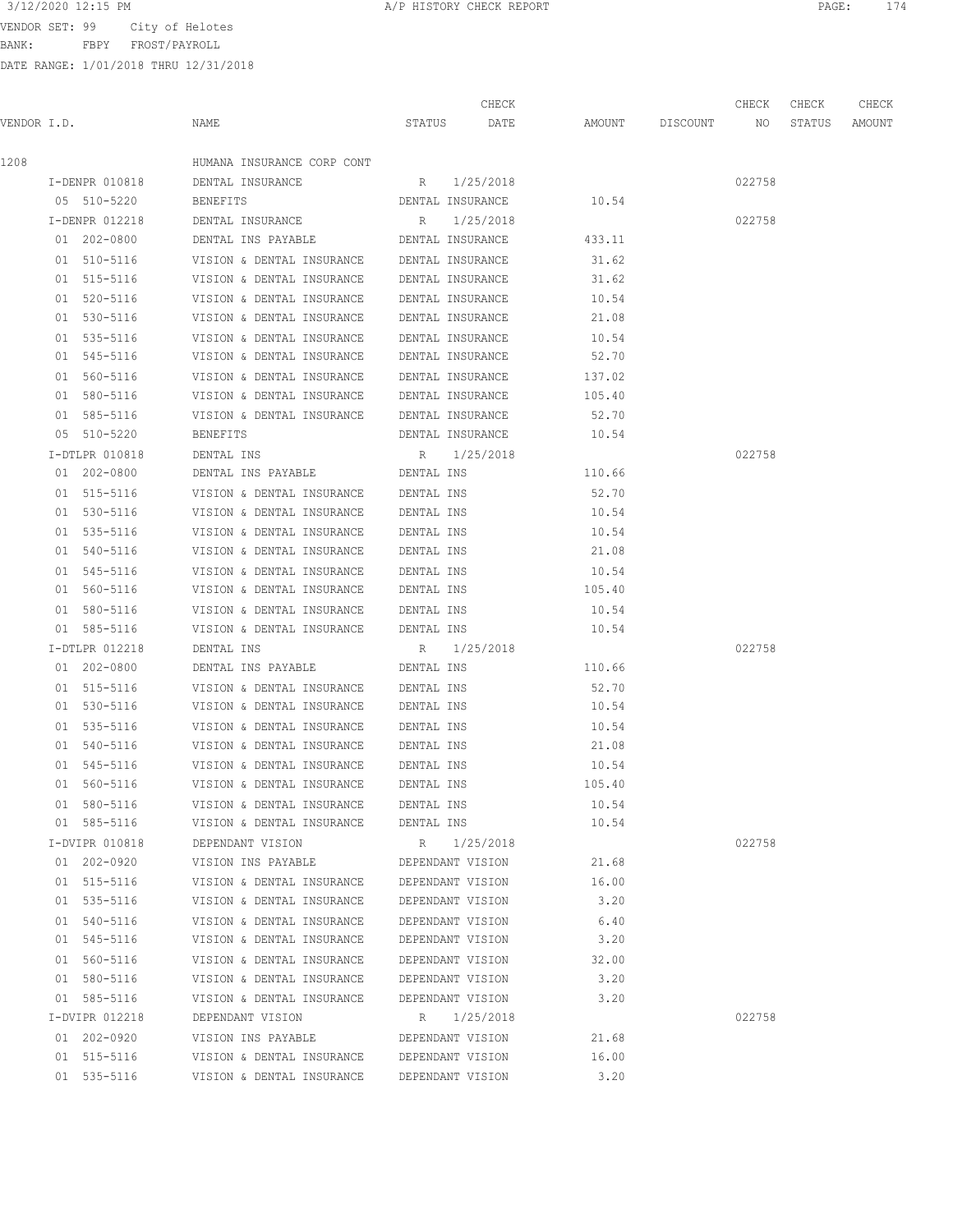VENDOR SET: 99 City of Helotes

BANK: FBPY FROST/PAYROLL

|             |                |                                            | CHECK            |          |          | CHECK  | CHECK  | CHECK  |
|-------------|----------------|--------------------------------------------|------------------|----------|----------|--------|--------|--------|
| VENDOR I.D. |                | NAME                                       | STATUS<br>DATE   | AMOUNT   | DISCOUNT | NO     | STATUS | AMOUNT |
| 1208        |                | HUMANA INSURANCE CORP CONT                 |                  |          |          |        |        |        |
|             | I-DVIPR 012218 | DEPENDANT VISION                           | R 1/25/2018      |          |          | 022758 |        |        |
|             | 01 540-5116    | VISION & DENTAL INSURANCE                  | DEPENDANT VISION | 6.40     |          |        |        |        |
|             | 01 545-5116    | VISION & DENTAL INSURANCE DEPENDANT VISION |                  | 3.20     |          |        |        |        |
|             | 01 560-5116    | VISION & DENTAL INSURANCE                  | DEPENDANT VISION | 32.00    |          |        |        |        |
|             | 01 580-5116    | VISION & DENTAL INSURANCE DEPENDANT VISION |                  | 3.20     |          |        |        |        |
|             | 01 585-5116    | VISION & DENTAL INSURANCE DEPENDANT VISION |                  | 3.20     |          |        |        |        |
|             | I-HEAPR 010818 | HEALTH INSURANCE                           | 1/25/2018<br>R   |          |          | 022758 |        |        |
|             | 01 202-0700    | HEALTH INS PAYABLE                         | HEALTH INSURANCE | 2,994.61 |          |        |        |        |
|             | 01 510-5105    | HEALTH INSURANCE                           | HEALTH INSURANCE | 612.69   |          |        |        |        |
|             | 01 515-5105    | HEALTH INSURANCE                           | HEALTH INSURANCE | 612.69   |          |        |        |        |
|             | 01 520-5105    | HEALTH INSURANCE                           | HEALTH INSURANCE | 157.69   |          |        |        |        |
|             | 01 530-5105    | HEALTH INSURANCE                           | HEALTH INSURANCE | 408.46   |          |        |        |        |
|             | 01 535-5105    | HEALTH INSURANCE                           | HEALTH INSURANCE | 187.02   |          |        |        |        |
|             | 01 545-5105    | HEALTH INSURANCE                           | HEALTH INSURANCE | 1,021.15 |          |        |        |        |
|             | 01 560-5105    | HEALTH INSURANCE                           | HEALTH INSURANCE | 2,451.62 |          |        |        |        |
|             | 01 580-5105    | HEALTH INSURANCE                           | HEALTH INSURANCE | 2,025.09 |          |        |        |        |
|             | 01 585-5105    | HEALTH INSURANCE                           | HEALTH INSURANCE | 974.61   |          |        |        |        |
|             | 05 510-5220    | <b>BENEFITS</b>                            | HEALTH INSURANCE | 204.23   |          |        |        |        |
|             | I-HEAPR 012218 | HEALTH INSURANCE                           | 1/25/2018<br>R   |          |          | 022758 |        |        |
|             | 01 202-0700    | HEALTH INS PAYABLE                         | HEALTH INSURANCE | 2,994.59 |          |        |        |        |
|             | 01 510-5105    | HEALTH INSURANCE                           | HEALTH INSURANCE | 612.69   |          |        |        |        |
|             | 01 515-5105    | HEALTH INSURANCE                           | HEALTH INSURANCE | 612.69   |          |        |        |        |
|             | 01 520-5105    | HEALTH INSURANCE                           | HEALTH INSURANCE | 157.69   |          |        |        |        |
|             | 01 530-5105    | HEALTH INSURANCE                           | HEALTH INSURANCE | 408.46   |          |        |        |        |
|             | 01 535-5105    | HEALTH INSURANCE                           | HEALTH INSURANCE | 187.02   |          |        |        |        |
|             | 01 545-5105    | HEALTH INSURANCE                           | HEALTH INSURANCE | 1,021.15 |          |        |        |        |
|             | 01 560-5105    | HEALTH INSURANCE                           | HEALTH INSURANCE | 2,451.62 |          |        |        |        |
|             | 01 580-5105    | HEALTH INSURANCE                           | HEALTH INSURANCE | 2,025.09 |          |        |        |        |
|             | 01 585-5105    | HEALTH INSURANCE                           | HEALTH INSURANCE | 974.61   |          |        |        |        |
|             | 05 510-5220    | <b>BENEFITS</b>                            | HEALTH INSURANCE | 204.23   |          |        |        |        |
|             | I-MEDPR 010818 | HEALTH INS                                 | 1/25/2018<br>R   |          |          | 022758 |        |        |
|             | 01 202-0700    | HEALTH INS PAYABLE                         | HEALTH INS       | 464.24   |          |        |        |        |
|             | 01 515-5105    | HEALTH INSURANCE                           | HEALTH INS       | 1,021.15 |          |        |        |        |
|             | 01 530-5105    | HEALTH INSURANCE                           | HEALTH INS       | 204.23   |          |        |        |        |
|             | 01 535-5105    | HEALTH INSURANCE                           | HEALTH INS       | 187.02   |          |        |        |        |
|             | 01 540-5105    | HEALTH INSURANCE                           | HEALTH INS       | 408.46   |          |        |        |        |
|             | 01 545-5105    | HEALTH INSURANCE                           | HEALTH INS       | 204.23   |          |        |        |        |
|             | 01 560-5105    | HEALTH INSURANCE                           | HEALTH INS       | 2,042.30 |          |        |        |        |
|             | 01 580-5105    | HEALTH INSURANCE                           | HEALTH INS       | 204.23   |          |        |        |        |
|             | I-MEDPR 012218 | HEALTH INS                                 | R 1/25/2018      |          |          | 022758 |        |        |
|             | 01 202-0700    | HEALTH INS PAYABLE                         | HEALTH INS       | 464.24   |          |        |        |        |
|             | 01 515-5105    | HEALTH INSURANCE                           | HEALTH INS       | 1,021.15 |          |        |        |        |
|             | 01 530-5105    | HEALTH INSURANCE                           | HEALTH INS       | 204.23   |          |        |        |        |
|             | 01 535-5105    | HEALTH INSURANCE                           | HEALTH INS       | 187.02   |          |        |        |        |
|             | 01 540-5105    | HEALTH INSURANCE                           | HEALTH INS       | 408.46   |          |        |        |        |
|             | 01 545-5105    | HEALTH INSURANCE                           | HEALTH INS       | 204.23   |          |        |        |        |
|             | 01 560-5105    | HEALTH INSURANCE                           | HEALTH INS       | 2,042.30 |          |        |        |        |
|             |                |                                            |                  |          |          |        |        |        |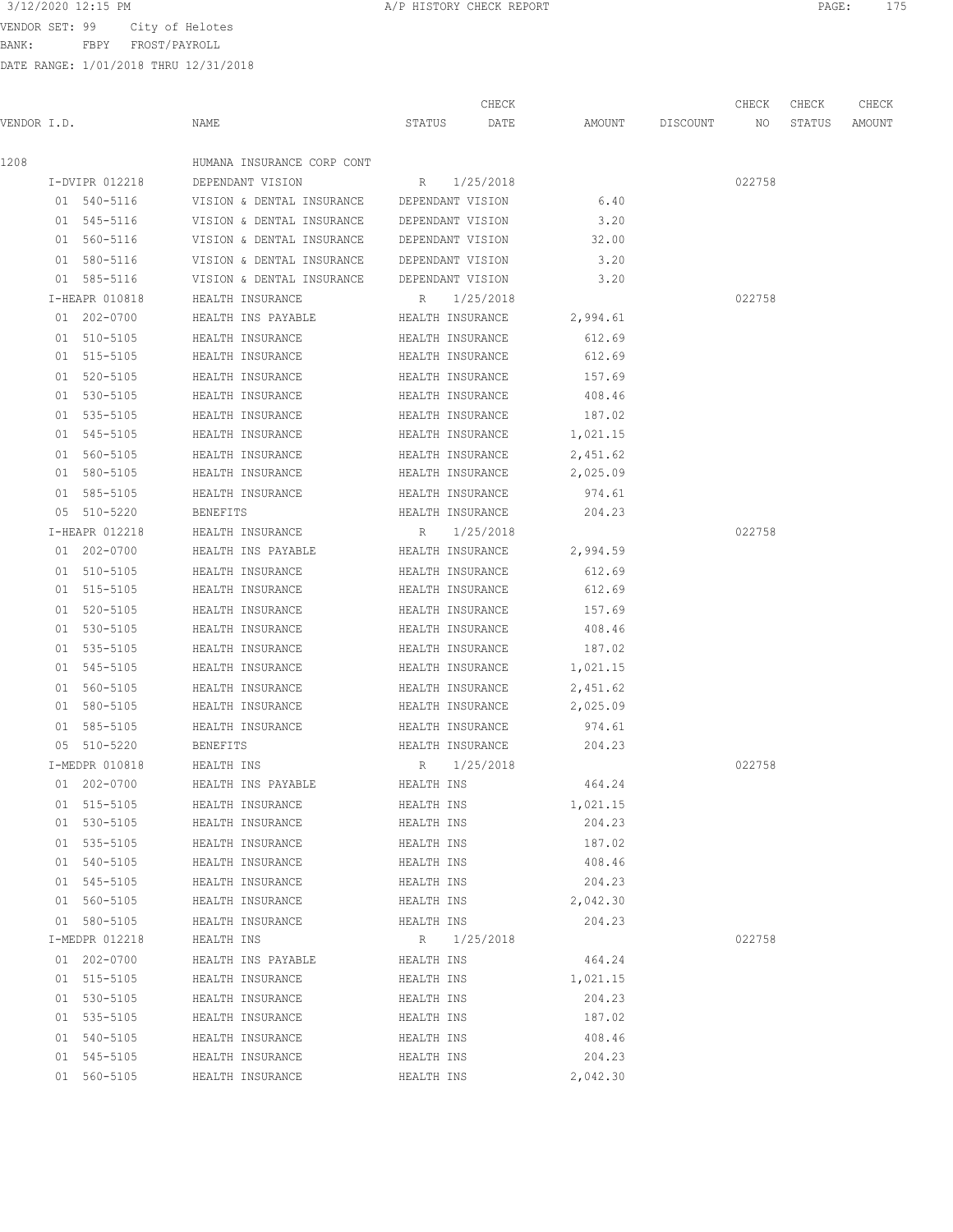BANK: FBPY FROST/PAYROLL

| 3/12/2020 12:15 PM                  | A/P HISTORY CHECK REPORT | 176<br>PAGE |  |
|-------------------------------------|--------------------------|-------------|--|
| ממ בחסים ממתזמת<br>ممطمأماا كمابيات |                          |             |  |

|             |                 |                                                              |                | CHECK                |                    | CHECK  | CHECK  | CHECK     |
|-------------|-----------------|--------------------------------------------------------------|----------------|----------------------|--------------------|--------|--------|-----------|
| VENDOR I.D. |                 | NAME                                                         |                | STATUS DATE          | AMOUNT DISCOUNT NO |        | STATUS | AMOUNT    |
| 1208        |                 | HUMANA INSURANCE CORP CONT                                   |                |                      |                    |        |        |           |
|             | I-MEDPR 012218  | HEALTH INS                                                   |                | R 1/25/2018          |                    | 022758 |        |           |
|             | 01 580-5105     | HEALTH INSURANCE                                             | HEALTH INS     |                      | 204.23             |        |        |           |
|             | I-VISPR 010818  | VISION INS CAF                                               | R 1/25/2018    |                      |                    | 022758 |        |           |
|             | 01 202-0920     | VISION INS PAYABLE <b>WARD VISION INS CAF</b>                |                |                      | 67.92              |        |        |           |
|             | 01 510-5116     | VISION & DENTAL INSURANCE VISION INS CAF                     |                |                      | 9.60               |        |        |           |
|             |                 | 01 515-5116 VISION & DENTAL INSURANCE VISION INS CAF         |                |                      | 6.40               |        |        |           |
|             | 01 520-5116     | VISION & DENTAL INSURANCE VISION INS CAF                     |                |                      | 3.20               |        |        |           |
|             | 01 530-5116     | VISION & DENTAL INSURANCE VISION INS CAF                     |                |                      | 6.40               |        |        |           |
|             | 01 535-5116     | VISION & DENTAL INSURANCE VISION INS CAF                     |                |                      | 3,20               |        |        |           |
|             | 01 545-5116     | VISION & DENTAL INSURANCE VISION INS CAF                     |                |                      | 16.00              |        |        |           |
|             | 01 560-5116     | VISION & DENTAL INSURANCE VISION INS CAF                     |                |                      | 41.60              |        |        |           |
|             |                 |                                                              |                |                      | 32.00              |        |        |           |
|             | 01 585-5116     | VISION & DENTAL INSURANCE VISION INS CAF                     |                |                      | 16.00              |        |        |           |
|             | 05 510-5220     | BENEFITS                                                     | VISION INS CAF |                      | 3.20               |        |        |           |
|             | I-VISPR 012218  | VISION INS CAF                                               | R 1/25/2018    |                      |                    | 022758 |        |           |
|             | 01 202-0920     | VISION INS PAYABLE                                           | VISION INS CAF |                      | 67.92              |        |        |           |
|             |                 | 01 510-5116 VISION & DENTAL INSURANCE VISION INS CAF         |                |                      | 9.60               |        |        |           |
|             |                 | 01 515-5116 VISION & DENTAL INSURANCE VISION INS CAF         |                |                      | 6.40               |        |        |           |
|             | 01 520-5116     | VISION & DENTAL INSURANCE VISION INS CAF                     |                |                      | 3.20               |        |        |           |
|             |                 | 01 530-5116 VISION & DENTAL INSURANCE VISION INS CAF         |                |                      | 6.40               |        |        |           |
|             |                 | 01 535-5116 VISION & DENTAL INSURANCE VISION INS CAF         |                |                      | 3.20               |        |        |           |
|             |                 | 01 545-5116 VISION & DENTAL INSURANCE VISION INS CAF         |                |                      | 16.00              |        |        |           |
|             |                 | 01 560-5116 VISION & DENTAL INSURANCE VISION INS CAF         |                |                      | 41.60              |        |        |           |
|             |                 | 01 580-5116 VISION & DENTAL INSURANCE VISION INS CAF         |                |                      | 32.00              |        |        |           |
|             | 01 585-5116     | VISION & DENTAL INSURANCE VISION INS CAF                     |                |                      | 16.00              |        |        |           |
|             | 05 510-5220     | BENEFITS                                                     | VISION INS CAF |                      | 3.20               |        |        | 36,958.36 |
| 0008        |                 | STANDARD INSURANCE INC                                       |                |                      |                    |        |        |           |
|             | D-PREM ADJ 0118 | STANDARD INSURANCE INC B R 2/06/2018                         |                |                      |                    | 022799 |        |           |
|             |                 | 01  202-0900   LIFE INS PAYABLE   STANDARD INSURANCE I       |                |                      | 4.91               |        |        |           |
|             |                 | 01 510-5115 LIFE INSURANCE & DISABILITY STANDARD INSURANCE I |                |                      | 5.01               |        |        |           |
|             | 01 515-5115     | LIFE INSURANCE & DISABILITY STANDARD INSURANCE I             |                |                      | 8.97               |        |        |           |
|             | 01 520-5115     | LIFE INSURANCE & DISABILITY STANDARD INSURANCE I             |                |                      | $0.01$ CR          |        |        |           |
|             | 01 530-5115     | LIFE INSURANCE & DISABILITY STANDARD INSURANCE I             |                |                      | 6.86               |        |        |           |
|             | 01 535-5115     | LIFE INSURANCE & DISABILITY STANDARD INSURANCE I             |                |                      | 7.50               |        |        |           |
|             | 01 540-5115     | LIFE INSURANCE & DISABILITY STANDARD INSURANCE I             |                |                      | 2.13               |        |        |           |
|             | 01 545-5115     | LIFE INSURANCE & DISABILITY STANDARD INSURANCE I             |                |                      | 7.14               |        |        |           |
|             | 01 560-5115     | LIFE INSURANCE & DISABILITY STANDARD INSURANCE I             |                |                      | 67.36              |        |        |           |
|             | 01 580-5115     | LIFE INSURANCE & DISABILITY STANDARD INSURANCE I             |                |                      | 34.63CR            |        |        |           |
|             | 01 585-5115     | LIFE INSURANCE & DISABILITY STANDARD INSURANCE I             |                |                      | 5.95               |        |        |           |
|             | 05 510-5220     | BENEFITS                                                     |                | STANDARD INSURANCE I | $0.01$ CR          |        |        |           |
|             | I-LFEPR 010818  | LIFE INS                                                     | R 2/06/2018    |                      |                    | 022799 |        |           |
|             | 01 202-0900     | LIFE INS PAYABLE THE INS                                     |                |                      | 252.56             |        |        |           |
|             | 01 510-5115     | LIFE INSURANCE & DISABILITY LIFE INS                         |                |                      | 97.29              |        |        |           |
|             | 01 515-5115     | LIFE INSURANCE & DISABILITY LIFE INS                         |                |                      | 179.50             |        |        |           |
|             | 01 520-5115     | LIFE INSURANCE & DISABILITY LIFE INS                         |                |                      | 22.75              |        |        |           |
|             | 01 530-5115     | LIFE INSURANCE & DISABILITY LIFE INS                         |                |                      | 78.46              |        |        |           |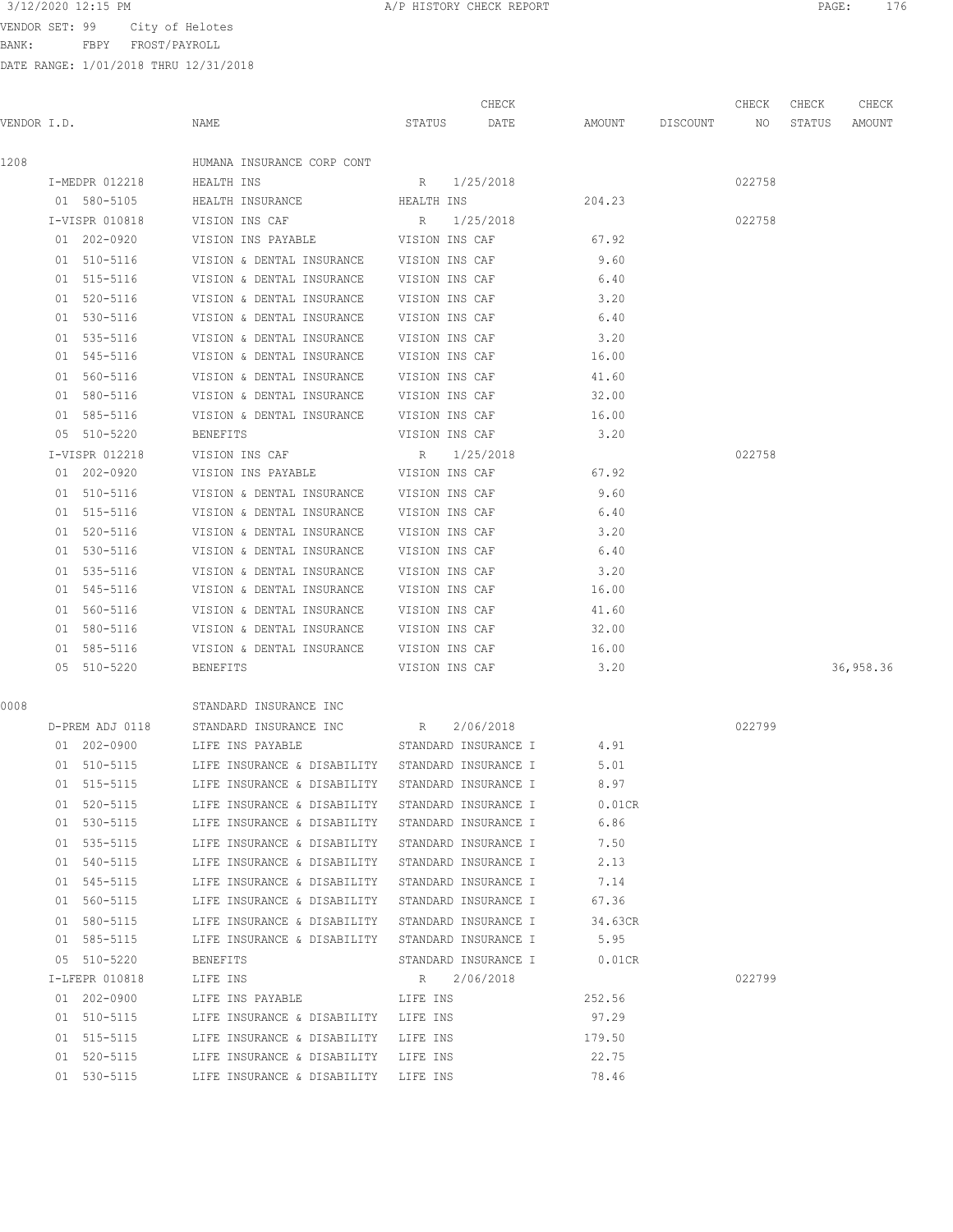BANK: FBPY FROST/PAYROLL

|--|

| VENDOR I.D.<br>NAME<br>STATUS<br>DATE<br>AMOUNT<br>DISCOUNT<br>NO<br>0008<br>STANDARD INSURANCE INCCONT | STATUS<br>AMOUNT |
|---------------------------------------------------------------------------------------------------------|------------------|
|                                                                                                         |                  |
|                                                                                                         |                  |
| R 2/06/2018<br>022799<br>I-LFEPR 010818<br>LIFE INS                                                     |                  |
| 49.31<br>01 535-5115<br>LIFE INSURANCE & DISABILITY<br>LIFE INS                                         |                  |
| 01 540-5115<br>64.32<br>LIFE INSURANCE & DISABILITY<br>LIFE INS                                         |                  |
| 01 545-5115<br>LIFE INSURANCE & DISABILITY<br>LIFE INS<br>106.69                                        |                  |
| 01 560-5115<br>529.09<br>LIFE INSURANCE & DISABILITY LIFE INS                                           |                  |
| 01 580-5115<br>LIFE INSURANCE & DISABILITY LIFE INS<br>286.71                                           |                  |
| 139.89<br>01 585-5115<br>LIFE INSURANCE & DISABILITY LIFE INS                                           |                  |
| 05 510-5220<br><b>BENEFITS</b><br>LIFE INS<br>29.21                                                     |                  |
| 022799<br>I-LFEPR 012218<br>LIFE INS<br>R 2/06/2018                                                     |                  |
| 01 202-0900<br>252.56<br>LIFE INS PAYABLE<br>LIFE INS                                                   |                  |
| 97.29<br>01 510-5115<br>LIFE INSURANCE & DISABILITY LIFE INS                                            |                  |
| 01 515-5115<br>LIFE INSURANCE & DISABILITY LIFE INS<br>179.50                                           |                  |
| 22.75<br>01 520-5115<br>LIFE INSURANCE & DISABILITY LIFE INS                                            |                  |
| 01 530-5115<br>LIFE INSURANCE & DISABILITY LIFE INS<br>78.46                                            |                  |
| 49.31<br>01 535-5115<br>LIFE INSURANCE & DISABILITY<br>LIFE INS                                         |                  |
| 01 540-5115<br>LIFE INSURANCE & DISABILITY LIFE INS<br>64.32                                            |                  |
| 01 545-5115<br>106.69<br>LIFE INSURANCE & DISABILITY<br>LIFE INS                                        |                  |
| 529.09<br>01 560-5115<br>LIFE INSURANCE & DISABILITY LIFE INS                                           |                  |
| 01 580-5115<br>LIFE INSURANCE & DISABILITY LIFE INS<br>286.71                                           |                  |
| 01 585-5115<br>LIFE INSURANCE & DISABILITY LIFE INS<br>139.89                                           |                  |
| 29.21<br>05 510-5220<br>BENEFITS<br>LIFE INS                                                            | 3,752.74         |
| 0341<br>AFLAC INC                                                                                       |                  |
| 2/15/2018<br>022823<br>I-AF PR 010518<br>AFLAC NON CAF<br>R                                             |                  |
| 01 202-0700<br>HEALTH INS PAYABLE<br>AFLAC NON CAF<br>13.14                                             |                  |
| 022823<br>I-AFLPR 010518<br>SUB INS CAF<br>R<br>2/15/2018                                               |                  |
| 01 202-0700<br>HEALTH INS PAYABLE<br>SUB INS CAF<br>464.44                                              |                  |
| 022823<br>I-AFLPR 021618<br>SUB INS CAF<br>R<br>2/15/2018                                               |                  |
| 01 202-0700<br>464.44<br>HEALTH INS PAYABLE<br>SUB INS CAF                                              | 942.02           |
| 1323<br>COLONIAL LIFE & ACCIDENT INS C                                                                  |                  |
| 2/15/2018<br>022824<br>I-CL PR 010518<br>COLONIAL LIFE NON CAF<br>R                                     |                  |
| 01 202-0700<br>HEALTH INS PAYABLE<br>COLONIAL LIFE NON CA<br>60.15                                      |                  |
| I-CL PR 021618<br>2/15/2018<br>022824<br>COLONIAL LIFE NON CAF<br>R                                     |                  |
| 01 202-0700<br>60.15<br>HEALTH INS PAYABLE<br>COLONIAL LIFE NON CA                                      |                  |
| 2/15/2018<br>022824<br>I-CLCPR 010518<br>SUB INS CAF<br>R                                               |                  |
| 01 202-0700<br>80.27<br>HEALTH INS PAYABLE<br>SUB INS CAF                                               |                  |
| 022824<br>I-CLCPR 021618<br>SUB INS CAF<br>2/15/2018<br>R                                               |                  |
| 01 202-0700<br>HEALTH INS PAYABLE<br>SUB INS CAF<br>80.27                                               | 280.84           |
| 1874<br>DISTRICT CLERK GUADALUPE COUN                                                                   |                  |
| 2/15/2018<br>022825<br>I-SCSPR 021618<br>CAUSE #072115CV 021618<br>R                                    |                  |
| 01 202-0600<br>91.00<br>CHILD SUPPORT LIABILITY<br>CAUSE #072115CV<br>$\circ$                           | 91.00            |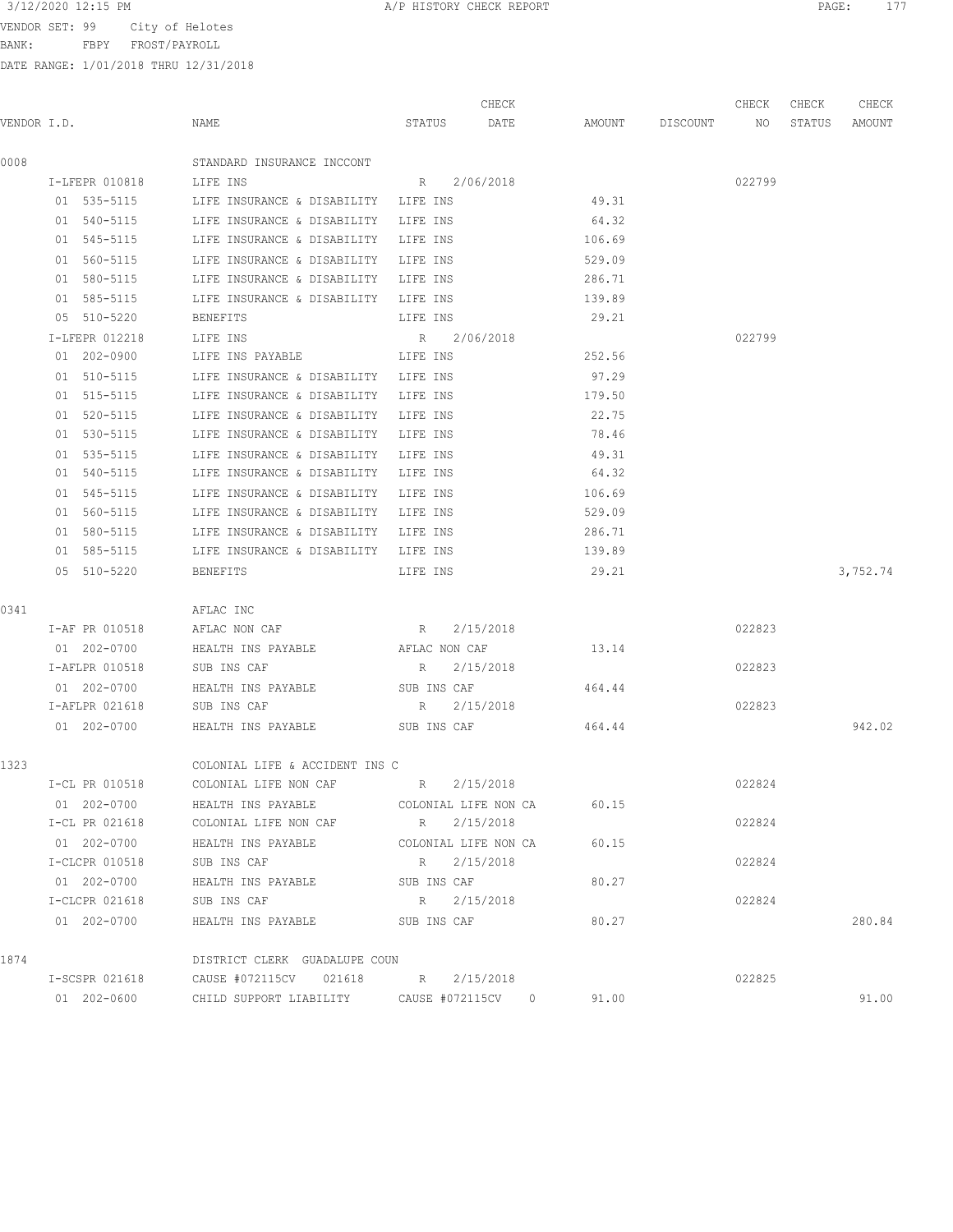BANK: FBPY FROST/PAYROLL

|             |                 |                                                |        | CHECK                |                    | CHECK  | CHECK  | CHECK  |
|-------------|-----------------|------------------------------------------------|--------|----------------------|--------------------|--------|--------|--------|
| VENDOR I.D. |                 | NAME                                           | STATUS | DATE                 | AMOUNT DISCOUNT NO |        | STATUS | AMOUNT |
| 1208        |                 | HUMANA INSURANCE CORP                          |        |                      |                    |        |        |        |
|             | C-PREM ADJ 0218 | HUMANA INSURANCE CORP R                        |        | 3/05/2018            |                    | 022865 |        |        |
|             | 01 202-0800     | DENTAL INS PAYABLE                             |        | HUMANA INSURANCE COR | 61.14              |        |        |        |
|             | 01 510-5116     | VISION & DENTAL INSURANCE HUMANA INSURANCE COR |        |                      | 0.03CR             |        |        |        |
|             | 01 520-5116     | VISION & DENTAL INSURANCE                      |        | HUMANA INSURANCE COR | $0.01$ CR          |        |        |        |
|             | 01 530-5116     | VISION & DENTAL INSURANCE                      |        | HUMANA INSURANCE COR | 0.03CR             |        |        |        |
|             | 01 535-5116     | VISION & DENTAL INSURANCE                      |        | HUMANA INSURANCE COR | 0.02CR             |        |        |        |
|             | 01 540-5116     | VISION & DENTAL INSURANCE                      |        | HUMANA INSURANCE COR | 0.02CR             |        |        |        |
|             | 01 545-5116     | VISION & DENTAL INSURANCE                      |        | HUMANA INSURANCE COR | 0.07CR             |        |        |        |
|             | 01 560-5116     | VISION & DENTAL INSURANCE                      |        | HUMANA INSURANCE COR | 412.71CR           |        |        |        |
|             | 01 580-5116     | VISION & DENTAL INSURANCE                      |        | HUMANA INSURANCE COR | 20.95              |        |        |        |
|             | 01 515-5116     | VISION & DENTAL INSURANCE HUMANA INSURANCE COR |        |                      | 0.08CR             |        |        |        |
|             | 01 585-5116     | VISION & DENTAL INSURANCE HUMANA INSURANCE COR |        |                      | 0.06CR             |        |        |        |
|             | 05 510-5220     | <b>BENEFITS</b>                                |        | HUMANA INSURANCE COR | $0.01$ CR          |        |        |        |
|             |                 | C-PREM ADJ 0218 VIS HUMANA INSURANCE CORP      |        | R 3/05/2018          |                    | 022865 |        |        |
|             | 01 202-0920     | VISION INS PAYABLE THUMANA INSURANCE COR       |        |                      | 12.63              |        |        |        |
|             | 01 530-5116     | VISION & DENTAL INSURANCE HUMANA INSURANCE COR |        |                      | 6.40               |        |        |        |
|             | 01 560-5116     | VISION & DENTAL INSURANCE HUMANA INSURANCE COR |        |                      | 61.39CR            |        |        |        |
|             | 01 580-5116     | VISION & DENTAL INSURANCE HUMANA INSURANCE COR |        |                      | 6.40               |        |        |        |
|             | 01 515-5116     | VISION & DENTAL INSURANCE HUMANA INSURANCE COR |        |                      | 6.40               |        |        |        |
|             |                 | D-PREM ADJ 0218 HLTH HUMANA INSURANCE CORP     |        | R 3/05/2018          |                    | 022865 |        |        |
|             | 01 202-0700     | HEALTH INS PAYABLE                             |        | HUMANA INSURANCE COR | 343.11             |        |        |        |
|             | 01 510-5105     | HEALTH INSURANCE                               |        | HUMANA INSURANCE COR | 80.99CR            |        |        |        |
|             | 01 560-5105     | HEALTH INSURANCE                               |        | HUMANA INSURANCE COR | 80.98CR            |        |        |        |
|             | 01 580-5105     | HEALTH INSURANCE                               |        | HUMANA INSURANCE COR | 327.48             |        |        |        |
|             | I-DENPR 010518  | DENTAL INSURANCE                               | R      | 3/05/2018            |                    | 022865 |        |        |
|             | 01 202-0800     | DENTAL INS PAYABLE                             |        | DENTAL INSURANCE     | 413.04             |        |        |        |
|             | 01 510-5116     | VISION & DENTAL INSURANCE                      |        | DENTAL INSURANCE     | 31.62              |        |        |        |
|             | 01 515-5116     | VISION & DENTAL INSURANCE                      |        | DENTAL INSURANCE     | 31.62              |        |        |        |
|             | 01 520-5116     | VISION & DENTAL INSURANCE                      |        | DENTAL INSURANCE     | 10.54              |        |        |        |
|             | 01 530-5116     | VISION & DENTAL INSURANCE                      |        | DENTAL INSURANCE     | 21.08              |        |        |        |
|             | 01 535-5116     | VISION & DENTAL INSURANCE                      |        | DENTAL INSURANCE     | 10.54              |        |        |        |
|             | 01 545-5116     | VISION & DENTAL INSURANCE                      |        | DENTAL INSURANCE     | 63.24              |        |        |        |
|             | 01 560-5116     | VISION & DENTAL INSURANCE                      |        | DENTAL INSURANCE     | 137.02             |        |        |        |
|             | 01 580-5116     | VISION & DENTAL INSURANCE                      |        | DENTAL INSURANCE     | 115.94             |        |        |        |
|             | 01 585-5116     | VISION & DENTAL INSURANCE                      |        | DENTAL INSURANCE     | 52.70              |        |        |        |
|             | 05 510-5220     | <b>BENEFITS</b>                                |        | DENTAL INSURANCE     | 10.54              |        |        |        |
|             | I-DENPR 021618  | DENTAL INSURANCE                               | R      | 3/05/2018            |                    | 022865 |        |        |
|             | 01 202-0800     | DENTAL INS PAYABLE                             |        | DENTAL INSURANCE     | 413.04             |        |        |        |
|             | 01 510-5116     | VISION & DENTAL INSURANCE                      |        | DENTAL INSURANCE     | 31.62              |        |        |        |
|             | 01 515-5116     | VISION & DENTAL INSURANCE                      |        | DENTAL INSURANCE     | 31.62              |        |        |        |
|             | 01 520-5116     | VISION & DENTAL INSURANCE                      |        | DENTAL INSURANCE     | 10.54              |        |        |        |
|             | 01 530-5116     | VISION & DENTAL INSURANCE                      |        | DENTAL INSURANCE     | 21.08              |        |        |        |
|             | 01 535-5116     | VISION & DENTAL INSURANCE                      |        | DENTAL INSURANCE     | 10.54              |        |        |        |
|             | 01 545-5116     | VISION & DENTAL INSURANCE                      |        | DENTAL INSURANCE     | 63.24              |        |        |        |
|             | 01 560-5116     | VISION & DENTAL INSURANCE                      |        | DENTAL INSURANCE     | 137.02             |        |        |        |
|             | 01 580-5116     | VISION & DENTAL INSURANCE                      |        | DENTAL INSURANCE     | 115.94             |        |        |        |
|             | 01 585-5116     | VISION & DENTAL INSURANCE                      |        | DENTAL INSURANCE     | 52.70              |        |        |        |
|             |                 |                                                |        |                      |                    |        |        |        |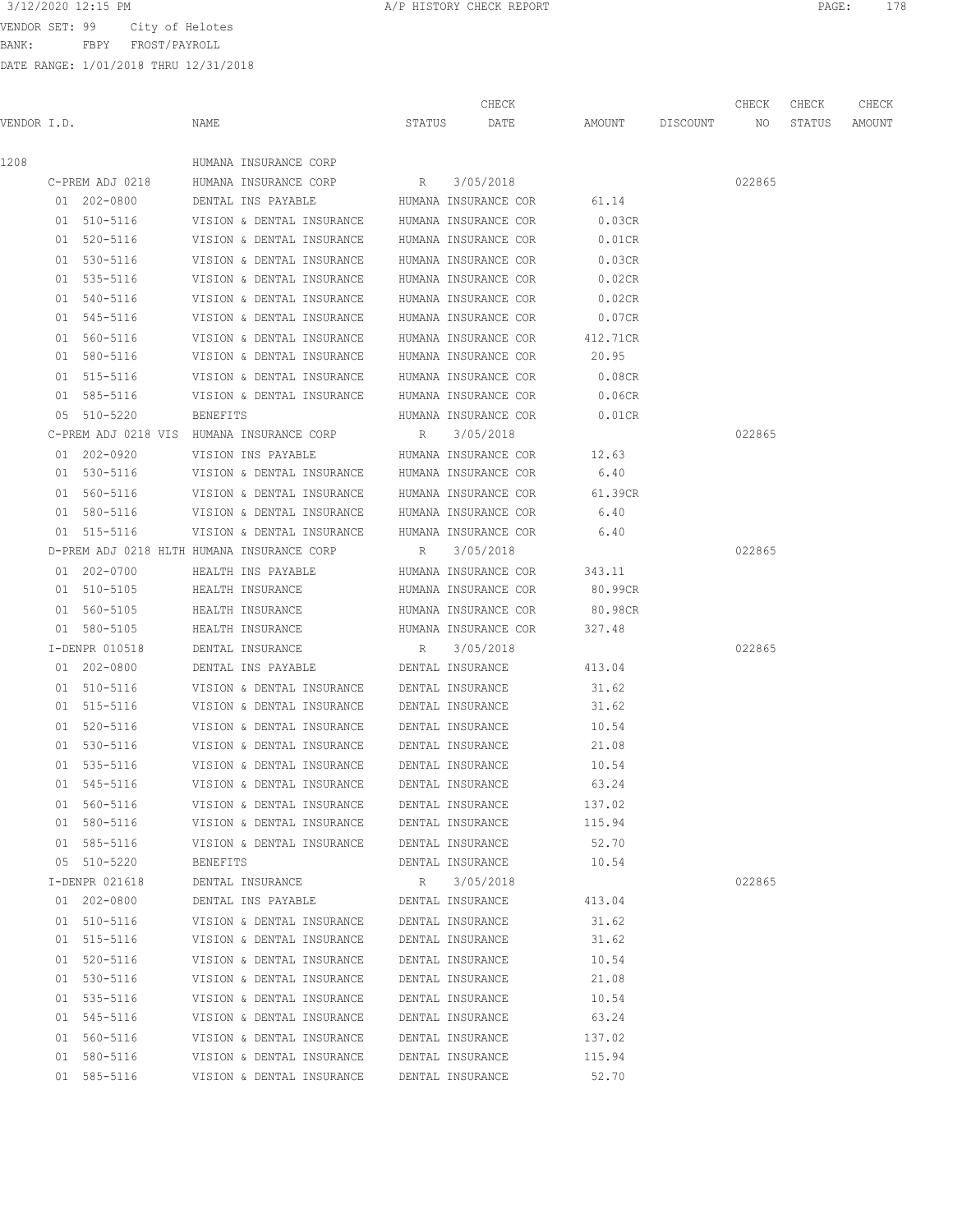BANK: FBPY FROST/PAYROLL

DATE RANGE: 1/01/2018 THRU 12/31/2018

| 3/12/2020 12:15 PM<br>the contract of the contract of the contract of the contract of the contract of the contract of the contract of | A/P HISTORY CHECK REPORT | PAGE | 170 |
|---------------------------------------------------------------------------------------------------------------------------------------|--------------------------|------|-----|
|---------------------------------------------------------------------------------------------------------------------------------------|--------------------------|------|-----|

|             |                |                                                        |                                 | CHECK     |                    | CHECK  | CHECK  | CHECK  |
|-------------|----------------|--------------------------------------------------------|---------------------------------|-----------|--------------------|--------|--------|--------|
| VENDOR I.D. |                | NAME                                                   | STATUS DATE                     |           | AMOUNT DISCOUNT NO |        | STATUS | AMOUNT |
| 1208        |                | HUMANA INSURANCE CORP CONT                             |                                 |           |                    |        |        |        |
|             | I-DENPR 021618 | DENTAL INSURANCE                                       | R 3/05/2018                     |           |                    | 022865 |        |        |
|             | 05 510-5220    | BENEFITS                                               | DENTAL INSURANCE                |           | 10.54              |        |        |        |
|             | I-DTLPR 010518 | DENTAL INS                                             | R 3/05/2018                     |           |                    | 022865 |        |        |
|             | 01 202-0800    | DENTAL INS PAYABLE <b>DENTAL INS</b>                   |                                 |           | 141.27             |        |        |        |
|             | 01 515-5116    | VISION & DENTAL INSURANCE DENTAL INS                   |                                 |           | 52.70              |        |        |        |
|             | 01 530-5116    | VISION & DENTAL INSURANCE DENTAL INS                   |                                 |           | 10.54              |        |        |        |
|             | 01 535-5116    | VISION & DENTAL INSURANCE DENTAL INS                   |                                 |           | 10.54              |        |        |        |
|             | 01 540-5116    | VISION & DENTAL INSURANCE DENTAL INS                   |                                 |           | 21.08              |        |        |        |
|             | 01 545-5116    | VISION & DENTAL INSURANCE DENTAL INS                   |                                 |           | 10.54              |        |        |        |
|             |                | 01 560-5116 VISION & DENTAL INSURANCE DENTAL INS       |                                 |           | 105.40             |        |        |        |
|             | 01 580-5116    | VISION & DENTAL INSURANCE DENTAL INS                   |                                 |           | 10.54              |        |        |        |
|             | 01 585-5116    | VISION & DENTAL INSURANCE DENTAL INS                   |                                 |           | 10.54              |        |        |        |
|             | I-DTLPR 021618 | DENTAL INS                                             | R 3/05/2018                     |           |                    | 022865 |        |        |
|             | 01 202-0800    | DENTAL INS PAYABLE THE DENTAL INS                      |                                 |           | 141.27             |        |        |        |
|             |                | 01 515-5116 VISION & DENTAL INSURANCE DENTAL INS       |                                 |           | 52.70              |        |        |        |
|             |                | 01 530-5116 VISION & DENTAL INSURANCE DENTAL INS       |                                 |           | 10.54              |        |        |        |
|             |                | 01 535-5116 VISION & DENTAL INSURANCE DENTAL INS       |                                 |           | 10.54              |        |        |        |
|             |                | 01 540-5116 VISION & DENTAL INSURANCE DENTAL INS       |                                 |           | 21.08              |        |        |        |
|             |                | 01 545-5116 VISION & DENTAL INSURANCE DENTAL INS       |                                 |           | 10.54              |        |        |        |
|             |                | 01 560-5116 VISION & DENTAL INSURANCE DENTAL INS       |                                 |           | 105.40             |        |        |        |
|             |                | 01 580-5116 VISION & DENTAL INSURANCE DENTAL INS       |                                 |           |                    |        |        |        |
|             | 01 585-5116    | VISION & DENTAL INSURANCE DENTAL INS                   |                                 |           | 10.54<br>10.54     |        |        |        |
|             |                |                                                        |                                 |           |                    |        |        |        |
|             | I-DVIPR 010518 | DEPENDANT VISION<br>VISION INS PAYABLE                 | R 3/05/2018<br>DEPENDANT VISION |           | 28.04              | 022865 |        |        |
|             | 01 202-0920    |                                                        |                                 |           |                    |        |        |        |
|             | 01 515-5116    | VISION & DENTAL INSURANCE DEPENDANT VISION             |                                 |           | 16.00              |        |        |        |
|             |                | 01 535-5116 VISION & DENTAL INSURANCE DEPENDANT VISION |                                 |           | 3.20               |        |        |        |
|             | 01 540-5116    | VISION & DENTAL INSURANCE DEPENDANT VISION             |                                 |           | 6.40               |        |        |        |
|             |                | 01 545-5116 VISION & DENTAL INSURANCE DEPENDANT VISION |                                 |           | 3.20               |        |        |        |
|             | 01 560-5116    | VISION & DENTAL INSURANCE DEPENDANT VISION             |                                 |           | 32.00              |        |        |        |
|             |                | 01 580-5116 VISION & DENTAL INSURANCE DEPENDANT VISION |                                 |           | 3.20               |        |        |        |
|             | 01 585-5116    | VISION & DENTAL INSURANCE DEPENDANT VISION             |                                 |           | 3.20               |        |        |        |
|             | I-DVIPR 021618 | DEPENDANT VISION R 3/05/2018                           |                                 |           |                    | 022865 |        |        |
|             | 01 202-0920    | VISION INS PAYABLE                                     | DEPENDANT VISION                |           | 28.04              |        |        |        |
|             | 01 515-5116    | VISION & DENTAL INSURANCE DEPENDANT VISION             |                                 |           | 16.00              |        |        |        |
|             | 01 535-5116    | VISION & DENTAL INSURANCE                              | DEPENDANT VISION                |           | 3.20               |        |        |        |
|             | 01 540-5116    | VISION & DENTAL INSURANCE                              | DEPENDANT VISION                |           | 6.40               |        |        |        |
|             | 01 545-5116    | VISION & DENTAL INSURANCE                              | DEPENDANT VISION                |           | 3.20               |        |        |        |
|             | 01 560-5116    | VISION & DENTAL INSURANCE                              | DEPENDANT VISION                |           | 32.00              |        |        |        |
|             | 01 580-5116    | VISION & DENTAL INSURANCE                              | DEPENDANT VISION                |           | 3.20               |        |        |        |
|             | 01 585-5116    | VISION & DENTAL INSURANCE                              | DEPENDANT VISION                |           | 3.20               |        |        |        |
|             | I-HEAPR 010518 | HEALTH INSURANCE                                       | R                               | 3/05/2018 |                    | 022865 |        |        |
|             | 01 202-0700    | HEALTH INS PAYABLE                                     | HEALTH INSURANCE                |           | 2,901.81           |        |        |        |
|             | 01 510-5105    | HEALTH INSURANCE                                       | HEALTH INSURANCE                |           | 612.69             |        |        |        |
|             | 01 515-5105    | HEALTH INSURANCE                                       | HEALTH INSURANCE                |           | 612.69             |        |        |        |
|             | 01 520-5105    | HEALTH INSURANCE                                       | HEALTH INSURANCE                |           | 157.69             |        |        |        |

 01 530-5105 HEALTH INSURANCE HEALTH INSURANCE 408.46 01 535-5105 HEALTH INSURANCE HEALTH INSURANCE 187.02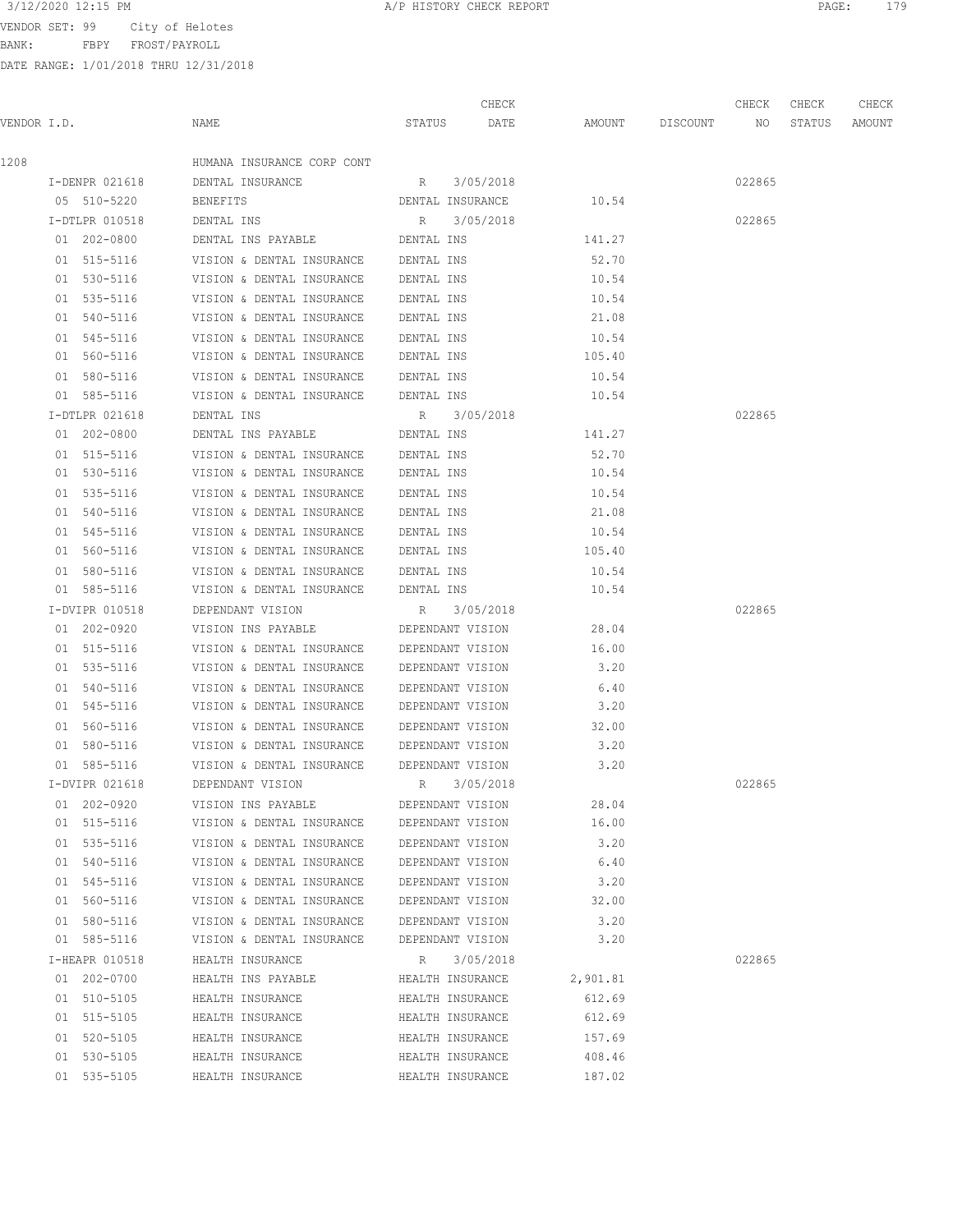BANK: FBPY FROST/PAYROLL

| 3/12/2020 12:15 PM<br>A/P HISTORY CHECK REPORT<br>PAGE | 180 |
|--------------------------------------------------------|-----|
|--------------------------------------------------------|-----|

|             |                |                 |                            |                | CHECK            |          |                 | CHECK  | CHECK  | CHECK  |
|-------------|----------------|-----------------|----------------------------|----------------|------------------|----------|-----------------|--------|--------|--------|
| VENDOR I.D. |                | NAME            |                            | STATUS         | DATE             |          | AMOUNT DISCOUNT | NO     | STATUS | AMOUNT |
| 1208        |                |                 | HUMANA INSURANCE CORP CONT |                |                  |          |                 |        |        |        |
|             | I-HEAPR 010518 |                 | HEALTH INSURANCE           | R              | 3/05/2018        |          |                 | 022865 |        |        |
|             | 01 545-5105    |                 | HEALTH INSURANCE           |                | HEALTH INSURANCE | 1,225.38 |                 |        |        |        |
|             | 01 560-5105    |                 | HEALTH INSURANCE           |                | HEALTH INSURANCE | 2,451.62 |                 |        |        |        |
|             | 01 580-5105    |                 | HEALTH INSURANCE           |                | HEALTH INSURANCE | 2,229.32 |                 |        |        |        |
|             | 01 585-5105    |                 | HEALTH INSURANCE           |                | HEALTH INSURANCE | 974.61   |                 |        |        |        |
|             | 05 510-5220    | <b>BENEFITS</b> |                            |                | HEALTH INSURANCE | 204.23   |                 |        |        |        |
|             | I-HEAPR 021618 |                 | HEALTH INSURANCE           | R              | 3/05/2018        |          |                 | 022865 |        |        |
|             | 01 202-0700    |                 | HEALTH INS PAYABLE         |                | HEALTH INSURANCE | 2,901.81 |                 |        |        |        |
|             | 01 510-5105    |                 | HEALTH INSURANCE           |                | HEALTH INSURANCE | 612.69   |                 |        |        |        |
|             | 01 515-5105    |                 | HEALTH INSURANCE           |                | HEALTH INSURANCE | 612.69   |                 |        |        |        |
|             | 01 520-5105    |                 | HEALTH INSURANCE           |                | HEALTH INSURANCE | 157.69   |                 |        |        |        |
|             | 01 530-5105    |                 | HEALTH INSURANCE           |                | HEALTH INSURANCE | 408.46   |                 |        |        |        |
|             | 01 535-5105    |                 | HEALTH INSURANCE           |                | HEALTH INSURANCE | 187.02   |                 |        |        |        |
|             | 01 545-5105    |                 | HEALTH INSURANCE           |                | HEALTH INSURANCE | 1,225.38 |                 |        |        |        |
|             | 01 560-5105    |                 | HEALTH INSURANCE           |                | HEALTH INSURANCE | 2,451.62 |                 |        |        |        |
|             | 01 580-5105    |                 | HEALTH INSURANCE           |                | HEALTH INSURANCE | 2,229.32 |                 |        |        |        |
|             | 01 585-5105    |                 | HEALTH INSURANCE           |                | HEALTH INSURANCE | 974.61   |                 |        |        |        |
|             | 05 510-5220    | <b>BENEFITS</b> |                            |                | HEALTH INSURANCE | 204.23   |                 |        |        |        |
|             | I-MEDPR 010518 | HEALTH INS      |                            | R              | 3/05/2018        |          |                 | 022865 |        |        |
|             | 01 202-0700    |                 | HEALTH INS PAYABLE         | HEALTH INS     |                  | 716.88   |                 |        |        |        |
|             | 01 515-5105    |                 | HEALTH INSURANCE           | HEALTH INS     |                  | 1,021.15 |                 |        |        |        |
|             | 01 530-5105    |                 | HEALTH INSURANCE           | HEALTH INS     |                  | 204.23   |                 |        |        |        |
|             | 01 535-5105    |                 | HEALTH INSURANCE           | HEALTH INS     |                  | 187.02   |                 |        |        |        |
|             | 01 540-5105    |                 | HEALTH INSURANCE           | HEALTH INS     |                  | 408.46   |                 |        |        |        |
|             | 01 545-5105    |                 | HEALTH INSURANCE           | HEALTH INS     |                  | 204.23   |                 |        |        |        |
|             | 01 560-5105    |                 | HEALTH INSURANCE           | HEALTH INS     |                  | 2,042.30 |                 |        |        |        |
|             | 01 580-5105    |                 | HEALTH INSURANCE           | HEALTH INS     |                  | 204.23   |                 |        |        |        |
|             | 01 585-5105    |                 | HEALTH INSURANCE           | HEALTH INS     |                  | 204.23   |                 |        |        |        |
|             | I-MEDPR 021618 | HEALTH INS      |                            | R              | 3/05/2018        |          |                 | 022865 |        |        |
|             | 01 202-0700    |                 | HEALTH INS PAYABLE         | HEALTH INS     |                  | 716.88   |                 |        |        |        |
|             | 01 515-5105    |                 | HEALTH INSURANCE           | HEALTH INS     |                  | 1,021.15 |                 |        |        |        |
|             | 01 530-5105    |                 | HEALTH INSURANCE           | HEALTH INS     |                  | 204.23   |                 |        |        |        |
|             | 01 535-5105    |                 | HEALTH INSURANCE           | HEALTH INS     |                  | 187.02   |                 |        |        |        |
|             | 01 540-5105    |                 | HEALTH INSURANCE           | HEALTH INS     |                  | 408.46   |                 |        |        |        |
|             | 01 545-5105    |                 | HEALTH INSURANCE           | HEALTH INS     |                  | 204.23   |                 |        |        |        |
|             | 01 560-5105    |                 | HEALTH INSURANCE           | HEALTH INS     |                  | 2,042.30 |                 |        |        |        |
|             | 01 580-5105    |                 | HEALTH INSURANCE           | HEALTH INS     |                  | 204.23   |                 |        |        |        |
|             | 01 585-5105    |                 | HEALTH INSURANCE           | HEALTH INS     |                  | 204.23   |                 |        |        |        |
|             | I-VISPR 010518 |                 | VISION INS CAF             | R              | 3/05/2018        |          |                 | 022865 |        |        |
|             | 01 202-0920    |                 | VISION INS PAYABLE         |                | VISION INS CAF   | 64.76    |                 |        |        |        |
|             | 01 510-5116    |                 | VISION & DENTAL INSURANCE  |                | VISION INS CAF   | 9.60     |                 |        |        |        |
|             | 01 515-5116    |                 | VISION & DENTAL INSURANCE  | VISION INS CAF |                  | 6.40     |                 |        |        |        |
|             | 01 520-5116    |                 | VISION & DENTAL INSURANCE  | VISION INS CAF |                  | 3.20     |                 |        |        |        |
|             | 01 530-5116    |                 | VISION & DENTAL INSURANCE  | VISION INS CAF |                  | 6.40     |                 |        |        |        |
|             | 01 535-5116    |                 | VISION & DENTAL INSURANCE  | VISION INS CAF |                  | 3.20     |                 |        |        |        |
|             | 01 545-5116    |                 | VISION & DENTAL INSURANCE  | VISION INS CAF |                  | 19.20    |                 |        |        |        |
|             | 01 560-5116    |                 | VISION & DENTAL INSURANCE  |                | VISION INS CAF   | 41.60    |                 |        |        |        |
|             |                |                 |                            |                |                  |          |                 |        |        |        |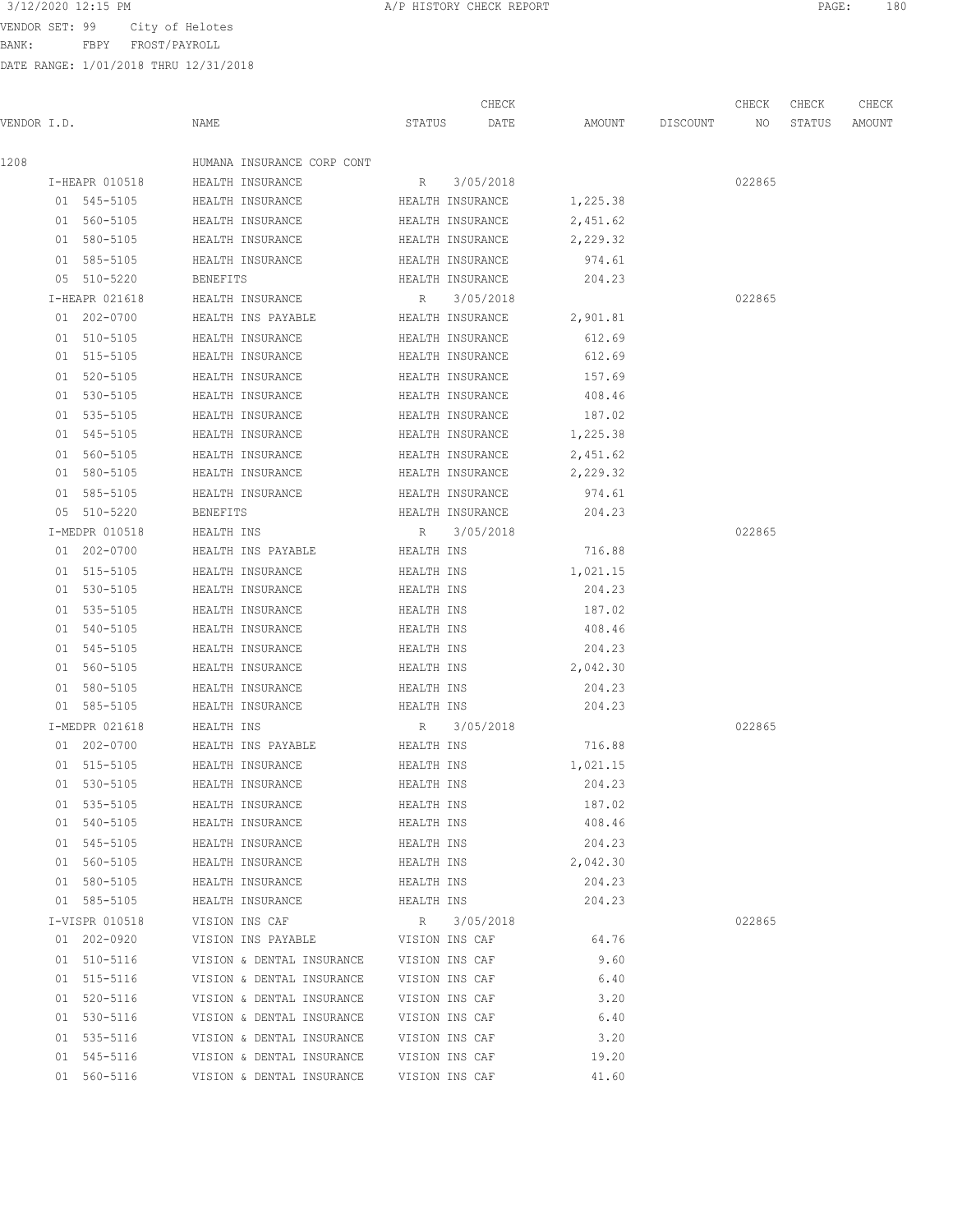BANK: FBPY FROST/PAYROLL

|             |                 |                                                  |                      | CHECK                |           |          | CHECK  | CHECK  | CHECK     |
|-------------|-----------------|--------------------------------------------------|----------------------|----------------------|-----------|----------|--------|--------|-----------|
| VENDOR I.D. |                 | NAME                                             | STATUS               | DATE                 | AMOUNT    | DISCOUNT | NO     | STATUS | AMOUNT    |
| 1208        |                 | HUMANA INSURANCE CORP CONT                       |                      |                      |           |          |        |        |           |
|             | I-VISPR 010518  | VISION INS CAF                                   | R 3/05/2018          |                      |           |          | 022865 |        |           |
|             | 01 580-5116     | VISION & DENTAL INSURANCE VISION INS CAF         |                      |                      | 35.20     |          |        |        |           |
|             | 01 585-5116     | VISION & DENTAL INSURANCE VISION INS CAF         |                      |                      | 16.00     |          |        |        |           |
|             | 05 510-5220     | BENEFITS                                         | VISION INS CAF       |                      | 3.20      |          |        |        |           |
|             | I-VISPR 021618  | VISION INS CAF                                   | R                    | 3/05/2018            |           |          | 022865 |        |           |
|             | 01 202-0920     | VISION INS PAYABLE VISION INS CAF                |                      |                      | 64.76     |          |        |        |           |
|             | 01 510-5116     | VISION & DENTAL INSURANCE VISION INS CAF         |                      |                      | 9.60      |          |        |        |           |
|             | 01 515-5116     | VISION & DENTAL INSURANCE                        | VISION INS CAF       |                      | 6.40      |          |        |        |           |
|             | 01 520-5116     | VISION & DENTAL INSURANCE                        | VISION INS CAF       |                      | 3.20      |          |        |        |           |
|             | 01 530-5116     | VISION & DENTAL INSURANCE                        | VISION INS CAF       |                      | 6.40      |          |        |        |           |
|             | 01 535-5116     | VISION & DENTAL INSURANCE                        | VISION INS CAF       |                      | 3.20      |          |        |        |           |
|             | 01 545-5116     | VISION & DENTAL INSURANCE                        | VISION INS CAF       |                      | 19.20     |          |        |        |           |
|             | 01 560-5116     | VISION & DENTAL INSURANCE                        | VISION INS CAF       |                      | 41.60     |          |        |        |           |
|             | 01 580-5116     | VISION & DENTAL INSURANCE                        | VISION INS CAF       |                      | 35.20     |          |        |        |           |
|             | 01 585-5116     | VISION & DENTAL INSURANCE                        | VISION INS CAF       |                      | 16.00     |          |        |        |           |
|             | 05 510-5220     | BENEFITS                                         | VISION INS CAF       |                      | 3.20      |          |        |        | 37,614.67 |
|             |                 |                                                  |                      |                      |           |          |        |        |           |
| 0008        |                 | STANDARD INSURANCE INC                           |                      |                      |           |          |        |        |           |
|             | D-PREM ADJ 0218 | STANDARD INSURANCE INC                           | R                    | 3/05/2018            |           |          | 022878 |        |           |
|             | 01 202-0900     | LIFE INS PAYABLE                                 |                      | STANDARD INSURANCE I | 20.83     |          |        |        |           |
|             | 01 510-5115     | LIFE INSURANCE & DISABILITY STANDARD INSURANCE I |                      |                      | $0.01$ CR |          |        |        |           |
|             | 01 515-5115     | LIFE INSURANCE & DISABILITY                      | STANDARD INSURANCE I |                      | 0.07CR    |          |        |        |           |
|             | 01 520-5115     | LIFE INSURANCE & DISABILITY                      | STANDARD INSURANCE I |                      | 2.07      |          |        |        |           |
|             | 01 530-5115     | LIFE INSURANCE & DISABILITY                      | STANDARD INSURANCE I |                      | 0.22      |          |        |        |           |
|             | 01 535-5115     | LIFE INSURANCE & DISABILITY                      | STANDARD INSURANCE I |                      | 4.52CR    |          |        |        |           |
|             | 01 540-5115     | LIFE INSURANCE & DISABILITY                      | STANDARD INSURANCE I |                      | 0.03CR    |          |        |        |           |
|             | 01 545-5115     | LIFE INSURANCE & DISABILITY                      | STANDARD INSURANCE I |                      | 115.96    |          |        |        |           |
|             | 01 560-5115     | LIFE INSURANCE & DISABILITY                      | STANDARD INSURANCE I |                      | 43.82     |          |        |        |           |
|             | 01 580-5115     | LIFE INSURANCE & DISABILITY STANDARD INSURANCE I |                      |                      | 105.96    |          |        |        |           |
|             | 01 585-5115     | LIFE INSURANCE & DISABILITY STANDARD INSURANCE I |                      |                      | 5.21      |          |        |        |           |
|             | 05 510-5220     | BENEFITS                                         | STANDARD INSURANCE I |                      | $0.01$ CR |          |        |        |           |
|             | I-LFEPR 010518  | LIFE INS                                         | R 3/05/2018          |                      |           |          | 022878 |        |           |
|             | 01 202-0900     | LIFE INS PAYABLE                                 | LIFE INS             |                      | 263.42    |          |        |        |           |
|             | 01 510-5115     | LIFE INSURANCE & DISABILITY                      | LIFE INS             |                      | 99.80     |          |        |        |           |
|             | 01 515-5115     | LIFE INSURANCE & DISABILITY                      | LIFE INS             |                      | 184.02    |          |        |        |           |
|             | 01 520-5115     | LIFE INSURANCE & DISABILITY                      | LIFE INS             |                      | 22.75     |          |        |        |           |
|             | 01 530-5115     | LIFE INSURANCE & DISABILITY                      | LIFE INS             |                      | 82.05     |          |        |        |           |
|             | 01 535-5115     | LIFE INSURANCE & DISABILITY                      | LIFE INS             |                      | 53.07     |          |        |        |           |
|             | 01 540-5115     | LIFE INSURANCE & DISABILITY                      | LIFE INS             |                      | 65.40     |          |        |        |           |
|             | 01 545-5115     | LIFE INSURANCE & DISABILITY                      | LIFE INS             |                      | 127.05    |          |        |        |           |
|             | 01 560-5115     | LIFE INSURANCE & DISABILITY                      | LIFE INS             |                      | 540.86    |          |        |        |           |
|             | 01 580-5115     | LIFE INSURANCE & DISABILITY                      | LIFE INS             |                      | 316.62    |          |        |        |           |
|             | 01 585-5115     | LIFE INSURANCE & DISABILITY                      | LIFE INS             |                      | 142.88    |          |        |        |           |
|             | 05 510-5220     | <b>BENEFITS</b>                                  | LIFE INS             |                      | 29.21     |          |        |        |           |
|             | I-LFEPR 021618  | LIFE INS                                         | R                    | 3/05/2018            |           |          | 022878 |        |           |
|             | 01 202-0900     | LIFE INS PAYABLE                                 | LIFE INS             |                      | 260.52    |          |        |        |           |
|             | 01 510-5115     | LIFE INSURANCE & DISABILITY LIFE INS             |                      |                      | 99.80     |          |        |        |           |
|             |                 |                                                  |                      |                      |           |          |        |        |           |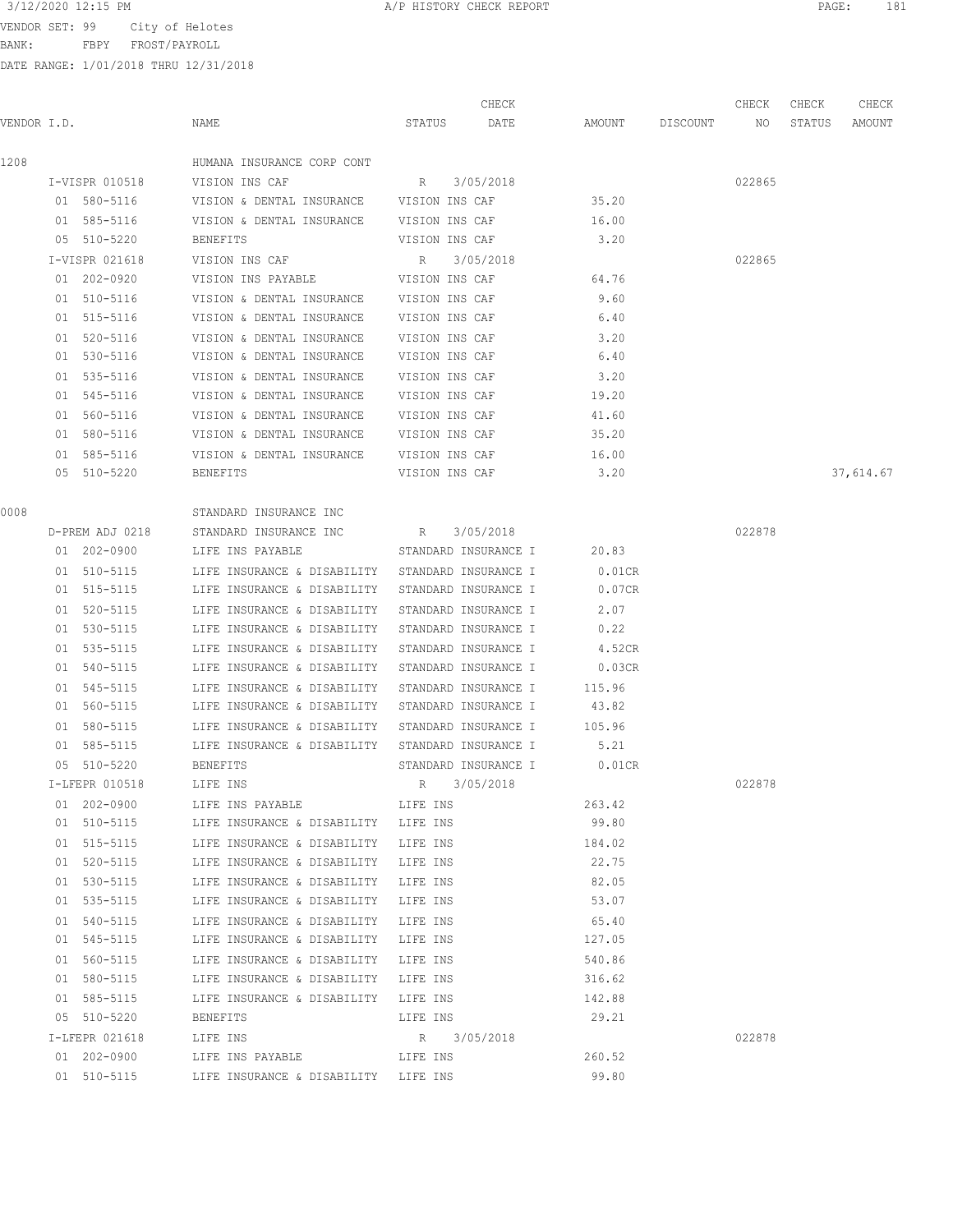BANK: FBPY FROST/PAYROLL

| 3/12/2020 12:15 PM<br>PAGE<br>A/P HISTORY CHECK REPORT | 100 |
|--------------------------------------------------------|-----|
|--------------------------------------------------------|-----|

|      | VENDOR I.D.                | NAME                                                   | CHECK<br>STATUS<br>DATE                      | AMOUNT DISCOUNT  | CHECK<br>NO | CHECK<br>STATUS | CHECK<br>AMOUNT |
|------|----------------------------|--------------------------------------------------------|----------------------------------------------|------------------|-------------|-----------------|-----------------|
| 0008 |                            | STANDARD INSURANCE INCCONT                             |                                              |                  |             |                 |                 |
|      | I-LFEPR 021618             | LIFE INS                                               | R 3/05/2018                                  |                  | 022878      |                 |                 |
|      | 01 515-5115                | LIFE INSURANCE & DISABILITY LIFE INS                   |                                              | 184.02           |             |                 |                 |
|      | 01 520-5115                | LIFE INSURANCE & DISABILITY                            | LIFE INS                                     | 22.75            |             |                 |                 |
|      | 01 530-5115                | LIFE INSURANCE & DISABILITY                            | LIFE INS                                     | 82.05            |             |                 |                 |
|      | 01 535-5115                | LIFE INSURANCE & DISABILITY                            | LIFE INS                                     | 53.07            |             |                 |                 |
|      | 01 540-5115                | LIFE INSURANCE & DISABILITY                            | LIFE INS                                     | 65.40            |             |                 |                 |
|      | 01 545-5115                | LIFE INSURANCE & DISABILITY LIFE INS                   |                                              | 127.05           |             |                 |                 |
|      | 01 560-5115                | LIFE INSURANCE & DISABILITY LIFE INS                   |                                              | 540.86           |             |                 |                 |
|      | 01 580-5115                | LIFE INSURANCE & DISABILITY LIFE INS                   |                                              | 316.62           |             |                 |                 |
|      | 01 585-5115                | LIFE INSURANCE & DISABILITY LIFE INS                   |                                              | 142.88           |             |                 |                 |
|      | 05 510-5220                | BENEFITS                                               | LIFE INS                                     | 29.21            |             |                 | 4,140.79        |
| 0341 |                            | AFLAC INC                                              |                                              |                  |             |                 |                 |
|      | I-AF PR 030518             | AFLAC NON CAF                                          | 3/30/2018<br>R                               |                  | 022965      |                 |                 |
|      | 01 202-0700                | HEALTH INS PAYABLE                                     | AFLAC NON CAF                                | 13.14            |             |                 |                 |
|      | I-AF PR 031918             | AFLAC NON CAF                                          | 3/30/2018<br>R                               |                  | 022965      |                 |                 |
|      | 01 202-0700                | HEALTH INS PAYABLE                                     | AFLAC NON CAF                                | 13.14            |             |                 |                 |
|      | I-AFLPR 030518             | SUB INS CAF                                            | R 3/30/2018                                  |                  | 022965      |                 |                 |
|      | 01 202-0700                | HEALTH INS PAYABLE                                     | SUB INS CAF                                  | 464.44           |             |                 |                 |
|      | I-AFLPR 031918             | SUB INS CAF                                            | R 3/30/2018                                  |                  | 022965      |                 |                 |
|      | 01 202-0700                | HEALTH INS PAYABLE SUB INS CAF                         |                                              | 418.48           |             |                 | 909.20          |
| 1323 |                            | COLONIAL LIFE & ACCIDENT INS C                         |                                              |                  |             |                 |                 |
|      | I-CL PR 030518             | COLONIAL LIFE NON CAF R                                | 3/30/2018                                    |                  | 022966      |                 |                 |
|      | 01 202-0700                | HEALTH INS PAYABLE <b>The COLONIAL LIFE NON CA</b>     |                                              | 60.15            |             |                 |                 |
|      | I-CL PR 031918             | COLONIAL LIFE NON CAF                                  | R<br>3/30/2018                               |                  | 022966      |                 |                 |
|      | 01 202-0700                | HEALTH INS PAYABLE                                     | COLONIAL LIFE NON CA                         | 60.15            |             |                 |                 |
|      | I-CLCPR 030518             | SUB INS CAF                                            | 3/30/2018<br>R                               |                  | 022966      |                 |                 |
|      | 01 202-0700                | HEALTH INS PAYABLE                                     | SUB INS CAF                                  | 80.27            |             |                 |                 |
|      | I-CLCPR 031918             | SUB INS CAF                                            | R<br>3/30/2018                               |                  | 022966      |                 |                 |
|      | 01 202-0700                | HEALTH INS PAYABLE                                     | SUB INS CAF                                  | 80.27            |             |                 | 280.84          |
| 1208 |                            | HUMANA INSURANCE CORP                                  |                                              |                  |             |                 |                 |
|      |                            | C-PREM ADJ HLTH 0318 HUMANA INSURANCE CORP             | 3/30/2018<br>R                               |                  | 022967      |                 |                 |
|      | 01 202-0700                | HEALTH INS PAYABLE                                     | HUMANA INSURANCE COR                         | 0.07CR           |             |                 |                 |
|      | 01 510-5105                | HEALTH INSURANCE                                       | HUMANA INSURANCE COR                         | 80.99CR          |             |                 |                 |
|      | 01 560-5105                | HEALTH INSURANCE                                       | HUMANA INSURANCE COR                         | 603.59CR         |             |                 |                 |
|      | 01 580-5105                | HEALTH INSURANCE                                       | HUMANA INSURANCE COR                         | 80.98CR          |             |                 |                 |
|      | 01 585-5105                | HEALTH INSURANCE                                       | HUMANA INSURANCE COR                         | 204.23           |             |                 |                 |
|      | D-PREM ADJ 0318            | HUMANA INSURANCE CORP                                  | 3/30/2018<br>R<br>HUMANA INSURANCE COR       |                  | 022967      |                 |                 |
|      | 01 202-0800                | DENTAL INS PAYABLE                                     |                                              | 188.67           |             |                 |                 |
|      | 01 510-5116                | VISION & DENTAL INSURANCE                              | HUMANA INSURANCE COR                         | 0.03CR           |             |                 |                 |
|      | 01 520-5116<br>01 530-5116 | VISION & DENTAL INSURANCE<br>VISION & DENTAL INSURANCE | HUMANA INSURANCE COR<br>HUMANA INSURANCE COR | 0.01CR<br>0.03CR |             |                 |                 |
|      |                            |                                                        |                                              |                  |             |                 |                 |
|      | 01 535-5116<br>01 540-5116 | VISION & DENTAL INSURANCE<br>VISION & DENTAL INSURANCE | HUMANA INSURANCE COR<br>HUMANA INSURANCE COR | 0.02CR<br>0.02CR |             |                 |                 |
|      | 01 545-5116                | VISION & DENTAL INSURANCE                              | HUMANA INSURANCE COR                         | 0.07CR           |             |                 |                 |
|      |                            |                                                        |                                              |                  |             |                 |                 |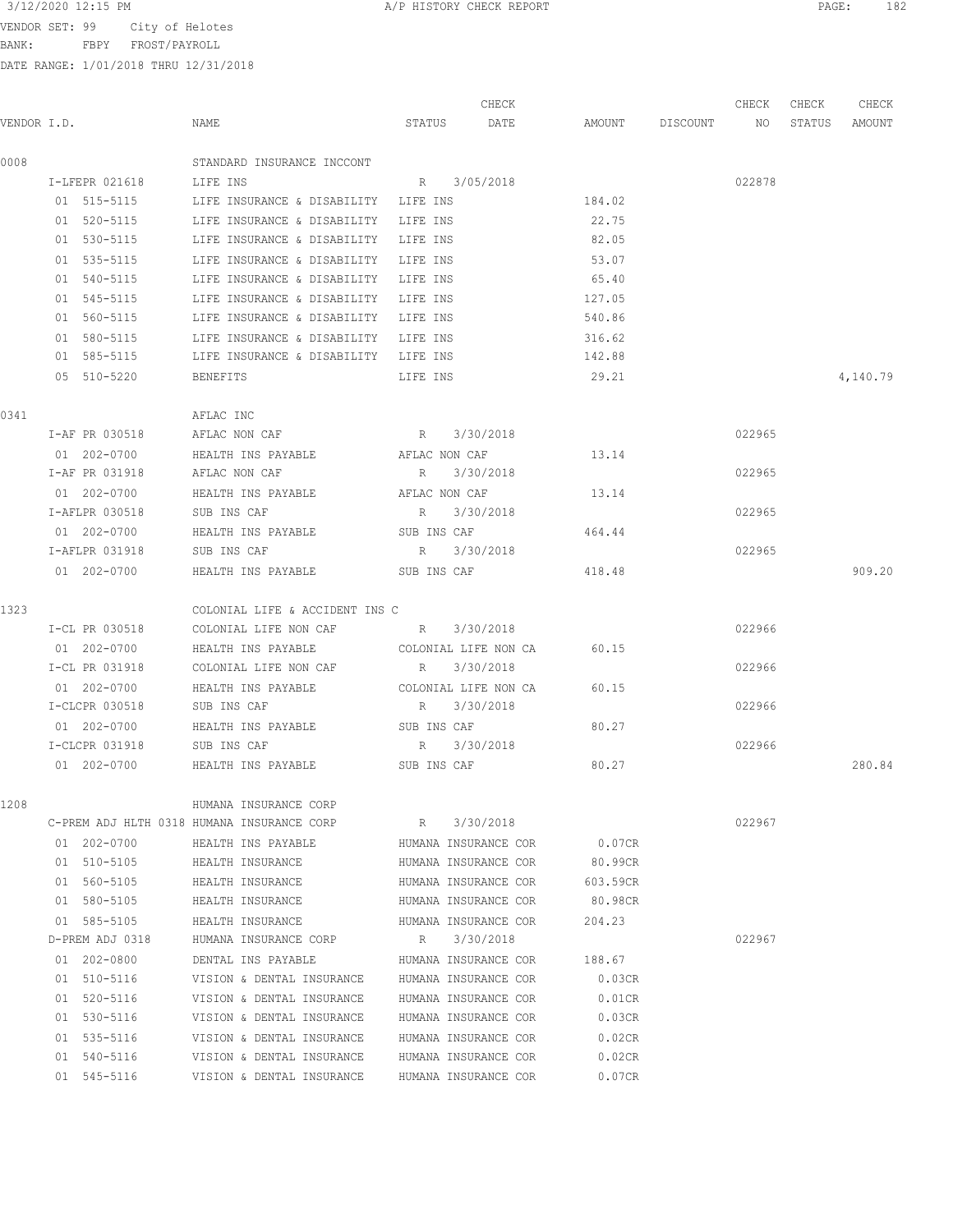BANK: FBPY FROST/PAYROLL

| 3/12/2020 12:15 PM       | 183  |
|--------------------------|------|
| A/P HISTORY CHECK REPORT | PAGE |

|             |                 |                                                            |            | CHECK                |                    | CHECK  | CHECK  | CHECK  |
|-------------|-----------------|------------------------------------------------------------|------------|----------------------|--------------------|--------|--------|--------|
| VENDOR I.D. |                 | NAME                                                       |            | STATUS DATE          | AMOUNT DISCOUNT NO |        | STATUS | AMOUNT |
| 1208        |                 | HUMANA INSURANCE CORP CONT                                 |            |                      |                    |        |        |        |
|             | D-PREM ADJ 0318 | HUMANA INSURANCE CORP R 3/30/2018                          |            |                      |                    | 022967 |        |        |
|             |                 | 01 560-5116 VISION & DENTAL INSURANCE HUMANA INSURANCE COR |            |                      | 61.45CR            |        |        |        |
|             | 01 580-5116     | VISION & DENTAL INSURANCE HUMANA INSURANCE COR             |            |                      | 20.95              |        |        |        |
|             | 01 515-5116     | VISION & DENTAL INSURANCE HUMANA INSURANCE COR             |            |                      | $0.08$ CR          |        |        |        |
|             | 01 585-5116     | VISION & DENTAL INSURANCE HUMANA INSURANCE COR             |            |                      | 10.48              |        |        |        |
|             | 05 510-5220     | BENEFITS                                                   |            | HUMANA INSURANCE COR | $0.01$ CR          |        |        |        |
|             |                 | D-PREM ADJ VIS 0318 HUMANA INSURANCE CORP                  |            | R 3/30/2018          |                    | 022967 |        |        |
|             | 01 202-0920     | VISION INS PAYABLE MUMANA INSURANCE COR 6.24               |            |                      |                    |        |        |        |
|             | 01 530-5116     | VISION & DENTAL INSURANCE HUMANA INSURANCE COR             |            |                      | 6.40               |        |        |        |
|             | 01 560-5116     | VISION & DENTAL INSURANCE HUMANA INSURANCE COR             |            |                      | 12.71CR            |        |        |        |
|             | 01 515-5116     | VISION & DENTAL INSURANCE HUMANA INSURANCE COR             |            |                      | 6.40               |        |        |        |
|             | 01 585-5116     | VISION & DENTAL INSURANCE HUMANA INSURANCE COR             |            |                      | 3.20               |        |        |        |
|             | I-DENPR 030518  | DENTAL INSURANCE                                           |            | R 3/30/2018          |                    | 022967 |        |        |
|             | 01 202-0800     | DENTAL INS PAYABLE                                         |            | DENTAL INSURANCE     | 413.04             |        |        |        |
|             | 01 510-5116     | VISION & DENTAL INSURANCE DENTAL INSURANCE                 |            |                      | 31.62              |        |        |        |
|             | 01 515-5116     | VISION & DENTAL INSURANCE DENTAL INSURANCE                 |            |                      | 31.62              |        |        |        |
|             | 01 520-5116     | VISION & DENTAL INSURANCE DENTAL INSURANCE                 |            |                      | 10.54              |        |        |        |
|             | 01 530-5116     | VISION & DENTAL INSURANCE DENTAL INSURANCE                 |            |                      | 21.08              |        |        |        |
|             | 01 535-5116     | VISION & DENTAL INSURANCE DENTAL INSURANCE                 |            |                      | 10.54              |        |        |        |
|             | 01 545-5116     | VISION & DENTAL INSURANCE DENTAL INSURANCE                 |            |                      | 63.24              |        |        |        |
|             | 01 560-5116     | VISION & DENTAL INSURANCE DENTAL INSURANCE                 |            |                      | 137.02             |        |        |        |
|             | 01 580-5116     | VISION & DENTAL INSURANCE DENTAL INSURANCE                 |            |                      | 115.94             |        |        |        |
|             | 01 585-5116     | VISION & DENTAL INSURANCE DENTAL INSURANCE                 |            |                      | 52.70              |        |        |        |
|             | 05 510-5220     | BENEFITS                                                   |            | DENTAL INSURANCE     | 10.54              |        |        |        |
|             | I-DENPR 031918  | DENTAL INSURANCE                                           |            | R 3/30/2018          |                    | 022967 |        |        |
|             | 01 202-0800     | DENTAL INS PAYABLE                                         |            | DENTAL INSURANCE     | 413.04             |        |        |        |
|             | 01 510-5116     | VISION & DENTAL INSURANCE DENTAL INSURANCE                 |            |                      | 31.62              |        |        |        |
|             | 01 515-5116     | VISION & DENTAL INSURANCE DENTAL INSURANCE                 |            |                      | 31.62              |        |        |        |
|             | 01 520-5116     | VISION & DENTAL INSURANCE DENTAL INSURANCE                 |            |                      | 10.54              |        |        |        |
|             | 01 530-5116     | VISION & DENTAL INSURANCE DENTAL INSURANCE                 |            |                      | 21.08              |        |        |        |
|             | 01 535-5116     | VISION & DENTAL INSURANCE                                  |            | DENTAL INSURANCE     | 10.54              |        |        |        |
|             | 01 545-5116     | VISION & DENTAL INSURANCE                                  |            | DENTAL INSURANCE     | 63.24              |        |        |        |
|             | 01 560-5116     | VISION & DENTAL INSURANCE                                  |            | DENTAL INSURANCE     | 137.02             |        |        |        |
|             | 01 580-5116     | VISION & DENTAL INSURANCE DENTAL INSURANCE                 |            |                      | 115.94             |        |        |        |
|             | 01 585-5116     | VISION & DENTAL INSURANCE                                  |            | DENTAL INSURANCE     | 42.16              |        |        |        |
|             | 05 510-5220     | BENEFITS                                                   |            | DENTAL INSURANCE     | 10.54              |        |        |        |
|             | I-DTLPR 030518  | DENTAL INS                                                 |            | R 3/30/2018          |                    | 022967 |        |        |
|             | 01 202-0800     | DENTAL INS PAYABLE                                         | DENTAL INS |                      | 110.66             |        |        |        |
|             | 01 515-5116     | VISION & DENTAL INSURANCE                                  | DENTAL INS |                      | 52.70              |        |        |        |
|             | 01 530-5116     | VISION & DENTAL INSURANCE                                  | DENTAL INS |                      | 10.54              |        |        |        |
|             | 01 535-5116     | VISION & DENTAL INSURANCE                                  | DENTAL INS |                      | 10.54              |        |        |        |
|             | 01 540-5116     | VISION & DENTAL INSURANCE                                  | DENTAL INS |                      | 21.08              |        |        |        |
|             | 01 545-5116     | VISION & DENTAL INSURANCE                                  | DENTAL INS |                      | 10.54              |        |        |        |
|             | 01 560-5116     | VISION & DENTAL INSURANCE                                  | DENTAL INS |                      | 105.40             |        |        |        |
|             | 01 580-5116     | VISION & DENTAL INSURANCE                                  | DENTAL INS |                      | 10.54              |        |        |        |
|             | 01 585-5116     | VISION & DENTAL INSURANCE                                  | DENTAL INS |                      | 10.54              |        |        |        |
|             | I-DTLPR 031918  | DENTAL INS                                                 | R          | 3/30/2018            |                    | 022967 |        |        |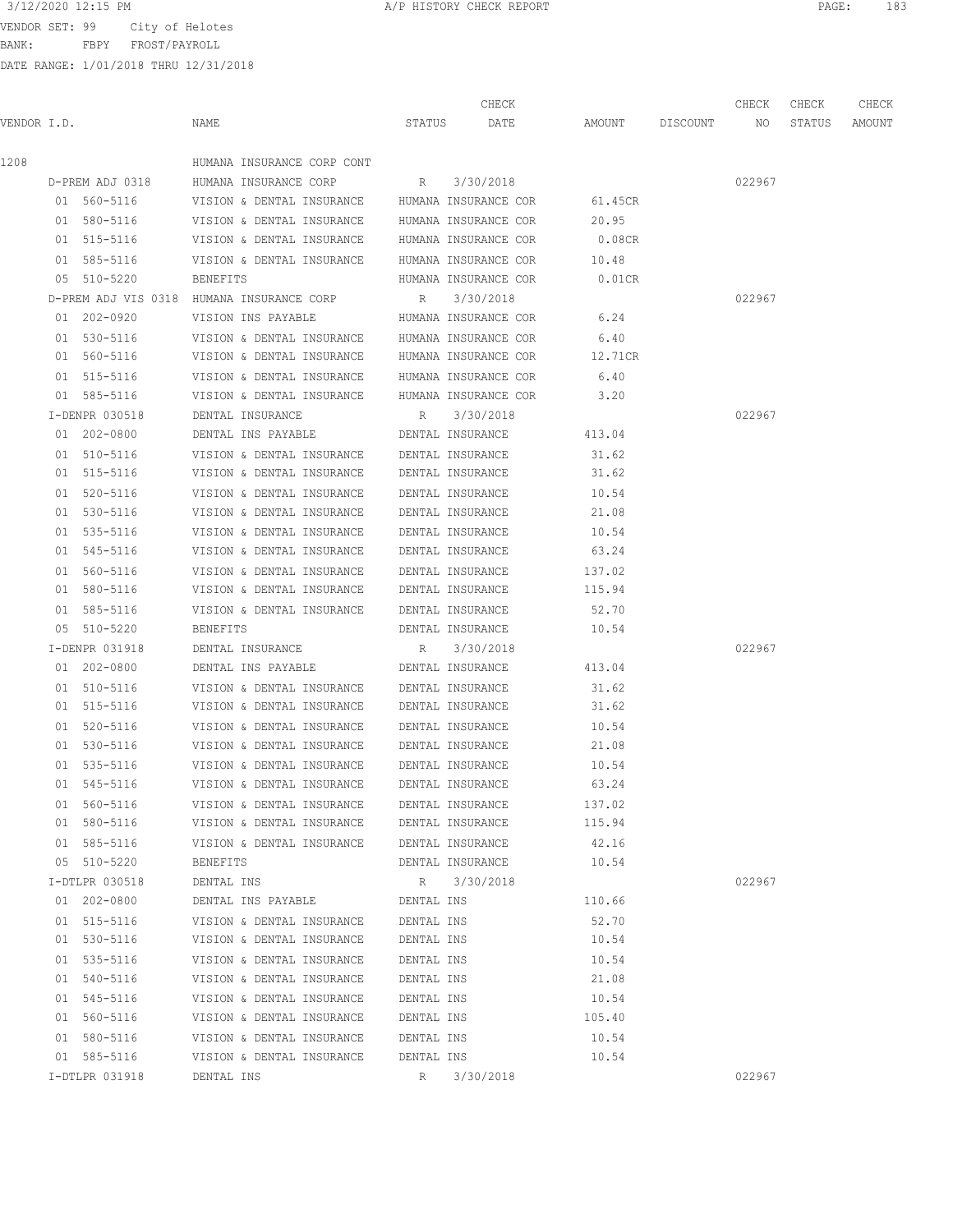BANK: FBPY FROST/PAYROLL

| 3/12/2020 12:15 PM<br>A/P HISTORY CHECK REPORT | PAGE. |
|------------------------------------------------|-------|
|------------------------------------------------|-------|

|             |                            |                                                                                          |                                      | CHECK     |                  |                    | CHECK  | CHECK  | CHECK  |
|-------------|----------------------------|------------------------------------------------------------------------------------------|--------------------------------------|-----------|------------------|--------------------|--------|--------|--------|
| VENDOR I.D. |                            | NAME                                                                                     | STATUS                               | DATE      |                  | AMOUNT DISCOUNT NO |        | STATUS | AMOUNT |
| 1208        |                            | HUMANA INSURANCE CORP CONT                                                               |                                      |           |                  |                    |        |        |        |
|             | I-DTLPR 031918             | DENTAL INS                                                                               | R 3/30/2018                          |           |                  |                    | 022967 |        |        |
|             | 01 202-0800                | DENTAL INS PAYABLE                                                                       | DENTAL INS                           |           | 110.66           |                    |        |        |        |
|             | 01 515-5116                | VISION & DENTAL INSURANCE                                                                | DENTAL INS                           |           | 52.70            |                    |        |        |        |
|             | 01 530-5116                | VISION & DENTAL INSURANCE                                                                | DENTAL INS                           |           | 10.54            |                    |        |        |        |
|             | 01 535-5116                | VISION & DENTAL INSURANCE                                                                | DENTAL INS                           |           | 10.54            |                    |        |        |        |
|             | 01 540-5116                | VISION & DENTAL INSURANCE                                                                | DENTAL INS                           |           | 21.08            |                    |        |        |        |
|             | 01 545-5116                | VISION & DENTAL INSURANCE                                                                | DENTAL INS                           |           | 10.54            |                    |        |        |        |
|             | 01 560-5116                | VISION & DENTAL INSURANCE                                                                | DENTAL INS                           |           | 105.40           |                    |        |        |        |
|             | 01 580-5116                | VISION & DENTAL INSURANCE                                                                | DENTAL INS                           |           | 10.54            |                    |        |        |        |
|             | 01 585-5116                | VISION & DENTAL INSURANCE                                                                | DENTAL INS                           |           | 10.54            |                    |        |        |        |
|             | I-DVIPR 030518             | DEPENDANT VISION                                                                         | R 3/30/2018                          |           |                  |                    | 022967 |        |        |
|             | 01 202-0920                | VISION INS PAYABLE                                                                       | DEPENDANT VISION                     |           | 21.68            |                    |        |        |        |
|             | 01 515-5116                | VISION & DENTAL INSURANCE DEPENDANT VISION                                               |                                      |           | 16.00            |                    |        |        |        |
|             | 01 535-5116                | VISION & DENTAL INSURANCE DEPENDANT VISION                                               |                                      |           | 3.20             |                    |        |        |        |
|             | 01 540-5116                | VISION & DENTAL INSURANCE                                                                | DEPENDANT VISION                     |           | 6.40             |                    |        |        |        |
|             | 01 545-5116                | VISION & DENTAL INSURANCE                                                                | DEPENDANT VISION                     |           | 3.20             |                    |        |        |        |
|             | 01 560-5116                | VISION & DENTAL INSURANCE                                                                | DEPENDANT VISION                     |           | 32.00            |                    |        |        |        |
|             | 01 580-5116                | VISION & DENTAL INSURANCE DEPENDANT VISION                                               |                                      |           | 3.20             |                    |        |        |        |
|             | 01 585-5116                | VISION & DENTAL INSURANCE DEPENDANT VISION                                               |                                      |           | 3.20             |                    |        |        |        |
|             | I-DVIPR 031918             | DEPENDANT VISION                                                                         | R 3/30/2018                          |           |                  |                    | 022967 |        |        |
|             | 01 202-0920                | VISION INS PAYABLE                                                                       | DEPENDANT VISION                     |           | 21.68            |                    |        |        |        |
|             | 01 515-5116                | VISION & DENTAL INSURANCE DEPENDANT VISION                                               |                                      |           | 16.00            |                    |        |        |        |
|             | 01 535-5116                | VISION & DENTAL INSURANCE                                                                | DEPENDANT VISION                     |           | 3.20             |                    |        |        |        |
|             | 01 540-5116                | VISION & DENTAL INSURANCE                                                                | DEPENDANT VISION                     |           | 6.40             |                    |        |        |        |
|             | 01 545-5116                | VISION & DENTAL INSURANCE                                                                | DEPENDANT VISION                     |           | 3.20             |                    |        |        |        |
|             | 01 560-5116                | VISION & DENTAL INSURANCE                                                                | DEPENDANT VISION                     |           | 32.00            |                    |        |        |        |
|             | 01 580-5116                |                                                                                          |                                      |           | 3.20             |                    |        |        |        |
|             | 01 585-5116                | VISION & DENTAL INSURANCE DEPENDANT VISION<br>VISION & DENTAL INSURANCE DEPENDANT VISION |                                      |           | 3.20             |                    |        |        |        |
|             | I-HEAPR 030518             | HEALTH INSURANCE                                                                         |                                      | 3/30/2018 |                  |                    | 022967 |        |        |
|             | 01 202-0700                | HEALTH INS PAYABLE <b>HEALTH</b> INSURANCE                                               | $R_{\rm c}$                          |           | 2,901.81         |                    |        |        |        |
|             |                            |                                                                                          |                                      |           |                  |                    |        |        |        |
|             | 01 510-5105<br>01 515-5105 | HEALTH INSURANCE<br>HEALTH INSURANCE                                                     | HEALTH INSURANCE<br>HEALTH INSURANCE |           | 612.69<br>612.69 |                    |        |        |        |
|             |                            |                                                                                          |                                      |           |                  |                    |        |        |        |
|             | 01 520-5105<br>01 530-5105 | HEALTH INSURANCE                                                                         | HEALTH INSURANCE                     |           | 157.69<br>408.46 |                    |        |        |        |
|             | 01 535-5105                | HEALTH INSURANCE<br>HEALTH INSURANCE                                                     | HEALTH INSURANCE<br>HEALTH INSURANCE |           |                  |                    |        |        |        |
|             | 01 545-5105                | HEALTH INSURANCE                                                                         | HEALTH INSURANCE                     |           | 187.02           |                    |        |        |        |
|             | 01 560-5105                |                                                                                          |                                      |           | 1,225.38         |                    |        |        |        |
|             | 01 580-5105                | HEALTH INSURANCE                                                                         | HEALTH INSURANCE<br>HEALTH INSURANCE |           | 2,451.62         |                    |        |        |        |
|             |                            | HEALTH INSURANCE                                                                         |                                      |           | 2,229.32         |                    |        |        |        |
|             | 01 585-5105                | HEALTH INSURANCE                                                                         | HEALTH INSURANCE                     |           | 974.61           |                    |        |        |        |
|             | 05 510-5220                | <b>BENEFITS</b>                                                                          | HEALTH INSURANCE                     |           | 204.23           |                    |        |        |        |
|             | I-HEAPR 031918             | HEALTH INSURANCE                                                                         | R                                    | 3/30/2018 |                  |                    | 022967 |        |        |
|             | 01 202-0700                | HEALTH INS PAYABLE                                                                       | HEALTH INSURANCE                     |           | 2,901.81         |                    |        |        |        |
|             | 01 510-5105                | HEALTH INSURANCE                                                                         | HEALTH INSURANCE                     |           | 612.69           |                    |        |        |        |
|             | 01 515-5105                | HEALTH INSURANCE                                                                         | HEALTH INSURANCE                     |           | 612.69           |                    |        |        |        |
|             | 01 520-5105                | HEALTH INSURANCE                                                                         | HEALTH INSURANCE                     |           | 157.69           |                    |        |        |        |
|             | 01 530-5105                | HEALTH INSURANCE                                                                         | HEALTH INSURANCE                     |           | 408.46           |                    |        |        |        |
|             | 01 535-5105                | HEALTH INSURANCE                                                                         | HEALTH INSURANCE                     |           | 187.02           |                    |        |        |        |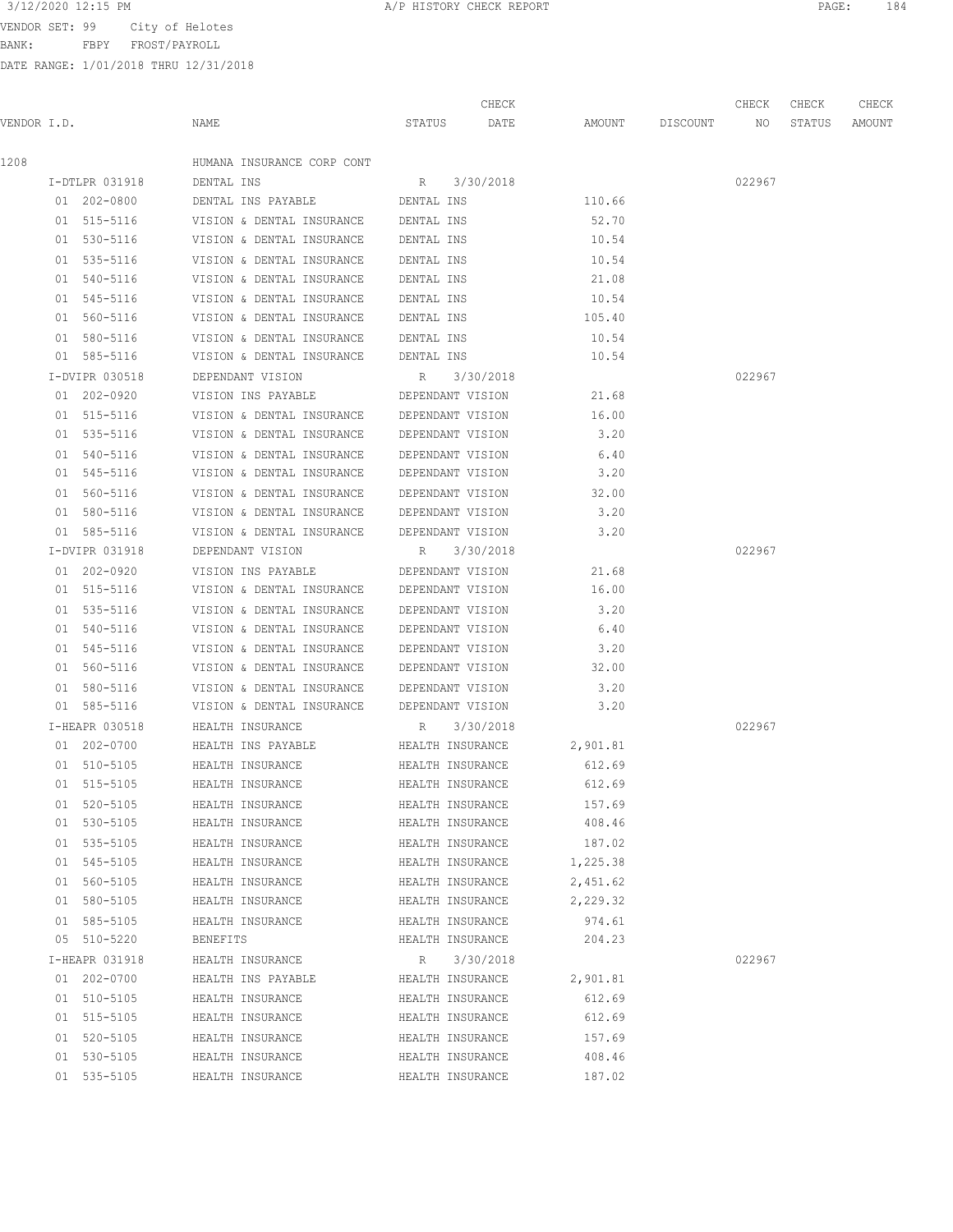BANK: FBPY FROST/PAYROLL

|             |                |                                          |             | CHECK            |                    | CHECK  | CHECK  | CHECK         |
|-------------|----------------|------------------------------------------|-------------|------------------|--------------------|--------|--------|---------------|
| VENDOR I.D. |                | NAME                                     | STATUS      | DATE             | AMOUNT DISCOUNT NO |        | STATUS | <b>AMOUNT</b> |
| 1208        |                | HUMANA INSURANCE CORP CONT               |             |                  |                    |        |        |               |
|             | I-HEAPR 031918 | HEALTH INSURANCE                         |             | R 3/30/2018      |                    | 022967 |        |               |
|             | 01 545-5105    | HEALTH INSURANCE                         |             | HEALTH INSURANCE | 1,225.38           |        |        |               |
|             | 01 560-5105    | HEALTH INSURANCE                         |             | HEALTH INSURANCE | 2,451.62           |        |        |               |
|             | 01 580-5105    | HEALTH INSURANCE                         |             | HEALTH INSURANCE | 2,229.32           |        |        |               |
|             | 01 585-5105    | HEALTH INSURANCE                         |             | HEALTH INSURANCE | 770.38             |        |        |               |
|             | 05 510-5220    | BENEFITS                                 |             | HEALTH INSURANCE | 204.23             |        |        |               |
|             | I-MEDPR 030518 | HEALTH INS                               | $R_{\rm c}$ | 3/30/2018        |                    | 022967 |        |               |
|             | 01 202-0700    | HEALTH INS PAYABLE <b>HEALTH</b> INS     |             |                  | 471.80             |        |        |               |
|             | 01 515-5105    | HEALTH INSURANCE<br>HEALTH INS           |             |                  | 1,021.15           |        |        |               |
|             | 01 530-5105    | HEALTH INSURANCE                         | HEALTH INS  |                  | 204.23             |        |        |               |
|             | 01 535-5105    | HEALTH INSURANCE                         | HEALTH INS  |                  | 187.02             |        |        |               |
|             | 01 540-5105    | HEALTH INSURANCE                         | HEALTH INS  |                  | 408.46             |        |        |               |
|             | 01 545-5105    | HEALTH INSURANCE                         | HEALTH INS  |                  | 204.23             |        |        |               |
|             | 01 560-5105    | HEALTH INSURANCE                         | HEALTH INS  |                  | 2,042.30           |        |        |               |
|             | 01 580-5105    | HEALTH INSURANCE                         | HEALTH INS  |                  | 204.23             |        |        |               |
|             | 01 585-5105    | HEALTH INSURANCE                         | HEALTH INS  |                  | 204.23             |        |        |               |
|             | I-MEDPR 031918 | HEALTH INS                               |             | R 3/30/2018      |                    | 022967 |        |               |
|             | 01 202-0700    | HEALTH INS PAYABLE                       | HEALTH INS  |                  | 471.80             |        |        |               |
|             | 01 515-5105    | HEALTH INSURANCE                         | HEALTH INS  |                  | 1,021.15           |        |        |               |
|             | 01 530-5105    | HEALTH INSURANCE<br>HEALTH INS           |             |                  | 204.23             |        |        |               |
|             | 01 535-5105    | HEALTH INSURANCE                         | HEALTH INS  |                  | 187.02             |        |        |               |
|             | 01 540-5105    | HEALTH INSURANCE                         | HEALTH INS  |                  | 408.46             |        |        |               |
|             | 01 545-5105    | HEALTH INSURANCE                         | HEALTH INS  |                  | 204.23             |        |        |               |
|             | 01 560-5105    | HEALTH INSURANCE                         | HEALTH INS  |                  | 2,042.30           |        |        |               |
|             | 01 580-5105    | HEALTH INSURANCE                         | HEALTH INS  |                  | 204.23             |        |        |               |
|             | 01 585-5105    | HEALTH INSURANCE                         | HEALTH INS  |                  | 204.23             |        |        |               |
|             | I-VISPR 030518 | VISION INS CAF                           |             | R 3/30/2018      |                    | 022967 |        |               |
|             | 01 202-0920    | VISION INS PAYABLE                       |             | VISION INS CAF   | 64.76              |        |        |               |
|             | 01 510-5116    | VISION & DENTAL INSURANCE VISION INS CAF |             |                  | 9.60               |        |        |               |
|             | 01 515-5116    | VISION & DENTAL INSURANCE VISION INS CAF |             |                  | 6.40               |        |        |               |
|             | 01 520-5116    | VISION & DENTAL INSURANCE VISION INS CAF |             |                  | 3.20               |        |        |               |
|             | 01 530-5116    | VISION & DENTAL INSURANCE                |             | VISION INS CAF   | 6.40               |        |        |               |
|             | 01 535-5116    | VISION & DENTAL INSURANCE                |             | VISION INS CAF   | 3.20               |        |        |               |
|             | 01 545-5116    | VISION & DENTAL INSURANCE                |             | VISION INS CAF   | 19.20              |        |        |               |
|             | 01 560-5116    | VISION & DENTAL INSURANCE                |             | VISION INS CAF   | 41.60              |        |        |               |
|             | 01 580-5116    | VISION & DENTAL INSURANCE                |             | VISION INS CAF   | 35.20              |        |        |               |
|             | 01 585-5116    | VISION & DENTAL INSURANCE                |             | VISION INS CAF   | 16.00              |        |        |               |
|             | 05 510-5220    | BENEFITS                                 |             | VISION INS CAF   | 3.20               |        |        |               |
|             | I-VISPR 031918 | VISION INS CAF                           | R           | 3/30/2018        |                    | 022967 |        |               |
|             | 01 202-0920    | VISION INS PAYABLE                       |             | VISION INS CAF   | 64.76              |        |        |               |
|             | 01 510-5116    | VISION & DENTAL INSURANCE                |             | VISION INS CAF   | 9.60               |        |        |               |
|             | 01 515-5116    | VISION & DENTAL INSURANCE                |             | VISION INS CAF   | 6.40               |        |        |               |
|             | 01 520-5116    | VISION & DENTAL INSURANCE                |             | VISION INS CAF   | 3.20               |        |        |               |
|             | 01 530-5116    | VISION & DENTAL INSURANCE                |             | VISION INS CAF   | 6.40               |        |        |               |
|             | 01 535-5116    | VISION & DENTAL INSURANCE                |             | VISION INS CAF   | 3.20               |        |        |               |
|             | 01 545-5116    | VISION & DENTAL INSURANCE                |             | VISION INS CAF   | 19.20              |        |        |               |
|             | 01 560-5116    | VISION & DENTAL INSURANCE                |             | VISION INS CAF   | 41.60              |        |        |               |
|             |                |                                          |             |                  |                    |        |        |               |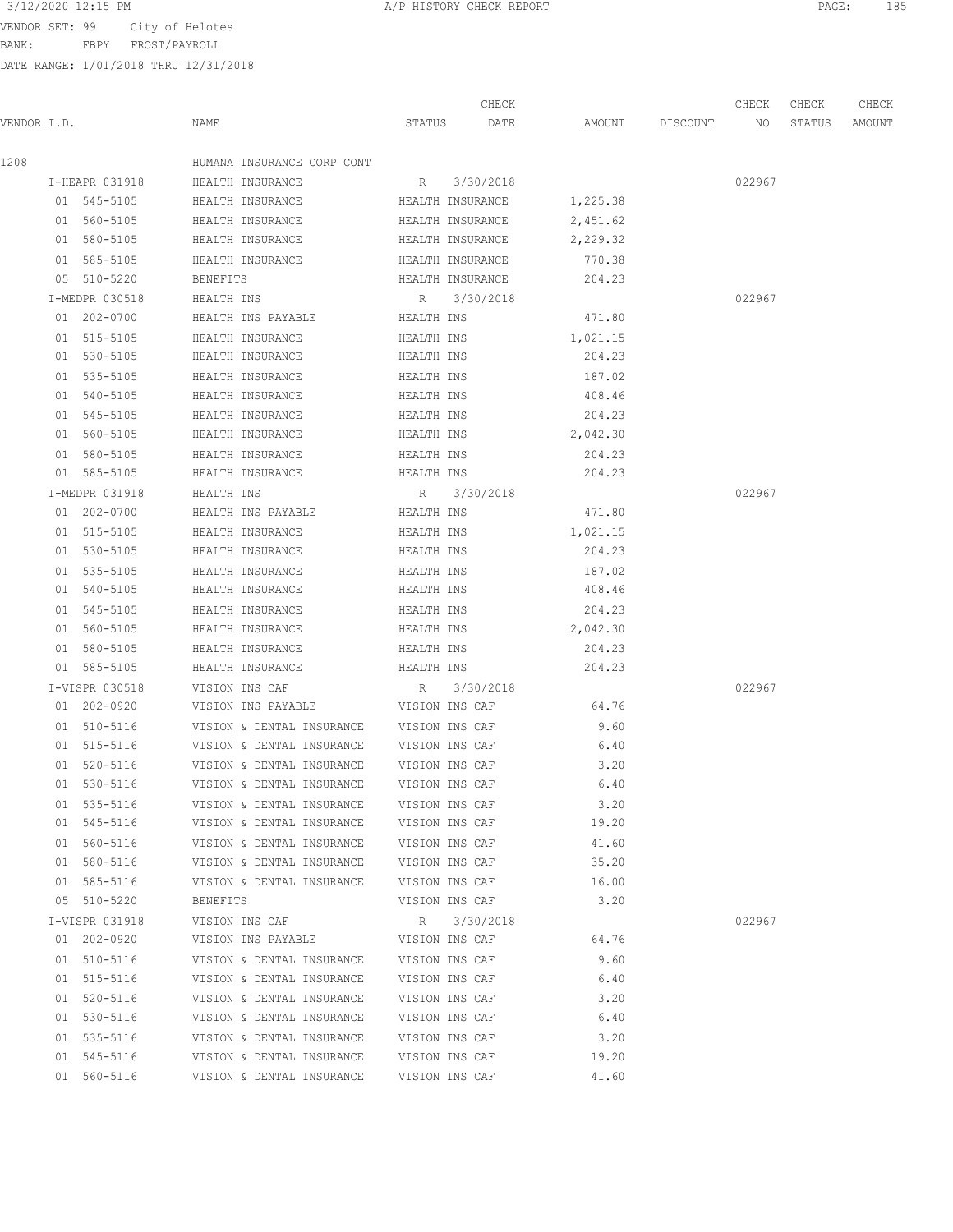BANK: FBPY FROST/PAYROLL

|             |                |                                                         |                | CHECK                |                    | CHECK  | CHECK  | CHECK     |
|-------------|----------------|---------------------------------------------------------|----------------|----------------------|--------------------|--------|--------|-----------|
| VENDOR I.D. |                | NAME                                                    | STATUS         | DATE                 | AMOUNT DISCOUNT NO |        | STATUS | AMOUNT    |
| 1208        |                | HUMANA INSURANCE CORP CONT                              |                |                      |                    |        |        |           |
|             | I-VISPR 031918 | VISION INS CAF                                          | R 3/30/2018    |                      |                    | 022967 |        |           |
|             | 01 580-5116    | VISION & DENTAL INSURANCE VISION INS CAF                |                |                      | 35.20              |        |        |           |
|             | 01 585-5116    | VISION & DENTAL INSURANCE VISION INS CAF                |                |                      | 12.80              |        |        |           |
|             | 05 510-5220    | BENEFITS                                                | VISION INS CAF |                      | 3.20               |        |        | 36,291.00 |
| 0008        |                | STANDARD INSURANCE INC                                  |                |                      |                    |        |        |           |
|             |                | D-PREM ADJ 0318 LIFE STANDARD INSURANCE INC R 3/30/2018 |                |                      |                    | 022980 |        |           |
|             | 01 202-0900    | LIFE INS PAYABLE STANDARD INSURANCE I                   |                |                      | 10.95              |        |        |           |
|             | 01 510-5115    | LIFE INSURANCE & DISABILITY STANDARD INSURANCE I        |                |                      | $0.01$ CR          |        |        |           |
|             | 01 515-5115    | LIFE INSURANCE & DISABILITY STANDARD INSURANCE I        |                |                      | 0.07CR             |        |        |           |
|             | 01 520-5115    | LIFE INSURANCE & DISABILITY                             |                | STANDARD INSURANCE I | 0.51               |        |        |           |
|             | 01 530-5115    | LIFE INSURANCE & DISABILITY                             |                | STANDARD INSURANCE I | 0.19CR             |        |        |           |
|             | 01 535-5115    | LIFE INSURANCE & DISABILITY                             |                | STANDARD INSURANCE I | 2.52CR             |        |        |           |
|             | 01 540-5115    | LIFE INSURANCE & DISABILITY                             |                | STANDARD INSURANCE I | 0.03CR             |        |        |           |
|             | 01 545-5115    | LIFE INSURANCE & DISABILITY                             |                | STANDARD INSURANCE I | 6.10               |        |        |           |
|             | 01 560-5115    | LIFE INSURANCE & DISABILITY                             |                | STANDARD INSURANCE I | 43.82              |        |        |           |
|             | 01 580-5115    | LIFE INSURANCE & DISABILITY STANDARD INSURANCE I        |                |                      | 15.45              |        |        |           |
|             | 01 585-5115    | LIFE INSURANCE & DISABILITY STANDARD INSURANCE I        |                |                      | 72.69CR            |        |        |           |
|             |                |                                                         |                |                      |                    |        |        |           |
|             | 05 510-5220    | BENEFITS                                                |                | STANDARD INSURANCE I | $0.01$ CR          |        |        |           |
|             | I-LFEPR 030518 | LIFE INS                                                | R 3/30/2018    |                      |                    | 022980 |        |           |
|             | 01 202-0900    | LIFE INS PAYABLE                                        | LIFE INS       |                      | 260.52             |        |        |           |
|             | 01 510-5115    | LIFE INSURANCE & DISABILITY LIFE INS                    |                |                      | 99.80              |        |        |           |
|             | 01 515-5115    | LIFE INSURANCE & DISABILITY                             | LIFE INS       |                      | 184.02             |        |        |           |
|             | 01 520-5115    | LIFE INSURANCE & DISABILITY                             | LIFE INS       |                      | 22.75              |        |        |           |
|             | 01 530-5115    | LIFE INSURANCE & DISABILITY                             | LIFE INS       |                      | 82.05              |        |        |           |
|             | 01 535-5115    | LIFE INSURANCE & DISABILITY                             | LIFE INS       |                      | 53.07              |        |        |           |
|             | 01 540-5115    | LIFE INSURANCE & DISABILITY                             | LIFE INS       |                      | 65.40              |        |        |           |
|             | 01 545-5115    | LIFE INSURANCE & DISABILITY                             | LIFE INS       |                      | 127.05             |        |        |           |
|             | 01 560-5115    | LIFE INSURANCE & DISABILITY                             | LIFE INS       |                      | 540.86             |        |        |           |
|             | 01 580-5115    | LIFE INSURANCE & DISABILITY LIFE INS                    |                |                      | 316.62             |        |        |           |
|             | 01 585-5115    | LIFE INSURANCE & DISABILITY LIFE INS                    |                |                      | 142.88             |        |        |           |
|             | 05 510-5220    | <b>BENEFITS</b>                                         | LIFE INS       |                      | 29.21              |        |        |           |
|             | I-LFEPR 031918 | LIFE INS                                                | R              | 3/30/2018            |                    | 022980 |        |           |
|             | 01 202-0900    | LIFE INS PAYABLE                                        | LIFE INS       |                      | 260.52             |        |        |           |
|             | 01 510-5115    | LIFE INSURANCE & DISABILITY LIFE INS                    |                |                      | 99.80              |        |        |           |
|             | 01 515-5115    | LIFE INSURANCE & DISABILITY                             | LIFE INS       |                      | 184.02             |        |        |           |
|             | 01 520-5115    | LIFE INSURANCE & DISABILITY                             | LIFE INS       |                      | 23.27              |        |        |           |
|             | 01 530-5115    | LIFE INSURANCE & DISABILITY                             | LIFE INS       |                      | 82.19              |        |        |           |
|             | 01 535-5115    | LIFE INSURANCE & DISABILITY                             | LIFE INS       |                      | 50.57              |        |        |           |
|             | 01 540-5115    | LIFE INSURANCE & DISABILITY                             | LIFE INS       |                      | 65.40              |        |        |           |
|             | 01 545-5115    | LIFE INSURANCE & DISABILITY                             | LIFE INS       |                      | 131.62             |        |        |           |
|             | 01 560-5115    | LIFE INSURANCE & DISABILITY                             | LIFE INS       |                      | 540.86             |        |        |           |
|             | 01 580-5115    | LIFE INSURANCE & DISABILITY                             | LIFE INS       |                      | 333.46             |        |        |           |
|             | 01 585-5115    | LIFE INSURANCE & DISABILITY                             | LIFE INS       |                      | 119.09             |        |        |           |
|             | 05 510-5220    | BENEFITS                                                | LIFE INS       |                      | 29.21              |        |        | 3,845.55  |
|             |                |                                                         |                |                      |                    |        |        |           |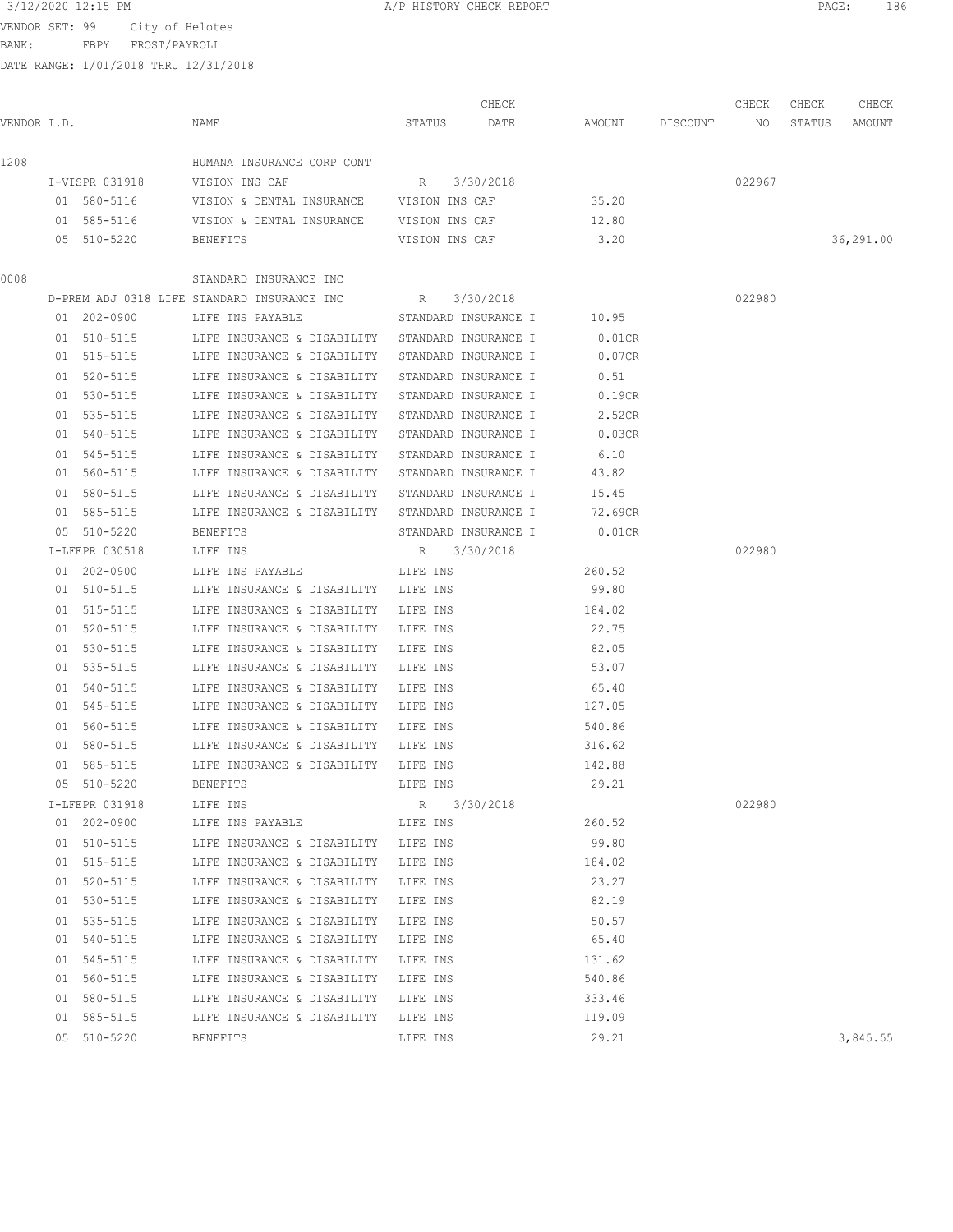BANK: FBPY FROST/PAYROLL

| VENDOR I.D. |                    | NAME                                       |               | CHECK<br>STATUS DATE | AMOUNT    | DISCOUNT | CHECK<br>NO | CHECK<br>STATUS | CHECK<br>AMOUNT |
|-------------|--------------------|--------------------------------------------|---------------|----------------------|-----------|----------|-------------|-----------------|-----------------|
| 0341        |                    | AFLAC INC                                  |               |                      |           |          |             |                 |                 |
|             | I-AF PR 040218     | AFLAC NON CAF                              |               | R 4/25/2018          |           |          | 023066      |                 |                 |
|             | 01 202-0700        | HEALTH INS PAYABLE THE AFLAC NON CAF       |               |                      | 13.14     |          |             |                 |                 |
|             | I-AF PR 041618     | AFLAC NON CAF                              | R             | 4/25/2018            |           |          | 023066      |                 |                 |
|             | 01 202-0700        | HEALTH INS PAYABLE                         | AFLAC NON CAF |                      | 13.14     |          |             |                 |                 |
|             | I-AFLPR 040218     | SUB INS CAF                                | R             | 4/25/2018            |           |          | 023066      |                 |                 |
|             | 01 202-0700        | HEALTH INS PAYABLE                         | SUB INS CAF   |                      | 418.48    |          |             |                 |                 |
|             | I-AFLPR 041618     | SUB INS CAF                                |               | R 4/25/2018          |           |          | 023066      |                 |                 |
|             | 01 202-0700        | HEALTH INS PAYABLE                         | SUB INS CAF   |                      | 418.48    |          |             |                 | 863.24          |
| 1323        |                    | COLONIAL LIFE & ACCIDENT INS C             |               |                      |           |          |             |                 |                 |
|             | I-CL PR 040218     | COLONIAL LIFE NON CAF                      | R             | 4/25/2018            |           |          | 023067      |                 |                 |
|             | 01 202-0700        | HEALTH INS PAYABLE                         |               | COLONIAL LIFE NON CA | 60.15     |          |             |                 |                 |
|             | I-CL PR 041618     | COLONIAL LIFE NON CAF                      | R 4/25/2018   |                      |           |          | 023067      |                 |                 |
|             | 01 202-0700        |                                            |               |                      | 60.15     |          |             |                 |                 |
|             | I-CLCPR 040218     | SUB INS CAF                                | R 4/25/2018   |                      |           |          | 023067      |                 |                 |
|             | 01 202-0700        | HEALTH INS PAYABLE SUB INS CAF             |               |                      | 80.27     |          |             |                 |                 |
|             | I-CLCPR 041618     | SUB INS CAF                                |               | R 4/25/2018          |           |          | 023067      |                 |                 |
|             | 01 202-0700        | HEALTH INS PAYABLE                         |               | SUB INS CAF          | 80.27     |          |             |                 | 280.84          |
| 1208        |                    | HUMANA INSURANCE CORP                      |               |                      |           |          |             |                 |                 |
|             |                    | D-PREM ADJ 0418 DENT HUMANA INSURANCE CORP |               | R 4/25/2018          |           |          | 023068      |                 |                 |
|             | 01 202-0800        | DENTAL INS PAYABLE                         |               | HUMANA INSURANCE COR | 42.06     |          |             |                 |                 |
|             | 01 510-5116        | VISION & DENTAL INSURANCE                  |               | HUMANA INSURANCE COR | 0.03CR    |          |             |                 |                 |
|             | 01 520-5116        | VISION & DENTAL INSURANCE                  |               | HUMANA INSURANCE COR | $0.01$ CR |          |             |                 |                 |
|             | 01 530-5116        | VISION & DENTAL INSURANCE                  |               | HUMANA INSURANCE COR | 0.03CR    |          |             |                 |                 |
|             | 01 535-5116        | VISION & DENTAL INSURANCE                  |               | HUMANA INSURANCE COR | 0.02CR    |          |             |                 |                 |
|             | 01 540-5116        | VISION & DENTAL INSURANCE                  |               | HUMANA INSURANCE COR | 0.02CR    |          |             |                 |                 |
|             | 01 545-5116        | VISION & DENTAL INSURANCE                  |               | HUMANA INSURANCE COR | 0.07CR    |          |             |                 |                 |
|             | 01 560-5116        | VISION & DENTAL INSURANCE                  |               | HUMANA INSURANCE COR | 0.23CR    |          |             |                 |                 |
|             | 01 580-5116        | VISION & DENTAL INSURANCE                  |               | HUMANA INSURANCE COR | 0.12CR    |          |             |                 |                 |
|             | 01 515-5116        | VISION & DENTAL INSURANCE                  |               | HUMANA INSURANCE COR | 20.99     |          |             |                 |                 |
|             | 01 585-5116        | VISION & DENTAL INSURANCE                  |               | HUMANA INSURANCE COR | 21.02     |          |             |                 |                 |
|             | 05 510-5220        | BENEFITS                                   |               | HUMANA INSURANCE COR | 0.01CR    |          |             |                 |                 |
|             |                    | D-PREM ADJ 0418 HLTH HUMANA INSURANCE CORP |               | R 4/25/2018          |           |          | 023068      |                 |                 |
|             | 01 202-0700        | HEALTH INS PAYABLE                         |               | HUMANA INSURANCE COR | 15.05     |          |             |                 |                 |
|             | 01 510-5105        | HEALTH INSURANCE                           |               | HUMANA INSURANCE COR | 80.99CR   |          |             |                 |                 |
|             | 01 515-5105        | HEALTH INSURANCE                           |               | HUMANA INSURANCE COR | 408.46    |          |             |                 |                 |
|             | 01 560-5105        | HEALTH INSURANCE                           |               | HUMANA INSURANCE COR | 80.98CR   |          |             |                 |                 |
|             | 01 580-5105        | HEALTH INSURANCE                           |               | HUMANA INSURANCE COR | 80.98CR   |          |             |                 |                 |
|             | 01 585-5105        | HEALTH INSURANCE                           |               | HUMANA INSURANCE COR | 408.46    |          |             |                 |                 |
|             | D-PRM ADJ 0418 VIS | HUMANA INSURANCE CORP                      | R             | 4/25/2018            |           |          | 023068      |                 |                 |
|             | 01 202-0920        | VISION INS PAYABLE                         |               | HUMANA INSURANCE COR | 0.07CR    |          |             |                 |                 |
|             | 01 530-5116        | VISION & DENTAL INSURANCE                  |               | HUMANA INSURANCE COR | 6.40      |          |             |                 |                 |
|             | 01 515-5116        | VISION & DENTAL INSURANCE                  |               | HUMANA INSURANCE COR | 9.60      |          |             |                 |                 |
|             | 01 585-5116        | VISION & DENTAL INSURANCE                  |               | HUMANA INSURANCE COR | 6.40      |          |             |                 |                 |
|             | I-DENPR 040218     | DENTAL INSURANCE                           | R             | 4/25/2018            |           |          | 023068      |                 |                 |
|             | 01 202-0800        | DENTAL INS PAYABLE                         |               | DENTAL INSURANCE     | 413.04    |          |             |                 |                 |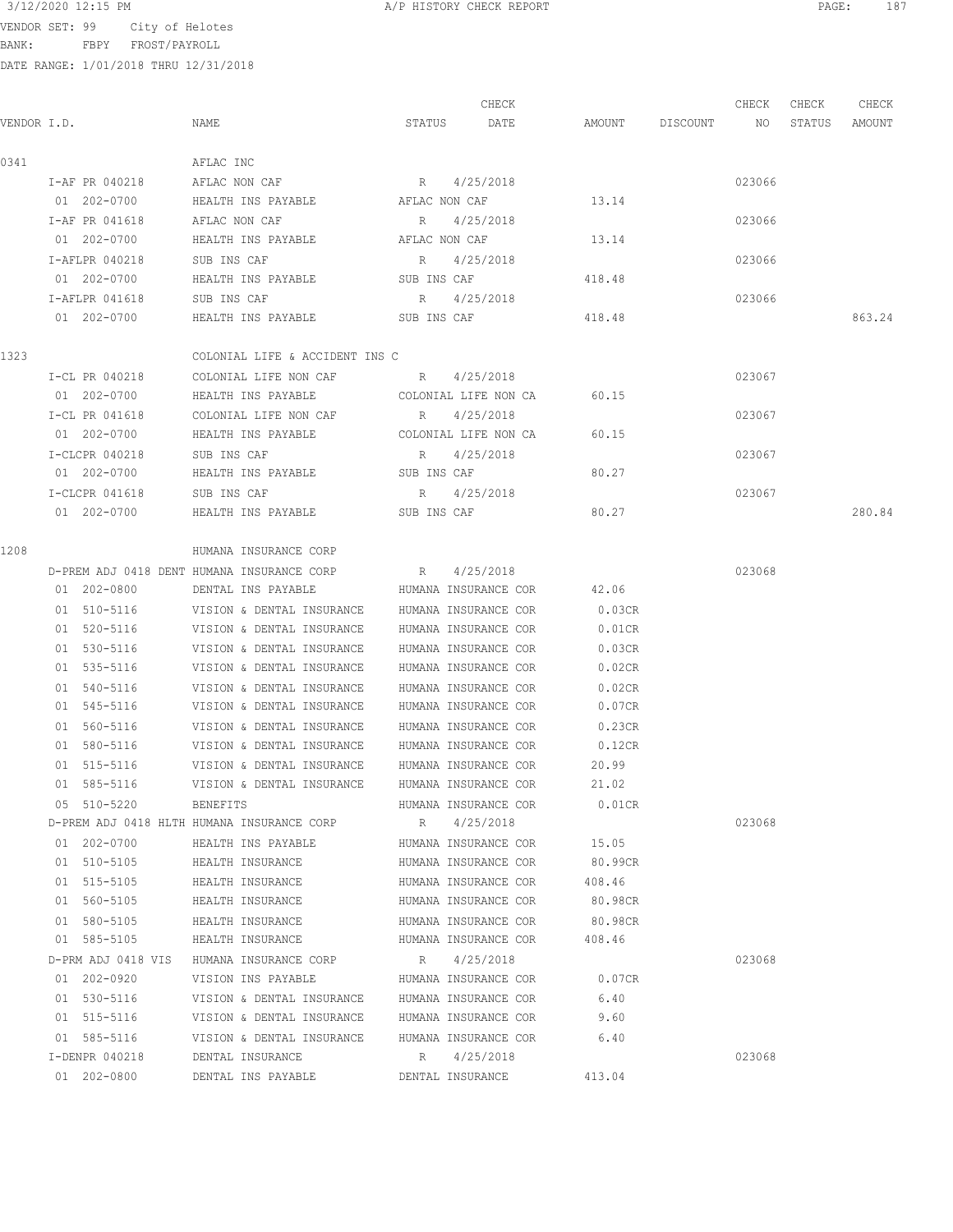BANK: FBPY FROST/PAYROLL

DATE RANGE: 1/01/2018 THRU 12/31/2018

| 3/12/2020 12:15 PM<br>A/P HISTORY CHECK REPORT<br>PAGE | 188 |
|--------------------------------------------------------|-----|
|--------------------------------------------------------|-----|

CHECK CHECK CHECK CHECK

| VENDOR I.D. |                | NAME                                       | STATUS           | DATE      | AMOUNT | DISCOUNT | NO     | STATUS | AMOUNT |
|-------------|----------------|--------------------------------------------|------------------|-----------|--------|----------|--------|--------|--------|
| 1208        |                | HUMANA INSURANCE CORP CONT                 |                  |           |        |          |        |        |        |
|             | I-DENPR 040218 | DENTAL INSURANCE                           | R 4/25/2018      |           |        |          | 023068 |        |        |
|             | 01 510-5116    | VISION & DENTAL INSURANCE                  | DENTAL INSURANCE |           | 31.62  |          |        |        |        |
|             | 01 515-5116    | VISION & DENTAL INSURANCE DENTAL INSURANCE |                  |           | 31.62  |          |        |        |        |
|             | 01 520-5116    | VISION & DENTAL INSURANCE                  | DENTAL INSURANCE |           | 10.54  |          |        |        |        |
|             | 01 530-5116    | VISION & DENTAL INSURANCE DENTAL INSURANCE |                  |           | 21.08  |          |        |        |        |
|             | 01 535-5116    | VISION & DENTAL INSURANCE DENTAL INSURANCE |                  |           | 10.54  |          |        |        |        |
|             | 01 545-5116    | VISION & DENTAL INSURANCE                  | DENTAL INSURANCE |           | 63.24  |          |        |        |        |
|             | 01 560-5116    | VISION & DENTAL INSURANCE                  | DENTAL INSURANCE |           | 137.02 |          |        |        |        |
|             | 01 580-5116    | VISION & DENTAL INSURANCE DENTAL INSURANCE |                  |           | 115.94 |          |        |        |        |
|             | 01 585-5116    | VISION & DENTAL INSURANCE DENTAL INSURANCE |                  |           | 42.16  |          |        |        |        |
|             | 05 510-5220    | BENEFITS                                   | DENTAL INSURANCE |           | 10.54  |          |        |        |        |
|             | I-DENPR 041618 | DENTAL INSURANCE                           | R 4/25/2018      |           |        |          | 023068 |        |        |
|             | 01 202-0800    | DENTAL INS PAYABLE DENTAL INSURANCE        |                  |           | 413.04 |          |        |        |        |
|             | 01 510-5116    | VISION & DENTAL INSURANCE DENTAL INSURANCE |                  |           | 31.62  |          |        |        |        |
|             | 01 515-5116    | VISION & DENTAL INSURANCE DENTAL INSURANCE |                  |           | 31.62  |          |        |        |        |
|             | 01 520-5116    | VISION & DENTAL INSURANCE DENTAL INSURANCE |                  |           | 10.54  |          |        |        |        |
|             | 01 530-5116    | VISION & DENTAL INSURANCE DENTAL INSURANCE |                  |           | 21.08  |          |        |        |        |
|             | 01 535-5116    | VISION & DENTAL INSURANCE                  | DENTAL INSURANCE |           | 10.54  |          |        |        |        |
|             | 01 545-5116    | VISION & DENTAL INSURANCE                  | DENTAL INSURANCE |           | 63.24  |          |        |        |        |
|             | 01 560-5116    | VISION & DENTAL INSURANCE DENTAL INSURANCE |                  |           | 137.02 |          |        |        |        |
|             | 01 580-5116    | VISION & DENTAL INSURANCE DENTAL INSURANCE |                  |           | 115.94 |          |        |        |        |
|             | 01 585-5116    | VISION & DENTAL INSURANCE DENTAL INSURANCE |                  |           | 42.16  |          |        |        |        |
|             | 05 510-5220    | BENEFITS                                   | DENTAL INSURANCE |           | 10.54  |          |        |        |        |
|             | I-DTLPR 040218 | DENTAL INS                                 | R 4/25/2018      |           |        |          | 023068 |        |        |
|             | 01 202-0800    | DENTAL INS PAYABLE                         | DENTAL INS       |           | 110.66 |          |        |        |        |
|             | 01 515-5116    | VISION & DENTAL INSURANCE                  | DENTAL INS       |           | 52.70  |          |        |        |        |
|             | 01 530-5116    | VISION & DENTAL INSURANCE                  | DENTAL INS       |           | 10.54  |          |        |        |        |
|             | 01 535-5116    | VISION & DENTAL INSURANCE                  | DENTAL INS       |           | 10.54  |          |        |        |        |
|             | 01 540-5116    | VISION & DENTAL INSURANCE                  | DENTAL INS       |           | 21.08  |          |        |        |        |
|             | 01 545-5116    | VISION & DENTAL INSURANCE                  | DENTAL INS       |           | 10.54  |          |        |        |        |
|             | 01 560-5116    | VISION & DENTAL INSURANCE                  | DENTAL INS       |           | 105.40 |          |        |        |        |
|             | 01 580-5116    | VISION & DENTAL INSURANCE                  | DENTAL INS       |           | 10.54  |          |        |        |        |
|             | 01 585-5116    | VISION & DENTAL INSURANCE                  | DENTAL INS       |           | 10.54  |          |        |        |        |
|             | I-DTLPR 041618 | DENTAL INS                                 | R                | 4/25/2018 |        |          | 023068 |        |        |
|             | 01 202-0800    | DENTAL INS PAYABLE                         | DENTAL INS       |           | 110.66 |          |        |        |        |
|             | 01 515-5116    | VISION & DENTAL INSURANCE                  | DENTAL INS       |           | 52.70  |          |        |        |        |
|             | 01 530-5116    | VISION & DENTAL INSURANCE                  | DENTAL INS       |           | 10.54  |          |        |        |        |
|             | 01 535-5116    | VISION & DENTAL INSURANCE                  | DENTAL INS       |           | 10.54  |          |        |        |        |
|             | 01 540-5116    | VISION & DENTAL INSURANCE                  | DENTAL INS       |           | 21.08  |          |        |        |        |
|             | 01 545-5116    | VISION & DENTAL INSURANCE                  | DENTAL INS       |           | 10.54  |          |        |        |        |
|             | 01 560-5116    | VISION & DENTAL INSURANCE                  | DENTAL INS       |           | 105.40 |          |        |        |        |
|             | 01 580-5116    | VISION & DENTAL INSURANCE                  | DENTAL INS       |           | 10.54  |          |        |        |        |
|             | 01 585-5116    | VISION & DENTAL INSURANCE                  | DENTAL INS       |           | 10.54  |          |        |        |        |
|             | I-DVIPR 040218 | DEPENDANT VISION                           | R                | 4/25/2018 |        |          | 023068 |        |        |
|             | 01 202-0920    | VISION INS PAYABLE                         | DEPENDANT VISION |           | 21.68  |          |        |        |        |
|             | 01 515-5116    | VISION & DENTAL INSURANCE                  | DEPENDANT VISION |           | 16.00  |          |        |        |        |
|             | 01 535-5116    | VISION & DENTAL INSURANCE                  | DEPENDANT VISION |           | 3.20   |          |        |        |        |
|             |                |                                            |                  |           |        |          |        |        |        |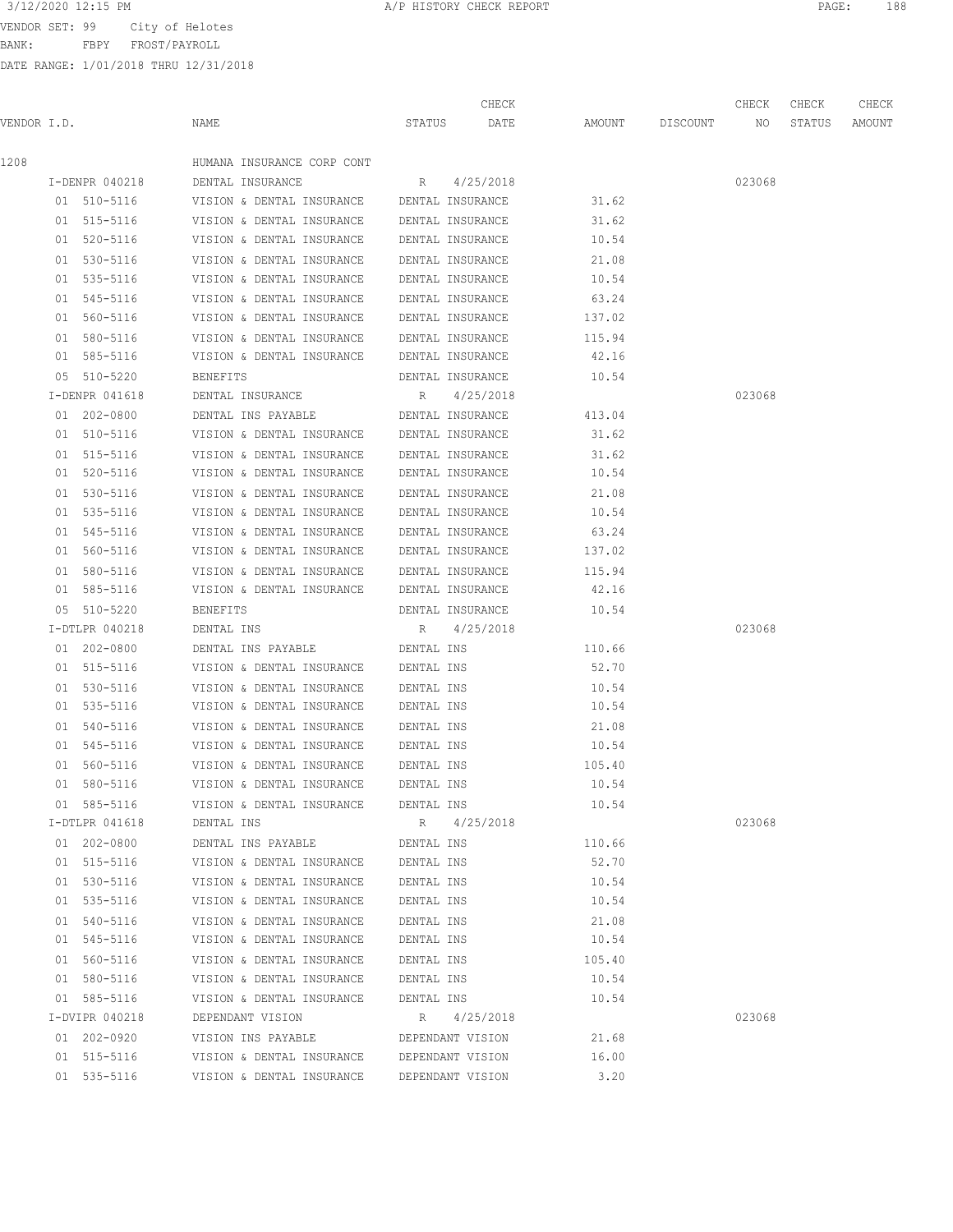3/12/2020 12:15 PM **A/P HISTORY CHECK REPORT PAGE:** 189

BANK: FBPY FROST/PAYROLL

|  |                                                                                                                                                                                                                                                                                                                                                                                                                                                                                                                                                                                                                                                                                                                                                             |        | CHECK |                                                                                                                                                                                                                                                                                                                                                                                                                                                                                                                                                                                                                                                                                                                                                                                                                                                                                                                                                                                                                                   |          | CHECK  | CHECK  | CHECK  |
|--|-------------------------------------------------------------------------------------------------------------------------------------------------------------------------------------------------------------------------------------------------------------------------------------------------------------------------------------------------------------------------------------------------------------------------------------------------------------------------------------------------------------------------------------------------------------------------------------------------------------------------------------------------------------------------------------------------------------------------------------------------------------|--------|-------|-----------------------------------------------------------------------------------------------------------------------------------------------------------------------------------------------------------------------------------------------------------------------------------------------------------------------------------------------------------------------------------------------------------------------------------------------------------------------------------------------------------------------------------------------------------------------------------------------------------------------------------------------------------------------------------------------------------------------------------------------------------------------------------------------------------------------------------------------------------------------------------------------------------------------------------------------------------------------------------------------------------------------------------|----------|--------|--------|--------|
|  | NAME                                                                                                                                                                                                                                                                                                                                                                                                                                                                                                                                                                                                                                                                                                                                                        | STATUS | DATE  | AMOUNT                                                                                                                                                                                                                                                                                                                                                                                                                                                                                                                                                                                                                                                                                                                                                                                                                                                                                                                                                                                                                            | DISCOUNT | NO     | STATUS | AMOUNT |
|  | HUMANA INSURANCE CORP CONT                                                                                                                                                                                                                                                                                                                                                                                                                                                                                                                                                                                                                                                                                                                                  |        |       |                                                                                                                                                                                                                                                                                                                                                                                                                                                                                                                                                                                                                                                                                                                                                                                                                                                                                                                                                                                                                                   |          |        |        |        |
|  | DEPENDANT VISION                                                                                                                                                                                                                                                                                                                                                                                                                                                                                                                                                                                                                                                                                                                                            |        |       |                                                                                                                                                                                                                                                                                                                                                                                                                                                                                                                                                                                                                                                                                                                                                                                                                                                                                                                                                                                                                                   |          | 023068 |        |        |
|  | VISION & DENTAL INSURANCE                                                                                                                                                                                                                                                                                                                                                                                                                                                                                                                                                                                                                                                                                                                                   |        |       | 6.40                                                                                                                                                                                                                                                                                                                                                                                                                                                                                                                                                                                                                                                                                                                                                                                                                                                                                                                                                                                                                              |          |        |        |        |
|  | VISION & DENTAL INSURANCE                                                                                                                                                                                                                                                                                                                                                                                                                                                                                                                                                                                                                                                                                                                                   |        |       | 3.20                                                                                                                                                                                                                                                                                                                                                                                                                                                                                                                                                                                                                                                                                                                                                                                                                                                                                                                                                                                                                              |          |        |        |        |
|  | VISION & DENTAL INSURANCE                                                                                                                                                                                                                                                                                                                                                                                                                                                                                                                                                                                                                                                                                                                                   |        |       | 32.00                                                                                                                                                                                                                                                                                                                                                                                                                                                                                                                                                                                                                                                                                                                                                                                                                                                                                                                                                                                                                             |          |        |        |        |
|  |                                                                                                                                                                                                                                                                                                                                                                                                                                                                                                                                                                                                                                                                                                                                                             |        |       | 3.20                                                                                                                                                                                                                                                                                                                                                                                                                                                                                                                                                                                                                                                                                                                                                                                                                                                                                                                                                                                                                              |          |        |        |        |
|  |                                                                                                                                                                                                                                                                                                                                                                                                                                                                                                                                                                                                                                                                                                                                                             |        |       | 3.20                                                                                                                                                                                                                                                                                                                                                                                                                                                                                                                                                                                                                                                                                                                                                                                                                                                                                                                                                                                                                              |          |        |        |        |
|  | DEPENDANT VISION                                                                                                                                                                                                                                                                                                                                                                                                                                                                                                                                                                                                                                                                                                                                            | R      |       |                                                                                                                                                                                                                                                                                                                                                                                                                                                                                                                                                                                                                                                                                                                                                                                                                                                                                                                                                                                                                                   |          | 023068 |        |        |
|  | VISION INS PAYABLE                                                                                                                                                                                                                                                                                                                                                                                                                                                                                                                                                                                                                                                                                                                                          |        |       | 21.68                                                                                                                                                                                                                                                                                                                                                                                                                                                                                                                                                                                                                                                                                                                                                                                                                                                                                                                                                                                                                             |          |        |        |        |
|  |                                                                                                                                                                                                                                                                                                                                                                                                                                                                                                                                                                                                                                                                                                                                                             |        |       | 16.00                                                                                                                                                                                                                                                                                                                                                                                                                                                                                                                                                                                                                                                                                                                                                                                                                                                                                                                                                                                                                             |          |        |        |        |
|  | VISION & DENTAL INSURANCE                                                                                                                                                                                                                                                                                                                                                                                                                                                                                                                                                                                                                                                                                                                                   |        |       | 3.20                                                                                                                                                                                                                                                                                                                                                                                                                                                                                                                                                                                                                                                                                                                                                                                                                                                                                                                                                                                                                              |          |        |        |        |
|  | VISION & DENTAL INSURANCE                                                                                                                                                                                                                                                                                                                                                                                                                                                                                                                                                                                                                                                                                                                                   |        |       | 6.40                                                                                                                                                                                                                                                                                                                                                                                                                                                                                                                                                                                                                                                                                                                                                                                                                                                                                                                                                                                                                              |          |        |        |        |
|  | VISION & DENTAL INSURANCE                                                                                                                                                                                                                                                                                                                                                                                                                                                                                                                                                                                                                                                                                                                                   |        |       | 3.20                                                                                                                                                                                                                                                                                                                                                                                                                                                                                                                                                                                                                                                                                                                                                                                                                                                                                                                                                                                                                              |          |        |        |        |
|  | VISION & DENTAL INSURANCE                                                                                                                                                                                                                                                                                                                                                                                                                                                                                                                                                                                                                                                                                                                                   |        |       | 32.00                                                                                                                                                                                                                                                                                                                                                                                                                                                                                                                                                                                                                                                                                                                                                                                                                                                                                                                                                                                                                             |          |        |        |        |
|  |                                                                                                                                                                                                                                                                                                                                                                                                                                                                                                                                                                                                                                                                                                                                                             |        |       | 3.20                                                                                                                                                                                                                                                                                                                                                                                                                                                                                                                                                                                                                                                                                                                                                                                                                                                                                                                                                                                                                              |          |        |        |        |
|  |                                                                                                                                                                                                                                                                                                                                                                                                                                                                                                                                                                                                                                                                                                                                                             |        |       | 3.20                                                                                                                                                                                                                                                                                                                                                                                                                                                                                                                                                                                                                                                                                                                                                                                                                                                                                                                                                                                                                              |          |        |        |        |
|  | HEALTH INSURANCE                                                                                                                                                                                                                                                                                                                                                                                                                                                                                                                                                                                                                                                                                                                                            |        |       |                                                                                                                                                                                                                                                                                                                                                                                                                                                                                                                                                                                                                                                                                                                                                                                                                                                                                                                                                                                                                                   |          | 023068 |        |        |
|  | HEALTH INS PAYABLE                                                                                                                                                                                                                                                                                                                                                                                                                                                                                                                                                                                                                                                                                                                                          |        |       | 2,901.81                                                                                                                                                                                                                                                                                                                                                                                                                                                                                                                                                                                                                                                                                                                                                                                                                                                                                                                                                                                                                          |          |        |        |        |
|  | HEALTH INSURANCE                                                                                                                                                                                                                                                                                                                                                                                                                                                                                                                                                                                                                                                                                                                                            |        |       | 612.69                                                                                                                                                                                                                                                                                                                                                                                                                                                                                                                                                                                                                                                                                                                                                                                                                                                                                                                                                                                                                            |          |        |        |        |
|  | HEALTH INSURANCE                                                                                                                                                                                                                                                                                                                                                                                                                                                                                                                                                                                                                                                                                                                                            |        |       | 612.69                                                                                                                                                                                                                                                                                                                                                                                                                                                                                                                                                                                                                                                                                                                                                                                                                                                                                                                                                                                                                            |          |        |        |        |
|  | HEALTH INSURANCE                                                                                                                                                                                                                                                                                                                                                                                                                                                                                                                                                                                                                                                                                                                                            |        |       | 157.69                                                                                                                                                                                                                                                                                                                                                                                                                                                                                                                                                                                                                                                                                                                                                                                                                                                                                                                                                                                                                            |          |        |        |        |
|  | HEALTH INSURANCE                                                                                                                                                                                                                                                                                                                                                                                                                                                                                                                                                                                                                                                                                                                                            |        |       | 408.46                                                                                                                                                                                                                                                                                                                                                                                                                                                                                                                                                                                                                                                                                                                                                                                                                                                                                                                                                                                                                            |          |        |        |        |
|  | HEALTH INSURANCE                                                                                                                                                                                                                                                                                                                                                                                                                                                                                                                                                                                                                                                                                                                                            |        |       | 187.02                                                                                                                                                                                                                                                                                                                                                                                                                                                                                                                                                                                                                                                                                                                                                                                                                                                                                                                                                                                                                            |          |        |        |        |
|  | HEALTH INSURANCE                                                                                                                                                                                                                                                                                                                                                                                                                                                                                                                                                                                                                                                                                                                                            |        |       | 1,225.38                                                                                                                                                                                                                                                                                                                                                                                                                                                                                                                                                                                                                                                                                                                                                                                                                                                                                                                                                                                                                          |          |        |        |        |
|  | HEALTH INSURANCE                                                                                                                                                                                                                                                                                                                                                                                                                                                                                                                                                                                                                                                                                                                                            |        |       | 2,451.62                                                                                                                                                                                                                                                                                                                                                                                                                                                                                                                                                                                                                                                                                                                                                                                                                                                                                                                                                                                                                          |          |        |        |        |
|  | HEALTH INSURANCE                                                                                                                                                                                                                                                                                                                                                                                                                                                                                                                                                                                                                                                                                                                                            |        |       | 2,229.32                                                                                                                                                                                                                                                                                                                                                                                                                                                                                                                                                                                                                                                                                                                                                                                                                                                                                                                                                                                                                          |          |        |        |        |
|  | HEALTH INSURANCE                                                                                                                                                                                                                                                                                                                                                                                                                                                                                                                                                                                                                                                                                                                                            |        |       | 770.38                                                                                                                                                                                                                                                                                                                                                                                                                                                                                                                                                                                                                                                                                                                                                                                                                                                                                                                                                                                                                            |          |        |        |        |
|  | <b>BENEFITS</b>                                                                                                                                                                                                                                                                                                                                                                                                                                                                                                                                                                                                                                                                                                                                             |        |       | 204.23                                                                                                                                                                                                                                                                                                                                                                                                                                                                                                                                                                                                                                                                                                                                                                                                                                                                                                                                                                                                                            |          |        |        |        |
|  | HEALTH INSURANCE                                                                                                                                                                                                                                                                                                                                                                                                                                                                                                                                                                                                                                                                                                                                            | R      |       |                                                                                                                                                                                                                                                                                                                                                                                                                                                                                                                                                                                                                                                                                                                                                                                                                                                                                                                                                                                                                                   |          | 023068 |        |        |
|  | HEALTH INS PAYABLE                                                                                                                                                                                                                                                                                                                                                                                                                                                                                                                                                                                                                                                                                                                                          |        |       | 2,901.81                                                                                                                                                                                                                                                                                                                                                                                                                                                                                                                                                                                                                                                                                                                                                                                                                                                                                                                                                                                                                          |          |        |        |        |
|  | HEALTH INSURANCE                                                                                                                                                                                                                                                                                                                                                                                                                                                                                                                                                                                                                                                                                                                                            |        |       | 612.69                                                                                                                                                                                                                                                                                                                                                                                                                                                                                                                                                                                                                                                                                                                                                                                                                                                                                                                                                                                                                            |          |        |        |        |
|  | HEALTH INSURANCE                                                                                                                                                                                                                                                                                                                                                                                                                                                                                                                                                                                                                                                                                                                                            |        |       | 612.69                                                                                                                                                                                                                                                                                                                                                                                                                                                                                                                                                                                                                                                                                                                                                                                                                                                                                                                                                                                                                            |          |        |        |        |
|  | HEALTH INSURANCE                                                                                                                                                                                                                                                                                                                                                                                                                                                                                                                                                                                                                                                                                                                                            |        |       | 157.69                                                                                                                                                                                                                                                                                                                                                                                                                                                                                                                                                                                                                                                                                                                                                                                                                                                                                                                                                                                                                            |          |        |        |        |
|  | HEALTH INSURANCE                                                                                                                                                                                                                                                                                                                                                                                                                                                                                                                                                                                                                                                                                                                                            |        |       | 408.46                                                                                                                                                                                                                                                                                                                                                                                                                                                                                                                                                                                                                                                                                                                                                                                                                                                                                                                                                                                                                            |          |        |        |        |
|  | HEALTH INSURANCE                                                                                                                                                                                                                                                                                                                                                                                                                                                                                                                                                                                                                                                                                                                                            |        |       | 187.02                                                                                                                                                                                                                                                                                                                                                                                                                                                                                                                                                                                                                                                                                                                                                                                                                                                                                                                                                                                                                            |          |        |        |        |
|  | HEALTH INSURANCE                                                                                                                                                                                                                                                                                                                                                                                                                                                                                                                                                                                                                                                                                                                                            |        |       | 1,225.38                                                                                                                                                                                                                                                                                                                                                                                                                                                                                                                                                                                                                                                                                                                                                                                                                                                                                                                                                                                                                          |          |        |        |        |
|  | HEALTH INSURANCE                                                                                                                                                                                                                                                                                                                                                                                                                                                                                                                                                                                                                                                                                                                                            |        |       | 2,451.62                                                                                                                                                                                                                                                                                                                                                                                                                                                                                                                                                                                                                                                                                                                                                                                                                                                                                                                                                                                                                          |          |        |        |        |
|  | HEALTH INSURANCE                                                                                                                                                                                                                                                                                                                                                                                                                                                                                                                                                                                                                                                                                                                                            |        |       | 2,229.32                                                                                                                                                                                                                                                                                                                                                                                                                                                                                                                                                                                                                                                                                                                                                                                                                                                                                                                                                                                                                          |          |        |        |        |
|  | HEALTH INSURANCE                                                                                                                                                                                                                                                                                                                                                                                                                                                                                                                                                                                                                                                                                                                                            |        |       | 770.38                                                                                                                                                                                                                                                                                                                                                                                                                                                                                                                                                                                                                                                                                                                                                                                                                                                                                                                                                                                                                            |          |        |        |        |
|  | <b>BENEFITS</b>                                                                                                                                                                                                                                                                                                                                                                                                                                                                                                                                                                                                                                                                                                                                             |        |       | 204.23                                                                                                                                                                                                                                                                                                                                                                                                                                                                                                                                                                                                                                                                                                                                                                                                                                                                                                                                                                                                                            |          |        |        |        |
|  | HEALTH INS                                                                                                                                                                                                                                                                                                                                                                                                                                                                                                                                                                                                                                                                                                                                                  | R      |       |                                                                                                                                                                                                                                                                                                                                                                                                                                                                                                                                                                                                                                                                                                                                                                                                                                                                                                                                                                                                                                   |          | 023068 |        |        |
|  | HEALTH INS PAYABLE                                                                                                                                                                                                                                                                                                                                                                                                                                                                                                                                                                                                                                                                                                                                          |        |       | 471.80                                                                                                                                                                                                                                                                                                                                                                                                                                                                                                                                                                                                                                                                                                                                                                                                                                                                                                                                                                                                                            |          |        |        |        |
|  | HEALTH INSURANCE                                                                                                                                                                                                                                                                                                                                                                                                                                                                                                                                                                                                                                                                                                                                            |        |       | 1,021.15                                                                                                                                                                                                                                                                                                                                                                                                                                                                                                                                                                                                                                                                                                                                                                                                                                                                                                                                                                                                                          |          |        |        |        |
|  | HEALTH INSURANCE                                                                                                                                                                                                                                                                                                                                                                                                                                                                                                                                                                                                                                                                                                                                            |        |       | 204.23                                                                                                                                                                                                                                                                                                                                                                                                                                                                                                                                                                                                                                                                                                                                                                                                                                                                                                                                                                                                                            |          |        |        |        |
|  | HEALTH INSURANCE                                                                                                                                                                                                                                                                                                                                                                                                                                                                                                                                                                                                                                                                                                                                            |        |       | 187.02                                                                                                                                                                                                                                                                                                                                                                                                                                                                                                                                                                                                                                                                                                                                                                                                                                                                                                                                                                                                                            |          |        |        |        |
|  | HEALTH INSURANCE                                                                                                                                                                                                                                                                                                                                                                                                                                                                                                                                                                                                                                                                                                                                            |        |       | 408.46                                                                                                                                                                                                                                                                                                                                                                                                                                                                                                                                                                                                                                                                                                                                                                                                                                                                                                                                                                                                                            |          |        |        |        |
|  | HEALTH INSURANCE                                                                                                                                                                                                                                                                                                                                                                                                                                                                                                                                                                                                                                                                                                                                            |        |       | 204.23                                                                                                                                                                                                                                                                                                                                                                                                                                                                                                                                                                                                                                                                                                                                                                                                                                                                                                                                                                                                                            |          |        |        |        |
|  | HEALTH INSURANCE                                                                                                                                                                                                                                                                                                                                                                                                                                                                                                                                                                                                                                                                                                                                            |        |       | 2,042.30                                                                                                                                                                                                                                                                                                                                                                                                                                                                                                                                                                                                                                                                                                                                                                                                                                                                                                                                                                                                                          |          |        |        |        |
|  | VENDOR I.D.<br>I-DVIPR 040218<br>01 540-5116<br>01 545-5116<br>01 560-5116<br>01 580-5116<br>01 585-5116<br>I-DVIPR 041618<br>01 202-0920<br>01 515-5116<br>01 535-5116<br>01 540-5116<br>01 545-5116<br>01 560-5116<br>01 580-5116<br>01 585-5116<br>I-HEAPR 040218<br>01 202-0700<br>01 510-5105<br>01 515-5105<br>01 520-5105<br>01 530-5105<br>01 535-5105<br>01 545-5105<br>01 560-5105<br>01 580-5105<br>01 585-5105<br>05 510-5220<br>I-HEAPR 041618<br>01 202-0700<br>01 510-5105<br>01 515-5105<br>01 520-5105<br>01 530-5105<br>01 535-5105<br>01 545-5105<br>01 560-5105<br>01 580-5105<br>01 585-5105<br>05 510-5220<br>I-MEDPR 040218<br>01 202-0700<br>01 515-5105<br>01 530-5105<br>01 535-5105<br>01 540-5105<br>01 545-5105<br>01 560-5105 |        |       | R 4/25/2018<br>DEPENDANT VISION<br>DEPENDANT VISION<br>DEPENDANT VISION<br>VISION & DENTAL INSURANCE DEPENDANT VISION<br>VISION & DENTAL INSURANCE DEPENDANT VISION<br>4/25/2018<br>DEPENDANT VISION<br>VISION & DENTAL INSURANCE DEPENDANT VISION<br>DEPENDANT VISION<br>DEPENDANT VISION<br>DEPENDANT VISION<br>DEPENDANT VISION<br>VISION & DENTAL INSURANCE DEPENDANT VISION<br>VISION & DENTAL INSURANCE DEPENDANT VISION<br>R 4/25/2018<br>HEALTH INSURANCE<br>HEALTH INSURANCE<br>HEALTH INSURANCE<br>HEALTH INSURANCE<br>HEALTH INSURANCE<br>HEALTH INSURANCE<br>HEALTH INSURANCE<br>HEALTH INSURANCE<br>HEALTH INSURANCE<br>HEALTH INSURANCE<br>HEALTH INSURANCE<br>4/25/2018<br>HEALTH INSURANCE<br>HEALTH INSURANCE<br>HEALTH INSURANCE<br>HEALTH INSURANCE<br>HEALTH INSURANCE<br>HEALTH INSURANCE<br>HEALTH INSURANCE<br>HEALTH INSURANCE<br>HEALTH INSURANCE<br>HEALTH INSURANCE<br>HEALTH INSURANCE<br>4/25/2018<br>HEALTH INS<br>HEALTH INS<br>HEALTH INS<br>HEALTH INS<br>HEALTH INS<br>HEALTH INS<br>HEALTH INS |          |        |        |        |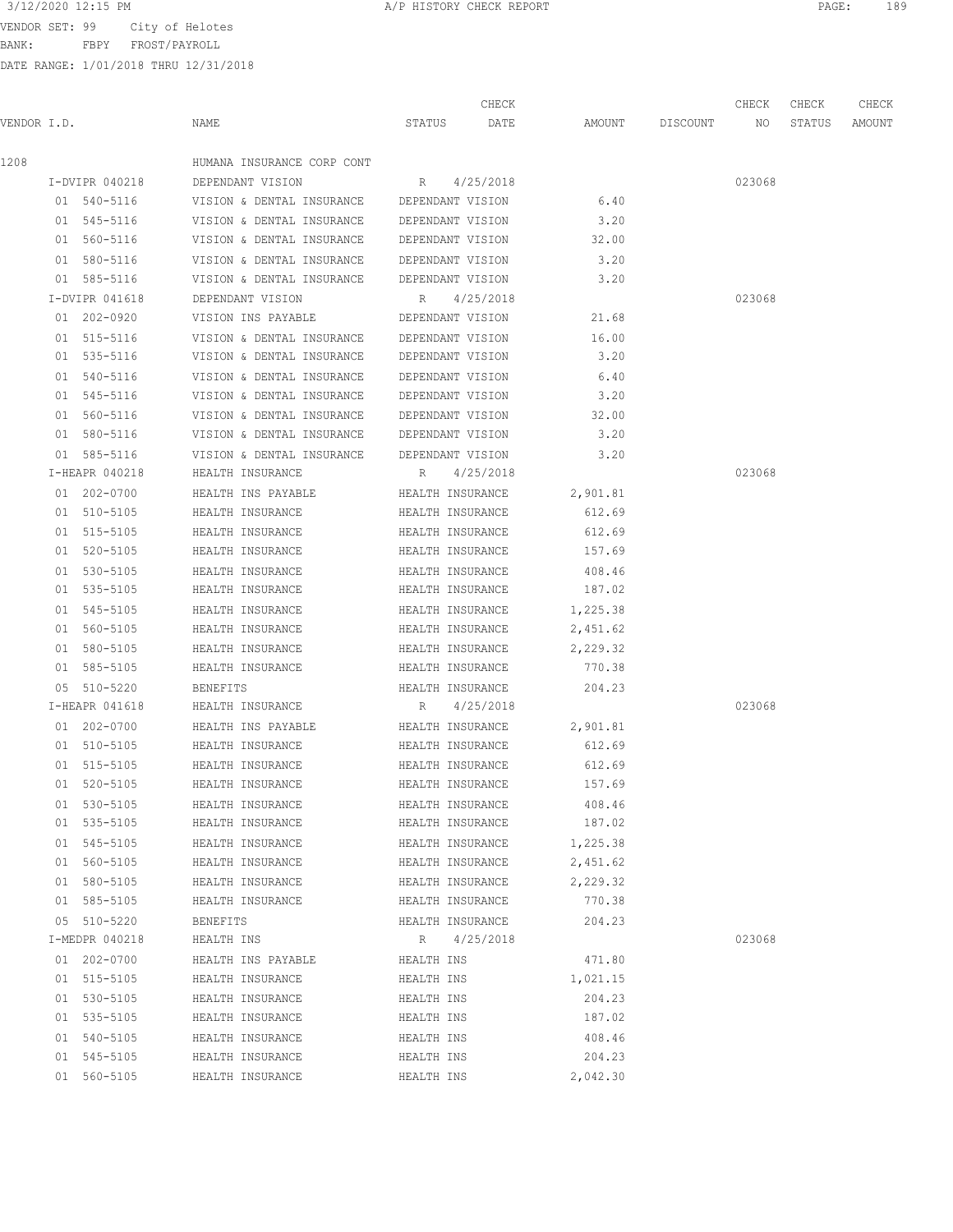BANK: FBPY FROST/PAYROLL

DATE RANGE: 1/01/2018 THRU 12/31/2018

| 3/12/2020 12:15 PM<br>11/ L | A/P HISTORY CHECK REPORT | PAGE | 190 |
|-----------------------------|--------------------------|------|-----|
|                             |                          |      |     |

|             |                 |                                                  |                      | CHECK     |                    | CHECK  | CHECK  | CHECK     |
|-------------|-----------------|--------------------------------------------------|----------------------|-----------|--------------------|--------|--------|-----------|
| VENDOR I.D. |                 | NAME                                             | STATUS DATE          |           | AMOUNT DISCOUNT NO |        | STATUS | AMOUNT    |
| 1208        |                 | HUMANA INSURANCE CORP CONT                       |                      |           |                    |        |        |           |
|             | I-MEDPR 040218  | HEALTH INS                                       | R 4/25/2018          |           |                    | 023068 |        |           |
|             | 01 580-5105     | HEALTH INSURANCE                                 | HEALTH INS           | 204.23    |                    |        |        |           |
|             | 01 585-5105     | HEALTH INSURANCE                                 | HEALTH INS           | 204.23    |                    |        |        |           |
|             | I-MEDPR 041618  | HEALTH INS                                       | R 4/25/2018          |           |                    | 023068 |        |           |
|             | 01 202-0700     | HEALTH INS PAYABLE <b>HEALTH</b> INS             |                      | 471.80    |                    |        |        |           |
|             | 01 515-5105     | HEALTH INSURANCE HEALTH INS                      |                      | 1,021.15  |                    |        |        |           |
|             | 01 530-5105     | HEALTH INSURANCE                                 | HEALTH INS           | 204.23    |                    |        |        |           |
|             | 01 535-5105     | HEALTH INSURANCE                                 | HEALTH INS           | 187.02    |                    |        |        |           |
|             | 01 540-5105     | HEALTH INSURANCE                                 | HEALTH INS           | 408.46    |                    |        |        |           |
|             | 01 545-5105     | HEALTH INSURANCE                                 | HEALTH INS           | 204.23    |                    |        |        |           |
|             | 01 560-5105     | HEALTH INSURANCE                                 | HEALTH INS           | 2,042.30  |                    |        |        |           |
|             | 01 580-5105     | HEALTH INSURANCE                                 | HEALTH INS           | 204.23    |                    |        |        |           |
|             | 01 585-5105     | HEALTH INSURANCE                                 | HEALTH INS           | 204.23    |                    |        |        |           |
|             | I-VISPR 040218  | VISION INS CAF                                   | R 4/25/2018          |           |                    | 023068 |        |           |
|             | 01 202-0920     | VISION INS PAYABLE                               | VISION INS CAF       | 64.76     |                    |        |        |           |
|             | 01 510-5116     | VISION & DENTAL INSURANCE VISION INS CAF         |                      | 9.60      |                    |        |        |           |
|             | 01 515-5116     | VISION & DENTAL INSURANCE VISION INS CAF         |                      | 6.40      |                    |        |        |           |
|             | 01 520-5116     | VISION & DENTAL INSURANCE VISION INS CAF         |                      | 3.20      |                    |        |        |           |
|             | 01 530-5116     | VISION & DENTAL INSURANCE VISION INS CAF         |                      | 6.40      |                    |        |        |           |
|             | 01 535-5116     | VISION & DENTAL INSURANCE VISION INS CAF         |                      | 3.20      |                    |        |        |           |
|             | 01 545-5116     | VISION & DENTAL INSURANCE VISION INS CAF         |                      | 19.20     |                    |        |        |           |
|             | 01 560-5116     | VISION & DENTAL INSURANCE VISION INS CAF         |                      | 41.60     |                    |        |        |           |
|             | 01 580-5116     | VISION & DENTAL INSURANCE VISION INS CAF         |                      | 35.20     |                    |        |        |           |
|             | 01 585-5116     | VISION & DENTAL INSURANCE VISION INS CAF         |                      | 12.80     |                    |        |        |           |
|             | 05 510-5220     | BENEFITS                                         | VISION INS CAF       | 3.20      |                    |        |        |           |
|             | I-VISPR 041618  | VISION INS CAF                                   | R 4/25/2018          |           |                    | 023068 |        |           |
|             | 01 202-0920     | VISION INS PAYABLE                               | VISION INS CAF       | 64.76     |                    |        |        |           |
|             | 01 510-5116     | VISION & DENTAL INSURANCE VISION INS CAF         |                      | 9.60      |                    |        |        |           |
|             | 01 515-5116     | VISION & DENTAL INSURANCE VISION INS CAF         |                      | 9.60      |                    |        |        |           |
|             | 01 520-5116     | VISION & DENTAL INSURANCE VISION INS CAF         |                      | 3.20      |                    |        |        |           |
|             | 01 530-5116     | VISION & DENTAL INSURANCE                        | VISION INS CAF       | 6.40      |                    |        |        |           |
|             | 01 535-5116     | VISION & DENTAL INSURANCE                        | VISION INS CAF       | 3.20      |                    |        |        |           |
|             | 01 545-5116     | VISION & DENTAL INSURANCE                        | VISION INS CAF       | 19.20     |                    |        |        |           |
|             | 01 560-5116     | VISION & DENTAL INSURANCE                        | VISION INS CAF       | 41.60     |                    |        |        |           |
|             | 01 580-5116     | VISION & DENTAL INSURANCE                        | VISION INS CAF       | 35.20     |                    |        |        |           |
|             | 01 585-5116     | VISION & DENTAL INSURANCE                        | VISION INS CAF       | 12.80     |                    |        |        |           |
|             | 05 510-5220     | BENEFITS                                         | VISION INS CAF       | 3.20      |                    |        |        | 37,164.60 |
| 0008        |                 | STANDARD INSURANCE INC                           |                      |           |                    |        |        |           |
|             | D-PREM ADJ 0418 | STANDARD INSURANCE INC                           | R                    | 4/25/2018 |                    | 023081 |        |           |
|             | 01 202-0900     | LIFE INS PAYABLE                                 | STANDARD INSURANCE I | 90.68     |                    |        |        |           |
|             | 01 510-5115     | LIFE INSURANCE & DISABILITY STANDARD INSURANCE I |                      | $0.01$ CR |                    |        |        |           |
|             | 01 515-5115     | LIFE INSURANCE & DISABILITY STANDARD INSURANCE I |                      | 0.07CR    |                    |        |        |           |
|             | 01 520-5115     | LIFE INSURANCE & DISABILITY STANDARD INSURANCE I |                      | 0.01CR    |                    |        |        |           |
|             | 01 530-5115     | LIFE INSURANCE & DISABILITY STANDARD INSURANCE I |                      | 0.18CR    |                    |        |        |           |

 01 535-5115 LIFE INSURANCE & DISABILITY STANDARD INSURANCE I 0.02CR 01 540-5115 LIFE INSURANCE & DISABILITY STANDARD INSURANCE I 0.03CR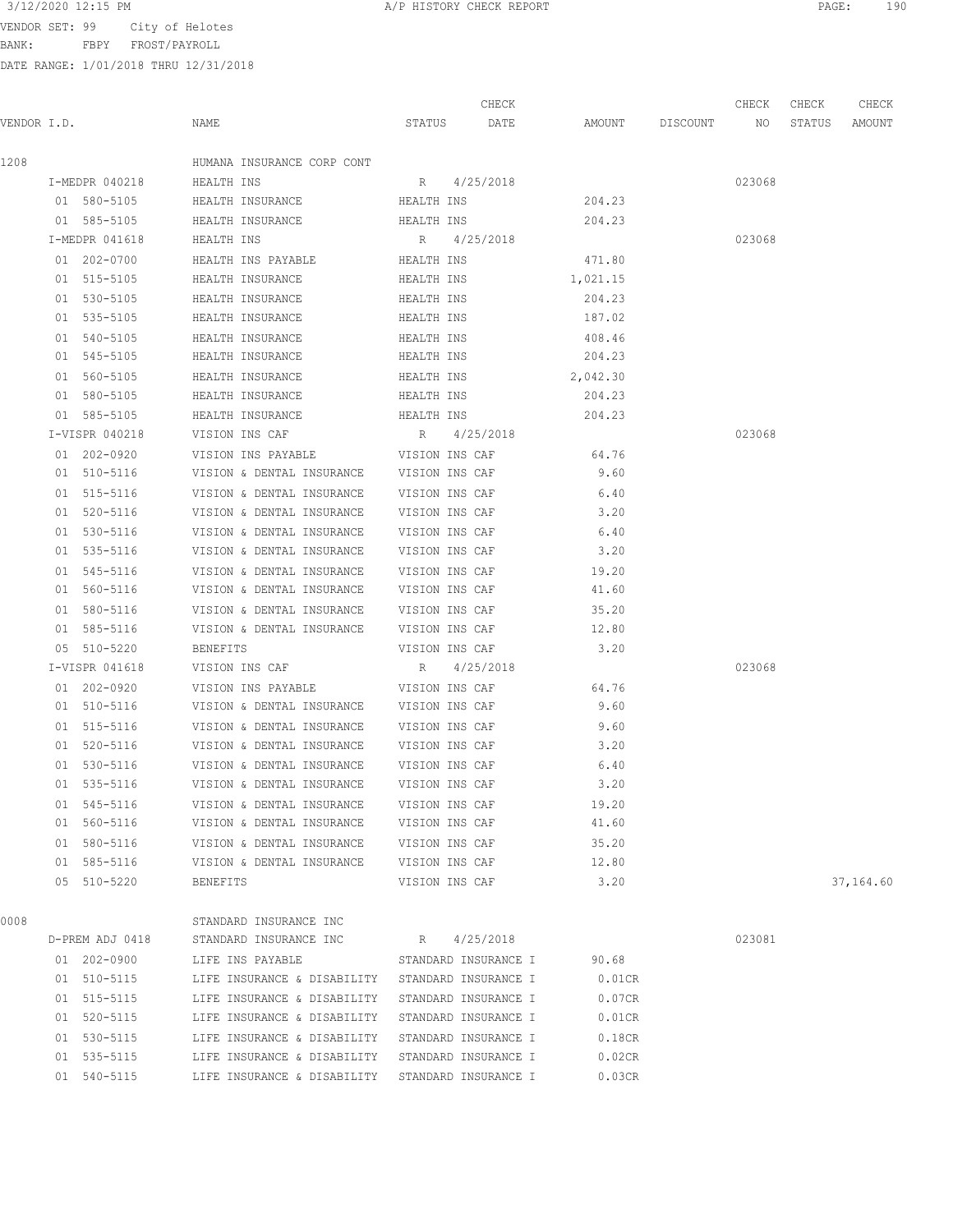BANK: FBPY FROST/PAYROLL

| 3/12/2020 12:15 PM<br>PAGE<br>A/P HISTORY CHECK REPORT |  |
|--------------------------------------------------------|--|
|--------------------------------------------------------|--|

|             |                 |                                                  | CHECK                |                 | CHECK           | CHECK  | CHECK    |
|-------------|-----------------|--------------------------------------------------|----------------------|-----------------|-----------------|--------|----------|
| VENDOR I.D. |                 | NAME                                             | STATUS<br>DATE       | AMOUNT DISCOUNT | NO <sub>N</sub> | STATUS | AMOUNT   |
| 0008        |                 | STANDARD INSURANCE INCCONT                       |                      |                 |                 |        |          |
|             | D-PREM ADJ 0418 | STANDARD INSURANCE INC                           | R 4/25/2018          |                 | 023081          |        |          |
|             | 01 545-5115     | LIFE INSURANCE & DISABILITY STANDARD INSURANCE I |                      | 17.92           |                 |        |          |
|             | 01 560-5115     | LIFE INSURANCE & DISABILITY STANDARD INSURANCE I |                      | 21.84           |                 |        |          |
|             | 01 580-5115     | LIFE INSURANCE & DISABILITY STANDARD INSURANCE I |                      | 42.41           |                 |        |          |
|             | 01 585-5115     | LIFE INSURANCE & DISABILITY STANDARD INSURANCE I |                      | $0.02$ CR       |                 |        |          |
|             | 05 510-5220     | BENEFITS                                         | STANDARD INSURANCE I | $0.01$ CR       |                 |        |          |
|             | I-LFEPR 040218  | LIFE INS                                         | R 4/25/2018          |                 | 023081          |        |          |
|             | 01 202-0900     | LIFE INS PAYABLE                                 | LIFE INS             | 260.52          |                 |        |          |
|             | 01 510-5115     | LIFE INSURANCE & DISABILITY LIFE INS             |                      | 99.80           |                 |        |          |
|             | 01 515-5115     | LIFE INSURANCE & DISABILITY                      | LIFE INS             | 184.02          |                 |        |          |
|             | 01 520-5115     | LIFE INSURANCE & DISABILITY                      | LIFE INS             | 23.27           |                 |        |          |
|             | 01 530-5115     | LIFE INSURANCE & DISABILITY                      | LIFE INS             | 82.19           |                 |        |          |
|             | 01 535-5115     | LIFE INSURANCE & DISABILITY                      | LIFE INS             | 50.57           |                 |        |          |
|             | 01 540-5115     | LIFE INSURANCE & DISABILITY                      | LIFE INS             | 65.40           |                 |        |          |
|             | 01 545-5115     | LIFE INSURANCE & DISABILITY                      | LIFE INS             | 131.62          |                 |        |          |
|             | 01 560-5115     | LIFE INSURANCE & DISABILITY LIFE INS             |                      | 540.86          |                 |        |          |
|             | 01 580-5115     | LIFE INSURANCE & DISABILITY LIFE INS             |                      | 333.46          |                 |        |          |
|             | 01 585-5115     | LIFE INSURANCE & DISABILITY LIFE INS             |                      | 119.09          |                 |        |          |
|             | 05 510-5220     | BENEFITS                                         | LIFE INS             | 29.21           |                 |        |          |
|             | I-LFEPR 041618  | LIFE INS                                         | R 4/25/2018          |                 | 023081          |        |          |
|             | 01 202-0900     | LIFE INS PAYABLE                                 | LIFE INS             | 273.17          |                 |        |          |
|             | 01 510-5115     | LIFE INSURANCE & DISABILITY LIFE INS             |                      | 99.80           |                 |        |          |
|             | 01 515-5115     | LIFE INSURANCE & DISABILITY                      | LIFE INS             | 184.02          |                 |        |          |
|             | 01 520-5115     | LIFE INSURANCE & DISABILITY                      | LIFE INS             | 23.27           |                 |        |          |
|             | 01 530-5115     | LIFE INSURANCE & DISABILITY                      | LIFE INS             | 82.04           |                 |        |          |
|             | 01 535-5115     | LIFE INSURANCE & DISABILITY                      | LIFE INS             | 50.57           |                 |        |          |
|             | 01 540-5115     | LIFE INSURANCE & DISABILITY                      | LIFE INS             | 65.40           |                 |        |          |
|             | 01 545-5115     | LIFE INSURANCE & DISABILITY                      | LIFE INS             | 115.23          |                 |        |          |
|             | 01 560-5115     | LIFE INSURANCE & DISABILITY                      | LIFE INS             | 562.84          |                 |        |          |
|             | 01 580-5115     | LIFE INSURANCE & DISABILITY                      | LIFE INS             | 332.80          |                 |        |          |
|             | 01 585-5115     | LIFE INSURANCE & DISABILITY                      | LIFE INS             | 119.09          |                 |        |          |
|             | 05 510-5220     | <b>BENEFITS</b>                                  | LIFE INS             | 29.21           |                 |        | 4,029.95 |
| 0341        |                 | AFLAC INC                                        |                      |                 |                 |        |          |
|             | I-AF PR 051418  | AFLAC NON CAF                                    | 5/31/2018<br>R       |                 | 023188          |        |          |
|             | 01 202-0700     | HEALTH INS PAYABLE                               | AFLAC NON CAF        | 13.14           |                 |        |          |
|             | I-AF PR 052518  | AFLAC NON CAF                                    | R 5/31/2018          |                 | 023188          |        |          |
|             | 01 202-0700     | HEALTH INS PAYABLE                               | AFLAC NON CAF        | 13.14           |                 |        |          |
|             | I-AFLPR 051418  | SUB INS CAF                                      | R<br>5/31/2018       |                 | 023188          |        |          |
|             | 01 202-0700     | HEALTH INS PAYABLE                               | SUB INS CAF          | 418.48          |                 |        |          |
|             | I-AFLPR 052518  | SUB INS CAF                                      | R 5/31/2018          |                 | 023188          |        |          |
|             | 01 202-0700     | HEALTH INS PAYABLE                               | SUB INS CAF          | 418.48          |                 |        | 863.24   |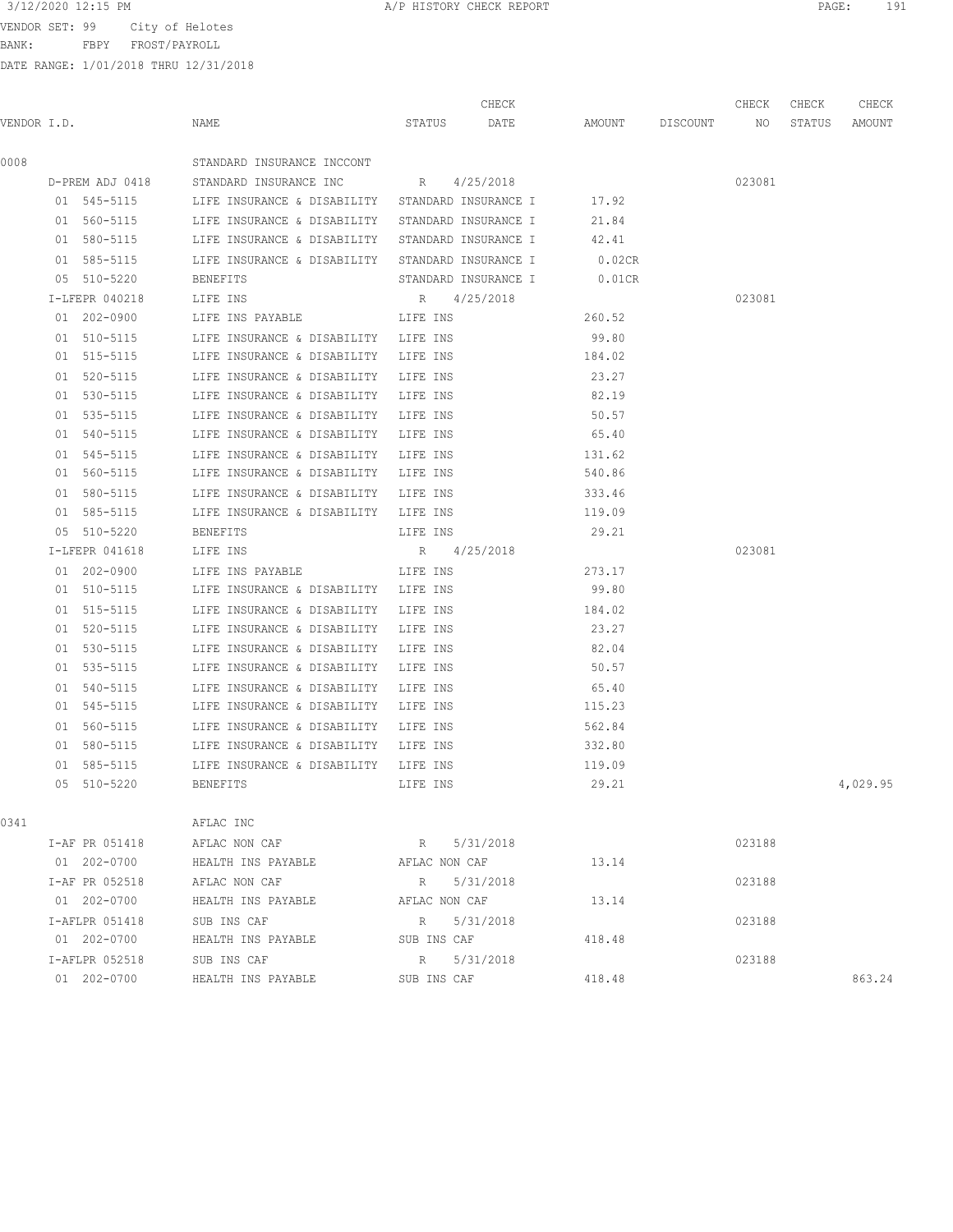3/12/2020 12:15 PM **A/P HISTORY CHECK REPORT PAGE:** 192

BANK: FBPY FROST/PAYROLL

|             |                |                                            |             | CHECK                |           |          | CHECK  | CHECK  | CHECK  |
|-------------|----------------|--------------------------------------------|-------------|----------------------|-----------|----------|--------|--------|--------|
| VENDOR I.D. |                | NAME                                       | STATUS      | DATE                 | AMOUNT    | DISCOUNT | NO     | STATUS | AMOUNT |
| 1323        |                | COLONIAL LIFE & ACCIDENT INS C             |             |                      |           |          |        |        |        |
|             | I-CL PR 051418 | COLONIAL LIFE NON CAF                      | R           | 5/31/2018            |           |          | 023189 |        |        |
|             | 01 202-0700    | HEALTH INS PAYABLE                         |             | COLONIAL LIFE NON CA | 60.15     |          |        |        |        |
|             | I-CL PR 052518 | COLONIAL LIFE NON CAF                      | R           | 5/31/2018            |           |          | 023189 |        |        |
|             | 01 202-0700    | HEALTH INS PAYABLE                         |             | COLONIAL LIFE NON CA | 60.15     |          |        |        |        |
|             | I-CLCPR 051418 | SUB INS CAF                                | R           | 5/31/2018            |           |          | 023189 |        |        |
|             | 01 202-0700    | HEALTH INS PAYABLE                         | SUB INS CAF |                      | 80.27     |          |        |        |        |
|             | I-CLCPR 052518 | SUB INS CAF                                | R           | 5/31/2018            |           |          | 023189 |        |        |
|             | 01 202-0700    | HEALTH INS PAYABLE                         | SUB INS CAF |                      | 80.27     |          |        |        | 280.84 |
| 1208        |                | HUMANA INSURANCE CORP                      |             |                      |           |          |        |        |        |
|             |                | D-PREM ADJ DENT 0518 HUMANA INSURANCE CORP | R           | 5/31/2018            |           |          | 023190 |        |        |
|             | 01 202-0800    | DENTAL INS PAYABLE                         |             | HUMANA INSURANCE COR | 42.06     |          |        |        |        |
|             | 01 510-5116    | VISION & DENTAL INSURANCE                  |             | HUMANA INSURANCE COR | 0.03CR    |          |        |        |        |
|             | 01 520-5116    | VISION & DENTAL INSURANCE                  |             | HUMANA INSURANCE COR | $0.01$ CR |          |        |        |        |
|             | 01 530-5116    | VISION & DENTAL INSURANCE                  |             | HUMANA INSURANCE COR | 0.03CR    |          |        |        |        |
|             | 01 535-5116    | VISION & DENTAL INSURANCE                  |             | HUMANA INSURANCE COR | 0.02CR    |          |        |        |        |
|             | 01 540-5116    | VISION & DENTAL INSURANCE                  |             | HUMANA INSURANCE COR | 0.02CR    |          |        |        |        |
|             | 01 545-5116    | VISION & DENTAL INSURANCE                  |             | HUMANA INSURANCE COR | 0.07CR    |          |        |        |        |
|             | 01 560-5116    | VISION & DENTAL INSURANCE                  |             | HUMANA INSURANCE COR | 0.23CR    |          |        |        |        |
|             | 01 580-5116    | VISION & DENTAL INSURANCE                  |             | HUMANA INSURANCE COR | 21.19CR   |          |        |        |        |
|             | 01 515-5116    | VISION & DENTAL INSURANCE                  |             | HUMANA INSURANCE COR | 20.99     |          |        |        |        |
|             | 01 585-5116    | VISION & DENTAL INSURANCE                  |             | HUMANA INSURANCE COR | 21.02     |          |        |        |        |
|             | 05 510-5220    | BENEFITS                                   |             | HUMANA INSURANCE COR | $0.01$ CR |          |        |        |        |
|             |                | D-PREM ADJ HLTH 518 HUMANA INSURANCE CORP  | R           | 5/31/2018            |           |          | 023190 |        |        |
|             | 01 202-0700    | HEALTH INS PAYABLE                         |             | HUMANA INSURANCE COR | 15.05     |          |        |        |        |
|             | 01 510-5105    | HEALTH INSURANCE                           |             | HUMANA INSURANCE COR | 80.99CR   |          |        |        |        |
|             | 01 515-5105    | HEALTH INSURANCE                           |             | HUMANA INSURANCE COR | 408.46    |          |        |        |        |
|             | 01 560-5105    | HEALTH INSURANCE                           |             | HUMANA INSURANCE COR | 80.98CR   |          |        |        |        |
|             | 01 580-5105    | HEALTH INSURANCE                           |             | HUMANA INSURANCE COR | 489.44CR  |          |        |        |        |
|             | 01 585-5105    | HEALTH INSURANCE                           |             | HUMANA INSURANCE COR | 408.46    |          |        |        |        |
|             |                | D-PREM ADJ VIS 0518 HUMANA INSURANCE CORP  | R           | 5/31/2018            |           |          | 023190 |        |        |
|             | 01 202-0920    | VISION INS PAYABLE                         |             | HUMANA INSURANCE COR | 0.06CR    |          |        |        |        |
|             | 01 530-5116    | VISION & DENTAL INSURANCE                  |             | HUMANA INSURANCE COR | 6.40      |          |        |        |        |
|             | 01 580-5116    | VISION & DENTAL INSURANCE                  |             | HUMANA INSURANCE COR | 6.40CR    |          |        |        |        |
|             | 01 515-5116    | VISION & DENTAL INSURANCE                  |             | HUMANA INSURANCE COR | 6.40      |          |        |        |        |
|             | 01 585-5116    | VISION & DENTAL INSURANCE                  |             | HUMANA INSURANCE COR | 6.40      |          |        |        |        |
|             | I-DENPR 051418 | DENTAL INSURANCE                           | R           | 5/31/2018            |           |          | 023190 |        |        |
|             | 01 202-0800    | DENTAL INS PAYABLE                         |             | DENTAL INSURANCE     | 382.43    |          |        |        |        |
|             | 01 510-5116    | VISION & DENTAL INSURANCE                  |             | DENTAL INSURANCE     | 31.62     |          |        |        |        |
|             | 01 515-5116    | VISION & DENTAL INSURANCE                  |             | DENTAL INSURANCE     | 31.62     |          |        |        |        |
|             | 01 520-5116    | VISION & DENTAL INSURANCE                  |             | DENTAL INSURANCE     | 10.54     |          |        |        |        |
|             | 01 530-5116    | VISION & DENTAL INSURANCE                  |             | DENTAL INSURANCE     | 21.08     |          |        |        |        |
|             | 01 535-5116    | VISION & DENTAL INSURANCE                  |             | DENTAL INSURANCE     | 10.54     |          |        |        |        |
|             | 01 545-5116    | VISION & DENTAL INSURANCE                  |             | DENTAL INSURANCE     | 63.24     |          |        |        |        |
|             | 01 560-5116    | VISION & DENTAL INSURANCE                  |             | DENTAL INSURANCE     | 137.02    |          |        |        |        |
|             | 01 580-5116    | VISION & DENTAL INSURANCE                  |             | DENTAL INSURANCE     | 105.40    |          |        |        |        |
|             | 01 585-5116    | VISION & DENTAL INSURANCE                  |             | DENTAL INSURANCE     | 42.16     |          |        |        |        |
|             |                |                                            |             |                      |           |          |        |        |        |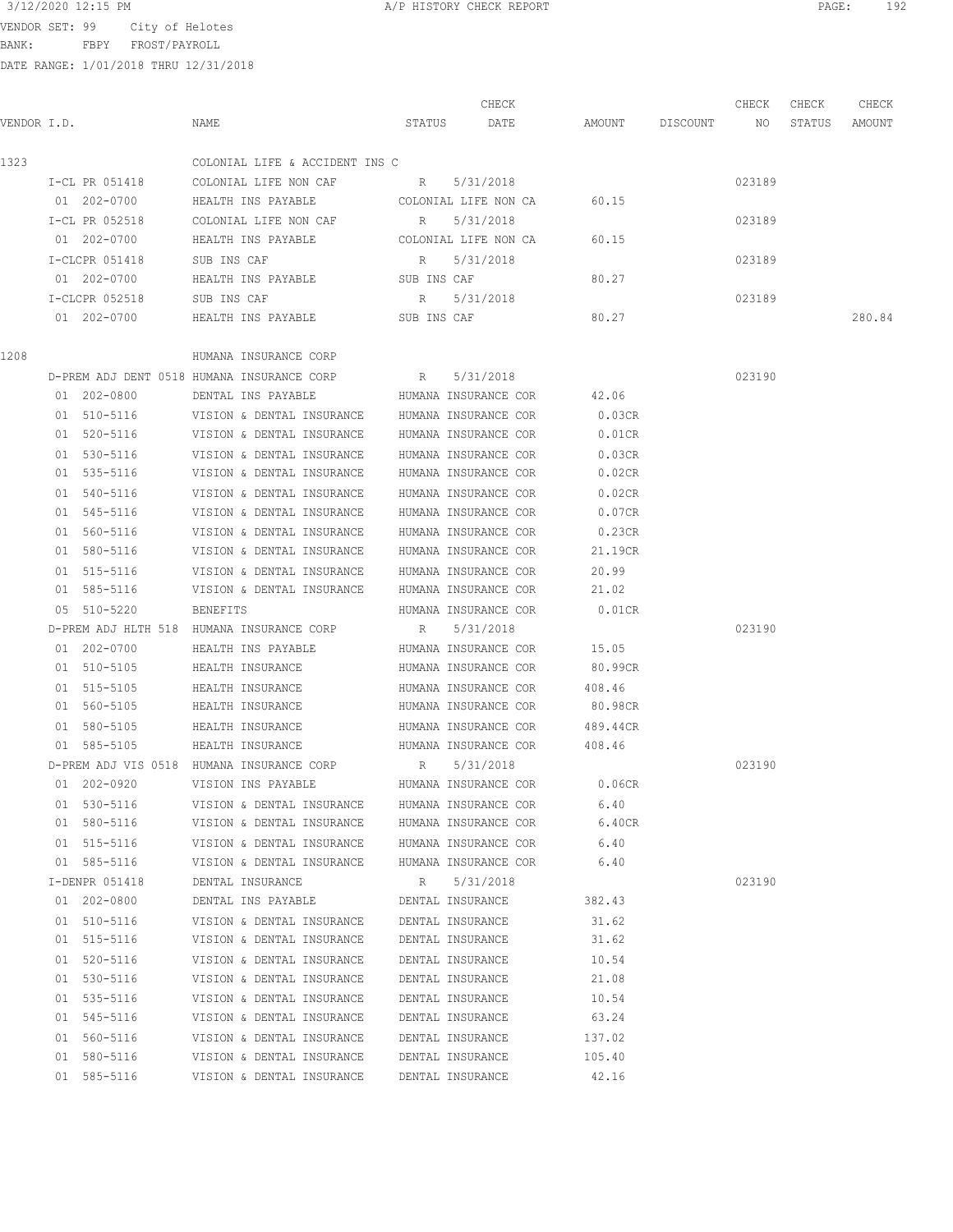BANK: FBPY FROST/PAYROLL

| 3/12/2020 12:15 PM | CHECK REPORT<br>HISTORY<br>CHECK REPORT<br>11/ L | PAGE | $\sim$ $\sim$<br>. .<br>∸ン) |
|--------------------|--------------------------------------------------|------|-----------------------------|
|                    |                                                  |      |                             |

|             |                |                                                              |                  | CHECK                  |                    | CHECK  | CHECK  | CHECK  |
|-------------|----------------|--------------------------------------------------------------|------------------|------------------------|--------------------|--------|--------|--------|
| VENDOR I.D. |                | NAME                                                         | STATUS           | DATE                   | AMOUNT DISCOUNT NO |        | STATUS | AMOUNT |
| 1208        |                | HUMANA INSURANCE CORP CONT                                   |                  |                        |                    |        |        |        |
|             | I-DENPR 051418 | DENTAL INSURANCE                                             | R 5/31/2018      |                        |                    | 023190 |        |        |
|             | 05 510-5220    | BENEFITS                                                     |                  | DENTAL INSURANCE 10.54 |                    |        |        |        |
|             | I-DENPR 052518 | DENTAL INSURANCE                                             | R 5/31/2018      |                        |                    | 023190 |        |        |
|             | 01 202-0800    | DENTAL INS PAYABLE <b>DENTAL INSURANCE</b> 382.43            |                  |                        |                    |        |        |        |
|             | 01 510-5116    | VISION & DENTAL INSURANCE DENTAL INSURANCE                   |                  |                        | 31.62              |        |        |        |
|             | 01 515-5116    | VISION & DENTAL INSURANCE DENTAL INSURANCE                   |                  |                        | 31.62              |        |        |        |
|             | 01 520-5116    | VISION & DENTAL INSURANCE DENTAL INSURANCE                   |                  |                        | 10.54              |        |        |        |
|             | 01 530-5116    | VISION & DENTAL INSURANCE DENTAL INSURANCE                   |                  |                        | 21.08              |        |        |        |
|             | 01 535-5116    | VISION & DENTAL INSURANCE DENTAL INSURANCE                   |                  |                        | 10.54              |        |        |        |
|             | 01 545-5116    | VISION & DENTAL INSURANCE                                    | DENTAL INSURANCE |                        | 63.24              |        |        |        |
|             | 01 560-5116    | VISION & DENTAL INSURANCE                                    | DENTAL INSURANCE |                        | 137.02             |        |        |        |
|             | 01 580-5116    | VISION & DENTAL INSURANCE DENTAL INSURANCE                   |                  |                        | 105.40             |        |        |        |
|             | 01 585-5116    | VISION & DENTAL INSURANCE DENTAL INSURANCE                   |                  |                        | 42.16              |        |        |        |
|             | 05 510-5220    | BENEFITS                                                     | DENTAL INSURANCE |                        | 10.54              |        |        |        |
|             | I-DTLPR 051418 | DENTAL INS                                                   |                  | R 5/31/2018            |                    | 023190 |        |        |
|             | 01 202-0800    | DENTAL INS PAYABLE <b>The DENTAL INS</b>                     |                  |                        | 110.66             |        |        |        |
|             | 01 515-5116    | VISION & DENTAL INSURANCE                                    | DENTAL INS       |                        | 52.70              |        |        |        |
|             | 01 530-5116    | VISION & DENTAL INSURANCE                                    | DENTAL INS       |                        | 10.54              |        |        |        |
|             | 01 535-5116    | VISION & DENTAL INSURANCE                                    | DENTAL INS       |                        | 10.54              |        |        |        |
|             | 01 540-5116    | VISION & DENTAL INSURANCE DENTAL INS                         |                  |                        | 21.08              |        |        |        |
|             | 01 545-5116    | VISION & DENTAL INSURANCE                                    | DENTAL INS       |                        | 10.54              |        |        |        |
|             | 01 560-5116    | VISION & DENTAL INSURANCE DENTAL INS                         |                  |                        | 105.40             |        |        |        |
|             | 01 580-5116    | VISION & DENTAL INSURANCE DENTAL INS                         |                  |                        | 21.08              |        |        |        |
|             | 01 585-5116    | VISION & DENTAL INSURANCE DENTAL INS                         |                  |                        | 10.54              |        |        |        |
|             | I-DTLPR 052518 | DENTAL INS                                                   | R 5/31/2018      |                        |                    | 023190 |        |        |
|             | 01 202-0800    | DENTAL INS PAYABLE DENTAL INS                                |                  |                        | 110.66             |        |        |        |
|             | 01 515-5116    | VISION & DENTAL INSURANCE DENTAL INS                         |                  |                        | 52.70              |        |        |        |
|             | 01 530-5116    | VISION & DENTAL INSURANCE                                    | DENTAL INS       |                        | 10.54              |        |        |        |
|             | 01 535-5116    | VISION & DENTAL INSURANCE                                    | DENTAL INS       |                        | 10.54              |        |        |        |
|             | 01 540-5116    | VISION & DENTAL INSURANCE                                    | DENTAL INS       |                        | 21.08              |        |        |        |
|             | 01 545-5116    | VISION & DENTAL INSURANCE                                    | DENTAL INS       |                        | 10.54              |        |        |        |
|             | 01 560-5116    | VISION & DENTAL INSURANCE                                    | DENTAL INS       |                        | 105.40             |        |        |        |
|             | 01 580-5116    | VISION & DENTAL INSURANCE DENTAL INS                         |                  |                        | 21.08              |        |        |        |
|             | 01 585-5116    | VISION & DENTAL INSURANCE DENTAL INS                         |                  |                        | 10.54              |        |        |        |
|             | I-DVIPR 051418 | DEPENDANT VISION                                             | R 5/31/2018      |                        |                    | 023190 |        |        |
|             | 01 202-0920    | VISION INS PAYABLE DEPENDANT VISION                          |                  |                        | 21.68              |        |        |        |
|             |                | 01 515-5116 VISION & DENTAL INSURANCE DEPENDANT VISION 16.00 |                  |                        |                    |        |        |        |
|             |                | 01 535-5116 VISION & DENTAL INSURANCE DEPENDANT VISION       |                  |                        | 3.20               |        |        |        |
|             | 01 540-5116    | VISION & DENTAL INSURANCE DEPENDANT VISION 6.40              |                  |                        |                    |        |        |        |
|             | 01 545-5116    | VISION & DENTAL INSURANCE DEPENDANT VISION 3.20              |                  |                        |                    |        |        |        |
|             | 01 560-5116    | VISION & DENTAL INSURANCE DEPENDANT VISION                   |                  |                        | 32.00              |        |        |        |
|             | 01 580-5116    | VISION & DENTAL INSURANCE DEPENDANT VISION                   |                  |                        | 6.40               |        |        |        |
|             | 01 585-5116    | VISION & DENTAL INSURANCE DEPENDANT VISION                   |                  |                        | 3.20               |        |        |        |
|             | I-DVIPR 052518 | DEPENDANT VISION                                             | R 5/31/2018      |                        |                    | 023190 |        |        |
|             | 01 202-0920    | VISION INS PAYABLE DEPENDANT VISION                          |                  |                        | 21.68              |        |        |        |
|             |                |                                                              |                  |                        |                    |        |        |        |
|             | 01 515-5116    | VISION & DENTAL INSURANCE DEPENDANT VISION                   |                  |                        | 16.00              |        |        |        |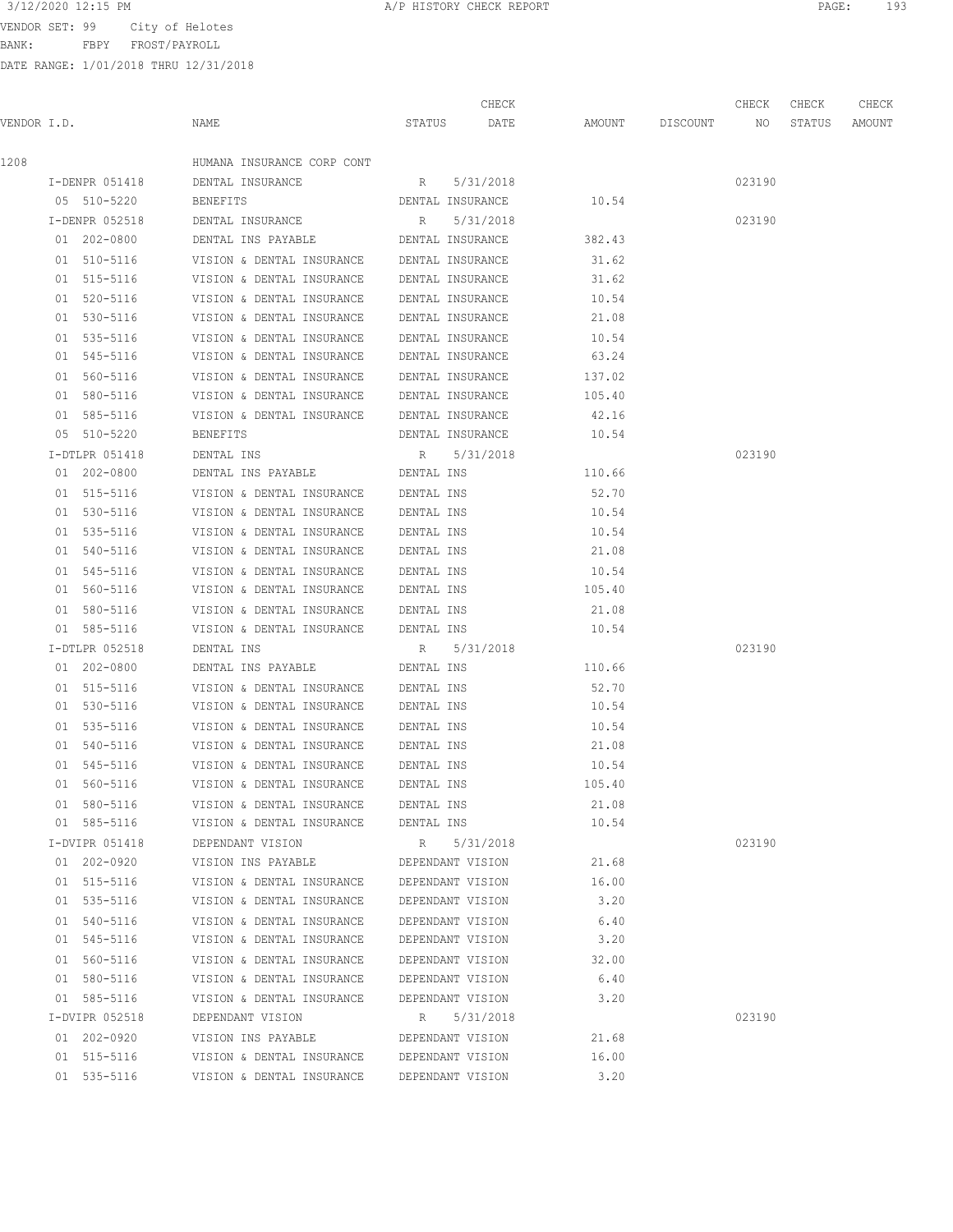# 3/12/2020 12:15 PM **A/P HISTORY CHECK REPORT PAGE:** 194

VENDOR SET: 99 City of Helotes

BANK: FBPY FROST/PAYROLL

|             |                |                                            |                  | CHECK            |          |          | CHECK  | CHECK  | CHECK  |
|-------------|----------------|--------------------------------------------|------------------|------------------|----------|----------|--------|--------|--------|
| VENDOR I.D. |                | NAME                                       | STATUS           | DATE             | AMOUNT   | DISCOUNT | NO     | STATUS | AMOUNT |
| 1208        |                | HUMANA INSURANCE CORP CONT                 |                  |                  |          |          |        |        |        |
|             | I-DVIPR 052518 | DEPENDANT VISION                           | R                | 5/31/2018        |          |          | 023190 |        |        |
|             | 01 540-5116    | VISION & DENTAL INSURANCE                  | DEPENDANT VISION |                  | 6.40     |          |        |        |        |
|             | 01 545-5116    | VISION & DENTAL INSURANCE                  | DEPENDANT VISION |                  | 3.20     |          |        |        |        |
|             | 01 560-5116    | VISION & DENTAL INSURANCE                  | DEPENDANT VISION |                  | 32.00    |          |        |        |        |
|             | 01 580-5116    | VISION & DENTAL INSURANCE DEPENDANT VISION |                  |                  | 6.40     |          |        |        |        |
|             | 01 585-5116    | VISION & DENTAL INSURANCE DEPENDANT VISION |                  |                  | 3.20     |          |        |        |        |
|             | I-HEAPR 051418 | HEALTH INSURANCE                           | R                | 5/31/2018        |          |          | 023190 |        |        |
|             | 01 202-0700    | HEALTH INS PAYABLE                         | HEALTH INSURANCE |                  | 2,718.00 |          |        |        |        |
|             | 01 510-5105    | HEALTH INSURANCE                           |                  | HEALTH INSURANCE | 612.69   |          |        |        |        |
|             | 01 515-5105    | HEALTH INSURANCE                           |                  | HEALTH INSURANCE | 612.69   |          |        |        |        |
|             | 01 520-5105    | HEALTH INSURANCE                           |                  | HEALTH INSURANCE | 157.69   |          |        |        |        |
|             | 01 530-5105    | HEALTH INSURANCE                           |                  | HEALTH INSURANCE | 408.46   |          |        |        |        |
|             | 01 535-5105    | HEALTH INSURANCE                           | HEALTH INSURANCE |                  | 187.02   |          |        |        |        |
|             | 01 545-5105    | HEALTH INSURANCE                           | HEALTH INSURANCE |                  | 1,225.38 |          |        |        |        |
|             | 01 560-5105    | HEALTH INSURANCE                           |                  | HEALTH INSURANCE | 2,451.62 |          |        |        |        |
|             | 01 580-5105    | HEALTH INSURANCE                           |                  | HEALTH INSURANCE | 2,025.09 |          |        |        |        |
|             | 01 585-5105    | HEALTH INSURANCE                           | HEALTH INSURANCE |                  | 770.38   |          |        |        |        |
|             | 05 510-5220    | BENEFITS                                   |                  | HEALTH INSURANCE | 204.23   |          |        |        |        |
|             | I-HEAPR 052518 | HEALTH INSURANCE                           | R                | 5/31/2018        |          |          | 023190 |        |        |
|             | 01 202-0700    | HEALTH INS PAYABLE                         |                  | HEALTH INSURANCE | 2,718.00 |          |        |        |        |
|             | 01 510-5105    | HEALTH INSURANCE                           |                  | HEALTH INSURANCE | 612.69   |          |        |        |        |
|             | 01 515-5105    | HEALTH INSURANCE                           |                  | HEALTH INSURANCE | 612.69   |          |        |        |        |
|             | 01 520-5105    | HEALTH INSURANCE                           |                  | HEALTH INSURANCE | 157.69   |          |        |        |        |
|             | 01 530-5105    | HEALTH INSURANCE                           |                  | HEALTH INSURANCE | 408.46   |          |        |        |        |
|             | 01 535-5105    | HEALTH INSURANCE                           |                  | HEALTH INSURANCE | 187.02   |          |        |        |        |
|             | 01 545-5105    | HEALTH INSURANCE                           |                  | HEALTH INSURANCE | 1,225.38 |          |        |        |        |
|             | 01 560-5105    | HEALTH INSURANCE                           |                  | HEALTH INSURANCE | 2,451.62 |          |        |        |        |
|             | 01 580-5105    | HEALTH INSURANCE                           |                  | HEALTH INSURANCE | 2,025.09 |          |        |        |        |
|             | 01 585-5105    | HEALTH INSURANCE                           |                  | HEALTH INSURANCE | 770.38   |          |        |        |        |
|             | 05 510-5220    | <b>BENEFITS</b>                            |                  | HEALTH INSURANCE | 204.23   |          |        |        |        |
|             | I-MEDPR 051418 | HEALTH INS                                 | R                | 5/31/2018        |          |          | 023190 |        |        |
|             | 01 202-0700    | HEALTH INS PAYABLE                         | HEALTH INS       |                  | 471.80   |          |        |        |        |
|             | 01 515-5105    | HEALTH INSURANCE                           | HEALTH INS       |                  | 1,021.15 |          |        |        |        |
|             | 01 530-5105    | HEALTH INSURANCE                           | HEALTH INS       |                  | 204.23   |          |        |        |        |
|             | 01 535-5105    | HEALTH INSURANCE                           | HEALTH INS       |                  | 187.02   |          |        |        |        |
|             | 01 540-5105    | HEALTH INSURANCE                           | HEALTH INS       |                  | 408.46   |          |        |        |        |
|             | 01 545-5105    | HEALTH INSURANCE                           | HEALTH INS       |                  | 204.23   |          |        |        |        |
|             | 01 560-5105    | HEALTH INSURANCE                           | HEALTH INS       |                  | 2,042.30 |          |        |        |        |
|             | 01 580-5105    | HEALTH INSURANCE                           | HEALTH INS       |                  | 408.46   |          |        |        |        |
|             | 01 585-5105    | HEALTH INSURANCE                           | HEALTH INS       |                  | 204.23   |          |        |        |        |
|             | I-MEDPR 052518 | HEALTH INS                                 | R                | 5/31/2018        |          |          | 023190 |        |        |
|             | 01 202-0700    | HEALTH INS PAYABLE                         | HEALTH INS       |                  | 471.80   |          |        |        |        |
|             | 01 515-5105    | HEALTH INSURANCE                           | HEALTH INS       |                  | 1,021.15 |          |        |        |        |
|             | 01 530-5105    | HEALTH INSURANCE                           | HEALTH INS       |                  | 204.23   |          |        |        |        |
|             | 01 535-5105    | HEALTH INSURANCE                           | HEALTH INS       |                  | 187.02   |          |        |        |        |
|             | 01 540-5105    | HEALTH INSURANCE                           | HEALTH INS       |                  | 408.46   |          |        |        |        |
|             | 01 545-5105    | HEALTH INSURANCE                           | HEALTH INS       |                  | 204.23   |          |        |        |        |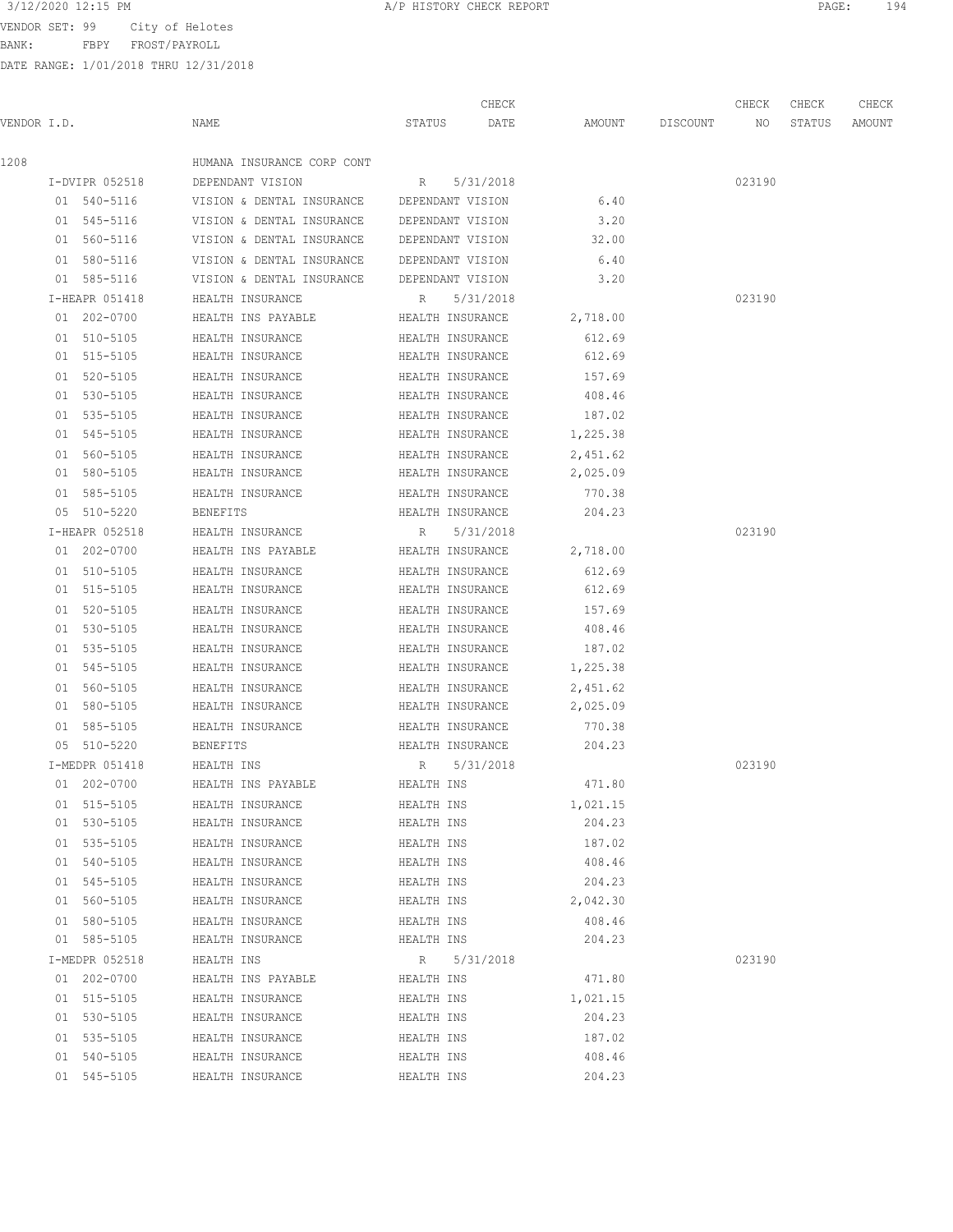BANK: FBPY FROST/PAYROLL

| 3/12/2020 12:15 PM |                                | A/P HISTORY CHECK REPORT | PAGE: | 195 |
|--------------------|--------------------------------|--------------------------|-------|-----|
|                    | VENDOR SET: 99 City of Helotes |                          |       |     |

|             |                            |                                                          |                | CHECK                |                 |                    | CHECK  | CHECK  | CHECK     |
|-------------|----------------------------|----------------------------------------------------------|----------------|----------------------|-----------------|--------------------|--------|--------|-----------|
| VENDOR I.D. |                            | NAME                                                     | STATUS         | DATE                 |                 | AMOUNT DISCOUNT NO |        | STATUS | AMOUNT    |
| 1208        |                            | HUMANA INSURANCE CORP CONT                               |                |                      |                 |                    |        |        |           |
|             | I-MEDPR 052518             | HEALTH INS                                               |                | R 5/31/2018          |                 |                    | 023190 |        |           |
|             | 01 560-5105                | HEALTH INSURANCE                                         | HEALTH INS     |                      | 2,042.30        |                    |        |        |           |
|             | 01 580-5105                | HEALTH INSURANCE                                         | HEALTH INS     |                      | 408.46          |                    |        |        |           |
|             | 01 585-5105                | HEALTH INSURANCE                                         | HEALTH INS     |                      | 204.23          |                    |        |        |           |
|             | I-VISPR 051418             | VISION INS CAF                                           | R 5/31/2018    |                      |                 |                    | 023190 |        |           |
|             | 01 202-0920                | VISION INS PAYABLE VISION INS CAF                        |                |                      | 58.40           |                    |        |        |           |
|             | 01 510-5116                | VISION & DENTAL INSURANCE VISION INS CAF                 |                |                      | 9.60            |                    |        |        |           |
|             | 01 515-5116                | VISION & DENTAL INSURANCE VISION INS CAF                 |                |                      | 9.60            |                    |        |        |           |
|             | 01 520-5116                | VISION & DENTAL INSURANCE VISION INS CAF                 |                |                      | 3.20            |                    |        |        |           |
|             | 01 530-5116                | VISION & DENTAL INSURANCE VISION INS CAF                 |                |                      | 6.40            |                    |        |        |           |
|             | 01 535-5116                | VISION & DENTAL INSURANCE                                | VISION INS CAF |                      | 3.20            |                    |        |        |           |
|             | 01 545-5116                | VISION & DENTAL INSURANCE                                | VISION INS CAF |                      | 19.20           |                    |        |        |           |
|             | 01 560-5116                | VISION & DENTAL INSURANCE                                | VISION INS CAF |                      | 41.60           |                    |        |        |           |
|             | 01 580-5116                | VISION & DENTAL INSURANCE                                | VISION INS CAF |                      | 32.00           |                    |        |        |           |
|             | 01 585-5116                | VISION & DENTAL INSURANCE VISION INS CAF                 |                |                      | 12.80           |                    |        |        |           |
|             | 05 510-5220                | BENEFITS                                                 | VISION INS CAF |                      | 3.20            |                    |        |        |           |
|             | I-VISPR 052518             | VISION INS CAF                                           | $R_{\rm c}$    | 5/31/2018            |                 |                    | 023190 |        |           |
|             | 01 202-0920                | VISION INS PAYABLE VISION INS CAF                        |                |                      | 58.40           |                    |        |        |           |
|             | 01 510-5116                | VISION & DENTAL INSURANCE VISION INS CAF                 |                |                      | 9.60            |                    |        |        |           |
|             | 01 515-5116                | VISION & DENTAL INSURANCE VISION INS CAF                 |                |                      | 9.60            |                    |        |        |           |
|             | 01 520-5116                | VISION & DENTAL INSURANCE                                | VISION INS CAF |                      | 3.20            |                    |        |        |           |
|             | 01 530-5116                | VISION & DENTAL INSURANCE                                | VISION INS CAF |                      | 6.40            |                    |        |        |           |
|             | 01 535-5116                | VISION & DENTAL INSURANCE                                | VISION INS CAF |                      | 3.20            |                    |        |        |           |
|             | 01 545-5116                | VISION & DENTAL INSURANCE VISION INS CAF                 |                |                      | 19.20           |                    |        |        |           |
|             | 01 560-5116                | VISION & DENTAL INSURANCE                                | VISION INS CAF |                      | 41.60           |                    |        |        |           |
|             | 01 580-5116                | VISION & DENTAL INSURANCE VISION INS CAF                 |                |                      | 32.00           |                    |        |        |           |
|             | 01 585-5116                | VISION & DENTAL INSURANCE VISION INS CAF                 |                |                      | 12.80           |                    |        |        |           |
|             | 05 510-5220                | BENEFITS                                                 |                | VISION INS CAF       | 3.20            |                    |        |        | 36,287.12 |
| 0008        |                            | STANDARD INSURANCE INC                                   |                |                      |                 |                    |        |        |           |
|             |                            | D-PREM ADJ LIFE 0518 STANDARD INSURANCE INC              | $R$ and $R$    | 5/31/2018            |                 |                    | 023203 |        |           |
|             |                            | 01 202-0900 LIFE INS PAYABLE STANDARD INSURANCE I 10.35  |                |                      |                 |                    |        |        |           |
|             | 01 510-5115                | LIFE INSURANCE & DISABILITY STANDARD INSURANCE I         |                |                      | 6.62            |                    |        |        |           |
|             | 01 515-5115                | LIFE INSURANCE & DISABILITY STANDARD INSURANCE I         |                |                      | 0.85            |                    |        |        |           |
|             | 01 520-5115                | LIFE INSURANCE & DISABILITY STANDARD INSURANCE I         |                |                      | $0.01$ CR       |                    |        |        |           |
|             | 01 530-5115                | LIFE INSURANCE & DISABILITY STANDARD INSURANCE I         |                |                      | 0.03CR          |                    |        |        |           |
|             | 01 535-5115                | LIFE INSURANCE & DISABILITY STANDARD INSURANCE I         |                |                      | 0.02CR          |                    |        |        |           |
|             | 01 540-5115                | LIFE INSURANCE & DISABILITY STANDARD INSURANCE I         |                |                      | 4.13            |                    |        |        |           |
|             | 01 545-5115                | LIFE INSURANCE & DISABILITY STANDARD INSURANCE I         |                |                      | 42.05           |                    |        |        |           |
|             | 01 560-5115                | LIFE INSURANCE & DISABILITY STANDARD INSURANCE I         |                |                      | 0.14CR          |                    |        |        |           |
|             | 01 580-5115                | LIFE INSURANCE & DISABILITY STANDARD INSURANCE I         |                |                      | 20.71CR         |                    |        |        |           |
|             | 01 585-5115                | LIFE INSURANCE & DISABILITY STANDARD INSURANCE I         |                |                      | $0.02$ CR       |                    |        |        |           |
|             | 05 510-5220                | BENEFITS                                                 |                | STANDARD INSURANCE I | 0.01CR          |                    |        |        |           |
|             | I-LFEPR 051418             | LIFE INS                                                 |                | R 5/31/2018          |                 |                    | 023203 |        |           |
|             | 01 202-0900<br>01 510-5115 | LIFE INS PAYABLE<br>LIFE INSURANCE & DISABILITY LIFE INS | LIFE INS       |                      | 277.64<br>99.80 |                    |        |        |           |
|             | 01 515-5115                | LIFE INSURANCE & DISABILITY LIFE INS                     |                |                      | 184.02          |                    |        |        |           |
|             |                            |                                                          |                |                      |                 |                    |        |        |           |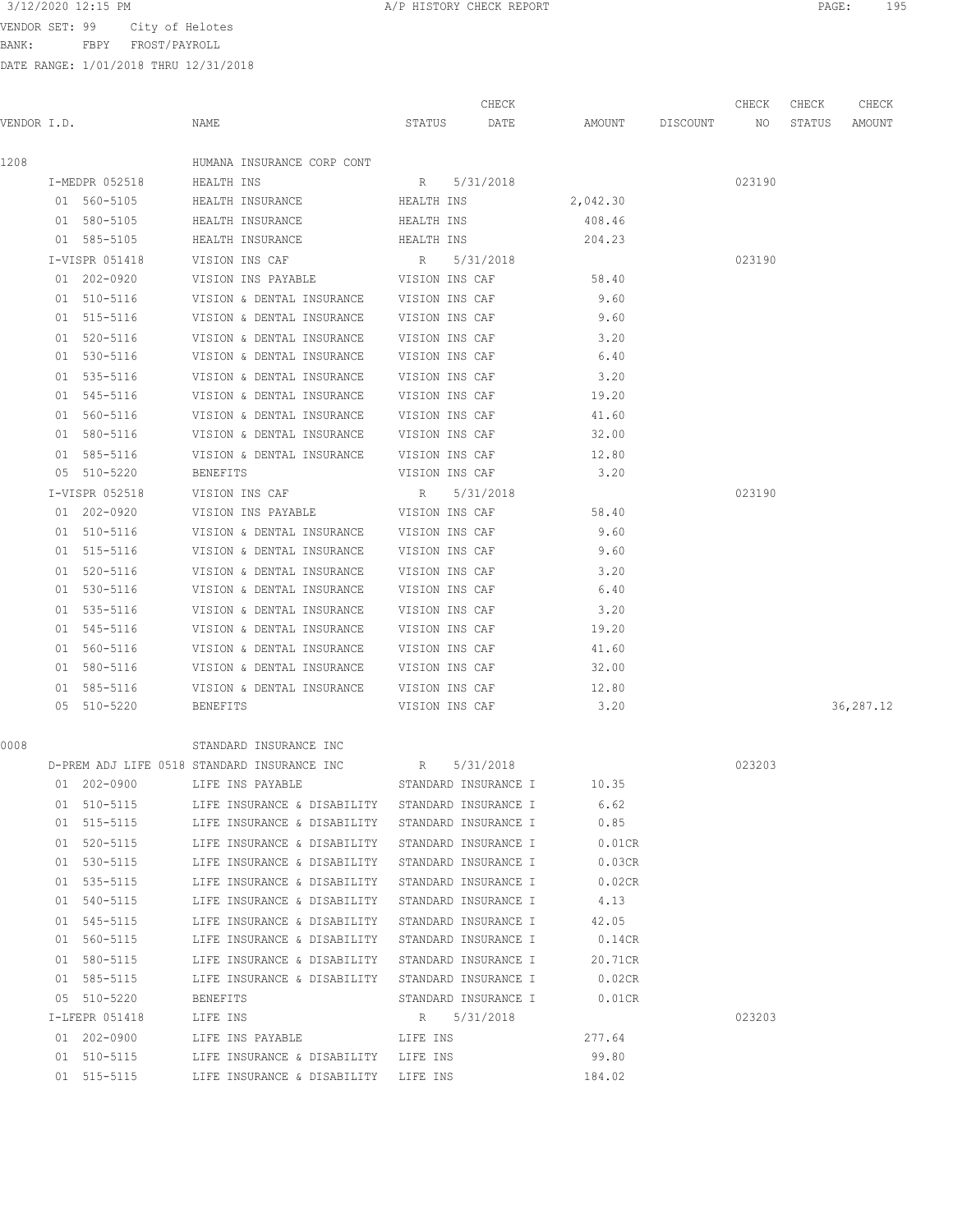VENDOR SET: 99 City of

| VENDOR SET: 99                        |                | City of Helotes |          |                             |          |           |       |        |          |        |        |        |  |
|---------------------------------------|----------------|-----------------|----------|-----------------------------|----------|-----------|-------|--------|----------|--------|--------|--------|--|
| BANK:                                 | FBPY           | FROST/PAYROLL   |          |                             |          |           |       |        |          |        |        |        |  |
| DATE RANGE: 1/01/2018 THRU 12/31/2018 |                |                 |          |                             |          |           |       |        |          |        |        |        |  |
|                                       |                |                 |          |                             |          |           |       |        |          |        |        |        |  |
|                                       |                |                 |          |                             |          |           | CHECK |        |          | CHECK  | CHECK  | CHECK  |  |
| VENDOR I.D.                           |                |                 | NAME     |                             | STATUS   |           | DATE  | AMOUNT | DISCOUNT | NO     | STATUS | AMOUNT |  |
|                                       |                |                 |          |                             |          |           |       |        |          |        |        |        |  |
| 0008                                  |                |                 |          | STANDARD INSURANCE INCCONT  |          |           |       |        |          |        |        |        |  |
|                                       | I-LFEPR 051418 |                 | LIFE INS |                             | R        | 5/31/2018 |       |        |          | 023203 |        |        |  |
|                                       | 01 520-5115    |                 |          | LIFE INSURANCE & DISABILITY | LIFE INS |           |       | 23.27  |          |        |        |        |  |
|                                       | 01 530-5115    |                 |          | LIFE INSURANCE & DISABILITY | LIFE INS |           |       | 82.04  |          |        |        |        |  |
|                                       | 01 535-5115    |                 |          | LIFE INSURANCE & DISABILITY | LIFE INS |           |       | 50.57  |          |        |        |        |  |
|                                       | 01 540-5115    |                 |          | LIFE INSURANCE & DISABILITY | LIFE INS |           |       | 65.40  |          |        |        |        |  |
|                                       | 01 545-5115    |                 |          | LIFE INSURANCE & DISABILITY | LIFE INS |           |       | 115.23 |          |        |        |        |  |
|                                       | 01 560-5115    |                 |          | LIFE INSURANCE & DISABILITY | LIFE INS |           |       | 562.84 |          |        |        |        |  |
|                                       | 01 580-5115    |                 |          | LIFE INSURANCE & DISABILITY | LIFE INS |           |       | 324.88 |          |        |        |        |  |
|                                       | 01 585-5115    |                 |          | LIFE INSURANCE & DISABILITY | LIFE INS |           |       | 119.09 |          |        |        |        |  |
|                                       | 05 510-5220    |                 | BENEFITS |                             | LIFE INS |           |       | 29.21  |          |        |        |        |  |

|    | T-LEEPR 052518        | LIFE INS                    | 5/31/2018<br>R |        | 023203 |
|----|-----------------------|-----------------------------|----------------|--------|--------|
| 01 | 202-0900              | LIFE INS PAYABLE            | LIFE INS       | 277.64 |        |
| 01 | 510-5115              | LIFE INSURANCE & DISABILITY | LIFE INS       | 99.80  |        |
|    | $01 \quad 515 - 5115$ | LIFE INSURANCE & DISABILITY | LIFE INS       | 184.02 |        |
| 01 | 520-5115              | LIFE INSURANCE & DISABILITY | LIFE INS       | 23.27  |        |
| 01 | 530-5115              | LIFE INSURANCE & DISABILITY | LIFE INS       | 82.04  |        |
| 01 | 535-5115              | LIFE INSURANCE & DISABILITY | LIFE INS       | 50.57  |        |
| 01 | 540-5115              | LIFE INSURANCE & DISABILITY | LIFE INS       | 65.40  |        |
|    | $01 \quad 545 - 5115$ | LIFE INSURANCE & DISABILITY | LIFE INS       | 115.23 |        |
| 01 | 560-5115              | LIFE INSURANCE & DISABILITY | LIFE INS       | 562.84 |        |
| 01 | 580-5115              | LIFE INSURANCE & DISABILITY | LIFE INS       | 324.88 |        |
| 01 | 585-5115              | LIFE INSURANCE & DISABILITY | LIFE INS       | 119.09 |        |

|      | 05 510-5220 | <b>BENEFITS</b> | LIFE INS | 29.21 | 3,911.04 |
|------|-------------|-----------------|----------|-------|----------|
|      |             |                 |          |       |          |
| 0341 |             | AFLAC INC       |          |       |          |

| I-AF PR 061118      | AFLAC NON CAF      | 6/29/2018<br>R |        | 023265 |        |
|---------------------|--------------------|----------------|--------|--------|--------|
| $202 - 0700$<br>01. | HEALTH INS PAYABLE | AFLAC NON CAF  | 13.14  |        |        |
| I-AF PR 062518      | AFLAC NON CAF      | 6/29/2018<br>R |        | 023265 |        |
| $202 - 0700$<br>01  | HEALTH INS PAYABLE | AFLAC NON CAF  | 13.14  |        |        |
| I-AFLPR 061118      | SUB INS CAF        | 6/29/2018<br>R |        | 023265 |        |
| 202-0700<br>01.     | HEALTH INS PAYABLE | SUB INS CAF    | 418.48 |        |        |
| I-AFLPR 062518      | SUB INS CAF        | 6/29/2018<br>R |        | 023265 |        |
| $202 - 0700$<br>01  | HEALTH INS PAYABLE | SUB INS CAF    | 418.48 |        | 863.24 |
|                     |                    |                |        |        |        |

| 1323 |                 | COLONIAL LIFE & ACCIDENT INS C |             |                      |       |        |        |
|------|-----------------|--------------------------------|-------------|----------------------|-------|--------|--------|
|      | I-CL PR 061118  | COLONIAL LIFE NON CAF          | R           | 6/29/2018            |       | 023266 |        |
|      | 202-0700<br>01. | HEALTH INS PAYABLE             |             | COLONIAL LIFE NON CA | 60.15 |        |        |
|      | I-CL PR 062518  | COLONIAL LIFE NON CAF          | R           | 6/29/2018            |       | 023266 |        |
|      | 202-0700<br>01. | HEALTH INS PAYABLE             |             | COLONIAL LIFE NON CA | 60.15 |        |        |
|      | I-CLCPR 061118  | SUB INS CAF                    | R           | 6/29/2018            |       | 023266 |        |
|      | 202-0700<br>01. | HEALTH INS PAYABLE             | SUB INS CAF |                      | 80.27 |        |        |
|      | I-CLCPR 062518  | SUB INS CAF                    | R           | 6/29/2018            |       | 023266 |        |
|      | 202-0700<br>01  | HEALTH INS PAYABLE             | SUB INS CAF |                      | 80.27 |        | 280.84 |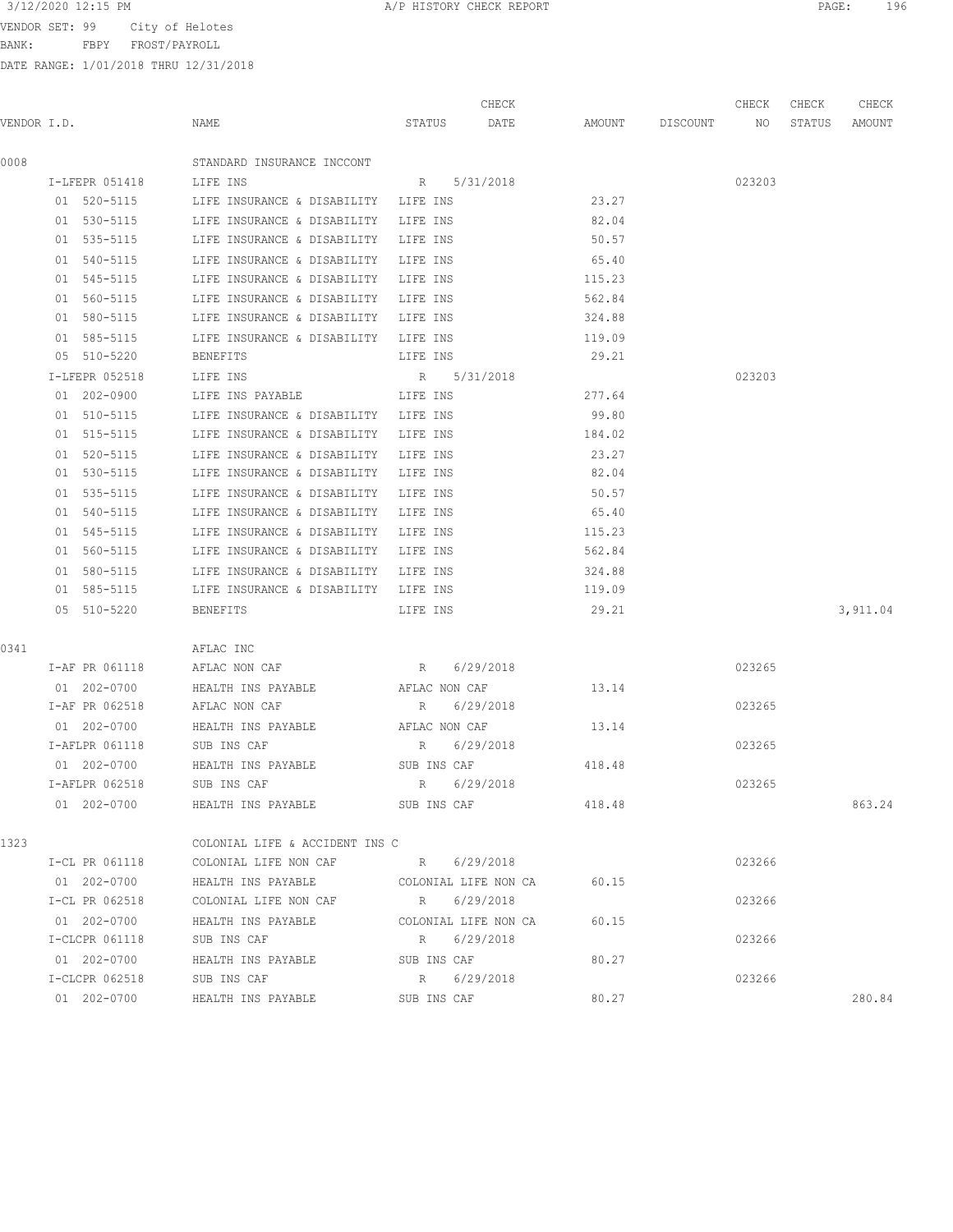BANK: FBPY FROST/PAYROLL

| 3/12/2020 12:15 PM<br>A/P HISTORY CHECK REPORT | PAGE: |
|------------------------------------------------|-------|
|------------------------------------------------|-------|

|             |                 |                                                |        | CHECK                |                    | CHECK  | CHECK  | CHECK  |
|-------------|-----------------|------------------------------------------------|--------|----------------------|--------------------|--------|--------|--------|
| VENDOR I.D. |                 | NAME                                           | STATUS | DATE                 | AMOUNT DISCOUNT NO |        | STATUS | AMOUNT |
| 1208        |                 | HUMANA INSURANCE CORP                          |        |                      |                    |        |        |        |
|             | D-PREM ADJ 0618 | HUMANA INSURANCE CORP                          | R      | 6/29/2018            |                    | 023267 |        |        |
|             | 01 202-0800     | DENTAL INS PAYABLE                             |        | HUMANA INSURANCE COR | 50.93              |        |        |        |
|             | 01 510-5116     | VISION & DENTAL INSURANCE HUMANA INSURANCE COR |        |                      | 0.03CR             |        |        |        |
|             | 01 520-5116     | VISION & DENTAL INSURANCE HUMANA INSURANCE COR |        |                      | $0.01$ CR          |        |        |        |
|             | 01 530-5116     | VISION & DENTAL INSURANCE                      |        | HUMANA INSURANCE COR | 0.03CR             |        |        |        |
|             | 01 535-5116     | VISION & DENTAL INSURANCE HUMANA INSURANCE COR |        |                      | 0.02CR             |        |        |        |
|             | 01 540-5116     | VISION & DENTAL INSURANCE                      |        | HUMANA INSURANCE COR | 0.02CR             |        |        |        |
|             | 01 545-5116     | VISION & DENTAL INSURANCE HUMANA INSURANCE COR |        |                      | 0.07CR             |        |        |        |
|             | 01 560-5116     | VISION & DENTAL INSURANCE HUMANA INSURANCE COR |        |                      | 31.42CR            |        |        |        |
|             | 01 580-5116     | VISION & DENTAL INSURANCE HUMANA INSURANCE COR |        |                      | 21.21CR            |        |        |        |
|             | 05 510-5220     | BENEFITS                                       |        | HUMANA INSURANCE COR | $0.01$ CR          |        |        |        |
|             | 01 515-5116     | VISION & DENTAL INSURANCE HUMANA INSURANCE COR |        |                      | 20.99              |        |        |        |
|             | 01 585-5116     | VISION & DENTAL INSURANCE                      |        | HUMANA INSURANCE COR | 21.02              |        |        |        |
|             |                 | D-PREM ADJ 0618 HLTH HUMANA INSURANCE CORP     |        | R 6/29/2018          |                    | 023267 |        |        |
|             | 01 202-0700     | HEALTH INS PAYABLE                             |        | HUMANA INSURANCE COR | 1,524.71           |        |        |        |
|             | 01 510-5105     | HEALTH INSURANCE                               |        | HUMANA INSURANCE COR | 80.99CR            |        |        |        |
|             | 01 515-5105     | HEALTH INSURANCE                               |        | HUMANA INSURANCE COR | 408.46             |        |        |        |
|             | 01 560-5105     | HEALTH INSURANCE                               |        | HUMANA INSURANCE COR | 80.98CR            |        |        |        |
|             | 01 580-5105     | HEALTH INSURANCE                               |        | HUMANA INSURANCE COR | 489.44CR           |        |        |        |
|             | 01 585-5105     | HEALTH INSURANCE                               |        | HUMANA INSURANCE COR | 408.46             |        |        |        |
|             |                 | D-PREM ADJ VIS 0618 HUMANA INSURANCE CORP      | R      | 6/29/2018            |                    | 023267 |        |        |
|             | 01 202-0920     | VISION INS PAYABLE                             |        | HUMANA INSURANCE COR | 7.02CR             |        |        |        |
|             | 01 530-5116     | VISION & DENTAL INSURANCE HUMANA INSURANCE COR |        |                      | 6.40               |        |        |        |
|             | 01 580-5116     | VISION & DENTAL INSURANCE HUMANA INSURANCE COR |        |                      | 6.40CR             |        |        |        |
|             | 01 515-5116     | VISION & DENTAL INSURANCE HUMANA INSURANCE COR |        |                      | 6.40               |        |        |        |
|             | 01 585-5116     | VISION & DENTAL INSURANCE HUMANA INSURANCE COR |        |                      | 6.40               |        |        |        |
|             | I-DENPR 061118  | DENTAL INSURANCE                               | R      | 6/29/2018            |                    | 023267 |        |        |
|             | 01 202-0800     | DENTAL INS PAYABLE                             |        | DENTAL INSURANCE     | 424.20             |        |        |        |
|             | 01 510-5116     | VISION & DENTAL INSURANCE                      |        | DENTAL INSURANCE     | 31.62              |        |        |        |
|             | 01 515-5116     | VISION & DENTAL INSURANCE                      |        | DENTAL INSURANCE     | 31.62              |        |        |        |
|             | 01 520-5116     | VISION & DENTAL INSURANCE                      |        | DENTAL INSURANCE     | 10.54              |        |        |        |
|             | 01 530-5116     | VISION & DENTAL INSURANCE                      |        | DENTAL INSURANCE     | 21.08              |        |        |        |
|             | 01 535-5116     | VISION & DENTAL INSURANCE                      |        | DENTAL INSURANCE     | 10.54              |        |        |        |
|             | 01 545-5116     | VISION & DENTAL INSURANCE DENTAL INSURANCE     |        |                      | 63.24              |        |        |        |
|             | 01 560-5116     | VISION & DENTAL INSURANCE DENTAL INSURANCE     |        |                      | 137.02             |        |        |        |
|             | 01 580-5116     | VISION & DENTAL INSURANCE DENTAL INSURANCE     |        |                      | 115.94             |        |        |        |
|             | 01 585-5116     | VISION & DENTAL INSURANCE                      |        | DENTAL INSURANCE     | 42.16              |        |        |        |
|             | 05 510-5220     | BENEFITS                                       |        | DENTAL INSURANCE     | 10.54              |        |        |        |
|             | I-DENPR 062518  | DENTAL INSURANCE                               |        | R 6/29/2018          |                    | 023267 |        |        |
|             | 01 202-0800     | DENTAL INS PAYABLE                             |        | DENTAL INSURANCE     | 424.20             |        |        |        |
|             | 01 510-5116     | VISION & DENTAL INSURANCE                      |        | DENTAL INSURANCE     | 31.62              |        |        |        |
|             | 01 515-5116     | VISION & DENTAL INSURANCE                      |        | DENTAL INSURANCE     | 31.62              |        |        |        |
|             | 01 520-5116     | VISION & DENTAL INSURANCE                      |        | DENTAL INSURANCE     | 10.54              |        |        |        |
|             | 01 530-5116     | VISION & DENTAL INSURANCE                      |        | DENTAL INSURANCE     | 21.08              |        |        |        |
|             | 01 535-5116     | VISION & DENTAL INSURANCE                      |        | DENTAL INSURANCE     | 10.54              |        |        |        |
|             | 01 545-5116     | VISION & DENTAL INSURANCE                      |        | DENTAL INSURANCE     | 63.24              |        |        |        |
|             | 01 560-5116     | VISION & DENTAL INSURANCE                      |        | DENTAL INSURANCE     | 137.02             |        |        |        |
|             |                 |                                                |        |                      |                    |        |        |        |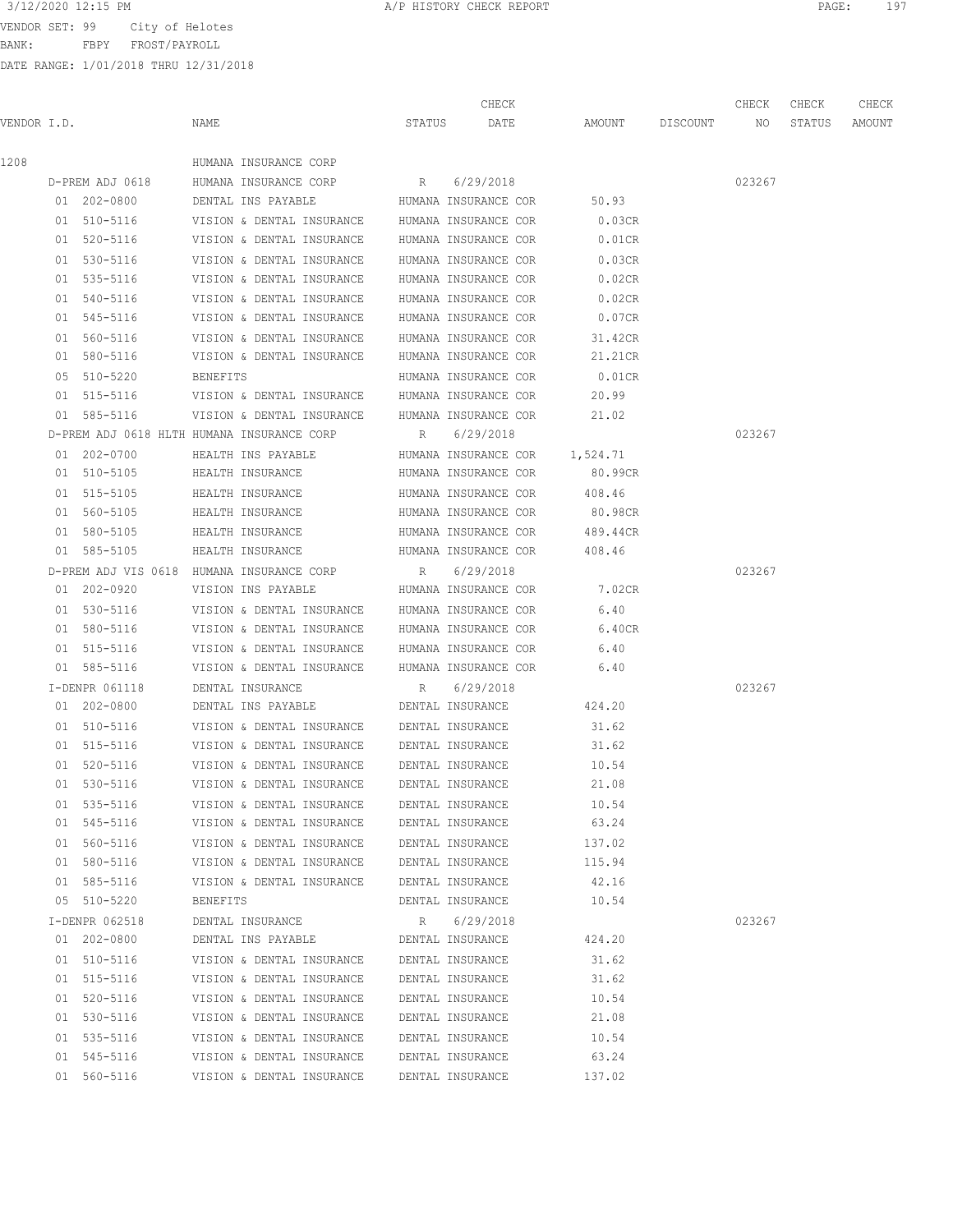3/12/2020 12:15 PM **A/P HISTORY CHECK REPORT PAGE:** 198

BANK: FBPY FROST/PAYROLL

|      |                |                                            |                  | CHECK     |                    | CHECK  | CHECK  | CHECK  |
|------|----------------|--------------------------------------------|------------------|-----------|--------------------|--------|--------|--------|
|      | VENDOR I.D.    | NAME                                       | STATUS DATE      |           | AMOUNT DISCOUNT NO |        | STATUS | AMOUNT |
| 1208 |                | HUMANA INSURANCE CORP CONT                 |                  |           |                    |        |        |        |
|      | I-DENPR 062518 | DENTAL INSURANCE                           | R 6/29/2018      |           |                    | 023267 |        |        |
|      | 01 580-5116    | VISION & DENTAL INSURANCE DENTAL INSURANCE |                  |           | 115.94             |        |        |        |
|      | 01 585-5116    | VISION & DENTAL INSURANCE DENTAL INSURANCE |                  |           | 42.16              |        |        |        |
|      | 05 510-5220    | <b>BENEFITS</b>                            | DENTAL INSURANCE |           | 10.54              |        |        |        |
|      | I-DTLPR 061118 | DENTAL INS                                 | R 6/29/2018      |           |                    | 023267 |        |        |
|      | 01 202-0800    | DENTAL INS PAYABLE                         | DENTAL INS       |           | 110.66             |        |        |        |
|      | 01 515-5116    | VISION & DENTAL INSURANCE DENTAL INS       |                  |           | 52.70              |        |        |        |
|      | 01 530-5116    | VISION & DENTAL INSURANCE DENTAL INS       |                  |           | 10.54              |        |        |        |
|      | 01 535-5116    | VISION & DENTAL INSURANCE                  | DENTAL INS       |           | 10.54              |        |        |        |
|      | 01 540-5116    | VISION & DENTAL INSURANCE                  | DENTAL INS       |           | 21.08              |        |        |        |
|      | 01 545-5116    | VISION & DENTAL INSURANCE DENTAL INS       |                  |           | 10.54              |        |        |        |
|      | 01 560-5116    | VISION & DENTAL INSURANCE DENTAL INS       |                  |           | 105.40             |        |        |        |
|      | 01 580-5116    | VISION & DENTAL INSURANCE DENTAL INS       |                  |           | 31.62              |        |        |        |
|      | 01 585-5116    | VISION & DENTAL INSURANCE                  | DENTAL INS       |           | 10.54              |        |        |        |
|      | I-DTLPR 062518 | DENTAL INS                                 | R 6/29/2018      |           |                    | 023267 |        |        |
|      | 01 202-0800    | DENTAL INS PAYABLE <b>DENTAL INS</b>       |                  |           | 110.66             |        |        |        |
|      | 01 515-5116    | VISION & DENTAL INSURANCE DENTAL INS       |                  |           | 52.70              |        |        |        |
|      | 01 530-5116    | VISION & DENTAL INSURANCE DENTAL INS       |                  |           | 10.54              |        |        |        |
|      | 01 535-5116    | VISION & DENTAL INSURANCE DENTAL INS       |                  |           | 10.54              |        |        |        |
|      | 01 540-5116    | VISION & DENTAL INSURANCE                  | DENTAL INS       |           | 21.08              |        |        |        |
|      | 01 545-5116    | VISION & DENTAL INSURANCE DENTAL INS       |                  |           | 10.54              |        |        |        |
|      | 01 560-5116    | VISION & DENTAL INSURANCE DENTAL INS       |                  |           | 105.40             |        |        |        |
|      | 01 580-5116    | VISION & DENTAL INSURANCE DENTAL INS       |                  |           | 31.62              |        |        |        |
|      | 01 585-5116    | VISION & DENTAL INSURANCE DENTAL INS       |                  |           | 10.54              |        |        |        |
|      | I-DVIPR 061118 | DEPENDANT VISION R                         |                  | 6/29/2018 |                    | 023267 |        |        |
|      | 01 202-0920    | VISION INS PAYABLE DEPENDANT VISION        |                  |           | 21.68              |        |        |        |
|      | 01 515-5116    | VISION & DENTAL INSURANCE DEPENDANT VISION |                  |           | 16.00              |        |        |        |
|      | 01 535-5116    | VISION & DENTAL INSURANCE                  | DEPENDANT VISION |           | 3.20               |        |        |        |
|      | 01 540-5116    | VISION & DENTAL INSURANCE                  | DEPENDANT VISION |           | 6.40               |        |        |        |
|      | 01 545-5116    | VISION & DENTAL INSURANCE DEPENDANT VISION |                  |           | 3.20               |        |        |        |
|      | 01 560-5116    | VISION & DENTAL INSURANCE DEPENDANT VISION |                  |           | 32.00              |        |        |        |
|      | 01 580-5116    | VISION & DENTAL INSURANCE                  | DEPENDANT VISION |           | 9.60               |        |        |        |
|      | 01 585-5116    | VISION & DENTAL INSURANCE                  | DEPENDANT VISION |           | 3.20               |        |        |        |
|      | I-DVIPR 062518 | DEPENDANT VISION                           | R                | 6/29/2018 |                    | 023267 |        |        |
|      | 01 202-0920    | VISION INS PAYABLE                         | DEPENDANT VISION |           | 21.68              |        |        |        |
|      | 01 515-5116    | VISION & DENTAL INSURANCE                  | DEPENDANT VISION |           | 16.00              |        |        |        |
|      | 01 535-5116    | VISION & DENTAL INSURANCE                  | DEPENDANT VISION |           | 3.20               |        |        |        |
|      | 01 540-5116    | VISION & DENTAL INSURANCE                  | DEPENDANT VISION |           | 6.40               |        |        |        |
|      | 01 545-5116    | VISION & DENTAL INSURANCE                  | DEPENDANT VISION |           | 3.20               |        |        |        |
|      | 01 560-5116    | VISION & DENTAL INSURANCE                  | DEPENDANT VISION |           | 32.00              |        |        |        |
|      | 01 580-5116    | VISION & DENTAL INSURANCE                  | DEPENDANT VISION |           | 9.60               |        |        |        |
|      | 01 585-5116    | VISION & DENTAL INSURANCE                  | DEPENDANT VISION |           | 3.20               |        |        |        |
|      | I-HEAPR 061118 | HEALTH INSURANCE                           | R 6/29/2018      |           |                    | 023267 |        |        |
|      | 01 202-0700    | HEALTH INS PAYABLE                         | HEALTH INSURANCE |           | 3,457.01           |        |        |        |
|      | 01 510-5105    | HEALTH INSURANCE                           | HEALTH INSURANCE |           | 612.69             |        |        |        |
|      | 01 515-5105    | HEALTH INSURANCE                           | HEALTH INSURANCE |           | 612.69             |        |        |        |
|      | 01 520-5105    | HEALTH INSURANCE                           | HEALTH INSURANCE |           | 157.69             |        |        |        |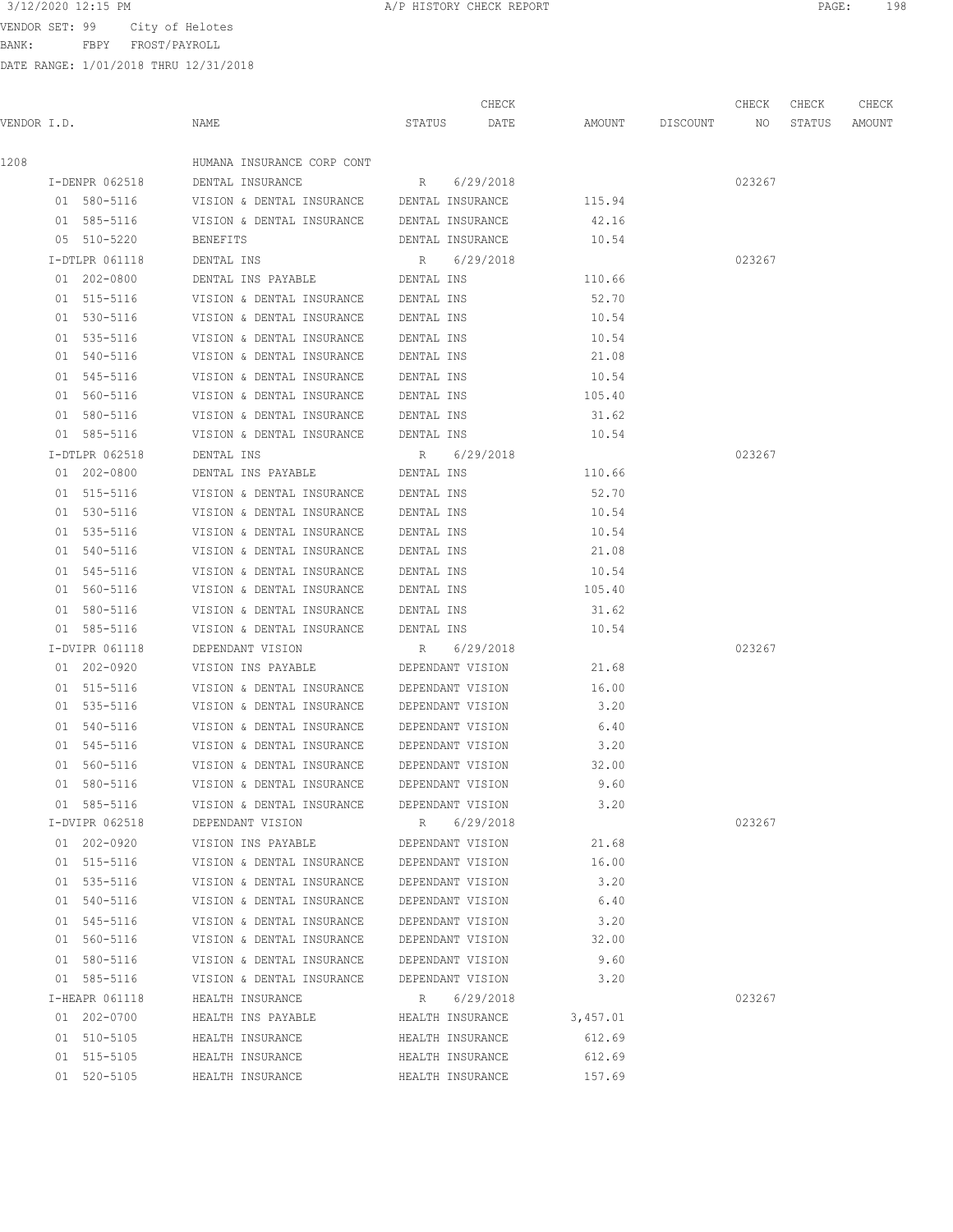BANK: FBPY FROST/PAYROLL

|             |                |                                          |                | CHECK            |          |                 | CHECK  | CHECK  | CHECK  |
|-------------|----------------|------------------------------------------|----------------|------------------|----------|-----------------|--------|--------|--------|
| VENDOR I.D. |                | NAME                                     | STATUS         | DATE             |          | AMOUNT DISCOUNT | NO     | STATUS | AMOUNT |
| 1208        |                | HUMANA INSURANCE CORP CONT               |                |                  |          |                 |        |        |        |
|             | I-HEAPR 061118 | HEALTH INSURANCE                         | R              | 6/29/2018        |          |                 | 023267 |        |        |
|             | 01 530-5105    | HEALTH INSURANCE                         |                | HEALTH INSURANCE | 408.46   |                 |        |        |        |
|             | 01 535-5105    | HEALTH INSURANCE                         |                | HEALTH INSURANCE | 187.02   |                 |        |        |        |
|             | 01 545-5105    | HEALTH INSURANCE                         |                | HEALTH INSURANCE | 1,225.38 |                 |        |        |        |
|             | 01 560-5105    | HEALTH INSURANCE                         |                | HEALTH INSURANCE | 2,451.62 |                 |        |        |        |
|             | 01 580-5105    | HEALTH INSURANCE                         |                | HEALTH INSURANCE | 2,229.32 |                 |        |        |        |
|             | 01 585-5105    | HEALTH INSURANCE                         |                | HEALTH INSURANCE | 770.38   |                 |        |        |        |
|             | 05 510-5220    | BENEFITS                                 |                | HEALTH INSURANCE | 204.23   |                 |        |        |        |
|             | I-HEAPR 062518 | HEALTH INSURANCE                         |                | R 6/29/2018      |          |                 | 023267 |        |        |
|             | 01 202-0700    | HEALTH INS PAYABLE                       |                | HEALTH INSURANCE | 3,457.01 |                 |        |        |        |
|             | 01 510-5105    | HEALTH INSURANCE                         |                | HEALTH INSURANCE | 612.69   |                 |        |        |        |
|             | 01 515-5105    | HEALTH INSURANCE                         |                | HEALTH INSURANCE | 612.69   |                 |        |        |        |
|             | 01 520-5105    | HEALTH INSURANCE                         |                | HEALTH INSURANCE | 157.69   |                 |        |        |        |
|             | 01 530-5105    | HEALTH INSURANCE                         |                | HEALTH INSURANCE | 408.46   |                 |        |        |        |
|             | 01 535-5105    | HEALTH INSURANCE                         |                | HEALTH INSURANCE | 187.02   |                 |        |        |        |
|             | 01 545-5105    | HEALTH INSURANCE                         |                | HEALTH INSURANCE | 1,225.38 |                 |        |        |        |
|             | 01 560-5105    | HEALTH INSURANCE                         |                | HEALTH INSURANCE | 2,451.62 |                 |        |        |        |
|             | 01 580-5105    | HEALTH INSURANCE                         |                | HEALTH INSURANCE | 2,229.32 |                 |        |        |        |
|             | 01 585-5105    | HEALTH INSURANCE                         |                | HEALTH INSURANCE | 770.38   |                 |        |        |        |
|             | 05 510-5220    | <b>BENEFITS</b>                          |                | HEALTH INSURANCE | 204.23   |                 |        |        |        |
|             | I-MEDPR 061118 | HEALTH INS                               | R              | 6/29/2018        |          |                 | 023267 |        |        |
|             | 01 202-0700    | HEALTH INS PAYABLE                       | HEALTH INS     |                  | 471.80   |                 |        |        |        |
|             | 01 515-5105    | HEALTH INSURANCE                         | HEALTH INS     |                  | 1,021.15 |                 |        |        |        |
|             | 01 530-5105    | HEALTH INSURANCE                         | HEALTH INS     |                  | 204.23   |                 |        |        |        |
|             | 01 535-5105    | HEALTH INSURANCE                         | HEALTH INS     |                  | 187.02   |                 |        |        |        |
|             | 01 540-5105    | HEALTH INSURANCE                         | HEALTH INS     |                  | 408.46   |                 |        |        |        |
|             | 01 545-5105    | HEALTH INSURANCE                         | HEALTH INS     |                  | 204.23   |                 |        |        |        |
|             | 01 560-5105    | HEALTH INSURANCE                         | HEALTH INS     |                  | 2,042.30 |                 |        |        |        |
|             | 01 580-5105    | HEALTH INSURANCE                         | HEALTH INS     |                  | 612.69   |                 |        |        |        |
|             | 01 585-5105    | HEALTH INSURANCE                         | HEALTH INS     |                  | 204.23   |                 |        |        |        |
|             | I-MEDPR 062518 | HEALTH INS                               |                | R 6/29/2018      |          |                 | 023267 |        |        |
|             | 01 202-0700    | HEALTH INS PAYABLE                       | HEALTH INS     |                  | 471.80   |                 |        |        |        |
|             | 01 515-5105    | HEALTH INSURANCE                         | HEALTH INS     |                  | 1,021.15 |                 |        |        |        |
|             | 01 530-5105    | HEALTH INSURANCE                         | HEALTH INS     |                  | 204.23   |                 |        |        |        |
|             | 01 535-5105    | HEALTH INSURANCE                         | HEALTH INS     |                  | 187.02   |                 |        |        |        |
|             | 01 540-5105    | HEALTH INSURANCE                         | HEALTH INS     |                  | 408.46   |                 |        |        |        |
|             | 01 545-5105    | HEALTH INSURANCE                         | HEALTH INS     |                  | 204.23   |                 |        |        |        |
|             | 01 560-5105    | HEALTH INSURANCE                         | HEALTH INS     |                  | 2,042.30 |                 |        |        |        |
|             | 01 580-5105    | HEALTH INSURANCE                         | HEALTH INS     |                  | 612.69   |                 |        |        |        |
|             | 01 585-5105    | HEALTH INSURANCE                         | HEALTH INS     |                  | 204.23   |                 |        |        |        |
|             | I-VISPR 061118 | VISION INS CAF                           |                | R 6/29/2018      |          |                 | 023267 |        |        |
|             | 01 202-0920    | VISION INS PAYABLE                       | VISION INS CAF |                  | 67.96    |                 |        |        |        |
|             | 01 510-5116    | VISION & DENTAL INSURANCE VISION INS CAF |                |                  | 9.60     |                 |        |        |        |
|             | 01 515-5116    | VISION & DENTAL INSURANCE VISION INS CAF |                |                  | 9.60     |                 |        |        |        |
|             | 01 520-5116    | VISION & DENTAL INSURANCE                | VISION INS CAF |                  | 3.20     |                 |        |        |        |
|             | 01 530-5116    | VISION & DENTAL INSURANCE VISION INS CAF |                |                  | 6.40     |                 |        |        |        |
|             | 01 535-5116    | VISION & DENTAL INSURANCE                |                | VISION INS CAF   | 3.20     |                 |        |        |        |
|             |                |                                          |                |                  |          |                 |        |        |        |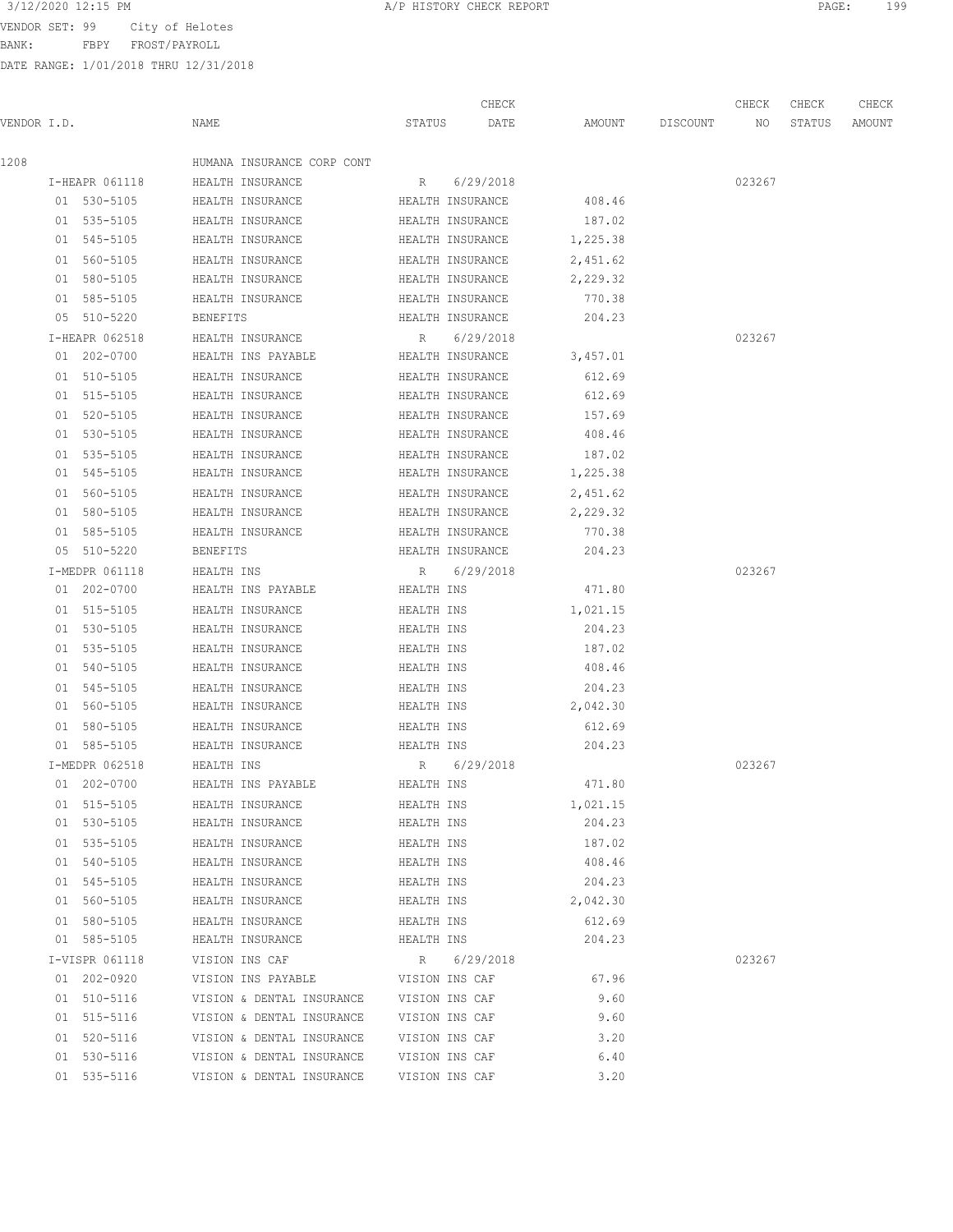BANK: FBPY FROST/PAYROLL

DATE RANGE: 1/01/2018 THRU 12/31/2018

| 3/12/2020 12:15 PM<br>A/P HISTORY CHECK REPORT | PAGE | 200 |
|------------------------------------------------|------|-----|
|------------------------------------------------|------|-----|

CHECK CHECK CHECK CHECK

| VENDOR I.D. |                               | NAME                                                         |                | STATUS DATE AMOUNT DISCOUNT NO |           |        | STATUS | AMOUNT    |
|-------------|-------------------------------|--------------------------------------------------------------|----------------|--------------------------------|-----------|--------|--------|-----------|
| 1208        |                               | HUMANA INSURANCE CORP CONT                                   |                |                                |           |        |        |           |
|             | I-VISPR 061118 VISION INS CAF |                                                              |                | R 6/29/2018                    |           | 023267 |        |           |
|             |                               | 01 545-5116 VISION & DENTAL INSURANCE VISION INS CAF         |                |                                | 19.20     |        |        |           |
|             |                               | 01 560-5116 VISION & DENTAL INSURANCE VISION INS CAF         |                |                                | 41.60     |        |        |           |
|             | 01 580-5116                   | VISION & DENTAL INSURANCE VISION INS CAF                     |                |                                | 35.20     |        |        |           |
|             | 01 585-5116                   | VISION & DENTAL INSURANCE VISION INS CAF                     |                |                                | 12.80     |        |        |           |
|             | 05 510-5220                   | BENEFITS                                                     | VISION INS CAF |                                | 3.20      |        |        |           |
|             | I-VISPR 062518                | VISION INS CAF                                               |                | R 6/29/2018                    |           | 023267 |        |           |
|             | 01 202-0920                   | VISION INS PAYABLE VISION INS CAF                            |                |                                | 67.96     |        |        |           |
|             | 01 510-5116                   | VISION & DENTAL INSURANCE VISION INS CAF                     |                |                                | 9.60      |        |        |           |
|             | 01 515-5116                   | VISION & DENTAL INSURANCE VISION INS CAF                     |                |                                | 9.60      |        |        |           |
|             | 01 520-5116                   | VISION & DENTAL INSURANCE VISION INS CAF                     |                |                                | 3.20      |        |        |           |
|             | 01 530-5116                   | VISION & DENTAL INSURANCE VISION INS CAF                     |                |                                | 6.40      |        |        |           |
|             | 01 535-5116                   | VISION & DENTAL INSURANCE VISION INS CAF                     |                |                                | 3.20      |        |        |           |
|             | 01 545-5116                   | VISION & DENTAL INSURANCE VISION INS CAF                     |                |                                | 19.20     |        |        |           |
|             | 01 560-5116                   | VISION & DENTAL INSURANCE VISION INS CAF                     |                |                                | 41.60     |        |        |           |
|             | 01 580-5116                   | VISION & DENTAL INSURANCE VISION INS CAF                     |                |                                | 35.20     |        |        |           |
|             | 01 585-5116                   | VISION & DENTAL INSURANCE VISION INS CAF                     |                |                                | 12.80     |        |        |           |
|             | 05 510-5220                   | BENEFITS                                                     | VISION INS CAF |                                | 3.20      |        |        | 40,220.04 |
| 0008        |                               | STANDARD INSURANCE INC                                       |                |                                |           |        |        |           |
|             |                               | D-PREM ADJ LIFE 0618 STANDARD INSURANCE INC                  |                | R 6/29/2018                    |           | 023280 |        |           |
|             | 01 202-0900                   | LIFE INS PAYABLE                                             |                | STANDARD INSURANCE I           | 26.98     |        |        |           |
|             |                               | 01 510-5115 LIFE INSURANCE & DISABILITY STANDARD INSURANCE I |                |                                | 2.20      |        |        |           |
|             | 01 515-5115                   | LIFE INSURANCE & DISABILITY STANDARD INSURANCE I             |                |                                | 0.16      |        |        |           |
|             | 01 520-5115                   | LIFE INSURANCE & DISABILITY STANDARD INSURANCE I             |                |                                | $0.01$ CR |        |        |           |
|             | 01 530-5115                   | LIFE INSURANCE & DISABILITY STANDARD INSURANCE I             |                |                                | 0.03CR    |        |        |           |
|             | 01 535-5115                   | LIFE INSURANCE & DISABILITY                                  |                | STANDARD INSURANCE I           | $0.02$ CR |        |        |           |
|             | 01 540-5115                   | LIFE INSURANCE & DISABILITY                                  |                | STANDARD INSURANCE I           | 2.05      |        |        |           |
|             | 01 545-5115                   | LIFE INSURANCE & DISABILITY                                  |                | STANDARD INSURANCE I           | 36.89     |        |        |           |
|             | 01 560-5115                   | LIFE INSURANCE & DISABILITY STANDARD INSURANCE I             |                |                                | $0.14$ CR |        |        |           |
|             | 01 580-5115                   | LIFE INSURANCE & DISABILITY STANDARD INSURANCE I             |                |                                | 130.28    |        |        |           |
|             | 01 585-5115                   | LIFE INSURANCE & DISABILITY STANDARD INSURANCE I             |                |                                | $0.02$ CR |        |        |           |
|             | 05 510-5220                   | BENEFITS                                                     |                | STANDARD INSURANCE I           | $0.01$ CR |        |        |           |
|             | I-LFEPR 061118                | LIFE INS                                                     | R              | 6/29/2018                      |           | 023280 |        |           |
|             | 01 202-0900                   | LIFE INS PAYABLE                                             | LIFE INS       |                                | 282.15    |        |        |           |
|             | 01 510-5115                   | LIFE INSURANCE & DISABILITY LIFE INS                         |                |                                | 99.80     |        |        |           |
|             | 01 515-5115                   | LIFE INSURANCE & DISABILITY                                  | LIFE INS       |                                | 184.02    |        |        |           |
|             | 01 520-5115                   | LIFE INSURANCE & DISABILITY                                  | LIFE INS       |                                | 23.27     |        |        |           |
|             | 01 530-5115                   | LIFE INSURANCE & DISABILITY                                  | LIFE INS       |                                | 82.04     |        |        |           |
|             | 01 535-5115                   | LIFE INSURANCE & DISABILITY                                  | LIFE INS       |                                | 50.57     |        |        |           |
|             | 01 540-5115                   | LIFE INSURANCE & DISABILITY                                  | LIFE INS       |                                | 65.40     |        |        |           |
|             | 01 545-5115                   | LIFE INSURANCE & DISABILITY                                  | LIFE INS       |                                | 115.23    |        |        |           |
|             | 01 560-5115                   | LIFE INSURANCE & DISABILITY                                  | LIFE INS       |                                | 562.84    |        |        |           |
|             | 01 580-5115                   | LIFE INSURANCE & DISABILITY                                  | LIFE INS       |                                | 356.88    |        |        |           |
|             | 01 585-5115                   | LIFE INSURANCE & DISABILITY                                  | LIFE INS       |                                | 119.09    |        |        |           |
|             | 05 510-5220                   | BENEFITS                                                     | LIFE INS       |                                | 29.21     |        |        |           |
|             | I-LFEPR 062518                | LIFE INS                                                     | R              | 6/29/2018                      |           | 023280 |        |           |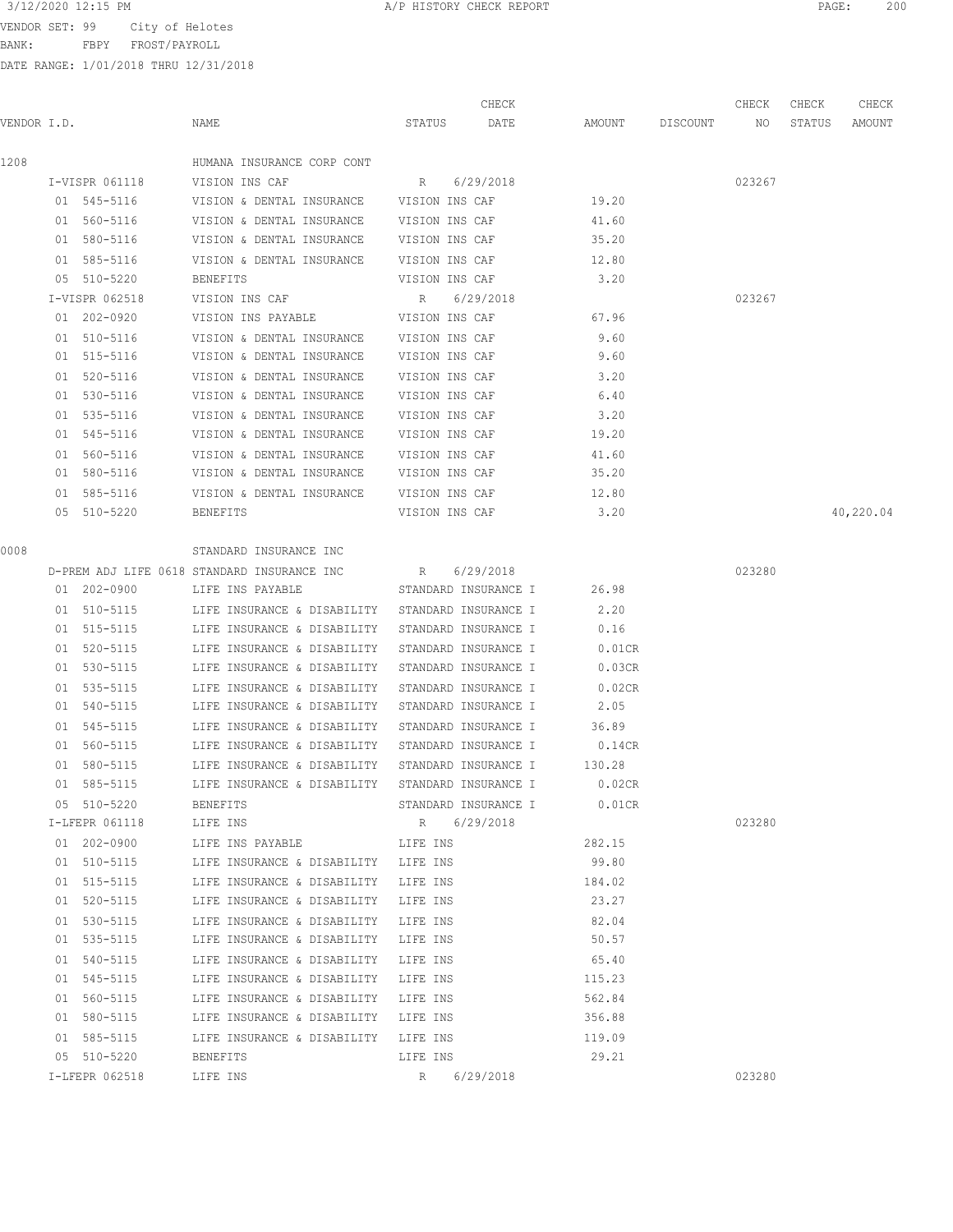3/12/2020 12:15 PM **A/P HISTORY CHECK REPORT PAGE:** 201

BANK: FBPY FROST/PAYROLL

| VENDOR I.D. |                | NAME                                       | STATUS               | CHECK<br>DATE |          | AMOUNT DISCOUNT NO | CHECK  | CHECK<br>STATUS | CHECK<br>AMOUNT |
|-------------|----------------|--------------------------------------------|----------------------|---------------|----------|--------------------|--------|-----------------|-----------------|
| 0008        |                | STANDARD INSURANCE INCCONT                 |                      |               |          |                    |        |                 |                 |
|             | I-LFEPR 062518 | LIFE INS                                   | R 6/29/2018          |               |          |                    | 023280 |                 |                 |
|             | 01 202-0900    | LIFE INS PAYABLE                           | LIFE INS             |               | 282.15   |                    |        |                 |                 |
|             | 01 510-5115    | LIFE INSURANCE & DISABILITY LIFE INS       |                      |               | 99.80    |                    |        |                 |                 |
|             | 01 515-5115    | LIFE INSURANCE & DISABILITY                | LIFE INS             |               | 184.02   |                    |        |                 |                 |
|             | 01 520-5115    | LIFE INSURANCE & DISABILITY                | LIFE INS             |               | 23.27    |                    |        |                 |                 |
|             | 01 530-5115    | LIFE INSURANCE & DISABILITY                | LIFE INS             |               | 82.04    |                    |        |                 |                 |
|             | 01 535-5115    | LIFE INSURANCE & DISABILITY                | LIFE INS             |               | 50.57    |                    |        |                 |                 |
|             | 01 540-5115    | LIFE INSURANCE & DISABILITY LIFE INS       |                      |               | 65.40    |                    |        |                 |                 |
|             | 01 545-5115    | LIFE INSURANCE & DISABILITY                | LIFE INS             |               | 115.23   |                    |        |                 |                 |
|             | 01 560-5115    | LIFE INSURANCE & DISABILITY LIFE INS       |                      |               | 562.84   |                    |        |                 |                 |
|             | 01 580-5115    | LIFE INSURANCE & DISABILITY                | LIFE INS             |               | 356.88   |                    |        |                 |                 |
|             | 01 585-5115    | LIFE INSURANCE & DISABILITY                | LIFE INS             |               | 119.09   |                    |        |                 |                 |
|             | 05 510-5220    | BENEFITS                                   | LIFE INS             |               | 29.21    |                    |        |                 | 4,139.33        |
| 0341        |                | AFLAC INC                                  |                      |               |          |                    |        |                 |                 |
|             | I-AF PR 070918 | AFLAC NON CAF                              | R 7/30/2018          |               |          |                    | 023377 |                 |                 |
|             | 01 202-0700    | HEALTH INS PAYABLE                         | AFLAC NON CAF        |               | 13.14    |                    |        |                 |                 |
|             | I-AF PR 072318 | AFLAC NON CAF                              | 7/30/2018<br>R       |               |          |                    | 023377 |                 |                 |
|             | 01 202-0700    | HEALTH INS PAYABLE                         | AFLAC NON CAF        |               | 13.14    |                    |        |                 |                 |
|             | I-AFLPR 070918 | SUB INS CAF                                | 7/30/2018<br>R       |               |          |                    | 023377 |                 |                 |
|             | 01 202-0700    | HEALTH INS PAYABLE                         | SUB INS CAF          |               | 418.48   |                    |        |                 |                 |
|             | I-AFLPR 072318 | SUB INS CAF                                | R 7/30/2018          |               |          |                    | 023377 |                 |                 |
|             | 01 202-0700    | HEALTH INS PAYABLE                         | SUB INS CAF          |               | 396.83   |                    |        |                 | 841.59          |
| 1323        |                | COLONIAL LIFE & ACCIDENT INS C             |                      |               |          |                    |        |                 |                 |
|             | I-CL PR 070918 | COLONIAL LIFE NON CAF                      | R 7/30/2018          |               |          |                    | 023378 |                 |                 |
|             | 01 202-0700    | HEALTH INS PAYABLE                         | COLONIAL LIFE NON CA |               | 60.15    |                    |        |                 |                 |
|             | I-CL PR 072318 | COLONIAL LIFE NON CAF                      | R 7/30/2018          |               |          |                    | 023378 |                 |                 |
|             | 01 202-0700    | HEALTH INS PAYABLE                         | COLONIAL LIFE NON CA |               | 60.15    |                    |        |                 |                 |
|             | I-CLCPR 070918 | SUB INS CAF                                | R 7/30/2018          |               |          |                    | 023378 |                 |                 |
|             | 01 202-0700    | HEALTH INS PAYABLE                         | SUB INS CAF          |               | 80.27    |                    |        |                 |                 |
|             | I-CLCPR 072318 | SUB INS CAF                                | R 7/30/2018          |               |          |                    | 023378 |                 |                 |
|             | 01 202-0700    | HEALTH INS PAYABLE                         | SUB INS CAF          |               | 80.27    |                    |        |                 | 280.84          |
| 1208        |                | HUMANA INSURANCE CORP                      |                      |               |          |                    |        |                 |                 |
|             |                | C-PREM ADJ 00718 HEA HUMANA INSURANCE CORP | R 7/30/2018          |               |          |                    | 023379 |                 |                 |
|             | 01 202-0700    | HEALTH INS PAYABLE                         | HUMANA INSURANCE COR |               | 35.11CR  |                    |        |                 |                 |
|             | 01 510-5105    | HEALTH INSURANCE                           | HUMANA INSURANCE COR |               | 80.99CR  |                    |        |                 |                 |
|             | 01 515-5105    | HEALTH INSURANCE                           | HUMANA INSURANCE COR |               | 408.46   |                    |        |                 |                 |
|             | 01 560-5105    | HEALTH INSURANCE                           | HUMANA INSURANCE COR |               | 80.98CR  |                    |        |                 |                 |
|             | 01 580-5105    | HEALTH INSURANCE                           | HUMANA INSURANCE COR |               | 285.21CR |                    |        |                 |                 |
|             | 01 585-5105    | HEALTH INSURANCE                           | HUMANA INSURANCE COR |               | 204.23CR |                    |        |                 |                 |
|             |                | D-PREM ADJ 0718 VIS HUMANA INSURANCE CORP  | R 7/30/2018          |               |          |                    | 023379 |                 |                 |
|             | 01 202-0920    | VISION INS PAYABLE                         | HUMANA INSURANCE COR |               | 0.62CR   |                    |        |                 |                 |
|             | 01 530-5116    | VISION & DENTAL INSURANCE                  | HUMANA INSURANCE COR |               | 6.40     |                    |        |                 |                 |
|             | 01 580-5116    | VISION & DENTAL INSURANCE                  | HUMANA INSURANCE COR |               | 3.20CR   |                    |        |                 |                 |
|             | 01 515-5116    | VISION & DENTAL INSURANCE                  | HUMANA INSURANCE COR |               | 6.40     |                    |        |                 |                 |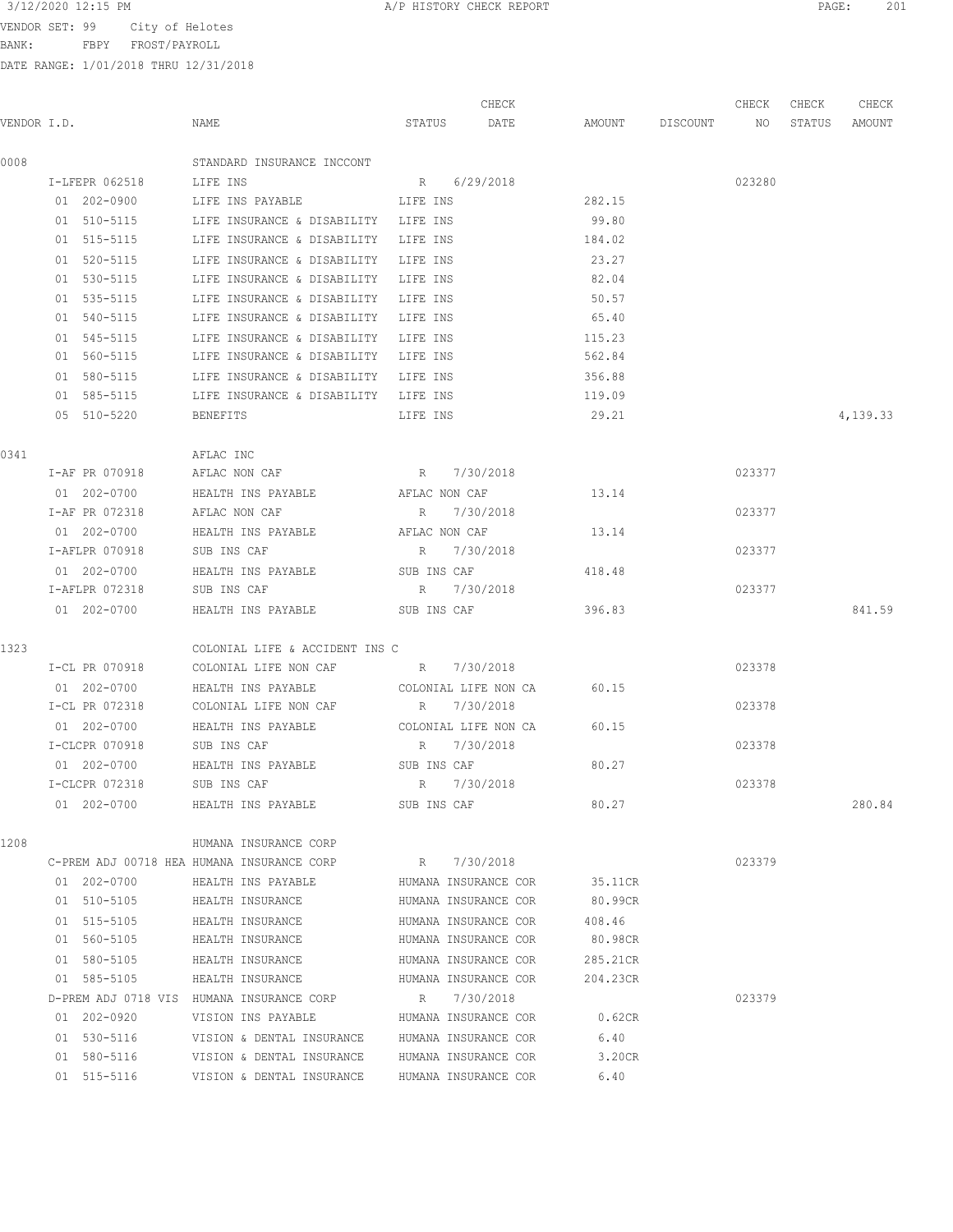BANK: FBPY FROST/PAYROLL

|             |                |                                                       |            | CHECK                |           |             | CHECK  | CHECK  | CHECK  |
|-------------|----------------|-------------------------------------------------------|------------|----------------------|-----------|-------------|--------|--------|--------|
| VENDOR I.D. |                | NAME                                                  | STATUS     | DATE                 | AMOUNT    | DISCOUNT NO |        | STATUS | AMOUNT |
| 1208        |                | HUMANA INSURANCE CORP CONT                            |            |                      |           |             |        |        |        |
|             |                | D-PREM ADJ 0718 VIS HUMANA INSURANCE CORP R 7/30/2018 |            |                      |           |             | 023379 |        |        |
|             | 01 585-5116    | VISION & DENTAL INSURANCE HUMANA INSURANCE COR        |            |                      | 3.20CR    |             |        |        |        |
|             |                | D-PREN ADJ 0718 DENT HUMANA INSURANCE CORP            | R          | 7/30/2018            |           |             | 023379 |        |        |
|             | 01 202-0800    | DENTAL INS PAYABLE                                    |            | HUMANA INSURANCE COR | 42.06     |             |        |        |        |
|             | 01 510-5116    | VISION & DENTAL INSURANCE HUMANA INSURANCE COR        |            |                      | 0.03CR    |             |        |        |        |
|             | 01 520-5116    | VISION & DENTAL INSURANCE                             |            | HUMANA INSURANCE COR | $0.01$ CR |             |        |        |        |
|             | 01 530-5116    | VISION & DENTAL INSURANCE                             |            | HUMANA INSURANCE COR | 0.03CR    |             |        |        |        |
|             | 01 535-5116    | VISION & DENTAL INSURANCE                             |            | HUMANA INSURANCE COR | 0.02CR    |             |        |        |        |
|             | 01 540-5116    | VISION & DENTAL INSURANCE                             |            | HUMANA INSURANCE COR | 0.02CR    |             |        |        |        |
|             | 01 545-5116    | VISION & DENTAL INSURANCE                             |            | HUMANA INSURANCE COR | 0.07CR    |             |        |        |        |
|             | 01 560-5116    | VISION & DENTAL INSURANCE                             |            | HUMANA INSURANCE COR | 0.23CR    |             |        |        |        |
|             | 01 580-5116    | VISION & DENTAL INSURANCE                             |            | HUMANA INSURANCE COR | 10.67CR   |             |        |        |        |
|             | 05 510-5220    | BENEFITS                                              |            | HUMANA INSURANCE COR | 0.01CR    |             |        |        |        |
|             | 01 515-5116    | VISION & DENTAL INSURANCE HUMANA INSURANCE COR        |            |                      | 20.99     |             |        |        |        |
|             | 01 585-5116    | VISION & DENTAL INSURANCE HUMANA INSURANCE COR        |            |                      | 11.83CR   |             |        |        |        |
|             | I-DENPR 070918 | DENTAL INSURANCE                                      |            | R 7/30/2018          |           |             | 023379 |        |        |
|             | 01 202-0800    | DENTAL INS PAYABLE DENTAL INSURANCE                   |            |                      | 424.20    |             |        |        |        |
|             | 01 510-5116    | VISION & DENTAL INSURANCE                             |            | DENTAL INSURANCE     | 31.62     |             |        |        |        |
|             | 01 515-5116    | VISION & DENTAL INSURANCE                             |            | DENTAL INSURANCE     | 31.62     |             |        |        |        |
|             | 01 520-5116    | VISION & DENTAL INSURANCE                             |            | DENTAL INSURANCE     | 10.54     |             |        |        |        |
|             | 01 530-5116    | VISION & DENTAL INSURANCE                             |            | DENTAL INSURANCE     | 21.08     |             |        |        |        |
|             | 01 535-5116    | VISION & DENTAL INSURANCE                             |            | DENTAL INSURANCE     | 10.54     |             |        |        |        |
|             | 01 545-5116    | VISION & DENTAL INSURANCE                             |            | DENTAL INSURANCE     | 63.24     |             |        |        |        |
|             | 01 560-5116    | VISION & DENTAL INSURANCE                             |            | DENTAL INSURANCE     | 137.02    |             |        |        |        |
|             | 01 580-5116    | VISION & DENTAL INSURANCE                             |            | DENTAL INSURANCE     | 115.94    |             |        |        |        |
|             | 01 585-5116    | VISION & DENTAL INSURANCE                             |            | DENTAL INSURANCE     | 42.16     |             |        |        |        |
|             | 05 510-5220    | <b>BENEFITS</b>                                       |            | DENTAL INSURANCE     | 10.54     |             |        |        |        |
|             | I-DENPR 072318 | DENTAL INSURANCE                                      | R          | 7/30/2018            |           |             | 023379 |        |        |
|             | 01 202-0800    | DENTAL INS PAYABLE                                    |            | DENTAL INSURANCE     | 424.20    |             |        |        |        |
|             | 01 510-5116    | VISION & DENTAL INSURANCE                             |            | DENTAL INSURANCE     | 31.62     |             |        |        |        |
|             | 01 515-5116    | VISION & DENTAL INSURANCE                             |            | DENTAL INSURANCE     | 31.62     |             |        |        |        |
|             | 01 520-5116    | VISION & DENTAL INSURANCE                             |            | DENTAL INSURANCE     | 10.54     |             |        |        |        |
|             | 01 530-5116    | VISION & DENTAL INSURANCE                             |            | DENTAL INSURANCE     | 21.08     |             |        |        |        |
|             | 01 535-5116    | VISION & DENTAL INSURANCE                             |            | DENTAL INSURANCE     | 10.54     |             |        |        |        |
|             | 01 545-5116    | VISION & DENTAL INSURANCE                             |            | DENTAL INSURANCE     | 63.24     |             |        |        |        |
|             | 01 560-5116    | VISION & DENTAL INSURANCE                             |            | DENTAL INSURANCE     | 137.02    |             |        |        |        |
|             | 01 580-5116    | VISION & DENTAL INSURANCE                             |            | DENTAL INSURANCE     | 105.40    |             |        |        |        |
|             | 01 585-5116    | VISION & DENTAL INSURANCE                             |            | DENTAL INSURANCE     | 42.16     |             |        |        |        |
|             | 05 510-5220    | <b>BENEFITS</b>                                       |            | DENTAL INSURANCE     | 10.54     |             |        |        |        |
|             | I-DTLPR 070918 | DENTAL INS                                            | R          | 7/30/2018            |           |             | 023379 |        |        |
|             | 01 202-0800    | DENTAL INS PAYABLE                                    | DENTAL INS |                      | 110.66    |             |        |        |        |
|             | 01 515-5116    | VISION & DENTAL INSURANCE                             | DENTAL INS |                      | 52.70     |             |        |        |        |
|             | 01 530-5116    | VISION & DENTAL INSURANCE                             | DENTAL INS |                      | 10.54     |             |        |        |        |
|             | 01 535-5116    | VISION & DENTAL INSURANCE                             | DENTAL INS |                      | 10.54     |             |        |        |        |
|             | 01 540-5116    | VISION & DENTAL INSURANCE                             | DENTAL INS |                      | 21.08     |             |        |        |        |
|             | 01 545-5116    | VISION & DENTAL INSURANCE                             | DENTAL INS |                      | 10.54     |             |        |        |        |
|             | 01 560-5116    | VISION & DENTAL INSURANCE                             | DENTAL INS |                      | 105.40    |             |        |        |        |
|             |                |                                                       |            |                      |           |             |        |        |        |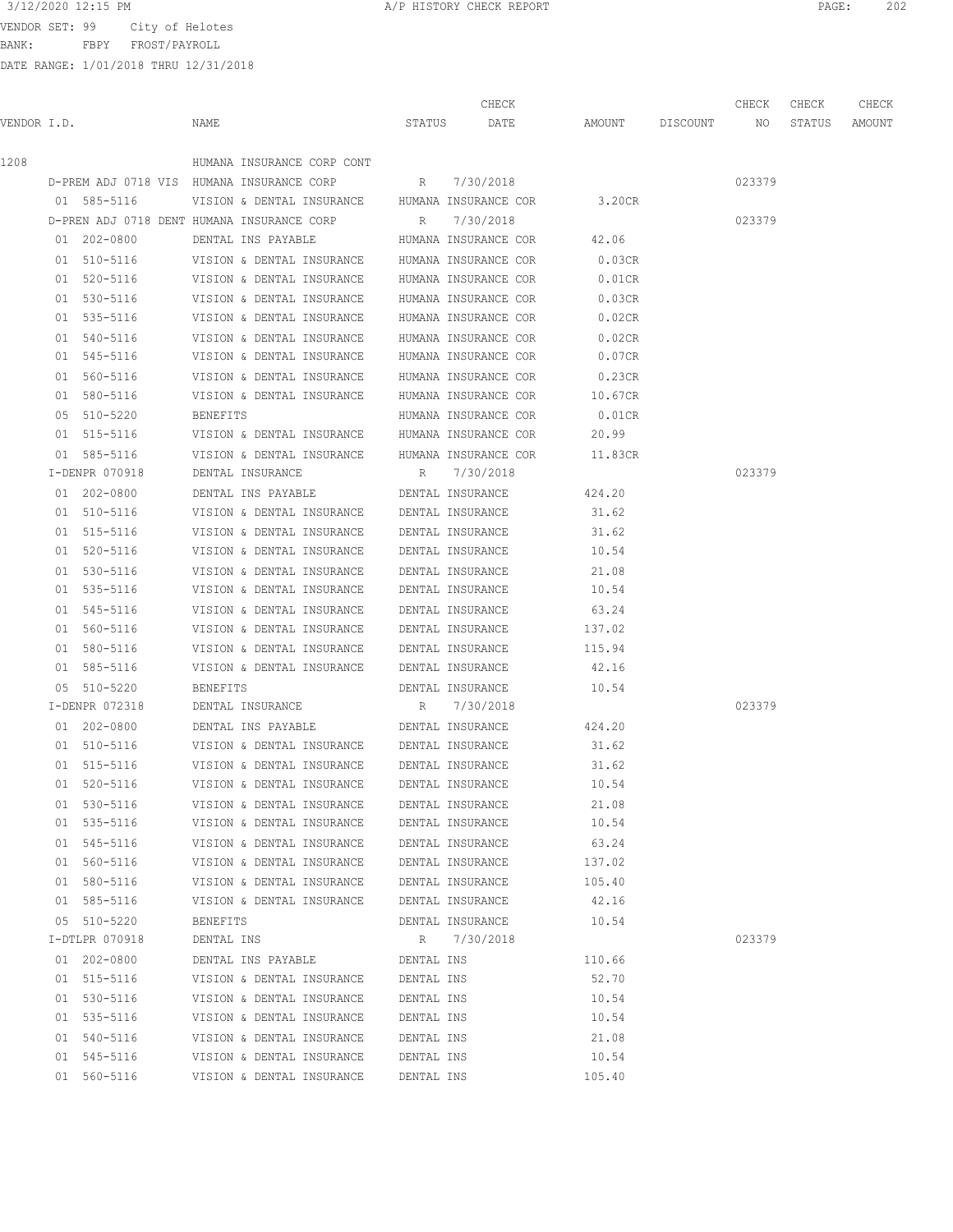BANK: FBPY FROST/PAYROLL

DATE RANGE: 1/01/2018 THRU 12/31/2018

| 203 |
|-----|
|     |

CHECK CHECK CHECK CHECK

| VENDOR I.D. |                           | NAME                                                   |                  |           | STATUS DATE AMOUNT DISCOUNT NO |        | STATUS AMOUNT |  |
|-------------|---------------------------|--------------------------------------------------------|------------------|-----------|--------------------------------|--------|---------------|--|
| 1208        |                           | HUMANA INSURANCE CORP CONT                             |                  |           |                                |        |               |  |
|             | I-DTLPR 070918 DENTAL INS |                                                        | R 7/30/2018      |           |                                | 023379 |               |  |
|             |                           | 01 580-5116 VISION & DENTAL INSURANCE DENTAL INS 31.62 |                  |           |                                |        |               |  |
|             | 01 585-5116               | VISION & DENTAL INSURANCE DENTAL INS                   |                  |           | 10.54                          |        |               |  |
|             | I-DTLPR 072318            | DENTAL INS                                             | R 7/30/2018      |           |                                | 023379 |               |  |
|             | 01 202-0800               | DENTAL INS PAYABLE <b>SECURE DENTAL INS</b>            |                  |           | 110.66                         |        |               |  |
|             | 01 515-5116               | VISION & DENTAL INSURANCE DENTAL INS                   |                  |           | 52.70                          |        |               |  |
|             | 01 530-5116               | VISION & DENTAL INSURANCE DENTAL INS                   |                  |           | 10.54                          |        |               |  |
|             | 01 535-5116               | VISION & DENTAL INSURANCE DENTAL INS                   |                  |           | 10.54                          |        |               |  |
|             | 01 540-5116               | VISION & DENTAL INSURANCE DENTAL INS                   |                  |           | 21.08                          |        |               |  |
|             | 01 545-5116               | VISION & DENTAL INSURANCE DENTAL INS                   |                  |           | 10.54                          |        |               |  |
|             | 01 560-5116               | VISION & DENTAL INSURANCE DENTAL INS                   |                  |           | 105.40                         |        |               |  |
|             | 01 580-5116               | VISION & DENTAL INSURANCE DENTAL INS                   |                  |           | 31.62                          |        |               |  |
|             | I-DVIPR 070918            | DEPENDANT VISION R 7/30/2018                           |                  |           |                                | 023379 |               |  |
|             | 01 202-0920               | VISION INS PAYABLE DEPENDANT VISION 21.68              |                  |           |                                |        |               |  |
|             | 01 515-5116               | VISION & DENTAL INSURANCE DEPENDANT VISION 16.00       |                  |           |                                |        |               |  |
|             | 01 535-5116               | VISION & DENTAL INSURANCE DEPENDANT VISION             |                  |           | 3.20                           |        |               |  |
|             | 01 540-5116               | VISION & DENTAL INSURANCE DEPENDANT VISION             |                  |           | 6.40                           |        |               |  |
|             | 01 545-5116               | VISION & DENTAL INSURANCE DEPENDANT VISION             |                  |           | 3.20                           |        |               |  |
|             | 01 560-5116               | VISION & DENTAL INSURANCE DEPENDANT VISION             |                  |           | 32.00                          |        |               |  |
|             | 01 580-5116               | VISION & DENTAL INSURANCE DEPENDANT VISION             |                  |           | 9.60                           |        |               |  |
|             | 01 585-5116               | VISION & DENTAL INSURANCE DEPENDANT VISION             |                  |           | 3.20                           |        |               |  |
|             | I-DVIPR 072318            | DEPENDANT VISION                                       | R 7/30/2018      |           |                                | 023379 |               |  |
|             | 01 202-0920               | VISION INS PAYABLE DEPENDANT VISION                    |                  |           | 21.68                          |        |               |  |
|             | 01 515-5116               | VISION & DENTAL INSURANCE DEPENDANT VISION             |                  |           | 16.00                          |        |               |  |
|             | 01 535-5116               | VISION & DENTAL INSURANCE DEPENDANT VISION             |                  |           | 3.20                           |        |               |  |
|             | 01 540-5116               | VISION & DENTAL INSURANCE DEPENDANT VISION             |                  |           | 6.40                           |        |               |  |
|             | 01 545-5116               | VISION & DENTAL INSURANCE DEPENDANT VISION             |                  |           | 3.20                           |        |               |  |
|             | 01 560-5116               | VISION & DENTAL INSURANCE DEPENDANT VISION             |                  |           | 32.00                          |        |               |  |
|             | 01 580-5116               | VISION & DENTAL INSURANCE DEPENDANT VISION             |                  |           | 9.60                           |        |               |  |
|             | I-HEAPR 070918            | HEALTH INSURANCE                                       | R 7/30/2018      |           |                                | 023379 |               |  |
|             | 01 202-0700               | HEALTH INS PAYABLE                                     | HEALTH INSURANCE |           | 3,457.01                       |        |               |  |
|             | 01 510-5105               | HEALTH INSURANCE                                       | HEALTH INSURANCE |           | 612.69                         |        |               |  |
|             | 01 515-5105               | HEALTH INSURANCE                                       | HEALTH INSURANCE |           | 612.69                         |        |               |  |
|             | 01 520-5105               | HEALTH INSURANCE                                       | HEALTH INSURANCE |           | 157.69                         |        |               |  |
|             | 01 530-5105               | HEALTH INSURANCE                                       | HEALTH INSURANCE |           | 408.46                         |        |               |  |
|             | 01 535-5105               | HEALTH INSURANCE                                       | HEALTH INSURANCE |           | 187.02                         |        |               |  |
|             | 01 545-5105               | HEALTH INSURANCE                                       | HEALTH INSURANCE |           | 1,225.38                       |        |               |  |
|             | 01 560-5105               | HEALTH INSURANCE                                       | HEALTH INSURANCE |           | 2,451.62                       |        |               |  |
|             | 01 580-5105               | HEALTH INSURANCE                                       | HEALTH INSURANCE |           | 2,229.32                       |        |               |  |
|             | 01 585-5105               | HEALTH INSURANCE                                       | HEALTH INSURANCE |           | 770.38                         |        |               |  |
|             | 05 510-5220               | BENEFITS                                               | HEALTH INSURANCE |           | 204.23                         |        |               |  |
|             | I-HEAPR 072318            | HEALTH INSURANCE                                       | R                | 7/30/2018 |                                | 023379 |               |  |
|             | 01 202-0700               | HEALTH INS PAYABLE                                     | HEALTH INSURANCE |           | 3,457.01                       |        |               |  |
|             | 01 510-5105               | HEALTH INSURANCE                                       | HEALTH INSURANCE |           | 612.69                         |        |               |  |
|             | 01 515-5105               | HEALTH INSURANCE                                       | HEALTH INSURANCE |           | 612.69                         |        |               |  |
|             | 01 520-5105               | HEALTH INSURANCE                                       | HEALTH INSURANCE |           | 157.69                         |        |               |  |
|             | 01 530-5105               | HEALTH INSURANCE                                       | HEALTH INSURANCE |           | 408.46                         |        |               |  |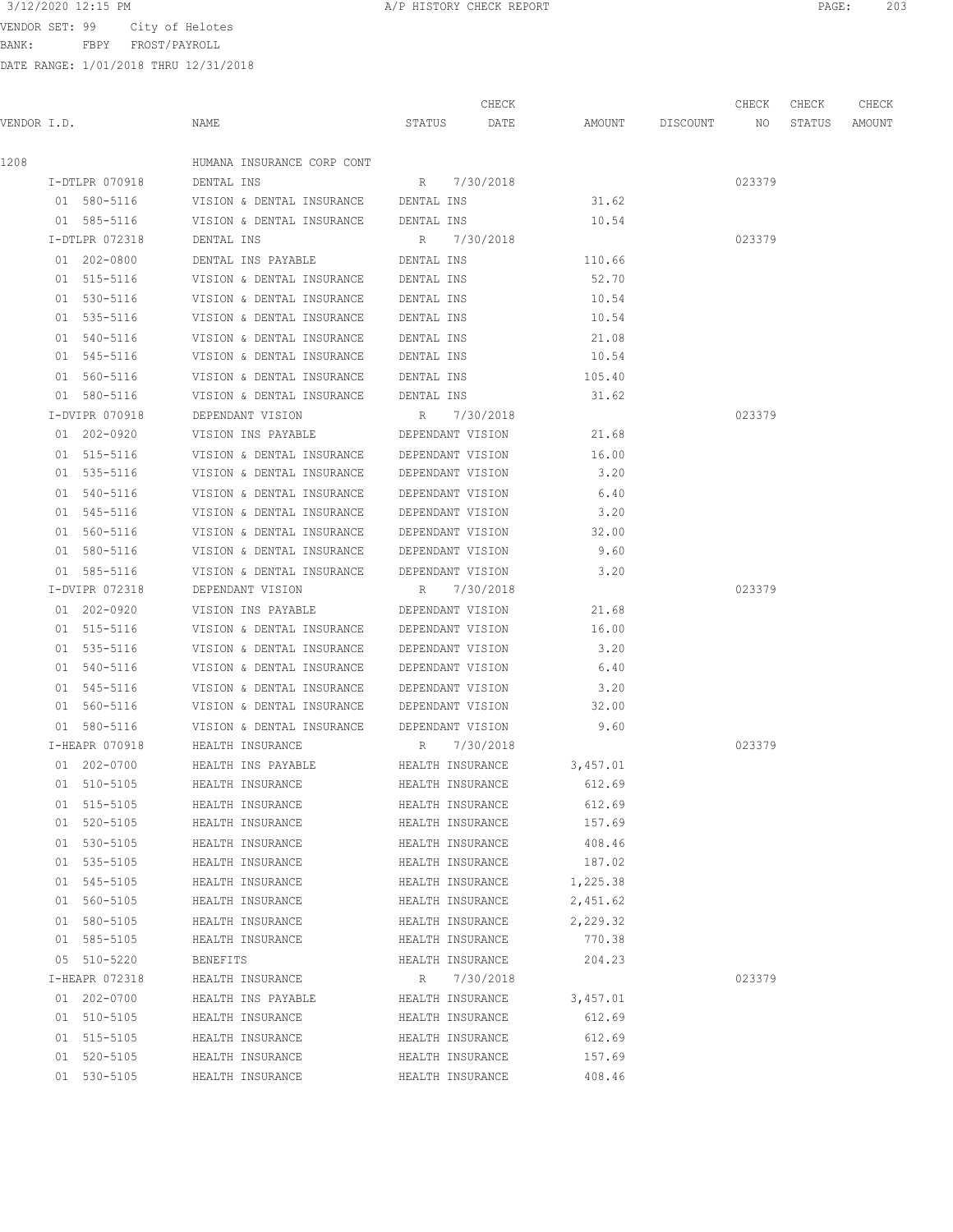3/12/2020 12:15 PM **A/P HISTORY CHECK REPORT PAGE:** 204

BANK: FBPY FROST/PAYROLL

|             |                |                                          |                  | CHECK     |                 | CHECK  | CHECK  | CHECK  |
|-------------|----------------|------------------------------------------|------------------|-----------|-----------------|--------|--------|--------|
| VENDOR I.D. |                | NAME                                     | STATUS           | DATE      | AMOUNT DISCOUNT | NO     | STATUS | AMOUNT |
| 1208        |                | HUMANA INSURANCE CORP CONT               |                  |           |                 |        |        |        |
|             | I-HEAPR 072318 | HEALTH INSURANCE                         | R 7/30/2018      |           |                 | 023379 |        |        |
|             | 01 535-5105    | HEALTH INSURANCE                         | HEALTH INSURANCE |           | 187.02          |        |        |        |
|             | 01 545-5105    | HEALTH INSURANCE                         | HEALTH INSURANCE |           | 1,225.38        |        |        |        |
|             | 01 560-5105    | HEALTH INSURANCE                         | HEALTH INSURANCE |           | 2,451.62        |        |        |        |
|             | 01 580-5105    | HEALTH INSURANCE                         | HEALTH INSURANCE |           | 2,025.09        |        |        |        |
|             | 01 585-5105    | HEALTH INSURANCE                         | HEALTH INSURANCE |           | 770.38          |        |        |        |
|             | 05 510-5220    | BENEFITS                                 | HEALTH INSURANCE |           | 204.23          |        |        |        |
|             | I-MEDPR 070918 | HEALTH INS                               | R 7/30/2018      |           |                 | 023379 |        |        |
|             | 01 202-0700    | HEALTH INS PAYABLE                       | HEALTH INS       |           | 471.80          |        |        |        |
|             | 01 515-5105    | HEALTH INSURANCE                         | HEALTH INS       |           | 1,021.15        |        |        |        |
|             | 01 530-5105    | HEALTH INSURANCE                         | HEALTH INS       |           | 204.23          |        |        |        |
|             | 01 535-5105    | HEALTH INSURANCE                         | HEALTH INS       |           | 187.02          |        |        |        |
|             | 01 540-5105    | HEALTH INSURANCE                         | HEALTH INS       |           | 408.46          |        |        |        |
|             | 01 545-5105    | HEALTH INSURANCE                         | HEALTH INS       |           | 204.23          |        |        |        |
|             | 01 560-5105    | HEALTH INSURANCE                         | HEALTH INS       |           | 2,042.30        |        |        |        |
|             | 01 580-5105    | HEALTH INSURANCE                         | HEALTH INS       |           | 612.69          |        |        |        |
|             | 01 585-5105    | HEALTH INSURANCE                         | HEALTH INS       |           | 204.23          |        |        |        |
|             | I-MEDPR 072318 | HEALTH INS                               | R 7/30/2018      |           |                 | 023379 |        |        |
|             | 01 202-0700    | HEALTH INS PAYABLE                       | HEALTH INS       |           | 464.24          |        |        |        |
|             | 01 515-5105    | HEALTH INSURANCE                         | HEALTH INS       |           | 1,021.15        |        |        |        |
|             | 01 530-5105    | HEALTH INSURANCE                         | HEALTH INS       |           | 204.23          |        |        |        |
|             | 01 535-5105    | HEALTH INSURANCE                         | HEALTH INS       |           | 187.02          |        |        |        |
|             | 01 540-5105    | HEALTH INSURANCE                         | HEALTH INS       |           | 408.46          |        |        |        |
|             | 01 545-5105    | HEALTH INSURANCE                         | HEALTH INS       |           | 204.23          |        |        |        |
|             | 01 560-5105    | HEALTH INSURANCE                         | HEALTH INS       |           | 2,042.30        |        |        |        |
|             | 01 580-5105    | HEALTH INSURANCE                         | HEALTH INS       |           | 612.69          |        |        |        |
|             | I-VISPR 070918 | VISION INS CAF                           | R                | 7/30/2018 |                 | 023379 |        |        |
|             | 01 202-0920    | VISION INS PAYABLE                       | VISION INS CAF   |           | 67.96           |        |        |        |
|             | 01 510-5116    | VISION & DENTAL INSURANCE VISION INS CAF |                  |           | 9.60            |        |        |        |
|             | 01 515-5116    | VISION & DENTAL INSURANCE VISION INS CAF |                  |           | 9.60            |        |        |        |
|             | 01 520-5116    | VISION & DENTAL INSURANCE                | VISION INS CAF   |           | 3.20            |        |        |        |
|             | 01 530-5116    | VISION & DENTAL INSURANCE                | VISION INS CAF   |           | 6.40            |        |        |        |
|             | 01 535-5116    | VISION & DENTAL INSURANCE                | VISION INS CAF   |           | 3.20            |        |        |        |
|             | 01 545-5116    | VISION & DENTAL INSURANCE                | VISION INS CAF   |           | 19.20           |        |        |        |
|             | 01 560-5116    | VISION & DENTAL INSURANCE                | VISION INS CAF   |           | 41.60           |        |        |        |
|             | 01 580-5116    | VISION & DENTAL INSURANCE                | VISION INS CAF   |           | 35.20           |        |        |        |
|             | 01 585-5116    | VISION & DENTAL INSURANCE                | VISION INS CAF   |           | 12.80           |        |        |        |
|             | 05 510-5220    | BENEFITS                                 | VISION INS CAF   |           | 3.20            |        |        |        |
|             | I-VISPR 072318 | VISION INS CAF                           | R                | 7/30/2018 |                 | 023379 |        |        |
|             | 01 202-0920    | VISION INS PAYABLE                       | VISION INS CAF   |           | 67.96           |        |        |        |
|             | 01 510-5116    | VISION & DENTAL INSURANCE                | VISION INS CAF   |           | 9.60            |        |        |        |
|             | 01 515-5116    | VISION & DENTAL INSURANCE                | VISION INS CAF   |           | 9.60            |        |        |        |
|             | 01 520-5116    | VISION & DENTAL INSURANCE                | VISION INS CAF   |           | 3.20            |        |        |        |
|             | 01 530-5116    | VISION & DENTAL INSURANCE                | VISION INS CAF   |           | 6.40            |        |        |        |
|             | 01 535-5116    | VISION & DENTAL INSURANCE                | VISION INS CAF   |           | 3.20            |        |        |        |
|             | 01 545-5116    | VISION & DENTAL INSURANCE                | VISION INS CAF   |           | 19.20           |        |        |        |
|             | 01 560-5116    | VISION & DENTAL INSURANCE                | VISION INS CAF   |           | 41.60           |        |        |        |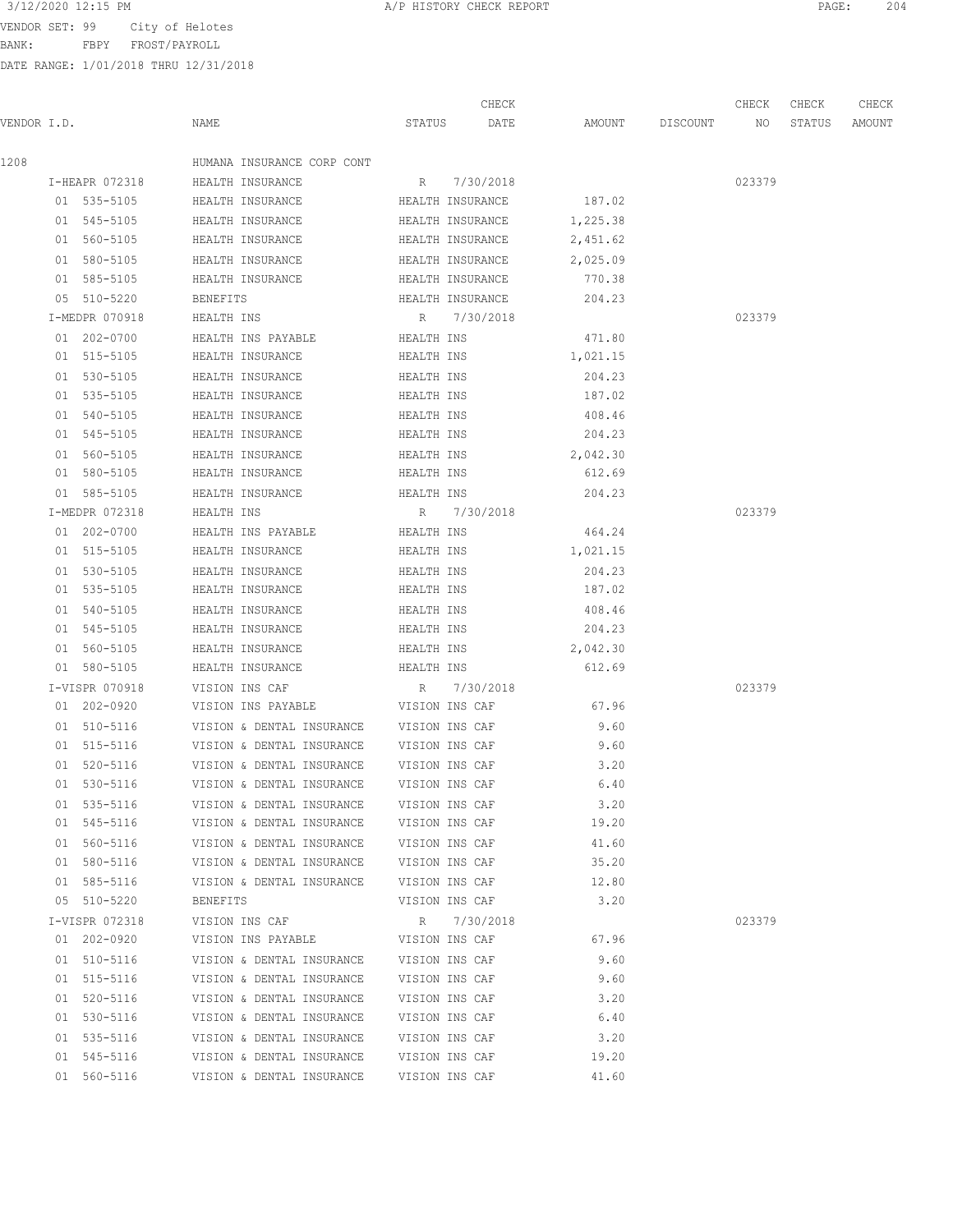BANK: FBPY FROST/PAYROLL

| VENDOR I.D. |                | NAME                                                       | STATUS               | CHECK<br>DATE |                 | AMOUNT DISCOUNT NO STATUS | CHECK  | CHECK | CHECK<br>AMOUNT |
|-------------|----------------|------------------------------------------------------------|----------------------|---------------|-----------------|---------------------------|--------|-------|-----------------|
| 1208        |                | HUMANA INSURANCE CORP CONT                                 |                      |               |                 |                           |        |       |                 |
|             | I-VISPR 072318 | VISION INS CAF                                             | R 7/30/2018          |               |                 |                           | 023379 |       |                 |
|             | 01 580-5116    | VISION & DENTAL INSURANCE VISION INS CAF                   |                      |               | 32.00           |                           |        |       |                 |
|             | 01 585-5116    | VISION & DENTAL INSURANCE VISION INS CAF                   |                      |               | 12.80           |                           |        |       |                 |
|             | 05 510-5220    | BENEFITS                                                   | VISION INS CAF       |               | 3.20            |                           |        |       | 37,808.27       |
| 0008        |                | STANDARD INSURANCE INC                                     |                      |               |                 |                           |        |       |                 |
|             |                | C-PREM ADJ 0718 LIFE STANDARD INSURANCE INC                | R 7/30/2018          |               |                 |                           | 023392 |       |                 |
|             | 01 202-0900    | LIFE INS PAYABLE                                           | STANDARD INSURANCE I |               | 5.70            |                           |        |       |                 |
|             | 01 510-5115    | LIFE INSURANCE & DISABILITY STANDARD INSURANCE I           |                      |               | 22.34           |                           |        |       |                 |
|             | 01 515-5115    | LIFE INSURANCE & DISABILITY STANDARD INSURANCE I           |                      |               | 0.16            |                           |        |       |                 |
|             | 01 520-5115    | LIFE INSURANCE & DISABILITY STANDARD INSURANCE I           |                      |               | $0.01$ CR       |                           |        |       |                 |
|             | 01 530-5115    | LIFE INSURANCE & DISABILITY STANDARD INSURANCE I           |                      |               | 0.03CR          |                           |        |       |                 |
|             | 01 540-5115    | LIFE INSURANCE & DISABILITY STANDARD INSURANCE I           |                      |               | 18.09CR         |                           |        |       |                 |
|             | 01 545-5115    | LIFE INSURANCE & DISABILITY STANDARD INSURANCE I           |                      |               | 36.89           |                           |        |       |                 |
|             | 01 560-5115    | LIFE INSURANCE & DISABILITY STANDARD INSURANCE I           |                      |               | 0.14CR          |                           |        |       |                 |
|             | 01 580-5115    | LIFE INSURANCE & DISABILITY STANDARD INSURANCE I           |                      |               | 40.17CR         |                           |        |       |                 |
|             | 01 585-5115    | LIFE INSURANCE & DISABILITY STANDARD INSURANCE I           |                      |               | 22.83CR         |                           |        |       |                 |
|             | 05 510-5220    | BENEFITS                                                   | STANDARD INSURANCE I |               | $0.01$ CR       |                           |        |       |                 |
|             | 01 535-5115    | LIFE INSURANCE & DISABILITY STANDARD INSURANCE I           |                      |               | 0.02CR          |                           |        |       |                 |
|             | I-LFEPR 070918 | LIFE INS                                                   | R 7/30/2018          |               |                 |                           | 023392 |       |                 |
|             | 01 202-0900    | LIFE INS PAYABLE                                           | LIFE INS             |               | 282.15          |                           |        |       |                 |
|             | 01 510-5115    | LIFE INSURANCE & DISABILITY LIFE INS                       |                      |               | 99.80           |                           |        |       |                 |
|             | 01 515-5115    | LIFE INSURANCE & DISABILITY LIFE INS                       |                      |               | 184.02          |                           |        |       |                 |
|             | 01 520-5115    | LIFE INSURANCE & DISABILITY LIFE INS                       |                      |               | 23.27           |                           |        |       |                 |
|             | 01 530-5115    | LIFE INSURANCE & DISABILITY LIFE INS                       |                      |               | 82.04           |                           |        |       |                 |
|             | 01 535-5115    | LIFE INSURANCE & DISABILITY LIFE INS                       |                      |               | 50.57           |                           |        |       |                 |
|             | 01 540-5115    |                                                            |                      |               | 65.40           |                           |        |       |                 |
|             | 01 545-5115    | LIFE INSURANCE & DISABILITY<br>LIFE INSURANCE & DISABILITY | LIFE INS<br>LIFE INS |               | 115.23          |                           |        |       |                 |
|             | 01 560-5115    | LIFE INSURANCE & DISABILITY                                |                      |               | 562.84          |                           |        |       |                 |
|             | 01 580-5115    | LIFE INSURANCE & DISABILITY LIFE INS                       | LIFE INS             |               | 356.88          |                           |        |       |                 |
|             |                |                                                            |                      |               |                 |                           |        |       |                 |
|             | 01 585-5115    | LIFE INSURANCE & DISABILITY LIFE INS                       |                      |               | 119.09<br>29.21 |                           |        |       |                 |
|             | 05 510-5220    | BENEFITS                                                   | LIFE INS             |               |                 |                           |        |       |                 |
|             | I-LFEPR 072318 | LIFE INS                                                   | R 7/30/2018          |               |                 |                           | 023392 |       |                 |
|             | 01 202-0900    | LIFE INS PAYABLE THE INS                                   |                      |               | 267.22          |                           |        |       |                 |
|             | 01 510-5115    | LIFE INSURANCE & DISABILITY LIFE INS                       |                      |               | 119.95          |                           |        |       |                 |
|             | 01 515-5115    | LIFE INSURANCE & DISABILITY LIFE INS                       |                      |               | 184.02          |                           |        |       |                 |
|             | 01 520-5115    | LIFE INSURANCE & DISABILITY LIFE INS                       |                      |               | 23.27           |                           |        |       |                 |
|             | 01 530-5115    | LIFE INSURANCE & DISABILITY LIFE INS                       |                      |               | 82.04           |                           |        |       |                 |
|             | 01 535-5115    | LIFE INSURANCE & DISABILITY LIFE INS                       |                      |               | 50.57           |                           |        |       |                 |
|             | 01 540-5115    | LIFE INSURANCE & DISABILITY LIFE INS                       |                      |               | 45.25           |                           |        |       |                 |
|             | 01 545-5115    | LIFE INSURANCE & DISABILITY LIFE INS                       |                      |               | 115.23          |                           |        |       |                 |
|             | 01 560-5115    | LIFE INSURANCE & DISABILITY LIFE INS                       |                      |               | 562.84          |                           |        |       |                 |
|             | 01 580-5115    | LIFE INSURANCE & DISABILITY LIFE INS                       |                      |               | 322.89          |                           |        |       |                 |
|             | 01 585-5115    | LIFE INSURANCE & DISABILITY LIFE INS                       |                      |               | 96.07           |                           |        |       |                 |
|             | 05 510-5220    | BENEFITS                                                   | LIFE INS             |               | 29.21           |                           |        |       | 3,852.85        |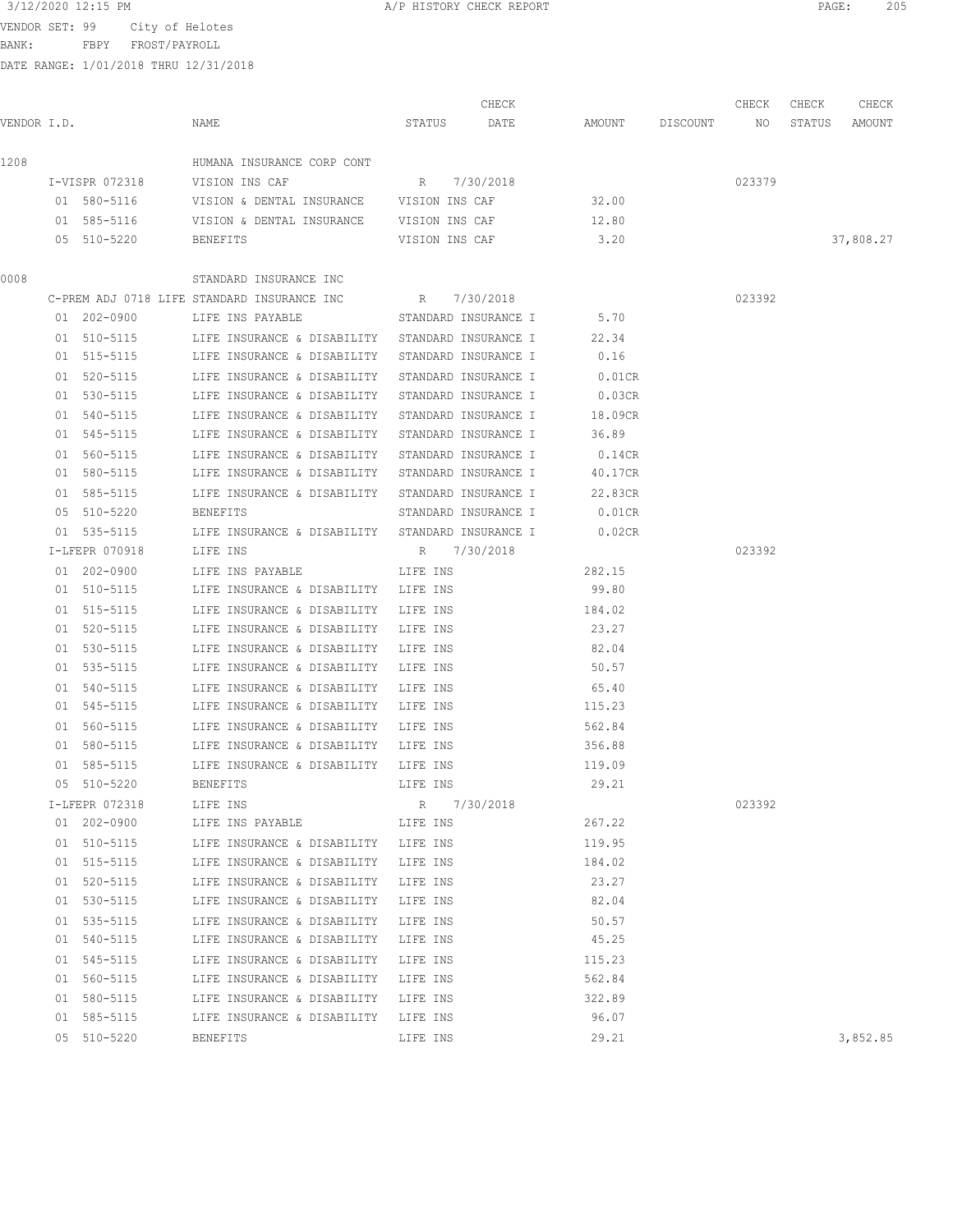# 3/12/2020 12:15 PM **A/P HISTORY CHECK REPORT PAGE:** 206

VENDOR SET: 99 City of Helotes

BANK: FBPY FROST/PAYROLL

|             |                |                                                      |               | CHECK                         |                    | CHECK  | CHECK  | CHECK  |
|-------------|----------------|------------------------------------------------------|---------------|-------------------------------|--------------------|--------|--------|--------|
| VENDOR I.D. |                | NAME                                                 | STATUS        | DATE                          | AMOUNT DISCOUNT NO |        | STATUS | AMOUNT |
| 0341        |                | AFLAC INC                                            |               |                               |                    |        |        |        |
|             | I-AF PR 080618 | AFLAC NON CAF                                        |               | R 8/23/2018                   |                    | 023477 |        |        |
|             | 01 202-0700    | HEALTH INS PAYABLE                                   | AFLAC NON CAF |                               | 13.14              |        |        |        |
|             | I-AF PR 082018 | AFLAC NON CAF                                        | $R_{\perp}$   | 8/23/2018                     |                    | 023477 |        |        |
|             | 01 202-0700    | HEALTH INS PAYABLE                                   | AFLAC NON CAF |                               | 13.14              |        |        |        |
|             | I-AFLPR 080618 | SUB INS CAF                                          |               | R 8/23/2018                   |                    | 023477 |        |        |
|             | 01 202-0700    | HEALTH INS PAYABLE                                   | SUB INS CAF   |                               | 396.83             |        |        |        |
|             | I-AFLPR 082018 | SUB INS CAF                                          |               | R 8/23/2018                   |                    | 023477 |        |        |
|             | 01 202-0700    | HEALTH INS PAYABLE SUB INS CAF                       |               |                               | 396.83             |        |        | 819.94 |
| 1323        |                | COLONIAL LIFE & ACCIDENT INS C                       |               |                               |                    |        |        |        |
|             | I-CL PR 080618 | COLONIAL LIFE NON CAF B/23/2018                      |               |                               |                    | 023478 |        |        |
|             | 01 202-0700    | HEALTH INS PAYABLE COLONIAL LIFE NON CA              |               |                               | 60.15              |        |        |        |
|             | I-CL PR 082018 | COLONIAL LIFE NON CAF                                |               | R 8/23/2018                   |                    | 023478 |        |        |
|             | 01 202-0700    | HEALTH INS PAYABLE                                   |               | COLONIAL LIFE NON CA          | 60.15              |        |        |        |
|             | I-CLCPR 080618 | SUB INS CAF                                          |               | R 8/23/2018                   |                    | 023478 |        |        |
|             | 01 202-0700    | HEALTH INS PAYABLE                                   | SUB INS CAF   |                               | 80.27              |        |        |        |
|             | I-CLCPR 082018 | SUB INS CAF                                          |               | R 8/23/2018                   |                    | 023478 |        |        |
|             | 01 202-0700    | HEALTH INS PAYABLE                                   | SUB INS CAF   |                               | 80.27              |        |        | 280.84 |
| 1208        |                | HUMANA INSURANCE CORP                                |               |                               |                    |        |        |        |
|             |                | D-PRE ADJ DENT 818 HUMANA INSURANCE CORP R 8/23/2018 |               |                               |                    | 023479 |        |        |
|             | 01 202-0800    | DENTAL INS PAYABLE                                   |               | HUMANA INSURANCE COR          | 39.19              |        |        |        |
|             | 01 510-5116    | VISION & DENTAL INSURANCE HUMANA INSURANCE COR       |               |                               | 0.03CR             |        |        |        |
|             | 01 520-5116    | VISION & DENTAL INSURANCE HUMANA INSURANCE COR       |               |                               | $0.01$ CR          |        |        |        |
|             | 01 530-5116    | VISION & DENTAL INSURANCE                            |               | HUMANA INSURANCE COR          | 0.03CR             |        |        |        |
|             | 01 535-5116    | VISION & DENTAL INSURANCE                            |               | HUMANA INSURANCE COR          | 0.02CR             |        |        |        |
|             | 01 540-5116    | VISION & DENTAL INSURANCE                            |               | HUMANA INSURANCE COR          | 0.02CR             |        |        |        |
|             | 01 545-5116    | VISION & DENTAL INSURANCE                            |               | HUMANA INSURANCE COR          | 0.07CR             |        |        |        |
|             | 01 560-5116    | VISION & DENTAL INSURANCE                            |               | HUMANA INSURANCE COR          | 0.23CR             |        |        |        |
|             | 01 580-5116    | VISION & DENTAL INSURANCE                            |               | HUMANA INSURANCE COR          | 10.65CR            |        |        |        |
|             | 05 510-5220    | BENEFITS                                             |               | HUMANA INSURANCE COR          | $0.01$ CR          |        |        |        |
|             | 01 515-5116    | VISION & DENTAL INSURANCE                            |               | HUMANA INSURANCE COR          | 20.99              |        |        |        |
|             | 01 585-5116    | VISION & DENTAL INSURANCE                            |               | HUMANA INSURANCE COR          | 10.59CR            |        |        |        |
|             |                | D-PRE ADJ HEALTH 818 HUMANA INSURANCE CORP           | R             | 8/23/2018                     |                    | 023479 |        |        |
|             | 01 202-0700    | HEALTH INS PAYABLE                                   |               | HUMANA INSURANCE COR 1,285.78 |                    |        |        |        |
|             | 01 510-5105    | HEALTH INSURANCE                                     |               | HUMANA INSURANCE COR          | 93.38CR            |        |        |        |
|             | 01 515-5105    | HEALTH INSURANCE                                     |               | HUMANA INSURANCE COR          | 408.46             |        |        |        |
|             | 01 560-5105    | HEALTH INSURANCE                                     |               | HUMANA INSURANCE COR          | 93.37CR            |        |        |        |
|             | 01 580-5105    | HEALTH INSURANCE                                     |               | HUMANA INSURANCE COR          | 654.45CR           |        |        |        |
|             | 01 585-5105    | HEALTH INSURANCE                                     |               | HUMANA INSURANCE COR          | 64.61CR            |        |        |        |
|             |                | D-PRE ADJ VISION 818 HUMANA INSURANCE CORP           |               | R 8/23/2018                   |                    | 023479 |        |        |
|             | 01 202-0920    | VISION INS PAYABLE                                   |               | HUMANA INSURANCE COR          | 4.14CR             |        |        |        |
|             | 01 530-5116    | VISION & DENTAL INSURANCE                            |               | HUMANA INSURANCE COR          | 6.40               |        |        |        |
|             | 01 580-5116    | VISION & DENTAL INSURANCE HUMANA INSURANCE COR       |               |                               | 3.20CR             |        |        |        |
|             | 01 515-5116    | VISION & DENTAL INSURANCE                            |               | HUMANA INSURANCE COR          | 6.40               |        |        |        |
|             | 01 585-5116    | VISION & DENTAL INSURANCE                            |               | HUMANA INSURANCE COR          | 3.20CR             |        |        |        |
|             | I-DENPR 080618 | DENTAL INSURANCE                                     |               | R 8/23/2018                   |                    | 023479 |        |        |
|             |                |                                                      |               |                               |                    |        |        |        |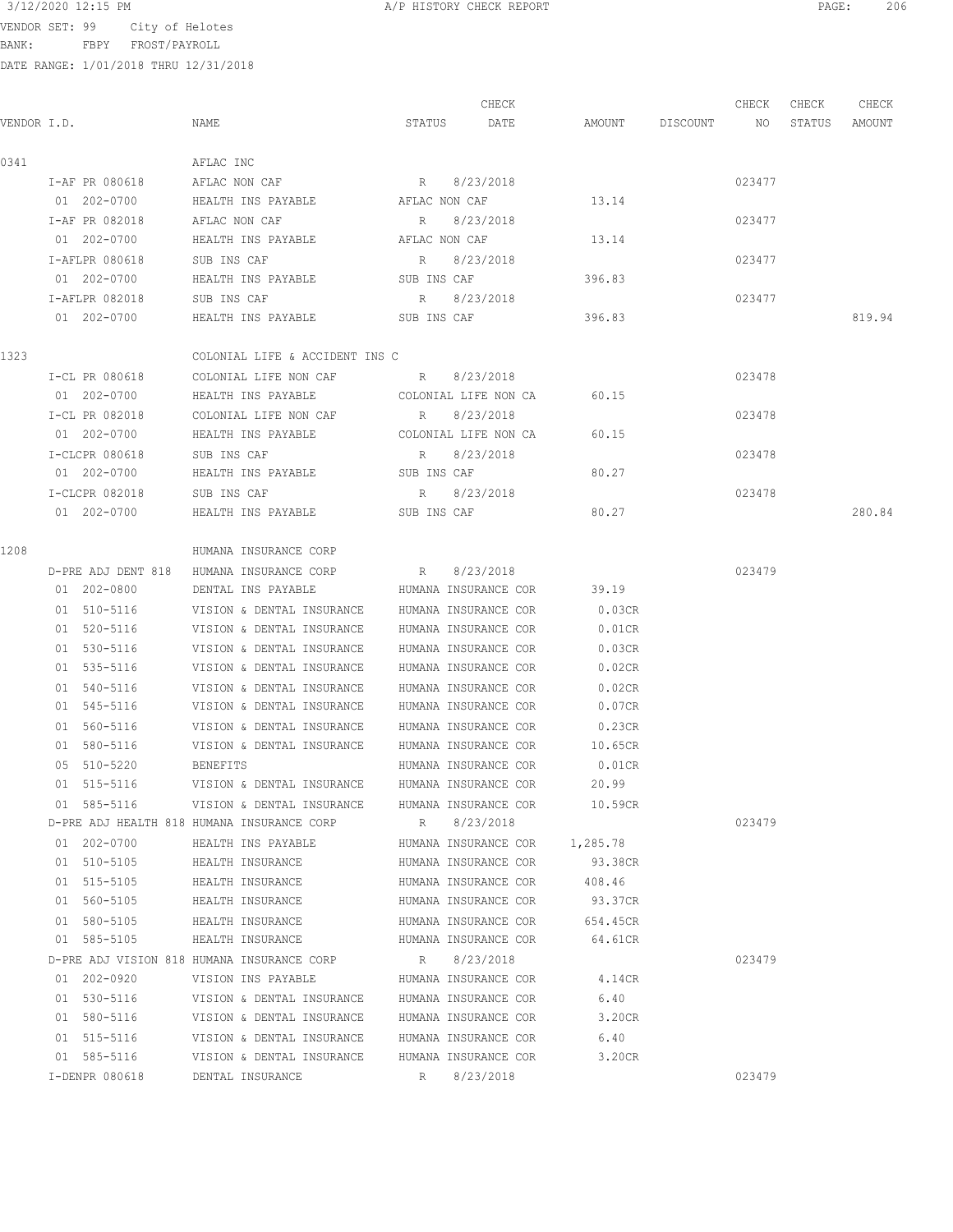BANK: FBPY FROST/PAYROLL

| 3/12/2020 12:15 PM | A/P HISTORY CHECK REPORT | PAGE | $\cap$ $\cap$ |
|--------------------|--------------------------|------|---------------|
|                    |                          |      |               |

|             |                            |                                                        |                          | CHECK            |                 |             | CHECK  | CHECK  | CHECK  |
|-------------|----------------------------|--------------------------------------------------------|--------------------------|------------------|-----------------|-------------|--------|--------|--------|
| VENDOR I.D. |                            | NAME                                                   | STATUS                   | DATE             | AMOUNT          | DISCOUNT NO |        | STATUS | AMOUNT |
| 1208        |                            | HUMANA INSURANCE CORP CONT                             |                          |                  |                 |             |        |        |        |
|             | I-DENPR 080618             | DENTAL INSURANCE                                       | R                        | 8/23/2018        |                 |             | 023479 |        |        |
|             | 01 202-0800                | DENTAL INS PAYABLE DENTAL INSURANCE                    |                          |                  | 443.65          |             |        |        |        |
|             | 01 510-5116                | VISION & DENTAL INSURANCE DENTAL INSURANCE             |                          |                  | 31.62           |             |        |        |        |
|             | 01 515-5116                | VISION & DENTAL INSURANCE                              |                          | DENTAL INSURANCE | 31.62           |             |        |        |        |
|             | 01 520-5116                | VISION & DENTAL INSURANCE                              |                          | DENTAL INSURANCE | 10.54           |             |        |        |        |
|             | 01 530-5116                | VISION & DENTAL INSURANCE                              |                          | DENTAL INSURANCE | 21.08           |             |        |        |        |
|             | 01 535-5116                | VISION & DENTAL INSURANCE                              |                          | DENTAL INSURANCE | 10.54           |             |        |        |        |
|             | 01 545-5116                | VISION & DENTAL INSURANCE                              |                          | DENTAL INSURANCE | 63.24           |             |        |        |        |
|             | 01 560-5116                | VISION & DENTAL INSURANCE                              |                          | DENTAL INSURANCE | 137.02          |             |        |        |        |
|             | 01 580-5116                | VISION & DENTAL INSURANCE                              |                          | DENTAL INSURANCE | 94.86           |             |        |        |        |
|             | 01 585-5116                | VISION & DENTAL INSURANCE DENTAL INSURANCE             |                          |                  | 63.24           |             |        |        |        |
|             | 05 510-5220                | BENEFITS                                               |                          | DENTAL INSURANCE | 10.54           |             |        |        |        |
|             | I-DENPR 082018             | DENTAL INSURANCE                                       | $R \sim$                 | 8/23/2018        |                 |             | 023479 |        |        |
|             | 01 202-0800                | DENTAL INS PAYABLE DENTAL INSURANCE                    |                          |                  | 424.20          |             |        |        |        |
|             | 01 510-5116                | VISION & DENTAL INSURANCE DENTAL INSURANCE             |                          |                  | 31.62           |             |        |        |        |
|             | 01 515-5116                | VISION & DENTAL INSURANCE                              |                          | DENTAL INSURANCE | 31.62           |             |        |        |        |
|             | 01 520-5116                | VISION & DENTAL INSURANCE                              |                          | DENTAL INSURANCE | 10.54           |             |        |        |        |
|             | 01 530-5116                | VISION & DENTAL INSURANCE                              |                          | DENTAL INSURANCE | 21.08           |             |        |        |        |
|             | 01 535-5116                | VISION & DENTAL INSURANCE                              |                          | DENTAL INSURANCE | 10.54           |             |        |        |        |
|             | 01 545-5116                | VISION & DENTAL INSURANCE                              |                          | DENTAL INSURANCE | 63.24           |             |        |        |        |
|             | 01 560-5116                | VISION & DENTAL INSURANCE                              |                          | DENTAL INSURANCE | 137.02          |             |        |        |        |
|             | 01 580-5116                | VISION & DENTAL INSURANCE                              |                          | DENTAL INSURANCE | 84.32           |             |        |        |        |
|             | 01 585-5116                | VISION & DENTAL INSURANCE DENTAL INSURANCE             |                          |                  | 52.70           |             |        |        |        |
|             | 05 510-5220                | BENEFITS                                               |                          | DENTAL INSURANCE | 10.54           |             |        |        |        |
|             | I-DTLPR 080618             | DENTAL INS                                             | R                        | 8/23/2018        |                 |             | 023479 |        |        |
|             | 01 202-0800                | DENTAL INS PAYABLE                                     | DENTAL INS               |                  | 110.66          |             |        |        |        |
|             | 01 515-5116                | VISION & DENTAL INSURANCE                              | DENTAL INS               |                  | 52.70           |             |        |        |        |
|             | 01 530-5116                | VISION & DENTAL INSURANCE                              | DENTAL INS               |                  | 10.54           |             |        |        |        |
|             | 01 535-5116                | VISION & DENTAL INSURANCE                              | DENTAL INS               |                  | 10.54           |             |        |        |        |
|             | 01 540-5116                | VISION & DENTAL INSURANCE                              | DENTAL INS               |                  | 21.08           |             |        |        |        |
|             | 01 545-5116                | VISION & DENTAL INSURANCE                              | DENTAL INS               |                  | 10.54           |             |        |        |        |
|             | 01 560-5116                | VISION & DENTAL INSURANCE                              | DENTAL INS               |                  | 105.40          |             |        |        |        |
|             | 01 580-5116                | VISION & DENTAL INSURANCE                              | DENTAL INS               |                  | 31.62           |             |        |        |        |
|             | I-DTLPR 082018             | DENTAL INS                                             | R                        | 8/23/2018        |                 |             | 023479 |        |        |
|             | 01 202-0800                | DENTAL INS PAYABLE                                     | DENTAL INS               |                  | 110.66          |             |        |        |        |
|             | 01 515-5116                | VISION & DENTAL INSURANCE                              | DENTAL INS               |                  | 52.70           |             |        |        |        |
|             | 01 530-5116                | VISION & DENTAL INSURANCE                              | DENTAL INS               |                  | 10.54           |             |        |        |        |
|             | 01 535-5116                | VISION & DENTAL INSURANCE                              | DENTAL INS               |                  | 10.54           |             |        |        |        |
|             |                            |                                                        |                          |                  |                 |             |        |        |        |
|             | 01 540-5116<br>01 545-5116 | VISION & DENTAL INSURANCE<br>VISION & DENTAL INSURANCE | DENTAL INS               |                  | 21.08<br>10.54  |             |        |        |        |
|             |                            | VISION & DENTAL INSURANCE                              | DENTAL INS<br>DENTAL INS |                  |                 |             |        |        |        |
|             | 01 560-5116                |                                                        | DENTAL INS               |                  | 105.40<br>31.62 |             |        |        |        |
|             | 01 580-5116                | VISION & DENTAL INSURANCE                              |                          |                  |                 |             |        |        |        |
|             | I-DVIPR 080618             | DEPENDANT VISION                                       | R                        | 8/23/2018        |                 |             | 023479 |        |        |
|             | 01 202-0920                | VISION INS PAYABLE                                     |                          | DEPENDANT VISION | 21.68           |             |        |        |        |
|             | 01 515-5116                | VISION & DENTAL INSURANCE                              |                          | DEPENDANT VISION | 16.00           |             |        |        |        |
|             | 01 535-5116                | VISION & DENTAL INSURANCE                              |                          | DEPENDANT VISION | 3.20            |             |        |        |        |
|             | 01 540-5116                | VISION & DENTAL INSURANCE                              |                          | DEPENDANT VISION | 6.40            |             |        |        |        |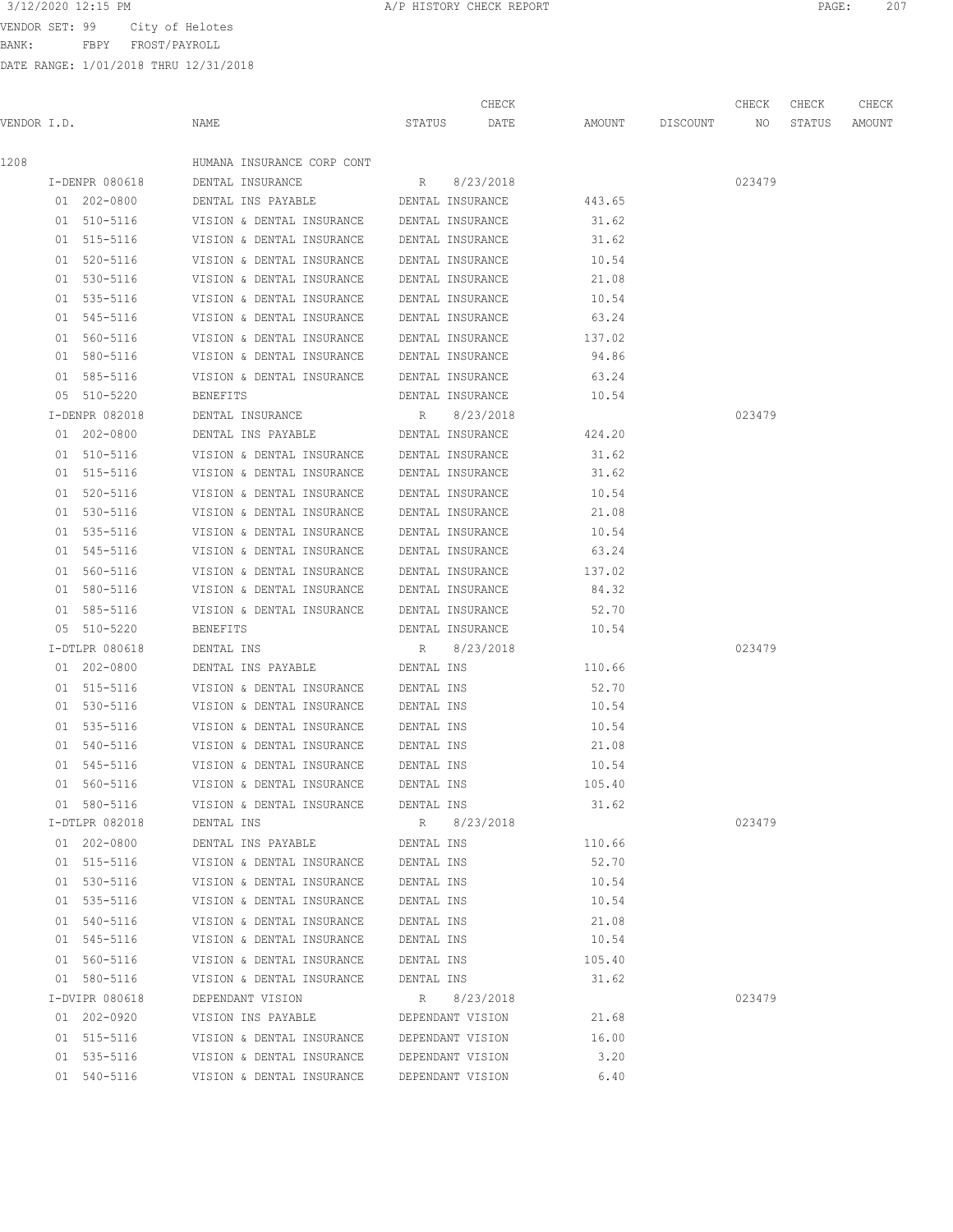BANK: FBPY FROST/PAYROLL

DATE RANGE: 1/01/2018 THRU 12/31/2018

| 3/12/2020 12:15 PM<br>PAGE<br>HISTORY CHECK REPORT<br>the contract of the contract of the contract of the contract of the contract of the contract of the contract of | 208 |
|-----------------------------------------------------------------------------------------------------------------------------------------------------------------------|-----|
|-----------------------------------------------------------------------------------------------------------------------------------------------------------------------|-----|

CHECK CHECK CHECK CHECK

| VENDOR I.D. |                | NAME                                                   |            | DATE<br>STATUS   | AMOUNT   | DISCOUNT NO |        | STATUS | AMOUNT |
|-------------|----------------|--------------------------------------------------------|------------|------------------|----------|-------------|--------|--------|--------|
| 1208        |                | HUMANA INSURANCE CORP CONT                             |            |                  |          |             |        |        |        |
|             | I-DVIPR 080618 | DEPENDANT VISION                                       |            | R 8/23/2018      |          |             | 023479 |        |        |
|             |                | 01 545-5116 VISION & DENTAL INSURANCE DEPENDANT VISION |            |                  | 3,20     |             |        |        |        |
|             | 01 560-5116    | VISION & DENTAL INSURANCE DEPENDANT VISION             |            |                  | 32.00    |             |        |        |        |
|             | 01 580-5116    | VISION & DENTAL INSURANCE DEPENDANT VISION             |            |                  | 9.60     |             |        |        |        |
|             | I-DVIPR 082018 | DEPENDANT VISION                                       |            | R 8/23/2018      |          |             | 023479 |        |        |
|             | 01 202-0920    | VISION INS PAYABLE DEPENDANT VISION                    |            |                  | 21.68    |             |        |        |        |
|             | 01 515-5116    | VISION & DENTAL INSURANCE DEPENDANT VISION             |            |                  | 16.00    |             |        |        |        |
|             | 01 535-5116    | VISION & DENTAL INSURANCE DEPENDANT VISION             |            |                  | 3.20     |             |        |        |        |
|             | 01 540-5116    | VISION & DENTAL INSURANCE                              |            | DEPENDANT VISION | 6.40     |             |        |        |        |
|             | 01 545-5116    | VISION & DENTAL INSURANCE DEPENDANT VISION             |            |                  | 3.20     |             |        |        |        |
|             | 01 560-5116    | VISION & DENTAL INSURANCE DEPENDANT VISION             |            |                  | 32.00    |             |        |        |        |
|             | 01 580-5116    | VISION & DENTAL INSURANCE DEPENDANT VISION             |            |                  | 9.60     |             |        |        |        |
|             | I-HEAPR 080618 | HEALTH INSURANCE                                       |            | R 8/23/2018      |          |             | 023479 |        |        |
|             | 01 202-0700    | HEALTH INS PAYABLE <b>HEALTH INSURANCE</b>             |            |                  | 3,457.01 |             |        |        |        |
|             | 01 510-5105    | HEALTH INSURANCE                                       |            | HEALTH INSURANCE | 612.69   |             |        |        |        |
|             | 01 515-5105    | HEALTH INSURANCE                                       |            | HEALTH INSURANCE | 612.69   |             |        |        |        |
|             | 01 520-5105    | HEALTH INSURANCE                                       |            | HEALTH INSURANCE | 157.69   |             |        |        |        |
|             | 01 530-5105    | HEALTH INSURANCE                                       |            | HEALTH INSURANCE | 408.46   |             |        |        |        |
|             | 01 535-5105    | HEALTH INSURANCE                                       |            | HEALTH INSURANCE | 187.02   |             |        |        |        |
|             | 01 545-5105    | HEALTH INSURANCE                                       |            | HEALTH INSURANCE | 1,225.38 |             |        |        |        |
|             | 01 560-5105    | HEALTH INSURANCE                                       |            | HEALTH INSURANCE | 2,451.62 |             |        |        |        |
|             | 01 580-5105    | HEALTH INSURANCE                                       |            | HEALTH INSURANCE | 1,820.86 |             |        |        |        |
|             | 01 585-5105    | HEALTH INSURANCE                                       |            | HEALTH INSURANCE | 1,178.84 |             |        |        |        |
|             | 05 510-5220    | BENEFITS                                               |            | HEALTH INSURANCE | 204.23   |             |        |        |        |
|             | I-HEAPR 082018 | HEALTH INSURANCE                                       | R          | 8/23/2018        |          |             | 023479 |        |        |
|             | 01 202-0700    | HEALTH INS PAYABLE                                     |            | HEALTH INSURANCE | 3,457.01 |             |        |        |        |
|             | 01 510-5105    | HEALTH INSURANCE                                       |            | HEALTH INSURANCE | 612.69   |             |        |        |        |
|             | 01 515-5105    | HEALTH INSURANCE                                       |            | HEALTH INSURANCE | 612.69   |             |        |        |        |
|             | 01 520-5105    | HEALTH INSURANCE                                       |            | HEALTH INSURANCE | 157.69   |             |        |        |        |
|             | 01 530-5105    | HEALTH INSURANCE                                       |            | HEALTH INSURANCE | 408.46   |             |        |        |        |
|             | 01 535-5105    | HEALTH INSURANCE                                       |            | HEALTH INSURANCE | 187.02   |             |        |        |        |
|             | 01 545-5105    | HEALTH INSURANCE                                       |            | HEALTH INSURANCE | 1,225.38 |             |        |        |        |
|             | 01 560-5105    | HEALTH INSURANCE                                       |            | HEALTH INSURANCE | 2,451.62 |             |        |        |        |
|             | 01 580-5105    | HEALTH INSURANCE                                       |            | HEALTH INSURANCE | 1,616.63 |             |        |        |        |
|             | 01 585-5105    | HEALTH INSURANCE                                       |            | HEALTH INSURANCE | 1,021.15 |             |        |        |        |
|             | 05 510-5220    | BENEFITS                                               |            | HEALTH INSURANCE | 204.23   |             |        |        |        |
|             | I-MEDPR 080618 | HEALTH INS                                             |            | R 8/23/2018      |          |             | 023479 |        |        |
|             | 01 202-0700    | HEALTH INS PAYABLE                                     | HEALTH INS |                  | 464.24   |             |        |        |        |
|             | 01 515-5105    | HEALTH INSURANCE                                       | HEALTH INS |                  | 1,021.15 |             |        |        |        |
|             | 01 530-5105    | HEALTH INSURANCE                                       | HEALTH INS |                  | 204.23   |             |        |        |        |
|             | 01 535-5105    | HEALTH INSURANCE                                       | HEALTH INS |                  | 187.02   |             |        |        |        |
|             | 01 540-5105    | HEALTH INSURANCE                                       | HEALTH INS |                  | 408.46   |             |        |        |        |
|             | 01 545-5105    | HEALTH INSURANCE                                       | HEALTH INS |                  | 204.23   |             |        |        |        |
|             | 01 560-5105    | HEALTH INSURANCE                                       | HEALTH INS |                  | 2,042.30 |             |        |        |        |
|             | 01 580-5105    | HEALTH INSURANCE                                       | HEALTH INS |                  | 612.69   |             |        |        |        |
|             | I-MEDPR 082018 | HEALTH INS                                             |            | R 8/23/2018      |          |             | 023479 |        |        |
|             | 01 202-0700    | HEALTH INS PAYABLE                                     | HEALTH INS |                  | 464.24   |             |        |        |        |
|             |                |                                                        |            |                  |          |             |        |        |        |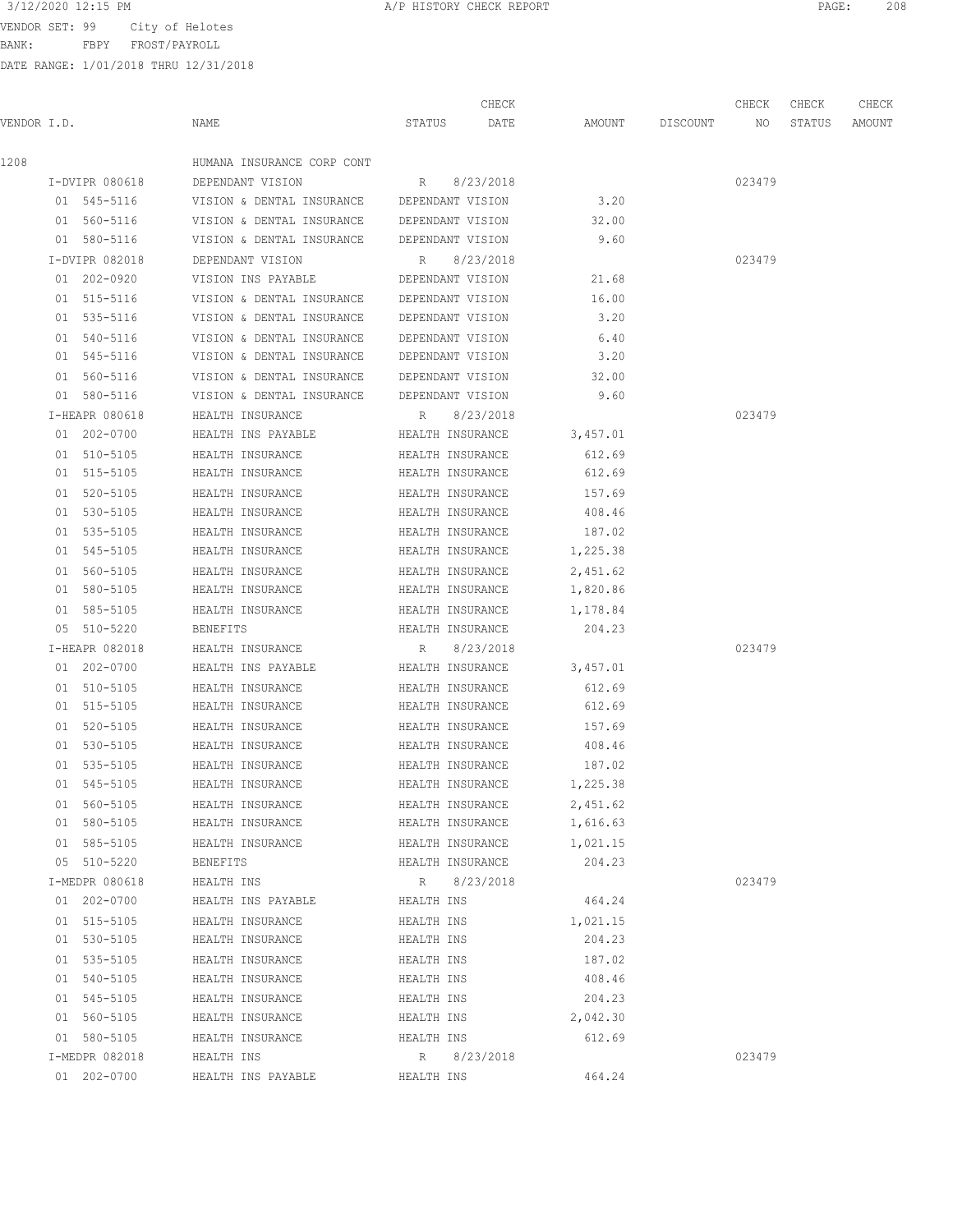3/12/2020 12:15 PM **A/P HISTORY CHECK REPORT PAGE:** 209

VENDOR SET: 99 City of Helotes BANK: FBPY FROST/PAYROLL

|             |                |                                          |                | CHECK     |          |          | CHECK  | CHECK  | CHECK     |
|-------------|----------------|------------------------------------------|----------------|-----------|----------|----------|--------|--------|-----------|
| VENDOR I.D. |                | NAME                                     | STATUS         | DATE      | AMOUNT   | DISCOUNT | NO     | STATUS | AMOUNT    |
| 1208        |                | HUMANA INSURANCE CORP CONT               |                |           |          |          |        |        |           |
|             | I-MEDPR 082018 | HEALTH INS                               | R 8/23/2018    |           |          |          | 023479 |        |           |
|             | 01 515-5105    | HEALTH INSURANCE                         | HEALTH INS     |           | 1,021.15 |          |        |        |           |
|             | 01 530-5105    | HEALTH INSURANCE                         | HEALTH INS     |           | 204.23   |          |        |        |           |
|             | 01 535-5105    | HEALTH INSURANCE                         | HEALTH INS     |           | 187.02   |          |        |        |           |
|             | 01 540-5105    | HEALTH INSURANCE                         | HEALTH INS     |           | 408.46   |          |        |        |           |
|             | 01 545-5105    | HEALTH INSURANCE                         | HEALTH INS     |           | 204.23   |          |        |        |           |
|             | 01 560-5105    | HEALTH INSURANCE                         | HEALTH INS     |           | 2,042.30 |          |        |        |           |
|             | 01 580-5105    | HEALTH INSURANCE                         | HEALTH INS     |           | 612.69   |          |        |        |           |
|             | I-VISPR 080618 | VISION INS CAF                           | R              | 8/23/2018 |          |          | 023479 |        |           |
|             | 01 202-0920    | VISION INS PAYABLE                       | VISION INS CAF |           | 70.84    |          |        |        |           |
|             | 01 510-5116    | VISION & DENTAL INSURANCE                | VISION INS CAF |           | 9.60     |          |        |        |           |
|             | 01 515-5116    | VISION & DENTAL INSURANCE                | VISION INS CAF |           | 9.60     |          |        |        |           |
|             | 01 520-5116    | VISION & DENTAL INSURANCE                | VISION INS CAF |           | 3.20     |          |        |        |           |
|             | 01 530-5116    | VISION & DENTAL INSURANCE                | VISION INS CAF |           | 6.40     |          |        |        |           |
|             | 01 535-5116    | VISION & DENTAL INSURANCE                | VISION INS CAF |           | 3.20     |          |        |        |           |
|             | 01 545-5116    | VISION & DENTAL INSURANCE                | VISION INS CAF |           | 19.20    |          |        |        |           |
|             | 01 560-5116    | VISION & DENTAL INSURANCE                | VISION INS CAF |           | 41.60    |          |        |        |           |
|             | 01 580-5116    | VISION & DENTAL INSURANCE                | VISION INS CAF |           | 28.80    |          |        |        |           |
|             | 01 585-5116    | VISION & DENTAL INSURANCE VISION INS CAF |                |           | 19.20    |          |        |        |           |
|             | 05 510-5220    | <b>BENEFITS</b>                          | VISION INS CAF |           | 3.20     |          |        |        |           |
|             | I-VISPR 082018 | VISION INS CAF                           | R              | 8/23/2018 |          |          | 023479 |        |           |
|             | 01 202-0920    | VISION INS PAYABLE                       | VISION INS CAF |           | 67.96    |          |        |        |           |
|             | 01 510-5116    | VISION & DENTAL INSURANCE VISION INS CAF |                |           | 9.60     |          |        |        |           |
|             | 01 515-5116    | VISION & DENTAL INSURANCE                | VISION INS CAF |           | 9.60     |          |        |        |           |
|             | 01 520-5116    | VISION & DENTAL INSURANCE                | VISION INS CAF |           | 3.20     |          |        |        |           |
|             | 01 530-5116    | VISION & DENTAL INSURANCE                | VISION INS CAF |           | 6.40     |          |        |        |           |
|             | 01 535-5116    | VISION & DENTAL INSURANCE                | VISION INS CAF |           | 3.20     |          |        |        |           |
|             | 01 545-5116    | VISION & DENTAL INSURANCE                | VISION INS CAF |           | 19.20    |          |        |        |           |
|             | 01 560-5116    | VISION & DENTAL INSURANCE                | VISION INS CAF |           | 41.60    |          |        |        |           |
|             | 01 580-5116    | VISION & DENTAL INSURANCE                | VISION INS CAF |           | 25.60    |          |        |        |           |
|             | 01 585-5116    | VISION & DENTAL INSURANCE                | VISION INS CAF |           | 16.00    |          |        |        |           |
|             | 05 510-5220    | <b>BENEFITS</b>                          | VISION INS CAF |           | 3.20     |          |        |        | 38,495.00 |
| 0008        |                | STANDARD INSURANCE INC                   |                |           |          |          |        |        |           |
|             | I-LFEPR 080618 | LIFE INS                                 | R              | 8/30/2018 |          |          | 023509 |        |           |
|             | 01 202-0900    | LIFE INS PAYABLE                         | LIFE INS       |           | 271.05   |          |        |        |           |
|             | 01 510-5115    | LIFE INSURANCE & DISABILITY LIFE INS     |                |           | 119.95   |          |        |        |           |
|             | 01 515-5115    | LIFE INSURANCE & DISABILITY LIFE INS     |                |           | 184.02   |          |        |        |           |
|             | 01 520-5115    | LIFE INSURANCE & DISABILITY LIFE INS     |                |           | 23.27    |          |        |        |           |
|             | 01 530-5115    | LIFE INSURANCE & DISABILITY              | LIFE INS       |           | 82.04    |          |        |        |           |
|             | 01 535-5115    | LIFE INSURANCE & DISABILITY LIFE INS     |                |           | 50.57    |          |        |        |           |
|             | 01 540-5115    | LIFE INSURANCE & DISABILITY              | LIFE INS       |           | 45.25    |          |        |        |           |
|             | 01 545-5115    | LIFE INSURANCE & DISABILITY LIFE INS     |                |           | 115.23   |          |        |        |           |
|             | 01 560-5115    | LIFE INSURANCE & DISABILITY LIFE INS     |                |           | 562.84   |          |        |        |           |
|             | 01 580-5115    | LIFE INSURANCE & DISABILITY LIFE INS     |                |           | 298.97   |          |        |        |           |
|             | 01 585-5115    | LIFE INSURANCE & DISABILITY              | LIFE INS       |           | 135.99   |          |        |        |           |
|             | 05 510-5220    | BENEFITS                                 | LIFE INS       |           | 29.21    |          |        |        |           |
|             | I-LFEPR 082018 | LIFE INS                                 | R              | 8/30/2018 |          |          | 023509 |        |           |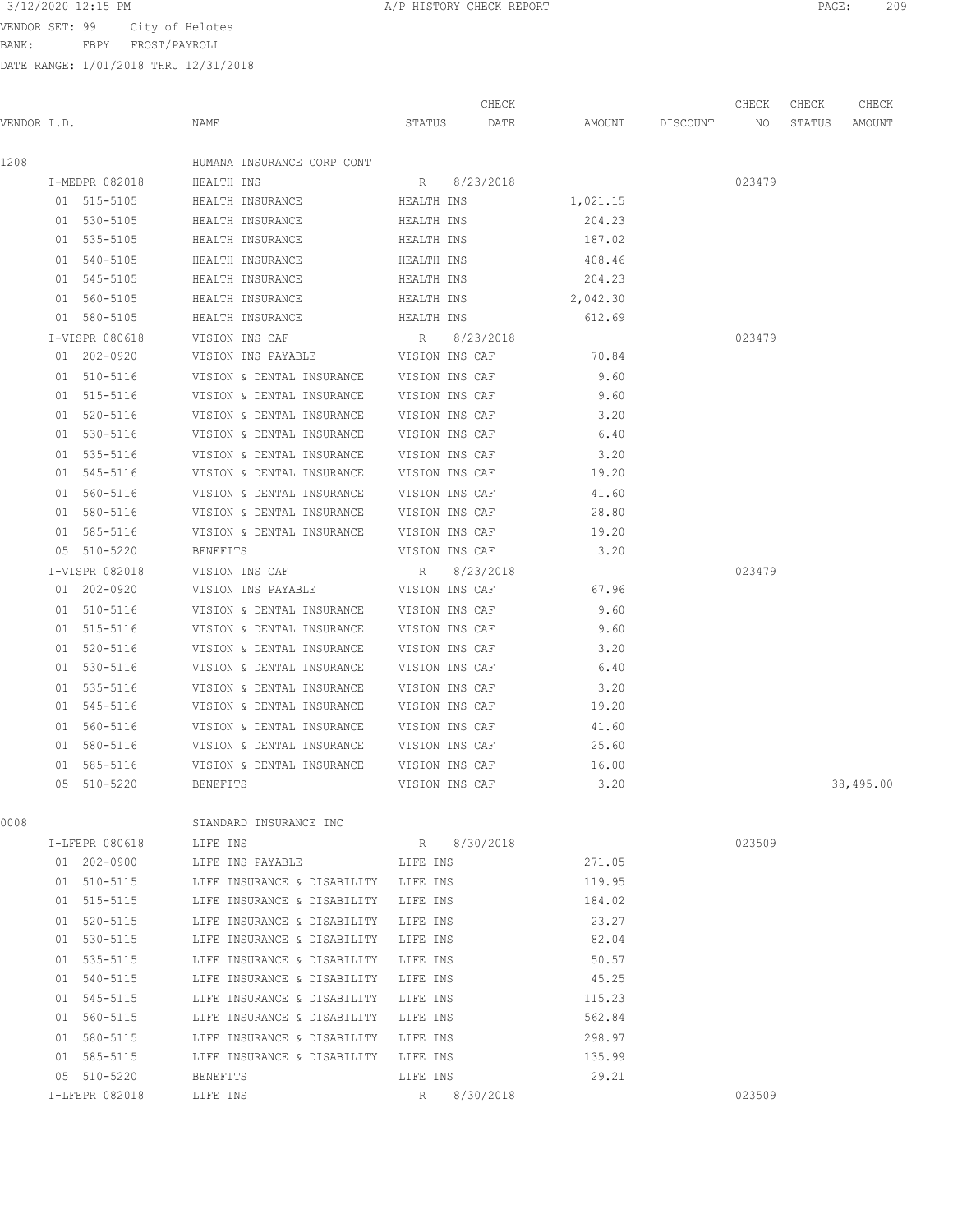BANK: FBPY FROST/PAYROLL

| 3/12/2020 12:15 PM<br>010<br>PAGE<br>A/P HISTORY CHECK REPORT<br>2 T.V |
|------------------------------------------------------------------------|
|------------------------------------------------------------------------|

|      |                |                |                                                  |               |             | CHECK                |                    | CHECK  | CHECK  | CHECK    |
|------|----------------|----------------|--------------------------------------------------|---------------|-------------|----------------------|--------------------|--------|--------|----------|
|      | VENDOR I.D.    |                | NAME                                             | STATUS        |             | DATE                 | AMOUNT DISCOUNT NO |        | STATUS | AMOUNT   |
| 0008 |                |                | STANDARD INSURANCE INCCONT                       |               |             |                      |                    |        |        |          |
|      |                | I-LFEPR 082018 | LIFE INS                                         |               |             | R 8/30/2018          |                    | 023509 |        |          |
|      | 01 202-0900    |                | LIFE INS PAYABLE                                 | LIFE INS      |             |                      | 267.22             |        |        |          |
|      |                | 01 510-5115    | LIFE INSURANCE & DISABILITY LIFE INS             |               |             |                      | 119.95             |        |        |          |
|      | 01 515-5115    |                | LIFE INSURANCE & DISABILITY LIFE INS             |               |             |                      | 184.02             |        |        |          |
|      | 01 520-5115    |                | LIFE INSURANCE & DISABILITY LIFE INS             |               |             |                      | 23.27              |        |        |          |
|      |                | 01 530-5115    | LIFE INSURANCE & DISABILITY LIFE INS             |               |             |                      | 82.04              |        |        |          |
|      |                | 01 535-5115    | LIFE INSURANCE & DISABILITY LIFE INS             |               |             |                      | 50.57              |        |        |          |
|      |                | 01 540-5115    | LIFE INSURANCE & DISABILITY LIFE INS             |               |             |                      | 45.25              |        |        |          |
|      | 01 545-5115    |                | LIFE INSURANCE & DISABILITY LIFE INS             |               |             |                      | 115.23             |        |        |          |
|      | 01 560-5115    |                | LIFE INSURANCE & DISABILITY LIFE INS             |               |             |                      | 562.84             |        |        |          |
|      | 01 580-5115    |                | LIFE INSURANCE & DISABILITY LIFE INS             |               |             |                      | 282.97             |        |        |          |
|      |                | 01 585-5115    | LIFE INSURANCE & DISABILITY LIFE INS             |               |             |                      | 111.55             |        |        |          |
|      | 05 510-5220    |                | BENEFITS                                         |               |             | LIFE INS             | 29.21              |        |        |          |
|      |                |                | I-PREM ADJ 0818 LIFE STANDARD INSURANCE INC      |               |             | R 8/30/2018          |                    | 023509 |        |          |
|      | 01 202-0900    |                | LIFE INS PAYABLE                                 |               |             | STANDARD INSURANCE I | 6.60               |        |        |          |
|      |                | 01 510-5115    | LIFE INSURANCE & DISABILITY STANDARD INSURANCE I |               |             |                      | 2.19               |        |        |          |
|      |                | 01 515-5115    | LIFE INSURANCE & DISABILITY STANDARD INSURANCE I |               |             |                      | 0.16               |        |        |          |
|      |                | 01 520-5115    | LIFE INSURANCE & DISABILITY STANDARD INSURANCE I |               |             |                      | 0.01CR             |        |        |          |
|      |                | 01 530-5115    | LIFE INSURANCE & DISABILITY STANDARD INSURANCE I |               |             |                      | 0.03CR             |        |        |          |
|      |                | 01 535-5115    | LIFE INSURANCE & DISABILITY STANDARD INSURANCE I |               |             |                      | 0.02CR             |        |        |          |
|      | 01 540-5115    |                | LIFE INSURANCE & DISABILITY STANDARD INSURANCE I |               |             |                      | 2.06               |        |        |          |
|      | 01 545-5115    |                | LIFE INSURANCE & DISABILITY STANDARD INSURANCE I |               |             |                      | 36.89              |        |        |          |
|      | 01 560-5115    |                | LIFE INSURANCE & DISABILITY STANDARD INSURANCE I |               |             |                      | 32.83CR            |        |        |          |
|      |                | 01 580-5115    | LIFE INSURANCE & DISABILITY STANDARD INSURANCE I |               |             |                      | 97.69              |        |        |          |
|      |                | 01 585-5115    | LIFE INSURANCE & DISABILITY STANDARD INSURANCE I |               |             |                      | 59.85CR            |        |        |          |
|      | 05 510-5220    |                | BENEFITS                                         |               |             | STANDARD INSURANCE I | $0.01$ CR          |        |        | 3,845.35 |
| 0341 |                |                | AFLAC INC                                        |               |             |                      |                    |        |        |          |
|      |                | I-AF PR 091718 | AFLAC NON CAF                                    | R             |             | 9/25/2018            |                    | 023591 |        |          |
|      |                | 01 202-0700    | HEALTH INS PAYABLE                               |               |             | AFLAC NON CAF        | 13.14              |        |        |          |
|      |                |                | I-AF pr 083118 AFLAC NON CAF                     | $R_{\perp}$   |             | 9/25/2018            |                    | 023591 |        |          |
|      | 01 202-0700    |                | HEALTH INS PAYABLE                               | AFLAC NON CAF |             |                      | 13.14              |        |        |          |
|      | I-AFLPR 091718 |                | SUB INS CAF                                      | R             |             | 9/25/2018            |                    | 023591 |        |          |
|      |                | 01 202-0700    | HEALTH INS PAYABLE SUB INS CAF                   |               |             |                      | 352.88             |        |        |          |
|      |                | I-AFLpr 083118 | SUB INS CAF                                      | R             |             | 9/25/2018            |                    | 023591 |        |          |
|      | 01 202-0700    |                | HEALTH INS PAYABLE                               | SUB INS CAF   |             |                      | 352.88             |        |        | 732.04   |
| 1323 |                |                | COLONIAL LIFE & ACCIDENT INS C                   |               |             |                      |                    |        |        |          |
|      | I-CL PR 091718 |                | COLONIAL LIFE NON CAF                            | R             |             | 9/25/2018            |                    | 023592 |        |          |
|      |                | 01 202-0700    | HEALTH INS PAYABLE                               |               |             | COLONIAL LIFE NON CA | 60.15              |        |        |          |
|      | I-CL pr 083118 |                | COLONIAL LIFE NON CAF                            | R             |             | 9/25/2018            |                    | 023592 |        |          |
|      | 01 202-0700    |                | HEALTH INS PAYABLE                               |               |             | COLONIAL LIFE NON CA | 60.15              |        |        |          |
|      | I-CLCPR 091718 |                | SUB INS CAF                                      |               |             | R 9/25/2018          |                    | 023592 |        |          |
|      | 01 202-0700    |                | HEALTH INS PAYABLE                               |               | SUB INS CAF |                      | 80.27              |        |        |          |
|      | I-CLCpr 083118 |                | SUB INS CAF                                      | R             |             | 9/25/2018            |                    | 023592 |        |          |
|      | 01 202-0700    |                | HEALTH INS PAYABLE                               |               | SUB INS CAF |                      | 80.27              |        |        | 280.84   |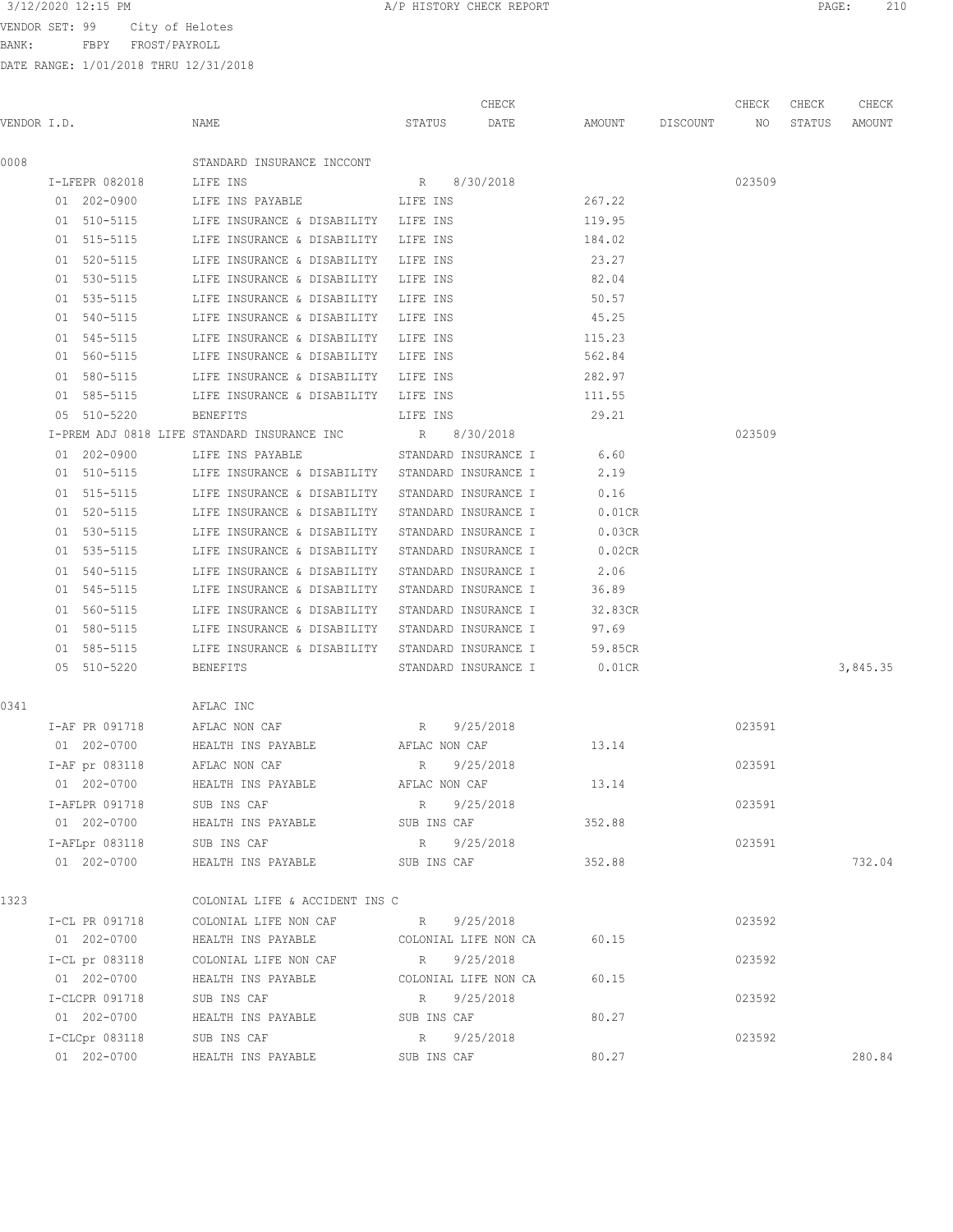VENDOR SET: 99 City of Helotes

BANK: FBPY FROST/PAYROLL

| 3/12/2020 12:15 PM<br>PAGE<br>HISTORY CHECK REPORT<br>the contract of the contract of the contract of the contract of the contract of the contract of the contract of | --- |
|-----------------------------------------------------------------------------------------------------------------------------------------------------------------------|-----|
|-----------------------------------------------------------------------------------------------------------------------------------------------------------------------|-----|

|             |                  |                                                  |                      | CHECK                |           |             | CHECK  | CHECK  | CHECK    |
|-------------|------------------|--------------------------------------------------|----------------------|----------------------|-----------|-------------|--------|--------|----------|
| VENDOR I.D. |                  | NAME                                             | STATUS               | DATE                 | AMOUNT    | DISCOUNT NO |        | STATUS | AMOUNT   |
| 0008        |                  | STANDARD INSURANCE INC                           |                      |                      |           |             |        |        |          |
|             | I-LFEPR 091718   | LIFE INS                                         | R 10/02/2018         |                      |           |             | 023615 |        |          |
|             | $01 202 - 0900$  | LIFE INS PAYABLE                                 | LIFE INS             |                      | 258.30    |             |        |        |          |
|             | 01 510-5115      | LIFE INSURANCE & DISABILITY LIFE INS             |                      |                      | 119.95    |             |        |        |          |
|             | 01 515-5115      | LIFE INSURANCE & DISABILITY LIFE INS             |                      |                      | 184.02    |             |        |        |          |
|             | 01 520-5115      | LIFE INSURANCE & DISABILITY LIFE INS             |                      |                      | 23.27     |             |        |        |          |
|             | 01 530-5115      | LIFE INSURANCE & DISABILITY                      | LIFE INS             |                      | 82.04     |             |        |        |          |
|             | 01 535-5115      | LIFE INSURANCE & DISABILITY                      | LIFE INS             |                      | 50.57     |             |        |        |          |
|             | 01 540-5115      | LIFE INSURANCE & DISABILITY                      | LIFE INS             |                      | 45.25     |             |        |        |          |
|             | 01 545-5115      | LIFE INSURANCE & DISABILITY                      | LIFE INS             |                      | 115.23    |             |        |        |          |
|             | 01 560-5115      | LIFE INSURANCE & DISABILITY LIFE INS             |                      |                      | 541.13    |             |        |        |          |
|             | 01 580-5115      | LIFE INSURANCE & DISABILITY LIFE INS             |                      |                      | 251.13    |             |        |        |          |
|             | 01 585-5115      | LIFE INSURANCE & DISABILITY LIFE INS             |                      |                      | 135.47    |             |        |        |          |
|             | 05 510-5220      | BENEFITS                                         | LIFE INS             |                      | 29.21     |             |        |        |          |
|             | $I-LFEpr 083118$ | LIFE INS                                         | R 10/02/2018         |                      |           |             | 023615 |        |          |
|             | 01 202-0900      | LIFE INS PAYABLE                                 | LIFE INS             |                      | 265.50    |             |        |        |          |
|             | 01 510-5115      | LIFE INSURANCE & DISABILITY LIFE INS             |                      |                      | 119.95    |             |        |        |          |
|             | 01 515-5115      | LIFE INSURANCE & DISABILITY LIFE INS             |                      |                      | 184.02    |             |        |        |          |
|             | 01 520-5115      | LIFE INSURANCE & DISABILITY LIFE INS             |                      |                      | 23.27     |             |        |        |          |
|             | 01 530-5115      | LIFE INSURANCE & DISABILITY                      | LIFE INS             |                      | 82.04     |             |        |        |          |
|             | 01 535-5115      | LIFE INSURANCE & DISABILITY                      | LIFE INS             |                      | 50.57     |             |        |        |          |
|             | 01 540-5115      | LIFE INSURANCE & DISABILITY                      | LIFE INS             |                      | 45.25     |             |        |        |          |
|             | 01 545-5115      | LIFE INSURANCE & DISABILITY                      | LIFE INS             |                      | 115.23    |             |        |        |          |
|             | 01 560-5115      | LIFE INSURANCE & DISABILITY LIFE INS             |                      |                      | 562.84    |             |        |        |          |
|             | 01 580-5115      | LIFE INSURANCE & DISABILITY LIFE INS             |                      |                      | 251.13    |             |        |        |          |
|             | 01 585-5115      | LIFE INSURANCE & DISABILITY LIFE INS             |                      |                      | 135.47    |             |        |        |          |
|             | 05 510-5220      | <b>BENEFITS</b>                                  | LIFE INS             |                      | 29.21     |             |        |        |          |
|             |                  | I-PREM ADJ 10012018 STANDARD INSURANCE INC       | R 10/02/2018         |                      |           |             | 023615 |        |          |
|             | 01 202-0900      | LIFE INS PAYABLE                                 | STANDARD INSURANCE I |                      | 11.97     |             |        |        |          |
|             | 01 510-5115      | LIFE INSURANCE & DISABILITY STANDARD INSURANCE I |                      |                      | 2.19      |             |        |        |          |
|             | 01 515-5115      | LIFE INSURANCE & DISABILITY STANDARD INSURANCE I |                      |                      | 0.16      |             |        |        |          |
|             | 01 520-5115      | LIFE INSURANCE & DISABILITY STANDARD INSURANCE I |                      |                      | $0.01$ CR |             |        |        |          |
|             | 01 530-5115      | LIFE INSURANCE & DISABILITY STANDARD INSURANCE I |                      |                      | 0.03CR    |             |        |        |          |
|             | 01 535-5115      | LIFE INSURANCE & DISABILITY                      | STANDARD INSURANCE I |                      | 0.02CR    |             |        |        |          |
|             | 01 540-5115      | LIFE INSURANCE & DISABILITY                      |                      | STANDARD INSURANCE I | 2.06      |             |        |        |          |
|             | 01 545-5115      | LIFE INSURANCE & DISABILITY                      |                      | STANDARD INSURANCE I | 36.89     |             |        |        |          |
|             | 01 560-5115      | LIFE INSURANCE & DISABILITY                      |                      | STANDARD INSURANCE I | 65.25CR   |             |        |        |          |
|             | 01 580-5115      | LIFE INSURANCE & DISABILITY                      |                      | STANDARD INSURANCE I | 132.92    |             |        |        |          |
|             | 01 585-5115      | LIFE INSURANCE & DISABILITY                      | STANDARD INSURANCE I |                      | 78.82CR   |             |        |        |          |
|             | 05 510-5220      | BENEFITS                                         |                      | STANDARD INSURANCE I | $0.01$ CR |             |        |        | 3,742.10 |
| 0341        |                  | AFLAC INC                                        |                      |                      |           |             |        |        |          |
|             | I-AF PR 10012018 | AFLAC NON CAF                                    | R 11/05/2018         |                      |           |             | 023731 |        |          |
|             | 01 202-0700      | HEALTH INS PAYABLE                               | AFLAC NON CAF        |                      | 13.14     |             |        |        |          |
|             | I-AF PR 101518   | AFLAC NON CAF                                    | R 11/05/2018         |                      |           |             | 023731 |        |          |
|             | 01 202-0700      | HEALTH INS PAYABLE                               | AFLAC NON CAF        |                      | 13.14     |             |        |        |          |
|             | I-AFLPR 10012018 | SUB INS CAF                                      | R 11/05/2018         |                      |           |             | 023731 |        |          |
|             | 01 202-0700      | HEALTH INS PAYABLE                               | SUB INS CAF          |                      | 352.88    |             |        |        |          |
|             | I-AFLPR 101518   | SUB INS CAF                                      | R 11/05/2018         |                      |           |             | 023731 |        |          |
|             |                  |                                                  |                      |                      |           |             |        |        |          |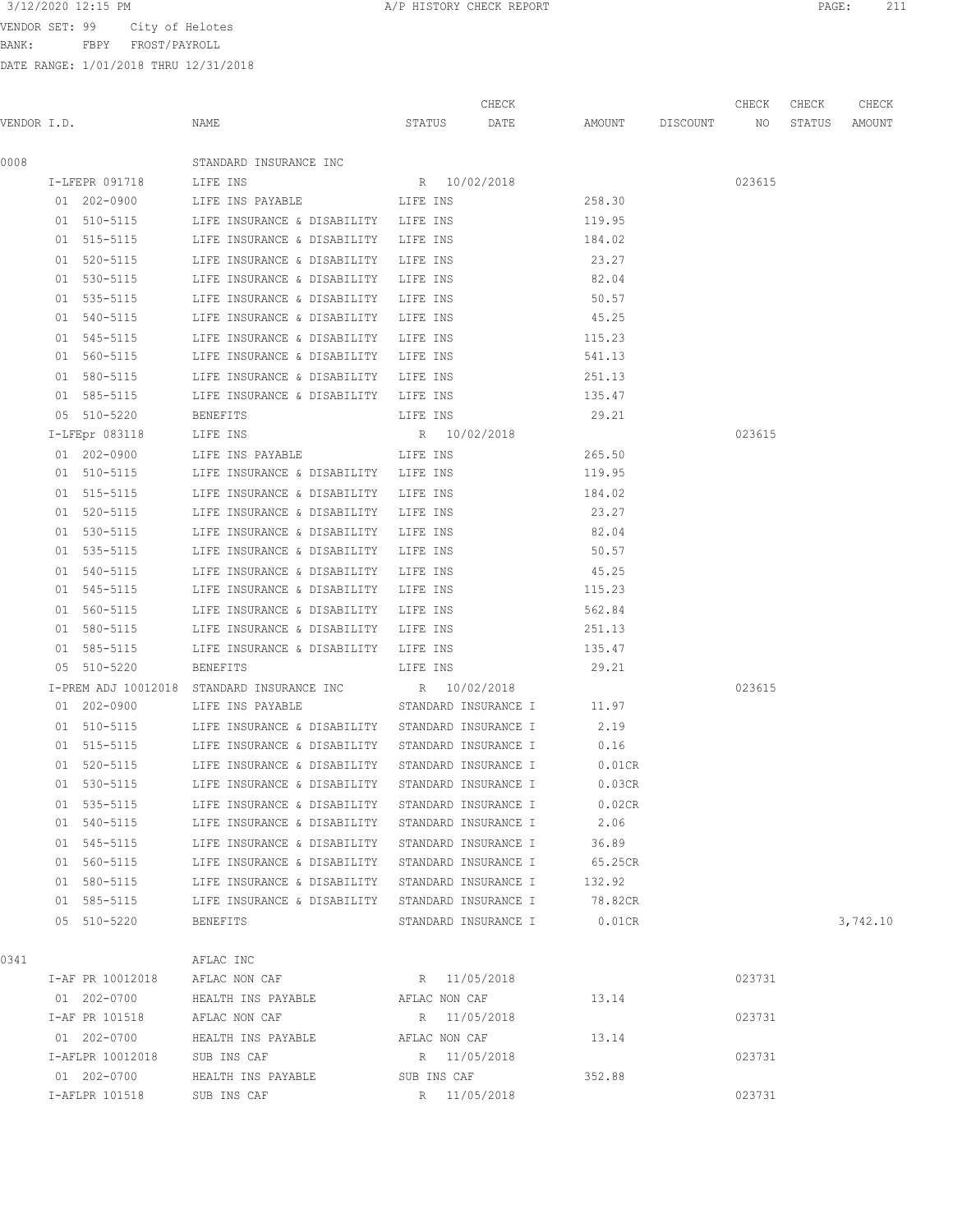# 3/12/2020 12:15 PM A/P HISTORY CHECK REPORT PAGE: 212

VENDOR SET: 99 City of Helotes

BANK: FBPY FROST/PAYROLL

| /P HISTORY CHECK REPORT |  |  |
|-------------------------|--|--|
|                         |  |  |

| VENDOR I.D. |                              | NAME                                    | STATUS DATE  | CHECK                | AMOUNT DISCOUNT NO | CHECK  | CHECK<br>STATUS | CHECK<br>AMOUNT |
|-------------|------------------------------|-----------------------------------------|--------------|----------------------|--------------------|--------|-----------------|-----------------|
| 0341        |                              | AFLAC INC CONT                          |              |                      |                    |        |                 |                 |
|             | I-AFLPR 101518               | SUB INS CAF                             | R 11/05/2018 |                      |                    | 023731 |                 |                 |
|             | 01 202-0700                  | HEALTH INS PAYABLE                      | SUB INS CAF  |                      | 352.88             |        |                 | 732.04          |
| 1323        |                              | COLONIAL LIFE & ACCIDENT INS C          |              |                      |                    |        |                 |                 |
|             | I-CL PR 10012018             | COLONIAL LIFE NON CAF B R 11/05/2018    |              |                      |                    | 023732 |                 |                 |
|             | 01 202-0700                  | HEALTH INS PAYABLE                      |              | COLONIAL LIFE NON CA | 60.15              |        |                 |                 |
|             |                              | I-CL PR 101518 COLONIAL LIFE NON CAF    | R 11/05/2018 |                      |                    | 023732 |                 |                 |
|             | 01 202-0700                  | HEALTH INS PAYABLE COLONIAL LIFE NON CA |              |                      | 60.15              |        |                 |                 |
|             | I-CLCPR 10012018 SUB INS CAF |                                         | R 11/05/2018 |                      |                    | 023732 |                 |                 |
|             | 01 202-0700                  | HEALTH INS PAYABLE SUB INS CAF          |              |                      | 80.27              |        |                 |                 |
|             | I-CLCPR 101518               | SUB INS CAF                             | R 11/05/2018 |                      |                    | 023732 |                 |                 |
|             | 01 202-0700                  | HEALTH INS PAYABLE                      | SUB INS CAF  |                      | 80.27              |        |                 | 280.84          |
| 0008        |                              | STANDARD INSURANCE INC                  |              |                      |                    |        |                 |                 |
|             | C-PREM ADJ 1118              | LIFE INS                                | R 11/05/2018 |                      |                    | 023733 |                 |                 |
|             | 01 202-0900                  | LIFE INS PAYABLE                        | LIFE INS     |                      | 141.79CR           |        |                 |                 |
|             | 01 510-5115                  | LIFE INSURANCE & DISABILITY LIFE INS    |              |                      | 23.04              |        |                 |                 |
|             | 01 515-5115                  | LIFE INSURANCE & DISABILITY LIFE INS    |              |                      | 0.04               |        |                 |                 |
|             | 01 520-5115                  | LIFE INSURANCE & DISABILITY LIFE INS    |              |                      | 6.23               |        |                 |                 |
|             | 01 530-5115                  | LIFE INSURANCE & DISABILITY LIFE INS    |              |                      | 50.58              |        |                 |                 |
|             | 01 535-5115                  | LIFE INSURANCE & DISABILITY             | LIFE INS     |                      | 14.47              |        |                 |                 |
|             | 01 540-5115                  | LIFE INSURANCE & DISABILITY             | LIFE INS     |                      | 1.02               |        |                 |                 |
|             | 01 545-5115                  | LIFE INSURANCE & DISABILITY             | LIFE INS     |                      | 66.98CR            |        |                 |                 |
|             | 01 560-5115                  | LIFE INSURANCE & DISABILITY             | LIFE INS     |                      | 58.36              |        |                 |                 |
|             | 01 580-5115                  | LIFE INSURANCE & DISABILITY             | LIFE INS     |                      | 22.42              |        |                 |                 |
|             | 01 585-5115                  | LIFE INSURANCE & DISABILITY LIFE INS    |              |                      | 7.23               |        |                 |                 |
|             | 05 510-5113                  | BENEFITS                                | LIFE INS     |                      | 8.81               |        |                 |                 |
|             | I-LFEPR 10012018             | LIFE INS                                | R 11/05/2018 |                      |                    | 023733 |                 |                 |
|             | 01 202-0900                  | LIFE INS PAYABLE                        | LIFE INS     |                      | 264.63             |        |                 |                 |
|             | 01 510-5115                  | LIFE INSURANCE & DISABILITY LIFE INS    |              |                      | 119.95             |        |                 |                 |
|             | 01 515-5115                  | LIFE INSURANCE & DISABILITY LIFE INS    |              |                      | 184.02             |        |                 |                 |
|             | 01 520-5115                  | LIFE INSURANCE & DISABILITY             | LIFE INS     |                      | 23.27              |        |                 |                 |
|             | 01 530-5115                  | LIFE INSURANCE & DISABILITY LIFE INS    |              |                      | 82.04              |        |                 |                 |
|             | 01 535-5115                  | LIFE INSURANCE & DISABILITY LIFE INS    |              |                      | 50.57              |        |                 |                 |
|             | 01 540-5115                  | LIFE INSURANCE & DISABILITY LIFE INS    |              |                      | 45.25              |        |                 |                 |
|             | 01 545-5115                  | LIFE INSURANCE & DISABILITY             | LIFE INS     |                      | 115.23             |        |                 |                 |
|             | 01 560-5115                  | LIFE INSURANCE & DISABILITY             | LIFE INS     |                      | 495.12             |        |                 |                 |
|             | 01 580-5115                  | LIFE INSURANCE & DISABILITY LIFE INS    |              |                      | 251.13             |        |                 |                 |
|             | 01 585-5115                  | LIFE INSURANCE & DISABILITY LIFE INS    |              |                      | 135.47             |        |                 |                 |
|             | 05 510-5113                  | BENEFITS                                | LIFE INS     |                      | 29.21              |        |                 |                 |
|             | I-LFEPR 101518               | LIFE INS                                | R 11/05/2018 |                      |                    | 023733 |                 |                 |
|             | 01 202-0900                  | LIFE INS PAYABLE                        | LIFE INS     |                      | 264.72             |        |                 |                 |
|             | 01 510-5115                  | LIFE INSURANCE & DISABILITY LIFE INS    |              |                      | 121.05             |        |                 |                 |
|             | 01 515-5115                  | LIFE INSURANCE & DISABILITY LIFE INS    |              |                      | 184.14             |        |                 |                 |
|             | 01 520-5115                  | LIFE INSURANCE & DISABILITY LIFE INS    |              |                      | 23.27              |        |                 |                 |
|             | 01 530-5115                  | LIFE INSURANCE & DISABILITY LIFE INS    |              |                      | 82.04              |        |                 |                 |
|             | 01 535-5115                  | LIFE INSURANCE & DISABILITY LIFE INS    |              |                      | 50.57              |        |                 |                 |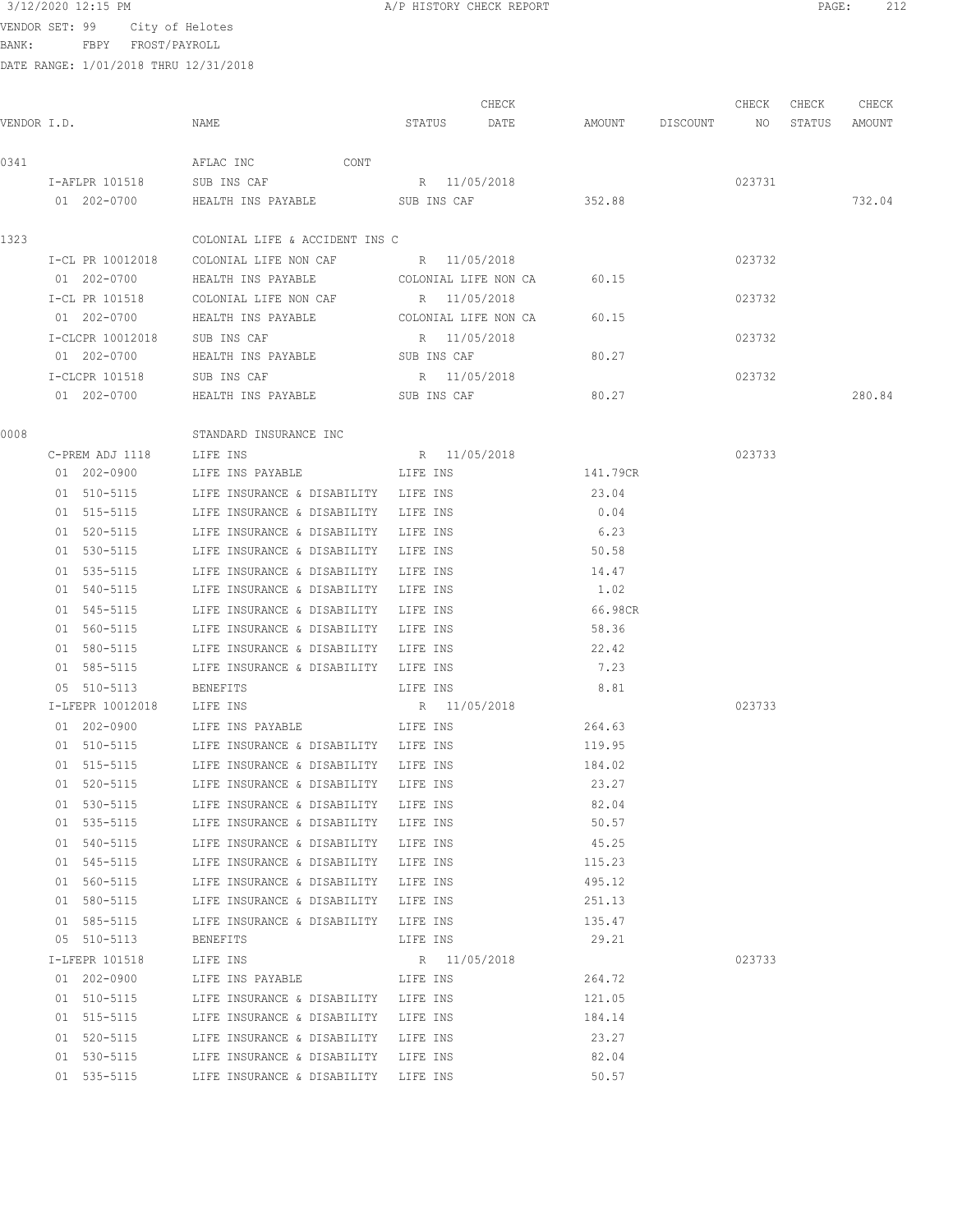BANK: FBPY FROST/PAYROLL

DATE RANGE: 1/01/2018 THRU 12/31/2018

|             |                |                                           | CHECK                |           |          | CHECK  | CHECK  | CHECK    |
|-------------|----------------|-------------------------------------------|----------------------|-----------|----------|--------|--------|----------|
| VENDOR I.D. |                | NAME                                      | STATUS<br>DATE       | AMOUNT    | DISCOUNT | NO     | STATUS | AMOUNT   |
| 0008        |                | STANDARD INSURANCE INCCONT                |                      |           |          |        |        |          |
|             | I-LFEPR 101518 | LIFE INS                                  | R 11/05/2018         |           |          | 023733 |        |          |
|             | 01 540-5115    | LIFE INSURANCE & DISABILITY               | LIFE INS             | 46.29     |          |        |        |          |
|             | 01 545-5115    | LIFE INSURANCE & DISABILITY               | LIFE INS             | 81.82     |          |        |        |          |
|             | 01 560-5115    | LIFE INSURANCE & DISABILITY               | LIFE INS             | 541.13    |          |        |        |          |
|             | 01 580-5115    | LIFE INSURANCE & DISABILITY LIFE INS      |                      | 270.95    |          |        |        |          |
|             | 01 585-5115    | LIFE INSURANCE & DISABILITY LIFE INS      |                      | 142.74    |          |        |        |          |
|             | 05 510-5113    | <b>BENEFITS</b>                           | LIFE INS             | 29.21     |          |        |        | 3,617.25 |
| 0341        |                | AFLAC INC                                 |                      |           |          |        |        |          |
|             | I-AF PR 111218 | AFLAC NON CAF                             | R 11/30/2018         |           |          | 023797 |        |          |
|             | 01 202-0700    | HEALTH INS PAYABLE                        | AFLAC NON CAF        | 13.14     |          |        |        |          |
|             | I-AF PR 112818 | AFLAC NON CAF                             | R 11/30/2018         |           |          | 023797 |        |          |
|             | 01 202-0700    | HEALTH INS PAYABLE                        | AFLAC NON CAF        | 13.14     |          |        |        |          |
|             | I-AFLPR 111218 | SUB INS CAF                               | R 11/30/2018         |           |          | 023797 |        |          |
|             | 01 202-0700    | HEALTH INS PAYABLE                        | SUB INS CAF          | 352.88    |          |        |        |          |
|             | I-AFLPR 112818 | SUB INS CAF                               | R 11/30/2018         |           |          | 023797 |        |          |
|             | 01 202-0700    | HEALTH INS PAYABLE                        | SUB INS CAF          | 352.88    |          |        |        | 732.04   |
| 1952        |                | BLUE CROSS BLUE SHIELD OF TX              |                      |           |          |        |        |          |
|             |                | D-PREM ADJ DEN 1118 DENTAL PREMIUMS       | R 11/30/2018         |           |          | 023798 |        |          |
|             | 01 202-0800    | DENTAL INS PAYABLE                        | DENTAL PREMIUMS      | 83.46     |          |        |        |          |
|             | 01 545-5116    | VISION & DENTAL INSURANCE DENTAL PREMIUMS |                      | 46.48     |          |        |        |          |
|             | 01 560-5116    | VISION & DENTAL INSURANCE DENTAL PREMIUMS |                      | 23.24     |          |        |        |          |
|             | 01 580-5116    | VISION & DENTAL INSURANCE                 | DENTAL PREMIUMS      | 23.24     |          |        |        |          |
|             |                | D-PREM ADJ HLTH 1118 HEALTH PREMIUMS      | R 11/30/2018         |           |          | 023798 |        |          |
|             | 01 202-0700    | HEALTH INS PAYABLE                        | BLUE CROSS BLUE SHIE | 352.23    |          |        |        |          |
|             | 01 510-5105    | HEALTH INSURANCE                          | BLUE CROSS BLUE SHIE | 41.79     |          |        |        |          |
|             | 01 545-5105    | HEALTH INSURANCE                          | BLUE CROSS BLUE SHIE | 731.44    |          |        |        |          |
|             | 01 560-5105    | HEALTH INSURANCE                          | BLUE CROSS BLUE SHIE | 263.50    |          |        |        |          |
|             | 01 580-5105    | HEALTH INSURANCE                          | BLUE CROSS BLUE SHIE | 407.49    |          |        |        |          |
|             | 01 585-5105    | HEALTH INSURANCE                          | BLUE CROSS BLUE SHIE | $0.01$ CR |          |        |        |          |
|             | I-DENPR 111218 | DENTAL INSURANCE                          | R 11/30/2018         |           |          | 023798 |        |          |
|             | 01 202-0800    | DENTAL INS PAYABLE                        | DENTAL INSURANCE     | 445.49    |          |        |        |          |
|             | 01 510-5116    | VISION & DENTAL INSURANCE                 | DENTAL INSURANCE     | 34.86     |          |        |        |          |
|             | 01 515-5116    | VISION & DENTAL INSURANCE                 | DENTAL INSURANCE     | 46.48     |          |        |        |          |
|             | 01 520-5116    | VISION & DENTAL INSURANCE                 | DENTAL INSURANCE     | 11.62     |          |        |        |          |
|             | 01 530-5116    | VISION & DENTAL INSURANCE                 | DENTAL INSURANCE     | 34.86     |          |        |        |          |
|             | 01 535-5116    | VISION & DENTAL INSURANCE                 | DENTAL INSURANCE     | 11.62     |          |        |        |          |
|             | 01 545-5116    | VISION & DENTAL INSURANCE                 | DENTAL INSURANCE     | 69.72     |          |        |        |          |
|             | 01 560-5116    | VISION & DENTAL INSURANCE                 | DENTAL INSURANCE     | 174.30    |          |        |        |          |
|             | 01 580-5116    | VISION & DENTAL INSURANCE                 | DENTAL INSURANCE     | 104.58    |          |        |        |          |
|             | 01 585-5116    | VISION & DENTAL INSURANCE                 | DENTAL INSURANCE     | 58.10     |          |        |        |          |
|             | 05 510-5113    | <b>BENEFITS</b>                           | DENTAL INSURANCE     | 11.62     |          |        |        |          |
|             | I-DENPR 112818 | DENTAL INSURANCE                          | R 11/30/2018         |           |          | 023798 |        |          |
|             | 01 202-0800    | DENTAL INS PAYABLE                        | DENTAL INSURANCE     | 445.49    |          |        |        |          |
|             | 01 510-5116    | VISION & DENTAL INSURANCE                 | DENTAL INSURANCE     | 34.86     |          |        |        |          |

01 515-5116 VISION & DENTAL INSURANCE DENTAL INSURANCE 46.48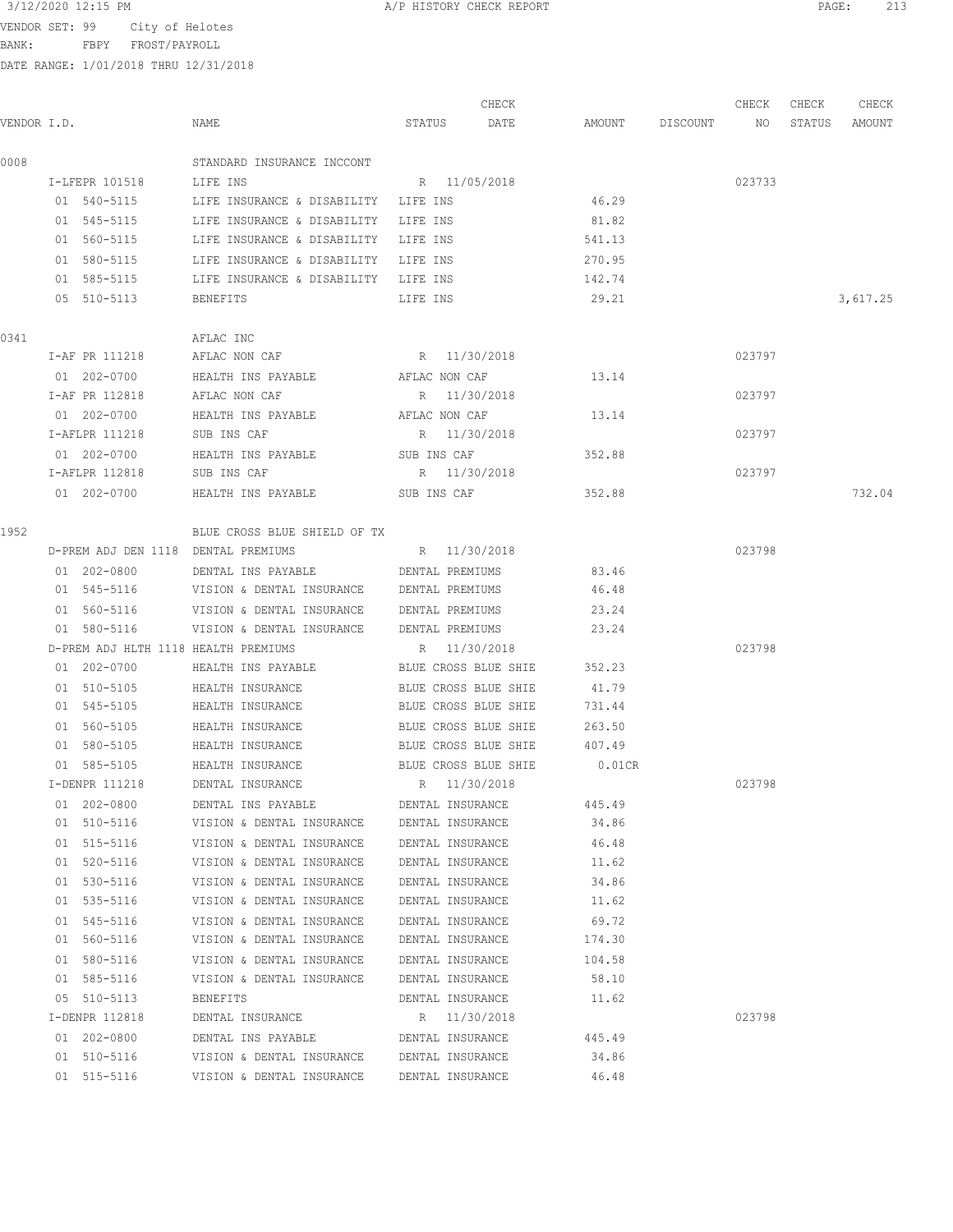BANK: FBPY FROST/PAYROLL

| 3/12/2020 12:15 PM<br>A/P HISTORY CHECK REPORT<br>PAGE | 2 1 T |
|--------------------------------------------------------|-------|
|--------------------------------------------------------|-------|

|             |                |                            |            | CHECK            |          |          | CHECK  | CHECK  | CHECK  |
|-------------|----------------|----------------------------|------------|------------------|----------|----------|--------|--------|--------|
| VENDOR I.D. |                | NAME                       | STATUS     | DATE             | AMOUNT   | DISCOUNT | NO     | STATUS | AMOUNT |
| 1952        |                | BLUE CROSS BLUE SHIELDCONT |            |                  |          |          |        |        |        |
|             | I-DENPR 112818 | DENTAL INSURANCE           |            | R 11/30/2018     |          |          | 023798 |        |        |
|             | 01 520-5116    | VISION & DENTAL INSURANCE  |            | DENTAL INSURANCE | 11.62    |          |        |        |        |
|             | 01 530-5116    | VISION & DENTAL INSURANCE  |            | DENTAL INSURANCE | 34.86    |          |        |        |        |
|             | 01 535-5116    | VISION & DENTAL INSURANCE  |            | DENTAL INSURANCE | 11.62    |          |        |        |        |
|             | 01 545-5116    | VISION & DENTAL INSURANCE  |            | DENTAL INSURANCE | 69.72    |          |        |        |        |
|             | 01 560-5116    | VISION & DENTAL INSURANCE  |            | DENTAL INSURANCE | 174.30   |          |        |        |        |
|             | 01 580-5116    | VISION & DENTAL INSURANCE  |            | DENTAL INSURANCE | 104.58   |          |        |        |        |
|             | 01 585-5116    | VISION & DENTAL INSURANCE  |            | DENTAL INSURANCE | 58.10    |          |        |        |        |
|             | 05 510-5113    | BENEFITS                   |            | DENTAL INSURANCE | 11.62    |          |        |        |        |
|             | I-DTLPR 111218 | DENTAL INS                 |            | R 11/30/2018     |          |          | 023798 |        |        |
|             | 01 202-0800    | DENTAL INS PAYABLE         | DENTAL INS |                  | 94.69    |          |        |        |        |
|             | 01 515-5116    | VISION & DENTAL INSURANCE  | DENTAL INS |                  | 46.48    |          |        |        |        |
|             | 01 530-5116    | VISION & DENTAL INSURANCE  | DENTAL INS |                  | 11.62    |          |        |        |        |
|             | 01 535-5116    | VISION & DENTAL INSURANCE  | DENTAL INS |                  | 11.62    |          |        |        |        |
|             | 01 540-5116    | VISION & DENTAL INSURANCE  | DENTAL INS |                  | 11.62    |          |        |        |        |
|             | 01 545-5116    | VISION & DENTAL INSURANCE  | DENTAL INS |                  | 11.62    |          |        |        |        |
|             | 01 560-5116    | VISION & DENTAL INSURANCE  | DENTAL INS |                  | 92.96    |          |        |        |        |
|             | 01 580-5116    | VISION & DENTAL INSURANCE  | DENTAL INS |                  | 23.24    |          |        |        |        |
|             | 01 585-5116    | VISION & DENTAL INSURANCE  | DENTAL INS |                  | 11.62    |          |        |        |        |
|             | I-DTLPR 112818 | DENTAL INS                 |            | R 11/30/2018     |          |          | 023798 |        |        |
|             | 01 202-0800    | DENTAL INS PAYABLE         | DENTAL INS |                  | 94.69    |          |        |        |        |
|             | 01 515-5116    | VISION & DENTAL INSURANCE  | DENTAL INS |                  | 46.48    |          |        |        |        |
|             | 01 530-5116    | VISION & DENTAL INSURANCE  | DENTAL INS |                  | 11.62    |          |        |        |        |
|             | 01 535-5116    | VISION & DENTAL INSURANCE  | DENTAL INS |                  | 11.62    |          |        |        |        |
|             | 01 540-5116    | VISION & DENTAL INSURANCE  | DENTAL INS |                  | 11.62    |          |        |        |        |
|             | 01 545-5116    | VISION & DENTAL INSURANCE  | DENTAL INS |                  | 11.62    |          |        |        |        |
|             | 01 560-5116    | VISION & DENTAL INSURANCE  | DENTAL INS |                  | 92.96    |          |        |        |        |
|             | 01 580-5116    | VISION & DENTAL INSURANCE  | DENTAL INS |                  | 23.24    |          |        |        |        |
|             | 01 585-5116    | VISION & DENTAL INSURANCE  | DENTAL INS |                  | 11.62    |          |        |        |        |
|             | I-HEAPR 111218 | HEALTH INSURANCE           |            | R 11/30/2018     |          |          | 023798 |        |        |
|             | 01 202-0700    | HEALTH INS PAYABLE         |            | HEALTH INSURANCE | 2,528.48 |          |        |        |        |
|             | 01 510-5105    | HEALTH INSURANCE           |            | HEALTH INSURANCE | 476.57   |          |        |        |        |
|             | 01 515-5105    | HEALTH INSURANCE           |            | HEALTH INSURANCE | 731.44   |          |        |        |        |
|             | 01 520-5105    | HEALTH INSURANCE           |            | HEALTH INSURANCE | 110.85   |          |        |        |        |
|             | 01 530-5105    | HEALTH INSURANCE           |            | HEALTH INSURANCE | 293.71   |          |        |        |        |
|             | 01 535-5105    | HEALTH INSURANCE           |            | HEALTH INSURANCE | 182.86   |          |        |        |        |
|             | 01 545-5105    | HEALTH INSURANCE           |            | HEALTH INSURANCE | 1,097.16 |          |        |        |        |
|             | 01 560-5105    | HEALTH INSURANCE           |            | HEALTH INSURANCE | 2,454.86 |          |        |        |        |
|             | 01 580-5105    | HEALTH INSURANCE           |            | HEALTH INSURANCE | 1,502.05 |          |        |        |        |
|             | 01 585-5105    | HEALTH INSURANCE           |            | HEALTH INSURANCE | 878.46   |          |        |        |        |
|             | 05 510-5113    | BENEFITS                   |            | HEALTH INSURANCE | 182.86   |          |        |        |        |
|             | I-HEAPR 112818 | HEALTH INSURANCE           |            | R 11/30/2018     |          |          | 023798 |        |        |
|             | 01 202-0700    | HEALTH INS PAYABLE         |            | HEALTH INSURANCE | 2,528.48 |          |        |        |        |
|             | 01 510-5105    | HEALTH INSURANCE           |            | HEALTH INSURANCE | 476.57   |          |        |        |        |
|             | 01 515-5105    | HEALTH INSURANCE           |            | HEALTH INSURANCE | 731.44   |          |        |        |        |
|             | 01 520-5105    | HEALTH INSURANCE           |            | HEALTH INSURANCE | 110.85   |          |        |        |        |
|             | 01 530-5105    | HEALTH INSURANCE           |            | HEALTH INSURANCE | 293.71   |          |        |        |        |
|             |                |                            |            |                  |          |          |        |        |        |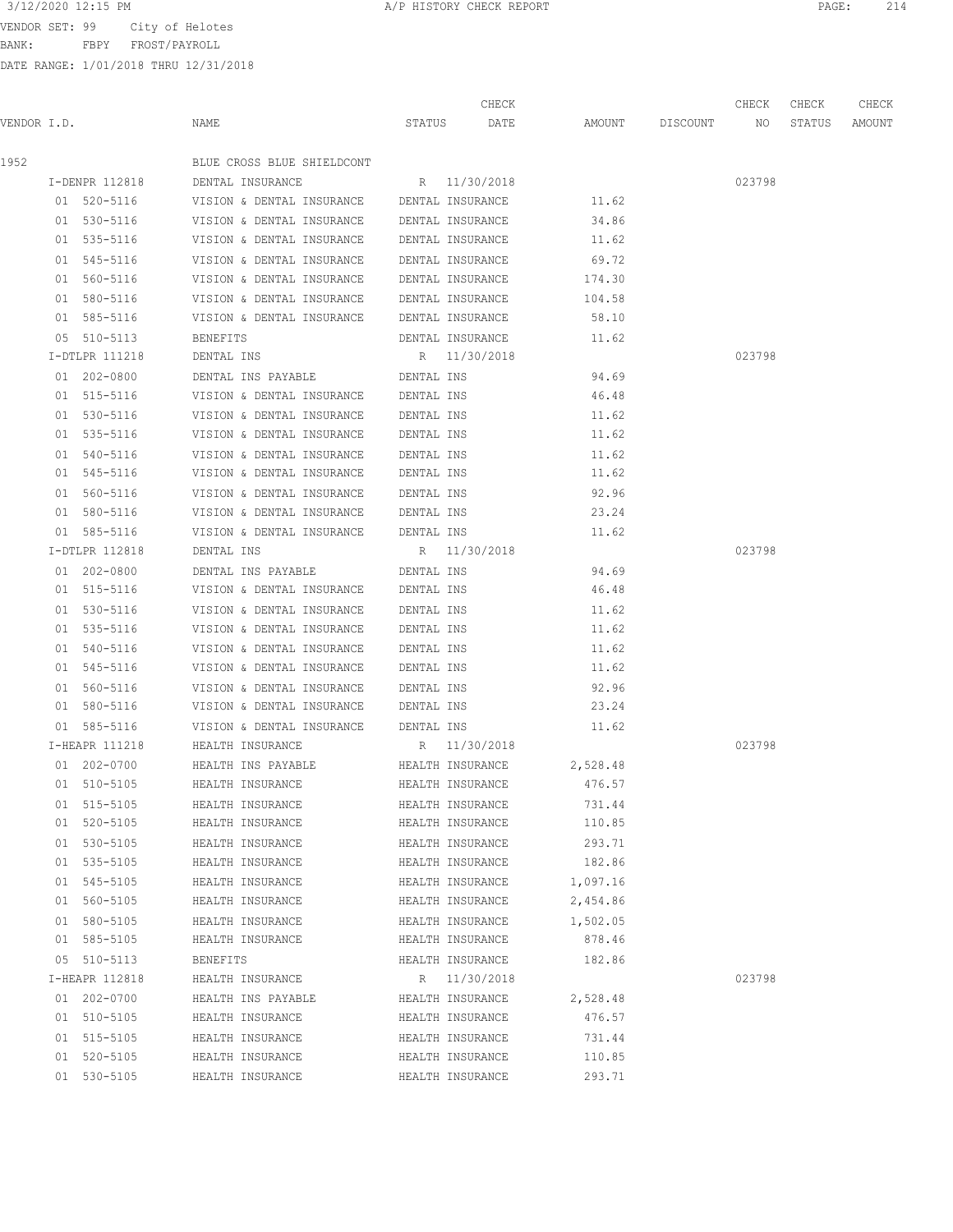BANK: FBPY FROST/PAYROLL

|             |                |                                                           |             | CHECK            |                 | CHECK  | CHECK  | CHECK      |
|-------------|----------------|-----------------------------------------------------------|-------------|------------------|-----------------|--------|--------|------------|
| VENDOR I.D. |                | NAME                                                      | STATUS      | DATE             | AMOUNT DISCOUNT | NO     | STATUS | AMOUNT     |
| 1952        |                | BLUE CROSS BLUE SHIELDCONT                                |             |                  |                 |        |        |            |
|             | I-HEAPR 112818 | HEALTH INSURANCE                                          |             | R 11/30/2018     |                 | 023798 |        |            |
|             | 01 535-5105    | HEALTH INSURANCE                                          |             | HEALTH INSURANCE | 182.86          |        |        |            |
|             | 01 545-5105    | HEALTH INSURANCE                                          |             | HEALTH INSURANCE | 1,097.16        |        |        |            |
|             | 01 560-5105    | HEALTH INSURANCE                                          |             | HEALTH INSURANCE | 2,454.86        |        |        |            |
|             | 01 580-5105    | HEALTH INSURANCE                                          |             | HEALTH INSURANCE | 1,502.05        |        |        |            |
|             | 01 585-5105    | HEALTH INSURANCE                                          |             | HEALTH INSURANCE | 878.46          |        |        |            |
|             | 05 510-5113    | BENEFITS                                                  |             | HEALTH INSURANCE | 182.86          |        |        |            |
|             | I-MEDPR 111218 | HEALTH INS                                                |             | R 11/30/2018     |                 | 023798 |        |            |
|             | 01 202-0700    | HEALTH INS PAYABLE                                        | HEALTH INS  |                  | 603.46          |        |        |            |
|             | 01 515-5105    | HEALTH INSURANCE                                          | HEALTH INS  |                  | 731.44          |        |        |            |
|             | 01 530-5105    | HEALTH INSURANCE                                          | HEALTH INS  |                  | 182.86          |        |        |            |
|             | 01 535-5105    | HEALTH INSURANCE                                          | HEALTH INS  |                  | 110.85          |        |        |            |
|             | 01 540-5105    | HEALTH INSURANCE                                          | HEALTH INS  |                  | 182.86          |        |        |            |
|             | 01 545-5105    | HEALTH INSURANCE                                          | HEALTH INS  |                  | 182.86          |        |        |            |
|             | 01 560-5105    | HEALTH INSURANCE                                          | HEALTH INS  |                  | 1,390.87        |        |        |            |
|             | 01 580-5105    | HEALTH INSURANCE                                          | HEALTH INS  |                  | 365.72          |        |        |            |
|             | 01 585-5105    | HEALTH INSURANCE                                          | HEALTH INS  |                  | 182.86          |        |        |            |
|             | I-MEDPR 112818 | HEALTH INS                                                |             | R 11/30/2018     |                 | 023798 |        |            |
|             | 01 202-0700    | HEALTH INS PAYABLE                                        | HEALTH INS  |                  | 603.46          |        |        |            |
|             | 01 515-5105    | HEALTH INSURANCE                                          | HEALTH INS  |                  | 731.44          |        |        |            |
|             | 01 530-5105    | HEALTH INSURANCE                                          | HEALTH INS  |                  | 182.86          |        |        |            |
|             | 01 535-5105    | HEALTH INSURANCE                                          | HEALTH INS  |                  | 110.85          |        |        |            |
|             | 01 540-5105    | HEALTH INSURANCE                                          | HEALTH INS  |                  | 182.86          |        |        |            |
|             | 01 545-5105    | HEALTH INSURANCE                                          | HEALTH INS  |                  | 182.86          |        |        |            |
|             | 01 560-5105    | HEALTH INSURANCE                                          | HEALTH INS  |                  | 1,390.87        |        |        |            |
|             | 01 580-5105    | HEALTH INSURANCE                                          | HEALTH INS  |                  | 365.72          |        |        |            |
|             | 01 585-5105    | HEALTH INSURANCE                                          | HEALTH INS  |                  | 182.86          |        |        | 33, 356.46 |
| 1323        |                | COLONIAL LIFE & ACCIDENT INS C                            |             |                  |                 |        |        |            |
|             | I-CL PR 111218 | COLONIAL LIFE NON CAF R 11/30/2018                        |             |                  |                 | 023807 |        |            |
|             | 01 202-0700    | HEALTH INS PAYABLE COLONIAL LIFE NON CA                   |             |                  | 60.15           |        |        |            |
|             | I-CL PR 112818 | COLONIAL LIFE NON CAF                                     |             | R 11/30/2018     |                 | 023807 |        |            |
|             | 01 202-0700    | HEALTH INS PAYABLE COLONIAL LIFE NON CA                   |             |                  | 60.15           |        |        |            |
|             | I-CLCPR 111218 | SUB INS CAF                                               |             | R 11/30/2018     |                 | 023807 |        |            |
|             | 01 202-0700    | HEALTH INS PAYABLE                                        |             | SUB INS CAF      | 80.27           |        |        |            |
|             | I-CLCPR 112818 | SUB INS CAF                                               |             | R 11/30/2018     |                 | 023807 |        |            |
|             | 01 202-0700    | HEALTH INS PAYABLE                                        | SUB INS CAF |                  | 80.27           |        |        | 280.84     |
| 0008        |                | STANDARD INSURANCE INC                                    |             |                  |                 |        |        |            |
|             |                | D-PREM ADJ LIFE 1118 LIFE INS PREMIUMS                    |             | R 11/30/2018     |                 | 023808 |        |            |
|             |                | 01  202-0900  LIFE INS PAYABLE  LIFE INS PREMIUMS         |             |                  | 3.51CR          |        |        |            |
|             |                | 01 510-5115 LIFE INSURANCE & DISABILITY LIFE INS PREMIUMS |             |                  | 34.90           |        |        |            |
|             |                | 01 515-5115 LIFE INSURANCE & DISABILITY LIFE INS PREMIUMS |             |                  | 25.83           |        |        |            |
|             |                | 01 520-5115 LIFE INSURANCE & DISABILITY LIFE INS PREMIUMS |             |                  | 14.28           |        |        |            |
|             | 01 530-5115    | LIFE INSURANCE & DISABILITY LIFE INS PREMIUMS             |             |                  | 35.33           |        |        |            |
|             | 01 535-5115    | LIFE INSURANCE & DISABILITY LIFE INS PREMIUMS             |             |                  | 12.25           |        |        |            |
|             | 01 540-5115    | LIFE INSURANCE & DISABILITY LIFE INS PREMIUMS             |             |                  | 8.32            |        |        |            |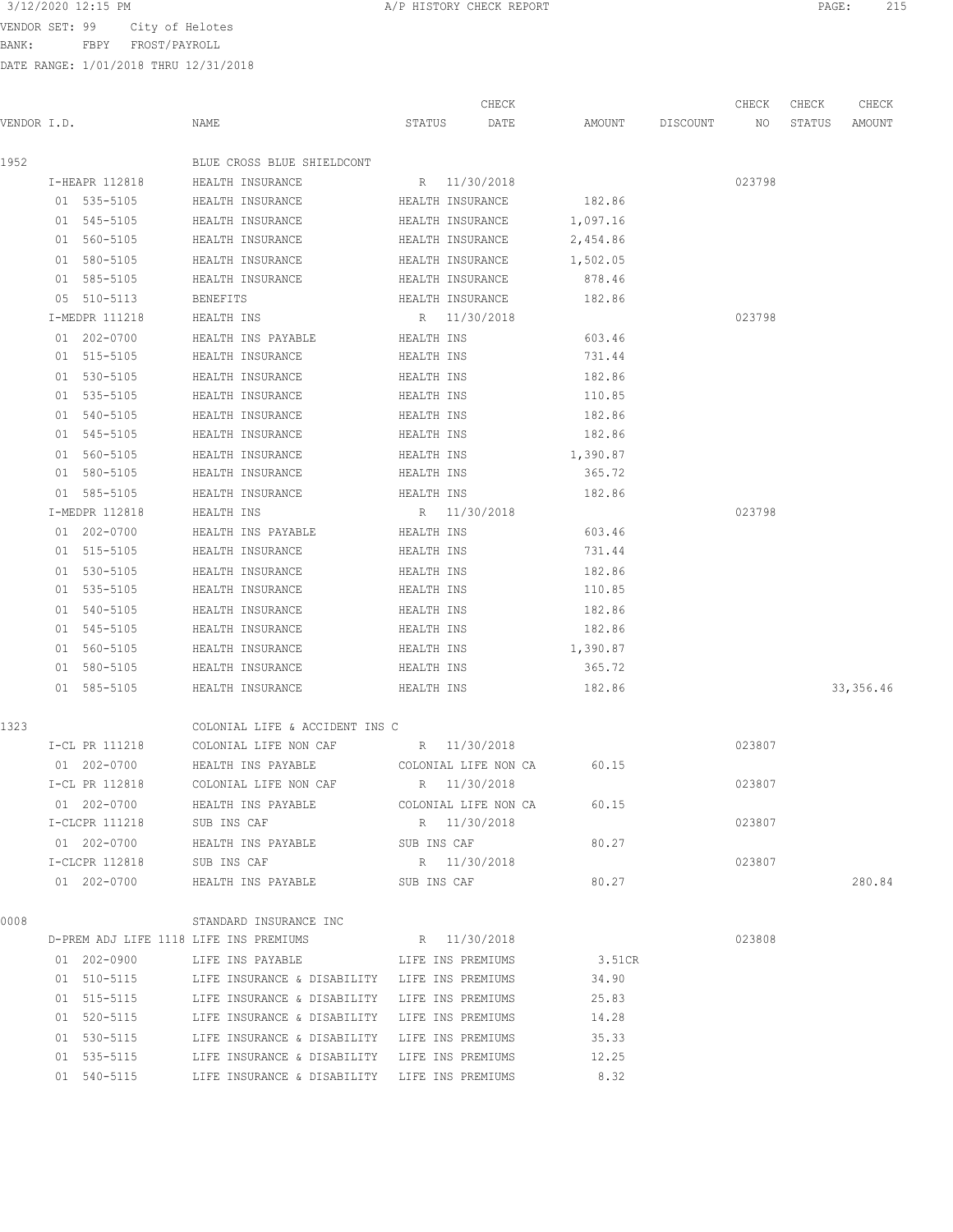# 3/12/2020 12:15 PM **A/P HISTORY CHECK REPORT PAGE:** 216

VENDOR SET: 99 City of Helotes

BANK: FBPY FROST/PAYROLL

|             |                            |                                                                              |                   | CHECK        |                    | CHECK  | CHECK  | CHECK    |
|-------------|----------------------------|------------------------------------------------------------------------------|-------------------|--------------|--------------------|--------|--------|----------|
| VENDOR I.D. |                            | NAME                                                                         |                   | STATUS DATE  | AMOUNT DISCOUNT NO |        | STATUS | AMOUNT   |
| 0008        |                            | STANDARD INSURANCE INCCONT                                                   |                   |              |                    |        |        |          |
|             |                            | D-PREM ADJ LIFE 1118 LIFE INS PREMIUMS                                       |                   | R 11/30/2018 |                    | 023808 |        |          |
|             | 01 545-5115                | LIFE INSURANCE & DISABILITY LIFE INS PREMIUMS                                |                   |              | 134.09             |        |        |          |
|             | 01 560-5115                | LIFE INSURANCE & DISABILITY LIFE INS PREMIUMS                                |                   |              | 140.80             |        |        |          |
|             | 01 580-5115                | LIFE INSURANCE & DISABILITY LIFE INS PREMIUMS                                |                   |              | 149.92             |        |        |          |
|             | 01 585-5115                | LIFE INSURANCE & DISABILITY LIFE INS PREMIUMS                                |                   |              | 22.35              |        |        |          |
|             | 05 510-5113                | BENEFITS                                                                     | LIFE INS PREMIUMS |              | 1.25               |        |        |          |
|             | I-LFEPR 111218             | LIFE INS                                                                     | R 11/30/2018      |              |                    | 023808 |        |          |
|             | 01 202-0900                | LIFE INS PAYABLE LIFE INS                                                    |                   |              | 270.25             |        |        |          |
|             | 01 510-5115                | LIFE INSURANCE & DISABILITY LIFE INS                                         |                   |              | 121.05             |        |        |          |
|             | 01 515-5115                | LIFE INSURANCE & DISABILITY LIFE INS                                         |                   |              | 184.14             |        |        |          |
|             | 01 520-5115                | LIFE INSURANCE & DISABILITY LIFE INS                                         |                   |              | 23.27              |        |        |          |
|             | 01 530-5115                | LIFE INSURANCE & DISABILITY LIFE INS                                         |                   |              | 82.04              |        |        |          |
|             | 01 535-5115                | LIFE INSURANCE & DISABILITY                                                  | LIFE INS          |              | 50.57              |        |        |          |
|             | 01 540-5115                | LIFE INSURANCE & DISABILITY                                                  | LIFE INS          |              | 46.29              |        |        |          |
|             | 01 545-5115                | LIFE INSURANCE & DISABILITY                                                  | LIFE INS          |              | 114.82             |        |        |          |
|             | 01 560-5115                | LIFE INSURANCE & DISABILITY                                                  | LIFE INS          |              | 557.13             |        |        |          |
|             | 01 580-5115                | LIFE INSURANCE & DISABILITY LIFE INS                                         |                   |              | 302.95             |        |        |          |
|             | 01 585-5115                | LIFE INSURANCE & DISABILITY LIFE INS                                         |                   |              | 142.74             |        |        |          |
|             | 05 510-5113                | BENEFITS                                                                     | LIFE INS          |              | 29.21              |        |        |          |
|             | I-LFEPR 112818             | LIFE INS                                                                     | R 11/30/2018      |              |                    | 023808 |        |          |
|             | 01 202-0900                | LIFE INS PAYABLE                                                             | LIFE INS          |              | 270.25             |        |        |          |
|             | 01 510-5115                | LIFE INSURANCE & DISABILITY LIFE INS                                         |                   |              | 121.05             |        |        |          |
|             | 01 515-5115                | LIFE INSURANCE & DISABILITY LIFE INS                                         |                   |              | 184.14             |        |        |          |
|             | 01 520-5115                | LIFE INSURANCE & DISABILITY                                                  | LIFE INS          |              | 23.27              |        |        |          |
|             | 01 530-5115                | LIFE INSURANCE & DISABILITY                                                  | LIFE INS          |              | 82.04              |        |        |          |
|             | 01 535-5115                | LIFE INSURANCE & DISABILITY                                                  | LIFE INS          |              | 50.57              |        |        |          |
|             | 01 540-5115                | LIFE INSURANCE & DISABILITY                                                  | LIFE INS          |              | 46.29              |        |        |          |
|             | 01 545-5115                | LIFE INSURANCE & DISABILITY LIFE INS                                         |                   |              | 114.82             |        |        |          |
|             | 01 560-5115<br>01 580-5115 | LIFE INSURANCE & DISABILITY LIFE INS                                         |                   |              | 557.13<br>302.95   |        |        |          |
|             | 01 585-5115                | LIFE INSURANCE & DISABILITY LIFE INS<br>LIFE INSURANCE & DISABILITY LIFE INS |                   |              | 142.74             |        |        |          |
|             | 05 510-5113                | <b>BENEFITS</b>                                                              | LIFE INS          |              | 29.21              |        |        | 4,424.73 |
|             |                            |                                                                              |                   |              |                    |        |        |          |
| 1953        |                            | DEARBORN LIFE INSURANCE COMPAN                                               |                   |              |                    |        |        |          |
|             |                            | C-PREM ADJ VI 112018 DEVISION PREMIUMS                                       |                   | R 12/13/2018 |                    | 023850 |        |          |
|             | 01 202-0920                | VISION INS PAYABLE                                                           | DEVISION PREMIUMS |              | 6.22CR             |        |        |          |
|             | 01 510-5116                | VISION & DENTAL INSURANCE                                                    | DEVISION PREMIUMS |              | 0.03CR             |        |        |          |
|             | 01 520-5116                | VISION & DENTAL INSURANCE                                                    | DEVISION PREMIUMS |              | 0.01CR             |        |        |          |
|             | 01 530-5116                | VISION & DENTAL INSURANCE                                                    | DEVISION PREMIUMS |              | 0.04CR             |        |        |          |
|             | 01 535-5116                | VISION & DENTAL INSURANCE                                                    | DEVISION PREMIUMS |              | 0.02CR             |        |        |          |
|             | 01 540-5116                | VISION & DENTAL INSURANCE                                                    | DEVISION PREMIUMS |              | 0.01CR             |        |        |          |
|             | 01 545-5116                | VISION & DENTAL INSURANCE                                                    | DEVISION PREMIUMS |              | 12.41CR            |        |        |          |
|             | 01 560-5116                | VISION & DENTAL INSURANCE                                                    | DEVISION PREMIUMS |              | 0.23CR             |        |        |          |
|             | 01 580-5116                | VISION & DENTAL INSURANCE                                                    | DEVISION PREMIUMS |              | 30.33CR            |        |        |          |
|             | 01 515-5116                | VISION & DENTAL INSURANCE                                                    | DEVISION PREMIUMS |              | 0.08CR             |        |        |          |
|             | 01 585-5116                | VISION & DENTAL INSURANCE                                                    | DEVISION PREMIUMS |              | 0.06CR             |        |        |          |
|             | 05 510-5113                | <b>BENEFITS</b>                                                              | DEVISION PREMIUMS |              | 0.01CR             |        |        |          |
|             |                            | D-PREM ADJ VI 122018 DEVISION PREMIUMS                                       |                   | R 12/13/2018 |                    | 023850 |        |          |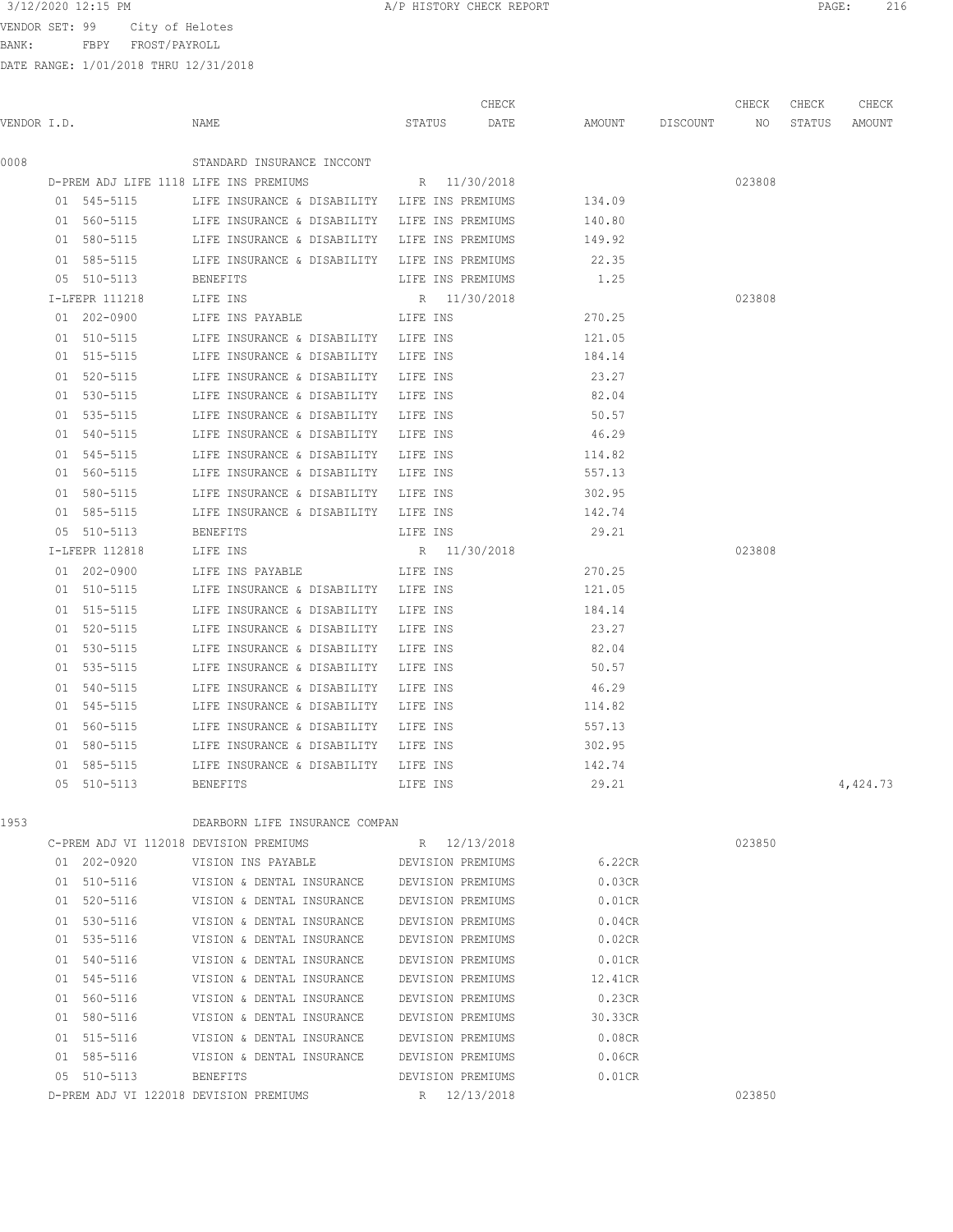VENDOR SET: 99 City of Helot

BANK: FBPY FROST/PAYROL

| btes    |       |       |       |       |
|---------|-------|-------|-------|-------|
| ïГ.     |       |       |       |       |
| 31/2018 |       |       |       |       |
|         |       |       |       |       |
|         | CHECK | CHECK | CHECK | CHECK |

| VENDOR I.D. |                | NAME                                        | STATUS            | DATE              |       | AMOUNT DISCOUNT | NO NO  | STATUS AMOUNT |  |
|-------------|----------------|---------------------------------------------|-------------------|-------------------|-------|-----------------|--------|---------------|--|
| 1953        |                | DEARBORN LIFE INSURANCCONT                  |                   |                   |       |                 |        |               |  |
|             |                | D-PREM ADJ VI 122018 DEVISION PREMIUMS      | R 12/13/2018      |                   |       |                 | 023850 |               |  |
|             | 01 202-0920    | VISION INS PAYABLE                          | DEVISION PREMIUMS |                   | 90.08 |                 |        |               |  |
|             | 01 510-5116    | VISION & DENTAL INSURANCE DEVISION PREMIUMS |                   |                   | 9.24  |                 |        |               |  |
|             | 01 520-5116    | VISION & DENTAL INSURANCE DEVISION PREMIUMS |                   |                   | 3.08  |                 |        |               |  |
|             | 01 530-5116    | VISION & DENTAL INSURANCE                   | DEVISION PREMIUMS |                   | 12.32 |                 |        |               |  |
|             | 01 535-5116    | VISION & DENTAL INSURANCE                   | DEVISION PREMIUMS |                   | 6.16  |                 |        |               |  |
|             | 01 540-5116    | VISION & DENTAL INSURANCE DEVISION PREMIUMS |                   |                   | 3.08  |                 |        |               |  |
|             | 01 545-5116    | VISION & DENTAL INSURANCE                   |                   | DEVISION PREMIUMS | 33.90 |                 |        |               |  |
|             | 01 560-5116    | VISION & DENTAL INSURANCE                   | DEVISION PREMIUMS |                   | 77.01 |                 |        |               |  |
|             | 01 580-5116    | VISION & DENTAL INSURANCE                   | DEVISION PREMIUMS |                   | 43.14 |                 |        |               |  |
|             | 01 515-5116    | VISION & DENTAL INSURANCE DEVISION PREMIUMS |                   |                   | 24.64 |                 |        |               |  |
|             | 01 585-5116    | VISION & DENTAL INSURANCE DEVISION PREMIUMS |                   |                   | 18.48 |                 |        |               |  |
|             | 05 510-5113    | BENEFITS                                    | DEVISION PREMIUMS |                   | 3.08  |                 |        |               |  |
|             | I-DVIPR 111218 | DEPENDANT VISION                            | R 12/13/2018      |                   |       |                 | 023850 |               |  |
|             | 01 202-0920    | VISION INS PAYABLE DEPENDANT VISION         |                   |                   | 17.69 |                 |        |               |  |
|             | 01 515-5116    | VISION & DENTAL INSURANCE DEPENDANT VISION  |                   |                   | 12.36 |                 |        |               |  |
|             | 01 530-5116    | VISION & DENTAL INSURANCE DEPENDANT VISION  |                   |                   | 3.09  |                 |        |               |  |
|             | 01 535-5116    | VISION & DENTAL INSURANCE DEPENDANT VISION  |                   |                   | 3.09  |                 |        |               |  |
|             | 01 540-5116    | VISION & DENTAL INSURANCE DEPENDANT VISION  |                   |                   | 3.09  |                 |        |               |  |
|             | 01 545-5116    | VISION & DENTAL INSURANCE DEPENDANT VISION  |                   |                   | 3.09  |                 |        |               |  |
|             | 01 560-5116    | VISION & DENTAL INSURANCE DEPENDANT VISION  |                   |                   | 24.72 |                 |        |               |  |
|             | 01 580-5116    | VISION & DENTAL INSURANCE DEPENDANT VISION  |                   |                   | 6.18  |                 |        |               |  |
|             | 01 585-5116    | VISION & DENTAL INSURANCE DEPENDANT VISION  |                   |                   | 3.09  |                 |        |               |  |
|             | I-DVIPR 112818 | DEPENDANT VISION                            |                   | R 12/13/2018      |       |                 | 023850 |               |  |
|             | 01 202-0920    | VISION INS PAYABLE                          | DEPENDANT VISION  |                   | 17.69 |                 |        |               |  |
|             | 01 515-5116    | VISION & DENTAL INSURANCE                   | DEPENDANT VISION  |                   | 12.36 |                 |        |               |  |
|             | 01 530-5116    | VISION & DENTAL INSURANCE                   | DEPENDANT VISION  |                   | 3.09  |                 |        |               |  |
|             | 01 535-5116    | VISION & DENTAL INSURANCE                   | DEPENDANT VISION  |                   | 3.09  |                 |        |               |  |
|             | 01 540-5116    | VISION & DENTAL INSURANCE                   | DEPENDANT VISION  |                   | 3.09  |                 |        |               |  |
|             | 01 545-5116    | VISION & DENTAL INSURANCE                   | DEPENDANT VISION  |                   | 3.09  |                 |        |               |  |
|             | 01 560-5116    | VISION & DENTAL INSURANCE                   | DEPENDANT VISION  |                   | 24.72 |                 |        |               |  |
|             | 01 580-5116    | VISION & DENTAL INSURANCE DEPENDANT VISION  |                   |                   | 6.18  |                 |        |               |  |
|             | 01 585-5116    | VISION & DENTAL INSURANCE                   | DEPENDANT VISION  |                   | 3.09  |                 |        |               |  |
|             | I-DVIPR 121318 | DEPENDANT VISION                            |                   | R 12/13/2018      |       |                 | 023850 |               |  |
|             | 01 202-0920    | VISION INS PAYABLE                          | DEPENDANT VISION  |                   | 17.69 |                 |        |               |  |
|             | 01 515-5116    | VISION & DENTAL INSURANCE                   | DEPENDANT VISION  |                   | 12.36 |                 |        |               |  |
|             | 01 530-5116    | VISION & DENTAL INSURANCE                   | DEPENDANT VISION  |                   | 3.09  |                 |        |               |  |
|             | 01 535-5116    | VISION & DENTAL INSURANCE                   | DEPENDANT VISION  |                   | 3.09  |                 |        |               |  |
|             | 01 540-5116    | VISION & DENTAL INSURANCE                   | DEPENDANT VISION  |                   | 3.09  |                 |        |               |  |
|             | 01 545-5116    | VISION & DENTAL INSURANCE                   | DEPENDANT VISION  |                   | 3.09  |                 |        |               |  |
|             | 01 560-5116    | VISION & DENTAL INSURANCE                   | DEPENDANT VISION  |                   | 24.72 |                 |        |               |  |
|             | 01 580-5116    | VISION & DENTAL INSURANCE                   | DEPENDANT VISION  |                   | 6.18  |                 |        |               |  |
|             | 01 585-5116    | VISION & DENTAL INSURANCE                   | DEPENDANT VISION  |                   | 3.09  |                 |        |               |  |
|             | I-VISPR 111218 | VISION INS CAF                              |                   | R 12/13/2018      |       |                 | 023850 |               |  |
|             | 01 202-0920    | VISION INS PAYABLE                          | VISION INS CAF    |                   | 66.29 |                 |        |               |  |
|             | 01 510-5116    | VISION & DENTAL INSURANCE                   | VISION INS CAF    |                   | 9.27  |                 |        |               |  |
|             | 01 515-5116    | VISION & DENTAL INSURANCE                   | VISION INS CAF    |                   | 12.36 |                 |        |               |  |
|             |                |                                             |                   |                   |       |                 |        |               |  |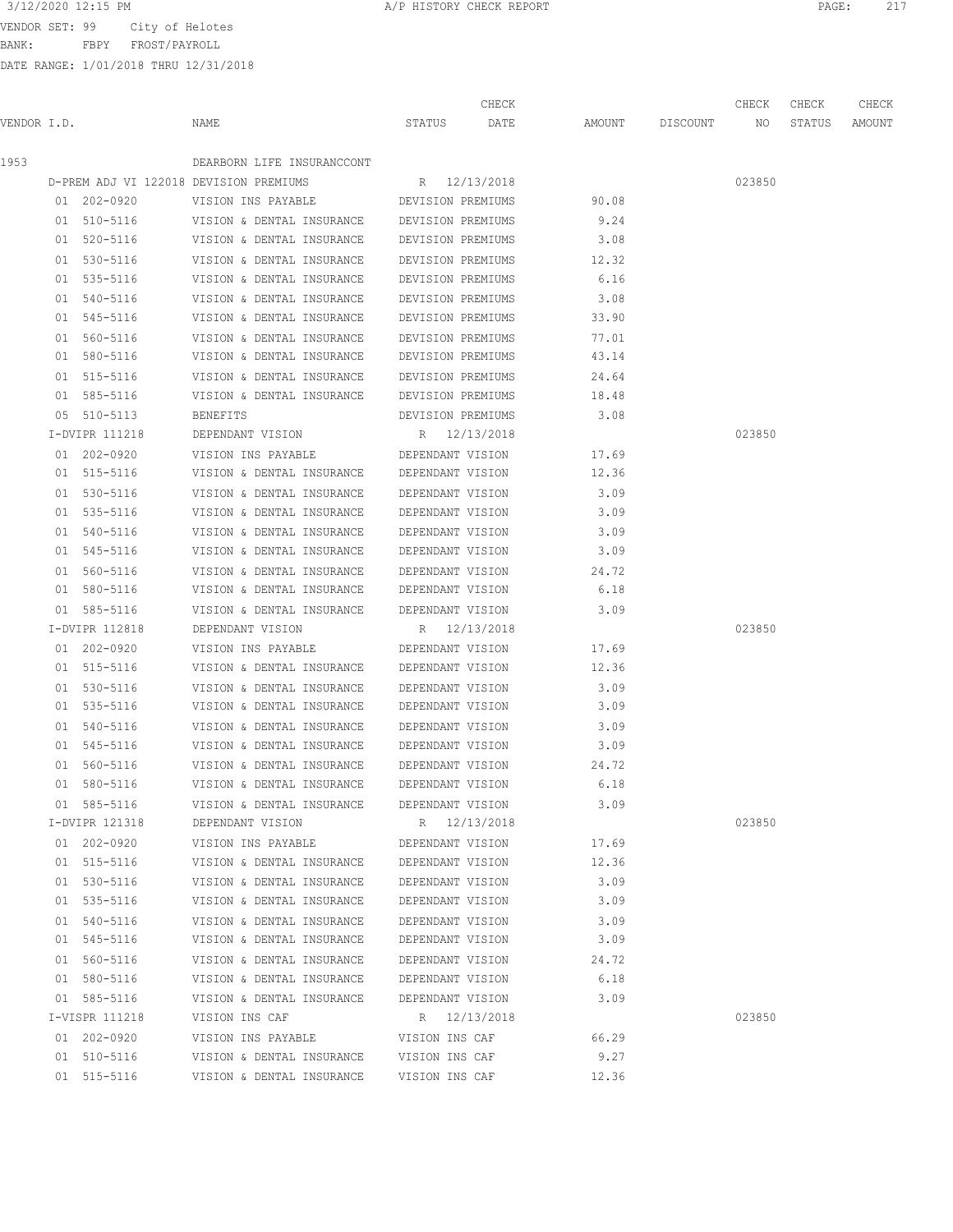BANK: FBPY FROST/PAYROLL

| 3/12/2020 12:15 PM<br>PAGE:<br>A/P HISTORY CHECK REPORT |  |
|---------------------------------------------------------|--|
|---------------------------------------------------------|--|

|      | VENDOR I.D.    | NAME                                     | STATUS DATE    | CHECK        | AMOUNT DISCOUNT NO | CHECK  | CHECK<br>STATUS | CHECK<br>AMOUNT |
|------|----------------|------------------------------------------|----------------|--------------|--------------------|--------|-----------------|-----------------|
|      |                |                                          |                |              |                    |        |                 |                 |
| 1953 |                | DEARBORN LIFE INSURANCCONT               |                |              |                    |        |                 |                 |
|      | I-VISPR 111218 | VISION INS CAF                           | R 12/13/2018   |              |                    | 023850 |                 |                 |
|      | 01 520-5116    | VISION & DENTAL INSURANCE VISION INS CAF |                |              | 3.09               |        |                 |                 |
|      | 01 530-5116    | VISION & DENTAL INSURANCE                | VISION INS CAF |              | 9.27               |        |                 |                 |
|      | 01 535-5116    | VISION & DENTAL INSURANCE VISION INS CAF |                |              | 3.09               |        |                 |                 |
|      | 01 545-5116    | VISION & DENTAL INSURANCE VISION INS CAF |                |              | 18.54              |        |                 |                 |
|      | 01 560-5116    | VISION & DENTAL INSURANCE VISION INS CAF |                |              | 46.35              |        |                 |                 |
|      | 01 580-5116    | VISION & DENTAL INSURANCE VISION INS CAF |                |              | 27.81              |        |                 |                 |
|      | 01 585-5116    | VISION & DENTAL INSURANCE VISION INS CAF |                |              | 15.45              |        |                 |                 |
|      | 05 510-5113    | BENEFITS                                 | VISION INS CAF |              | 3.09               |        |                 |                 |
|      | I-VISPR 112818 | VISION INS CAF                           | R 12/13/2018   |              |                    | 023850 |                 |                 |
|      | 01 202-0920    | VISION INS PAYABLE                       | VISION INS CAF |              | 66.29              |        |                 |                 |
|      | 01 510-5116    | VISION & DENTAL INSURANCE                | VISION INS CAF |              | 9.27               |        |                 |                 |
|      | 01 515-5116    | VISION & DENTAL INSURANCE                | VISION INS CAF |              | 12.36              |        |                 |                 |
|      | 01 520-5116    | VISION & DENTAL INSURANCE                | VISION INS CAF |              | 3.09               |        |                 |                 |
|      | 01 530-5116    | VISION & DENTAL INSURANCE                | VISION INS CAF |              | 9.27               |        |                 |                 |
|      | 01 535-5116    | VISION & DENTAL INSURANCE                | VISION INS CAF |              | 3.09               |        |                 |                 |
|      | 01 545-5116    | VISION & DENTAL INSURANCE                | VISION INS CAF |              | 18.54              |        |                 |                 |
|      | 01 560-5116    | VISION & DENTAL INSURANCE                | VISION INS CAF |              | 46.35              |        |                 |                 |
|      | 01 580-5116    | VISION & DENTAL INSURANCE VISION INS CAF |                |              | 27.81              |        |                 |                 |
|      | 01 585-5116    | VISION & DENTAL INSURANCE VISION INS CAF |                |              | 15.45              |        |                 |                 |
|      | 05 510-5113    | BENEFITS                                 | VISION INS CAF |              | 3.09               |        |                 |                 |
|      | I-VISPR 121318 | VISION INS CAF                           | R 12/13/2018   |              |                    | 023850 |                 |                 |
|      | 01 202-0920    | VISION INS PAYABLE                       | VISION INS CAF |              | 66.29              |        |                 |                 |
|      | 01 510-5116    | VISION & DENTAL INSURANCE VISION INS CAF |                |              | 9.27               |        |                 |                 |
|      | 01 515-5116    | VISION & DENTAL INSURANCE                | VISION INS CAF |              | 12.36              |        |                 |                 |
|      | 01 520-5116    | VISION & DENTAL INSURANCE                | VISION INS CAF |              | 3.09               |        |                 |                 |
|      | 01 530-5116    | VISION & DENTAL INSURANCE                | VISION INS CAF |              | 9.27               |        |                 |                 |
|      | 01 535-5116    | VISION & DENTAL INSURANCE                | VISION INS CAF |              | 3.09               |        |                 |                 |
|      | 01 545-5116    | VISION & DENTAL INSURANCE                | VISION INS CAF |              | 18.54              |        |                 |                 |
|      | 01 560-5116    | VISION & DENTAL INSURANCE VISION INS CAF |                |              | 46.35              |        |                 |                 |
|      | 01 580-5116    | VISION & DENTAL INSURANCE                | VISION INS CAF |              | 24.72              |        |                 |                 |
|      | 01 585-5116    | VISION & DENTAL INSURANCE                | VISION INS CAF |              | 15.45              |        |                 |                 |
|      | 05 510-5113    | BENEFITS                                 | VISION INS CAF |              | 3.09               |        |                 | 1,144.70        |
| 0341 |                | AFLAC INC                                |                |              |                    |        |                 |                 |
|      | I-AF PR 121318 | AFLAC NON CAF                            | R 12/21/2018   |              |                    | 023881 |                 |                 |
|      | 01 202-0700    | HEALTH INS PAYABLE                       | AFLAC NON CAF  |              | 13.14              |        |                 |                 |
|      | I-AF PR 122818 | AFLAC NON CAF                            |                | R 12/21/2018 |                    | 023881 |                 |                 |
|      | 01 202-0700    | HEALTH INS PAYABLE                       | AFLAC NON CAF  |              | 13.14              |        |                 |                 |
|      | I-AFLPR 121318 | SUB INS CAF                              |                | R 12/21/2018 |                    | 023881 |                 |                 |
|      | 01 202-0700    | HEALTH INS PAYABLE                       | SUB INS CAF    |              | 352.88             |        |                 |                 |
|      | I-AFLPR 122818 | SUB INS CAF                              |                | R 12/21/2018 |                    | 023881 |                 |                 |
|      | 01 202-0700    | HEALTH INS PAYABLE                       | SUB INS CAF    |              | 352.88             |        |                 | 732.04          |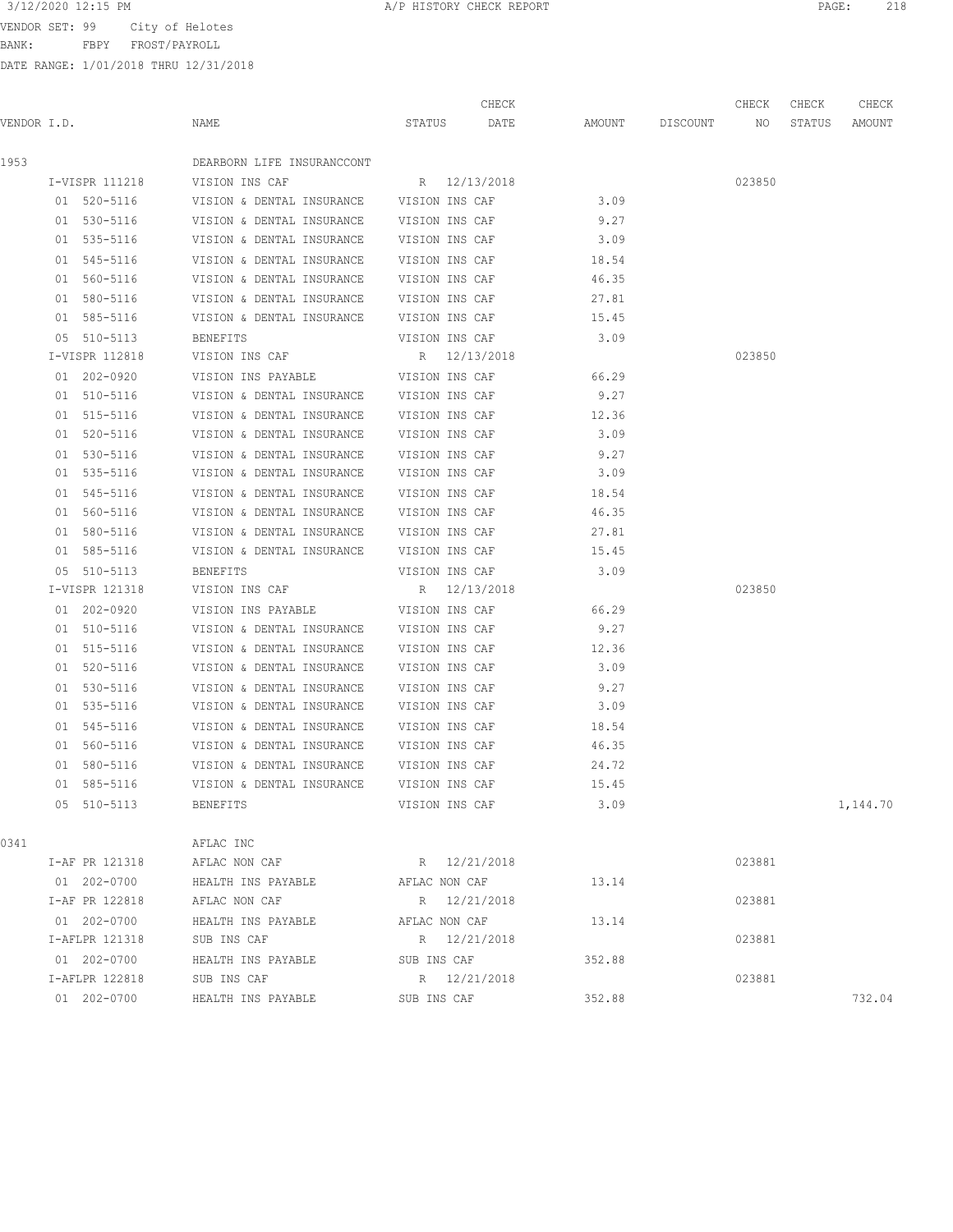VENDOR SET: 99 City of He

BANK: FBPY FROST/PAY

DATE RANGE: 1/01/2018 THRU 12/31/2018

| Helotes |  |  |  |
|---------|--|--|--|
| YROLL   |  |  |  |

|                |                         |                                                                  |                                                                                                                                                                                                       |          | CHECK  | CHECK  | CHECK  |
|----------------|-------------------------|------------------------------------------------------------------|-------------------------------------------------------------------------------------------------------------------------------------------------------------------------------------------------------|----------|--------|--------|--------|
|                | NAME                    | DATE                                                             | AMOUNT                                                                                                                                                                                                | DISCOUNT | NO.    | STATUS | AMOUNT |
|                |                         |                                                                  |                                                                                                                                                                                                       |          |        |        |        |
|                |                         |                                                                  |                                                                                                                                                                                                       |          |        |        |        |
| I-CL PR 121318 | COLONIAL LIFE NON CAF   |                                                                  |                                                                                                                                                                                                       |          | 023882 |        |        |
| 01 202-0700    | HEALTH INS PAYABLE      |                                                                  | 60.15                                                                                                                                                                                                 |          |        |        |        |
| I-CL PR 122818 | COLONIAL LIFE NON CAF   |                                                                  |                                                                                                                                                                                                       |          | 023882 |        |        |
| 01 202-0700    | HEALTH INS PAYABLE      |                                                                  | 60.15                                                                                                                                                                                                 |          |        |        |        |
| I-CLCPR 121318 | SUB INS CAF             |                                                                  |                                                                                                                                                                                                       |          | 023882 |        |        |
| 01 202-0700    | HEALTH INS PAYABLE      |                                                                  | 80.27                                                                                                                                                                                                 |          |        |        |        |
| I-CLCPR 122818 | SUB INS CAF             |                                                                  |                                                                                                                                                                                                       |          | 023882 |        |        |
| 01 202-0700    | HEALTH INS PAYABLE      |                                                                  |                                                                                                                                                                                                       |          |        |        | 280.84 |
|                |                         |                                                                  |                                                                                                                                                                                                       |          |        |        |        |
|                |                         |                                                                  |                                                                                                                                                                                                       |          |        |        |        |
| I-SCHPR 122818 | SCHOOL LOAN GARNISHMENT |                                                                  |                                                                                                                                                                                                       |          | 023883 |        |        |
| 01 202-0650    | SCHOOL LOAN LIABILITY   |                                                                  | 159.19                                                                                                                                                                                                |          |        |        | 159.19 |
|                | VENDOR I.D.             | COLONIAL LIFE & ACCIDENT INS C<br>U S DEPARTMENT OF EDUCATION AW | CHECK<br>STATUS<br>R 12/21/2018<br>COLONIAL LIFE NON CA<br>R 12/21/2018<br>COLONIAL LIFE NON CA<br>R 12/21/2018<br>SUB INS CAF<br>R 12/21/2018<br>SUB INS CAF<br>R 12/21/2018<br>SCHOOL LOAN GARNISHM | 80.27    |        |        |        |

| 392,247.96<br>47<br>0.00<br>REGULAR CHECKS:<br>0.00<br>0.00<br>HAND CHECKS:<br>0<br>0.00<br>129<br>1, 475, 528.32<br>DRAFTS:<br>0.00<br>0.00<br>EFT:<br>0<br>0.00<br>0.00<br>0<br>NON CHECKS:<br>0.00<br>0 VOID DEBITS<br>VOID CHECKS:<br>0.00<br>0.00<br>0.00<br>VOID CREDITS | $*$ * TOTALS * * | NO | INVOICE AMOUNT | <b>DISCOUNTS</b> | CHECK AMOUNT |
|--------------------------------------------------------------------------------------------------------------------------------------------------------------------------------------------------------------------------------------------------------------------------------|------------------|----|----------------|------------------|--------------|
|                                                                                                                                                                                                                                                                                |                  |    |                |                  | 392,247.96   |
|                                                                                                                                                                                                                                                                                |                  |    |                |                  | 0.00         |
|                                                                                                                                                                                                                                                                                |                  |    |                |                  | 1,475,528.32 |
|                                                                                                                                                                                                                                                                                |                  |    |                |                  | 0.00         |
|                                                                                                                                                                                                                                                                                |                  |    |                |                  | 0.00         |
|                                                                                                                                                                                                                                                                                |                  |    |                |                  |              |
|                                                                                                                                                                                                                                                                                |                  |    |                |                  |              |

TOTAL ERRORS: 0

|    | G/L ACCOUNT  | <b>NAME</b>                 | AMOUNT     |
|----|--------------|-----------------------------|------------|
|    |              |                             |            |
| 01 | $202 - 0200$ | FEDERAL WITHHOLDING         | 318,018.49 |
| 01 | 202-0500     | RETIREMENT TMRS             | 220,696.19 |
| 01 | 202-0600     | CHILD SUPPORT LIABILITY     | 36,043.02  |
| 01 | 202-0650     | SCHOOL LOAN LIABILITY       | 159.19     |
| 01 | $202 - 0700$ | HEALTH INS PAYABLE          | 85,644.72  |
| 01 | $202 - 0800$ | DENTAL INS PAYABLE          | 10,196.83  |
| 01 | $202 - 0900$ | LIFE INS PAYABLE            | 5,928.33   |
| 01 | $202 - 0920$ | VISION INS PAYABLE          | 1,773.14   |
| 01 | 202-1000     | RETIREMENT ICMA             | 60, 365.00 |
| 01 | 202-1200     | FICA & MED PAYABLE          | 285,907.41 |
| 01 | 510-5103     | SOCIAL SECURITY             | 18,316.99  |
| 01 | 510-5104     | RETIREMENT                  | 16,748.45  |
| 01 | $510 - 5105$ | HEALTH INSURANCE            | 10,569.74  |
| 01 | 510-5115     | LIFE INSURANCE & DISABILITY | 2,473.69   |
| 01 | 510-5116     | VISION & DENTAL INSURANCE   | 766.02     |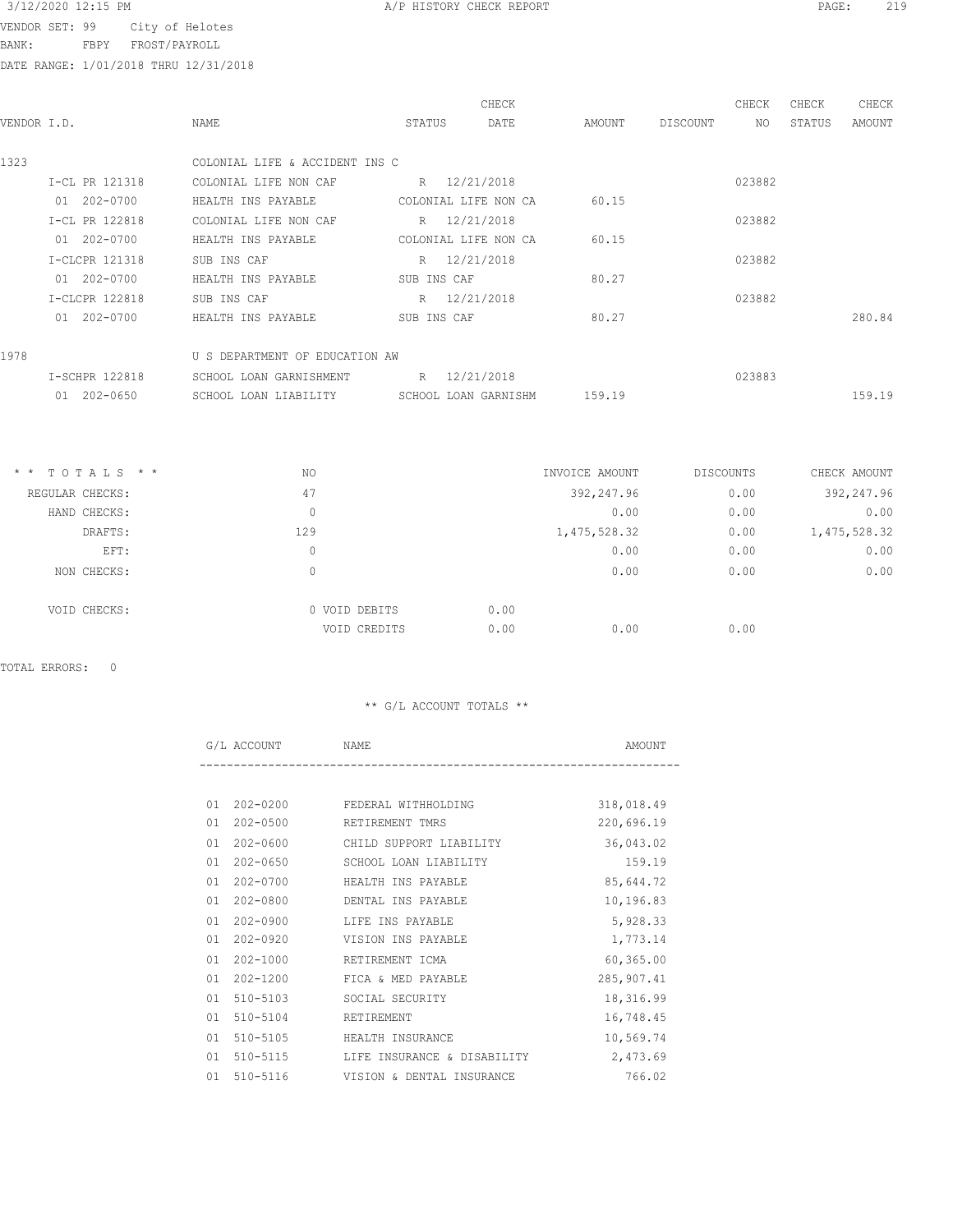VENDOR SET: 99 City of Helotes BANK: FBPY FROST/PAYROLL

DATE RANGE: 1/01/2018 THRU 12/31/2018

| G/L ACCOUNT | NAME                        | AMOUNT       |
|-------------|-----------------------------|--------------|
|             |                             |              |
|             | 01 515-5103 SOCIAL SECURITY | 27,850.61    |
|             | 01 515-5104 RETIREMENT      | 25,933.96    |
| 01 515-5105 | HEALTH INSURANCE            | 31,109.50    |
| 01 515-5115 | LIFE INSURANCE & DISABILITY | 4,075.88     |
| 01 515-5116 | VISION & DENTAL INSURANCE   | 2,180.07     |
| 01 520-5103 | SOCIAL SECURITY             | 3,302.61     |
| 01 520-5104 | RETIREMENT                  | 3,248.45     |
| 01 520-5105 | HEALTH INSURANCE            | 4,014.52     |
| 01 520-5115 | LIFE INSURANCE & DISABILITY | 532.36       |
| 01 520-5116 | VISION & DENTAL INSURANCE   | 255.34       |
| 01 530-5103 | SOCIAL SECURITY             | 13,914.63    |
| 01 530-5104 | RETIREMENT                  | 11,478.97    |
| 01 530-5105 | HEALTH INSURANCE            | 11,188.24    |
| 01 530-5115 | LIFE INSURANCE & DISABILITY | 1,890.52     |
| 01 530-5116 | VISION & DENTAL INSURANCE   | 801.60       |
| 01 535-5103 | SOCIAL SECURITY             | 7,848.79     |
| 01 535-5104 | RETIREMENT                  | 7,136.18     |
| 01 535-5105 | HEALTH INSURANCE            | 6,932.11     |
| 01 535-5115 | LIFE INSURANCE & DISABILITY | 1,144.58     |
| 01 535-5116 | VISION & DENTAL INSURANCE   | 510.68       |
| 01 540-5103 | SOCIAL SECURITY             | 8,407.86     |
| 01 540-5104 | RETIREMENT                  | 7,684.45     |
| 01 540-5105 | HEALTH INSURANCE            | 6,901.08     |
| 01 540-5115 | LIFE INSURANCE & DISABILITY | 1,262.00     |
| 01 540-5116 | VISION & DENTAL INSURANCE   | 475.10       |
| 01 545-5103 | SOCIAL SECURITY             | 18,289.70    |
| 01 545-5104 | RETIREMENT                  | 17,186.87    |
| 01 545-5105 | HEALTH INSURANCE            | 26, 165. 24  |
| 01 545-5115 | LIFE INSURANCE & DISABILITY | 2,955.83     |
| 01 545-5116 | VISION & DENTAL INSURANCE   | 1,833.86     |
| 01 560-5103 | SOCIAL SECURITY             | 91,499.47    |
| 01 560-5104 | RETIREMENT                  | 83,008.37    |
| 01 560-5105 | HEALTH INSURANCE            | 83,988.52    |
| 01 560-5115 | LIFE INSURANCE & DISABILITY | 12,360.02    |
| 01 560-5116 | VISION & DENTAL INSURANCE   | 5,323.24     |
| 01 580-5103 | SOCIAL SECURITY             | 64,464.97    |
| 01 580-5104 | RETIREMENT                  | 53,270.49    |
| 01 580-5105 | HEALTH INSURANCE            | 42,559.88    |
| 01 580-5115 | LIFE INSURANCE & DISABILITY | 7,380.01     |
| 01 580-5116 | VISION & DENTAL INSURANCE   | 3,042.45     |
| 01 585-5103 | SOCIAL SECURITY             | 27,488.35    |
| 01 585-5104 | RETIREMENT                  | 25,069.74    |
| 01 585-5105 | HEALTH INSURANCE            | 20,642.95    |
| 01 585-5115 | LIFE INSURANCE & DISABILITY | 2,645.87     |
| 01 585-5116 | VISION & DENTAL INSURANCE   | 1,448.38     |
|             | *** FUND TOTAL ***          | 1,854,311.51 |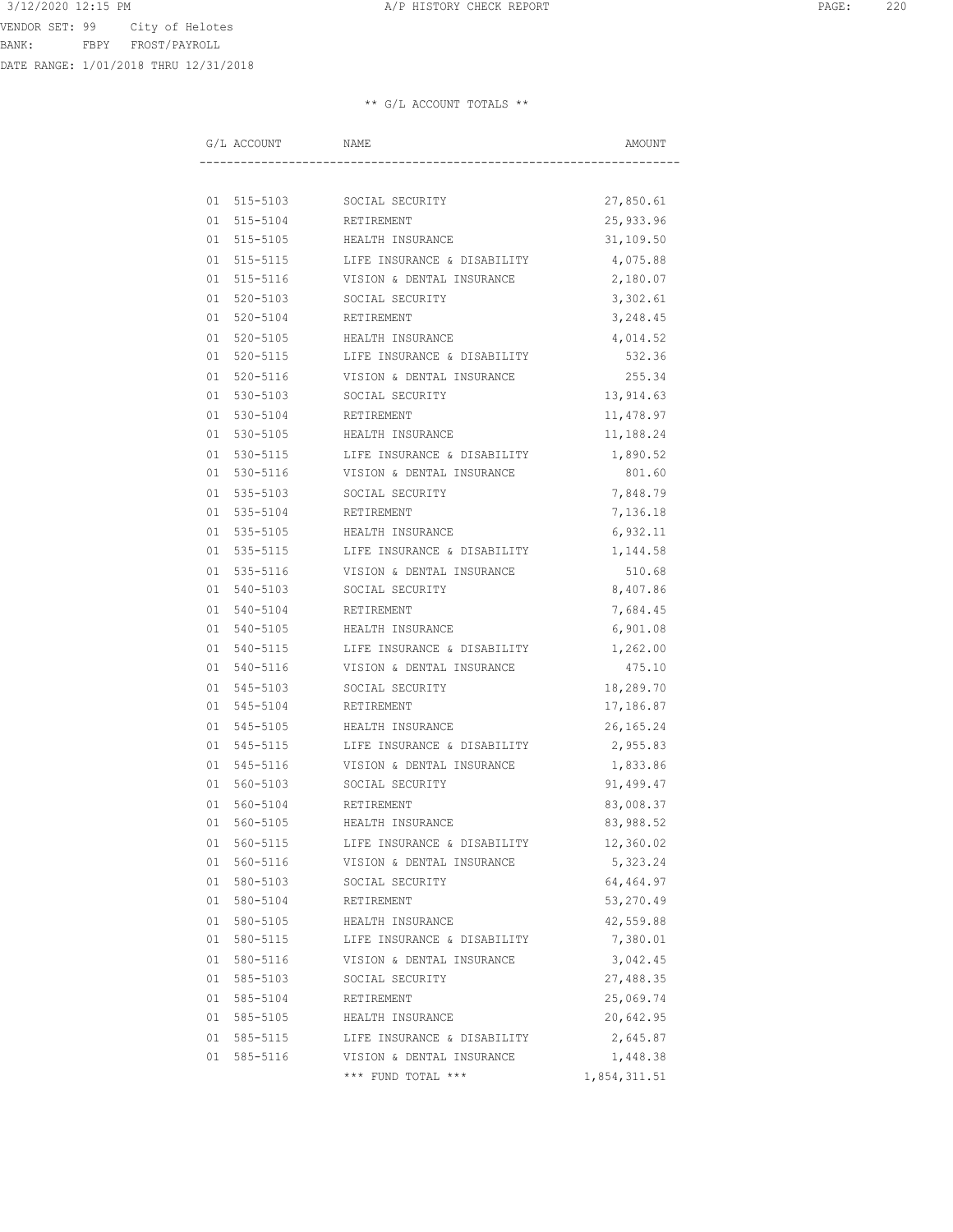VENDOR SET: 99 City of Helotes BANK: FBPY FROST/PAYROLL

DATE RANGE: 1/01/2018 THRU 12/31/2018

|                                   | G/L ACCOUNT    | NAME               | AMOUNT         |           |              |
|-----------------------------------|----------------|--------------------|----------------|-----------|--------------|
|                                   |                |                    |                |           |              |
|                                   | 510-5113<br>05 | <b>BENEFITS</b>    | 2,975.13       |           |              |
|                                   | 510-5220<br>05 | <b>BENEFITS</b>    | 10,489.64      |           |              |
|                                   |                | *** FUND TOTAL *** | 13,464.77      |           |              |
|                                   | NO             |                    | INVOICE AMOUNT | DISCOUNTS | CHECK AMOUNT |
| VENDOR SET: 99 BANK: FBPY TOTALS: | 176            |                    | 1,867,776.28   | 0.00      | 1,867,776.28 |
| BANK: FBPY<br>TOTALS:             | 176            |                    | 1,867,776.28   | 0.00      | 1,867,776.28 |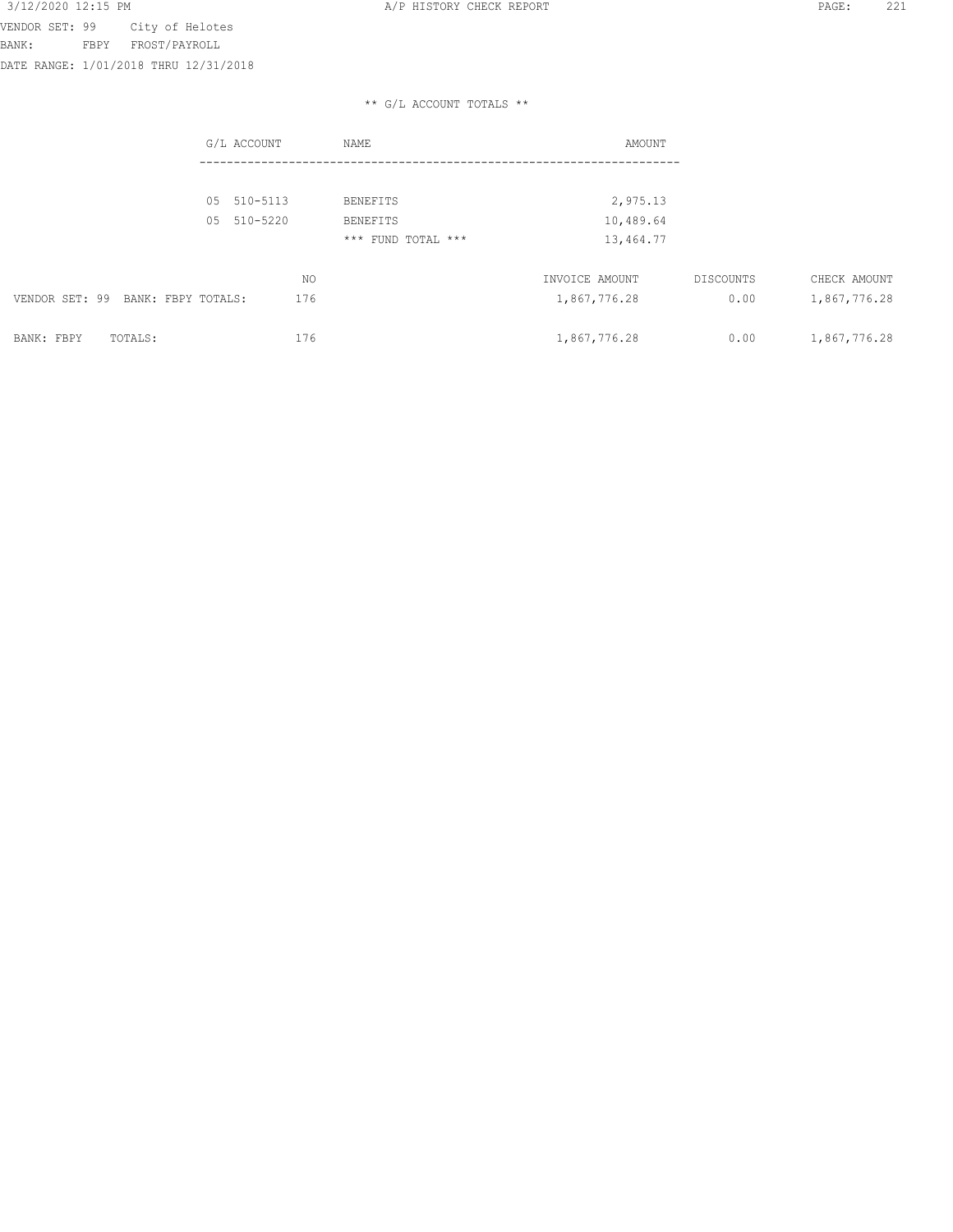BANK: FCAP FROST/CITY-EDC CAP

|             |                |                               |                 | CHECK                         |           |          | CHECK  | CHECK  | CHECK      |
|-------------|----------------|-------------------------------|-----------------|-------------------------------|-----------|----------|--------|--------|------------|
| VENDOR I.D. |                | NAME                          | STATUS          | DATE                          | AMOUNT    | DISCOUNT | NO     | STATUS | AMOUNT     |
| 0291        |                | LNV ENGINEERING               |                 |                               |           |          |        |        |            |
|             | I-24546 CAP    | LNV ENGINEERING INC           | V               | 9/27/2017                     |           |          | 007472 |        |            |
|             | I-24906 BRIDGE | LNV ENGINEERING INC           | V               | 9/27/2017                     |           |          | 007472 |        | 3,033.00   |
| 0291        |                | LNV ENGINEERING               |                 |                               |           |          |        |        |            |
|             | M-CHECK        | LNV ENGINEERING INC           | UNPOST V        | 2/26/2018                     |           |          | 007472 |        | 3,033.00CR |
| 0291        |                | LNV ENGINEERING               |                 |                               |           |          |        |        |            |
|             | I-24546 W&S    | SERVICES                      | V               | 9/27/2017                     |           |          | 007473 |        |            |
|             | I-24775 W&S    | SERVICES                      | V               | 9/27/2017                     |           |          | 007473 |        |            |
|             | $I - 25019$    | SERVICES                      | V               | 9/27/2017                     |           |          | 007473 |        | 7,437.47   |
| 0291        |                | LNV ENGINEERING               |                 |                               |           |          |        |        |            |
|             | M-CHECK        | LNV ENGINEERING INC<br>UNPOST | V               | 2/26/2018                     |           |          | 007473 |        | 7,437.47CR |
| 1723        |                | E-Z BEL CONSTRUCTION          |                 |                               |           |          |        |        |            |
|             | $I-NO 6$       | EZ BEL CONSTRUCTION           | R               | 1/11/2018                     |           |          | 007481 |        |            |
|             | 03 550-5512    | ADMINISTRATION PURCHASES      |                 | EZ BEL CONSTRUCTION           | 77,665.29 |          |        |        | 77,665.29  |
| 1769        |                | U S BANK EQUIPMENT FINANCE    |                 |                               |           |          |        |        |            |
|             | I-345819874    | U S BANK EQUIPMENT FINANCE    | R               | 1/11/2018                     |           |          | 007482 |        |            |
|             | 03 550-5501    | FIRE DEPT PURCHASES           |                 | U S BANK EQUIPMENT F          | 1,749.82  |          |        |        | 1,749.82   |
| 0291        |                | LNV ENGINEERING               |                 |                               |           |          |        |        |            |
|             | $I - 25903$    | LNV ENGINEERING INC           | R               | 1/19/2018                     |           |          | 007483 |        |            |
|             | 03 550-5512    | ADMINISTRATION PURCHASES      |                 | LNV ENGINEERING INC           | 7,844.80  |          |        |        | 7,844.80   |
| 1769        |                | U S BANK EQUIPMENT FINANCE    |                 |                               |           |          |        |        |            |
|             | I-347953473    | U S BANK EQUIPMENT FINANCE    | $R_{\parallel}$ | 1/19/2018                     |           |          | 007484 |        |            |
|             | 03 550-5501    | FIRE DEPT PURCHASES           |                 | U S BANK EQUIPMENT F 1,749.82 |           |          |        |        | 1,749.82   |
| 0291        |                | LNV ENGINEERING               |                 |                               |           |          |        |        |            |
|             | I-24546 EDC    | LNV ENGINEERING INC           | R               | 3/05/2018                     |           |          | 007485 |        |            |
|             | 03 550-5509    | EDC PURCHASES                 |                 | LNV ENGINEERING INC           | 2,049.00  |          |        |        |            |
|             | I-24906 B EDC  | LNV ENGINEERING INC           | R               | 3/05/2018                     |           |          | 007485 |        |            |
|             | 03 550-5509    | EDC PURCHASES                 |                 | LNV ENGINEERING INC           | 861.00    |          |        |        |            |
|             | I-25019 B      | LNV ENGINEERING INC           | R               | 3/05/2018                     |           |          | 007485 |        |            |
|             | 03 550-5512    | ADMINISTRATION PURCHASES      |                 | LNV ENGINEERING INC           | 7,266.80  |          |        |        |            |
|             | I-25284 EDC    | LNV ENGINEERING INC           | R               | 3/05/2018                     |           |          | 007485 |        |            |
|             | 03 550-5509    | EDC PURCHASES                 |                 | LNV ENGINEERING INC           | 2,391.50  |          |        |        |            |
|             | $I - 26380$    | LNV ENGINEERING INC           | $\mathbb{R}$    | 3/05/2018                     |           |          | 007485 |        |            |
|             | 03 550-5512    | ADMINISTRATION PURCHASES      |                 | LNV ENGINEERING INC           | 1,816.70  |          |        |        | 14,385.00  |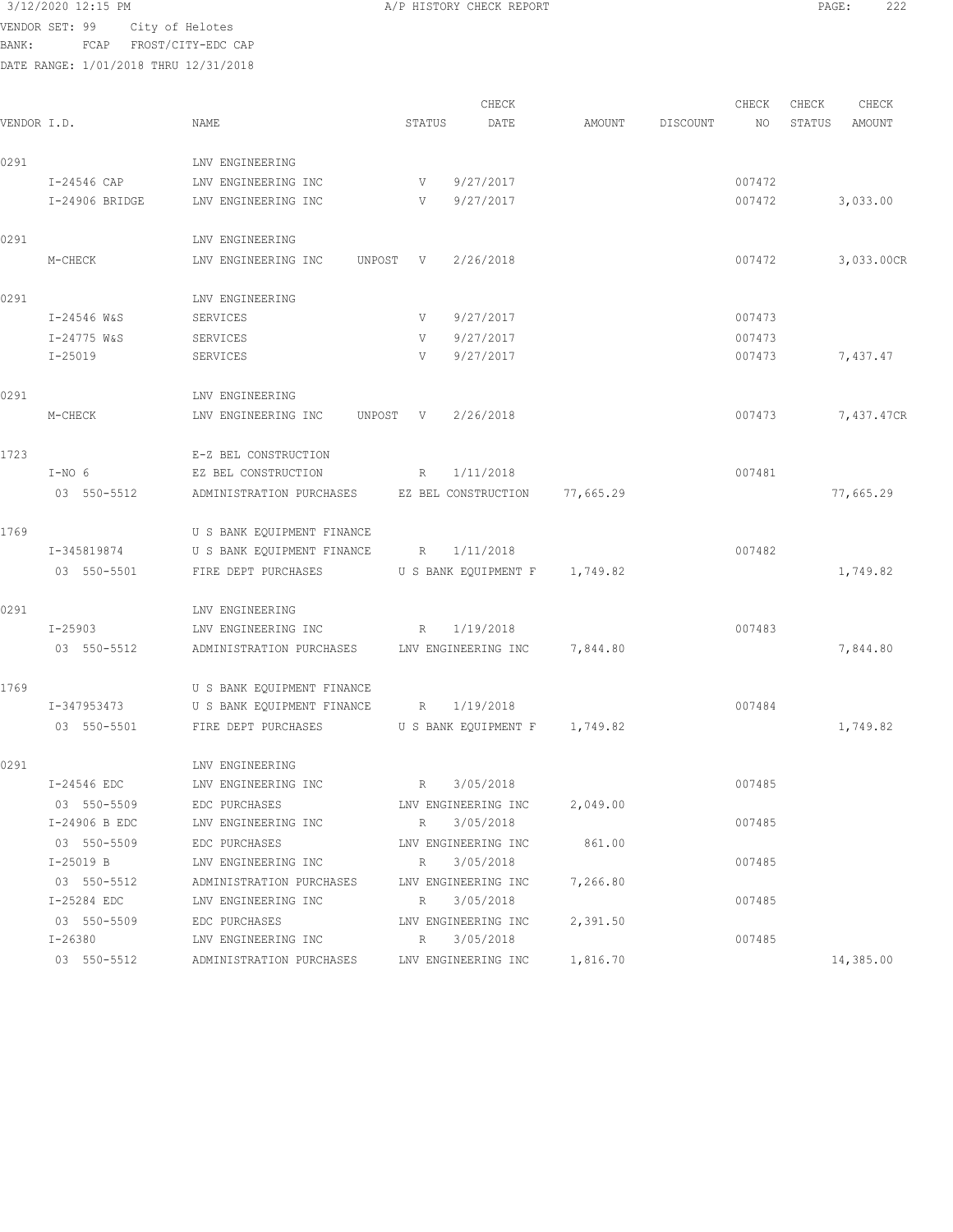```
3/12/2020 12:15 PM A/P HISTORY CHECK REPORT PAGE: 223
```
BANK: FCAP FROST/CITY-EDC CAP

|             | DATE RANGE: 1/01/2018 THRU 12/31/2018 |                                                                    |                                       |                 |        |        |            |
|-------------|---------------------------------------|--------------------------------------------------------------------|---------------------------------------|-----------------|--------|--------|------------|
|             |                                       |                                                                    | CHECK                                 |                 | CHECK  | CHECK  | CHECK      |
| VENDOR I.D. |                                       | NAME                                                               | STATUS<br>DATE                        | AMOUNT DISCOUNT | NO     | STATUS | AMOUNT     |
| 1769        |                                       | U S BANK EQUIPMENT FINANCE                                         |                                       |                 |        |        |            |
|             | I-349998864                           | U S BANK EQUIPMENT FINANCE R                                       | 3/05/2018                             |                 | 007486 |        |            |
|             | 03 550-5501                           | FIRE DEPT PURCHASES                                                | U S BANK EQUIPMENT F 1,749.82         |                 |        |        | 1,749.82   |
| 1723        |                                       | E-Z BEL CONSTRUCTION                                               |                                       |                 |        |        |            |
|             | I-PAY REO #7                          | EZ BEL CONSTRUCTION                                                | 3/20/2018<br>$R_{\rm{1}}$             |                 | 007487 |        |            |
|             | 03 550-5512                           | ADMINISTRATION PURCHASES EZ BEL CONSTRUCTION 123,587.39            |                                       |                 |        |        | 123,587.39 |
| 0291        |                                       | LNV ENGINEERING                                                    |                                       |                 |        |        |            |
|             | $I - 26579$                           | LNV ENGINEERING INC<br>$R = \frac{1}{2}$                           | 3/20/2018                             |                 | 007488 |        |            |
|             |                                       | 03 550-5512 ADMINISTRATION PURCHASES LNV ENGINEERING INC 1,816.70  |                                       |                 |        |        |            |
|             | $I - 26592$<br>03 550-5509            | LNV ENGINEERING INC                                                | 3/20/2018<br>R<br>LNV ENGINEERING INC | 3,660.40        | 007488 |        | 5,477.10   |
|             |                                       | EDC PURCHASES                                                      |                                       |                 |        |        |            |
| 1769        |                                       | U S BANK EQUIPMENT FINANCE                                         |                                       |                 |        |        |            |
|             | I-352527212                           | U S BANK EQUIPMENT FINANCE R 3/20/2018                             |                                       |                 | 007489 |        |            |
|             | 03 550-5501                           | FIRE DEPT PURCHASES                                                | U S BANK EQUIPMENT F 1,749.82         |                 |        |        | 1,749.82   |
| 1723        |                                       | E-Z BEL CONSTRUCTION                                               |                                       |                 |        |        |            |
|             | I-170223007 0318                      | EZ BEL CONSTRUCTION                                                | R 4/05/2018                           |                 | 007490 |        |            |
|             | 03 550-5512                           | ADMINISTRATION PURCHASES EZ BEL CONSTRUCTION 104,329.50            |                                       |                 |        |        | 104,329.50 |
| 1723        |                                       | E-Z BEL CONSTRUCTION                                               |                                       |                 |        |        |            |
|             | I-040918                              | EZ BEL CONSTRUCTION                                                | R<br>4/17/2018                        |                 | 007491 |        |            |
|             | 03 550-5512                           | ADMINISTRATION PURCHASES EZ BEL CONSTRUCTION 135,236.18            |                                       |                 |        |        | 135,236.18 |
| 1769        |                                       | U S BANK EQUIPMENT FINANCE                                         |                                       |                 |        |        |            |
|             | I-354684755                           | U S BANK EQUIPMENT FINANCE R 4/17/2018                             |                                       |                 | 007492 |        |            |
|             | 03 550-5501                           | FIRE DEPT PURCHASES US BANK EQUIPMENT F 1,749.82                   |                                       |                 |        |        | 1,749.82   |
| 1723        |                                       | E-Z BEL CONSTRUCTION                                               |                                       |                 |        |        |            |
|             |                                       | I-051718 REQ # 10 EZ BEL CONSTRUCTION                              | 5/31/2018<br>R                        |                 | 007493 |        |            |
|             |                                       | 03 550-5512 ADMINISTRATION PURCHASES EZ BEL CONSTRUCTION 44,175.03 |                                       |                 |        |        | 44,175.03  |
| 0291        |                                       | LNV ENGINEERING                                                    |                                       |                 |        |        |            |
|             | I-27388                               | LNV ENGINEERING INC                                                | 5/31/2018<br>$R$ and $R$              |                 | 007494 |        |            |
|             | 03 550-5512                           | ADMINISTRATION PURCHASES LNV ENGINEERING INC                       |                                       | 3,258.70        |        |        | 3,258.70   |
| 1769        |                                       | U S BANK EQUIPMENT FINANCE                                         |                                       |                 |        |        |            |
|             | I-356858431                           | U S BANK EQUIPMENT FINANCE                                         | 5/31/2018<br>R                        |                 | 007495 |        |            |
|             | 03 550-5501                           | FIRE DEPT PURCHASES                                                | U S BANK EQUIPMENT F 1,749.82         |                 |        |        | 1,749.82   |
| 1723        |                                       | E-Z BEL CONSTRUCTION                                               |                                       |                 |        |        |            |
|             | I-PAYMENT # 11                        | EZ BEL CONSTRUCTION                                                | R 6/13/2018                           |                 | 007496 |        |            |
|             |                                       | 03 550-5512 ADMINISTRATION PURCHASES EZ BEL CONSTRUCTION 67,446.07 |                                       |                 |        |        | 67,446.07  |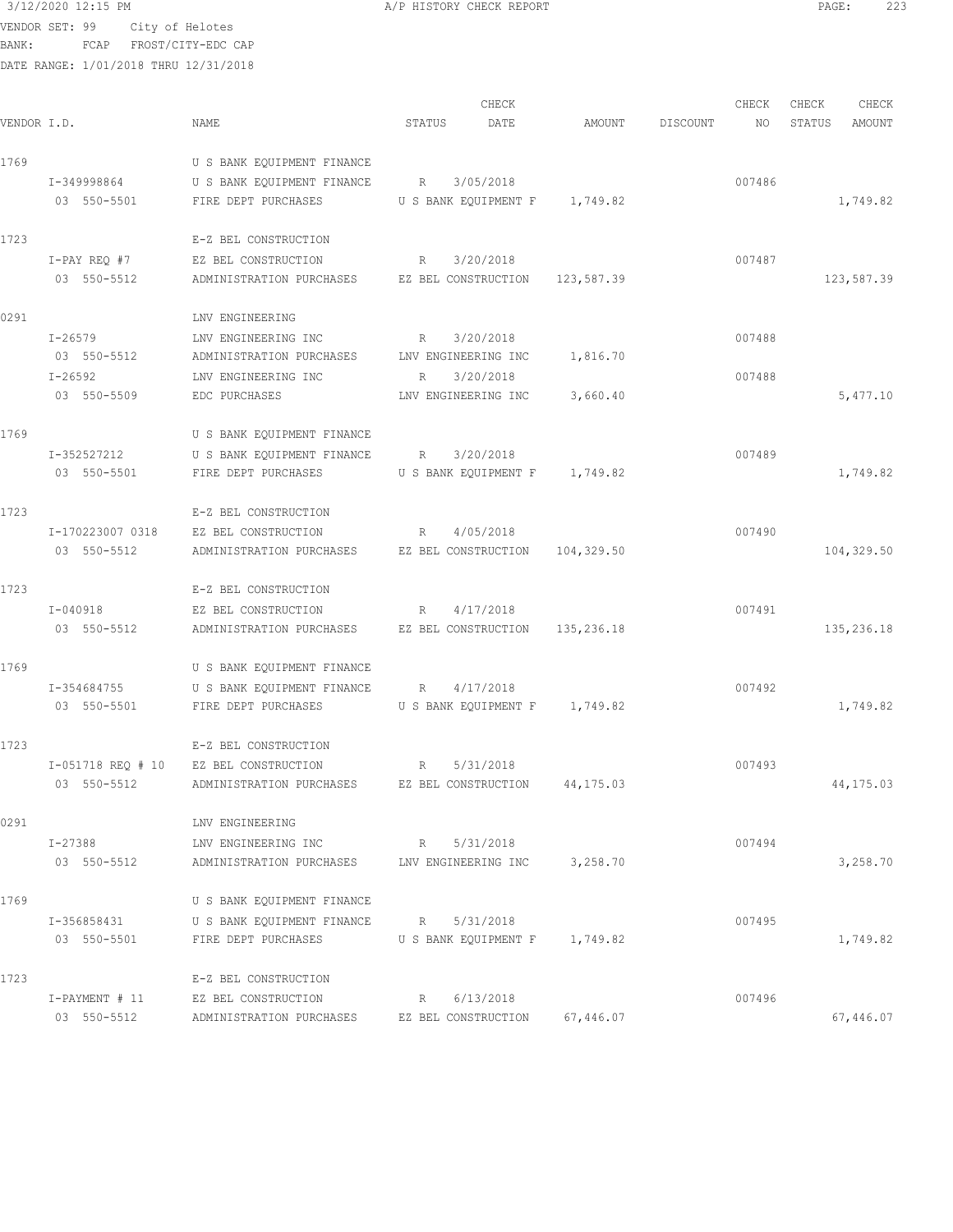BANK: FCAP FROST/CITY-EDC CAP

| 3/12/2020 12<br>$12:15$ PM | CHECK REPORT<br>1170000011<br>$\overline{1}$<br>---------- | PAGE: | 221<br>. |
|----------------------------|------------------------------------------------------------|-------|----------|
|                            |                                                            |       |          |

|             |                  |                                                       |                               | CHECK |           |          | CHECK  | CHECK  | CHECK     |
|-------------|------------------|-------------------------------------------------------|-------------------------------|-------|-----------|----------|--------|--------|-----------|
| VENDOR I.D. |                  | <b>NAME</b>                                           | STATUS                        | DATE  | AMOUNT    | DISCOUNT | NO     | STATUS | AMOUNT    |
| 0291        |                  | LNV ENGINEERING                                       |                               |       |           |          |        |        |           |
|             | I-27406          | LNV ENGINEERING INC                                   | 6/13/2018<br>R                |       |           |          | 007497 |        |           |
|             | 03 550-5509      | EDC PURCHASES                                         | LNV ENGINEERING INC           |       | 10,981.20 |          |        |        | 10,981.20 |
|             |                  |                                                       |                               |       |           |          |        |        |           |
| 1769        |                  | U S BANK EQUIPMENT FINANCE                            |                               |       |           |          |        |        |           |
|             | I-359199015      | U S BANK EQUIPMENT FINANCE R                          | 6/13/2018                     |       |           |          | 007498 |        |           |
|             | 03 550-5501      | FIRE DEPT PURCHASES U S BANK EQUIPMENT F 1,749.82     |                               |       |           |          |        |        | 1,749.82  |
| 0291        |                  | LNV ENGINEERING                                       |                               |       |           |          |        |        |           |
|             | I-27789          | LNV ENGINEERING INC<br>R                              | 6/20/2018                     |       |           |          | 007499 |        |           |
|             | 03 550-5512      | ADMINISTRATION PURCHASES LNV ENGINEERING INC          |                               |       | 4,542.00  |          |        |        |           |
|             | $I - 27801$      | LNV ENGINEERING INC                                   | R 6/20/2018                   |       |           |          | 007499 |        |           |
|             | 03 550-5509      | EDC PURCHASES                                         | LNV ENGINEERING INC           |       | 3,105.60  |          |        |        | 7,647.60  |
|             |                  |                                                       |                               |       |           |          |        |        |           |
| 0291        |                  | LNV ENGINEERING                                       |                               |       |           |          |        |        |           |
|             | I-28143          | LNV ENGINEERING INC                                   | R 7/17/2018                   |       |           |          | 007500 |        |           |
|             | 03 550-5512      | ADMINISTRATION PURCHASES LNV ENGINEERING INC 2,929.00 |                               |       |           |          |        |        | 2,929.00  |
| 1769        |                  | U S BANK EQUIPMENT FINANCE                            |                               |       |           |          |        |        |           |
|             | I-361518152 EDC  | U S BANK EQUIPMENT FINANCE R 7/17/2018                |                               |       |           |          | 007501 |        |           |
|             | 03 550-5501      | FIRE DEPT PURCHASES                                   | U S BANK EQUIPMENT F 1,650.38 |       |           |          |        |        | 1,650.38  |
|             |                  |                                                       |                               |       |           |          |        |        |           |
| 0291        |                  | LNV ENGINEERING                                       |                               |       |           |          |        |        |           |
|             | I-27084          | LNV ENGINEERING INC                                   | R 8/15/2018                   |       |           |          | 007502 |        |           |
|             | 03 550-5509      | EDC PURCHASES                                         | LNV ENGINEERING INC 3,660.40  |       |           |          |        |        | 3,660.40  |
| 1922        |                  | PARK WAREHOUSE LLC                                    |                               |       |           |          |        |        |           |
|             | I-178509         |                                                       | 8/15/2018<br>$R_{\parallel}$  |       |           |          | 007503 |        |           |
|             | 03 550-5512      | ADMINISTRATION PURCHASES                              |                               |       | 11,807.51 |          |        |        | 11,807.51 |
|             |                  |                                                       |                               |       |           |          |        |        |           |
| 1692        |                  | FROST BANK                                            |                               |       |           |          |        |        |           |
|             | I-083018 1 OF 10 | FROST BANK                                            | 8/30/2018<br>R                |       |           |          | 007504 |        |           |
|             | 03 202-0910      | PREPAID PAYABLES                                      | FROST BANK                    |       | 67,376.15 |          |        |        | 67,376.15 |
| 1692        |                  | FROST BANK                                            |                               |       |           |          |        |        |           |
|             | I-083118 1 OF 7  | FROST BANK                                            | R 8/31/2018                   |       |           |          | 007505 |        |           |
|             | 03 202-0910      | PREPAID PAYABLES                                      | FROST BANK                    |       | 24,433.36 |          |        |        | 24,433.36 |
|             |                  |                                                       |                               |       |           |          |        |        |           |
| 0291        |                  | LNV ENGINEERING                                       |                               |       |           |          |        |        |           |
|             | I-28563          | LNV ENGINEERING INC                                   | R 9/10/2018                   |       |           |          | 007506 |        |           |
|             | 03 550-5509      | EDC PURCHASES                                         | LNV ENGINEERING INC           |       | 1,404.50  |          |        |        | 1,404.50  |
| 1769        |                  | U S BANK EQUIPMENT FINANCE                            |                               |       |           |          |        |        |           |
|             | I-365918952      | U S BANK EQUIPMENT FINANCE                            | R 9/18/2018                   |       |           |          | 007507 |        |           |
|             | 03 550-5501      | FIRE DEPT PURCHASES                                   | U S BANK EQUIPMENT F 524.94   |       |           |          |        |        | 524.94    |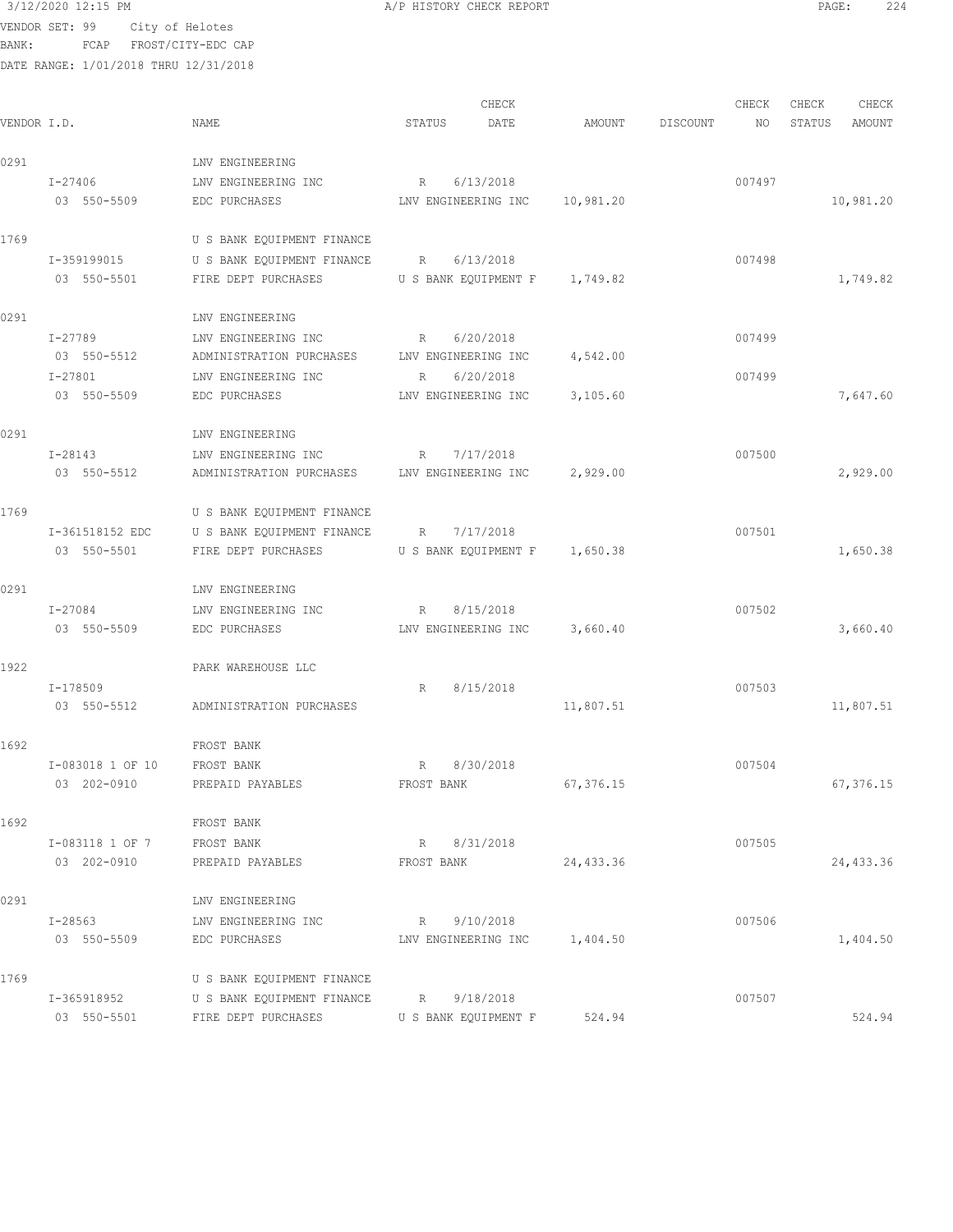BANK: FCAP FROST/CITY-EDC CAP

DATE RANGE: 1/01/2018 THRU 12/31/2018

| 3/12/2020 12:15 PM<br>PAGE<br>A/P HISTORY CHECK REPORT | つつに |
|--------------------------------------------------------|-----|
|--------------------------------------------------------|-----|

|                    |                               |   | CHECK                                                                                               |                                                                                                                                                                                                                       |                                                      | CHECK  | CHECK  | CHECK    |
|--------------------|-------------------------------|---|-----------------------------------------------------------------------------------------------------|-----------------------------------------------------------------------------------------------------------------------------------------------------------------------------------------------------------------------|------------------------------------------------------|--------|--------|----------|
| VENDOR I.D.        | <b>NAME</b>                   |   | DATE                                                                                                | AMOUNT                                                                                                                                                                                                                | DISCOUNT                                             | NO.    | STATUS | AMOUNT   |
|                    |                               |   |                                                                                                     |                                                                                                                                                                                                                       |                                                      |        |        |          |
|                    | LNV ENGINEERING               |   |                                                                                                     |                                                                                                                                                                                                                       |                                                      |        |        |          |
| $I - 28843$        |                               |   |                                                                                                     |                                                                                                                                                                                                                       |                                                      | 007508 |        |          |
| 03 550-5509        | EDC PURCHASES                 |   |                                                                                                     | 4,876.80                                                                                                                                                                                                              |                                                      |        |        | 4,876.80 |
|                    |                               |   |                                                                                                     |                                                                                                                                                                                                                       |                                                      |        |        |          |
|                    | ESD AND ASSOCIATES            |   |                                                                                                     |                                                                                                                                                                                                                       |                                                      |        |        |          |
| I-47863            | GRAPHIC DESIGN WORK DISC GOLF |   |                                                                                                     |                                                                                                                                                                                                                       |                                                      | 007509 |        |          |
| 03 550-5512        | ADMINISTRATION PURCHASES      |   |                                                                                                     |                                                                                                                                                                                                                       |                                                      |        |        | 4,200.00 |
|                    |                               |   |                                                                                                     |                                                                                                                                                                                                                       |                                                      |        |        |          |
|                    | LONGHORN INC                  |   |                                                                                                     |                                                                                                                                                                                                                       |                                                      |        |        |          |
| I-S3456134001 1018 |                               |   |                                                                                                     |                                                                                                                                                                                                                       |                                                      | 007510 |        |          |
| 03 550-5512        | ADMINISTRATION PURCHASES      |   |                                                                                                     | 263.36                                                                                                                                                                                                                |                                                      |        |        |          |
| I-SA455548001 1018 |                               | R |                                                                                                     |                                                                                                                                                                                                                       |                                                      | 007510 |        |          |
| 03 550-5512        | ADMINISTRATION PURCHASES      |   |                                                                                                     | 345.41                                                                                                                                                                                                                |                                                      |        |        | 608.77   |
|                    |                               |   |                                                                                                     |                                                                                                                                                                                                                       |                                                      |        |        |          |
|                    |                               |   |                                                                                                     |                                                                                                                                                                                                                       |                                                      |        |        |          |
| I-G2183490001      |                               |   |                                                                                                     |                                                                                                                                                                                                                       |                                                      | 007511 |        |          |
| 03 550-5512        | ADMINISTRATION PURCHASES      |   |                                                                                                     | 225.00                                                                                                                                                                                                                |                                                      |        |        | 225.00   |
|                    |                               |   | WATER LINE FOR RESTROOM & DRIN<br>ROCK ENGINEERING AND TESTING L<br>FOUNDATION / SOIL ANALYSIS PARK | STATUS<br>CIVIL ENGINEERING SERVICES R 11/05/2018<br>R 11/30/2018<br>WATER LINE FOR RR & DRINKING F R 11/30/2018<br>WATER LINE FOR RR &<br>11/30/2018<br>WATER LINE FOR RESTR<br>R 12/13/2018<br>FOUNDATION /SOIL ANA | CIVIL ENGINEERING SE<br>GRAPHIC DESIGN WORK 4,200.00 |        |        |          |

| $*$ * TOTALS * * | NO            | INVOICE AMOUNT             | DISCOUNTS | CHECK AMOUNT |
|------------------|---------------|----------------------------|-----------|--------------|
| REGULAR CHECKS:  | 31            | 737,979.41                 | 0.00      | 737,979.41   |
| HAND CHECKS:     | 0             | 0.00                       | 0.00      | 0.00         |
| DRAFTS:          | 0             | 0.00                       | 0.00      | 0.00         |
| EFT:             | 0             | 0.00                       | 0.00      | 0.00         |
| NON CHECKS:      | 0             | 0.00                       | 0.00      | 0.00         |
| VOID CHECKS:     | 2 VOID DEBITS | 0.00                       |           |              |
|                  | VOID CREDITS  | 10,470.47CR<br>10,470.47CR | 0.00      |              |
|                  |               |                            |           |              |

TOTAL ERRORS: 0

|                                      | G/L ACCOUNT    |    | NAME                     | AMOUNT         |           |              |
|--------------------------------------|----------------|----|--------------------------|----------------|-----------|--------------|
|                                      |                |    |                          |                |           |              |
|                                      | 202-0910<br>03 |    | PREPAID PAYABLES         | 91,809.51      |           |              |
|                                      | 550-5501<br>03 |    | FIRE DEPT PURCHASES      | 14,424.06      |           |              |
|                                      | 03 550-5509    |    | EDC PURCHASES            | 32,990.40      |           |              |
|                                      | 550-5512<br>03 |    | ADMINISTRATION PURCHASES | 598,755.44     |           |              |
|                                      |                |    | *** FUND TOTAL ***       | 737,979.41     |           |              |
|                                      |                | NO |                          | INVOICE AMOUNT | DISCOUNTS | CHECK AMOUNT |
| VENDOR SET: 99<br>BANK: FCAP TOTALS: |                | 33 |                          | 737,979.41     | 0.00      | 737,979.41   |
| BANK: FCAP<br>TOTALS:                |                | 33 |                          | 737,979.41     | 0.00      | 737,979.41   |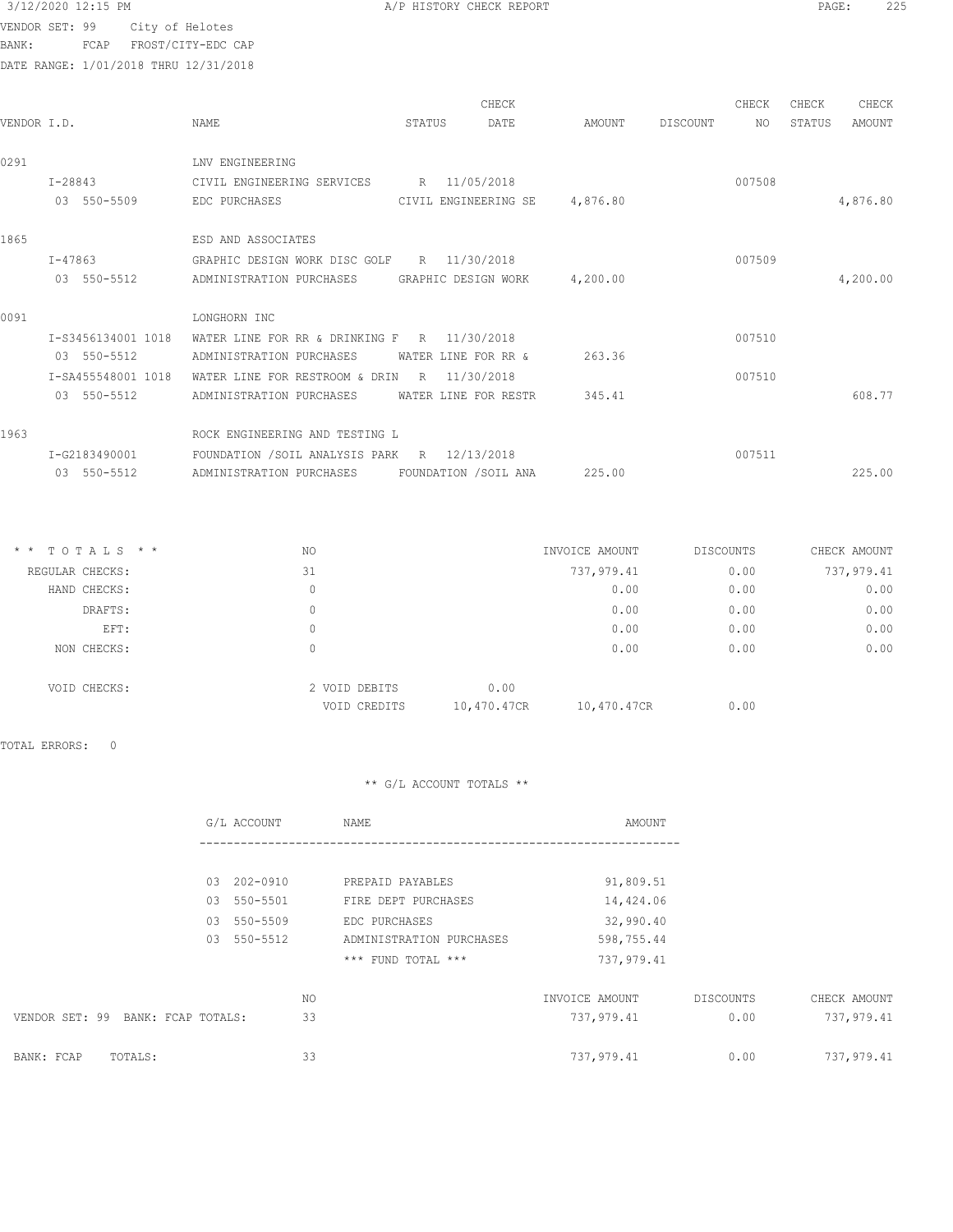|             | DATE RANGE: 1/01/2018 THRU 12/31/2018 |                                                         |                                 |           |                 |        |        |          |
|-------------|---------------------------------------|---------------------------------------------------------|---------------------------------|-----------|-----------------|--------|--------|----------|
|             |                                       |                                                         |                                 | CHECK     |                 | CHECK  | CHECK  | CHECK    |
| VENDOR I.D. |                                       | NAME                                                    | STATUS                          | DATE      | AMOUNT DISCOUNT | NO     | STATUS | AMOUNT   |
| 0042        |                                       | CITY PUBLIC SERVICE                                     |                                 |           |                 |        |        |          |
|             | I-3004084254 1217 CITY PUBLIC SERVICE |                                                         | R 1/02/2018                     |           |                 | 001597 |        |          |
|             | 05 510-5302                           | OPERATIONAL EXPENSES                                    | CITY PUBLIC SERVICE 215.00      |           |                 |        |        | 215.00   |
| 1861        |                                       | E DEPTUCH AND SON #1 LLC                                |                                 |           |                 |        |        |          |
|             |                                       | I-CONT GG OFFICE 118 E DEPTUCH AND SON #1 LLC           | R 1/02/2018                     |           |                 | 001598 |        |          |
|             | 05 510-5224 OFFICE RENTAL             |                                                         | E DEPTUCH AND SON $#1$ 2,100.00 |           |                 |        |        | 2,100.00 |
| 1766        |                                       | MARTIN R TERRY JR                                       |                                 |           |                 |        |        |          |
|             | I-JANUARY 2018                        | MARTIN R TERRY JR                                       | R 1/02/2018                     |           |                 | 001599 |        |          |
|             |                                       | 05 510-5331 OTHSD PARKING LOT LEASE MARTIN R TERRY JR   |                                 |           | 400.00          |        |        | 400.00   |
| 0042        |                                       | CITY PUBLIC SERVICE                                     |                                 |           |                 |        |        |          |
|             | I-3002859843 118 CITY PUBLIC SERVICE  |                                                         | R 1/11/2018                     |           |                 | 001600 |        |          |
|             | 05 510-5331                           | OTHSD PARKING LOT LEASE CITY PUBLIC SERVICE             |                                 |           | 52.13           |        |        | 52.13    |
| 1862        |                                       | FRASER CONCRETE FLOORS                                  |                                 |           |                 |        |        |          |
|             | I-1800001                             | FRASER CONCRETE FLOORS                                  | R 1/11/2018                     |           |                 | 001601 |        |          |
|             | 05 510-5224                           | OFFICE RENTAL                                           | FRASER CONCRETE FLOO 4,410.00   |           |                 |        |        | 4,410.00 |
| 0042        |                                       | CITY PUBLIC SERVICE                                     |                                 |           |                 |        |        |          |
|             | I-3004084254 118                      | CITY PUBLIC SERVICE                                     | R 1/19/2018                     |           |                 | 001602 |        |          |
|             | 05 510-5302                           | OPERATIONAL EXPENSES CITY PUBLIC SERVICE                |                                 |           | 84.13           |        |        | 84.13    |
| 0643        |                                       | DAVIDSON & TROILO REAM & GARZA                          |                                 |           |                 |        |        |          |
|             | $I - 15693$                           | DAVIDSON & TROILO REAM & GARZA R 1/19/2018              |                                 |           |                 | 001603 |        |          |
|             | 05 510-5206                           | LEGAL FEES / MDD CREATION DAVIDSON & TROILO RE 1,053.42 |                                 |           |                 |        |        | 1,053.42 |
| 1865        |                                       | ESD AND ASSOCIATES                                      |                                 |           |                 |        |        |          |
|             | I-46654 EDC                           | ESD AND ASSOCIATES<br>R                                 | 1/19/2018                       |           |                 | 001604 |        |          |
|             | 05 510-5212                           | WEBSITE DEV. & MAINTENANCE ESD AND ASSOCIATES 372.90    |                                 |           |                 |        |        |          |
|             | I-46793 EDC                           | ESD AND ASSOCIATES                                      | R                               | 1/19/2018 |                 | 001604 |        |          |
|             | 05 510-5212                           | WEBSITE DEV. & MAINTENANCE ESD AND ASSOCIATES           |                                 |           | 975.00          |        |        | 1,347.90 |
| 0021        |                                       | A T & T MOBILITY                                        |                                 |           |                 |        |        |          |
|             | I-011018 edc                          | A T & T MOBILITY                                        | R                               | 2/06/2018 |                 | 001605 |        |          |
|             | 05 510-5305                           | COMMUNICATION EQUIPMENT A T & T MOBILITY                |                                 |           | 138.17          |        |        | 138.17   |
| 1852        |                                       | AIR AUTHORITY LLC                                       |                                 |           |                 |        |        |          |
|             | I-81981                               | AIR AUTHORITY LLC                                       | R                               | 2/06/2018 |                 | 001606 |        |          |
|             | 05 510-5224                           | OFFICE RENTAL                                           | AIR AUTHORITY LLC               |           | 660.00          |        |        | 660.00   |
| 1861        |                                       | E DEPTUCH AND SON #1 LLC                                |                                 |           |                 |        |        |          |
|             | I-FEBRUARY 2018                       | E DEPTUCH AND SON #1 LLC                                | R                               | 2/06/2018 |                 | 001607 |        |          |
|             | 05 510-5224                           | OFFICE RENTAL                                           | E DEPTUCH AND SON #1            |           | 700.00          |        |        | 700.00   |

VENDOR SET: 99 City of Helotes BANK: FEDC FROST/EDC OPERATING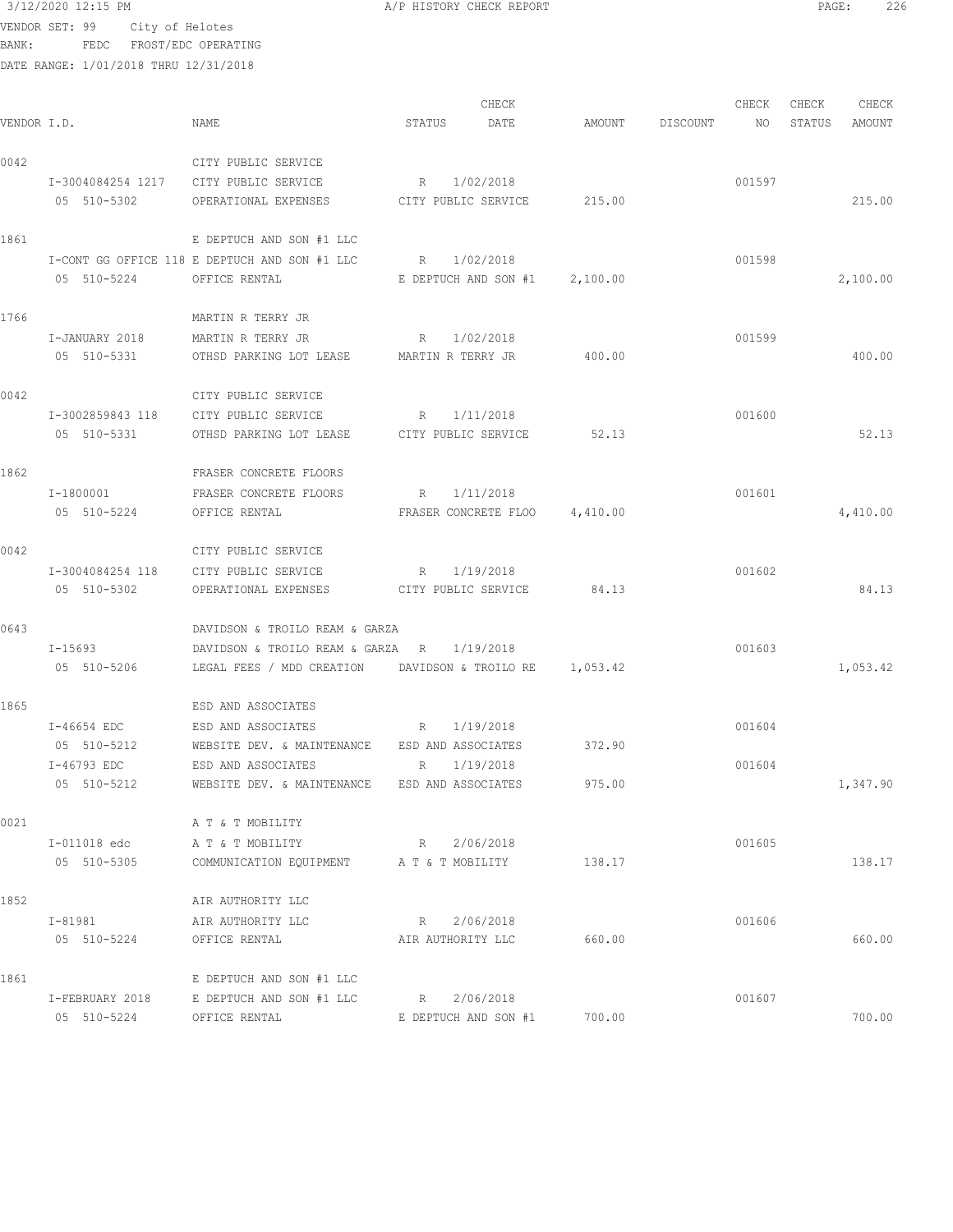BANK: FEDC FROST/EDC OPERATING

DATE RANGE: 1/01/2018 THRU 12/31/2018

CHECK CHECK CHECK CHECK VENDOR I.D. NAME STATUS DATE AMOUNT DISCOUNT NO STATUS AMOUNT 1632 TEXAS FACILITIES COMMISSION I-1680707 EDC TEXAS FACILITIES COMMISSION R 2/06/2018<br>05 510-5302 OPERATIONAL EXPENSES TEXAS FACILITIES COM 131.50 OPERATIONAL EXPENSES TEXAS FACILITIES COM 131.50 I-1680739 TEXAS FACILITIES COMMISSION R 2/06/2018 001608 05 510-5302 OPERATIONAL EXPENSES TEXAS FACILITIES COM 100.00 231.50 1093 TXTAG I-357809188 0218 TXTAG R 2/06/2018 001609 05 510-5204 INTL. CONF. SHOPPING CENTERS TXTAG 20.38 20.38 0742 YOU NAME IT SPECIALTIES INC I-245201 YOU NAME IT SPECIALTIES INC R 2/06/2018 05 510-5211 MARKETING / TOURISM YOU NAME IT SPECIALT 1,845.00 1,845.00 1,845.00 1712 BANDERA HELOTES PLAZA LLC I-1/2011-10/2017 EDC BANDERA HELOTES PLAZA LLC R 2/15/2018 001611 05 510-5333 380 AGREEMENT REIMBURSEMENTS BANDERA HELOTES PLAZ 14,307.86 14,307.86 14,307.86 0042 CITY PUBLIC SERVICE I-3002859843 218 CITY PUBLIC SERVICE R 2/15/2018 001612 05 510-5331 OTHSD PARKING LOT LEASE CITY PUBLIC SERVICE 55.16 55.16 55.16 55.16 1873 SERVPRO OF HELOTES & LEON SPRI I-5064437 SERVPRO OF HELOTES & LEON SPRI R 2/15/2018 001613 05 510-5302 OPERATIONAL EXPENSES SERVPRO OF HELOTES & 546.43 0021 A T & T MOBILITY I-287274688519 218 E A T & T MOBILITY R 3/05/2018 001614 05 510-5305 COMMUNICATION EQUIPMENT A T & T MOBILITY 138.17 138.17 138.17 0042 CITY PUBLIC SERVICE I-3004084254 218 CITY PUBLIC SERVICE R 3/05/2018 001615 05 510-5224 OFFICE RENTAL CITY PUBLIC SERVICE 237.99 237.99 0643 DAVIDSON & TROILO REAM & GARZA I-16028 DAVIDSON & TROILO REAM & GARZA R 3/05/2018 001616 05 510-5206 LEGAL FEES / MDD CREATION DAVIDSON & TROILO RE 361.00 361.00 1766 MARTIN R TERRY JR I-114 MARTIN R TERRY JR R 3/05/2018 001617 05 510-5331 OTHSD PARKING LOT LEASE MARTIN R TERRY JR 400.00 400.00 1843 TEXAS DEVELOPERS LLC I-Q4 2017 REQ #3 EDC TEXAS DEVELOPERS LLC R 3/06/2018 001618 05 510-5333 380 AGREEMENT REIMBURSEMENTS TEXAS DEVELOPERS LLC 84,680.69 84,680.69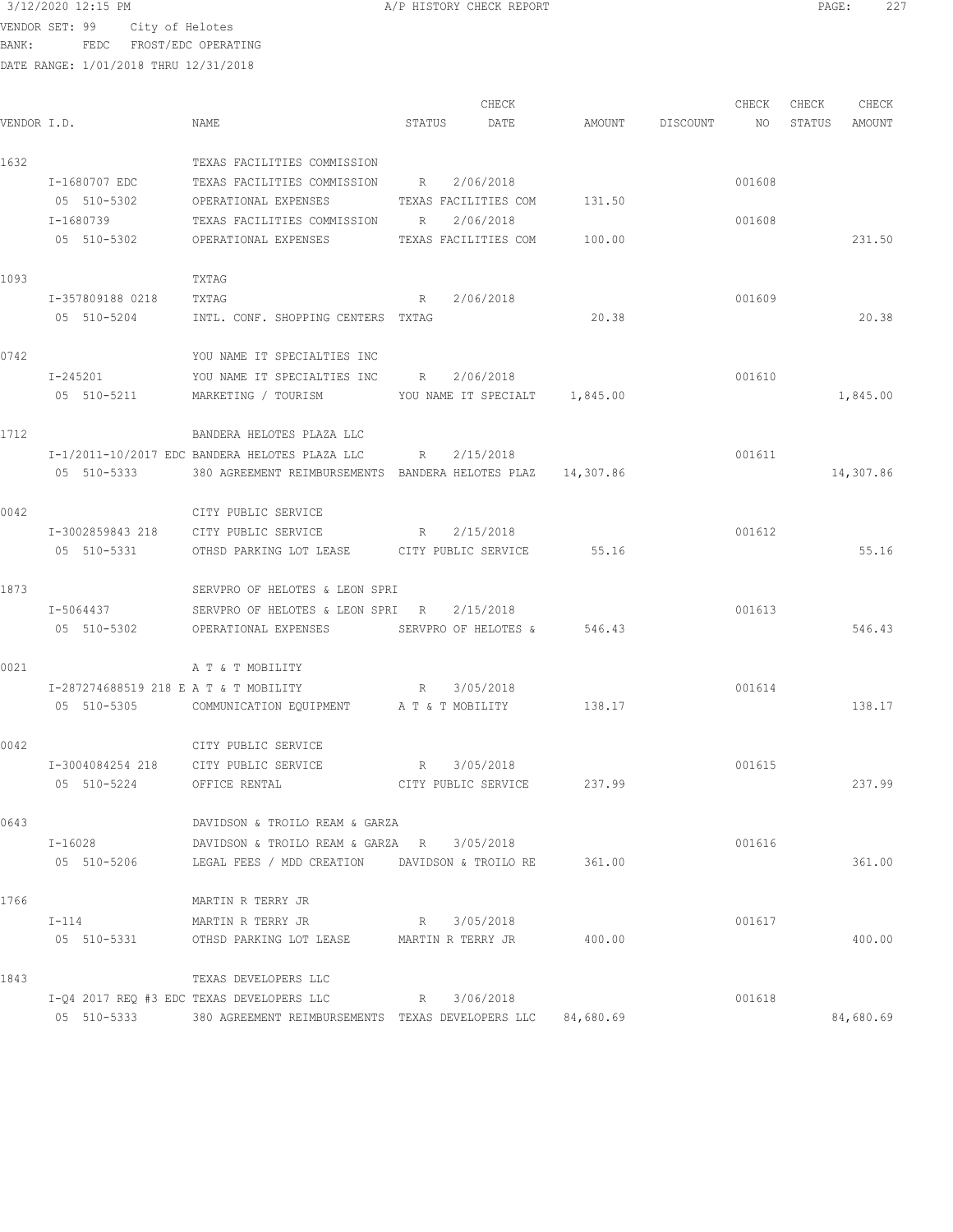BANK: FEDC FROST/EDC OPERATING

|             |                                      |                                                                         |                   | CHECK                         |        |                 | CHECK  | CHECK  | CHECK    |
|-------------|--------------------------------------|-------------------------------------------------------------------------|-------------------|-------------------------------|--------|-----------------|--------|--------|----------|
| VENDOR I.D. |                                      | NAME                                                                    | STATUS            | DATE                          |        | AMOUNT DISCOUNT | NO     | STATUS | AMOUNT   |
| 0042        |                                      | CITY PUBLIC SERVICE                                                     |                   |                               |        |                 |        |        |          |
|             | I-3002859843 318                     | CITY PUBLIC SERVICE                                                     | R                 | 3/13/2018                     |        |                 | 001619 |        |          |
|             | 05 510-5331                          | OTHSD PARKING LOT LEASE CITY PUBLIC SERVICE                             |                   |                               | 55.29  |                 |        |        | 55.29    |
| 1861        |                                      | E DEPTUCH AND SON #1 LLC                                                |                   |                               |        |                 |        |        |          |
|             | I-MARCH 2018                         | E DEPTUCH AND SON #1 LLC                                                | R 3/13/2018       |                               |        |                 | 001620 |        |          |
|             | 05 510-5224                          | $E$ DEPTUCH AND SON #1 $700.00$<br>OFFICE RENTAL                        |                   |                               |        |                 |        |        | 700.00   |
| 1865        |                                      | ESD AND ASSOCIATES                                                      |                   |                               |        |                 |        |        |          |
|             | I-46851 EDC                          | ESD AND ASSOCIATES                                                      | R 3/13/2018       |                               |        |                 | 001621 |        |          |
|             | 05 510-5212                          | WEBSITE DEV. & MAINTENANCE ESD AND ASSOCIATES                           |                   |                               | 608.00 |                 |        |        |          |
|             | I-46852 EDC                          | ESD AND ASSOCIATES                                                      | R 3/13/2018       |                               |        |                 | 001621 |        |          |
|             | 05 510-5212                          | WEBSITE DEV. & MAINTENANCE ESD AND ASSOCIATES                           |                   |                               | 608.00 |                 |        |        | 1,216.00 |
| 1495        |                                      | WENDELL D DAVIS                                                         |                   |                               |        |                 |        |        |          |
|             | $I-1812$                             | WENDELL DAVIS & ASSOCIATES $R = 3/13/2018$                              |                   |                               |        |                 | 001622 |        |          |
|             | 05 510-5211                          | MARKETING / TOURISM                                                     |                   | WENDELL DAVIS & ASSO 1,100.00 |        |                 |        |        | 1,100.00 |
| 1882        |                                      | BRIAN AIKEN                                                             |                   |                               |        |                 |        |        |          |
|             | I-0000001                            | BRIAN AIKEN                                                             | R 3/20/2018       |                               |        |                 | 001623 |        |          |
|             | 05 510-5211                          | MARKETING / TOURISM                                                     |                   | BRIAN AIKEN 4,500.00          |        |                 |        |        | 4,500.00 |
| 0042        |                                      | CITY PUBLIC SERVICE                                                     |                   |                               |        |                 |        |        |          |
|             | I-3004084254 318                     | CITY PUBLIC SERVICE                                                     | R 3/20/2018       |                               |        |                 | 001624 |        |          |
|             | 05 510-5224                          | OFFICE RENTAL                                                           |                   | CITY PUBLIC SERVICE 143.02    |        |                 |        |        | 143.02   |
| 0643        |                                      | DAVIDSON & TROILO REAM & GARZA                                          |                   |                               |        |                 |        |        |          |
|             | I-16337                              | DAVIDSON & TROILO REAM & GARZA R $3/20/2018$                            |                   |                               |        |                 | 001625 |        |          |
|             | 05 510-5206                          | LEGAL FEES / MDD CREATION DAVIDSON & TROILO RE                          |                   |                               | 521.00 |                 |        |        |          |
|             | I-16339 EDC                          | DAVIDSON & TROILO REAM & GARZA R                                        |                   | 3/20/2018                     |        |                 | 001625 |        |          |
|             |                                      | 05 510-5206         LEGAL FEES / MDD CREATION      DAVIDSON & TROILO RE |                   |                               | 38.00  |                 |        |        | 559.00   |
| 1766        |                                      | MARTIN R TERRY JR                                                       |                   |                               |        |                 |        |        |          |
|             | I-MARCH 2018                         | MARTIN R TERRY JR                                                       | R 3/20/2018       |                               |        |                 | 001626 |        |          |
|             | 05 510-5331                          | OTHSD PARKING LOT LEASE                                                 | MARTIN R TERRY JR |                               | 400.00 |                 |        |        | 400.00   |
| 1883        |                                      | XEROX CORPORATION                                                       |                   |                               |        |                 |        |        |          |
|             | I-1100401                            | XEROX CORPORATION                                                       | R                 | 3/20/2018                     |        |                 | 001627 |        |          |
|             | 05 510-5302                          | OPERATIONAL EXPENSES                                                    | XEROX CORPORATION |                               | 214.92 |                 |        |        | 214.92   |
| 0021        |                                      | A T & T MOBILITY                                                        |                   |                               |        |                 |        |        |          |
|             | I-FAN07217761 E 318 A T & T MOBILITY |                                                                         | R                 | 3/30/2018                     |        |                 | 001628 |        |          |
|             | 05 510-5305                          | COMMUNICATION EQUIPMENT                                                 | A T & T MOBILITY  |                               | 138.17 |                 |        |        | 138.17   |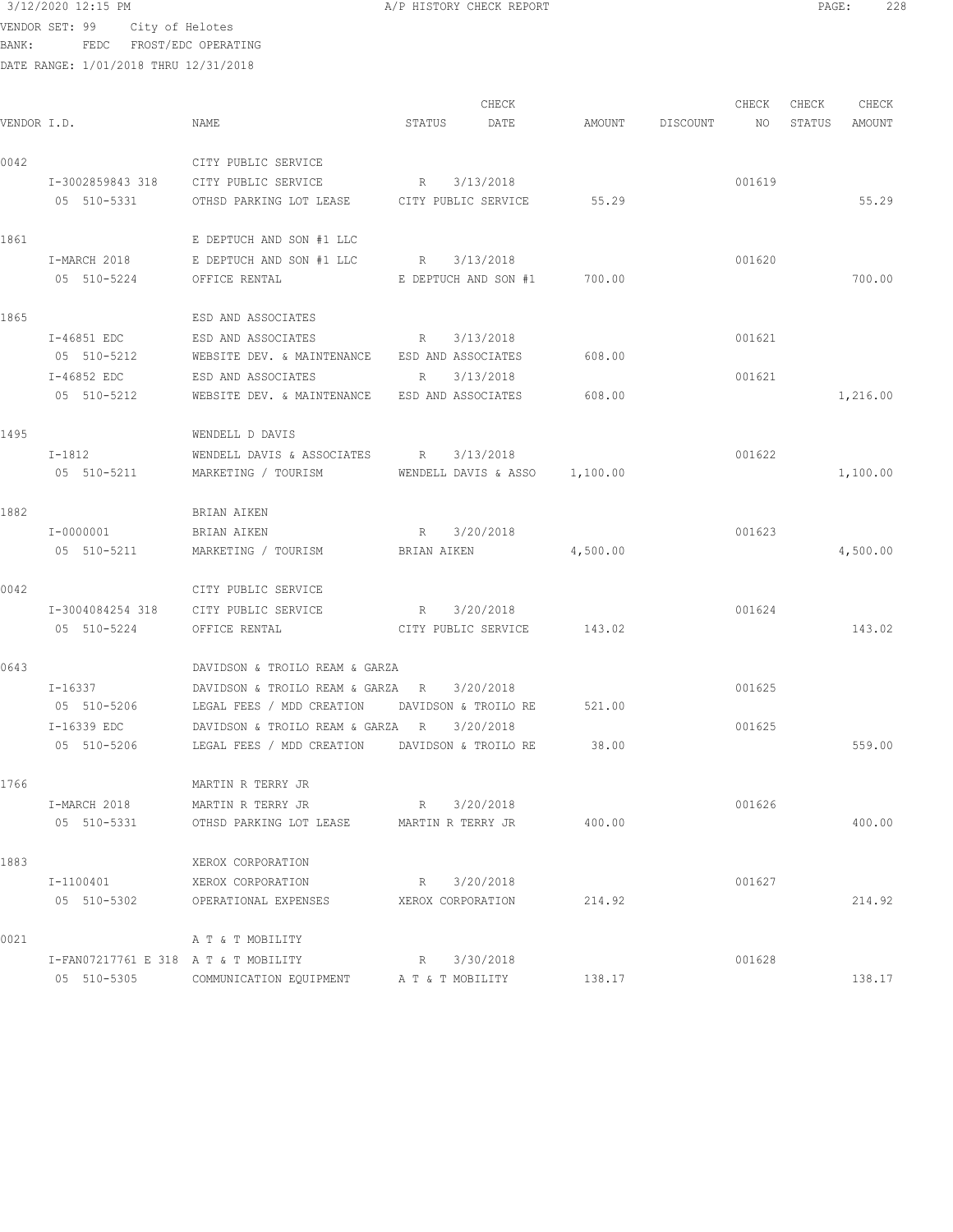A/P HISTORY CHECK REPORT **PAGE:** 229

VENDOR SET: 99 City of Helotes BANK: FEDC FROST/EDC OPERATING

|             |                                 |                                                        |               | CHECK                        |                    |  | CHECK  | CHECK  | CHECK    |
|-------------|---------------------------------|--------------------------------------------------------|---------------|------------------------------|--------------------|--|--------|--------|----------|
| VENDOR I.D. |                                 | NAME                                                   | STATUS        | DATE                         | AMOUNT DISCOUNT NO |  |        | STATUS | AMOUNT   |
| 1865        |                                 | ESD AND ASSOCIATES                                     |               |                              |                    |  |        |        |          |
|             | I-46968 EDC                     | ESD AND ASSOCIATES                                     |               | R 3/30/2018                  |                    |  | 001629 |        |          |
|             | 05 510-5304                     | WEBSITE DEV. & MAINTENANCE ESD AND ASSOCIATES 608.00   |               |                              |                    |  |        |        | 608.00   |
| 0793        |                                 | OFFICE DEPOT INC                                       |               |                              |                    |  |        |        |          |
|             | I-115844183001 EDC OFFICE DEPOT |                                                        |               | R 4/05/2018                  |                    |  | 001630 |        |          |
|             | 05 510-5301                     | OFFICE SUPPLIES                                        |               | OFFICE DEPOT                 | 135.94             |  |        |        |          |
|             | I-115844183002                  | OFFICE DEPOT                                           |               | R 4/05/2018                  |                    |  | 001630 |        |          |
|             | 05 510-5301                     | OFFICE SUPPLIES                                        |               | OFFICE DEPOT                 | 12.94              |  |        |        |          |
|             | I-115844297001                  | OFFICE DEPOT                                           |               | R 4/05/2018                  |                    |  | 001630 |        |          |
|             | 05 510-5301                     | OFFICE SUPPLIES                                        |               | OFFICE DEPOT                 | 56.26              |  |        |        |          |
|             | I-115844298001                  | OFFICE DEPOT                                           |               | R 4/05/2018                  |                    |  | 001630 |        |          |
|             | 05 510-5301                     | OFFICE SUPPLIES                                        |               | OFFICE DEPOT                 | 54.79              |  |        |        |          |
|             | I-115844302001                  | OFFICE DEPOT                                           |               | R 4/05/2018                  |                    |  | 001630 |        |          |
|             | 05 510-5301                     | OFFICE SUPPLIES                                        | OFFICE DEPOT  |                              | 2.44               |  |        |        | 262.37   |
| 1852        |                                 | AIR AUTHORITY LLC                                      |               |                              |                    |  |        |        |          |
|             | $I - 84911$                     | AIR AUTHORITY LLC                                      |               | R 4/17/2018                  |                    |  | 001631 |        |          |
|             |                                 | 05 510-5302 OPERATIONAL EXPENSES AIR AUTHORITY LLC     |               |                              | 123.68             |  |        |        | 123.68   |
| 0020        |                                 | ARMSTRONG VAUGHAN & ASSOC INC                          |               |                              |                    |  |        |        |          |
|             | I-42938 EDC                     | ARMSTRONG VAUGHAN & ASSOC INC R 4/17/2018              |               |                              |                    |  | 001632 |        |          |
|             | 05 510-5202                     | AUDIT FEES                                             |               | ARMSTRONG VAUGHAN & 1,550.00 |                    |  |        |        | 1,550.00 |
| 0042        |                                 | CITY PUBLIC SERVICE                                    |               |                              |                    |  |        |        |          |
|             |                                 | I-3002859843 418 CITY PUBLIC SERVICE                   |               | R 4/17/2018                  |                    |  | 001633 |        |          |
|             | 05 510-5331                     | OTHSD PARKING LOT LEASE                                |               | CITY PUBLIC SERVICE          | 55.40              |  |        |        |          |
|             |                                 | I-3004084254 418 CITY PUBLIC SERVICE                   |               | R 4/17/2018                  |                    |  | 001633 |        |          |
|             | 05 510-5302                     | OPERATIONAL EXPENSES CITY PUBLIC SERVICE 106.34        |               |                              |                    |  |        |        | 161.74   |
| 0643        |                                 | DAVIDSON & TROILO REAM & GARZA                         |               |                              |                    |  |        |        |          |
|             |                                 | $I-16731$ DAVIDSON & TROILO REAM & GARZA R $4/17/2018$ |               |                              |                    |  | 001634 |        |          |
|             | 05 510-5206                     | LEGAL FEES / MDD CREATION DAVIDSON & TROILO RE         |               |                              | 228.00             |  |        |        | 228.00   |
| 1861        |                                 | E DEPTUCH AND SON #1 LLC                               |               |                              |                    |  |        |        |          |
|             | $I-105$                         | E DEPTUCH AND SON #1 LLC                               | $R_{\rm max}$ | 4/17/2018                    |                    |  | 001635 |        |          |
|             | 05 510-5224                     | OFFICE RENTAL                                          |               | E DEPTUCH AND SON #1         | 700.00             |  |        |        | 700.00   |
| 0793        |                                 | OFFICE DEPOT INC                                       |               |                              |                    |  |        |        |          |
|             | I-120810684001 EDC              | OFFICE DEPOT                                           | R             | 4/17/2018                    |                    |  | 001636 |        |          |
|             | 05 510-5301                     | OFFICE SUPPLIES                                        | OFFICE DEPOT  |                              | 66.62              |  |        |        |          |
|             | I-120810739001                  | OFFICE DEPOT                                           | R             | 4/17/2018                    |                    |  | 001636 |        |          |
|             | 05 510-5301                     | OFFICE SUPPLIES                                        | OFFICE DEPOT  |                              | 7.29               |  |        |        | 73.91    |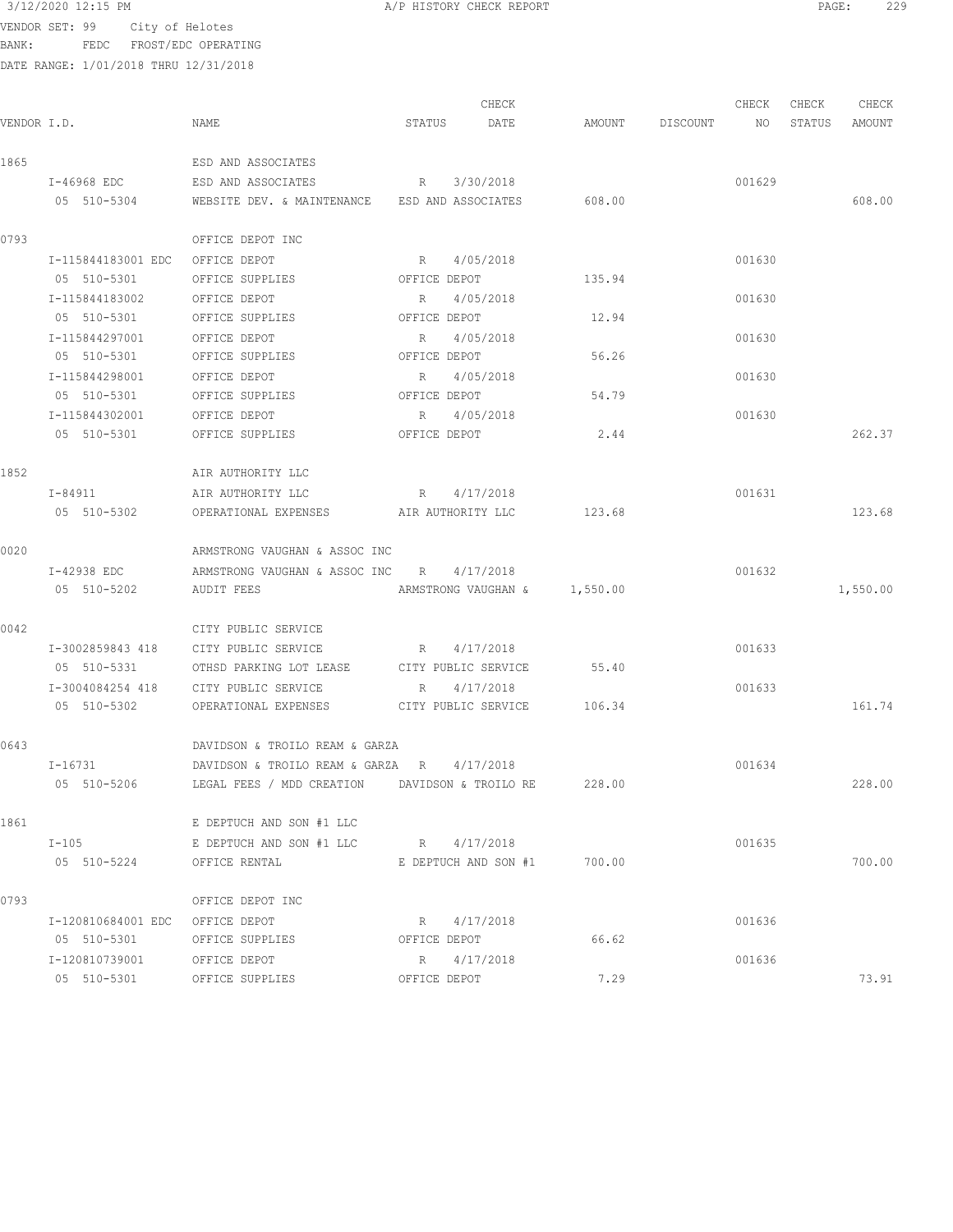| BANK:       | VENDOR SET: 99 City of Helotes<br>FEDC FROST/EDC OPERATING |                                                              |                             |        |                    |        |        |                 |
|-------------|------------------------------------------------------------|--------------------------------------------------------------|-----------------------------|--------|--------------------|--------|--------|-----------------|
|             | DATE RANGE: 1/01/2018 THRU 12/31/2018                      |                                                              |                             |        |                    |        |        |                 |
|             |                                                            |                                                              |                             |        |                    | CHECK  | CHECK  |                 |
| VENDOR I.D. |                                                            | NAME                                                         | CHECK<br>STATUS<br>DATE     |        | AMOUNT DISCOUNT NO |        | STATUS | CHECK<br>AMOUNT |
| 0528        |                                                            | RICK SCHRODER                                                |                             |        |                    |        |        |                 |
|             | I-TRVL PER DIEM 518 RICK SCHRODER                          | R                                                            | 4/25/2018                   |        |                    | 001637 |        |                 |
|             |                                                            | 05 510-5204 INTL. CONF. SHOPPING CENTERS RICK SCHRODER       |                             | 224.00 |                    |        |        | 224.00          |
| 0021        |                                                            | A T & T MOBILITY                                             |                             |        |                    |        |        |                 |
|             | I-287274688519 418 E A T & T MOBILITY                      |                                                              | R 5/04/2018                 |        |                    | 001638 |        |                 |
|             |                                                            | 05 510-5305 COMMUNICATION EQUIPMENT A T & T MOBILITY 139.75  |                             |        |                    |        |        | 139.75          |
| 1865        |                                                            | ESD AND ASSOCIATES                                           |                             |        |                    |        |        |                 |
|             | I-47036 EDC                                                | ESD AND ASSOCIATES                                           | R 5/04/2018                 |        |                    | 001639 |        |                 |
|             | 05 510-5212                                                | WEBSITE DEV. & MAINTENANCE ESD AND ASSOCIATES                |                             | 608.00 |                    |        |        | 608.00          |
| 1883        |                                                            | XEROX CORPORATION                                            |                             |        |                    |        |        |                 |
|             | I-1135095                                                  | XEROX CORPORATION                                            | R 5/04/2018                 |        |                    | 001640 |        |                 |
|             | 05 510-5302                                                | OPERATIONAL EXPENSES TEROX CORPORATION                       |                             | 214.92 |                    |        |        | 214.92          |
| 0742        |                                                            | YOU NAME IT SPECIALTIES INC                                  |                             |        |                    |        |        |                 |
|             | $I - 266101$                                               | YOU NAME IT SPECIALTIES INC R                                | 5/04/2018                   |        |                    | 001641 |        |                 |
|             | 05 510-5211                                                | MARKETING / TOURISM                                          | YOU NAME IT SPECIALT 599.07 |        |                    |        |        | 599.07          |
| 1861        |                                                            | E DEPTUCH AND SON #1 LLC                                     |                             |        |                    |        |        |                 |
|             | I-106 MAY 2018                                             | E DEPTUCH AND SON #1 LLC R                                   | 5/08/2018                   |        |                    | 001642 |        |                 |
|             | 05 510-5224                                                | OFFICE RENTAL                                                | E DEPTUCH AND SON #1 700.00 |        |                    |        |        | 700.00          |
| 1689        |                                                            | EAGLE FORD GRAPHICS                                          |                             |        |                    |        |        |                 |
|             | $I-1926$                                                   | EAGLE FORD GRAPHICS                                          | R 5/08/2018                 |        |                    | 001643 |        |                 |
|             | 05 510-5302                                                | OPERATIONAL EXPENSES EAGLE FORD GRAPHICS 2,375.00            |                             |        |                    |        |        | 2,375.00        |
| 0838        |                                                            | GLENN GOOLSBY                                                |                             |        |                    |        |        |                 |
|             | I-TRAVEL 0518                                              | GLENN GOOLSBY                                                | 5/08/2018<br>R              |        |                    | 001644 |        |                 |
|             |                                                            | 05 510-5204 INTL. CONF. SHOPPING CENTERS GLENN GOOLSBY       |                             | 224.00 |                    |        |        | 224.00          |
| 1766        |                                                            | MARTIN R TERRY JR                                            |                             |        |                    |        |        |                 |
|             | I-117 MAY 2018                                             | MARTIN R TERRY JR                                            | R 5/08/2018                 |        |                    | 001645 |        |                 |
|             | 05 510-5331                                                | OTHSD PARKING LOT LEASE       MARTIN R TERRY JR              |                             | 400.00 |                    |        |        | 400.00          |
| 0921        |                                                            | VANGUARD CLEANING SYSTEM INC                                 |                             |        |                    |        |        |                 |
|             | I-SA77710                                                  | VANGUARD CLEANING SYSTEM INC R 5/08/2018                     |                             |        |                    | 001646 |        |                 |
|             |                                                            | 05 510-5302 OPERATIONAL EXPENSES VANGUARD CLEANING SY 62.50  |                             |        |                    |        |        |                 |
|             |                                                            | I-SA77874 VANGUARD CLEANING SYSTEM INC R 5/08/2018           |                             |        |                    | 001646 |        |                 |
|             |                                                            | 05 510-5302 OPERATIONAL EXPENSES VANGUARD CLEANING SY 125.00 |                             |        |                    |        |        | 187.50          |
| 0042        |                                                            | CITY PUBLIC SERVICE                                          |                             |        |                    |        |        |                 |
|             |                                                            | I-3002859843 518 CITY PUBLIC SERVICE                         | 5/14/2018<br>R              |        |                    | 001647 |        |                 |
|             | 05 510-5331                                                | OTHSD PARKING LOT LEASE                                      | CITY PUBLIC SERVICE         | 54.15  |                    |        |        | 54.15           |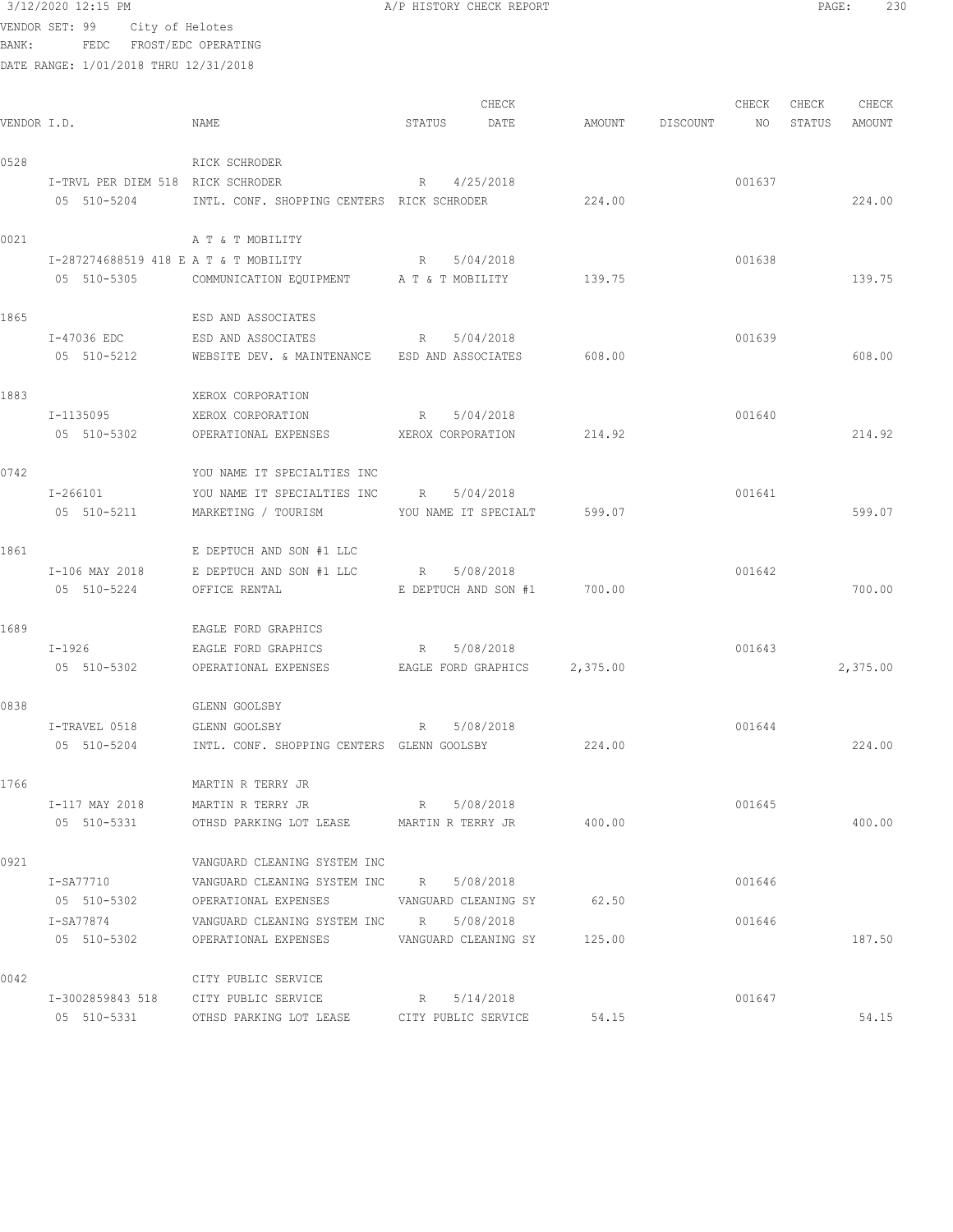VENDOR SET: 99 City of Helotes BANK: FEDC FROST/EDC OPERATING DATE RANGE: 1/01/2018 THRU 12/31/2018 CHECK CHECK CHECK CHECK CHECK CHECK CHECK CHECK CHECK CHECK CHECK CHECK CHECK CHECK CHECK CHECK CHECK CHECK CHECK CHECK CHECK CHECK CHECK CHECK CHECK CHECK CHECK CHECK CHECK CHECK CHECK CHECK CHECK CHECK CHECK CHECK CHECK VENDOR I.D. NAME STATUS DATE AMOUNT DISCOUNT NO STATUS AMOUNT 1843 TEXAS DEVELOPERS LLC I-REQ #4 EDC TEXAS DEVELOPERS LLC R 5/14/2018<br>05 510-5333 380 AGREEMENT REIMBURSEMENTS TEXAS DEVELOPERS LLC 103,023.78 05 380 AGREEMENT REIMBURSEMENTS TEXAS DEVELOPERS LLC 103,023.78 103,023.78 0021 A T & T MOBILITY I-051018 EDC A T & T MOBILITY R 5/31/2018 001649 05 510-5305 COMMUNICATION EQUIPMENT A T & T MOBILITY 139.74 139.74 139.74 0042 CITY PUBLIC SERVICE I-3004084254 518 CITY PUBLIC SERVICE R 5/31/2018 001650 05 510-5302 OPERATIONAL EXPENSES CITY PUBLIC SERVICE 101.80 101.80 1865 ESD AND ASSOCIATES I-47185 EDC ESD AND ASSOCIATES R 5/31/2018 001651 05 510-5212 WEBSITE DEV. & MAINTENANCE ESD AND ASSOCIATES 608.00 608.00 1883 XEROX CORPORATION I-1168680 XEROX CORPORATION R 5/31/2018 001652 05 510-5302 OPERATIONAL EXPENSES XEROX CORPORATION 214.92 214.92 1852 **AIR AUTHORITY LLC**<br>I-87371 **AIR AUTHORITY** LLC I-87371 AIR AUTHORITY LLC R 6/13/2018 001653 05 510-5224 OFFICE RENTAL AIR AUTHORITY LLC 95.00 95.00 0042 CITY PUBLIC SERVICE I-3002859843 618 CITY PUBLIC SERVICE R 6/13/2018 001654 05 510-5331 OTHSD PARKING LOT LEASE CITY PUBLIC SERVICE 54.48 I-3004084254 618 CITY PUBLIC SERVICE R 6/13/2018 001654 05 510-5224 OFFICE RENTAL CITY PUBLIC SERVICE 184.45 238.93 1852 <br>
1-88471 <br>
AIR AUTHORITY LLC AIR AUTHORITY LLC  $R = 6/20/2018$  001655 05 510-5302 OPERATIONAL EXPENSES AIR AUTHORITY LLC 250.00 250.00 1883 XEROX CORPORATION I-1196937 XEROX CORPORATION R 6/20/2018 001656 05 510-5302 OPERATIONAL EXPENSES XEROX CORPORATION 214.92 214.92 0021 A T & T MOBILITY I-287274688519 618 A T & T MOBILITY R 6/29/2018 001657 05 510-5305 COMMUNICATION EQUIPMENT A T & T MOBILITY 142.14 142.14 142.14 1861 E DEPTUCH AND SON #1 LLC<br>I-107 E DEPTUCH AND SON #1 LLC E DEPTUCH AND SON #1 LLC R 6/29/2018 CO1658 05 510-5224 OFFICE RENTAL E DEPTUCH AND SON #1 700.00 700.00

3/12/2020 12:15 PM A/P HISTORY CHECK REPORT PAGE: 231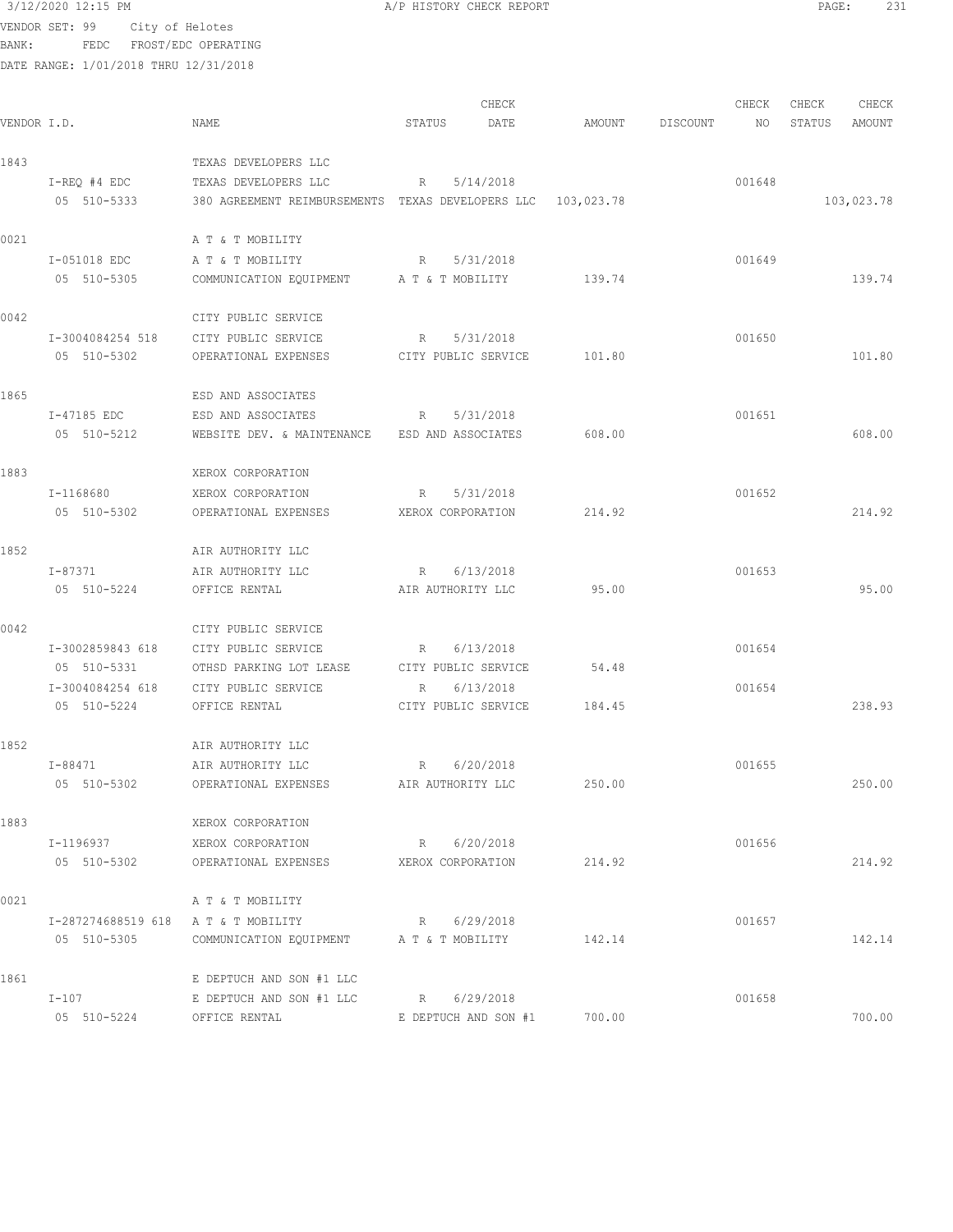```
 3/12/2020 12:15 PM A/P HISTORY CHECK REPORT PAGE: 232
```
VENDOR SET: 99 City of Helotes BANK: FEDC FROST/EDC OPERATING

DATE RANGE: 1/01/2018 THRU 12/31/2018

CHECK CHECK CHECK CHECK CHECK CHECK CHECK CHECK CHECK CHECK CHECK CHECK CHECK CHECK CHECK CHECK CHECK CHECK CHECK CHECK CHECK CHECK CHECK CHECK CHECK CHECK CHECK CHECK CHECK CHECK CHECK CHECK CHECK CHECK CHECK CHECK CHECK VENDOR I.D. NAME STATUS DATE AMOUNT DISCOUNT NO STATUS AMOUNT 1865 ESD AND ASSOCIATES I-47296 EDC ESD AND ASSOCIATES R 6/29/2018 001659 05 510-5304 WEBSITE DEV. & MAINTENANCE ESD AND ASSOCIATES 608.00 608.00 1766 MARTIN R TERRY JR I-118 MARTIN R TERRY JR R 6/29/2018 CO1660 05 510-5331 OTHSD PARKING LOT LEASE MARTIN R TERRY JR 400.00 400.00 1852 **AIR AUTHORITY LLC**  I-89221 R 7/17/2018 001661 05 510-5302 OPERATIONAL EXPENSES 6,760.00 6,760.00 0042 CITY PUBLIC SERVICE I-3002859843 718 CITY PUBLIC SERVICE R 7/17/2018 001662 05 510-5331 OTHSD PARKING LOT LEASE CITY PUBLIC SERVICE 52.71 I-3004084254 718 CITY PUBLIC SERVICE R 7/17/2018 001662 05 510-5224 OFFICE RENTAL CITY PUBLIC SERVICE 232.91 285.62 0021 A T & T MOBILITY I-FAN07217761 718 ED A T & T MOBILITY R 7/31/2018 001663 05 510-5305 COMMUNICATION EQUIPMENT A T & T MOBILITY 142.15 142.15 1861 E DEPTUCH AND SON #1 LLC I-108 JULY 2018 E DEPTUCH AND SON #1 LLC R 7/31/2018 001664 05 510-5224 OFFICE RENTAL E DEPTUCH AND SON #1 700.00 700.00 1865 ESD AND ASSOCIATES I-47410 EDC ESD AND ASSOCIATES R 7/31/2018 001665 05 510-5212 WEBSITE DEV. & MAINTENANCE ESD AND ASSOCIATES 608.00 608.00 608.00 608.00 1766 MARTIN R TERRY JR I-119 JULY 2018 MARTIN R TERRY JR R 7/31/2018 CO1666 05 510-5331 OTHSD PARKING LOT LEASE MARTIN R TERRY JR 400.00 400.00 0921 VANGUARD CLEANING SYSTEM INC I-SA78557 VANGUARD CLEANING SYSTEM INC R 7/31/2018 001667 OPERATIONAL EXPENSES VANGUARD CLEANING SY 125.00 I-SA79235 VANGUARD CLEANING SYSTEM INC R 7/31/2018 001667 05 510-5302 OPERATIONAL EXPENSES VANGUARD CLEANING SY 125.00 250.00 1883 XEROX CORPORATION I-1234284 XEROX CORPORATION R 7/31/2018 001668 05 510-5302 OPERATIONAL EXPENSES XEROX CORPORATION 214.92 214.92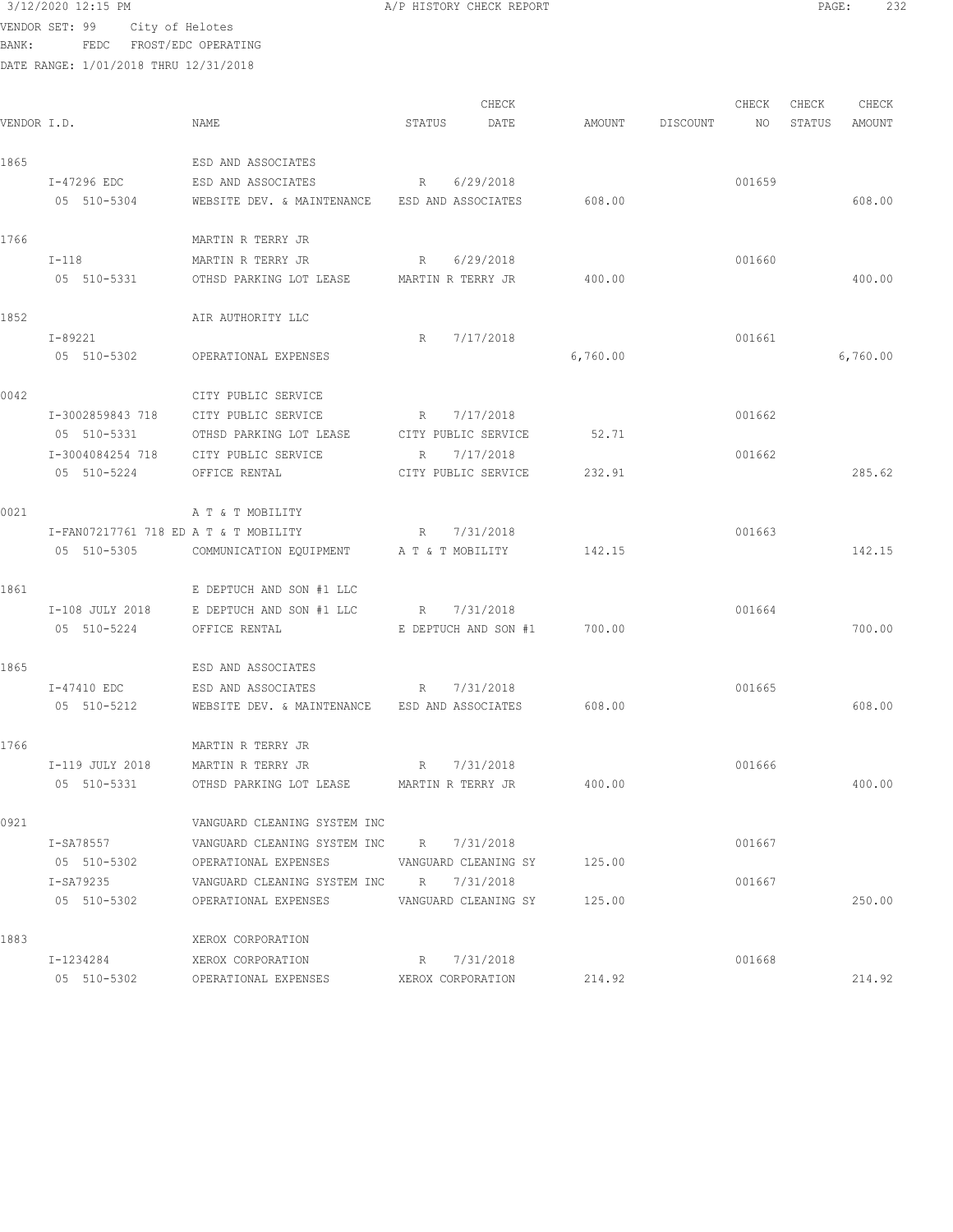VENDOR SET: 99 City of Helotes BANK: FEDC FROST/EDC OPERATING

DATE RANGE: 1/01/2018 THRU 12/31/2018

CHECK CHECK CHECK CHECK CHECK CHECK CHECK CHECK CHECK CHECK CHECK CHECK CHECK CHECK CHECK CHECK CHECK CHECK CHECK CHECK CHECK CHECK CHECK CHECK CHECK CHECK CHECK CHECK CHECK CHECK CHECK CHECK CHECK CHECK CHECK CHECK CHECK VENDOR I.D. NAME STATUS DATE AMOUNT DISCOUNT NO STATUS AMOUNT 1456 360 ZONE I-1355 360 ZONE R 8/15/2018 8005659 05 510-5211 MARKETING / TOURISM 360 ZONE 1,430.00 1,430.00 0042 CITY PUBLIC SERVICE I-3002859843 818 CITY PUBLIC SERVICE R 8/15/2018 001670 05 510-5224 OFFICE RENTAL CITY PUBLIC SERVICE 53.20 I-3004084254 818 CITY PUBLIC SERVICE R 8/15/2018 001670 05 510-5224 OFFICE RENTAL CITY PUBLIC SERVICE 193.05 246.25 1926 MANHARD CONSULTING LTD<br>I-35541 MANHARD CONSULTING LTD MANHARD CONSULTING LTD  $R$  8/15/2018 001671 05 510-5208 CONC. DESIGN & LAND USE PLANS MANHARD CONSULTING L 2,000.00 I-36328 MANHARD CONSULTING LTD R 8/15/2018 001671 05 510-5208 CONC. DESIGN & LAND USE PLANS MANHARD CONSULTING L 2,300.00 4,300.00 1843 TEXAS DEVELOPERS LLC I-072418 380AGRE EDC TEXAS DEVELOPERS LLC R 8/15/2018 001672 05 510-5333 380 AGREEMENT REIMBURSEMENTS TEXAS DEVELOPERS LLC 116,252.46 116,252.46 0021 A T & T MOBILITY I-287274688519X EDC A T & T MOBILITY R 8/23/2018 001673 05 510-5305 COMMUNICATION EQUIPMENT A T & T MOBILITY 142.14 142.14 1932 CHRIS DHAROD I-REIMB 380 AGR EDC CHRIS DHAROD R 8/23/2018 001674 05 510-5333 380 AGREEMENT REIMBURSEMENTS CHRIS DHAROD 667.91 667.91 1861 E DEPTUCH AND SON #1 LLC I-109 AUGUST 2018 E DEPTUCH AND SON #1 LLC R 8/23/2018 001675 05 510-5224 OFFICE RENTAL E DEPTUCH AND SON #1 700.00 700.00 1865 ESD AND ASSOCIATES I-47514 EDC ESD AND ASSOCIATES R 8/23/2018 001676 05 510-5212 WEBSITE DEV. & MAINTENANCE ESD AND ASSOCIATES 608.00 608.00 1766 MARTIN R TERRY JR I-120 AUGUST 2018 MARTIN R TERRY JR R 8/23/2018 001677 05 510-5331 OTHSD PARKING LOT LEASE MARTIN R TERRY JR 400.00 400.00 0945 VULCAN CONSTRUCTION MATERIALS I-61778078 VULCAN CONSTRUCTION MATERIALS R 8/23/2018<br>
05 510-5225 OTHSD PARKING LOT LEASE VULCAN CONSTRUCTION 110.10 05 510-5225 OTHSD PARKING LOT LEASE VULCAN CONSTRUCTION 110.10 110.10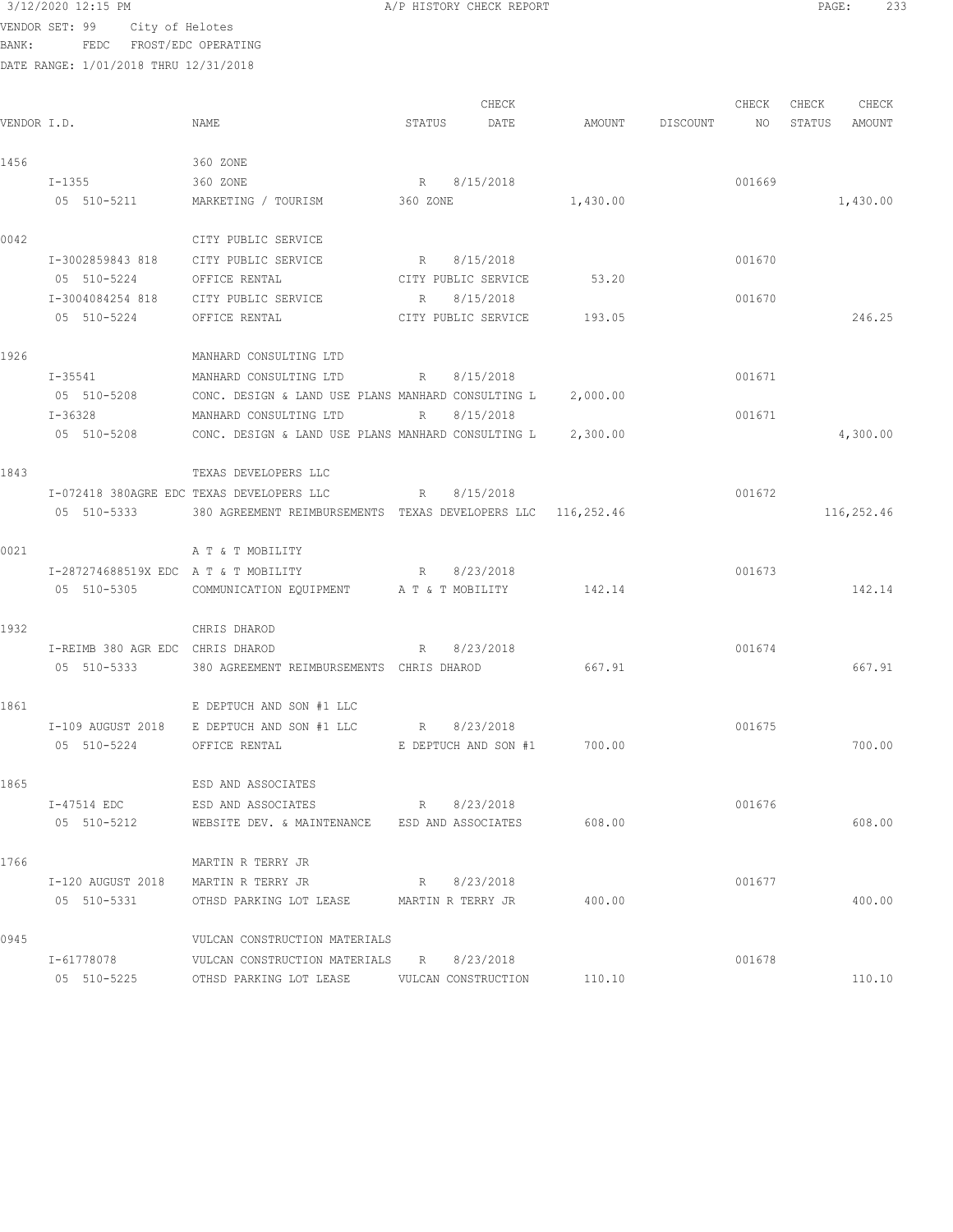| 3/12/2020 12:15 PM |  |
|--------------------|--|
|                    |  |

VENDOR SET: 99 City of Helotes BANK: FEDC FROST/EDC OPERATING

| VENDOR I.D. |                   | NAME                                                       | STATUS       |              | CHECK<br>DATE        | AMOUNT   | DISCOUNT | CHECK<br>NO | CHECK<br>STATUS | CHECK<br>AMOUNT |
|-------------|-------------------|------------------------------------------------------------|--------------|--------------|----------------------|----------|----------|-------------|-----------------|-----------------|
| 1883        |                   | XEROX CORPORATION                                          |              |              |                      |          |          |             |                 |                 |
|             | I-1268111         | XEROX CORPORATION                                          | R            |              | 8/23/2018            |          |          | 001679      |                 |                 |
|             | 05 510-5302       | OPERATIONAL EXPENSES                                       |              |              | XEROX CORPORATION    | 214.92   |          |             |                 | 214.92          |
| 1456        |                   | 360 ZONE                                                   |              |              |                      |          |          |             |                 |                 |
|             | $I-1359$          | 360 ZONE                                                   |              | R 9/10/2018  |                      |          |          | 001680      |                 |                 |
|             | 05 510-5211       | MARKETING / TOURISM                                        | 360 ZONE     |              |                      | 858.00   |          |             |                 | 858.00          |
| 1771        |                   | DUE NORTH CONSULTING INC                                   |              |              |                      |          |          |             |                 |                 |
|             | $I - 34584$       | DUE NORTH CONSULTING INC                                   | $R_{\rm{1}}$ |              | 9/10/2018            |          |          | 001681      |                 |                 |
|             | 05 510-5211       | MARKETING / TOURISM                                        |              |              | DUE NORTH CONSULTING | 300.00   |          |             |                 | 300.00          |
| 1861        |                   | E DEPTUCH AND SON #1 LLC                                   |              |              |                      |          |          |             |                 |                 |
|             | I-SEPTEMBER 2018  | E DEPTUCH AND SON #1 LLC                                   | R            |              | 9/10/2018            |          |          | 001682      |                 |                 |
|             | 05 510-5224       | OFFICE RENTAL                                              |              |              | E DEPTUCH AND SON #1 | 700.00   |          |             |                 | 700.00          |
| 1766        |                   | MARTIN R TERRY JR                                          |              |              |                      |          |          |             |                 |                 |
|             | I-SEPTEMBER 2018  | MARTIN R TERRY JR                                          | R            |              | 9/10/2018            |          |          | 001683      |                 |                 |
|             | 05 510-5331       | OTHSD PARKING LOT LEASE MARTIN R TERRY JR                  |              |              |                      | 400.00   |          |             |                 | 400.00          |
| 1932        |                   | CHRIS DHAROD                                               |              |              |                      |          |          |             |                 |                 |
|             | I-2ND 380 AGR EDC | CHRIS DHAROD                                               | R            |              | 9/18/2018            |          |          | 001684      |                 |                 |
|             | 05 510-5333       | 380 AGREEMENT REIMBURSEMENTS CHRIS DHAROD                  |              |              |                      | 648.41   |          |             |                 | 648.41          |
| 0042        |                   | CITY PUBLIC SERVICE                                        |              |              |                      |          |          |             |                 |                 |
|             | I-3002859843 918  | CITY PUBLIC SERVICE                                        | R            |              | 9/18/2018            |          |          | 001685      |                 |                 |
|             | 05 510-5225       | OTHSD PARKING LOT LEASE                                    |              |              | CITY PUBLIC SERVICE  | 51.54    |          |             |                 |                 |
|             | I-3004084254 918  | CITY PUBLIC SERVICE                                        | R            |              | 9/18/2018            |          |          | 001685      |                 |                 |
|             | 05 510-5302       | OPERATIONAL EXPENSES                                       |              |              | CITY PUBLIC SERVICE  | 197.62   |          |             |                 | 249.16          |
| 1883        |                   | XEROX CORPORATION                                          |              |              |                      |          |          |             |                 |                 |
|             | I-1301555         | XEROX CORPORATION                                          | R            |              | 9/18/2018            |          |          | 001686      |                 |                 |
|             | 05 510-5302       | OPERATIONAL EXPENSES                                       |              |              | XEROX CORPORATION    | 214.92   |          |             |                 | 214.92          |
| 1865        |                   | ESD AND ASSOCIATES                                         |              |              |                      |          |          |             |                 |                 |
|             |                   | I-47609 EDC ESD AND ASSOCIATES<br>R 9/25/2018              |              |              |                      |          |          | 001687      |                 |                 |
|             | 05 510-5212       | WEBSITE DEV. & MAINTENANCE ESD AND ASSOCIATES              |              |              |                      | 608.00   |          |             |                 | 608.00          |
| 0291        |                   | LNV ENGINEERING                                            |              |              |                      |          |          |             |                 |                 |
|             | I-28578           | R 9/25/2018<br>LNV ENGINEERING INC                         |              |              |                      |          |          | 001688      |                 |                 |
|             | 05 510-5208       | CONC. DESIGN & LAND USE PLANS LNV ENGINEERING INC 3,000.00 |              |              |                      |          |          |             |                 | 3,000.00        |
| 1456        |                   | 360 ZONE                                                   |              |              |                      |          |          |             |                 |                 |
|             | $I - 1363$        | 360 ZONE                                                   |              | R 10/02/2018 |                      |          |          | 001689      |                 |                 |
|             | 05 201-0200       | PRIOR YEAR PAYABLES                                        | 360 ZONE     |              |                      | 1,001.00 |          |             |                 | 1,001.00        |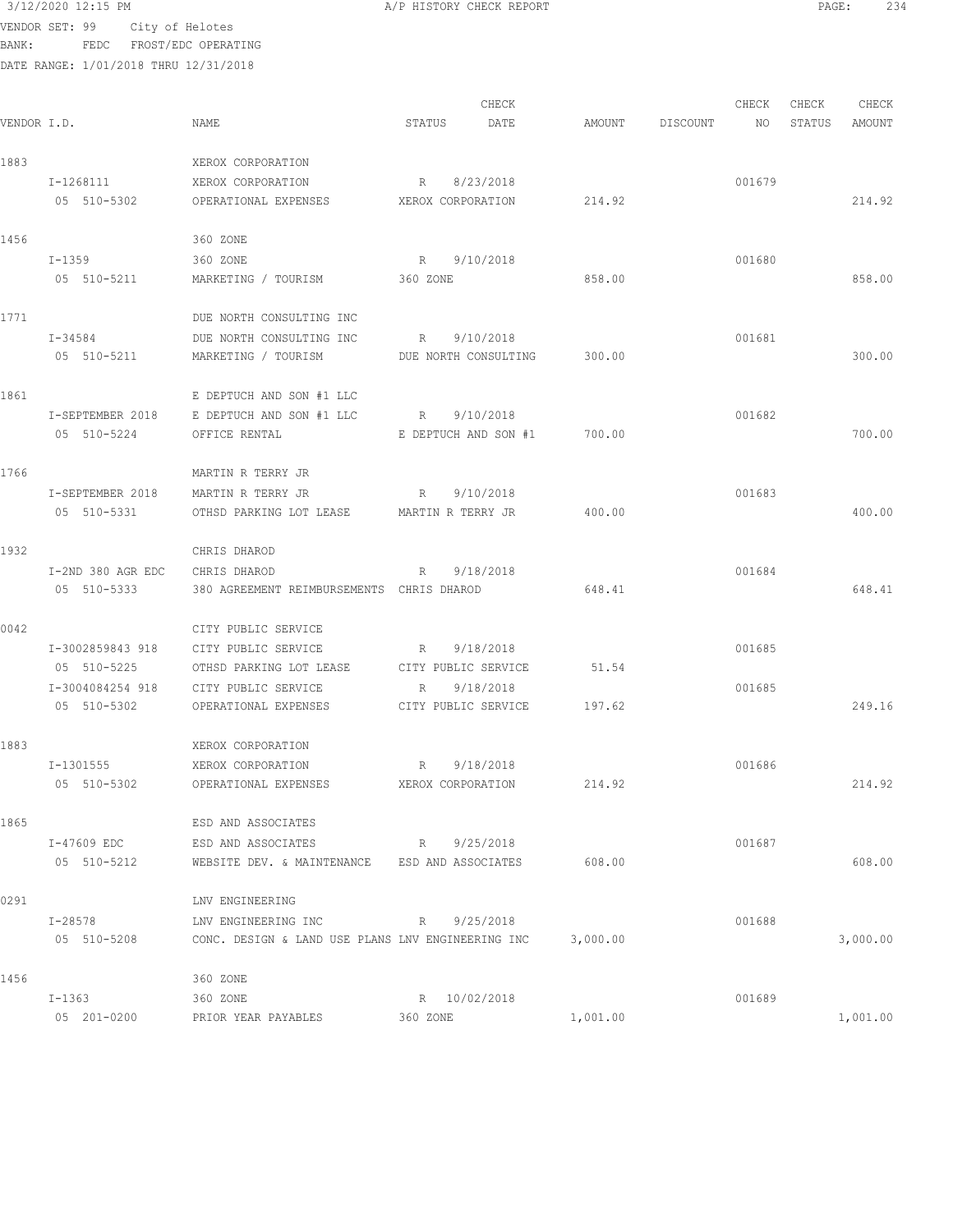```
 3/12/2020 12:15 PM A/P HISTORY CHECK REPORT PAGE: 235
VENDOR SET: 99 City of Helotes
BANK: FEDC FROST/EDC OPERATING
```
DATE RANGE: 1/01/2018 THRU 12/31/2018

CHECK CHECK CHECK CHECK CHECK CHECK CHECK CHECK CHECK CHECK CHECK CHECK CHECK CHECK CHECK CHECK CHECK CHECK CHECK CHECK CHECK CHECK CHECK CHECK CHECK CHECK CHECK CHECK CHECK CHECK CHECK CHECK CHECK CHECK CHECK CHECK CHECK VENDOR I.D. NAME STATUS DATE AMOUNT DISCOUNT NO STATUS AMOUNT 0021 A T & T MOBILITY I-09182018 A T & T MOBILITY R 10/02/2018 001690 05 510-5305 COMMUNICATION EQUIPMENT A T & T MOBILITY 142.13 142.13 142.13 0042 CITY PUBLIC SERVICE I-3002859843 1018 CITY PUBLIC SERVICE R 9/30/2018 001691 05 510-5302 OPERATIONAL EXPENSES CITY PUBLIC SERVICE 53.14 I-3004084254 1018 CITY PUBLIC SERVICE R 9/30/2018 001691 05 510-5302 OPERATIONAL EXPENSES CITY PUBLIC SERVICE 124.92 178.06 0921 VANGUARD CLEANING SYSTEM INC I-SA80549 VANGUARD CLEANING SYSTEM INC R 9/30/2018 001692 05 510-5302 OPERATIONAL EXPENSES VANGUARD CLEANING SY 125.00 125.00 1861 E DEPTUCH AND SON #1 LLC I-OCTOBER 2018 E DEPTUCH AND SON #1 LLC R 10/15/2018 001693 05 510-5224 OFFICE RENTAL E DEPTUCH AND SON #1 700.00 700.00 1766 MARTIN R TERRY JR I-OCTOBER 2018 MARTIN R TERRY JR R 10/15/2018 001694 05 510-5225 OTHSD PARKING LOT LEASE MARTIN R TERRY JR 400.00 400.00 0021 A T & T MOBILITY I-4688519 1010 EDC CELLULAR BILL R 11/05/2018 001695 05 510-5305 COMMUNICATION EQUIPMENT CELLULAR BILL 115.76 115.76 115.76 1852 AIR AUTHORITY LLC I-94141 PM EDC FURNACE R 11/05/2018 001696 05 510-5214 MANAGED SVCS. AGREEMENT PM EDC FURNACE 123.68 123.68 123.68 1865 ESD AND ASSOCIATES I-47718 EDC MONTHLY WEBSITE MANAGEMENT R 11/05/2018 001697 05 510-5212 WEBSITE DEV. & MAINTENANCE MONTHLY WEBSITE MANA 608.00 608.00 0809 RX TECHNOLOGY I-97290 NETWORKING EDC'S OFFICE V 11/05/2018 001698 6,145.00 1883 XEROX CORPORATION I-1338340 EDC EDC PRINTER LEASE R 11/05/2018 001699 05 510-5302 OPERATIONAL EXPENSES EDC PRINTER LEASE 214.92 214.92 1712 BANDERA HELOTES PLAZA LLC I-380 AGR #2 EDC 380 AGREEMENT #2 R 11/27/2018 001700 05 510-5333 380 AGREEMENT REIMBURSEMENTS 380 AGREEMENT #2 2,161.91 2,161.91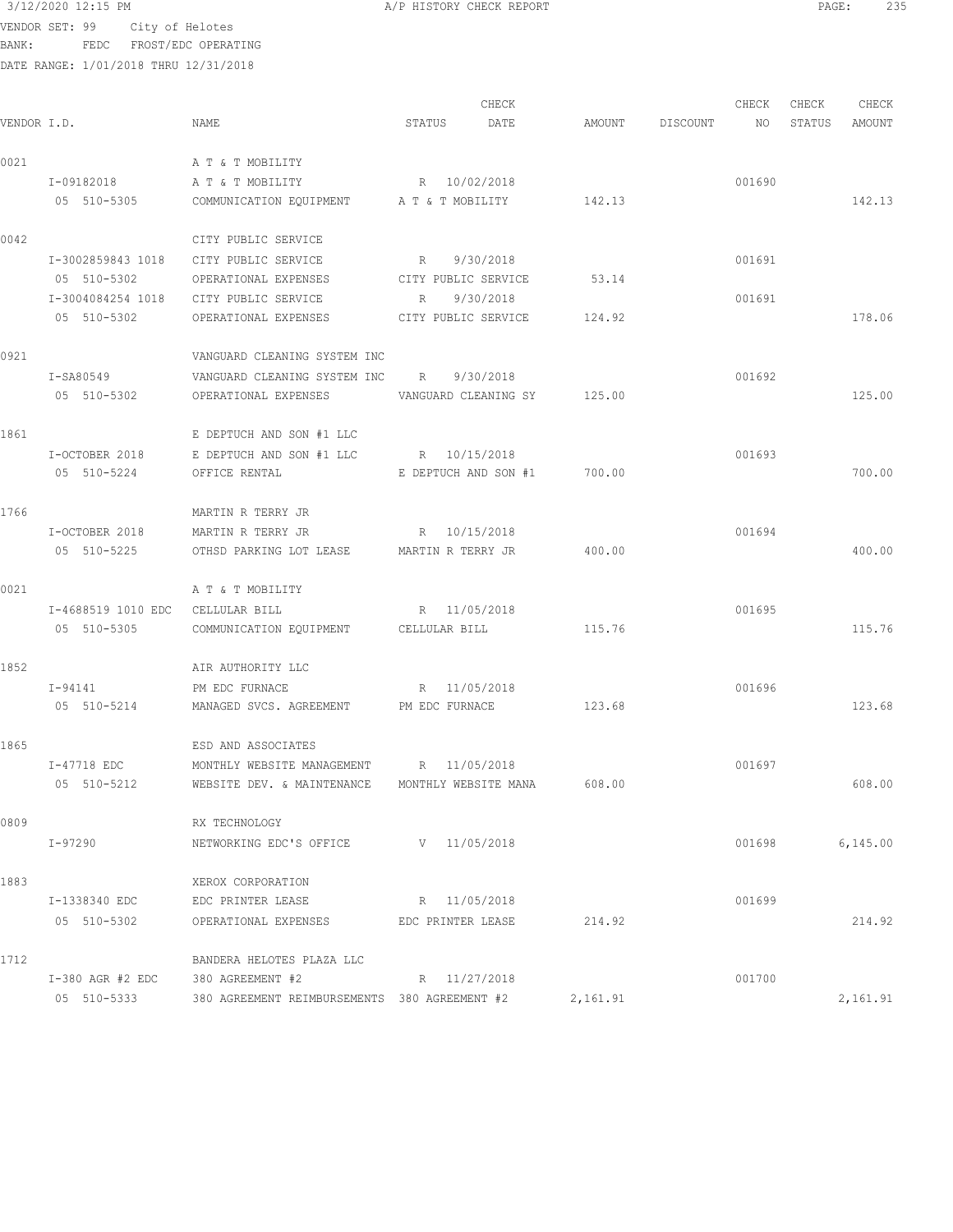BANK: FEDC FROST/EDC OPERATING

|             |                   |                                                              |                      | CHECK |                             |                 | CHECK  | CHECK<br>CHECK |             |
|-------------|-------------------|--------------------------------------------------------------|----------------------|-------|-----------------------------|-----------------|--------|----------------|-------------|
| VENDOR I.D. |                   | NAME                                                         | STATUS               | DATE  |                             | AMOUNT DISCOUNT | NO     | STATUS         | AMOUNT      |
| 0042        |                   | CITY PUBLIC SERVICE                                          |                      |       |                             |                 |        |                |             |
|             | I-3002859843 1118 | ELECTRICAL SERVICES EDC                                      | R 11/27/2018         |       |                             |                 | 001701 |                |             |
|             | 05 510-5225       | OTHSD PARKING LOT LEASE                                      | ELECTRICAL SERVICES  |       | 52.65                       |                 |        |                |             |
|             | I-3004084254 1118 | ELECTRICAL SERVICES EDC                                      | R 11/27/2018         |       |                             |                 | 001701 |                |             |
|             | 05 510-5302       | OPERATIONAL EXPENSES                                         | ELECTRICAL SERVICES  |       | 108.86                      |                 |        |                | 161.51      |
| 0793        |                   | OFFICE DEPOT INC                                             |                      |       |                             |                 |        |                |             |
|             | I-224626451001    | OFFICE SUPPLIES                                              | R 11/27/2018         |       |                             |                 | 001702 |                |             |
|             | 05 510-5301       | OFFICE SUPPLIES                                              | OFFICE DEPOT         |       | 62.78                       |                 |        |                |             |
|             | I-224626665001    | OFFICE SUPPLIES                                              | R 11/27/2018         |       |                             |                 | 001702 |                |             |
|             | 05 510-5301       | OFFICE SUPPLIES                                              | OFFICE SUPPLIES      |       | 18.99                       |                 |        |                | 81.77       |
| 1843        |                   | TEXAS DEVELOPERS LLC                                         |                      |       |                             |                 |        |                |             |
|             | I-REIMB #6 EDC    | BMC MILLWORK 380 REIMB                                       | R 11/27/2018         |       |                             |                 | 001703 |                |             |
|             | 05 510-5333       | 380 AGREEMENT REIMBURSEMENTS BMC MILLWORK 380 REI 114,312.14 |                      |       |                             |                 |        |                | 114, 312.14 |
| 1861        |                   | E DEPTUCH AND SON #1 LLC                                     |                      |       |                             |                 |        |                |             |
|             |                   | I-EDC OFFICE NOV 18 E DEPTUCH AND SON #1 LLC                 | R 11/30/2018         |       |                             |                 | 001704 |                |             |
|             | 05 510-5224       | OFFICE RENTAL                                                |                      |       | E DEPTUCH AND SON #1 700.00 |                 |        |                | 700.00      |
| 1865        |                   | ESD AND ASSOCIATES                                           |                      |       |                             |                 |        |                |             |
|             | I-47835 EDC       | EDC/CITY WEBSITE MAINT R 11/30/2018                          |                      |       |                             |                 | 001705 |                |             |
|             | 05 510-5212       | WEBSITE DEV. & MAINTENANCE EDC/CITY WEBSITE MAI 608.00       |                      |       |                             |                 |        |                | 608.00      |
| 1766        |                   | MARTIN R TERRY JR                                            |                      |       |                             |                 |        |                |             |
|             | I-123             | PARKING LEASE FOR NOV 2018 R 11/30/2018                      |                      |       |                             |                 | 001706 |                |             |
|             | 05 510-5225       | OTHSD PARKING LOT LEASE 6 PARKING LEASE FOR NO 400.00        |                      |       |                             |                 |        |                | 400.00      |
| 0528        |                   | RICK SCHRODER                                                |                      |       |                             |                 |        |                |             |
|             |                   | I-PER DIEM 112018 PER DIEM R SCHRODER 112018 R 11/30/2018    |                      |       |                             |                 | 001707 |                |             |
|             | 05 510-5204       | INTL. CONF. SHOPPING CENTERS PER DIEM R SCHRODER             |                      |       | 152.50                      |                 |        |                | 152.50      |
| 0921        |                   | VANGUARD CLEANING SYSTEM INC                                 |                      |       |                             |                 |        |                |             |
|             | I-SA81882         | CUSTODIAL SERVICES EDC                                       | R 11/30/2018         |       |                             |                 | 001708 |                |             |
|             | 05 510-5302       | OPERATIONAL EXPENSES                                         |                      |       | VANGUARD CLEANING SY 125.00 |                 |        |                | 125.00      |
| 1883        |                   | XEROX CORPORATION                                            |                      |       |                             |                 |        |                |             |
|             | I-1383275         | COPIER/PRINTER LEASE                                         | R 11/30/2018         |       |                             |                 | 001709 |                |             |
|             | 05 510-5302       | OPERATIONAL EXPENSES                                         | COPIER/PRINTER LEASE |       | 214.92                      |                 |        |                | 214.92      |
| 0742        |                   | YOU NAME IT SPECIALTIES INC                                  |                      |       |                             |                 |        |                |             |
|             | I-308261          | PROMO ITEMS FOR ICSC CONF R 11/30/2018                       |                      |       |                             |                 | 001710 |                |             |
|             | 05 510-5204       | INTL. CONF. SHOPPING CENTERS PROMO ITEMS FOR ICSC            |                      |       | 657.84                      |                 |        |                | 657.84      |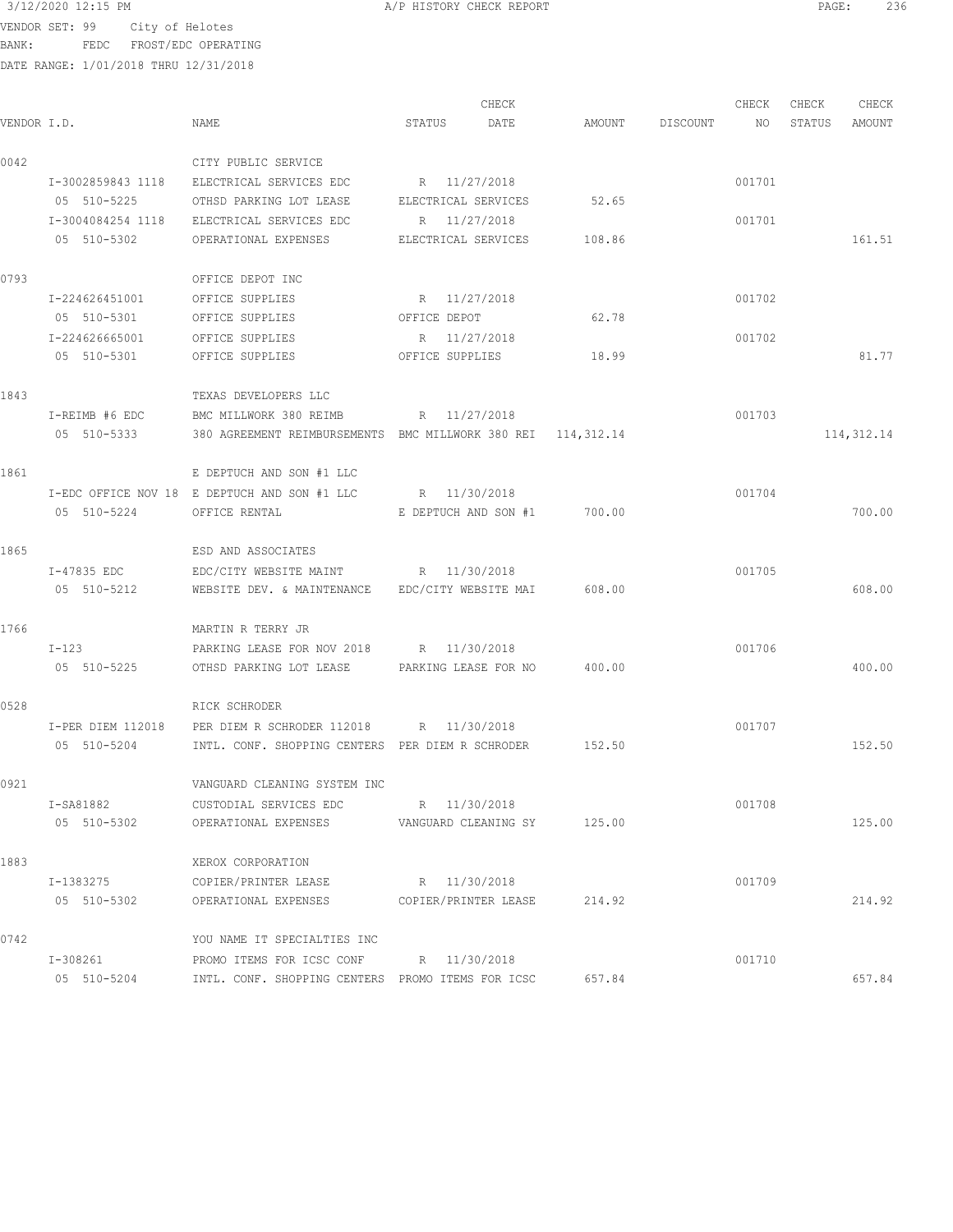BANK: FEDC FROST/EDC OPERATING

DATE RANGE: 1/01/2018 THRU 12/31/2018

| VENDOR I.D. |                   | NAME                                                             | STATUS              | CHECK<br>DATE                |        | AMOUNT DISCOUNT | CHECK<br>NO | CHECK<br>STATUS | CHECK<br>AMOUNT |
|-------------|-------------------|------------------------------------------------------------------|---------------------|------------------------------|--------|-----------------|-------------|-----------------|-----------------|
| 1977        |                   | SAN ANTONIO BUSINESS JOURNAL                                     |                     |                              |        |                 |             |                 |                 |
|             | I-10150028RB      | PUB NOTICE FOR BUS RECRUITMENT R 12/13/2018                      |                     |                              |        |                 | 001711      |                 |                 |
|             | 05 510-5211       | MARKETING / TOURISM                                              |                     | PUB NOTICE FOR BUS R 325.00  |        |                 |             |                 | 325.00          |
| 0020        |                   | ARMSTRONG VAUGHAN & ASSOC INC                                    |                     |                              |        |                 |             |                 |                 |
|             | I-44373 EDC       | 50% OF EDC AUDIT                                                 | R 12/13/2018        |                              |        |                 | 001712      |                 |                 |
|             | 05 510-5202       | AUDIT FEES                                                       |                     | ARMSTRONG VAUGHAN & 1,600.00 |        |                 |             |                 | 1,600.00        |
| 0042        |                   | CITY PUBLIC SERVICE                                              |                     |                              |        |                 |             |                 |                 |
|             | I-3002859843 1218 | ELECTRIC SERVICES                                                | R 12/13/2018        |                              |        |                 | 001713      |                 |                 |
|             | 05 510-5302       | OPERATIONAL EXPENSES                                             | ELECTRIC SERVICES   |                              | 54.27  |                 |             |                 |                 |
|             | I-3004084254 1218 | ELECTRICAL SERVICES                                              | R 12/13/2018        |                              |        |                 | 001713      |                 |                 |
|             | 05 510-5302       | OPERATIONAL EXPENSES                                             | ELECTRICAL SERVICES |                              | 118.10 |                 |             |                 | 172.37          |
| 1861        |                   | E DEPTUCH AND SON #1 LLC                                         |                     |                              |        |                 |             |                 |                 |
|             | $I-113$           | EDC OFFICE LEASE                                                 | R 12/13/2018        |                              |        |                 | 001714      |                 |                 |
|             | 05 510-5224       | OFFICE RENTAL                                                    | EDC OFFICE LEASE    |                              | 800.00 |                 |             |                 | 800.00          |
| 1766        |                   | MARTIN R TERRY JR                                                |                     |                              |        |                 |             |                 |                 |
|             | $I-124$           | OTH PARKING LEASE                                                | R 12/13/2018        |                              |        |                 | 001715      |                 |                 |
|             | 05 510-5225       | OTHSD PARKING LOT LEASE OTH PARKING LEASE                        |                     |                              | 400.00 |                 |             |                 | 400.00          |
| 0921        |                   | VANGUARD CLEANING SYSTEM INC                                     |                     |                              |        |                 |             |                 |                 |
|             | $I-SA81215$       | CUSTODIAL SERVICES FOR EDC R 12/21/2018                          |                     |                              |        |                 | 001716      |                 |                 |
|             | 05 510-5302       | OPERATIONAL EXPENSES CUSTODIAL SERVICES F 125.00                 |                     |                              |        |                 |             |                 | 125.00          |
| 0643        |                   | DAVIDSON & TROILO REAM & GARZA                                   |                     |                              |        |                 |             |                 |                 |
|             |                   | $I-19441$ 112018 EDC DAVIDSON & TROILO REAM & GARZA R 12/21/2018 |                     |                              |        |                 | 001717      |                 |                 |
|             | 05 510-5206       | LEGAL FEES / MDD CREATION     DAVIDSON & TROILO RE               |                     |                              | 399.00 |                 |             |                 | 399.00          |

| $*$ * TOTALS * * | ΝO            | INVOICE AMOUNT | <b>DISCOUNTS</b> | CHECK AMOUNT |
|------------------|---------------|----------------|------------------|--------------|
| REGULAR CHECKS:  | 120           | 513,744.12     | 0.00             | 507,599.12   |
| HAND CHECKS:     | 0             | 0.00           | 0.00             | 0.00         |
| DRAFTS:          | 0             | 0.00           | 0.00             | 0.00         |
| EFT:             | 0             | 0.00           | 0.00             | 0.00         |
| NON CHECKS:      | 0             | 0.00           | 0.00             | 0.00         |
| VOID CHECKS:     | 1 VOID DEBITS | 0.00           |                  |              |
|                  | VOID CREDITS  | 0.00<br>0.00   | 0.00             |              |
|                  |               |                |                  |              |

TOTAL ERRORS: 0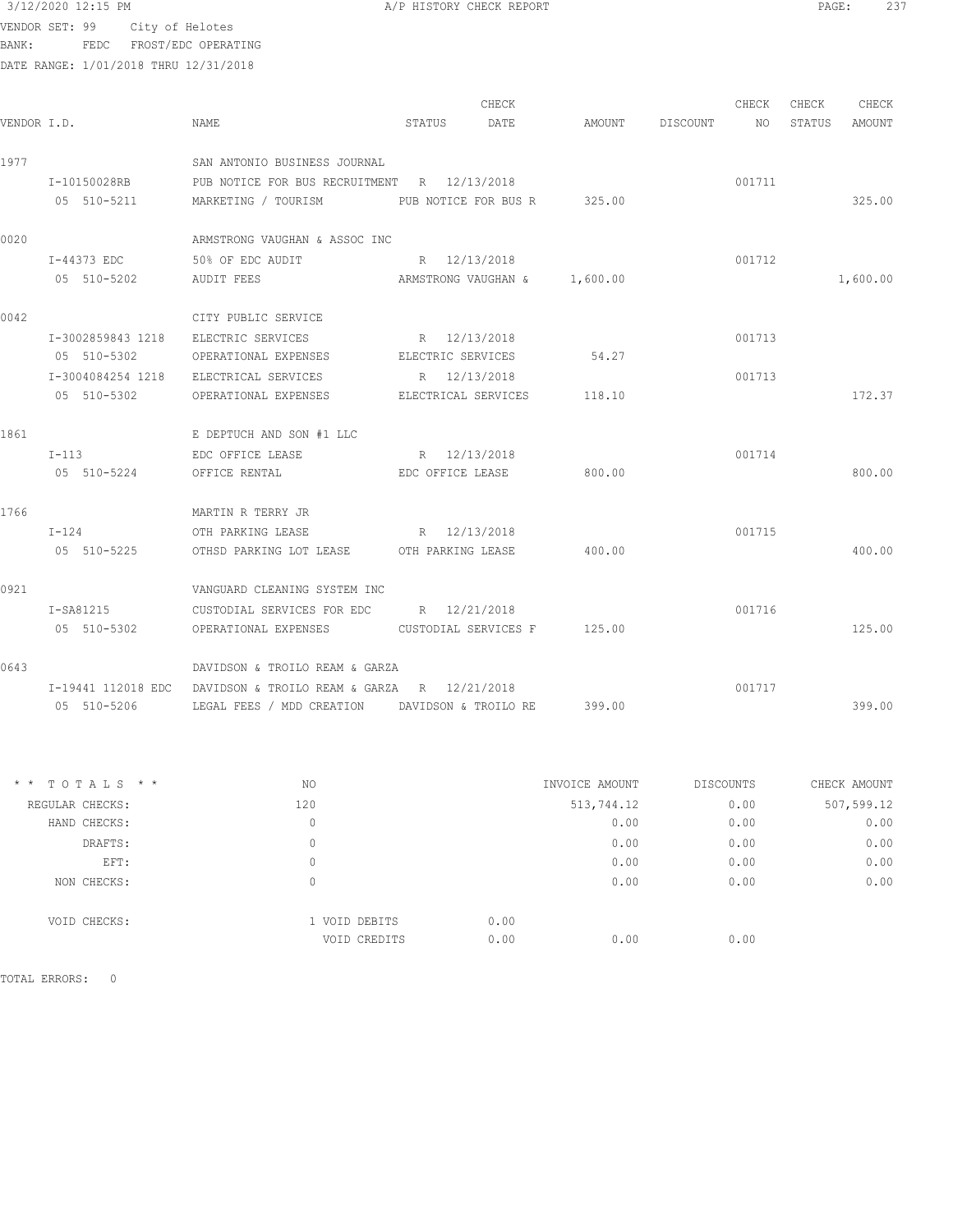VENDOR SET: 99 City of Helotes BANK: FEDC FROST/EDC OPERATING

DATE RANGE: 1/01/2018 THRU 12/31/2018

|     | G/L ACCOUNT NAME            |                                                     | AMOUNT     |
|-----|-----------------------------|-----------------------------------------------------|------------|
|     |                             |                                                     |            |
|     |                             | 05 201-0200 PRIOR YEAR PAYABLES                     | 1,001.00   |
|     | 05 510-5202 AUDIT FEES      |                                                     | 3,150.00   |
| 0.5 |                             | 510-5204 INTL. CONF. SHOPPING CENTERS               | 1,278.72   |
| 0.5 | 510-5206                    | LEGAL FEES / MDD CREATION                           | 2,600.42   |
| 0.5 | 510-5208                    | CONC. DESIGN & LAND USE PLANS 7,300.00              |            |
| 0.5 | 510-5211                    | MARKETING / TOURISM                                 | 10,957.07  |
| 0.5 | 510-5212                    | WEBSITE DEV. & MAINTENANCE 6,819.90                 |            |
| 0.5 | 510-5214                    | MANAGED SVCS. AGREEMENT                             | 123.68     |
| 0.5 | 510-5224 OFFICE RENTAL      |                                                     | 16,109.62  |
| 0.5 |                             | 510-5225 OTHSD PARKING LOT LEASE 1,414.29           |            |
|     | 05 510-5301 OFFICE SUPPLIES |                                                     | 418.05     |
| 0.5 | 510-5302                    | OPERATIONAL EXPENSES                                | 14,197.57  |
| 0.5 | 510-5304                    | WEBSITE DEV. & MAINTENANCE                          | 1,216.00   |
| 0.5 | 510-5305                    | COMMUNICATION EQUIPMENT                             | 1,378.32   |
| 0.5 |                             | 510-5331 OTHSD PARKING LOT LEASE 3,579.32           |            |
|     |                             | 05 510-5333 380 AGREEMENT REIMBURSEMENTS 436,055.16 |            |
|     |                             | $***$ FUND TOTAL $***$                              | 507,599.12 |
|     |                             |                                                     |            |

|                                   | NΟ  | INVOICE AMOUNT | DISCOUNTS | CHECK AMOUNT |
|-----------------------------------|-----|----------------|-----------|--------------|
| VENDOR SET: 99 BANK: FEDC TOTALS: | 121 | 513,744.12     | 0.00      | 507,599.12   |
| BANK: FEDC<br>TOTALS:             | 121 | 513,744.12     | 0.00      | 507,599.12   |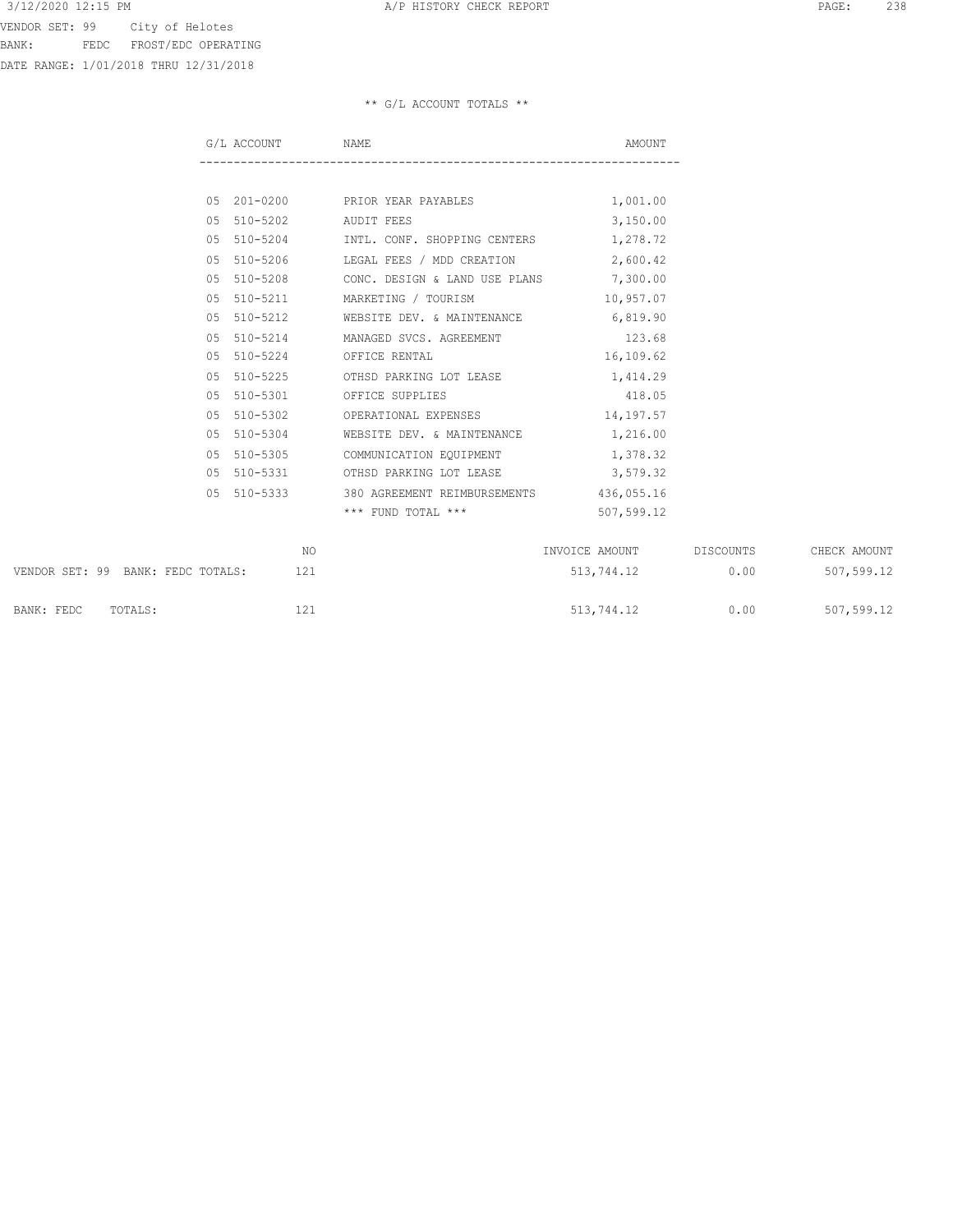| 3/12/2020 12:15 PM                    |                        |                    | A/P HISTORY CHECK REPORT |           |                |           |        | PAGE:  | 239          |
|---------------------------------------|------------------------|--------------------|--------------------------|-----------|----------------|-----------|--------|--------|--------------|
| VENDOR SET: 99                        | City of Helotes        |                    |                          |           |                |           |        |        |              |
| FMCB<br>BANK:                         | FROST/MC BLDG SECURITY |                    |                          |           |                |           |        |        |              |
| DATE RANGE: 1/01/2018 THRU 12/31/2018 |                        |                    |                          |           |                |           |        |        |              |
|                                       |                        |                    |                          | CHECK     |                |           | CHECK  | CHECK  | CHECK        |
| VENDOR I.D.                           | NAME                   |                    | STATUS                   | DATE      | AMOUNT         | DISCOUNT  | NO.    | STATUS | AMOUNT       |
| 0228                                  |                        | FRANK FONTANES     |                          |           |                |           |        |        |              |
| I-TRAVEL REIM 0518                    |                        | FRANK FONTANES     | R                        | 5/08/2018 |                |           | 000213 |        |              |
| 510-5501<br>06                        |                        | OTHER EXPENDITURES | FRANK FONTANES           |           | 238.85         |           |        |        | 238.85       |
|                                       |                        |                    |                          |           |                |           |        |        |              |
| * * TOTALS * *                        |                        | NO                 |                          |           | INVOICE AMOUNT | DISCOUNTS |        |        | CHECK AMOUNT |
| REGULAR CHECKS:                       |                        | $\mathbf{1}$       |                          |           | 238.85         |           | 0.00   |        | 238.85       |
| HAND CHECKS:                          |                        | 0                  |                          |           | 0.00           |           | 0.00   |        | 0.00         |
| DRAFTS:                               |                        | 0                  |                          |           | 0.00           |           | 0.00   |        | 0.00         |

 EFT: 0 0.00 0.00 0.00 NON CHECKS: 0 0.00 0.00 0.00

 $0.00$  0.00 0.00

VOID CHECKS: 0 0 VOID DEBITS 0.00<br>VOID CREDITS 0.00

TOTAL ERRORS: 0

| G/L ACCOUNT                       |     | NAME                                     | AMOUNT                   |                   |                        |
|-----------------------------------|-----|------------------------------------------|--------------------------|-------------------|------------------------|
| 06 510-5501                       |     | OTHER EXPENDITURES<br>*** FUND TOTAL *** | 238.85<br>238.85         |                   |                        |
| VENDOR SET: 99 BANK: FMCB TOTALS: | NO. |                                          | INVOICE AMOUNT<br>238.85 | DISCOUNTS<br>0.00 | CHECK AMOUNT<br>238.85 |
| TOTALS:<br>BANK: FMCB             |     |                                          | 238.85                   | 0.00              | 238.85                 |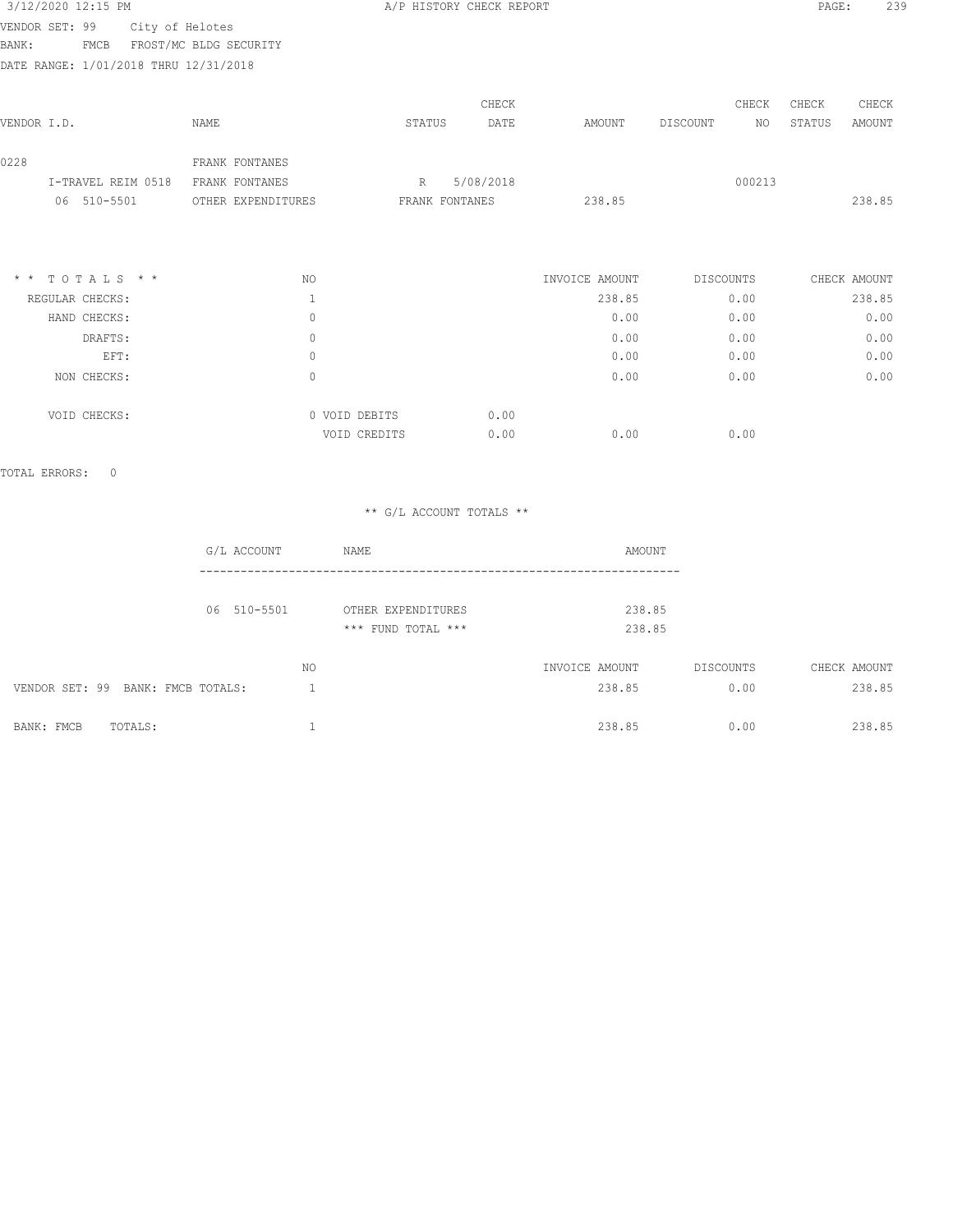|             | 3/12/2020 12:15 PM                    |                 |                                | A/P HISTORY CHECK REPORT |            |          |          |        | PAGE:  | 240      |
|-------------|---------------------------------------|-----------------|--------------------------------|--------------------------|------------|----------|----------|--------|--------|----------|
|             | VENDOR SET: 99                        | City of Helotes |                                |                          |            |          |          |        |        |          |
| BANK:       | FMCT                                  |                 | FROST/MC TECHNOLOGY            |                          |            |          |          |        |        |          |
|             | DATE RANGE: 1/01/2018 THRU 12/31/2018 |                 |                                |                          |            |          |          |        |        |          |
|             |                                       |                 |                                |                          | CHECK      |          |          | CHECK  | CHECK  | CHECK    |
| VENDOR I.D. |                                       |                 | NAME                           | STATUS                   | DATE       | AMOUNT   | DISCOUNT | NO.    | STATUS | AMOUNT   |
| 1927        |                                       |                 | KOLOGIK                        |                          |            |          |          |        |        |          |
|             | I-7017244                             | CRT TECH        | ANNUAL RENEWAL & MAINT COPSYNC | R                        | 12/13/2018 |          |          | 001229 |        |          |
|             | 510-5501<br>07                        |                 | OTHER EXPENDITURES             | ANNUAL RENEWAL & MAI     |            | 6,951.90 |          |        |        | 6,951.90 |

| $*$ * TOTALS * * | NO            | INVOICE AMOUNT | DISCOUNTS | CHECK AMOUNT |
|------------------|---------------|----------------|-----------|--------------|
| REGULAR CHECKS:  |               | 6,951.90       | 0.00      | 6,951.90     |
| HAND CHECKS:     | 0             | 0.00           | 0.00      | 0.00         |
| DRAFTS:          | 0             | 0.00           | 0.00      | 0.00         |
| EFT:             | 0             | 0.00           | 0.00      | 0.00         |
| NON CHECKS:      | $\Omega$      | 0.00           | 0.00      | 0.00         |
| VOID CHECKS:     | 0 VOID DEBITS | 0.00           |           |              |
|                  | VOID CREDITS  | 0.00<br>0.00   | 0.00      |              |

TOTAL ERRORS: 0

|                  |           | AMOUNT               | NAME                                     |     | G/L ACCOUNT                       |         |            |
|------------------|-----------|----------------------|------------------------------------------|-----|-----------------------------------|---------|------------|
|                  |           | 6,951.90<br>6,951.90 | OTHER EXPENDITURES<br>*** FUND TOTAL *** |     | 07 510-5501                       |         |            |
| CHECK AMOUNT     | DISCOUNTS | INVOICE AMOUNT       |                                          | NO. |                                   |         |            |
| 6,951.90<br>0.00 |           | 6,951.90             |                                          |     | VENDOR SET: 99 BANK: FMCT TOTALS: |         |            |
| 6,951.90<br>0.00 |           | 6,951.90             |                                          |     |                                   | TOTALS: | BANK: FMCT |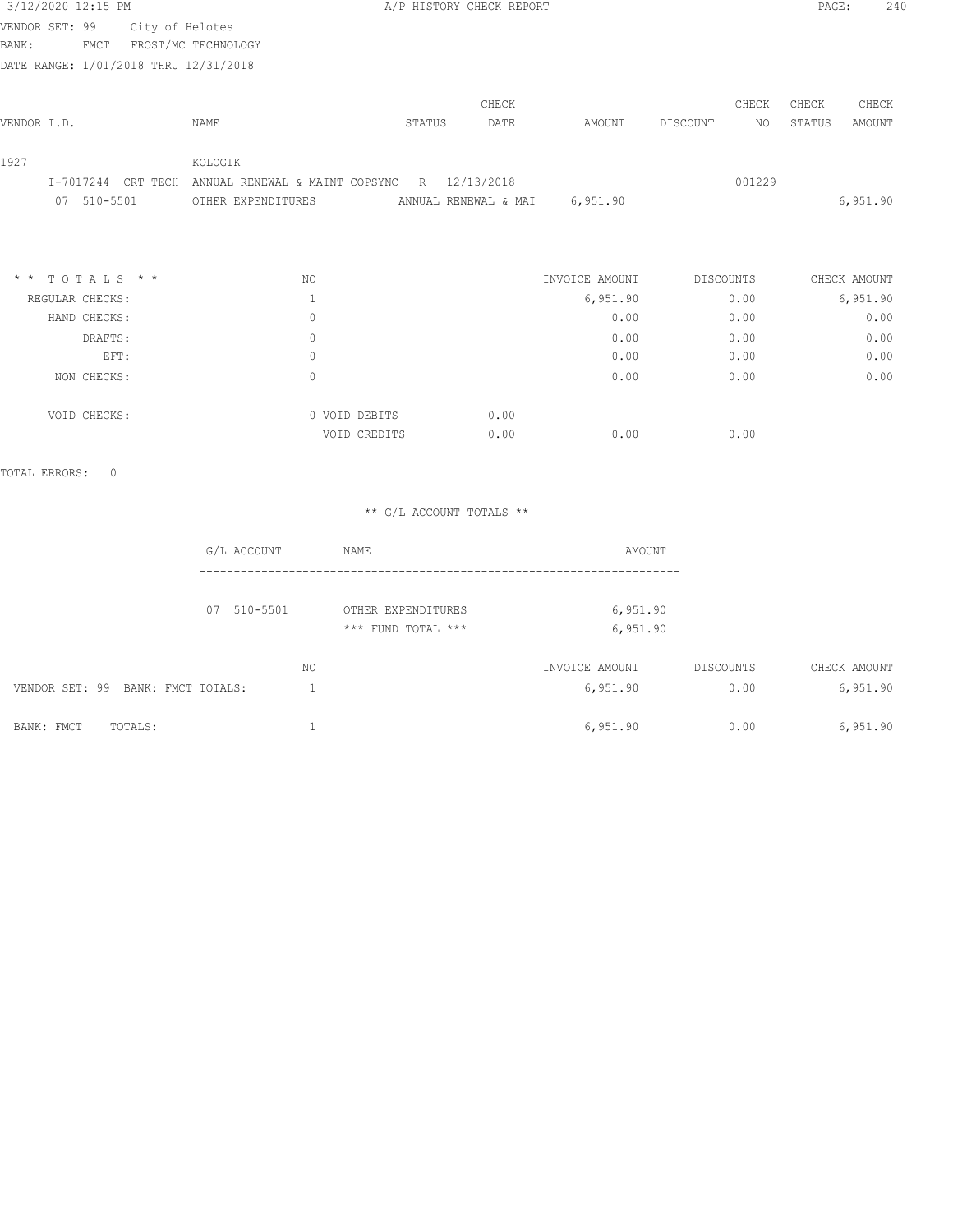BANK: FPDST FROST/PD STATE

|             | DATE RANGE: 1/01/2018 THRU 12/31/2018 |                                                                                                        |        |               |          |          |              |                 |                 |
|-------------|---------------------------------------|--------------------------------------------------------------------------------------------------------|--------|---------------|----------|----------|--------------|-----------------|-----------------|
| VENDOR I.D. |                                       | NAME                                                                                                   | STATUS | CHECK<br>DATE | AMOUNT   | DISCOUNT | CHECK<br>NO. | CHECK<br>STATUS | CHECK<br>AMOUNT |
| 1831        | I-U44151                              | UNITED SORBENTS LLC<br>UNITED SORBENTS LLC                                                             | V      | 8/15/2018     |          |          | 001001       |                 | 3,400.00        |
| 1831        | M-CHECK                               | UNITED SORBENTS LLC<br>UNITED SORBENTS LLC<br>VOIDED                                                   |        | V 8/15/2018   |          |          | 001001       |                 | 3,400.00CR      |
| 1831        | I-U44151 PD STATE<br>11 510-5000      | UNITED SORBENTS LLC<br>UNITED SORBENTS LLC<br>STATE FORFEITURE EXPENSES UNITED SORBENTS LLC            | R      | 8/15/2018     | 1,700.00 |          | 001002       |                 | 1,700.00        |
| 1227        | $I - 26278$<br>11 510-5000            | PUBLIC ENGINES INC<br>CRIME REPORTS & ANNUAL RENEWAL<br>STATE FORFEITURE EXPENSES CRIME REPORTS & ANNU |        | R 11/15/2018  | 3,600.00 |          | 001003       |                 | 3,600.00        |

| TOTALS * *<br>NO. |              |               |            | CHECK AMOUNT                             |           |
|-------------------|--------------|---------------|------------|------------------------------------------|-----------|
| 2                 |              |               |            | 0.00                                     | 5,300.00  |
| 0                 |              |               | 0.00       | 0.00                                     | 0.00      |
| 0                 |              |               | 0.00       | 0.00                                     | 0.00      |
| 0                 |              |               | 0.00       | 0.00                                     | 0.00      |
| $\Omega$          |              |               | 0.00       | 0.00                                     | 0.00      |
|                   | VOID CREDITS | 0.00          |            | 0.00                                     |           |
|                   |              | 1 VOID DEBITS | 3,400.00CR | INVOICE AMOUNT<br>8,700.00<br>3,400.00CR | DISCOUNTS |

TOTAL ERRORS: 0

| G/L ACCOUNT                       |         | NAME                                            | AMOUNT                     |                   |                          |
|-----------------------------------|---------|-------------------------------------------------|----------------------------|-------------------|--------------------------|
| 11 510-5000                       |         | STATE FORFEITURE EXPENSES<br>*** FUND TOTAL *** | 5,300.00<br>5,300.00       |                   |                          |
| VENDOR SET: 99 BANK: FPDSTTOTALS: | NO<br>3 |                                                 | INVOICE AMOUNT<br>5,300.00 | DISCOUNTS<br>0.00 | CHECK AMOUNT<br>5,300.00 |
| BANK: FPDST<br>TOTALS:            | 3       |                                                 | 5,300.00                   | 0.00              | 5,300.00                 |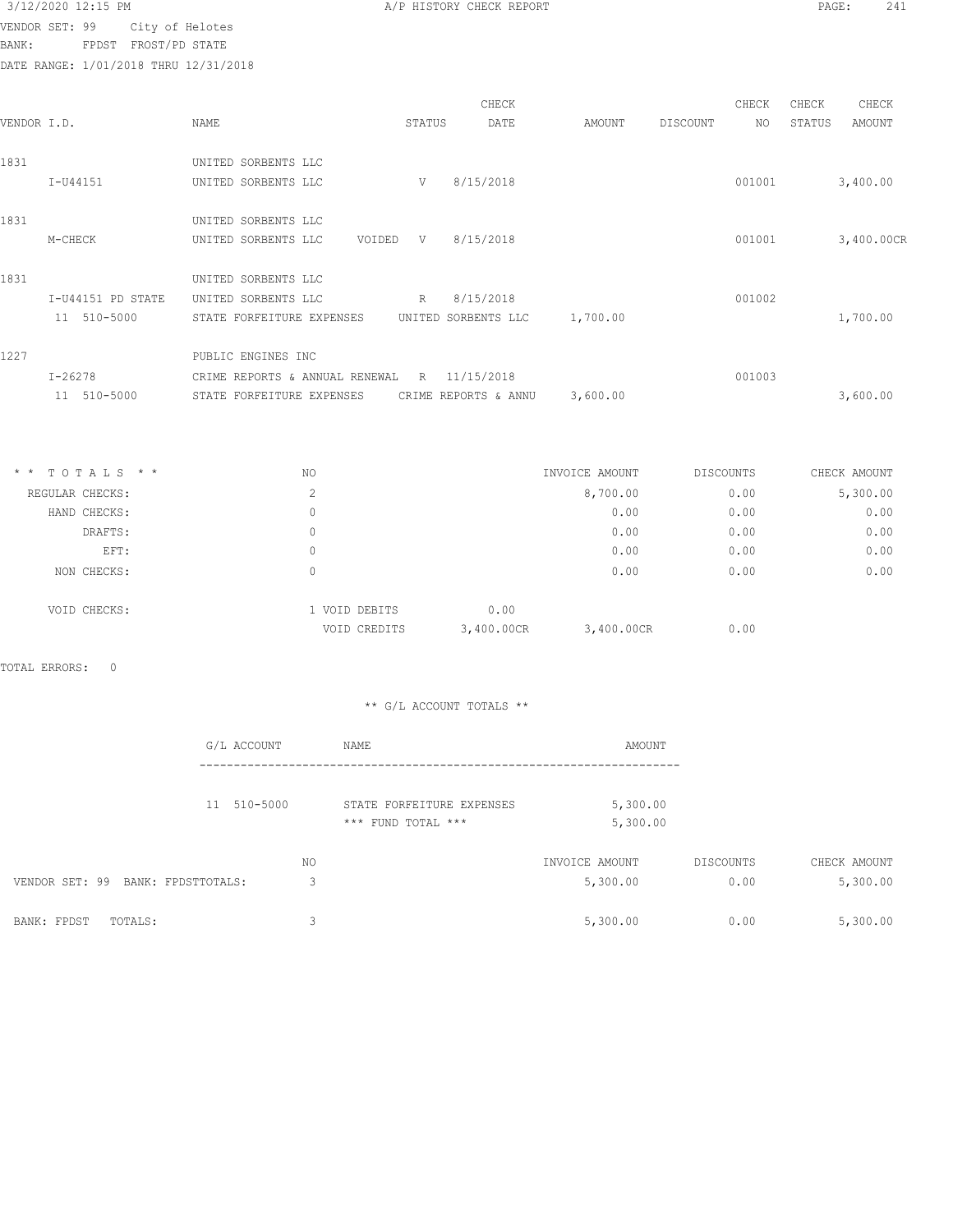| VENDOR SET: 99<br>FPTR | 3/12/2020 12:15 PM | City of Helotes<br>FROST/PD TRAINI |
|------------------------|--------------------|------------------------------------|

A/P HISTORY CHECK REPORT **PAGE:** 242

NING

DATE RANGE: 1/01/2018 THRU 12/31/2018

| VENDOR I.D. |                               | NAME                           |        | STATUS | CHECK<br>DATE | AMOUNT | DISCOUNT | CHECK<br>NO. | CHECK<br>STATUS | CHECK<br>AMOUNT |
|-------------|-------------------------------|--------------------------------|--------|--------|---------------|--------|----------|--------------|-----------------|-----------------|
| 0009        | $I - 02230$<br>510-5101<br>08 | AACOG<br>AACOG<br>TRAINING     | AACOG  | R      | 1/11/2018     | 60.00  |          | 000212       |                 | 60.00           |
| 0117        | I-TRAVEL REIMB 517            | ROBERT HUNLEY<br>ROBERT HUNLEY |        | V      | 1/11/2018     |        |          | 000213       |                 | 324.50          |
| 0117        | M-CHECK                       | ROBERT HUNLEY<br>ROBERT HUNLEY | VOIDED | V      | 1/11/2018     |        |          | 000213       |                 | 324.50CR        |

| $*$ * TOTALS * * | NO            | INVOICE AMOUNT       | DISCOUNTS | CHECK AMOUNT |
|------------------|---------------|----------------------|-----------|--------------|
| REGULAR CHECKS:  |               | 384.50               | 0.00      | 60.00        |
| HAND CHECKS:     | 0             | 0.00                 | 0.00      | 0.00         |
| DRAFTS:          | 0             | 0.00                 | 0.00      | 0.00         |
| EFT:             | 0             | 0.00                 | 0.00      | 0.00         |
| NON CHECKS:      | 0             | 0.00                 | 0.00      | 0.00         |
| VOID CHECKS:     | 1 VOID DEBITS | 0.00                 |           |              |
|                  | VOID CREDITS  | 324.50CR<br>324.50CR | 0.00      |              |

TOTAL ERRORS: 0

| G/L ACCOUNT                       |        | NAME               | AMOUNT         |           |              |
|-----------------------------------|--------|--------------------|----------------|-----------|--------------|
| 08 510-5101                       |        | TRAINING           |                | 60.00     |              |
|                                   |        | *** FUND TOTAL *** |                | 60.00     |              |
|                                   | NO.    |                    | INVOICE AMOUNT | DISCOUNTS | CHECK AMOUNT |
| VENDOR SET: 99 BANK: FPTR TOTALS: | 2      |                    | 60.00          | 0.00      | 60.00        |
| TOTALS:<br>BANK: FPTR             | $\sim$ |                    | 60.00          | 0.00      | 60.00        |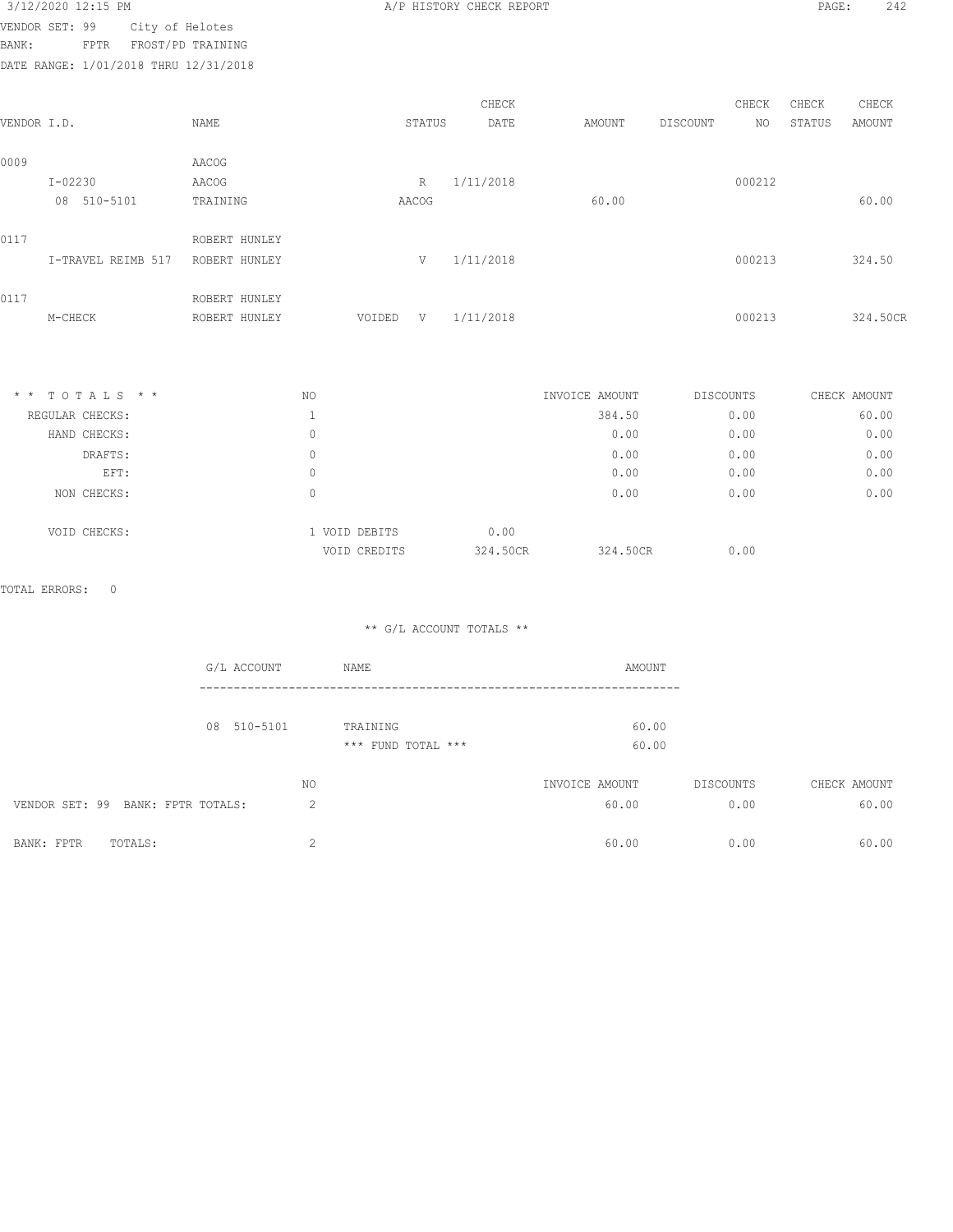VENDOR SET: 99 City of Helotes

BANK: FSCH FROST/SCHOOL SAFETY

| /P HISTORY CHECK REPORT |  |  |
|-------------------------|--|--|
|                         |  |  |

| VENDOR I.D. |                                   | NAME                                                        |                    | STATUS | CHECK<br>DATE                 | AMOUNT         | DISCOUNT | CHECK<br>NO | CHECK<br>STATUS | CHECK<br>AMOUNT |
|-------------|-----------------------------------|-------------------------------------------------------------|--------------------|--------|-------------------------------|----------------|----------|-------------|-----------------|-----------------|
| 0120        |                                   | SAECO ELECTRIC & UTILITY LTD                                |                    |        |                               |                |          |             |                 |                 |
|             | I-20144215                        | SAECO ELECTRIC & UTILITY LTD                                |                    |        | V 12/29/2017                  |                |          | 000227      |                 | 2,281.00        |
| 0120        |                                   | SAECO ELECTRIC & UTILITY LTD                                |                    |        |                               |                |          |             |                 |                 |
|             | M-CHECK                           | SAECO ELECTRIC & UTILITYUNPOST V 2/22/2018                  |                    |        |                               |                |          | 000227      |                 | 2,281.00CR      |
| 0120        |                                   | SAECO ELECTRIC & UTILITY LTD                                |                    |        |                               |                |          |             |                 |                 |
|             | I-20144216                        | SAECO ELECTRIC & UTILITY LTD                                |                    | R      | 5/08/2018                     |                |          | 000228      |                 |                 |
|             | 09 510-5101                       | SCHOOL SAFETY TRAFFIC SIGNALS SAECO ELECTRIC & UTI 3,362.50 |                    |        |                               |                |          |             |                 | 3,362.50        |
| 1415        |                                   | ALERT-ALL CORPORATION                                       |                    |        |                               |                |          |             |                 |                 |
|             | I-218040220                       | ALERT-ALL CORPORATION                                       |                    |        | R 5/31/2018                   |                |          | 000229      |                 |                 |
|             | 09 510-5102                       | OTHER EXPENDITURES                                          |                    |        | ALERT-ALL CORPORATIO          | 225.00         |          |             |                 |                 |
|             | I-218040221                       | ALERT-ALL CORPORATION                                       |                    | R      | 5/31/2018                     |                |          | 000229      |                 |                 |
|             | 09 510-5102                       | OTHER EXPENDITURES                                          |                    |        | ALERT-ALL CORPORATIO          | 2,840.00       |          |             |                 | 3,065.00        |
| 0120        |                                   | SAECO ELECTRIC & UTILITY LTD                                |                    |        |                               |                |          |             |                 |                 |
|             | I-20144217                        | SAECO ELECTRIC & UTILITY LTD                                |                    |        | R 7/11/2018                   |                |          | 000230      |                 |                 |
|             | 09 510-5101                       | SCHOOL SAFETY TRAFFIC SIGNALS SAECO ELECTRIC & UTI          |                    |        |                               | 405.00         |          |             |                 | 405.00          |
| 1415        |                                   | ALERT-ALL CORPORATION                                       |                    |        |                               |                |          |             |                 |                 |
|             | I-218091980                       | FIRE PREVENTION WEEK SUPPLIES R 11/15/2018                  |                    |        |                               |                |          | 000231      |                 |                 |
|             | 09 510-5102                       | OTHER EXPENDITURES FIRE PREVENTION WEEK                     |                    |        |                               | 4,525.00       |          |             |                 | 4,525.00        |
|             | * * TOTALS * *                    | NO                                                          |                    |        |                               | INVOICE AMOUNT |          | DISCOUNTS   |                 | CHECK AMOUNT    |
|             | REGULAR CHECKS:                   | $\overline{4}$                                              |                    |        |                               | 11,357.50      |          | 0.00        |                 | 11,357.50       |
|             | HAND CHECKS:                      | $\mathbf{0}$                                                |                    |        |                               | 0.00           |          | 0.00        |                 | 0.00            |
|             | DRAFTS:                           | $\mathbf{0}$                                                |                    |        |                               | 0.00           |          | 0.00        |                 | 0.00            |
|             | EFT:                              | $\mathbf{0}$                                                |                    |        |                               | 0.00           |          | 0.00        |                 | 0.00            |
|             | NON CHECKS:                       | $\mathbf{0}$                                                |                    |        |                               | 0.00           |          | 0.00        |                 | 0.00            |
|             | VOID CHECKS:                      |                                                             | 1 VOID DEBITS      |        | 0.00                          |                |          |             |                 |                 |
|             |                                   |                                                             | VOID CREDITS       |        | 2,281.00CR                    | 2,281.00CR     |          | 0.00        |                 |                 |
|             | TOTAL ERRORS:<br>$\mathbf 0$      |                                                             |                    |        |                               |                |          |             |                 |                 |
|             |                                   |                                                             |                    |        | ** G/L ACCOUNT TOTALS **      |                |          |             |                 |                 |
|             |                                   |                                                             |                    |        |                               |                |          |             |                 |                 |
|             |                                   | G/L ACCOUNT                                                 | NAME               |        |                               | AMOUNT         |          |             |                 |                 |
|             |                                   | 09 510-5101                                                 |                    |        | SCHOOL SAFETY TRAFFIC SIGNALS | 3,767.50       |          |             |                 |                 |
|             |                                   | 09 510-5102                                                 | OTHER EXPENDITURES |        |                               | 7,590.00       |          |             |                 |                 |
|             |                                   |                                                             | *** FUND TOTAL *** |        |                               | 11,357.50      |          |             |                 |                 |
|             |                                   | ΝO                                                          |                    |        |                               | INVOICE AMOUNT |          | DISCOUNTS   |                 | CHECK AMOUNT    |
|             | VENDOR SET: 99 BANK: FSCH TOTALS: | 5                                                           |                    |        |                               | 11,357.50      |          | 0.00        |                 | 11,357.50       |

|                    | <u> DINNIS I DVII I VIIIDUS</u> | <u>--1001.00</u> | .    | --------- |
|--------------------|---------------------------------|------------------|------|-----------|
| BANK: FSCH TOTALS: |                                 | 11,357.50        | 0.00 | 11,357.50 |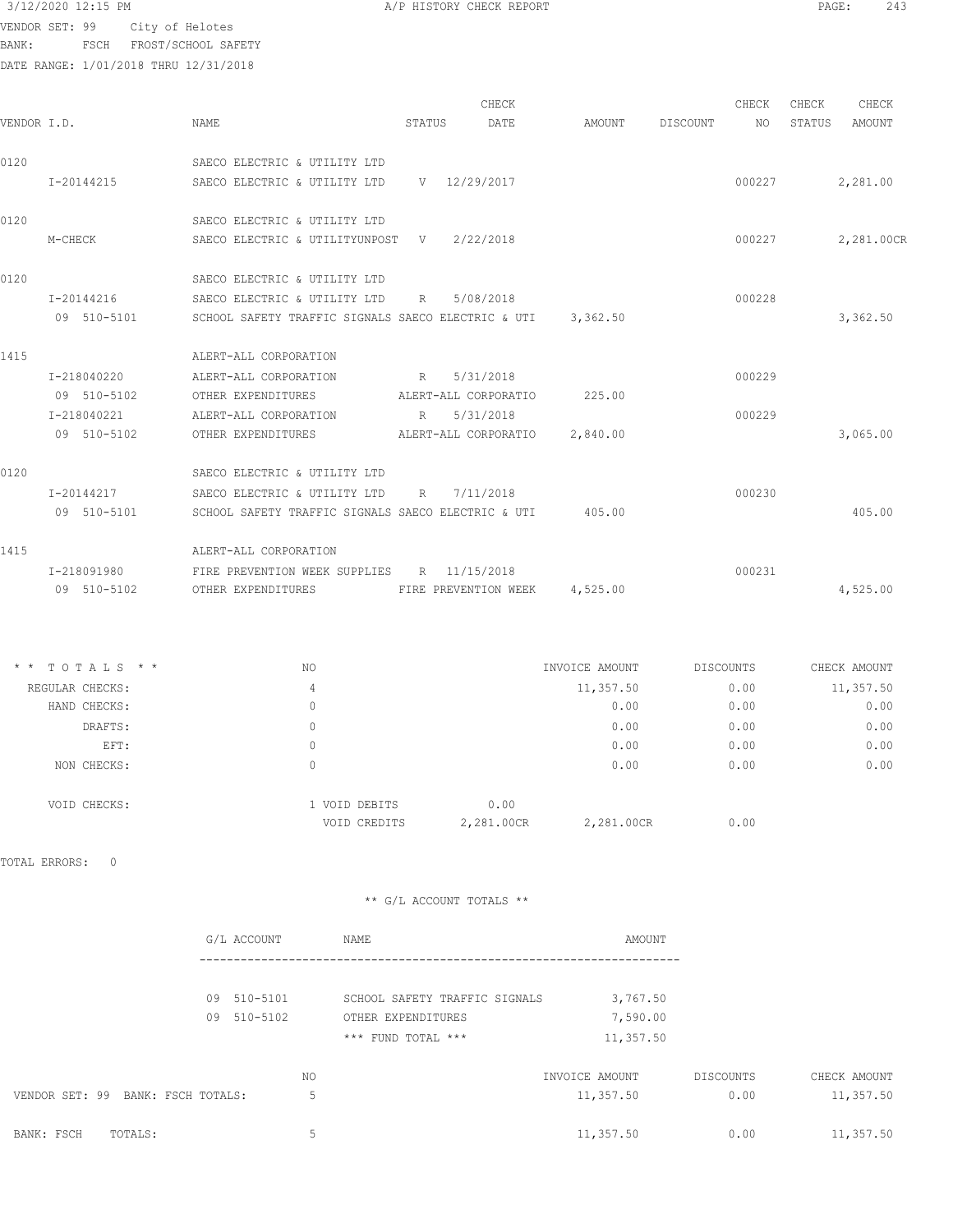$3/12/2020$  12:15 PM  $A/P$  HISTORY CHECK REPORT  $\blacksquare$  PAGE: 244 VENDOR SET: 99 City of Helotes

BANK: FSTRT FROST/STREET MAINTENANCE

|             |             |                                           |                     | CHECK                         |                 | CHECK           | CHECK  | CHECK     |
|-------------|-------------|-------------------------------------------|---------------------|-------------------------------|-----------------|-----------------|--------|-----------|
| VENDOR I.D. |             | NAME                                      | STATUS              | DATE                          | AMOUNT DISCOUNT | NO <sub>1</sub> | STATUS | AMOUNT    |
| 1630        |             | SAN ANTONIO SWEEPING SERVICES             |                     |                               |                 |                 |        |           |
|             | I-14853     | SAN ANTONIO SWEEPING SERVICES R 1/11/2018 |                     |                               |                 | 001037          |        |           |
|             | 14 510-5300 | EXPENDITURES                              |                     | SAN ANTONIO SWEEPING 4,800.00 |                 |                 |        | 4,800.00  |
| 0945        |             | VULCAN CONSTRUCTION MATERIALS             |                     |                               |                 |                 |        |           |
|             | I-61675115  | VULCAN CONSTRUCTION MATERIALS R           |                     | 1/11/2018                     |                 | 001038          |        |           |
|             | 14 510-5300 | EXPENDITURES                              |                     | VULCAN CONSTRUCTION 283.25    |                 |                 |        | 283.25    |
| 1868        |             | SEALMASTER HOUSTON                        |                     |                               |                 |                 |        |           |
|             | I-15629     | SEALMASTER HOUSTON                        | R 2/06/2018         |                               |                 | 001039          |        |           |
|             | 14 510-5300 | EXPENDITURES                              |                     | SEALMASTER HOUSTON 3,311.92   |                 |                 |        | 3, 311.92 |
| 0814        |             | VALERIO ROAD REPAIR LLC                   |                     |                               |                 |                 |        |           |
|             | $I-1202$    | VALERIO ROAD REPAIR LLC                   | R 2/06/2018         |                               |                 | 001040          |        |           |
|             | 14 510-5300 | EXPENDITURES                              |                     | VALERIO ROAD REPAIR 6,000.00  |                 |                 |        | 6,000.00  |
| 1470        |             | KING TUESLEY ENTERPRISES                  |                     |                               |                 |                 |        |           |
|             | I-008670    | KING TUESLEY ENTERPRISES                  | R 3/05/2018         |                               |                 | 001041          |        |           |
|             | 14 510-5300 | EXPENDITURES                              |                     | KING TUESLEY ENTERPR 1,974.37 |                 |                 |        | 1,974.37  |
| 0814        |             | VALERIO ROAD REPAIR LLC                   |                     |                               |                 |                 |        |           |
|             | $I-1206$    | VALERIO ROAD REPAIR LLC                   | R 3/05/2018         |                               |                 | 001042          |        |           |
|             | 14 510-5300 | EXPENDITURES                              |                     | VALERIO ROAD REPAIR 6,000.00  |                 |                 |        | 6,000.00  |
| 0814        |             | VALERIO ROAD REPAIR LLC                   |                     |                               |                 |                 |        |           |
|             | I-1211      | VALERIO ROAD REPAIR LLC                   | R                   | 3/20/2018                     |                 | 001043          |        |           |
|             | 14 510-5300 | EXPENDITURES                              |                     | VALERIO ROAD REPAIR 6,000.00  |                 |                 |        |           |
|             | $I-1212$    | VALERIO ROAD REPAIR LLC                   | R                   | 3/20/2018                     |                 | 001043          |        |           |
|             | 14 510-5300 | EXPENDITURES                              |                     | VALERIO ROAD REPAIR 900.00    |                 |                 |        | 6,900.00  |
| 1470        |             | KING TUESLEY ENTERPRISES                  |                     |                               |                 |                 |        |           |
|             | I-009287    | KING TUESLEY ENTERPRISES R 4/05/2018      |                     |                               |                 | 001044          |        |           |
|             | 14 510-5300 | EXPENDITURES                              |                     | KING TUESLEY ENTERPR          | 591.25          |                 |        | 591.25    |
| 0814        |             | VALERIO ROAD REPAIR LLC                   |                     |                               |                 |                 |        |           |
|             | $I-1214$    | VALERIO ROAD REPAIR LLC                   | R 4/05/2018         |                               |                 | 001045          |        |           |
|             | 14 510-5300 | EXPENDITURES                              |                     | VALERIO ROAD REPAIR 9,600.00  |                 |                 |        | 9,600.00  |
| 0814        |             | VALERIO ROAD REPAIR LLC                   |                     |                               |                 |                 |        |           |
|             | I-1225      | VALERIO ROAD REPAIR LLC                   | R 4/25/2018         |                               |                 | 001046          |        |           |
|             | 14 510-5300 | EXPENDITURES                              |                     | VALERIO ROAD REPAIR 7,200.00  |                 |                 |        | 7,200.00  |
| 0945        |             | VULCAN CONSTRUCTION MATERIALS             |                     |                               |                 |                 |        |           |
|             | I-61730681  | VULCAN CONSTRUCTION MATERIALS R 5/14/2018 |                     |                               |                 | 001047          |        |           |
|             | 14 510-5300 | EXPENDITURES                              | VULCAN CONSTRUCTION |                               | 330.55          |                 |        | 330.55    |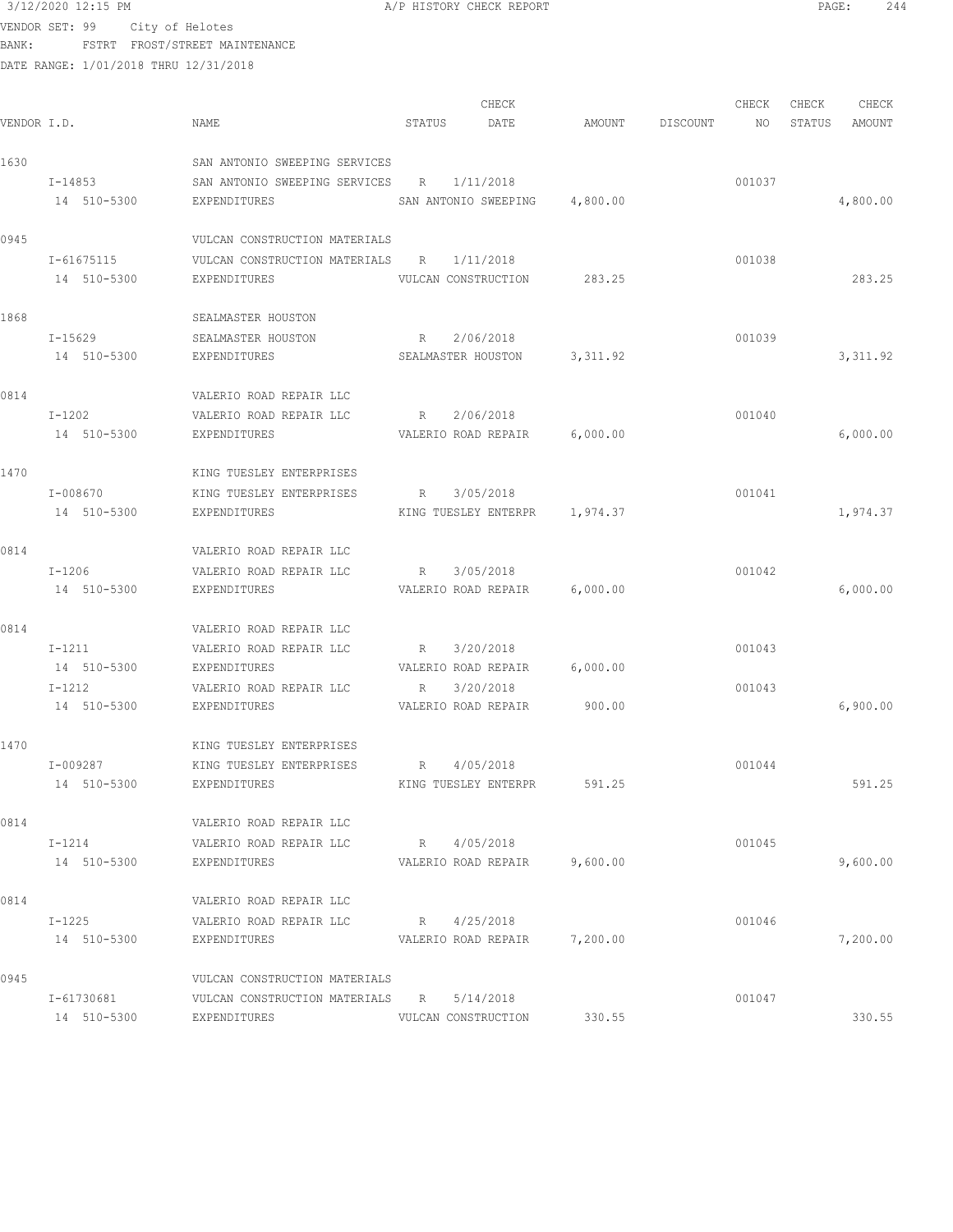| 3/12/2020 12:15 PM |  |
|--------------------|--|
|--------------------|--|

A/P HISTORY CHECK REPORT **PAGE:** 245

VENDOR SET: 99 City of Helotes BANK: FSTRT FROST/STREET MAINTENANCE

| VENDOR I.D. |                               | NAME                                                                                 |   | CHECK<br>STATUS DATE                         | AMOUNT DISCOUNT NO STATUS AMOUNT | CHECK  | CHECK | CHECK     |
|-------------|-------------------------------|--------------------------------------------------------------------------------------|---|----------------------------------------------|----------------------------------|--------|-------|-----------|
| 0814        |                               | VALERIO ROAD REPAIR LLC                                                              |   |                                              |                                  |        |       |           |
|             | $I-1237$<br>14 510-5300       | VALERIO ROAD REPAIR LLC R 5/31/2018<br>EXPENDITURES VALERIO ROAD REPAIR 4,800.00     |   |                                              |                                  | 001048 |       | 4,800.00  |
| 0945        |                               | VULCAN CONSTRUCTION MATERIALS                                                        |   |                                              |                                  |        |       |           |
|             | I-61746137<br>14 510-5300     | VULCAN CONSTRUCTION MATERIALS R 6/13/2018<br>EXPENDITURES                            |   | VULCAN CONSTRUCTION 116.05                   |                                  | 001049 |       | 116.05    |
| 0945        |                               | VULCAN CONSTRUCTION MATERIALS                                                        |   |                                              |                                  |        |       |           |
|             | I-61747483<br>14 510-5300     | VULCAN CONSTRUCTION MATERIALS R 6/29/2018<br>EXPENDITURES                            |   | VULCAN CONSTRUCTION 221.65                   |                                  | 001050 |       | 221.65    |
| 0945        |                               | VULCAN CONSTRUCTION MATERIALS                                                        |   |                                              |                                  |        |       |           |
|             | I-61749594<br>14 510-5300     | VULCAN CONSTRUCTION MATERIALS R<br>EXPENDITURES                                      |   | 6/29/2018<br>VULCAN CONSTRUCTION 110.00      |                                  | 001051 |       |           |
|             | I-617495958<br>14 510-5300    | VULCAN CONSTRUCTION MATERIALS R<br>EXPENDITURES                                      |   | 6/29/2018<br>VULCAN CONSTRUCTION             | 287.10                           | 001051 |       |           |
|             | I-61752825<br>14 510-5300     | VULCAN CONSTRUCTION MATERIALS R<br>EXPENDITURES                                      |   | 6/29/2018<br>VULCAN CONSTRUCTION             | 650.10                           | 001051 |       |           |
|             | I-61752826<br>14 510-5300     | VULCAN CONSTRUCTION MATERIALS R 6/29/2018<br>EXPENDITURES VULCAN CONSTRUCTION 275.55 |   |                                              |                                  | 001051 |       | 1,322.75  |
| 0945        |                               | VULCAN CONSTRUCTION MATERIALS                                                        |   |                                              |                                  |        |       |           |
|             | I-61756243                    | VULCAN CONSTRUCTION MATERIALS R 7/11/2018                                            |   |                                              |                                  | 001052 |       |           |
|             | 14 510-5300<br>I-61758791     | EXPENDITURES VULCAN CONSTRUCTION 282.15<br>VULCAN CONSTRUCTION MATERIALS R 7/11/2018 |   |                                              |                                  | 001052 |       |           |
|             | 14 510-5300                   | EXPENDITURES VULCAN CONSTRUCTION 556.60                                              |   |                                              |                                  |        |       | 838.75    |
| 0945        |                               | VULCAN CONSTRUCTION MATERIALS                                                        |   |                                              |                                  |        |       |           |
|             | I-61760743 618<br>14 510-5300 | VULCAN CONSTRUCTION MATERIALS R 7/17/2018<br>EXPENDITURES                            |   | VULCAN CONSTRUCTION 165.00                   |                                  | 001053 |       | 165.00    |
| 1713        |                               | FLASHER EQUIPMENT                                                                    |   |                                              |                                  |        |       |           |
|             | I-51684<br>14 510-5300        | EXPENDITURES                                                                         | R | 8/15/2018                                    | 11,414.80                        | 001054 |       | 11,414.80 |
| 0945        |                               | VULCAN CONSTRUCTION MATERIALS                                                        |   |                                              |                                  |        |       |           |
|             | I-61768485<br>14 510-5300     | VULCAN CONSTRUCTION MATERIALS R 8/15/2018<br>EXPENDITURES                            |   | VULCAN CONSTRUCTION                          | 82.50                            | 001055 |       |           |
|             | I-61768486<br>14 510-5300     | VULCAN CONSTRUCTION MATERIALS R 8/15/2018<br>EXPENDITURES                            |   | VULCAN CONSTRUCTION                          | 250.80                           | 001055 |       | 333.30    |
|             |                               |                                                                                      |   |                                              |                                  |        |       |           |
| 1690        | I-SIN005009<br>14 510-5300    | CARTEGRAPH SYSTEMS INC<br>CARTEGRAPH SYSTEMS INC<br>EXPENDITURES                     |   | R 8/23/2018<br>CARTEGRAPH SYSTEMS I 1,600.00 |                                  | 001056 |       | 1,600.00  |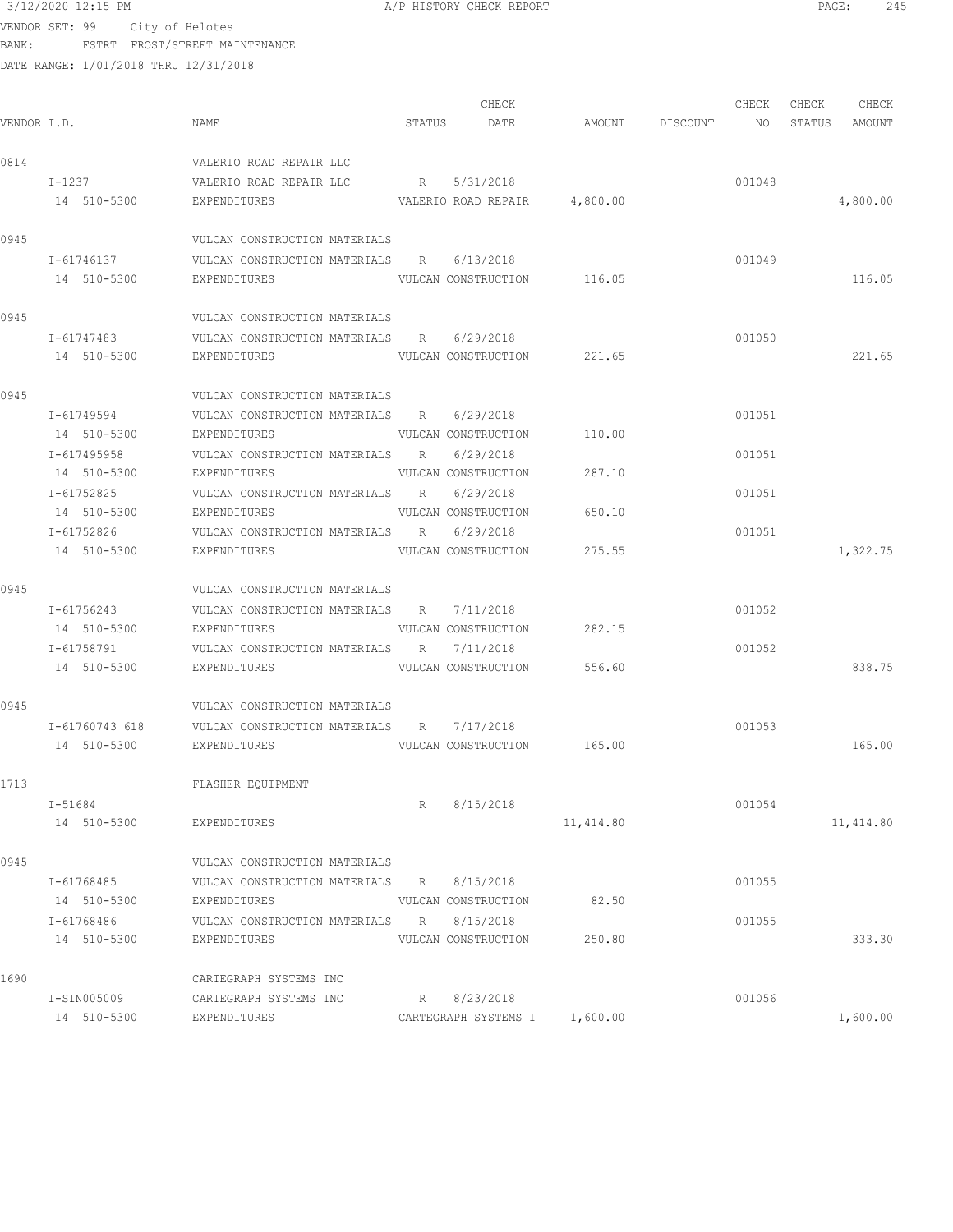VENDOR SET: 99 City of Helotes BANK: FSTRT FROST/STREET MAINTENANCE

|             |                |                                             |                      | CHECK     |                                 |          | CHECK  | CHECK  | CHECK      |  |
|-------------|----------------|---------------------------------------------|----------------------|-----------|---------------------------------|----------|--------|--------|------------|--|
| VENDOR I.D. |                | NAME                                        | STATUS               | DATE      | AMOUNT                          | DISCOUNT | NO     | STATUS | AMOUNT     |  |
| 1120        |                | SUNBELT RENTALS INC                         |                      |           |                                 |          |        |        |            |  |
|             | I-816852580001 | SUNBELT RENTALS INC                         | R                    | 9/10/2018 |                                 |          | 001057 |        |            |  |
|             | 14 510-5300    | <b>EXPENDITURES</b>                         | SUNBELT RENTALS INC  |           | 252.95                          |          |        |        | 252.95     |  |
| 0814        |                | VALERIO ROAD REPAIR LLC                     |                      |           |                                 |          |        |        |            |  |
|             | $I - 1255$     | VALERIO ROAD REPAIR LLC                     | R                    | 9/10/2018 |                                 |          | 001058 |        |            |  |
|             | 14 510-5300    | EXPENDITURES                                | VALERIO ROAD REPAIR  |           | 1,200.00                        |          |        |        | 1,200.00   |  |
| 0945        |                | VULCAN CONSTRUCTION MATERIALS               |                      |           |                                 |          |        |        |            |  |
|             | I-61781592     | VULCAN CONSTRUCTION MATERIALS               | R                    | 9/10/2018 |                                 |          | 001059 |        |            |  |
|             | 14 510-5300    | EXPENDITURES                                | VULCAN CONSTRUCTION  |           | 114.95                          |          |        |        |            |  |
|             | I-61784695     | VULCAN CONSTRUCTION MATERIALS R             |                      | 9/10/2018 |                                 |          | 001059 |        |            |  |
|             | 14 510-5300    | EXPENDITURES                                | VULCAN CONSTRUCTION  |           | 227.15                          |          |        |        | 342.10     |  |
| 1713        |                | FLASHER EQUIPMENT                           |                      |           |                                 |          |        |        |            |  |
|             | I-51804        |                                             | R                    | 9/18/2018 |                                 |          | 001060 |        |            |  |
|             | 14 510-5300    | EXPENDITURES                                |                      |           | 15,029.40                       |          |        |        | 15,029.40  |  |
| 1049        |                | SAFELANE TRAFFIC SUPPLY LLC                 |                      |           |                                 |          |        |        |            |  |
|             | I-12328        | SAFELANE TRAFFIC SUPPLY LLC                 | R                    | 9/18/2018 |                                 |          | 001061 |        |            |  |
|             | 14 510-5300    | EXPENDITURES                                | SAFELANE TRAFFIC SUP |           | 434.50                          |          |        |        | 434.50     |  |
| 1945        |                | FUQUAY INC                                  |                      |           |                                 |          |        |        |            |  |
|             | I-44999        | FUQUAY INC                                  | R                    | 9/25/2018 |                                 |          | 001062 |        |            |  |
|             | 14 510-5300    | EXPENDITURES                                | FUQUAY INC           |           | 142,026.75                      |          |        |        |            |  |
|             | $I - 45152$    | FUQUAY INC                                  | R                    | 9/25/2018 |                                 |          | 001062 |        |            |  |
|             | 14 510-5300    | EXPENDITURES                                | FUQUAY INC           |           | 204, 442.41                     |          |        |        | 346,469.16 |  |
| 1946        |                | RABA KISTNER INC                            |                      |           |                                 |          |        |        |            |  |
|             | I-S131794      | RABA KISTNER INC                            | R                    | 9/25/2018 |                                 |          | 001063 |        |            |  |
|             | 14 510-5300    | EXPENDITURES                                | RABA KISTNER INC     |           | 8,633.00                        |          |        |        | 8,633.00   |  |
| 0945        |                | VULCAN CONSTRUCTION MATERIALS               |                      |           |                                 |          |        |        |            |  |
|             | I-61795201     | VULCAN CONSTRUCTION MATERIALS R 9/30/2018   |                      |           |                                 |          | 001064 |        |            |  |
|             | 14 510-5300    | EXPENDITURES                                |                      |           | VULCAN CONSTRUCTION 111.65      |          |        |        | 111.65     |  |
| 1951        |                | CLARK CONSTRUCTION OF TEXAS IN              |                      |           |                                 |          |        |        |            |  |
|             | I-10012018     | CLARK CONSTRUCTION OF TEXAS IN R 10/17/2018 |                      |           |                                 |          | 001065 |        |            |  |
|             | 14 510-5300    | EXPENDITURES                                |                      |           | CLARK CONSTRUCTION 0 446,945.00 |          |        |        | 446,945.00 |  |
| 1690        |                | CARTEGRAPH SYSTEMS INC                      |                      |           |                                 |          |        |        |            |  |
|             | I-SIN005192    | CARTEGRAPH MAINT ADDITIONAL R 11/05/2018    |                      |           |                                 |          | 001066 |        |            |  |
|             | 14 510-5300    | EXPENDITURES                                |                      |           | CARTEGRAPH MAINT ADD 3,149.03   |          |        |        |            |  |
|             | I-SIN005200    | ANNUAL CARTEFRAPH MAINT ORIGIN R 11/05/2018 |                      |           |                                 |          | 001066 |        |            |  |
|             | 14 510-5300    | EXPENDITURES                                |                      |           | ANNUAL CARTEFRAPH MA 7,210.73   |          |        |        | 10,359.76  |  |
|             |                |                                             |                      |           |                                 |          |        |        |            |  |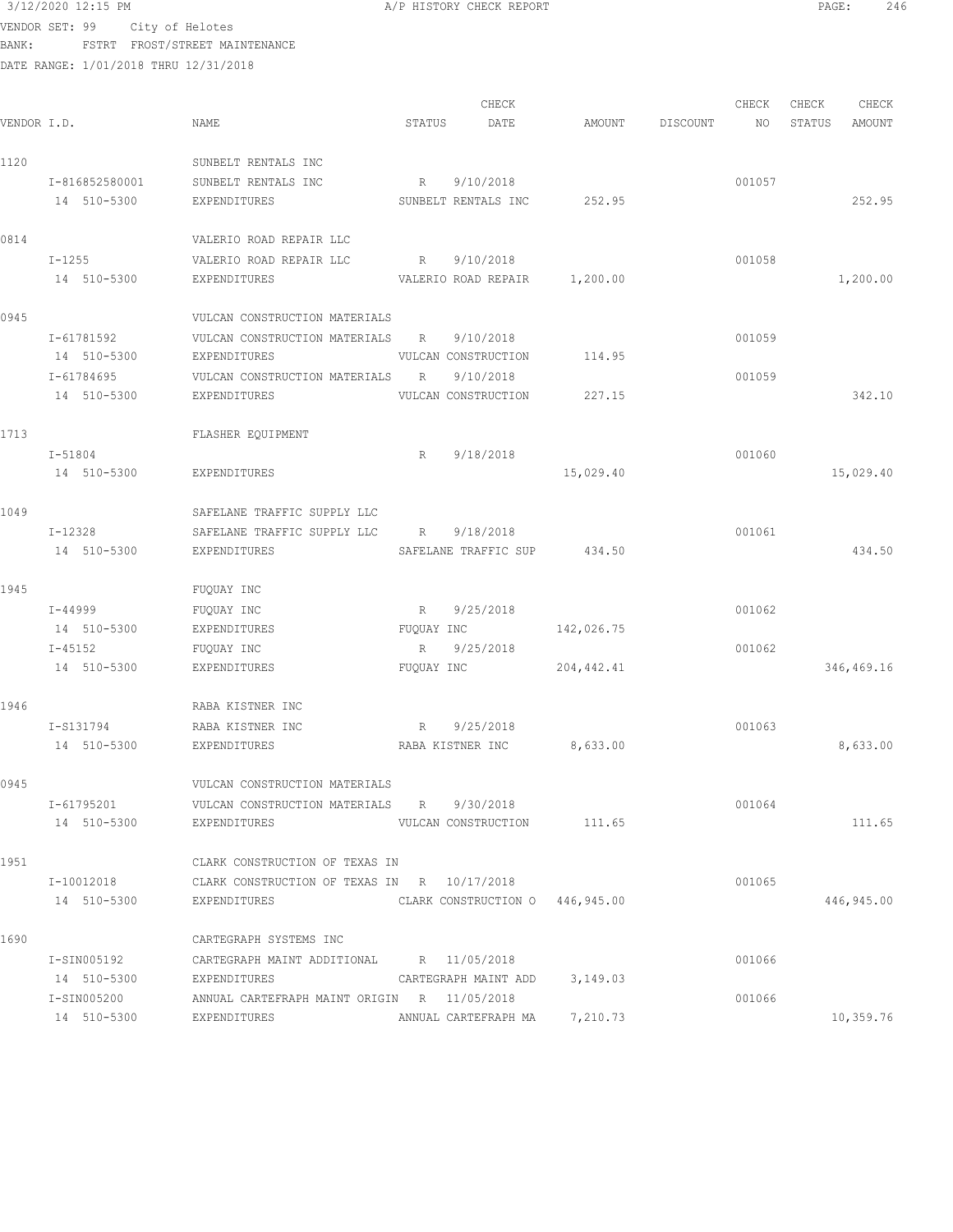| 3/12/2020 12:15 PM |
|--------------------|
|--------------------|

A/P HISTORY CHECK REPORT **PAGE:** 247

VENDOR SET: 99 City of Helotes BANK: FSTRT FROST/STREET MAINTENANCE

DATE RANGE: 1/01/2018 THRU 12/31/2018

| VENDOR I.D. |                  | <b>NAME</b>                                     | STATUS | CHECK<br>DATE                 | AMOUNT    | DISCOUNT | CHECK<br><b>NO</b> | CHECK<br>STATUS | CHECK<br>AMOUNT |
|-------------|------------------|-------------------------------------------------|--------|-------------------------------|-----------|----------|--------------------|-----------------|-----------------|
| 1713        | $I - 52041$      | FLASHER EQUIPMENT<br>FINAL BILL STREET STRIPING |        | R 11/05/2018                  |           |          | 001067             |                 |                 |
|             | 14 510-5300      | EXPENDITURES                                    |        | FINAL BILL STREET ST          | 6,305.98  |          |                    |                 | 6,305.98        |
| 1049        |                  | SAFELANE TRAFFIC SUPPLY LLC                     |        |                               |           |          |                    |                 |                 |
|             | $I - 12401$      | STREET SIGNS TO REPLACE OLD                     | R      | 11/05/2018                    |           |          | 001068             |                 |                 |
|             | 14 510-5300      | EXPENDITURES                                    |        | STREET SIGNS TO REPL 1,166.00 |           |          |                    |                 | 1,166.00        |
| 1965        |                  | CRAFCO INC                                      |        |                               |           |          |                    |                 |                 |
|             | I-9401939859     | CRACK FILL MATERIAL FOR STREET R 11/15/2018     |        |                               |           |          | 001069             |                 |                 |
|             | 14 510-5300      | EXPENDITURES                                    |        | CRACK FILL MATERIAL           | 577.20    |          |                    |                 | 577.20          |
| 1049        |                  | SAFELANE TRAFFIC SUPPLY LLC                     |        |                               |           |          |                    |                 |                 |
|             | $I - 12452$      | ALUMINUM SIGN CLAMPS                            |        | R 11/15/2018                  |           |          | 001070             |                 |                 |
|             | 14 510-5300      | EXPENDITURES                                    |        | SAFELANE TRAFFIC SUP          | 195.00    |          |                    |                 | 195.00          |
| 0120        |                  | SAECO ELECTRIC & UTILITY LTD                    |        |                               |           |          |                    |                 |                 |
|             | I-APPLICATION #1 | SAECO ELECTRIC & UTILITY LTD                    | R      | 12/21/2018                    |           |          | 001071             |                 |                 |
|             | 14 510-5300      | EXPENDITURES                                    |        | SAECO ELECTRIC & UTI          | 17,145.00 |          |                    |                 | 17,145.00       |

| $*$ * TOTALS * * | NO            | INVOICE AMOUNT | DISCOUNTS | CHECK AMOUNT |
|------------------|---------------|----------------|-----------|--------------|
| REGULAR CHECKS:  | 35            | 922, 970.34    | 0.00      | 922,970.34   |
| HAND CHECKS:     | 0             | 0.00           | 0.00      | 0.00         |
| DRAFTS:          | 0             | 0.00           | 0.00      | 0.00         |
| EFT:             | 0             | 0.00           | 0.00      | 0.00         |
| NON CHECKS:      | 0             | 0.00           | 0.00      | 0.00         |
| VOID CHECKS:     | 0 VOID DEBITS | 0.00           |           |              |
|                  | VOID CREDITS  | 0.00<br>0.00   | 0.00      |              |

TOTAL ERRORS: 0

|                                       | G/L ACCOUNT | NAME                               | AMOUNT                       |                   |                            |
|---------------------------------------|-------------|------------------------------------|------------------------------|-------------------|----------------------------|
|                                       | 14 510-5300 | EXPENDITURES<br>*** FUND TOTAL *** | 922,970.34<br>922,970.34     |                   |                            |
| VENDOR SET: 99<br>BANK: FSTRT TOTALS: | NO<br>35    |                                    | INVOICE AMOUNT<br>922,970.34 | DISCOUNTS<br>0.00 | CHECK AMOUNT<br>922,970.34 |
| BANK: FSTRT<br>TOTALS:                | 35          |                                    | 922,970.34                   | 0.00              | 922,970.34                 |
| REPORT TOTALS:                        | 1,370       |                                    | 7,783,223.71                 | 0.00              | 7,773,371.51               |